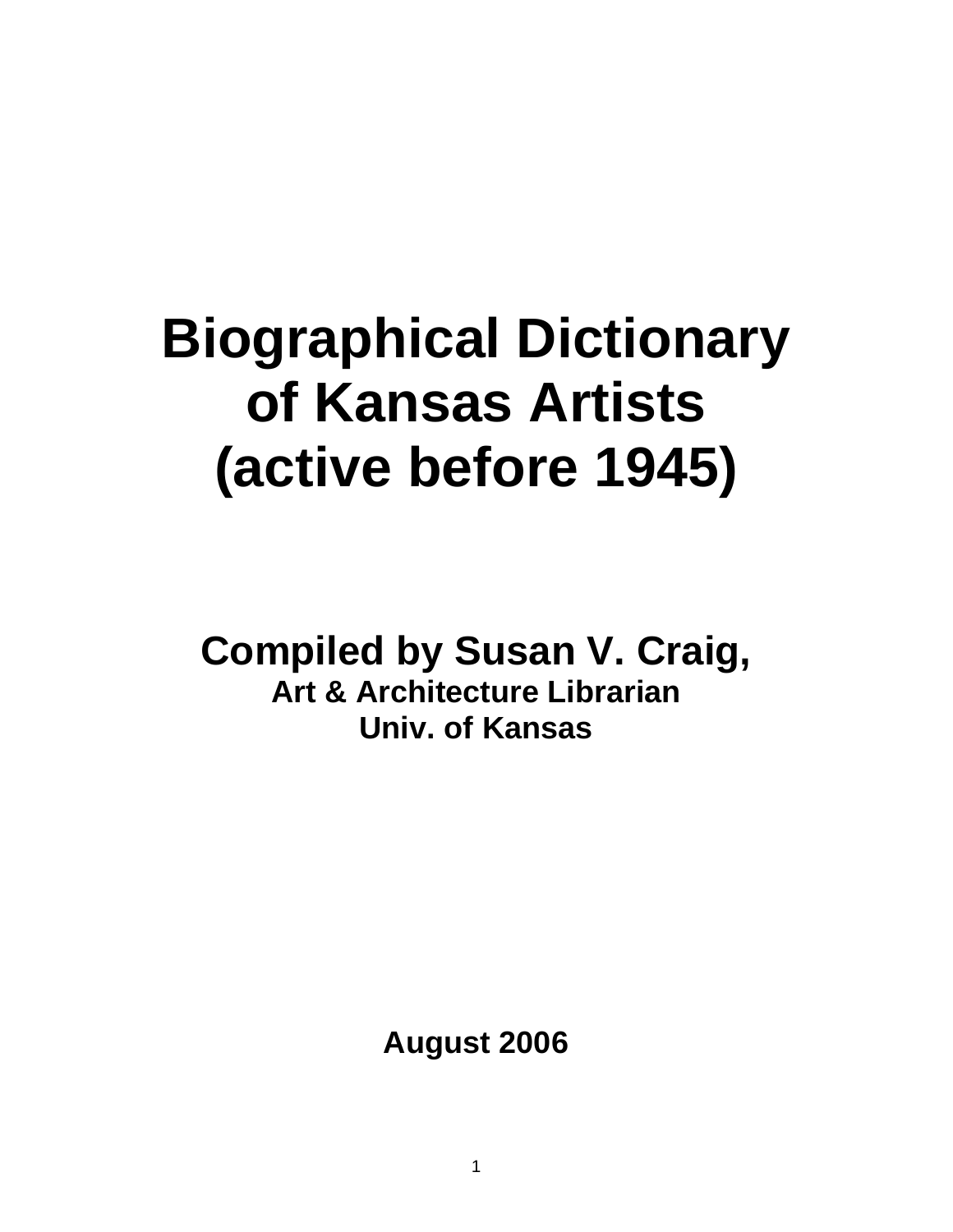This book began with a 1981 reference question about John Noble, a name I did not recognize despite having studied art history and worked as an art librarian for more than 10 years. Learning that John Noble was a Kansas artist, I went looking for the best available book on Kansas art only to learn the resources were few. As a new faculty member at the Univ. of Kansas, I needed to establish a research project so I decided to prepare a dictionary of Kansas artists thus fulfilling both the research requirement and educating myself about the history of the visual arts in my native state; I just didn't intend the project to take 25 years or realize that I would have more than 1750 entries in the dictionary.

I began by defining the scope of the work:

- "Kansas artist" was loosely defined as artists who were both born in the state as well as artists who were born elsewhere but were artistically active in Kansas. Under this latter definition, I included artists who produced significant artworks such as the murals installed in Kansas post offices. Occasionally, artists who lived or worked primarily in Kansas City, MO may be included. I did not deliberately include all Kansas City artists but neither did I exclude them if the name came from a Kansas source such as the Kansas State Gazetteer.
- Another choice I made was to look for artists who were artistically active before 1945. I didn't adhere to a specific "born before" date but did not include artists who did not become artistically active until after World War II.
- A third choice was the definition of artist and, in this case, my definition was broad. There is an emphasis on artists who worked with paint, print making, and sculpture but I did not eliminated china painters, woodworkers, quilters, metalworkers, illustrators, cartoonists, or other craftsmen. When I began work on the project in 1981, another faculty member was compiling a directory of Kansas photographers so I consciously avoided artists who were solely active as photographers. Unfortunately that work was never completed and I have been unable to retrieve it to include here. Likewise, I made no attempt to include architects who did not pursue other visual arts.

My search for Kansas artists revealed some important resources that formed the foundation of names. Edna Reinbach (1891-1980), a librarian at the Kansas State Historical Society, produced a compilation of Kansas artists in 1928 that was published in volume 17 of the *Kansas Historical Collections.* I discovered unpublished manuscripts by Lydia Sain of Lawrence who spent 33 years from 1915-1948 compiling Kansas Artists after visiting an exhibition in Emporia, and Gertrude Newlin, another Lawrence resident, who prepared The Development of Art in Kansas (1951). I also searched city and county directories, checked published dictionaries of American artists, wrote to colleges and universities around the state, visited numerous libraries and archives to examine scrapbooks and clipping files, perused individual monographs on artists and on art groups, and, in more recent years, used Internet resources to supplement the entries. The comprehensive text on Art in Kansas has yet to be published but, in the 25 years since I started my quest, progress has been made.

Entries in the dictionary vary in length and depth. For some artists that I discovered through a city directory, the entry may simply include the artist's name, flourished date and place, the fact they called themselves--at least in the city directory--an artist, and the source of the information. Other entries may include complete names, birth place and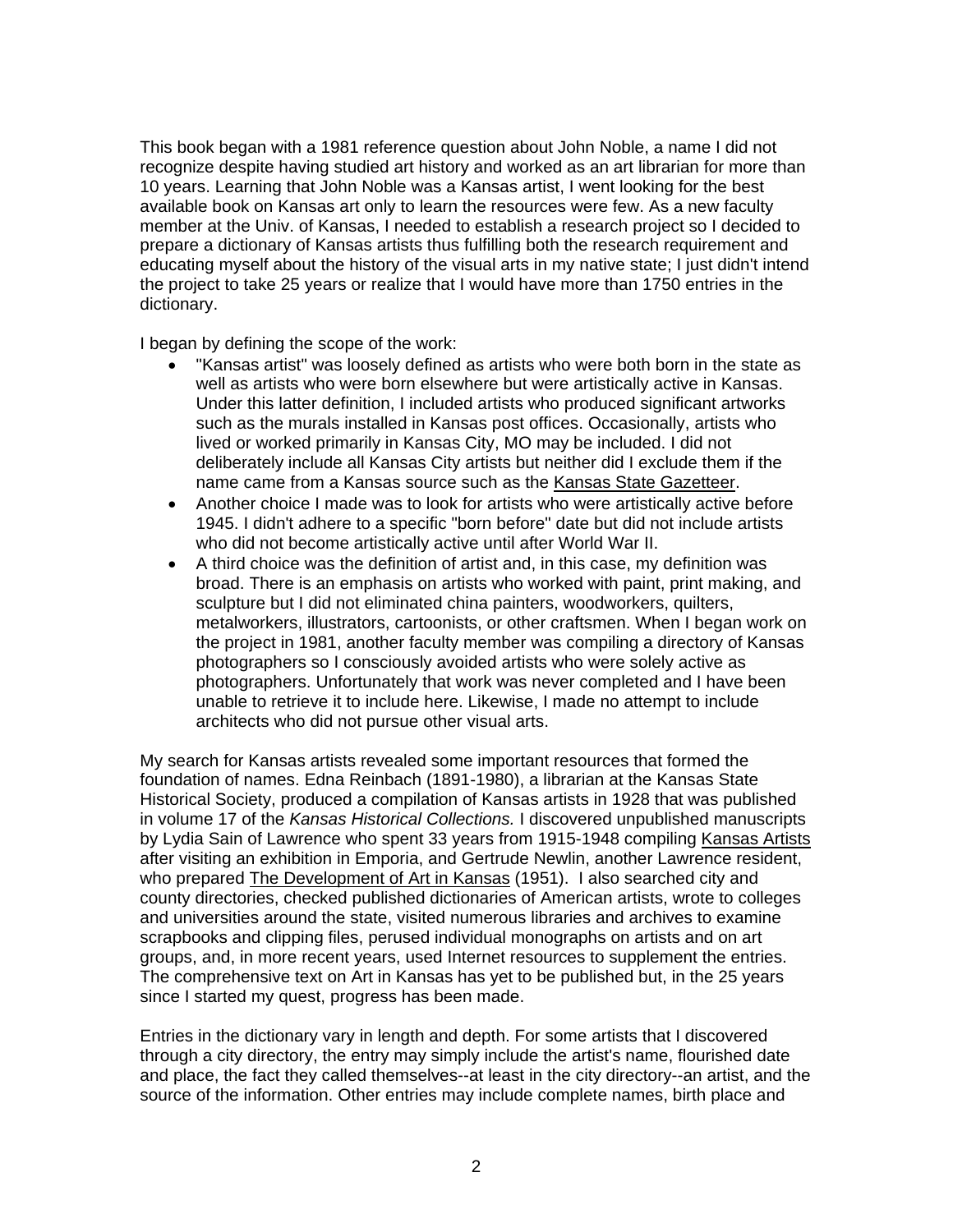date, death date and place, artistic medium, education, biographical facts, memberships, exhibition records, awards, collections that own the artist's work, and sources for the information. Such sources may include one or more exhibition catalog or monograph on the artist. Other sources are abbreviated and full bibliographic information is found in the source list following the dictionary. One convention that I used was to not add KS to identify all the Kansas towns. If the town name is not followed by a state abbreviation and is not an easily recognized city, e.g. New York, Los Angeles, Paris, then the reader can assume the town is in Kansas.

As the work progressed, I started compiling not only the names of artists but also beginning to trace the history of some of the art associations and institutions within Kansas. Appended to the dictionary I include a list of sources consulted, lists of art associations, public art collections, art schools, serial exhibitions within the region, and a list of state-by-state dictionaries of artists.

This work is not "complete" and likely never will be. Each new resource reveals new facts, new dates, or new names to be added but it is time to share the information with a broader audience. I encourage users of the dictionary to send corrections and additions to me at scraig@ku.edu so the next version will be more accurate.

Susan Craig, Aug. 10, 2006

#### Acknowledgements

My thanks and admiration to all the librarians and archivists who had the foresight to collect and retain the information that was critical to this project and to the libraries who continue to make the resources available. My thanks also to the authors who compiled the early directories and wrote articles about the visual arts in Kansas. I am grateful for the help provided by my colleagues at the Univ. of Kansas libraries and especially the staffs in the Art & Architecture Library, the Spencer Research Library, and Interlibrary Services. Special acknowledgment to student library employees Juliette Renault, Lisa Dibbern, Darci Hanna, Mason Pine, and Jessica Ogborn who, during the summer of 2005, helped revive the project which had been literally shelved in the attic for 15 years by translating my handwritten scribbles and notes from 4X6 cards into MS Word. I also acknowledge the New Faculty Grant received from KU in 1982 and the Sabbatical Leave in 1990 which helped to support the work.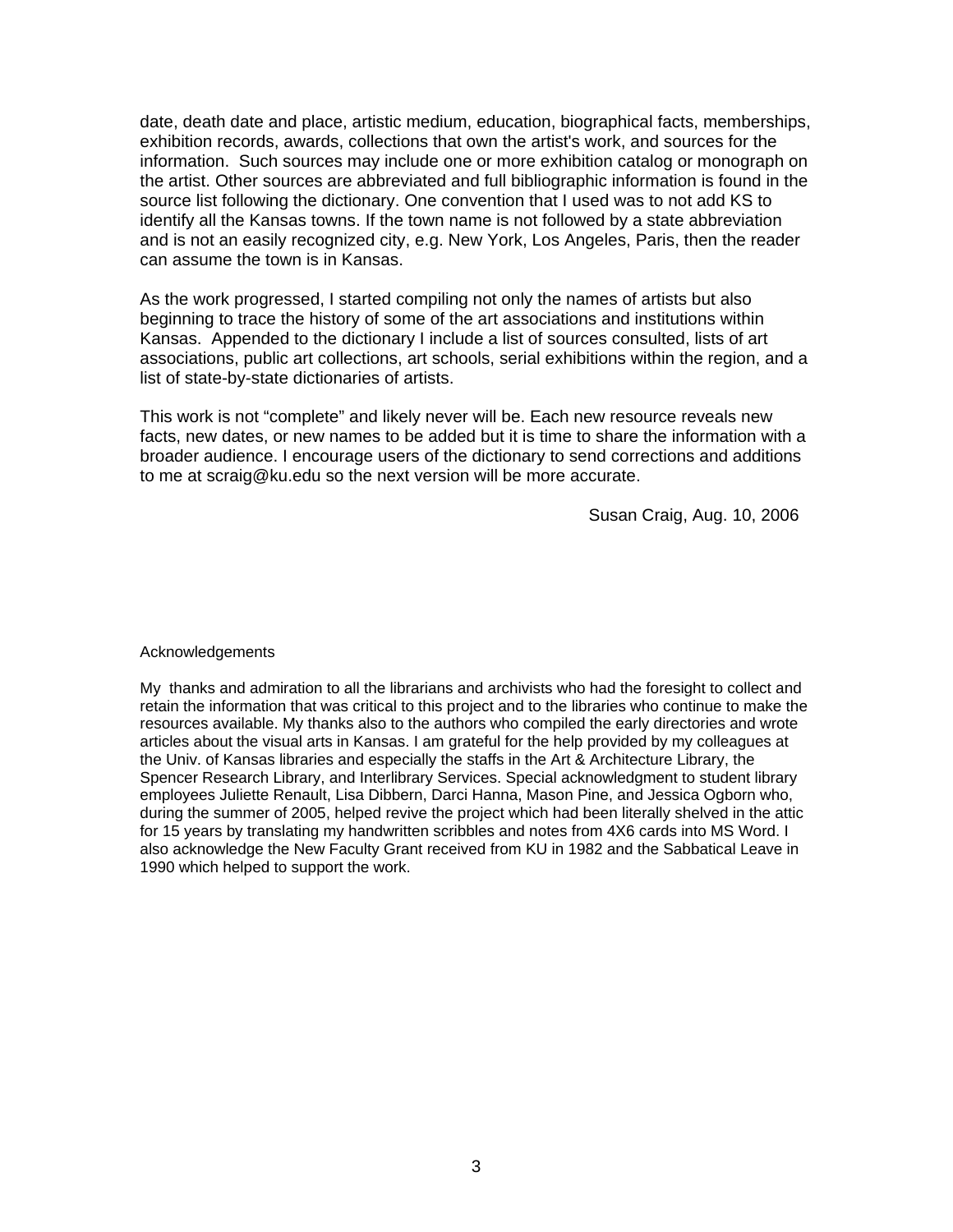

#### **Attribution-NonCommercial-NoDerivs 2.5**

**You are free:**

• to copy, distribute, and display the work

#### **Under the following conditions:**



**Attribution**. You must attribute the work in the manner specified by the author or licensor.



**Noncommercial**. You may not use this work for commercial purposes.



**No Derivative Works**. You may not alter, transform, or build upon this work.

- For any reuse or distribution, you must make clear to others the license terms of this work.
- Any of these conditions can be waived if you get permission from the copyright holder.

**Your fair use and other rights are in no way affected by the above.**

This is a human-readable summary of the Legal Code (the full license).

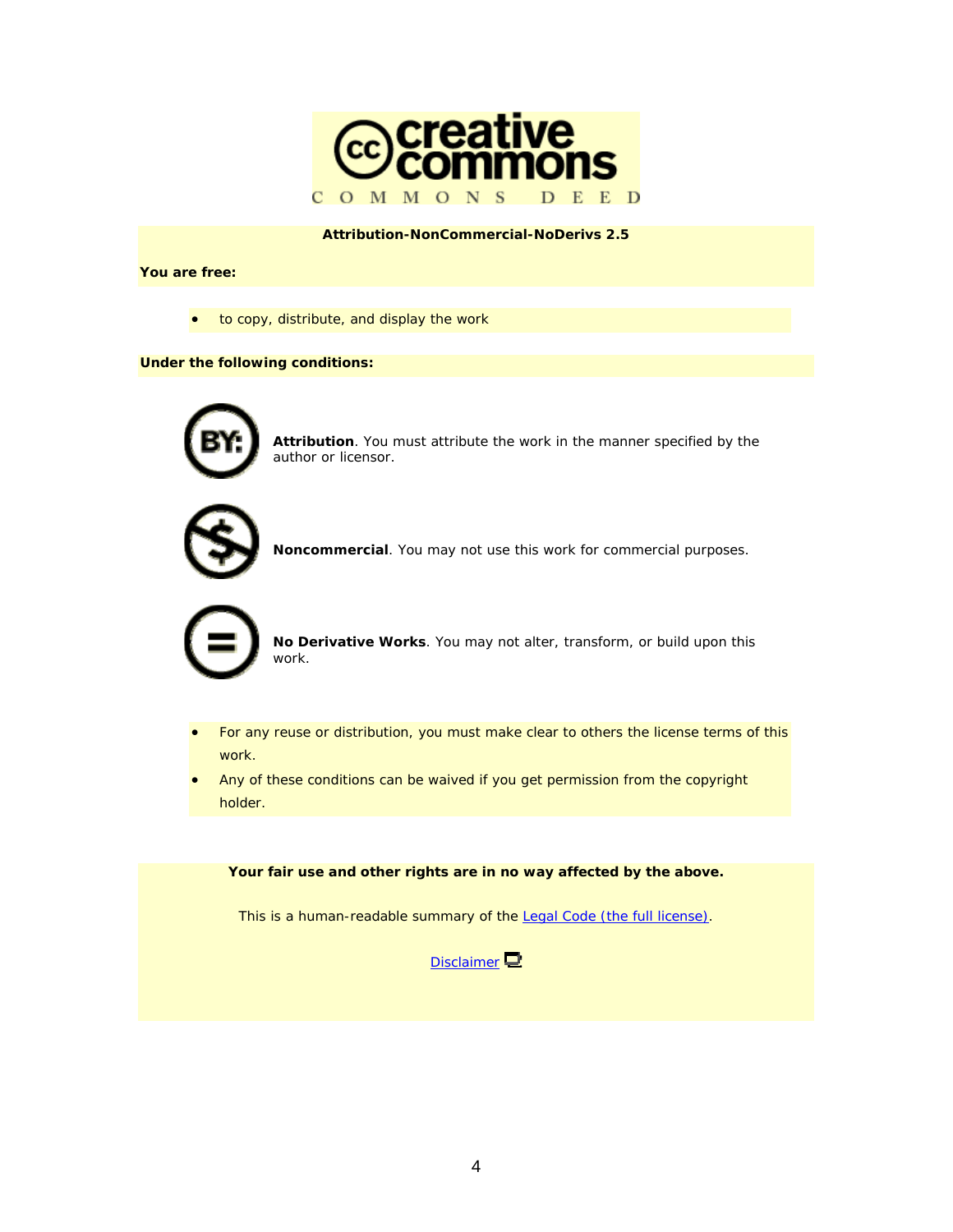$AL = Alabama$  MT = Montana AK = Alaska NC = North Carolina  $AR = Arkansas$   $ND = North Dakota$ Assoc. = Assoc. NE = Nebraska  $AZ = A$ rizona  $NH = New Hampshire$  $b = b$ orn  $NJ = New Jersey$ CA = California MM = New Mexico<br>
CO = Colorado MY = New York  $CO =$  Colorado CT = Connecticut NV = Nevada  $d =$  died  $OH =$  OH  $=$  Ohio DC = District of Columbia  $OK = Oklahoma$  $DE = Delaware$   $OR = Oregon$  $f = f$ flourished PA = Pennsylvania FL = Florida PR = Puerto Rico GA = Georgia et al. et al. et al. et al. et al. et al. et al. et al. et al. et al. et al. et al. et al. et al. et al. et al. et al. et al. et al. et al. et al. et al. et al. et al. et al. et al. et al. et al. et al. et al. HI = Hawaii RI = Rhode Island ID = Idaho SC = South Carolina<br>
IA = Iowa SD = South Dakota IL =Illinois Secr. = Secretary  $IN = Indiana$  Spec. = Specialty KS = Kansas TN = Tennessee KY = Kentucky Treas.= Treasurer  $LA =$  Louisiana  $TX =$  TX = Texas MA = Massachusetts UT = Utah  $ME =$ Maine VA = Virginal  $MI = Michigan$   $VT = Vermont$ MO = Missouri WA = Washington MN = Minnesota WI = Wisconsin MS = Mississippi WV = West Virginia

 $SD =$  South Dakota MD = Maryland Vice-Pres. = Vice-President WY = Wyoming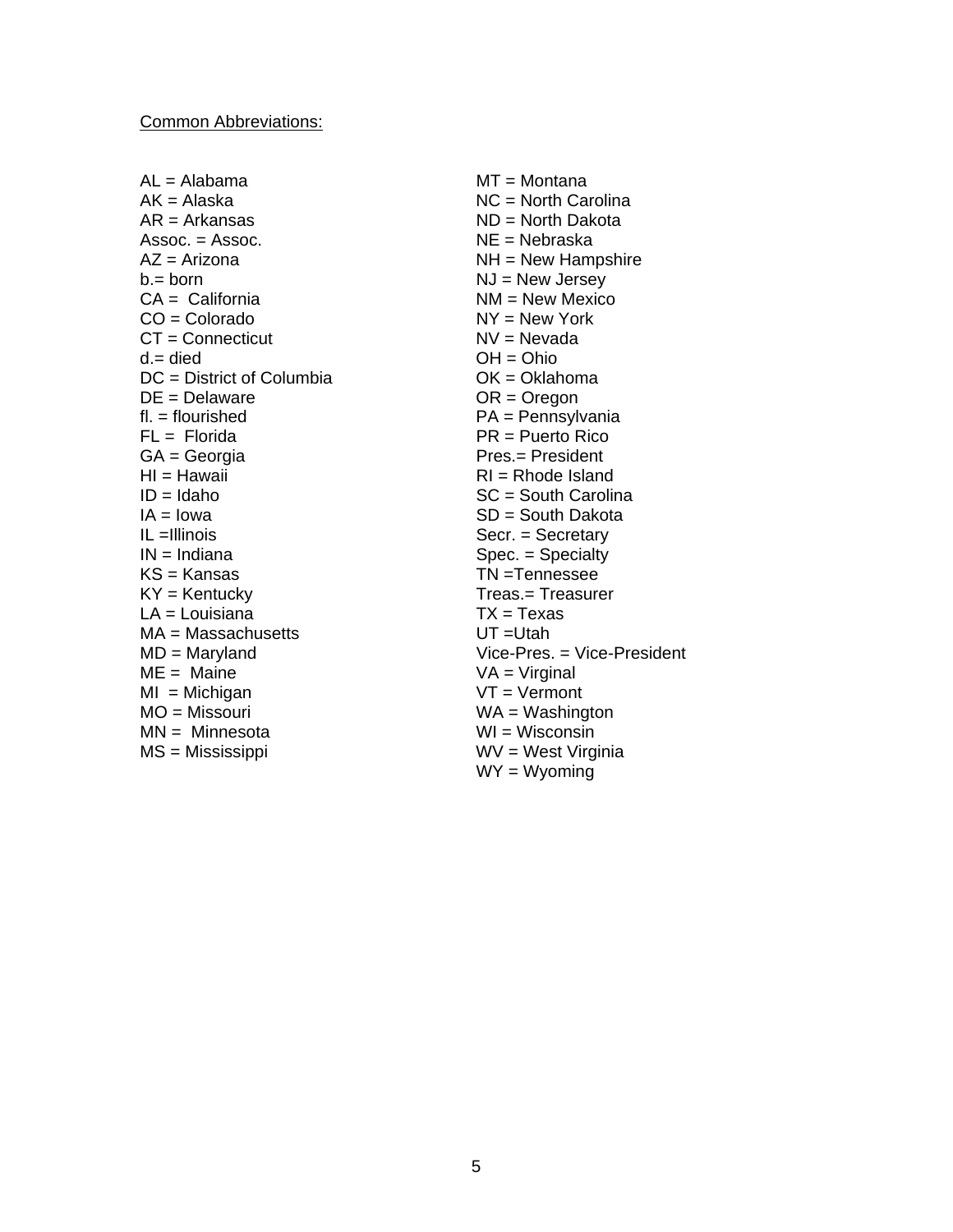# Dictionary of Kansas Artists

## A

Abert, James William. *b. Mount Holly, NJ, Nov. 18, 1820; d. Newport, KY, Aug. 19, 1897.* Draughtsman. Graduate of Princeton Univ. and U.S. Military Academy at West Point. Member of the Corps of Topographical Engineers who illustrated his 1846-47 trip from Fort Leavenworth to New Mexico. Taught drawing at West Point, served with the Army Corps of Engineers, operated a mercantile business in Cincinnati, OH, and taught English literature at the Univ. of Missouri. Abert's work has been reprinted in books such as, Through the Country of the Comanche Indians in the Fall of the Year 1845:The Journal of a U.S. Army Expedition Led by Lieutenant James W. Abert of the Topographical Engineers, Artist Extraordinary Whose Paintings of Indians and their Wild West Illustrate this Book (San Francisco: J. Howell, 1970), Western America in 1846- 1847:The Original Travel Diary of Lieutenant J.W. Abert, Who Mapped New Mexico for the United States Army (San Francisco: J. Howell, 1966), and Expedition to the Southwest: An 1845 reconnaissance of Colorado, New Mexico, Texas, and Oklahoma (Lincoln: Univ. of Nebraska Press, 1999). Collections: Fred Rosenstock Collection, Columbia, MO; Thomas Streeter Collection, Morristown, NJ. Dawdy; *Handbook of Texas Online,* http://www.tsha.utexas.edu/handbook/online/articles/AA/fab11.html , accessed July 22, 2005.

Abrams, Lucien. *b. Lawrence, June 10, 1870; d. New Haven, CT, Apr. 14, 1941.*  Painter, spec. landscape, portrait, and still life. Architect. Born into a wealthy Lawrence family, he moved with his family to Dallas, TX in 1873 and attended schools there. Graduate of Princeton in 1892 and student at the Arts Students League in New York. Went abroad in 1894 and studied at Academié Julian with Jean-Paul Laurens and with Benjamin Constant, and James Abbott McNeill Whistler. Exhibited at the Paris Salons while painting in Belgium, Italy, Spain, and France. Moved to Old Lyme, CT in 1914 becoming an active member of the Old Lyme art colony and exhibiting annually for the next two decades with the Lyme Art Assoc. Abrams also spent part of each year in Dallas, San Antonio, and France. He bequeathed his collection of Pierre-Auguste Renoir paintings to the Marion Koogler McNay Art Institute in San Antonio. Member: Lyme Art Assoc.; Societe du Salon d'Automme; Societe des Artists Independants; San Antonio Art Assoc.; American Federation of Art. Exhibitions: Paris Salon, 1899, 1902-14 Collections: Dallas Museum of Fine Arts; Florence Griswold House, Lyme, CT. Sain; Newlin; Reinbach; Fielding; A&C of KS; AAA 12,14, 18, 20, 22, 24, 26, 27; WWAA 1, 2, 3, 4; NMAA files; Dawdy 2; "French Influence in Abrams" *Art Digest* (May 1, 1934); *American Art Rev*. (Nov. 1996); *AskArt*, http://www/askart.com, accessed July 22, 2005; Fink

Achey, Mary Elizabeth Michael. *b. Ohio, 1832; d. near Aberdeen, WA, Sept. 18, 1886.* Painter, spec. landscapes, portraits. Grew up in Ohio, married, and spent the next 20 years following her husband who was a member of the  $2^{nd}$  Colorado Calvary Volunteers. Between 1862-65, living in Kansas and Missouri and producing several drawings of army fort scenes in Colorado and Kansas. Lived in Colorado until moving to California in 1875, and then later settled in Washington and in Oregon. Collections: Colorado Historical Society; Washington State Historical Society. Kovinick; *AskArt*, www.askart.com, accessed Jan. 15, 2006

Ackerman, Virginia. *b. Lawrence, 1893.* Painter*.* Moved to New Mexico in 1944; lived in Santa Fe in 1947.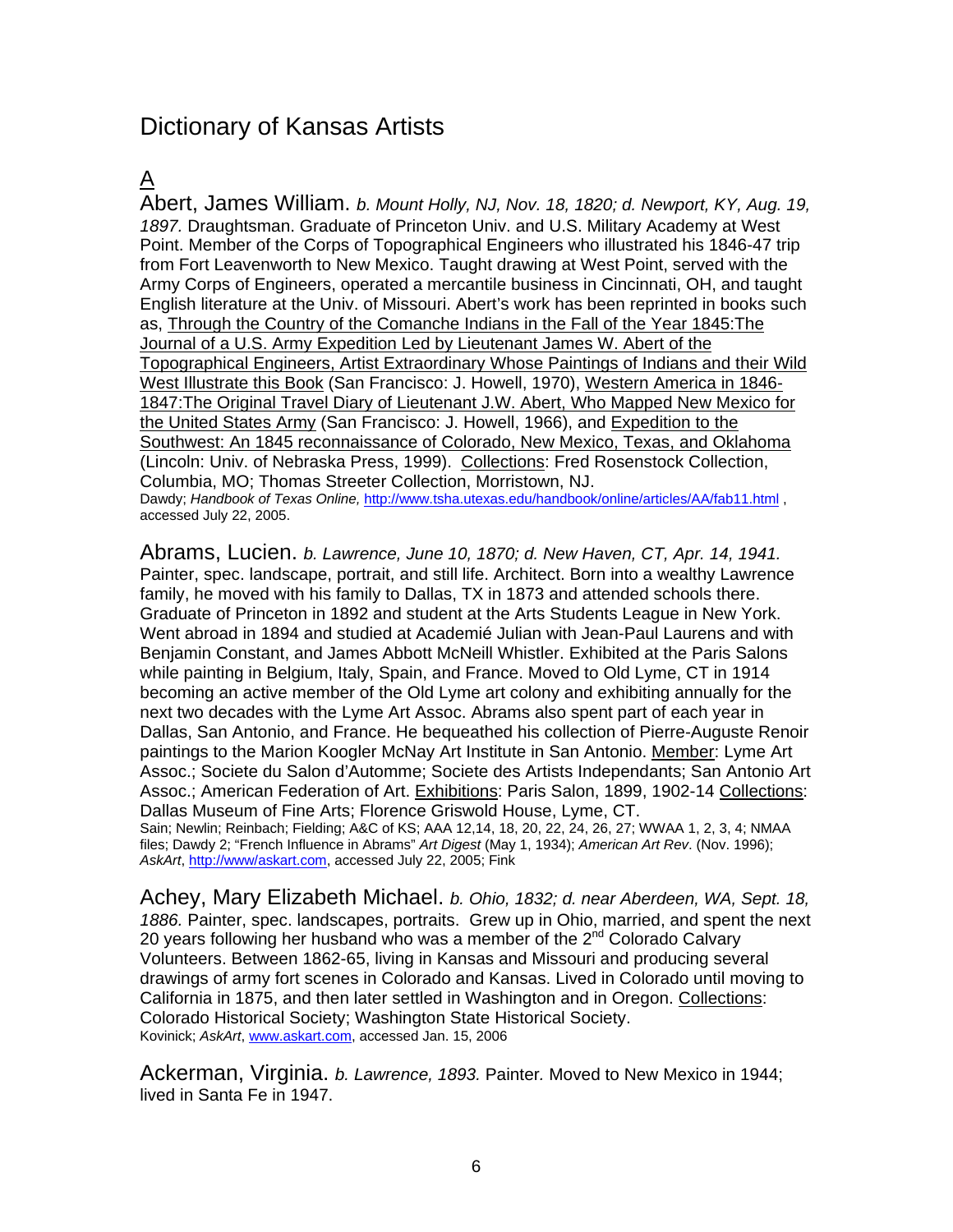### Dawdy 2

Adams, Kenneth Miller. *b. Topeka, Aug. 6, 1897; d. Albuquerque, NM, 1966.* Painter, spec. realist, figure & landscapes. Lithographer. Muralist, Teacher. At age 16 worked for G.M. Stone in Topeka before entering the Art Institute of Chicago in 1916. Served as an army private in World War I. Studied at the Art Students League of New York beginning in 1919 where he was a pupil of K.H. Miller, George Bridgeman, Maurice Stern, & Eugene Speicher. Spent his summers with Andrew Dasburg in Woodstock, NY. From 1921-23 Adams studied in France & Italy painting landscapes that he exhibited in Topeka. Moved to Taos, NM in 1924 and became the youngest & last member of the Taos Society of Artists in 1926. Began teaching at the Taos Field School of Art in 1929 then moved to Albuquerque in 1937 where he was artist-in-residence at the Univ. of New Mexico until his retirement in 1963. In 1937 he painted "Rural Free Delivery" in the Goodland Post Office. He also painted murals in Washington, DC, the Univ. of New Mexico, & at Kansas State College, Manhattan. Primarily known for his scenes of Spanish culture and for his portraits. Member: Taos Society of Artists; National Academy of Design (Assoc. 1938); Prairie Print Makers. Exhibitions: 1<sup>st</sup> Annual Kansas Artists Exhibition, 1925; Midwestern Artists' Exhibition, 1926;  $25<sup>th</sup>$  McPherson Exhibition 1935; 14<sup>th</sup> Annual Kansas Artists Exhibition, 1938; Midwestern Artists Exhibition, 1938. Awards: Denver Art Museum, hon. mention for graphic arts, 1930; Philadelphia Print Club, hon. mention for lithography, 1932; Clark prize & hon. mention Corcoran Biennial, 1935; Second Prize, Midwestern Artists Exhibition, 1938; NY Worlds Fair, 1<sup>st</sup> prize, 1940. Collections: Denver Art Museum; Colorado Springs Fine Arts Center; Los Angeles County Museum of Art; Whitney Museum of American Art; Dallas Museum of Fine Arts; Mulvane Art Museum; Honolulu Academy of Arts; Sandzén Memorial Art Gallery; Topeka Public Library; Anschutz Collection; Spencer Museum of Art. A&C of KS; AAA 22, 25; Reinbach; WWAA 1, 2, 3, 4; Sain, Newlin; Dawdy; Wiebe; WKDC; AFB; Wash; Coke, Van Deren. Kenneth M. Adams: A Retrospective Exhibition. (Albuquerque: Univ. of NM Press, 1964); Adams Retrospective Catalog (Albuquerque: Univ. of NM Press, 1972); MAE 1926, 1938; Clark; Shipp; Porter

Adams, Lydia L. (Mrs. Frank C. Adams). *fl. 1930s, Wichita.* Painter, spec. miniatures & portraits. Lived at 301 N. Main, Apt. 430 Wichita in 1934. Wichita City Dir 1934, 35, 36, 37, 38, 39

Addiss, Edgar A. *fl. Topeka.* Jeweler. Sain

Aitchison, Robert Thomas. *b. Wichita, Dec. 5, 1887; d. Kansas, May 4, 1964.*  Painter, spec. landscapes of New Mexico. Printmaker, spec. woodcuts. Studied at the Chicago Academy of Fine Arts. Worked for newspapers, including the *Chicago Tribune* in 1908 and the *San Antonio Express*, and for advertising agencies. Moved from Oklahoma City to Wichita to work as art director for McCormick-Armstrong printing company in 1920 and stayed for 40 years. Produced the maps for the Mentholatum Company and designed the original Phillips 66 shield. Wichita State Univ.'s Special Collections holds Aitchison's papers. Member: founding member of the Wichita Bibliophiles in 1933; Wichita Artists Guild; Wichita Art Assoc. Exhibitions: Midwestern Artists' Exhibition, 1929; Midwestern Artists' Exhibition, 1930. Collections: Wichita Art Assoc.

Sain; A&C KS; MAE 1929-30; Beach; www.FamilySearch.org accessed July 13, 2006; Jackson, Bill. Robert. 'Aitch': A Portrait in Words and Pictures of Robert\ Thomas Aitchison, Artist, Bibliophile, Cartographer and One of the Last Great Scholar-Printers (Wichita: Four Ducks Press, 1992)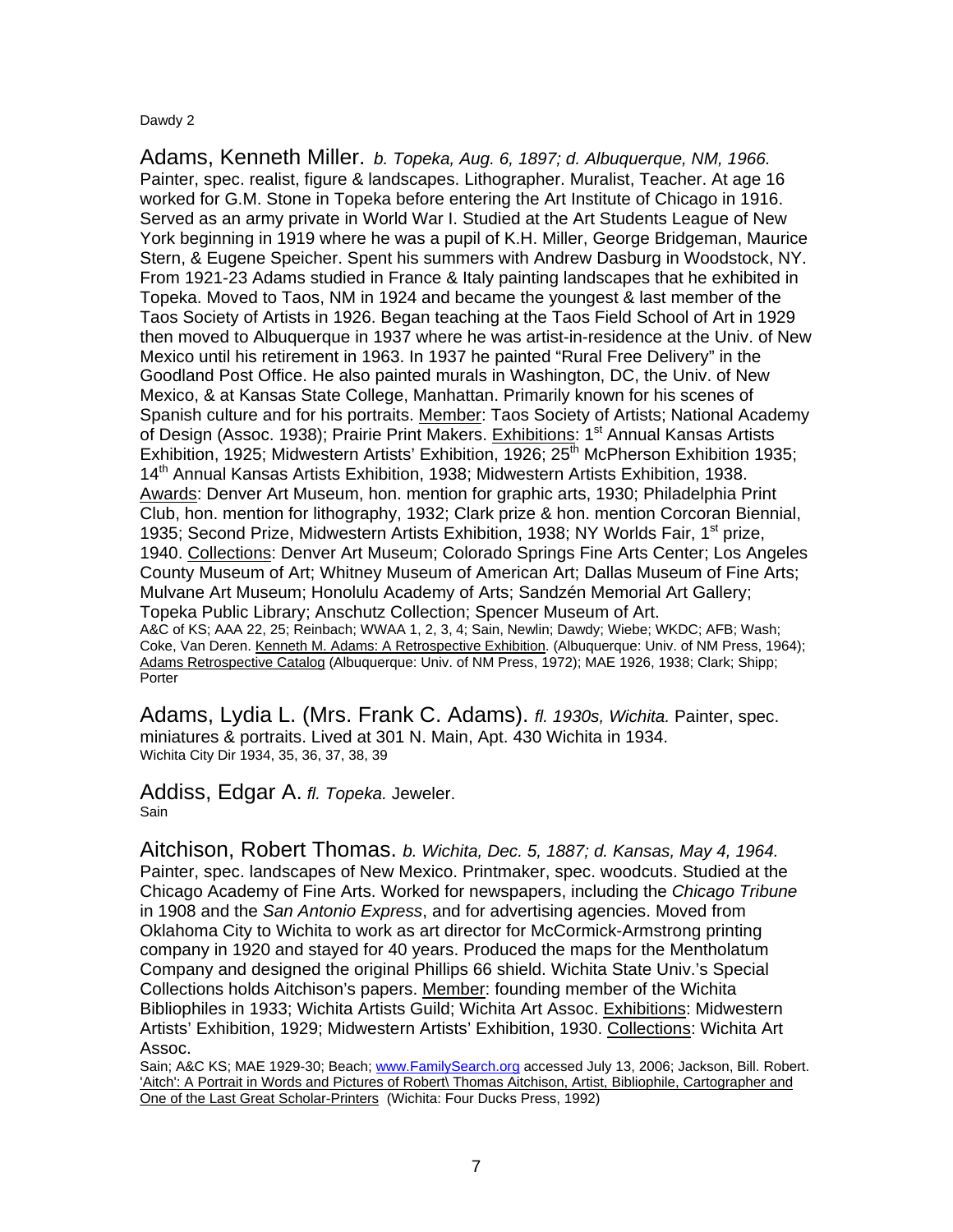Albin, Edgar A. *b. Columbus, Dec. 17, 1908; d. Oklahoma, Sept. 25, 1999.* Painter. Engraver. Teacher. Graduate of Univ. of Tulsa with a BA in 1936 and earned an MA in Art History and Painting from Iowa State Univ. in 1946 studying with Fletcher Martin, Philip Guston, and Donald M. Mattison. From 1931-39, Albin taught in the Tulsa Public School system. Taught at Univ. of Tulsa 1939-47 and at the Univ. of Arkansas, Fayetteville from 1947-62. Albin joined the faculty of Southwest Missouri State Univ. in Springfield, MO, in 1962 and served as chairman of the Art Department until his retirement in 1974. He wrote a weekly arts column from 1965 to 1986 for the *Springfield Leader and Press.* He also wrote numerous letters to the editor from 1972 to 1983, some of which he signed in his own name others with the pseudonym, "Ezra Kornscrabble." The Univ. of Arkansas's library holds Albin's papers. Member: Prairie Water Color Painters; Southwestern Art Assoc.; OK Art Assoc. Exhibitions: 1-man show at Univ. of Kansas 1944; Philbrook Art Center 1940, 1944. Awards: Oklahoma State Art Assoc. medal, 1946; honorable mention in exhibitions in Oklahoma & Arkansas Collections: IBM.

A&C KS; WWAA 4, 1956; Sain

Albright, Adam Emory. *b. Monroe, WI, Aug. 15, 1862; d. Sept. 13, 1957.* Painter, spec. children. Graduate of Univ. of Kansas, studied at the Art Institute of Chicago from 1881-83, the Pennsylvania Academy of Fine Arts from 1883-1886, in Munich, & Paris from 1887-1888. Began as a landscape painter but later specialized in painting children at play against landscape backgrounds. Beginning about 1917, he did his painting during the winter months in Arizona, Southern California, and South America. Called the "James Whicomb Riley of the Brush" for his depictions of child life. Author of For Art's Sake (1953). Member: Society of Western Artists; Fellowship of Pennsylvania Academy of Fine Arts; Chicago Society of Artists; Chicago Water Color Club; Chicago Academy of Design; American Water Color Society; American Federations of Arts; Chicago Art Club; Salmagundi Club; New York Water Color Club. Exhibitions: Chicago Exposition, 1893. Collections: St. Louis Art Museum; Toledo Art Museum; Art Institute of Chicago; Topeka Public Library; State Museum in Springfield, IL; State Library in Topeka; Laguna Beach Art Assoc.; Cedar Rapids Public Library

Sain; Newlin; Fielding; Dawdy3; AAA 01, 12, 18, 20, 24, 26, 27; WWAA 1, 2, 3, 4, 6, 7 (Obit); NMAA files; Reinbach; *Brush and Pencil* (April 1903)

## Alexander, Mrs. Nina. See Allender, Mrs. Nina

Alexander, Ruth C. *fl. 1905, Chanute.* Artist. Lived at 319. S. Lincoln, Chanute in 1905.

Chanute City Dir 1905

Aley, Ruth Gaynor. *b. California.* Sculptor. Ceramist. Studied design at Univ. of Kansas, Art Institute of Chicago, Wichita Univ. Worked with Alexander Archipenko and in clay glazed with Glen Luken. Lived in Wichita but living in Pasadena, CA by 1948. Exhibitions: 19<sup>th</sup> McPherson Exhibition 1929 Sain; Newlin; *Wichita Eagle Beacon* (Dec. 6, 1941)

Allan, Mrs. Charles Beach. *b. Detroit, MI, Oct. 9, 1874.* Artist. Studied at the Art Institute of Chicago and with Birger Sandzén & with Souter in Paris. Lived in Kansas City from 1917-25. Member: Laguna Beach Art Assoc. Exhibitions: Annual Exhibition of the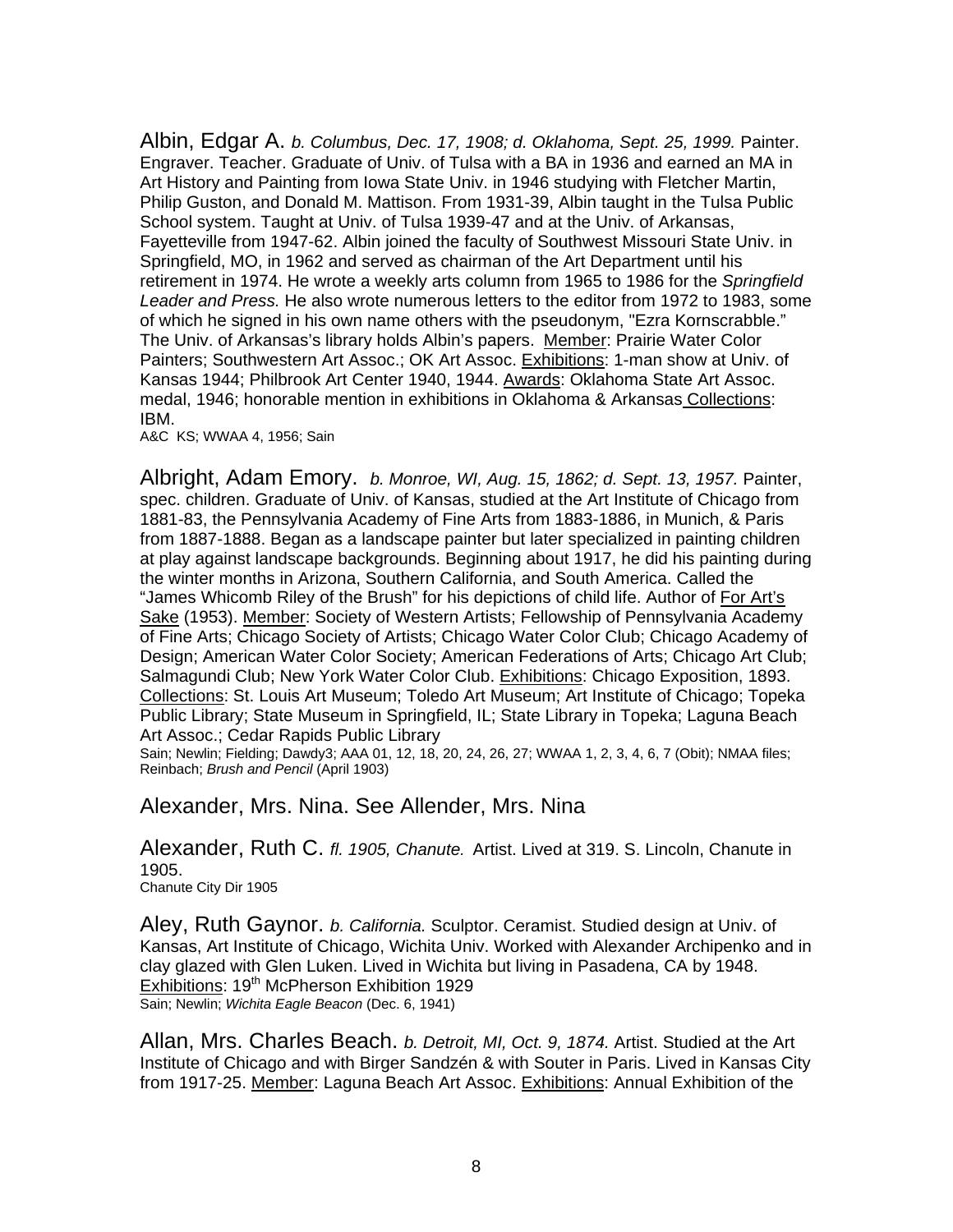Artists of Kansas City and Vicinity, 1917; Annual Exhibition of the Artists of Kansas City and Vicinity, 1920 Dawdy3; AAA 20, 22; Annual Exh. KCAI 1917, 1920

Allen, Blanche (Mrs. Henry J. Allen) *b. Chicago.* Silversmith. Studied at the Wichita Art Assoc. & in Denver. Silversmith instructor at the Wichita Art Assoc. school in 1948. Member: Wichita Artists Guild. Sain; A&C KS

Allen, Catherine. *fl.1928, Topeka.* Painter, spec. of portraits & landscapes. Exhibitions: 4<sup>th</sup> Annual Kansas Artists Exhibition, 1928. Reinbach; Sain

Allen, Mrs. Emma B. *fl. 1898, Lawrence.* Artist. Lived at 1105 Massachusetts, Lawrence, 1898. Lawrence City Dir. 1898

Allen, Henry O. *fl. 1882-83, Emporia.* Painter, spec. of portraits. KSG 1882-83

Allen, Marie S. *fl. 1930s, Wichita.* Painter. Exhibitions: Midwestern Artists' Exhibition, 1930 MAE 1930

Allen, Thomas. *fl. 1900-04, Topeka.* Artist. Lived at 529 Topeka Avenue, Topeka in 1900 & 1904. KSG 1900, 1904

Allen, Thomas. *fl. 1904, Kansas City.* Artist. Lived 615 E. 12<sup>th</sup>, Kansas City in 1904. KSG 1904

Allender, Mrs. Nina E. *b. Auburn, 1872?; d. 1957.* Painter. Illustrator. Studied at the Pennsylvania Academy of Fine Arts. Student of William Merritt Chase & Robert Henri. Also studied in London with Frank Brangwyn. Produced cartoons related to women's suffrage. Lived in Washington, DC in 1948. Member: Washington Society of Artists.

Fielding; Sain; Newlin; AAA 12, 14, 18, 20, 22, 24, 26; *Studies in American Humor* (Spring/Summer 1985); Reinbach

Allison, William Merle. *b. Kansas, Jan. 27, 1880; d. 1934.* Painter. Illustrator, spec. of western & historical subjects. Studied at the John Herron Art Institute & the Art Institute of Chicago. An illustrator of western and historical subjects for the Bobbs Merrill Company. Worked in New York City from early 1920s. Lived on Long Island in 1948. Illustrated Heroes of Liberty, Women in American History, and Charles Selzer's book West! (1922). Member: Society of Illustrators; Artists Guild of the Authors League of America.

Sain; Dunbier; Samuels; AAA 20, 22, 24, 26; Fielding; *AskArt,* www.askart.com, accessed July 26, 2006; Reinbach.

Almgren, Lucille. *fl. 1927, Topeka.* Teacher. Studied with Birger Sandzén. Instructor of public school art at Washburn College, Topeka in 1927. *Kansas City J* (March 14, 1927)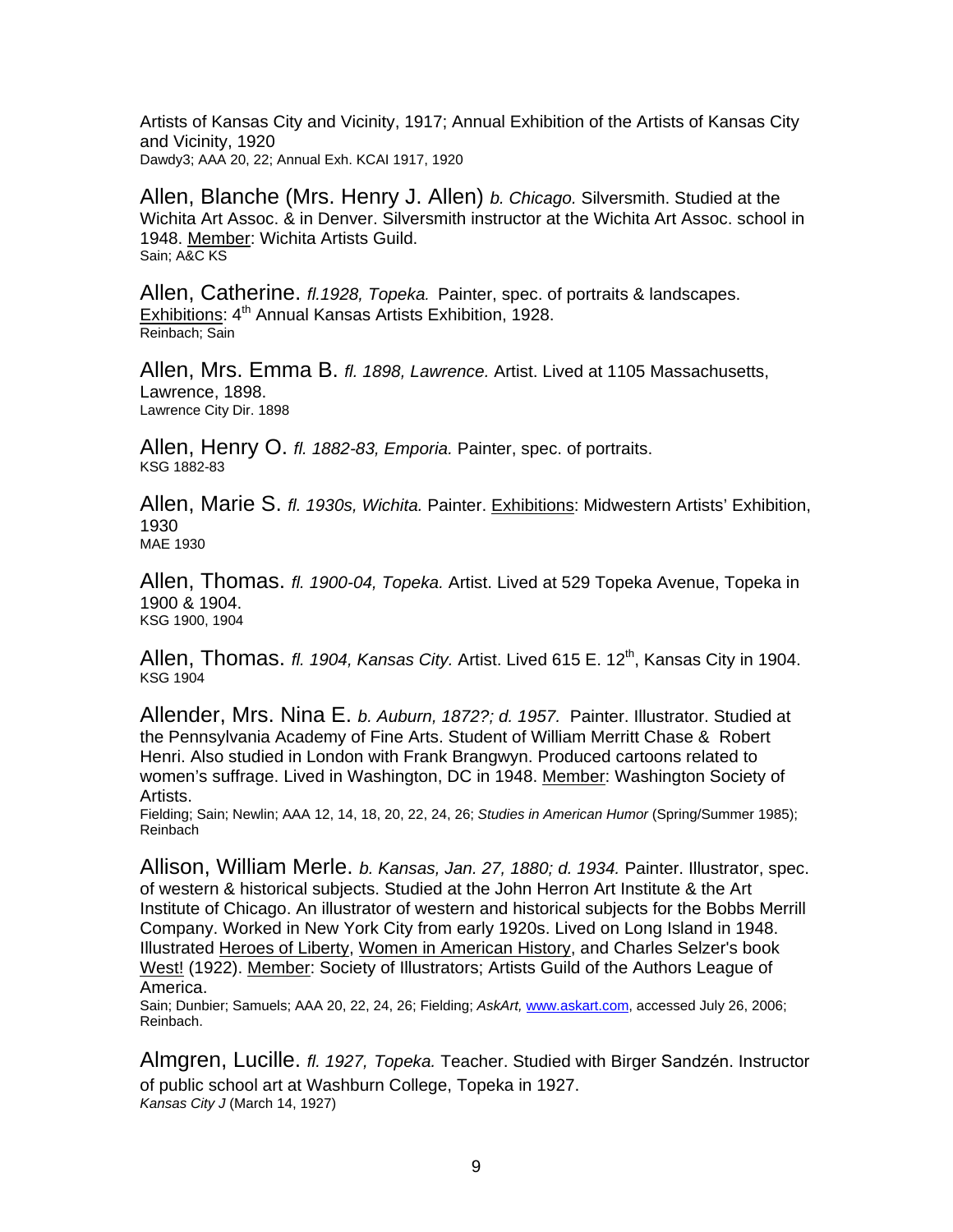Almquist, Alba Malm. *b. Lindsborg, 1897; d. Lindsborg, 1986.* Painter. Craftswoman. Received a BA from Bethany College, Lindsborg where she was a pupil of her father, G. N. Malm. Did graduate work at the Univ. of Kansas, Lawrence on a science scholarship. Taught for many years in schools in and around Lindsborg. Member: Prairie Water Color Painters. Exhibitions: 39<sup>th</sup> Annual Art Exhibition held with Messiah, Lindsborg in 1937. Collections: Sandzén Memorial Art Gallery *Kansas City Times* (March 17, 1937); AAUW; Sandzén files

Alspach, Mrs. W. R. *fl. 1939, Topeka.* Artist. Exhibitions: Kansas Free Fair art exhibition, 1939. Topeka J (Sept. 9, 1939)

Altenborg, John Alford (or Alfred). *b. Linderos, Sweden, July 23, 1874.*  Craftsman. Painter. Wood carver. Immigrated to the US in 1904 and settled in Kansas working as a carpenter. Lived in Lindsborg in 1933-48. Member: Smoky Hill Art Club. Exhibitions: Midwestern Artists' Exhibition, 1933; Midwestern Artists' Exhibition, 1935. Awards: First prize for woodcarving, Kansas Fair in Topeka & State Fair in Hutchinson, 1934. Collections: Sandzén Memorial Art Gallery Sain; Newlin; WWAA 1, 2, 3, 4; MAE 1933, 1935; Sandzén archives

Amberg, Carl. *fl. 1940s, Horton.* Potter. Maker of Kanza pottery advertised as "Ceramic Art from the dust of the Pony Express Trail." Sain

Ancell, Mrs. C.M. *fl. 1886, Topeka.* Teacher. Partner with Miss M. Cobb in Ancell & Cobb, Music and Art Rooms at 207 Kansas Avenue in Topeka in 1886. KSG 1886

Anderson, Carl J. *fl. 1900, Kansas City.* Photographer. Artist, spec. crayon drawing. Painter, spec. watercolors & oils. Lived at 1201 Walnut, Kansas City in 1900.KSG 1900

Anderson, Clara. *fl.1905, Chanute.* Artist. Lived at 320 W. 5<sup>th</sup> in Chanute in 1905. Chanute City Dir 1905

Anderson, Emma. *fl. 1912-20, Wichita.* Painter, spec. china painting. Worked at the Wichita Art Studio located at 105 E. 1<sup>st</sup> from 1912-20. Lived at 606 S. Lawrence Avenue. Wichita in 1915 and at 719 N. Lawrence Avenue, Wichita from 1918-20. Wichita City Dir. 1912, 1913, 1914, 1915, 1916, 1917, 1918, 1919, 1920

Anderson, Fern. *fl. 1939, Lincoln.* Artist. **Exhibitions: Topeka Art Center Sept. 1939**; 16<sup>th</sup> Annual Kansas Artists Exhibition, 1940 Topeka J (Sept. 9, 1939)

Anderson, Miss Jean. *fl. 1888-89, Newton.* Artist. Lived at 911 N. Main, Newton in 1888-89. KSG 1888-89

Anderson, Kenneth. *fl. Topeka.* Artist. Studied at Washburn College, Topeka. Sain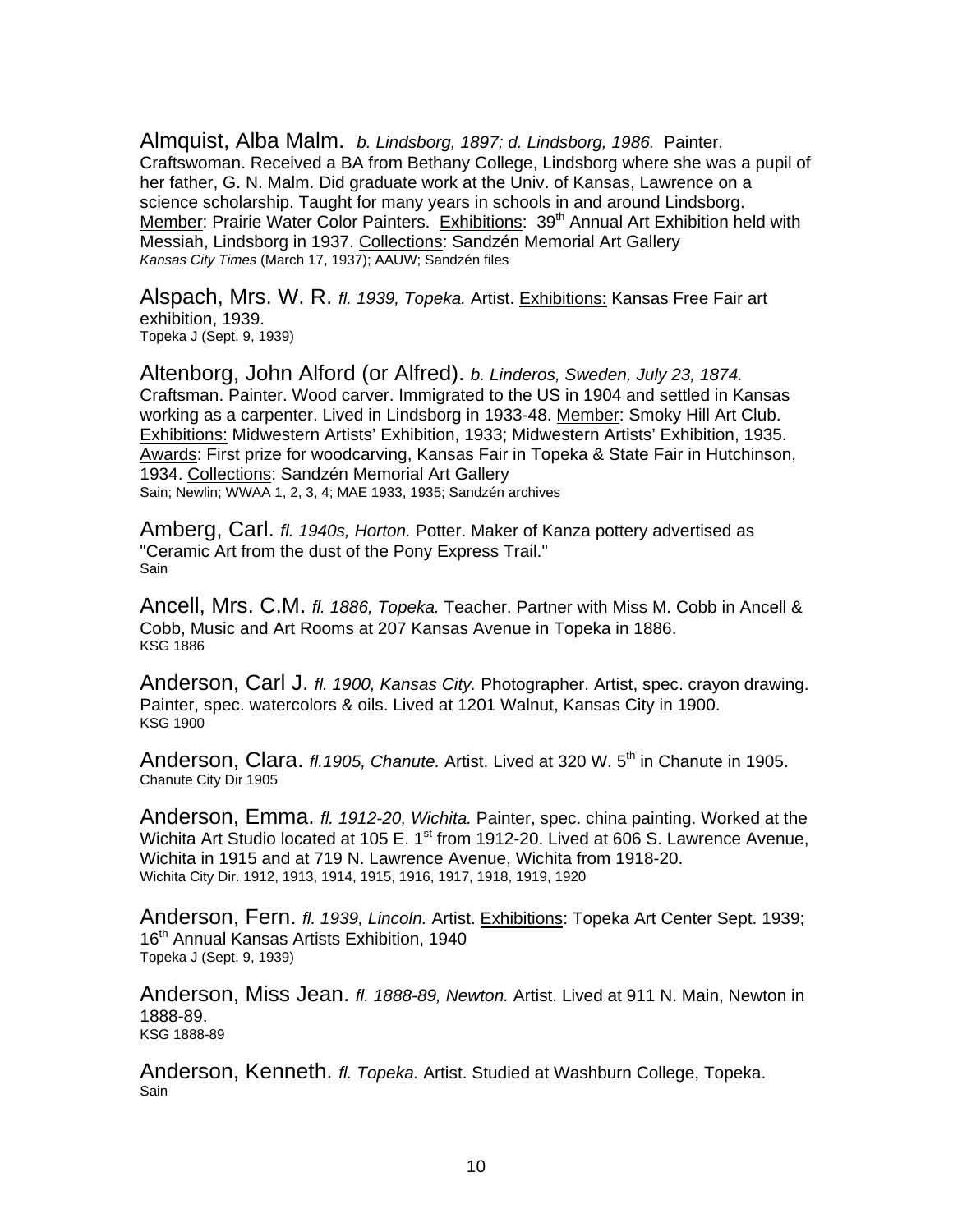Anderson, Miss Pickette. *fl. 1880s, Topeka.* Artist. Lived at 314 W. Seventh, Topeka in 1887-1888 and 312 W. Seventh, Topeka in 1888-89. Topeka City Dir 1887-1888; KSG 1888-89

Anderson, Viola Helen. *b. Redfield, SD, Feb. 3, 1892.* Painter, spec. in portrait painting. Teacher. Graduate of Brown Univ. & Rhode Island School of Design. Studied with Charles W. Hawthorne & A.W. Heintzelman. Moved to Topeka to teach at Washburn College as an instructor of drawing & painting from 1921-1929. Member: Connecticut Academy of Fine Arts. Exhibitions: Midwestern Artists' Exhibition, 1923; Midwestern Artists' Exhibition, 1924; Midwestern Artists' Exhibition, 1925; 1<sup>st</sup> Annual Kansas Artists Exhibition, 1925; Midwestern Artists' Exhibition, 1928; 4<sup>th</sup> Annual Kansas Artists Exhibition, 1928. Award: Portrait prize, Midwestern Artists' Exhibition, 1923 Collection: Mulvane Art Museum. Collections: Topeka Public Library; Mulvane Art Museum

Sain; Newlin; Reinbach; Dawdy3; AAA 20, 22, 24. 27; MAE 1923-25, 1928; www.FamilySearch.org accessed July 13, 2006

Anderson, William. *fl. 1920s, Wichita.* Artist. President of the Kansas State Artists Assoc. from its founding until 1926. *Topeka Cap.* (March 6, 1926)

Andrews, Miss M. E. *fl. 1880s, Ottawa.* Artist. Moved to Ottawa from Colorado. Lived at Hickory near S.  $6<sup>th</sup>$ , Ottawa in 1884-85. Ottawa City Dir. 1884-85

Andrews, Michael. *b. Central City, PA, Mar. 4, 1916.* Sculptor in clay & stone. Graduate of Univ. of Kansas, Lawrence. Instructor at Univ. of Kansas from1946-49. A&C KS; Sain; KU Archives file

Angell, Lloyd O. *fl. 1940s, Osborne.* Painter. Exhibitions: 17<sup>th</sup> Annual Kansas Artists Exhibition, 1941.

*Topeka J* (Mar. 17, 1941)

Ansdell, Loretta. *fl. 1930s, Kansas City.* Artist. Exhibitions: Kansas Free Fair, 1939. *Topeka J* (Sept. 9, 1939)

Aplington, Kate (Mrs. John Aplington). *fl. 1890s, Council Grove.* Artist. A boarder living in Council Grove in 1891. Mrs. Aplington was instrumental in establishing a traveling library and art collection for the use of clubs to cultivate an appreciation of art in Kansas. Although she was an artist herself, her efforts in establishing the Kansas State Art Collection is perhaps her greatest contribution.. KSG 1891; Newlin

Archer, Miss. *fl. Finney County.* Painter. Norris

Archer, Rose E. *fl. 1904, Kansas City.* Artist. Lived at 740 Locust, Kansas City in 1904. KSG 1904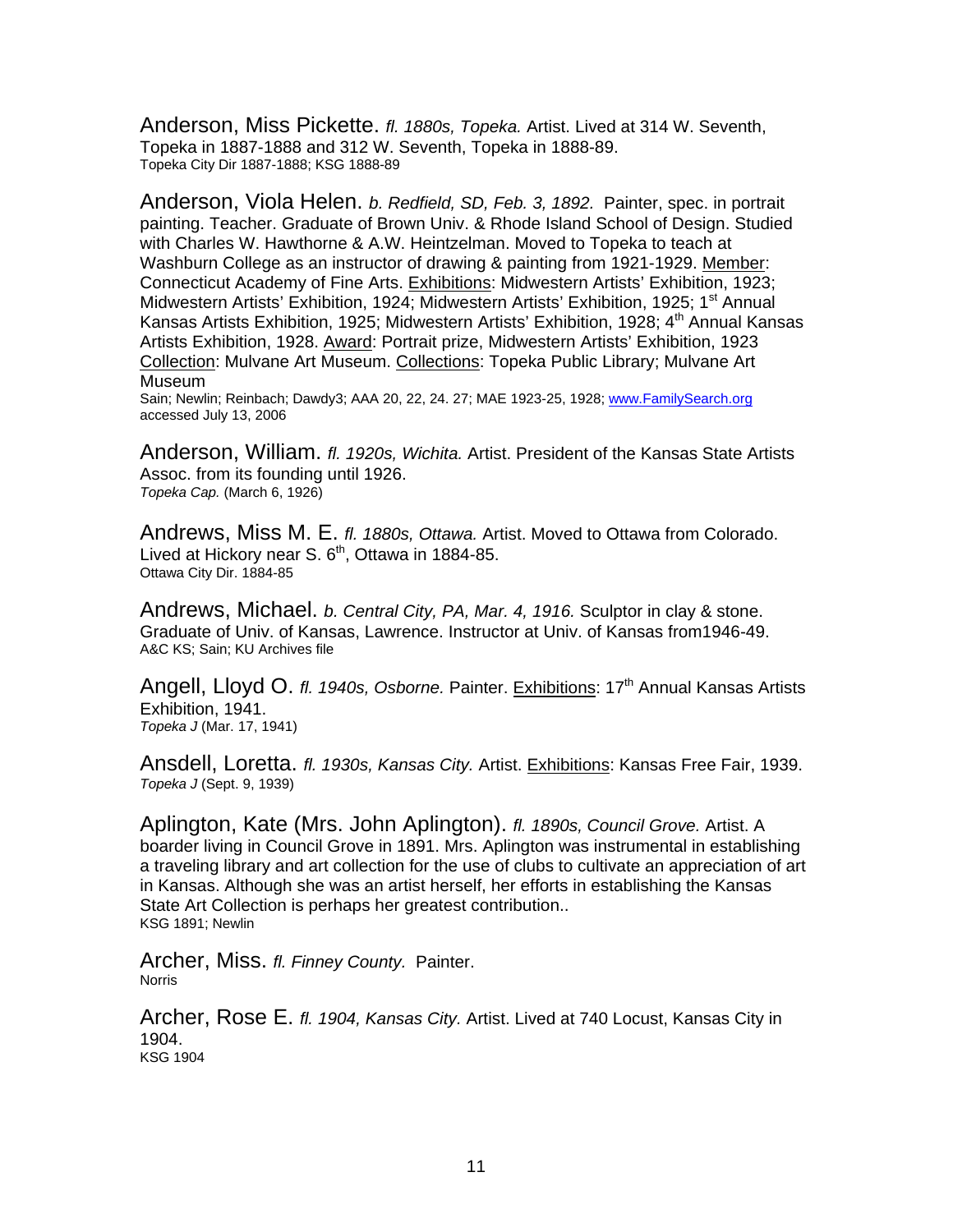Archias, Alberta. *fl. 1890s, Kansas City.* Artist. Lived at 2060 N. 13th, Kansas City in 1898. Kansas City Dir. 1898

Arens, Dorothy Wagstaff. *fl.1930s, Topeka.* Illustrator, spec. child Life. Studied at Washburn College, Topeka. She taught at the Topeka School of Art, 1938. Exhibitions: 14<sup>th</sup> Annual Kansas Artists Exhibition, 1938; Kansas Free Fair, 1939 Sain; *Topeka J* (June 11, 1938)

Armantrout, Gertrude M. Anderson, *b. Topeka, October 11, 1891; d. California, June 1964*. Painter, spec. china painting. Studied home economics at Kansas State College and arts at Washburn College. While at Washburn, she developed her skill in porcelain painting, etching, and lithography. She painted porcelain from approximately 1906 until her death in 1964. Exhibitions: Kansas Museum of History, 2003. Collections: Kansas Museum of History

Topeka City Dir. 1916; Reinbach, http://www.Reinbach.org/cool3/china.htm, accessed July 18, 2006; www.FamilySearch.org accessed July 18, 2006.

Armstrong, Betty. *fl. 1930s, Kansas City.* Artist. Exhibitions: Kansas Free Fair, 1939.

*Topeka J* (Mar. 9, 1939)

Armstrong, Mrs. J. C. *b. Sacramento, CA, 1854.* Artist. Studied at Cooper Union in New York City. Lived in Topeka in 1948. Sain

Armstrong, Ray [or Roy]. *fl. 1904, Pittsburg.* Artist. Operated a studio at 521½ N. Broadway, Pittsburg. KSG 1904

Arnold, Cynthia. *fl. 1890s, Leavenworth.* Artist. Lived at 115 Delaware, Leavenworth in 1891. KSG 1891

Arnold, Ella. *fl. 1940s, Wichita.* Artist. Sain

Arnold, Ethel D. *d. Manhattan, 1931.* Artist. Teacher. Instructor in design & interior decoration at Kansas State College, Manhattan. Sain; AAA 19

Arter, Jessie. *b. Ohio, Oct. 29, 1870.* Painter, spec. china painting & watercolor. Teacher. Active in Lawrence from 1896-1909. Lived at 1216 Ohio, Lawrence in 1896; at 1209 Tennessee in 1898; at 1325 Tennessee in 1905-09. Lawrence City Dir. 1896, 1898, 1905, 1907, 1908-9; 1900 Census

Atkins, Charles B. *fl. 1890s, Kansas City.* Artist. Worked at Atkins Bros., 718 Main, Kansas City in 1891. KSG 1891

Atkins, Henry J. *fl. 1890s, Kansas City.* Artist. Worked at Atkins Bros., 718 Main, Kansas City in 1891.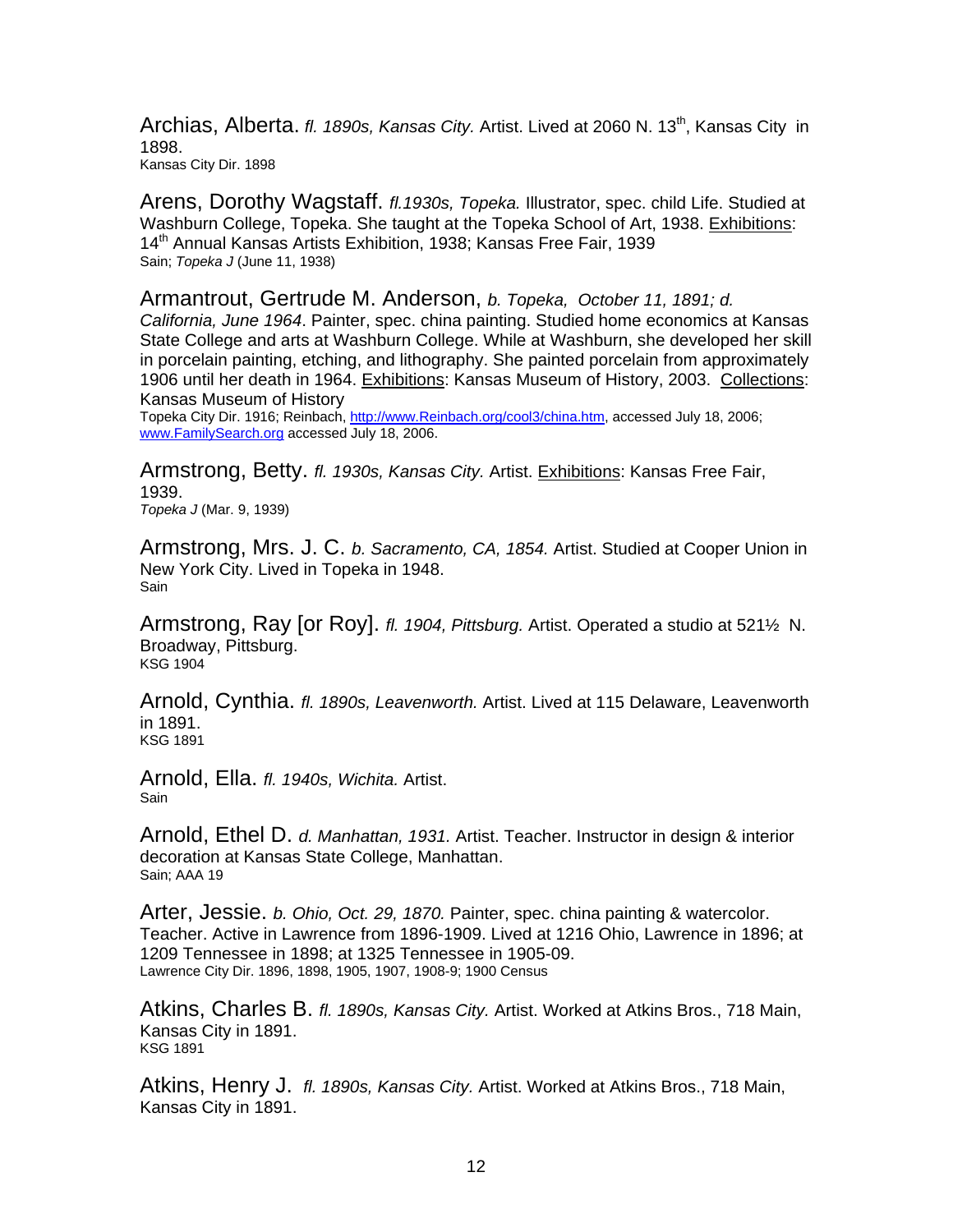KSG 1891

Atkins, Reuben. *fl. 1890s, Kansas City.* Artist. Worked at Atkins Bros., 718 Main, Kansas City in 1891. KSG 1891

Atkisson, George F. *fl. 1891-1908, Holliday & Rosedale.* Artist. Lived in Holliday in 1891. Lived at 36 Rosedale Avenue, Rosedale in 1906 & at 102 S. Henning Avenue, Rosedale in 1908. KSG 1891; Rosedale City Dir. 1906, 1908

Attebury, William A. *fl. 1916, Wichita.* Artist. Lived at 912 E. 17<sup>th</sup> in Wichita in 1916. Married to Lou. Wichita City Dir. 1916

Ault, Helen. *fl. 1911, Wichita.* Artist. Lived at 107 E. 1<sup>st</sup> in Wichita in 1911. Wichita City Dir. 1911

Averill, Grace. *fl. 1916, Manhattan.* Artist. Teacher*.* Assistant instructor of art at Kansas State College, Manhattan in 1916. AAA 13

Aydelott, Nannie. *fl. 1880s, Wichita.* Artist. Lived at 605 N. Market in Wichita in 1888-89. Husband Howard was a plasterer. KSG 1888-89

Ayers, Nellie. *fl. 1880s, Cawker City.* Artist, spec. crayon. KSG 1888-89

Ayr, John F. *fl. 1850s, Lawrence.* Artist. Settled in Lawrence soon after its founding. Collection: Kansas State Historical Museum. Groce/Wallace; FWP; WPA KS; Newlin

Ayres, Rolland. *fl. 1930s, Topeka.* Artist. Worked in Federal Art Project. *Topeka J.* (June 5, 1937 & Mar. 14, 1939)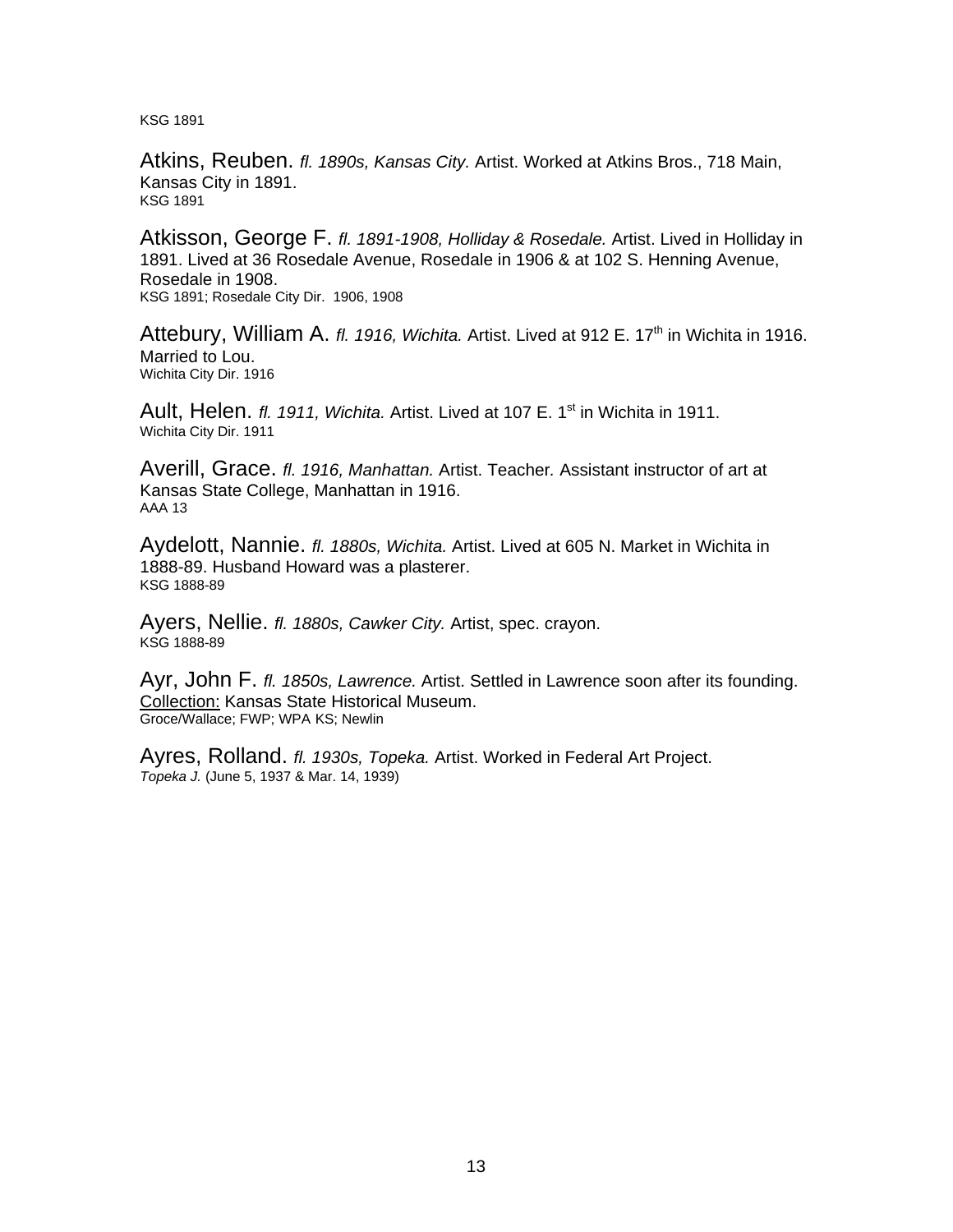## B

Babcock, Roscoe Lloyd. *b. Thayer, Nov. 14, 1897; d. California, June 11, 1981.*  Painter, spec. seascapes & desert scenes. Lived for some time in Laguna Beach, CA. Dawdy 2; www.FamilySearch.org accessed July 13, 2006

Bachelor, Charles D. *b. Osage City, 1853; d. Chicago, IL, 1947.* Political cartoonist. *This artist seems to frequently be confused with Clarence Daniel Batchelor with the same birth place and profession but different dates.*  Sain; A&C KS

Bacon, Daniel O. *fl. 1890s, Fort Scott.* Artist. Lived at 410 S. Clark, Ft. Scott. Ft. Scott City Dir. 1896-97

## Bacon, Mrs. Kate Lee. See Bond, Kate

Bacon, Walter Brooks. *fl. 1907, Kansas City.* Artist. Lived at 243 S. 7<sup>th</sup>, Kansas City in 1907. Kansas City Dir. 1907

Badsky, Lena S. *fl. 1911-14, Lawrence.* Art Teacher. Worked at 4 Jackson Block, Lawrence in 1911-14. Lived at 1728 Massachusetts, Lawrence in 1911-14. Lawrence City Dir. 1911, 1913-14

Baechle, Charles F. *fl. 1902-08, Leavenworth*. Artist. Lived in Leavenworth at 800 Cherokee in 1902-04, at 327 Market in 1905-06, and 301 Pottawatomie in 1907-09. Leavenworth City Dir. 1902-03, 1903-04, 1905-06, 1907-08, 1909

Baechle, Oscar H. *fl. 1880s-90s, Leavenworth.* Artist. Painter, spec. portraits. Lived in Leavenworth at 837 Ottawa in 1888, at 835 Ottawa, in 1891-95, and at 223 Delaware from 1895-99.

KSG 1891, 1894; Leavenworth City Dir. 1888, 1892-93, 1893-94, 1894-95, 1895-96, 1896-97

Bagg, Henry Howard. *b. Wauconda, IL, 1853; d. Lincoln, NB, July 23, 1928.*  Painter, spec. western scenes and religious themes. Illustrator. Teacher. Worked in Kansas before moving to Lincoln, NB in 1885 where he gave private art lessons. Took a faculty position at Nebraska State Normal School in Peru. Taught at Cotner College in Lincoln from 1902-1916 and at Nebraska Wesleyan Univ. from 1903-1918. Moved to Colorado after retirement. Bagg often worked from photographs, and his paintings were basically realistic with tonalism and luminism influence. Collections: Joslyn Art Museum; Museum of Nebraska Art

Dawdy3; *AskAr*t, www.askart.com, accessed Aug. 2, 2006.

Bailey, Charles S. *fl. 1919, Wichita.* Artist. Worked at 411 E. Douglas, Wichita in 1919. Lived at 109 E.  $1<sup>st</sup>$ , Wichita in 1919. Wichita City Dir. 1919

Bailey, Florence E. *fl. 1909, Topeka.* Artist. Lived at 713 Lane, Topeka in 1909. Topeka City Dir. 1909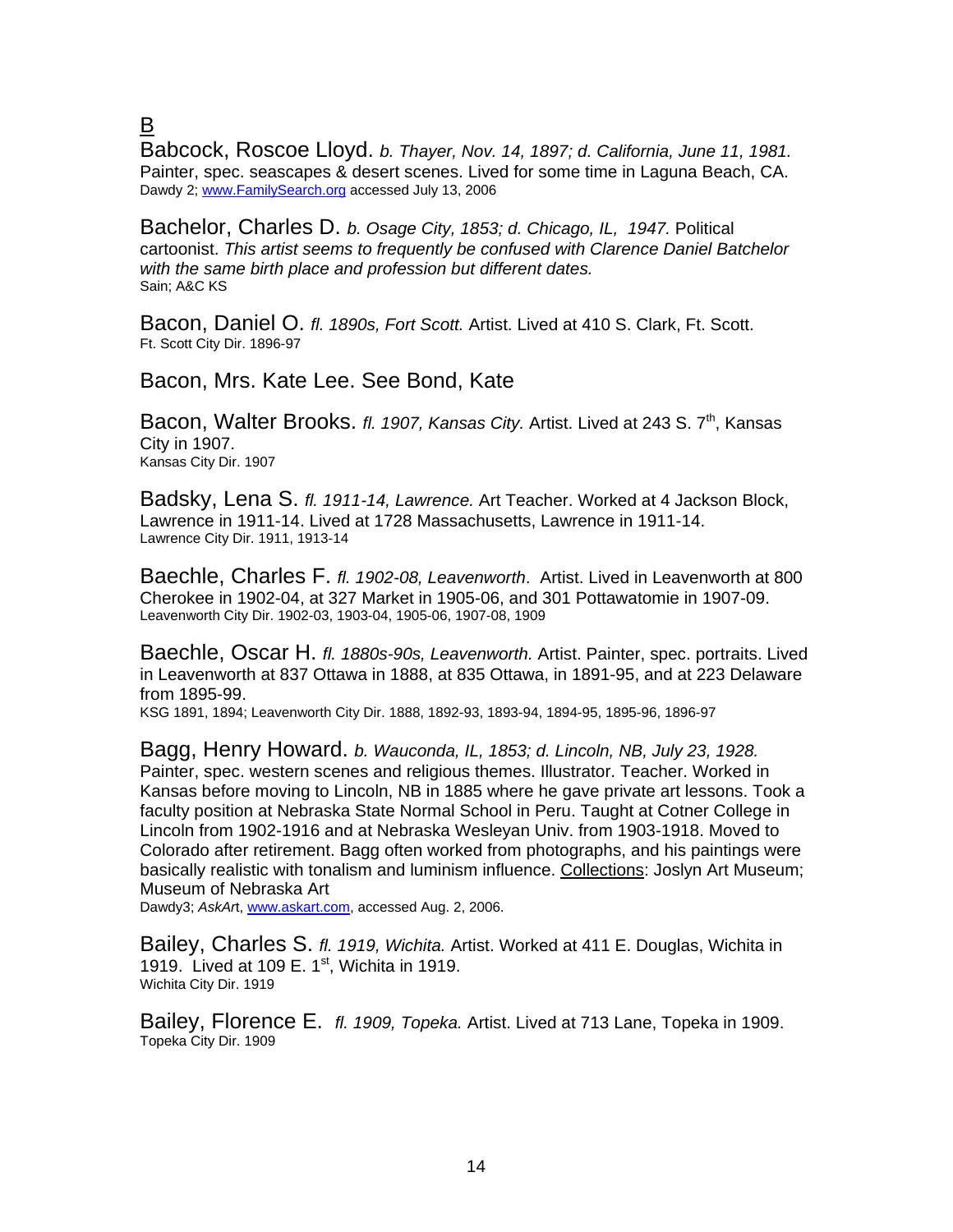Bailey, Lyle. *fl. 1930s, Oakley.* Industrial designer. Studied at the School of Fine Arts, Univ. of Kansas, Lawrence. Worked for Industrial Design Studios in Chicago, IL and, from 1935-, for Sechrest Lighting Co. in Denver, CO. **Newlin** 

Bailey, Minnie Moly. *b. Oberlin, Oct. 29, 1890; d. Mt. Vernon, IA, Aug, 26, 1988.*  Painter, spec. landscapes of Texas and New Mexico, portraits of Native Americans. Illustrator. Studied with Charles Webster Hawthorne, John Connah, & Alexander Pope. Lived at 3908 Swiss Avenue, Dallas, TX in 1917 but summered in Southbridge, MA. Fielding, AAA 12, 14, 18, 20; Dawdy; Collins; Kovinick; *AskAr*t, www.askart.com, accessed July 14, 2006.

Bailey, Walter Alexander. *b. Wallula, Oct. 17, 1894.* Painter. Illustrator. Muralist. Etcher. Block Printer. Lithographer. Teacher. Studied at the Kansas City Art Institute in 1920 with Charles A. Wilmovsky, John D. Patrick, Randall Davey, & Anthony Angarola. Worked on the art staff of the *Kansas City Star*. Member: Kansas City Society of Artists. Exhibitions: Annual Exhibition of the Artists of Kansas City and Vicinity, 1921; Midwestern Artists' Exhibition, 1923; Midwestern Artists' Exhibition, 1924; Midwestern Artists' Exhibition, 1927; One-man show at the Kansas City Art Institute, 1929 Awards: Fellowship from the Tiffany Foundation, 1924. Collections: Nelson-Atkins Museum, Kansas City; Kansas City Public Library; Springfield, MA Public LibraryAAA 10, 11, 24, 26, 27; Reinbach; WWAA 1, 2, 3; Newlin; Dawdy 2; *Art Digest* (Feb. 1, 1929p. 11); Annual Exh. KCAI 1921; MAE 1923-24, 1927

Baker, Cecil. *fl. 1920s, Manhattan.* Architect. Teacher. Professor of Architecture at Kansas State College, Manhattan. AAA 19

Baker, Harry B. *b. Emporia; d. New Jersey, 1941.* Painter, spec. western scenes*.*  Head of the School of Fine Art in New York, and the School of Applied Sciences in New Jersey. Sain; Newlin

Baker, Margaret Osmond (Mrs. Orlin Baker) *fl. Great Bend.* Artist. Lecturer. Helped found the Great Bend Art Assoc. & the Art Guild of Working Artists. WKDC

Baker, Orlin G. *b. Kansas, Sept. 30, 1886; d. Great Bend, Feb. 26, 1959.*  Printmaker, spec. dry point, lithography, etching, aquatint. Jewel cutter. Civil engineer. Studied at the Kansas City Art Institute & the Pennsylvania Academy of Fine Arts. Pupil of Howell Brown in Pasadena, CA. Taught art classes at Maude Blount Studio in Larned and in Great Bend in the late 1920s. Lived in Great Bend in 1932. Taught silversmithing at the Wichita Art Assoc. during World War II. Founded a school in Great Bend in 1948 at which he taught until 1959. Exhibitions: Midwestern Artists' Exhibition, 1930; Midwestern Artists Exhibition, 1932; Midwestern Artists' Exhibition, 1935; Midwestern Artists' Exhibition, 1936. Collection: Wichita Art Museum; Sandzén Memorial Art Gallery Sain; Newlin; A&C KS; WKDC; MAE 1930, 1932; 1935-36; www.FamilySearch.org accessed July 13, 2006

Baldinger, Wallace Spencer. *b. Springdale, PA, Apr. 19, 1905; d. Eugene, OR, Jan. 4, 1993.* Painter, spec. landscape. Museum Director. Teacher. Studied at Oberlin College, OH; Univ. of Chicago; Univ. of Paris; Univ. Of Kyoto in Japan. Graduate of Pennsylvania Academy of Fine Arts. Visiting lecturer to American & Japanese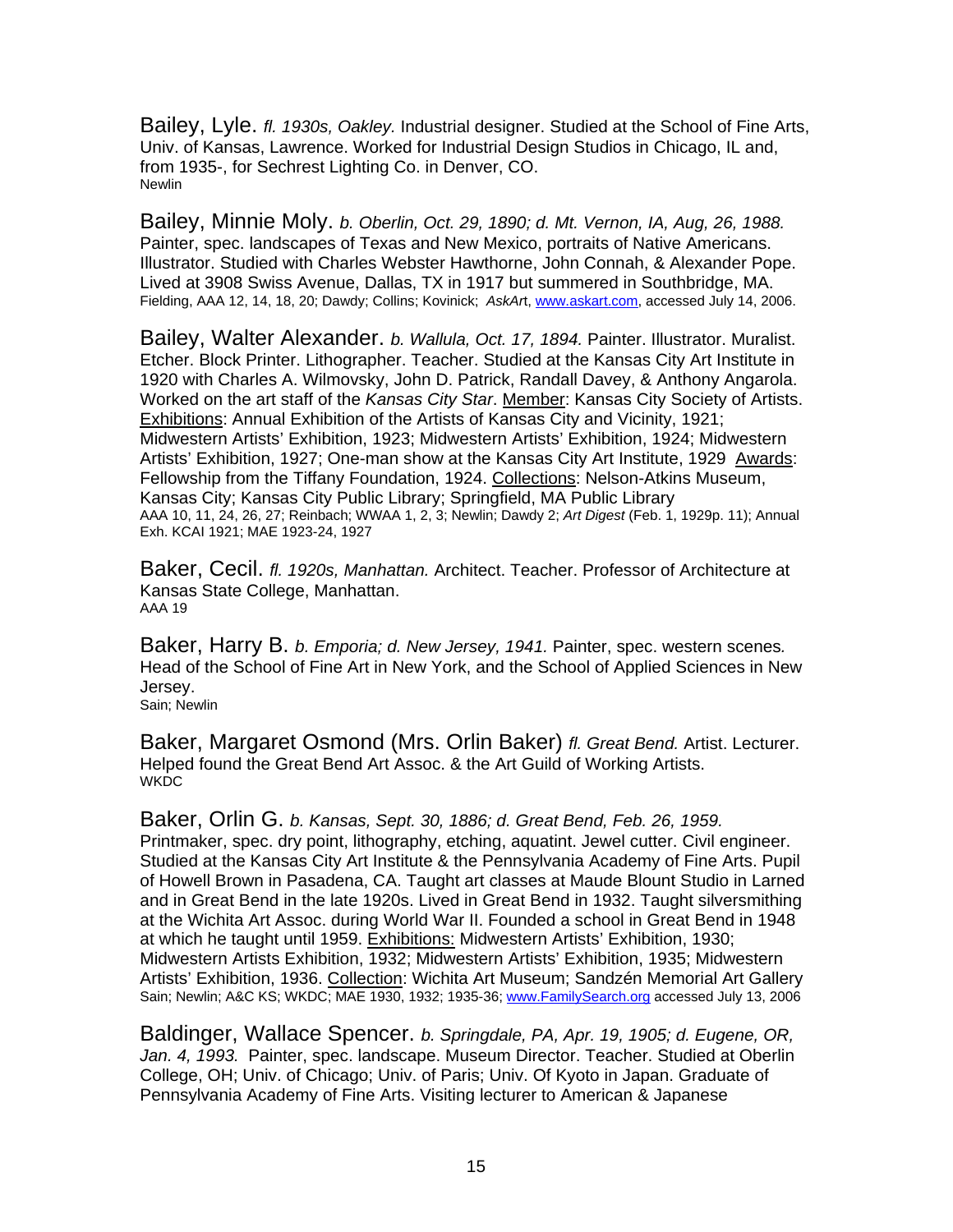universities. Prof. of Art at Washburn College, Topeka from 1929-35, and Director of the Mulvane Museum at Washburn College, Topeka from 1932-40. Professor at Lawrence College, 1940-44. Assoc. Prof. of Art, 1944-1955; Director of the Museum of Art, 1955-; Prof. of Art at Univ. of Oregon, 1956-. Author of numerous articles, catalogues, and a textbook. Member: College Art Assoc.; American Assoc. for Aesthetics; Assoc. for Asian Studies. Exhibitions:  $8<sup>th</sup>$  Annual Kansas Artists Exhibition, 1932;  $9<sup>th</sup>$  Annual Kansas Artists Exhibition, 1933.

Sain; FWP; WWAA 7; *Topeka J* (Nov. 13, 1936 )

Baldwin, Lee C. *fl. 1890s, Kansas City.* Artist. Lived at 2926 N. 6<sup>th</sup>, Kansas City in 1898. Kansas City Dir. 1898

Baldwin, Martha. *fl. 1860s, Baldwin City.* Art Teacher. Hired to teach art at Baker Univ., Baldwin City beginning in 1865. Sain; Snow

Baldwin, W.C. *fl. 1890s, Ottawa.* Artist. Lived at 114 W. Third, Ottawa in 1895. Ottawa City Dir. 1895

Baldwin, William C. *fl. 1904, Kansas City.* Artist. Lived at 4020 Morrell, Kansas City in 1904. KSG 1904

Ballard, L. S. *fl. 1920s, Wichita*. Printmaker. Manager of Capper Engraving Co., at 525 Butts Building, Wichita in 1922. Wichita City Dir. 1922

Ballator, John R. *b. Portland, OR, Feb 7, 1909; d. 1967.* Painter. Instructor. Studied at the Portland Museum of Art School, the Univ. of Oregon. Graduate of Yale Univ. with a BFA in 1924. Head of the Design Dept. at Washburn College, Topeka in 1937. Resigned to go to Hollins College, Hollins, VA in 1938 and became head of the Design Dept. there in 1941. Member: Roanoke Fine Arts Center. Collections: Dept. of Justice Building, Washington, DC; St. Johns, OR. Post Office; Menninger Sanatorium, Topeka Sain; Newlin; WWAA 6-7; NMAA file

Ballender, Elizabeth. Sculptor. Studied at the New York Art Students League, Cooper Union Art School, and Academie de la Grande in Paris. Lived in Wichita. Exhibitions: Salon d'Automne; Royal Academy of Fine Arts, London **Newlin** 

Bannelier, Yvonne. *fl. 1920s, Pratt.* Watercolor painter. Printmaker. Exhibitions: Midwestern Artists' Exhibition, 1928; 18<sup>th</sup> McPherson Exhibition 1928. MAE 1928

Barber, William b. *fl. 1900, Topeka.* Artist. Lived at 1700 Van Buren, Topeka in 1900. KSG 1900

Barchus, Eliza Rosanna Lamb. *b. Salt Lake City, UT, Dec. 4, 1857; d. Portland, OR, Dec. 31, 1959.* Painter, spec. landscapes. Grew up primarily in Abilene where her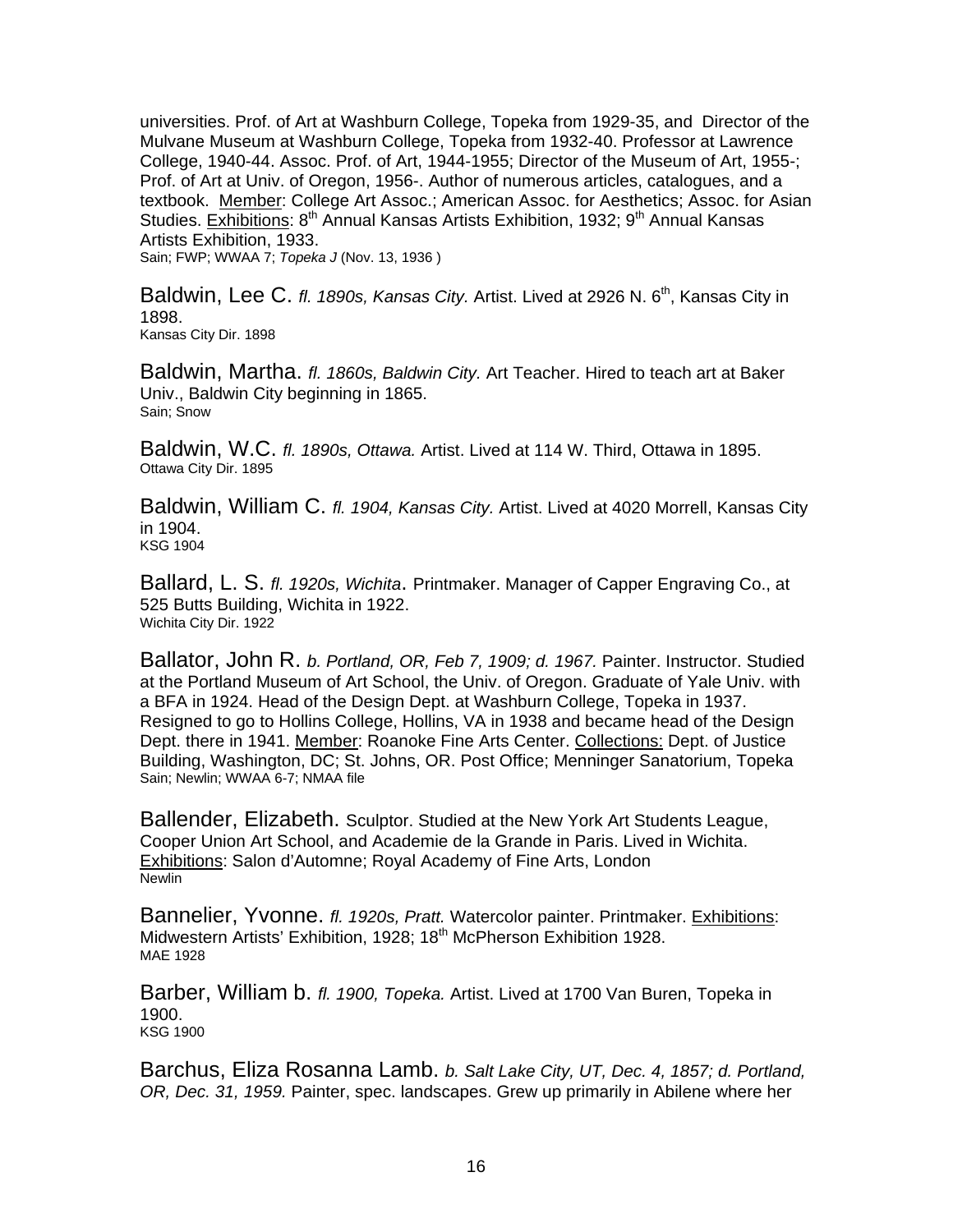step-father was a deputy to Marshall "Wild Bill" Hickok. Moved to Portland, OR in 1880 and took art training with William S. Parrott. Eventually, Barchus supported her family with her art but quit painting in the 1930s due to failing eyesight. Exhibitions: Lewis and Clark Exposition, 1905; Pittock Mansion, 2002. Awards: Gold medal, Annual Portland Mechanics Fair, 1887; Silver medal, Annual Portland Mechanics Fair, 1888. Collections: Oregon Historical Society; Vanderpoel Art Assoc.

Kovinick; *AskArt*, www.askart.com, accessed Jan. 6, 2006; Barchus, Agnes. Eliza R. Barchus, The Oregon Artist, 1857-1959 (Portland, OR: Binford & Mort, 1974)

Barfoot, Dorothy. *b. Decorah, IA, Oct. 7, 1896; d. Manhattan, October 28, 1984.*  Painter. Blockprinter, Teacher. Earned a bachelor's degree from Iowa State Univ. in 1922, a master's from Columbia College, New York in 1928, and did graduate work at Univ. of Arizona, the Chicago Academy of Fine Arts, and the Herron School of Art. She taught for a year each in Iowa and Minnesota public schools before being named head of the Drake Univ. art department in 1924. Joined the Kansas State College, Manhattan faculty as an assoc. professor of art in 1930, named chair in charge of the home economics art program in 1932, and became professor and head of the art department in 1935. Served as head of the art department at Kansas State for 30 years, stepping down as chair in 1961 and retiring in 1966. She spent two leaves of absence teaching ceramics and art at the Holmann Institute in Agra, India. Drew the buffalo design used 1933-34 on the cover of *Kansas Magazine.* Member: College Art Assoc.; National Art Educations Assoc. Exhibitions: John Herron Art School, 1952; National Assoc. of Women Artists; Kansas State in 1957.

Sain; WWAA 2, 3, 6, 7; Newlin; Dawdy 2; *Wichita Eagle* (Nov. 1, 1984)

Barham, Doran Welton. *b. Lindsborg, Nov. 22, 1926; d. Wichita, Oct. 1, 1999.*  Architect. Architectural Artist. Painter. Attended school in Manhattan, served in the Navy in World War II, then returned to Kansas State College, Manhattan to earn his architecture degree in 1950. Took classes with William Dickerson at the Wichita Art Assoc. Worked in Wichita for the architectural firm of Thomas and Harris from 1950-58. Operated a home studio for several years then worked for Oblinger-Smith, Landscape architects and city planners from 1970-78. Reopened a studio in 1977 to paint the people and places of Kansas. Member: Kansas Watercolor Society; Wichita Artists Guild. Collections: Sandzén Memorial Art Gallery

Beach; Wichita Eagle (Oct. 6, 1999); Sandzén archives; WKDC; WKDC; www.FamilySearch.org accessed July 13, 2006

Barker, Miss Cora. *fl. 1890s, Lawrence.* Artist. KSG 1891

Barker, Mrs. Lillian May. *b. Morrill, Oct. 8, 1889; d. Chanute, 1947.* Artist. Teacher. Credited with introducing art into Kansas schools. **Sain** 

Barnes, Lydia. *fl. 1916, Topeka.* Painter, spec. decorative panels in oil Topeka Cap. (Nov. 12, 1916)

Barnes, Virgil. *fl. 1930s, Holton.* Kansas artist working in the Federal Art Project. *(Not same as the director who headed the Kansas City Art Institute in the early 1920s).*  Topeka J (June 5, 1937)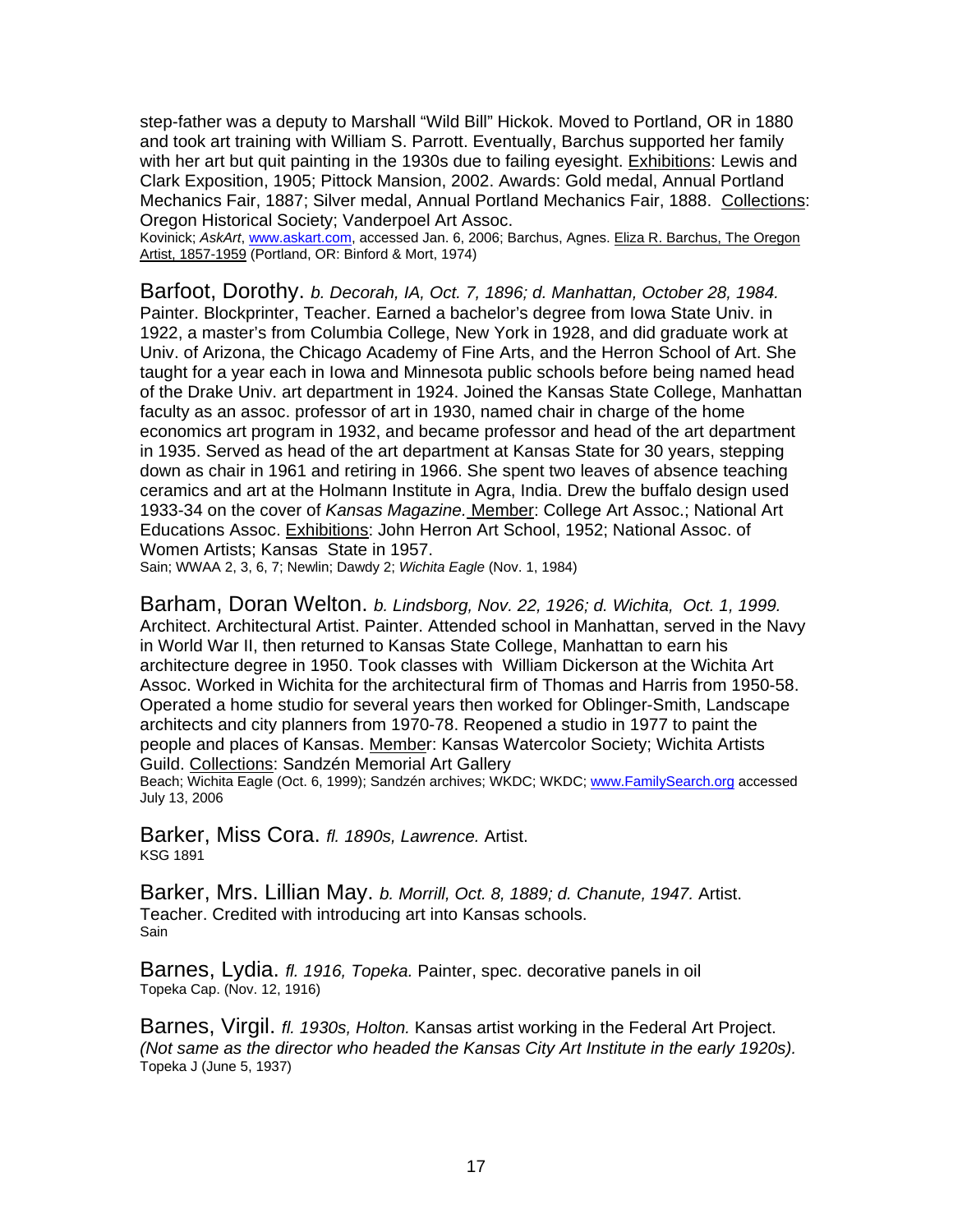Barr, John M. *fl. 1850-60s, Leavenworth.* Artist. Lived on the NE corner of Oak & 7<sup>th</sup> in Leavenworth in 1859-60 Leavenworth City Dir. 1859-60

Barr, William R. *fl. 1890s, Kansas City.* Artist. Worked with Hodges & Barr located at  $8\frac{1}{2}$  W. 9<sup>th</sup>, Kansas City. KSG 1891

Barrett, Lawrence Lorus. *b. Guthrie, OK, Dec. 11, 1897; d. Colorado Springs, CO, May, 1973.* Painter. Illustrator. Printmaker. Sculptor. Teacher. Writer. Raised in Hutchinson. Studied at the Broadmoor Art Academy, Colorado Springs, CO from 1920; pupil of Robert Reid, Randall Davey, Ernest Lawson, John F. Carlson, Boardman Robinson. Taught lithography at Broadmoor & at the Colorado Springs Fine Art Center from 1937-52. Co-authored the book How to Draw and Print Lithographs (1950). Awards: won a silver medal at the Midwestern Exhibition in Kansas City in 1929; Guggenheim Fellow in 1940. Collections: Metropolitan Museum of Art; Colorado Springs Fine Art Center; Brooklyn Museum; Library of Congress; Carnegie Institute Samuels; NMAA file; www.FamilySearch.org accessed July 13, 2006; *AskAr*t, www.askart.com accessed July 20, 2006

Barse, George Randolph, Jr. *b. Detroit, MI, July 31, 1861; d. Feb. 24, 1938.*  Painter, spec. western scenes and animals. Illustrator. Teacher. Studied art at the Ecole des Beaux Arts and the Academié Julian in Paris from 1879-85. Pupil of A. Cabanel, Gustave Boulanger, and Jules-Joseph Lefebvre in Paris. Lived at 18 E.  $6<sup>th</sup>$ , Kansas City in 1882-83 and in Katonah, NY in 1926. Member: National Academy of Design (Assoc. 1898; Full 1900); Society of American Artists; Century Assoc; Architects League of New York. Awards: 1<sup>st</sup> Hallgarten Prize, National Academy of Design, 1895; Shaw Fund Purchase, Society of American Artists, 1898; Silver medal at the Pan-American Exposition in Buffalo, NY in 1901. Exhibitions: St. Louis Exposition, 1904. Collections: Library of Congress; Kansas State Historical Society; J.B. Speed Art Museum; Carnegie Institute

KSG 1882-83; AAA 20, 22, 24, 1901, 26; Fielding; Clark; Julian; *Century Memorials* (1938); *AskAr*t, www.askart.com, accessed July 20, 2006; Dawdy3

Barton, Catherine Josephine Wigginton (Mrs. Abraham P. Barton). *b. Boone County, MO.* Artist. Portrait painter. Graduate of Stephens College. Taught art at Mount Pleasant College. Moved from Mexico, MO to Kansas City in 1882 and opened an art studio in 1890. Lived in Kansas City at 1106 Main in 1884-85, at 1100 Main in 1886, offered portraits in crayon, oil & watercolor from Studio 49 at the Southwest corner of 11<sup>th</sup> & Main in 1888-89, and located at 30 Deardorf Building in 1891. Mother of Ralph Barton.

KSG 1884-85, 1886, 1888-89, 1891

Barton, Ralph Waldo Emerson. *b. Kansas City, Aug. 14, 1891; d. May 20, 1931.*  Painter. Illustrator. Writer. Satirist. Craftsman. Attended Kansas City schools and supplied illustrations to the *Kansas City Star* and *Kansas City Post*. Moved to New York in 1912. Studied in Paris but spent most of his career in New York City with occasional visits to France. Illustrated for various magazines and books including *Judge* and *Puck*  magazines followed by *Cosmopolitan*, *Vanity Fair*, *Smart Set, New Yorker,* and *Life* magazine. Also served as the drama editor for *Life.* Illustrated Anita Loos's Gentlemen Prefer Blonds (1925) and But Gentlemen Marry Brunettes (1928). Had a very stylized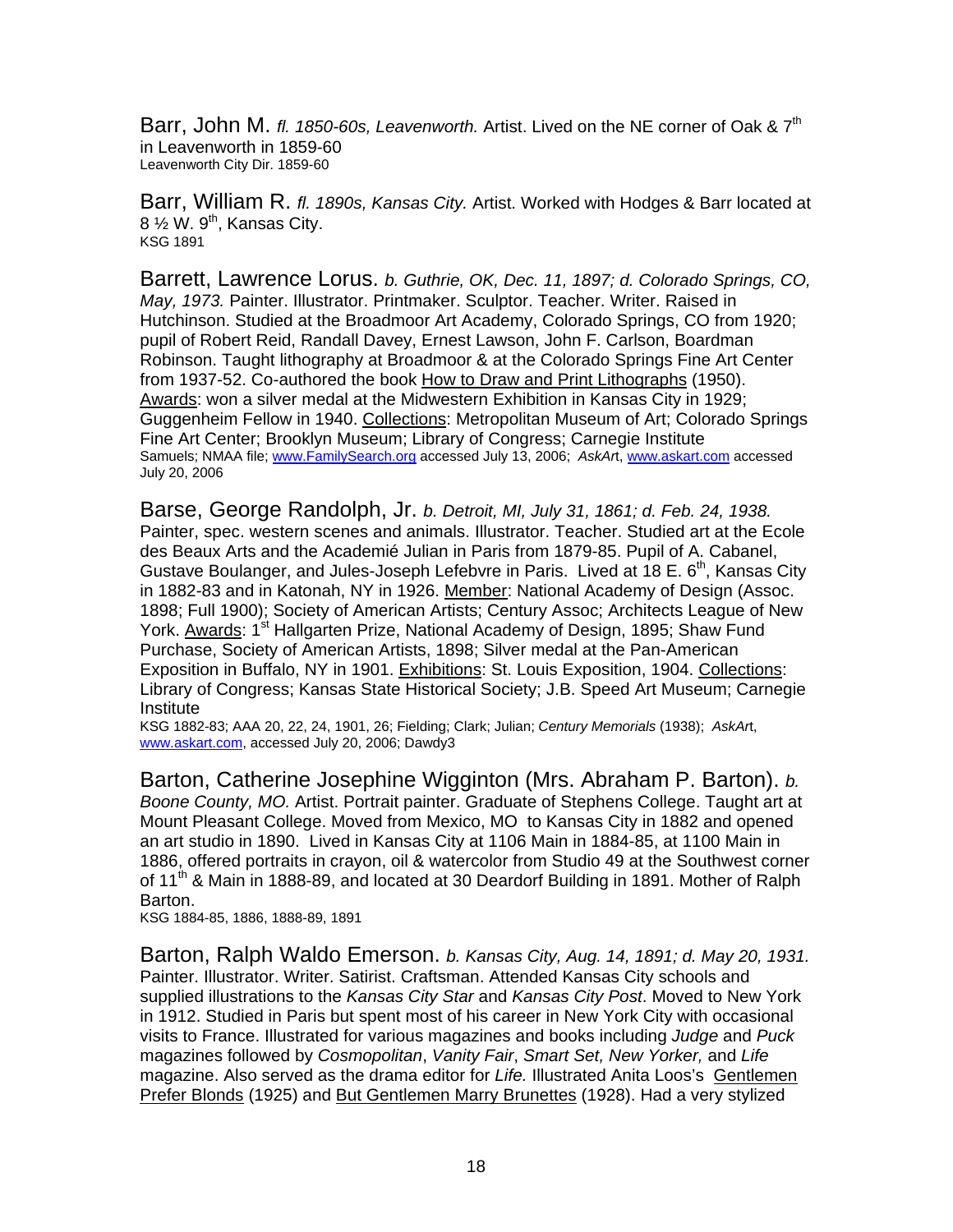and decorative style with thin lines, and flat tone or color. Member: Society of Illustrators; Guild of Free Lance Artists; Artists Guild of Authors League of America Sain; Fielding; AAA 18, 20, 22, 24, 26; Reed; www.FamilySearch.org accessed July 13, 2006; Kellner, Bruce. The Last Dandy, Ralph Barton, American Artist, 1891-1931 (Columbia: Univ. of Missouri Press, 1991)

Bashor, John William. *b. Newton, Mar. 11, 1926.* Painter. Grew up in Florence then moved with his family to Topeka in 1937. Earned at BA from Washburn College, Topeka in 1949 and an MFA from Univ. of Iowa in 1951. Studied with Howard Church. Taught at the Menninger Foundation and Washburn Univ. before moving from Topeka in 1953 to teach at Bethany College, Lindsborg. Left Bethany in 1966 to be director of the School of Art at Montana State Univ. from which he retired in 1977. Awards: Purchase prize, 2<sup>nd</sup> Biennial Exhibition of Regional Art, Manhattan, 1952. Exhibitions: Kansas Free Fair in 1939 at age 13. Collections: Iowa State Univ., Kansas State; Nelson-Atkins Museum; Hutchinson Junior College; Sandzén Memorial Art Gallery AAUW; WWAA 7; Beach; Sandzén archives; 100 Years of Art; John Bashor: An Exhibition of Recent Work (Bozeman, MT: Fine Arts Gallery, 1981)

Bass, Mrs. A. *fl. 1890s, McPherson.* Artist. KSG 1894, 1900

Bass, James. *b. 1933.* Sculptor. Printmaker. Began working as a metal sculptor in Topeka in the 1960s. Member: Kansas Sculptors Assoc.; Topeka Art Guild. Awards: Kansas Governor's Art Award, 1980. Collections: Topeka Public Library; Kansas State Historical Society Collection; Mulvane Art Museum. TPL

Batchelor, Clarence Daniel. *b. Osage City, Apr. 1, 1888; d. Deep River, CT, Sept. 5, 1977.* Cartoonist, spec. political cartoons. Graduate of the Salina public schools and studied at the Art Institute of Chicago from 1907-10. Began working as staff artist for the *Kansas City Star* in 1911 and then became a free lance artist from 1914 to 1918. In 1923, he started working as a cartoonist for the Ledger Syndicate in the *New York Post* and remained there until 1931. His next job was at the *New York Daily News* as an editorial cartoonist where he stayed until 1969. Besides editorial cartoons, C. D. completed other works of art such as a bronze bust of J. M. Patterson, oil murals entitled *Infinity* and *History of the Printed World* in the News Building. Many of his papers are available from the Syracuse Univ. Library and a collection of his cartoons are held at Wichita State Univ. Member: Society of Illustrators; National Assoc. of Editorial Cartoonists. Awards: 6 best cartoons on public health from the American Medical Assoc., 1912; Pulitzer Prize, Best Cartoons of the Year, 1937; National Headliners Plaque, 1938; Page One award,1965. Collections: Huntington Library, San Marino, CA. AAA 18, 20, 22, 24, 26, 27; Newlin; http://specialcollections.wichita.edu/collections/ms/90-16/90-16-A.HTML, accessed July 28, 2006.

Bate, Gladys L. *b. Iowa.* Ceramist. Weaver. Illustrator. Teacher. Trained at the Art Institute of Chicago, Univ. of Kansas, and Columbia Univ. Studied with Glenn Lukens and with Margit Ljunggren. Supervisor of art education in Wichita. Taught at the Art Institute of Chicago. Instructor in Design from 1925-27 and Assistant in Design in 1940- 41 at the Univ. of Kansas, Lawrence. Exhibitions: Midwestern Artists' Exhibition, 1926; Kansas Free Fair, 1939; 17<sup>th</sup> Annual Kansas Artists Exhibition, 1941. Sain; A&C KS (por); Newlin; MAE 1926; KU Archives File; Reinbach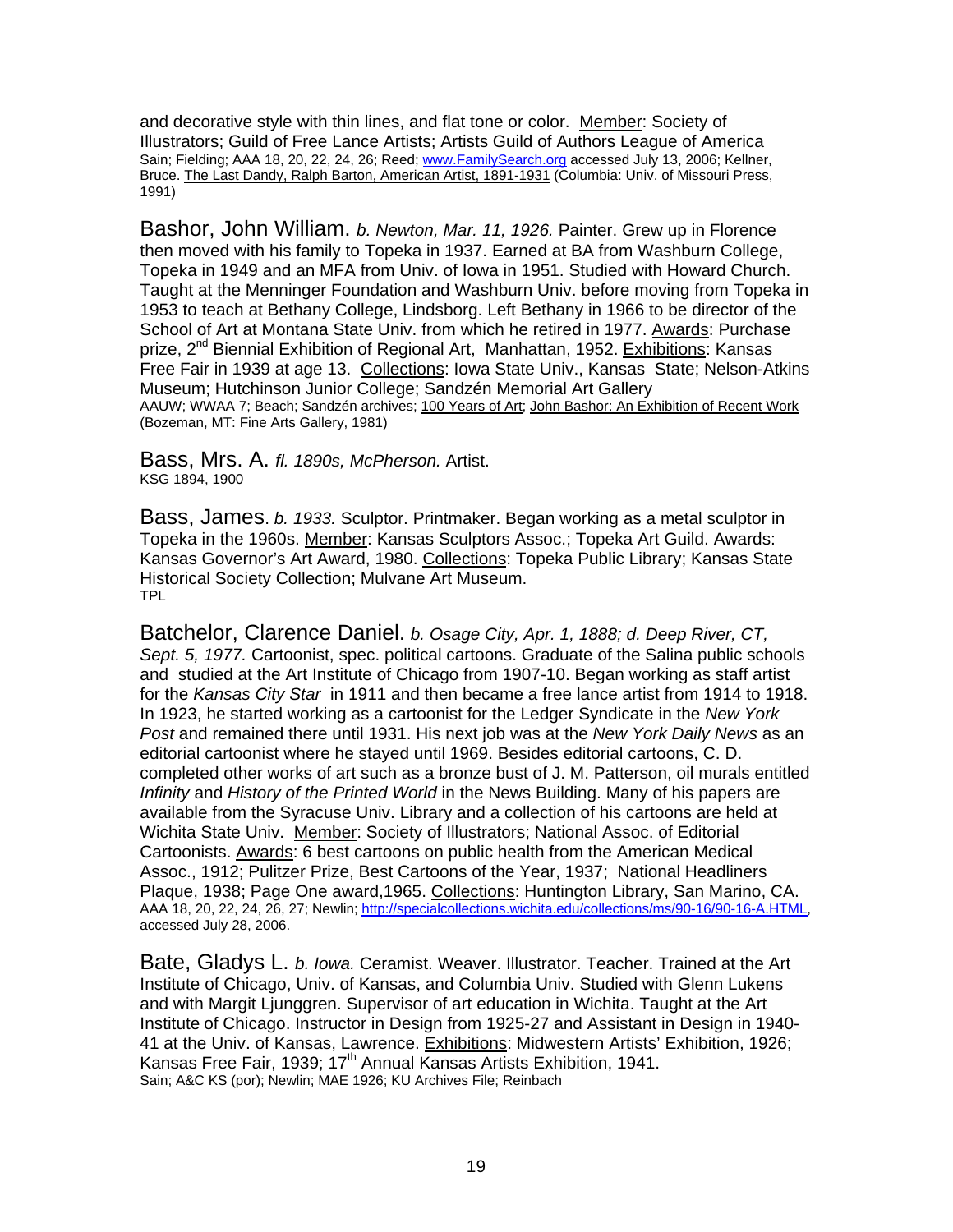Bate, Isabel. See Black, Isabel Bate

Bauer, Pius Henry. *b. Kansas, July 1861.* Photographer. Artist. Lived in Leavenworth and operated Bauer's Art Studio which was located at 502 Shawnee from 1896-1908 and at 49 Wulfehler Bank Building in 1911-12. Wife's name was Mary and had two daughters, Virginia & Ruth.

Leavenworth City Dir. 1896-97, 1897-98, 1898-99, 1900-01, 1902-03, 1903-04, 1905-06, 1907-08, 1911-12; 1900 Census

Bauer, Sebastien. *fl. 1870s, Leavenworth.* Photographer. Portrait painter. Lived at 421 Delaware, Leavenworth in 1878-79. KSG 1878-79

Bauersfield, Mrs. Anastasia. *fl. 1907, Topeka.* Artist. Lived at 1936 Buchanan, Topeka in 1907. Topeka City Dir. 1907

Beal, G. M. *fl. 1930s, Lawrence.* Artist. Lawrence Journal World (Dec. 11, 1937)

Beard, Elsie V. *fl. 1905-07, Kansas City.* Lived at West 25<sup>th</sup> near Riedy Road, Kansas City from 1905-07. Kansas City Directory 1905, 1906, 1907

Beard, William Holbrook. *b. Painesville, OH, Apr. 13, 1824; d. New York, NY, Feb. 20, 1900.* Painter, spec. animals, landscapes, portraits. Pupil of his older brother, John Henry Beard. William Beard worked as an itinerant portrait painter before joining his brother in New York in 1845 then establishing his own studio in Buffalo, NY in 1850. He traveled in Europe from 1856-58 before settling in New York City in 1860. Beard gained enormous success during the 1860s, when narrative, mythological, and fairytale paintings became treasured escapes from the cruel realities of the Civil War. In 1866 he joined the writer Bayard Taylor on a trip to Colorado, traveling by Overland Stage from Kansas-Denver. Known to have been in Atchison, Lawrence, and Topeka. Member: National Academy of Design (Assoc. 1861, Full 1862). Collections: Albright-Knox Art Gallery; Art Institute of Chicago, New York Historical Society, Buffalo Fine Art Gallery; Wadsworth Athenaeum; Amon Carter Museum; Smithsonian Museum of American Art. Samuels; Fielding; AAA01; Clark; Taft; *AskArt*, www.askart.com, accessed Jan. 19, 2006; www.FamilySearch.org accessed July 13, 2006; Gerdts, William H. William Holbrook Beard: Animals in Fantasy: Essay (New York: Alexander Gallery, 1981); New York History (Jan. 1962);

Beardsley, Don M. *b. Feb. 3, 1920; d. Ventura, CA, September, 1977.* Painter. Lived in Manhattan. Exhibitions: MO Valley Show, Mulvane Art Museum in Topeka, 1948; Regional Exhibition of Paintings, Manhattan, 1950. Topeka Cap (Nov. 10, 1948); Beach

Beardsley, George O. *b. 1867; d. Colorado Springs, CO, 1938.* Painter, spec. landscape. Watercolorist*.* Family may have moved from Orlando, NY to Spearville in 1878. Lived in Topeka at 630 Kansas in 1899-1900, at 812 Kansas Avenue in 1904, and at 630 Kansas Avenue in 1908. Painting Colorado scenes as early as 1894 and known to be living in the Colorado Springs, CO area by 1932. Topeka City Dir. 1899-1900, 1907, 1909; KSG 1904, 1908 ; *AskArt*, www.askart.com, accessed Dec. 29, 2005; Conte, William R. and Donn W. Laughlin. George O. Beardsley, An Early Colorado Artist. (Colorado Springs, CO, 1992); Dawdy3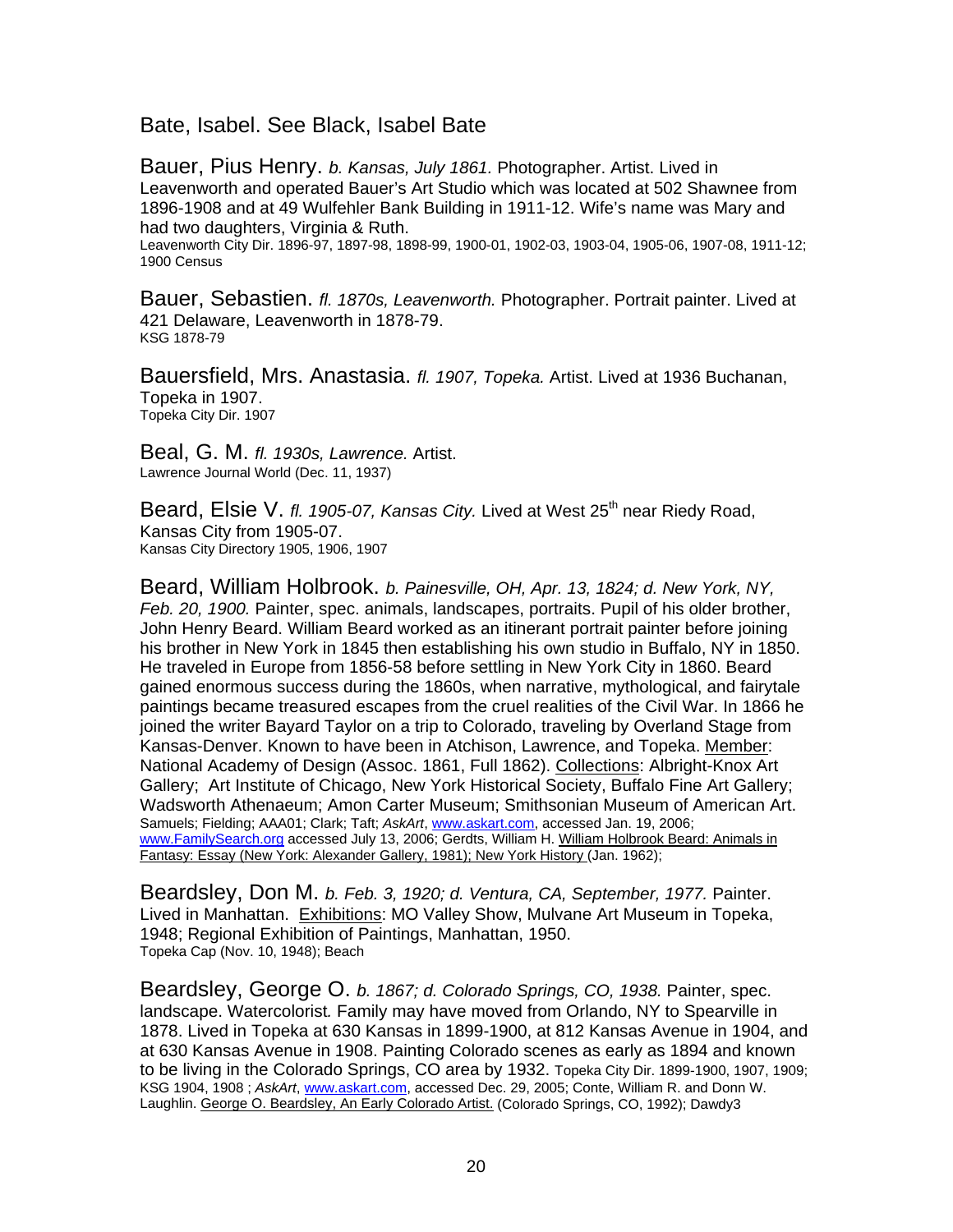Beckman, W. H. *fl. 1940s, Topeka.* Artist. Exhibitions: 16<sup>th</sup> Annual Kansas Artists Fair, 1940. Topeka J (Feb. 10, 1940)

Beckwith, Jo (Mrs. H.T. Beckwith) *b. Ogden UT, Apr. 13, 1896.* Artist. Teacher. Studied in Corpus Christi, TX with Jacob Getlar Smith, Frederick Taubes, Tiny Hackley, Elizabeth Simpson, Garcia, Dot Turner, Grace Raasch. Also studied with Orlin Baker of Great Bend. Taught in children's art programs in Larnard. **WKDC** 

Bell, Faye Lloyd. *fl. Liberal.* Painter, spec. still lifes and portraits. Studied with Lloyd Angell in 1953, with Dord Fitz of Amarillo and Lion Smith in New York. Member: Liberal Art Assoc. **WKDC** 

Bell, George H. *fl. 1880s, Wichita* Portrait artist. Worked at 106 E. Douglas and lived at 112 E. English in Wichita in 1888. Wichita City Dir. 1888

Bell, George E. *fl. 1889-1932, Wichita.* Artist, spec. portraits. Lived in Wichita at 407 E. Douglas in 1889, at 338 ½ N. Main in 1925, and 150 ½ N. Market in 1932. Wichita City Dir. 1889, 1925, 1932

Bell, Josephine (Mrs. Egmont H. Arens) *b. Topeka*. Painter. Etcher. Studied at Washburn College, Topeka in 1906-07. Educator at the Parsons School of Design in New York. Designed a poster for Near East Relief Committee in 1921. Living in New York in 1948. Reinbach; Sain; Newlin

Bell, Lee. *fl. 1930s, Merriam.* Draughtsman. Exhibitions: 8<sup>th</sup> Annual Kansas Artists Exhibition, 1932. Topeka J (Oct. 22, 1932)

Bell, Miss Lizzie. *fl. 1890s, Argentine..* Artist. KSG 1891

Bell, Robert E. *fl. 1909, Topeka.* Painter. Sculptor. African-American. Lived at 419 E. 11<sup>th</sup> in Topeka in 1909. Sculpted a "Bust of Booker T. Washington" in Kansas City. Topeka City Dir. 1909; Cederholm; *Chicago Collectors of Negro Art* (1945); *Pittsburgh Courier* (May 19, 1923)

Bell, William Abraham. *b. Ireland, 1841; d. Bletchingly Surrey, England, 1921.*  Doctor. Illustrator*.* Photographer. Dr. Bell was in St. Louis in 1867 attending an international medical convention when he learned of the Kansas Pacific Rail Survey from Salina to Santa Fe. Bell worked for *Harper's Weekly* as the survey photographer. The book, New Tracks in North America, published in London in 1869 has illustrations based on his photographs. Some of Bell's papers and photographs are available in the Colorado College Library in Colorado Springs. Samuels; *Journal of Arizona History* (Autumn 1998)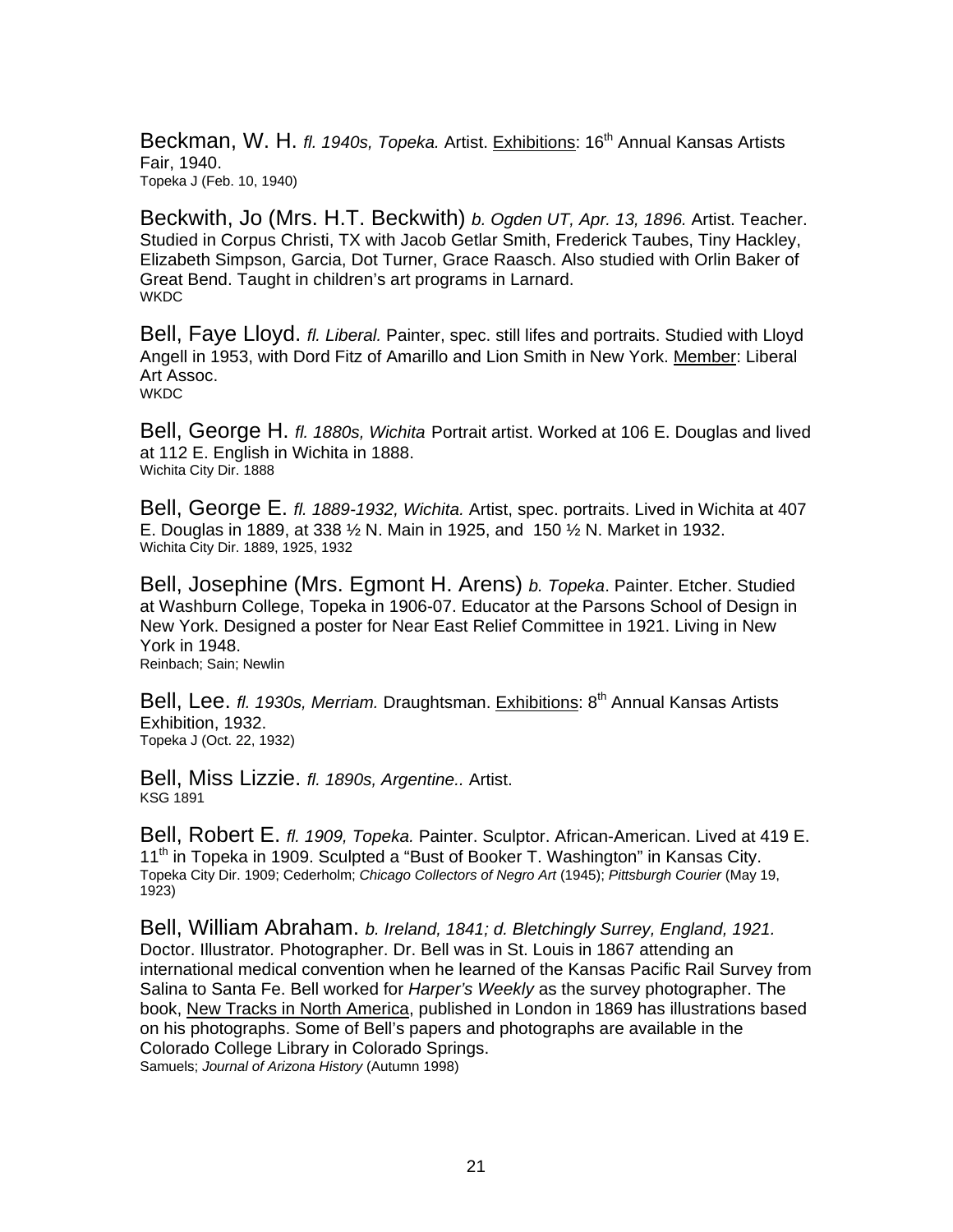Bellis, George F. *fl. 1930s, Wichita.* Commercial artist. Scenic artist. Lived with his wife Mae at 1506 N. Market in Wichita in 1936. Wichita City Dir. 1935, 1936, 1937, 1938, 1939

Benedict, Carrie. *d. Chanute.* Artist. Sain

Benedict, Frank M. *b. 1840; d. Lawrence, 1930.* Painter, spec. landscapes. For fifty years Benedict spent his vacations near Pike's Peak in Colorado and painted the scenery of that area. His painting of an autumn landscape was displayed when the renovated Lawrence Public Library reopened in Nov. 1937. Member: Lawrence Sketch Club.

Sain; Dawdy 2; Newlin; Lawrence Journal World (Nov. 17, 1937; Nov. 18, 1937).

Benfer, Henry. *fl. 1920s, Wichita.* Commercial artist. Worked for the *Wichita Beacon* beginning in 1922. Lived with his wife Meda C. at 815 Carter Avenue, Wichita in 1925. Wichita City Dir. 1922, 1923, 1925, 1926, 1927

Benignus, Jean. *fl. 1920s, Abilene.* Painter. Exhibitions: Midwestern Artists' Exhibition, 1928. MAE 1928

Bennett-Peters, Lauretta. *fl. 1916, Salina.* Artist. Teacher. Head of the art department at Kansas Wesleyan Univ., Salina. AAA 13

Benson, Fred C. *fl. 1890s, Kansas City.* Artist. Lived at 615 Main, Kansas City in 1891. KSG 1891

Benson, Maria L. *fl. 1909-20, Lawrence.* Potter. Studied art at Newcomb College, New Orleans, LA graduating with a BA in 1900. Taught in Washington, DC before moving to Lawrence as an instructor in Design and Ceramics at the Univ. of Kansas in 1909. Continued to teach at the Univ. of Kansas until 1920 and to use Kansas clay to produce her pottery. Belden; KU Archives File

Benton, J. H. *fl. 1890s, Topeka.* Artist. Operated Benton Portrait Co. at 21 Office Block in Topeka from 1896-97. Topeka City Dir. 1896-97

Berglof, Fritz. *fl. 1890s, Marquette.* Photographer. Artist. KSG 1891

Bernard, Warner. *fl. 1930s, Kansas City.* Wood Carver Kansas City Star (Apr. 13, 1937)

Berninghaus, Oscar Edmund. *b. St. Louis, MO, Oct. 2, 1874; d. Taos, NM, April 27, 1952.* Painter, spec. western subjects. Illustrator. Muralist. Lithographer. Began working as a lithographer in 1890. Attended night classes in the Art Dept. of Washington Univ., St. Louis. Visited Taos regularly then settled there in 1925. Painted several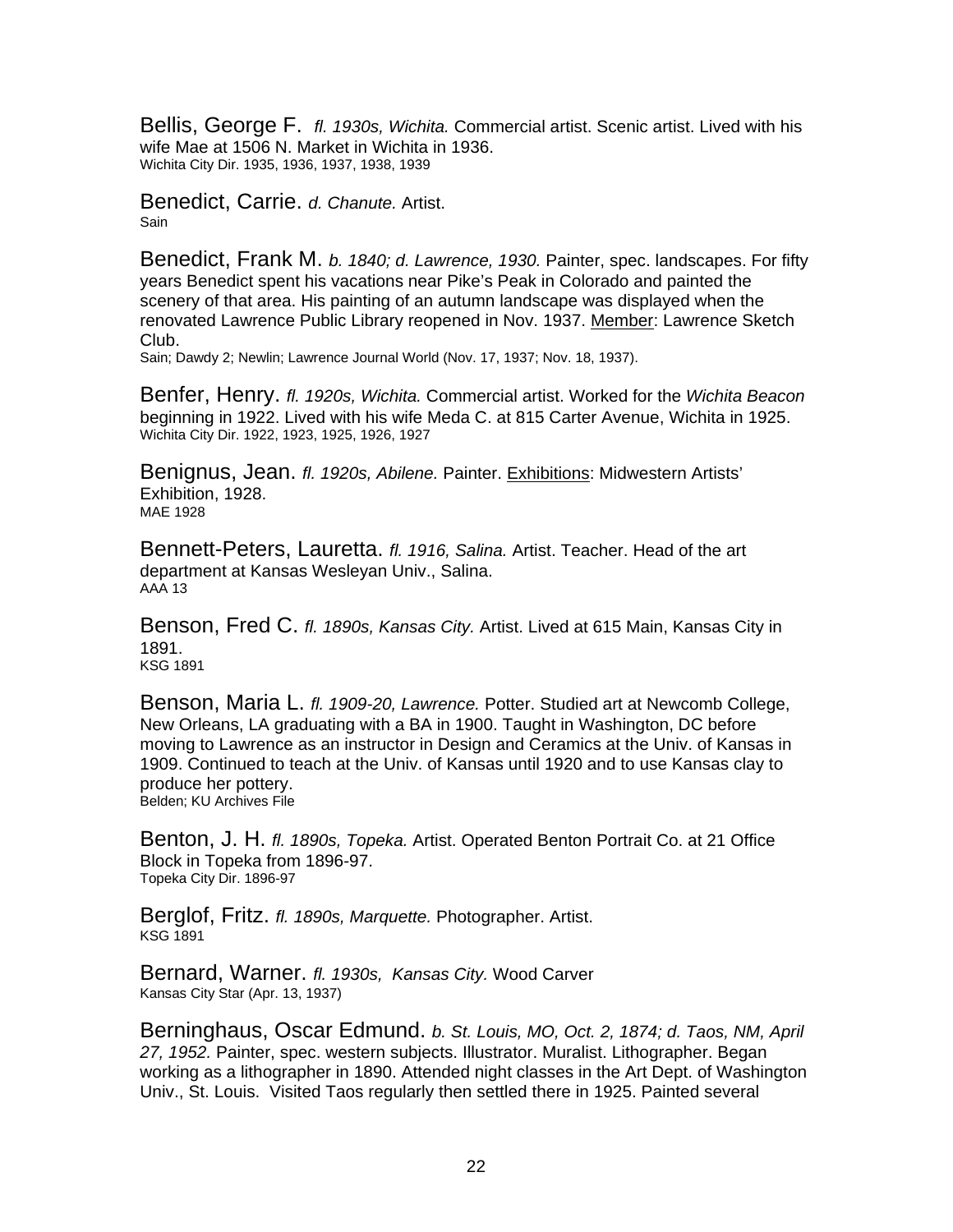murals for the Federal Works Agency including the enormous 8' x 20' mural, "Border Gateways", in the federal courtroom in the Post Office Building in Ft. Scott in 1937. Many of Berninghaus's papers are available in the New Mexico State Library. Member: Taos Society of Artists; St. Louis Artists' Guild; St. Louis 2x4 Club; National Academy of Design (Assoc. 1926); Salmagundi Club; Society of Western Artists; Painters Group of the Middle West; Deuce Club. Exhibitions: 6<sup>th</sup> McPherson Exhibition 1916; Midwestern Artists' Exhibition, 1925 Awards: Dolph prize, St. Louis, 1907; shared the Chicago Fine Arts Building prize, 1913; Bascom prize, St. Louis Artists Guild, 1915; Brown prize, St. Louis Artists Guild, 1917; and many more. Collections: Amon Carter Museum, Ft. Worth; Museum of New Mexico, Santa Fe; St. Louis Art Museum; murals in the Missouri State Capitol, Jefferson City; Gilcrease Museum, Tulsa; Stark Museum of Art, Orange, TX ; Nelson-Atkins Museum; Wichita Art Museum; Anschutz Collection. Samuels; AAA 14, 20, 22, 24, 26; NMAA files; WWAA 1); MAE 1925; Clark; Sanders, Gordon E. Oscar E. Berninghaus, Taos New Mexico: Master Painter of American Indians and the Frontier West. (Taos: Taos

Berridge, Nell I. *fl. 1910-12, Kansas City.* Artist. Lived at 646 Garfield Avenue, Kansas City. Kansas City Dir. 1910, 1912

Heritage Publishing Co., 1985); Bruner

Berry, Mrs. M. L. *fl. 1880s-90s, Cawker City.* Artist KSG 1886, 1888-89, 1891

Besinger, Curtis Wray. *b. Stanberry, MO, June 12, 1914; d. Lawrence, Dec. 12, 1999*. Architect. Painter. Earned a BS in architecture at Univ. of Kansas, Lawrence in 1939. Worked with Joseph Radotinsky and other architects in Kansas City. Joined Frank Lloyd Wright's Taliesin Fellowship in 1939. As a Junior Apprentice he worked on construction projects, participated in musical programs, directed the chorus, and assisted in the drafting room. During World War II, as a conscientious objector, he spent three years working on federal reclamation, wildlife and forestry-service projects in the Midwest and West in lieu of military service. Returning to Taliesin in 1946 as a Senior Apprentice, he worked on 37 projects. After 16 years as a Taliesin Fellow he left the Fellowship in 1955. He was technical editor of *House Beautiful* in 1956-57 and architectural consultant in 1957-65. He also had an architectural practice, partly in association with Fritz (Fredric) and Fabi Benedict in Aspen, CO. Besinger joined the architecture faculty at the Univ. of Kansas in 1955 and taught for 29 years before retiring in 1985. Author of Working with Mr. Wright: What It Was Like (Cambridge: Cambridge Univ. Press,1997). Besinger's papers are available in the Spencer Research Library at the Univ. of Kansas. Exhibitions:  $11<sup>th</sup>$  Annual Kansas Artists Exhibition, 1936; Midwestern Artists Exhibition, 1937; Midwestern Artists Exhibition, 1938. Topeka J (Jan. 7, 1936); MAE 1937-38; KU Archives File

Beyer, William M. *fl. 1880s-1890s, Kansas City.* Artist, spec. portraits. Lived at 1614 Oak in Kansas City in 1888-89. Operated Beyer Portrait Co. at 1324 Olive from 1891-94. KSG 1888-89, 1891, 1894

Bierstadt, Albert. *b. Solingen, Germany, Jan. 7, 1830; d. New York, NY, Feb. 19, 1902.* Painter, spec. landscape. Studied at the Düsseldorf Academy. Member of F.W. Lander's 1859 expedition across Kansas. Member: Boston Art Club; Brooklyn Art Assoc; National Academy of Design; San Francisco Art Assoc. Collections: Albright Knox Art Gallery; Amon Carter Museum; Butler Institute of American Art; Denver Art Museum;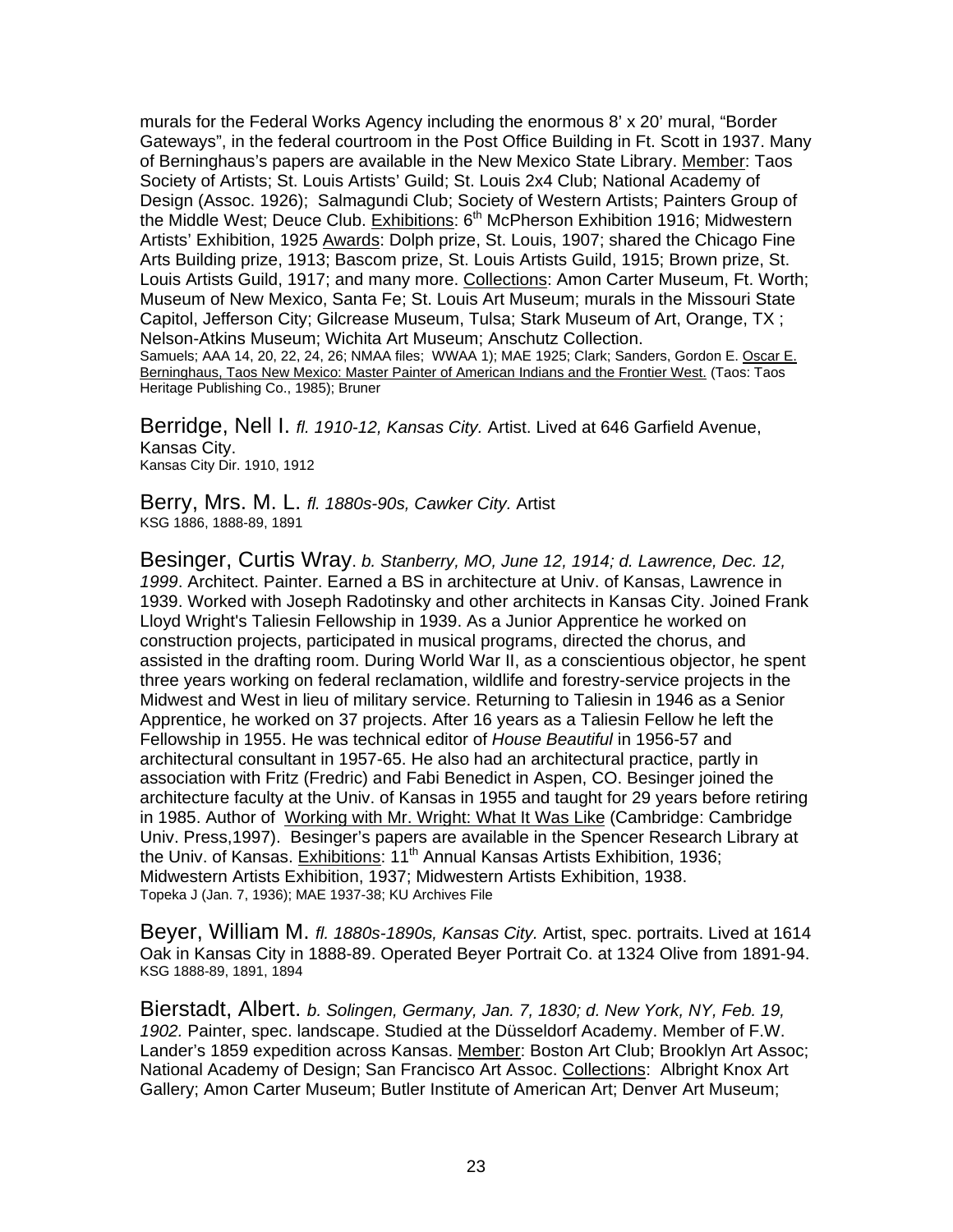Joslyn Art Museum; Mulvane Art Museum; Museum of Fine Arts, Boston; National Gallery of Art; Spencer Museum of Art; and many more.

*AskArt*, www.askart.com, accessed Jan. 11, 2005; www.FamilySearch.org accessed July 13, 2006; subject of many books among them Hendricks, Gordon. Albert Bierstadt: Painter of the American West (New York: H.N. Abrams, 1974) and Anderson, Nancy K., Linda S. Ferber, and Helena Wright. Albert Bierstadt: Art & Enterprise (New York: Hudson Hills Press, 1990)

Biggers, Mattie. *b. Topeka, 1872*. Painter, spec. Idaho scenes, still lifes, figures. Graduate of McMinnville College in Oregon. Taught in public schools. Dawdy3

Biggerstaff, Myra. *b. Logansport, IN, Feb. 6, 1905; d. Auburn, NB, 1999.* Painter. Teacher. Attended Bethany College, Lindsborg from 1924-26 earning a teaching certificate enabling her to teach elementary school. Returned to Bethany in 1929 to work as an assistant to Birger Sandzén from 1929-31. Traveled with Margaret Sandzén (Greenough) to Paris in 1932 where they studied at the Cite Universitaire and with Andre L'Hote. Biggerstaff married Roland Kvistberg, a former language professor at Bethany, in Sweden in 1933. She studied at the Swedish Royal Academy's graphic arts school with noted etcher Howard Sallsberg. She returned to the U.S. sans husband after World War II living first in Auburn, NB, then teaching at Trinity Univ. in San Antonio, TX, then moving to New York. She attended Columbia Univ. Teachers College earning an MA. She retired from the Fashion Institute of Technology in New York in 1972 and returned to Auburn, NB. Collections: Sandzén Memorial Art Gallery; Museum of Nebraska Art Museum of Nebraska Art, http://monet.unk.edu/mona/first/biggerstaff/biggerstaff.html, accessed Nov. 20, 2005; 100 Years of Art; Myra Biggerstaff: A Retrospective (Kearney: Museum of Nebraska Art, 1992)

Bill, Carroll M. *b. Philadelphia, PA, Dec. 28, 1877; d. East Weymouth, MA, Jan. 1968.* Painter. Designer. Craftsman. Muralist. Architect. Writer. Studied at the Harvard Architectural school. Lived in Wichita. Authored articles in *House Beautiful* & *Architectural Forum*. Illustrated Tempest over Mexico (Boston: Little Brown, 1935) Member: Boston Architectural Club; Boston Society of Architects; St. Boltolph Club; Boston Society of Watercolor Painters; New York Society of Watercolor Painters; New York Watercolor Club; Springfield Art League. Exhibitions: 11<sup>th</sup> Annual Kansas Artists Exhibition, 1936. Collections: murals in Elks Building, Boston; Noyes-Buick Building, Boston; St. James Church, New Bedford; Phillips-Exeter Academy; State Teachers College, Lowell, MA; John Herron Art Institute, Indianapolis; Massachusetts Institute of Technology, Cambridge; Hispanic Society; Univ. of Michigan; Boston Museum of Fine Arts; Farnsworth Museum, Rockland, ME

Topeka J (Jan. 7, 1936); Fielding; AAA 26; WWAA 1, 6, 7; www.FamilySearch.org accessed July 13, 2006

Bill, E.C. *fl. 1890s, Topeka.* Portrait painter. Lived at 1913 W. 10<sup>th</sup> Avenue, Topeka in 1896-97. Topeka City Dir. 1896-97

Billborough, John E. *fl. 1880s, Hutchinson.* Artist. Lived 407 1<sup>st</sup> Avenue, Hutchinson in 1888. Hutchinson City Dir. 1888

Binkley, Robert G. *fl. 1930s, Topeka.* Painter. Worked in a bank. Topeka J (May 18, 1935)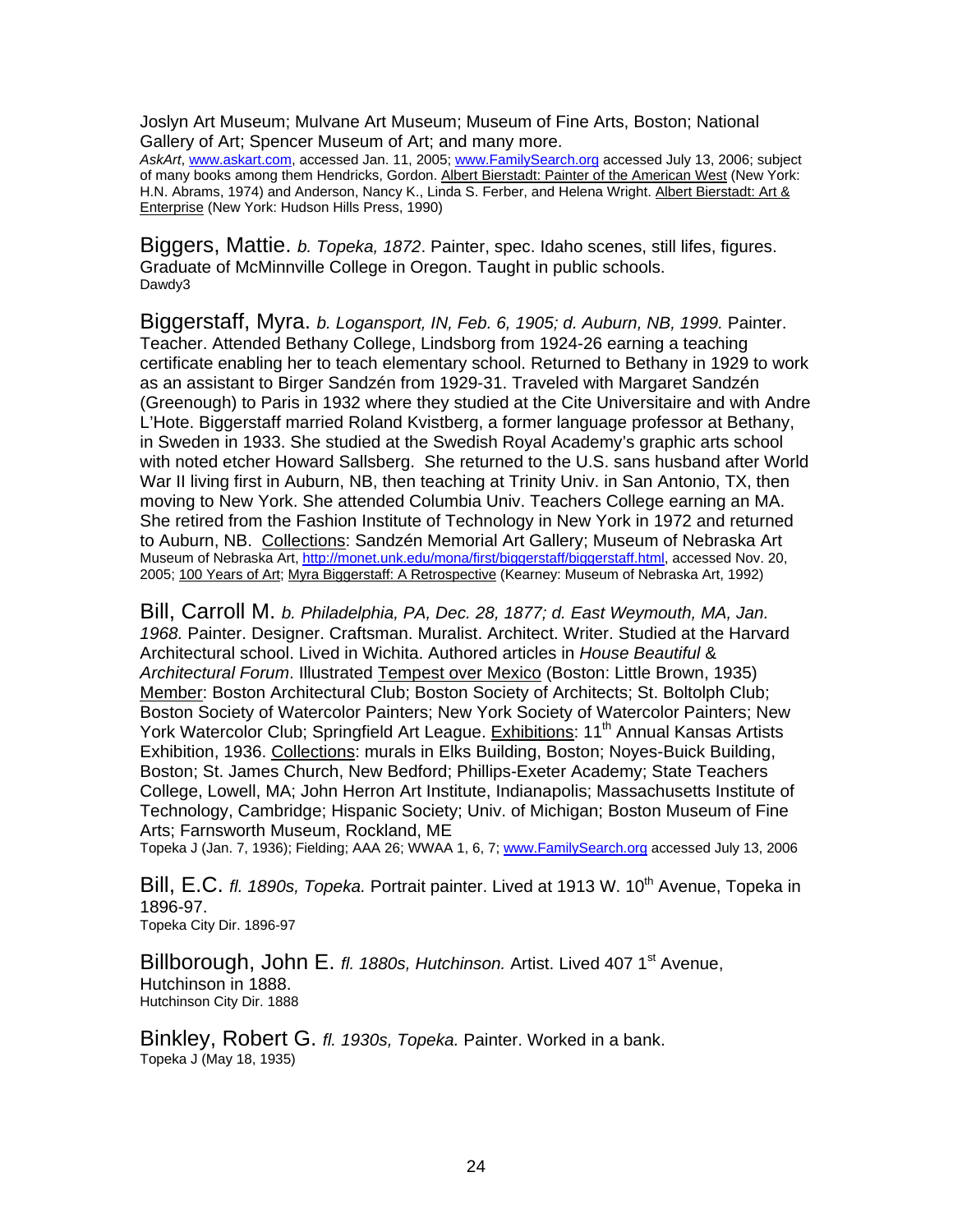Birdsall, George E. *fl. 1880s-90s, Leavenworth.* Photographer. Artist in crayon & India ink. Lived in Leavenworth at 412 Delaware in 1891, at 202 Pottawatomie in 1889- 90, and 112 Ottawa in 1891. Placed an ad in 1891 reading, "Birdsall, The Photographer is the leader of his profession in the West. His work is his best advertisement, portraits in crayon, ink, & watercolor a speciality."

Leavenworth City Dir. 1889, 1890, 1891-92; KSG 1891

Black, Clifford H. *fl. 1930s, Topeka.* Artist. Exhibitions: 9<sup>th</sup> Annual Kansas Artists Exhibition, 1933; 10<sup>th</sup> Annual Kansas Artists Exhibition, 1934 Topeka J (Nov. 10, 1934)

Black, Harold. *b. New York, NY, Dec. 13, 1913; d. Jan. 23, 1993.* Painter. Illustrator. Designer. Studied at the National Academy of Design with Leon Kroll and Gifford Beal. Along with his wife Isabel Black, was commissioned to do eight murals for the Salina Post Office in 1942. The murals were never installed. Member: Audubon Assoc.; Artists Equity Assoc. Exhibit Producers & Designers Assoc. Exhibitions: One man show at the Wellons Gallery in 1954; Awards: National Academy of Design, 1936; Museum of Modern Art, 1940.

Wiebe; WWAA 6,7; NAMAA files; *Time* Magazine (May 9, 1949) ; Bruner; www.FamilySearch.org accessed July 13, 2006; www.askart.org accessed July 20, 2006

Black, Isabel Bate. *fl. 1940s.* Along with her husband Harold, Isabel Black was commissioned to do eight murals for the Salina Post Office in 1942. The murals were never installed. Wiebe; Bruner

Black, James. *fl. 1890s, Topeka.* Artist. Teacher. A professor of English literature and philosophy. Lived at 1268 Taylor in Topeka in 1890-1891. Topeka City Dir 1890-1891

Black, Robert. *fl. 1930s, Topeka.* Artist. Exhibitions: Kansas Free Fair Art Exhibition, 1939.

Topeka J (Sept. 9, 1939)

Blackowl, Archie. *b. Custer County, OK, Nov. 23, 1911; d. Cushing, OK, Sept. 15, 1992.* Painter. Muralist. Native American artist with Cheyenne tribal affiliation. Educated at Haskell. Studied under muralist Olaf Nordmark. Began painting professionally in early 1930s. Collections: Spencer Museum of Art. Samuels; www.FamilySearch.org accessed July 13, 2006

Blair, Camille. *b. Sabetha, 1894.* Painter. Studied at Univ. of Kansas, Lawrence oneyear before marrying Streeter Blair. The couple moved to Kansas City where they owned an advertising business. In 1930 they moved to Los Angeles, CA and opened an antique shop. Exhibitions: Kansas State WKDC; WWAA 7; Collins

Blair, Margaret (Mrs. Robert Blair) *b. Junction City, 1920.* Painter. Studied at Marymount College, Salina. Taught in the children's art program in Larned. Member: Cottonwood Guild **WKDC**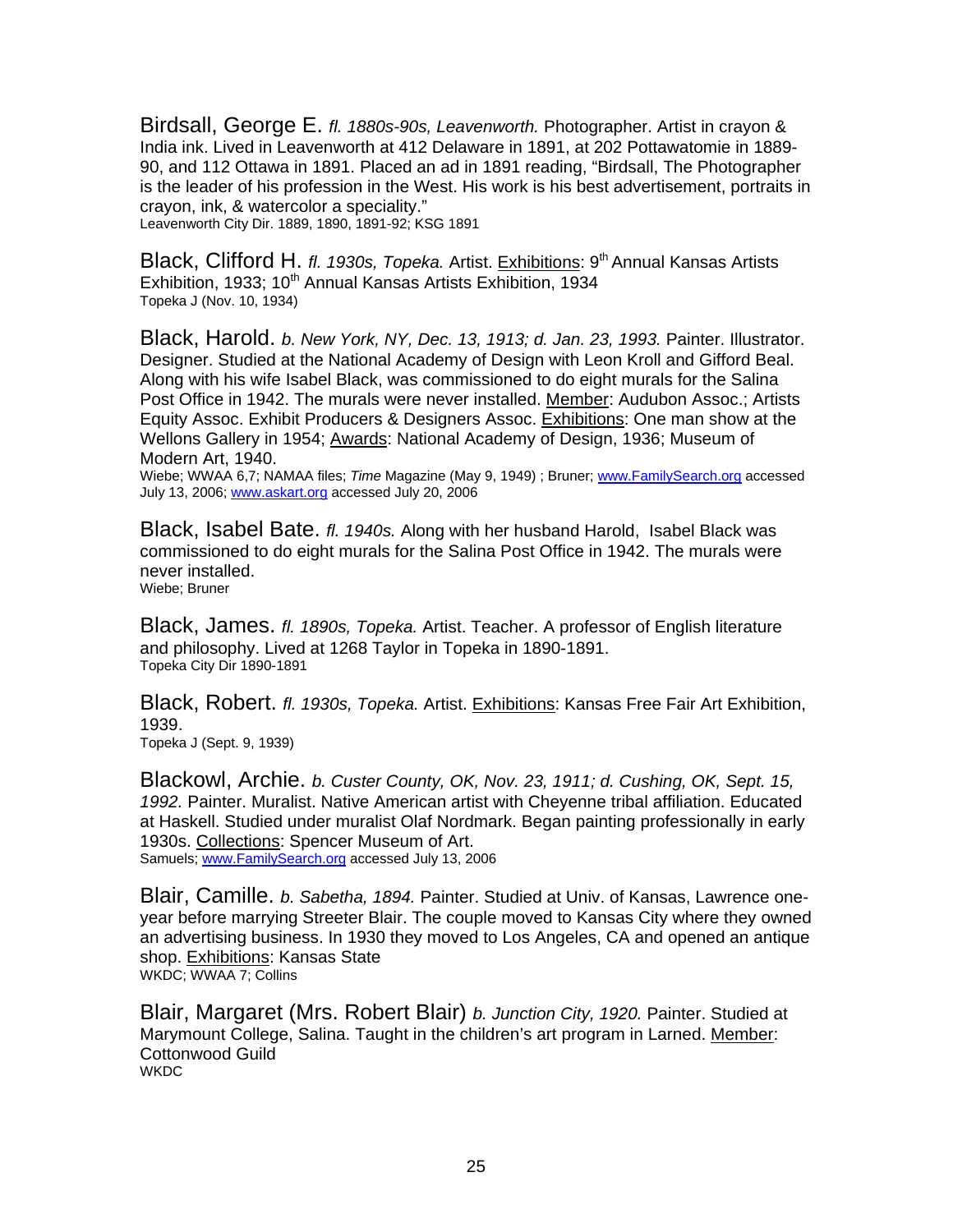Blair, Streeter. *b. Cadmus, July 16, 1888; d. Los Angeles, CA, Nov. 3, 1966.*  Painter. Teacher. Art & Antiques Dealer. Graduated from Univ. of Kansas, Lawrence in 1910. Also attended Univ. of Chicago. Taught high school in Kansas till moving to Beverly Hills, CA in 1912 where he and his wife Camille established an antique dealership. He did not begin his painting career until the 1950 when he was 62. His style is "primitive", like that of Grandma Moses. Member: Laguna Beach Art Center. Exhibitions: Nelson-Atkins Museum, 1951; Los Angeles County Museum of Art, 1953; a one-man show at the Univ. of Kansas, 1951; Kansas State, 1958. Collections: Spencer Museum of Art; San Diego Fine Arts Gallery; Los Angeles County Museum of Art. KAC; WWAA 6, 7; *Time* Magazine (Mar. 21, 1969); ); Streeter Blair 1888-1966: American Primitive (Beverly Hills: Sari Heller Gallery, 1969); Streeter Blair's America 1888-1966: a Retrospective Exhibition (Beverly Hills: Sari Heller Gallery, 1970); www.FamilySearch.org accessed July 13, 2006; Dawdy3

Blanton, Bessie. *fl. 1930s, Wichita.* Artist. Exhibitions: 15th Annual Kansas Artists Exhibition, 1939. Topeka J (Mar. 10, 1939)

Bloch, Albert. *b. St. Louis, MO, Aug. 2, 1882; d. Lawrence, Dec. 9, 1961.* Painter. Etcher. Writer. Teacher. Studied at the St. Louis School of Fine Arts & abroad for 12 years. Pupil of Dawson Dawson-Watson & privately in Munich. Bloch began his career as a newspaper illustrator. He drew cartoons, caricatures and cover illustrations for the literary weekly *The Mirror* in St. Louis from 1905 to 1908. In 1908 Bloch went to Munich to study art. While in Germany, Bloch met Wassily Kandinsky and Franz Marc, founders of the Blue Rider (Der Blaue Reiter), who invited him to participate in the group's first exhibition in 1911. While in Europe, Bloch often exhibited his art alongside painters such as Picasso and Klee, but because he refused to exhibit in commercial galleries once he returned to the United States, he is not nearly so well know as some of his contemporaries. Returned to the U.S. and taught at the Academy of Fine Arts, Chicago from 1922-23. Became director of the Dept. of Drawing & Painting at the Univ. of Kansas in 1923 from where he retired in 1947. Author of several articles. Exhibitions:  $25<sup>th</sup>$ McPherson Exhibition 1935; Midwestern Artists Exhibition, 1937; Midwestern Artists Exhibition, 1939; Cologne; Berlin; Chicago World's Fair; World's Fair, NY, 1939; oneman shows in Chicago, in St. Louis in 1915, in New York, in Germany, in Switzerland, & at the Univ. of Kansas in 1955 & in 1963. Awards: Purchase award,  $3<sup>rd</sup>$  Biennial Exhibition of Regional Art, Manhattan, 1954. Collections: Spencer Museum of Art, Lawrence; Phillips Gallery, Washington, DC; Art Institute of Chicago; Gallery of Fine Arts, Columbus, OH; Yale Univ.; Kansas State College, Manhattan; Baker Univ., Baldwin City; Sandzén Memorial Art Gallery

WWAA 1, 7; AAA 22, 24, 26, 27; Reinbach; A&C KS (il); Fielding; Sain; Dunbier; Dawdy; MAE 1937, 1939; Adams, Henry, Margaret C. Conrads, and Annegret Hoberg. Albert Bloch, the American Blue Rider (Munich: Prestel, 1997); *AskAr*t, www.askart.com, accessed July 14, 2006; KU Archives File

Bloom, Aaron S. *fl. 1890s, Kansas City.* Artist. Lived 210 Hall Building, Kansas City in 1894. KSG 1894

Bloom, Georgiana Wasson. *fl. Topeka.* Watercolor Painter. **Sain** 

Bloomfield, Martha. *fl. 1940s, Emporia.* Artist. Sain

.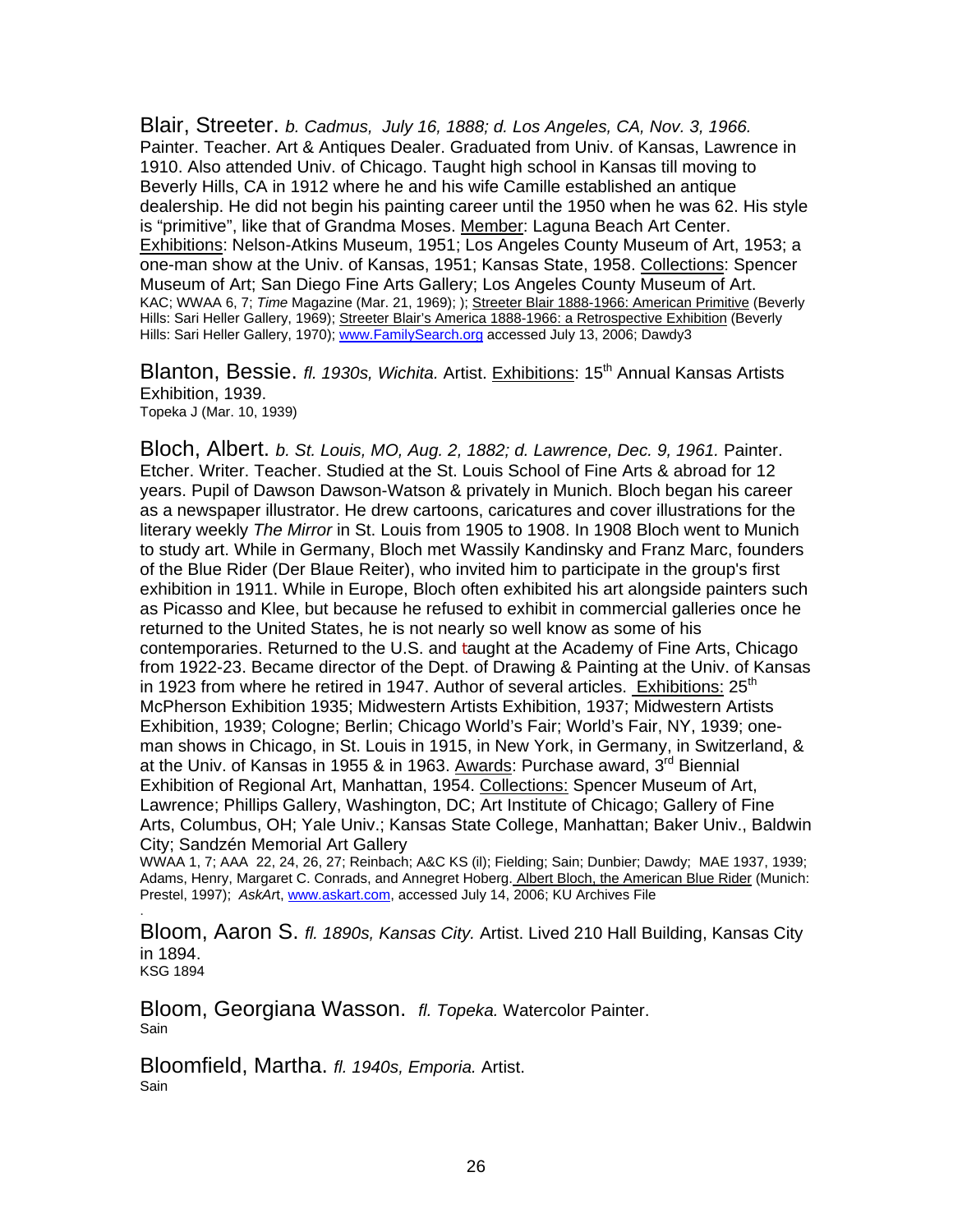Blount, Maude Eakin (Mrs. Justin A. Blount) *b. Ogden, UT, Oct. 26, 1896.*  Painter. Studied at Phillips Univ., OK and at the Art Institute of Chicago. Pupil of Orlin Baker in Great Bend. Lived in Larned. Member: Kansas State Art Assoc.; Cottonwood Guild; Hutchinson Art Assoc. **WKDC** 

Bohan, Ruth Harris. *b. Sept. 15, 1891; d. Kansas City, Aug., 1981.* Painter. Printmaker. Studied at the Kansas City Art Institute with Randall Davies and in Europe in the 1910s. Taught art at the Barstow School for girls. Her husband, Dr. Peter Bohan, was a professor of medicine at the Univ. of Kansas School of Medicine from 1941-45. Illustrator of Logan Clendening's Romance of Medicine: Behind the Doctor (1943). The Ruth Bohan Teaching Fellowship at the Univ. of Kansas recognizes excellence in teaching in the medical school. Exhibitions: Annual Exhibition of the Artists of Kansas City and Vicinity, 1917; Midwestern Artists' Exhibition, 1923; Midwestern Artists' Exhibition, 1924; 17<sup>th</sup> McPherson Exhibition 1927. Awards: Gold Medal for Painting, Midwestern Artists' Exhibition, 1924; Midwestern Artists' Exhibition, 1925; ; Midwestern Artists' Exhibition, 1927 Collections: Spencer Museum of Art; Nelson-Atkins Museum of Art

Annual Exh. KCAI 1917; MAE 1923-25, 1927; www.FamilySearch.org accessed July 13, 2006; *AskArt*, www.askart.com accessed July 20, 2006

Bohl, Lillian M. *fl. 1930, Kansas City.* Artist. Teacher. Worked as supervisor of art in the Kansas City public schools. Exhibitions: 12<sup>th</sup> Annual Kansas Artists Exhibition, 1936. Topeka J (Nov. 30, 1935)

Bolinger, Ethel King. *b. Garnet, 1888.* Painter. Lived in Lodi, CA. Exhibited in California from 1942-46. Member: Stockton Art League; Northern California Artists. Dawdy3

Bolles, Ida Randall. *b. Lawrence, Mar. 11, 1861; d. Los Angeles, CA, May 1, 1949.*  Painter, spec. marine and western scenes. Studied at the Art Institute of Chicago, the Art Students League of Washington, DC and the Corcoran Art School. Pupil of George C. Hopkins and Frank Duvenick. Moved to Denver, CO in 1897 and Laguna Beach, CA in 1919. Sister of Helen Iserman Hodge. Member: Denver Artists Club; Laguna Beach Art Assoc. Awards: Purchase Prize, Comp. Exhibition of the Southern California Orange Assoc, 1923. Collections: Laguna Art Museum; Orange County Museum Topeka Cap. (1929); AAA 20, 22, 24, 26; Sain; Kovincik; *AskArt,* www.askart.com accessed July 20, 2006

Bollman, Henry J. *b. Fort. Mead, SD, 1909.* Artist. Graphics. Studied at the Kansas City Art Institute in 1935. Lived in Junction City in 1939. Exhibitions:  $15<sup>th</sup>$  Annual Kansas Artists Exhibition, 1939. Sain; Topeka J (Mar. 10, 1939)

Bolmar, Carl Pierce. *b. Topeka, Aug. 28, 1874; d. Topeka, Aug. 14, 1950.* Painter, spec. landscapes. Cartoonist. Writer. Illustrator. Studied at the Pennsylvania Academy of Fine Arts, the Spring Garden Institute, and with G.E. Hopkins in Topeka. Illustrated Frank Albert Root's book, Overland Stage to California, and several books by Mrs. Margaret Hill McCarter. Served as the art critic for the *Topeka State Journal* for forty years writing a column called, "Gleanings from the Field of Art." Lived at 212 Greenwood in Topeka in 1900. Member: Topeka Art Guild; Kansas State Federation of Art. Exhibitions: 5<sup>th</sup> Annual Kansas Exhibition, 1929; 6<sup>th</sup> Annual Kansas Artists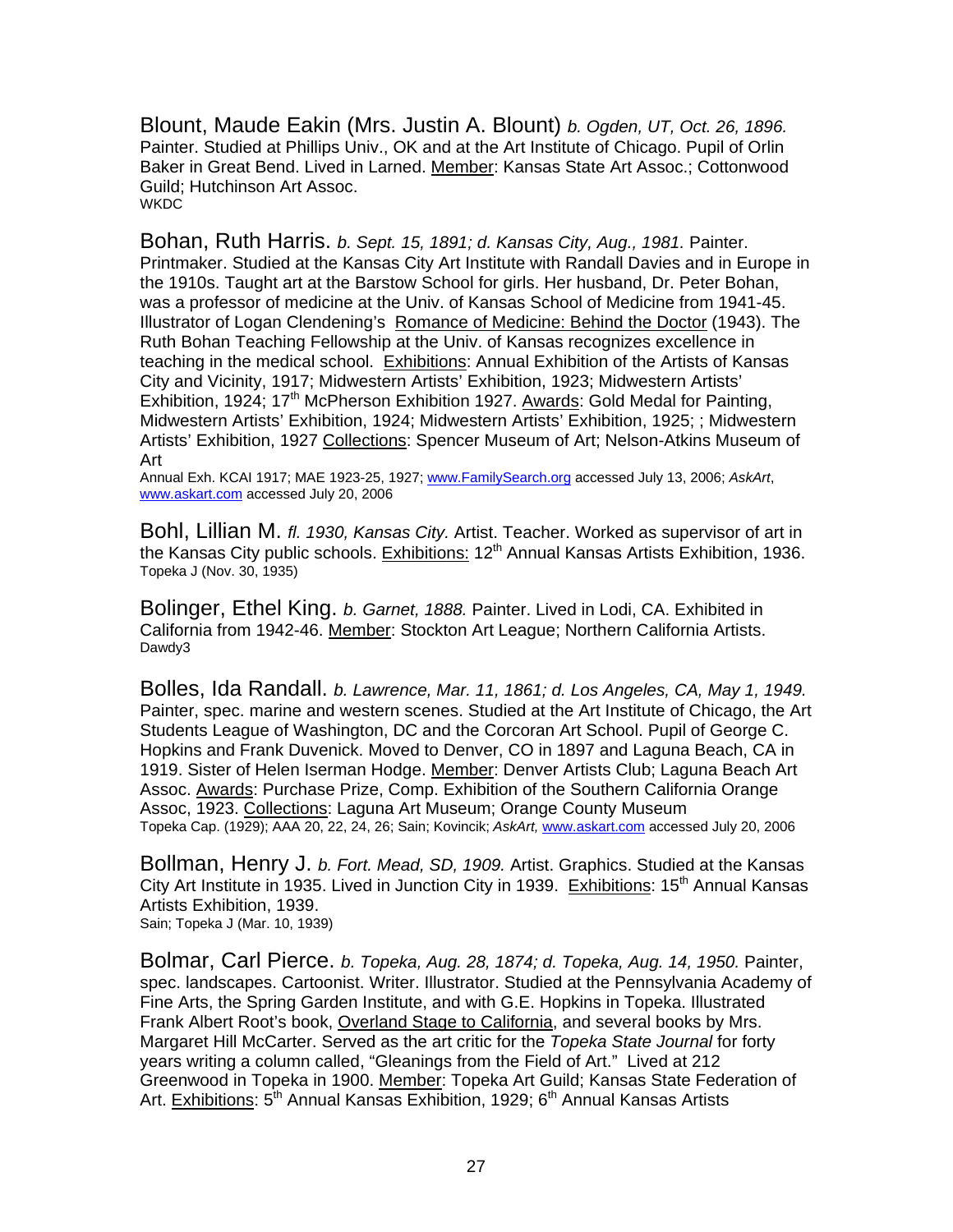Exhibition, 1931;  $8<sup>th</sup>$  Annual Kansas Artists Exhibition, 1932;  $9<sup>th</sup>$  Annual Kansas Artists Exhibition, 1933; 14<sup>th</sup> Annual Kansas Artists Exhibition, 1938; 16<sup>th</sup> Annual Kansas Artists Exhibition, 1940.

Sain; Newlin; Dawdy 2; KSG 1900; WWAA 1, 2, 3, 4; Reinbach; AAA 22, 24, 26, 27

Bolmar, Lydia (Mrs. Carl Pierce Bolmar) *fl. 1930s, Topeka.* Painter, spec. in watercolor painting and children. Designer. Graduate of Parsons Art School in Chicago and the New York School of Fine and Applied Art. Taught Design and art crafts for fifteen years at the National Park Seminary, Forest Glen, MD. Exhibitions:  $7<sup>th</sup>$  Annual Kansas Artists Exhibition, 1931; 9<sup>th</sup> Annual Kansas Artists Exhibition, 1933; 10<sup>th</sup> Annual Kansas Artists Exhibition, 1934; 11<sup>th</sup> Annual Kansas Artists Exhibition, 1936; 14<sup>th</sup> Annual Kansas Artists Exhibition, 1938.

Sain; Topeka J (Nov. 10, 1934; Jan. 7, 1936)

Bolti, Leonard H. *fl. 1880s, Kansas City.* Artist. Lived at 100 W. 9<sup>th</sup>, Kansas City in 1888-89. KSG 1888-89

Bolton, Grover E. *fl. 1930s, Kansas City.* Landscape painter. Proprietor of the Bolton Art Studio at 210 Law Building, Kansas City from 1934-40. Lived at 1301 Wabash in Kansas City in 1934 and at 721 Minnesota Avenue in Kansas City in 1936-38. Kansas City Directory 1934, 1936, 1938, 1940

Bond, Mrs. Kate Lee Bacon. *b. Topeka, Nov. 18, 1890; d. Thousand Oaks, CA,*  Jan., 1976. Painter. Teacher. Studied at the Art Institute of Chicago. Lived in Winnetka, IL in 1921-28. Member: Chicago Society of Artists; Chicago Society of Miniature Painters.

Sain; Newlin; Reinbach; AAA 18, 20, 22, 24, 26, 27; www.FamilySearch.org accessed July 13, 2006.

Bonine, Beatrice. *b. Kansas, 1909.* Artist. Graduate of Univ. of Kansas, Lawrence. Lived in New York. Sain

Bonner, Elizabeth Adeline (Mrs. Griffith Bonner) *fl. 1920s, Topeka.*  Printmaker, spec. wood block printing. Exhibitions: 3<sup>rd</sup> Annual Kansas Artists Exhibition, 1927; 5<sup>th</sup> Annual Kansas Artists Exhibition, 1929. Reinbach; Sain

Bonwell, E. *fl. 1867-73.* Illustrator. Contributed four illustrations to Albert D. Richardson's book, Beyond the Mississippi, published in 1867. The drawings are scenes of Kansas to Oregon. Samuels

Bookwalter, Frank. *fl. 1884-85, Pleasant Grove.* Artist. KSG 1884-85

Boone, Mrs. Myrtle. *fl. 1916, Topeka.* China painter. Lived at 1242 Clay, Topeka in 1916. Topeka City Dir. 1916

Boose, David C. *fl. 1930s, Lecompton.* Artist. Exhibitions: Kansas Free Fair, 1939. Topeka J (Sept. 9, 1939)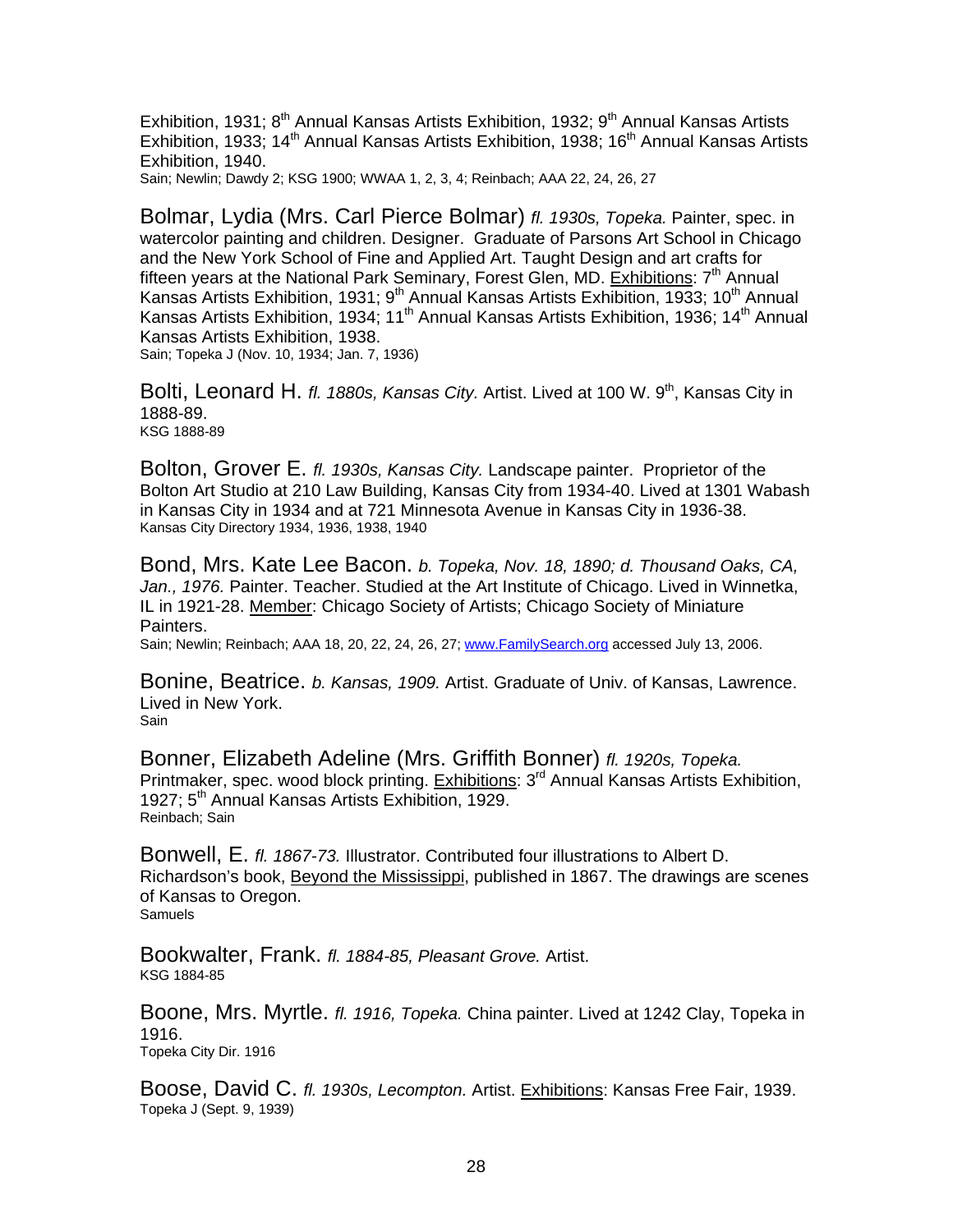Borglum, John Gutzon de la Mothe (called Gutzon). *b. near Bear Lake, ID, Mar. 25, 1867; d. Chicago, IL, Mar. 6, 1941.* Sculptor. Painter. Illustrator. Specialized in landscapes and scenes of horses. Attended public school in Nebraska and St. Mary's College near Topeka where he became acquainted with Native American art. Apprenticed to a lithographer in Los Angeles in early 1880s then worked for a fresco painter and began painting in oils. Borglum studied painting with Virgil Williams & William Keith at the San Francisco Art Assoc. in 1885-88 before returning to Los Angeles, CA to paint and begin to sculpt. He traveled east in 1890 and then to Paris to study at the Academié Julian, the Ecole des Beaux Arts and with the sculptor Stephan Sinding. He traveled through Holland, Belgium and Spain then returned in 1902 to California. His first important exhibition was in London and he established studios in New York, Raleigh, NC, San Antonio, TX, and Stamford, CT. He taught at the Art Students League in New York from 1906-07. Borglum created the Apostles for the Cathedral of St. John the Divine in New York City, the Sheridan Monument in Washington, DC, the head of Lincoln in Newark, NJ, General Lee at Stone Mountain in Georgia, and worked from 1927-1941 on the heads of the presidents at Mt. Rushmore, SD. Member: Societe Nationale des Beaux Arts, Paris; New York Architectural League; American Painters & Sculptors Society; Royal Society of British Artists; Salmagundi Club. Exhibitions: Paris Salon, 1891, 1897, 1898, 1899; London; New York after 1902. Awards: Gold Medal, St. Louis Exposition, 1904; Gold medal, Western Art Assoc.

Sain; Fielding; AAA 01, 12, 20, 22, 26; Dawdy; Samuels; WWAA 1; *Appleton's Magazine*. (Dec. 1906); Fink; Julian; subject of many books including Price, Willadene. Gutzon Borglum, Artist & Patriot. (EPM Publ., 1974) and Smith, Rex Alan. The Carving of Mount Rushmore (New York: Abbeville Press, 1985); *AskAr*t, www.askart.com accessed July 20, 2006

Borris, Bessie. *b. Johnstown, PA, 1917; d. 1993.* Painter. Studied at the Art Student's League with George Gross and Vaclav Vytlacil. Lived and painted in Hampton, VA, Montgomery, AL & Nashville, TN before moving to Topeka in 1940s. Exhibitions: Missouri Valley Show, Mulvane Museum, 1948; one-man show at the Mulvane, 1950; Mills Gallery, NY, 1960; Cober Gallery, New York City, in 1960, 1961, 1963, 1965, Topeka Cap (Nov. 10, 1948); NMAA files

Borney, Mary. *fl. 1930s, Topeka.* Artist. Exhibitions: Kansas Free Fair Art Exhibition, 1939.

Topeka J (Sept. 9, 1939)

Bosin, Francis Blackbear. *b. Anadarko, OK, June 21, 1921; d. Wichita, Aug. 10, 1980.* Painter. Illustrator. Muralist. Also known as Tsate Kongia or Blackbear. Native American artist with Kiowa and Comanche affiliations. His mother was an award winner in beadwork. Attended St. Patrick's Mission school in Anadarko. Graduated from Cyril (OK) High School, attended Univ. of Oklahoma, and studied with J. Havard McPherson and Spencer Asah. Served in the marines and was wounded. During convalescence in Honolulu, HI Bosin taught himself art. Moved to Wichita in 1940 to work at Western Lithography Co. as a color separator and platemaker. Bosin also worked as an industrial designer for Richard Teneyck Co. before becoming director in the creation of training aids for air education at McConnell Air Force Base. Provided illustrations for Boeing. In 1960 he, along with artist A. E. Wadsworth, opened Great Plains Studio featuring Native American artifacts as well as Bosin's own work. He served on the Kansas Governor's Arts Commission 1976-80 and was appointed Governor's artist in 1977. Member: Wichita Art Guild. Awards: Kansas Governor's Artist Award, 1977. Collections: Bureau of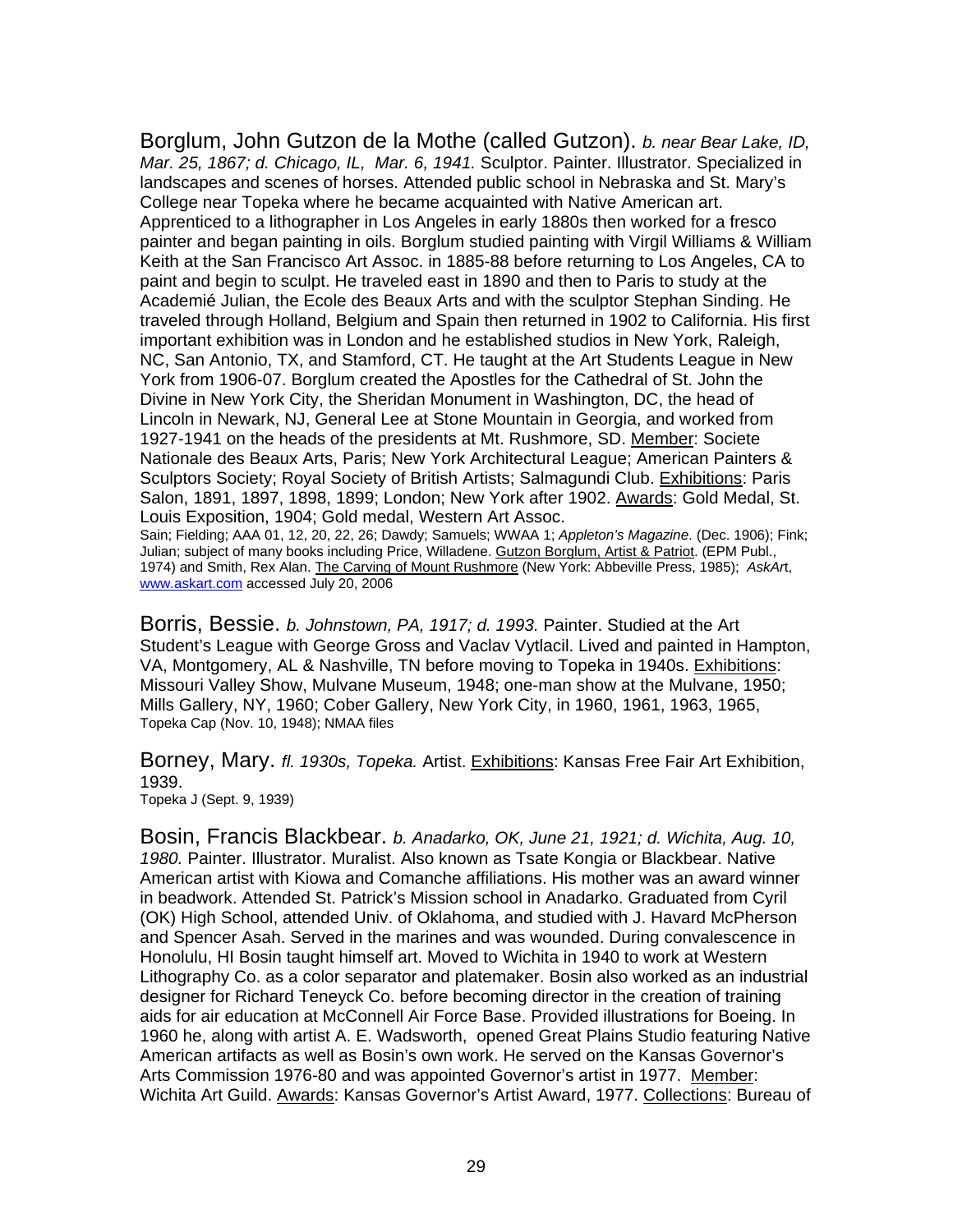Indian Affairs; Denver Art Museum; Heard Museum; Philbrook Art Center; Wichita Art Assoc.; Wichita Art Museum; DeYoung Museum; Gilcrease Museum. Sain; Belden; Samuels; KAC; *Kanshistique* (Sept. 1981); WWAA 6, 7; NMAA files; *AskAr*t, www.askart.com accessed July 20, 2006; Lester.

Boss, Edith S. *fl. 1890s, Leavenworth.* Artist. Lived at 1100 S. 4<sup>th</sup>, Leavenworth in 1896-97. Leavenworth City Dir. 1896-97

Botts, Rev. William A. *fl. 1920s, Wichita.* Artist. Worked at 601 Butts Building and lived with his wife Verlee V. Botts at 1358 S. Lawrence in Wichita in 1922. Wichita City Dir. 1922

Bovell, Elizabeth Dunn. *fl. Wichita.* Artist. Lecturer. Attended Denver Art Museum school; earned a BFA from Univ. of Wichita. Attended Univ. of Kansas, Lawrence, the Kansas City Art Institute, and the Wichita Art Assoc. school. Member: Wichita Artists Guild. Exhibitions: Wichita Art Museum; Wichita Art Assoc. AAUW

Bower, Frances. *b. near Topeka, July 15, 1877; Albuquerque, NM, Jan. 1977.*  Painter, spec. in landscapes and flower studies. Grew up in central Kansas where she began teaching school at age 17. She taught herself to paint but later studied with Ted Schuyler. She exhibited in New Mexico and Nebraska. Moved to Albuquerque in 1947. Dawdy 2; www.FamilySearch.org accessed July 13, 2006

Bowers, Beulah Sprague. *b. Everett, MA., Nov. 5, 1892; d. Penney Farms, FL, Nov., 1975.* Painter. Sculptor. Teacher. Lithographer. Studied at the Massachusetts Institute of Technology with Joseph De Camp, Cyrus Dallin, & William Felton Brown; at the South Boston Art School; at the Massachusetts School of Art; at Cooper Union of Art School with Ethel Traphagen; and the Univ. of New Hampshire. Worked as an Assistant Professor of Art at the Univ. of Wichita from 1929-37 and then as Supervisor of Art in Meriden, CT from 1939-59. Member: Prairie Water Color Painters; Wichita Art Assoc.; Wichita Art Guild. Collections: Wichita State Art Gallery.

Sain; Newlin; Dawdy 2; WWAA 1, 2, 3, 4, 6, 7; Collins; www.FamilySearch.org accessed July 13, 2006

Bowers, Lena. *fl. 1912 in Kansas City.* Artist. Lived at 855 Ella Avenue, Kansas City, in 1912. Kansas City Dir. 1912

Bowersox, Vera. *fl. 1930s, Topeka.* Printmaker. Topeka J (Apr. 18, 1936)

Bowles, Caroline Hutchinson. *b. Kansas, May 1865; d. Winchester, MA, Nov. 12, 1923.* Painter, spec. landscapes. Batiks. Studied at the Art Students League as a pupil of William Merritt Chase then at the Academié Julian in Paris. Moved to California in 1916. Also lived in Nevada and Arizona before returning to Massachusetts. Member: California Art Club; Modern Art Society of Los Angeles. Kovinick; *AskArt*, www.askart.com, accessed Jan. 15, 2006

Bowman, Elsie Leitch. *fl. 1920s, Pittsburg.* Artist. Teacher. 1903 Graduate of the Art Institute of Chicago. Art teacher at Pittsburg State Univ.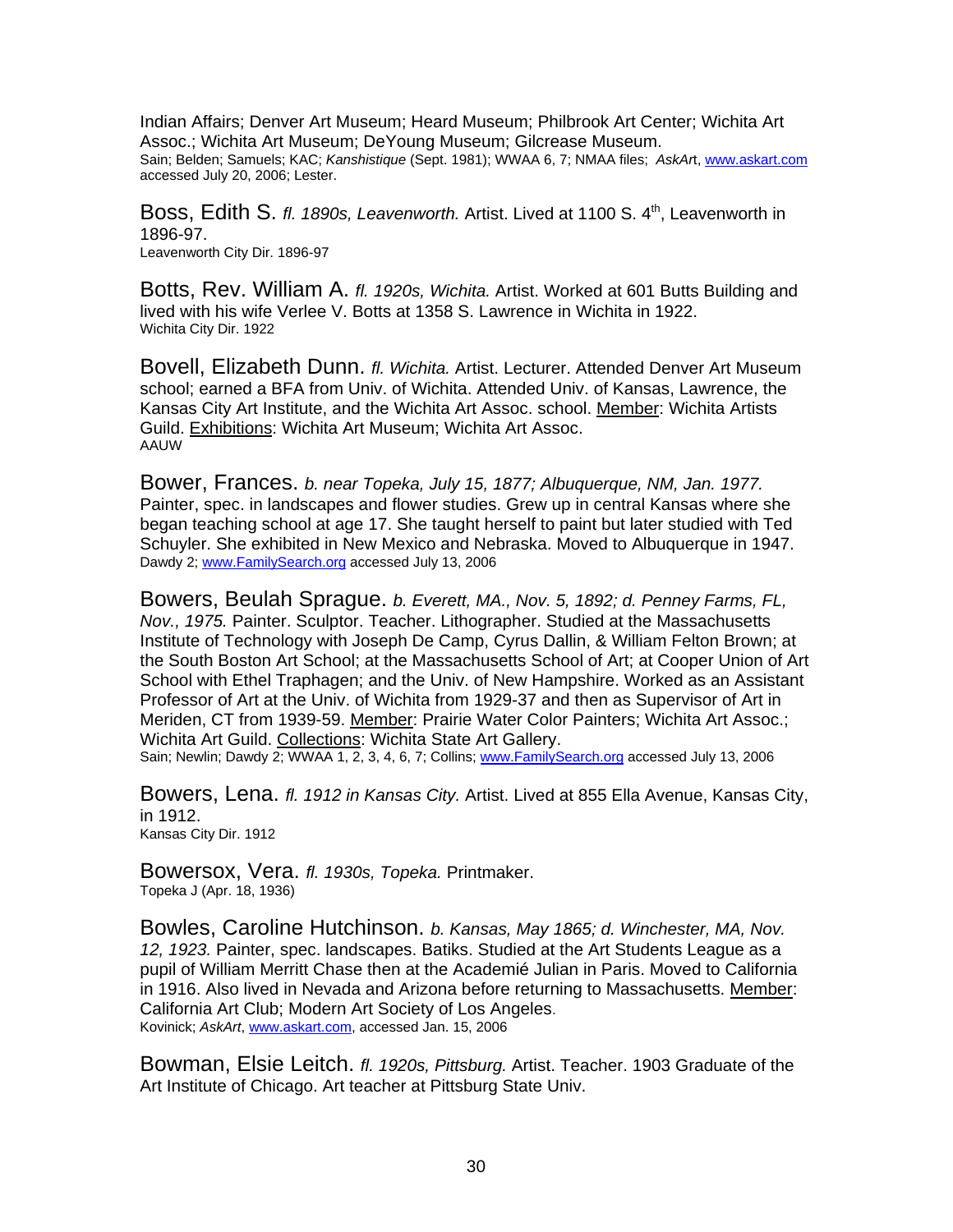Boyd, Bryon Bennett. *b. Wichita, Jan. 22, 1887.* Painter, spec. figure, landscape, still-life. Architect. Lithographer. Attended public schools in Denver, CO; studied painting in high school under Jean Manheim. Attended the Univ. of Colorado for three years and received a BA from Northwestern Univ. in Illinois. Earned a Master of Architecture from Columbia Univ. in New York. Moved to Des Moines, IA in 1914 to be a designer for an architectural firm. He co-founded the firm of Boyd & Moore in 1916. During World War I, Boyd headed a division designing submarine bases then resumed his architectural practice until 1926. Additionally Boyd spent time in Paris in 1929, attended the National Academy studying with Henry Leith Ross & Henry Hensche. He wrote at least four plays, "An Amateur Hamlet", "The Strongest" & "They Cannot Return", & "Mushrooms". He was appointed to design a mural for the Osceola, IA Post Office. Member: Des Moines Assoc. of Fine Arts; Chicago Gallery Assoc.; Iowa Art Club; American Artists' Professional League.

AFB; Dawdy 2; AAA26; WWAA1; *AskArt*, www.askart.com, accessed Sept. 9, 2005

Boyd, Gerald. *fl.1930s in Kansas City.* Painter, spec. in landscapes. Lived at 2006 N. 5<sup>th</sup>, Kansas City in 1934. Kansas City Dir. 1934

Boyle, David J. *fl. 1930s, Topeka.* Along with Paul Cooper, conducted a studio of commercial art at 603 Topeka Ave, Topeka. Moved to Portland, OR. in 1939. Topeka J (June 23, 1939)

Boys, Sue Jean Covacevich. See Covacevich, Sue Jean Hill

Brackett, Charles A. *fl. 1906-12 in Kansas City.* Artist. Lived at 342 State St., Kansas City from 1906-08 and at 411 State St. in Kansas City from 1909-12. KSG 1912; Kansas City Dir. 1906, 1907, 1908, 1909, 1910, 1911, 1912

Brackett, Clarence A. *fl. 1906-12 in Kansas City.* Artist. Lived at 342 State St., Kansas City in 1906 and at 411 State St. in Kansas City in 1912. Kansas City Dir. 1906, 1912

Bradshaw, Anna Mae. *fl. 1940s, Topeka.* Painter. Teacher. Studied at Pittsburg State College and in California at the Chouinard Art School in Los Angeles and the Long Beach City College. Pupil of Henry L. Richter, Karl Seethaler, Loren Barton, Ben Messick, Arthur Beaumont, Rexford Brandt, & Warrington Colescott. Lived in Wichita. Member: National League of American Pen Women; Long Beach Art Assoc.; Wichita Art Guild; Wichita Art Assoc.

Sain; WKDC

Bransby, Mary Ann. *b. Oklahoma City, OK, 1920.* Painter. Printmaker. Metalsmith. Teacher*.* Studied at the Kansas City Art Institute under Thomas Hart Benton, the Univ. of Illinois, Western Illinois Univ., the Univ. of Kansas, Oxford Univ., the Cooper Union School of Art, and from 1945-47 at the Colorado Springs Fine Arts Center with Boardman Robinson. Taught at Brigham Young Univ., Donnelly College in Kansas City, and at the Univ. of Missouri at Kansas City from 1977-84. Living in Colorado Springs, CO in 2005. Member: Pikes Peak Watercolor Society; Chromatic Edge. Exhibitions: Colorado Springs Fine Arts Center, 2001. Awards: Tiffany Foundation Fellowship in Silversmithing, 1968.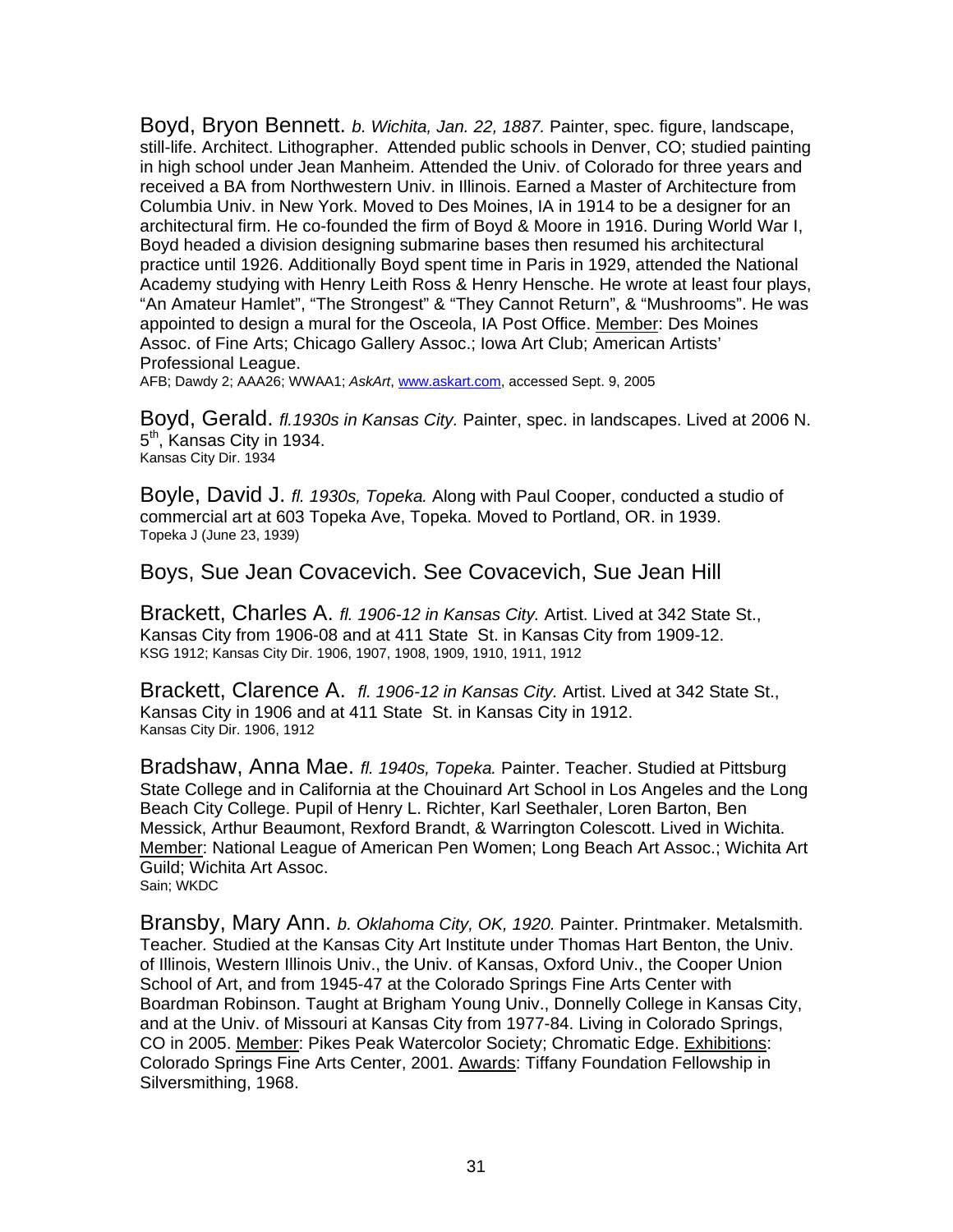*Pikes Peak Vision;* Burdick, Judith L. From Roots to Soaring Visions: Eric and Mary Ann Bransby, a Retrospective Exhibition (Colorado Spring: Colorado Springs Fine Arts Center, 2001)

Branscombe, Mrs. A. Miller. *fl.1916, Topeka.* China painter. Topeka Cap. (Nov. 12, 1916)

Bredt, Theodore Louis. *b. Davenport, IA, Nov. 8, 1920; d. San Jose, CA, May 22, 1985.* Painter. Studied at Cornell College, IA, 1938-39, at Drake Univ. 1945-47, & Iowa State Univ. 1947-48. Taught art history, painting, and graphic art at Washburn College, Topeka from 1948-50. Worked for the Puerto Rico Planning Board 1952-55, was City Editor for the *San Juan World* in 1956, served as Art Director for the American Furniture Co. in Denver, CO from 1957-58, was an advertising designer at the *San Francisco Chronicle* from 1960-61, was editor of Bonanza magazine at the *San Francisco Chronicle* from 1961. Exhibitions: Missouri Valley Show, Mulvane Museum ,1948. Collections: Mulvane Museum; Denver Art Museum; Ateneo Puertorequeno, San Juan, Puerto Rico.

Topeka Cap (Nov. 10, 1948); NMAA file; www.FamilySearch.org accessed July 14, 2006

Breyman, William. *fl. Pre-Civil War in Kansas.* Artist. Produced drawings of the Lecompton prison where he and a score of other Free Staters were confined. The drawings give a graphic impression of the place. G&W; FWP; Dawdy 2; WPA Guide, p.137-38; Newlin

Brice, Wilmer G. *fl. 1930s, Wichita.* Commercial Artist. Lived with his wife, Ruth L. Brice, at 133 New York Avenue, Apt. 3, in Wichita in 1939. Wichita City Dir. 1939

Bridgeman, Lillian. *b. Kansas, 1866; d. 1948.* Architect. Attended Kansas State Agricultural College, Manhattan in 1888 and in 1893 received her MS from Univ. of California, Berkeley. In 1899, without formal training, she designed and built a home in Berkeley. In 1912 she studied architecture and drawing at Berkeley. In 1923, she was one the architects given the task of rebuilding North Berkeley after a disastrous fire. As an architect, she followed the Bay Area architects who designed simple houses emphasizing horizontal lines and materials that blend with the landscape. Her papers are deposited with the Archives of American Art in Washington, DC. http://siris-archives.si.edu, accessed Aug. 10, 2006.

Britton, Edgar. *b. Kearney, NE, Apr. 15, 1901; d. Denver, CO, Apr. 1982.* Painter. Teacher. Sculptor. Studied at the Univ. of Iowa; Univ. of Kansas, Lawrence with Karl Mattern and Albert Bloch. Taught at Colorado Springs Fine Arts Center. WPA mural artist. Member: Chicago Society of Artists. Exhibitions: Denver Art Museum, 1943, 1944, 1945; Pasadena Art Institute, 1946; Colorado Springs Fine, 1945; Univ. of Nebraska, 1945. Collections: Art Institute of Chicago; Denver Art Museum; Colorado Springs Fine Arts Center; Univ. of Nebraska; Dept. of Interior Building, Washington, DC. *AskArt,* www.askart.com, accessed Aug. 10, 2006; http://www.wpamurals.com/wpabios.html#B, accessed Aug. 10, 2006

Brockman, Oscar. *fl. 1930s, Topeka.* Artist. Studied art in Springfield, MO with Adrian Dornbusch & Lisa Shepherd. Served as manager of artists' materials & wallpaper departments for the Sherman Williams Paint Co. in Topeka. Topeka J (Sept. 19, 1936)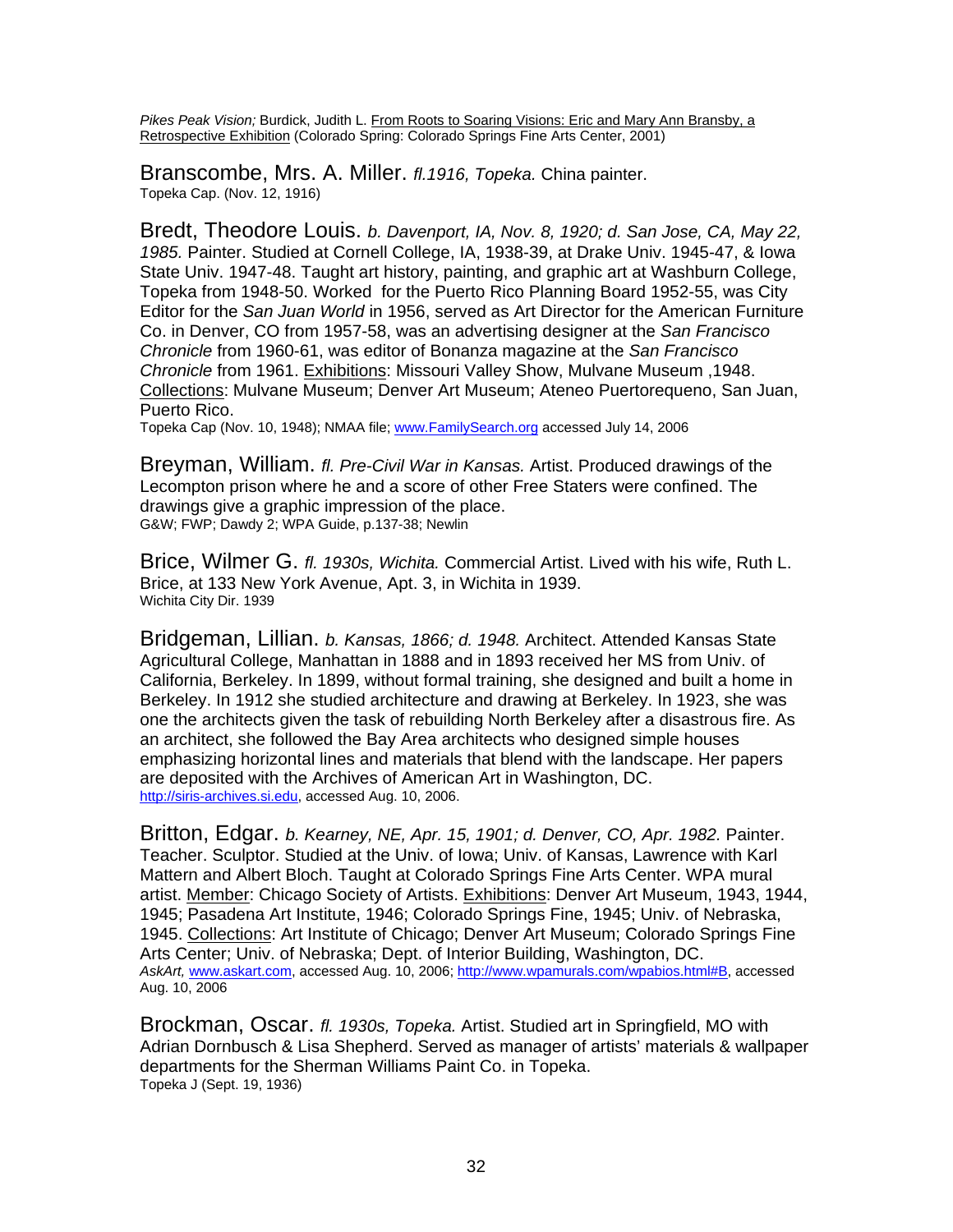Bronough, G. L. *fl. 1904, Kansas City.* Artist. Secretary for the Kansas City Scenic Co. of Kansas City in 1904. KSG 1904

Bronough, J. C. *fl. 1904, Kansas City.* Artist. Treasurer for the Kansas City Scenic Co. of Kansas City in 1904. KSG 1904

Brooks, Adele Richards. *b. Buffalo, Sept. 22, 1873.* Painter, spec. in miniatures on ivory, landscapes & scenes of Native Americans. Teacher. Craftsman. Writer. Pupil of Simon, Mademoiselle La Forge, Richard Miller, Henry Snell, & Hugh Breckenridge. Studied at the New York School of Fine & Applied Arts, Pratt Institute, Art Institute of Chicago, Univ. of Wisconsin, and the Academes de la Grand Chamliere & Coloross in Paris. Served as the Art Director at the Hosmer Hall School for Girls in St. Louis and, in 1926 and at the Monticello Seminary in Godfrey, IL. Member: St. Louis Artists League; Western Art Assoc.; Societe Independent Artists. Exhibitions: Midwestern Artists' Exhibition, 1923

Sain; AAA 20, 22, 23, 24, 26; WWAA 1; MAE 1923

Brooks, Harriet. *fl. 1916, Rosedale.* Artist. Lived at 1112 Southwest Boulevard, Rosedale, in 1916. Rosedale City Dir. 1916

Brooks, M. L. *fl. 1904, Sherman.* Artist. KSG 1904

Brooks, Oliver (Ollie) J. *b. Missouri, August 1872.* Artist, spec. portraits. African-American. Lived in Kansas City at 1414 N. 5<sup>th</sup> in 1898-99, at 67 Wyandotte Building in 1901, at 1512 N, 5<sup>th</sup> in 1903-06, at 731 Minnesota Avenue in 1907, at 323 Troup Avenue in 1908 & 1910, and at 808 N.  $4^{\text{th}}$  in 1909.

Kansas City Dir. 1898, 1899, 1901, 1903, 1904, 1905, 1906, 1907, 1908, 1909, 1910, 1911; KSG 1900, 1904, 1908; 1900 Census

Brooks, Thomas. *fl. 1911-20, Kansas City.* Artist. Lived at 1140 Virginia Avenue in Kansas City from 1911-20. Kansas City Dir. 1911, 1912, 1916, 1920; KSG 1912

Brower, Lyle I. *fl. Pittsburg.* Artist. Teacher. Architect. Head of the Art Department and professor of drawing and design at Pittsburg State Univ. Left in 1920 to establish an architectural firm.

Brown, Miss Alice M. *fl. 1891-04, Sterling.* Artist. KSG 1891, 1894, 1900, 1904

Brown, Anna. *fl. 1920s.* Artist. Served as the second vice president of the Kansas State Artists Assoc. in 1926. Topeka Cap. (Feb. 6, 1926)

Brown, Bess L. *b. Washington, 1891.* Artist. Dawdy 2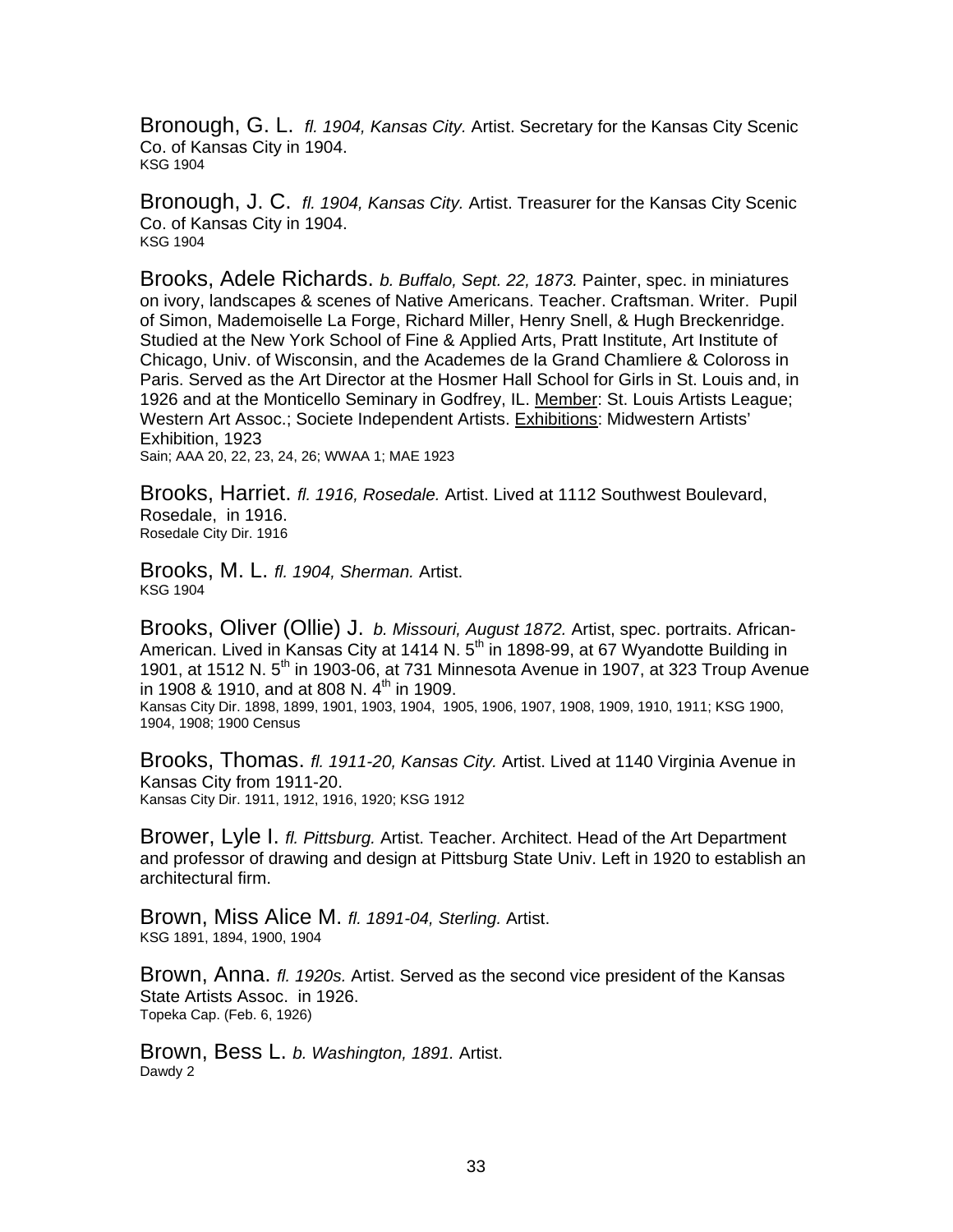Brown, Dorothy Margaret English. *b. Sterling, Aug. 10, 1902; d. Wichita, Dec. 29, 1992.* Commercial artist. Attended Lindenwood College, St. Charles, MO., Univ. of Kansas, Lawrence, and Wichita Univ. Specialized in creating decorative wall masks depicting men and women from around the globe. Moved to New York in 1939. Drew caricatures of radio personalities for NBC & CBS. Returned to Wichita in 1962. Sain; Wichita Eagle (Jan. 4, 1993).

Brown, Elsie J. *fl. 1940s, Leavenworth.* Artist. Exhibitions: 16<sup>th</sup> Annual Kansas Artists Exhibition, 1940. Topeka J (Feb. 10, 1940)

Brown, John A. *fl. 1930s, Topeka.* Lithographer. Topeka J (Apr. 18, 1936)

Brown, Kenneth. *fl. 1930s, Topeka.* Artist. Worked in the Federal Art Project. Topeka J (June 5, 1937)

Brown, Love. *fl. Osage City.* Painter, spec. in watercolor. Teacher. Sain

Brown, Lucille. *fl. 1917-37, Lawrence.* Artist. Lived at 19 W. 9<sup>th</sup> in Lawrence in 1917 and at 845 Illinois in Lawrence in 1919. Her pottery was displayed when the renovated Lawrence Public Library reopened Nov. 1937. Lawrence J-W (Nov. 17, 1937); Lawrence City Dir. 1917, 1919

Brown, Lucy M. *fl. 1903-09, Leavenworth.* Artist. Art Teacher. Lived at 220 2<sup>nd</sup> Avenue in Leavenworth from 1903-1909. Leavenworth City Dir. 1903-04, 1907-08, 1909.

Brown, Mrs. Mae. *b. Douglass, 1883 (?).* Painter. Self-taught. Wichita Eagle (Nov. 30, 1961)

Brown, Mrs. Nellie. *fl. Topeka.* Artist. Sain

Brown, R. J. *fl. 1930s, Topeka.* Artist. Exhibitions: Kansas Free Fair Art Exhibition, 1939. Topeka J (Sept. 9, 1939)

Browne, Harold Putnam. *b. Danvers, MA, Apr. 27, 1894.* Painter. Teacher. Son of George Elmer Browne. Pupil of Caro-Delvaille at the Colarossi Academy, of Jean Paul Laurens & Paul Albert Laurens in 1914 at the Academié Julian in Paris, at the Heymann Academy in Munich, and of Elmer Brown & F. Luis Mora in New York. Living in Danvers, MA in 1943 & spending summers at Provincetown, MA. Taught in the School of Fine Arts at the Univ. of Kansas, Lawrence from 1920-21. Member: American Art Assoc. of Paris; Paris AASC; Provincetown Art Assoc; College Art Assoc.; Columbus Art League; Beachcombers.

Fielding; AAA 14, 18, 20, 22, 24, 26; Julian; KU Archives File; Dawdy3

Brownson, W. C. *fl. 1900, Kansas City.* Artist. KSG 1900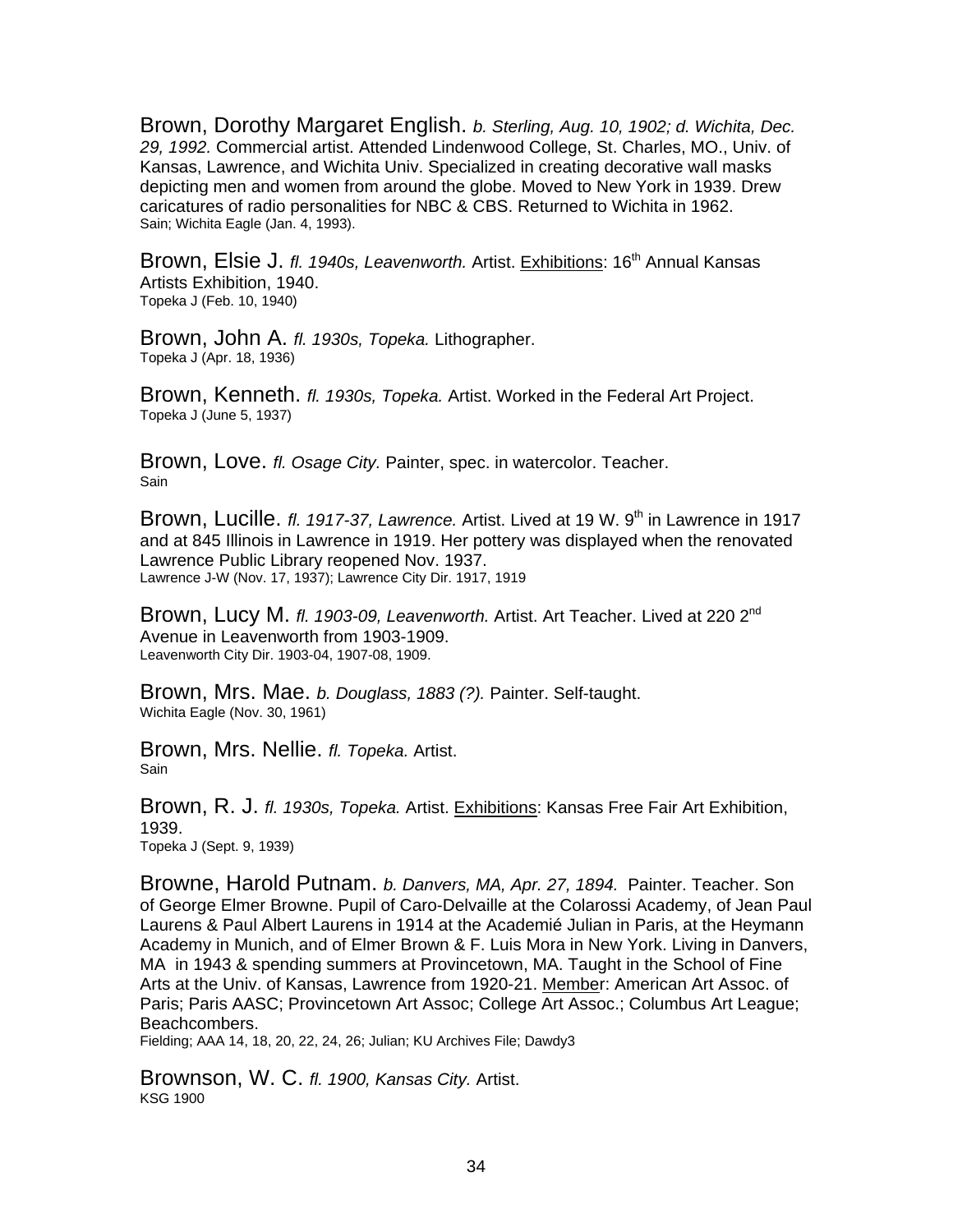Brubaker, George Randall. *b. Kansas, 1908;d.May 1977.* Painter. Printmaker, spec. wood cut. Lived in Lawrence in the 1920s. Exhibitions: Midwestern Artists' Exhibition, 1929; Midwestern Artists' Exhibition, 1930. MAE 1929-30; http://www.wpamurals.com/wpabios.html#B, accessed Aug. 10, 2006

Bruce, Miss H.N. *fl. 1880s, Emporia.* Artist. Lived in Ohio before moving to Kansas. Lived at 100 Union in Emporia in 1885-1886. Emporia City Dir. 1885-1886.

Bruce, Miss Helen M. *fl. 1880s-90s in Hutchinson & Kansas City.* Artist. Lived at 125 4<sup>th</sup> Avenue E. in Hutchinson in 1888 & at 509 Portsmouth Building in Kansas City in 1894. Hutchinson City Dir. 1888; KSG 1894

Bruce, Robert Winzer. *fl. 1940s, Baldwin City.* Painter. Exhibitions: Midwestern Artists Exhibition, 1942. MAE 1942

Brumidi, Laurence Stauros. *b. Washington, DC, May 12, 1862; d. Washington, DC, Nov. 10, 1920.* Painter, spec. portraits. Muralist. Studied at the National Academy of Rome in the early 1880s. Assisted his father Constantino Brumidi in painting several of the frescoes in the U.S. Capitol rotunda and in decorating the District of Columbia's Committee Room and several corridors in the Senate basement. Lived at 100 N.  $9<sup>th</sup>$  in Kansas City in 1886 and 1214 Main in Kansas City in 1888-89. Served as the first director of the Kansas City Art Institute when it opened in 1888. Studied in Paris from 1893-94. Exhibitions: Paris Salon. Awards: Prize medal, Royal Institute of Fine Arts KSG 1886, 1888-89; NMAA Files; American Art News (Nov. 27, 1920); Katz

Bruner, Lucille. *b. Chautauqua County, Sept. 6, 1909; d. Las Vegas, NV, Nov. 18, 1998.* Painter, spec. watercolors. Graphic artist. Teacher. Lived in Oklahoma, Texas, New Mexico, and Nevada. Known for her landscapes of western states. Living in Las Vegas in 1995.

Kovinick.; www.FamilySearch.org accessed July 14, 2006

Brunk, Fern. *fl. 1930s, McPherson County*. Painter. Exhibitions: 25<sup>th</sup> McPherson Exhibition 1935 McPherson Annual

Brunn, Joseph G. *fl. 1890s, Kansas City.* Artist. Lived at 1330 Grand Avenue in Kansas City in 1891. *Could be the same as J.G. Brunn, b. Liverpool, England. Studied in Birmingham, London & Paris. Living in St. Louis in 1896 (AAA01).* KSG 1891

Bryant, Doris Dienst. *b. Coffeyville, Feb. 5, 1928.* Illustrator. Attended Coffeyville Public Schools and McFarland Trade School. Lived in Fredonia. **WKDC** 

Bryant, Myrtle. *fl. 1930s, Pratt.* Artist. Worked on the Federal Art Project. Topeka J (June 5, 1937)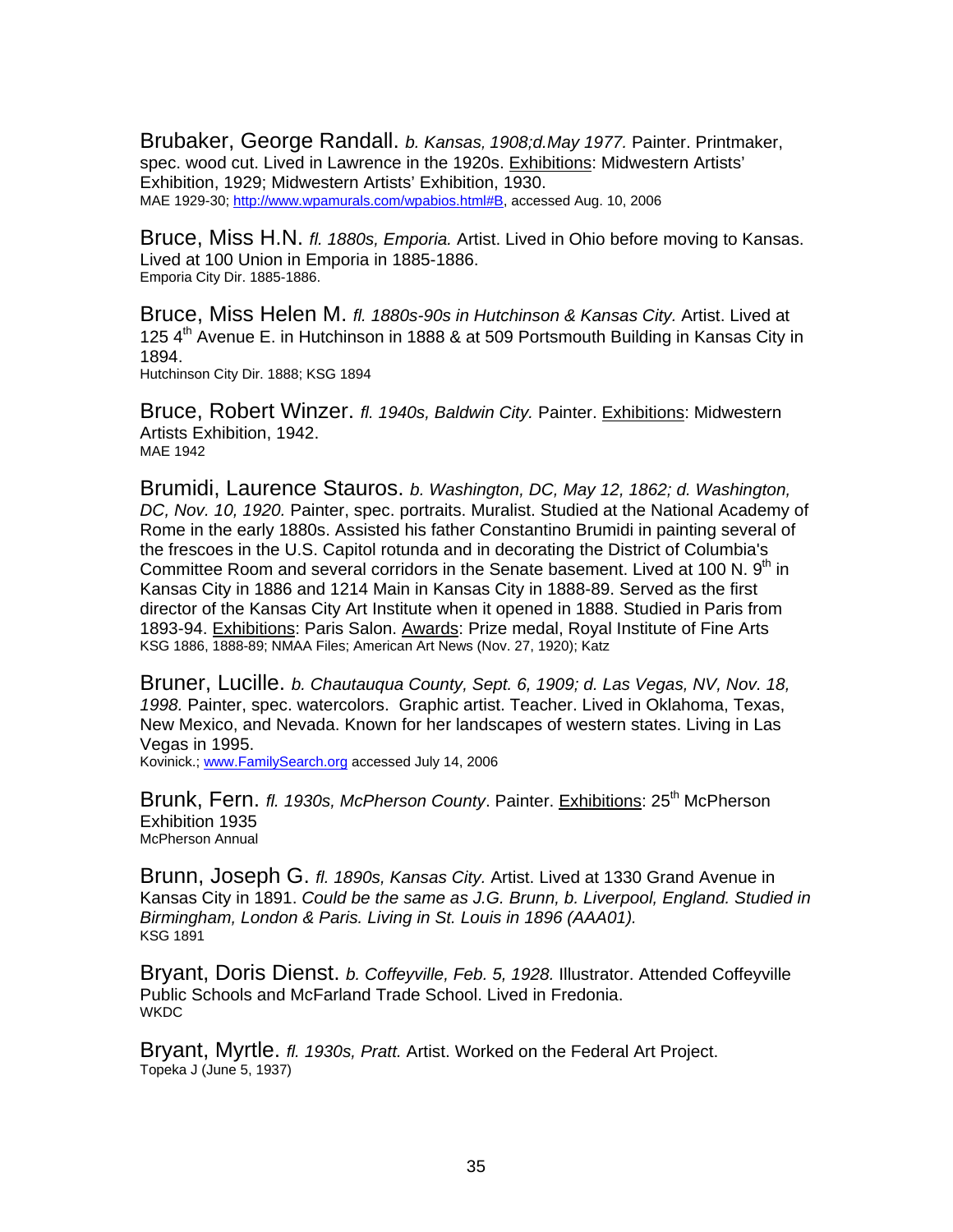Buchanan, Ella. *b. Preston, Canada, July 14, 1869; d. Hollywood, CA, July 15, 1951.* Sculptor. Teacher. Librarian. Grew up in Iowa, briefly taught grade school in southern Texas, then lived in Pittsburg from 1898-1902 where she was an advertising solicitor for the *Pittsburg Kansan* and served as the town librarian. Moved to Chicago to study sculpture at the Art Institute from 1908-11 and take classes from Charles J. Mulligan. Moved to California in 1915 settling in Los Angeles. Member: Chicago Society of Artists; California Art Club; Hollywood Art Assoc. Awards: Eleanor Roosevelt Award, 1940. Exhibitions: Panama-California International Exposition, 1915; California Art Club, 1917-36. Collections: Vanderpoel Art Assoc. ; Southwest Museum Kovinick; *AskArt*, www.askart.com, accessed Jan. 15, 2006

Buell, H. Harvey. *fl. 1911, Wichita..* Artist. Lived with his wife, Fannie B. Buell, at 1012 N. Lawrence Avenue in Wichita in 1911. Wichita City Dir. 1911

Buell, Horance H. *fl. 1880s, Topeka.* Painter, spec. in portraits. Lived at 111 5th Street East in Topeka in 1882-83. Topeka City Dir. 1882; KSG 1882-83

Bugbee, Mabel. *fl. 1906-07, Wichita.* Artist. Lived at 307 Fannie in Wichita in 1906- 07.

Wichita City Dir. 1906, 1907

Bundige, Charles. *fl. 1900, Kansas City.* Artist. Lived at 511 Husted Building, Kansas City in 1900. KSG 1900

Bundy, C. W. *fl. 1890s, Sterling.* Photographer. Artist. Lived in Sterling in 1891 and was described as "a photographer, copying, enlarging, & Crayon portraits. 1<sup>st</sup> class work. Gallery on Ground floor, Main Street & Broadway." KSG 1891

Bundy, Gilbert. *b. Centralia, IL, 1911; d. Nov. 22, 1955.* Illustrator. Graduated from high school in Winfield then worked for a Kansas City engraving company. In 1929 he moved to New York and began doing cartoons for *Judge* and *Life* magazines. Worked for *Esquire* in the early 1930s and also did illustrations for advertisers. Illustrated for the *Saturday Evening Post* from 1939-40. Bundy's style looked spontaneous but actually required careful preliminary study. Worked as a combat artist for King Feature covering the Pacific War Theater. Member: Society of Illustrators

Sain; WWAA 1, 2, 3; NMAA files; Reed; *AskArt,* www.askart.com accessed July 20, 2006; http://www.americanartarchives.com/bundy.htm, accessed July 21, 2006

Bunker, Fedalma. Artist. Student at Univ. of Kansas, Lawrence. Sain

Burchfield, Lesey. *fl. 1940s, Lawrence.* Artist. Exhibitions: National Art Fair at the Wichita Art Museum, 1940. Wichita Eagle (Nov. 24, 1940)

Burdette, Dorothy May. *b. Arkansas City, May 11, 1893.* Painter. Studied at Pittsburg State College and in Scranton, PA. Lived in Independence and in Pittsburg.. Dawdy 2, WWAA 4, 7; TPL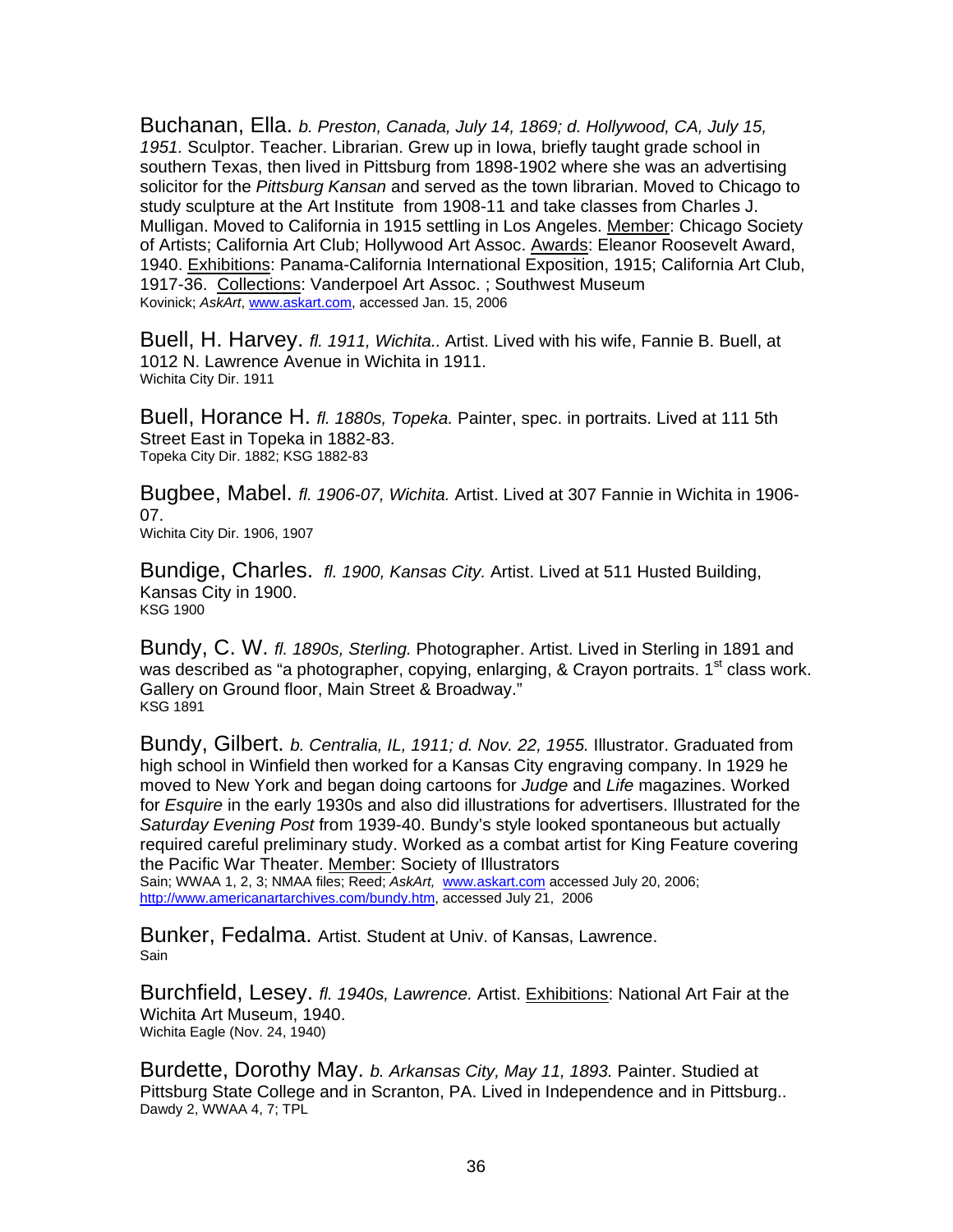Burdick, Charles L. *fl. 1880s, Kansas City.* Artist. Lived at 1103 Main in Kansas City in 1888-89. KSG 1888-89

Burke, Mary E. *fl. Wichita.* Artist. Sain

Burke, Nannie M. *fl. 1912, Sabetha.* Artist. KSG 1912

Burkett, C. W. *fl. 1880s, Topeka.* Painter, spec. portraits. Operated C.W. Burkett & Co. studio at Crawfords Opera House. Roomed at 614 Kansas Avenue, Topeka in 1888- 89.

Topeka City Dir. 1888-89

Burlingame, Sheila Ellsworth. *b. Lyons, Apr. 15, 1894; d. St. Louis, MO, April, 1969.* Painter. Sculptor. Printmaker. Studied at the Art Institute of Chicago, the Art Students' League in New York, the Grande Chaumiere in Paris, and at Kalamazoo College, MI. She was a pupil of Martha Walter & C.W. Hawthorne. Lived in Chicago in 1917 and in Clayton, MO from 1925-41 while spending her summers in Colorado. Created woodcuts for the *St. Louis Post Dispatch* newspaper from 1923-24 and for Harry Burke's 1924 book, From Day's Journey. Member: St. Louis Artists Guild; St. Louis Artists League; American Federation of Art. Exhibitions: Midwestern Artists' Exhibition, 1922; 15<sup>th</sup> McPherson Exhibition 1925; Pen and Brush Club, 1947. Awards: from the St. Louis Artists League:  $1<sup>st</sup>$  prize in 1921,  $2<sup>nd</sup>$  prize in 1922, honorable mention in 1926,  $2^{nd}$  prize in 1927; from the St. Louis Artists Guild:  $1^{st}$  prize in 1927, honorable mention in 1928; gold medal from the Kansas City Art Institute in 1922. Collections: Municipal Auditorium, St. Louis; St. Mary's Church, Paragould, AR. Sain; Newlin; Reinbach; AAA 14, 20, 22, 24, 26, 27; WWAA 1, 6, 7; Collins; MAE 1922; www.FamilySearch.org accessed July 14, 2006; *Art Digest* (Feb. 1, 1947); Dawdy3

Burnham, A. Dwight. *fl. 1940s, Lawrence.* Painter. Teacher. Earned a BFA from the Rhode Island School of Design in 1947. Taught there and at Brown Univ. before becoming an instructor of painting at the Univ. of Kansas, Lawrence in 1947 where he continued teaching until 1988; A&C KS; Sain; Beach; KU Archives File

Burns, Mrs. Clyde. *fl. 1930s, Lawrence.* Painter. Her artwork was displayed when the renovated Lawrence Public Library reopened in Nov. 1937. Lawrence Journal World (Nov. 17, 1937).

Burnside, B. A. *fl. 1900, LaCrosse.* Artist. KSG 1900

Burt, Mrs. J.A. *fl. 1890s, Kansas City.* Artist, spec. landscapes. Lived at 1116 Main, Kansas City in 1894. KSG 1894

Burtis, Alyen Henry. *b. Garden City.* Cartoonist. Worked for the Associated Press and for *Look* magazine. Norris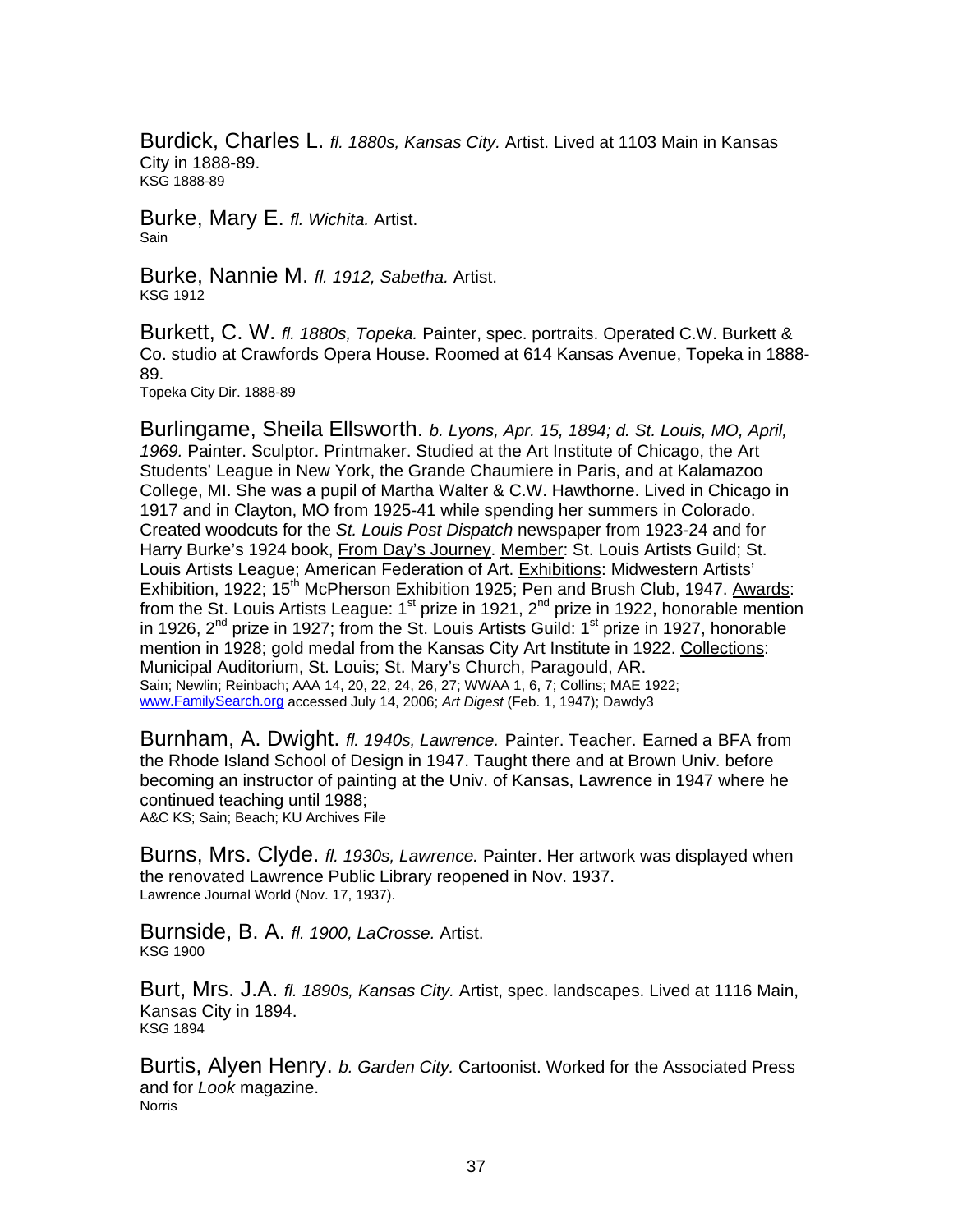Burton, Frederick A. *fl. 1890s, Kansas City.* Artist. Lived at 1409 E. 12<sup>th</sup>, Kansas City in 1894. KSG 1894

Burton, Thomas E. *fl. 1930s, Topeka.* Exhibitions: Kansas Free Fair Art Exhibition, 1939. Topeka J (Sept. 9, 1939)

Bushong, Ione. *b. Ottawa, Feb. 20, 1912; d. Lawrence, Aug., 1980.* Artist. Graduated from the Univ. of Kansas, Lawrence. Lived in Kansas City. Sain

Bushong, Margaret. *b. Ottawa, Dec. 24, 1909; d. Mar. 21, 1991.* Artist. Teacher. Graduate of the Univ. of Kansas, Lawrence. Taught marionettes in summer camps. Sain; www.FamilySearch.org accessed July 14, 2006

Bushong, Rachel (Mrs. Cliff Calvin Bushong) *b. Ohio, 1908.* Artist. Graduate of the Univ. of Kansas, Lawrence. Sain

Butterfield, Ted. *fl. 1930s, Lindsborg.* Exhibitions: Kansas Free Fair Art Exhibition, 1936. Collections: Sandzén Memorial Art Gallery Topeka J (Sept. 19, 1936)

Buxton, Mrs. Mabel. *fl. 1920s, Wichita.* Artist. China painter. Partner in Wheeler & Buxton, located at 320 Sedgwick Building, Wichita in 1922. Wichita City Dir. 1922

Byrd, Mrs. Carrie. *fl. 1908, Iola.* Artist. KSG 1908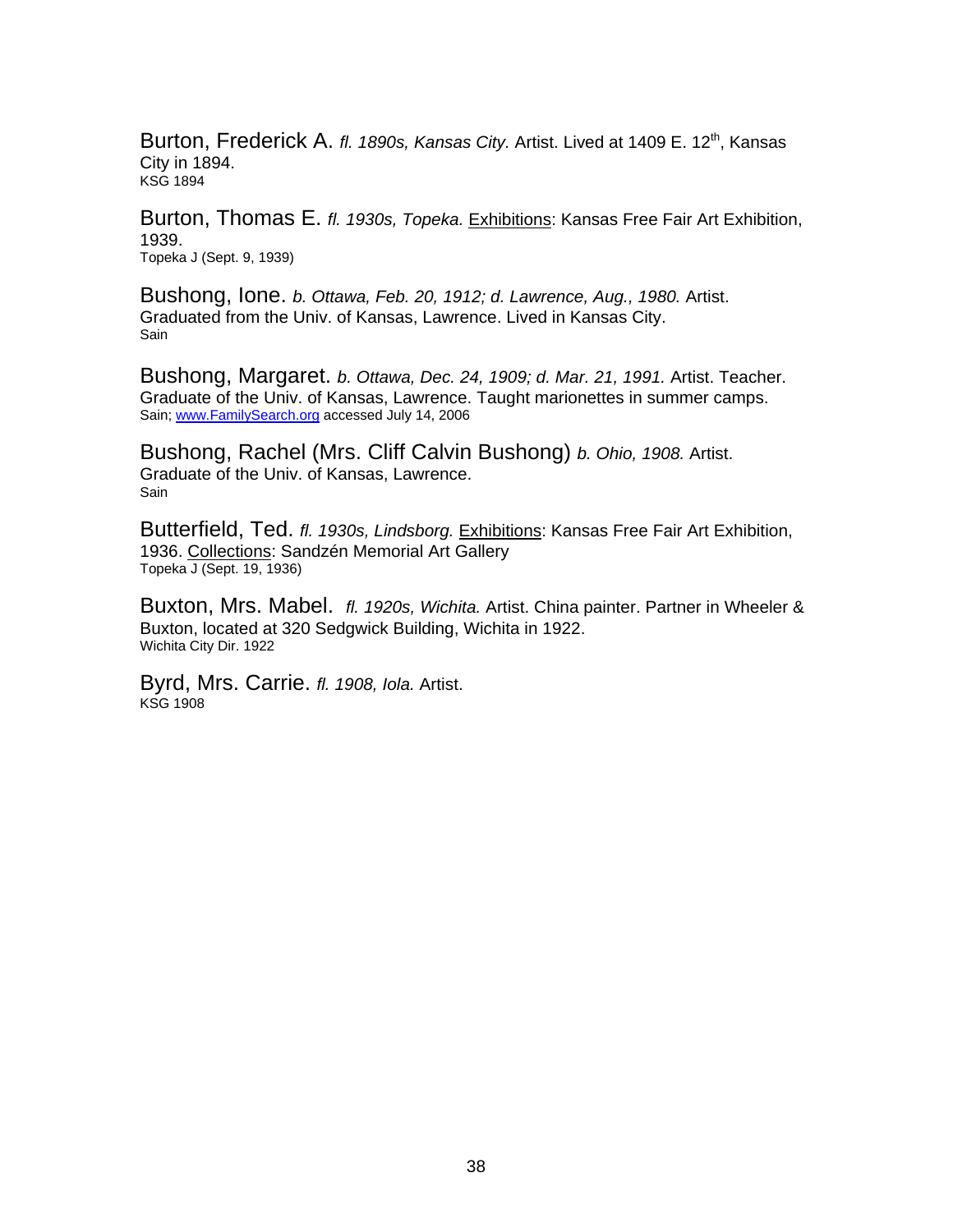C

Cahill, Paul. *fl. Lawrence.* Painter. Teacher. Etcher. Studied at Cornell Univ.; School of Fine Arts in Dayton, OH; School of Fine Arts in Cleveland, OH. Taught at the Univ. of Kansas, Lawrence. Collections: Cleveland Museum of Art; Toledo Museum of Art; New York City Library; Library of Congress. Sain; Newlin.

Cahill, William Vincent. *b. Syracuse, NY, 1878; d. Chicago, IL, 1924.* Painter, spec. figure, marine, and landscapes. Teacher. Studied at the Art Students League of New York with Howard Pyle and Birge Harrison; in Boston with Edmund Tarbell and Frank Benson. Moved to Los Angeles, CA in 1914 and founded the School for Illustration and Painting with John Hubbard Rich. Sold the school in 1917 but continued teaching in the southern California area. Professor of drawing and painting at the Univ. of Kansas, Lawrence, 1918-19. Moved to San Francisco in 1920 and then to Chicago in 1922. Member: Salmagundi Club; California Art Club; All Arts Club of San Francisco. Exhibitions: Los Angeles County Museum, 1917; Phoenix Art Museum. Awards: Evans Prize, 1912 and Vezin Prize, 1913, both from Salmagundi Club; Ackerman Prize, 1917 from Cal. Art Club; bronze medal, 1917 at Sacramento Exposition; silver medal, 1918 at Sacramento Exp.; Black prize, 1919 from Cal. Art Club; 1<sup>st</sup> prize figure, 1919 at Phoenix Exhibition; figure prize, 1920 at Sacramento Exp.

Fielding; AAA12; Dawdy; AAA14, 18, 20; *AskArt*, www.askart.com, accessed Sept. 2, 2005; KU Archives File.

Caldwell, Jack. *fl.1930s, Topeka.* Painter. Studied at Washburn College, Topeka. Exhibitions: 11<sup>th</sup> Annual Kansas Artists Exhibition, 1936; 15<sup>th</sup> Annual Kansas Artists Exhibition, 1939; 16th Annual Kansas Artists Exhibition, 1940. Topeka J (May 18,1935).

Calkins, Bertis H. *b. Kansas, 1882. d. Albuquerque, NM, Jan. 27, 1968.* Painter, spec. still life and landscape. Prior to moving to Albuquerque in 1907, Calkins was a resident of Herington. Self-taught artist who worked as a surveyor, surveying much of New Mexico.

Dawdy 2.

Callender, Bessie Stough. *b. near Wichita, 1889; d. New York, 1951.* Sculptor, spec. animals. Studied at Art Students League in New York; Cooper Union, NY; and in Paris, 1926, under Antoine Bourdelle and Georges Hilbert. Maintained a studio in London. Exhibitions: Royal Academy; Walker Art Gallery, Liverpool; Bradford Museum, Bradford, England; Salon des Independants, Paris

Sain; *Ecole to Deco; Small Sculptures From a Private Collection*. (Oberlin: Allen Memorial Art Museum, 1979.); *AskArt*, www.askart.com, accessed Sept. 2, 2005; Callender, Harold. Fun Tomorrow, the Story of an Artist and a Way of Life (New York: 1953)

Callison, Mrs. Mattie. *fl. 1890s, Leavenworth.* Artist. Lived at 610 S. 5<sup>th</sup> in 1891. KSG 1891.

Campbell, Bess. *fl. 1920s, Topeka.* Marine pastels. Exhibitions: 3<sup>rd</sup> Annual Kansas Artists Exhibition, 1927. Reinbach; Sain.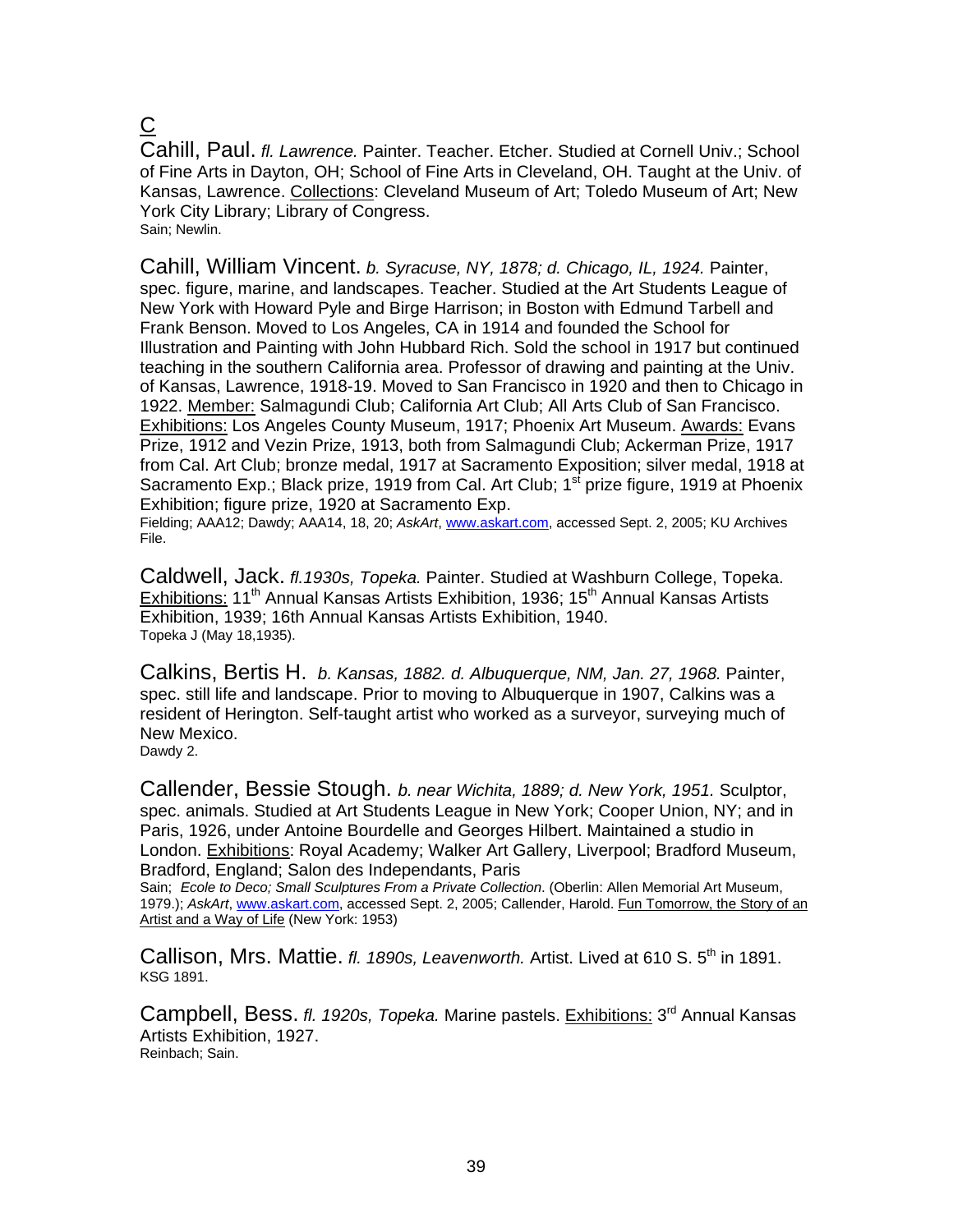Campbell, Harriet M. *fl. 1920s, Lawrence.* Craftsman. Exhibitions: Midwestern Artists' Exhibition, 1923. MAE 1923

Campbell, Lewis A. *b. Wichita, 1924. d. 1943.* Artist. Sain.

Campbell, Monte E. (L). *fl. 1899-1900, Topeka.* Portrait artist. Lived at 111 W. 6<sup>th</sup>, 1899-00.

KSG 1900, Topeka City Dir. 1899-00.

Campbell, Myrtle Mae Hoffman. *b. Columbus, NE, Feb. 17, 1886; d. Boulder, CO, Apr. 18, 1978.* Painter, spec. landscapes. Earned a teaching training certificate from the Art Institute of Chicago in 1910 then taught in Michigan, Wisconsin, and Illinois before moving to Pratt where she taught art in the junior-senior high school from 1920- 23. Moved to Boulder, CO in 1923 where her husband on the faculty and she taught art during the summers. Member: Boulder Artists Guild. Exhibitions: Univ. of Colorado, 1945; Denver Art Museum, 1934. Collections: Kovinick; *AskArt,* www.askart.com, accessed Jan. 16, 2006.

Canaday, John Edwin. *b. Fort Scott, Feb. 1, 1907; d. New York, NY, July 19, 1985.* Art critic. Historian. Writer. Painter. Received BA in French and English literature from the Univ. of Texas in 1929 and a MA in painting and art history from Yale Univ. in 1933. Taught at Washburn College, Topeka, in 1933-34; at Newcomb College, Tulane Univ., New Orleans. LA (1934-36); Hollins College, Roanoke, VA (1936-38); and the Univ. of Virginia, Charlottesville (1938-50). Served in the US Marine Corps. Head of education at Philadelphia Museum of Art 1953-59. Art editor and critic for the New York Times, 1959-73 and continued writing restaurant reviews until his retirement in 1977. Canaday used his art criticism to accuse many of the emerging modernist artists in New York, including the abstract expressionists, as frauds and charlatans. He criticized both the artists and art faculty of brainwashing the public into accepting modern art. In 1981 his relentless criticism provoked a group of collectors, art history professors and artists wrote to protest his views in "A Letter to the New York Times." Canaday also Metropolitan Seminars in Art; Mainstreams of Modern Art; Lives of the Painters (4 volumes) and several other books. Wrote mysteries under the name "Matthew Head." Sain; NY Times (July 21, 1985).

Canfield, Mrs. James H. *fl. 1870s, Lawrence.* Artist. Teacher. Husband was professor of literature and political science at Univ. of Kansas, Lawrence, 1877-1891 and her daughter was the writer Dorothy Canfield Fisher. Teacher of James Hess.

Capps, Charles Merrick. *b. Jacksonville, IL, Sept. 14, 1898; d. Wichita, July 17, 1981.* Etcher. Lithographer. Dry point. Aquatint. Graduated from Illinois College in 1920, then attended the Chicago Academy of Fine Arts for 2 years, the Pennsylvania Academy of Fine Arts and the Philadelphia School of Art. Moved to Wichita in 1925 to work at Western Lithograph Co. and with C. A. Seward. Became the production manager at McCormick Armstrong in 1933 and worked there until retirement in 1966. Taught at the Wichita Art Assoc. Created the Prairie Print Makers gift print in 1938 and 1965 and the gift print for the Print Makers Society of California in 1951. Member: Charter Member of Prairie Print Makers; Chicago Society of Etchers; Washington Water Color Club; California Print Makers; Philadelphia Society of Etchers; Wichita Art Guild. Exhibitions: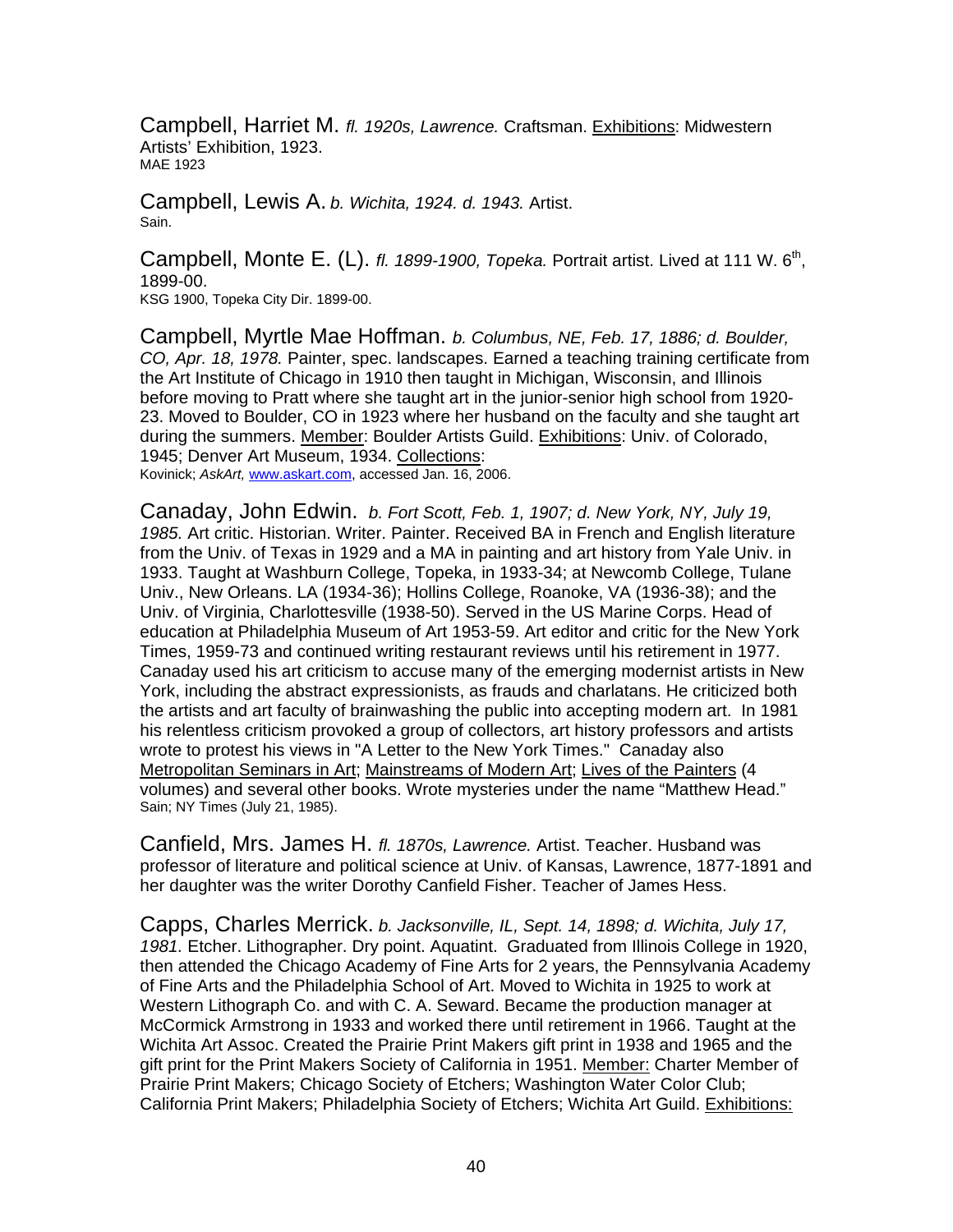Midwestern Artists' Exhibition, 1930; Midwestern Artists' Exhibition, 1933; National Museum, Stockholm; Philbrook Art Center; Carnegie Institute; Joslyn Art Museum; Kansas Free Fair, 1939; 7<sup>th</sup> Annual Kansas Artists Exhibition, 1931; Midwestern Artists' Exhibition, 1931; 8<sup>th</sup> Annual Kansas Artists Exhibition, 1932; 9<sup>th</sup> Annual Kansas Artists Exhibition, 1933; Midwestern Artists' Exhibition, 1934; Midwestern Artists' Exhibition, 1935; Midwestern Artists Exhibition, 1937; 14<sup>th</sup> Annual Kansas Artists Exhibition, 1938; Midwestern Artists Exhibition, 1938; Midwestern Artists Exhibition, 1939; World's Fair, 1939; Midwestern Artists Exhibition, 1940; Philbrook 1<sup>st</sup> Annual, 1940; Midwestern Artists Exhibition, 1941 Awards: Purchase Prize, Northwest Print Makers, Seattle. 1930: honorable mention, 5<sup>th</sup> Annual American Block prints, Philadelphia; 2<sup>nd</sup> prize, Midwestern Artists' Exhibition, 1935, 1<sup>st</sup> prize, Midwestern Artists Exhibition, 1937; 1<sup>st</sup> prize, Midwestern Artists Exhibition, 1940; Library of Congress, 1941, 1948; Reid Award, 1950. Collections: Topeka Public Library; Amon Carter Museum; Library of Congress; Philbrook Art Center; Wichita Art Museum; Ulrich Museum; and others. WWAA 1, 6, 7; A&C KS (il); AA27; WWAA 1, 2, 3, 4; Sain; Cone; Dawdy; MAE 1930-31, 1933-35, 1937-41; Sandzén archives; www.FamilySearch.org accessed July 14, 2006; Shaull, Warren L, and Edwin E. Elliott. Charles M. Capps, Master Printmaker: A Catalog Raisonné (Dodge City, KS: Gall and Shaull, 1994); TPL

Cardwell, Katherine. *fl. 1930s, Kansas City.* Printmaker. Lived at 230 N. 26<sup>th</sup> St, Kansas City in 1932. Exhibitions: Midwestern Artists' Exhibition, 1932. MAE 1932

Carey, H. *fl. Leavenworth.* Artist. Lived at 328 Delaware in 1873. Leavenworth City Dir. 1873.

Carey, James Sheldon. *b. Bath, NY, July 28, 1911.* Ceramist. Graduate of Alfred Univ. in 1939; studied at American Fine & Industrial Arts at Columbia Univ. in New York earning a MA in 1942. Instructor of ceramics, Teachers College, Columbia Univ., 1940- 42; Rhode Island School of Design, 1942-43. Taught at the Univ. of Kansas, Lawrence where he developed a process of clay throwing upside down, 1944-76. Wrote Kansas Volcanic Ash Resources (Lawrence: Univ. of Kansas Press, 1952)*.* Member: American Ceramic Society. Exhibitions: Metropolitan Museum of Art; Everson Museum, Syracuse; Syracuse Museum of Fine Art, 1938, 1941, 1947-54, 1956, 1958; Univ. of Kansas, Lawrence, 1944 and one man exhibit, 1958; Nelson-Atkins Museum, Kansas City, 1946; Wichita; Springfield Art Museum; Jocelyn Art Museum. Collections: Topeka Public Library; Spencer Museum of Art.

A&C KS; Sain; WWAA 6-7; KU Archives File; TPL.

Carlson, John A. *fl. Kansas City.* Artist. Lived at 421 N. 22nd, with wife Charlotte M. in 1920-22. Kansas City Dir. 1920, 1922.

Carlson, Theodore M. *b. Bloom, 1922.* Painter. Teacher. Served for three years in U.S. Navy, in WWII. Studied for five years at Wichita Art Assoc. School under William Dickerson. Taught art. Director for *Hi-Plains Journal.* Lived in Dodge City. Member: Kansas Federation of Art; Southwest Kansas Art Assoc. WKDC; Beach

Carmean, Miss Fannie. *fl. Lawrence.* Artist. Lived at corner of Pinckney and Vermont (county jail). Father Samuel H. Carmean was Sheriff of Douglas County. Lawrence City Dir. 1886, 1888.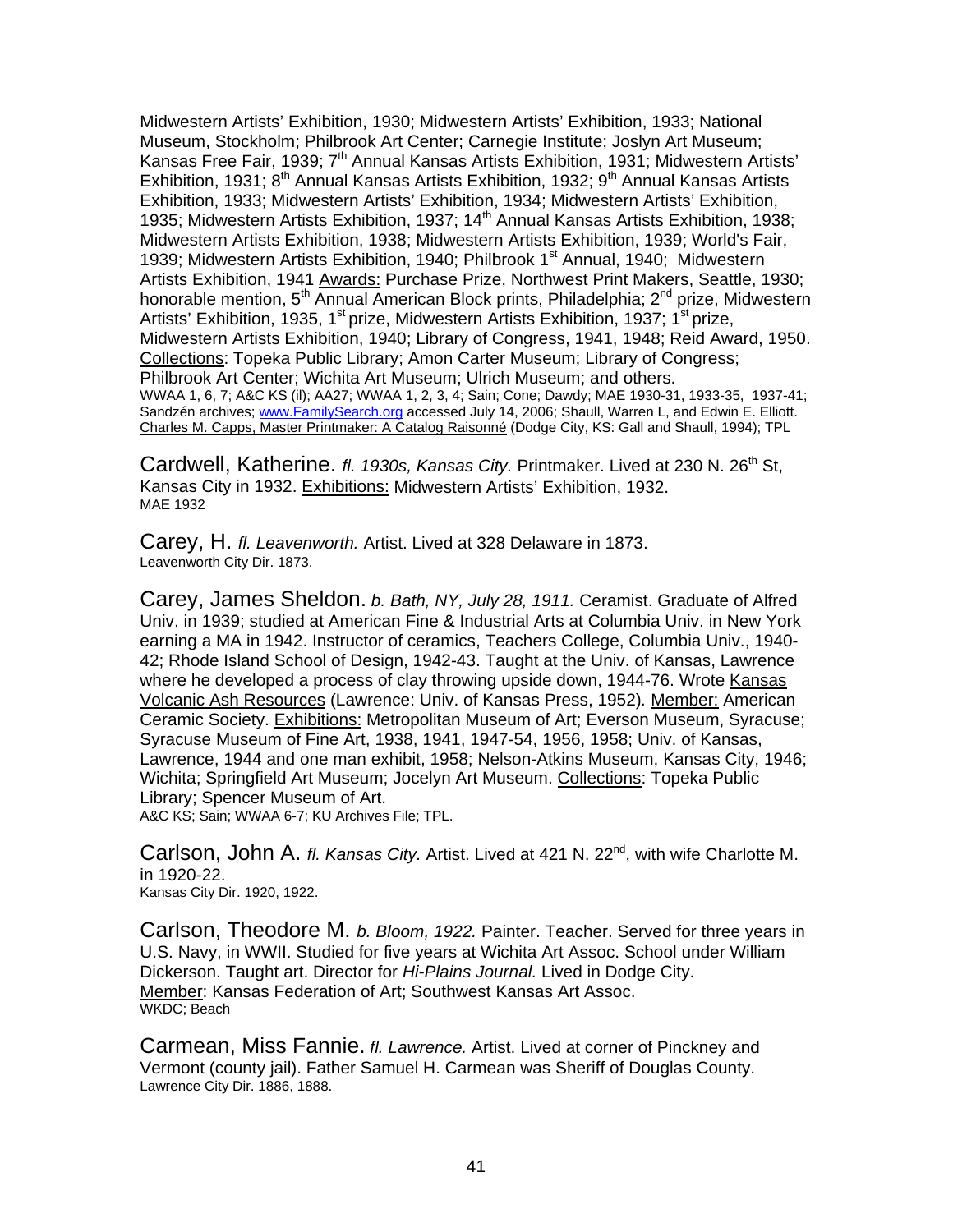Carpenter, Florence A. *fl. 1890s-1900, Kansas City.* Artist. Address is 505 Old YMCA Building in 1898 and 505 Pepper Building in 1900. Kansas City Dir. 1898; KSG 1900.

Carr, Bertha. *fl. 1900, Mantey.* Artist. KSG 1900.

Carr, Lulu Anna. *fl. Paola.* Studied at Mark Hopkins Institute of Art in San Francisco, CA and at the California School of Design. Ellen Halteman

Carroll, John Wesley. *b. near Wichita, Aug. 14, 1892; d. Albany, NY, Nov. 7, 1959.* Painter, spec. portraits, landscapes. Teacher. Born on a train passing through Kansas, Carroll grew up near San Francisco. He studied at the Mark Hopkins Art Academy in San Francisco, CA and in Cincinnati, OH under Frank Duveneck. Worked as a sketch artist for an Oakland, CA newspaper in 1913. Settled in Woodstock, NY in 1920 producing popular paintings of beautiful women in romantic poses. Taught at the Art Students League of New York, 1926-7, 1944-51 and at the Detroit Society of Arts and Crafts, 1930-44. Designed stained-glass windows for Tiffany & Co. Member: American Society of Painters, Sculptors, and Engravers. Exhibitions: Pennsylvania Academy of Fine Arts; Los Angeles Museum; John Herron Art Institute, Indianapolis; Jocelyn Museum, Omaha, Nebraska; Detroit Institute; Whitney Museum, NY; Newark Museum; Toledo Museum. Awards: Purchase Prize, Pennsylvania Academy of Fine Arts 1922; 1<sup>st</sup> Purchase Prize, Pan-Am Exhibition, 1924; honorable mention from Carnegie Institute, 1925; Harris Silver medal and prize, Art Institute of Chicago, 1927;  $1<sup>st</sup>$  prize lithograph, California Print Club, 1929; 1<sup>st</sup> prize, gold medal, San Francisco, 1930; Guggenheim Fellowship Award, 1927. Collections: Pennsylvania Academy of Fine Arts; Los Angeles County Museum of Art; Whitney Museum of American Art; John Herron Museum of Art Reinbach; Sain; WWAA 1, 2, 3, 4; Fielding add; WWAA 1, 7; AAA20, 22, 24, 26, 27; Shipp; *AskArt*, www.askart.com, accessed Sept. 2, 2005; Dawdy3

Carruth, A. J., III. *fl. 1930s, Topeka.* Exhibitions: Kansas Free Fair Art Exhibition, 1939.

Topeka J (Sept. 9, 1939)

Carstenson, Blanche Emily Williams. *b. Gray County, 1907; d. Denver, Oct. 2, 2002.* Textile Artist. Painter. Printmaker. Musician. She helped found the Mid-America Annual Exhibition at the Nelson Art Museum and served as Director for eight years. She founded the Unitarian Gallery in the early 1960s, and was a guiding force in the Kansas City Artist's Coalition. She taught printmaking, batik, and gave art lectures. Exhibitions: Univ. of Missouri-Kansas City; B'nai Jehudah Temple; Unitarian Gallery; the Kansas City Artist's Coalition. Collections: Sandzén Memorial Art Gallery UMKC archives, http://www.umkc.edu/whmckc/Collections/I1009KC.HTM, accessed Nov. 20, 2005

Carstenson, Cecil C. *b. Marquette, July 23, 1906; d. Kansas City, Jan. 3, 1991.*  Sculptor, spec. wood. Teacher. Attended the Kansas City Art Institute and the Omaha Art School. Worked for Western Electric retiring as a shop superintendent in 1962. Taught sculpture at the Univ. of Kansas City. Married to textile artist Blanche Cartenson. Lived in the Roanoke area of Kansas City near Thomas Hart Benton's home. Author of Craft and Creation of Wood Sculpture (1971) Exhibitions: Kansas City Art Institute;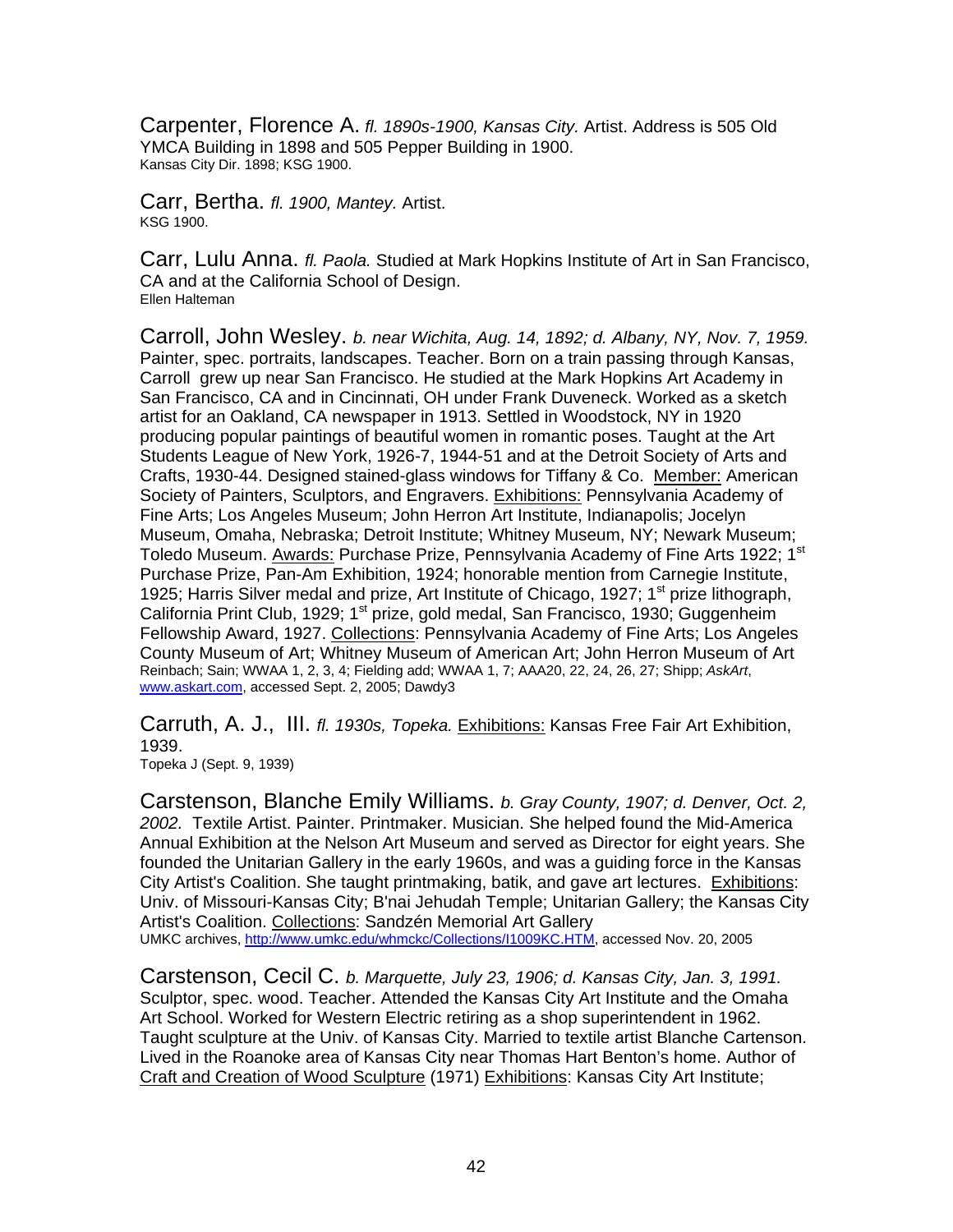Joslyn Museum; Bethany College; Mulvane Gallery. Collections: Sandzén Memorial Art **Gallery** 

Sandzén archives; UMKC archives, http://www.umkc.edu/whmckc/Collections/I1009KC.HTM, accessed Nov. 20, 2005; www.FamilySearch.org accessed July 14, 2006

Carter, Mrs. A. R. *fl. 1890s, Lawrence.* Painter. Painted the Old Lawrence Windmill in 1896.

Lawrence J-W (Feb. 24, 1939)

Cary, William de la Montagne. *b. Rockland, NY, 1840; d. Brookline, MA, Jan. 7, 1922.* Painter, spec. western genre. Illustrator. Left New York in 1861 to explore the artistic possibilities of the new land in his careful, scrupulous, and direct style of painting. At Fort Union, NM, Cary and two New York City companions joined an ox wagon train for Fort Benton, MT. At Fort Benton the three men hired a guide and cook and set out to cross the mountains. Fortunately, they ran into the John Mullan railroad survey crew and accompanied them to Walla Walla, WA. For 30 years Carey illustrated the west for magazines such as *Harper's Weekly, Leslie's Weekly* and *Scribners*, mostly from recollection. Exhibitions: Gilcrease Institute of Art, Tulsa, OK; Amon Carter Museum; Anschutz Collection.

Cone; Dawdy; Samuels; *AskArt*, www.askart.com, accessed Sept. 2, 2005; Taft; Ladner, Mildred D. William de la Montagne Cary: Artist on the Missouri River (Norman: Univ. of Oklahoma Press, 1984).

Case, Georgiana Reed. *b. Dubuque, IA, Mar. 2, 1870.* Painter. Teacher. Attended Dubuque, IA schools; graduated from Baker Univ., Baldwin City in 1889 with a BA in literature and earned an MA in 1892. Studied art in Chicago. Lived in Oswego. Taught art at Baker Univ.

Sain; Illustriana Kansas (Hebron, NB, 1933) .

Caylor, Harvey Wallace. *b. Noblesville, IN, Feb. 20, 1867; d. Big Spring, TX, Dec. 24, 1932.* Painter, spec. ranch and roundup themes. Self-taught. Caylor's aptitude for drawing led to his earning a living as a portrait painter during the early years of his life. At 12 years old (1879) came to Kansas for a visit. When he was 14 he studied in Indianapolis, IN with Jacob Cox and discovered a flair for portraiture that became his means of livelihood as an itinerant artist. Caylor returned to Kansas when he was 16 and worked as a cowboy, sketching in his spare time. He traveled west to California cow punching and building a portfolio of western sketches. Lived in Parsons with an aunt where he painted portraits and married Florence Nephler in 1889. The two traveled from town to town selling paintings and sketches before settling in Big Spring, TX in 1893. Started painting seriously in 1894 turning out portraits and ranch scenes. Exhibitions: Heritage Museum, Big Spring, TX.

Dawdy; Samuels; *Kanhistique* (June 1981); *AskArt*, www.askart.com, accessed Sept. 2, 2005; Taft; Pickle, Joe. H.W. Caylor, Frontier Artist. (College Station: Texas A&M Press, 1981).

Cazzell, Mrs. May P. *fl. 1906, Kansas City.* Artist. Lived at 310 Kansas Avenue in 1906.

Kansas City Dir. 1906.

Cederbrand, Antonius E. I. *fl. 1903-06, Leavenworth.* Artist. Lived at Montezuma at 3<sup>rd</sup>, south of Rees from 1903-06. Leavenworth City Dir. 1903-04, 1905-06.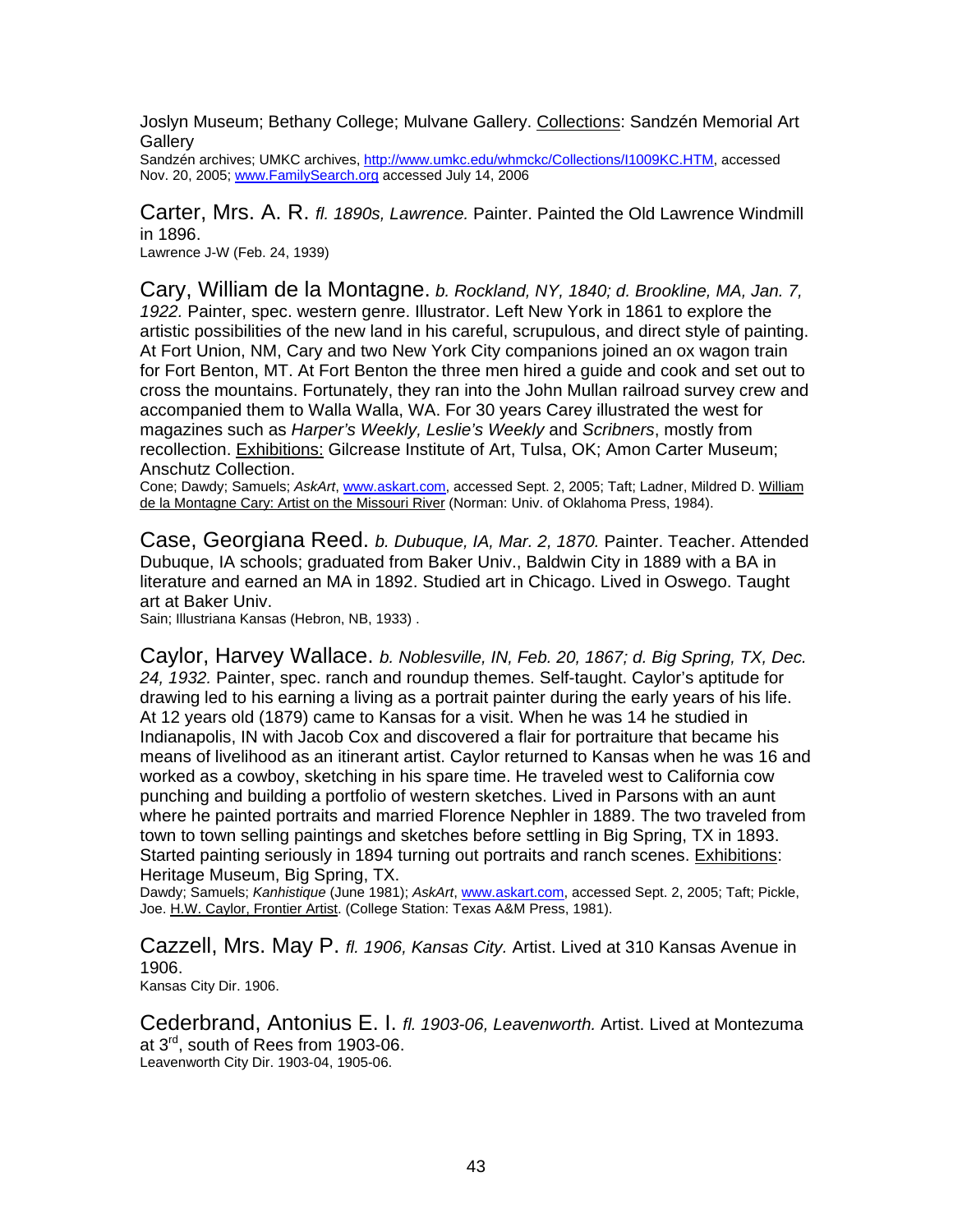Chadborn, Elida L. *fl. 1907, Kansas City.* Artist. Worked at 622 Minn. Avenue, resided at 702 Oakland in 1907. Kansas City Dir. 1907.

Challicombe, Florence. *fl. 1940s, Topeka.* Sculptor. Pupil of Bernard Frazier at the Univ. of Kansas, Lawrence, 1940. Exhibitions: National Art Fair; Wichita Art Museum, 1940: 17<sup>th</sup> Annual Kansas Artists Exhibition, 1940. Wichita Eagle (Nov. 24, 1940)

Chalmers, Julia. *fl. 1903, Kansas City.* Artist. Lived at 317 N. 9<sup>th</sup> in 1903. KSG 1903,1904.

Chamberlain, Mrs. Emmet M. *fl. 1980s, Ottawa.* Artist. Music teacher Moved to Ottawa from Barry, IL.. Lived above Crane's Store in 1884-85, at 1888 Main in 1886, and at 431 Locust in 1887. Husband Emmet M. Chamberlain originally was a grocer with Chamberlain Bros. then worked in land loans and insurance. Ottawa City Dir. 1884-85, 1887; KSG 1886.

Chamberlain, Mrs. M. L. *fl. 1890s, Topeka.* Decorative artist. Lived at 1719 w. 10<sup>th</sup> in 1890-1891.

Topeka City Dir. 1890-1891.

Chandlee, Marietta. *fl. 1894-1912, Kansas City & Leavenworth.* Artist. Lived at 1530 Wood, Kansas City from 1894-1903. Lived in Leavenworth from 1904-1912. KSG 1904; Kansas City Dir. 1894, 1897, 1898, 1900, 1901, 1903, 1905; Leavenworth City Dir. 1903-04, 1907-08, 1909, 1911-12.

Chandler, Helen Clark. *b. Wellington, Jan. 20, 1881; d. Pomona, CA, Feb. 21, 1961.* Painter, spec. landscapes. Illustrator. Etcher. Craftsman. Teacher. When she was four, she moved with family to Louisiana and raised on the Audubon plantation on Bayou Manchac. By 1898 she was living in California and studied at the Mark Hopkins Institute. She also studied in Paris. She was a pupil of Frederick MacMonnies, Birge Harrison, and Arthur W. Dow. Returned to California to live in Berkeley from 1904-06 then attended the Teachers College at Columbia Univ., New York graduating in 1908. Returned again to California to teach at the State Normal School in Los Angeles, the California College of Arts and Crafts, and the Univ. of California, Los Angeles where she remained from 1916-59. Member: San Francisco Art Assoc.; California Society of Etchers; California Watercolor Society. Exhibitions: National Academy of Design. Dawdy 2; Collins; AAA27; Reinbach; Sain; Newlin; Fielding; AAA12, 14,18, 20, 22, 24, 26; *AskArt*, www.askart.com, accessed Sept. 2, 2005; Kovinick.

Chandler, Mettie. *fl. 1890s, Kansas City.* Artist. Lived at 1530 Wood Avenue. Kansas City Dir. 1899.

Chapin, Archibald b. *fl. 1910, Kansas City.* Artist. Lived at 2406 N. 10<sup>th</sup> in 1910. Kansas City Dir. 1910.

Chapman, James. *fl. 1890s, Topeka.* Artist. Lived at 1130 N. Van Buren in 1890- 1891. Topeka City Dir. 1890-1891.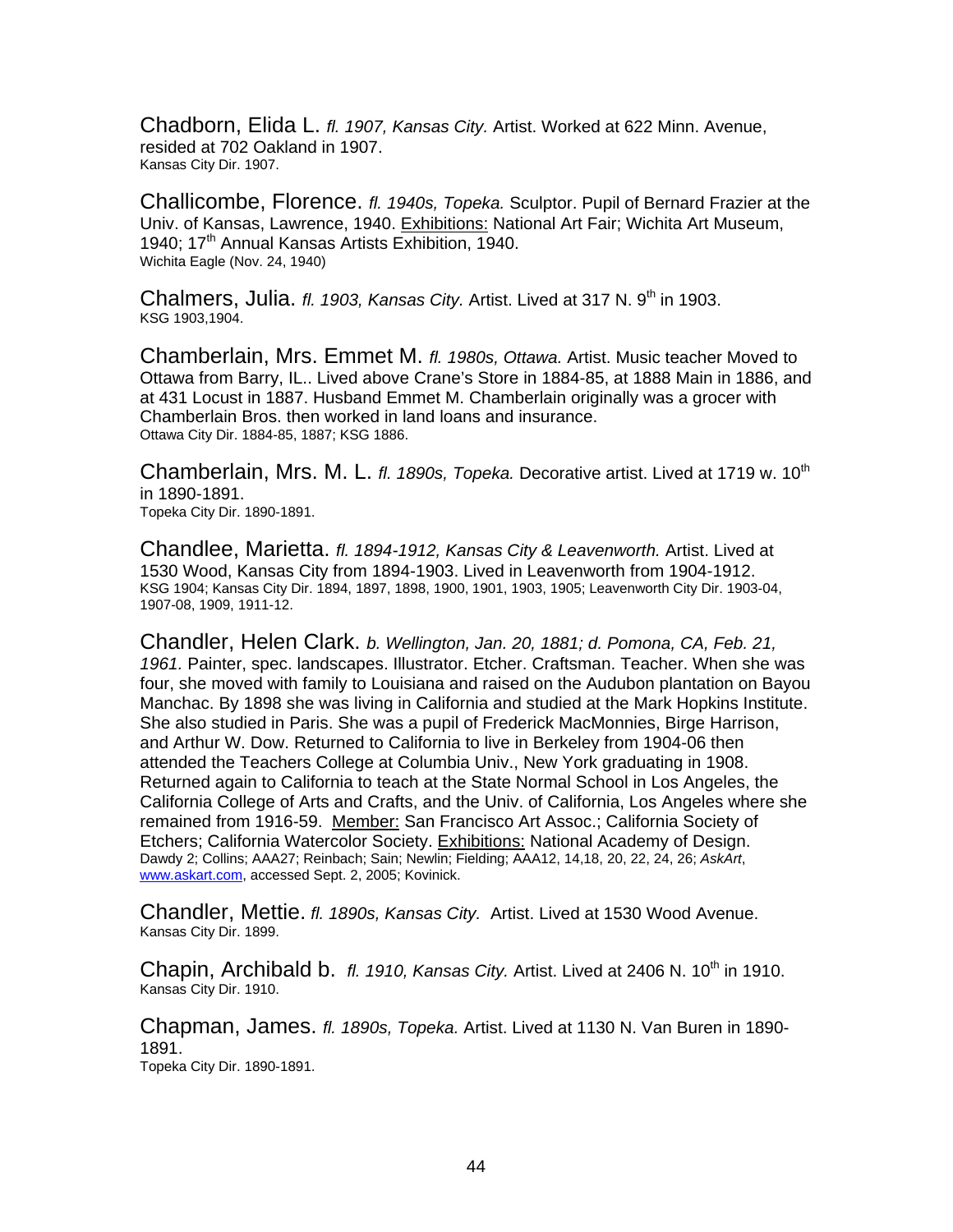Charlton, Glenn. *fl. 1930s, Lawrence.* Painter. Insurance agent. His painting of a small cove at the seashore was displayed when the renovated Lawrence Public Library reopened in Nov. 1937. Lawrence Journal World (Nov. 17, 1937; Nov. 18, 1937; Dec. 11, 1937).

Chase, Richard Andrew. *b. Columbus, 1892; d. Columbus, 1985.* Painter, spec. Chicago scenes. Illustrator. Muralist. Studied at the Art Institute of Chicago and lived in Chicago from 1918-1981. Collections: Chicago Historical Society. Sain; *AskArt*, www.askart.com, accessed Sept. 2, 2005; TPL; WWAA '82

Chasey, Frank. *fl. 1940s, Wichita.* Artist. Sain.

Chellis, Miss Ruth I. *fl. 1880s, Kansas City.* Crayon artist. Lived at 1120 Main, Kansas City in 1886. KSG 1886.

Chesebro, Anna Moffet (Mrs. George Chesebro). *fl. 1940s, Clyde.* Artist. Sain.

Chestney, W. R. *fl.1904, Kansas City.* Manager of Kansas City Bureau of Designs, 426 Beals Building in 1904. KSG 1904.

Chezem, Russ. *fl. 1930s, Topeka.* Painter. Exhibitions: Kansas Free Fair Art Exhibition, 1936. Topeka J (Sept. 9, 1936).

Chitwood, Avis. *b. Mound City, Dec. 29, 1893; d. Topeka, Jan. 25, 1994.*  Printmaker, spec. rustic buildings, wildflowers, missions. Painter. Teacher. Illustrator. Studied watercolor with Mary Huntoon at Washburn College, Topeka; design and commercial art with Rosemary Ketcham and Clara Hatton at the Univ. of Kansas, Lawrence; ceramic decoration with Walter Titze and Madge L. Gibbons of Kansas City. Illustrated a book of fairy tales by Louisa Cook Don Carlos, of Lawrence. Taught etching at Washburn College, Topeka from 1931-36. Taught adult education classes at Topeka High School and worked for the Kansas State Highway Commission from 1948-74. Primarily known for her depictions of wildflowers, rustic buildings, and missions. Exhibitions:  $8<sup>th</sup>$  Annual Kansas Artist Exhibition, 1932; 10<sup>th</sup> Annual Kansas Artist Exhibition, 1934; Midwestern Artists' Exhibition, 1936; 14<sup>th</sup> Annual Kansas Artist Exhibition, 1938; one-person show at Kansas State College, Manhattan, 1944; Topeka Public Library.

A&C KS; Sain; Topeka J (Nov.10, 1934); MAE 1936; *AskArt*, www.askart.com, accessed Sept. 2, 2005; Kovinick; www.FamilySearch.org accessed July 14, 2006; TPL.

Chivers, Herbert Chelsey. *b. Topeka, Feb 24, 1902; d. Kansas City, Nov. 29, 1991.* Sculptor. Etcher. Painter, spec. landscapes, flower studies. Architect. Studied at Hopkins Art Institute, San Francisco, CA; Art Students League, New York; St. Louis School of Fine Arts; Wentworth Institute of Art, Boston. Pupil of George Luks; John Sloan; Theodore Robinson; Mahonri Young; Voitech Preissig and Joseph Pennell. Lived in Tecumseh in 1932. Exhibitions: Midwestern Artists' Exhibition, 1922; Kansas Free Fair Art Exhibition, 1936 and 1938;  $7<sup>th</sup>$  Annual Kansas Artist Exhibition, 1931;  $8<sup>th</sup>$  Annual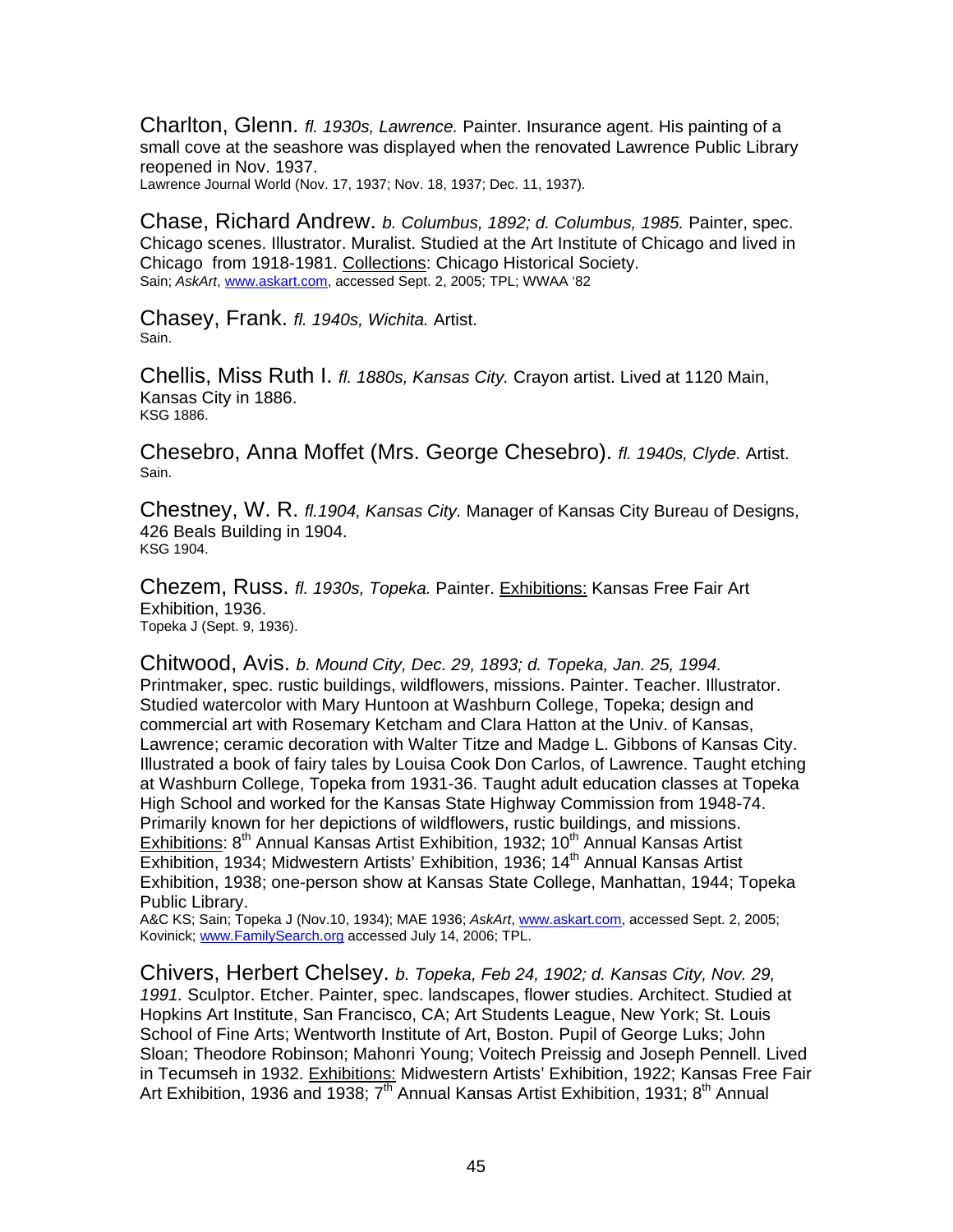Kansas Artist Exhibition, 1932; 9<sup>th</sup> Annual Kansas Artist Exhibition, 1933; 14<sup>th</sup> Annual Kansas Artist Exhibition, 1938; 15<sup>th</sup> Annual Kansas Artists Exhibition, 1939; 16<sup>th</sup> Annual Kansas Artist Exhibition, 1940; 17<sup>th</sup> Annual Kansas Artist Exhibition, 1941. Newlin; AAA 26; MAE 1922; www.FamilySearch.org accessed July 14, 2006.

Christie, Miss Jeannette. *fl.1880s, Kansas City.* Photographer. Painter. Lived in room 7, 819 Main, Kansas City in 1886. KSG 1886.

Church, Alena. *fl. 1890s, Topeka.* Artist. Lived at 622 W. 8<sup>th</sup> Avenue, Topeka in 1896-7. Topeka City Dir. 1896-87.

Church, Howard. *b. Nebraska, near Sioux City, IA.* Lithographer. Painter. Teacher. BFA from Art Institute of Chicago; Masters and PhD from Ohio State Univ. His 1939 dissertation was on "Portrait Painting in a Univ. Curriculum." Art teacher at Morgan Park Military Academy, Morgan Park, IL, 1933-36; instructor at Vanderpoel Gallery, Ridge Park, IL, 1936-38. Head of Washburn College's Art Department from 1940. Exhibitions: Mulvane Art Museum, Topeka; 17<sup>th</sup> Annual Kansas Artists Exhibition, 1941. Sain; Newlin; Topeka J (Aug. 23, 1940).

Churchill, Daney J. *fl. 1880s, Fort Scott.* Portrait artist. Lived at Market Square, Fort Scott [D.J.] in 1886; 209 E. 19<sup>th</sup>, Kansas City in 1891. KSG 1886, 1891.

Churchill, Frank W. *fl. 1890s, Kansas City.* Artist. Lived at 29 ½ Central Avenue in 1895. Kansas City Dir. 1895.

Clancy, Miss Elanor. *fl. 1880s, El Dorado.* Artist. KSG 1888-89.

Clark, Alfred H. *fl. 1920s, St. Mary's.* Head of art department at St. Mary's College in St. Mary's. Exhibitions: Midwestern Artists' Exhibition, 1922 AAA19; Topeka Cap (Feb. 2, 1922); MAE 1922.

Clark, Alfred M. Houghton. *b. Lawrence, MA, Dec. 10, 1868; d. Colorado Springs, CO, Sept. 27, 1936.* Painter, spec. portraits. Teacher. Studied at the Academy of Fine Arts, Boston, MA. Pupil of Joseph Decamp; Edmund Tarbell; Frank Benson. Taught at the Univ. of Kansas from 1893-1900; the Massachusetts Institute of Technology, and the Kansas City Art Institute. Married to Mary M. P. Painted portraits of President William McKinley, Theodore Roosevelt, Univ. of Kansas Chancellors and chairmen of various Univ. of Kansas departments. Illustrated several books including Six American Authors: Plate Proofs of Pastels Drawn from Life **(**1902) and Grandma's Book of Rhymes (1925). Exhibitions: Annual Exhibition of the Artists of Kansas City and Vicinity, 1915; Annual Exhibition of the Artists of Kansas City and Vicinity, 1917 Sain; Newlin; AAA14; Lawrence City Dir. 1898; KSG 94; Annual Exh. KCAI 1915, 1917; www.FamilySearch.org accessed July 14, 2006; KU Archives File.

Clark, Arthur W. *fl. 1919, Lawrence.* Etcher. Dawdy3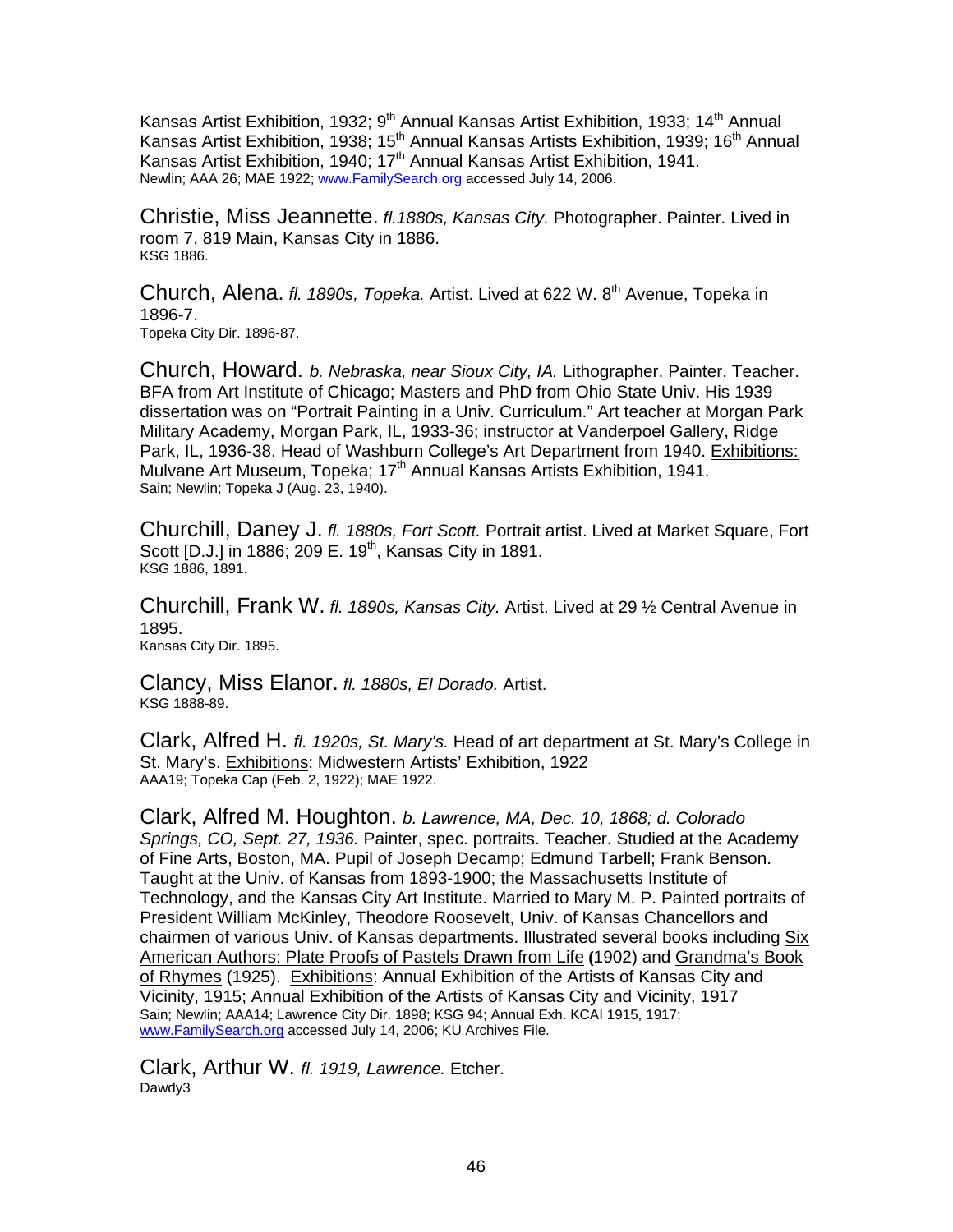Clark, Daniel D. *fl. 1890s, Leavenworth.* Artist. Publisher of Ft. Worth, TX directory. Lived at 526 Chestnut, Leavenworth in 1891. KSG 1891.

Clarke, Mac. *fl. 1920s-30s, Ottawa.* Water color painter. Commercial artist. Worked at 209 $\frac{1}{2}$  Main and resided at 703 E. 3<sup>rd,</sup> Ottawa in 1933-36. Married to Ina. Exhibitions: Midwestern Artists' Exhibition, 1928. Ottawa City Dir. 1928, 1933, 1936.

Clarkson, John J. *fl. 1930s-40s, Topeka.* Painter. Taught art in Topeka, 1938. Exhibitions: Missouri Valley Show, Mulvane Museum 1948. Greene; Topeka Cap (Nov. 10, 1948)

Clausen, Lucille. *fl. 1930s, Alton.* Exhibitions: Kansas Free Fair, 1939. Topeka J (Sept. 9,1939).

Clayman, Miss Birdy. *fl. 1880s, Leavenworth.* Artistic painter. Lived at 607 Cherokee, Leavenworth in 1888. Leavenworth City Dir. 1888.

Cleeland, Charlotte Swanson. *b. Minneapolis, MN, 1904.* Moved with her family to Manhattan when she was one year old. Received degree from Kansas State College in 1926; MA from Univ. of Chicago in 1927. Studied at New York School of Fine and Applied Art; Art Students League. Pupil of Kimon Nicolaides; Hayley Laer; Jean Charlot. Organized and headed Department of Art, Albion College in Albion, MI, 1928-37. Exhibitions: Detroit Museum of Fine Arts; Cleveland Museum of Art WKDC.

Clendenning, Mansel. *b. Sedgwick.* Woodcarver. Studied at the Univ. of Kansas, Lawrence. Newlin.

Clift, Maudine. *fl. 1930s, Winfield.* Exhibitions: 12<sup>th</sup> Annual Kansas Artists Exhibition, 1936.

Topeka J (Nov. 7, 1936)

Close, Leroy R. *fl. 1880s-90s, Kansas City.* Scenic painter. Lived in Kansas City at 525 Main in 1884-85, at 516 Broadway in 1886, at 117 W,  $5<sup>th</sup>$  in 1888-89, and at 119 W. 5<sup>th</sup> in 1891. Worked at scenic studio, L. R. Close & Co. KSG 1884-85, 1886, 1888-89, 1891.

Clover, Mrs. Ella. *fl.1880s, Lawrence.* Artist. Lived at 842 New York St., Lawrence in 1888-89. Lawrence City Dir. 1886, 1888.

Cloud North, Woesha. *b. Wichita, Sept. 7, 1918.* Painter. Teacher. Native American of the Chippewa and Winnebago tribes. Earned a BA from Vassar College (1940), an MFA from Stanford Univ., an MFA from Ohio Univ., and a PhD from the Univ. of Nebraska (1978). Taught at California State Univ. at Fresno. Taught in the Women's Studies program at Univ. of Nebraska. Lester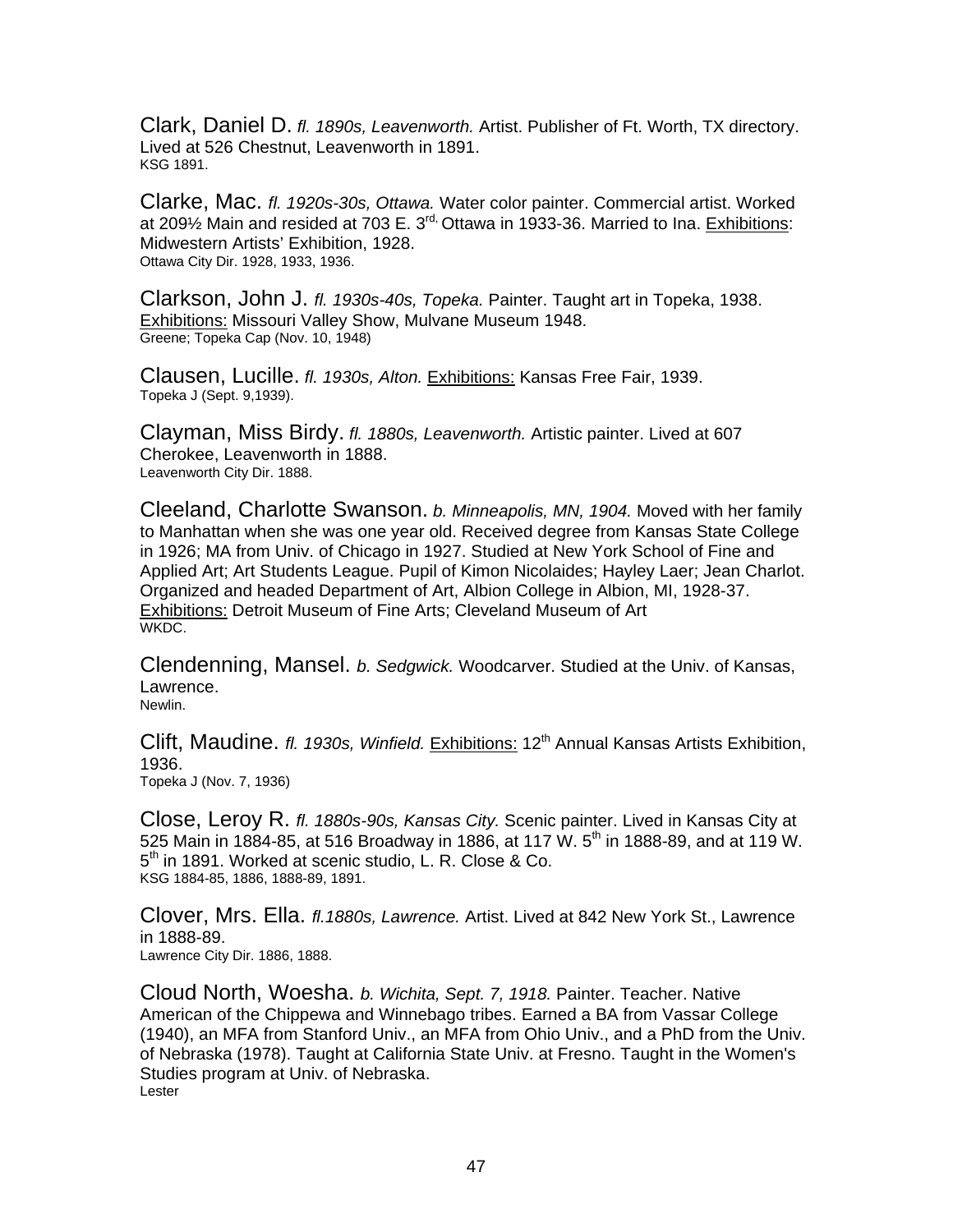Cobb, Ira N. *fl. 1880s, Wright.* Artist. KSG 1888-89.

Cobb, Miss M. L. *fl. 1880s, Topeka.* Partner with Mrs. C. M. Ancell of Ancell & Cobb, music and art rooms, 207 Kansas, Topeka in 1882. KSG 1882.

Coffelt, Laurence H. *b. 1910; d. 1976.*Painter. Lived in Sycamore Springs and Cassoday. TPL

Cole, Catherine. See Smith, Mrs. Catherine Cole.

Cole, Mrs. H. H. *fl. 1930s, Topeka.* Exhibitions: Kansas Free Fair Art Exhibition, 1939. Topeka J (Sept. 9, 1939).

Cole, Russell. *b. Frankfort.* Political cartoonist. Trained with Albert T. Reid. A&C KS; Sain.

Coleman, L. O. *b. Fredonia.* Artist. KSG 1884-85.

Colline, Clara. *fl. 1930s, McPherson County. Painter. Exhibitions:* 25<sup>th</sup> McPherson Exhibition 1935 McPherson Annual

Collins, Miss Cara C. *fl. 1890s, Leavenworth.* Artist. Lived at 203 N. Esplanade, Leavenworth from 1891-97. KSG 1894; Leavenworth City Dir. 1891-92, 1892-93, 1893-94, 1894-95, 1895-96, 1896-97.

Colombin, Michel. *fl. 1870s, Leavenworth.* Artist, spec. fresco painter. Lived in Leavenworth at  $5<sup>th</sup>$  N.E. corner of Cherokee in 1874 and at 317 S.  $5<sup>th</sup>$  in 1878-9. KSG 1878-79; Leavenworth City Dir. 1874.

Colwell, Vivian (Mrs. O. G.). *fl. 1930s, Topeka.* Painter, spec. landscapes. Exhibitions:  $6<sup>th</sup>$  Annual Kansas Artists Exhibition, 1930;  $9<sup>th</sup>$  Annual Kansas Artists Exhibition, 1933. Topeka. J (Nov. 1, 1930).

Conard, Abner G. *fl. 1900-23, La Crosse.* Artist. Photographer. Produced "John Baptizing Jesus," for the First Christian Church, La Crosse, in 1923. KSG 1900; KMCS.

Cone, Clement Perry. *fl. 1880s, Parsons.* Portrait painter. Lawyer. Lived in Parsons. KSG 1886, 1888-89.

Converse, Margaret Joy. *b. Stafford, July 22, 1902; d. Kinsley, Apr. 8, 1994.* Painter. Studied at Kansas City Art Institute under Thomas Hart Benton. Member: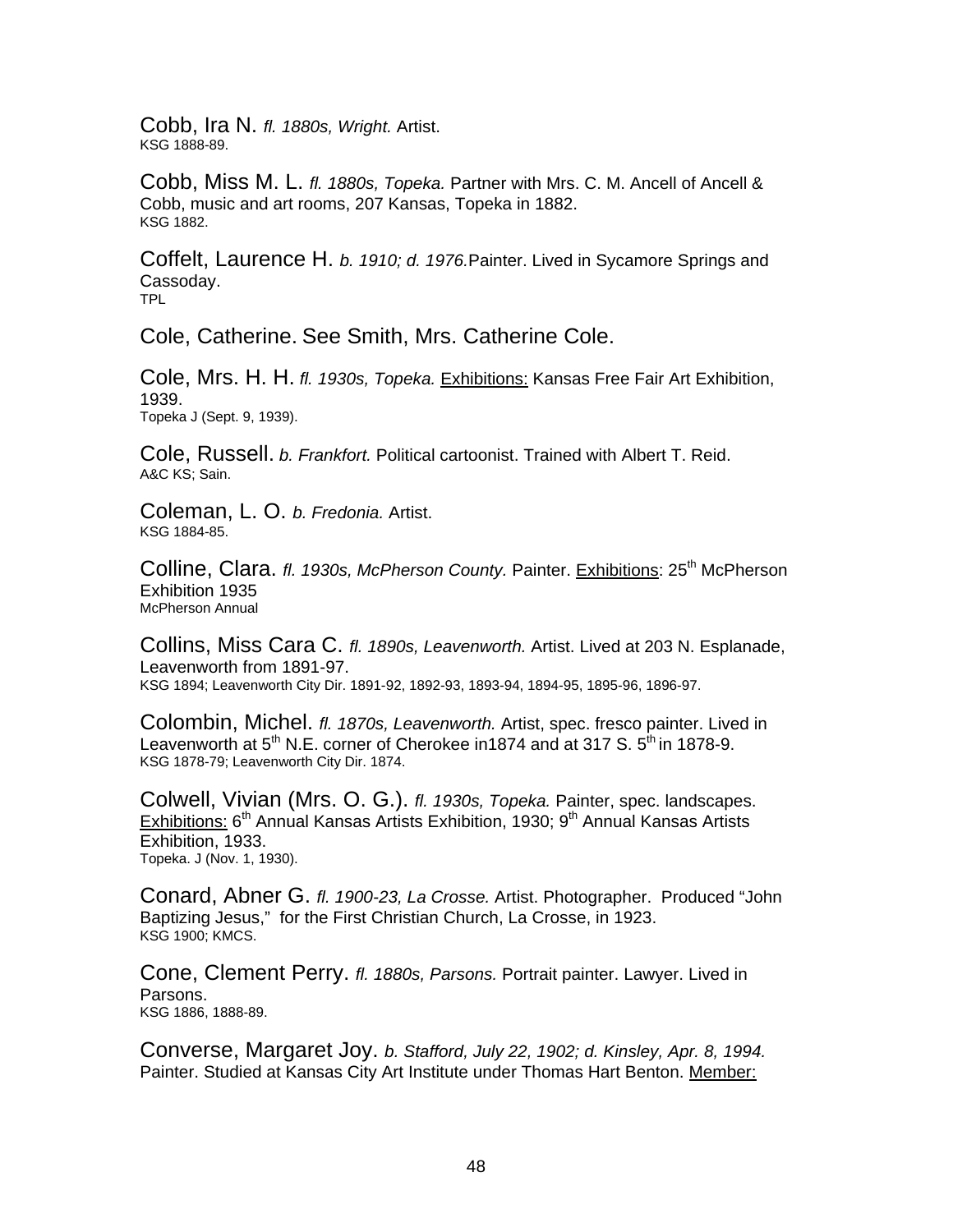Hutchinson Art Assoc.; Southwest Kansas Art Assoc. Exhibitions: Kansas Free Fair: 1938, 1939. Awards: Won at Kansas Free Fair, 1938. WKDC; Topeka J (Sept. 16, 1938; www.FamilySearch.org accessed July 14, 2006.

Cook, Dorothy. *fl. 1930s, Topeka.* Topeka J (May 8, 1937).

Cook, Mrs. Lenore Doster. *fl. 1891-1900, Marion.* Painter, spec. portraits. Pupil of William Merritt Chase in New York. Taught at New York School of Art, directed by Chase. Lived in Marion from 1891-1900. Reinbach; AAA27; Sain; KSG 1891, 1894, 1900.

Cook, Paul Rodda. *b. Salina, Aug. 17, 1897; d. Mexico City, Mexico, 1972.* Painter, portraits, landscapes, still-lifes. Muralist. Pupil of Hugo David Pohl; Birge Harrison; H. D. Murphy. Began painting seriously ca. 1925, by 1929 was winning prizes. Landscape subjects are primarily of the region around San Antonio, TX. Murals in San Antonio public buildings. Member: Southern States Art League; San Antonio Art League; American Artists' Professional League. Exhibitions: Texas Centennial Exhibition, Dallas Museum of Art, 1936. Awards: Honorable mention, Witte Museum, 1928. Collections: John H. Vanderpoel Memorial Collection, Chicago, IL; Witte Memorial Museum, San Antonio; Carnegie Library, San Antonio.

Dawdy 2; WWAA 1; *AskArt*, www.askart.com, accessed Sept. 2, 2005

Cook, Samuel M. *fl. 1912, Topeka.* Artist. Worked with S. M. Cook Co., Artists at 116 W. 6<sup>th</sup> and boards at 1252 Topeka Avenue in 1912. KSG 1912; Topeka City Dir. 1912.

Cooke, Jessie Day. *b. Atchison, May 16, 1872.* Painter. Illustrator. Teacher. Studied at the Art Institute of Chicago. Pupil of John H. Vanderpoel, Frederick Freer, and Pauline Dohn. Living in Chicago in 1921. Member: Chicago No-Jury Society of Artists; Illinois Academy of Fine Arts; American Artists Professional League. Topeka Cap (Oct. 27,1929); Reinbach; Sain; Fielding; AAA 18, 20, 22, 24, 26.

Cooke, Lizzie Reynolds. *fl. 1930s, Lawrence.* Sketch artist. Studied at the Univ. of Kansas, Lawrence. Sketched local Lawrence landmarks and presented the sketches to the Lawrence Public Library in Nov. 1937. Lawrence J-W (Nov. 18, 1937)

Cooke, Regina Tatum. *b. Corsicana, TX, Aug. 22, 1902; d. Santa Fe, NM, Sept. 3, 1988.* Painter, spec. western themes. Grew up in Dalhart, TX. Studied art at Belmont Junior College, with Birger Sandzén at Bethany College, Lindsborg, and received a BA from Colorado College in 1925. Settled in Taos, NM in 1933. Produced a series of work on the reconstruction of early New Mexico missions which was published in *Mission Monuments of New Mexico* (1943). Wrote a number of articles about the Taos Art Colony and served as the art and society editor for the *Taos News* from 1949-71. Collections: Museum of New Mexico; Univ. of Texas; Roswell Museum Kovinick; *AskArt*, www.askart.com, accessed Jan. 15, 2006; *American Artist* (Jan. 1978).

Cooke, Robert W. *fl. 1930s, Hays, .* Exhibitions: Kansas Free Fair, 1939. Topeka J (Sept. 9,1939).

Coolidge, Mrs. James. *fl. 1890s, Tonganoxie.* Artist. Wife of James, a physician.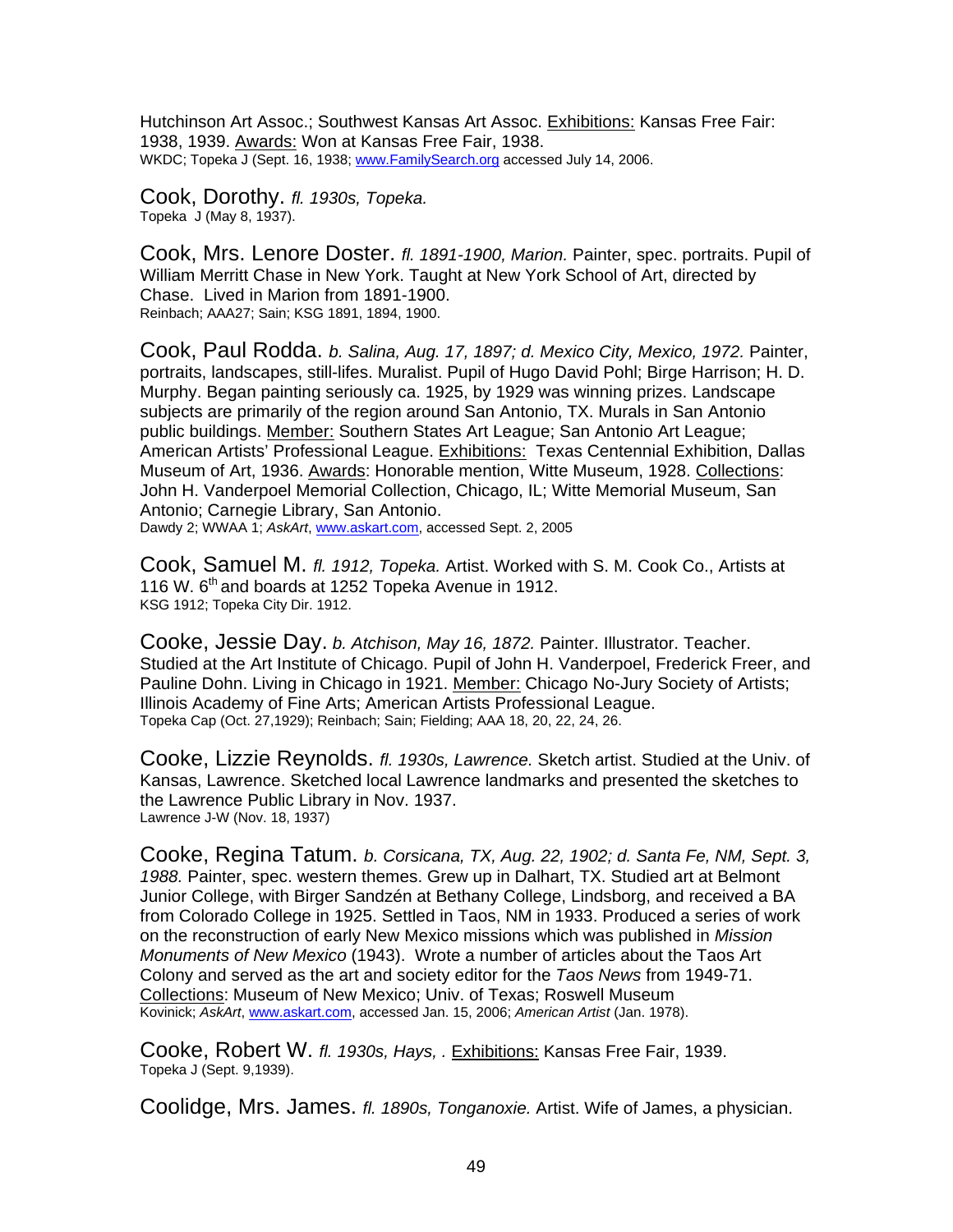KSG 1891.

Cooper, Mrs. Ed. *fl. 1920s, Pittsburgh.* Head of art at Pittsburgh Junior High School, 1926. Topeka Cap (Feb. 6, 1926).

Cooper, F. A. *fl. 1930s, Lincoln.* Did a weekly strip of interesting facts about Kansas, past and present, 1937. Topeka Cap (July 31, 1937).

Cooper, Fern Francis. *b. Topeka, 1912.* Painter, spec. landscapes. Sculptor. Teacher. Etcher. Illustrator. Graduate of Washburn College, Topeka studying under Mary Huntoon and James I. Gilbert.; Art Institute of Chicago under Edmund Biesbert and Louis Ritman. Taught at Washburn College, Topeka, 1937-38; senior artist on Kansas Federal Art Project. Exhibitions: Topeka High School; City Schools, Minneapolis, MI; Kansas State; KSTC Emporia; one-woman show in Topeka, 1937; National Federal Art Show, Washburn College, Topeka; 15<sup>th</sup> Annual Kansas Artists Exhibition, 1939; 16th Annual Kansas Artists Exhibition, 1940; 9th Annual Kansas Artists Exhibition; 1933; 12th Annual Kansas Artists Exhibition, 1936; 14th Annual Kansas Artists Exhibition, 1938. Collections: Topeka High School; Kansas State College, Manhattan, Emporia State Teachers College.

Sain; WWAA 40-41; Newlin; WKDC.

Cooper, Frank. *fl. 1940s, Wichita.* Graduated from the Univ. of Kansas, Lawrence. Sain.

Cooper, Glenn. *fl. 1930s, Topeka.* On faculty of Topeka School of Art. Topeka J (June 11, 1938).

Cooper, J. W. *fl. 1930s, Topeka.* Exhibitions: Kansas Free Fair Art Exhibition, 1939. Topeka J (Sept. 9, 1939)

Cooper, Paul. *fl. 1930s, Topeka.* Conducted a studio of commercial art with David J. Boyle at 603 Topeka Avenue Topeka J (June 23, 1939.)

Cooper, W. G. *fl. 1920s, Topeka.* Associated with J. W. Fazel of Capper Engraving Co.

Topeka Cap (Oct. 27, 1929).

Copeland, Jo. *fl. 1930s, Topeka.* Printmaker. Lived at Benton Hall in Topeka in 1932. Exhibitions: Midwestern Artists' Exhibition, 1932. MAE 1932

Coppedge, Fern Isabel. (Mrs. Robert W. Coppedge). *b. Decatur, IL, July 28, 1888; d. 1951.* Painter, spec. landscapes and snow scenes. Lived in McPherson through childhood and high school. Studied at McPherson College and then the Univ. of Kansas, Lawrence. Married Robert Coppedge, who became vice principal of Topeka School, 1904, and moved to Topeka the following summer. Coppedge then attended the Art Institute of Chicago from 1908-10 and the couple moved east where she studied at the Arts Student League with Vincent DuMond and William Merritt Chase, and then with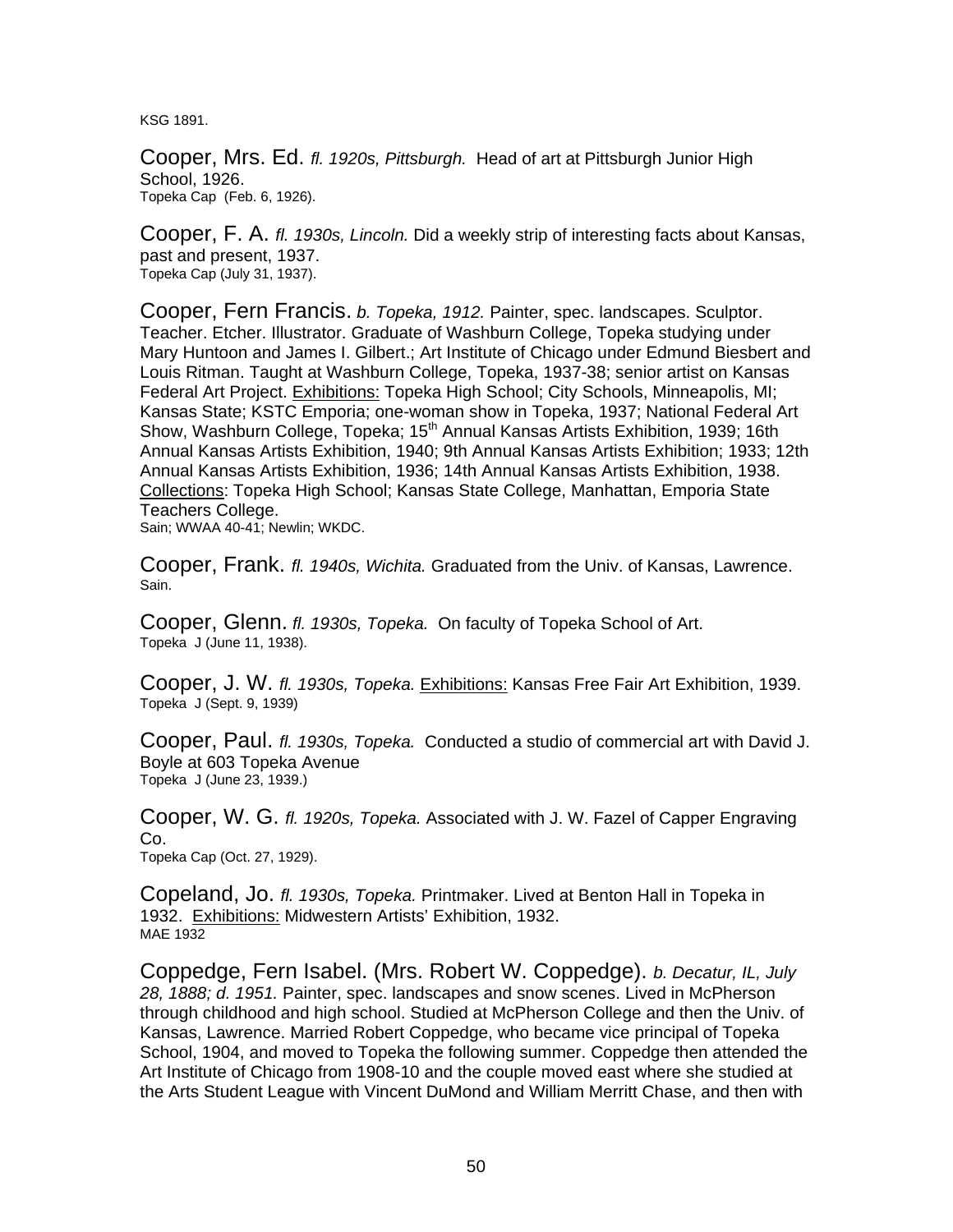John F. Carlson at the Woodstock, NY Artists Colony. Following her acceptance to the annual exhibition of the Pennsylvania Academy of Fine Arts in 1917, Coppedge studied with Daniel Garber there and then privately with Henry Snell. She was part of the Philadelphia Ten, a women artists' group, from 1922-1935 and spent her summers at the New Hope, PA Art Colony from the 1920s-1940s. Member: Plastic Club, Philadelphia; Philadelphia Art Alliance; National Assoc. of Women Painters and Sculptors; Fellowship Pennsylvania Fine Arts; ASL of NY; Ten Philadelphia Painters – group of women artists, formed in 1919, all 10 trained in Philadelphia; North Shore Art Assoc.; Gloucester Society of Artists. Exhibitions: 3<sup>rd</sup> McPherson Exhibition 1913; Annual Exhibition of the Artists of Kansas City and Vicinity, 1915; Annual Exhibition of the Artists of Kansas City and Vicinity, 1917; Annual Exhibition of the Artists of Kansas City and Vicinity, 1920; Midwestern Artists' Exhibition, 1921; Midwestern Artists' Exhibition, 1924; Awards: H. O. Dean Prize, Artists of Kansas City and Vicinity, 1917; E. Shield Prize, 1918; Prize, Annual Exhibition of the Artists of Kansas City and Vicinity, 1920; honorable mention, National Assoc. of Women Painters and Sculptors, 1922; first prize, Plastic Club, 1924; Silver medal for Painting, Midwestern Artists' Exhibition, 1924; gold medal, Exposition of Women's Achievement, Philadelphia 1932; honorable mention, National Assoc. of Women Painters and Sculptors, 1933. Collections: Witte Museum, San Antonio, TX; Century Club, Philadelphia; Detroit Art Institute; Pennsylvania State Capitol; Museum of Art, Univ. of Kansas, Lawrence; Pennsylvania Academy of Fine Arts; American Embassy, Brazil; Benjamin West Museum, Swarthmore, PA. Reinbach; A&C KS; Sain; WWAA 1, 2, 3, 4; Whittemore; Newlin; AAA 12; *International Studio* (Dec. 1916); *Kansas Teacher* (Apr. 1928); Snow; AAA14/20/22/24/26; NMAA FILE; WWAA 1; Field; Collins; Annual Exh.

1915, 1917, 1920-21; Shipp; Fern Coppedge: a Forgotten Woman (Doylestown, PA: James Michener Arts Center, 1990); *AskArt*, www.askart.com, accessed Sept. 2, 2005; Dawdy3

Corey, Winfield. Studied at Wichita Univ. Awards: Medal of Honor, International Exposition of Art, New York. Sain.

Corley, Louise. *fl. 1920s, Wichita.* Art teacher. Lived at S. Roosevelt Avenue in 1925.

Wichita City Dir. 1925.

Cornell, Gunda Lee. *b. Montana..* Silversmith. Studied at Wichita Art Assoc.; Rhode Island School of Design. Director of silver work School of the Wichita Art Assoc. Exhibitions: Philadelphia Art Alliance. Sain; A&C KS.

Cornell, W. W. *fl. 1880s, Atchison.* Landscape artist. Lived at 506 Commercial in Atchison in1888-89. KSG 1888-89.

Costello, Val J. *b. Marion, 1875; d. Los Angeles, CA, May 8, 1937.* Artist. Dawdy 2*; AskArt*, www.askart.com, accessed Sept. 2, 2005.

Coulter, Mrs. C. K. *fl. 1880s, Topeka.* Artist. Lived at 119 W. 5<sup>th</sup> in Topeka in1888-89. KSG1888-89.

Coulter, James D. *fl. 1920s, Wichita..* Exhibitions: 2nd Annual Kansas Artists Exhibition, 1926.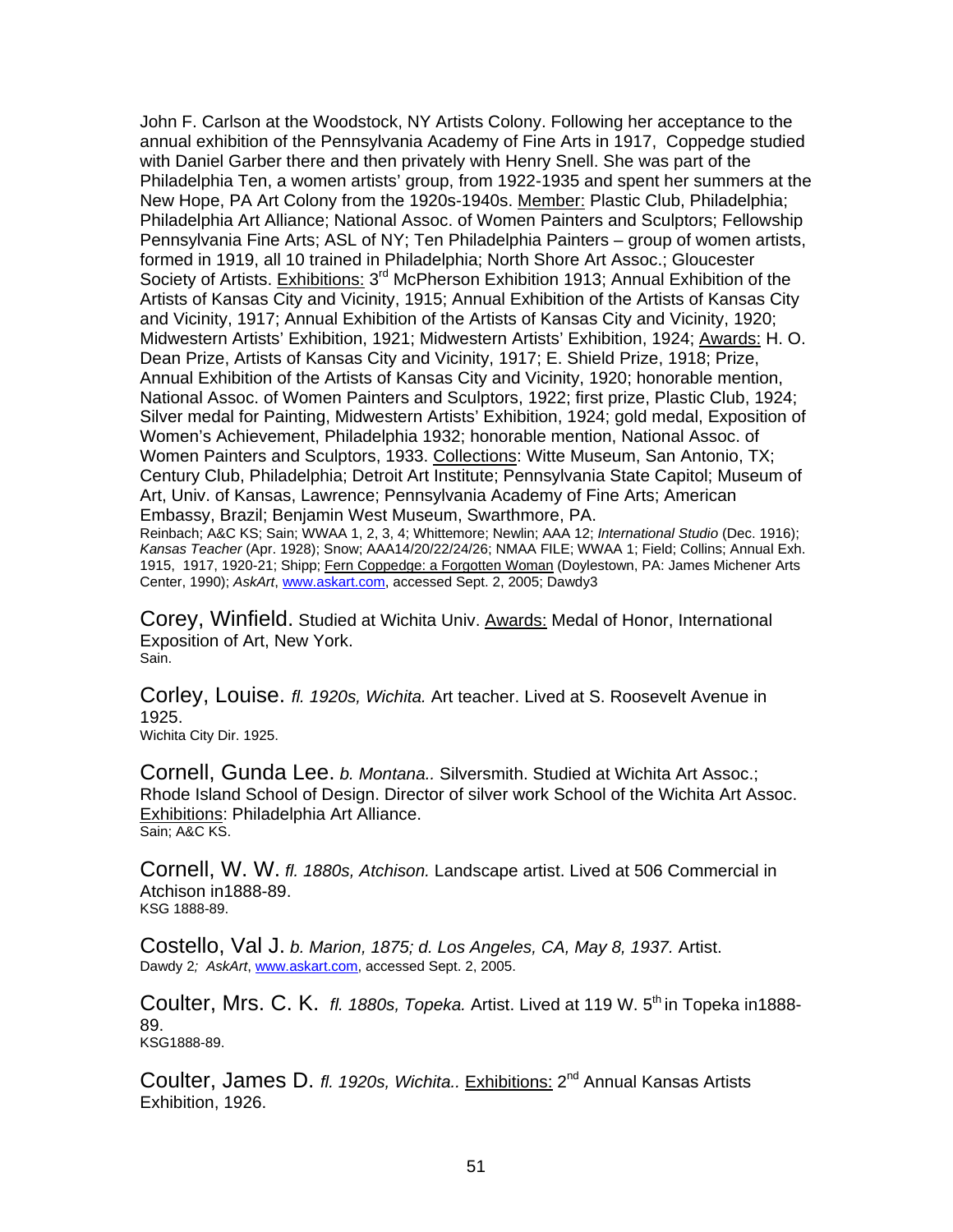Topeka Cap. (Nov. 10, 1926)

Courtney, Leo Leander. *b. Hutchinson, Aug. 11, 1890; d. Wichita, Aug. 11, 1940.* Wood-block printer, spec. Kansas landscape and urban scenes. Engraver. Designer. Studied under C. A. Seward. Lived briefly in Newton before moving to Wichita in 1918 where he established a business as a commercial artist. Served as a director for the Kansas State Federation of Art. Member: Charter Member of Prairie Print Makers; Wichita Art Assoc.; Wichita Art Guild; Northwest Printmakers; California Print Makers; Smoky Hill Print Club. Exhibitions: Midwestern Artists' Exhibition, 1924; 1<sup>st</sup> Annual Kansas Artists Exhibition, 1925; Midwestern Artists' Exhibition, 1926; Midwestern Artists' Exhibition, 1928. Midwestern Artists' Exhibition, 1929; Midwestern Artists' Exhibition, 1931. Awards: bronze medal, Kansas City Art Institute, 1928. Collections:; Tulsa Univ.; Public Schools, Wichita; Topeka Art Guild; Sandzén Memorial Art Gallery AAA27; Reinbach; Sain; WWAA 1, 2, 3; Newlin; Cone; AAA24; WWWAA1; AAA22, 26; Dawdy 2; MAE 1924, 1926, 1928-29, 1931; *AskArt*, www.askart.com, accessed Sept. 2, 2005; Sandzén archives.

Courtney, S. L. *fl. 1890s, Topeka.* Proprietor of Topeka Portrait Co., 527 Kansas Avenue KSG 1894.

Covacevich-Boys, Sue Jean Hill. *b. Wellington, Feb. 14, 1905; d. 1998.* Painter. Teacher. Lecturer. Art therapist. Received a diploma in painting in 1927 from Bethany College where she was a student of Birger Sandzén; earned a BA from Southwestern College in 1945; received an MA from Colorado State College, Greeley in 1950. Teacher at Southwestern Univ., Winfield and head of art department. Lived and taught in Mexico for 12 years. Studied with Diego Rivera and worked at the San Carlos Art School of National Univ. Taught art at Derby High School and extension classes for Kansas State Univ., Manhattan. Considered a pioneer in art therapy, she established innovative programs at the Winfield State Hospital and the Menninger Clinic. Authored two books, Impressions of Mexico (1938) and Churches of Mexico (1944), and published folios of her prints. Member: Kansas Sculptor's Assoc.; Wichita Art Assoc. Exhibitions: Awards: Kansas Governor's Artist Award, 1981. Collections: Palace of Bellas Artes, Mexico City; National Museum of Fine Arts, Buenos Aires; Bogotá, Columbia; Library of Congress; International Print Collection, London; private collections in the U.S. and Latin America; Jocelyn Museum, Omaha; Nelson Gallery; Wichita Art Assoc.; Mulvane Museum; Sandzén Memorial Art Gallery mural for the First National Bank, Winfield. A&C KS; Sain; WKDC; AAUW; Belden; Wichita Eagle (Nov. 2, 1947); Beach; Sandzén archives; TPL

Covell, Addie. *fl. 1890s, Lindsborg.* Teacher. Employed as an instructor in art at Bethany College, Lindsborg, 1893-94. 100 Years of Art

Covey, Arthur Sinclair. *b. Leroy, IL, June 13, 1877; d. Torrington, CT., 1960.* Mural painter. Etcher. Lithographer. Raised in El Dorado. Studied at Southwestern College, Winfield; Art Institute of Chicago with John H. Vanderpoel, 1899-1903; Paris; Royal Academy of Art; Munich with Karl Marr, 1904; London, assistant to Frank Brangwyn, 1905-08. Studied with Frank Duveneck and Garie Melchers, 1904. First professional work was drawing American subjects for the Indianapolis newspaper, *News,* and the *Cleveland Press*. Instructed in London School of Art. Lived at 5 Bank St. in New York in 1917. Became the Director of the Department of Mural Decoration under the National Academy of Design in 1932. Member: Painter-Gravers of America; New York Society of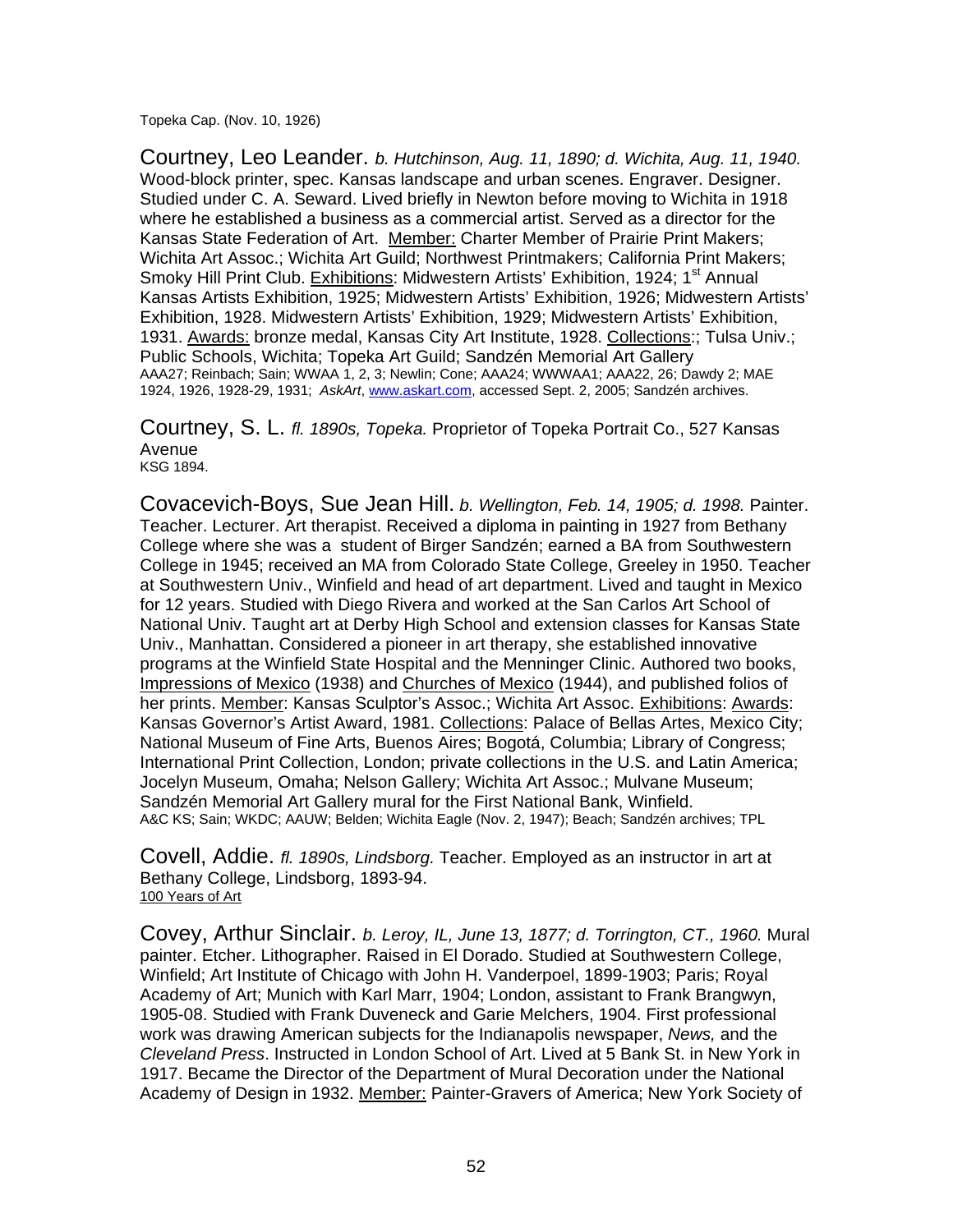Etchers; Chicago Society of Etchers; Salmagundi Club; National Society of Mural Painters, NY; Arch League of New York; Century Assoc.; National Academy of Design (Assoc. 1929, Full 1934). Exhibitions: Awards: First, second and third Shaw Prizes, Salmagundi Club, 1910, -11, -12; bronze medal for etching of Panama-Pacific Exposition, San Francisco 1915; medal for decorative painting, New York Arch League, 1925. Collections: Library of Congress; murals in Post Office Buildings in Bridgeport and Torrington, CT; "Spirit of the Prairies," and three panels in Wichita City Library, commissioned by Mrs. R. P. Murdock; murals in San Francisco and Toledo, OH; assisted Robert Reid on 8 mural panels for Fine Arts Building, Panama-Pacific Exposition, 1915; murals for Lord & Taylor's Department Store, NY; large frieze for Filenes's Department Store, Boston, MA; murals for the building Kohler, WI; décor of two wards for Orthopedic Hospital in Orange, NJ; ceiling of Squibb Building, NY; war memorial panels; studies for Worcester Auditorium.

AAA27; Reinbach; Sain; WWAA 1, 2, 3, 4; Newlin; AAA 12; AFB; AAA14, 18, 20, 22, 24, 26; WWAA 1, 7; Field; *Independent* (Mar. 3 1928); *Literary Digest* (Nov. 26 1927); *Woman's Home Companion (*May 1916); Clark; *AskArt*, www.askart.com, accessed Sept. 2, 2005; www.FamilySearch.org accessed July 14, 2006; Dawdy3.

Cowan, Della. *fl. 1916, Ottawa.* China artist. Lived at 315 E. 5<sup>th</sup> in 1916. Ottawa City Dir. 1916.

Cox, Dan. *fl. Fairview.* Artist. Sain.

Cox, Dorothy Lyon. See Lyon, Dorothy.

Cox, Kenneth. *fl. 1930s, Hutchinson.* Painter. Exhibitions: Midwestern Artists' Exhibition, 1930. MAE 1930

Crandall, Harrison. *b. Newton, 1887; d. 1970.* Painter. Photographer. Studied at the Los Angeles School of Art. Homesteaded in Wyoming near Jenny Lake in 1921 and was granted the photography and art concession at Jenny Lake when it became part of the Grand Teton National Park. Moved to Boise, ID in the early 1930s but continued to spend his summers in the Park painting portraits and photographing the scenery. Collections: National Park Service, Grand Teton National Park. Dawdy3

Crandall, Reed. *b. Feb. 22, 1917; d. Wichita, Sept. 1982.* Lived in Newton in 1935*.*  Awards: At 18 years old in1935, won six awards in Scholastic Magazine Competition, including a scholarship to Cleveland School of Art. Topeka J (Aug. 3, 1935); www.FamilySearch.org accessed July 14, 2006.

Crane, Marjorie Hemus (Mrs. Harry Crane). *b. Pueblo, CO, Feb. 14, 1902; d. Topeka, Aug. 20, 2000.* Ceramist. Graduated from Washburn College, Topeka. Exhibitions: 7<sup>th</sup> Annual Kansas Artists Exhibition, 1931. Sain; www.FamilySearch.org accessed July 14, 2006.

Crary, Mrs. Barbra A. *fl.1891-1904, Herington.* Artist. Married to A. M. Crary, proprietor of *Herington Times*. KSG 1891, 1894, 1900, 1904.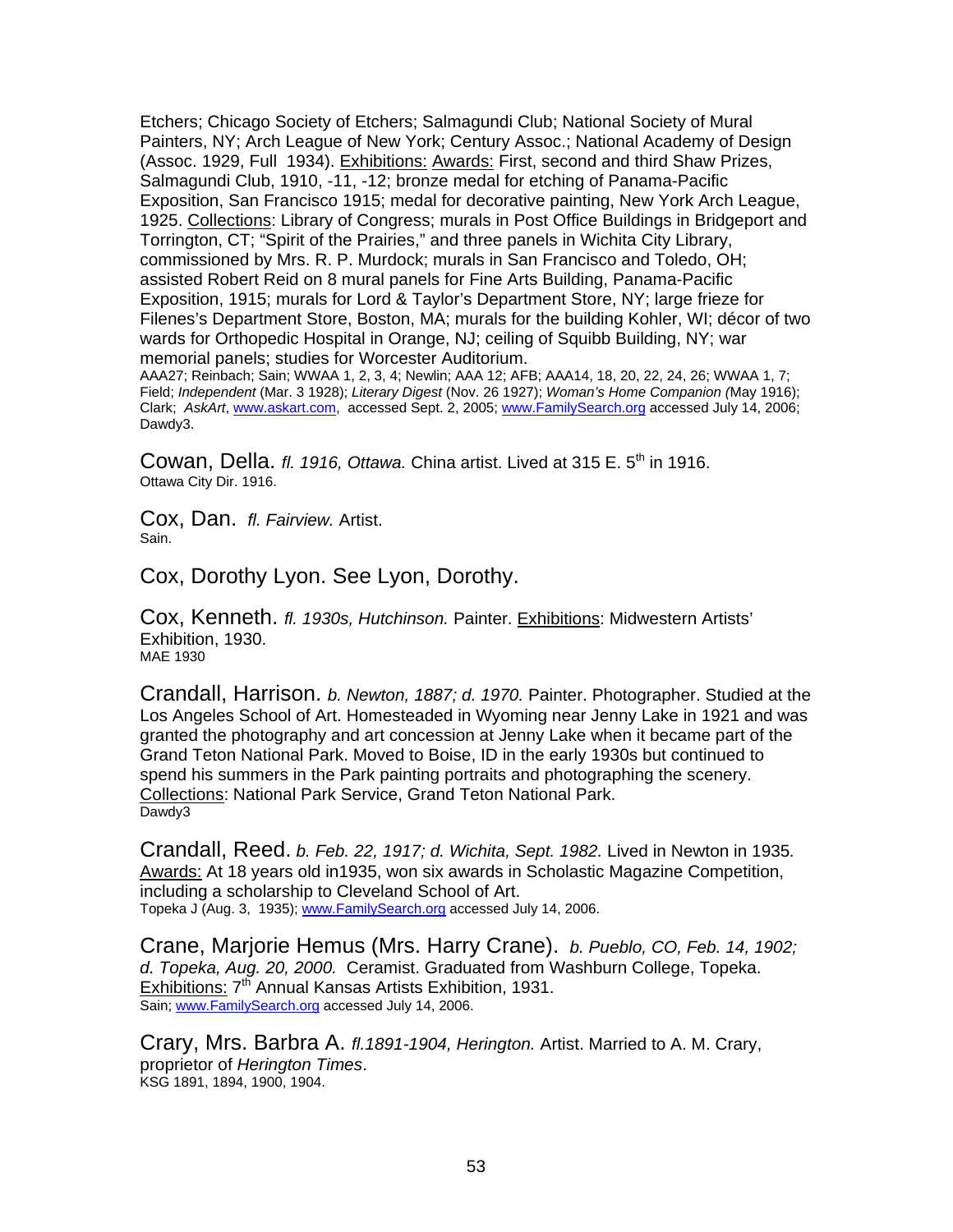Craven, Thomas. *b. Salina, Jan. 6, 1888; d. Boston, MA., Feb. 27, 1969.* Painter. Art critic. Writer. Graduated from Kansas Wesleyan Univ. in Salina in 1908. Studied art in Paris then returned to New York where he roomed with Thomas Hart Benton and was friends with John Stuart Curry, George Grosz, Reginald Marsh, and Grant Wood. Worked as a teacher before enlisting in the U.S. Navy in World War I. After the war, Craven began writing book reviews and art criticism. During the late 1920's, Craven fell under the influence of H. L. Mencken, publishing in Mencken's magazine The Mercury a 1927 article, "Have Painters Minds?" Craven's animadversion of all painting--from murals to portrait painting to still lives--caused a public fury. As an anti-modernist critic and art historian, Craven wrote several books such as Men of Art (1931), Modern Art (1934), A Treasury of Art Masterpieces (1939), Treasury of American Prints (1939), Cartoon Cavalcade (1943), Story of Painting (1943) as well as numerous articles, essays, and reviews for major magazines. Cone; NMAA file; KS. Bio. Dict.

Craver, Margaret. (Margaret Craver Withers) *b. Pratt, 1907.* Goldsmith. Silversmith. Graduated in 1929 from the department of design at the Univ. of Kansas, Lawrence. Studied at the Tiffany Studios, NY, with Arthur Nevil Kirk at the Cranbrook Academy, and with Baron Eric Flemming in Sweden. Head of craft department, Wichita Art Assoc. School, 1935-44. Left Wichita in 1944 to work as head of the Hospitals Service Program established by Handy & Harman, refiner and dealers in precious metals. After the war, the program became the Craft Services Dept. which Carver headed. Wrote the book Handwrought Silver (1948), made a movie on silversmithing, and organized the First National Working Congress for silversmiths. An oral interview with Craver is available from the Archives of American Art, Washington, DC. Exhibitions: Golden Gate Exhibition; Philbrook Art Center; Philadelphia Art Alliance Awards: first award silversmithing, Philadelphia Art Alliance, Handicrafts Expositions; Fellow of the American Craft Council (1980); Outstanding Achievement award from the Women's Caucus for Art (1989.)

Newlin; A&C KS; il por; WWAA 7, 6. *"Interview with Margaret Craver",* http://www.temple.edu/crafts/public\_html/mjcc/local/gallery/thesis/tatalick/research.html (accessed July 31, 2005)

Craver, Ruth. *fl. Wichita.* Artist. Cone.

Crawford, Dorothy Page. *fl. 1940s, Topeka.* Painter. African-American. Topeka J (Oct. 7,1940); Cederholm; *Serif* (Dec. 1970)

Crawford, Miss M. Lilian. *fl. 1880s, Kansas City.* Artist. Graduate of the Cincinnati School of Design. Taught at the Kansas City Art Institute beginning in 1888. Lived at Room 6, Sheidley Building, 1886. KSG 1886; Katz.

Crew, Katherin. *fl. Lawrence.* Artist. Dawdy 2.

Criley, Theodore Morrow. *b. Lawrence, Mar. 26, 1880; d. Santa Clara, CA., 1930.* Painter, spec. watercolor. Studied at the Art Institute of Chicago. Pupil of Rene Menard and Lucien Simon at the Academié Julian in Paris. Was a businessman with hotels in Chicago and Kansas City before moving to Carmel, CA. in 1917 where he remained the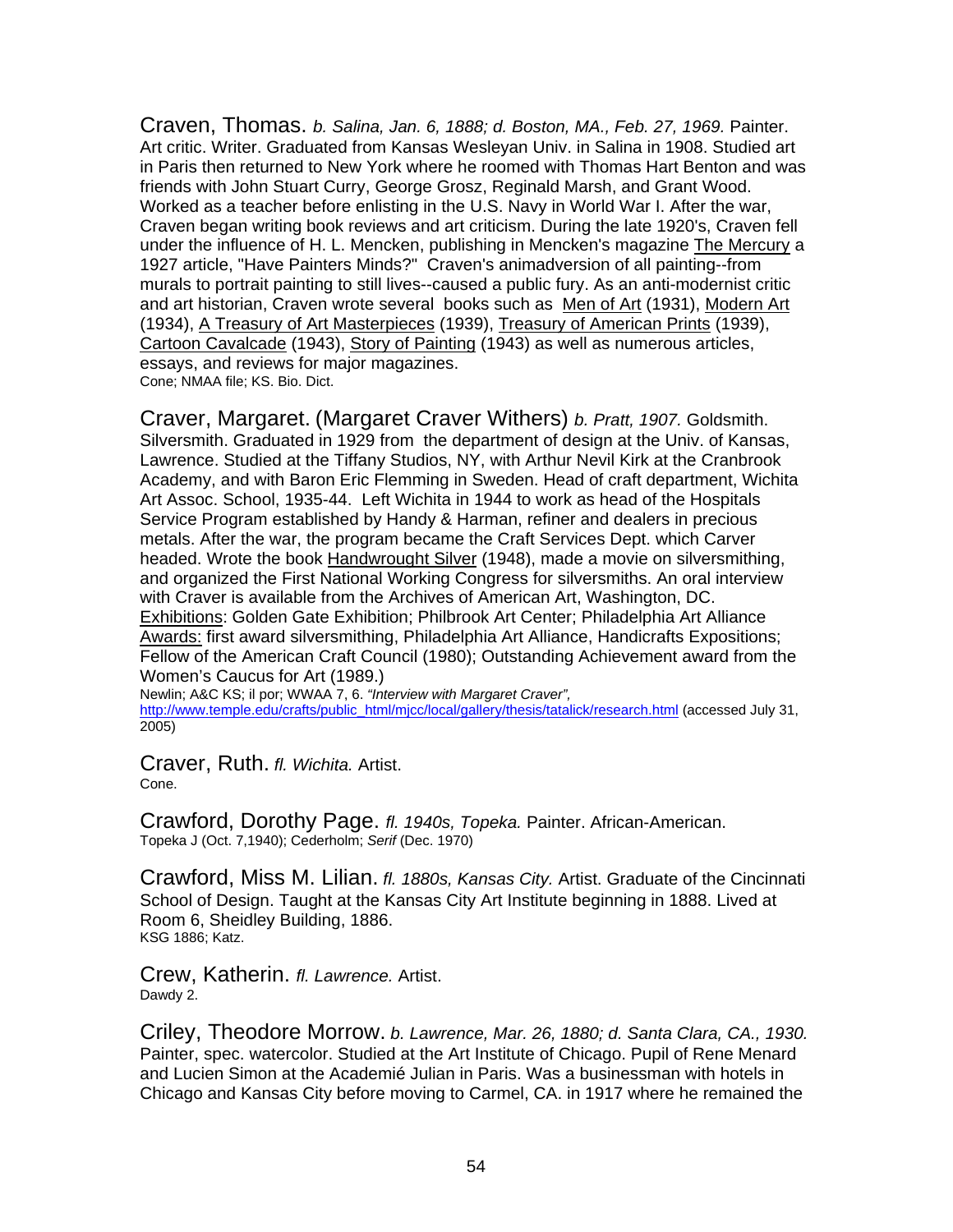rest of his life. Exhibitions: Paris Salon, 1913; Annual Exhibition of the Artists of Kansas City and Vicinity, 1917; Midwestern Artists' Exhibition, 1924. AAA 12, 14, 18, 20; Dawdy 2; Annual Exh. KCAI 1917; MAE 1924; *AskArt*, www.askart.com, accessed Sept. 2, 2005; John O'Shea and Friends: John O'Shea, Burton Shepard Boundry, Theodore Morrow Criley. (Carmel, CA: Carmel Art Assoc., 1993).

Cronin, Ella J. *fl. 1880s-90s, Leavenworth.* Artist. Lived at corner of 5th and Marion Avenue in Leavenworth in1888 and at 200 S. Esplanade in1892-3. Leavenworth City Dir. 1888, 1892-93

Crosby, Sallie. *b. Maine.* Painter, spec. landscapes. Lived in Topeka. Sain; *Art & Artists* (1907); Reinbach.

Cross, George. *fl. 1930s, Wichita & Goddard.* Watercolor painter. Exhibitions: Midwestern Artists' Exhibition, 1932; Midwestern Artists' Exhibition, 1934. MAE 1932, 1934; *KS Industrialist (* May 4, 1932).

Crowe (or Crow), Emma. *fl. Lawrence.* Batik artist. Metalwork. Graduated from the Univ. of Kansas, Lawrence in 1932. Living in Seattle, WA by 1939. Exhibitions: Kansas Free Fair, 1939. Sain.

Crozier, Annie E. *fl. 1890s, Ottawa.* Artist. Lived at 204 E. Wilson, 1898. Wife of Andrew.

Ottawa City Dir. 1898.

Crum, E. J. *fl. 1940s, Wichita.* Artist. Sain.

Crumbo, Woodrow "Woody" Wilson. *b. near Lexington, OK, Jan. 21, 1912; d. Cimarron, NM, Apr. 4, 1989.* Painter. Printmaker. Craftsman. Teacher. Pottawatomie Indian. Lived in Kansas as a child in 1916 then returned to Kansas from Oklahoma at age 19 when he attended the American Indian Institute in Wichita and then Wichita Univ. From 1933-36, he studied mural painting with Olaf Nordmark; watercolor with Clayton Henri Staples; painting with Oscar Brousse Jacobson. In 1936, Crumbo enrolled at the Univ. of Oklahoma and began teaching the first classes in jewelry making offered at the school, specializing in silversmithing. Director of art at Bacone College, Muskogee, OK 1938-41 and 43-45. Worked in Wichita for Cessna Aircraft, 1941-2. Artist in residence at the Gilcrease Institute, Tulsa, 1945-48. Moved to Taos, NM in 1948 to work as a freelance artist. Became Assistant director of El Paso Museum of Art in 1960 and Director from 1968-74. A Pottawatomie, Crumbo is known for his depictions of Native American subjects. Awards: Julius Rosenwald Fellowship. Collections: Museum of North Arizona; Univ. of Oklahoma; Philbrook Academy; Museum of American Indians; Metropolitan Museum of Art; Museum of Modern Art; Joslyn Art Museum; Cleveland Museum of Art; Gilcrease Institute; and many more.

Sain; WWAA3; Samuels. *"Woody Crumbo*", http://www.frisk.ws/WoodyCrumbo.htm (accessed July 31, 2005); Porter; *; AskArt*, www.askart.com, accessed Sept. 2, 2005; www.FamilySearch.org accessed July 14, 2006; Lester.

Culler, George b. *fl.1940s, Emporia.* Painter. Exhibitions: National Art Fair, Wichita Art Museum, 1940; Midwestern Artists Exhibition, 1942. Wichita Eagle (Nov. 24, 1940); MAE 1942.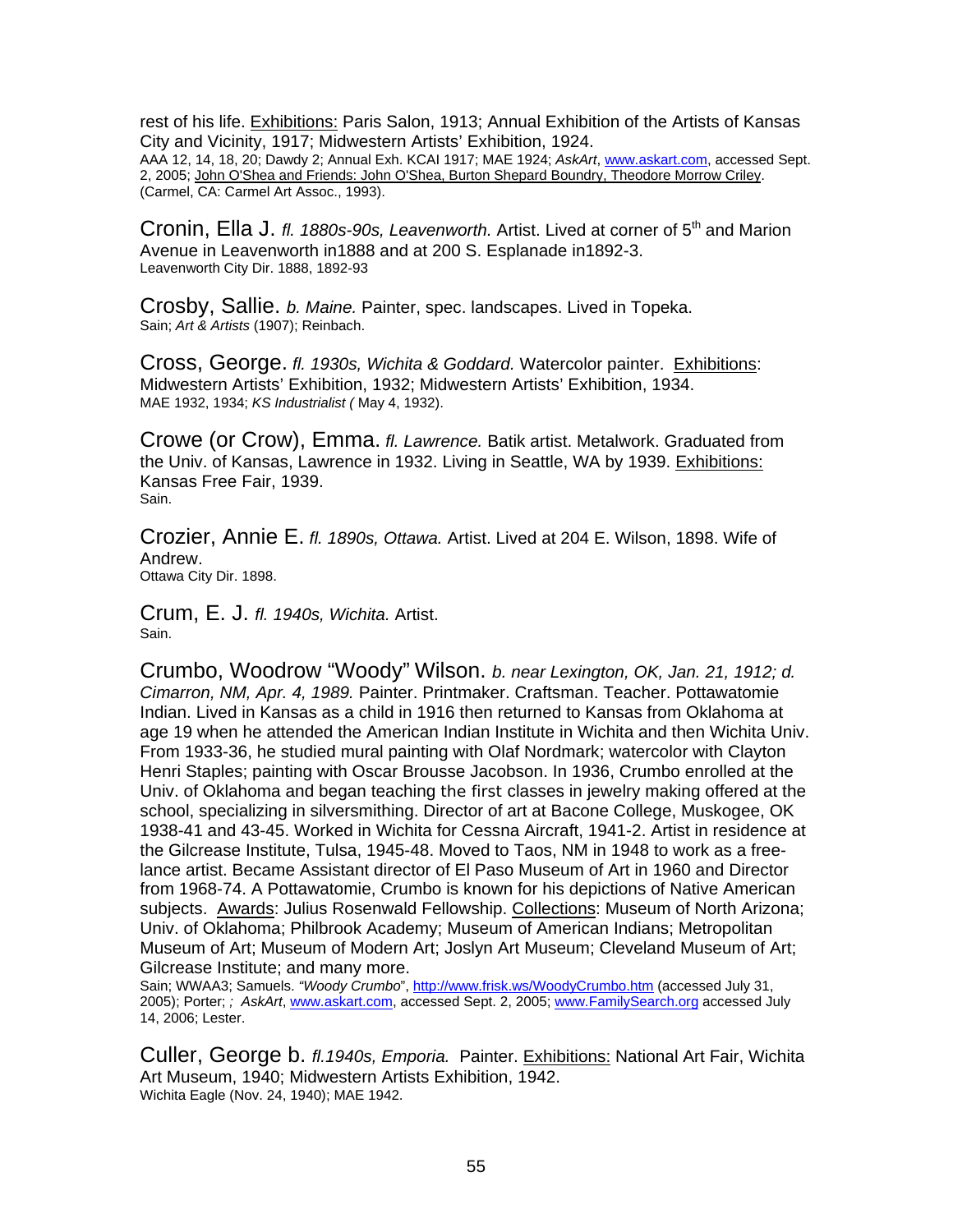Cummings, Faith. *fl. 1908, Kansas City.* Artist. Lived at 741 Lafayette Avenue in Kansas City in 1908. Kansas City Dir. 1908.

Cundell, James. *fl. 1917, Wichita.* Artist. Lived at 617 Madison Avenue in Wichita in 1917. Wichita City Dir.. 1917

Cunningham, Miss Belle. *fl. 1890s, Leavenworth.* Artist. Lived at 507 Miami in Leavenworth in 1891. KSG 1891.

Cunningham, Mary Phillips. *b. Effingham, 1903.* Printmaker. Teacher. Graduated from the Univ. of Kansas, Lawrence. Lived in Effingham in 1933. Her artwork was displayed when the renovated Lawrence Public Library reopened Nov. 1937. Lived in Cleveland Heights, OH. Exhibitions: Midwestern Artists' Exhibition, 1933; 9<sup>th</sup> Annual Kansas Artists Exhibition, 1933; 11<sup>th</sup> Annual Exhibition, 1936; 15th Annual Kansas Artists Exhibition; 1939. Sain; WWAA 2, 3, 4; Newlin; MAE 1933; Lawrence J-W (Nov. 17, 1937).

Cunningham, William Phelps. *b. Humboldt, Aug. 24, 1903.* Designer. Printmaker. Teacher. Landscape & watercolor painter. Studied at the Univ. of Kansas, Lawrence. Studied with Arthur Guptill and Watson; Joseph M. Kellogg; Raymond Eastwood; Rosemary Ketcham. Lived in Effingham in 1933. His artwork was displayed when the renovated Lawrence Public Library reopened Nov. 1937. Lived in Cleveland Heights, OH. Exhibitions: Midwestern Artists' Exhibition, 1933; 39<sup>th</sup> Annual Kansas Artists Exhibition, 1933; 11<sup>th</sup> Annual Kansas Artists Exhibition, 1936; 15<sup>th</sup> Annual Kansas Artists Exhibition, 1939; National Museum, Stockholm; Museum of Art, Cleveland; Cleveland Public Library; John Herron Art Institute. Awards: Prizes Cleveland Museum of Art, 1934, 1937, 1941; John Herron Art Institute, 1944. Collections: National Museum, Stockholm; Cleveland Museum of Art.

Sain; WWAA 2, 3, 4, 7; Newlin; MAE 1933; Lawrence J-W (Nov. 17, 1937).

Curl, James A. R. *fl. 1880s, Oswego.* Portrait artist. KSG 1884-85, 1888-89.

Currie, Robert. *fl. 1930s, Topeka.* Artist. Originated the idea of the Topeka School of Art. Exhibitions: Kansas Free Fair Art Exhibition, 1939. Topeka Cap. (June 12, 1938).

Curry, John Steuart. *b. Dunavent, Nov. 14, 1897; d. Madison, WI. Aug. 29, 1946.* Painter, spec. rural genre, landscape. Sculptor. Lithographer. Teacher. Attended Winchester High School where he was an outstanding athlete. Except for one winter in Arizona, he spent his youth on the farm. At the end of his junior year in high school, he entered Kansas City Art Institute (1916) and then went to the Art Institute of Chicago (1916-18), where he studied under Edward Timmons and John Norton. Also studied at Geneva College in Beaver Falls, PA, as a special student. Began his artistic career as an apprentice to illustrator Henry Dunn in Tenafly, NJ. Established a studio at Westport, CT and worked as an illustrator. Sailed for Paris, October 1926, to study art. He returned to New York where, in 1928, Mrs. Gertrude Vanderbilt Whitney saw "Baptism in Kansas," which she purchased for her museum and subsidized Curry for two years.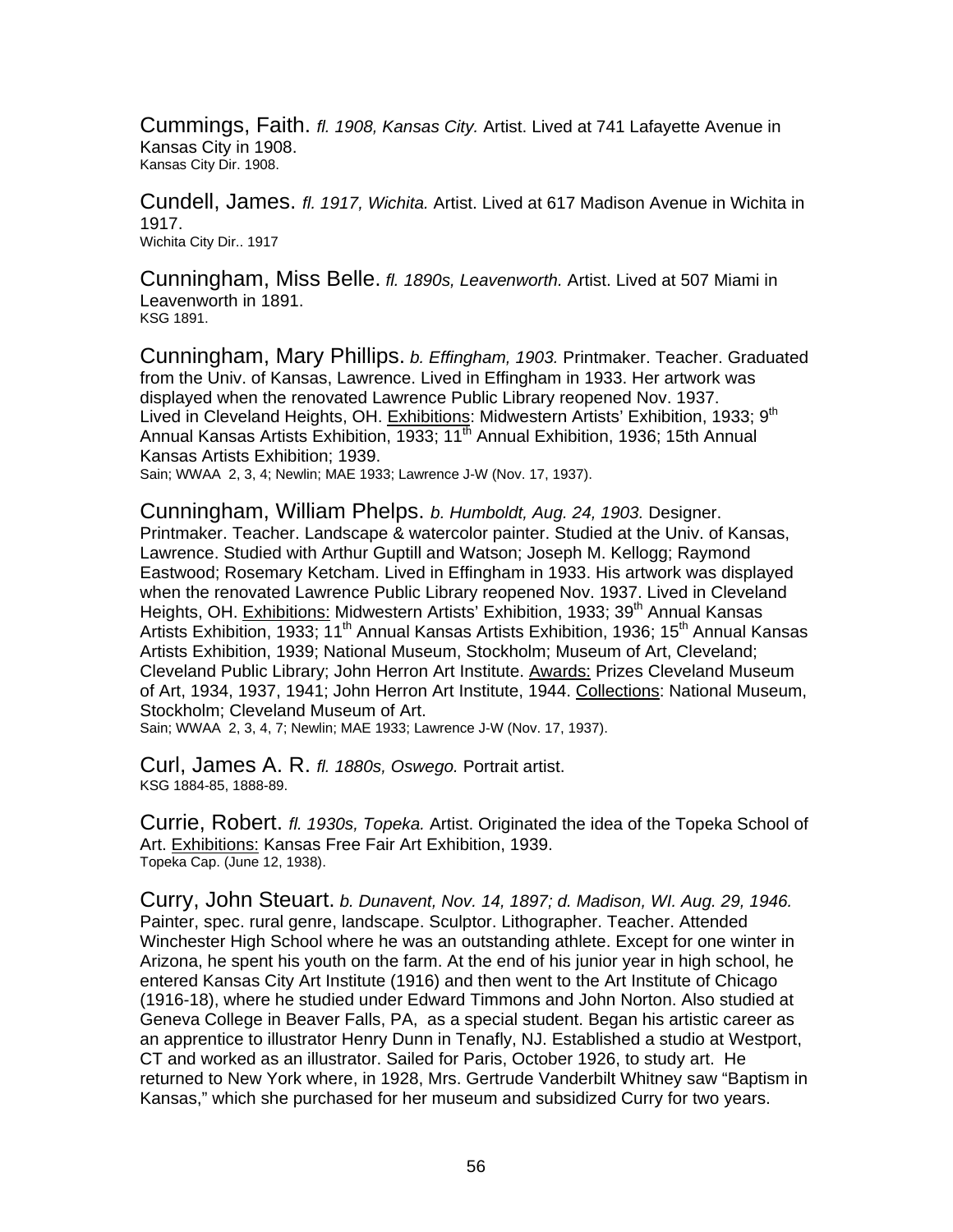During this time he painted "Tornado over Kansas," which won him a Carnegie award. He remained in New York until 1936 teaching at Cooper Union, then at Art Students League and making summer trips to Kansas. In Spring 1932, he toured with the Ringling Brothers producing his brilliant circus paintings. He became Artist-in-residence at the Univ. of Wisconsin in 1936. In June 1937, a group of newspaper editors began a movement to commission Curry to paint murals in the Kansas Statehouse. When Curry learned of the mural proposal he stated, "I have my own ideas about telling the story of pioneers coming into Kansas. I want to paint this war with nature and I want to paint the things I feel as a native Kansan." Curry planned the murals as a three-act conception: the settlement of Kansas including the Conquistadores, the plainsmen, and John Brown; the life of the homesteader; and pastoral prosperity, including modern Kansas with its farms and its industry. Amidst conflicts, controversy and criticism, Curry completed the murals in the summer of 1942 and considered the paintings to be his greatest work. Member: National Academy of Design (Assoc. 1937, Full 1943); Art Students League. Exhibitions: first one-man show in NY, 1931;  $25<sup>th</sup>$  McPherson Exhibition 1935; KCAI, Oct. 1936; Midwestern Artists' Exhibition, 1936; Midwestern Artists Exhibition, 1937; Nelson-Atkins Museum of Art, 1998. Awards: Purchase Prize Northwest Printmakers 5<sup>th</sup> Annual Exhibition, 1933;  $2^{nd}$  prize,  $31^{st}$  International Exhibition, Carnegie Institute, 1933; Gold medal, Pennsylvania Academy of Fine Arts, 1941; and others. Collections: Whitney Museum of American Art; murals in Kansas State Capitol, Topeka; Art Institute of Chicago; Metropolitan Museum; St. Louis Art Museum; Wichita Art Museum; Addison Gallery of American Art, Andover, MA; murals, "Comedy" and "Tragedy," Westport CT. High School; murals for Department of Justice Building, Washington D. C.; Univ. of Nebraska, Beach Museum; Sandzén Memorial Art Gallery; murals in Kansas state capitol; Topeka Public Library; Spencer Museum of Art; Anschutz Collection; and many more.

*Survey (*July 1, 1930); *American Artist* (Jan. 1976); *Art Digest* ( Feb. 15, 1935,Oct. 1, 1936); *Kansas Magazine* (1947); A&C KS (il); Bell; Sain; WWAA1-3; Newlin; Dunbier; Cone; Dawdy; Samuels; AFB; Dawdy 2; AAA22; WWAA1; MAE 1936, 1937; numerous books including Junker Patricia A, and Henry Adams. John Steuart Curry: Inventing the Middle West. (New York: Hudson Hills Press, 1998) and Schmeckebier, Laurence Eli. John Steuart Curry's Pagent of America. (New York: American Artists Group, 1943); TPL

Curtis [Curtiss], Emma M. *fl. 1880s, Topeka.* Artist. Worked at 627 Kansas Avenue and resided at 704 Harrison in Topeka in 1887. Topeka City Dir. 1887-1888.

Curtis, Miss May. *fl. 1890s, Council Grove.* Artist. KSG 1891.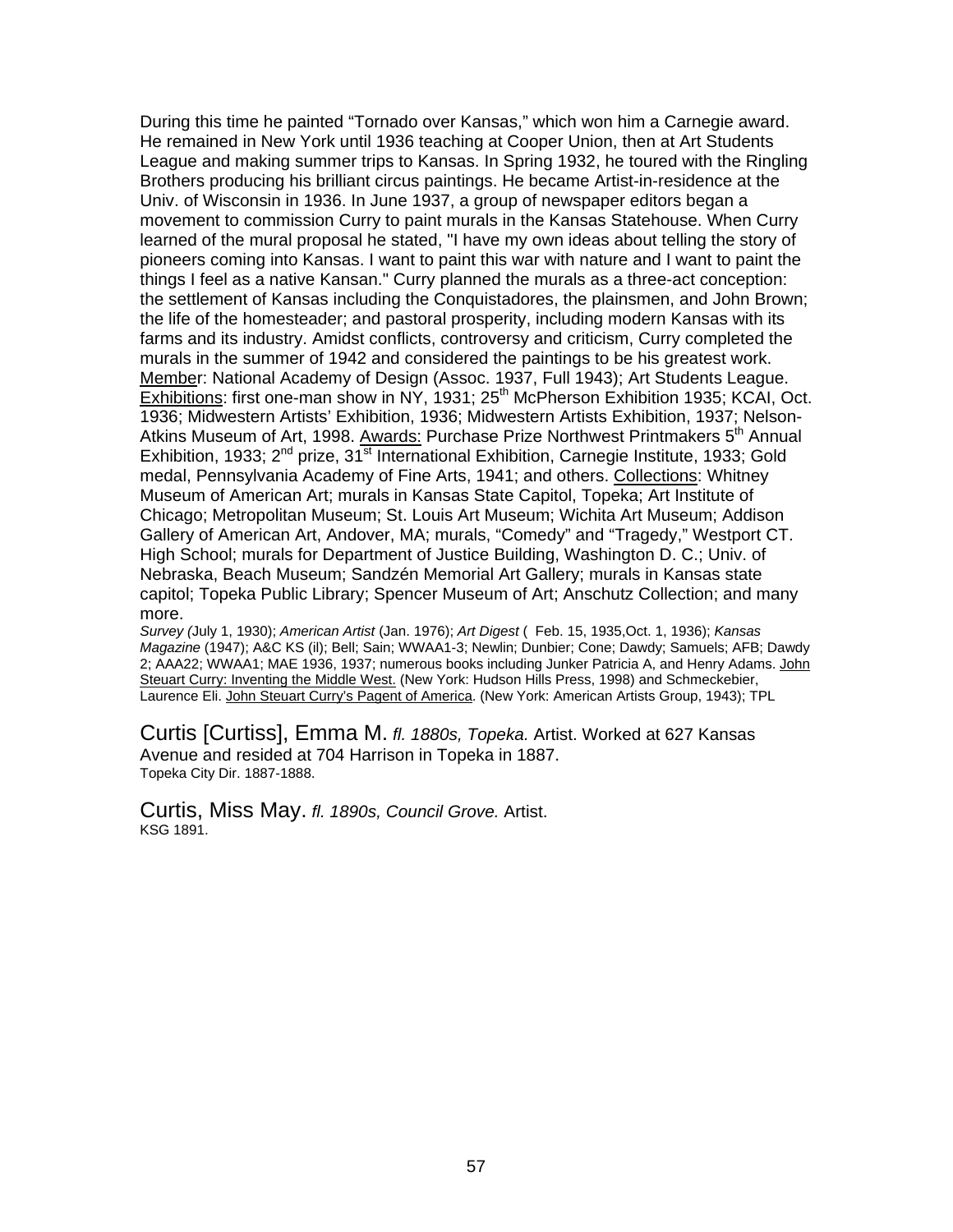D

Daeschner, Lorena M. See Hall, Lorena M. Daeschner

Da Lee, Mrs. Mary A. (Mrs. A.G.). *fl. 1880s, Lawrence.* Artist. Proprietor of Da Lee's Art Gallery. Lived at 1537 Tennessee, Lawrence in 1888. Lawrence City Dir. 1888; KSG 1882-83, 1880, 1884-85

Dalland, J. T. *fl. 1880s, Havensville.* Artist. Lived in Havensville in 1882-83. KSG 1882-83

Dalton, Lloyd A. *b. Nebraska.* Painter, spec. in oils & watercolors. Wood carver. Lived in Ottawa in 1948. Sain; A&C KS

Daniel, Annie E. *fl. 1880s, Kansas City.* Artist. Lived at 2122 Washington in Kansas City in 1888. KSG 1888-89.

Darling, Dorothy Anne. See Fellnagel, Dorothy Darling.

Darling, Marcell J. *b. Apr. 24, 1911; d. Tulsa, OK, Dec. 1976..* Also known as Wasconadie or Prairie Flower. Painter. Native American of the Potawatomi tribe. Lived in Mayetta and Lawrence. TPL; Lester.

Darst, Rose Marie. *fl. 1930s, Manhattan.* Printmaker. Exhibitions: Midwestern Artists' Exhibition, 1934; Midwestern Artists' Exhibition, 1936. MAE 1934, 1936

Davidson, Clyde E. *fl. 1930s,Topeka.* Exhibitions: Kansas Free Fair 1939. Topeka J. (September 9, 1939)

Davis, Bert L. *fl. 1911-14, Wichita.* Artist. Lived in Wichita at 1209 E. Douglas in 1911; worked at 302 Butts Building and lived at 334 S. Market in 1912-14. Wichita City Dir. 1911, 1912, 1913, 1914.

Davis, D. Gracia J. *fl. 1920s, Walnut.* Craftsman. Exhibitions: Midwestern Artists' Exhibition, 1923 MAE 1923

Davis, George. *b. Newark, NJ, February 6, 1914; d. New York, NY, Dec. 13, 2001.*  Cartoon Illustrator. Studied at the Univ. of Kansas, Lawrence. Joined Topeka Art Center staff as head of Design Unit, 1941. Contributor of cartoons to *Colliers*, *Saturday Evening Post*, *Look*, *American, Cavalier, Ladies Home Journal*, etc. Held position of Medical and Scientific Illustrator for the Veteran's Administration 1950-52. Topeka J. (March 8, 1941); WWAA 1946, 1947; www.FamilySearch.org accessed July 14, 2006.

Davis, Gerald Vivian. *b. Brooklyn, NY, September 8, 1899; d. Summit, NJ, Dec. 21, 1987.* Painter, spec. portraits. Teacher. Studied Ecole des Beaux-Arts and the Academié Julian in Paris. Taught architecture at the Univ. of Kansas, Lawrence from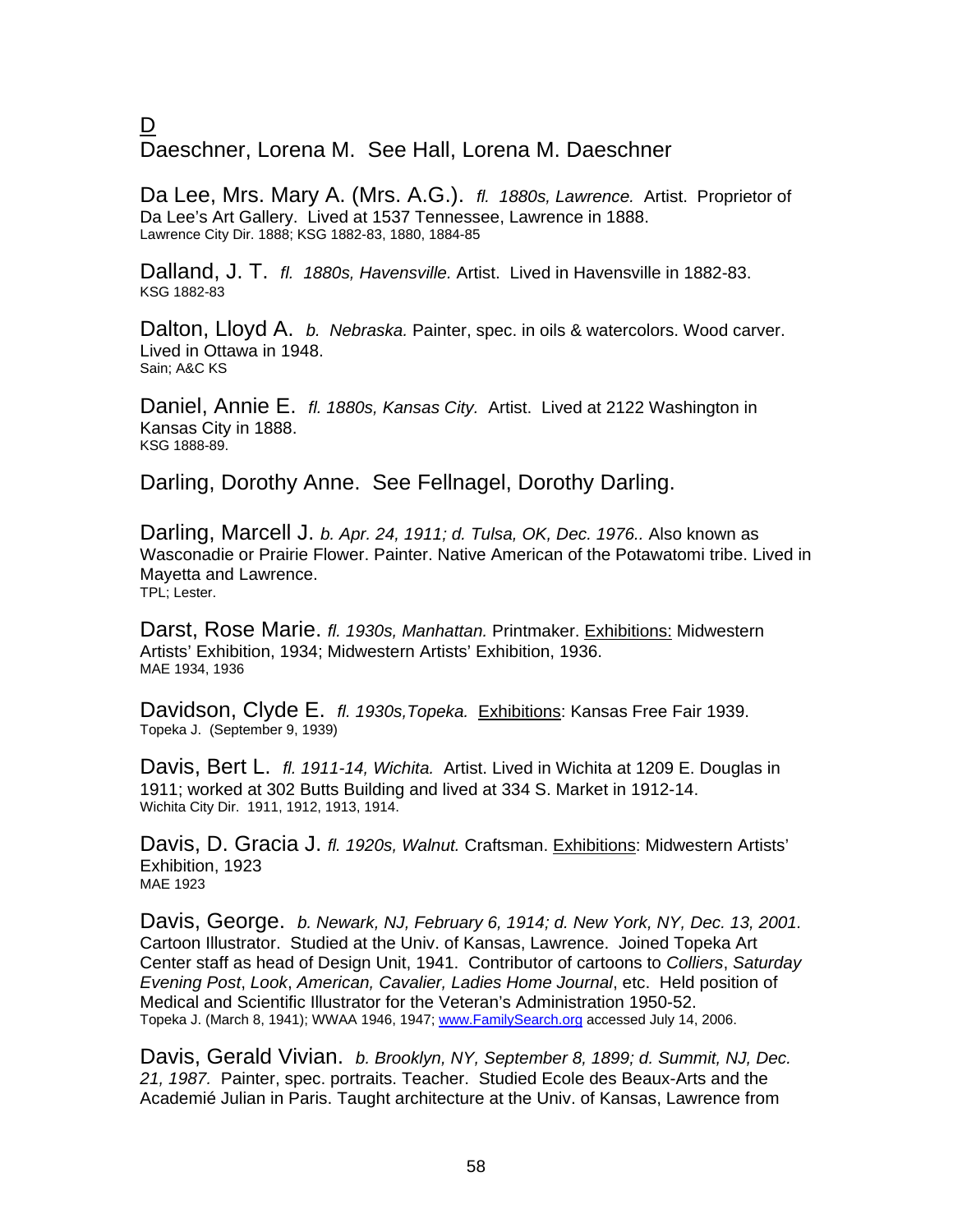1947-51. Member; Societe Nationale des Beaux-Arts, Paris; Mid-American Art; Kansas Fed. Art; Prairie Watercolor Society; Societe Nationale Independents; Architectural League; Exhibitions; Salon Nationale des Beaux-Arts, Paris, 1929-39; Salon d'Automne 1930-39. Collections: Nelson-Atkins Museum, Kansas City; Mulvane Art Museum, Topeka; Univ. of Kansas, Lawrence.

A&C KS; WWAA 1946, 1947; Julian; Beach; *AskArt,* www.askart.com, accessed Sept. 2, 2005; www.FamilySearch.org accessed July 14, 2006; KU Archives File; Dawdy3.

Davis, Henry. *fl. 1900, Kansas City.* Portrait Artist. Lived at 1725 Grand Ave in Kansas City in 1900. KSG 1900.

Davis, Mrs. M.T. *fl. 1880s-90s, Kansas City.* Painter. Teacher. 1894: Lived at 1217 Grand Ave.1888-89: Mrs. M.T. Davis & Daughters, artists. Portraits in oil, crayon, watercolor and pastels. Landscapes, home and fancy painting. Lessons in all branches. Room 38 Bayard Bldg., 1214 Main, Kansas City MO. KSG 1888-89, 1894.

Davis, Mary E. *fl. 1930s, Topeka.* Artist. Exhibitions; Kansas Free Fair Art Show, 1939.

Topeka J. (September 9, 1939)

Davis, Mrs. Mattie E. *fl. 1880s, Kansas City.* Portrait Painter. Lived at 1104 Main, Kansas City in 1886. KSG 1886.

Davis, Mayble. *fl. 1914, Wichita.* China Painter. In 1914 she was working at 1332 E. Douglas and living at 338 Ellis Ave in Wichita in 1914. Wichita City Dir. 1914.

Davis, S.C. *fl.1890s, Kansas City.* In 1894 served as Manager of Midland Portrait Co. located at 1223 Walnut. in Kansas City. KSG 1894.

Davis, Theodore Russell. *b. Boston, 1840; d. Asbury Park, NJ, Nov. 10, 1894.*  Illustrator. Instructed in drawing and wood engraving. Joined *Harper's Weekly* as an illustrator in 1861. Prolific Civil War Artist. Made a trip west in 1865 by way of Louisiana, Texas and Kansas then went by stage to Denver and on to Santa Fe. His sketches were published in *Harper's*. In approximately 1867 he was invited by General Hancock to accompany the Indian expedition in Kansas. A number of sketches of Kansas scenes are known from this trip. Collections: NY Public Library. Dawdy; Samuels; Reed; *AskArt,* www.askart.com, accessed Sept. 2, 2005; Taft

Davis, W.P. *fl.1880s, Kansas City.* Scenic Artist. In 1886 worked with Graham and Davis, Scenic Artists at 525 Main in Kansas City. KSG 1886.

Davison, Edmund Linton. *b. Wapello, IA, 1877; d. Wichita, July 7, 1944.* Painter, spec. landscape and figure. Banker. Moved to Wichita as a child where his father founded the Commercial Bank. Studied at the Art Institute of Chicago for three years before returning to Wichita to join his father's bank. Married Faye Davison in 1905. Took a semester leave from the bank to study with Birger Sandzén at Bethany College. While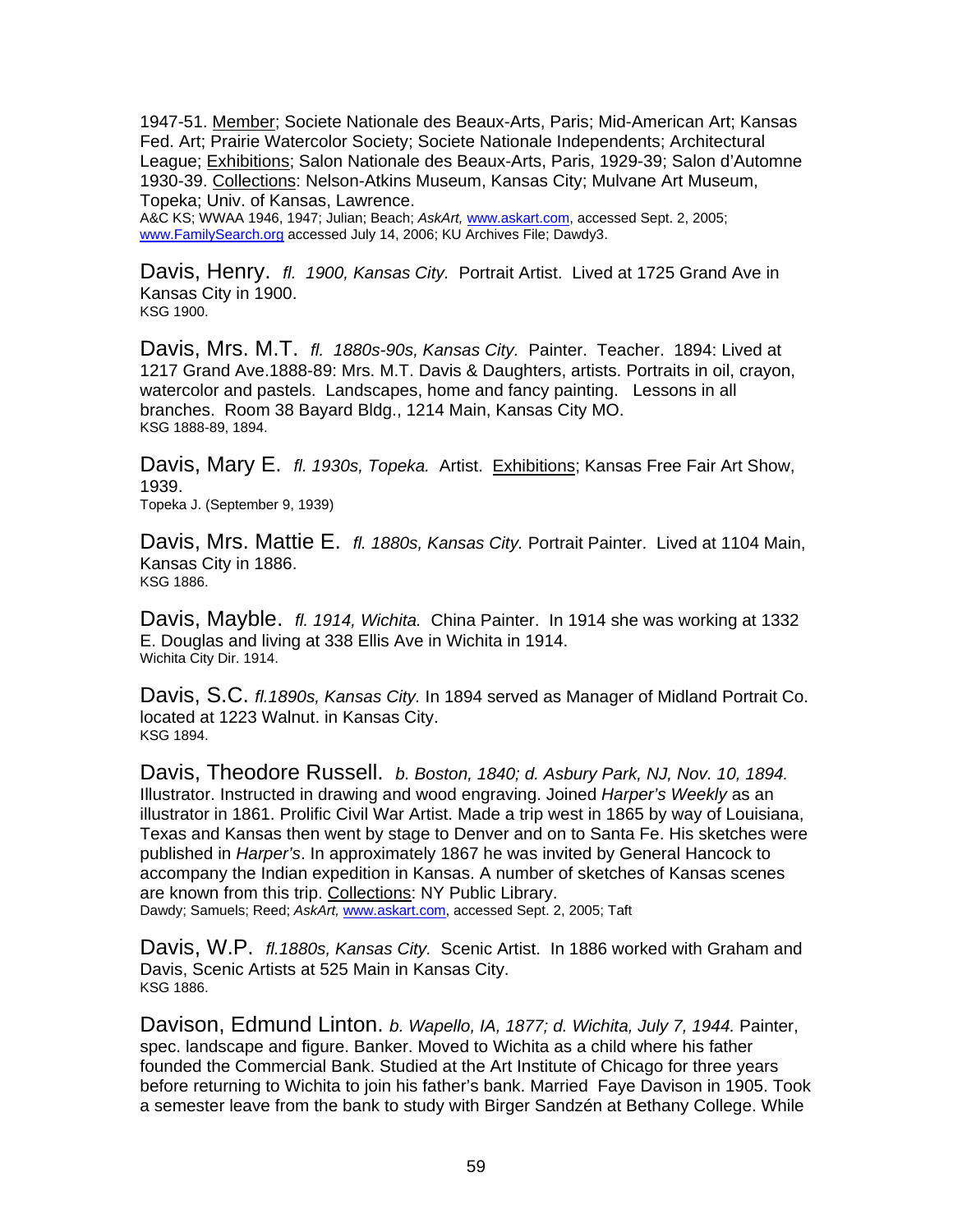spending summers in Taos, NM, the Davisons became friends with many of the Taos artists and opened their home to them as the artists traveled to or from Taos. Although Davision exhibited in nationally juried shows, he never sold a painting but instead gave his work away. The Davisons built a substantial collection of paintings by members of Taos Society of Artists which was donated to the Wichita Art Museum. Exhibitions: Annual Exhibition of the Artists of Kansas City and Vicinity, 1917; Annual Exhibition of the Artists of Kansas City and Vicinity, 1920; Annual Exhibition of the Artists of Kansas City and Vicinity, 1921; Midwestern Artists' Exhibition, 1922; Midwestern Artists' Exhibition, 1924; 31<sup>st</sup> Annual Exhibition of the Cincinnati Museum Assoc, 1924; 1<sup>st</sup> Annual Kansas Artists Exhibition, 1925;Midwestern Artists' Exhibition, 1928; 124<sup>th</sup> Annual Exhibition of the Pennsylvania Academy of Fine Arts, 1929; 15<sup>th</sup> Annual Exhibition of American Art at the Detroit Institute of Arts, 1929; 42<sup>nd</sup> Annual Exhibition of American Paintings & Sculptures at the Art Institute of Chicago, 1929; 125<sup>th</sup> Annual Exhibition of the Pennsylvania Academy of Fine Arts, 1930;  $13<sup>th</sup>$  Exhibition of Contemporary American Oil Paintings at the Corcoran Gallery of Art, 1932; 128<sup>th</sup> Annual Exhibition of the Pennsylvania Academy of Fine Arts, 1933; 25<sup>th</sup> McPherson Exhibition 1935; 17<sup>th</sup> Annual Kansas Artists Exhibit, 1941. Collection: Wichita Art Assoc.; Wichita Art Museum; Sandzén Memorial Art Gallery.

Sain; AAA 25; Reinbach; A&C KS(il.); AAAI (August 20, 1922); Annual Exh. KCAI 1917, 1920-21; MAE 1922, 1924, 1928; Porter; *AskArt,* www.askart.com, accessed Sept. 2, 2005; www.FamilySearch.org accessed July 14, 2006; Dawdy3.

Dawes, Pansy Yolanda. *b. Clay Center, Oct. 7, 1885 (1883?); d. Colorado Springs, CO, Oct. 16, 1948.* Painter, spec. landscape. Teacher. Grew up in Clay Center then moved to Leavenworth in 1897 where she graduated from high school. Studied art in Chicago. Taught art in Kansas City from 1914-6, at Clay County Normal Institute in 1917, and then at Colorado Springs High School until 1939. Pupil of Birger Sandzén & Emma M. Church. Member: Prairie Water Color Painters. Exhibitions: Midwestern Artists' Exhibition, 1935. Collections: Sandzén Memorial Art Gallery. Sain; Leavenworth City Dir. 1903-04; Dawdy 2; WWAA 1; MAE 1935; *AskArt,* www.askart.com, accessed Sept. 2, 2005; Sandzén files; Kovinick

Day, Benjamin Henry, Jr. *b. New York, NY, 1838; d. Summit, NJ, 1916.*  Illustrator. Educated in New York and studied art in Paris. Staff artist for *Leslie's* & *Harper's Weekly*. Invented process that mechanically adds tints to line engravings, the Ben-Day, in about 1879. Illustrator for Beyond the Mississippi (1967). His five drawings would place him in Kansas, Nevada, and California in 1857-67 if they were drawn on site. It is likely that they were drawn from existing materials. Samuels; *AskArt,* www.askart.com, accessed Sept. 2, 2005.

Day, Mrs. C. W*. fl. 1890s, Kanopolis.* Artist. Lived in Kanopolis in 1891. KSG 1891.

Day, Dorothea. *fl. 1930s*, *Colby.* Kansas artist working on the Federal Art Project. Topeka State J. (June, 5, 1937)

Deal, Homer T. *fl. 1930s, Great Bend.* Painter. Lived at 117 Morton Street, Great Bend in 1935. Exhibitions: Midwestern Artists' Exhibition, 1935. MAE 1935

DeBeukelaer, Laura Halliday. *b. Cincinnati OH, 1885.* Sculptor. Painter. Studied at the Cincinnati Art Academy and St. Louis School of Fine Arts. Lived at 1346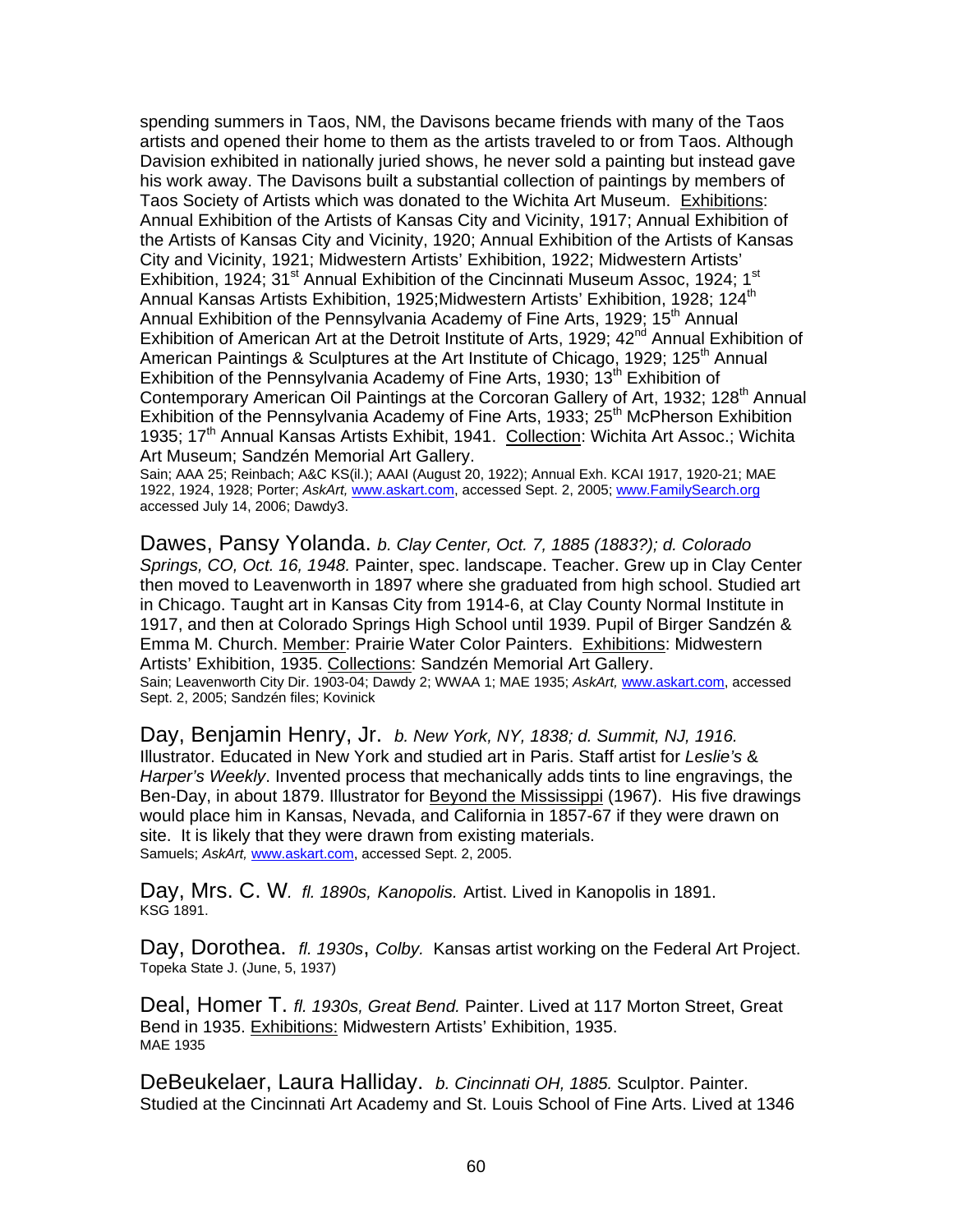College Ave, Topeka in 1921.Member; Cincinnati Women's Art Club. Collections: State Univ. of NY at Geneseo; Washburn College, Topeka; YWCA, Newark, NJ. Fielding; AAA, 12, 14, 18, 20; Collins.

Deeble, Florence. *b. near Lucas, Jan. 20, 1900; d. Lucas, July 22, 1999.* Artist. Teacher. Taught school in Osborne and Lucas for forty-two years. Self-taught artist. Began working on her backyard environment in the 1930s building a pool for lilies and goldfish. From 1950-99, she created backyard postcard scenes such as Mount Rushmore, Estes Park and an Indian Pueblo from colored cement and unusual rocks. The Deeble garden is open to the public, http://www.byways.org/browse/byways/12859/<br>places/58340/.

Brackman, Barbara, and Cathy Dwiggans, eds. Backyard Visionaries: Grassroots Art in the Midwest (Lawrence: Univ. of Kansas Press, 1999); www.FamilySearch.org accessed July 14, 2006.

Deere, Lydia Sohlberg (Mrs. Emil O. Deere). *b. Holmes City, MN, Aug. 22, 1873; d. Lindsborg, July, 1943.* Painter, spec. landscapes and floral still lifes. Teacher. Her family moved to McPherson in 1880 and she earned a BA from McPherson College. She moved to Lindsborg and opened a millinery store then was principal and teacher at the Lane Hart Women's Dormitory in 1907. She married Professor Emil O. Deere of Lindsborg and earned a BFA from Bethany College in 1923. She was employed as an instructor in art at Bethany College, Lindsborg, 1924-31. Exhibitions; 1<sup>st</sup> Annual Kansas Artists Exhibition, 1925; 15<sup>th</sup> McPherson Exhibition 1925; 4<sup>th</sup> Annual Kansas Artists Exhibition, 1928; 39<sup>th</sup> Annual Art Exhibition held with the Messiah, Lindsborg 1937. Collections: Sandzén Memorial Art Gallery

Topeka Cap (November 11, 1925); Sandzén archives; 100 Years of Art

Deeter, Mrs. J. W. *fl. 1920s-30s, McPherson.* Head of Art Department at McPherson College, McPherson. AAA 19.

Deffenbaugh, Orville A. *fl. 1920s, Wichita.* Commercial Artist. Worked at 203 Miller Theater Building and lived at 1804 S. Market, Wichita in 1923-25. Married to Maude.

Wichita City Dir. 1923, 1924,1925, 1926, 1927, 1929, 1930.

DeFord, Mrs.Verlie. *fl.1917, Wichita.* Artist. Lived at 2081/2 S. Lawrence Avenue in Wichita in 1917. Wichita City Dir. 1917.

DeFrance, Emma. *fl. 1907, Kansas City.* Artist. 1907: Lived at 350 Virginia Ave in Kansas City in 1907. Kansas City Dir. 1907.

DeGraw, Esther (Evelyn). *fl. 1930s, Lawrence.* Weaver. Graduate of Univ. of Kansas, Lawrence Design Department. Art supervisor of Wichita High School North and taught at Wichita Art Assoc. Summer Session, 1938. AAUW; Wichita Eagle (May 2, 1938)

Dehner, Walter. *fl. 1920s, Manhattan.* Painter. Exhibitions: Midwestern Artists' Exhibition, 1923 MAE 1923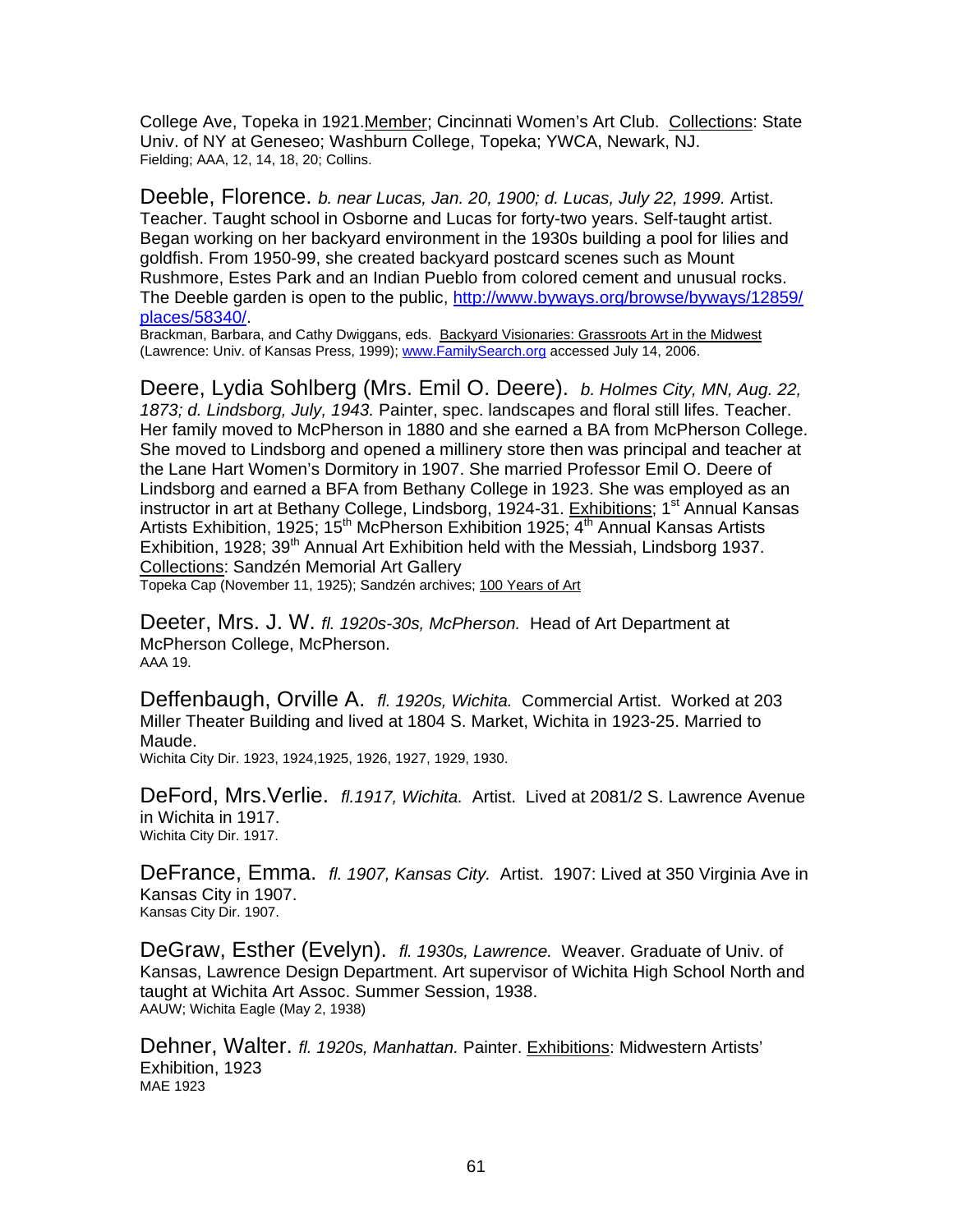Deines, Ernest Hubert. *b. Russell, Mar. 20, 1894; d. Russell, July 2, 1967.* Illustrator*.* Blockprinter, Engraver. Specialized in book covers & book plates. Lived in Russell and Kansas City. Pupil of Kansas City Art Institute and, in 1919, the Academié Julian in Paris. Member: Woodcut Society; Prairie Print Makers; Kansas City Society of Artists. Collection: Kansas State College, Manhattan; Sandzén Memorial Art Gallery. Schwab; KMCS; Julian; WW 44; Sain; WWAA 1; *AskArt,* www.askart.com, accessed Sept. 2, 2005.

Delahoyde, Thomas M. *fl. 1907, Topeka.* Manager of Campbell Portrait Co., 405

Topeka City Dir. 1907.

De La, Imogene. Artist. Lived in Glendale. Sain.

DeLaunay, Mrs. Helene. *fl.1900, Kansas City.* Painter, spec. landscapes, night scenes, snow scenes. Address listed as 516 Old YMCA Building in 1898 and 516 Pepper Bldg. in 1900. Kansas City Dir. 1898; KSG 1900; *AskArt,* www.askart.com, accessed Sept. 2, 2005.

Deliew, John. *fl.1890s, Topeka.* Stone Carver. Helped carve heads & coiled dragons on Shawnee County Courthouse, 1896, Topeka, with George Ward. FWP.

Del Plain, John. *fl.1880s, Kansas City.* Landscape painter. Lived at Rm.25, N.W. Corner of 9<sup>th</sup> and Walnut, Kansas City in 1886. KSG 1886.

DeObert, T. *fl. 1870s, Topeka.* Artist. Lived at 168 Kansas Ave.; also at same address: F.D. DeObert, dentist. Topeka City Dir. 1875, 1874.

DeRyke, Emma. One of the illustrators for Albert Richardson's 1869 book Beyond the Mississippi. Three drawings are credited to her, one of Kansas, second of New Mexico, third of California noted as "from a photograph." It is assumed drawings were redrawn rather than made on-site. Samuels.

DeVae, Wesley M. *fl. 1880s, Kansas City.* Artist. In 1886 was with Hollingsworth and Reimers, at 1009 Main res. 1714 Tracy Ave. In 1888-89 was at 1408 Campbell. KSG 1886, 1888-89.

Dibble, Ivan. *fl. 1930s, Topeka.* Exhibitions: 16<sup>th</sup> Annual Kansas Artists Exhibition, 1940; Kansas Free Fair, 1939. Topeka J (Feb. 10, 1940)

Dickenson, S. T. *fl. 1920s, Lawrence*. Painter. In 1921 lived at 1029 Connecticut, Lawrence. AAA 18.

Dickerson, Betty (Mrs. W. J. Dickerson) *b. Feb. 11, 1908; d. Wichita, Mar. 25, 2001.* Painter, spec. portraits, oil, watercolors. Pastels. Teacher. Lecturer. Studied at the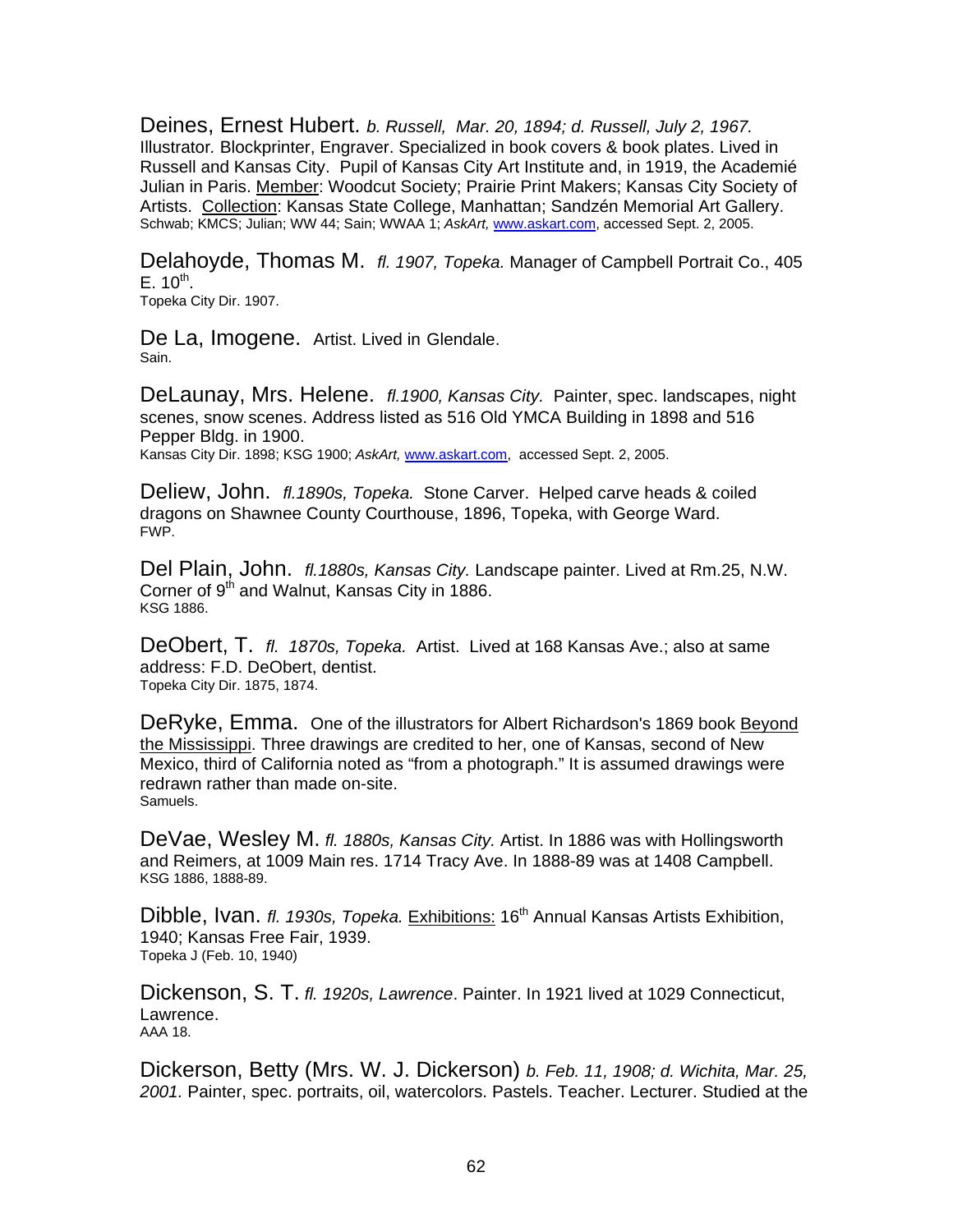Univ. of Kansas, Lawrence; Wichita Art Assoc.; and with B. J. O. Nordfeldt. Hosted a daily television art program, "Critical Eye." Spent two years traveling and lecturing for the National Committee for Art Appreciation. Member: Prairie Watercolor Painters: Wichita Artist Guild; Kansas Pastel Society. Exhibitions: Prairie Water Color Painters, Derby, England; Kansas City; Northwest Print Makers; Seattle; Santa Fe Art Museum; Wichita Art Assoc.; Joslyn Memorial; Omaha; All Kansas Show; Manhattan; Kansas Federation of Art Circulating Shows; Kansas Painters; Pittsburgh, ; Wichita Art Museum; Kansas State College. Awards: First prizes in oil, pastel, and watercolor in 1954. A&C KS; Sain; Newlin; www.FamilySearch.org accessed July 14, 2006.

Dickerson, William Judson. *b. El Dorado, Oct. 29 1904; d. Wichita, Dec. 21, 1972.* Painter. Drawing. Printmaker, spec. lithography. Teacher. Spent most of life in Wichita. Studied at Fairmount College, took classes with Clarence Hotvedt at the Wichita Art Assoc. and worked for C.A. Seward at Western Lithograph before studying at the Art Institute of Chicago, under George Oberteuffer and Charles Wilimovsky for painting, Bolton Brown for lithography, and B.J.O. Nordfeldt for painting and etching. Returned to Wichita in 1930 to teach at the Wichita Art Assoc. and establish a studio. Named director of the School of the Wichita Art Assoc. in 1933 and continued as such until retiring in 1971. Beginning around 1938, Dickerson and his family regularly spent summers in New Mexico and California. Member: Prairie Print Makers; Prairie Water Color Painters; Wichita Artist Guild; Kansas Oil Painters; Society of Canadian Painters, Etchers and Engravers; Kansas State Federation of Art. Exhibitions: Prairie Water Color Painters, Derby, England; Midwestern Artists' Exhibition, 1927; Midwestern Artists' Exhibition, 1928; Midwestern Artists' Exhibition, 1929; 20<sup>th</sup> McPherson Exhibition 1930; Midwestern Artists' Exhibition, 1931; Midwestern Artists' Exhibition, 1932; KCAI Exhibition, Mar. 1933; Midwestern Artists' Exhibition, 1935; 25<sup>th</sup> McPherson Exhibition 1935; Two-person exhibition with Edmund Davison at the Chappell House in Denver, 1936; Midwestern Artists' Exhibition, 1936; Midwestern Artists Exhibition, 1937; One-man show at Univ. of Tulsa, 1937; Midwestern Artists Exhibition, 1938; Kansas Free Fair,1939; Midwestern Artists Exhibition, 1939; 15<sup>th</sup> Annual Kansas Artists Exhibition, 1939; 16<sup>th</sup> Annual Kansas Artists Exhibition,1940; Midwestern Artists Exhibition, 1940; Midwestern Artists Exhibition, 1941; Awards: Silver Medal, Midwestern Artists' Exhibition, 1931; Northwest Print Makers in Seattle; Honorable Mention. Graphic Arts, Midwestern Artists' Exhibition, 1936; First Prize in Water Color, Midwestern Artists Exhibition, 1939 & 1940; Gift Print for Prairie Print Makers, 1942; First Prize Water Color, Six States Exhibition, Joslyn Memorial, Omaha 1945; First Prize in oil, Six States Exhibition, Joslyn Memorial, Omaha 1946; Honorable Mention, Water Color, Kansas Painters Exhibition, Pittsburgh, 1950- 51; Water Color in Metropolitan Museum of Art National Water Color and Print Show, 1952; Cash Award in Water Color, Mid American Exhibition, Kansas City 1952. Collections: Washburn College, Topeka; Univ. of Kansas, Lawrence Museum; Kansas State; Wichita Univ.; Wichita Art Assoc; Sandzén Memorial Art Gallery; Topeka Public Library; Spencer Museum of Art.

A&C KS; WWAA 1, 2, 3, 4; Sain; Newlin; WWAA 7, 6; MAE 1927-29, 1931-32, 1935-41; North, Bill, and Charles C. Eldredge. The Regionalist Vision of William Dickerson (Manhattan: Beach Museum of Art, 1997); Beach; *AskArt,* www.askart.com, accessed Sept. 2, 2005; TPL

Dickinson, Samuel R. T. *b. Virginia, 1884.* Painter, spec. watercolorist. Studied at the Univ. of Kansas, Lawrence; Kansas City Art Institute; St. Louis, MO. Lived in Lawrence at 1029 Connecticut in 1927 and at 1028 Conn. in 1913. Exhibitions: Kansas Free Fair of 1939.

Sain; Lawrence City Dir. 1913-14. 1927-28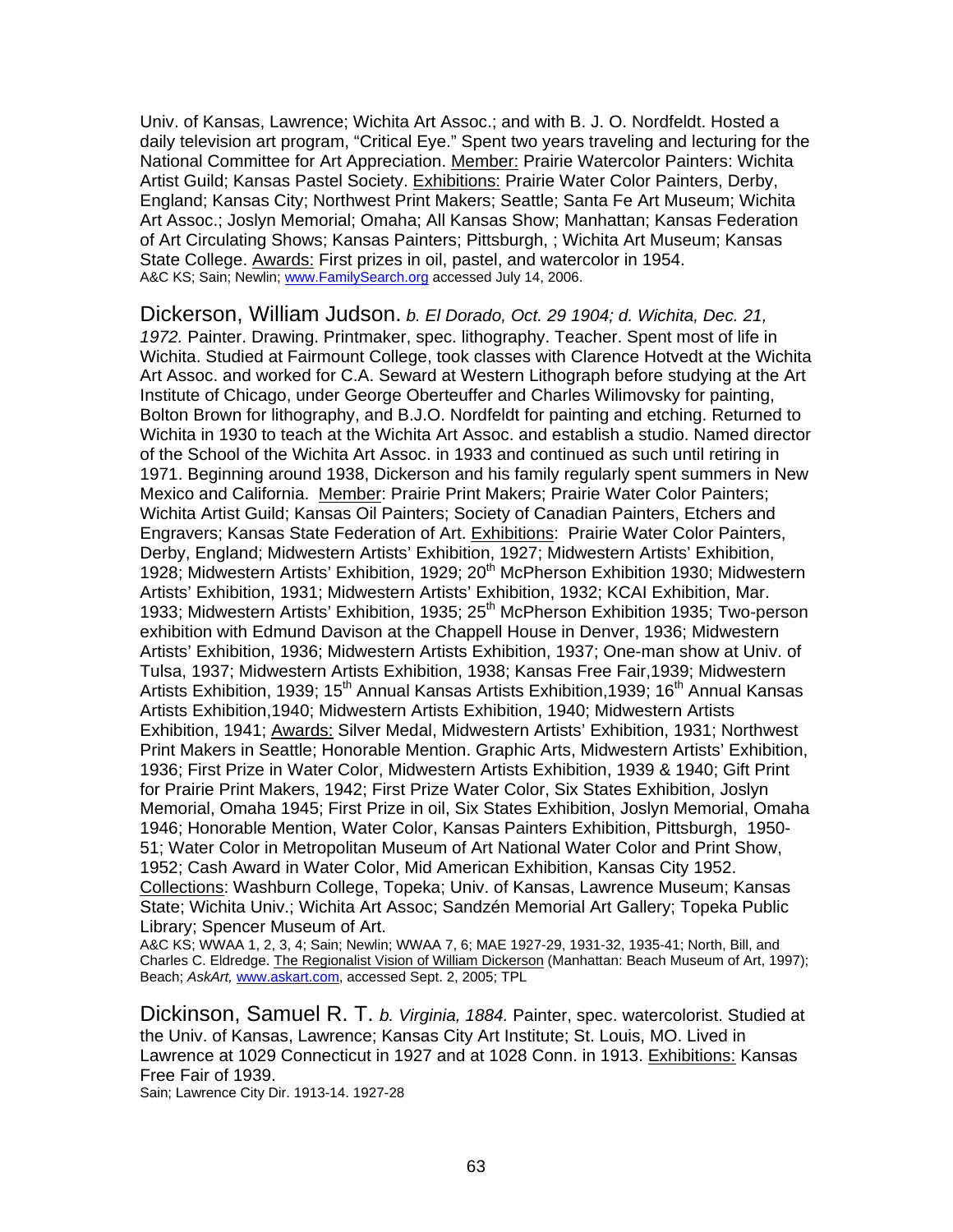Diem, Elenora F. *fl. 1918, Wichita.* China artist. Lived at 323 N. Market in 1918. Wichita City Dir. 1918.

Dienst, E. S. *fl. Coffeyville.* Commercial artist. Portrait painter. **WKDC** 

Dillenbeck, Mrs. A. L. *fl. 1890s, Kansas City.* Artist. Lived at 28, 1114 Main in 1891.

KSG 1891.

Dinsmoor, Samuel Perry. *b.Coolville, Ohio, Mar. 8, 1843; d. Lucas, July 21, 1932.* Sculptor, spec. cement. Farmer. A retired schoolteacher, Civil War Veteran, farmer and Populist politician, Dinsmoor began building the Garden of Eden, with figures of Adam and Eve and other biblical figures, and Cabin Home in 1907 at the age of 64. For 22 years he fashioned 113 tons (2,273 sacks) of cement and many tons of limestone into his unique "log" cabin with its surrounding sculptures. He opened his home to guests, conducting tours on the first floor and through the yard from 1907 until a few years before his death in 1932. Now owned and operated by a group formed to preserve it, the site is listed in the National Register of Historic Places, http://www.garden-of-edenlucas-kansas.com/index.html. Author of Pictorial History of the Cabin Home in Garden of Eden, Lucas, Kansas.

Kanhistique (May 1975); Brackman, Barbara, and Cathy Dwiggans, eds. Backyard Visionaries: Grassroots Art in the Midwest (Lawrence: Univ. of Kansas Press, 1999); www.FamilySearch.org accessed July 14, 2006.

Dixon, Frank. Artist. Sain.

Dixon, William. Artist. Sain.

Dobosh, Drew A. *b. Feb. 27, 1904; d. San Diego, CA, Dec. 4, 2000.* Painter. Studied at the Carnegie Institute, Pittsburgh Univ., and the Art Institute of Chicago. Worked as Assistant Professor at Kansas State College of Hays. Exhibitions: Collections: Sandzén Memorial Art Gallery A&C KS; Sain; Beach; www.FamilySearch.org accessed July 21, 2006

Dodd, Katherine R. *fl. Topeka.* Artist. Sain.

Dodson, Lily Yount. *fl. 1930s, Topeka.* Exhibitions: 10<sup>th</sup> Annual Kansas Artists Exhibition of 1934; Kansas Free Fair of 1939. Topeka J (Nov. 10, 1934).

Doering, Katherine. *fl. Lawrence.* Artist. Teaches entomology at the Univ. of Kansas, Lawrence. Sain.

Dolecheck, Christine A. *b. Dubuque, IA, Dec. 16, 1894.* Painter. Teacher. Pupil of William Griffiths; Birger Sandzén; Zona Wheeler; William Hekking; and John Frazier. Lived in Ellsworth in 1933. Exhibitions: Midwestern Artists' Exhibition, 1933. Awards: Second Prize at Kansas State Fair, Hutchinson 1932.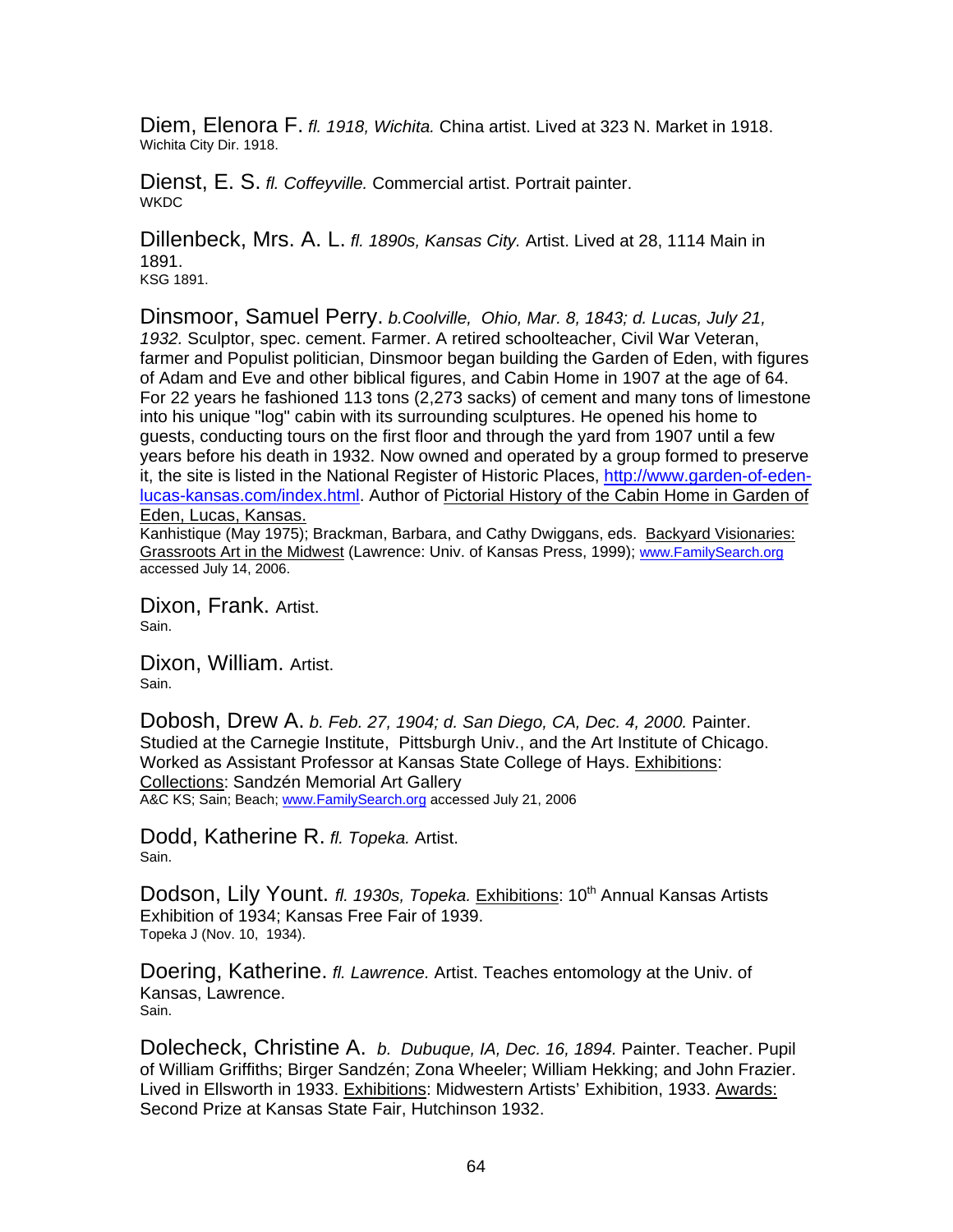Sain; WWAA 36-37; Dawdy 2; WWAA ; MAE 1933.

Doncyson, J. B. *fl. 1920s, Topeka, 1928.* Cartoonist. Self-taught. Reinbach; Sain.

Doster, Lenore. See Cook, Mrs. Lenore Doster.

Douglas, Aaron. *b. Topeka, May 26, 1899; d. Nashville, TN, Feb. 2, 1979.* Illustrator. Watercolor, easel, and mural painter. Educator. African-American. Studied in Topeka and graduate of the Univ. of Nebraska. Additional study at the Weinold Rice School in New York, the Barnes Foundation in Marion, PA, and Academi Scandinave in Paris under Charles Despiau and Othen Frieze. Became known as "father of black American art" and a key figure during the Harlem Renaissance of the 1920s. First black artist to incorporate African iconography into American art. Taught art at Lincoln High School in Kansas City from 1923-25. Taught and founded the Art Department at Fisk Univ., Nashville, TN, and served as the chairman for 29 years. Illustrator of God's Trombones by James Weldon Johnson (1927); illustrator of Black Magic by Paul Morand. Exhibitions: Retrospective at Mulvane Art Center, 1970. Collections: murals for College Inn at Sherman Hotel, College (destroyed); Fisk Univ., Nashville; Univ. of Nebraska; New York Public Library; YMCA, New York; Spencer Museum of Art. Topeka J (Sept. 15, 1939); Sain; WWAA 1, 2, 3; Newlin; FWP; Dawdy 2; WWAA 1; *AskArt*, www.askart.com, accessed Sept. 2, 2005; Kirschke, Amy Helene. Aaron Douglas: Art, Race, and the Harlem Renaissance. (Jackson: Univ. Press of Mississippi, 1995)

Douglas, Martha. *fl. 1930s, Topeka.* Painter. African-American. Beginning student at Washburn College, Topeka in 1939. Topeka J (May 29, 1939)

Douglas, Melvin. *fl. 1930s, Lawrence.* Watercolor painter. Lived at 1622 New Hampshire, Lawrence in 1932. Exhibitions: Midwestern Artists' Exhibition, 1930; Midwestern Artists Exhibition, 1932 MAE 1930, 1932

Dowling, Colista Murray. *b. Waverly, Oct. 31, 1877; d. Portland, OR, Oct. 16, 1968.* Painter, spec. landscapes. Muralist. Illustrator. Lived in Oregon. Illustrated a number of books including The Diamond Spider and other Stories (1910), An Oregon Girl: a Tale of an American Girl in the New West (1914), Six Feet (1939), Peaceful Conquest: the Story of the Lewis and Clark Expedition (1955). Kovinick; *AskArt*, www.askart.com, accessed Jan. 15, 2006

Downs, David E. *fl. 1930s, Topeka.* Exhibitions: Kansas Free Fair, 1939. Topeka J (Sept. 9, 1939).

Doyle, Helen. *fl. 1920s, Kansas City.* Was at Lafayette Art Shop, 530 Minn. Ave. in Kansas City in 1922. Kansas City Dir. 1922.

Drake, Grace Randall. *fl. 1920s, Topeka.* Exhibitions: 4<sup>th</sup> Annual Kansas Artists Exhibition, 1928. Topeka J (Nov. 3, 1928)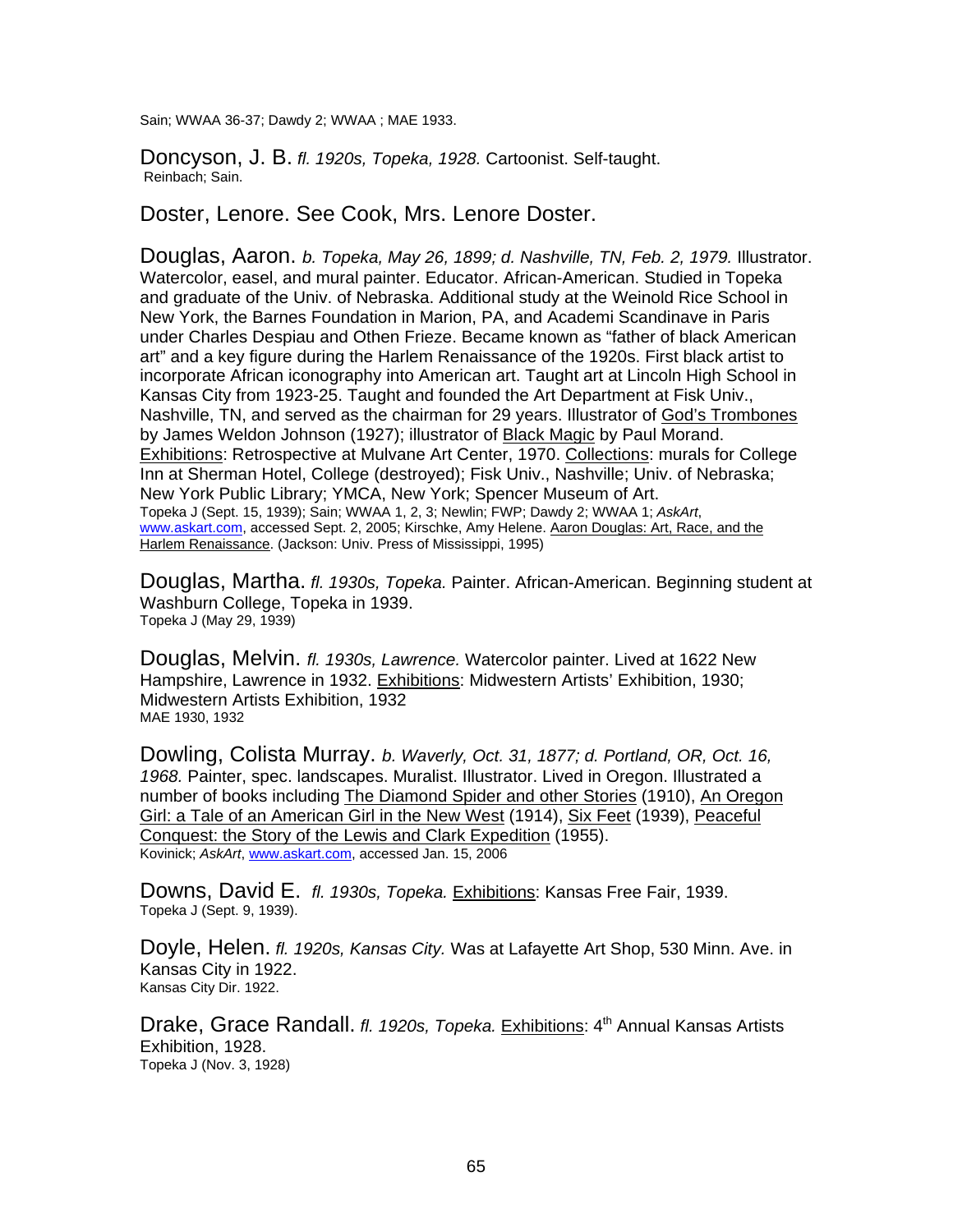Drake, Mrs. Paul. *fl. 1920s, Blue Rapids.* Exhibitions: 5<sup>th</sup> Annual Kansas Artists Exhibition, 1929. Topeka J (Nov. 2, 1929).

Draper, Mrs. Fred. *fl.1930s, Cummings.* Exhibitions: Kansas Free Fair, 1939. Topeka J (Sept. 9, 1939).

Draper, Via Walling. *b. Perth, Dec. 13, 1892; d. Tucson, AZ, Dec. 8, 1968.* Painter. Grew up in Oklahoma; attended Univ. of Kansas, Lawrence graduating in 1917 with a major in biology and a minor in art. Moved to Tucson, AZ where she became known for her desert scenes. Exhibitions: National Exhibition of American Art, 1937; Annual Exhibition of Women Painters of America, 1937; one-person show assembled by the Tucson Chamber of Commerce, 1943. Collections: Tucson Medical Clinic. Kovinick; AskArt, www.askart.com, accessed Jan. 15, 2006.

Drummond, Mrs. A. A. *b. Ohio, 1856.* Painter, spec. portraits. Lived in Cedarville in the 1890s. Taught herself to paint while living in a sod house in Smith County. She made her brushes from a mule's tail and her daughter's hair. House paint was her medium. Moved to Iowa where she painted portraits of several prominent people probably from photographs or reproductions. Exhibitions: Des Moines Public Library, 1932. Collections: Drake Univ.

KSG 1891; Dawdy3.

Dryden, Jimmy. *fl. Ellsworth.* Artist. Graduate of the Univ. of Kansas, Lawrence. Sain.

Drysdale, Vera Louise. *b. Peking, China, May 4, 1921; d. Tucson, AZ, Jan. 7, 1994.* Painter, spec. Native Americans. Illustrator. Daughter of Kansas missionaries, the family returned to Kansas settling first in Yates Center in 1935 and then in Emporia. Graduated from the College of Wooster in 1944 then worked in Kansas City for Hallmark Cards. Moved to southern California in 1946 where she raised a family and did some book illustrating. Moved to New Mexico in 1970 and to Arizona in 1989. Edited and illustrated The Gift of the Sacred People (1982). Exhibitions: Institute of American Indian Arts, 1976.

Kovinick; AskArt, www.askart.com, accessed Jan. 15, 2006

Ducker, Clara Estelle. *b. Lawrence, 1886.* Painter, spec. portraits and genre paintings of Native Americans, landscapes and murals. Studied at the Lewis Academy in Wichita; Emporia College; and the Pratt Institute. Taught at a vocational school in Weiser, ID. Dawdy3

Duffy-Harding, Mrs. Marie. *fl. 1919, Lawrence.* Artist. Proprietor of Duffy Studios whose 1919 advertisement reads, "Photographers, Portraits That Please." Lived at 829 Mass. St. in Lawrence. Lawrence City Dir. 1919.

Duncan, Charles Stafford. *b. Hutchinson, Dec. 12, 1892; d. New York, NY, 1952.*  Painter, spec. portraits and figures. Lithographer. At age four, his family moved to San Francisco where he later studied at the California Society of Fine Arts. He continued to live in San Francisco until 1945 when he moved to Sausalito, CA. Member: San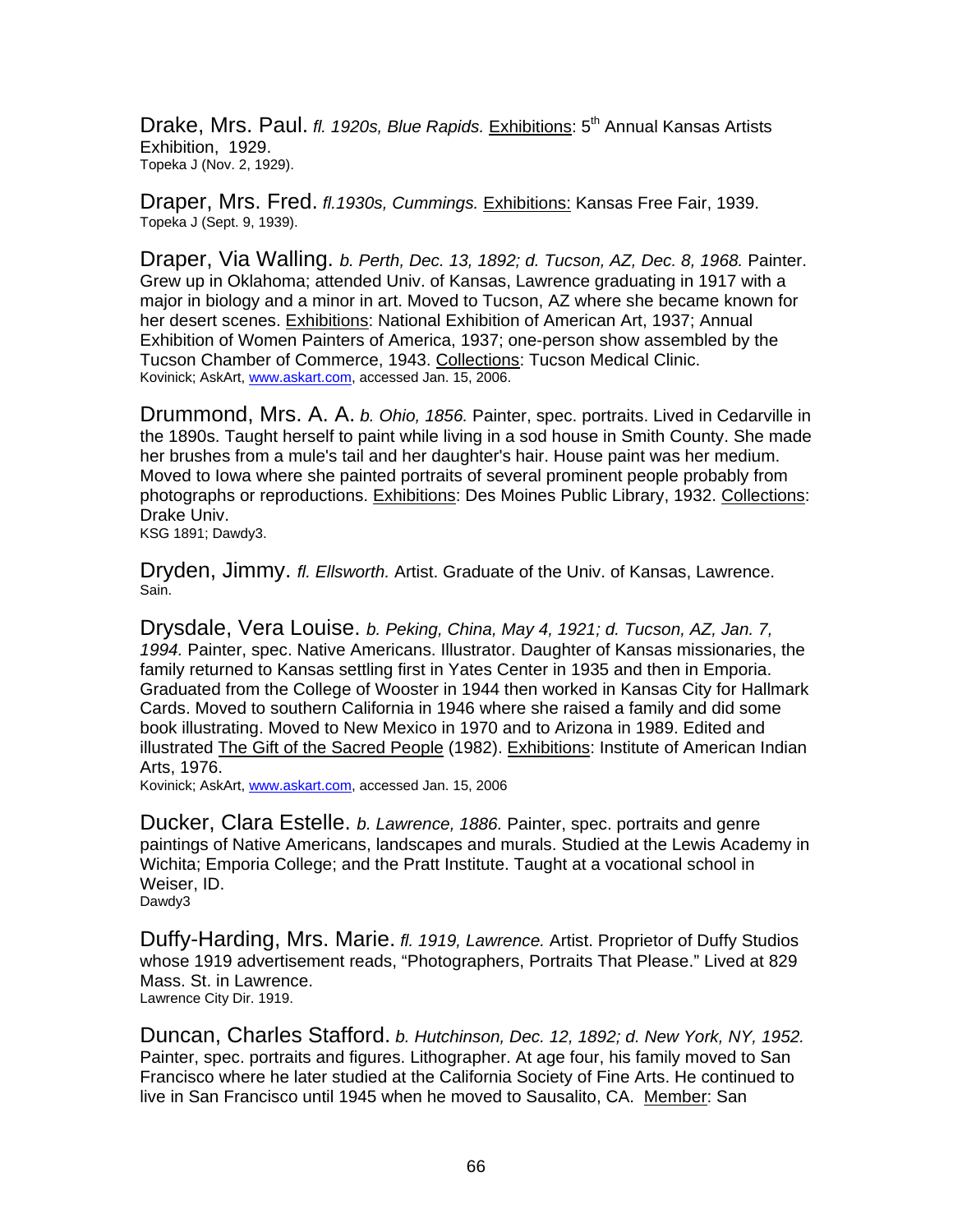Francisco Art Assoc.; California Society of Etchers; Bohemian Club. Exhibitions: Museum of Fine Arts, San Francisco, 1923; San Francisco Museum of Art, 1938. Awards: Gold medal, S.F. Art Assoc., 1927; 2<sup>nd</sup> Games D. Phelan Prize, Bohemian Club, 1927; 1<sup>st</sup> Anne Bremer Prize, S.F. A. A., 1928; Gold medal, Pacific Southwest Exposition, 1928; Winner of L. Gustle Prize, California Palace of Legion of Honor, S.F., 1930.

Sain; Dawdy; AAA20; WWAA 1; NMAA file; *AskArt*, www.askart.com, accessed Sept. 2, 2005; Bender, Albert M. Drawings by Charles Stafford Duncan from the Albert M. Bender Collection. (San Francisco: San Francisco Museum of Modern Art, 1938)

Dunn, Ben F. *fl.1904, Kansas City.* President of Kansas City Science Co., scenery for theatres, opera houses, and private clubs. 2331-33-35 Grand Avenue KSG 1904.

Dunn, Marjorie Cline. *b. El Dorado, Sept. 7, 1894; d. Los Angeles, Jan. 13, 1989.*  Portrait painter. Sculptor. Miniatures. Studied at Los Angeles School of Arts and Design under Prof. Wolf, Ella Shepard Bush, and Stanton MacDonald-Wright. Lived in Sierra Madre and Laguna Beach, CA. Made many portraits and miniatures of prominent persons. Member: California Society of Miniature Painters; National League of American Pen Women; Laguna Beach Art Assoc. Exhibitions: Los Angeles County Museum of Art, 1938; Golden Gate International Exhibition 1939; Laguna Beach Art Festival 1939. Collections: Los Angeles County Museum of Art; Philadelphia Museum of Art Dawdy; WWAA 7,6; Collins; *AskArt*, www.askart.com accessed July 21, 2006.

Durbon, W. F. *fl. 1930s, Junction City.* Painter. Businessman. Copied famous paintings. Retired in 1929. Junction City Union (Apr. 13, 1934).

Durrins, Reuben. *fl.1880s, Clay Center.* Art studio. KSG 1888-89.

Duvall, Andrew. *b. San Francisco, CA.* Painter. Teacher. Largely self-taught painter. Few lessons with Alfred L. Tice of Topeka. Taught house painting and decorating at the Boys Industrial School. Painted Murals at Boys Industrial School Chapel and in "Our Lady Guadalupe" Church, Topeka. Topeka J (May 15, 1937 & July 31, 1938)

Dwire, Helen M. *b. Atchison; d. 1957.* Batik artist. Lived in Taos, NM 1918-57. Witt

Dyer, Miss Belle. *fl. 1890s, Council Grove.* Artist. KSG 1891.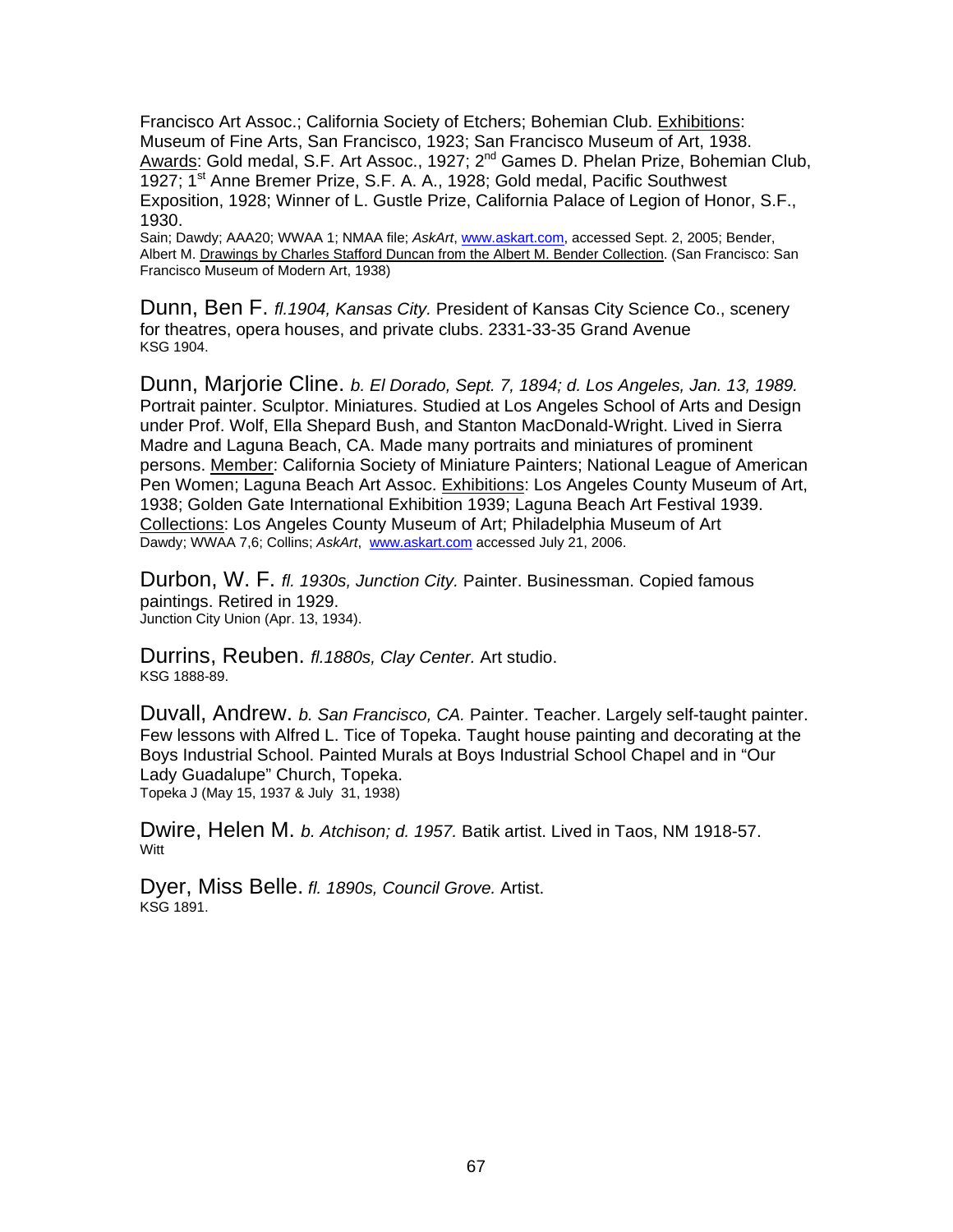E

Eagle, Esther. *fl. 1940s; Lawrence.* Artist. Exhibitions: National Art Fair, Wichita Art Museum 1940.<br>Wichita Eagle (Nov 24, 1940).

Eastman, William H. *fl. 1920s; Lawrence.* Painter. Lived at 1220 Ohio St., Lawrence in 1927. Lawrence City Dir 1927-28.

Eastwood, Raymond James. *b. Bridgeport, CT, May 25 1898; d. Lawrence, Nov. 24, 1987*. Painter. Teacher. Studied at the Art Students League from 1915-20 and at Yale School of Fine Arts in 1921. Pupil of Frank Dumond, W.S. Kendall, and E. C. Taylor. Taught at Univ. of Kansas, Lawrence, Art Department from1922-1968. Many of his papers are available in the Spencer Research Library at the Univ. of Kansas. Member: Allied Artists of America; Provincetown Art Assoc.; Beachcombers Scarab Fraternity; MacDowell Fraternity. Exhibitions: Midwestern Artists' Exhibition, 1923; Midwestern Artists' Exhibition, 1924; 15<sup>th</sup> McPherson Exhibition 1925; Midwestern Artists' Exhibition, 1928; 4<sup>th</sup> Annual Kansas Artists' Exhibition, 1928; Midwestern Artists' Exhibition, 1929; Midwestern Artists' Exhibition, 1930; Midwestern Artists' Exhibition, 1931; Midwestern Artists Exhibition, 1932; Midwestern Artists' Exhibition, 1933; Midwestern Artists' Exhibition, 1934; 25<sup>th</sup> McPherson Exhibition 1935; Midwestern Artists' Exhibition, 1935; Midwestern Artists' Exhibition, 1936; Midwestern Artists Exhibition, 1937; 14<sup>th</sup> Annual Kansas Artists Exhibition, 1938; Midwestern Artists Exhibition, 1939; Kansas Free Fair, 1939; 15<sup>th</sup> Annual Kansas Artists Exhibition, 1939; 16<sup>th</sup> Annual Kansas Artists Exhibition, 1940; Vose Galleries, Boston, 1940; Midwestern Artists Exhibition, 1940; Midwestern Artists Exhibition, 1941; Midwestern Artists Exhibition, 1942; Nelson-Atkins Museum, Kansas City, 1944; Awards: Kansas Governor's Artist Award, 1982. Collection: Spencer Museum of Art; Univ. of Kansas, Lawrence, Student Union Bldg; High School in Provincetown MA; Wichita Art Assoc.; Tulsa Univ; Philbrook Art Center; Baker Univ; Cornell Univ; Elizabeth Ney Museum, Austin; White Memorial Museum, San Antonio.

AAA 1920, 22, 26, 27; Reinbach; A&C KS; WWAA 1, 2, 3, 4, 7; Sain, Newlin, Dawdy 2; MAE 1923-24, 1928- 31, 1932-37, 1939-42; Beach; *AskArt*, www.askart.com, accessed Sept. 2, 2005; www.FamilySearch.org accessed July 15, 2006; KU Archives File.

Eckdahl, Oscar. *fl. 1930s; Topeka.* Lithography. Topeka J (April 18, 1936)

Eden, Miss Sallie. *fl. 1880s; Winfield, .* Artist. Member: Sala & Eden, 1888-89. KSG 1888-89.

Edie, Fern Elizabeth, See Knecht, Fern Elizabeth Edie.

Edwards, Pearl Lawler. *fl. 1930s; Wichita.* Artist. Exhibitions: 15<sup>th</sup> Annual Kansas Artists Exhibition, 1939. Topeka J March 10, 1939.

Egbert, Mary Addie. *b. Arizona.* Illustrator. Worked for the Department of Entomology at Univ. of Kansas, Lawrence. Sain.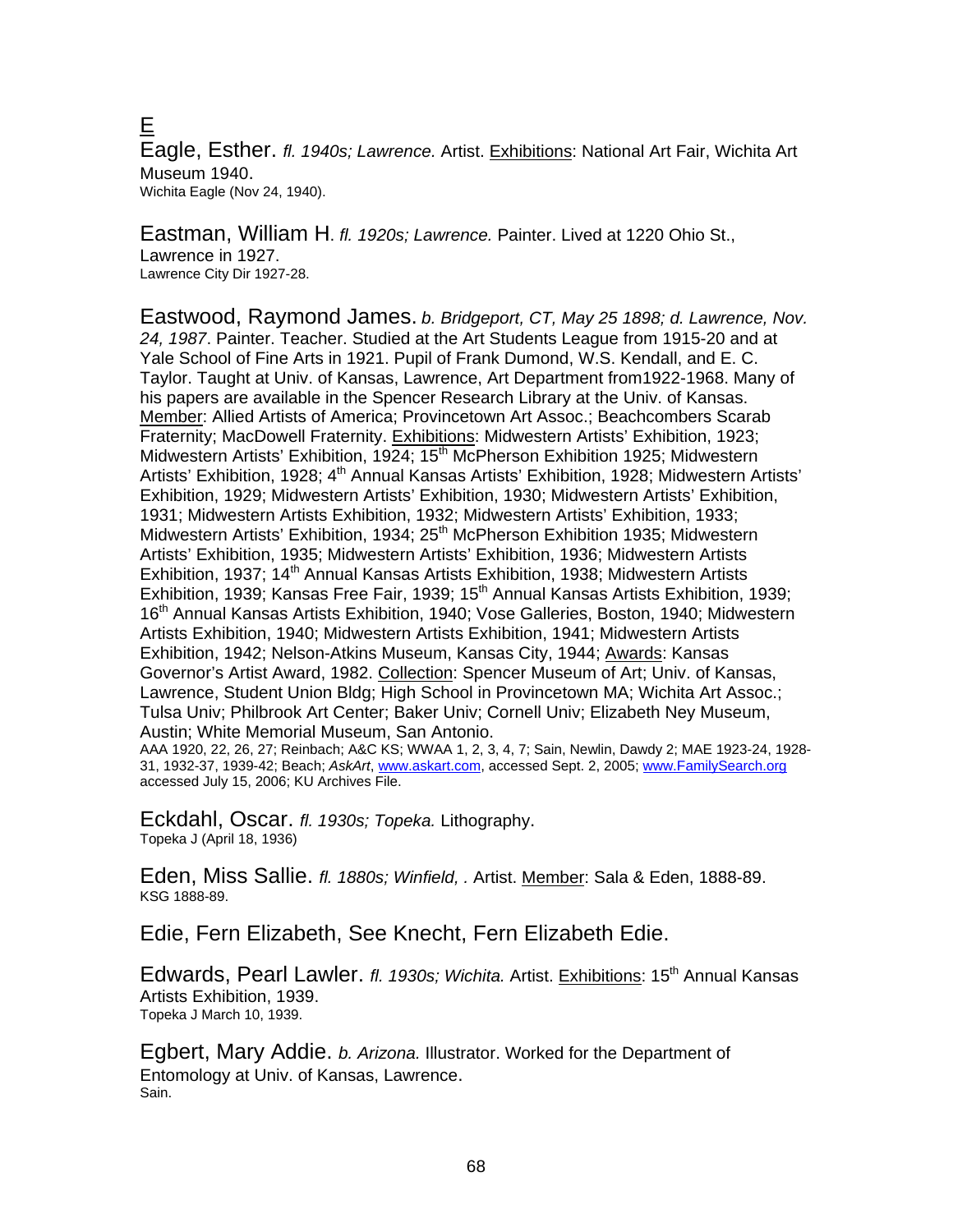Egy (or Egg), John F. *fl. 1920s, Kansas City.* Commercial Artist. Lived in Kansas City at 535 Minnesota Ave in 1927 and at 2242 Stewart Ave in 1929. Wife is Nell. Kansas City Dir. 1927, 1929.

Elden, Bess Murphy (Mrs. John F.). *fl. 1930s, Topeka.* Painter. Landscape. Flower Studies. Studied at Univ. of Kansas, Lawrence & at Washburn College, Topeka School of Art with V. Helen Anderson. Assistant teacher at Lowman School Kindergarten class & taught a night art class at Topeka high school, 1938. Exhibitions:  $6<sup>th</sup>$  Annual Kansas Artists, 1930; 7<sup>th</sup> Annual Kansas Artists, 1931; 8<sup>th</sup> Annual Kansas Artists, 1932; 9<sup>th</sup> Annual Kansas Artists, 1933; 10<sup>th</sup> Annual Kansas Artists, 1934; 14<sup>th</sup> Annual Kansas Artists, 1938.

Topeka J (Nov 10, 1934)

Elkins, Henry Arthur. *b. Vershire, VT, May 30, 1847; d. Georgetown, CO, July 1884.* Painter, spec. mountain scenes. Live in Chicago 1856-73, working 1864 as a selftaught artist. 1866 formed a party of eight to tour Colorado by wagon. Moved to Kansas City in 1873. Collection: Harmsen Collection; Colorado Spring Fine Arts Center; Delaware Art Museum Dawdy, Samuels; *AskArt*, www.askart.com, accessed Sept. 2, 2005; Taft

Ellis, Clyde Garfield. *b. Humboldt, , Dec 25, 1879; d. Los Angeles, CA, Sept 6, 1970.* Painter. Craftsman. Pupil of Judson, William Merritt Chase at the Univ. of California. Member: Pacific Art Assoc.; Painters & Sculptors of Southern California. Awards: 1<sup>st</sup> prize Oklahoma State Fair, 1921; Huntington Prize, LA Museum, 1924. Collections: Park Central Hotel, NY City; St. James Protestant Episcopal Church, Fordham, NY. Dawdy 2; WWAA 1

**Ellis, Miss Mary W**. *fl. 1880s, Parsons.* Artist.<br><sup>KSG 1984-85</sup>

Ellison, Mary Schenck Sparks. *b.Whitestown, IN, 1857; d.1952* . Quiltmaker. Family moved to Leavenworth County in 1870. Produced over 300 quilts. Lived in Effingham, Muscotah, Topeka, Oskaloosa, and Grantville.KS Quilts

Ellsworth, Maude. *b. Fontana.* Artist. Teacher. Graduate of Univ. of Kansas, Lawrence; student of R. Lagano. Art supervisor in the Lawrence schools who taught art at University high school in 1944. Her scarf called "Kansas Fields" was displayed when the renovated Lawrence Public Library reopened Nov. 1937. Collections: Spencer Museum of Art.

Sain; Lawrence J-W (Nov. 17, 1937; Nov. 18, 1937; Dec 11, 1937; Nov. 16, 1944)

Elwood, Cara Lou. *fl. Lindsborg.* Ceramist. BFA at Univ. of Kansas, Lawrence. Studied at Alfred Univ. Special studies with Antonio Prieto.<br>AAUW.

Ely, Anna W. *fl. 1920s, Merriam.* Watercolor painter. Exhibitions: Midwestern Artists' Exhibition, 1929.<br>MAE 1929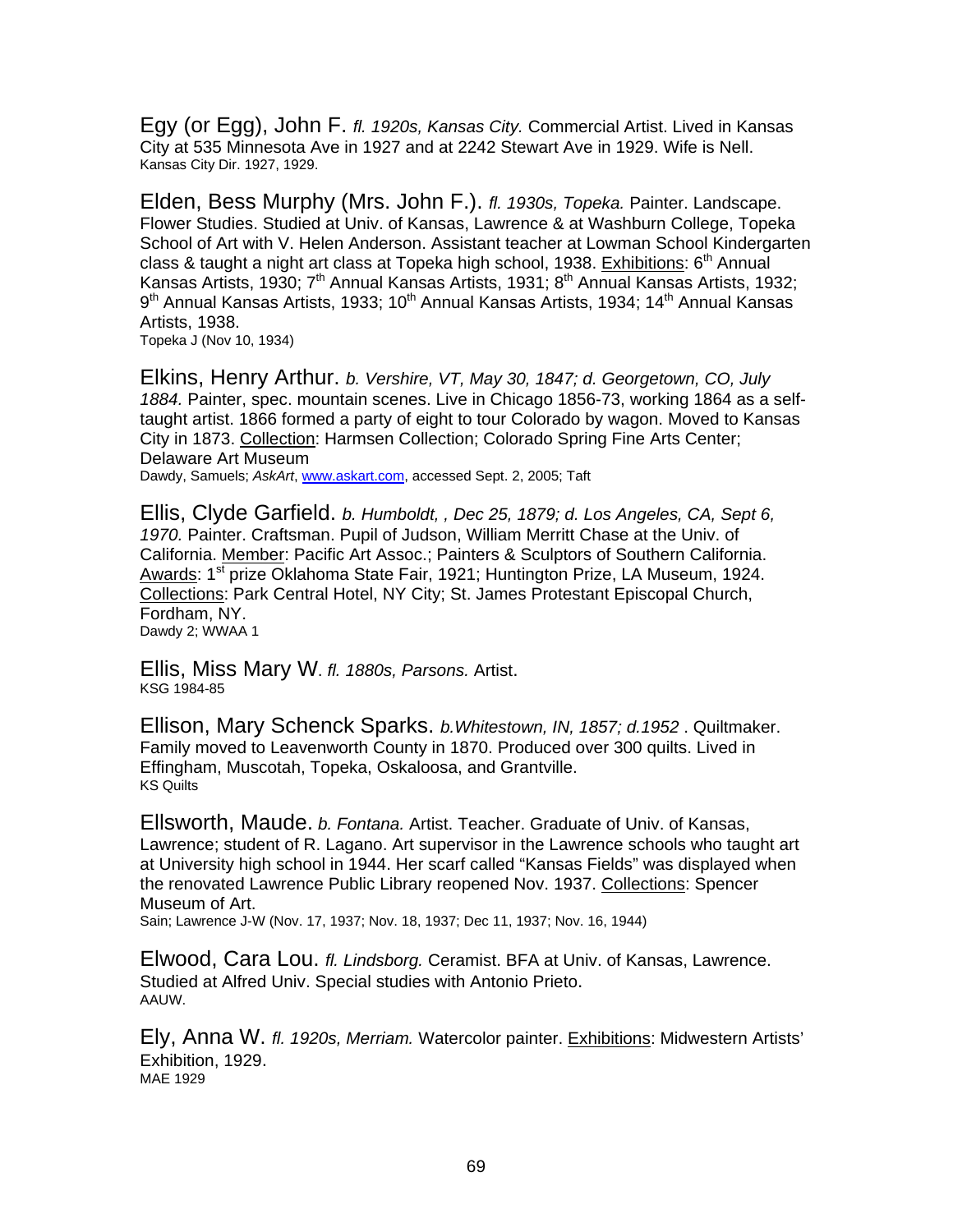Ely, Wolcott. *b. Hutchinson, Jan. 1, 1923; d. Taos, NM, Feb. 22, 2004.* Painter. Pen & ink. Charcoal. Studied at Kansas City Art Institute, Univ. of Illinois, Institute of Design in Chicago, Northwestern Univ. & Colorado Springs Fine Arts Center. Moved to Taos, NM in 1954 and served as an instructor at the Taos Institute for Creative Orientation, 1958. Collections: Wichita Art Museum.

WWAA 6, 7; Witt; FamilySearch.org accessed July 15, 2006.

Emeree, Berla Iyone (Mrs. William Henry Emeree). *b. Wichita, Aug. 7, 1899; d. El Paso, TX, Jan. 8, 1948.* Painter, spec. landscape. Teacher. Family moved to El Paso, TX in 1907. Studied with Frank Linton in Philadelphia. Her later Texas teachers were José Arpa of Spain, Rolla Taylor & Xavier Gonzalez of Mexico at the San Antonio Art School. Worked at Ft. Worth Public Library & College of Mines, El Paso. Founded the Berla Iyone Emeree School of Painting in El Paso, TX. in 1924. In 1928-29 she traveled and studied in Europe. In the late 1930s and 1940s, Emeree ran the Emeree Scenic Dive School in El Paso while continuing her own art. Member: Southern States Art League; San Antonio Art Guild; El Paso Art Guild. Collections: Carnegie Public Library, Ft. Worth, TX; Bowie High School, El Paso, TX.

Dawdy, Samuels, Collins, WWAA 1 6-7, AAA 1926 *AskArt*, www.askart.com, accessed Sept. 2, 2005; Kovinick.

Emerson, Paul. *fl. 1920s-30s, Kansas City.* Sculptor. Printmaker. Lived at 1027 Laurel Avenue, Kansas City in 1932. Exhibitions: Midwestern Artists' Exhibition, 1928; Midwestern Artists Exhibition, 1932 Awards: Silver medal, Midwestern Artists' Exhibition, 1928

MAE 1928, 1932

Engle, Elwood. *fl. 1942*, *Ft. Riley.* Artist. Sain.

English, Dorothy. See Brown, Dorothy Margaret

Eppink, Helen Brenan (Mrs. N. R. Eppink) *b. Springfield, OH, Aug 19, 1910; d. Emporia, Mar. 1986.* Painter. Graphic Artist. Studied at the Cleveland School of Art & John Huntington Polytechnic Institution. Instructor in art department at the College of Emporia, 1944-48, 1949-53, at Ottawa Univ, 1948-51, & at Kansas State, 1951-52. Member: Kansas Federal Womens Clubs; Wichita Art Museum; Prairie Water Color Painters. Exhibitions: Prairie Water Color Painters, Derby, England; Midwestern Artists Exhibition, 1939; Midwestern Artists Exhibition, 1940; Midwestern Artists Exhibition, 1942; Awards: Second prize, Midwestern Artists Exhibition, 1939. Collections: Topeka Public Library

A&C KS; Sain; WWAA 3-4, 6-7; Newlin; Collins; MAE 1939-40, 1942; Beach; www.FamilySearch.org accessed July 15, 2006; TPL.

Eppink, Norman Roland. *b. Cleveland, OH, July 29, 1906; d. Emporia, June, 1985.* Lithographer. Engraver. Etcher. Painter. Blockprint Maker. Studied at Cleveland School of Art; John Huntington Polytechnic Institute; Western Reserve Univ. Pupil of Henry G. Keller & Frank N. Wilcox. Taught at Cleveland Museum of Art. Became head of the Department of Art at Kansas State Teachers College, Emporia beginning in 1937. Author of 101 Prints: The History and Techniques of Printmaking (Norman: Univ. of Oklahoma Press, 1971) Member: Cleveland Print Makers; Prairie Water Color Painters.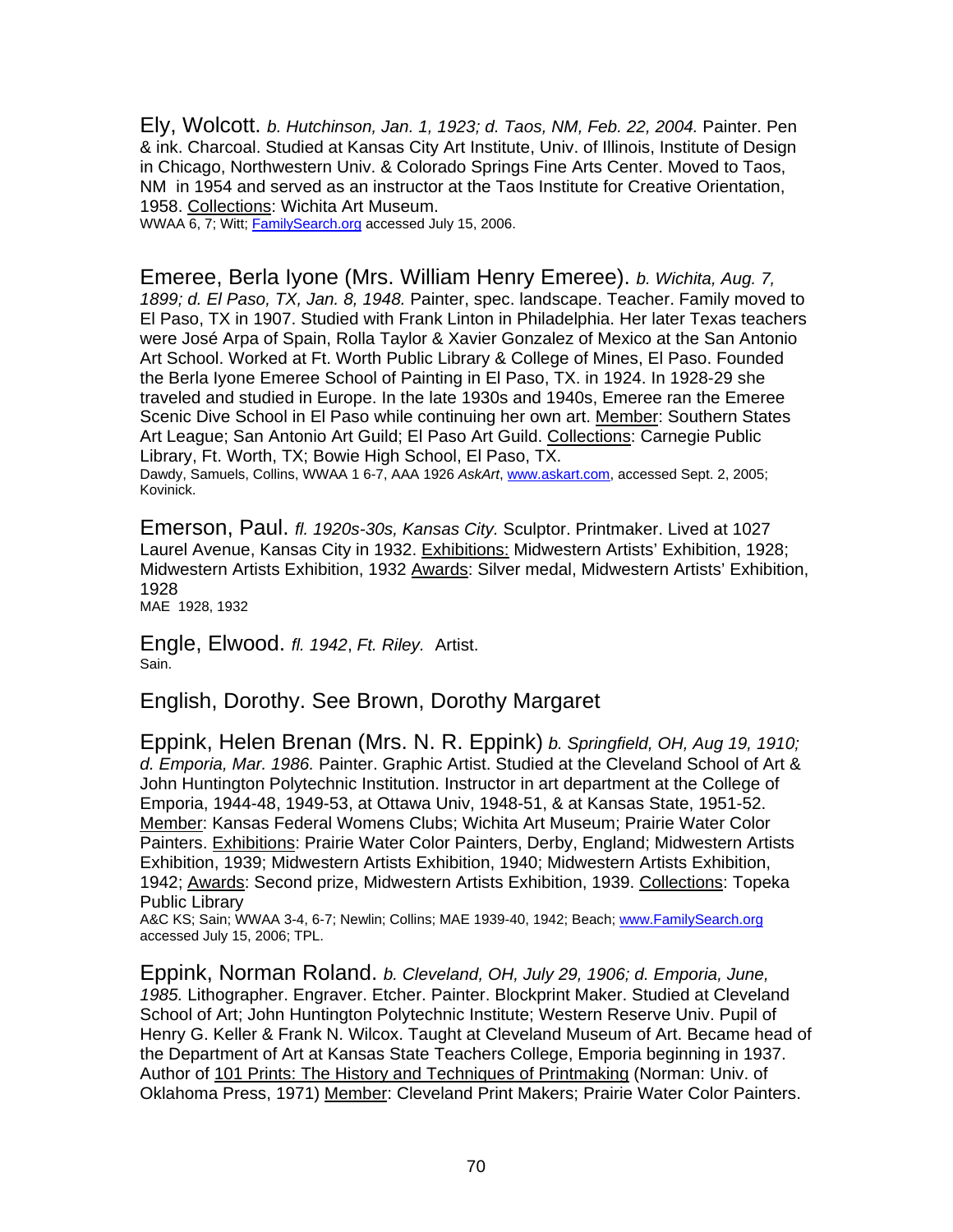Exhibition: Prairie Water Color Painters, Derby, England; Midwestern Artists Exhibition, 1938; Midwestern Artists Exhibition, 1939; 16<sup>th</sup> Annual Kansas Artists Exhibition, 1940; Midwestern Artists Exhibition, 1940; Midwestern Artists Exhibition, 1941; Midwestern Artists Exhibition, 1942; Awards: Cleveland Museum of Art, 1931-36, 1953-55; Second prize, Midwestern Artists Exhibition, 1938; Purchase award,  $2<sup>nd</sup>$  Biennial Exhibition of Regional Art, Manhattan, 1952. Collections: Topeka Public Library; Cleveland Print Club & Board of Education Building; Public School Building, Winfield; Cleveland Museum of Art; Cleveland Municipal College; Mansfield Public Library; Kansas Federal Womens Club; Pittsburg St. Teachers College; Wichita Art Museum.

A & C Kansas; WWAA 1 2-4, 6-7; Sain; Newlin; MAE 1938-42; Beach; *AskArt*, www.askart.com, accessed Sept. 2, 2005; www.FamilySearch.org accessed July 15, 2006; TPL.

Epps, George. *fl. 1930s, Topeka.* Exhibition: Kansas Free Fair, Art Exhibit 1939. Topeka J (Sept. 9, 1939)

Epps, Mrs. George. *fl. 1930s, Topeka*. Exhibition: Kansas Free Fair, Art Exhibit 1939. Topeka J (Sept. 9, 1939)

Eresch, Josie. *b. Beloit, April 13, 1894; d. Beloit, Aug. 7, 1967.* Painter. Wood Block Print. Etcher, Lithography. Banker. Landscaper. Graduated from Beloit High School in 1911. Attended St. May of the Woods College School of Art in 1914. Student at Birger Sandzén, Bethany College, Lindsborg; A E Cross, Federal Schools, NY; New York School of Fine Arts. Pupil of Caroline Armington, Paris in 1925; also studied in Tokyo and Peking. Lived in Beloit in 1928-33. Author of Elegant Amusement (1937) and Come Up and See My Etchings (1938). Member: Prairie Print Makers; Kansas Authors Club; League of American Pen Women; Woodcut Society; American Society of Bookplate Designers; Austrian Exhibit Libraries & Graphic Arts Society. Exhibitions: Midwestern Artists' Exhibition, 1927; 4<sup>th</sup> Annual Kansas Artists Exhibition 1928; Midwestern Artists' Exhibition, 1928; Midwestern Artists' Exhibition, 1929; 5<sup>th</sup> Annual Kansas Artists Exhibition, 1929; 6<sup>th</sup> Annual Kansas Artists Exhibition, 1930; Midwestern Artists' Exhibition, 1930; 7<sup>th</sup> Annual Kansas Artists Exhibition, 1931; Midwestern Artists' Exhibition, 1931;  $8<sup>th</sup>$  Annual Kansas Artists Exhibition, 1932;  $9<sup>th</sup>$  Annual Kansas Artists Exhibition, 1933; Midwestern Artists' Exhibition, 1933; Collections: Public Library, Chanute; Beloit Library, Beloit; Sandzén Memorial Art Gallery. WWAA 1, 2, 3, 4, 6, 7; Reinbach; Collins; Newlin; Sain; Dawdy 2; MAE 1927-31, 1933; Beach; Kovinick; Illustriana Kansas (Hebron, NB:1933).

Ericsson, Dorothy. *Topeka.* Artist. Topeka J (May 2, 1936)

Eschbaugh, George R. *fl. 1930s, Lawrence.* Exhibitions: Kansas Free Fair, 1939. Topeka J (Sept. 9, 1939)

Esmoer, Laurie P. *fl. 1890s, Belleville.* Photographer. Artist. An 1891 advertisement read, "Laurie P. Esmoer, photographer & artist. Pictures in crayon, India ink & watercolors neatly executed. Photos on China silk & linen." KSG 1894.

Evans, Miss Emma J. *fl. 1880s, Topeka.* Needle Work. Lived at 817 Kansas Ave. in Topeka in 1888. KSG 1888-89.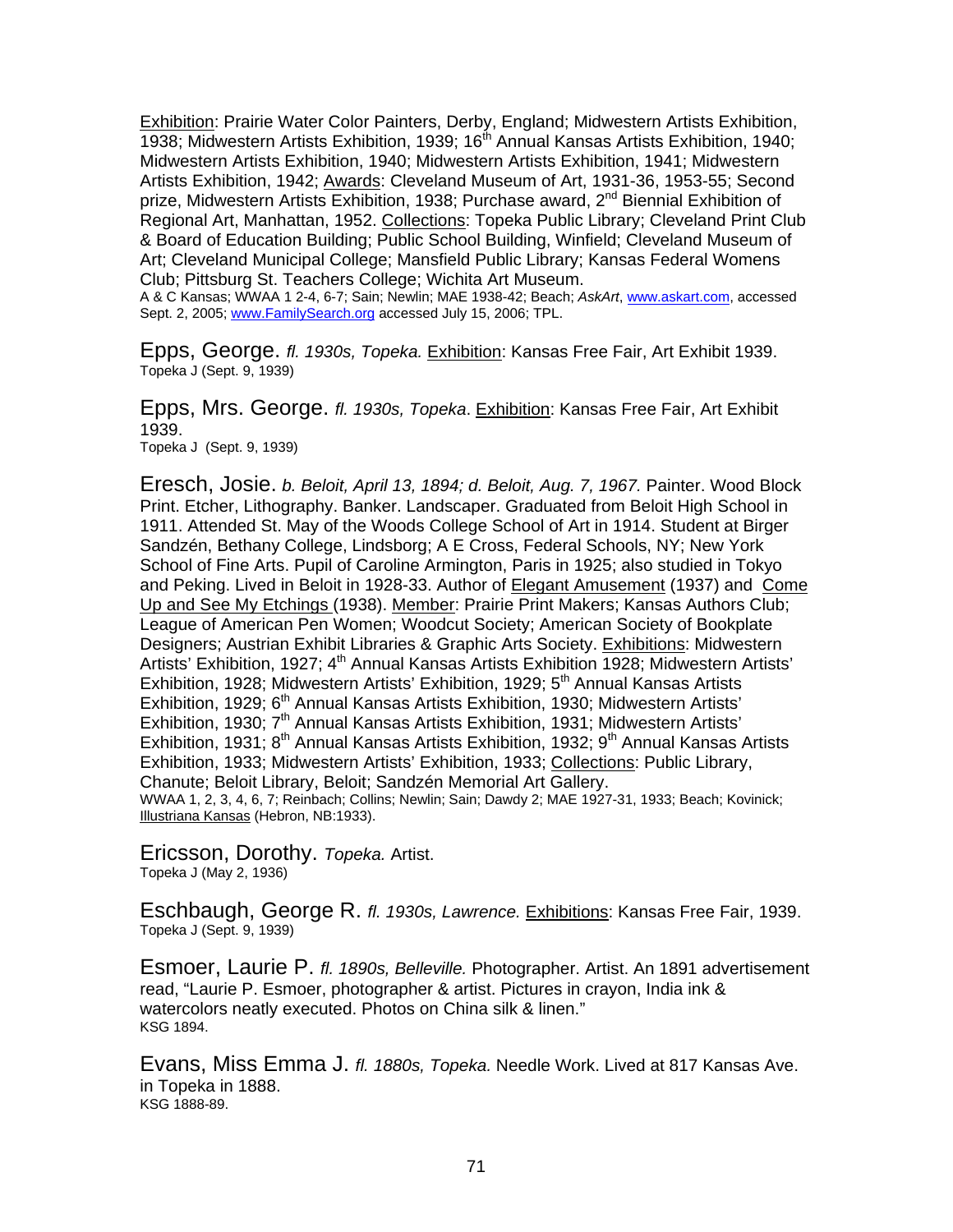Everhardy, Louise H. *fl. Manhattan.* Instructor in design & crafts at Kansas State. AAA 19.

Evett, Kenneth Warnock. *b. Loveland, CO, 1913; d. Ithaca, NY, May 28, 2005.* Painter, spec., figure, portrait, mural. Studied at the Kirkland School of Art, Denver, CO. Received an MFA in painting from Colorado College in 1939 and *s*tudied at the Colorado Springs Fine Arts Center under Boardman Robinson, George Biddle, and Henry Varnum Poor. He won commissions from the Works Progress Administration's federal section of fine arts to paint murals in several post offices in Colorado, Kansas and Nebraska including "Cowboys Driving Cattle" in the Caldwell Post Office painted in 1941, "Picnic in Kansas" and "Changing of the Horses for the Pony Express" for the Horton Post Office in 1938-39. He also was the winner of a national juried competition to create three murals for the rotunda of the Nebraska State Capitol. Taught at Cornell Univ. from 1948-1979. During 1972-1977 he contributed essays on art & exhibits to *New Republic.* Member: National Academy of Design, 1994. Exhibition: Upstairs Gallery, Ithaca, NY, 1996. Collections: Munson-William-Proctor Institute, Utica, N.Y.; Herbert F. Johnson Museum of Art, Ithaca, NY

*AskArt*, www.askart.com, accessed Sept. 2, 2005; Cornell Univ. News Services, June 3, 2005, http://www.news.cornell.edu/stories/June05/Evett.obit.html, accessed Sept. 25, 2005; Bruner; Wayne, Cynthis, and Jo Ann Wimer. Elements of Nature: Watercolors by Kenneth Evett (Ithaca, NY: Herbert F. Johnson Museum of Art, 1967); Works by Kenneth Evett (Ithaca, NY: White Museum of Art, 1969)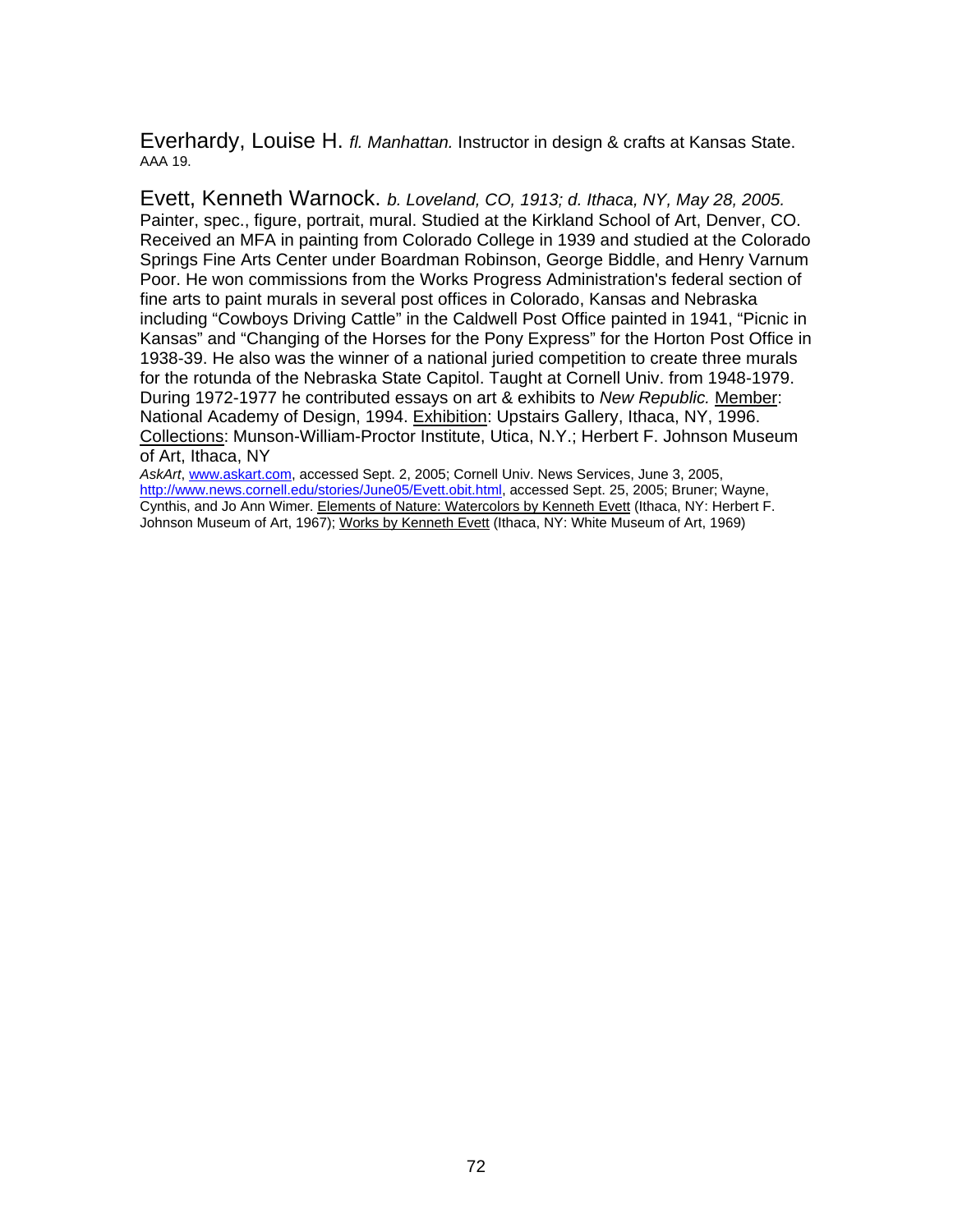F

Fabian, William. *fl. Kansas City.* Artist. Studied in Poland. Sain

Fahrenberg, Albert. *fl. 1880s, Wichita.* Portrait painter. Originally from San Antonio, TX. Maintained a Wichita studio upstairs at Douglas Avenue in the Baltimore Block and a residence on Williams Street, 3 doors west of Market Street in 1883. KSG 1882-83, 1884-85; Wichita City Dir. 1883

Fairchild, Claude E. *fl. 1907, Topeka.* Artist. Lived on Virginia Avenue at the southwest corner of Eagle Avenue in Topeka in 1907. Topeka City Dir. 1907

Falter, John Philip. *b. Plattsmouth, NB, Feb. 28, 1910; d. Philadelphia, May 1982.*  Illustrator. Painter, spec. scenes from his childhood in Kansas and Nebraska, portraits, American history. Raised in Falls City, NB and at the family's homestead in Atchison. Studied at the Kansas City Art Institute, the Art Students League, the Grand Central School of Art in NY. Teachers included Mahonri Young, George Wright, & Monte Crews. Began as an illustrator of western pulp magazines. Work includes more than 200 covers for *Saturday Evening Post,* many based on his childhood. Credited with designing over 300 recruiting posters for the Navy during World War II. Illustrated over 40 books for Reader's Digest. Member: Society of Illustrators; the Players; the Philadelphia Sketch Club. Awards: Illustrators Hall of Fame, 1976; National Academy of Western Art, 1978. Collections: painted a series of Bicentennial scenes for the 3M company in 1976; Spencer Museum of Art.

Sain; WWAA 4, 6, 7; Belden; Samuels; Reed; *AskArt*, www.askart.com, accessed Sept. 2, 2005; www.FamilySearch.org accessed July 15, 2006; www.illustration-house.com/bios/falter%5Fbio.html accessed July 21, 2006.

Farley, Bethel Morris. *b. Clifton, July 5, 1895; d. Pocatello, ID, Oct. 8, 1985.*  Painter, spec. landscapes, Native Americans. Largely self-taught artist. Official artist for the Fort Hall Centennial in Pocatello, ID in 1934. Collections: Idaho State Univ.; Union Pacific Station, Pocatello, ID. Kovinick.; Dawdy3.

Farrell, Edith C. *fl. 1894-1909, Leavenworth.* Artist. Lived at 506 S. 4<sup>th</sup> in Leavenworth from 1894-1909. Leavenworth City Dir. 1894-95, 1898-99, 1900-01, 1902-03, 1903-04, 1905-06, 1907-08, 1909.

Farrell, Miss Olive. *fl. 1891, Leavenworth.* Artist. Lived on south 4<sup>th</sup> in Leavenworth in 1891. KSG 1891

Farris, William A. *fl. 1904-09, Kansas City.* Artist. Lived at 2030 Walnut in Kansas City from 1904-08 and at 2080 Walnut in 1909. Kansas City Dir. 1904, 1908, 1909

Fasnacht, C.W. *fl. 1920s, Hutchinson.* Painter. Exhibitions: Midwestern Artists' Exhibition, 1923. MAE 1923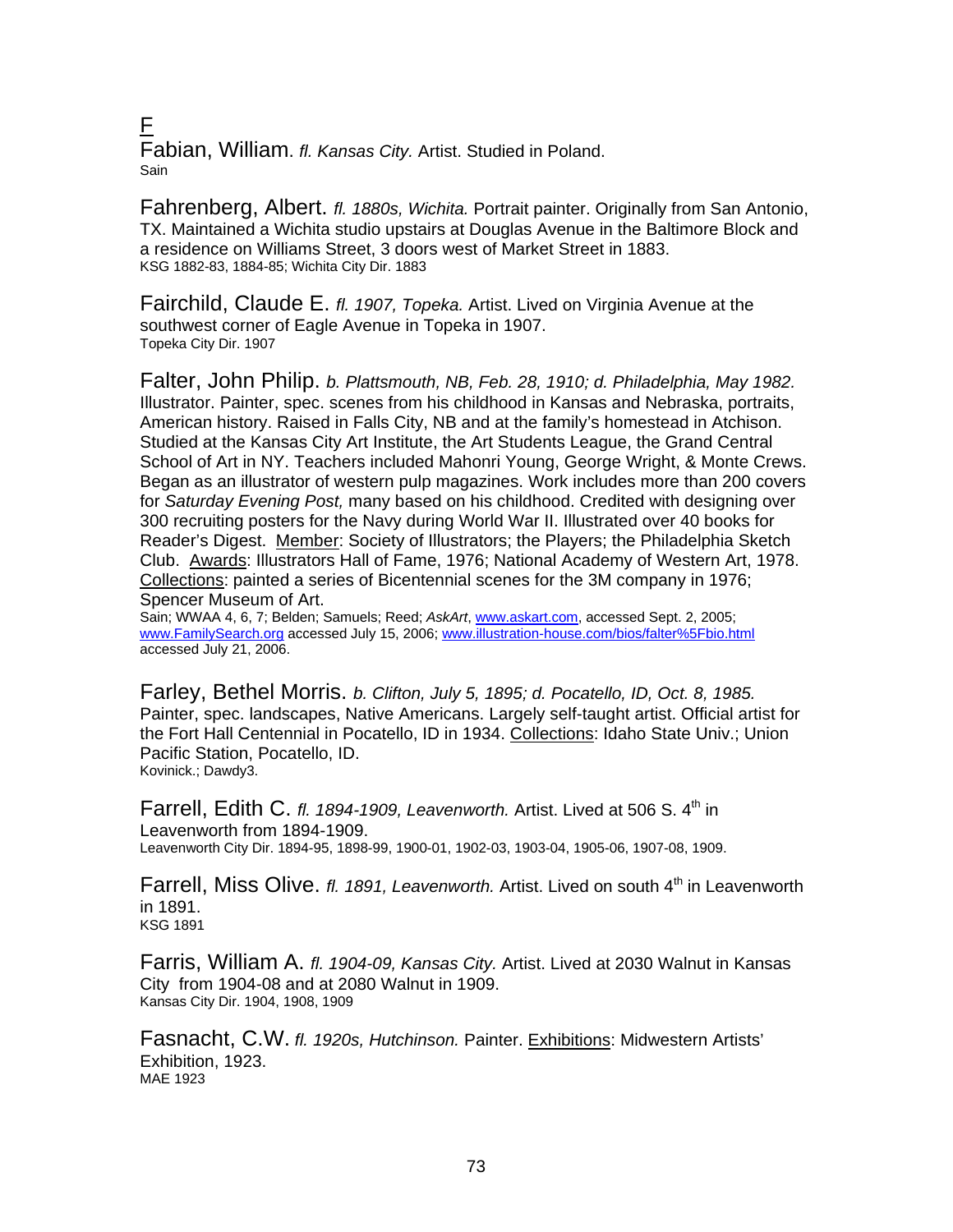Faust, Ora P. *fl. 1907, Topeka.* Artist. Lived at 1128 Kansas Avenue, Topeka in 1907. Topeka City Dir. 1907

Fayette, Mrs. William H. *fl. 1891, Nickerson.* Artist. Husband, W.H. Fayette, was a physician. KSG 1891

Fazel, John Winfield. *b. Pleasant Hill, WI, May 15, 1882; d. Kansas, Nov. 1963.*  Painter, spec. flower studies, landscapes, & portraits. Illustrator. Engraver. Teacher. Attended Washburn College, Topeka. Student of George Melville Stone and James I. Gilbert. Attended Kansas City Art Institute. Was the art director for Capper Engraving Co. plus an illustrator and cartoonist for several magazines and newspapers. Taught at the Topeka School of Art. Lived at 1040 Garfield Street, Topeka 1925-33. Member: Topeka Art Guild; American Federation of Arts. Exhibitions: 1<sup>st</sup> Annual Kansas Artists Exhibition, 1925; 4<sup>th</sup> Annual Kansas Artists Exhibition, 1928; 5<sup>th</sup> Annual Kansas Artists Exhibition, 1929; 6<sup>th</sup> Annual Kansas Artists Exhibition, 1930;  $7<sup>th</sup>$  Annual Kansas Artists Exhibition, 1931; Midwestern Artists' Exhibition, 1933; 15<sup>th</sup> Annual Kansas Artists Exhibition, 1939; Kansas Free Fair, 1939; 16<sup>th</sup> Annual Kansas Artists Exhibition, 1940; 17<sup>th</sup> Annual Kansas Artists Exhibition, 1941. <u>Collections</u>: Sandzén Memorial Art Gallery<br>Dawdy2; Topeka J. (June 11, 1938); Reinbach; AAA 22, 25; Newlin; WWAA 1, 2, 3; Sain ; MAE 1933; www.FamilySearch.org accessed July 15, 2006.

Fedeli, G. *fl. 1882-83, Kansas City.* Fresco artist*.* Lived at 622 Main in Kansas City in 1882-83. KSG 1882-83

Fedeli, Jerome. *fl. 1886, Kansas City.* Fresco artist. His business, Jerome Fedeli & Co., was located at 1036 Main in Kansas City and in 1886 advertised as" Fresco artists, residences, theatres, churches, offices, banks, banners, restoration of oil paintings. All work done in the most artistic style." KSG 1886

Feinger, W. W. *fl. 1939, Topeka.* Artist. Exhibitions: Kansas Free Fair, 1939. Topeka J (Sept. 9, 1939)

Fellnagel, Dorothy Darling. *b. Kansas City, Aug. 26, 1913; d. Oakland, CA, Apr. 22, 2006.* Studied with Elizabeth Sprague and Clayton Staples at the Univ. of Wichita; the Wichita Art Assoc. School with William Dickerson and B.J.O. Nordfeldt; at the Chouinard School of Art in Los Angeles with Millard Sheets and Jean Charlot; and with Frederic Mizen at the Mizen Art School in Chicago. Lived in Wichita at 4105 E. Central in 1935. Exhibitions: Midwestern Artists' Exhibition, 1935; Wichita Art Assoc.; Wichita Artist Guild. Award: Lithography award from the 20<sup>th</sup> Century Club of Wichita in 1934. Sain; AAUW; WWAA 1, 2, 3; MAE 1935; www.FamilySearch.org accessed July 15, 2006.

Felton, Mable. *fl. 1904, Kansas City.* Artist. Lived at 3712 Central in Kansas City in 1904. KSG 1904

Ferguson, Mrs. G. B. *fl. 1904, Paola.* Artist. KSG 1904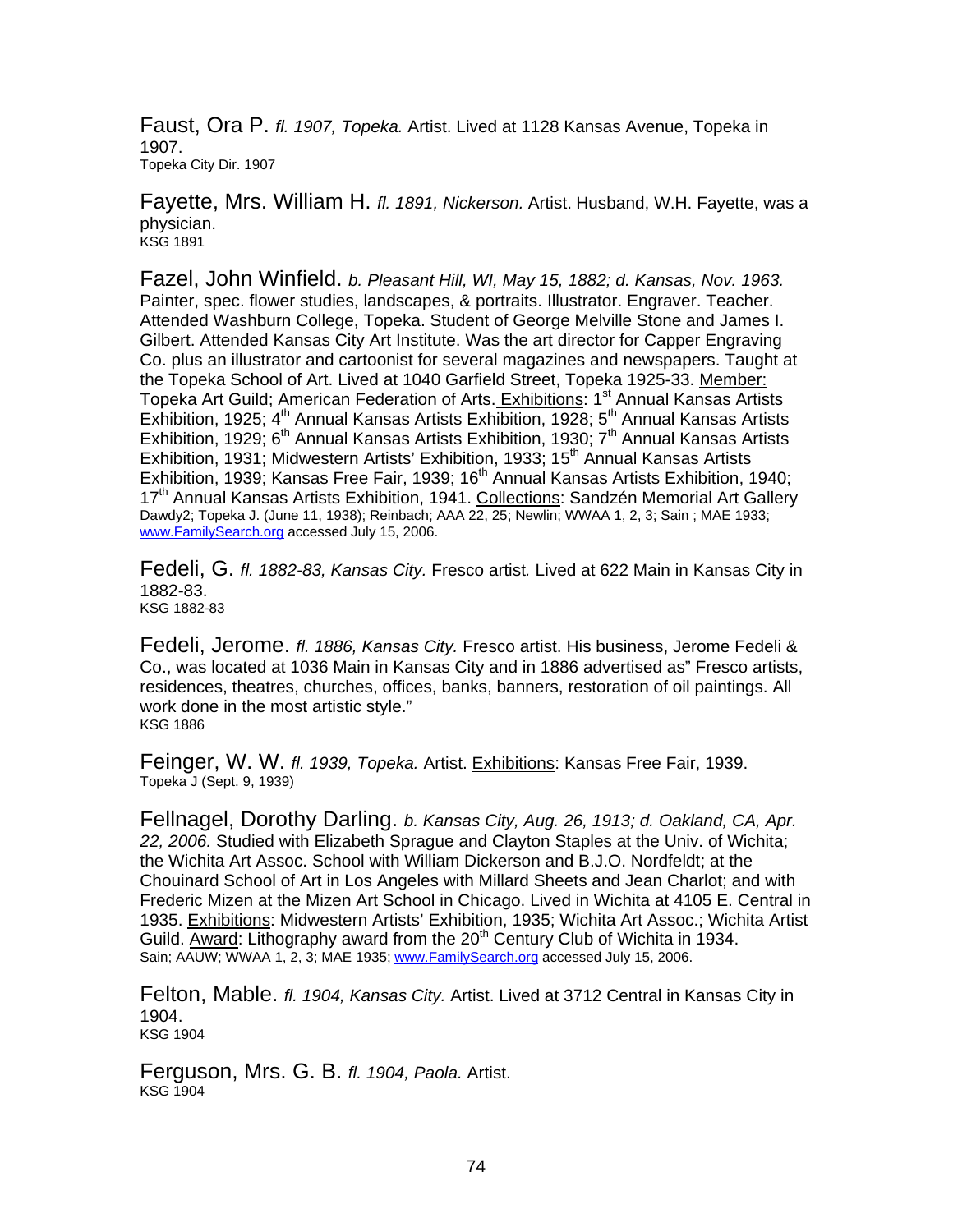Ferris, Miss Eliza. *fl. 1888, Lawrence.* Artist. Lived at 745 Connecticut, Lawrence in 1888. Lawrence City Dir. 1888

Feudel, Mrs. Alma L. M. A. *b. Leavenworth, Mar. 31, 1867.* Artist. Self-taught. Married to Arthur Feudell, also a painter. Lived in New York. AAA 1

Field, Helen C. *fl. 1907-08, Kansas City.* Artist. Lived at 451 Minnesota Avenue, Kansas City in 1907-08. Kansas City Dir. 1907, 1908

Filkin, Edna b. *fl. 1910-11, Rosedale.* Artist. Lived at 310 College Avenue, Rosedale in 1910-11. Rosedale City Dir. 1910, 1911

Filleau, Emery A. *b. New York, NY, 1855; d. Houston, TX, 1935.* Painter, spec. landscape. Illustrator. Teacher. Art dealer. Studied in New York before moving to Kansas City and then to Houston. Advertised in 1894 as "artist, designer, illustrator, and general sketch artist; portraits, landscapes, buildings, birds-eye views & street scenes in all materials and for all purposes." Lived in Kansas City from 1894-1904 first at the 560 Sheidley Building, then at 807 Main, and then at 300 W.  $10<sup>th</sup>$  Operated an art gallery in Houston as well as painting and teaching. Exhibitions: Annual Houston Artists Exhibition, 1926; Annual Houston Artists Exhibition, 1930. Collections: Houston Public Schools, San Jacinto Museum of History, La Porte, TX.

KSG 1894, 1904; Kansas City Dir. 1898; *AskArt*, www.askart.com, accessed Sept. 2, 2005

Filson, Miss Lizzie M. *fl. 1886, Kansas City.* Painter. Teacher. Advertised in 1886 " L.M. Filson, artist—lessons given in landscape, flowers, fruit & figure painting. Also all kinds of decorative work, including Kensington Embroidery, Hammered Brass, Lustre and Kensington painting. Orders taken for portraits in oil and crayon. " Located at 38 Mason Building, 1009 Main, Kansas City in 1886. KSG 1886

Fincke, Helen. *fl. 1940, Kansas City.* Student in the Dept. of Design at Univ. of Kansas, Lawrence. Wichita Eagle (Feb. 4, 1940)

Fisher, Mildred. *fl. 1930s, Topeka.* Artist. Exhibitions: Kansas Free Fair, 1939. Topeka J (Sept. 9, 1939)

Fisher, Phillip D. *fl. 1867.* Illustrator. Printmaker. An Ohio resident who served in the Civil War and then worked as a civil engineer for the Union Pacific railroad operating through Kansas. Four views of the Union Pacific right-of-way were published in *Harpers.* Fisher was on the scene of the Indian War in Kansas before *Harpers*' special artist T.R. Davis arrived. Three of Fisher's drawing pertaining to the war were published by *Harpers* in 1867.

Dunbier; Samuels; *AskArt*, www.askart.com, accessed Sept. 2, 2005; Taft

Fisher, Sadie Baker. *b. Yates Center.* Artist. Graduated of Univ. of Kansas, Lawrence. Lived in Los Angeles.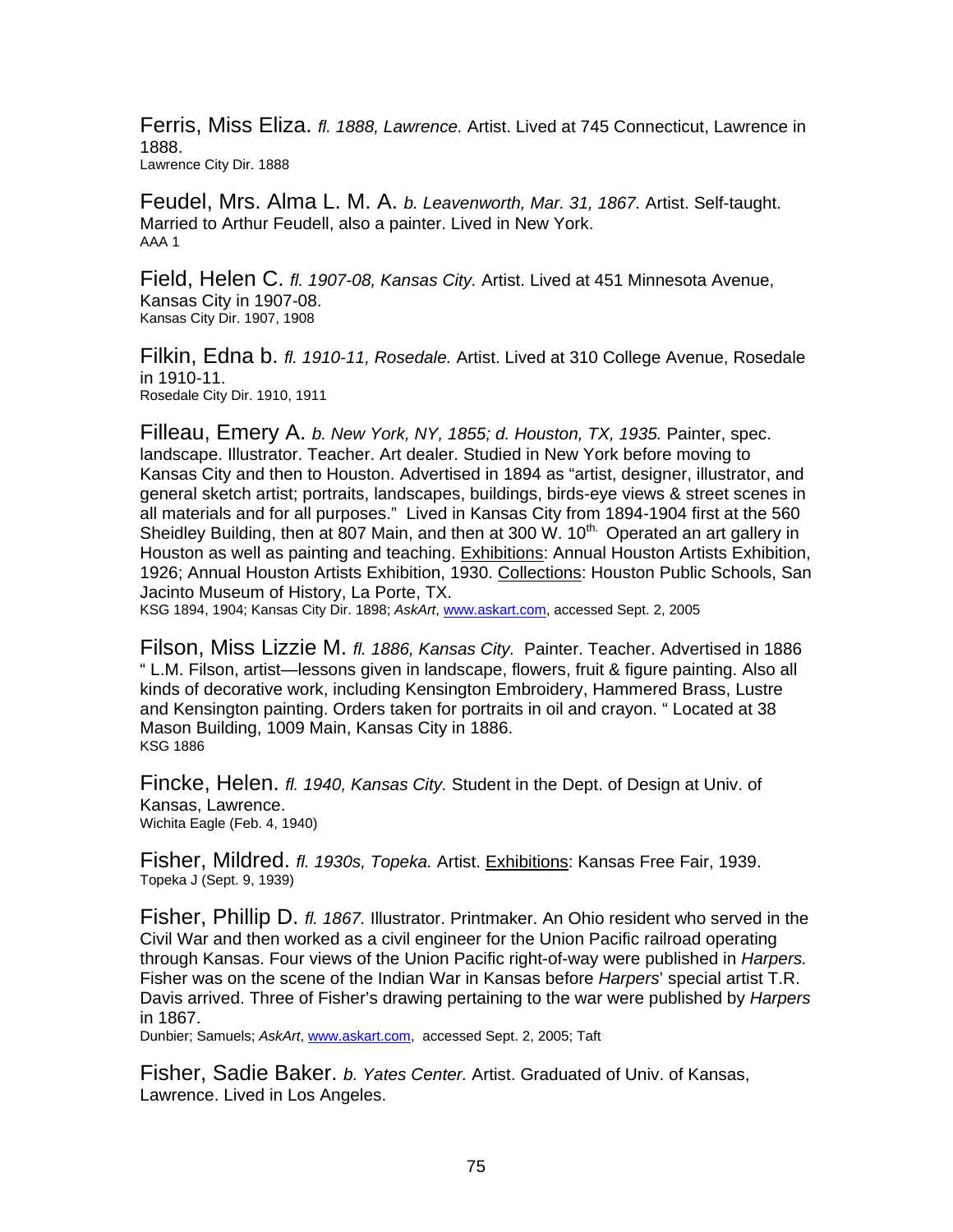Fitzgerald, Don. *b. Waterville, 1918.* Cartooning. Drawings. A&C KS

Fitzgibbon, James L. *fl. 1880-1920s, Kansas City.* Painter, spec. portraits, landscapes, historical sites, ranch scenes. Lived at 1120 Main, Kansas City in 1886 and at 1214 Main, Kansas City in 1888-89. Work is included in the Inventory of American Paintings. Exhibitions: Annual Exhibition of the Artists of Kansas City and Vicinity, 1915; Annual Exhibition of the Artists of Kansas City and Vicinity, 1917; Midwestern Artists' Exhibition, 1922. Collections: Kansas City Museum of History and Science. KSG 1886, 1888-89; Annual Exh. KCAI 1915, 1917; MAE 1922

Fleisch, Dr. L. M. *fl. 1930s, Topeka.* Exhibitions: Kansas Free Fair, 1939. Topeka J (Sept. 9, 1939)

Flenniken, Preston P. *fl. 1909-30s, Topeka.* Painter. Vice-President of The Reid Co., artists and decorators with Albert T. Reid as President. Also assisted Dorothea Tomlinson on the Hoisington Post Office mural. Topeka City Dir. 1909; Topeka J (May 16, 1938)

Flood, Leila L. *fl. 1906, Kansas City.* Artist. Lived at 10 S. 7<sup>th</sup>, Kansas City in 1906. Kansas City Dir. 1906

Flury, Godfrey. *fl. 1890s, Leavenworth.* Fresco painter. Interior decorator. 1891 advertisement reads, " Godfrey Flury, dealer in wall paper. House, sign & fresco painter. Artistic interior decorator." Located at 427 S. 5<sup>th</sup>, Leavenworth. KSG 1891

Foltz, Lloyd Chester. *b. Pottawatomie County, Sept. 24, 1897; d. Wichita, May 25, 1990.* Etcher. Lithographer. Block printmaker, spec. rural scenes. Teacher. Studied at the Chicago Academy of Fine Arts. Lived in Topeka and then in Wichita. Taught at the Wichita Art Assoc. Worked for Western Lithograph Co. Member: Prairie Print Makers (charter member); Wichita Art Guild; Wichita Art Assoc.; Northwest Printmakers; Rocky Mountain Print Makers; California Print Makers; Kansas Watercolor Society. Exhibitions: 1<sup>st</sup> Annual Kansas Artists Exhibition, 1925; 4<sup>th</sup> Annual Kansas Artists Exhibition, 1928; Midwestern Artists' Exhibition, 1929; 5<sup>th</sup> Annual Kansas Artists Exhibition, 1929; Midwestern Artists' Exhibition, 1930; Midwestern Artists' Exhibition, 1931; 8<sup>th</sup> Annual Kansas Artists Exhibition, 1932; Midwestern Artists Exhibition, 1932; 9<sup>th</sup> Annual Kansas Artists Exhibition, 1933; Midwestern Artists' Exhibition, 1933; Midwestern Artists Exhibition, 1937; 14<sup>th</sup> Annual Kansas Artists Exhibition, 1938; Midwestern Artists Exhibition, 1938; Kansas Free Fair, 1939; Midwestern Artists Exhibition, 1939;16<sup>th</sup> Annual Kansas Artists Exhibition, 1940; Philbrook 1<sup>st</sup> Annual, 1940. Awards: Bronze medal, Midwestern Artists' Exhibition, 1931; Honorable mention, Midwestern Artists Exhibition, 1937. Collections: Sandzén Memorial Art Gallery; Spencer Museum of Art, Lawrence; East High School, Wichita; Art Guild, Topeka; Brooklyn Society of Etchers; Philadelphia Print Club; Philadelphia Art Alliance; Northwest Print Club, Seattle; National Academy of Design, NY; National Gallery of Art, Washington; Beach Museum, Manhattan.

Sain; Newlin; Dawdy2; AAA 26; WWAA 1; Reinbach; *Kansas Magazine* 1933, 1934, 1935; MAE 1929-33, 1937-39; Wichita Eagle (May 28, 1990); *AskArt*, www.askart.com, accessed Sept. 2, 2005; Ross, Novelene. Lloyd Foltz: A Retrospective. (Wichita: Wichita Art Museum, 1992)

**Sain**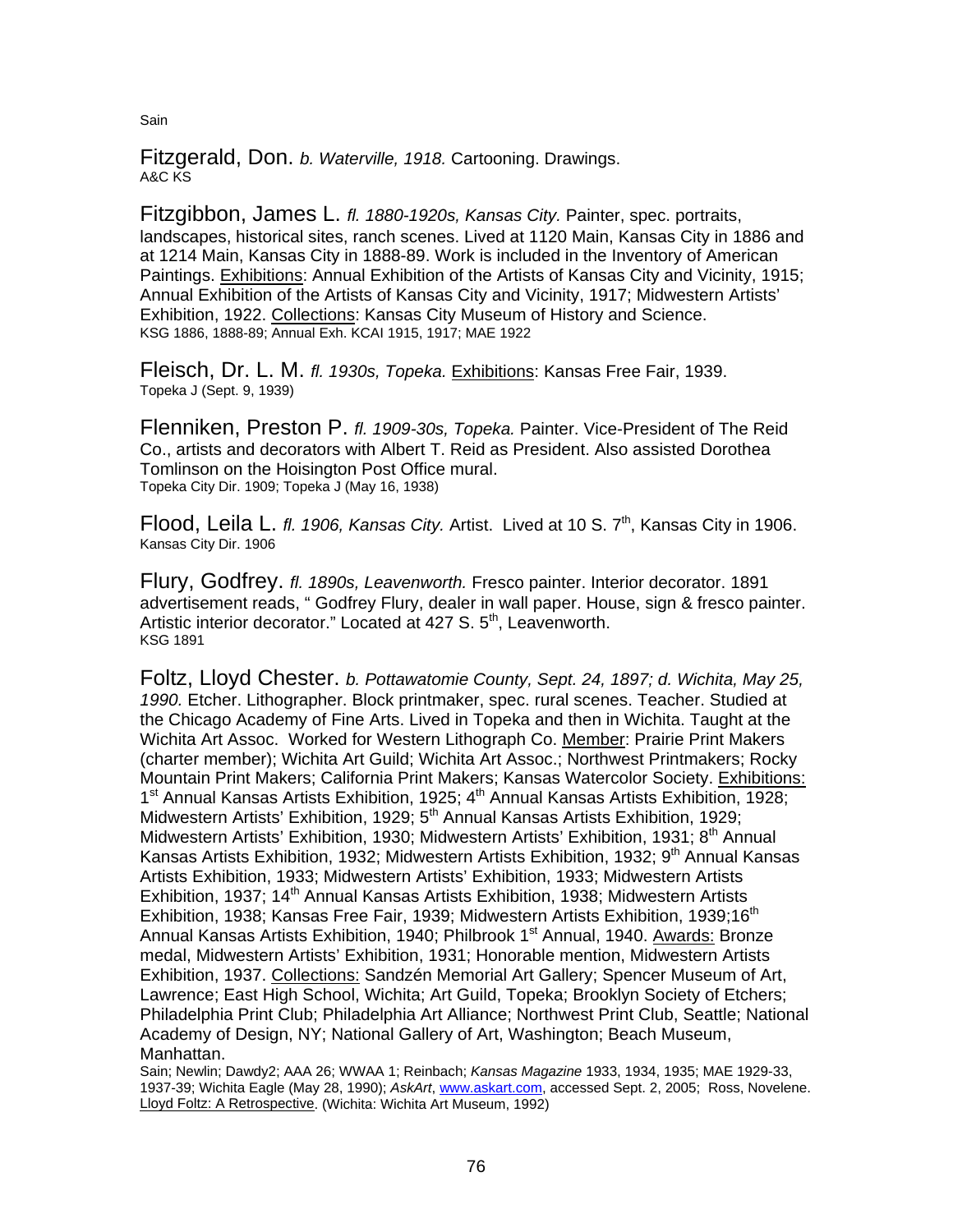Forbes, Harry L. *fl. 1909-12, Kansas City.* Artist. Lived in Kansas City at 837 Barnett Avenue in 1909, at 1207 Reynolds in 1910, and at 1230 Reynolds in 1911-12. Kansas City Dir. 1909, 1910, 1911, 1912; KSG 1912

Ford, W. A. Painter. Painted a portrait of Francis Willard. Sain

Ford, William A. *fl. 1890s, Hutchinson.* Artist. Lived at NE corner of Main & 2nd Avenue in Hutchinson in 1891. Maintained a studio in Room D of the Higley Block and a residence at 227 6<sup>th</sup> Avenue East, Hutchinson in 1893. KSG 1891, 1894, 1900; Hutchinson City Dir. 1893

Forster, H. C. *fl. 1890s, Bird City.* Artist. KSG 1891

Forster, John P. *fl. 1930s, Horton.* Painter. Exhibitions: Kansas Free Fair Exhibition, 1936. Topeka J (Sept. 19, 1936)

Fortstun, Ed. Artist. Sain

Foster, Bertha Knox. *b. Hymer, , May 25, 1896.* Painter. Teacher. Pupil of Clark, Schaeffer, Wright, & Poor. Head of the Art Dept. at Herbert Hoover High School in Glendale, CA in 1936-37. Member: California Art Club; Pacific Art Assoc.; Women Painters of the West; Southern California Art Teachers Assoc. Sain; Dawdy2; WWAA 1

Foster, Harold "Hal" Rudolf. *b. Halifax, Nova Scotia, Canada, 1892; d. Spring Hill, FL, July 25, 1982.* Illustrator. Cartoonist. Painter. Studied at the Art Institute of Chicago and the Chicago Academy of Fine Arts. Creator of the Tarzan cartoons and the Prince Valiant in the Days of King Arthur cartoon strip. Moved to Topeka from Chicago in 1936, his wife's hometown, and lived there three years. Moved to Evanston, IL in 1940, to Reading, CT in 1944, and finally to Spring Hill, FL in 1971. Exhibitions: Kansas Free Fair Art Exhibition, 1936; 14<sup>th</sup> Annual Kansas Artists Exhibition, 1938. Awards: Outstanding Cartoonist of the Year, 1952, 1957; Best Story Strip, 1964; SAM Award, 1969; as well as other awards from the National Cartoonist Society. Newlin; Sain; NMAA file; www.FamilySearch.org accessed July 15, 2006; Kane, Brian M., and J. David Spurlock. Hal Foster: Prince of Illustrators, Father of the Adventure Strip. (Lebanon, NJ: Vanguard Productions, 2001)

Foster, Merry Ellen G. Painter. Exhibitions: Regional Exhibition of Paintings, Manhattan, 1950. **Beach** 

Fowler, Clayton V. Painter. Exhibitions: Regional Exhibition of Paintings, Manhattan, 1950. **Beach** 

Fox, Irene. *fl. 1930s, Fort Leavenworth.* Painter. Exhibitions: Midwestern Artists' Exhibition, 1935.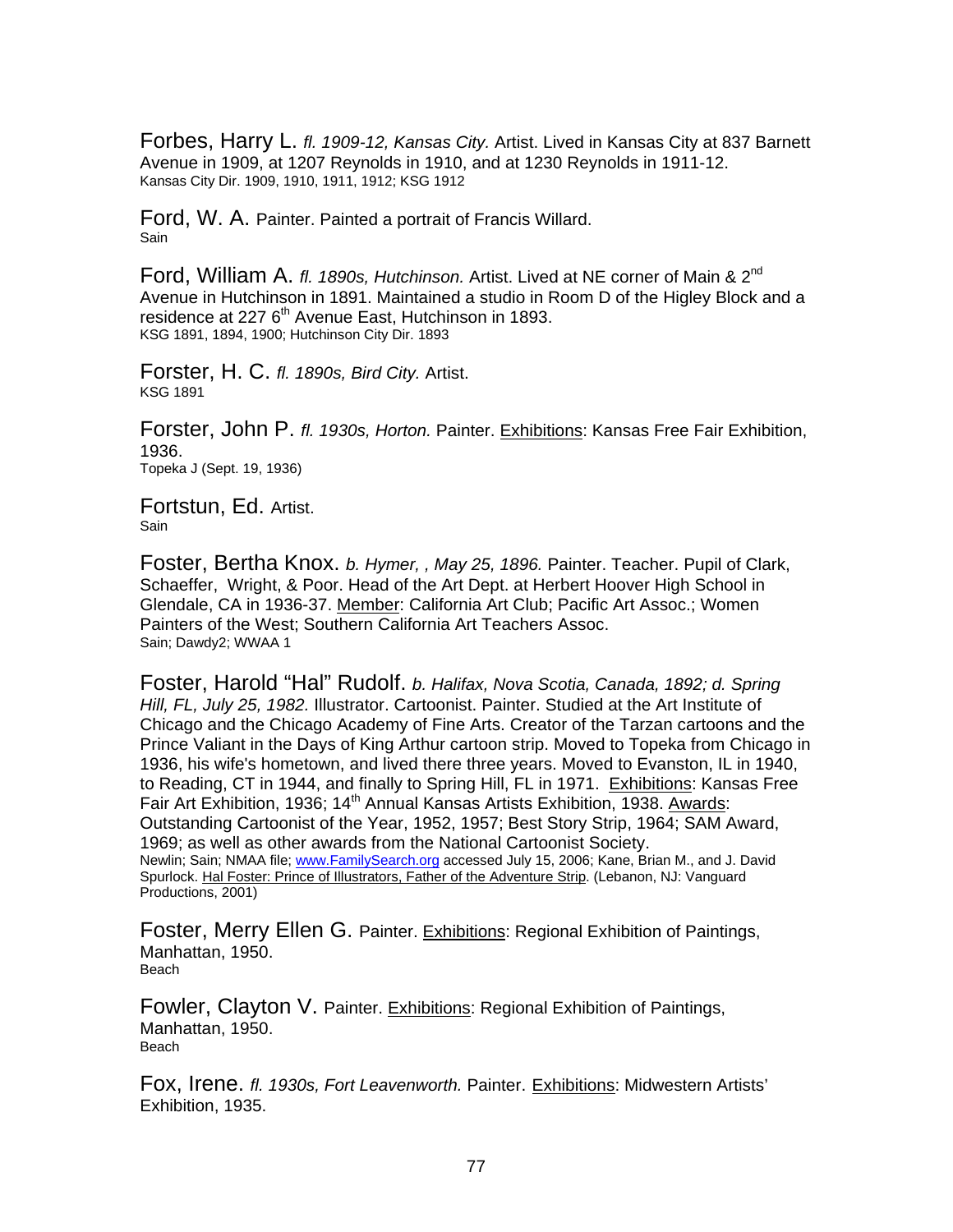MAE 1935

Fox, Lansdale. *fl. 1880s, Kansas City.* Artist. Lived at 43 Delaware Block, Kansas City in 1886. KSG 1886

Fox, Lauretta L. *fl. 1910, Topeka.* Artist. Lived at 1411 Fillmore, Topeka in 1910. Topeka City Dir. 1910

Francis, Clara. *fl. Colony .* Artist. **Sain** 

Francis, Helen I. See Hodge, Mrs. Helen Francis

Frantz, Alice Maurine. *b. Wellington, June 22, 1892.* Illustrator. Studied at the Art Institute of Chicago and Columbia Univ. Pupil of Arthur Dow and Adah Robinson. Lived in Enid, OK. Member: Oklahoma Art Assoc; Southern States Art League; American Artists Professional League. Dawdy2; WWAA 1

Frazee, Joe Robaldo. Stone-carver. Son of John Frazee. FWP

Frazier, Bernard Emerson "Poco". *b. near Athol, June 30, 1906; d. Lawrence, May 24, 1976.* Sculptor. Craftsman. Teacher. Museum administrator. Born into a ranching family near Athol, Frazier's interest in sculpture began there working with clay and stones. In 1924 he attended Kansas Wesleyan in Salina for one semester then transferred to Univ. of Kansas, Lawrence in 1925 where he participated in track and earned the name "Poco" or small. He graduated from the new Dept. of Design at Univ. of Kansas, Lawrence in 1929 then moved to Chicago to apprentice with Lorado Taft. He also studied at the Art Institute of Chicago and at the National Academy with Frederic M. Torrey. He returned to Univ. of Kansas, Lawrence in 1935 to work from 1935-38 as the exhibition designer at Univ. of Kansas, Lawrence's Dyche Museum of Natural History and created the dioramas. Served as sculptor-in-residence at Univ. of Kansas, Lawrence in 1938-39 on an Andrew Carnegie grant then joined the faculty from 1940-44 establishing the first regular classes in sculpture and classes in ceramics and sculpture as occupational therapy. He moved to Tulsa in 1944 to be Director of the Philbrook Art Center until 1950 and then worked as a full-time professional sculptor. In 1956 Poco returned to Univ. of Kansas, Lawrence as sculptor-in-residence and established a private studio near campus. Promoted to Associate Professor of Sculpture in 1961 and Professor of Architecture and Sculpture in 1963. Retired in 1976. His early work depicted animal forms while later he incorporated more human forms. Exhibitions:  $15<sup>th</sup>$  Annual Kansas Artists Exhibition, 1939; Kansas Free Fair, 1939; Midwestern Artists Exhibition, 1940; 17<sup>th</sup> Annual Kansas Artists Exhibition, 1941; Midwestern Artists Exhibition, 1941; Midwestern Artists Exhibition, 1942. Collections: Univ. of Kansas, Lawrence's bronze campanile doors; "Justice" figure in the Hall of Justice, Topeka; Limestone reliefs at the State Office Building, Topeka; "Hunters & Bison" at the Union National Bank, Wichita; "Hands of Man & God" Church of the Reformation, Wichita; "Directional Cross", Holy Cross Lutheran Church, Wichita; Syracuse Museum of Fine Arts; Joslyn Museum of Art, Omaha; IBM; Philbrook Art Gallery; Springfield Museum of Fine Arts; Mulvane Museum, Topeka; Spencer Museum of Art.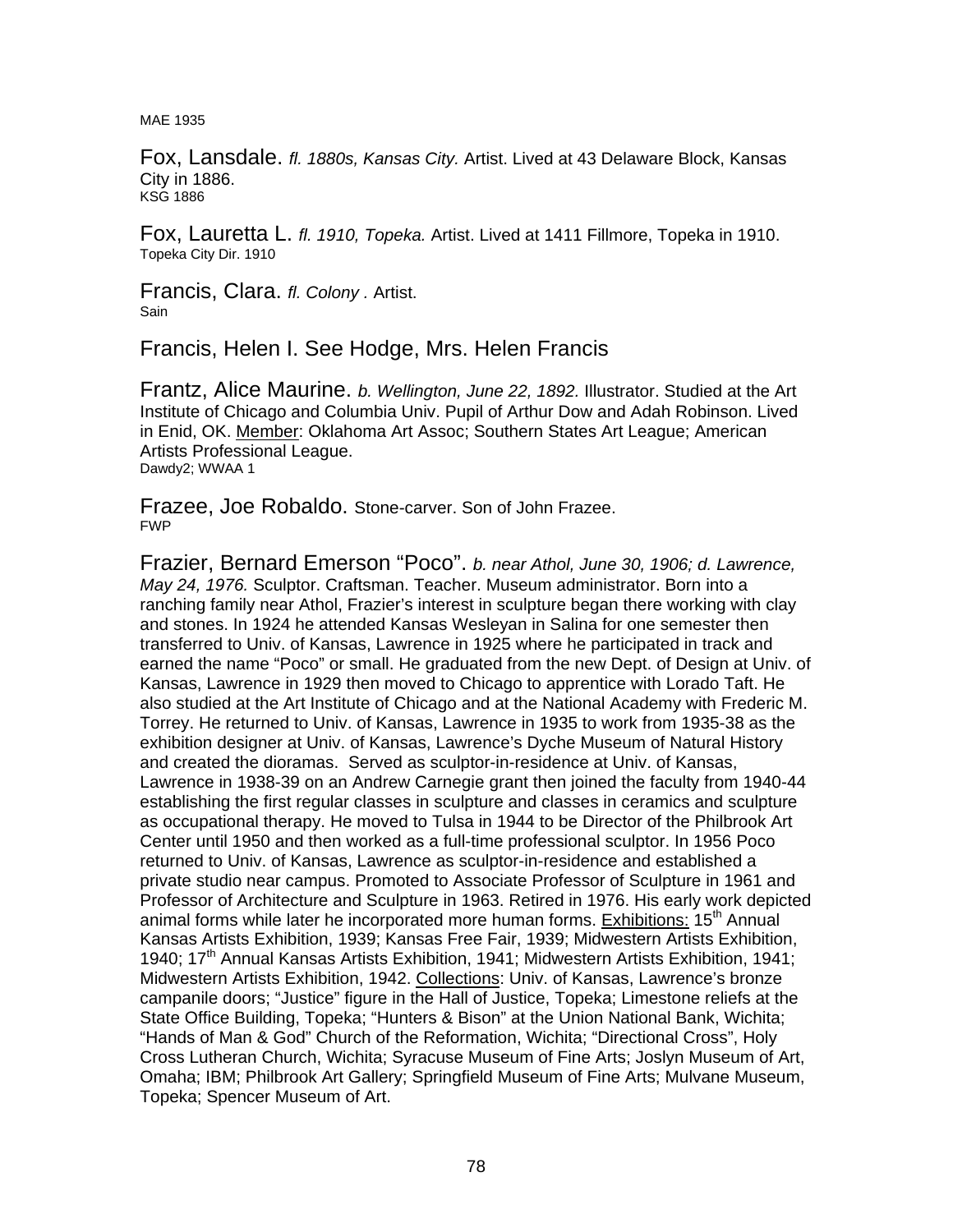Sain; Newlin; Belden; WWAA 6, 7; A&C KS; *Kanhistique* (Mar. 1977); MAE 1940-42; KS. Bio. Dict.; www.FamilySearch.org accessed July 15, 2006; KU Archives File.

Frazier, Franczeska (Mrs. Bernard "Poco" Frazier) *b. California.* Sculptor. Studied at the Art Institute of Chicago. Her artwork was displayed when the renovated Lawrence Public Library reopened Nov. 1937. Exhibitions: 11<sup>th</sup> Annual Kansas Artists Exhibition, 1936; Kansas Free Fair Art Exhibition, 1939; 17<sup>th</sup> Annual Kansas Artists Exhibition, 1941.

Topeka J (Jan. 7, 1936); Sain; Lawrence J-W (Nov. 17, 1937)

Frazier, John Robinson. *b. Stonington, CT, July 28, 1889; d. Providence, RI, July 23, 1966.* Painter, spec. an impressionist style. Teacher. Graduated from the Rhode Island School of Design in 1909 having studied with William Cushing Loring. Attended the Art Students League studying with George Bridgeman. Pupil of C.W. Hawthorne in Cape Cod. Went to Europe in 1911 with Arthur Heinzelman and William Drury. Taught at the Bradley Polytechnic Institute in Peoria, IL. from 1912-17 before moving to Lawrence in 1917 to teach at Univ. of Kansas and head the Dept. of Drawing and Painting until 1923. Returned to Providence, RI in 1923 as Chairman of the Fine Arts Dept. at Rhode Island School of Design and serving as President of the institution from 1955-62. Member: Providence Art Club; Philadelphia Water Color Club; New York Water Color Club. Exhibitions: Annual Exhibition of the Artists of Kansas City and Vicinity, 1920; Midwestern Artists' Exhibition, 1923. Awards: Philadelphia Water Color Club prize, 1920; Annual Exhibition of the Artists of Kansas City and Vicinity, 1920; Dana gold medal, Philadelphia Water Color Club, 1921; Harriet B. Jones prize, Baltimore Water Color Club, 1922; Logan purchase prize, Art Institute of Chicago, 1922; Kansas City Art Institute purchase prize, Midwestern Artists' Exhibition, 1923; Greenough prize, Newport Art Assoc., 1934. Collections: Art Institute of Chicago; Rhode Island School of Design; Brooklyn Museum of Art; Kansas City Art Institute; Brown Univ.; Bradley Univ.; Spencer Museum of Art.

Sain; Newlin; AAA 12, 18, 19, 20, 22, 26, 27; Reinbach; WWAA 1, 2, 3, 7; Annual Exh. KCAI 1920; MAE 1923; John Robinson Frazier: The Late Works. (Providence: Museum of Art, Rhode Island School of Design, 1969); *AskArt*, www.askart.com, accessed Sept. 2, 2005; www.FamilySearch.org accessed July 15, 2006; KU Archives File.

Frazier, Royal O. *b. near Athol, , 1903.* Sculptor. Graduate of the Univ. of Kansas, Lawrence. Exhibitions: National Art Fair, Wichita Art Museum, 1941; 17<sup>th</sup> Annual Kansas Artists Exhibition, 1941. Sain; Wichita Eagle (Nov. 24, 1940)

Frederick, Bertha E. *fl. 1920s, Kansas City.* Artist. Operated Lafayette Art Shop at 530 Minnesota Avenue in Kansas City in 1922. Kansas City Dir. 1922

Freeborn, William. *fl. 1903-04, Winfield.* Artist. Lived at 618 Main, Winfield in 1903- 04. Winfield City Dir. 1903-04

French, Lillian. *fl. 1940s, Lawrence.* Artist. Exhibitions: National Art Fair, Wichita Art Museum, 1940. Wichita Eagle (Nov. 24, 1940)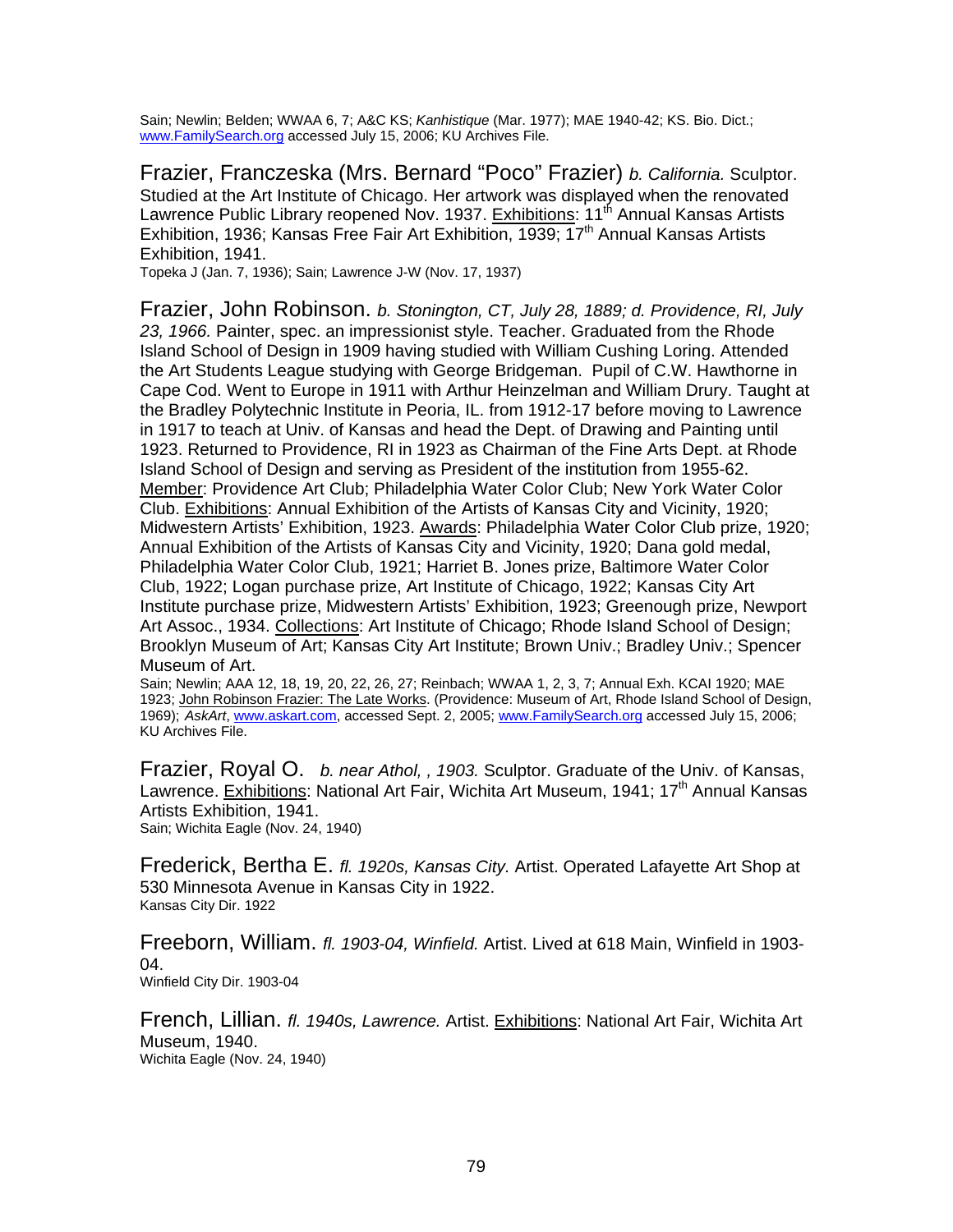Frenzeny, Paul. *b. France, 1840; d. London, England, 1902.* Illustrator. Served in the French cavalry in Mexico about 1865. Working as an illustrator for *Harpers* by 1868. Traveled with Jules Tavernier on an expedition sponsored by *Harpers Weekly* that visited Kansas in 1873. Joined the Bohemian Club of San Francisco in 1874. Continued to work for *Harpers* publishing California and Nevada sketches until 1878. In 1879 produced views of Central America. From 1882-87 Frenzeny's work appeared in *Leslie's Weekly.* In 1889 he illustrated the book, Fifty Years on the Trail. Collections: Gilcrease Museum, Tulsa; Denver Public Library; Boston Museum of Fine Arts. PROW; Samuels; Reed; *AskArt*, www.askart.com, accessed Sept. 2, 2005; Taft; *Kansas Historical Quarterly* (Feb. 1946)

Freund, Harry Louis. *b. Clinton, MO, Sept. 16, 1905; d. Little Rock, AR, Dec. 22,*  1999. Painter. Illustrator. Teacher. Studied at Univ. of Missouri, St. Louis School of Fine Art, Princeton Univ., Colarossi Academy in Paris, and the Colorado Springs Fine Art Center. Pupil of John Sites Ankeney, Carpenter, Goetsch, Wuerpel, Robert Henri, and Berthe Moriset in Paris. Painted the 1937 Herington Post Office mural, "The Arrival of the First Train in Herington, 1885." Taught at Hendrix College, Conway, AR 1939-46 and at Stetson Univ. in Deland, FL from 1949-51. Worked as an illustrator for Ford Motor Co. publications, 1948. Founded the art department at the Little Rock Junior College, now the Univ. of Arkansas at Little Rock. Member: Delta Phi Delta; National Society of Mural Painters. Awards: Wayman Crow medal, St. Louis, 1927; 2<sup>nd</sup> portrait award, St. Louis Art Guild, 1929. Collections: St. Louis School of Fine Arts; Springfield Museum of Art; Independence, MO Municipal Building; Isabel, OK Post Office.<br>Wiebe; *Kanhistique* (Aug. 1975); WWAA, 1, 6, 7; AAA 26; *AskArt*, <u>www.askart.com</u>, accessed Sept. 2, 2005;

Bruner; www.FamilySearch.org accessed July 15, 2006; Carver, Rita S. H. Louis Freund: An Artist for Arkansas. (MA Thesis, Univ. of Arkansas, Fayetteville, 1993)

Frickel, Genevieve (Mrs. H.B. Frickel). *d. Wichita, Sept. 20, 1985.* Artist. Was 84 years old at time of death. Sain; Wichita Eagle (Sept. 21, 1985)

Frost, Anna Stewart Root. *b. Topeka, Feb. 16, 1872; d. Sonora, CA, May 23, 1955.* Painter, spec. watercolors. Family moved from Topeka to San Francisco in 1876. Attended the California School of Design and studied art in Paris. Moved from the Bay area to Sonora County, CA in 1910. Member: San Francisco Art Assoc. Exhibitions: California Historical Society, 1967. Collections: California Historical Society. Kovinick; AskArt, www.askart.com, accessed Jan. 15, 2006

Frost, Letitia. *fl. 1930s.* Printmaker. Exhibitions: Kansas Free Fair Art Exhibition, 1936. Topeka J (Sept. 19, 1936)

Frost, Marcia. *fl. 1930s, Topeka.* Exhibitions: Kansas Free Fair Art Exhibition, 1939. Topeka J (Sept. 9, 1939)

Fudge, Frank. Worked as a WPA artist in Kansas in 1939. Topeka J (July 28, 1939)

Fuller, Gussie L. *fl. 1916, Topeka.* China painter. Lived 1200 W. 6<sup>th</sup>, Topeka in 1916. Topeka City Dir. 1912, 1916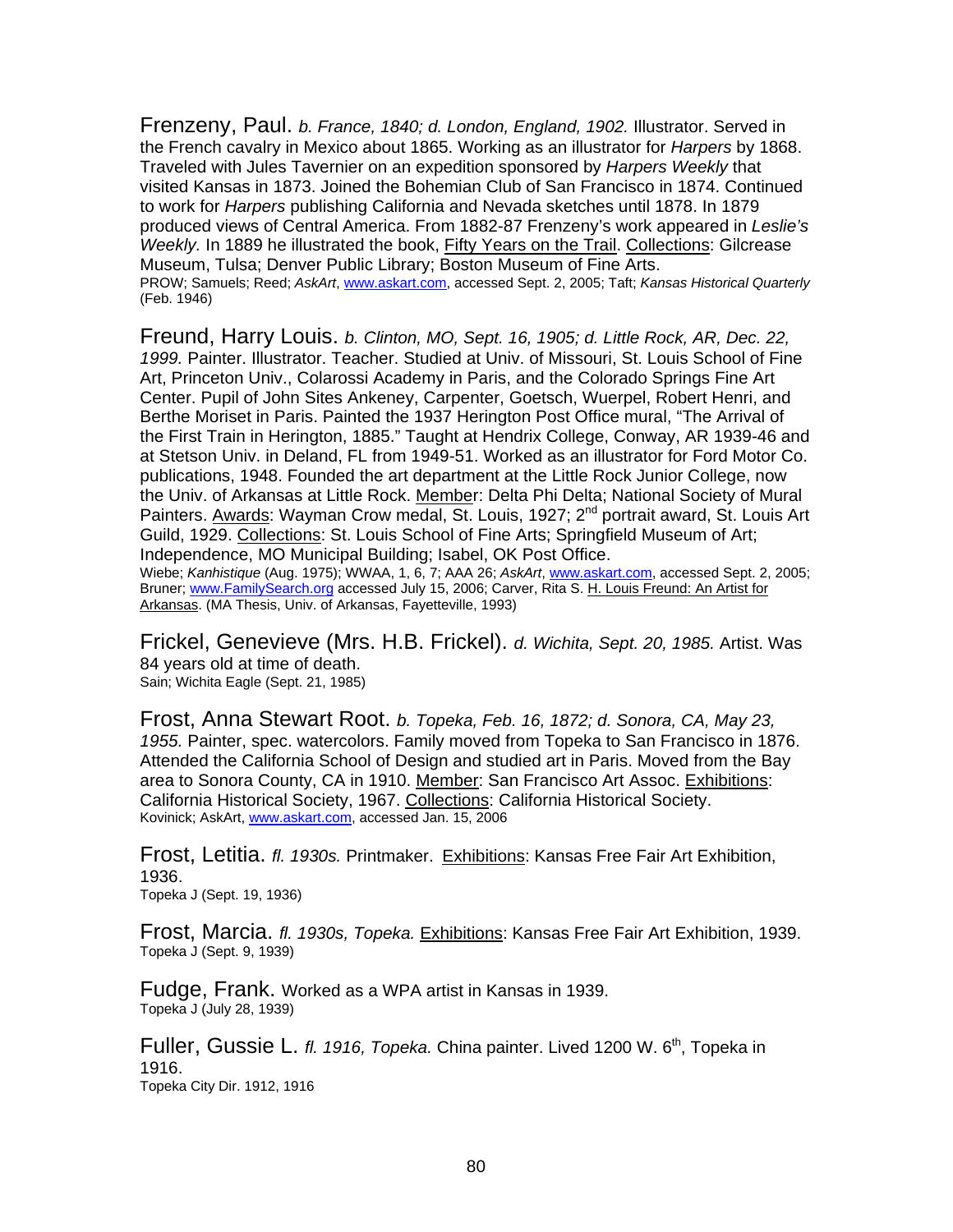Fulton, Dorothy. *b. Uniontown, PA, Oct. 23, 1893; d. Miami, FL, Jan. 1970.* Painter, spec. landscape, still life, and portraits. Sculptor. Teacher. Studied at the Pennsylvania Academy of Fine Arts, Columbia Univ. in New York, Philadelphia Museum School of Industrial Art, Univ. of Southern California, Univ. of Kansas, Lawrence, and Univ. of Pennsylvania. Pupil of Albert Laessle, Henry McCarter, Beckenridge, Daniel Garber, Hale, and George Bridgeman. Lived at 1620 College Avenue, Topeka in 1933. Served as head of the Art Dept. at Linden Hall in Lititz, PA from 1936-52 and as an instructor in the New Jersey Public schools from 1953. Exhibitions: 7<sup>th</sup> Annual Kansas Artists Exhibition, 1931; 8<sup>th</sup> Annual Kansas Artists Exhibition, 1932; Midwestern Artists' Exhibition, 1933. Collections: "Portrait of Mrs. Whittemore", Mulvane Museum, Topeka; Linden Hall, Lititz, PA.

Sain; Collins; AAA 20, 22; WWAA 1, 6, 7; MAE 1933; www.FamilySearch.org accessed July 15, 2006.

Funk, Mrs. L. C. *fl. 1880s, Arkansas City.* Artist. KSG 1888-89

Furlong, Miss Hettie. *fl. 1880s, Wichita.* Artist. Teacher. KSG 1884-85

Fushacht, Charles W. *fl. 1920s, Hutchinson.* Artist. Exhibitions: 4<sup>th</sup> Annual Kansas Artists Exhibition, 1928. Topeka J (Nov. 3, 1928)

Fyfe, Miss Ella. *fl. 1894-04, Comiskey.* Artist. KSG 1894, 1900, 1904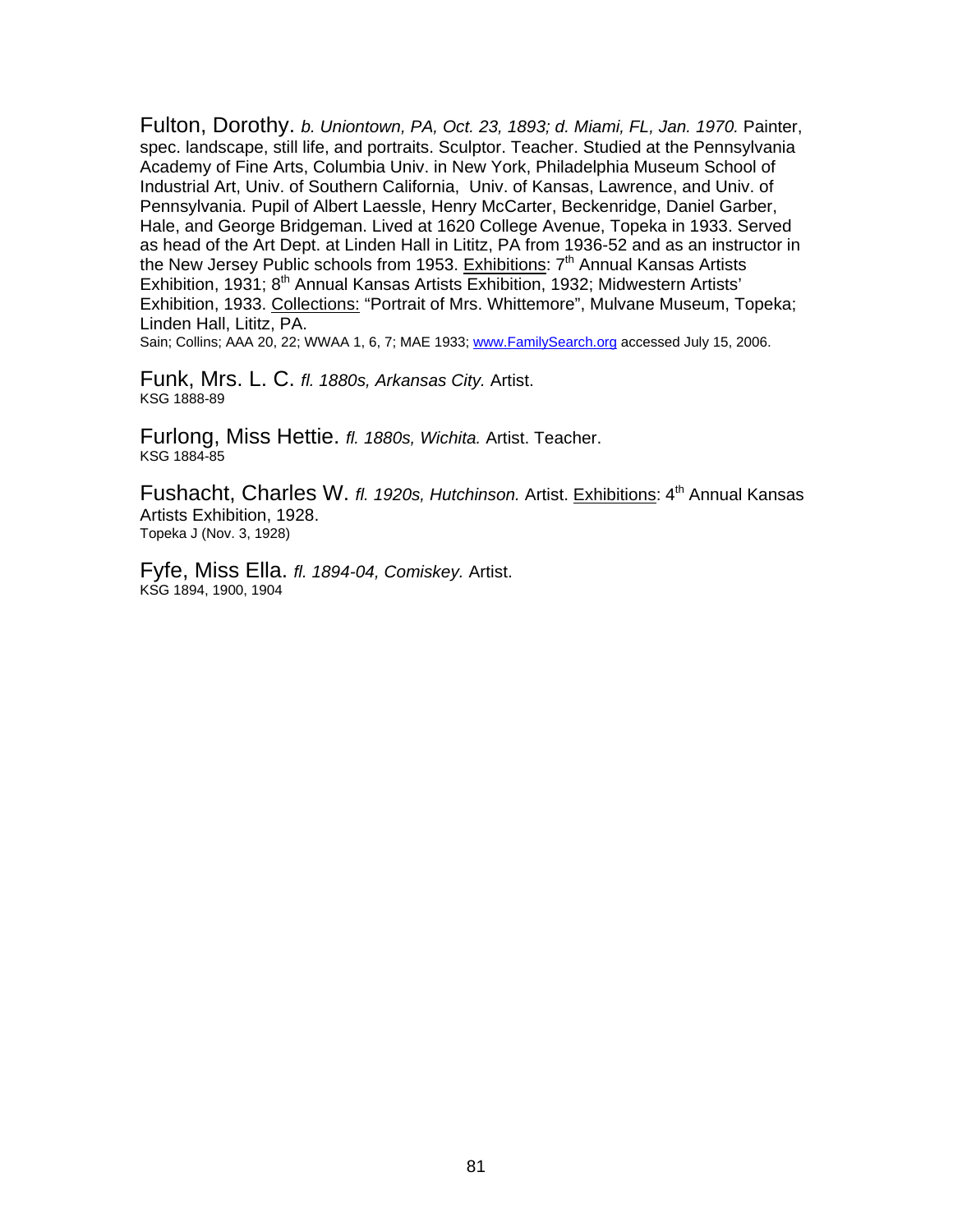## G

Gage, Marian Marrow (Mrs. R.M. Gage) *fl. 1920s, Topeka.* Painter. Teacher. Taught at Topeka High School. Lived in Santa Monica, CA. Sain; Topeka J (Apr. 14, 1921)

Gage, Robert Merrell. *b. Topeka, Dec. 26, 1892; d. Capistrano Beach, CA, Oct. 1981.* Sculptor. Painter. Teacher. Attended Topeka public schools and graduated from Washburn College, Topeka before moving to New York to study at the Henri School of Art and the Art Students League. Also studied in Paris at the Ecole des Beaux Arts. A pupil of Gutzon Borglum. Instructor of sculptor at Washburn College, Topeka from 1916- 17 and instructor of sculpture & plastic anatomy at Kansas City Art Institute, 1916-23. Moved to Santa Monica, CA and taught from 1925-58 at a variety of California schools including the Univ. of Southern California, Chouinard Art School, and the Univ. of California, Los Angeles. Member: California Art Club; California Painters & Sculptors; Laguna Beach Art Assoc. Exhibitions: Annual Exhibition of the Artists of Kansas City and Vicinity, 1917; Annual Exhibition of the Artists of Kansas City and Vicinity, 1920; Annual Exhibition of the Artists of Kansas City and Vicinity, 1921; Midwestern Artists' Exhibition, 1922; One-man show at the Los Angeles County Museum of Art and at the Santa Barbara Museum of Art in 1945. Awards: Gold Medal, Annual Exhibition of the Artists of Kansas City and Vicinity, 1921; Gold medal & Way Side Colony prize, Pacific Southwest Exposition, 1928; Honorable mention, Los Angeles County Museum, 1929. Collections: "Lincoln, Man of Sorrows" and "Pioneer Mother" on the Kansas Statehouse grounds, Topeka; Topeka Public Library; Mulvane Art Museum; Spencer Museum of Art; also works in Kansas City, Los Angeles, CA, Beverly Hills, CA, LaJolla, CA, Long Beach, CA Indiana State Capitol, San Antonio, TX, and at the San Diego Museum Reinbach; AAA 13, 14, 18, 22, 24, 26; WWAA 1, 2, 3, 4, 6, 7; Sain; A&C KS; Newlin; Fielding; WKDC; KMCS; Contemp Am Sculp (1929); Annual Exh. KCAI 1917, 1920-21; MAE 1922; *AskArt,* www.askart.com, accessed Dec. 16, 2005; www.FamilySearch.org accessed July 15, 2006.

Gaines, Gail. *fl. 1930s, Topeka.* Watercolor painter. Topeka J (May 19, 1936)

Galloway, Geneva "Gene" Grace. *b. Clay Center, Dec. 21, 1897; d. Lewistown, MT, May 19, 1974.* Sculptor. Painter. Grew up in Montana. attended the Univ. of California, Berkeley, and the Art Students League. Returned to Montana in 1933 where she pursued her art while living on the family's ranch. Exhibitions: one-person show at Anderson Galleries, 1933. Collections: Canajoharie Library and Gallery Kovinick; *AskArt*, www.askart.com, accessed Jan. 15, 2006.

Gannon, Augusta G. *fl. 1905-09, Leavenworth.* Artist. Lived on 4<sup>th</sup> near Santa Fe in Leavenworth from 1905-09. Leavenworth City Dir. 1905-06, 1907-08, 1909

Gantt, James Britton. *b. Lawrence, 1909.* Painter, spec. rural landscape and murals. Studied at the Kansas City Art Institute with Thomas Hart Benton. Lived with his wife Hattie N. Gantt at 1005 N.  $5<sup>th</sup>$ , Kansas City in 1936 and at 2006 N.  $5<sup>th</sup>$ , Kansas City in 1938. Created a series of murals for Kansas City's City Hall auditorium. Exhibitions: Kansas Free Fair Art Exhibition, 1936; Midwestern Artists Exhibition, 1938. Sain; Wiebe; Kansas City Dir. 1936, 1938; MAE 1938; *AskArt*, www.askart.com, accessed Dec. 16, 2005.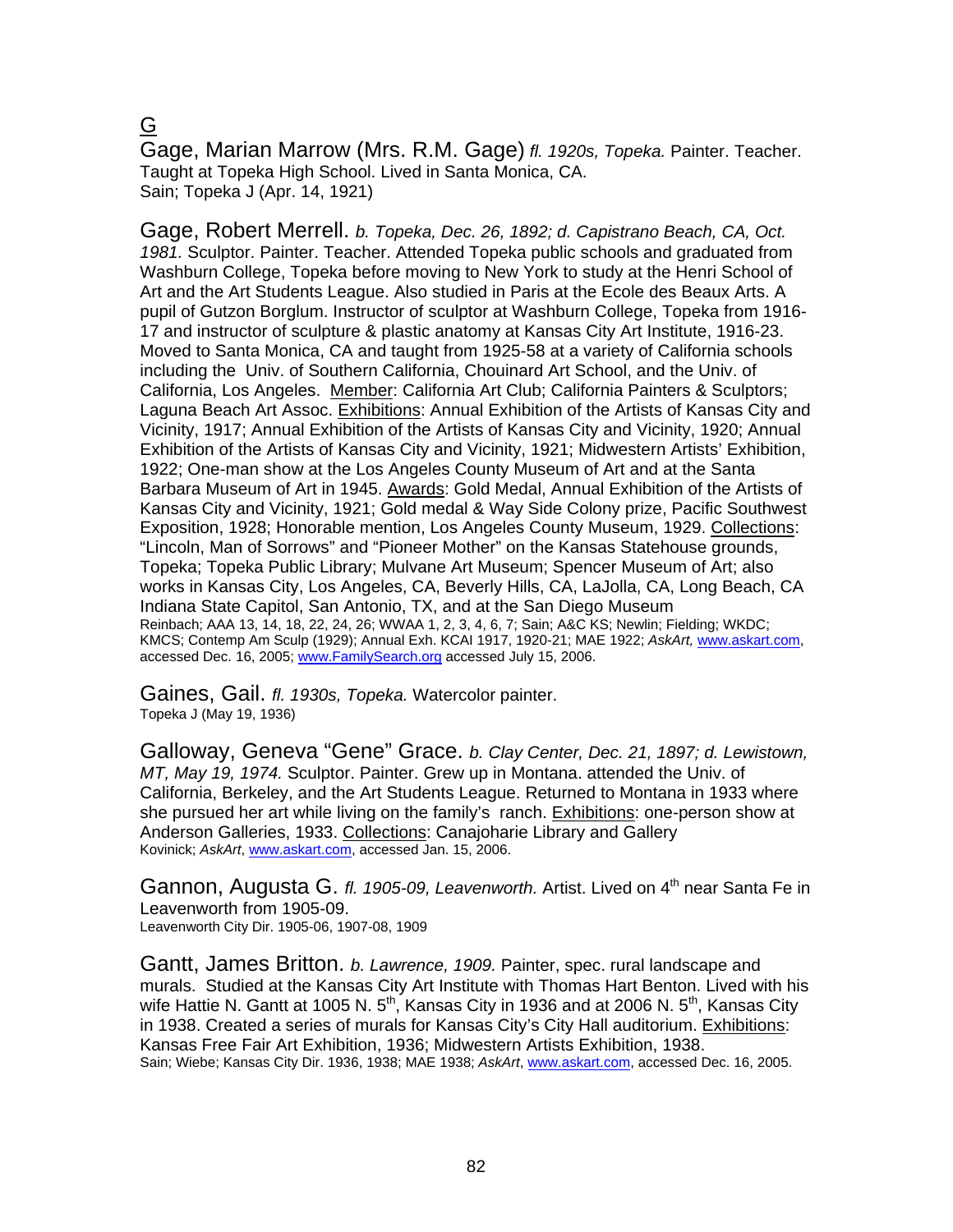Garland, Jessie E. *fl. 1930s, Topeka.* Painter, spec. landscape & flower studies. Studied at Washburn College, Topeka and with private tutors in Iowa. Exhibitions:  $8<sup>th</sup>$ Annual Kansas Artists Exhibition, 1932;  $9<sup>th</sup>$  Annual Kansas Artists Exhibition, 1933; 10<sup>th</sup> Annual Kansas Artists Exhibition, 1934; 11<sup>th</sup> Annual Kansas Artists Exhibition, 1936; 14<sup>th</sup> Annual Kansas Artists Exhibition, 1938; 15<sup>th</sup> Annual Kansas Artists Exhibition, 1939 Topeka J (Nov. 10, 1934; Jan. 7, 1936)

Gary, Miss Emma R. fl. 1880s, Leavenworth. Artist. Lived at 307 5<sup>th</sup> Avenue, Leavenworth in 1888. Leavenworth City Dir. 1888

Garza, Joseph. *fl. Kansas City.* Artist. Sain

Gaston, Dolores. *fl. 1920s, Atchison. Painter. Exhibitions:* 17<sup>th</sup> McPherson Exhibition 1927; Midwestern Artists' Exhibition, 1928; Midwestern Artists' Exhibition, 1929. MAE 1928-29

Gatch, Mrs. Jennie B (Mrs. William M. Gatch) *fl. 1890s, Ottawa.* Artist. In 1898 maintained a studio with her husband who was a photographer at 203 S. Main, Ottawa and lived at 425 S. Hickory, Ottawa. Ottawa City Dir. 1898

Geiser, Bernard. *b. Geuda Springs, Mar. 28, 1887; d. Portland, OR, Aug. 1965.*  Painter, spec. landscapes of the Pacific Northwest. Muralist. Lithographer. Studied at the Pennsylvania Academy of Fine Arts, the Univ. of Oregon, and the Portland Museum School of Art. Student of Andrew Vincent and William Givler. Ordained as an Episcopal minister in 1924. Painted murals in France for the military during World War I and became head of the art department at Western State College in Gunnison, CO. Lived in Portland, OR. where, in 1931, he painted eleven murals and frescoes over the high altar in St. Mark's Cathedral. Collections: Seattle Art Museum; Portland, OR Art Museum; churches in Portland, Gunnison, CO, Denver, & Long Beach. Dawdy2; WWAA 6, 7; *AskArt*, www.askart.com, accessed Dec. 16, 2005; www.FamilySearch.org accessed July 15, 2006.

Gerarheart, Floyd. *fl. 1914, Wichita.* Artist. Lived at 2303 McCormick Avenue, Wichita in 1914. Wichita City Dir. 1914

Gerarheart, Mrs. Nancy S. (Mrs. James F. Gerarheart) *fl. 1914, Wichita.*  Artist. Lived at 2303 McCormick Avenue, Wichita in 1914. Wichita City Dir. 1914

Geriken, George O. *fl. 1904, Kansas City.* Artist. Lived at 2318 Bellevue, Kansas City in 1904. KSG 1904

Ghent, M. H. Cartoonist Reinbach archives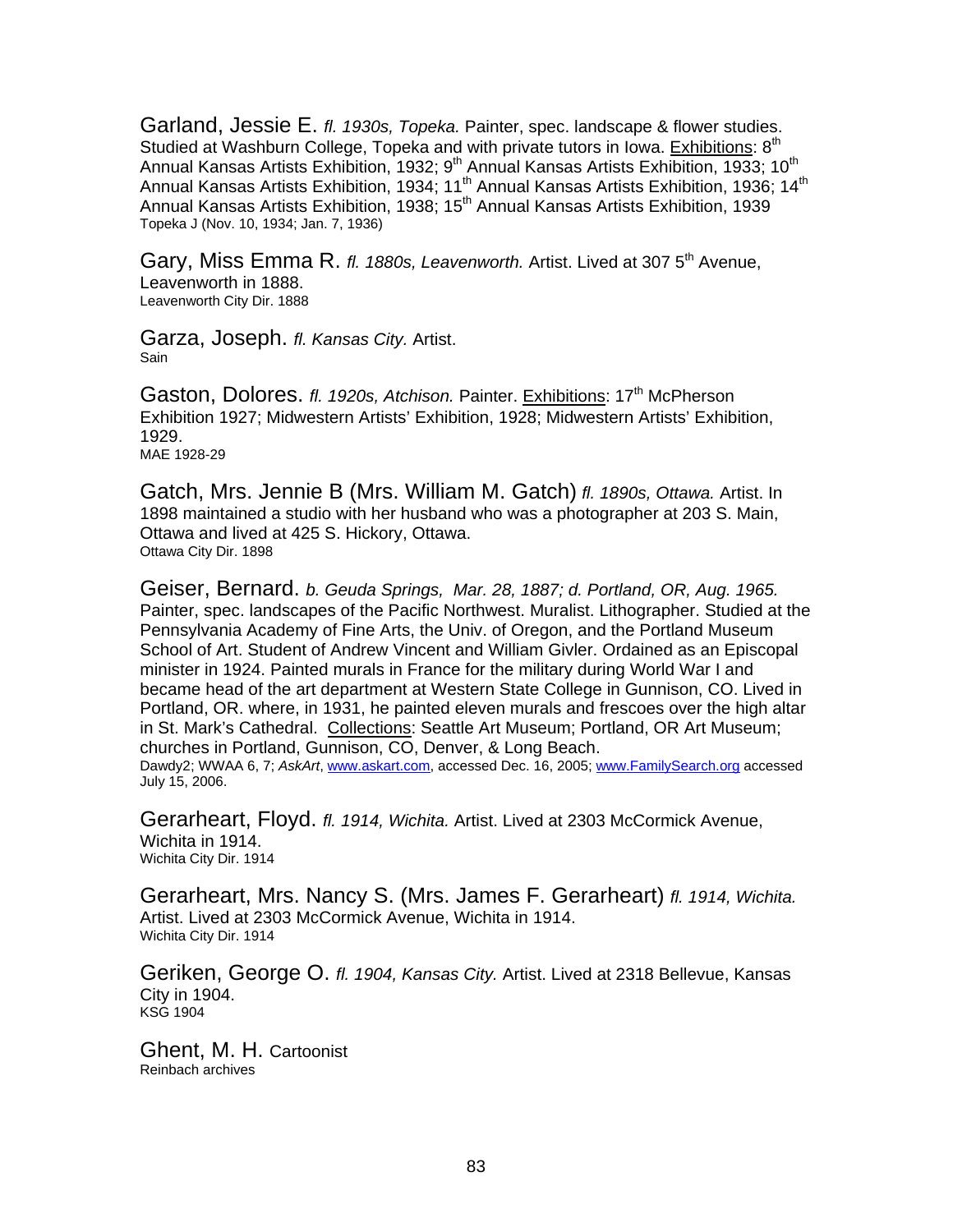Gibbens, Mrs. Elma. *fl. 1917-19, Wichita.* China painter. Worked at 213 S. Main, Wichita and resided at 221 W. English Wichita from 1917-10. Wichita City Dir. 1917, 1918, 1919

Gibbins, Eula. *fl. 1908, Kansas City.* Artist. Lived 622 Minnesota Avenue, Kansas City in 1908.

KSG 1908; Kansas City Dir. 1908

Gibson, Harry Lee. *b. Arrington, Dec. 2, 1890; Grand Prairie, TX, Feb. 1966 .*  Sculptor. Studied at Washburn College, Topeka with R. Merrell Gage, at the Art Institute of Chicago with Alben Polasek, and in the Chicago studio of Missouri-born sculptor Frederick C. Hibbard. Worked as an instructor in sculpture and clay modeling at the Dallas Art Institute. Member: Delta Phi Delta. Exhibitions: Annual Exhibition of the Artists of Kansas City and Vicinity, 1917; Annual Exhibition of the Artists of Kansas City and Vicinity, 1921. Awards: American Traveling Scholarship, art Institute, Chicago, 1922; 1<sup>st</sup> prize in sculpture, Art Students League, Chicago, 1922; 1<sup>st</sup> prize & bronze medal in sculpture, Milwaukee Art Institute, 1929. Collections: Mulvane Art Museum, Topeka; Masonic Temple, Wichita; Charcoal Club, Baltimore

Topeka J (Aug. 21, 1937); Sain; Newlin; Whittemore; A&C KS; AAA 14; WWAA 1; Reinbach; Annual Exh. KCAI 1917, 1921; www.FamilySearch.org accessed July 15, 2006.

Gifford, Mrs. H. W. *fl. 1930s, Topeka.* Artist. Exhibitions: Kansas Free Fair, 1939. Topeka J (Sept. 9, 1939)

Gifford, James W. *fl. 1930s, Topeka.* Artist. Exhibitions: Kansas Free Fair, 1939. Topeka J (Sept. 9, 1939)

Gifford, Mary Louise. *fl. 1930s, Topeka.* Artist. Exhibitions: Kansas Free Fair, 1939.

Topeka J (Sept. 9, 1939)

Gilbert, James I. *b. Burlington, IA, 1899.* Painter, spec. landscapes. Studied at the Art Institute of Chicago 1918-21 then spent 4 years in Spain, 1 year in Paris, & 2 years in Mexico painting. Worked for a year on the *New York Evening Journal*. Taught at Washburn College, Topeka beginning in 1929. Exhibitions: Midwestern Artists' Exhibition, 1930; 7<sup>th</sup> Annual Kansas Artists Exhibition, 1931; Midwestern Artists' Exhibition, 1931; 8<sup>th</sup> Annual Kansas Artists Exhibition, 1932; Midwestern Artists' Exhibition, 1935;12<sup>th</sup> Annual Kansas Artists Exhibition, 1936; Midwestern Artists' Exhibition, 1936; Midwestern Artists Exhibition, 1937; 14<sup>th</sup> Annual Kansas Artists Exhibition, 1938; Midwestern Artists Exhibition, 1939. Awards: Honorable Mention, Midwestern Artists' Exhibition, 1936; Midwestern Artists Exhibition, 1938. Sain; WKDC; FWP; WWAA 1940-41; MAE 1930, 1935-39

Gilbert, Mignon Logan. *b. Topeka*. Artist. Lived in Kansas City. Sain

Gill, Ross R. *b. Beloit, 1887; d. Bothell, WA, Apr. 2, 1969.* Painter. Teacher. Studied at the Art Institute of Chicago and the Art Students League. Active in Seattle, WA in 1927. Made frequent painting trips to California in the 1930s. Member: Puget Sound Group of Northwest Painters. Exhibitions: Boise Art Gallery; Western Washington College of Education; Univ. of Montana; Seattle Art Museum. Dawdy3; *AskArt*, www.askart.com, accessed Aug. 2, 2006.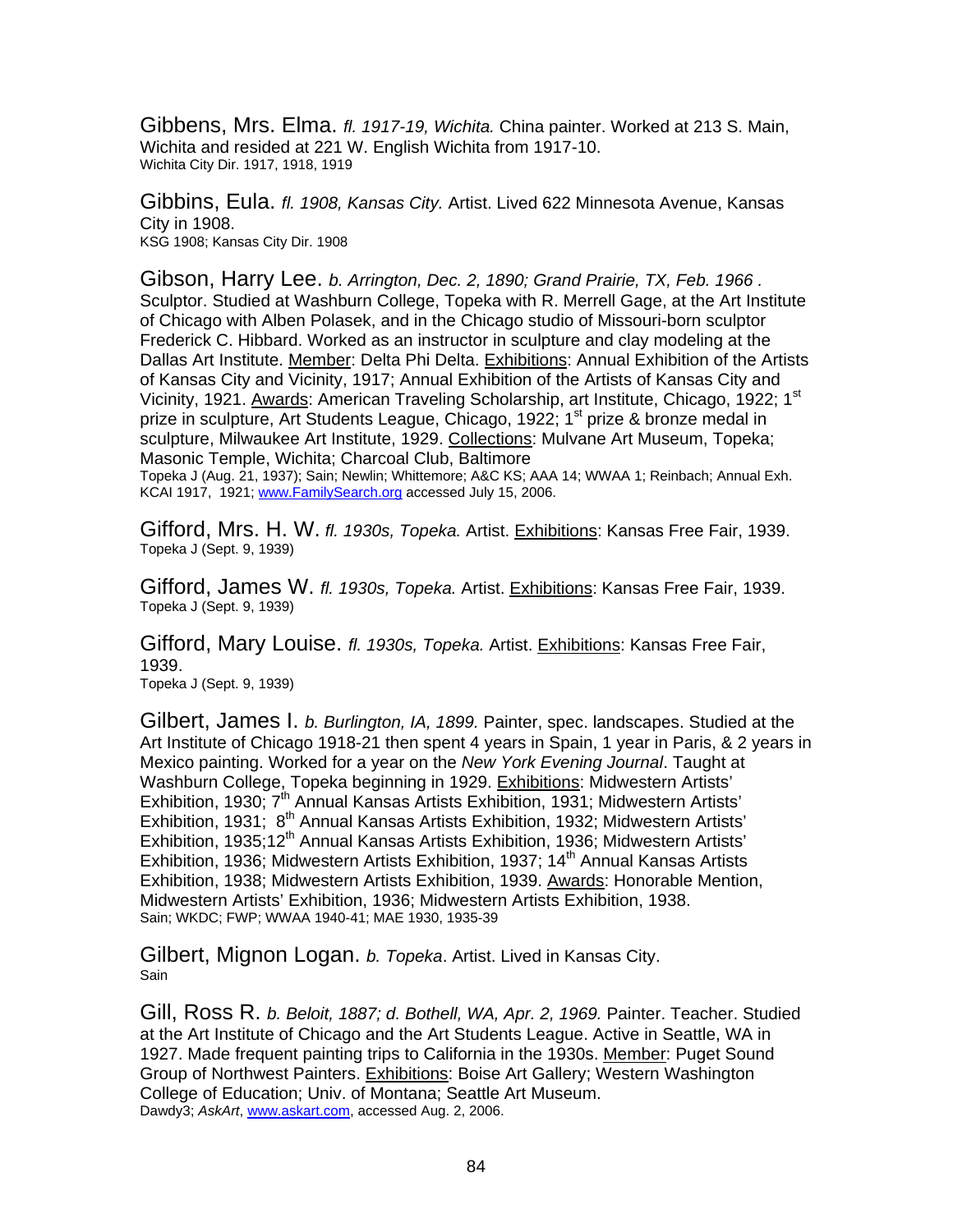Gillett, Miss Jennie*. fl. 1880s, Lawrence*. Artist. Music teacher. Lived at 1424 Connecticut, Lawrence in 1888-89. KSG 1888-89

Gillette, Lester A. *b. Columbus, OH, Oct. 5, 1855; d. Topeka, 1940.* Painter, spec. landscapes and harbor scenes. After marrying Ida S. Carlson in Galesburg, IL in 1876, the couple moved to San Francisco. Gillette studied painting in his spare time for four years at the California School of Design then continued training under Thomas Hill and Virgil Williams in San Francisco. He also studied with Birge Harrison in Woodstock, NY, Mitchell Jacobs in New York City, George Elmer Browne in Provincetown, MA*.,* and John F. Carlson in Colorado Springs. Also was a student at the Art Institute of Chicago and pupil of William Merritt Chase. Gillette lived in Riley, before moving to Topeka in 1900. He was a partner with C.C. Nicholson in a coal and lumber business in Topeka. He retired in 1920 to devote all his time to painting. He worked mainly in Colorado, New Mexico, Florida, and along the New England Coast. Member: Topeka Art Guild; Miami Art Assoc; Gloucester Society of Artists; North Shore Art Assoc. Exhibitions: 1<sup>st</sup> Annual Kansas Artists Exhibition, 1925; 4<sup>th</sup> Annual Kansas Artists Exhibition, 1928; joint exhibition with George Stone at Washburn College, Topeka, 1929; 5<sup>th</sup> Annual Kansas Artists Exhibition, 1929; 16<sup>th</sup> Annual Kansas Artists Exhibition, 1940. Collections: Topeka Public Library; Mulvane Art Museum

Sain; Newlin; Greene; Was; AAA 24, 26, 27; Reinbach; WWAA 1, 2, 3; *AskArt*, www.askart.com, accessed July 21, 2006; TPL; Dawdy3.

Gilligan, P. *fl. 1930s, Topeka.* Exhibitions: Kansas Free Fair, 1939. Topeka J (Sept. 9, 1939)

Gilpin, Laura. *b. Colorado Springs, CO, 1891; d. Santa Fe, NM, Nov. 30, 1979.*  Photographer. Attended the Clarence H. White School from 1916-17 studying with Clarence White and Max Webber. In 1918 she took a post-graduate class with Anton Bruehl on photogravure process. She had her first one-person exhibition in 1924. Between 1926 and 1930 she taught photography at the Chappell School of Art in Denver, Colorado. She was staff photographer in 1933 for the Central City Opera House Assoc. in Colorado. Gilpin taught photography at Colorado Springs Fine Arts Center in 1940-1941. During World War II, beginning in November 1942, Gilpin worked in Kansas as a public relations photographer for Boeing Airplane Company in Wichita. She also formed a photographic partnership, Krehbiel, Page, and Gilpin, Co. to do small commercial photography jobs in Wichita and taught a six-week photography course for the Wichita Art Assoc. beginning in Nov. 1944. After the war she moved to New Mexico and started her lifelong project of documenting the life and environment of the Native Americans in the region. She not only made the photographs but also did the research and writing for The Enduring Navaho, published in 1968. Other books by Gilpin include The Pikes Peak Region (1926), The Mesa Verde National Park (1927), The Pueblos: A Camera Chronicle (1941), Temples of Yucatan, a Camera Chronicle of Chichen Itzá (1948), and The Rio Grande: River of Destiny; An Interpretation of the River, the Land, and the People (1947). Exhibitions: Broadmoor Art Academy, 1921; Museum of New Mexico, 1921; Honolulu Academy of Arts, 1930; Institute of American Indian Arts, 1971; Dayton Art Institute, 1976; and many, many more. Awards: Guggenheim Fellowship, 1975. Collections: Amon Carter Museum; Center for Creative Photography Heller; Sandweiss, Martha A. Laura Gilpin:An Enduring Grace**. (**Fort Worth: Amon Carter Museum, 1986);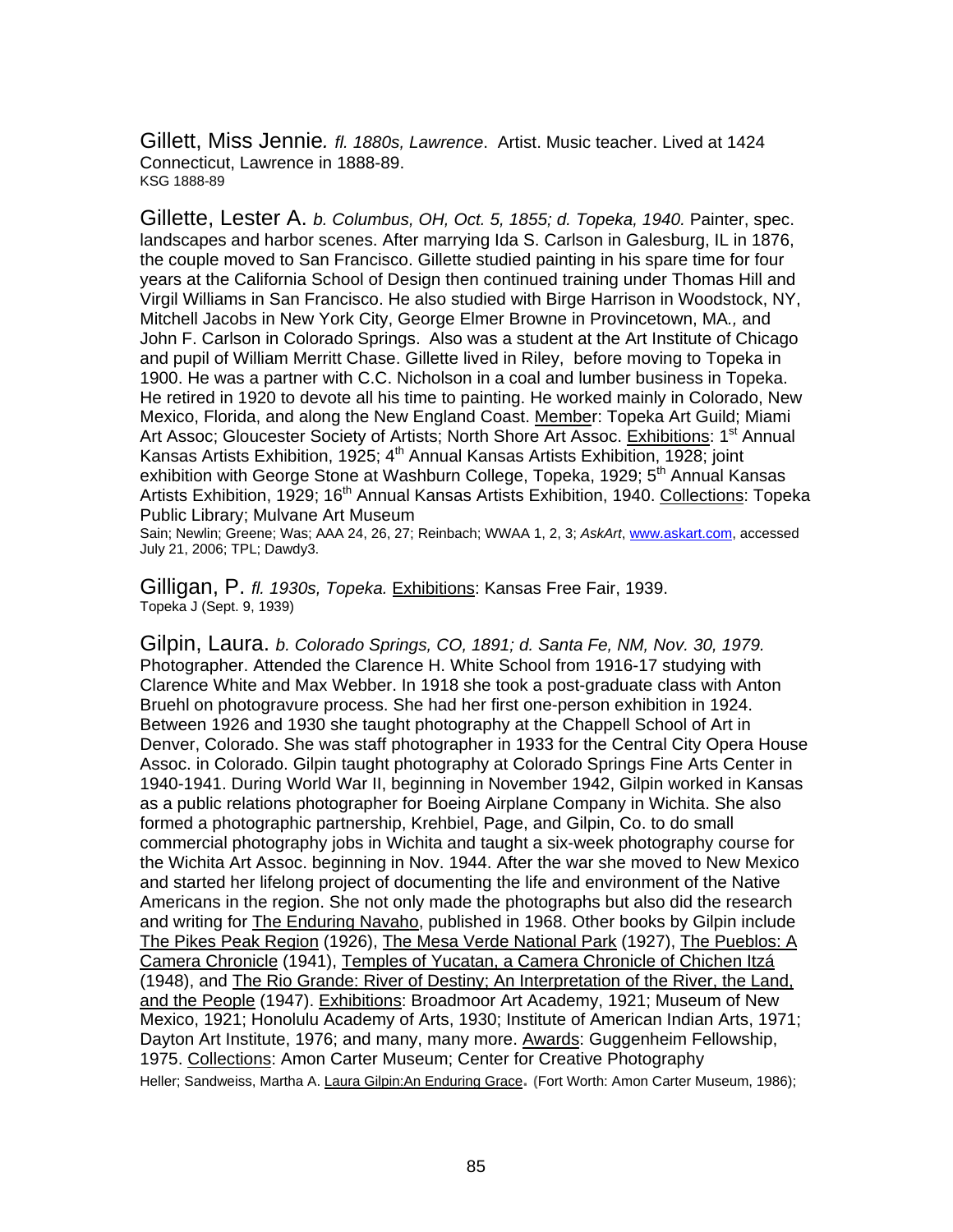Glayzer, John H. *fl. 1905, Kansas City.* Artist. Lived at 639 Freeman, Kansas City in 1905. Kansas City Dir. 1905

Glenn, I. *fl. 1930s, Topeka.* Painter. Topeka J (May 18, 1935)

Glenn, J.T. *fl. Wamego.* Craftsman. Pioneer resident of Wamego who used native black walnut to fashion bookcases, writing desks, & picture frames with fine filigreed effects. FWP

Glines, W. B. *fl. 1880s, Hutchinson.* Artist. Operated a photography gallery in Union Block on N. Main Street, Hutchinson in 1887-88. Resided at 405 N. Fourth St. Reno County Dir. 1887-88

Goddard, Marcellus. *fl. 1880s, Parsons.* Artist. KSG 1884-85

Godfrey, Lois. *fl. 1920s, Topeka.* Artist. Lived at 2055 Van Buren in Topeka in 1927- 28.

Topeka City Dir. 1927-28

Goff, Mrs. W.I. *fl. 1890s, Lyons.* Artist. Her husband, W.I. Goff, was an agent for Pacific Express. KSG 1891

Goldsmith, Goldwin. *fl. 1913-28, Lawrence.* Earned a PhD from Columbia Univ. in 1896. Studied at the Atelier Dureau in Paris 1896-87. Taught architecture at Univ. of Kansas, Lawrence in 1913-28. AAA 19; KU Archives File

Golton, Glenn Donald. *b. Milton, 1897; d. San Diego, CA, Sept. 25, 1988.* Painter. Printmaker. Attended the Chicago Academy of Fine Arts, the Audubon Tyler School of Painting, and Ottawa Univ. Studied lithography with William Dickerson. Taught at the Wichita Art Assoc. and worked for Mid-Continent Engraving Co. in 1936. Designed the cover for the 1939 *Kansas Magazine*. By 1944 was working as a commercial artist in New York. Member: Prairie Print Makers. Exhibitions: Midwestern Artists' Exhibition, 1931; Midwestern Artists' Exhibition, 1933; Midwestern Artists' Exhibition, 1935; Midwestern Artists' Exhibition, 1936; Midwestern Artists Exhibition, 1938; 15<sup>th</sup> Annual Kansas Artists Exhibition, 1939; Midwestern Artists Exhibition, 1939; 16<sup>th</sup> Annual Kansas Artists Exhibition, 1940; Golton's "Stubborn Horse" from the International Business Machines (IBM) Corp. Collection was exhibited at the 1940 World's Fair in New York. Awards: Third prize, Midwestern Artists Exhibition, 1939. Collections: Ottawa Univ.; Kansas State College, Manhattan; Wichita Art Museum; IBM; Spencer Museum of Art Sain; Newlin; Dawdy2; WWAA 40-41; A&C KS; MAE 1931, 1933, 1935-36, 1938-39; Wichita Eagle (Oct. 14, 1988)

Gonsalves, Mrs. Hannah M. *fl. 1911-12, Leavenworth.* Artist. Lived at 14 Masonic Building, Leavenworth in 1911-12. Leavenworth City Dir. 1911-12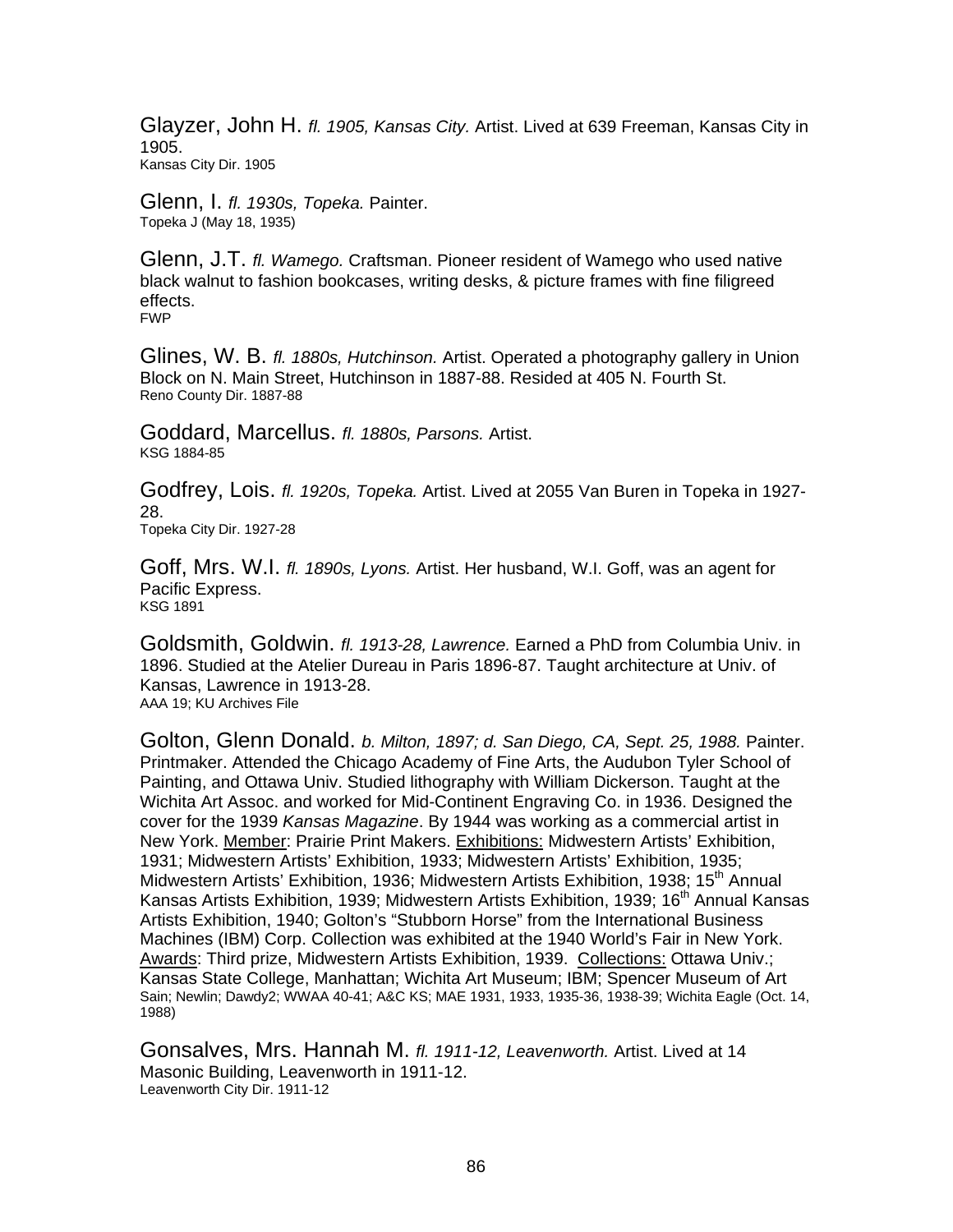Goodrich, Miss B. *fl. 1880s, Topeka.* Artist. Lived at 310 Jackson St., Topeka in 1883-84. Topeka City Dir. 1883-84

Gorbutt, John Detwiler, Jr. *b. Troy, Oct. 20, 1904; d. Topeka, Mar. 1984*. Painter, spec. portraits & landscapes. Sculptor. Educated in Horton, Kansas City, Holton, Salina, and Topeka. Studied at Washburn College, Topeka with V. Helen Anderson and John Canaday. Student at the Kansas City Art Institute. Worked as an actuarial clerk for Liberty Life Insurance in Topeka in the 1920s and started Gorbutt Advertising Company in 1939 which operated until 1961. By 1971 was doing colorful abstract constructions with bent tube lights. Member: Topeka Art Guild. Exhibitions: 7<sup>th</sup> Annual Kansas Artists Exhibition, 1931;  $8<sup>th</sup>$  Annual Kansas Artists Exhibition, 1932;  $9<sup>th</sup>$  Annual Kansas Artists Exhibition, 1933; 10<sup>th</sup> Annual Kansas Artists Exhibition, 1934; one-man show at Washburn, 1935; 12<sup>th</sup> Annual Kansas Artists Exhibition, 1936; Midwestern Artists Exhibition, 1937; 16<sup>th</sup> Annual Kansas Artists Exhibition, 1940; Mulvane Art Museum, 1971. Awards: Third prize, Midwestern Artists Exhibition, 1937. Collections: Topeka Public Library

Sain; WWAA 1, 2, 3, 4; Topeka J (Nov. 10, 1934); MAE 1937; *AskArt*, www.askart.com, accessed Dec. 16, 2005; www.FamilySearch.org accessed July 15, 2006; Sallee, Jeanne Gorbutt. John D. Gorbutt, Jr.: A Study of a Kansas Artist, 1931 until 1971. (M.S. Thesis, Kansas State Univ., 1971); TPL

Gowen, Frederick. *b. Topeka, 1882.* Designer. Architect. Sculptor. Lived in Marion. Commissioned in 1923 to design "Spirit of the Nation" for Central Park in New York City. Sain; Newlin; Reinbach

Grafström, Jonas Olof. *b. Attmar, Sweden, June 11, 1855; d. Stockholm, Sweden, 1933.* Painter, spec. landscapes, altar paintings, and Native Americans. Studied at the Fria Art Academy, Stockholm as a contemporary of Anders Zorn and Bruno Liljefors. Immigrated to the U.S. in 1886 and settled in Portland, OR before moving to Spokane, WA in 1889. From 1893-97, Grafström was an art instructor at Bethany College, Lindsborg then director of the Rock Island Art School at Augustana College in Illinois from 1897-1926. Returned to Sweden in 1928. Collections: DeYoung Museum, San Francisco; Museum of History, Des Moines; Sandzén Memorial Art Gallery; Augustana College.

Dunbier; Dawdy; Harmsen; NMAA file; Sandzén files; 100 Years of Art; Magnusson, Brian. "Olof Grafström: an Immigrant Artist Portrays the Early Pacific Northwest, 1886-1890", *Swedish American Quarterly* v.37 #2 (1986) p.42-59; *Swedish American Quarterly* (April 1998); Dawdy3.

Graham, Anna V. (Mrs. J.D. Graham) *fl. 1900-21, Emporia.* Art teacher. Painter. China Painter. Worked at 613 Commercial and resided at 703 Union in Emporia in 1900-01. Lived at 614 Market, Emporia from 1916-21. Exhibitions: 3<sup>rd</sup> McPherson Exhibition, 1913

Emporia City Dir. 1900-01; 1902-03; 1908; 1916; 1921

Graham, Lemuel L. *fl. 1880s, Kansas City.* Scenic artist. Worked with Graham and Davis, scenic artists at 525 Main, Kansas City in 1886. KSG 1886; 1888-89

Grant, Blanche Chloe. *b. Leavenworth, Sept. 23, 1874; d. Taos, NM, June 19, 1948.* Illustrator. Painter, spec. landscapes and Native Americans. Author. Etcher. Educated in Indianapolis schools, graduate of Vassar College in 1896, studied at the School of Fine Arts in Boston with William Paxton, at the Pennsylvania Academy of Fine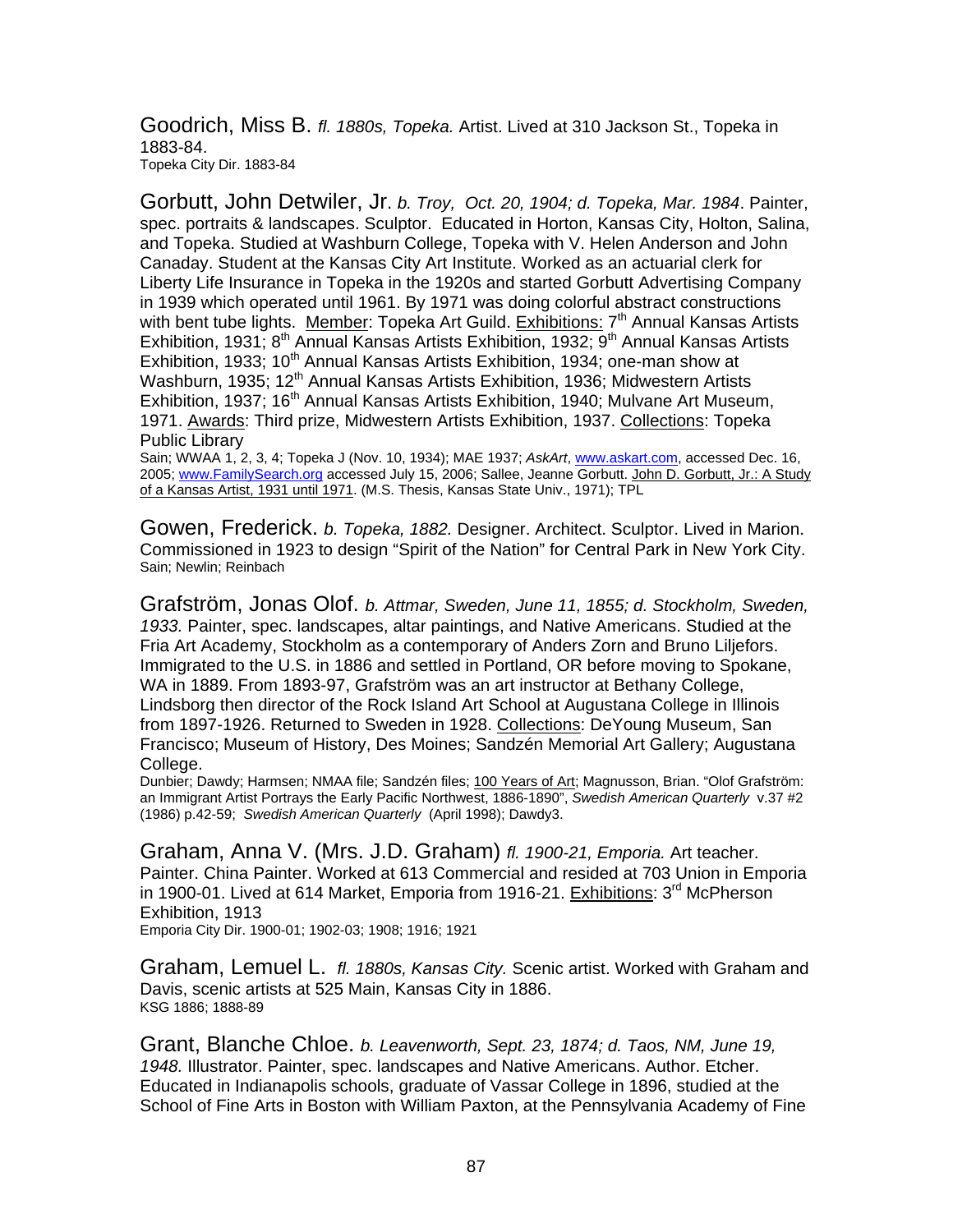Arts with William Merritt Chase, at the Art Students League in New York. She became part of Howard Pyle's circle of illustrators in Wilmington and by 1914 she was established as a magazine illustrator and landscape painter. Moved to Lincoln, NB to teach art at the Univ. of Nebraska from 1916-20. Moved to Taos, NM in 1920 where she became editor of the *Taos Valley News* around 1922. Wrote *When Old Trails Were New; the Story of Taos* (1934) and other books about New Mexico and Kit Carson. Member: Taos Artists' Assoc.; Society of Independent Artists. Exhibitions: Museum of New Mexico, 1925 and 1928. Awards: Honorable mention, St. Paul Institute, 1917. Collections: Harwood Foundation, Taos; Southwest Museum, Los Angeles; murals in the Taos Community Church.

Sain; Newlin; Dawdy; Samuels; AAA 14, 20, 22, 24, 26, 27; WWAA 2, 3; Reinbach; Witt; Shipp; *AskArt*, www.askart.com, accessed Dec. 16, 2005; Kovinick

Grantham, Loene. *fl. 1930s, Alton.* Exhibitions: Kansas Free Fair, 1939. Topeka J (Sept. 9, 1939)

Graves, Mrs. C.C. *fl. 1880s, Lawrence.* Artist. Lived at 763 Kentucky, Lawrence in 1886-1888. Lawrence City Dir. 1886, 1888

Graves, Ruth Eleanor. *fl. Wichita.* Painter. Graduate of Fairmount College, Wichita. Studied in Chicago, New York, and Paris. Collections: Societé de Beaux Arts, Paris.

Sain; Newlin; Reinbach

Gray, Alice. *fl. Wichita.* Gallery Lecturer. Teacher. Earned a design degree from Mary Hardin-Baylor College and a degree from Baylor Univ. Studied sculpture, ceramics, and drawing at New York Univ., the Art Students League, and the Wichita Art Assoc. Pupil of George Bridgeman, Robert Ben Ami, Jack Pharo, William Dickerson, Antonio Prieto, and Bruce Moore. Taught at Granger, TX. Intermediate school before studying in New York and moving to Wichita. AAUW

Gray, Kathryn "Kate". *b. Jefferson County, Nov.18, 1881; d. Kansas City, Jan. 18, 1931.* Painter, spec. miniatures, landscapes. Studied with Weber and at the Art Students League in New York and with Marie LaForge at the Academié Julian in Paris. Lived in New York in 1917 and worked with the Van Dyck Studios. Living in Pasadena, CA. in 1927. Member: American Artists Professional League; Allied Artists of New York; American Federation of Arts.

Sain; Newlin; Fielding; Dawdy2; Collins; Reinbach; AAA 12, 14, 18, 20, 22, 24, 26, 27; Julian

Green, Albert. *fl. 1940s, Kansas City.* Wax artist. Lived at 2201 Richmond Avenue, Kansas City with his wife Jessie from 1940-42. Kansas City Dir. 1940, 1942

Green, Father Andrew. *fl. 1916, Atchison.* Teacher. Art instructor at St. Benedict's College, Atchison in 1916. AAA 13

Gray, Frank. *fl. 1870s, Logan.* Artist. KSG 1878-79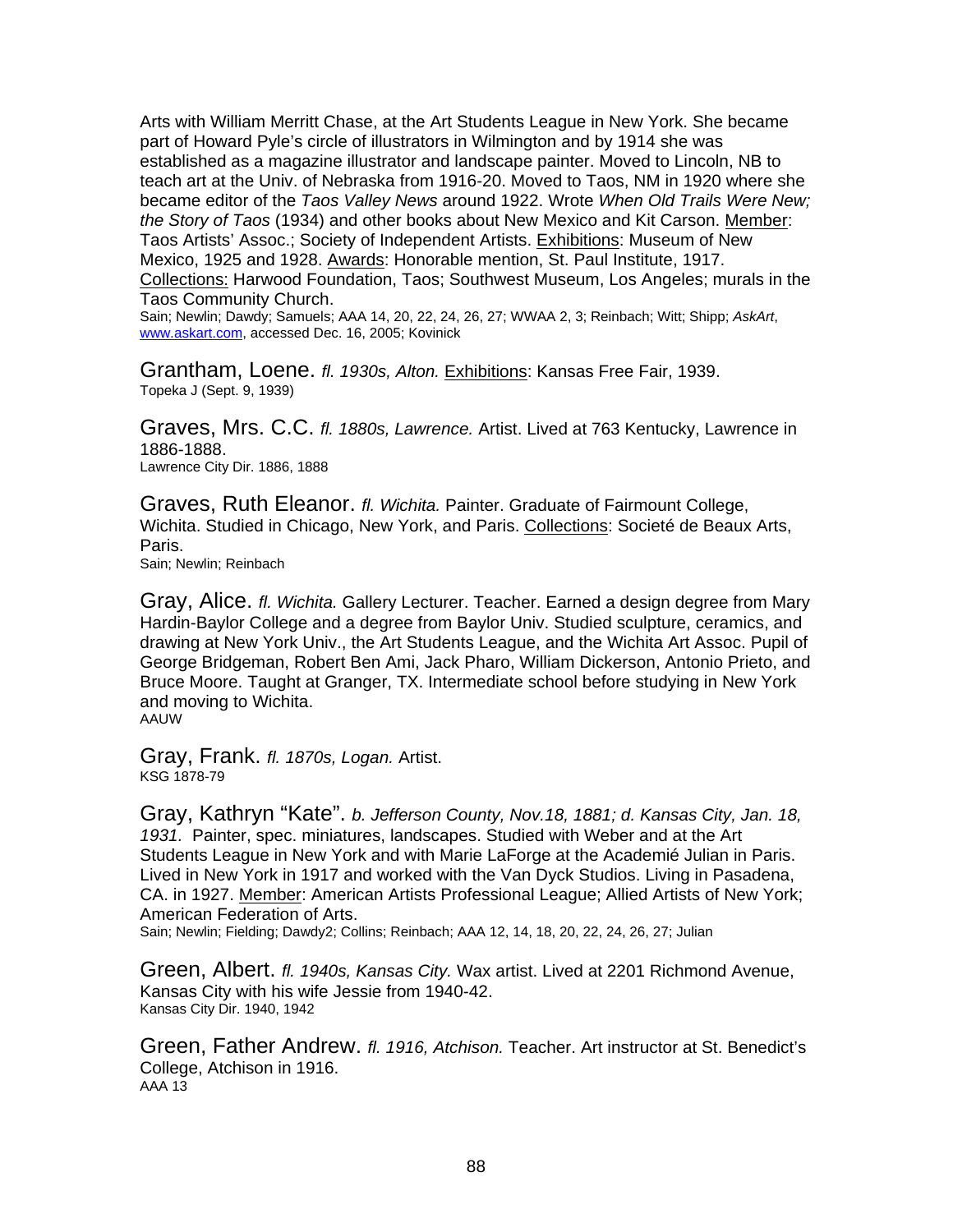Green, Arthur W. *fl. 1912, Kansas City.* Artist. Lived at 2201 Virginia Avenue, Kansas City in 1912. Kansas City Dir. 1912

Green, Miss Mary A. *fl. 1880s, Abilene.* Artist. Boarder at Milton Edwards home on Buckeye between N. 8<sup>th</sup> & 9<sup>th</sup>, Abilene in 1886-87. Dickinson County Dir., 1886-87

Green, Robert Berkeley. *b. Pittsburgh, PA, July 28, 1909.* Painter. Teacher. Earned a BA from the Carnegie Institute of Technology in 1931, a BFA from Yale Univ. in 1935. In 1935-38 he held a Prix de Rome fellowship at the American Academy in Rome and studied Buon Fresco in Rome with Ferrussio Ferrazzi. Taught painting at the Univ. of Kansas, Lawrence from 1946-79. Member: Prairie Water Color Society. Exhibitions: Prairie Water Color Painters, Derby, England; one-man show, Baker Univ. Awards: American Academy Alumni Medal; Army Second medal; honorable mention, Pittsburgh Assoc. Artists Exhibition; Kansas Governor's Artist Award, 1981. Collections: Kansas Federation of Women's Clubs; Pennsylvania State Univ.; Baker Univ.; Spencer Museum of Art.

Sain; Newlin; A&C KS, WWAA 6, 7; Beach; KU Archives File

Greenlee, Mrs. Ella. *fl. 1906, Atchison.* Teacher of china decorating art. Lived at 934 Mound, Atchison in 1906. Atchison City Dir. 1906

Greenough, Margaret Elizabeth Sandzén (Mrs. Pelham Greenough) *b*. *Lindsborg, June 16, 1909; d. Lindsborg, Mar. 21, 1993.* Painter, spec. portraits. Teacher. Benefactor. Attended Broadmoor Art Academy from 1923-24, Stephens College in Columbia, MO. from 1926-28, and studied with her father Birger Sandzén at Bethany College, Lindsborg where she earned her BA degree in 1931 and a BFA in 1932. She was an instructor in art and design at Bethany College from 1933-36 and from 1943-47. She earned a master's in art history from Columbia Univ., NY in 1941. Greenough also studied in Paris with Edourd Leon and in New York at the Art Students League. Because of ill health, she stopped painting in the early 1950s but, along with her husband, founded the Birger Sandzén Memorial Gallery in Lindsborg in 1957. Member: National Assoc. of Women Artists; Prairie Water Color Painters. Awards: Fellowship of Scandinavian-American Society, 1938 & 1939; Rockefeller Foundation Fellowship, 1939-41; Royal Order of the North Star, 1991. Exhibitions: Prairie Water Color Painters, Derby, England; 15<sup>th</sup> McPherson Exhibition 1925; 1<sup>st</sup> Annual Kansas Artists Exhibition, 1925; Midwestern Artists' Exhibition, 1933; 25<sup>th</sup> McPherson Exhibition 1935; Midwestern Artists' Exhibition, 1935; Midwestern Artists' Exhibition, 1936; Midwestern Artists Exhibition, 1939; Midwestern Artists Exhibition, 1940. Collections: Sandzén Memorial Art **Gallerv** 

Sain; A&C KS; WWAA 3, 4; MAE 1933, 1935-36, 1939-40; Beach; Sandzén files; 100 Years of Art*; AskArt*, www.askart.com, accessed Dec. 27, 2005; Kovinick

Greer, Milford. *b. Moundridge, 1926; d. 1971.* Painter, spec. still lifes. Studied at Kansas State College, Manhattan, Univ. of New Mexico, and the Art Institute of Chicago*.* Pupil of Morris Graves. Lived in Taos, NM from 1960-72. Collections: Sandzén Memorial Art Gallery Witt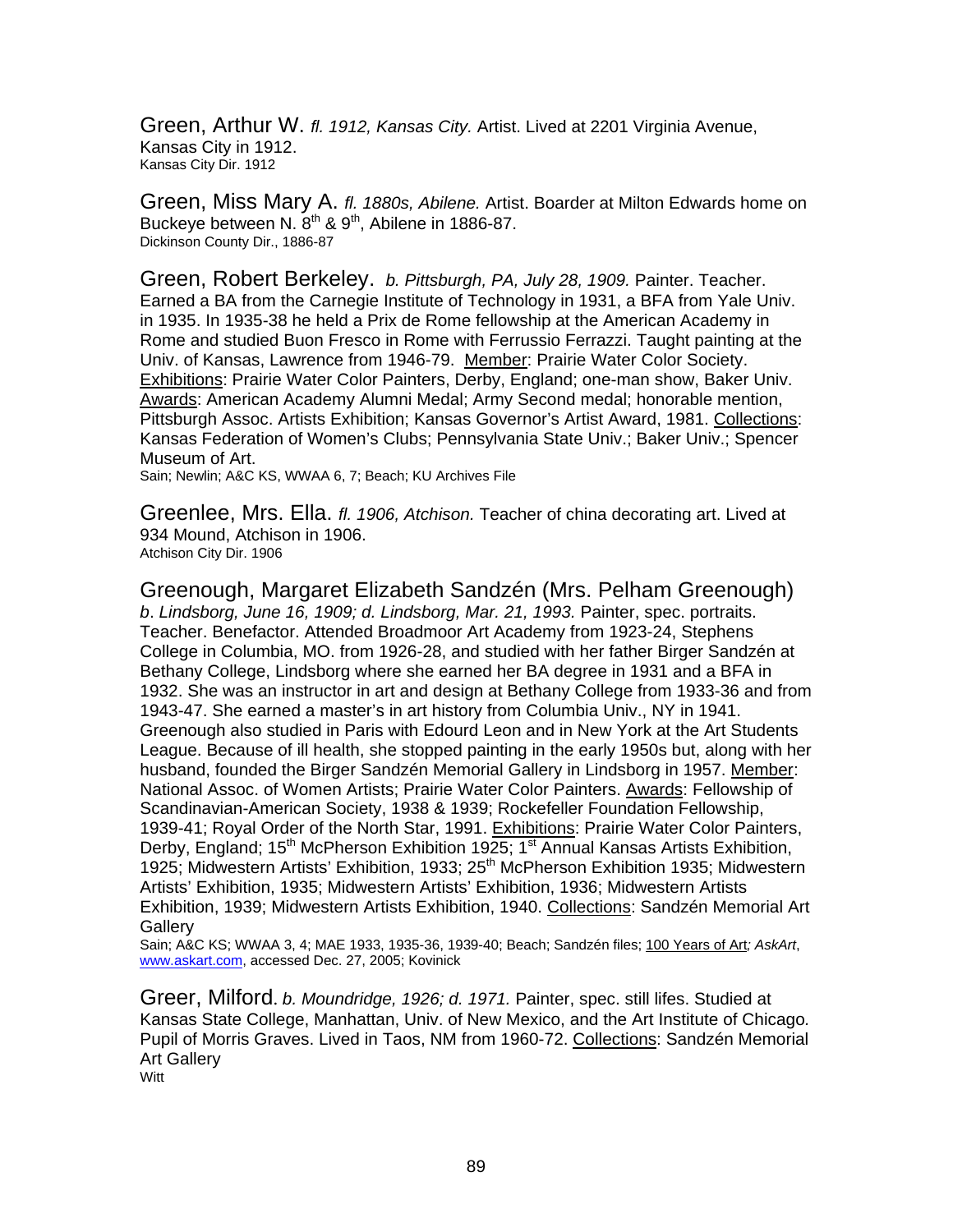Greer, Sarah M. *fl. 1905, Kansas City.* Artist. Lived at 2116 N. 4<sup>th</sup>, Kansas City in 1905. Kansas City Dir. 1905

Gregg, Paul. *b. Baxter Springs, 1876; d. Denver, CO, July 9, 1949.* Illustrator. Painter, spec. western scenes. Left Kansas at age 17 to spend a year at the St. Louis Museum of Fine Art. Worked for the *St. Louis Republic*. Returned to Baxter Springs each summer to sketch. Joined the *Denver Post* staff as an illustrator in 1902. Collections: Univ. of Wyoming Library; Denver Public Library

Sain; Dawdy; Dawdy2; Harmsen; Lindbert, Gene "The Paul Gregg I Knew", *Denver Post-Empire Magazine* (1954)

Gregory, Waylande Charles de Santis. *b. Baxter Springs, June 13, 1905; d. Elizabeth, NJ, August 18, 1971.* Sculptor. Designer. Craftsman. Studied at Pittsburg State Teachers College then, in 1922, enrolled in the Kansas City Art Institute. Within a few months Gregory accepted a position with the McCartney Ornamental Plastering Company. Though still very young, Gregory was soon assigned his first major project: the design and casting of architectural ornaments for Strong Hall, the administration building at the Univ. of Kansas, Lawrence. Gregory next found his way to the Chicago Art Institute where he came under the influence of historian-sculptor Loredo Taft and began to work in marble, bronze, and ceramics. Ceramics became Gregory's primary medium. He apprenticed himself to the Midland Terra Cotta Company in Cicero, Illinois, then enrolled at the Univ. of Kansas City to study chemistry, geology, and mineralogy. Before embarking on his career as a ceramic sculptor, however, in 1928 he went as artist-designer to the Cowan Art Pottery Studio in Rocky River, Ohio. When the Cowan Studio closed in December 1931 Gregory went to the Cranbrook Academy of Art as a fellow-in-residence. There he experimented with coloring clay by means of minerals. In 1932 he established his own studio in Bound Brook, NJ, and turned his attention to creating ton-size, ceramic statuary. Gregory created a terra-cotta work, "R.F.D." for the Columbus Post Office in 1940. Concern that the weight of the installation would render the wall structurally unsound led to the work being crated and stored. It is now displayed in the Columbus Community Building. Wrote for national magazines, produced 20 television shows for NBC, and directed an art center. Taught at Cooper Union Night School, the Berkshire Art Center in Middlefield, MA, and the Colorado Springs Fine Arts Center. Member: National Sculpture Society, NY; Boston Society of Arts & Crafts; New York Society of Craftsmen; American Guild of Artists & Craftsmen; American Artists Professional League. Awards: 1<sup>st</sup> prize, Ceramic Sculpture, Cleveland Museum of Art, 1929; 1<sup>st</sup> prize, Cleveland Museum of Art, 1931; Honorable mention, Cleveland Museum of Art, 1933; Sculpture Award, Annual Exhibition of American Painting & Sculpture, Art Institute of Chicago, 1933; 1<sup>st</sup> prize, Ceramic Sculpture and, Robineau Memorial Ceramic Exhibition, Syracuse Museum of Fine Arts, 1933. Collections: Chicago Theological Seminary; DC Municipal Building; Univ. of Chicago; Hotel President, Kansas City; Cleveland Museum of Art; Everson Museum of Art; Dayton Art Institute; Cranbrook Foundation: Birmingham Museum of Art; New Jersey State Museum; Renwick Gallery; Newark Museum; Whitney Museum; Spencer Museum of Art.

Sain; Newlin; Wiebe; WWAA 1, 2, 3, 6, 7; Bruner; *AskArt*, www.askart.com, accessed Dec. 16, 2005; DeGruson, Gene. ""No Greater Ecstasy": Waylande Gregory and the Art of Ceramic Sculpture," *Kansas Quarterly*, v.14 #4 (1982), p. 65-82; Ceramic Sculpture by Waylande Gregory. (Richmond: Virginia Museum of Fine Arts, 1944).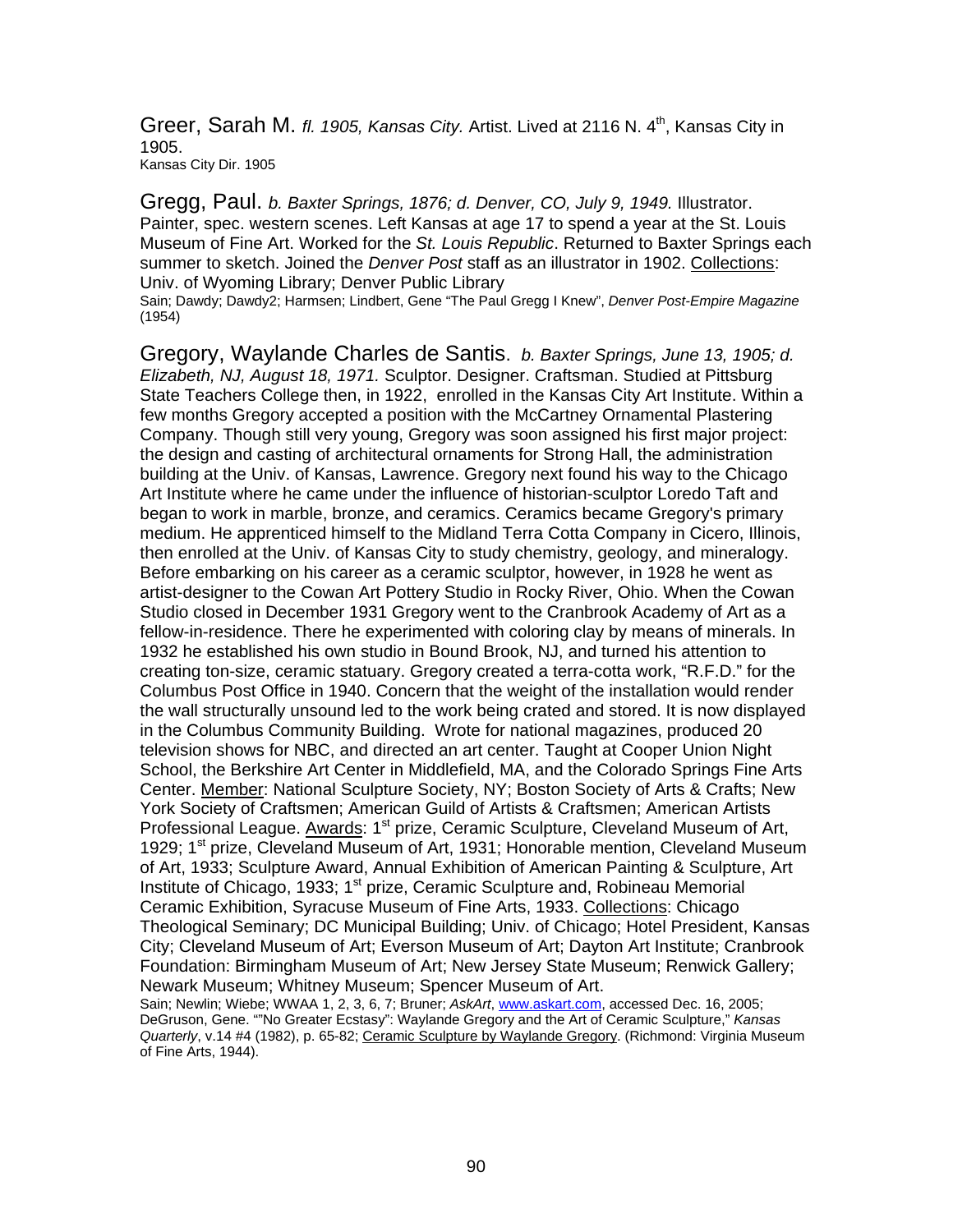Gregory, William. *fl. 1850s-60s, Leavenworth.* Artist. Lived on 9<sup>th</sup> between Kickapoo & Kiowa in Leavenworth in 1859-61. Leavenworth City Dir. 1859-60; 1860-61

Greider, John. *fl. 1930s, Wichita.* Artist. Worked in the Federal Art Project. Topeka J (June 15, 1937)

Grew, Miss Mary W. *fl. 1880s, Independence.* Painter. Music teacher. Advertised in 1884 as "teacher of music; landscape and figure painting in oil, water and crayon colors." KSG 1884-85

Griffen, Miss M. R. *fl. 1880s, Kansas City.* Lived at 1214 Main, Kansas City in 1888-89. KSG 1888-89

Griffith, Lena M. *fl. 1909, Wichita.* Artist. Along with Lavina Warren, operated Warren and Griffith studio located at 408 Barnes Building, Wichita in 1909. Wichita City Dir. 1909

Griffith, William Alexander. *b. Lawrence, Aug. 19, 1866; d. Laguna Beach, CA, May 25, 1940.* Painter. Lecturer. Educated in Emporia and at Washington Univ., St. Louis in the 1880s. Studied at the St. Louis School of Fine Arts and in Paris in 1892-93 at the Academié Julian under Jules Lefebvre and Benjamin Constant. Worked as an art instructor at Washburn College, Topeka 1895-96, at the St. Louis School of Fine Arts 1896-99, and was head of the Art Dept. at the Univ. of Kansas, Lawrence from 1899- 1920. Griffith moved to Laguna Beach, CA in 1920 where he joined the Laguna Beach Art Colony. Through his personal efforts, the Univ. of Kansas obtained the art collection of Sallie Casey Thayer (Mrs. William B. Thayer) of Kansas City. Member: Laguna Beach Art Assoc.; Los Angeles Painters & Sculptors. Exhibitions: Annual Exhibition of the Artists of Kansas City and Vicinity, 1915; Annual Exhibition of the Artists of Kansas City and Vicinity, 1920; Oceanside Museum of Art, 1999. Awards: Honor key from Delta Phi Delta, 1930; Wyman Crow gold medal, St. Louis, 1899; 1<sup>st</sup> prize Orange Country Fair, Riverside, 1928; 1<sup>st</sup> prize, California Artists, Santa Cruz, 1929; 2<sup>nd</sup> prize, Annual Exhibition of the California Art Club, 1934; 1<sup>st</sup> prize, Ebell C. Los Angeles, 1936; Honorable mention, Oakland Art Gallery, 1936. Collections: "Mount Oread" Mulvane Art Museum Topeka; Spencer Museum of Art, Lawrence; Univ. Club, San Diego; Univ. of Southern CA; Santa Ana, CA. YMCA; High schools in Santa Ana, Corona, Burbank, Long Beach & Laguna Beach, CA.; Spencer Museum of Art; Irvine Museum; USC Fischer Museum

Sain; Newlin; KSG 1894; Reinbach; AAA 12, 20, 22, 24, 26 27; WWAA 1, 2, 3; Fielding; Annual Exhibition KCAI 1915, 1920; Shipp; Julian; *AskArt*, www.askart.com, accessed Dec. 16, 2005; KU Archives File; Dawdy3.

Griswold, Miss M. F. (or M. T.) *fl. 1880s, Abilene.* Portrait and landscape artist. KSG 1880; Dickinson County Dir., 1886-87

Gritts, Franklin. *b. Vian, OK, 1914.* Painter. Teacher. Also known as Oau Nah Jusah or They Have Returned. Native American of the Cherokee tribe. Attended Haskell. Earned a BFA at Univ. of Oklahoma in 1939. Pupil of Olaf Nordmark. Taught at Haskell Institute, Lawrence and painted the mural in the Haskell Auditorium that was built in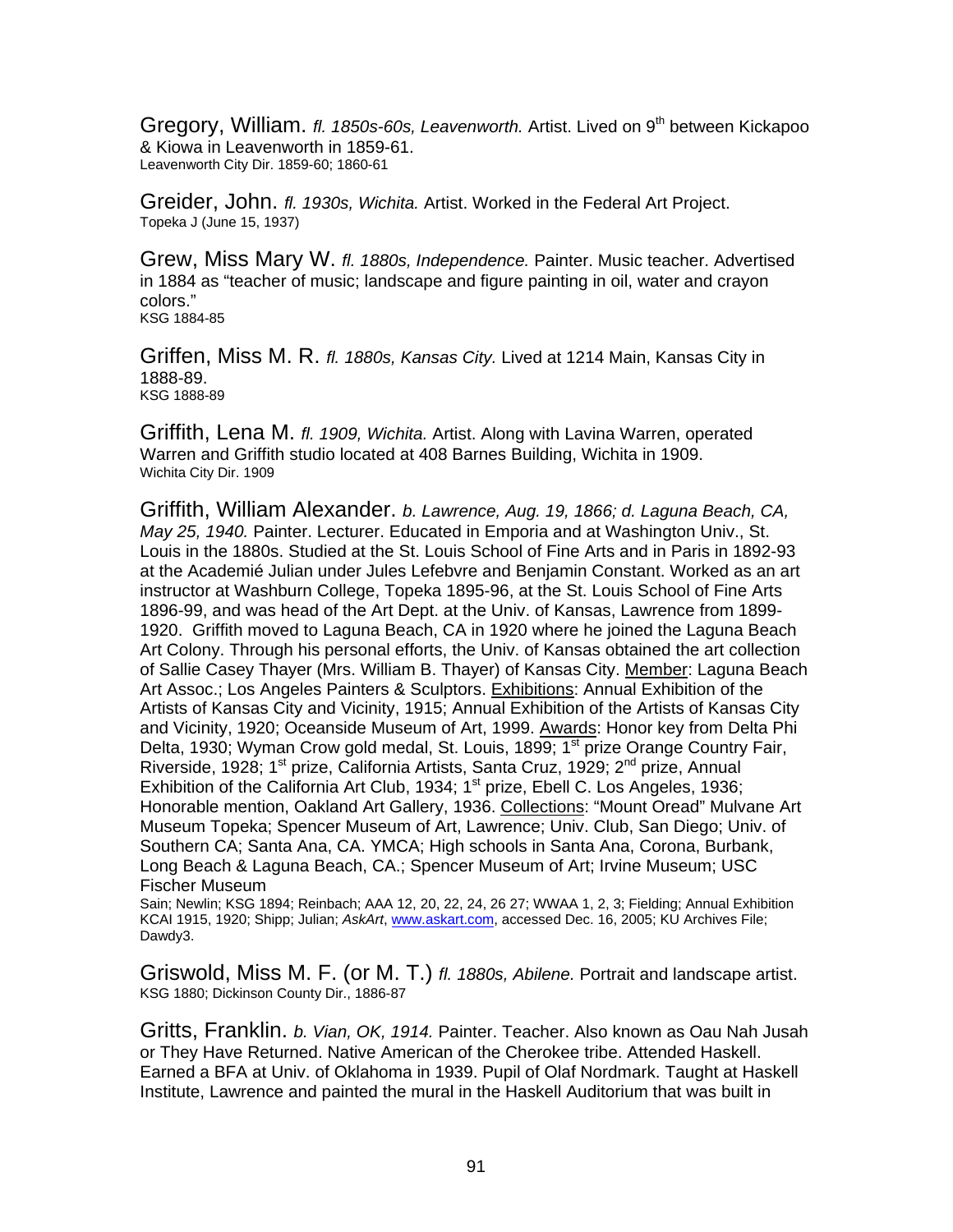1933. Collections: Fred Jones Museum of Art; Gilcrease Institute; Joslyn Art Museum; Philbrook Art Museum. Sain; TPL; Lester

Grosse, Garnet Davy. *b. Geuda, Jan 23, 1879; d Scottsdale, AZ, Mar. 29, 1961.*  Painter, spec. landscapes. Designer. Critic. Writer. Studied at Woodbury College, Univ. of California, National Academy of Design, and in Paris with Rene T. DuQuillan and Charles Benson. Lived in Los Angeles, CA, El Centro, CA, and Scottsdale, AZ. Member: Allied American Artists; Western Academy of Art; American Artists Professional League; General Federation of Womens Clubs; Phoenix Fine Arts Assoc; Scottsdale Art Colony. Awards: California State Fair, 1911; Arizona State Fair, 1919; medals, Arizona Museum of Art, 1930 and 1938; Arizona Brick and Tile Company, 1922; Women's Home Companion, 1922; General Federation Women's Club, 1930, 1931, 1934; Scottsdale Society of Artists, 1937; American Artists Professional League, 1942 and 1944. Collections: Tiffany's, NY; Arizona Museum of Art; Whistler House, Lowell, MA; College of Fine Art, Temple, AZ; New York YMCA.

Dawdy2; WWAA 6.7; Kovinick; *AskArt*, www.askart.com, accessed Jan. 13, 2006

Grove, Nellie Froman (Mrs. Claude C. Grove). *b. Edna, Feb. 12, 1902.*  Began painting lessons in Edna in 1914-18. Family then moved to Twin Falls, ID. Lived in Dodge City, 1950-51 and later in Coffeyville. **WKDC** 

Groves, Marion. *fl. 1890s, Atchison.* Artist. Lived at 1018 N. 3rd, Atchison in 1893- 94. Atchison City Directory 1893-94

Guild, Audrey Myers (Mrs. William H. Guild). *b. Seneca.* Etcher. Painter. Teacher. Designer. Studied with William Robbins at the Central School of Art in London. Also studied at Washburn College, Topeka and at the Kansas City Art Institute. Taught painting at the Kansas City YWCA. Worked as a designer for Nelly Don dresses. Lived at 49 S.  $19<sup>th</sup>$ , Kansas City in 1932. Lived at Quivara Lakes in 1934 Exhibitions: Midwestern Artists' Exhibition, 1931; Midwestern Artists Exhibition, 1932; Midwestern Artists' Exhibition, 1934 MAE 1931-32, 1934; Sain; WKDC

Guinard, Oliver. *fl. 1891-1904, Kansas City.* Artist. Lived at 622 Minnesota Avenue, Kansas City in 1891 and at 607 Delaware, Kansas City in 1904. KSG 1891, 1904

Gunnarson, Oscar. *b. Lindsborg, June 17, 1884; d. Lindsborg, Dec. 1962.* Sculptor, spec. working in cement. Painter, spec. winter landscapes of Kansas. Graduated from Bethany College, Lindsborg in 1906. Pupil of Birger Sandzén. Worked at Malm Bothers as resident manager and was in charge of the stencil operation. Collections: Sandzén Memorial Art Gallery

Sain; Sandzén archives; *Life Magazine* (Jan. 23, 1956)

Gutzkow, Edward. *fl. 1860s, Leavenworth.* Artist. Boarded at the Mozart House in Leavenworth in 1860-61. Leavenworth City Dir. 1860-61.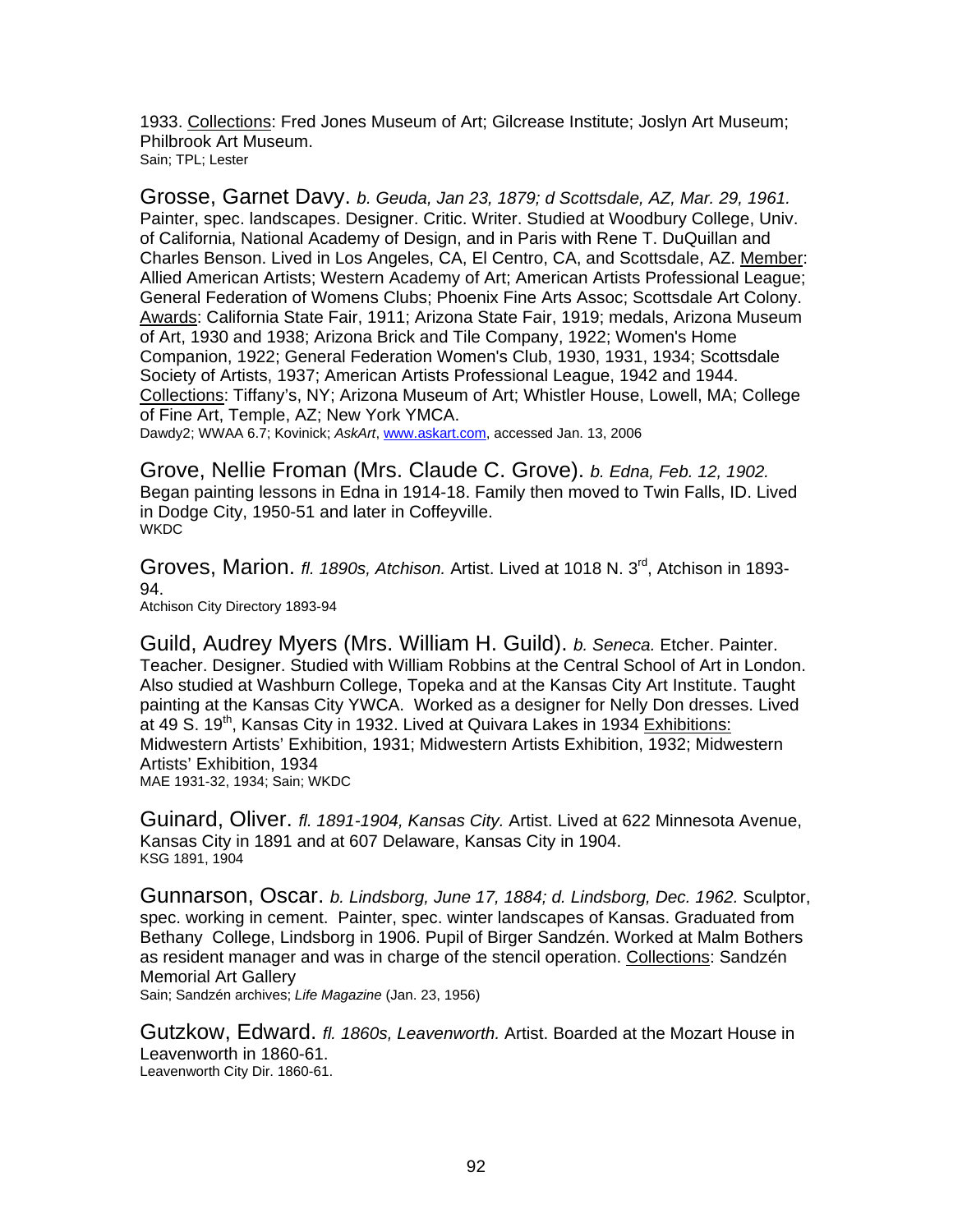## H

Hackney, Eleanor (Mrs. Glen Parker). *b. Council Grove, 1901; d. Chicago, IL, 1928.* Artist. Graduate of Design Dept. at the Univ. of Kansas, Lawrence in 1924. Sain.

Hackney, Mae. *fl. 1880s, Kansas City.* Artist. Lived at 1214 Main, 1888-89. KSG 1888-89.

Hadley, Otis. *fl. 1930s, Wichita & Winfield.* Exhibitions: 15<sup>th</sup> Annual Kansas Artists Exhibition, 1939; Midwestern Artists Exhibition, 1939; National Art Fair at the Wichita Art Museum, 1940 Wichita Eagle (Nov, 24, 1940); Topeka J (Mar. 10, 1939); MAE 1939

Hadley, Tillie. Teacher. Instructor in design and pottery at McPherson College. AAA19.

Hafermehl, C. Louis. *b. 1916; d. 1989.* Painter. Teacher. Pupil of Birger Sandzén at Bethany College, Lindsborg. Studied at the Art Institute of Chicago, the Art Students League of New York and Cranbrook Academy. Taught at Kansas State College, Manhattan; faculty at Cranbrook; faculty at Univ. of Washington in 1962; taught at Univ. of Oregon. Member: Prairie Water Color Painters. Exhibitions: Prairie Water Color Painters, Derby, England; Regional Exhibition of Paintings, Manhattan, 1950; one-man shows in Kansas, Michigan, and Washington. Awards: Purchase award, 3<sup>rd</sup> Biennial Exhibition of Regional Art, Manhattan, 1954. Collections: Sandzén Memorial Art Gallery NMAA files; Beach.

Hagendorn, Max. *b. Stuttgart, Germany, June 27, 1870.* Painter. Designer. Teacher. Pupil of Faller; Kuertz; Seubert in Stuttgart; Gebhard Fugel in Munich. Studied at the Royal Academy of Fine Arts & Industrial Arts, Stuttgart. Director of Topeka School of Art, 1912, living at 114 W.  $8<sup>th</sup>$ . Lived in Sharon, MA in 1921. Exhibitions: St. Louis Exposition, 1904. Awards: Grand Prize for a decorated safe, St. Louis Exposition, 1904 Collections: Museum of Fine Arts, Boston, MA. AAA14/18/20/22/24/26; Dawdy 2; WWAA1; Topeka City Dir. 1912.

Hahn, Audrey. *fl. 1930s, Alton.* Exhibitions: Kansas Free Fair, 1939. Topeka J (Sept. 9, 1939).

Haines, Charles Richard. *b. Marian, IA, December 29, 1906; d. Los Angeles, CA, Oct. 9, 1984.* Painter, spec. watercolor. Muralist. Sculptor. Printmaker. Worked as a designer for a greeting card manufacturer and then for a calendar firm before becoming a pupil of Edmund Kopietz and Glen Mitchell at Minneapolis (MN) School of Art. Studied with John Norton in Chicago; studied fresco under La Montaigne St. Hubert and composition under Despujols at the Fontainbleau School, France. Returned to U.S. and became involved in New Deal art projects such as the 1936 mural in the Wichita Post Office, "Kansas Farming", two murals for West High School, Denver, CO, and seven panels in South High School, Minneapolis, MN. Moved to Los Angeles, CA area in 1941 where he worked for Douglas aircraft then taught at the Chouinard Art Institute from 1945-54. From 1954-1974, Haines was head of the painting department at the Otis Art Institute. Member: Minnesota Art Assoc.; California Water Color Society. Exhibitions: Dalzell Hatfield Galleries, Los Angeles, 1948; Metropolitan Museum of Art, 1950 & 1952;Santa Monica Art Gallery, 1956; Los Angeles County Museum of Art, 1950, 1955 &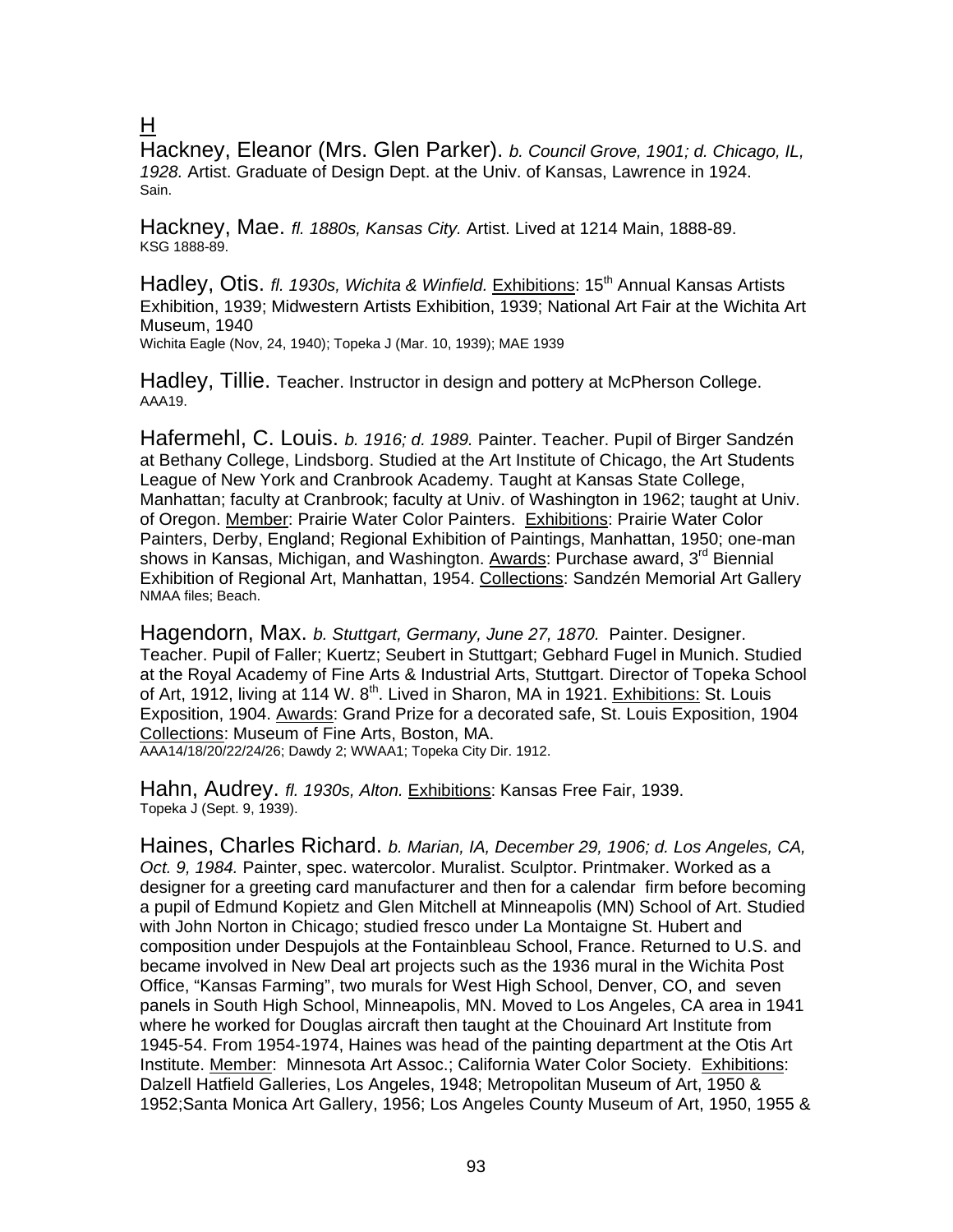1956; Santa Barbara Art Museum, 1959. Awards: Vanderlip Traveling Scholarship, 1933. Collections: Metropolitan Museum of Art; Smithsonian American Art Museum; Los Angeles Country Museum of Art; San Diego Museum of Art; Seattle Museum of Art; Portland Museum of Art; Nelson-Atkins Museum of Art; Murals at West High School in Denver, CO and post offices in Gresco, IA, Hastings, NB, and Wichita. Wiebe; Afb; AskArt, www.askart.com, accessed Dec. 16, 2005; http://www.sullivangoss.com/richard\_haines/ accessed July 21, 2006

Halderman, Jim. Stone carver. Carved caps on Corinthian columns of the Kansas state capitol. FWP.

Hall, Allena J. *fl. 1904, Kansas City.* Artist. Lived at 513 Brooklyn in 1904. KSG 1904.

Hall, Arthur William C. *b. Bowie, TX, October 30, 1899; d. Sun City, AZ, 1981.*  Painter. Etcher. Dry point. Spent his childhood in Oklahoma and Virginia. Studied at the Art Institute of Chicago; abroad with E. S. Lumsden, Edinburgh and for two years in France. Moved to El Dorado in 1921 where he was court stenographer and clerk. In 1925 Hall and his wife traveled to Europe where they spent nearly two years studying and sketching. The Halls returned to Kansas living in Howard for many years and active participants in the Wichita area circle of artists. He made the presentation print for the California Society of Print Makers in 1930, for the Prairie Print Makers in 1932, and for the Chicago Society of Etchers in 1944. During the late 1930s, the Halls moved to Virginia then returned briefly to Kansas and then settled in Santa Fe in 1942. They remained in Santa Fe until 1950 when they purchased an estate near Alcade, NM where they operated an art school and studio. Member: Society of American Etchers; Chicago Society of Etchers; New York Society of Etchers; California Society of Etchers; Prairie Print Makers; Southern States Art League; charter member of California Print Makers. Exhibitions: Midwestern Artists' Exhibition, 1924; Midwestern Artists' Exhibition, 1925; Midwestern Artists' Exhibition, 1929; Midwestern Artists' Exhibition, 1930; Midwestern Artists' Exhibition, 1931; Midwestern Artists Exhibition, 1932; Midwestern Artists' Exhibition, 1933; 14<sup>th</sup> Annual Kansas Artists Exhibition, 1938; Smithsonian Institute; Library of Congress; California State Library; Bibliothèque Nationale de France. Awards: Bryan Prize for best group of American prints at International Exhibition, Los Angeles, 1927; Bronze medal for etching, Midwestern Artists' Exhibition, 1932; Silver medal for drypoint, Midwestern Artists' Exhibition, 1933; Shope prize, 1937. Collections: Sandzén Memorial Art Gallery; Bibliotheque Nationale; Library of Congress; Kansas City Art Institute; Art Institute of Chicago

Newlin; A&C KS il; WWAA 1, 2, 3, 4; Sain; Reinbach; Cone; Dawdy; AAA 14/22/26; WWAA 6,7; MAE 1924- 25, 1929-33; *AskArt*, www.askart.com, accessed Dec. 16, 2005

Hall, Carrie Hackett. *fl. 1930s, Leavenworth.* Quiltmaker. Dressmaker. Author. Lived in Leavenworth for 40 years. Had begun a collection quilt patterns during World War I. She organized the designs into scrapbooks and envelopes and collaborated with Rose Kretsinger to write The Romance of the Patchwork Quilt in 1935. Ks Quilts

Hall, David G. ,Jr., Illustrator, spec. scientific. Studied at Kansas State College, Manhattan. Worked for United States Bureau of Entomology in Washington DC in the 1930s. Sain.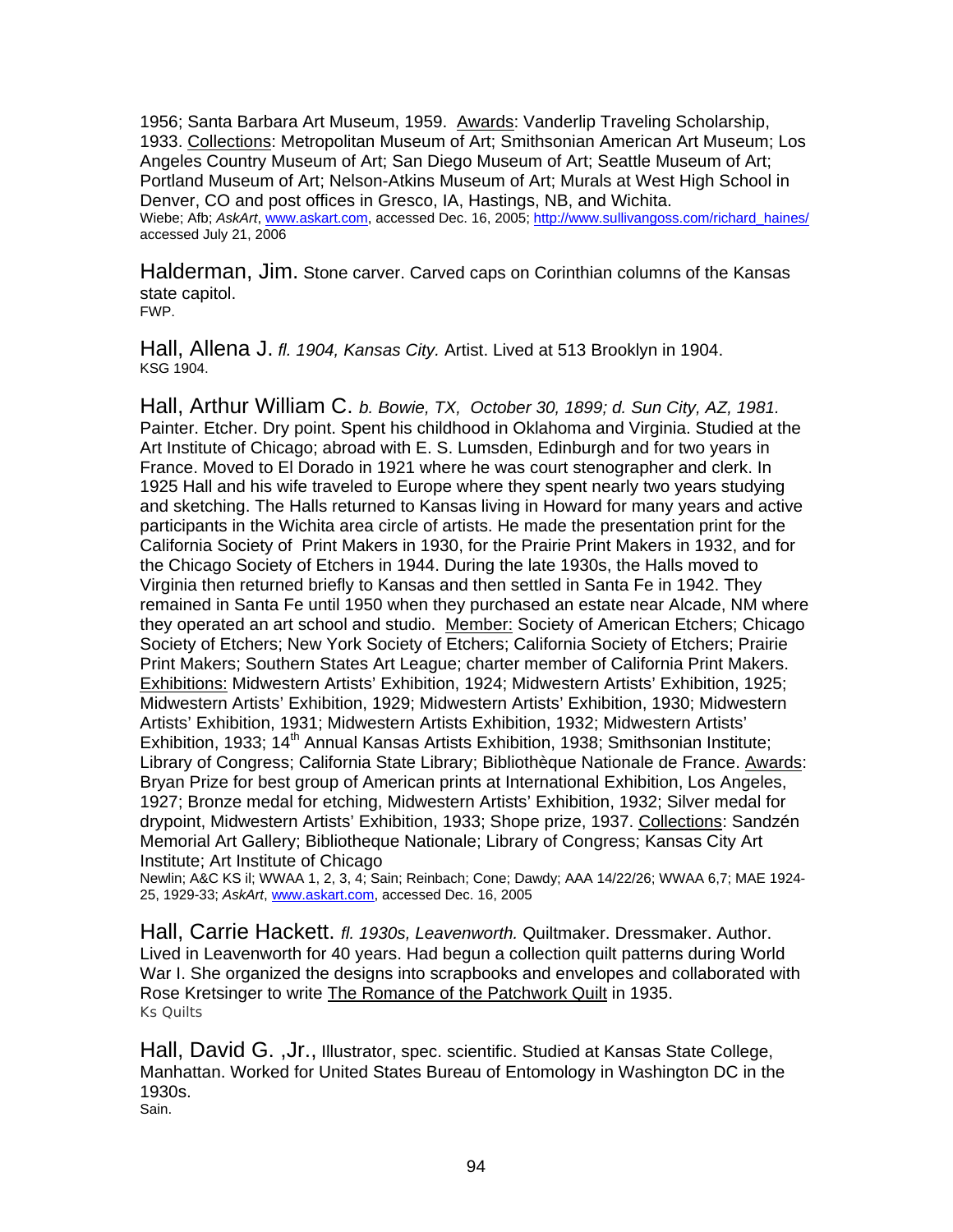Hall, Lester. *fl. 1930s, Topeka*. Taught art at Washburn College, Topeka, established Bachelor of Fine Arts degree in 1930s. Greene.

Hall, Lorena M. Daeschner. *fl. 1930s, Lindsborg.* Student at Bethany College, Lindsborg and employed as senior student assistant in commercial art from 1936-37 and as instructor in art and design in 1937-38. Collections: Sandzén Memorial Art Gallery 100 Years of Art

Hall, Norma Bassett (Mrs. Arthur W. Hall) *b. Halsey, OR, May 21, 1889; d. Santa Fe, NM, May 1, 1957.* Painter. Block printmaker. Teacher. Watercolor, spec. scenes of Kansas, Oregon, and New Mexico. Studied at School of Portland Art Assoc.; graduated from the Art Institute of Chicago in 1918. Moved to El Dorado in 1923 where she became interested in color block prints. Lived abroad from 1925-27. Returned to Kansas living in Howard for many years. Moved to Santa Fe, NM in 1942 and then to Alcade, NM in 1950 where she and her husband operated an art school and studio. Member: Printmakers Society of California; Northwest Printmakers; charter member of Prairie Print Makers. Exhibitions: Midwestern Artists' Exhibition, 1924; Midwestern Artists' Exhibition, 1925; Midwestern Artists' Exhibition, 1929; Midwestern Artists' Exhibition, 1930; Midwestern Artists Exhibition, 1932; Midwestern Artists' Exhibition, 1933; 14<sup>th</sup> Annual Kansas Artists Exhibition, 1938; Midwestern Artists' Exhibition, 1939; one-person show Museum of New Mexico, 1952. Collections: Brooklyn Public Library; Smithsonian Institution; Honolulu Academy of Art; California State Library; Univ. of Tulsa; Wichita Art Assoc.; Ulrich Museum; Currier Gallery of Art; Sandzén Memorial Art Gallery; Denver Art Museum; Spencer Museum of Art

Newlin; AAA22, 24, 26; A&C KS; WWAA1, 2, 3, 4, 5, 6; Sain; Reinbach; Cone; Dawdy; *Print Connoisseur* (July 1931); Collins; *American Magazine of Art (* March 1929); Gilbert; O'Neill; MAE 1924-25, 1929-30, 1932-33, 1939; *AskArt*, www.askart.com, accessed Dec. 16, 2005; Kovinick; Dawdy3

Hamilton, Laura. *fl. 1930s, Topeka.* Exhibitions: Kansas Free Fair, 1939. Topeka J (Sept. 9, 1939).

Hamm, W. Howard. *fl. 1930s, Valley Falls.* Graphic Artist. Studied at the Kansas City Art Institute in 1936. Register of KCAI

Hammond, Dorothy M. *b. Missouri, 1924.* Commercial artist. Painter. Studied at State Teachers College in Missouri and at Missouri College, St. Joseph, MO. Lived in Larned. Co-author of The Dodge City Story (1954). May also be the author of various price guides for antiques. WKDC.

Hand, Katherine W. *fl. 1916, Topeka.* Instructor of interior decoration, Washburn College, Topeka 1916. AAA13.

Haner, James A. *fl. 1910-40s, Kansas City.* Commercial artist. Married to Olive. Lived at 3924 Rainbow Blvd., 1942; 1324 Hudson Road, Rosedale, 1910-12; 3924 Hudson Avenue, Rosedale, 1916. Kansas City Dir. 1910, 1911, 1912, 1916, 1942.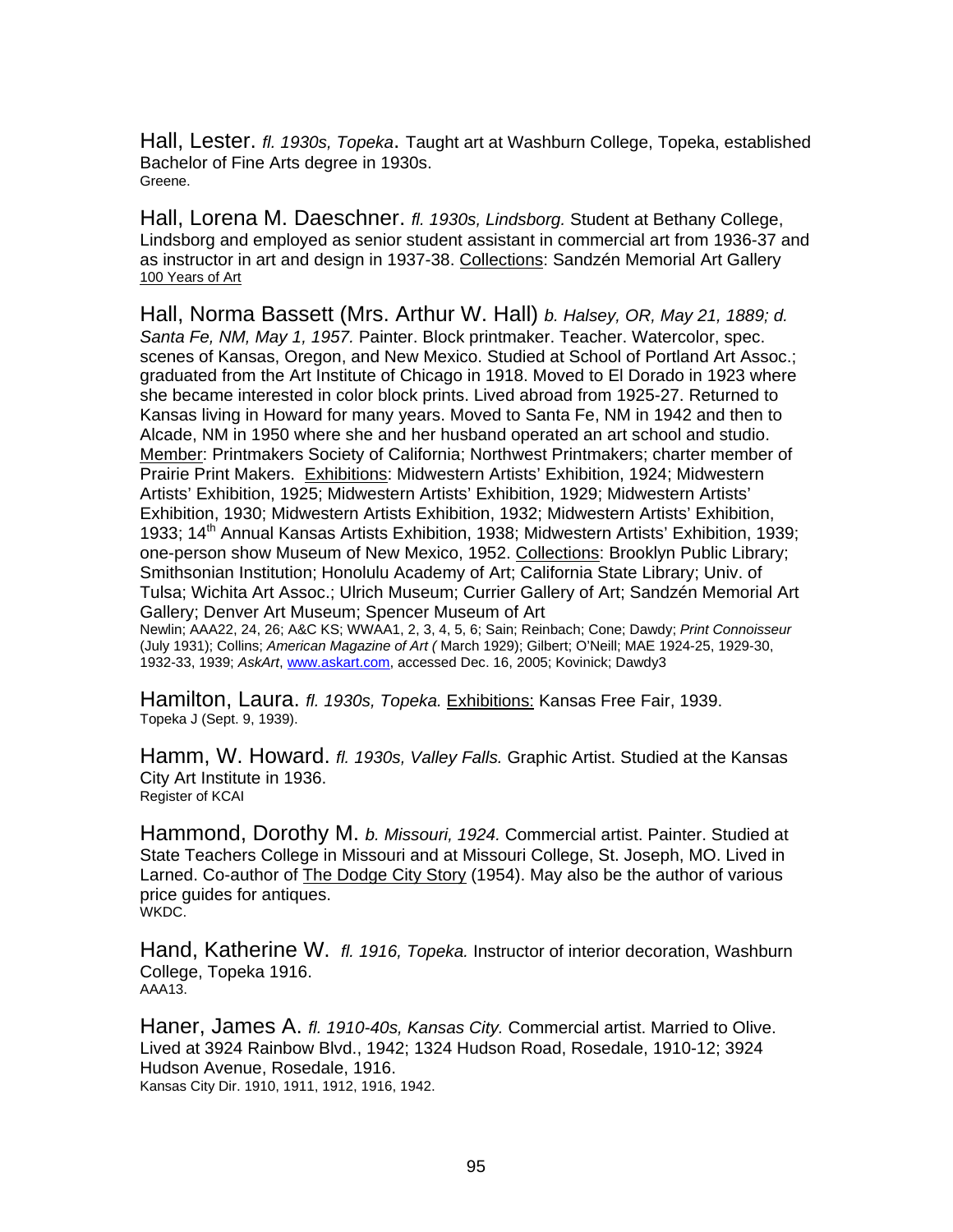Hanger, Oscar D. *fl. 1904, Kansas City.* President of American Artists Assoc., 725 Main, 1904. KSG 1904.

Hanley, Laura A. *fl. 1920s-30s, Topeka.* Teaches senior high art, Topeka High School. Exhibitions: 14<sup>th</sup> Annual Kansas Artists Exhibition, 1938; Kansas Free Fair, 1939.

Topeka J (May 12, 1936); Topeka Cap. (Nov. 10, 1927).

Hann, Miss M. L. *fl. 1890s, Topeka.* Artist. Lived at 1277 Lincoln, 1890-1891. Topeka City Dir. 1890-91.

Hansen, Mrs. L. C. *fl. 1930s, Topeka.* Exhibitions: Kansas Free Fair, 1939. Topeka J (Sept. 9, 1939).

Hansford, Robert b. *fl. 1901-20s, Kansas City.* Artist. Photographer. Lived at 542 Minnesota Avenue, 1901-05, 1908; 945 Minn. Avenue; 1227 Waverly Avenue, 1924. Married to Kate. Kansas City Dir. 1901, 1905, 1908, 1924.

Hanson (or Hansen), Abraham Lincoln. *b. Leavenworth, 1867.* Sculptor. African-American of slave parentage. Studied in Europe. Lived in Kansas City. Exhibitions: World's Fair in Chicago. Newlin; Sain; Reinbach.

Harding, Mrs. Marie. *fl. 1930s, Ottawa.* Artist. Lived at 1136 S. Main in 1930. Ottawa City Dir. 1930.

Harms, Margaret S. *fl. 1905, Kansas City.* Artist. Lived at 1915 Hallock, 1905. Kansas City Dir. 1905

Harnley, Susan. *b. McPherson.* Ceramist. Studied at Monticello, Mills College, the Univ. of Missouri, and Wichita Univ. Taught in Honolulu, HI and at the Wichita Art Assoc. School. A&C KS; Sain.

Harris, Arthur C. *fl. 1909, Topeka.* Artist. African-American. Lived in Topeka in 1909 at E.  $24^{th}$  S.E. corner of Jefferson and worked at 115 w.  $5^{th}$ .<br>Topeka City Dir. 1909.

Harris, C. Lynn. *fl. 1890s, Emporia.* Photographer. Portrait artist. Proprietor of Cottage Studios as the leading photographer in 1894. The advertisement in the 1894 Kansas State Gazetteer reads: "All work first class; prices very moderate. Also crayon artist." Lived at the corner of  $7<sup>th</sup>$  Avenue and Merchants in Emporia. KSG 1894.

Harris, Vida A. *fl. 1930s, Manhattan.* Painter, spec. flower studies. Exhibitions: 7th Annual Kansas Artists Exhibition, 1931; 8th Annual Kansas Artists Exhibition, 1932; 9th Annual Kansas Artists Exhibition, 1933. Topeka J (Oct 17 1931).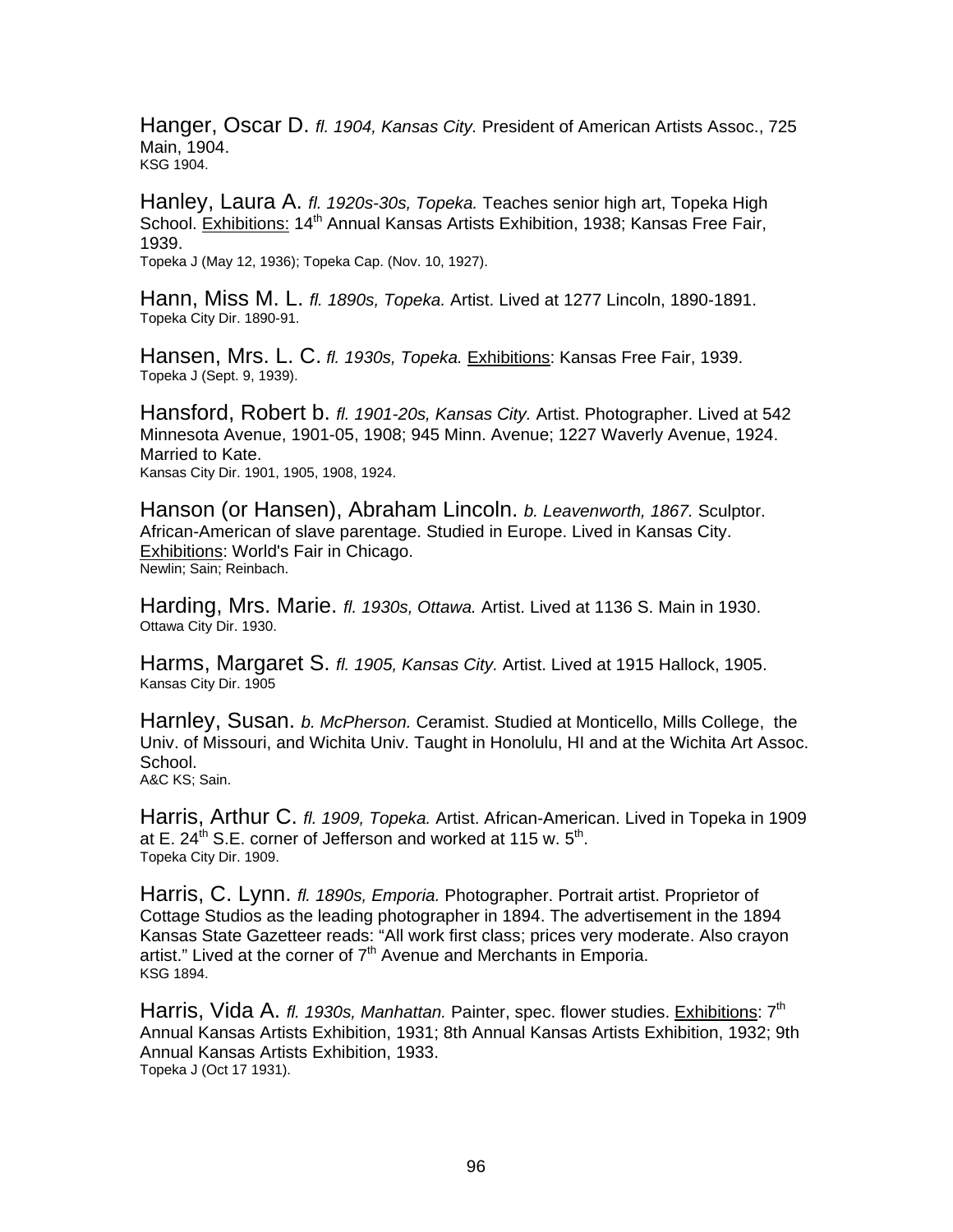Harris, Vie. *fl. 1916, Kansas City.* China decorator. Lived at 226 N. 15<sup>th</sup> in Kansas City in 1916. Kansas City Dir. 1916.

Harrison, Mrs. Anna J. *fl. 1890s, Kansas City.* Art teacher. Lived at 50 Bunker Building in Kansas City in 1891. KSG 1891.

Hartle, Ellenoah. *fl.1917, Wichita.* Artist. Lived at 206 E. 13<sup>th</sup> in Wichita in 1917. Wichita City Dir. 1917.

Hartman, C. Bertram. *b. Junction City, April 18, 1882; d. New York, NY, July 9, 1960.* Painter. Illustrator. Batik. Mosaics. Studied at Art Institute of Chicago; studied at the Royal Academy in Munich in 1911 and in Paris. Began his career at Junction City where he decorated the walls of a local hotel with scenes from "Robin Hood." Illustrated for the *Judge* and the *Dial*. Also provided some illustration work for books including a cover and frontispiece for Louis Untermeyer's 1922 book Heavens. Worked for the WPA/FAP and produced six mural paintings for the Folks Tuberculosis Hospital in Oneonto, NY as well as some easel paintings. Worked as an instructor at the Annot Art School, NY in 1936-7. Hartman struggled financially and his health declined so his later career was difficult and his artistic achievements overlooked. Member: Society of Western Artists; Chicago Society of Artists; Society of Independent Artists; American Watercolor Society; New York Architect League; National Society of Mural Painters. Exhibitions: 25<sup>th</sup> McPherson Exhibition 1935. Collections: Post Office of Dayton, TN; Whitney Museum; Brooklyn Museum; Metropolitan Museum; Wichita Art Museum; Butler Institute of American Art; Spencer Museum of Art.

Newlin; A&C KS; WWAA 1, 2, 3, 4; Sain; Fielding; Reinbach; AAA12/14/18; Dawdy; WKDC; FWP; AAA20/22/24/26; WWAA 6-7; *AskArt*, www.askart.com, accessed Dec. 16, 2005; Elton, Martha. Bertram Hartman: (1882-1960), an Early Modernist from Kansas (PhD Dissertation, Univ. of Kansas, 2004)

Hartman, Rosella (Mrs. Paul Fiene) *b. Junction City, 1894; d. Woodstock, NY, 1984.* Painter, spec. animals, nature. Printmaker. Studied at Art Institute of Chicago and the Art Students League of New York. Wife of sculptor Paul Fiene and sister of C. Bertram Hartman. Lived in Woodstock, NY. Worked with Desjobert in Paris in 1938 producing color lithographs. Member: Woodstock Art Assoc. Exhibitions: Metropolitan Museum of Art; Carnegie Institute; Whitney Museum; Art Institute of Chicago. Awards: Guggenheim Fellowships to Europe in 1934 & 1938; American Academy of Letters grand, 1964. Collections: Spencer Museum of Art; Whitney Museum; Baltimore Museum; St. Louis City Art Museum.

NMAA files; *AskArt*, www.askart.com, accessed Dec. 16, 2005

Hascall, Herman N. *d. Garden City, 1936.* Painter. Had a studio in Larned, did portrait painting and gave lessons. WKDC.

Hascall (Mrs.). *fl. Garfield Township.* Painter. Collector. Norris.

Haskell, Ruth. *fl. 1930s, Topeka.* Painter, spec. landscapes, portrait genre. Printmaker. Pupil of Mary Huntoon. Exhibitions: 10<sup>th</sup> Annual Kansas Artists Exhibition, 1934; 11th Annual Kansas Artists Exhibition, 1936. Topeka J (Nov. 10, 1934; Jan. 7, 1936).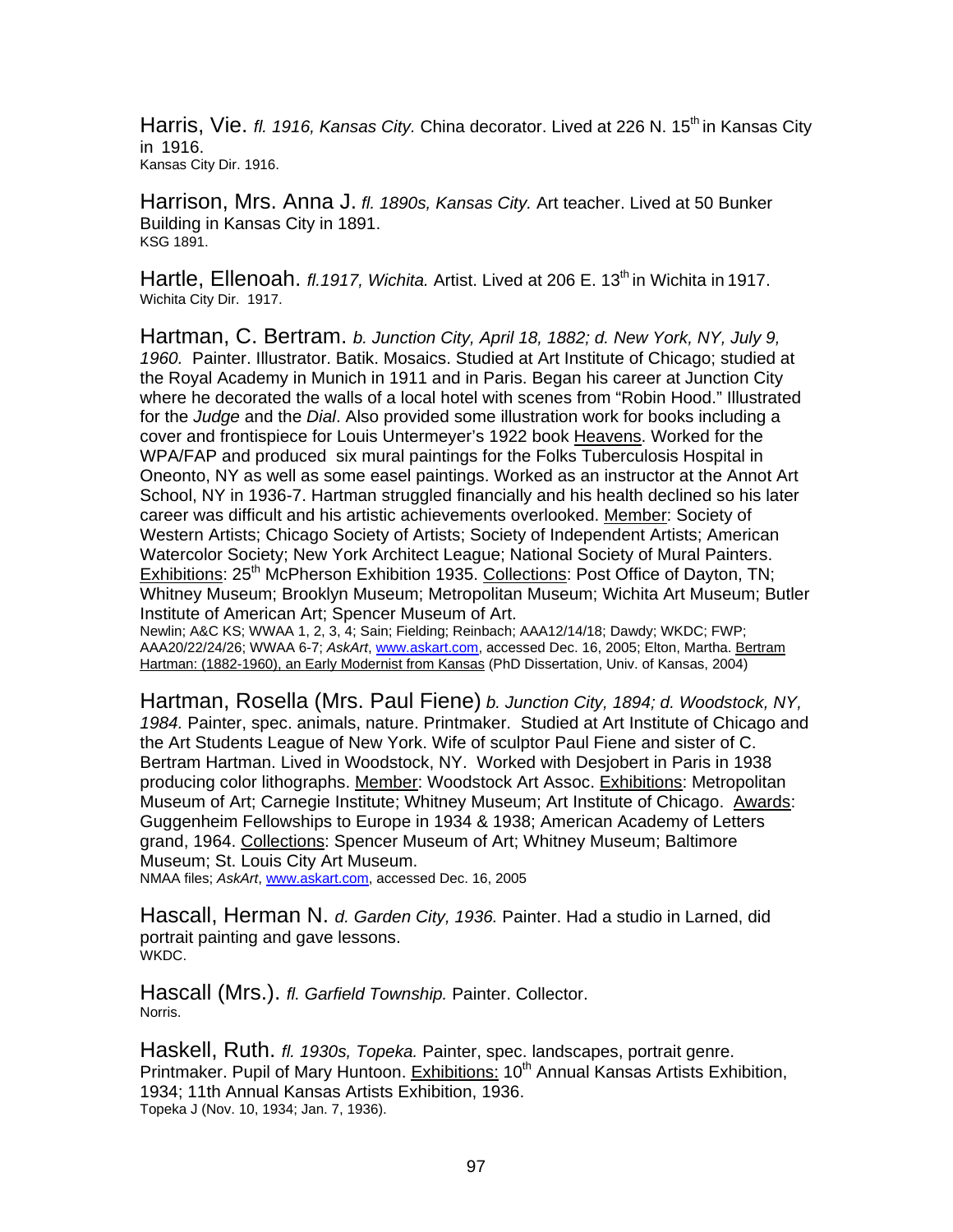Hatje, Mrs. Katherine b. *fl. 1930s, Wichita.* Commercial artist. Lived at 1400 E. 15th, 1937. Wichita City Dir. 1937, 1938.

Hatton, Clara Anna. *b. Bunkerhill, Oct. 19, 1901; d. June 1991.* Painter. Etcher. Teacher. Bookbinder. Studied at Kansas State College, Manhattan; Hays; Art Institute of Chicago; earned a masters degree from Cranbrook Academy of Art, Bloomfield Hills, MI and from the Univ. of Kansas, Lawrence where she was a student of Raymond Eastwood, Albert Bloch, Albert Thayer, and John R. Frazier. Studied at the Central School of Arts & Crafts, London and the Royal College of Art, London where she came under the tutelage of Sidney Cockerell and William Matthews. Taught at Univ. of Kansas, Lawrence, 1926-35 and at Colorado A &M, Ft. Collins from 1936-64. The art gallery at Colorado State Univ., dedicated in 1975, is named the Clara A. Hatton Gallery. Member: Delta Phi Delta; Mac Dowell Club, NY; Cleveland Print Makers; Kansas Artist-Craftsmen Assoc. Exhibitions: Midwestern Artists' Exhibition, 1930; Midwestern Artists' Exhibition, 1931; Midwestern Artists Exhibition, 1932; Midwestern Artists' Exhibition, 1933; Midwestern Artists' Exhibition, 1934; Midwestern Artists' Exhibition, 1935;17<sup>th</sup> Annual Kansas Artists Exhibition, 1941; National Gallery of Art; Cranbrook Art Museum. Collections: Topeka Public Library

Newlin; A&C KS; WWAA 1, 2, 3, 4, 6, 7; Sain; MAE 1930-1935; www.FamilySearch.org accessed July 16, 2006; KU Archives File; TPL

Haughey, James M. *b. Courtland, 1915.* Painter, spec. watercolors and landscapes. Lawyer. Studied at Univ. of Kansas, Lawrence with Albert Bloch, Karl Mattern, and Raymond Eastwood. Worked for a year in Texas before going to law school. Moved his legal practice to Billings, MT in 1943. Preferred watercolor because it is spontaneous. Member: American Watercolor Society; Northwest Watercolor Society; American Artists Professional League. Exhibitions: One-man shows at Univ. of Kansas, Lawrence; Concordia College; Eastern Mt. College; Boise Museum of Art; Montana State Museum.

A&C KS; Sain; Samuels; NMAA Files; *AskArt*, www.askart.com, accessed Dec. 16, 2005.

Haus, Lou C. *fl. 1880s, Wichita.* Crayon artist. Lived on Main in Wichita in 1886. KSG 1886.

Havermehl, William. *fl. Manhattan.* Studied at Art Institute of Chicago; Art Students League, NY. Newlin.

Hawkins, Theodore W. *b. near Rock, 1911; d. Wichita, July 21, 1969.* Printmaker. He attended country schools near Rock before his family moved to Winfield. He attended Southwestern College for two years then enrolled at the Wichita Art Assoc. in 1931 and studied with William Dickerson. He won a scholarship to the Minneapolis (MN) School of Art graduating in 1935. Worked as a free-lance artist, an art director for Semco Color Press in Oklahoma City, OK. and then joined the McCormick-Armstrong art department in Wichita in 1939. He also worked as an instructor at the Wichita Art Assoc.. Worked in the Federal Art Project. Member: Wichita Artists Guild; Prairie Water Color Painters; Prairie Print Makers. Exhibitions: Prairie Water Color Painters, Derby, England; Sandzén Gallery; Awards: Prairie Water Color Painters Purchase Award, 1948; Purchase prize, Joslyn Museum, 1950. Collections: Library of Congress; Brooklyn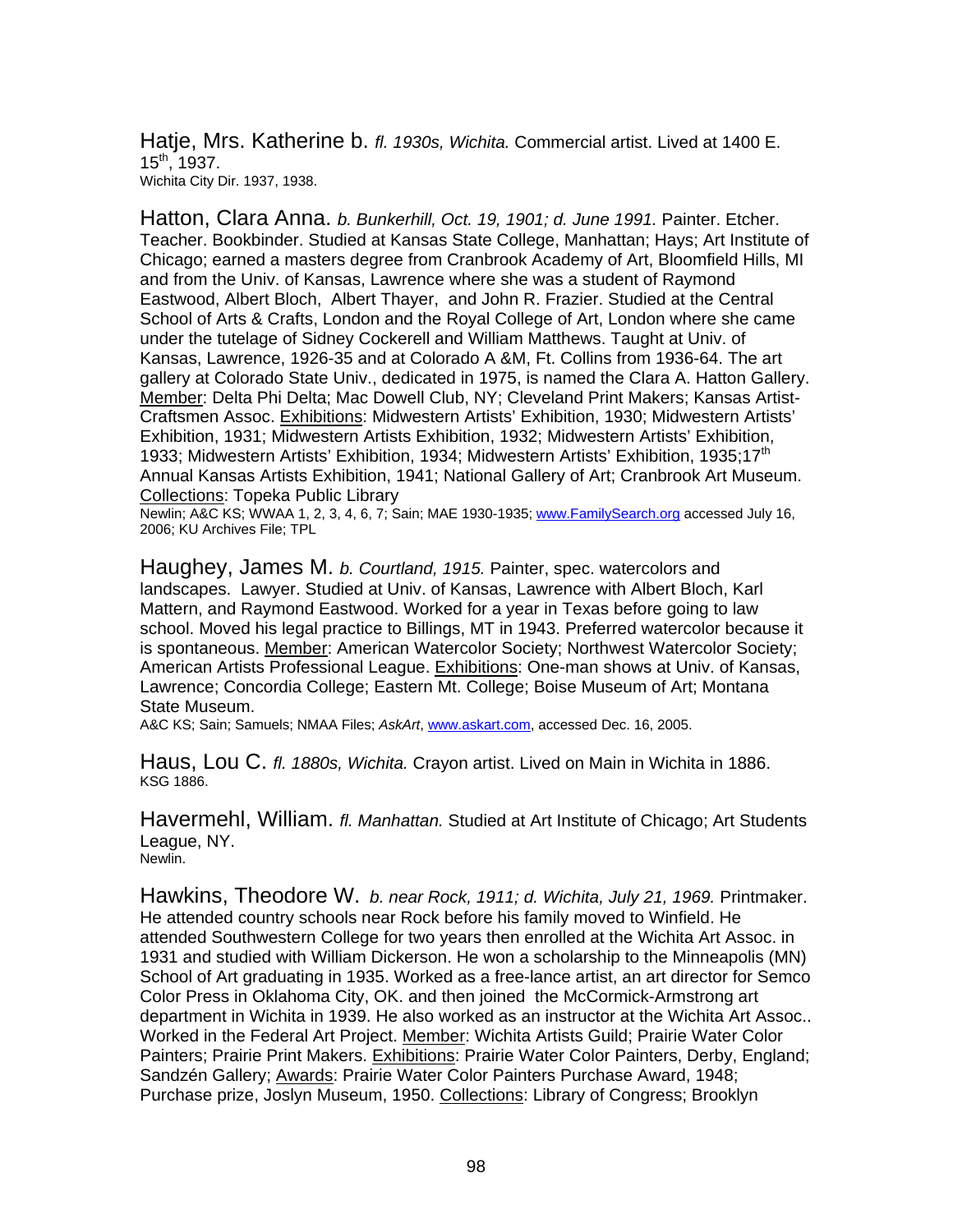Museum of Art; Kansas City Art Institute; Joslyn Art Museum; California State Library; Wichita Art Museum; Beach Museum; Sandzén Memorial Art Gallery. A&C KS; Sain; Topeka J (June 5, 1937); Beach; Sandzén archives; *AskArt*, www.askart.com, accessed Dec. 16, 2005.

Hay, Jean M. *b. Kansas; d. 1942.* Artist. Teacher. Studied at the Art Institute of Chicago, the Ecole des Beaux Art in Paris, and in Italy. Teacher and director of art at the North Dakota State Teachers College in Mayville, ND from 1916-35. Dawdy3.

Haydon, Dr. *fl. Elk City.* Painter. His painting, "Glimpse of the Osage", was reproduced in the 1942 book, Parergon, a collection of illustrations by medical doctors. Sain.

Haynes, Mrs. Elsie H. *fl. 1920s, Salina.* Pastel. Exhibitions: Midwestern Artists' Exhibition, 1924 MAE 1924

Haynes, Hannah. *fl. 1890s, Topeka.* Artist. Lived at 719 Taylor, 1890-1891. Topeka City Dir. 1890-91.

Haynes, Pauline. See Shirer, Mrs. Pauline Hayes.

.

Hays, Sr., William Jacob. *b. New York, NY, Aug. 8, 1830; d. New York, NY, Mar. 13, 1875.* Painter. Attended the National Academy of Design. In 1860 he made a threemonth trip up the Missouri River to sketch animals, especially buffalo. Some of his sketches of the forts along the Missouri are the only pictorial record of these landmarks. Collections: Amon Carter Museum; Buffalo Bill Historical Center; Denver Art Museum; Gilcrease Museum; New York Historical Society; New York Public Library; Brooklyn Museum; Corcoran Gallery; St. Louis Art Museum Dawdy; AskArt, www.askart.com, accessed Dec. 16, 2005; Orchid and wildflower studies by William Jacob

Hays, 1830-1875. (New York: Berry-Hills Galleries, 1984); *Kansas Historical Quarterly* (May 1946)

Hayter, Ivan G. *fl. 1930s, Topeka.* Painter, spec. still life and flower studies. Exhibitions: 6<sup>th</sup> Annual Kansas Artists Exhibition, 1930; 7th Annual Kansas Artists Exhibition, 1931; 8th Annual Kansas Artists Exhibition, 1932. Topeka J (Nov. 11 1930).

Haywood, Millard C. *b. Saline, MI, Aug. 1854; d. ca 1910 or 1911.* Artist. Painter, spec. landscapes and portraits. Lived in Topeka from 1882-84 and in Kansas City in 1886. Also lived in Buffalo, NY and in Jamestown, NY. Collections: Kansas Historical Society; Kansas City Museum; Smithsonian Museum of American Art Topeka City Dir. 1882, 1883-84; KSG 1882-83, 1886; *AskArt*, www.askart.com, accessed Dec. 16, 2005..

Hazen, Jasper E. *fl. 1907, Topeka.* Cartoonist. Lived at 627 Fillmore in Topeka in 1907. Topeka City Dir. 1907.

Headlee, Hannah Haynes (Mrs. Letord Headlee). *b. Topeka, 1867?* Artist*.*  Quilter. Teacher. China Painter. She supported herself primarily through her art lessons and married three times. She is remembered as the first woman in Topeka to own a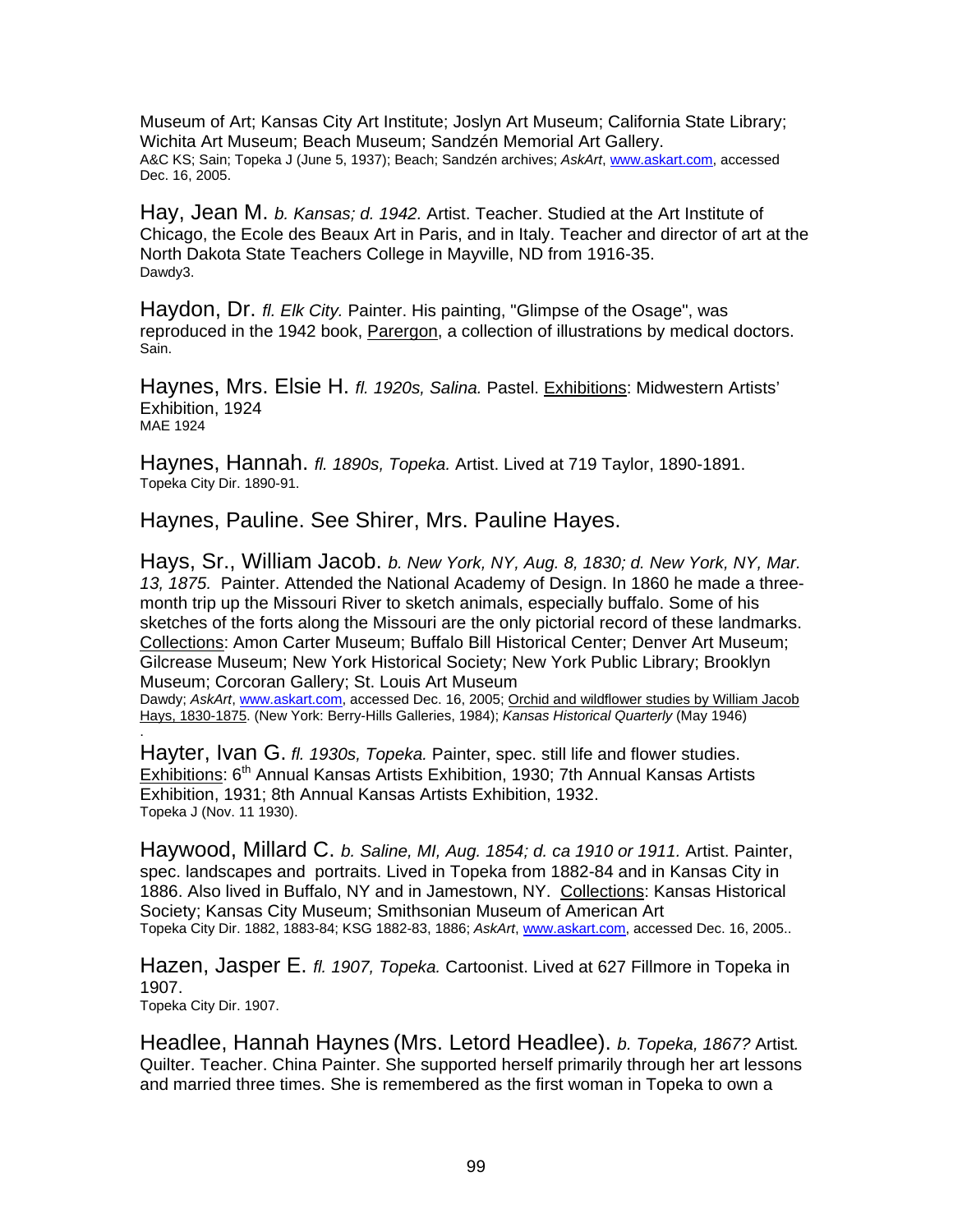bicycle. In 1914 she chaperoned her niece, Pauline Haynes Shirer, to the New York School of Fine and Applied Art, where she paid their living expenses with china painting. Lived at 118 W.  $8<sup>th</sup>$  in 1916. Her quilt, "Iris Garland", is one of the most spectacular pieces in the Kansas State Historical Society's collection. Topeka City Dir. 1916.

Heap, Jane. *fl. Topeka.* Painter, spec. watercolor. Studied in Chicago. Sain; Reinbach.

Heath, Ella. *b. Rockford, IL.* Painter. Studied with Lorado Taft; James Beckwith; John H. Vanderpoel. Taught at Baker Univ., Baldwin City; also was Director of the Art Department, 1922-25. AAA 25; Sain; Reinbach; AAA19/22.

Heaton, Minnie Scherzer (Mrs. Charles). *b. Ottawa, IL, Mar. 15, 1880;. d. Oct. 20, 1921.* Painter. China painting. Studied at Art Institute of Chicago and abroad. WKDC.

Heckart, D. W. *fl. 1930s, Topeka.* Exhibitions: Kansas Free Fair, 1939. Topeka J (Sept. 9, 1939).

Hedlin, Mrs. E. C. Artist. Topeka J (May 23, 1931).

Heine, Mrs. H. W. *fl. 1890s, Ft. Scott.* Artist. Lived on S. Main, 1894. KSG 1894.

Heinger, O. D. *fl. 1900, Kansas City.* Artist. KSG 1900.

Heithecker, Miss E. H. *fl. 1904, McPherson.* Painter, spec. watercolors. China Painter. Exhibitions: 3<sup>rd</sup> McPherson Exhibition 1913 KSG 1904.

Heizer, Dell. (Mrs. Willis Roberts Armstrong). *b. Great Bend, Oct. 30, 1877; d. Colorado Springs, CO, 1964/65.* Painter, spec. flowers and landscapes. Daughter of a noted Kansas pioneer and Civil War veteran who founded the resort community of Cascade, CO. She attended Cutler Academy, studied with Louis Soulter, and earned her BA in Latin from Colorado College in 1899. She taught English and Latin at Colorado College then moved to New York to study at the Art Students League, and the New York School of Art. Pupil of William Merritt Chase and Robert Henri. Invited back by Colorado College's president to instruct painting, she maintained an open art studio for students and exhibited locally for many years. Exhibitions: La Jolla, CA, 1915. Dawdy3; www.FamilySearch.org, accessed Aug. 2, 2006; *Colorado College Bulletin*, http://www.coloradocollege.edu/Publications/TheBulletin/Oct2001/family.htm, accessed Aug. 2, 2006.

Hekking, William Mathews. *b. Chelsea, WI, Mar. 10, 1885;. d. Portland, ME, May*  1970. Painter. Illustrator. Etcher. Teacher. Graduated from Syracuse Univ. in 1908. Studied with Richard Miller at the Art Students League, NY, and with John Paul Laurens at the Academié Julian in Paris. Taught at Univ. of Kansas, Lawrence, 1916-22, as a drawing instructor. In 1923 he was Director of Columbus Gallery of Fine Arts and Columbus Art School in Ohio. In 1925 he was Director of Albright Art Gallery in Buffalo,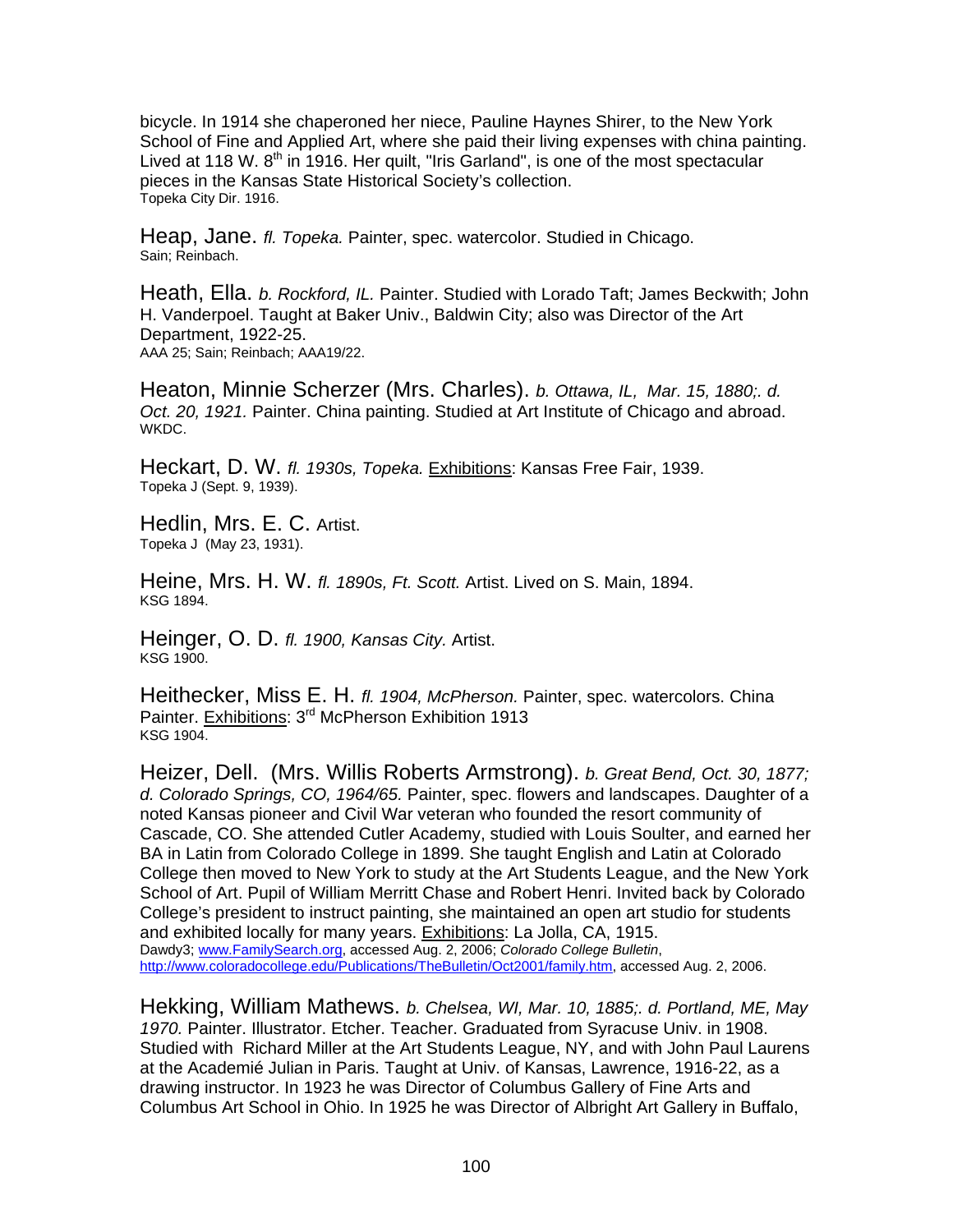NY, and from 1937-37 was an art critic for *Buffalo Evening News*. Served as a curator of art at the Los Angeles County Museum of Art in 1937-38. Member: College Art Assoc.; Wilmington Society of Painters; Salmagundi Club. Exhibitions: Annual Exhibition of the Artists of Kansas City and Vicinity, 1917; Annual Exhibition of the Artists of Kansas City and Vicinity, 1920; Midwestern Artists' Exhibition, 1922; Buffalo Society of Artist, 1931; GGIE, 1939; NY Worlds Fair, 1939. Awards: Gold medal, Kansas City Art Institute, 1922; Huntington Prize, Columbus Society of Artists, 1924; First prize, Wilmington Society of Artists, 1926; First fellowship prize, Buffalo Society of Artists, 1931. Collections: decorations in National History Museum, Univ. of Kansas, Lawrence; Albright Art Gallery; Butler Institute of American Art; Delaware Art Museum; Farnsworth Art Museum; Columbus Museum of Art

AAA 13/14/18/19/20/22/24/26; WWAA1; Dawdy 2; Annual Exh. KCAI 1917, 1920; MAE 1922; Julian; *AskArt*, www.askart.com, accessed Dec. 16, 2005; KU Archives File; Oils and Watercolors**. (**Rockland, Me. : William A. Farnsworth Library and Art Museum, 1962)

Helm, John Frederick., Jr. *b. Syracuse, NY, Sept. 16, 1900; d. Manhattan, Mar. 27, 1972.* Painter, spec. Kansas landscape. Etcher. Teacher. Aquatint & wood engraving. Architect. Studied at Univ. of Syracuse earning a degree in interior design in 1924 and, after studying with F. Montague Charman over the summer, accepted a position teaching drawing and painting at Kansas State College, Manhattan. In 1932 he helped found the Kansas State Federation of Art and served as its executive director from 1935-1954. Helped revive the *Kansas Magazine* and served as the art editor from 1933-1968. Founded the Friends of Art at Kansas State College in 934 whose purpose was to buy art objects for a collection. This collection forms the basis for the Beach Museum of Art. In 1935-36, he served as state director of the federal art project for Kansas and was chairman of the 1961 Art Committee for the Kansas Centennial. Retired from Kansas State Univ. in 1971. Member: Prairie Print Makers; Prairie Water Color Painters; College Art Assoc.; California Society of Etchers; Baltimore Watercolor Society; N.W. Printmakers. Exhibitions: Prairie Water Color Painters, Derby, England;  $18<sup>th</sup>$  McPherson Exhibition 1928;  $6<sup>th</sup>$  Annual Kansas Artists Exhibition, 1930; 7<sup>th</sup> Annual Kansas Artists Exhibition, 1931;  $8<sup>th</sup>$  Annual Kansas Artists Exhibition, 1932; Midwestern Artists Exhibition, 1932; 9<sup>th</sup> Annual Kansas Artists Exhibition, 1933.; Midwestern Artists' Exhibition, 1933; Midwestern Artists' Exhibition, 1934; Midwestern Artists Exhibition, 1937; 15<sup>th</sup> Annual Kansas Artists Exhibition, 1939; Midwestern Artists' Exhibition, 1939; Midwestern Artists Exhibition, 1940;17<sup>th</sup> Annual Kansas Artists Exhibition, 1941; Midwestern Artists Exhibition, 1941; Midwestern Artists Exhibition, 1942. Awards: Second prize, Midwestern Artists Exhibition, 1937; Purchase award,  $2<sup>nd</sup>$  Biennial Exhibition of Regional Art, Manhattan, 1952. Collections: Tulsa Art Assoc.; California State Library; Beach Museum; Sandzén Memorial Art Gallery; Topeka Public Library Newlin; A&C KS por; WWAA 1,2, 4, 6, 7; Sain; WKDC; AAA26; MAE 1932-34, 1937, 1939-42; Beach; Sandzén archives; AskArt, www.askart.com, accessed Dec. 16, 2005; North, Bill. The Prints of John F. Helm, Jr.: a Catalogue Raisonne (Manhattan, KS: Beach Museum of Art, 2001); TPL

Hempler, Orville. *fl. Manhattan.* Taught in the Dept. of Architecture at Kansas State College, Manhattan. Sain.

Hendershot, Arthur. *fl. Wichita.* Artist. Graduate of Friends Univ., Wichita. Sain.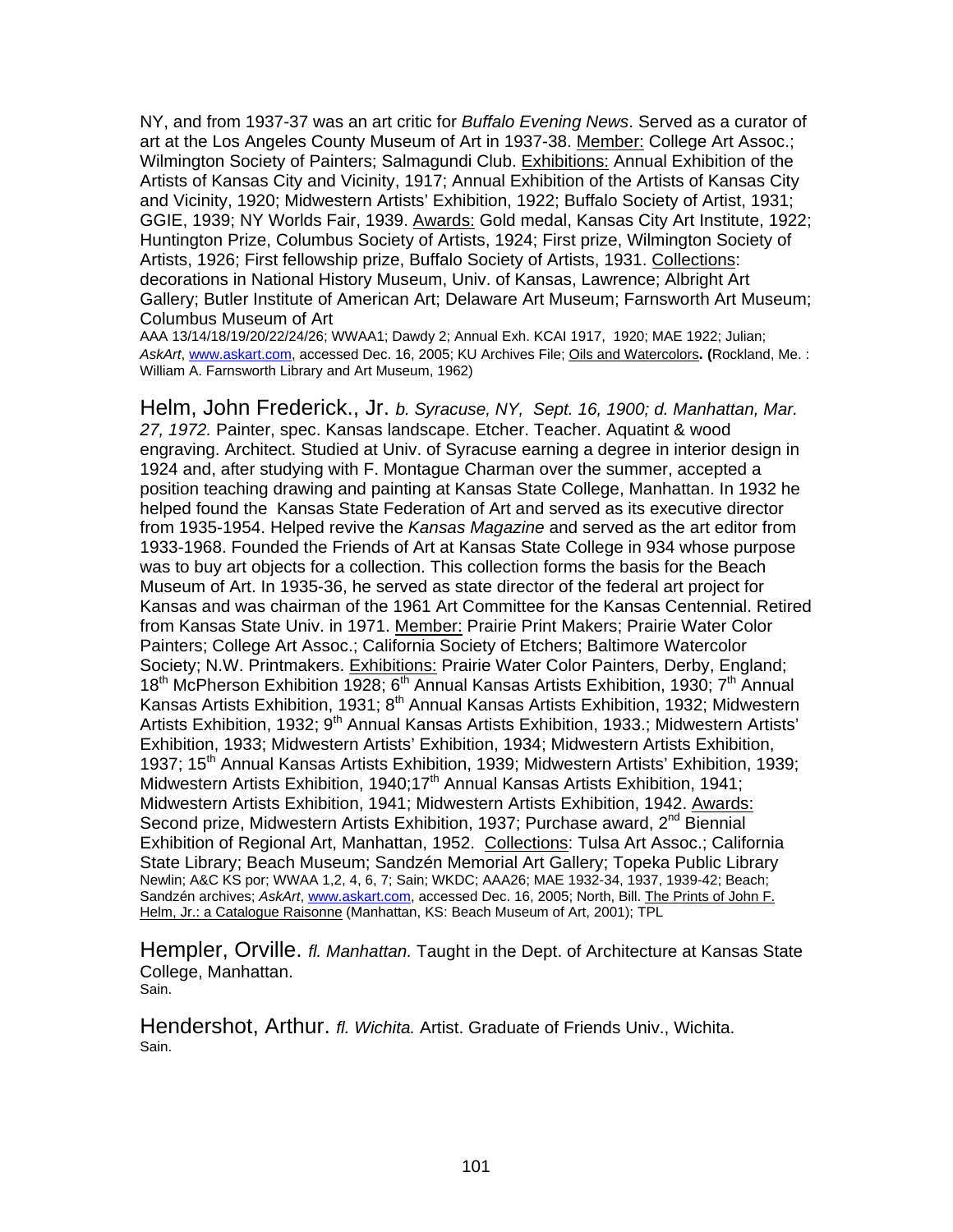Henderson, Nancy. *fl.1930s, Auburn.* Artist. Exhibitions: 9<sup>th</sup> Annual Kansas Artists Exhibition, 1933; 12th Annual Kansas Artists Exhibition, 1936; 14th Annual Kansas Artists Exhibition, 1938. Topeka J (Jan. 7 1936)

Henderson, William Penhallow. *b. Medford, MA, 1877; d. 1943.* Painter, spec. Southwestern subjects. Teacher. Architect. Spent much of his childhood in Clifton where his father was a banker and on a Texas cattle ranch. Studied at the Boston Museum School with Edmund Tarbell before going to Europe in 1901. Returned to Chicago after three years where he taught at the Chicago Academy of Fine Arts for the next twelve years. Visited New Mexico in 1904 and moved to Santa Fe in 1916. In 1925, he turned to architecture and decorative arts forming the Pueblo-Spanish Building Company. Illustrated two books, Spinning Woman of the Sky (1912) and Brothers of Light: the Penitentes of the Southwest (1937), written by his wife, Alice Corbin Henderson. Member: New Mexico Painters Society. Exhibitions: Art Institute of Chicago, 1913; Roullier Galleries, Chicago, 1917; Memorial Art Gallery, Rochester, NY, 1923; Museum of New Mexico, Santa Fe, 1963; Smithsonian Museum of American Art, Washington,1978; Montgomery Gallery, San Francisco, 1987. Collections: Denver Art Museum; Eiteljorg Museum of American Indians and Western Art; Hubbell Trading Post National Historic Site; Jonson Gallery of Univ. New Mexico; Museum of New Mexico; Oakland Museum; Smithsonian American Art Museum; Fred Jones Jr. Museum of Art; Anschutz Collection.

Shipp; *AskArt*, www.askart.com, accessed Dec. 16, 2005; Bell, David, and Daphne Anderson Deeds. William Penhallow Henderson: Master Colorist of Santa Fe. (Phoenix: Phoenix Art Museum, 1984); Feldman, Sandra K. William Penhallow Henderson: The Early Years, 1901-1916. (New York: Hirschl & Adler Galleries, 1982)

Henderson, Violet A. Kaiser. *b. Oct. 31, 1904; d. Wichita, Jan. 29, 1989.* WPA artist in Kansas, 1939.

Topeka J (July 28, 1939); Wichita Eagle (Jan. 31, 1989); www.FamilySearch.org accessed July 16, 2006.

Hendricks, Gladys. *b. Bartlesville, OK, Nov. 12, 1916.* Weaver. Teacher. Metalsmith. Earned a BFA at Bethany College, Lindsborg and a MS in Education from the Univ. of Kansas, Lawrence. Taught at Bethany College from 1939-45 and at the Univ. of Kansas from 1944-49. Moved to Los Angeles, CA and taught in the public school system until 1972. Member: Central Craftsmens Guild; National Art Education Assoc.; Art Educators of Los Angeles.

A&C KS; Sandzén archive; 100 Years of Art*;* KU Archives File*.* 

Hendrix, Haile T. *b. Warrensburg, MO, 1887.* Studied at Art Institute of Chicago; pupil of Henry Reuterdahl. Sain.

Hensley, Mercedes H. *b. Oberlin, 1893.* Painter. Blockprinter. Studied at the Univ. of Washington School of Art. Collections: Seattle Art Museum; Henry Gallery. Dawdy3

Herancourt, William V. *fl.1880s, Kansas City.* Designer. Lived at 96 Hall Building in 1888-89. Likely same as the William V. Herancourt who painted birds-eye town views in the early 1880s.

KSG 1888-89; *AskArt*, www.askart.com, accessed Dec. 16, 2005.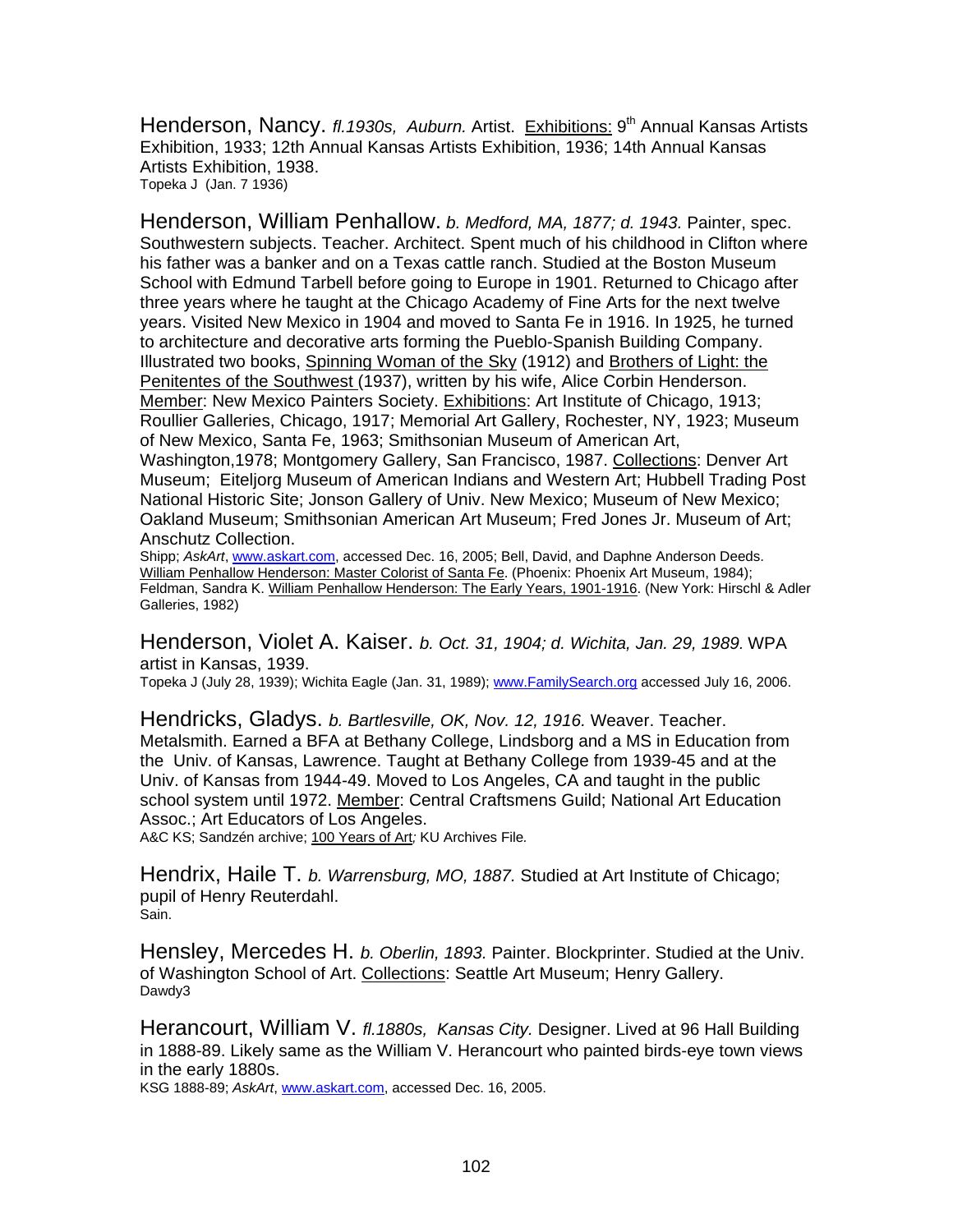Herren, Will C. *fl. 1930s, Topeka.* Exhibitions: 7<sup>th</sup> Annual Kansas Artists Exhibition, 1931. Sain; Topeka J (Oct.17, 1931).

Herrick, H. A. *fl. 1930s, Topeka.* Artist. Exhibitions: Kansas Free Fair, 1939. Topeka J (Sept. 9, 1939).

Herrington, Florence E. *fl. Lawrence.* Artist. Dawdy.

Hess, Agnes Bell. *b. Independence.* Studied at Univ. of Kansas, Lawrence. Developed skill in finger painting and photography. Worked for Pacific Telephone and Telegraph and lived in San Diego, CA Sain; A&C KS.

Hess, James. *fl. 1870s, Lawrence.* Painter, spec. landscape. Earliest known painting of the Univ. of Kansas, Lawrence done for his landlord, Joel White, in exchange for rent. Studied painting in Lawrence with Mrs. James H. Canfield. Painted "View of Old North College," ca. 1879. Collections: Spencer Museum of Art *AskArt*, www.askart.com, accessed Dec. 16, 2005

Hesselgrave, Harriet. *b. Kansas City, Sept. 30, 1924; d. Neal, Feb. 3, 2000.*  Ceramist. Glassworker. Nurse. Studied at Topeka High School; Topeka Art Institute; Univ. of Kansas, Lawrence. Her chief income was from original molds she created for other ceramic outlets. Lived in Fredonia. WKDC; www.FamilySearch.org accessed July 16, 2006.

Heuser, Ada Bechtel (Mrs. Charles). *b. Kansas, 1884; d. Los Angeles, CA, 1947.* Painter, spec. landscapes. Graduate of the Univ. of Kansas, Lawrence. Collections: Spencer Museum of Art. Lawrence J W (Sept. 23, 1947); Sain.

Hewins, Miss E. A. *fl. 1890s, Baldwin.* Artist. KSG 1891.

Heyward (Heywood), Lucile. *fl.1920s, Kansas City.* Artist. Lived at 4520 Eaton in Kansas City in 1925. Kansas City Dir. 1925.

Hiatt, Aletha M. *fl. 1890s, Leavenworth.* Artist. Painter. Lived at 213 Vine in Leavenworth, 1892-93; 94 Lincoln St. in Hinsdale, IL, 1925. Member: Chicago Non-Jury Society of Artists. Leavenworth City Dir. 1892-93; AAA22.

Hibbs, Margaret. *fl. 1920s, Shawnee County.* Painter, spec. landscapes. Has lived in Shawnee County almost 10 years (1929?).

Higgins, William Victor. *b. Shelbyville, IN, June 28, 1884; d. Taos, NM, Aug. 23, 1949.* Painter, spec. Native Americans and New Mexican genre. Studied at Art Institute of Chicago and the Chicago Academy of Fine Art. Higgins went to Europe in 1910 studying first at the Academie de la Grand Chaumiere, Paris under Réné Ménard and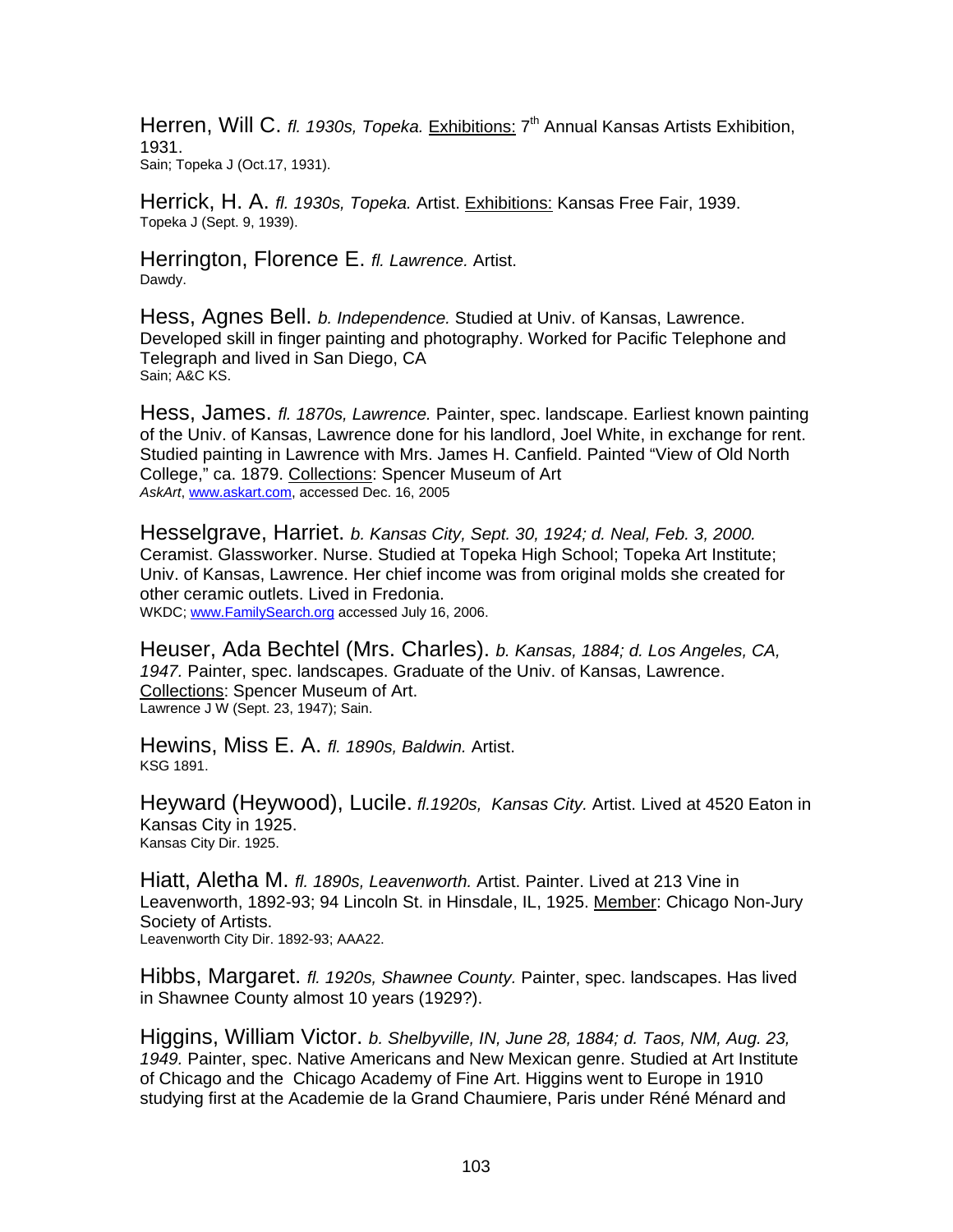Lucien Simon and then in Munich with Hans von Hyeck. It was in Munich he met fellow painter Walter Ufer. Returned to Chicago in 1914 then went to Taos to paint a landscape on commission. Taught at Chicago Academy of Fine Arts, 1917-23 but spent his summer in Taos in 1917. Created murals for the Missouri State Capitol in Jefferson City, MO in 1919. Commissioned to do a mural in the Herington Post Office, 1923. Many of his papers are now available in the Museum of Fine Arts Library in Santa Fe. Member: Taos Society of Artists; Chicago Society of Artists; Palette and Chisel Club; New Mexico Painters; American Society of Artists in Munich; Chicago Commission for Encouragement of Local Art; Los Angeles Modern Art Society; National Academy of Design (Assoc 1921; Full 1935); Allied Artists of America; League of American Artists. Exhibitions: 6<sup>th</sup> McPherson Exhibition 1916; one-man show with Assoc. National Academy, 1921, 1935; Museum of Modern Art, 1929; Memorial exhibition, Museum of New Mexico, 1957; Retrospective exhibition, Museum of New Mexico, 1972. Awards: Gold medal, Palette & Chisel Club, 1914; Municipal Art League Purchase prize, 1915; Cahn Prize, Art Institute of Chicago, 1915; Butler Purchase Prize, Art Institute of Chicago, 1916; Chicago Society of Artists medal, 1917; Logan medal, Art Institute of Chicago, 1917; Altman prize, National Academy of Design, 1918; First Logan medal, 1918; Schaffer prize, Chicago, 1928; French memorial gold medal, Art Institute of Chicago, 1932; first annual Altman prize, annual exhibition, National Academy of Design, 1932. Collections: Art Institute of Chicago; Anschulz College; Pennsylvania Academy of Fine Art; Los Angeles County Museum of Art; Gilcrease Institute; Metropolitan Museum; Corcoran Gallery of Art, D.C.; Terre Haute Art Assoc.; Des Moines Assoc. of Fine Art; Municipal Gallery, Chicago; mural decorations in Englewood Theatre, Chicago; Union League Club, Chicago; Santa Fe Railroad; Butler Institute of American Art; Colorado Springs Fine Arts Center; Dallas Museum of Art; Denver Art Museum; Museum of New Mexico; Phoenix Art Museum

Wiebe; Samuels; AAA14/18/20/22/24/26; WWAA1; Clark; Porter; *AskArt*, www.askart.com, accessed Dec. 20, 2005; Porter, Dean A. Victor Higgins, American Master (Salt Lake City: Peregrine Smith, 1991)

Hill, Joseph. *d*. *Beloit, 1915.* Sculptor. Came to Doniphan County with his parents in 1855. Self-taught farmer-sculptor. Sain; Reinbach.

Hill, Levina Baker. *b. Illinois, Sept. 23, 1863; Santa Cruz, CA, Mar. 24, 1922.*  Painter. Grew up in Illinois but family moved to Cherryvale in the 1880s. Attended the Philadelphia School of Design for Women from 1883-85 and the Pennsylvania Academy of Fine Arts. Moved to California in the late 1880s where she married a painter and continued her work as an artist. Collections: San Mateo Historical Society Museum; Society of California Pioneers, Athenian Nile Club. Kovinick; *AskArt*, www.askart.com, accessed Jan. 15, 2006.

Hill, Roswell Stone. *b. Lawrence, 1861; d. Bridgeport, CT, 1907.* Painter, spec. landscape, portrait, still life. Teacher. Pupil of Jean Leon Gerome and William Bougeureau in Paris; studied at Art Students League, NY. Instructor of Department of Fine Arts, Syracuse, NY. Member: New York Watercolor Club; Society of American Artists; Salmagundi Club. Exhibitions: Columbian Exposition, Chicago, 1893 Newlin; AAA03; Sain; Reinbach; AAA01; *AskArt*, www.askart.com, accessed Dec. 20, 2005

Hines, John. *fl. 1930s, Topeka.* Painter. Architect. Studied architecture at Kansas State College, Manhattan. Exhibitions: 15<sup>th</sup> Annual Kansas Artists Exhibition, 1939. Newlin.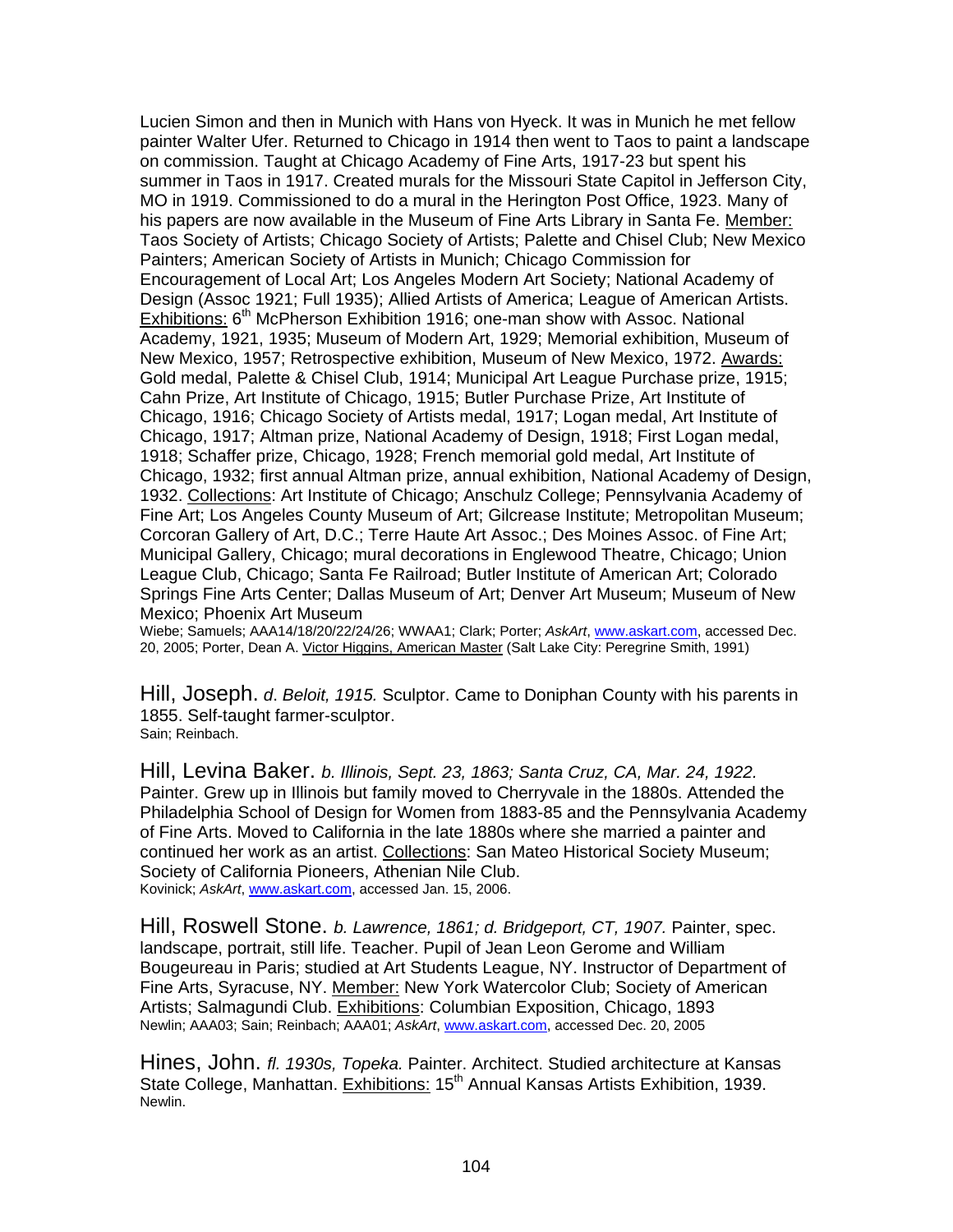Hitt, Florence Miller (Mrs. Ward Hitt). *fl. Kansas City.* Painter. Studied painting with Audrey Guild; Dwight Roberts; Clayton Staples; Robert Brockman. WKDC.

Hobbs, I. N. *fl. 1880s, Topeka.* Artist. Created boards for the Capital House. Topeka City Dir. 1883-84.

Hobson, Mrs. C. Louise. *fl. 1908-14,Wichita.* Artist. Lived in Wichita at 425 S. Emporia, 1908-12 and at 811 S. Lawrence Avenue, 1913-14. Wichita City Dir.1908, 1909, 1910, 1911, 1912, 1913, 1914.

Hodge, L. Cady. *fl. 1920s.* Photographer. Exhibitions: 1<sup>st</sup> Annual Kansas Artists Exhibition, 1925

Hodge, Helen Augusta Iserman Francis (Mrs. L. Cady Hodge.). *b. Ridgeway, May 18, 1870; d. Topeka, Nov. 15, 1958.* Painter, spec. landscape, flower studies. Photographer. Teacher. Moved to Topeka with her family during her youth. Her sister, Ida Randall Bolles was also an artist. Helen Hodge studied at the Corcoran School of Art; Washington, D. C. and in Cincinnati, OH. She returned to Topeka intending to open a studio of her own but found there was a better opportunity for an artphotography studio. She took the regular course in the Illinois College of Photography and returned to Topeka. Pupil of George Melville Stone of Topeka, George E. Hopkins of Cincinnati, and Anna Hills of Laguna Beach, CA, where she spent several summers. Married first to Willard Francis, a physician, and then to L. Cady Hodge, managing director of the *Topeka Daily Capital*. Every summer she painted in the East or West and once went abroad with George M. Stone and his wife and daughter. Frequently traveled with her sister through the western U.S. Taught at the Topeka School of Art in1938. Member: Charter member of Topeka Art Guild; Laguna Beach Art Assoc.; West Coast Arts; Smoky Hill Art Club; American Artists Professional League; Women Painters of the West. Exhibitions: Annual Exhibition of the Artists of Kansas City and Vicinity, 1920; Annual Exhibition of the Artists of Kansas City and Vicinity, 1921; Midwestern Artists' Exhibition, 1922; Midwestern Artists' Exhibition, 1923; Midwestern Artists' Exhibition, 1924; 1<sup>st</sup> Annual Kansas Artists Exhibition, 1925; Midwestern Artists' Exhibition, 1926; Midwestern Artists' Exhibition, 1927; 4th Annual Kansas Artists Exhibition, 1928; Midwestern Artists' Exhibition, 1928;  $5<sup>th</sup>$  Annual Kansas Artists Exhibition, 1929;  $6<sup>th</sup>$ Annual Kansas Artists Exhibition, 1930;  $7<sup>th</sup>$  Annual Kansas Artists Exhibition, 1931; Midwestern Artists' Exhibition, 1931; 8<sup>th</sup> Annual Kansas Artists Exhibition, 1932; 9<sup>th</sup> Annual Kansas Artists Exhibition, 1933; 12<sup>th</sup> Annual Kansas Artists Exhibition, 1936; 14<sup>th</sup> Annual Kansas Artists Exhibition, 1938; 15 $^{\text{th}}$  Annual Kansas Artists Exhibition, 1939; 16 $^{\text{th}}$ Annual Kansas Artists Exhibition, 1940; 17<sup>th</sup> Annual Kansas Artists Exhibition, 1941; Kansas Free Fair, National Art Fair, Wichita Art Museum, 1940. Awards: 28 first prizes, Kansas State Fair. Collections: Mulvane Art Museum; Kansas History Society; Women's Club & High School, Wichita; Topeka High School; Topeka Public Library *Community Arts and Crafts* (Apr. 1928); *Kansas Teacher (*Dec. 1927); Newlin; A&C KS; AAA29; WWAA 1, 2, 3, 4; Sain; Fielding; AAA27; Reinbach; WKDC; Snow; AAA18/20/22/24/26; Topeka City Dir. 1935, 1937, 1938, 1940, 1942; Dawdy 2; Collins; Annual Exh. KCAI 1920-21; MAE 1922-24, 1926-28, 1931; *AskArt*, www.askart.com, accessed Dec. 20, 2005; Kovinick; TPL.

Hodgell, Robert Overman. *b. Mankato, July 14, 1922; d. Bradenton, FL, Mar. 3, 2000.* Printmaker. Painter. Designer. Illustrator. Student at Boswell Jr. High in 1937,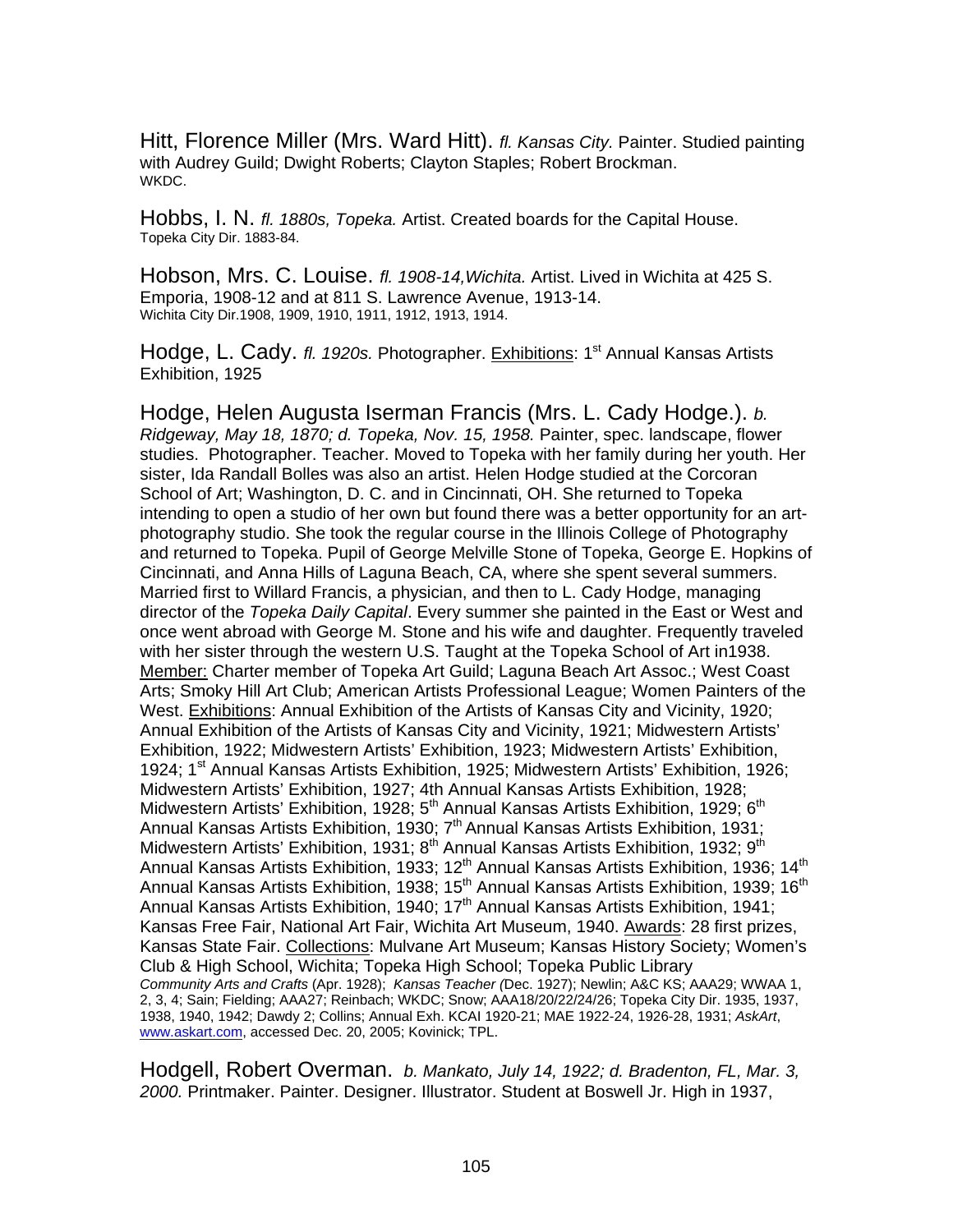schools in Topeka, the Univ. of Wisconsin where he received a BS and MA in Applied Art, Dartmouth College, the Univ. of Illinois, Iowa State Univ., and the Universidad Minhoacana, Mexico. Assisted John Steuart Curry on the Kansas state Capitol mural and later in Madison, WI. Worked as resident artist and instructor at the Des Moines Art Center from 1949-53. Was an illustrator in Champaign, IL. from 1953-56 and then art director at the Univ. of Wisconsin. Moved to Florida in 1962 and became artist-inresidence and associate professor of art at Florida Presbyterian College, now Eckerd College, from 1961-77. He left the college to focus on his artwork full time and support his own Hodgell Gallery in Sarasota. Member: Society of American Graphic Artists; Madison Art Assoc.; National Serigraphic Society; Society of Typographical Artists; Kansas State Federation of Artists; Des Moines Art Center. Exhibitions: Joslyn Art Museum; Dartmouth College; Wisconsin Univ.; Topeka Art Guild; Kansas State Teachers College; Kansas State College, Manhattan; Des Moines Art Center; Rochester Memorial Art Gallery; Metropolitan Museum of Art; Missouri Valley Show, Mulvane Museum, 1948; 14<sup>th</sup> Annual Kansas Artists Exhibition, 1938; 16<sup>th</sup> Annual Kansas Artists Exhibition, 1940; 17<sup>th</sup> Annual Kansas Artists Exhibition, 1941; National Art Fair, Wichita Art Museum, 1940; Midwestern Artists Exhibition, 1942; Collections: Joslyn Art Museum; Topeka Public Library

Sain; Wichita Eagle (Nov. 24, 1940); WKDC; WWAA 6-7; MAE 1942; *AskArt*, www.askart.com, accessed Dec. 20, 2005; TPL.

Hodges, R. K. *fl. 1890s, Kansas City.* Artist. Worked with Hodges & Barr, at 8 1/2 W. 9<sup>th</sup> in Kansas City in 1891. KSG 1891.

Hollingsworth, Charles M. *fl. 1880s, Kansas City.* Portrait artist. Worked with Hollingsworth & Reimers, 1886. Advertisement in the Kansas State Gazetteer reads, "Crayon portraits drawn from pictures of all kinds and finished from life sittings in the finest style of art. We guarantee satisfaction." Studio at 1009 Main St., Rm. 24, Kansas City in 1886. KSG 1886.

Hollis, Mary E. *fl. 1920s, Lindsborg & Kansas City.* Former teacher at Bethany College, Lindsborg. Secretary of Kansas City Art Institute in 1922. Topeka J (Feb. 2, 1922).

Holman, Araminta. *fl. 1916, Manhattan.* Assistant professor in charge of Art Department, Kansas State College, Manhattan, 1916. Elected president of the Kansas State Artists' Assoc. in 1925. AAA 13, 19.

Holmberg, Samuel. *b. Vastergotland, Sweden, 1885; d. Kansas, June 26, 1911.*  Painter. Sculptor. Moved with four brothers and one sister to Lindsborg in 1903 where he studied with Birger Sandzén. He served as an assistant instructor in art from 1904-05 and an instructor in art from 1906-08 at Bethany College, Lindsborg. He studied in Paris for eight months in 1908 before returning to Lindsborg and then accepting a teaching position at the Univ. of Oklahoma in Norman. He produced a series of landscapes scenes but, as a severe critic of his own work, he destroyed much of it himself. Collections: Sandzén Memorial Art Gallery; Fred Jones Jr. Museum of Art Sandzén archives; *AskArt*, www.askart.com, accessed Dec. 20, 2005; Dawdy3.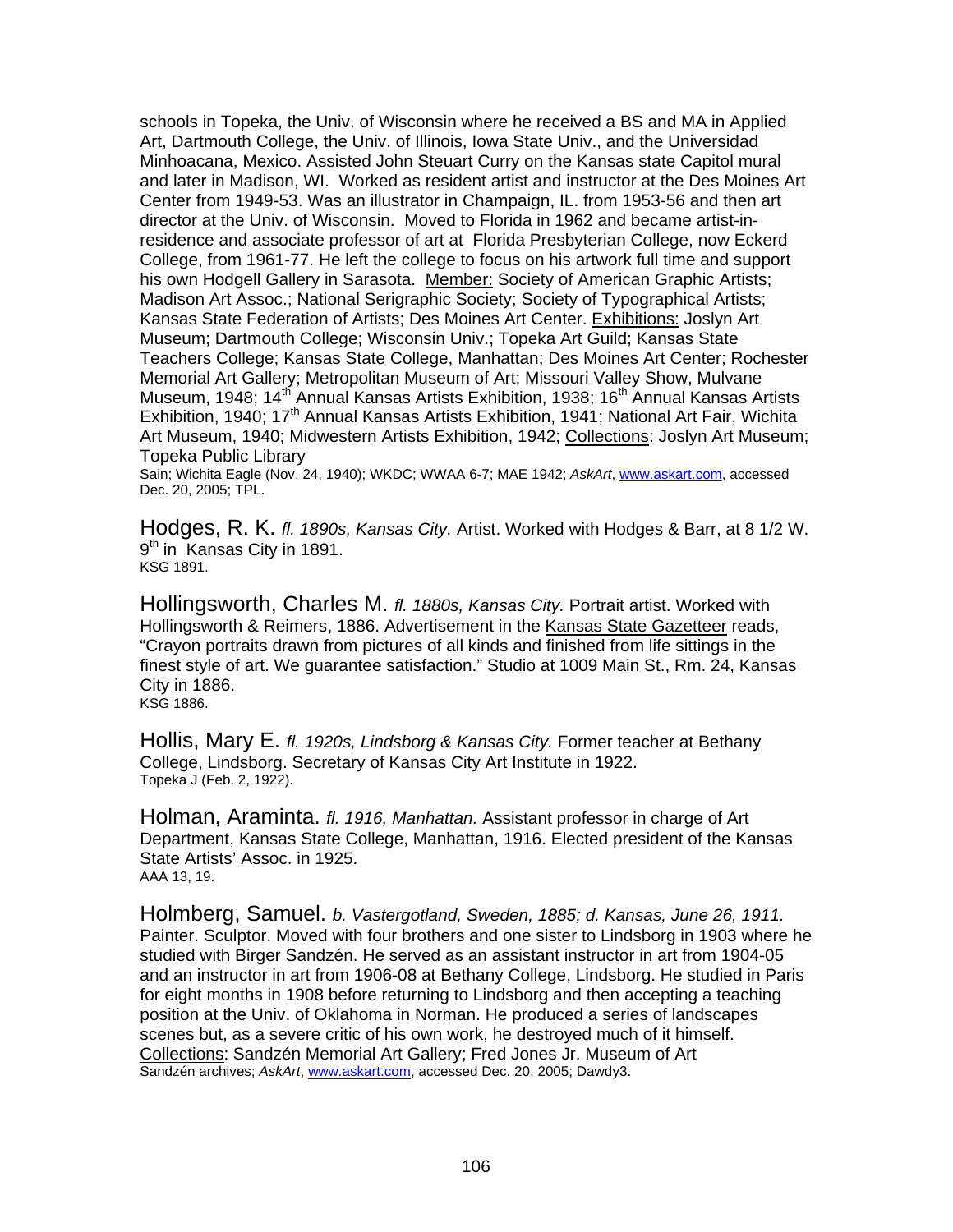Holmes, J. W. *fl. 1890s, Kansas City.* Artist. Address in 1898 was at 319 Nelson Building, Kansas City. Kansas City Dir. 1898

Holton, Glenn. *fl. 1930s, Wichita.* Painter. Exhibitions: Exhibition of American Art at Rockefeller Center, 1937. Topeka Cap (May 25, 1937)

Hook, Helen. *fl.1940s, Lawrence.* Exhibitions: National Art Fair, Wichita Art Museum, 1940. Wichita Eagle (Nov. 24, 1940).

Hook, William M. *fl. 1850s-60s, Leavenworth.* Artist. Lived in Leavenworth on the south side of Pottawatomie, between  $5<sup>th</sup>$  and  $6<sup>th</sup>$  in 1859, and at 96 Shawnee, bds. west side  $3^{rd}$  av., between Congress and Marshall, 1860. Leavenworth City Dir. 1859-60, 1860-61.

Hooker, Desa R. *fl. 1907, Topeka.* Artist. Lives at 1615 Polk. Topeka City Dir. 1907.

Hoover, Florida. *fl. 1908, Winfield.* Artist. KSG 1908.

Hoover, William W. *fl. 1930s, Kansas City.* Illustrator. Married to Charlotte M. Lived in Kansas City at 28 S, 11<sup>th</sup>, 1936-1938. Kansas City Dir. 1936, 1938.

Hopkins, George Edward. *b. Covington, KY, July 30, 1855; d. Apr. 14, 1924.*  Painter. Teacher. Studied at Cincinnati Art School and art schools in Germany. Pupil of the Royal Academy in Munich Academy. Traveled to Italy in 1880 and joined a colony of American painters established by Frank Duveneck. In Venice he formed a friendship with James McNeill Whistler and Henry James. Worked as Director of the Art School at Kansas State College in Manhattan, at the Art Assoc. in Topeka from 1886-1891, and in the Art Department at the Univ. of Kansas, Lawrence, from 1891-93. Was back in Topeka in 1894 and living in Chicago, IL. in 1898.

Newlin; Sain; Reinbach; AAA12; Topeka City Dir. 1887-88, 1888-89, 1890-91; KSG 1888-89, 1891, 1894; AAA 01; Berardi, Maianne. "Artists of the Heartland", *American Art Review* (Oct. 2004); *AskArt*, www.askart.com, accessed Dec. 20, 2005; www.FamilySearch.org accessed July 16, 2006; KU Archives File.

Horder, Nellie P. *b. Mount Hope, Feb. 5, 1885; d. Mercer Island, WA, Aug. 1978 .*  Lived in Seattle, WA. Member: Northwest Watercolor Society; Palette & Brush Club. Dawdy; Collins; WWAA 6, 7; www.FamilySearch.org accessed July 16, 2006.

Horlacher, E. Ben. *b. near Parker; d. Topeka, 1964.* Sculptor. Dropped out of school after  $8<sup>th</sup>$  grade. Served in the army, 1920-23, then moved to Topeka in 1924. Studied art in adult-education classes at Washburn College, Topeka, 1928-31. Studied with Lester T. Hull. Became a bus driver by occupation, sculptor by choice. Quit bus driving in 1942. Organized and directed ceramics and sculpture classes at Veterans Hospital. Was a part-time instructor at Huntoon-Hull Art Studio, 1933-37, and taught night classes at Topeka School of Art. Exhibitions: Head of Roosevelt for Roosevelt School and bas-relief of McKinley for McKinley School, Iola; 9<sup>th</sup> Annual Kansas Artists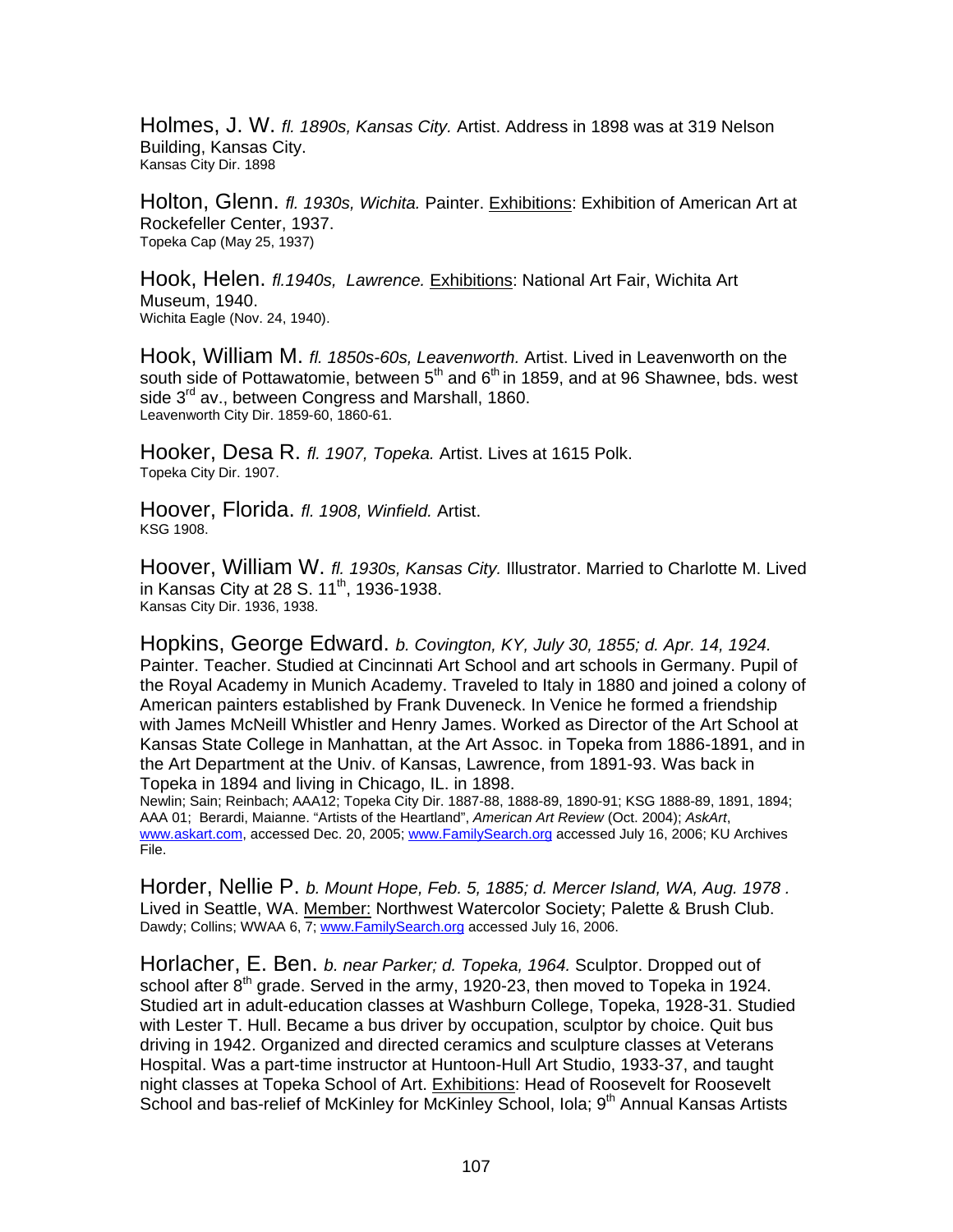Exhibition, 1933; 14th Annual Kansas Artists Exhibition, 1938; 17th Annual Kansas Artists Exhibition, 1941; Kansas Free Fair, 1939. Greene; Topeka Cap. (July 27, 1958)

Horne, Julia F. *fl.1940s, Wichita.* Exhibitions: Missouri Valley Show, Mulvane Museum, 1948. Topeka D Cap (Nov. 10, 1948).

Horstman, Sophia. *fl. 1914, Wichita.* Artist. Lived at 1514 Ellis Avenue, 1914. Wichita City Dir. 1914.

Hoskins, Hazle. *b. Missouri.* Painter. Art teacher. Grew up near Council Grove. Studied at Emporia State Univ.; Methodist College for Women; Dallas Art Institute; San Antonio Art Institute; Florida Manatee College. Member: Topeka Art Guild. Topeka J (Sept.'80).

Hosmer, G. P. *fl. 1890s, Rutland.* Artist. KSG 1894.

Hotvedt, Clarence Arnold. *b. Eau Claire, WI, Apr. 16, 1900; d. Wichita, May 26, 1991.* Painter. Etcher. Studied architecture at the Univ. of Minnesota then moved to the Art Institute of Chicago and the Art Students League in New York. Moved to Wichita to work for Western Lithograph Co. and served as the first paid instructor at the School of the Wichita Art Assoc. in 1924. Also taught night classes at Wichita Central High School. Left Wichita in 1931 for a series of career moves including working as an artist for Stafford–Lowden Lithograph Co. in Ft. Worth from 1936-37. Returned to Wichita and to Western Lithograph Co. in 1948 as art director, a position he held until his retirement in 1969. After retiring, he produced several lithographs of historic Wichita buildings and painted in oil and watercolor. Member: Charter member of Prairie Print Makers; Wichita Art Guild; California Printmakers; Allied Artists of Ft. Worth; Kansas Watercolor Society. Exhibitions: 1<sup>st</sup> Annual Kansas Artists Exhibition, 1925; Midwestern Artists' Exhibition, 1926; Midwestern Artists' Exhibition, 1929;  $5<sup>th</sup>$  Annual Kansas Artists Exhibition, 1929; Midwestern Artists' Exhibition, 1930. Collections: Woolaroc Museum. Newlin; AAA27; WWAA 1, 2, 3, 4; Sain; Reinbach; Cone; AAA22/24/26; MAE 1926, 1929-30; Wichita Eagle (May 29, 1991); *AskArt*, www.askart.com, accessed Dec. 20, 2005; TPL.

Houghton, Robert. *fl. 1930s, Wichita.* Commercial artist. Married to Jessie. Lived in Wichita at 515 N. St. Francis av., apt. V in 1939. Wichita City Dir. 1939.

House, Howard Elmer. *b. Manhattan, Feb. 5, 1877; d. Portland, OR, Mar. 1969.*  Painter, spec. landscapes and portraits. Student at the Art Institute of Chicago and the Chicago Academy of Fine Art. Moved to Portland, OR in 1930s. He painted portraits of prominent politicians such as Presidents John F. Kennedy and Lyndon B. Johnson as well as entertainers such as Liberace. His works are often signed as H.E. House, H. Elmer House, or House. Member: Oregon Society of Artists; American Artists Professional League. Exhibitions: 11<sup>th</sup> Annual Kansas Artists Exhibition, 1935; 12<sup>th</sup> Annual Kansas Artists Exhibition, 1936.

Sain; Dawdy 2; Topeka J (Jan. 7, 1936); *AskArt*, www.askart.com, accessed Dec. 20, 2005; www.FamilySearch.org accessed July 16, 2006.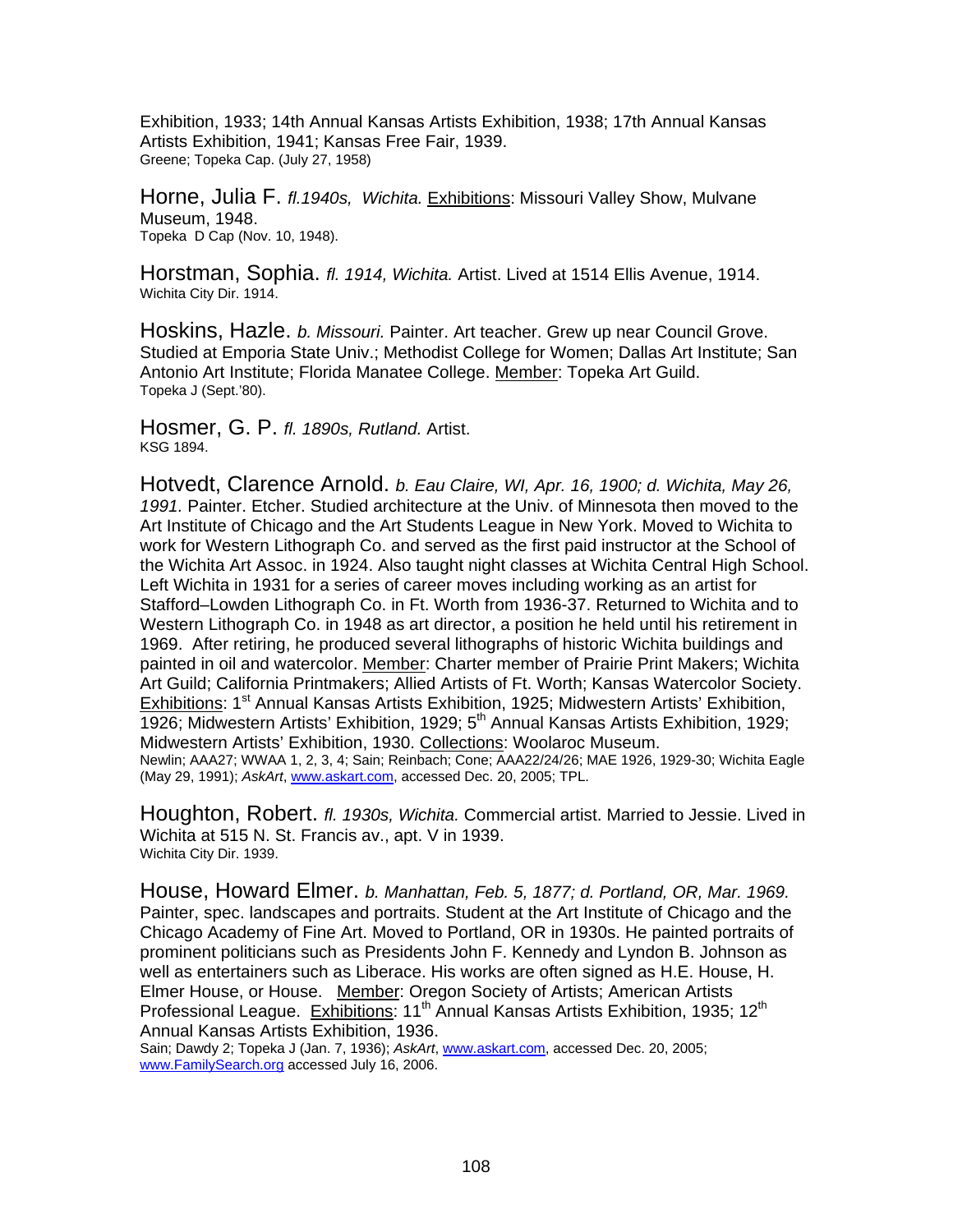Howard, George. *fl. 1890s, Leavenworth.* Artist. Lived at 913 Pottawatomie, 1888- 98.

KSG 1894; Leavenworth City Dir. 1888, 1890, 1891-92, 1893-94, 1894-95, 1896-97, 1897-98.

Howard, Herbert (Henry) M. *b. Washington, D.C, 1873.* Artist. Art goods. Pupil of Cormon in Paris. Lived in Kansas City at 1009 N. 4<sup>th</sup>, 1905-1906. Paris (AAA 01); Kansas City Dir. 1905, 1906.

Howden, Miss Georgia. *fl. 1880s, Ottawa.* Artist. Lived at 115 W. Third in Ottawa, 1887.

Ottawa City Dir. 1887.

Howell, Albert A. *fl. 1930s, Wichita.* Commercial artist. Lived at 114 ½ N. Main in Wichita, 1935-36. Wichita City Dir. 1935, 1936.

Howes, George H. *fl. 1930s, Wichita.* Commercial artist. Married to Neva. Lived at 1610 N. Waco Av. in Wichita, 1936-39. Wichita City Dir. 1936, 1937, 1938, 1939.

Howland, Anna Goodhart. *b. Atchison, May 10, 1871.* Painter. Studied at Corcoran Art School, Washington, D.C. Pupil of J. H. Moser. Member: Washington Watercolor Club; Arts Club of Washington. NMAA files; AAA27; Reinbach; Fielding; AAA18/20/22/24/26; Collins.

Hoxie, Vinnie Ream (Mrs. Richard L. Hoxie) *b. Madison, WI, Sept. 23, 1847; d. Washington, DC, Nov. 20, 1914.* Sculptor. In 1854 when she was 7, her father became chief clerk to surveyor general John Calhoun, and they moved to Leavenworth. In 1861 her family moved to Washington. Studied at Christian College in Columbia, MO. Pupil of Clark Mills in Washington, DC, Léon Bonnat in Paris, Majoli in Rome. In 1866 President Lincoln sat for her in the White House over a period of five months. When she was 19, congress awarded her the commission to make a full-length marble statue of Lincoln for the rotunda. In 1875 she received a contract for a heroic statue of Admiral Farragut for Farragut Square, Washington. She Married Lt. Richard Leveridege Hoxie in 1878, giving up sculpture to become a popular Washington hostess. obit AAA12; Sain; Fielding; AAA1903; Reinbach; AAA12; Samuels; *Kanhistique* (Feb. 1980); Taft; Chase; Cooper, Edward S. Vinnie Ream: an American Scuptor (Chicago: Academy Chicago Publ., 2004); McDonald, John J., "Vinnie Reams Hoxie at Iowa and Elsewhere", http://www.lib.uiowa.edu/speccoll/Bai/mcdonald.htm, accessed Dec. 21, 2005; *AskArt*, www.askart.com, accessed Dec. 20, 2005; Kovinick..

Hoyt, Mayme Parsons. *fl. 1920s, Topeka; New York.* Etcher. Studied with Joseph Pennell. Reinbach.

Hubbell, Henry Salem. *b. Paola, Dec. 25, 1870; d. Miami, FL, Jan. 9, 1949.*  Painter, spec. portraits and interiors. Grew up in Lawrence. Began his career in Garden City as a sign painter. Studied at Art Institute of Chicago, at the Academié Julian in Paris from 1898-99 with Jean Paul Laurens, Benjamin-Constant, Louis Collin, at the Academie Carmen with James Whistler, and in Madrid, Spain. From 1908-1910, Hubbell was part of the American Colony of Impressionists at Giverny, France. He returned to the U.S. and worked as an illustrator for *Woman's Home Companion* then directed the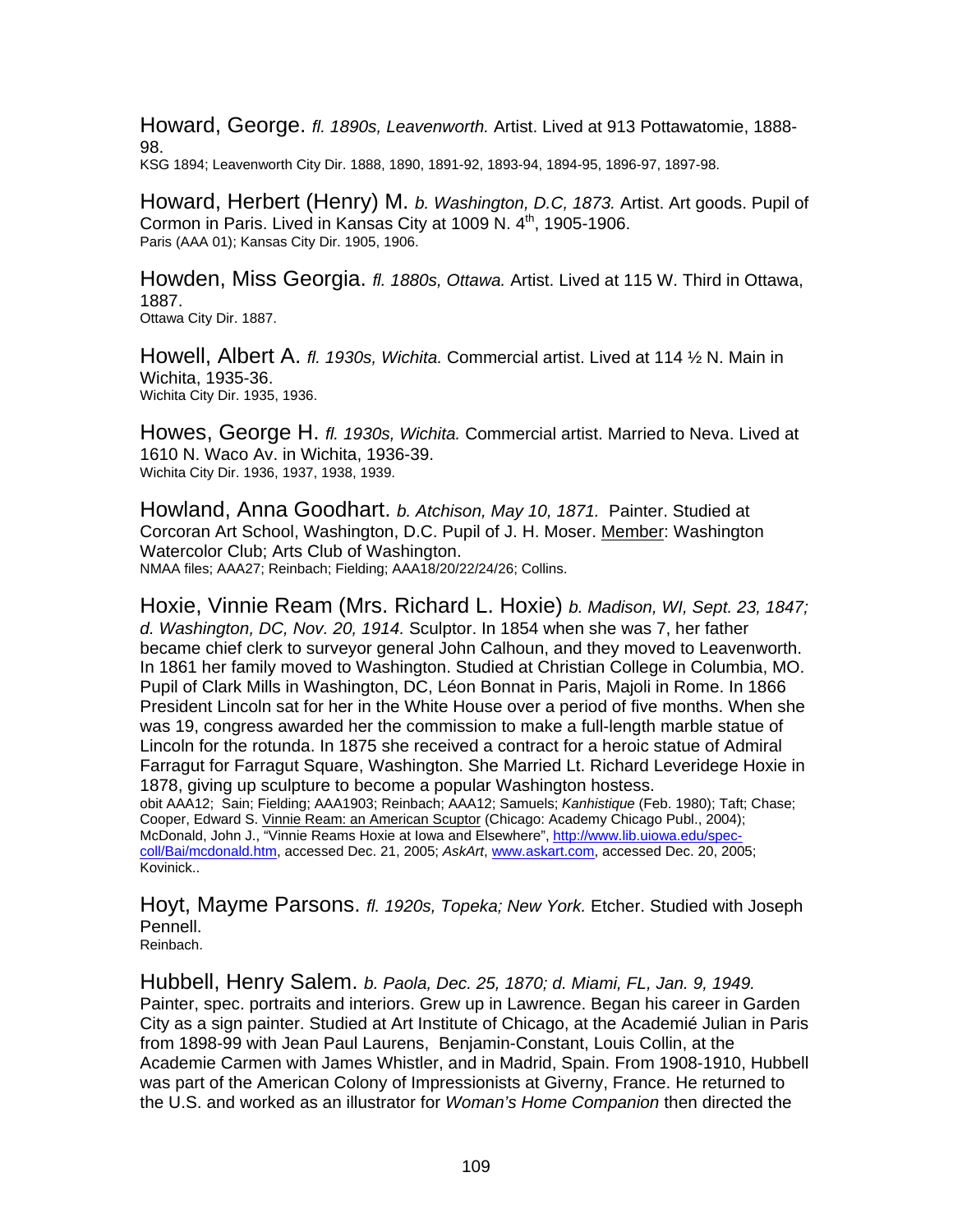school painting and decorating at Carnegie Institute in Pittsburgh from 1918-21. He moved to Florida in 1924 and was head of the art department at the Univ. of Miami beginning in 1925. Member: Paris Society of American Painters; Societé Internationale de Peinture et de Sculpture, Paris; National Assoc. of Portrait Painters; National Academy of Design (Assoc. 1906); Society of Western Artists; Florida Society of Art and Sculpture; Associate of National Academy of Design, 1906; Silvermine Group of Artists; Eclectic Group of Painters and Sculptors; Allied Artists of America; Artist Life Member (honorary) of the National Arts Club; Salmagundi Club; Arts Club of Washington, D.C. Exhibitions: debut at Paris Salon, 1901; St. Louis Exposition, 1904; Panama-Pacific Exhibition, 1915. Awards: Honorable mention, Paris Salon; 3<sup>rd</sup> prize medal, Paris Salon, 1904; silver medal, St. Louis, 1904; 3rd prize, Worcester Art Academy, 1905; the Waite bronze medal, Art Institute of Chicago, 1910. Collections: Georgia Museum of Art; National Portrait Gallery; Smithsonian American Art Museum; Museum of Lille; Union League Club; Grand Rapids Art Assoc. .

*Harpers (*Nov. 1913; Jan. 1909); *Kansas Teacher (* Mar. 1928); *Century* (Aug. 1905); *World Today* (Nov. 1906); Newlin; A&C KS il; WWAA 1, 2, 3, 4; Sain; Fielding; AAA27; Reinbach; AAA12; Whittemore; Schwab; AAA14/22/24/26; AAA01; Clark; Julian; Williams, Jay, "Henry Salem Hubbell," *American Art Review* (Oct. 1998); *AskArt*, www.askart.com, accessed Dec. 20, 2005; Dawdy3.

Hubernger, Mamie (May) Prudentia. *fl. 1890s, Kansas City.* Artist. Lived in Kansas City at 806 N. 3<sup>rd</sup>, 1894-96. Kansas City Dir. 1894, 1895, 1896.

Huckeby, Mrs. Elizabeth A. *fl. 1913. Hutchinson.* China decorator. Lived in Hutchinson at 16 Masonic Temple, res. 401 N. Elm, 1913. Hutchinson City Dir. 1913.

Hudson, Maude Elizabeth. *b. near Galesberg, Sept. 18, 1885; d. Chanute, Oct. 15, 1963.* Doll maker. Attended public schools in Galesburg. Studied art under Mrs. W. J. Hannan of Tulsa and Mrs. William Peters, Pittsburg. She cast, painted and fired porcelain dolls, then dressed them in costumes often made by her. One doll is now shown in the Safari Museum, Chanute. WKDC.

Huergen (or Huesgen), Helen. *fl. 1890s, Leavenworth.* Artist. Lived in Leavenworth at  $221$  N.  $5<sup>th</sup>$ , 1891. KSG 1891.

Huff, William H. *fl. 1930s, Wichita.* Lithographer. Exhibitions: 8th Annual Kansas Artists Exhibition, 1932; 9th Annual Kansas Artists Exhibition, 1933. Topeka J (Oct. 22, 1932)

Huffert, E. A. *fl. 1890s, Kansas City.* Artist. Address in 1898 was at 37 Bayard Building in Kansas City. Kansas City Dir. 1898

Huffman, May (Mae?). *fl. 1930s, Topeka.* Painter. Exhibitions: Kansas Free Fair Art Exhibition, 1936. Topeka J (Sept. 19, 1936)

Hughes, Eileen. *b. Kansas City, 1913.* Jeweler. Teacher. Studied at Univ. of Kansas, Lawrence. Taught junior high school in Kansas City .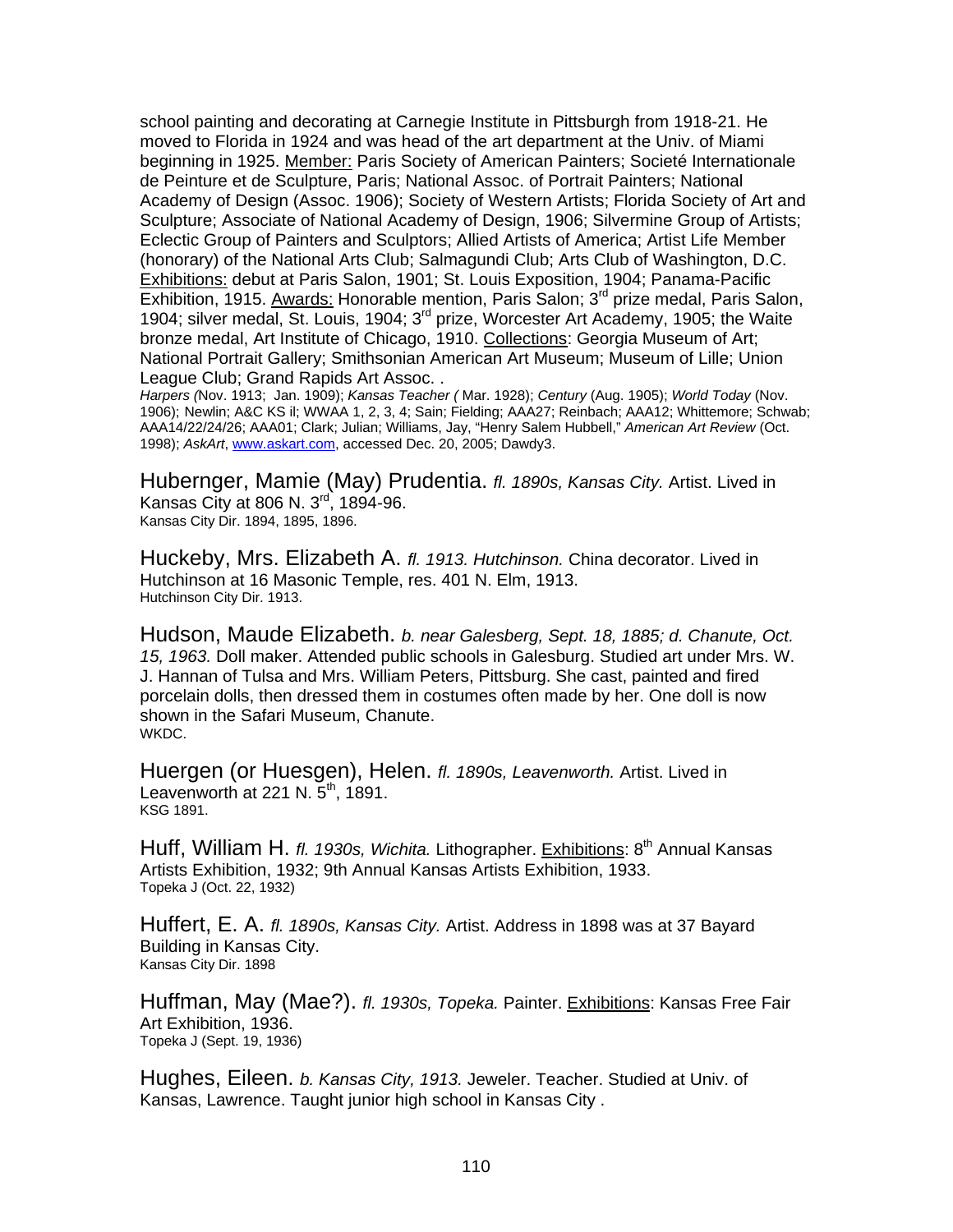A&C KS.

Hughes, Georges. *fl. 1930s, Topeka.* Exhibitions: Kansas Free Fair, 1939. Topeka J (Sept. 9, 1939).

Hughes, Mrs. Laura. *fl. 1880s-90s, Wichita.* Artist. Lived in Wichita at 133 N. Market, 1888-89 and in the Zimmerly Building, 1891.<br>KSG 1888-89, 1891.

Hulen, John, *fl. 1930s, Winfield,* Exhibitions: 15<sup>th</sup> Annual Kansas Artists Exhibition, 1939.

Topeka J (Mar. 10, 1939).

Hull, Lester J. *fl.1920s-30s, Topeka.* Painter. Block prints. Sculptor. Lived in Chicago, 1925. Became director of Washburn College, Topeka Art School, 1929. Lived at 219 Huntoon, 1933-35. Married to Mary Huntoon. Exhibitions:  $9<sup>th</sup>$  Annual Kansas Artists Exhibition, 1933; Midwestern Artists Exhibition, 1936. Collections: Topeka Public Library

AAA 22; Sain; Topeka City Dir. 1933, 1935; MAE 1936; TPL.

Hull, May H. *fl. 1920s-40s, Topeka.* China painter. Art Teacher. Married to George Stone, 1921.

Topeka City Dir. 1933, 1935, 1940; Topeka Cap (Nov. 12, 1916)

Hummer, W. D. *b. Iowa.* Crayon artist. Lived in Emporia at 142 Cottonwood, 1885- 86.

Emporia City Dir. 1885-86.

Hune, Susie. *fl. 1930s, Wichita.* Portrait painter. Husband was John C. Hune, a sheet metal worker. Lived in Wichita at 609 N. Waco, 1934. Wichita City Dir. 1934.

Hunt, Cora M. *fl. 1905, Ottawa.* Artist. Lived in Ottawa at 410 S. Walnut, 1905. Ottawa City Dir. 1905.

Hunt, Fay. *fl. 1930s, Wichita.* Portrait painter. Art gallery. Lived in Wichita at 1215 N. Broadway, 1934. Wichita City Dir. 1934.

Hunter, Mildred. *fl. 1940s, Leavenworth.* Watercolor painter. Exhibitions: 17<sup>th</sup> Annual Kansas Artists Exhibition, 1941. Topeka J (Mar. 17, 1941)

Huntington, Alonzo St. George. *b. Ft. Leavenworth, June 2, 1868; d. Chicago, Aug. 3, 1941.* Studied at Art Institute of Chicago; in New York under Inman, in Paris at the Academié Julian under William Bouguereau and Tony Robert Fleury from 1886-90, and in Rome in the British Academy under Senor José Gallegos. Member: Societé des Artistes, Paris; American Art Assoc. of Paris; American Art Club of Paris. AAA 03; Sain; Reinbach; NMAA files; www.FamilySearch.org accessed July 16, 2006; Exhibition of paintings by Alonzo St. George Huntington. Chicago: Art Institute of Chicago, 1909); Julian..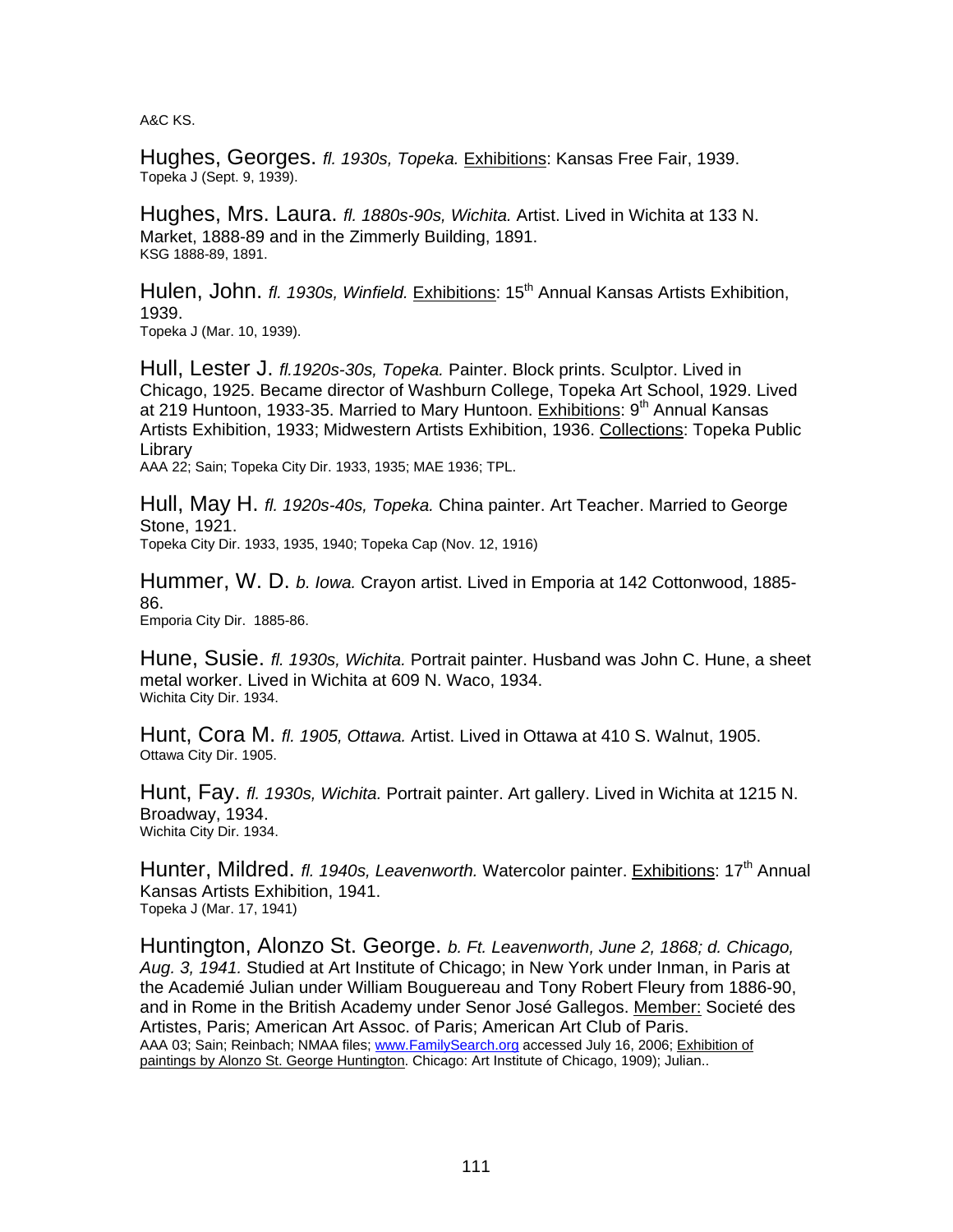Huntoon, Mary. (Mrs. Charles Hoyt; Mrs. Lester T. Hull; Mrs. Erwin W. Seaman; Mrs. Willis C. McEntarfer) *b. Topeka, Nov. 29, 1896; d. Topeka, Aug. 16, 1970.* Painter. Etcher. Lithographer. Sculptor. Teacher. Engraver. Art Therapist. Student at Washburn College, Topeka with George M. Stone graduating in1920. Studied at the Art Students League, NY from 1920-26. Pupil of Joseph Pennell, Robert Henri, and George Bridgeman. In 1926, Pennell commissioned Huntoon to travel to Paris to do a series of etchings dealing with French life for the George Putnam newspaper syndicate. While in Paris, Huntoon studied with the Polish etcher, Joseph Hecht. Married Charles Hoyt, a Daily Capital reporter who died in 1929. Returned from Paris in 1930 to Topeka, and began teaching printmaking at Washburn College, Topeka. She was hired by the Menninger Clinic to teach art classes to patients in 1934 and was the state director on Federal Art Project for Kansas, 1936-37. In 1946 she organized and directed and art division for Topeka Veterans Hospital, and wrote and published papers on art therapy. Retired in 1958. Member: Prairie Print Makers; Prairie Watercolor Society; Topeka Print Makers; Salina Art Assoc.; Brooklyn Society of Artists; Society of Independent Artists; Topeka Art Guild; Federation of Kansas Women's Club. Exhibitions: Made five prints for U. S. government under Public Works of Art Project; first one-woman show held at Au Sacre du Printemps in Paris, 1928; 20<sup>th</sup> McPherson Exhibition 1923; 7<sup>th</sup> Annual Kansas Artists Exhibition, 1931; Midwestern Artists Exhibition, 1932; 9th Annual Kansas Artists Exhibition, 1933; Midwestern Artists' Exhibition, 1935;12<sup>th</sup> Annual Kansas Artists Exhibition, 1936; Midwestern Artists Exhibition, 1937; 15<sup>th</sup> Annual Kansas Artists Exhibition, 1939; 16<sup>th</sup> Annual Kansas Artists Exhibition, 1940; Mulvane Art Museum; Regional Exhibition of Paintings, Manhattan, 1950; Retrospective at the Topeka-Shawnee County Public Library, 1970. Collections: Frederick R. Weisman Art Museum; Univ. of Missouri's Museum of Art & Archaeology; Univ. of Michigan Museum of Art; National Museum of Women in the Arts; Topeka Public Library; Spencer Museum of Art. MAE 1932, 1935, 1937; Collins, WWAA 1, 2, 3, 4, 5, 6; AAA 26; Beach; *AskArt*, www.askart.com, accessed Dec. 20, 2005; "Beyond the Drawing Room: the Art of Mary Huntoon (1896-1970)," http://teen3.teen.k12.ks.us/kday/plan34/goodtext.pdf, accessed Dec. 21, 2005; Wix, Linney. "Looking for What's Lost: the Artistic Roots of Art Therapy: Mary Huntoon," *Art Therapy*, v.17 #3 (2000), p.168-76; Kovinick; TPL.

Hurrle, Alfonso. *fl. 1880s, Leavenworth.* Fresco artist. Worked with E. D. Hurrle & Brothers in Leavenworth. Had an office over Hannon & Baun at 511 Delaware, res. 17<sup>th</sup> N. of Shawnee in 1883. Leavenworth City Dir. 1883.

Hurrle, Edward D. *fl. 1880s, Leavenworth.* Fresco artist. Worked with E. D. Hurrle & Brothers in Leavenworth. Had an office over Hannon & Baun at 511 Delaware, res. 17<sup>th</sup> N. of Shawnee in 1883. Leavenworth City Dir. 1883.

Hurrle, Frederick G. *fl. 1880s, Leavenworth.* Fresco artist. Worked with E. D. Hurrle & Brothers in Leavenworth. Lived at 417 Delaware, 1884-85. Had an office over Hannon & Baun at 511 Delaware, res.  $17<sup>th</sup>$  N. of Shawnee in 1883. KSG 1884-85; Leavenworth City Dir. 1883.

Hurst, Clara Scott. *b. Kirwin, Dec. 27, 1889; d. June 14, 1987.* Painter, spec. Kansas landscape. Teacher. Attended Washburn College, Topeka. Pupil of Birger Sandzén, Katherine L. Perkins, and George Melville Stone. Illustrator of the book, Adventures of Dicky Bear (1937). Member: Salons of America; Society of Independent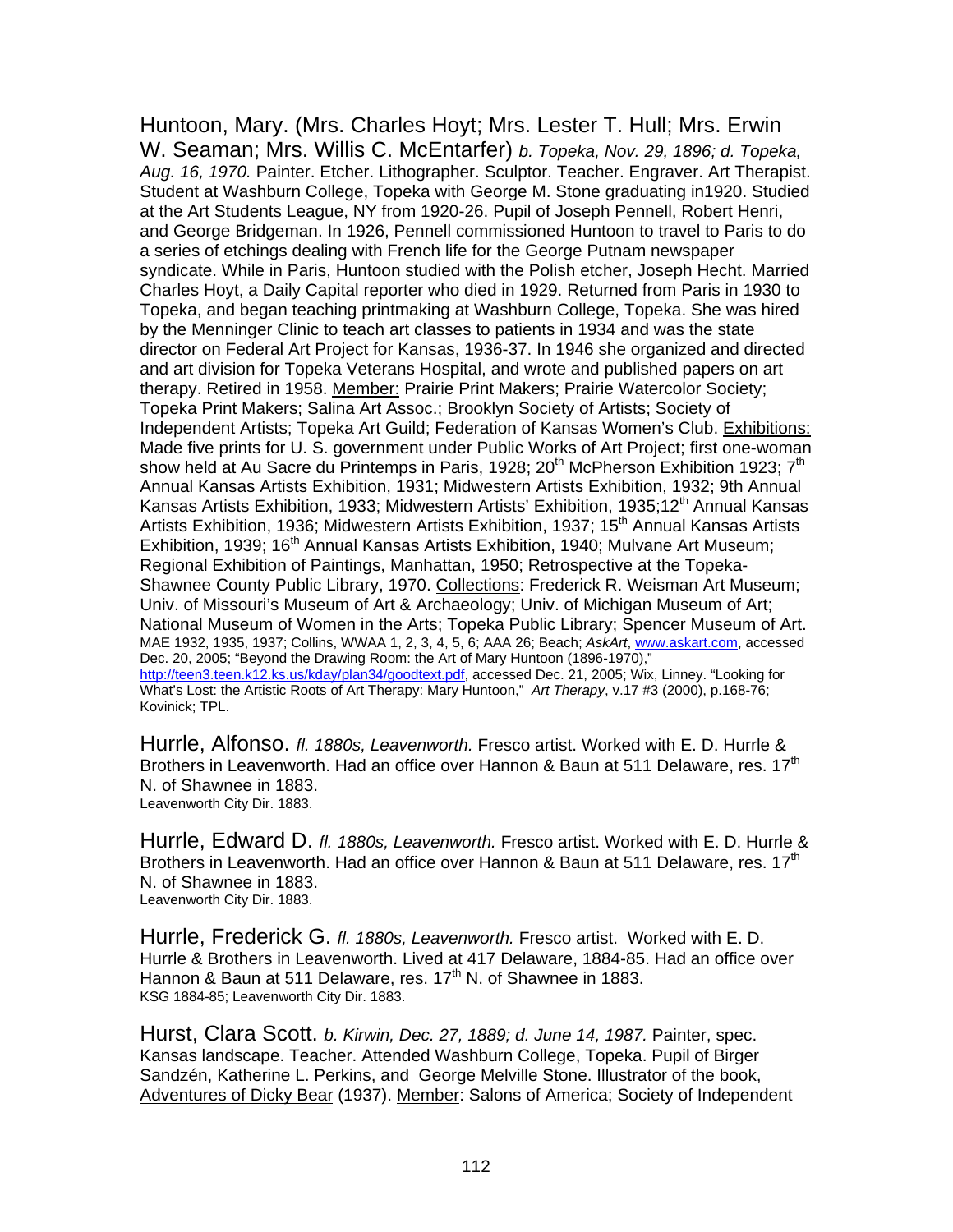Artists. Exhibitions: 17<sup>th</sup> McPherson Exhibition 1927; 5<sup>th</sup> Annual Kansas Artists Exhibition, 1929; New York Worlds Fair, 1929;  $6<sup>th</sup>$  Annual Kansas Artists Exhibition, 1930; 8<sup>th</sup> Exhibition, 1932 Awards: First prize landscape and second prize in oil, State Fair, Topeka, 1927; first prize in design and first prize in miniature, State Fair, Topeka, 1929; prizes, Hutchinson, 1927.

*Community Arts & Crafts* (Mar. 1928); Newlin; WWAA 1, 2, 3; Sain; Reinbach; Dawdy 2; AAA 26; *AskArt*, www.askart.com, accessed Dec. 20, 2005.

Hussy, George. *fl. 1915, Wichita.* Artist. Lived in Wichita at 3229 Chatfield Place, 1915.

Wichita City Dir. 1915.

Hutton, Fred. *fl. 1930s, Wichita.* Artist. *KS Industrialist* (May 4, 1932)

Hutty, Alfred. *b. Grand Haven, MI, 1877; d. Woodstock, NY, 1954.* Painter. Designer. Printmaker. Spent his boyhood in Kansas City and Leavenworth. Designed stained glass windows in Kansas City and St. Louis and attended the St. Louis School of Fine Arts. In 1907 he moved to Woodstock, NY and studied landscape painting at the New York Art Students League. He, along with George Bellows, is credited with founding the Woodstock Art Colony. Although he continued to live in Woodstock, NY, he began traveling to Charleston, SC in 1919 and was a regular visitor there throughout his life. He was a leader of the Charleston Renaissance producing numerous etchings of Charleston's architecture and social life. Member: British Society of Graphic Arts; Print Society of England; Allied Artists of America; American Water Color Society; National Arts Club; Salmagundi Club; American Society of Etchers; California Print Makers; Southern Print Makers; Chicago Society of Etchers; Prairie Print Makers; Charleston Etcher's Club. Exhibitions: Pennsylvania Academy of Fine Art, 1918; Chicago Society of Etchers, 1924; National Academy of Design;; American Watercolor Society. Awards: Honorable mention, Kansas City Art Institute, 1922; Scarab Club Gold Medal, Detroit Institute of Arts, 1923; Frank G. Logan Prize and Medal, Chicago Society of Etchers, 1924; Austin A. Howe Prize, Detroit Institute of Arts, 1926. Collections: Art Institute of Chicago; Bibliotheque Nationale, France; Detroit Institute of Arts; New York Public Library; Library of Congress; Cleveland Museum of Art; Sandzén Memorial Art Gallery; Los Angeles County Museum of Art; Fogg Museum of Art; Morris Museum of Art. Saunders, Boyd. Alfred Hutty and the Charleston Renaissance. (Orangeburg, SC: Sandlapper Pub., 1990); Sandzén Archive; *AskArt*, www.askart.com, accessed Dec. 20, 2005.

Hyatt, Mamie. *fl. 1906-19, Wichita.* Artist. Lived in Wichita at 915 Burton Avenue, 1906-1919.

Wichita City Dir. 1906, 1907, 1908, 1909, 1910, 1911, 1912, 1913, 1914, 1915, 1916, 1918, 1919.

Hymer, Henry E. *fl. 1904, Kansas City.* Artist. Lived in Kansas City at 504 Kemper Building, 1904. KSG 1904.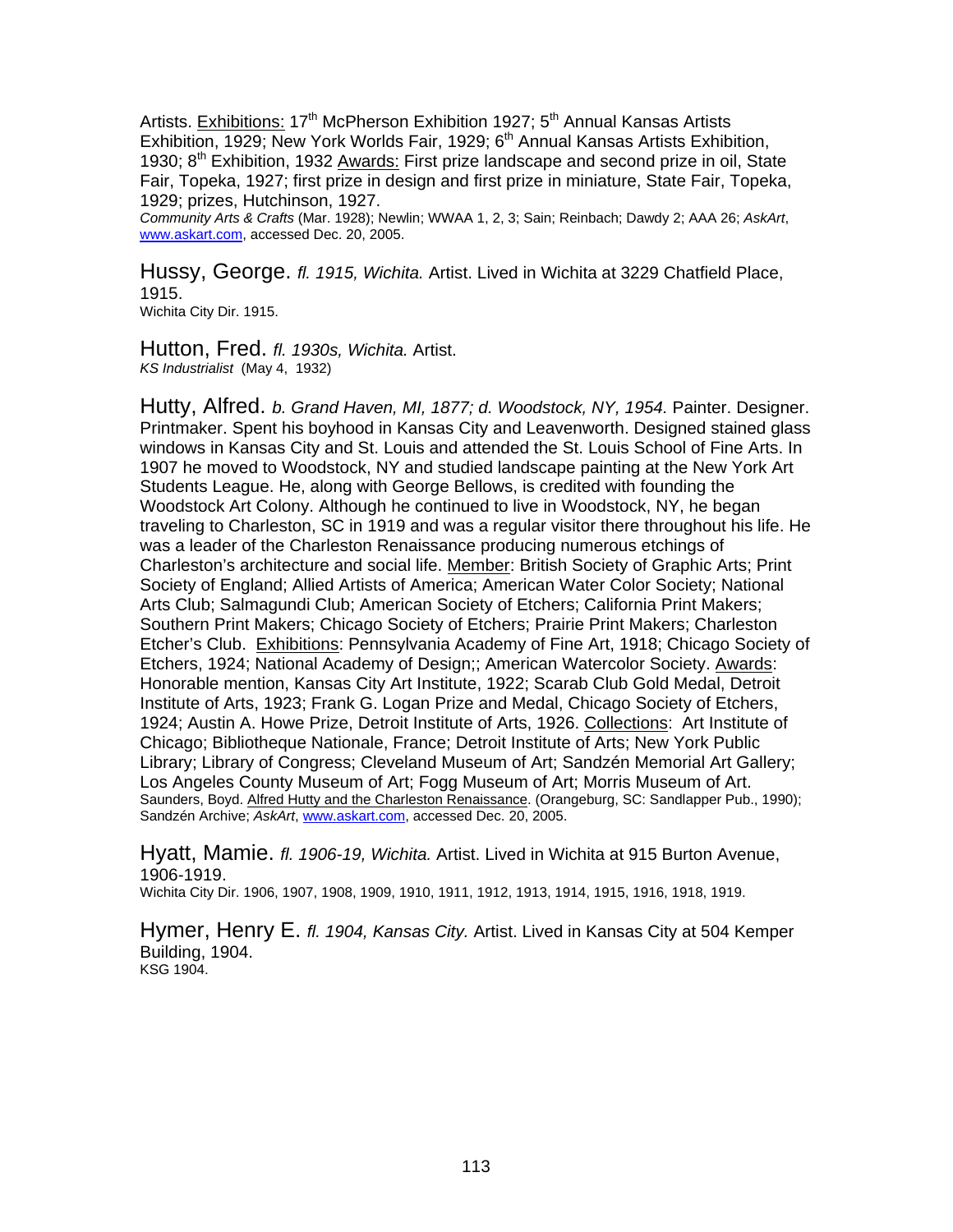### I

Iles, Mrs. Fred. *fl. 1920s, Topeka.* Watercolor sketches. Exhibitions: 3rd Annual Kansas Artists Exhibition, 1927. Topeka J (Nov. 19, 1927)

Ingraham, Mrs. Edward A. *fl.1890s, Leavenworth.* Artist, spec. portrait painter. Husband was a canvasser for Singer Manufacturing Co. Lived in Leavenworth at 106 S.  $4<sup>th</sup>$  in 1889 and at 609 Shawnee from 1891-93. Leavenworth City Dir. 1889, 1890, 1891-92, 1892-93.

Inns, Frederick. *fl.1880s, Arkansas City.* Painter. Was married to a midwife. KSG 1884-85.

Irwin, Margaret L. *fl. 1930s, Topeka.* Monotype. Painter, spec. landscape and flower studies, Native American subjects around Taos. Self-taught, except a short course with Joseph Fleck of Taos, NM. Exhibitions:  $8<sup>th</sup>$  Annual Kansas Artists Exhibition, 1932;  $9<sup>th</sup>$  Annual Kansas Artists Exhibition, 1933; 10<sup>th</sup> Annual Kansas Artists Exhibition, 1934; 11<sup>th</sup> Annual Kansas Artists Exhibition, 1936; 14<sup>th</sup> Annual Kansas Artists Exhibition, 1938; Kansas Free Fair, 1939. Topeka J (Nov. 10 1934, Jan. 7, 1936).

Irwin, Shirley (Mrs. Ed Keller). *fl. 1940s, Lawrence.* Studied at the Univ. of Kansas, Lawrence. Sain.

Iserman, Marion Fred. *fl. 1920s-30s, Topeka.* Book illustrator. Nephew of Helen Hodge. Exhibitions: 5<sup>th</sup> Annual Kansas Artists Exhibition, 1929; 8<sup>th</sup> Annual Kansas Exhibition, 1932. Topeka J (Nov. 2, 1929).

Isselstein, Charles. *fl. 1908, Kansas City.* Artist. Lived at 515 Minn. Avenue in 1908. Kansas City Dir. 1908.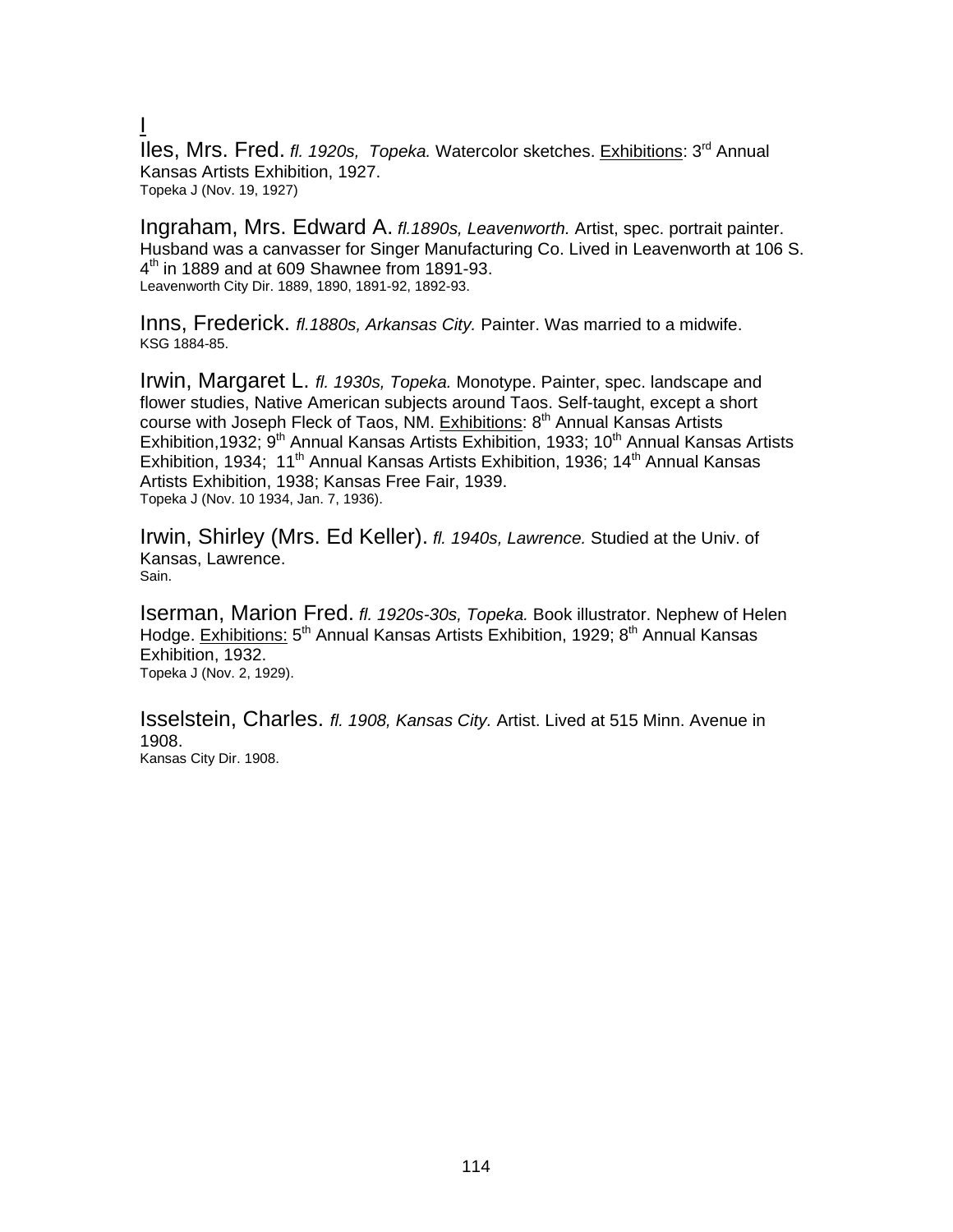## J

Jackson, Vera Ruth. *b. Wichita, July 21, 1911; d. Corona, CA, Jan. 25, 1999.*  Photographer. African-American. Spent her teenage years in Corona, CA. In 1936, Jackson began to take government-sponsored photography classes taught by George Manuel, where she learned about the use of camera equipment, as well as processing techniques. Jackson was hired as a staff photographer for the *California Eagle*, where she photographed all aspects of society, ranging from sports events to the theater. After accumulating a large body of works in the 1940s Jackson left the newspaper to continue her education, receiving her BA and MA degrees in education and began to teach in the Los Angeles City School system. Jackson traveled around the world, including four trips to Africa, taking photographs. Exhibitions: Vernon Library; the Los Angeles County Public Library; the Afro-American Museum of History and Culture; Museum of Art in San Francisco, CA.

Heller; www.FamilySearch.org, accessed Aug. 1, 2006

Jacobson, Arvid David. *b. Morganville, Aug. 12, 1908; d. Lawrence, Oct. 26, 1989.* Painter. Teacher. Studied at Clay Center High School, earned a BFA from he Univ. of Kansas, Lawrence in 1936, studied at the Art Institute of Chicago until 1937, and earned a MA from the Univ. of Iowa in 1941. Pupil of Rosemary Kethcam, Karl Mattern, Fletcher Martin, and Emil Ganso. Taught at Univ. of Kansas, Lawrence from 1946-78, the Univ. of Iowa, and the Univ. of Nebraska. Member: U.S. Army, Trinity Lutheran Church, Water Color Society, Kansas State Art Teachers Assn. and Delta Phi Delta Honorary Art Fraternity. Exhibitions: 15<sup>th</sup> Annual Kansas Artists Exhibition, 1939; Awards: Distinguished Service and Achievement Award. A&C KS; Sain; Beach; KU Archives File

Jacobson, Dan. *b. near Waterville, 1898?* Painter. Studied at School of Applied Art in Battle Creek Michigan, Lockwood Art School of Kalamazoo, attended night school at Kansas City Art Institute under John Douglas Patrick and Austin Kethcam, and also studied at Art Student's League of New York. Served in WWI, worked in Kansas City for Burger Engraving Co., as an illustrator while in NY, worked in the Art Dept. of Loomis in Kansas City in 1927, and Patts Advertising Agency for 46 yrs. Exhibitions: Painting at Agricultural Hall, Bonner Springs; Mural of Pony Express for Maryville City Hall. *Kanhistique (*May 1978).

Jacobson, Oscar Brousse. *b. Westerwick, Sweden, May 16, 1882; d. Norman, OK, 1966.* Painter, spec. portraits. Writer. Teacher. Etcher, spec. landscapes and Native American genre. Served as an assistant instructor in art at Bethany College, Lindsborg, in 1902-03 and studied there in 1908 as a pupil of Birger Sandzén. Worked as a teacher in Minneapolis, MN from 1911-15. Studied at the Louvre in Paris in 1914 and earned a degree from Yale Univ. in 1916. Lectured nationally for the Park Service and was a technical advisor for Public Works Administration. Taught at the Univ. of Oklahoma from1915-1945 where he sponsored the "Five Kiowas," Native American painters he guided to international prominence. Wrote *Kiowa Art*, *Les Peintres Indiens d'Amerique*, and *Costumes Indiens de l'Amerique du Nord*. Instrumental in establishing the art museum at the Univ. of Oklahoma and served as the museum director until 1952. Member: College Art Assoc.; Oklahoma Art Assoc.; American Federation of Arts; Southern States Art League; Society of Independent Artists. Exhibitions: 6<sup>th</sup> McPherson Exhibition 1916; Annual Exhibition of the Artists of Kansas City and Vicinity, 1921; 15<sup>th</sup> McPherson Exhibition 1925; 25<sup>th</sup> McPherson Exhibition 1935; Corcoran Gallery Biennial.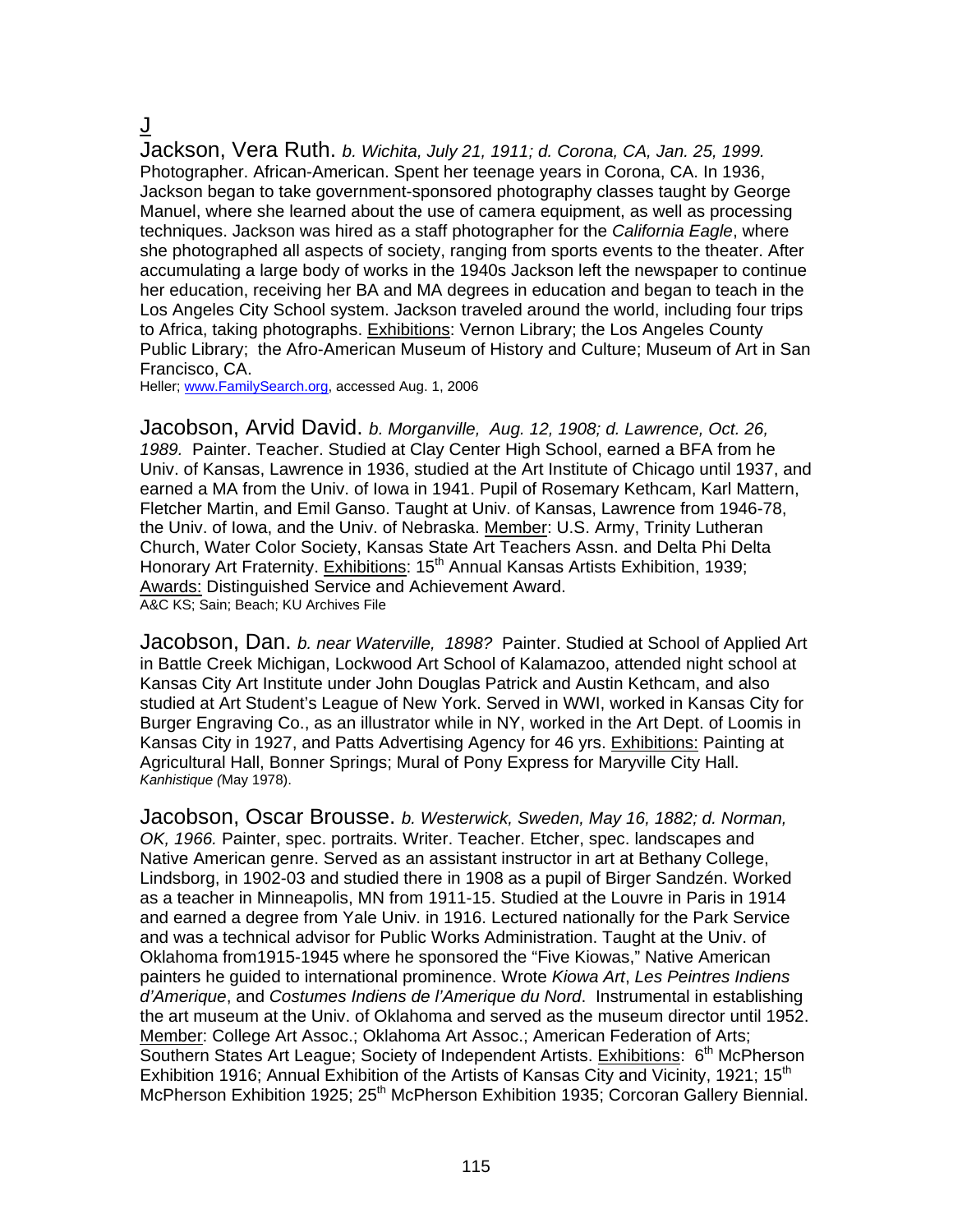Collections: Sandzén Memorial Art Gallery; McPherson Art Gallery; Broadmoor Art Academy; Oklahoma State Capitol; Hayes Normal School; Fred Jones Jr Museum of Art; Oklahoma Hall of Fame; Oklahoma City Museum of Art; Woolaroc Museum. Newlin; WWAA 1, 2, 3, 4; Sain; Fielding; Reinbach; Dawdy; *Heldeman – Julius Quarterly (* Jan 1927); Samuels; AAA14/18/20/22/24/26; WWAA 6,7; Annual Exh. KCAI 1921; 100 Years of Art*;* ; *AskArt*, www.askart.com, accessed Dec. 16, 2005; Jacobson House, http://www.jacobsonhouse.com/oscar.html, accessed Dec. 16, 2005; Oscar Brousse Jacobson: Oklahoma Painter (Norman: Univ. of Oklahoma Museum of Art, 1990); Dawdy3.

Jahn, Guido. *fl. 1904, Kansas City.* Artist. Lived in Kansas City at 10 Rookery Building in 1904. KSG 1904.

James, Harold Francis. *b. Drayton, England, Nov. 9, 1881.* Painter. Teacher. Studied at the Academié Julian in Paris in 1904 with Jean Paul Laurens. Taught at Kansas State Teachers College in Emporia. Author of *Color Table for High Schools* and Grade Color Tablet. Member: Western Art Assoc. Exhibitions: 16<sup>th</sup> Annual Kansas Artists Exhibition, 1940. Collections: Sandzén Memorial Art Gallery WWAA v. 3; Sain; AAA26; Julian.

James, Jimmie. *b. Kansas, 1894.* Painter. Etcher. Studied in Chicago. Member: American Artists' Professional League. Dawdy3.

Jameson, Arthur Edward. *b. England, Mar. 26, 1872.* Illustrator. Pupil of Art Students League of New York. Lived in Leavenworth from 1891-96 at 215 S.  $5<sup>th</sup>$  St. in 1891, at 1027 S. Broadway in 1893-94, and at 427 Delaware in 1895-96. Member: Society of Illustrators.

AAA20; AAA22/24/26; KSG 1891, 1894; Leavenworth City Dir. 1893-94, 1895-96; *AskArt*, www.askart.com, accessed Dec. 16, 2005.

Janus, John A. *fl. 1880s, Emporia.* Portrait painter, with Janus and Stone, 1884-85 KSG 1884-85

Jarrett, Lucille. Studied design at the Univ. of Kansas, Lawrence. Worked as designer at Marshall Fields, Chicago, IL. Sain.

Jay, J. G. *fl.1930s, Topeka.* Exhibitions: Kansas Free Fair, 1939. Topeka J (Sept. 9, 1939).

Jekyll, Miss Emily. *fl. 1880s-90s, Wichita.* Art teacher. Artist. Worked as the Director of the Art Department at Garfield Univ. in Wichita from1888-89, and as an art teacher at Lewis Academy in 1898-99.

Wichita City Dir. 1888, 1889, 1890, 1898-99.

Jemison, Eugene F. *fl. 1940s, Topeka.* Painter. Studied art at Washburn College, Topeka. Exhibitions: Kansas Free Fair,1940. Topeka J (Sept. 14, 1940)

Jenkins, John Elliott. *b. Onaga, Nov. 6, 1868; d. Eastland County, TX, 1937.*  Painter, spec. landscapes. Studied at the Academié Julian in Paris in 1888 with Benjamin Constant and Jules Lefebvre. Also studied with Claude Monet, Courtois, and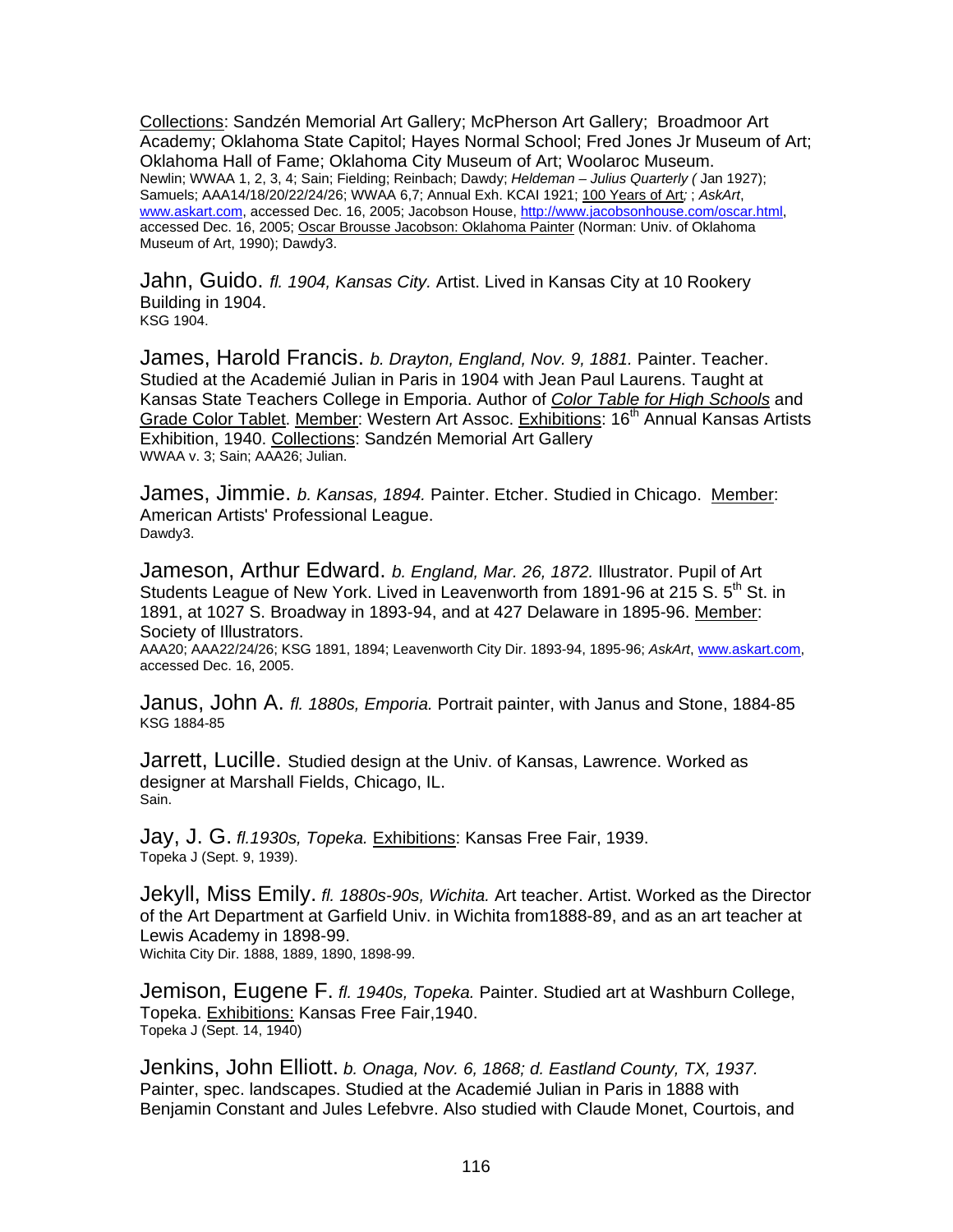Dagran-Bouvert . Wife is Bessie H. Was head of the Art Dept. at Friends Univ., Wichita, in 1916. Lived in Amarillo, Austin, and Houston, TX as well as Tulsa, OK and Springfield, MO, Topeka and Wichita. Member: Texas Society of Painters, and Kansas Federation of Arts. Exhibitions: 6<sup>th</sup> McPherson Exhibition 1916; 17<sup>th</sup> McPherson Exhibition 1927; "; 4<sup>th</sup> Annual Kansas Artists Exhibition, 1928. Collections: State capitol, Richmond, VA: high school in Fort Smith, AR; Houston, TX; State capitol in Austin, TX; Library at Univ. of Texas, Austin; Mulvane Art Museum; Waco Public Library; Topeka Public Library; Tulsa Public Library; Santa Fe Collection; Panhandle-Plains Historical Museum; Ogden Museum of Southern Art.

WWAA 1, 2, 3; Sain; AAA12/13/14; Dawdy 2; Wichita City Dir. 1916; Julian;; *AskArt*, www.askart.com, accessed Dec. 16, 2005.

Jenkins, L. Alonzo. *fl. 1900, Kansas City.* Artist, spec. crayon. Lived in Kansas City at 1223 Walnut in 1898 and 1900. Kansas City Dir. 1898; KSG 1900.

Jennings, Mrs. Mabel S. *fl. 1911, Wichita.* Retoucher of Tipney Livingstons. Lived in Wichita at 216 Butts Bldg. in 1911. Wichita City Dir. 1911.

Jenny (or Jenney), Mary George. *fl. 1920s, Salina.* Mural decorator and designer. China artist. Studied at Mark Hopkins Institute of Art and the California School of Design from 1901-04. Lived at 133 S.  $7<sup>th</sup>$  in Salina in 1925 Sain; Reinbach; Salina City Dir. 1925.

Jo-Ro. See Ro, Jo.

Johnson, Ainsworth. *fl. 1920s, Topeka.* Studied at Washburn College, Topeka Art School.

Topeka J (Sept. 14, 1929)

Johnson, Altheus D. *fl. 1904, Kansas City.* Artist. Lived at 418 Beals Bldg. in 1904. KSG1904

Johnson, Arvid. *fl. 1930s, Lawrence.* Exhibitions: Kansas Free Fair of 1939; and 12<sup>th</sup> Annual Kansas Artists Exhibition of 1936. Topeka J (Jan. 7, 1936)

Johnson, Elfreda M. *fl.1930s-40s, Manhattan.* Painter. Studied at the Univ. of Kansas, Lawrence, Exhibitions: 15<sup>th</sup> Annual Kansas Artists Exhibition, 1939; Midwestern Artists Exhibition, 1939; 16<sup>th</sup> Annual Kansas Artists Exhibition, 1940; 17<sup>th</sup> Midwestern Artists Exhibition, 1941. Topeka J (May 23, 1936); MAE 1939.

Johnson, Eunice. *fl. 1930s, Topeka.* Painter. African-American. Exhibitions: Kansas Free Fair of 1939; piece titled "Back Yard." Topeka J (Sept. 9, 1939).

Johnson, Harold Leroy. *fl. 1930s, Tonganoxie.* Printmaker, spec. wood cut. Exhibitions: Midwestern Artists' Exhibition, 1931. MAE 1931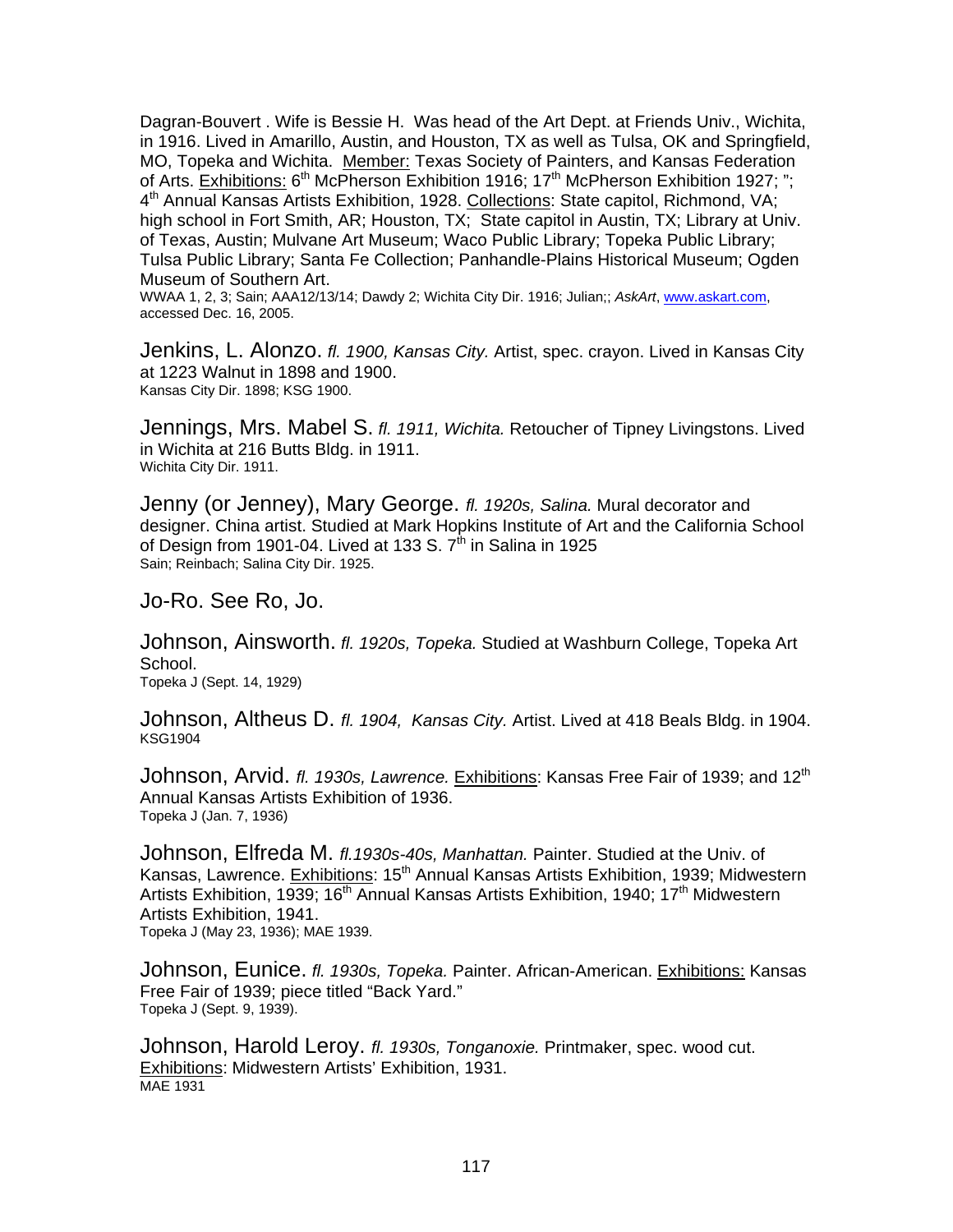Johnson, Katherine Louise Watts. *fl. 1930s, Lindsborg*. Earned a BFA from Univ. of Kansas. Taught design and handcrafts at Bethany College, Lindsborg from 1936-41 100 Years of Art

Johnson, Mamie. *b. Saline County, 1879.* Painter. Lived in Tescott in the 1930s*.*  Member: Salina Art Assoc.Exhibitions: Midwestern Artists' Exhibition, 1930; Midwestern Artists' Exhibition, 1933. MAE 1930, 1933; Dawdy3

Johnson, Thomas W. *fl. 1894 Blue Rapids and 1900-04 Kansas City.* Artist. Wallpaper. Lived in Blue Rapids in 1894, and in Kansas City at 421 Stewart from 1900- 04.

KSG 1894, 1904; Kansas City Dir. 1900, 1901.

Johnston, Alfred W. *b. Isle of Man, Sweden, 1884.* Painter, spec. landscapes of the west and Kansas. Self-trained after being sent to live with relatives in Minnesota. Lived in Arkansas City in the 1920s and 30s. By 1940, he lived in Los Angeles, CA. Exhibitions: Paris; 3<sup>rd</sup> Annual Kansas Artists Exhibition, 1927; 5<sup>th</sup> Annual Kansas Artists Exhibition, 1929;  $6<sup>th</sup>$  Annual Kansas Artists Exhibition. 1930; the 7th Annual Kansas Artists Exhibition, 1931. Collections: Mulvane Art Museum Sain; Reinbach; Topeka J (Oct. 18 1930).

Jones, Arta. *fl. 1910, Hutchinson.* Artist. Lived in Hutchinson at 212 Ave. E. in 1910. Hutchinson City Dir. 1910.

Jones, Emma Mc Cune. *b. Emporia, 1873.* Studied in Chicago, IL. Lived in Berkeley, CA in the 1940s. Dawdy 2.

Jones, Felix. *fl. 1930s, Wichita.* Painter in oil & watercolor. Exhibitions: Midwestern Artists' Exhibition, 1932; Midwestern Artists' Exhibition, 1933; Midwestern Artists' Exhibition, 1935. *KS Industrialist* (May 4, 1932); MAE 1932, 1933, 1935

Jones, Glenwood. *fl. 1920s, Topeka.* Elected president of Topeka Art Guild in 1924. Topeka Cap. (May 28, 1924).

Jones, Joseph "Joe" John, *b. St. Louis, MO, Apr. 7, 1909; d. Morristown, NJ*, *1963*. Painter. Lithographer. Self taught artist who quit school at age fifteen to work as a house painter. Winning his first award in 1931, Jones gained the attention of St. Louis patrons who financed his travel to the artists' colony in Provincetown, MA. He began winning awards at age 22 in 1931 with his early paintings that are typical Midwestern Regionalist works depicting wheat fields and wheat farming. A political activist as well as a painter, Jones organized art classes for unemployed youngsters, which he held in the old St. Louis courthouse in 1934. He alienated his supporters with the pronouncement that he had joined the Communist Party, so Jones signed up for the Public Works of Art Project in 1934. He left St. Louis in 1935 to pursue his art career in New York. In 1937 he was awarded a prestigious Guggenheim Foundation Fellowship to create a pictorial record of conditions in the dust bowl. That same year, his work was included in a major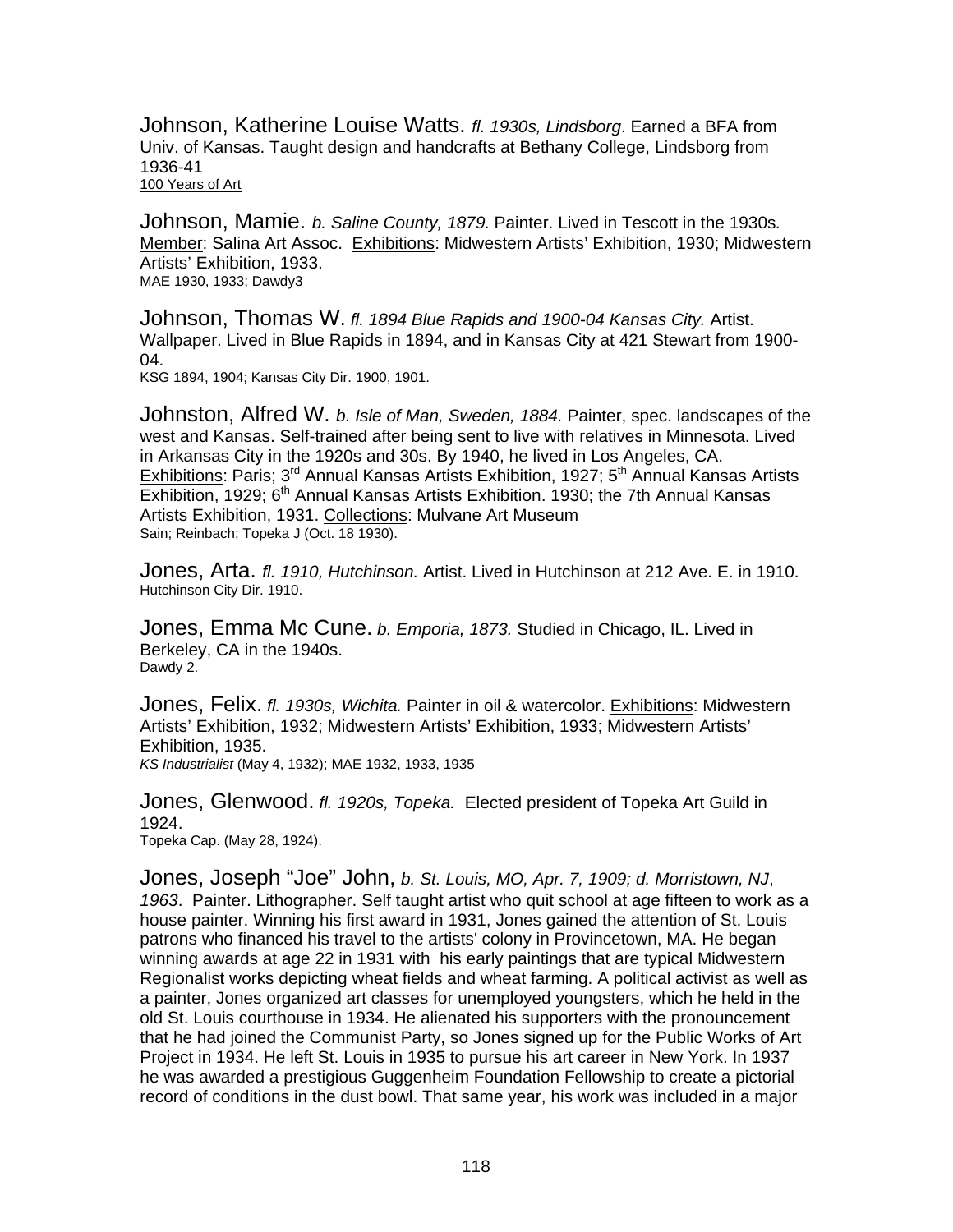exhibition at the Carnegie Institute in Pittsburgh, PA. Through the period of the WPA Jones was awarded five major mural commissions. As a result, he created murals for the post offices at Seneca, "Men and Wheat" (1940); Anthony, "Turning a Corner" (1939); Hutchinson, Kansas; Magnolia, AR. and Charleston, MO. During World War II he worked as a war artist for *Life* magazine. Because Jones addressed major political and social issues in so many of his paintings, he is typically cited as a Social Realist as well as a Regionalist. His style changed in the late 1940s to minimal and non-representational. Worked as an instructor at St. Bernards School for Boys, Ralston, NJ. Member: John Reed Club; National Society of Mural Painters; Ste. Genevieve Art Colony. Awards: Baldwin Portrait Prize, 1931; Spaeth Prize, Modern Painting, 1932; Healy Prize lithograph, 1932; Guild prize, "Best Work of Art," 1933, St. Louis Art Guild; honorable mention, 27th Annual Exhibition of Paintings by American Artists; St. Louis City Museum, 1932; Guggenheim Memorial Fellowship, 1937. Collections: Pennsylvania Academy of Fine Arts; Whitney Museum of American Art; Metropolitan Museum of Art; Worcester Museum of Art; Cleveland Museum of Art; Toledo Museum of Art; Walker Art Center; St. Louis Art Museum; Library of Congress; Univ. of Nebraska; U.S. Army; Standard Oil Co.; Mural in American Export Lines ships.

Wiebe; WWAA1 6,7; *Esquire* (June 1945); Bruner; *AskArt*, www.askart.com, accessed Dec. 16, 2005; Joe Jones (New York: A.C.A. Gallery, 1940).

Jones, J. E. *fl. 1930s, Topeka.* Exhibitions: Kansas Free Fair of 1939. Topeka J (Sept. 9, 1939).

Jones, T. D. *fl. 1930s, Lawrence.* Painter. His artwork was displayed when the renovated Lawrence Public Library reopened in Nov. 1937. Lawrence J W (Dec. 11, 1937; Nov. 17, 1937)

Jones, Mrs. T. N. *fl.1890s, Neutral .* Artist. KSG 1894.

Jones, Vera Dell. *fl. 1920s, Atchison.* Worked as the director of art for Atchison Public Schools in 1926. Topeka Cap. (Feb. 6, 1926)

Jones, Wendell Cooley. *b. Galena, 1899; d. Rome, Italy, 1956.* Painter, spec. landscapes of the Southwest. Muralist. When he was very young, the family moved to Chicago, IL and then to Malden, MA. Served in the Army during World War I then graduated from Dartmouth in 1925, and studied at the Art Students League with Allan Tucker and Kenneth Hayes Miller. Worked on the Nebraska State Capitol murals as an assistant to Hildreth Meiere. Settled in Woodstock, NY in 1931. Joined the Art Dept. at Vassar College in 1948 and taught there until his 1956 death while on a Faculty Fellowship in Rome, Italy. Exhibitions: Walker Art Gallery, NY, 1937. Collections: Smithsonian Museum of American Art; Woodstock Artists Assoc; Murals for U.S. Postal Offices in Granville, OH, Rome, NY, Cairo, IL, and Johnson City, TN. Dawdy 2; *Art Digest* (Oct 1, 1937); *AskArt*, www.askart.com, accessed Dec. 16, 2005; Exhibition of paintings by Wendell Jones, 1899-1956. (Poughkeepsie: Vassar College Art Gallery, 1957)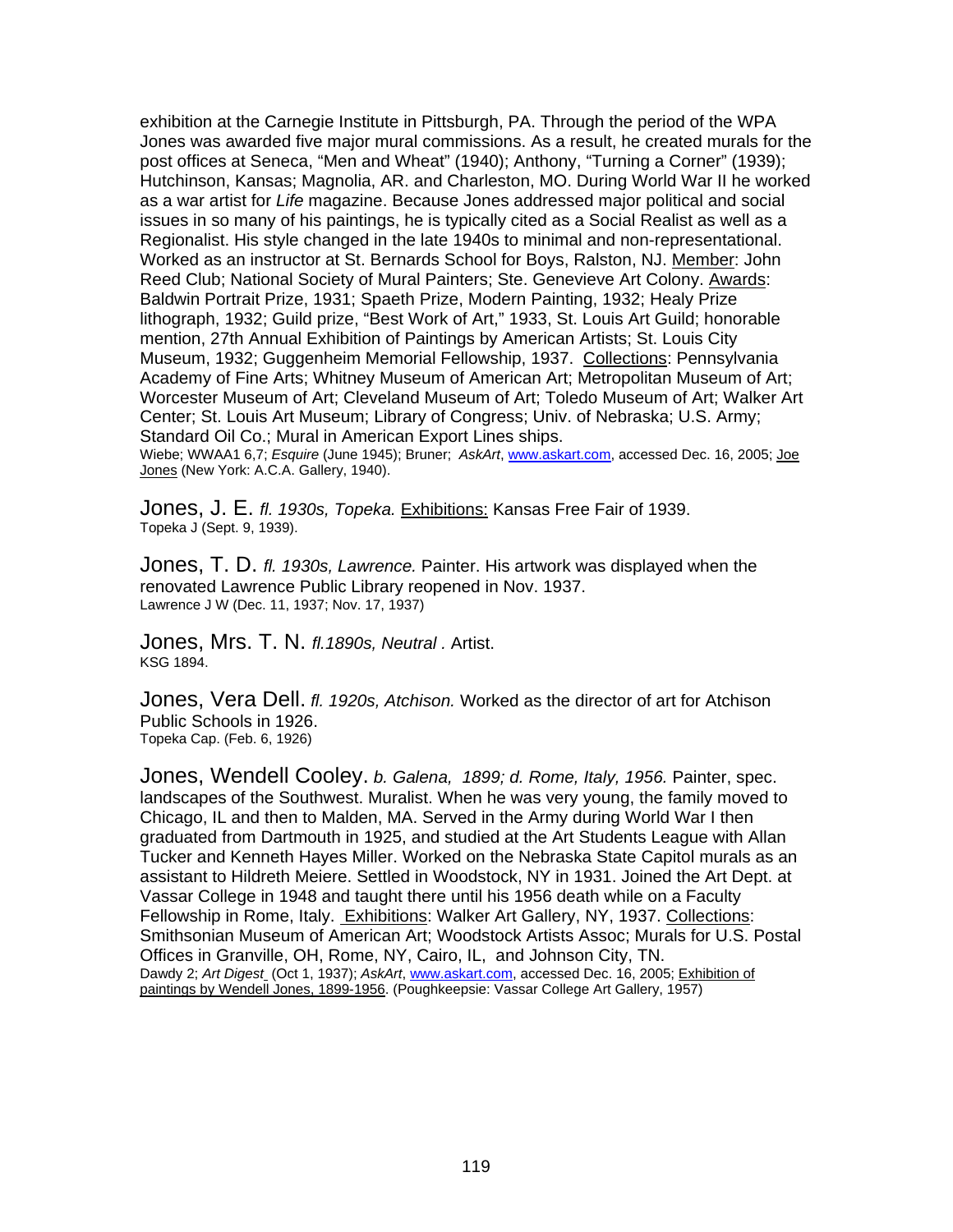## K

Kampshroeder, Ruby. *fl. 1930s, Topeka.* Watercolorist. Exhibitions: Kansas Free Fair of 1936; 14<sup>th</sup> Annual Kansas Artists Exhibition, 1938. Topeka J (Sept. 19, 1936)

Kalin, Victor. *b. Belleville, 1919; d. 1991.* Illustrator. Painter. Teacher. Was a junior in 1941 at the Univ. of Kansas, Lawrence. Entered a contest to design a streamlined Ziegfield girl. Illustrated and did cover art for numerous books and journals. Member: Society of Illustrators. Exhibitions: 17<sup>th</sup> Annual Kansas Artists Exhibition, 1941. Newlin; Sain; *AskArt*, www.askart.com, accessed July 28, 2006.

Kaplan, Louis. *fl.1906, Wichita.* Artist. Lived in Wichita at 212 Winne Bldg. in 1906. Wichita City Dir. 1906.

Kassabaum, Charles H. *d. Oklahoma City, OK, 1936.* Artist, spec. portraits. Wife is Minnie O. Lived in Atchison from 1888-1913. Operated an art store with picture framing. Sain; KSG 1888-89, 1891, 1894, 1900, 1904.

Kaufman, Sadie L. *fl. 1890s-1910, Wichita.* Artist. Operated an art studio. Lived in Wichita at 416 N. Waco in 1898-9, at 805 N. Lawrence in 1906-7, and at 830 N. Topeka in 1909-10.

Wichita City Dir. 1898-89, 1906, 1907, 1909, 1910.

Keefover, F. A. *fl. 1920s, Kansas City and 1930s, Grantville.* Painter, spec. landscapes. Exhibitions:  $4<sup>th</sup>$  Annual Kansas Artists Exhibition, 1928;  $8<sup>th</sup>$  Annual Kansas Artists' Exhibition,1932; 9th Annual Kansas Artists Exhibition, 1933. Topeka J (Nov. 3 1928)

Keeler, Julia Annette. *b. Garden City, Nov. 4, 1895.* Painter. Teacher. Studied at the Univ. of Kansas, Lawrence, at the Pratt Institute, and at the Broadmoor Art Academy. Pupil of Robert Reid, Randall Davey, and Ernest Lawson. Worked as a teacher at Roosevelt High School, Des Moines, IA. Lived in Deerfield and Lawrence. Member: Delta Phi Delta; Iowa Artists' Club. Newlin; WWAA 1, 2, 3; Sain; Dawdy 2; WWAA 1; TPL.

Keenan, Mrs. Marie. *fl. 1914-17, Wichita.* Artist. China Painter. Addresses in Wichita include 502 Butts Bldg. and residence at 448 Sherman Avenue in1914-15; at 502 Butts Bldg. and residence 934 Litchfield Avenue In 1916; at 412 Winne Bldg. and 934 Litchfield Avenue In 1917. Wichita City Dir. 1914, 1915, 1916, 1917.

Keener, Anna Elizabeth (Mrs. Louis Raymond Wilton) *b. Flagler, CO, Oct. 16, 1895; d. Santa Fe, NM, June 22, 1982.* Painter, spec. landscape and genre. Writer. Blockprinter. Teacher. Grew up in Dalhart, TX. Studied at Bethany College, Lindsborg with Birger Sandzén receiving a BFA in 1916 and an MA in 1918 while also attending summer sessions at the Art Institute of Chicago. Taught at Bethany College, Lindsborg from 1916-17 & 1919-20. Served in the U.S. Navy during World War I. After the war, she taught in the Globe, AZ public schools and then at Kansas City High School while attending the Kansas City Art Institute. Keener moved to Alpine, TX to teach drawing at Sul Ross State Teachers College from 1925-27, lived in Dalhart, TX, then taught for a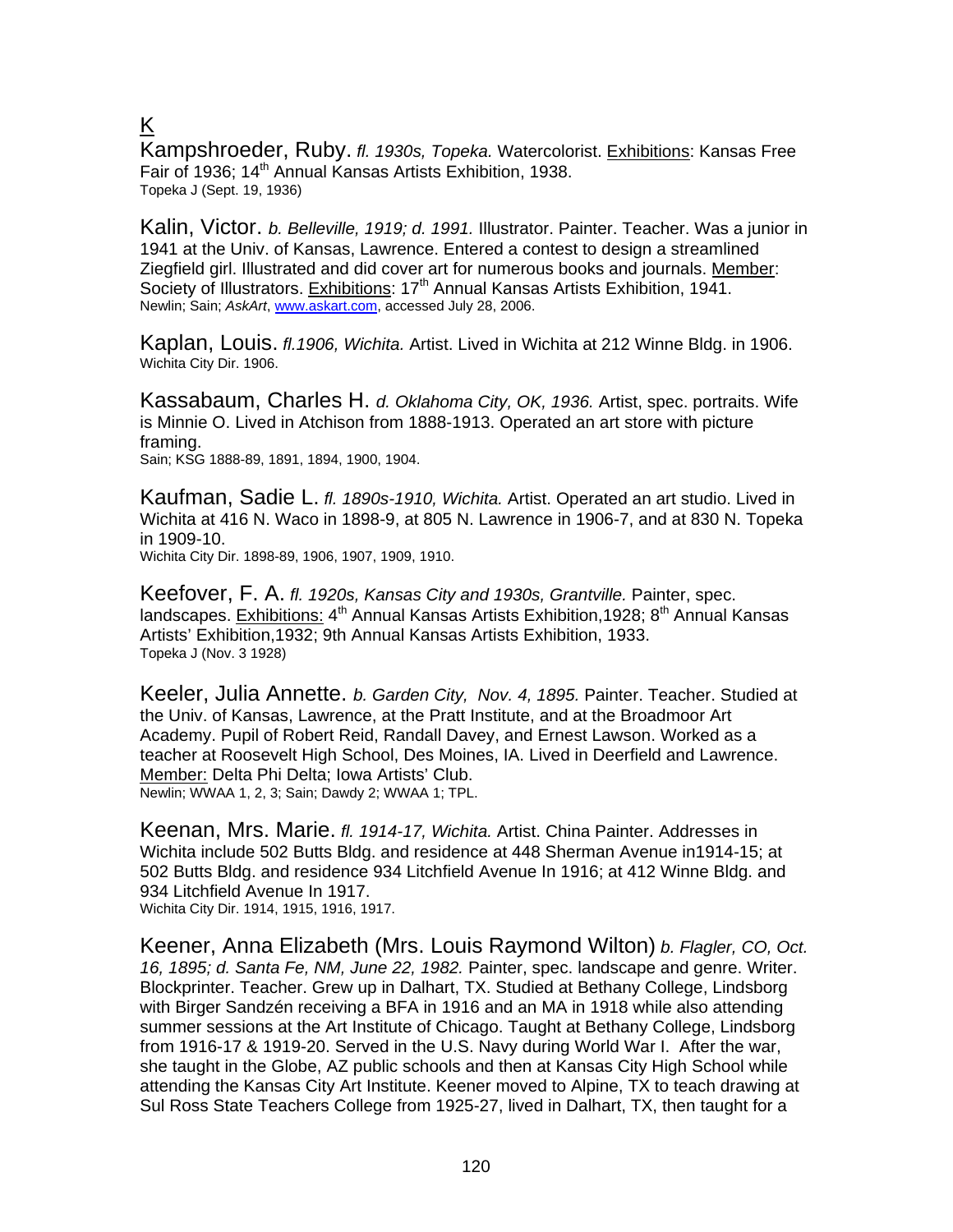time in various schools in New Mexico. Keener studied in Mexico City in 1941 then from 1942-54 taught at Eastern New Mexico Univ. Founded the New Mexico Art Educators Assoc. and helped organize the New Mexico Arts Commission. Maintained a studio in Santa Fe from 1952 till her death. Author of Spontaneity in Design (Kansas City: Missouri Valley Press, 1923). Member: New Orleans Arts & Crafts Club; Delta Phi Delta; American Federation of Arts; Southern States Artists Leagues; U.S. Representative of Brush and Pen Women's Club; American Artists Professional League; Art of America Society; Artists Equity; Western Art Assoc. Exhibitions: 5<sup>th</sup> McPherson Exhibition 1915; 6<sup>th</sup> McPherson Exhibition 1916; Midwestern Artists' Exhibition, 1922; Midwestern Artists' Exhibition, 1923; Midwestern Artists' Exhibition, 1925; Annual Exhibition of Texas Artists, Dallas Woman's Forum, 1927; Annual Texas Artists Exhibition, Fort Worth, 1927; Southern States Art League Annual Exhibition, 1930, Painters and Sculptors of New Mexico, Santa Fe, 1949-1950; Museum of Fine Arts, Santa Fe, 1953, 1956,1958 onewoman, 1968; Springville Museum of Art, Utah, 1957 and 1958 one-woman; Tucson Art Festival, Arizona, 1958 one-woman; Sandzén Memorial Gallery, 1959 one-woman; High Plains Gallery, Amarillo, TX, 1960 one-woman; Univ. of New Mexico, Albuquerque, 1964 one-woman; New Mexico Arts Commission, Santa Fe, 1967 one-woman. Awards: Bronze Medal for Graphic Arts, Midwestern Artists' Exhibition, 1922; Honorable mention for Graphic Arts, Midwestern Artists' Exhibition. 1923. Collections: San Francisco Public Library; Bethany College; Oklahoma Univ.; Sul Ross State Univ.; Smoky Hill Art Club; John H. Vanderpoel Art Assoc.; Texas Historical Society; Museum of New Mexico; Mural in Court House, Gallup, NM; Sandzén Memorial Art Gallery; Panhandle-Plains Historical Museum; Museum of New Mexico; Santa Fe Public Library. Fielding; Dawdy; Collins; AAA20/22/24/26; WWAA1; WWAA 6,7; MAE 1922-23, 1925; Sandzén files; 100

Years of Art*; AskArt*, www.askart.com, accessed Dec. 16, 2005; Kovinick*.* 

Keeney, Bert O. *b. Nebraska.* Metalsmith. Potter. Sculptor. Teacher. Pupil of Margeret Craver at Wichita Art Assoc. Served in the U.S. Naval Reserve. Taught at Pittsburg State. Member: Kansas Sculptors Assoc.; Kansas Artist-Craftsmen Assoc. A&C KS; Sain; TPL.

Keilhack, George. *fl. 1910-11, Kansas City.* Artist. Lived in Kansas City at 248 S.  $18^{th}$  in 1910 and 138 S. 18<sup>th</sup> in 1911. Kansas City Dir. 1910, 1911

Keith, Paul Gresham. *b. Coffeyville, Feb. 11, 1915; d. Taos, Feb. 11, 2001.*  Sculptor. Studied at the Kansas City Art Institute, the Morang School of Fine Art in Santa Fe, and the Univ. of New Mexico. Moved to Taos, NM in 1953. Witt; www.FamilySearch.org accessed July 16, 2006.

Kellner, Anthony. *fl. 1870s, Leavenworth.* Artist, spec. genre, folk-art. Particularly known for civil war and history paintings. Lived in Leavenworth at 63 Delaware in 1870- 01.

Leavenworth City Dir. 70-1; *AskArt*, www.askart.com, accessed Dec. 16, 2005.

Kellogg, Joseph Mitchell. *b. Emporia, Sept. 26, 1885; d. Kansas, Dec. 15, 1963.*  Architect. Painter. Attended school in Emporia graduating in 1903. Studied at the Univ. of Kansas, Lawrence from 1903-05, and earned a B.Arch in 1909 and a M.Arch in 1912 from Cornell Univ. in Ithaca, NY. Taught at Cornell Univ., the Univ. of Illinois, the Univ. of Texas. Joined the architecture faculty at the Univ. of Kansas, Lawrence in 1922 and served as head of the Architecture Dept. for 22 years. Spent summers in Laguna Beach,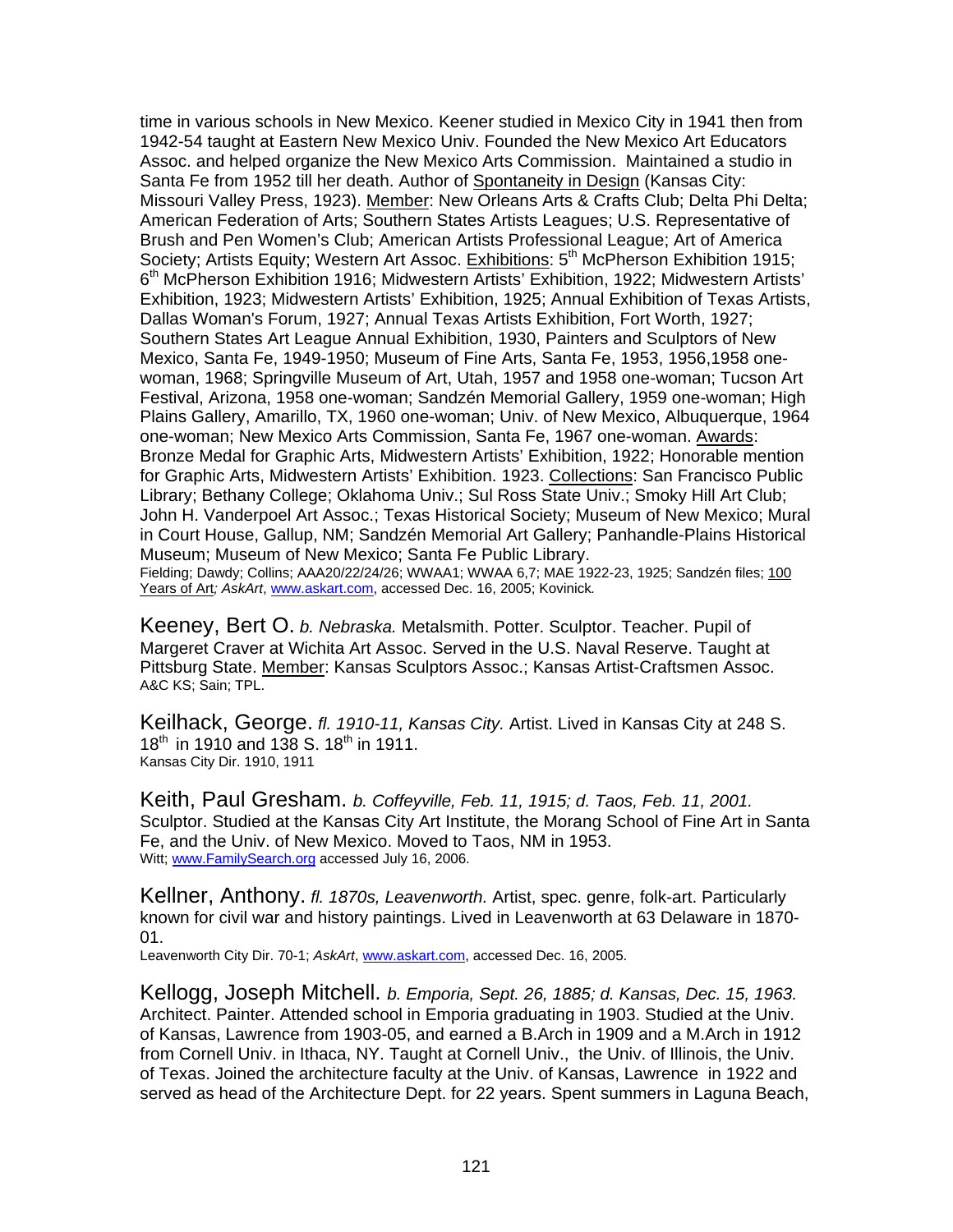CA. Retired in 1956. Member: American Institute of Architects. Exhibitions: Spencer Museum of Art; Midwestern Artists' Exhibition, 1933. Collections: Spencer Museum of Art.

Newlin; WWAA 1, 2, 3; Sain; Dawdy 2; MAE 1933; www.FamilySearch.org accessed July 16, 2006; KU Archives File; Illustriana Kansas (Hebron, NB:1933).

Kelter, Charles B. *b. Garden City, 1895.* Artist. Lived in Kansas City*.*  Sain.

Kem, Stephen A. *fl.1880s, Kingman.* Photographer. Portrait artist, spec. crayon, oil, and pastels. Lived in Kingman at 118 Main in 1888-89. KSG 1888-89.

Kendall, Goldie. *fl. 1913, Hutchinson.* China painter. In 1913 worked with Mabel Ragland, Ragland and Kendall, Rorabaugh – Wiley Dry Goods Co. Hutchinson City Dir. 1913.

Kenderdine, Fanchon C. *fl. 1890s, Topeka.* Artist. Lived in Topeka at 727 Topeka Avenue from 1896–1900. Topeka City Dir. 1896-97, 1899- 00.

Kenney, Jouy D. *fl. 1909, Wichita.* Lived in Wichita at 1330 N. Waco Avenue in 1909.

Wichita City Dir. 1909.

Kent, Margaret Louise. *b. Clovis, NM, 1913.* Designer. Painter. Studied at Washburn College, Topeka. WPA artist in KS in 1939. Exhibitions: Topeka Artists Show, 1936. Collections: Mulvane Art Museum; WPA mural for Holton Public School; Univ. of Colorado gallery of art; murals "Fantasy" and "Tom Sawyer" at Manhattan Public Library. Newlin; Sain; Wiebe; Topeka J (Dec. 23, 1938).

Keplinger, Miss Anna. *fl. 1890s, Vassar.* Painter. KSG 1891.

Keplinger, Grace A. *fl.1906, El Dorado.* Artist. Had studio in El Dorado at 405 ½ Central Avenue In 1906, and residence at Cave Spring. El Dorado City Dir. 1906.

Kerber, Nancy. *fl.1940s, Lawrence.* Exhibitions: National Art fair; Wichita Art Museum, 1940. Wichita Eagle (Nov. 24, 1940).

Kern, Richard Hovenden. *b. Philadelphia, PA, 1821; d. Sevier Lake, UT, 1853.*  Survey artist. Painter, spec. landscapes. Kern was with John C. Fremont's 1848-49 winter expedition. As "second assistant and artist" to the 1849 exploration campaign of John M. Washington, he did the first published views of Canyon de Chelly and White House Ruin. In 1851, he was a part of the Sitgreaves expedition on the Colorado River, and in 1853, he served as "topographer and artist" for the railway survey party of Captain John Gunnison from Independence, MO to Salt Lake City, UT along the old Santa Fe Trail. The route went through Kansas where he likely made sketches but none have been found.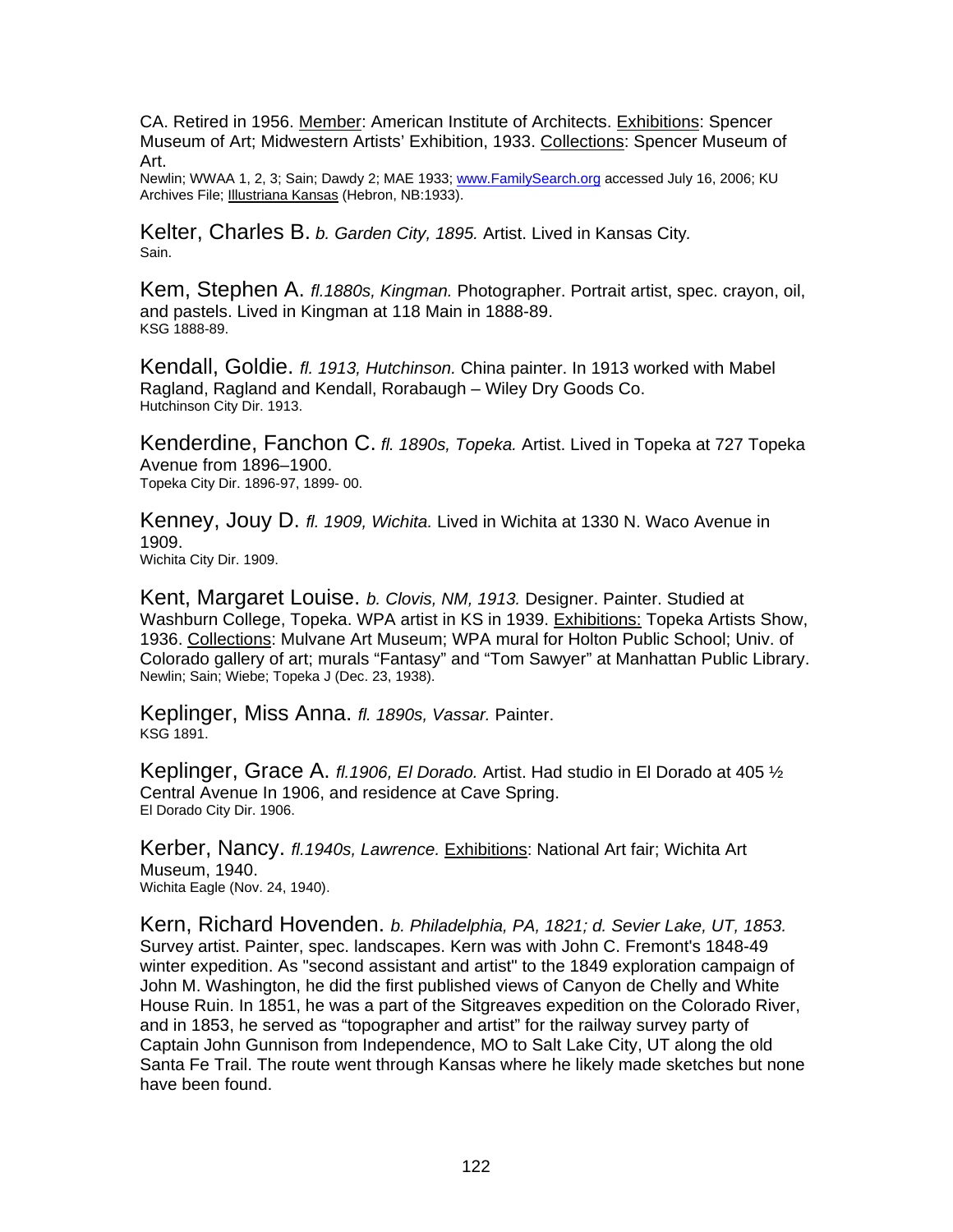Taft; *AskArt*, www.askart.com, accessed Jan. 19, 2005; Weber, David J. Richard H. Kern: Expeditionary Artist in the Far Southwest, 1848-1853. (Albuquerque: Univ. of New Mexico Press, 1985)

Kernodle, Ruth, *fl.1917, Lawrence, Painter, Lived in Lawrence at 711 W. 12<sup>th</sup>, 1917.* AAA14; Dawdy3.

Kessler, George E. *fl. 1904, Kansas City.* Landscape artist. KSG 1904.

Ketcham, Rosemary. *b. Springfield, Ohio, 1882; d. Lawrence, July 17, 1940.*  Painter. Designer. Craftsman, spec. metalwork & enamel, also leatherwork. Teacher. Studied at Ohio Wesleyan Univ. and received a literature degree; received art training at New York School of Design, Pratt Institute, Columbia Univ. with Arthur W. Dow, at Westminster and Technical Institute of London. Pupil of Arthur Dow, Denham W. Ross, and Frank Brangwyn. Was in Europe pre-World War I. Established Design Department at Syracuse Univ. teaching there from 1908-20 before coming to the Univ. of Kansas, Lawrence. Taught in Design Dept. at Univ. of Kansas, Lawrence from 1920-40. Wrote an article, "Our Changing Point of View", for the April 1934 issue of *Design*. Member: American Federation of Arts; Alliance; Brooklyn Society of Etchers; Society of Medalists; Delta Phi Delta; Kansas State Federation of Art; American Artists Professional League; Western Art Assoc. Exhibitions: Midwestern Artists' Exhibition, 1922; Midwestern Artists' Exhibition, 1925. Collections: Spencer Museum of Art

Newlin; A&C KS; WWAA1-3; Sain; Reinbach; Dawdy 2; MAE 1922; KU Archives File; Illustriana Kansas (Hebron, NB, 1933).

Keys, Miss Myrtle. *fl. 1880s, Hutchinson.* Artist. Lived in Hutchinson at 128 2d Ave. in 1888. Hutchinson City Dir. 1888.

Keyser, Miss Laura A. *fl. 1890s, Ellis.* Artist. KSG 1891, 1894, 1900.

Kibbey, Ilah Marian. *b. Geneva, OH, Feb. 23, 1883; d. Kansas City, Aug. 10, 1958.*  Painter, spec. genre and landscape. Illustrator. Printmaker. Active in St. Joseph, MO and Kansas City. Member: Society of Independent Artists. Exhibitions: 20<sup>th</sup> McPherson Exhibition 1930. Collections: Nelson-Atkins Museum of Art; Union Station Kansas City Museum; Smithsonian Museum of American Art. *AskArt*, www.askart.com, accessed Dec. 16, 2005; Kovinick

Kimmal, Joseph B., Jr. *fl. 1904, Jamestown.* Portrait artist. His father Joseph Kimmal was the publisher of the *Kansas Optimist and Republican*. KSG 1904.

King, H. O. *fl. 1930s, Topeka.* Sculptor. Exhibitions: 10<sup>th</sup> Annual Kansas Artists Exhibitions, 1934; 11<sup>th</sup> Annual Kansas Artists Exhibitions, 1936. Topeka J 11-10 1934; Jan. 7 1936.

Kingsbury, Carry May. *fl.1908-10, Kansas City.* Artist. Lived in Kansas City at 514 Northrup Avenue and 622 Minnesota from 1908-10. Kansas City Dir. 1908, 1909, 1910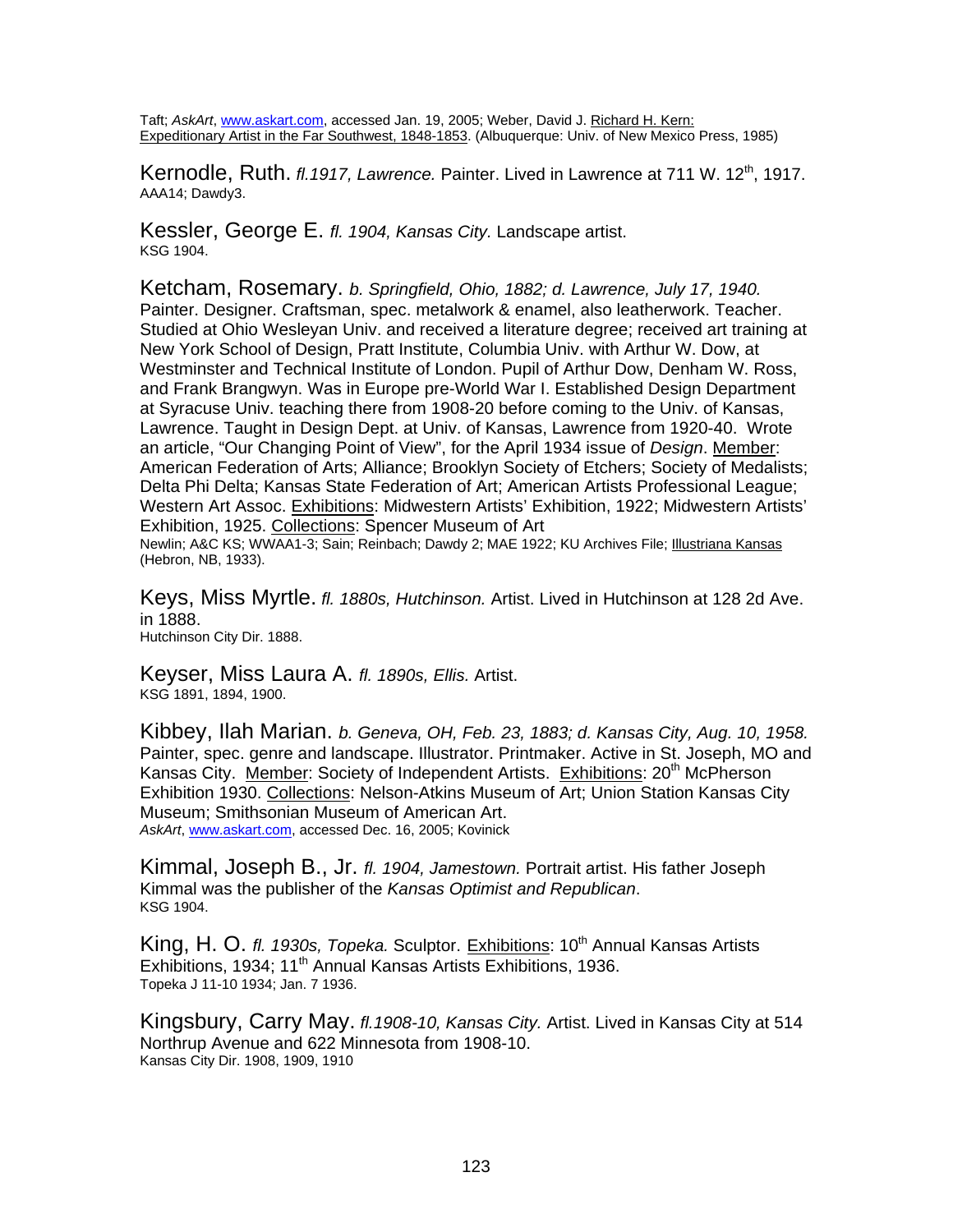Kinkaid, Don. *fl. Kansas City and Wichita.* Associated with Walter Alexander Bailey in painting murals in the Kansas City Municipal Auditorium. Sain.

Kinkead, Ola. *fl. 1909, Wichita.* Artist. Lived in Wichita at 913 N. Lawrence Avenue In 1909. Wichita City Dir. 1909.

Kinney, Charlotte Conkright. *b. Ionia, MI.* Former resident of Baldwin City. Studied at Art Institute of Chicago. Lived in Fairhope, AK. Sain; Dawdy.

Kirby, Lena Rue. *fl. 1920s, Lawrence.* Painter. Lived at 1142 Indiana in Lawrence in 1922. Exhibitions: Midwestern Artists' Exhibition, 1922; Midwestern Artists' Exhibition, 1923. Awards: Gold Medal for Water Color, Midwestern Artists' Exhibition, 1923 Topeka Cap. (Feb. 2, 1922); MAE 1922-23.

Kirkland, Vance Hall. *b. Convoy, OH, Nov. 3, 1904; d. Denver, CO, May 1981.* Painter, spec. watercolor. Teacher. Studied at Colorado Fine Arts Center; Cleveland School of Arts; Kansas City Art Institute; Art Students League, New York. Pupil of Henry G. Keller; Frank N. Wilcox. Director of School of Art at the Univ. of Denver from1929-32 and 1946-69. Founded the Kirkland School of Art in Denver, CO in 1932 and ran it until 1946. Painted a mural, " Cattle Round-Up" for the Eureka Post Office in 1938. A television documentary, "Vance Kirkland's Visual Language" was aired by over 100 PBS stations between 1994-96. Member: Cleveland Art Center; Denver Art Guild; Prairie Water Color Painters. Exhibitions: several shows at Knoedler & Co, 1946-57; Art Institute of Chicago; Museum of Modern Art; Metropolitan Museum of Art; Kansas City Art Institute; Los Angeles County Museum of Art; Awards: Honorable Mention, Cleveland Museum of Art, 1927. Collections: Sayre, OK Post Office; Colorado Historical Society; Colorado Springs Fine Arts Center; Denver Art Museum; Kirkland Museum; Columbus Museum of Art; Fred Jones Jr. Art Museum; Nelson-Atkins Museum of Art. Wiebe; KMCS; AA26; WWAA 1, 7; Bruner; Sandzén files; *AskArt*, www.askart.com, accessed Dec. 16, 2005; Wiermair, Peter, and Dianne Perry Vanderlip. Vance Kirkland 1904-1981. Zurich; New York: Edition Stemmle, 1998)

Kiskadden, Robert. *b. 1918.* Painter. Graduate of the Univ. of Kansas, Lawrence; Ohio Wesleyan in 1945. Taught at Wichita Univ. Member: Wichita Art Assoc.; Kansas Watercolor Society. Collections: Sandzén Memorial Art Gallery Sain; TPL; WWAA '66, '70, '73, '76, '80, '82, '84..

Kitterburg, Mattie. *fl.1930s, Topeka.* Exhibitions: Kansas Free Fair, 1939. Topeka J (Sept. 9, 1939).

Kittle, Mabel Cramer. *fl.1920s, Cimarron.* Exhibitions: 5<sup>th</sup> Annual Kansas Artists Exhibition, 1929. Topeka J (Nov. 2, 1929).

Kittredge, Robert Yates. *b. Cairo, Egypt, 1910; d. Sedona, AZ, Sept. 28, 2003.*  Sculptor. Author. Son of a playwright and foreign correspondent, Kittredge spent most of his childhood in New York City. He studied at the Academy of Fine Arts in Munich, Germany. He and his brother moved to Oak Creek Canyon, AZ in 1930. Kittredge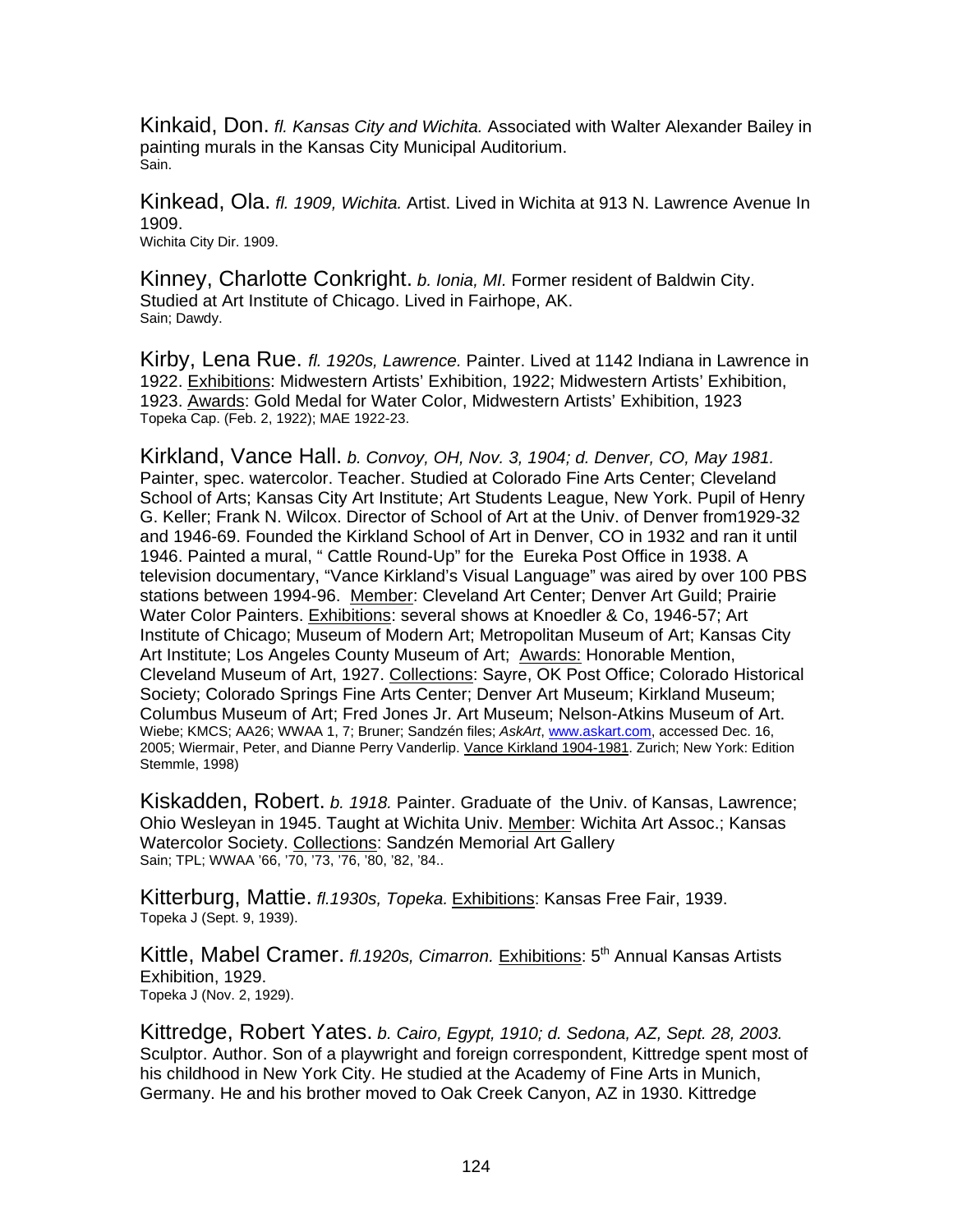created a sandstone sculpture, "Boy and Colt," for the Burlington Post Office in 1942. He wrote a novel Skylight (1958) and a non-fiction book, Self-taught Navigation: Ten Easy Steps to Master Celestial Navigation (1970). Collections: Flagstaff, AZ. Post Office; Burlington Post Office.

Wiebe, Bruner; *AskArt*, www.askart.com, accessed Dec. 16, 2005.

Knauber, Benny. *fl. 1930s, Topeka.* Artist Topeka J (May 8, 1937)

Knecht, Fern Elizabeth Edie (Mrs. Herman D. Knecht) *b. Du Bois, NB, Dec. 8, 1888; d. Georgetown, TX, Jan. 17, 1979.* Painter, spec. architecture, portraits, townscapes. Poet. Grew up in Lawrence; graduated from the Univ. of Kansas, Lawrence in 1911; also studied at St. Louis School of Fine Arts from 1922-24. Studied with W. A. Griffith at Univ. of Kansas, Lawrence and with Robert Henri at the Art Students League from 1915-17. Pupil of John Carlson and Charles Hawthorne, 1926-27. Married in 1917 to an engineering consultant and traveled widely in Mexico and South America. Lived in Little Rock, AR, Redwood City, CA, and Georgetown, TX. Exhibitions: Annual Exhibition of the Artists of Kansas City and Vicinity, 1915; Annual Exhibition of the Artists of Kansas City and Vicinity, 1917; Annual Exhibition of the Artists of Kansas City and Vicinity, 1920; Annual Exhibition of the Artists of Kansas City and Vicinity, 1921; Midwestern Artists' Exhibition, 1922; Midwestern Artists' Exhibition, 1923; one-person shows at Little Rock Art Museum, 1936; St. Louis School of Fine Arts, 1942, Southwestern Univ., 1977. Collections: Spencer Museum of Art; Little Rock Gallery; Little Rock Public Library.

Sain; AAA14/18/20/22/26; Dawdy 2; WWAA1; Annual Exh. KCAI 1915, 1917, 1920-21; MAE 1922-23; *AskArt*, www.askart.com, accessed Dec. 16, 2005; Kovinick.

Knight, George M. *fl. 1890s, Topeka.* Painter, spec. watercolor. Lived at 900 W. 6<sup>th</sup> Avenue From 1899-1900.

KSG 1900; Topeka City Dir. 1899-00.

Knight, Glenn. *fl.1930s, Wichita.* Commercial artist. Address listed in Wichita as 154 ½ N. Market with residence at 243 Cleveland Avenue In 1932. Wichita City Dir. 1932.

Koehler, Nellie L. *fl. 1915-16, Wichita.* Artist. Art studio. Lived in Wichita at 712 E. Murdock Avenue in 1915; worked for George Innes Dry Goods in 1916. Wichita City Dir. 1915, 1916.

Koester, Charles F. *b. Hesse-Cassel, Germany, 1841.* Artist. Self-taught. Immigrated to Kansas Territory in 1860. Lived in Marysville were he was register of deeds and county treasurer. Koester House Museum in Marysville still exists but the gardens and shell-lined paths are gone.

Brackman, Barbara, and Cathy Dwiggans, eds*.* Backyard Visionaries: Grassroots Art in the Midwest (Lawrence: Univ. of Kansas Press, 1999)

Kopietz, Edmund Martin. *b. Everett, Apr. 9, 1900; d. Minneapolis, MN, Oct. 5, 1988.* Painter. Lithographer. Illustrator. Teacher. Grew up in Wichita and worked with C.A. Seward. Studied at the Art Institute of Chicago for three years and then accepted a part-time teaching position there while he continued his studies. In 1928 he joined the staff of the Minneapolis (MN) School of Art and a year later was named director. He retired in 1950 but maintained his studio in Minneapolis. Member: Charter Member of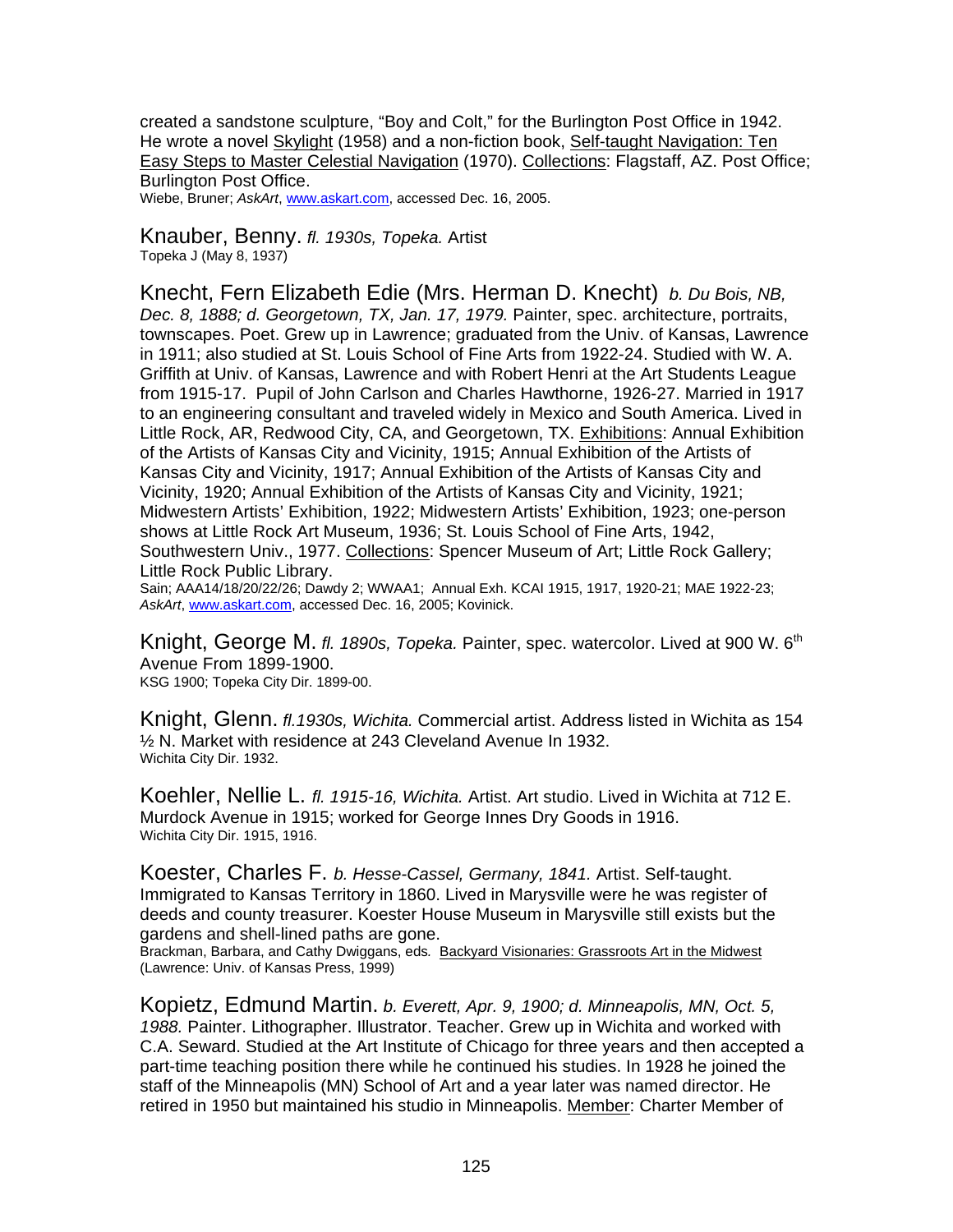Prairie Print Makers; Wichita Art Guild; Western Art Assoc.; Twin City Artists. Exhibitions: Midwestern Artists' Exhibition, 1935; Wichita Art Assoc.; McPherson; Nokomis Art School, Minneapolis. Awards: 1<sup>st</sup> Prize watercolor, Midwestern Artists' Exhibition, 1935. Collections: Sandzén Memorial Art Gallery Newlin; A&C KS; WWAA 1, 2, 3, 4; Sain; Cone; WWAA1; Sandzén files; *AskArt*, www.askart.com, accessed Dec. 16, 2005 .

Krehbiel, Albert Henry. *b. Denmark, IA, 1873; d. Evanston, IL, June 29, 1945.* Painter. Muralist Teacher. Family moved to Newton in 1879 where his father was a carriage and buggy maker. Krehbiel graduated from Bethel College, Newton in 1897, the Topeka School of Design and Painting, and the Art Institute of Chicago from 1897-1902. In 1903 he traveled to Europe to study at the Académie Julian with Jean Paul Laurens. Returned to Chicago in 1906 and began work on the thirteen murals commissioned for the Illinois state Supreme Court Building and to teach at the Art Institute for the next 39 years. He also taught at the Saugatuck Michigan School of Summer Painting, the Armour Institute, and at the Illinois Institute of Technology. Beginning in the 1920s, he regularly visited New Mexico and occupied a studio next to Robert Henri. Member: Cliff Dwellers; Chicago Painters and Sculptors; Mural Painters of New York; Chicago Galleries Assoc. Exhibitions: American Art Assoc., 1905; Salon des Artistes Francais, 1905; Museo Nacional de Pintura y Escultura, 1906; Pennsylvania Academy of Fine Arts, 1923, 1928 & 1931; National Society of Mural Painters, 1925; thirty-two exhibitions at the Art Institute of Chicago between 1906-1939;  $15<sup>th</sup>$  McPherson Exhibition 1925; 17<sup>th</sup> McPherson Exhibition 1927; Gerald Peters Gallery, 1996. Awards: Prix de Rome; Municipal League Prize for Landscape; Cahn Prize, 1922. Collections: murals in the Illinois Supreme Court Building; Art Institute of Chicago; De Young Museum; Block Art Museum; Amon Carter Museum; Dubuque Museum of Art; John Vanderpoel Art Assoc. Snow; Sandzén archives; *J. of the Illinois State Historical Society* (Spring 1984); *AskArt*, www.askart.com, accessed Dec. 16, 2005; Guinan, Robert. Krehbiel, Life and Works of an American Artist. (Washington, D.C.: Regnery Gateway, 1991); Whitney, Catherine. Albert Krehbiel: Santa Fe works. (Santa Fe, NM: Gerald Peters Gallery, 1996)

Kress, Hazel E. *fl.1910, Hutchinson.* Artist. Lived in Hutchinson at 308 3d Avenue E. in 1910.

Hutchinson City Dir. 1910.

Kretsinger, Mary Amelia. *b. Sept. 29, 1915; d. Emporia, Nov. 10, 2001.* Artist. Metalsmith. Lived in Emporia. Gave the Spencer Museum of Art a collection of her mother Rose's quilts. Her papers are on deposit with the Archives of American Art in Washington, DC. Collections: Spencer Museum of Art TPL; WWAA'84

Kretsinger, Rose Frances Good. *b. Hope, 1886; d. 1963.* Artist. Quilter. Graduate of the Art Institute of Chicago in 1908. She studied in Europe for a year, then returned to Chicago and designed jewelry. After marrying, she moved to Emporia with her husband. In 1926, she made her first quilt, initially finding the handwork a consoling form of therapy after her mother's death. Along with Carrie A. Hall of Leavenworth, wrote the book Romance of the Patchwork Quilt in America Collections: Spencer Museum of Art

Krider, Alden. *fl. 1930s, Manhattan.* Watercolor painter. Etcher. Exhibitions: 8<sup>th</sup> Annual Kansas Artists Exhibition, 1932; Midwestern Artists' Exhibition, 1933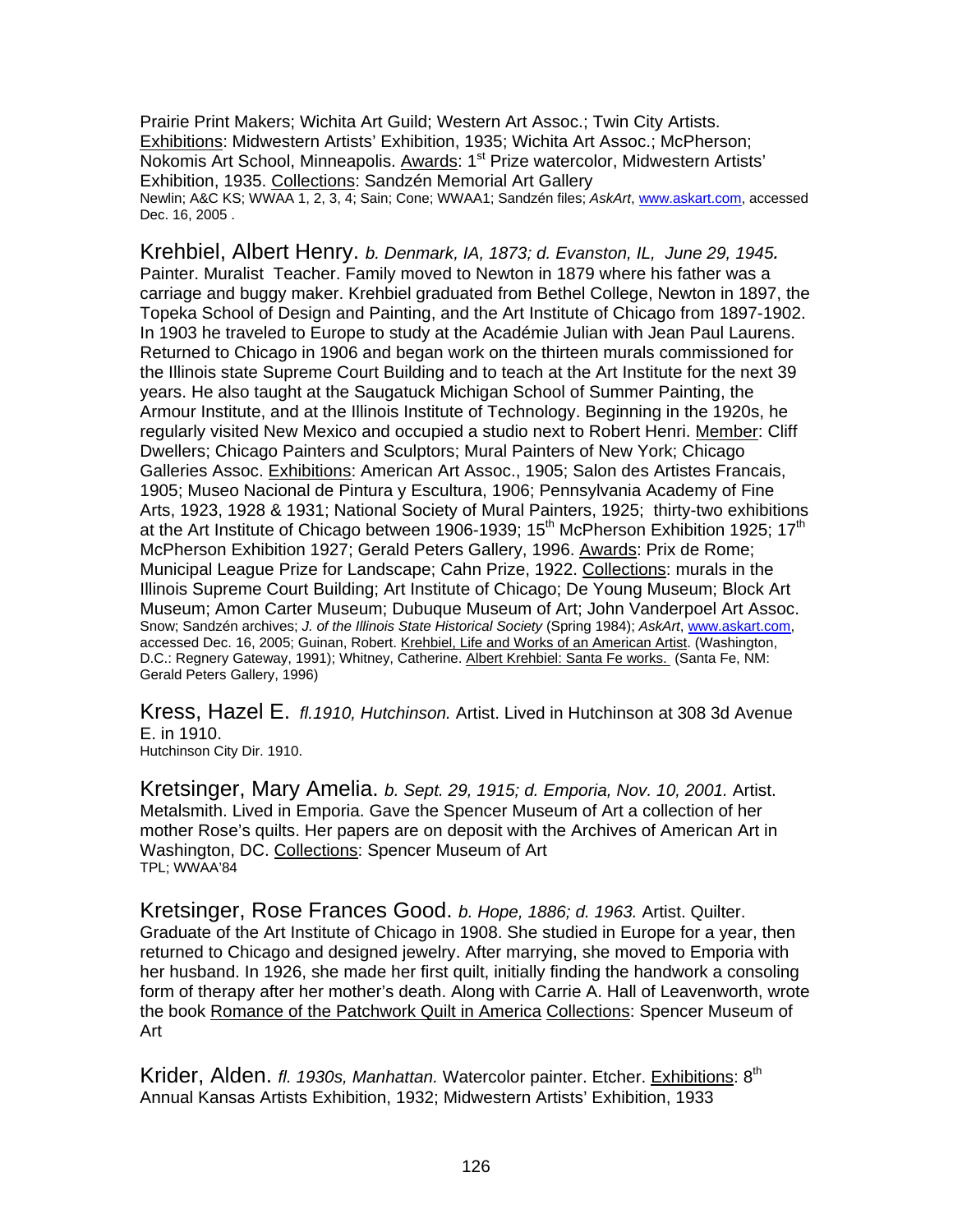Topeka J (Oct. 22, 1932); MAE 1933

Krstolich, Joseph. *fl. 1920s, Kansas City.* Painter. Exhibitions: Midwestern Artists' Exhibition, 1926. MAE 1926

Kruckenburg, Arthur J. *fl. 1912, Wichita.* Commercial artist. Wife was Hattie. Lived in Wichita at 440 Sherman Avenue Worked as commercial artist, designing and illustrating for all advertising purposes in 1912. Designed for letterheads, catalogues, newspaper advertisements, labels, etc. at 326 Butts Bldg. KSG 1912; Wichita City Dir. 1912.

Kubicki, Felix C. *fl. 1930s-40s, Kansas City.* Commercial artist. Wife was Cecilia S. Lived in Kansas City at 1209 Lowell Avenue from 1936-42. Kansas City Dir. 1936, 1938, 1942.

Kubitschek, C. J. *b. Salina.* Iron worker. Sain.

Kubitschek, Paul L. *b. Salina, May 19, 1916; d. Lincoln, NB, May 18, 1988.* Painter. Block print maker. Studied at Bethany College, Lindsborg. Pupil of Birger Sandzén and Sister Mary Thomas at Marymount College, Salina. Exhibitions: 8<sup>th</sup> Annual Kansas Artists Exhibition, 1932; Kansas Free Fair Art Exhibition, 1936; 15<sup>th</sup> Annual Kansas Artists Exhibition,1939; Midwestern Artists Exhibition, 1939. Collections: Sandzén Memorial Art Gallery

Newlin; A&C KS; Sain; Topeka J (Mar. 10, 1939); MAE 1939; www.FamilySearch.org accessed July 16, 2006.

Kushner, Etta R. (Mrs. Albert). *fl. 1930s-40s, Topeka.* Sculptor. Painter, spec. landscape and genre. Studied with David Overmyer and Mary Huntoon. Exhibitions:  $9<sup>th</sup>$ Annual Kansas Artists Exhibition, 1933; 10<sup>th</sup> Annual Kansas Artists Exhibition, 1934; 11<sup>th</sup> Annual Kansas Artists Exhibition, 1936; 14<sup>th</sup> Annual Kansas Artists Exhibition, 1938; 15<sup>th</sup> Annual Kansas Artists Exhibition, 1939; 16<sup>th</sup> Annual Kansas Artists Exhibition, 1940. Topeka J (Nov. 10, 1934, Jan. 7, 1936)

Kym, Emil "Maler". *b. Möhlin, Switzerland Feb. 15, 1862; d. Buhler, Nov.22, 1918.* Mural painter. Folk artist. Interior decorator. Studied art in Paris, but largely a self-taught folk artist. After serving in Swiss army, he married in 1883 and settled in Möhlin, Switzerland working as an interior decorator, chef and butcher. His wife died in 1893 and in 1896 he decided to join his brother Johann in Kansas. Kym settled in the Mennonite community of Goessel and became known as "Maler" Kym, working as an interior decorator. He married again to his Swiss fiancé on Sept. 2, 1897 and moved to near Buhler. Working for his Mennonite neighbors who were mostly German-Russian emigrants, Kym painted wall murals of Swiss landscape scenes, did wood-graining, marbleing, floor stenciling, glass painting, decorative border painting, object painting, paintings on cardboard and sketches. The majority of Kym's work is found in homes built between 1900 and 1910.

*Kanhistique (* Apr. 1977); *Clarion* (Fall 1978); Friesen, Steve. The Life and Times of Emil Kym: A Great Plains Folk Artist and the Immigrant Experience. (MA Thesis, State Univ. of New York at Oneonta, 1978)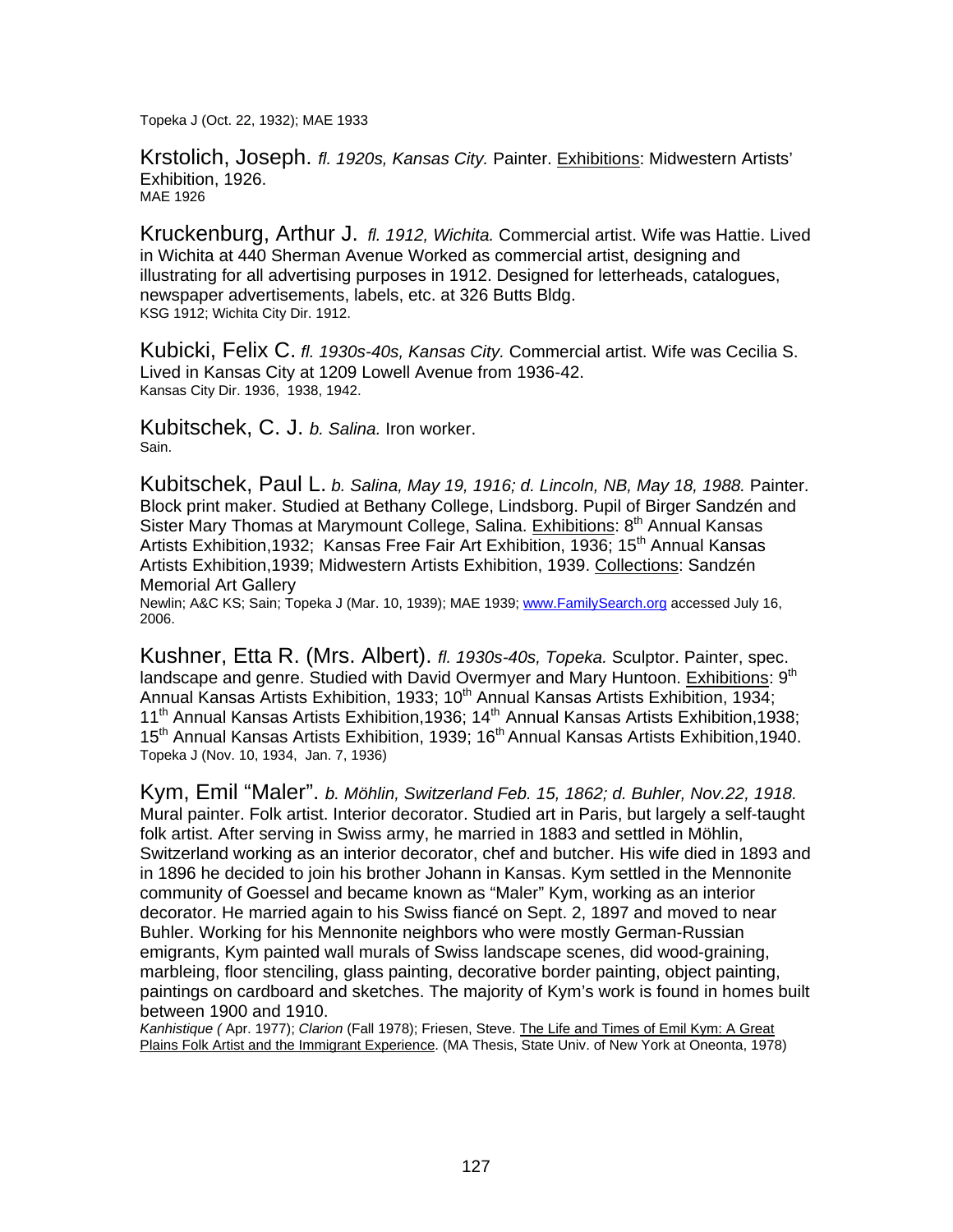# L

Lambdin, Robert Lynn. *b. near Dighton, Oct. 7 1886; d. Westport, CT, June 1981.*  Illustrator. Painter, spec mural painting. Former resident of El Dorado. Studied for a year at the Denver (CO) School of Art with Henry Read and at the Kansas City Art institute with Charles A. Wilimovsky. Began in the art department of the *Rocky Mountain News*. After working for the *Denver Republican*, moved to the *Kansas City Star* as illustrator of feature stories. Settled in New York City in 1917 as illustrator for magazines and juvenile books. Much of Lambdin's early work was done in pen and ink but as line drawing went out of style, he worked in watercolor washes and oils. Member: Artists Guild; National Society Mural Painters; Artists Guild of Authors League of America; Society of Illustrators. Exhibitions: Annual Exhibition of the Artists of Kansas City and Vicinity, 1915. Collections: Murals for the Post office in Bridgeport, CT. and for several schools and banks in other Connecticut locations.

WWAA2-4,6-2; Sain; Dunbier; Dawdy; Samuels; AFB; AAA22,24,AAA14; Reed; Annual Exh. KCAI 1915; *AskArt*, www.askart.com, accessed Dec. 16, 2005; www.FamilySearch.org accessed July 17, 2006.

LaMont,Violet Ruth (Mrs. Fred May Friedel) *b. Manhattan.* Illustrator. Graduate of the Univ. of Kansas, Lawrence and studied in New York. Illustrated many children's books including The Golden Picture Dictionary (1954) and Mother Goose (1957). Exhibitions: 17th Annual Kansas Artists Exhibition, 1941. Sain, A&C KS

Lamy, Aline D. *b. France.* Painter, spec. in miniature painting. Came to Topeka with her mother, Mrs. George M. Stone. Lived at 218 Pennsylvania in Topeka in 1907. Sain; Topeka City Dir. 1907

Lane, Co. *fl. 1920s, Salina.* Artist. Lived at117 ½ W. Iron Avenue in Salina in 1927. Salina City Dir. 1927

Langan, W. E. *fl. 1890s, Newton.* Photographer. Artist KSG 1891

Langford, Roy C. *fl. 1940s, Manhattan*. Exhibitions: National Art Fair, Wichita Art Museum, 1940; 16<sup>th</sup> Annual Kansas Artists Exhibition, 1940; 17<sup>th</sup> Annual Kansas Artists Exhibition, 1941. Collections: Sandzén Memorial Art Gallery Wichita Eagle (Nov. 24, 1940)

#### Langsdorf, Martyl Susanne Schweig. See Schweig, Martyl

Langworthy, Frances. *fl. 1930s, Lawrence.* Painter. Lived in Lawrence at 900 Illinois Street in 1936. Exhibitions: Midwestern Artists Exhibition, 1936. MAE 1936

Lanigan, Jean. *fl. 1940s, Topeka.* Painter. Teacher. Studied at the Kansas City Art Institute, the Corcoran School of Art, & American Univ. Taught children's classes at the Corcoran. Lived in Washington, D.C. in 1950. Exhibitions: MO Valley Show; Mulvane Museum, 1948.<br>Topeka Cap. (Nov. 20, 1948); NMAA file

Lankford, George W. *fl. 1900, Topeka*. Artist. Lived at 212 N. Kansas Avenue, Topeka in 1900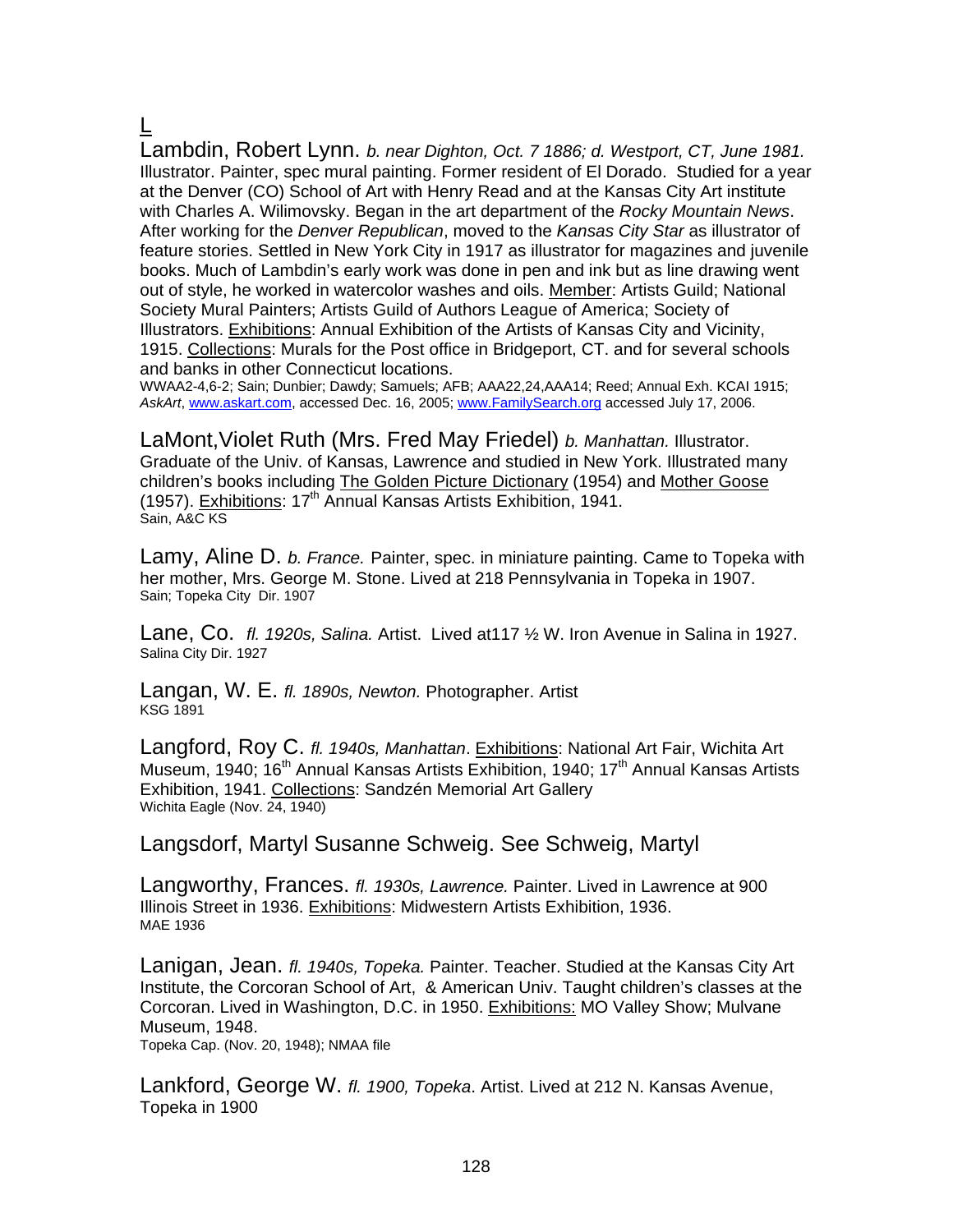KSG 1900

Lapps, Charles M. *fl. 1930s, Wichita.* Printmaker. Lived at 1424 Fairmont Avenue, Wichita in 1932. Exhibitions: Midwestern Artists' Exhibition, 1932. MAE 1932

Larkin, Anna. *b. Sweden, 1856 (or 1855); d. McPherson, 1939.* Sculptor, spec. wood sculpture. Established her reputation as a carver in Sweden. Family emigrated from Sweden in 1889, first to Arkansas City then to McPherson. Collections: Spencer Museum of Art. Sain, A&C KS; Sandzén archives

Larmer, Oscar Vance. *b. Wichita, 1924.* Painter. Teacher. Began studying art in high school with William Dickerson. Earned a three-year certificate in painting from the Minneapolis (MN) School of Art, a BFA from the Univ. of Kansas, Lawrence in 1949, and an MFA in 1955 from the Univ. of Wichita with his thesis written on "Expressions in Contemporary Painting." Studied with William Dickerson, Briggs Dyer, Karl Mattern, Raymond Eastwood, Robert Green, Eugene McFarland, and Robert Kiskadden. Taught at the Wichita Art Assoc., was assistant director of the Wichita Art Museum and an illustrator for Boeing Aircraft Company before joining the art faculty of Kansas State Univ., Manhattan in 1956. Served as department head from 1965-1971, director of the graduate art program 1972-1989, and retired in 1989. Known for his landscapes of the Flint Hills. Co-author of A Foundation for Expressive Drawing (Edina, MN: Burgess Publishing Co., 1972). Member: College Art Assoc.; Kansas Watercolor Society. Collections: Beach Museum; Ulrich Museum; Nelson-Atkins Museum; Sandzén Memorial Art Gallery.

WKDC; Beach; Sandzén archives; *Kansas Quarterly* (Fall, 1982); WWAA '80, '82, '84

Larson, Signe E. *b. Buxton, IA, Oct. 16, 1908; d. Cordova, NB, Dec. 4, 1993.*  Painter. Studied with Birger Sandzén at Bethany College where she earned a BFA in 1933. Studied at the Colorado Springs Fine Art Center, Univ. of Colorado, & Univ. of Washington. Received special training from John Folinsbe, Harry Leith-Ross and Carlos Lopez. Deaf since birth. Her sister Elvira assisted Signe with her chalk lectures which she presented throughout the U.S., Canada and Europe. Member: Prairie Water Color Painters. Exhibitions: Prairie Water Color Painters, Derby, England; 25<sup>th</sup> McPherson Exhibition 1935; Annual Six States Art Exhibition, 1947; Annual Six States Art Exhibition, 1948; Collections: mural in St. Paul's Lutheran Church in Clay Center; Beach Museum; Sandzén Memorial Art Gallery

Sain; A&C KS; AAUW; Beach; Sandzén archives

Larter, Robert Ekings. *fl. 1930s, Topeka.* Painter, spec. muralist. Received BFA from Choate School at Wallingford, CT. in 1934. Student at Yale Univ. School of Fine Arts. Taught at Washburn College, Topeka, beginning in1938. Painted the mural "Farm Life" for the Oswego Post Office in 1940. Collections: US Post Office, Philadelphia, PA. WWAA 1940-41;Sain; Newlin; Wiebe; Topeka J (July 2, 1938); Bruner

Laughead, Ethel (Mrs. F. A. Laughead). *fl. 1930s, Topeka*. Painter, spec. in landscape, portrait, genre scenes. Lithographer. Studied at Columbus School of Art, OH. and with James I. Gilbert and Mary Huntoon in Topeka. Exhibitions: 8<sup>th</sup> Kansas Free Fair, 1932, 9<sup>th</sup> Kansas Free Fair, 1933; 10<sup>th</sup> Annual Kansas Artist Exhibition 1934;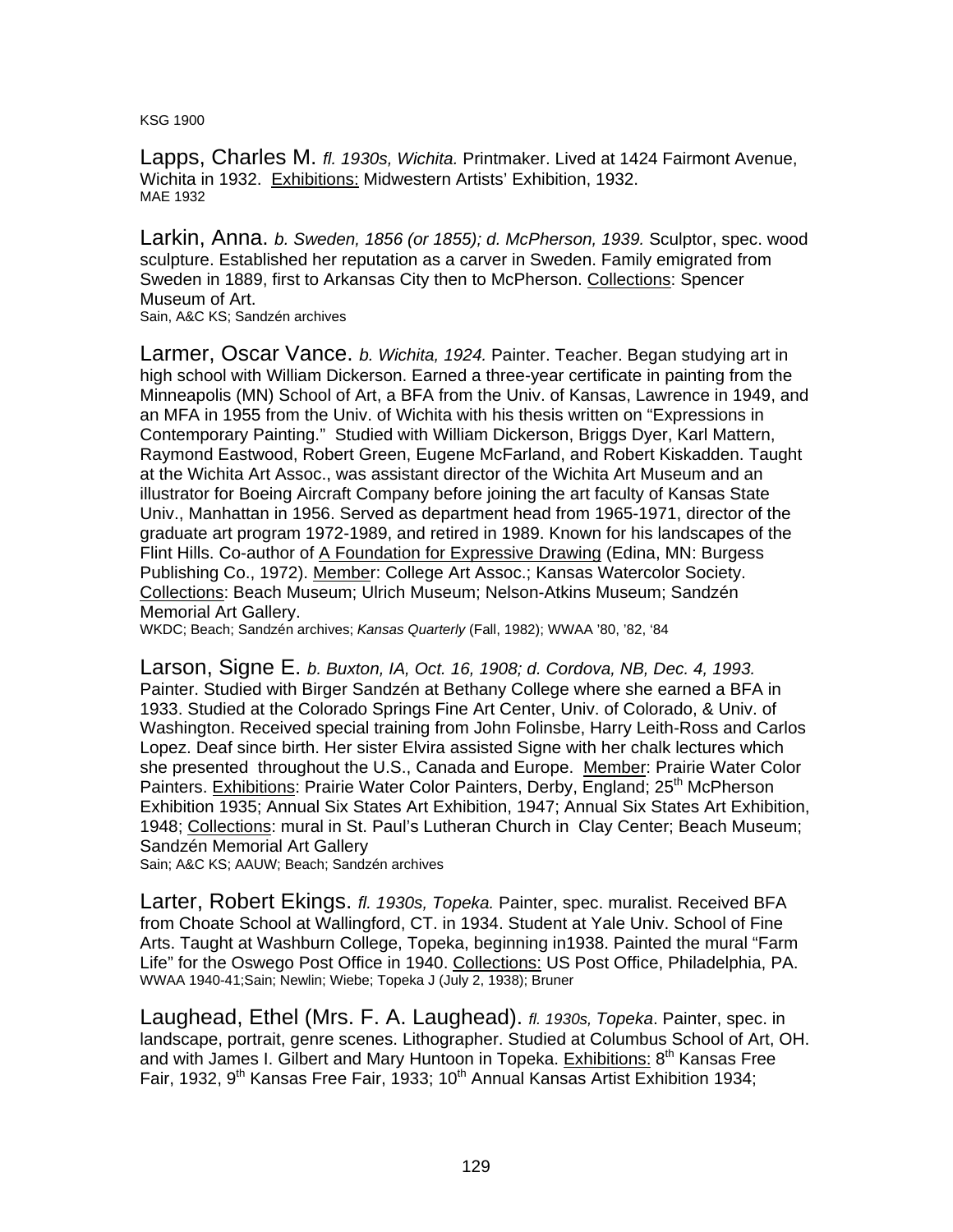Midwestern Artists' Exhibition, 1935; 11<sup>th</sup> Annual Kansas Artist Exhibition, 1936; 14<sup>th</sup> Annual Kansas Artist Exhibition, 1938; Kansas Free Fair, 1939 Sain; Topeka J (Nov. 10, 1934 & Jan. 7, 1936); MAE 1935

Laurent, Clarisse Madeleine. *b. New York, NY, Sept. 16, 1857; d. Topeka, Dec. 14, 1940.* Painter, spec. still lifes, landscapes & portraits. Moved to Topeka in 1858 with her family. Her father was a political refugee. In 1886 Clarisse and her parents, who were homesick for their native country, traveled to France. While in France, Clarisse studied art with Rondel and at the Academié Julian with Jules Lefebvre. Clarisse was a charter member of the Topeka Art Guild and had a studio in Oakland, CA. Exhibitions: St. Louis Exposition, 1904; Midwestern Artists' Exhibition, 1927. Collections: KSHS, Topeka; Topeka Public Library.

Reinbach; Sain; Newlin; MAE 1927; *AskArt*, www.askart.com, accessed Dec. 16, 2005; www.familysearch.org, accessed July 28, 2006; TPL.

Lawrence, Mrs. Annie A. *fl. 1880s, Kansas City.* Artist. Lived at 1017 Cherry, Kansas City in 1888-89. KSG 1888-89

Lawson, Chester E. *fl. 1920s, Severance.* Artist. Exhibitions: Midwestern Artists' Exhibition, 1928. Sain; MAE 1928

Leachman,Miss Cora. *fl. 1890s, Marion.* Artist. Lived in Marion in 1891. KSG 1891

Leachman, Miss Jesse. *fl. 1890s, Marion.* Artist. Lived in Marion in 1891. KSG 1891

Learned, A. M. *fl. 1930s, Stafford.* Exhibitions: 9TH Annual Kansas Artist Exhibition 1933.

Topeka J. (Nov. 11, 1933)

Learned, Anna H. *fl. 1920s, Parsons.* Director of Art in Parsons. Topeka Cap. (Feb. 6, 1926)

Lee, John H. *fl. 1890s, Kansas City.* Artist. Lived at 39 Deardorf Building, Kansas City in 1891. KSG 1891.

Lee, Virgil T. *b. Lawrence*. Artist. Graduate of the Univ. of Kansas, Lawrence. Later lived in Omaha. Sain.

Legge, Labeda. *fl. 1930s, Alton.* Exhibitions: Kansas Free Fair.1939. Topeka J. (Sept. 9, 1939)

Leland, Flora M. *fl. 1906, El Dorado.* Artist. Lived at 205 Washington, El Dorado in 1906. El Dorado City Dir. 1906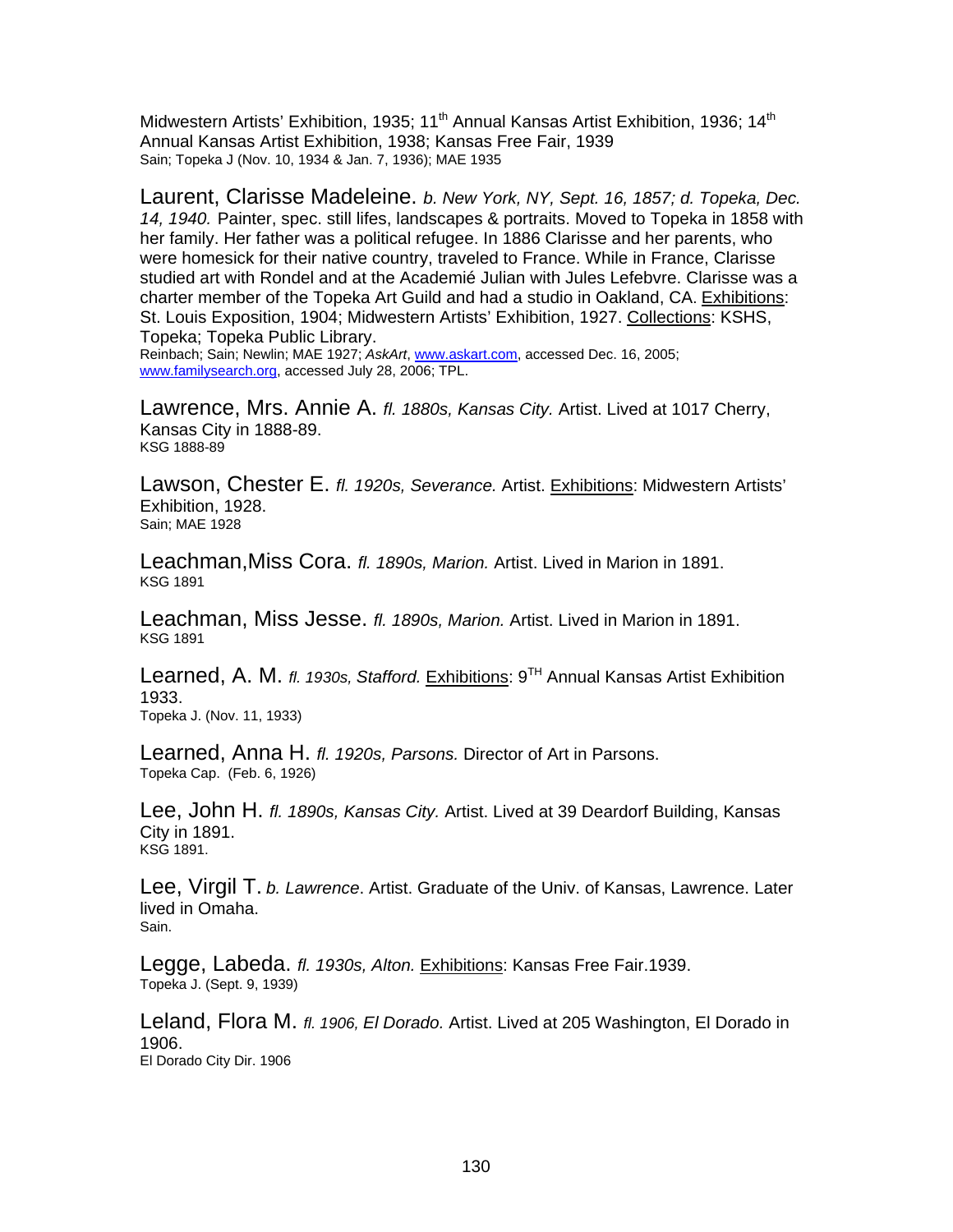Lemmon, Miss Clara. *fl. 1890s, Newton.* Artist. Lived at the N.E. Corner of Main and  $6<sup>th</sup>$  in Newton in 1891. KSG 1891, 1894

Leonard, Ella. *fl. 1880s, Topeka.* Artist. Worked at 615 Kansas Avenue, Topeka and lived at 1004 Topeka Avenue, Topeka in 1887-1888. Topeka City Dir. 1887-1888

Le Roy, Robert. *fl. 1890s, Leavenworth.* Artist. Worked at 427 Delaware and lived at the National Hotel in Leavenworth in 1891-92. Leavenworth City Dir. 1891-92

Lever, W. H. *fl. 1880s, Wichita.* Portrait Artist. Worked for Lever's portrait studio, at 525 & 529 Sedgwick building and lived at 343 N. Topeka, Wichita in 1888. Wichita City Dir. 1888

Levi, Mrs. C. H. *fl. 1880s, Abilene.* Artist. Had a photography gallery at the NE corner of N.  $3^{rd}$  and Cedar Streets, Abilene. Resided at N.  $5^{th}$  St. between Cedar and Mulberry Streets, Abilene in 1886-87. Dickinson County Dir., 1886-87

Lewis, Charles L. *fl. 1880s, Topeka.* Scenic Artist, spec in fresco. Lived at 106 6<sup>th</sup> Ave. Topeka in 1880. Formerly lived in St. Louis, MO. Advertisement for Kansas State Gazetteer: "Those who contemplate building Halls and Opera Houses can do well by writing for information in regard to Stage Building, etc. Satisfaction guaranteed." KSG 1880

Lewis, E. Harry. *fl. 1880s, Atchison.* Portrait painter. Lived at 118 S. 4<sup>th</sup> in Atchison in 1888-89. (Possibly father of Harry Emerson Lewis) KSG 1888-89

Lewis, Flora Cornell. *b. Atchison 1903.* Painter. Self taught artist. African-American. Lived in Toledo, OH in1923. Exhibitions: MO State Fair, 1939; MOMA. Sain; Cederholm; AAA 20/22; Janus, Sidney They Taught Themselves (1942); *Art Digest* (Oct. 15, 1939); Indiana Univ. Fine Arts and the Black Americans; *The Serif* (Dec.1970); Walker, Roslyn Resource Guide to the Visual Arts of Afro-American (1971); *Time* (Sept. 4, 1939)

Lewis, Harry Emerson. *b. Hutchinson, Feb. 28,1892; d. Santa Ana, CA, Aug. 17, 1958*. Painter, spec. watercolors. Illustrator. Muralist. Teacher. Studied art with his father before attending high school in Grand Rapids, MI and Northwestern Univ. from 1912-13. Spent three years studying in Milan, Florence, & Rome and at the Sorbonne in Paris. Returned to the U.S. working first in Boston in the studio of Alexander Robinson and then attending the Art Institute of Chicago. He taught at the Art Institute until moving to southern California in 1924 and then, in 1931, moving to the San Francisco area. He moved to Laguna Beach, CA in 1945 and then to Santa Ana, CA. Member: Palette & Chisel Club; Artist League of San Francisco; San Francisco Art Assoc.; Bay Region Art Assoc; Western Art Assoc; Society for Sanity in Art; Los Angeles Art Assoc; Oakland Art Assoc; Santa Cruz Art Assoc. Exhibitions: Delgado Museum; Beaux Arts, Paris; Los Angeles County Museum of Art, 1931; Santa Cruz Art League, 1934 & 1938; Awards: Los Angeles Art Assoc, 1934; California State Fair, 1938; California Legion of Honor, 1939; National Defense Poster, 1941 Collections: Murals for the Municipal Collection,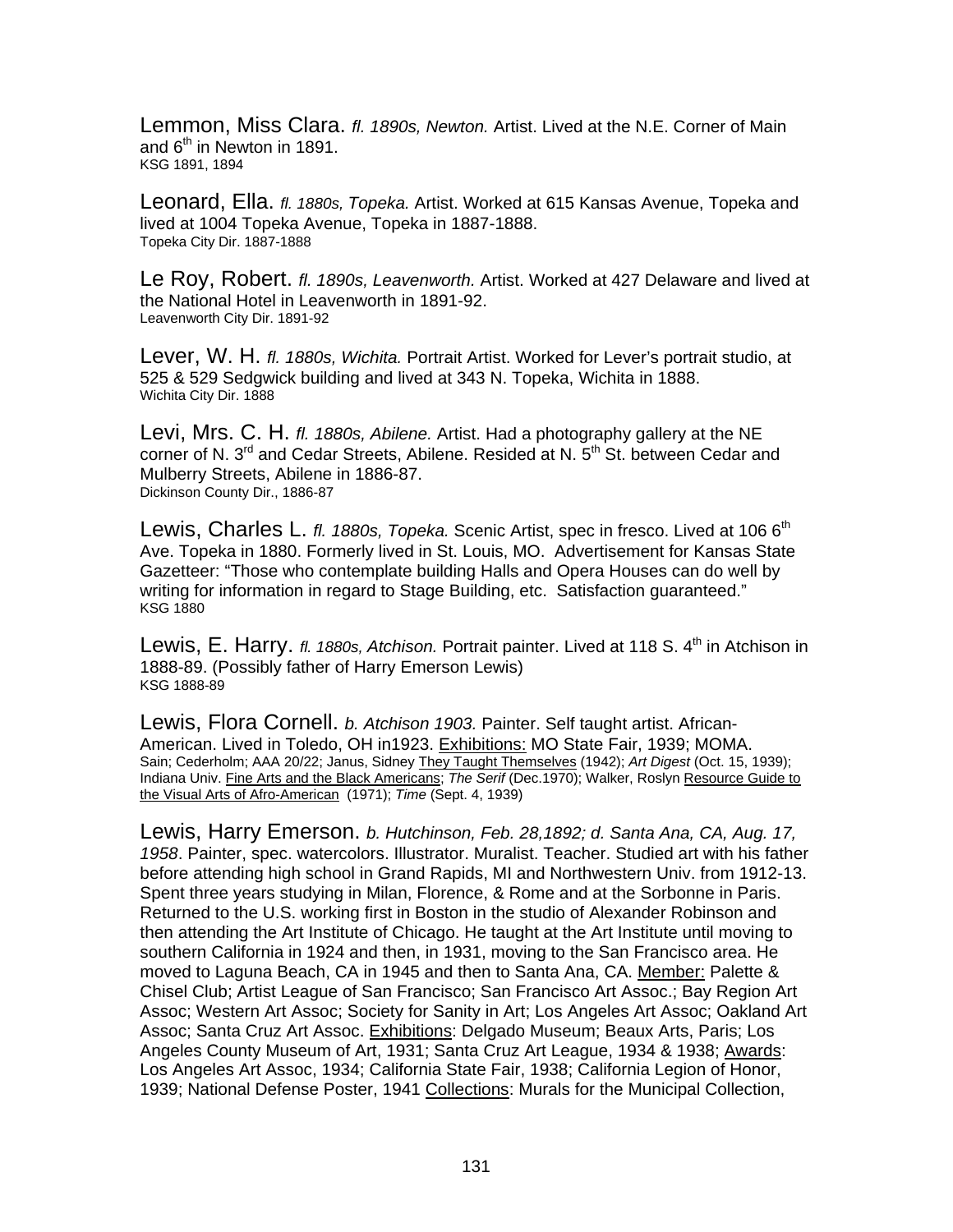City of Grand Rapids; Warner Brothers; Hotel Roosevelt, Hollywood, CA; Grand Rapids Public Schools; San Francisco Public Library; California Historical Society. Dawdy 2; WWAA 1; *AskArt*, www.askart.com, accessed Dec. 16, 2005.

Lewis, Mrs. Regina. *fl. Wichita.* Artist. Sain.

Lichnovsky, Jennie M. *b. Everest.* Artist. Lived in Omaha, NB in 1936-41 and exhibited with the Omaha Art Guild from 1913-37. Member: Omaha Art Guild. Dawdy3.

Lichtner, Charles S. *b. Leavenworth, 1871.* Artist. Studied with Richard Tallant probably in Estes Park or Denver, CO and with J. Laurie Wallace in Omaha, NB. Exhibited mainly in Colorado and Omaha, NB. Dawdy3.

Lightfoot, Miss Margaret E. *fl. 1880s, Kansas City.* Artist. Music teacher. Lived at 411 E.  $10^{th}$  in Kansas City in 1888-89. KSG 1888-89.

Lind, Edward G. *b. 1884.* Painter, spec. flowers, birds. Lived at 701 Parallel Avenue, Kansas City from 1928-33. Exhibitions: Midwestern Artists' Exhibition, 1928; Midwestern Artists' Exhibition, 1929; Midwestern Artists' Exhibition, 1931; Midwestern Artists' Exhibition, 1932; Midwestern Artists' Exhibition, 1933 MAE 1928-29, 1931-33; Sain; Dawdy3.

Lindquist, Clara. *fl. 1930s, Lawrence.* Exhibitions: 15<sup>th</sup> Annual Artists Exhibition, 1939. Topeka J (Mar. 10,1939)

Lindsay, Frances. *fl. Topeka.* Illustrator. Taught in Topeka schools. Later lived in Tulsa, OK.<br>Reinbach: Sain.

Lindsay, Mrs. Hazel M. *fl. 1916, Topeka.* Artist. Lived at 310 E. 7<sup>th</sup> in Topeka in 1916. Topeka City Dir. 1916.

Lindsey, Katharine W. *fl. 1907-12, Topeka.* Artist. Worked with Witwer in Witwer & Lindsey in 1907. Lived at 511 Madison, Topeka in 1907 and at 1178 Fillmore, Topeka in 1912. Topeka City Dir. 1907, 1912

**Link, Mrs. Carrie.** *fl. 1890s, Hays City.* Artist.<br><sub>KSG 1891.</sub>

Littick, Hattie M. *fl. 1916, Kansas City.* Artist. Lived at 939 Tenney Avenue, Kansas City in 1916. Kansas City Dir. 1916.

Little, George E. *fl. 1880s, Lawrence.* Artist, spec. still lifes. Etcher. Member: Lawrence Sketch Club.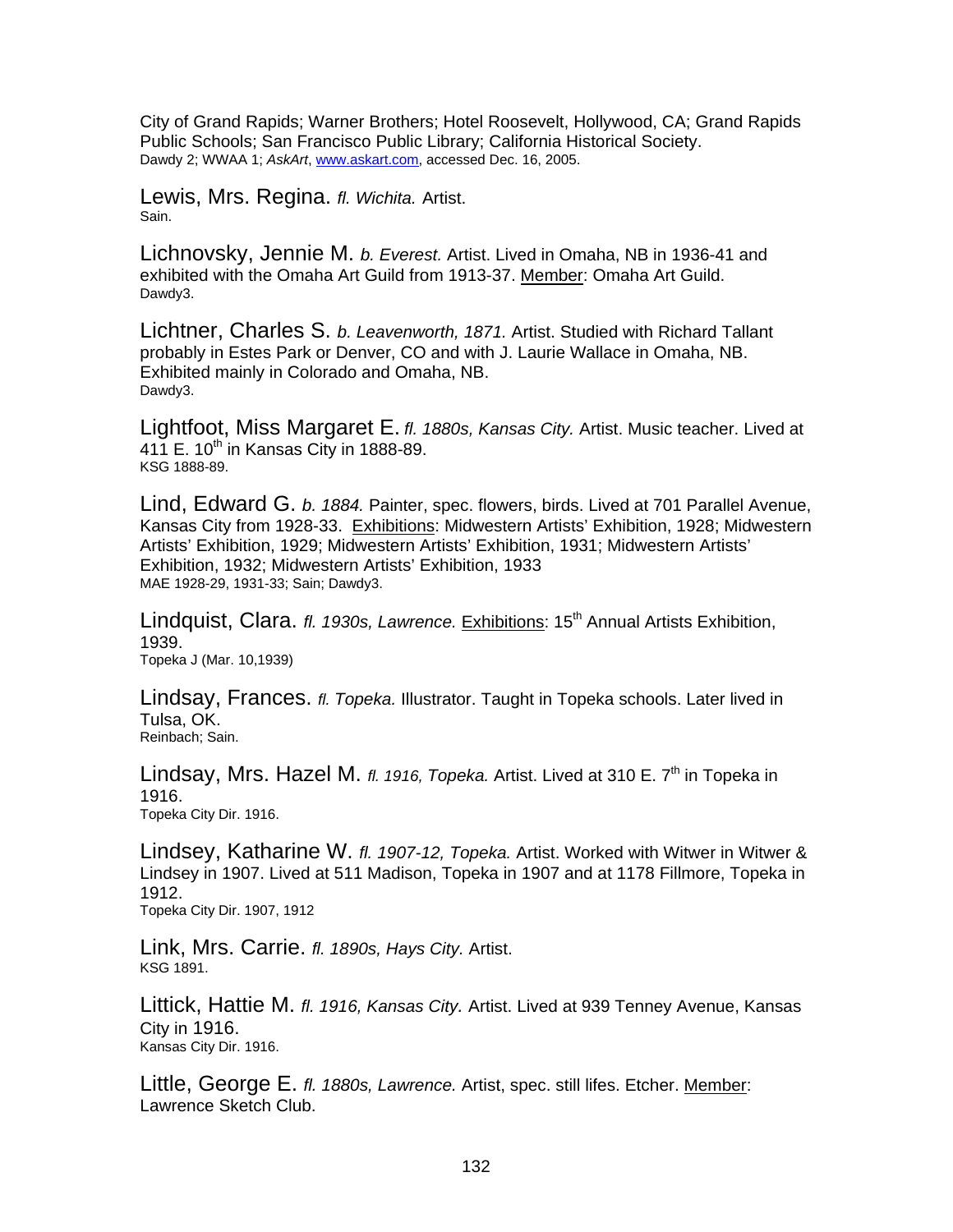**Newlin** 

Lockard, Robert Ivan. *b. Norton, Sept. 18, 1905; d. Lubbock, TX, Feb. 1974*. Painter, spec. landscape. Teacher. Etcher. Lived in Manhattan in 1931, and later moved to Lubbock, TX. Pupil of John Helm Jr. while in Manhattan. Asst. to Director of the Nelson Galley in Kansas City, 1934. Member: Society of Independent Artist; Prairie Water Color Painters. Exhibitions: 7th Annual Kansas Artists Exhibition, 1931; 8<sup>th</sup> Annual Kansas Artists Exhibition, 1932; Midwestern Artists' Exhibition, 1932; Midwestern Artists' Exhibition, 1933; Midwestern Artists' Exhibition, 1935. Awards: Bronze Medal for Watercolor in the Midwestern Artists' Exhibition, 1932. WWAA 1901-3; Sain; Newlin; *Kansas Magazine*.; MAE 1932, 1933, 1935; Sandzén files; *AskArt*,

www.askart.com, accessed Dec. 16, 2005; www.FamilySearch.org accessed July 17, 2006.

Lockhead, Thomas. *b. Scotland, 1880.* Wood carver. Trained as wood carver in Scotland. Later moved to Wichita and taught at Wichita Art Assoc. 1939. Living in California in 1941.

Sain, Newlin, A&C KS; Wichita Evening Eagle (Dec. 6, 1941)

Lockwood, John Ward. *b. Atchison, Sept. 22, 1894; d. Taos, NM, July 6, 1963.* Painter. Lithographer. Decorator. Teacher. Worked on the art staff of the *Kansas City Star* in 1912. Studied at Univ. of Kansas, Lawrence 1912-14, at the Pennsylvania Academy of Fine Arts in1914-17, and, after service in World War I, at Ransom Academie in Paris in 1921. In 1922, he returned to Kansas, committed to the idea that an artist does his best painting in his own culture. He worked as a commercial artist and also did portrait commissions. Lockwood moved to Taos in 1926 and, although he traveled widely, he maintained a home and studio there the rest of his life. In summer 1932 and 1933, he taught at the Broadmoor Art Academy, Colorado Springs, CO. In 1936 Lockwood painted a mural for the Wichita Post Office, "Pioneer in Kansas." He was a professor of Art and head of the Department of Art at the Univ. of Texas, Austin from 1938-49 and at the Univ. of California, Berkeley from 1949-61. He served as Rose Morgan Visiting Professor & Artist in residence at Univ. of Kansas, Lawrence, 1957-58 while on leave from the Univ. of California. He retired from teaching and returned to Taos in 1962. Member: National Mural Painters Society; Society of Independent Artists; American Art Assoc. of Paris. Exhibitions: Salon d'Automne, 1922; Midwestern Artists' Exhibition, 1924; 25<sup>th</sup> McPherson Exhibition 1935; Midwestern Artists Exhibition, 1936; 14<sup>th</sup> Annual Kansas Artist Exhibition, 1938; Awards: Logan Prize, 11<sup>th</sup> International Water Color Exhibition at the Art Institute of Chicago, 1931; Purchase prize  $1<sup>st</sup>$  Exhibition of Western Water color Painting, San Francisco, 1932; Fourth prize, Midwestern Artists Exhibition, 1936. Collections: Whitney Museum of American Art; Metropolitan Museum of Art; Denver Art Museum; Anschutz Collection; Pennsylvania Academy of Fine Arts; Post Office Building, Washington, D.C.; Dallas Art Museum; Phillips Memorial Gallery; murals in Kansas City Country Club; Taos County Court House; California Palace of Legion of Honor; Addison Gallery of American Art; McNay Art Museum; Iowa State Univ.; Baker Univ.; Santa Barbara Museum of Art; Brooklyn Museum of Art; Spencer Museum of Art; Smithsonian American Art Museum; San Francisco Museum of Modern Art; Phoenix Art Museum; Oakland Art Museum; Museum of New Mexico; and many more.

Reinbach; Sain; WWAA 1901-4,6,7; Newlin; Dawdy; Wiebe; WKDC; Eldredge, Charles*.* Ward Lockwood (1974); Samuels; AFB; Harmsen; AAA 20,22,24,26; Witt; MAE 1924, 1936; Porter; Bruner; *AskArt*, www.askart.com, accessed Dec. 16, 2005; KU Archives File.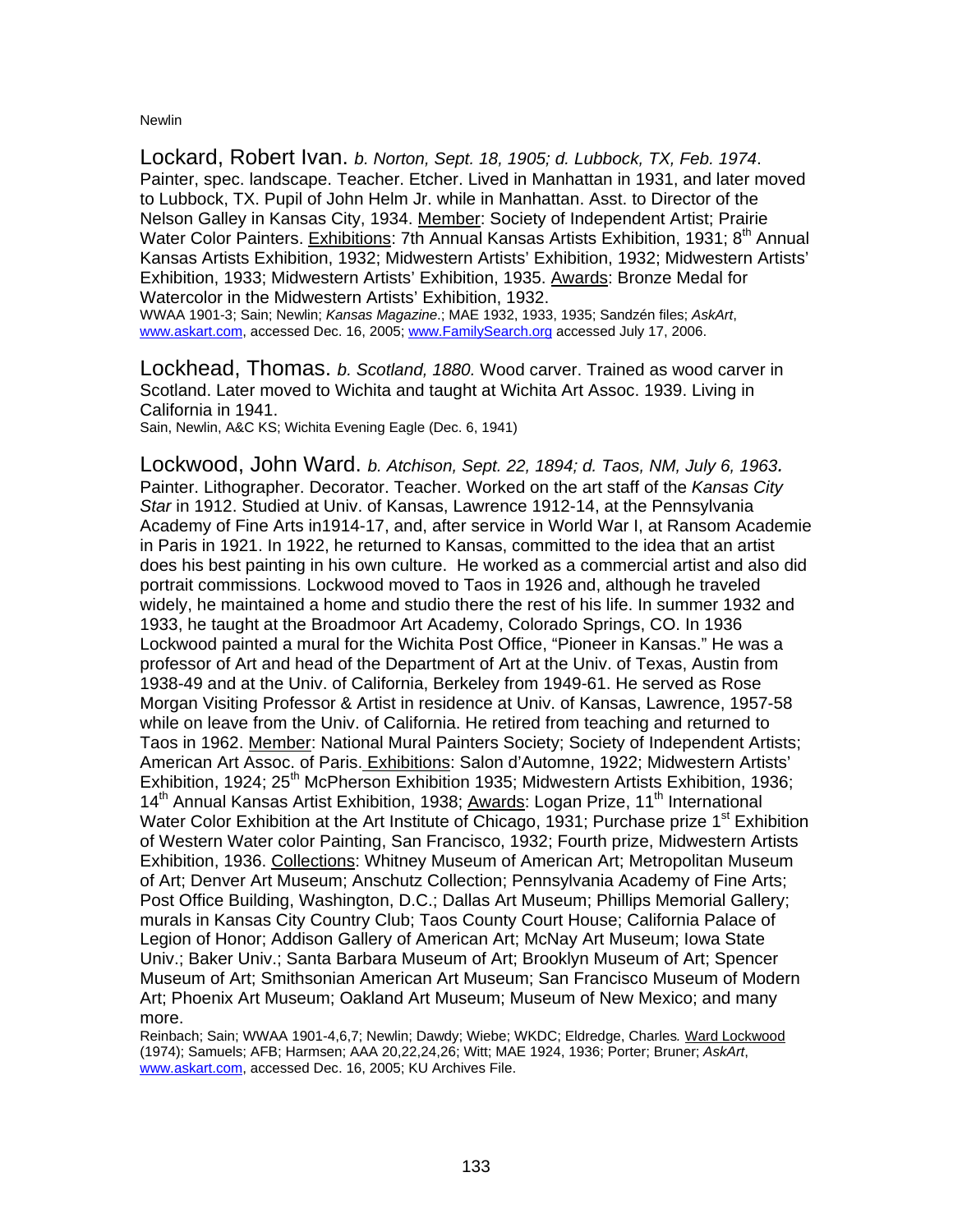Lockwood, Norma. *b. Kansas, Dec. 4, 1897; d. Wichita, Mar. 1973.* Artist. Grew up in Baldwin. Graduate of Baker Univ. Worked as an artist at the Chicago Museum of Natural History and illustrated magazine covers and children's books. WPA artist in KS in 1939. Exhibitions: 11<sup>th</sup> Annual Kansas Artists, 1936.

Sain; Topeka J (Jan. 7, 1936); Martin, Gail. *Triumphs of a country woman*, http://www.kancoll.org/voices\_2001/0701martin.htm, accessed Dec. 16, 2005; www.FamilySearch.org accessed July 17, 2006.

Loffing, Antonine. *fl. 1880s, Kansas City.* Scenic artist. Worked with Tschudi, Loffing & Roberts at 400 E.  $12^{th}$  in Kansas City in 1888-89. KSG 1888-89.

Lofgren, Hilda Henrietta. *b. Lawrence, Aug. 16, 1874; d. Feb. 22, 1956.* Artist. Elfriede Rowe writes, "Miss Hilda Lofgren started her beauty shop in her home in the 700 block on Kentucky Street. Hilda was a tall, blonde, angular woman, who always carried an umbrella when she walked to town, whether rain or shine, winter or summer." Her artwork was displayed when the renovated Lawrence Public Library reopened in Nov. 1937.

Sain; Dawdy 2; Newlin; Lawrence J-W (Nov. 17, 1937; Dec. 11, 1937); Rowe, Elfriede Fischer. *Wonderful Old Lawrence,* http://www.kancoll.org/books/rowe/beauty.htm, accessed Jan. 5, 2006

Lofgren, Robert Eugene. *b. Chanute, 1923.* Artist. Studied at Kansas City Art Institute and the Art Institute of Chicago. Sain.

Logan, Herschel C. *b. Magnolia, MO, April 19, 1901; d. Santa Ana, CA, Dec. 8, 1987.* Etcher. Engraver. Blockprinter. Illustrator. Graduated from Winfield High School in 1920. Studied at Chicago Academy of Fine Arts and at the Federal School Incorporated. Was a pupil of C. A. Seward, Wichita. From 1931-1967, Logan was Art Director of Consolidated Printing and Stationery Company in Salina. Twelve original woodcuts by Logan illustrate Everett Scogrin's 1928 book Other Days in Pictures and Verse*.* Between 1921-38, Logan produced nearly 140 prints but he then essentially gave up printmaking. He became a noted authority on antique firearms and published miniature books. Member: charter member Prairie Print Makers; California Print Makers; Wichita Art Guild; Salina Art Assoc.; Rocky Mountain Print Makers; Prairie Water Color Painters. Exhibitions: Midwestern Artists' Exhibition, 1924; Midwestern Artists' Exhibition, 1925; 1<sup>st</sup> Annual Kansas Artists Exhibition, 1925; Midwestern Artists' Exhibition, 1926; Midwestern Artists' Exhibition, 1927; 17<sup>th</sup> McPherson Exhibition 1927; 5<sup>th</sup> Annual Kansas Artists Exhibition 1929; 6<sup>th</sup> Annual Kansas Artists Exhibition 1930; Midwestern Artists' Exhibition, 1930; 7th Annual Kansas Artist Exhibition 1931; Midwestern Artists' Exhibition, 1931;  $8<sup>th</sup>$  Annual Kansas Artist Exhibition 1932;  $9<sup>th</sup>$  Annual Kansas Artist Exhibition 1933; Midwestern Artists' Exhibition, 1933; Midwestern Artists' Exhibition, 1934; Midwestern Artists' Exhibition, 1935. Midwestern Artists Exhibition, 1936; Midwestern Artists Exhibition, 1937; Midwestern Artists Exhibition, 1939; Midwestern Artists Exhibition, 1940. Awards: Honorable mention, Midwestern Artists' Exhibition, 1933; Third prize, Midwestern Artists Exhibition, 1937. Collections: Sandzén Memorial Art Gallery; Beach Museum of Art; Topeka Public Library Sain, A&C KS; Reinbach; MAE 1924-27, 1930-31,1933-37, 1939-40; Wichita Eagle (Dec. 11, 1987); *AskArt*,

www.askart.com, accessed Dec. 16, 2005; Illustriana Kansas (Hebron, NB, 1933); Lehman, Anthony L. Herschel Logan: Man of Many Careers. (Los Angeles: Westerners, Los Angeles Corral, 1986); TPL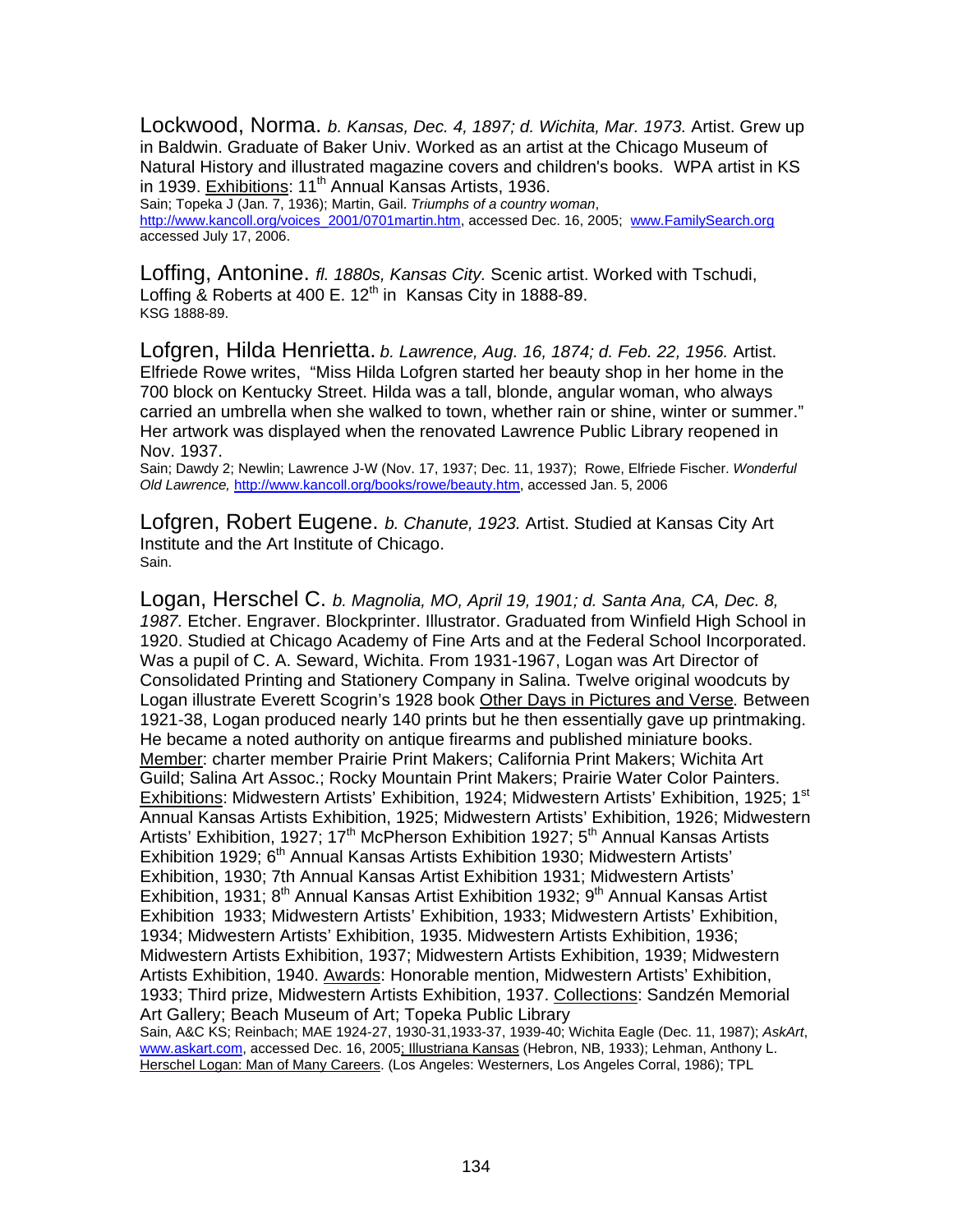Longford, Roy C. fl. 1930s, Manhattan, Exhibitions: 15<sup>th</sup> Annual Kansas Artists Exhibition 1939. Topeka J (Mar. 10, 1939)

Loomis, Fred A. *fl. 1880s-1903, Cherryvale.* Artist. Photographer. KSG 1882-1903.

Lopes, Bernice Ackerman (Mrs. Nicholas Lopes). *b. Missouri..* Painter. Grew up Lawrence. Studied at Univ. of Kansas, Lawrence. Was a pupil of Wayman Adams and George Elmer Browne at the Art Students League. Exhibitions: Bethesda, MD 1955. Sain; A&C KS; NMAA files.

Lotave, Carl Gustafsson. *b. JonKoping, Sweden, Feb. 29, 1872; d. New York, NY, Dec. 27, 1924.* Painter. Muralist. Illustrator. Spec. Native American subjects and portraits. Studied at the Artists' League of Stockholm where he was a pupil of Anders Zorn and Anton-Mathias Bergh and at the Academie Colarossi in Paris. Known as a figure and portrait painter, in l897 he immigrated to Kansas as a painting instructor at Bethany College, Lindsborg. In l899 Lotave settled down in Colorado Springs where he enjoyed considerable patronage as a portrait painter and became an illustrator for the *Mountain Sunshine Magazine* & *The Gazette*. After some time he moved to New York where he became a popular magazine illustrator. He died in New York but his ashes were returned to Colorado and buried beneath a granite boulder on Pike's Peak. Collections: Sandzén Memorial Art Gallery; Frescos in Archeological Museum, Santa Fe, NM; Metropolitan Museum of Art; Colorado Springs Museum; Museum of New Mexico; Murals State House, NM; Denver Public Library; Colorado Springs Fine Arts Center. Samuels; Field; AAA01 (por. P499); Julian; 100 Years of Art*; AskArt*, www.askart.com, accessed Dec. 16, 2005; Dawdy3.

Love, Miss Alice B. *fl. 1880s, Wichita.* Director of the Art Department at Wichita Univ. Occupied art Studio Rooms 18 & 19 in the Bitting Building and lived at 406 S. Market in Wichita in 1888. Wichita City Dir. 1888-89

Lowe, Margaret. *b. Americus.* Woodcarver. Graduate of the Univ. of Kansas, Lawrence; Kansas State Teachers College in Emporia. Nationally know for her woodcuts of Kansas walnut, "Marlow Woodcuts" was founded in Americus in 1932 and the name was derived from her own, Margaret Lowe. Sain; Newlin; A&C KS; http://www.marlowwoodcuts.com/, accessed Aug. 6, 2006.

Lucas, Ella B. *fl. 1920s, Lawrence.* Sculptor. Lived at 1300 Louisiana Street,

Lawrence in 1922. Exhibitions: Midwestern Artists' Exhibition, 1922. MAE 1922

Ludwig, Edward M. *fl.1904, Kansas City.* Artist. Lived at 3114 Euclid, Kansas City in 1904. KSG 1904.

Lundeen, Harold. *fl.1920s, McPherson.* Director of Art at McPherson College in 1926. Exhibitions: 15<sup>th</sup> McPherson Exhibition, 1925. Topeka Cap (Feb. 6, 1926)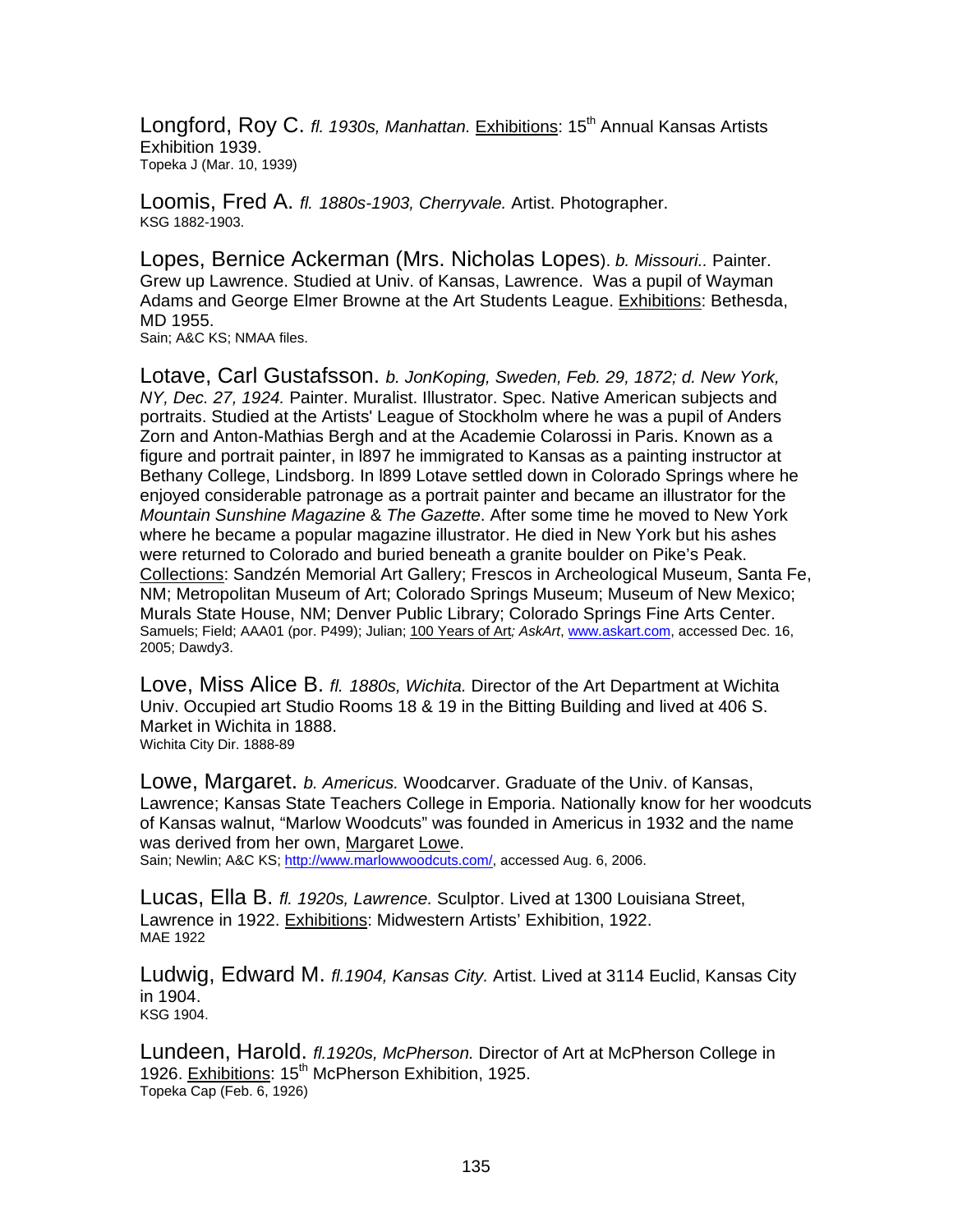Lyle, Kent A. *fl. 1930s*, *Topeka.* Exhibitions: Kansas Free Fair 1939. Topeka J (Sept. 9, 1939)

Lynes, Pearl. *fl. 1905*, *Ottawa.* Artist. Lived at 529 S. Oak, Ottawa in 1905. Ottawa City Dir. 1905.

Lyon, Dorothy (Dorothy Lyon Cox). *fl.1930s, Topeka.* Etcher. Painter. Muralist. Studied at Washburn College, Topeka. Exhibitions: 9<sup>th</sup> Annual Kansas Artists Exhibition 1933; 10<sup>th</sup> Annual Kansas Artists Exhibition 1934. Collections: Mural in Holbrook Hall, Washburn College, Topeka. Topeka J (Nov. 10, 1934)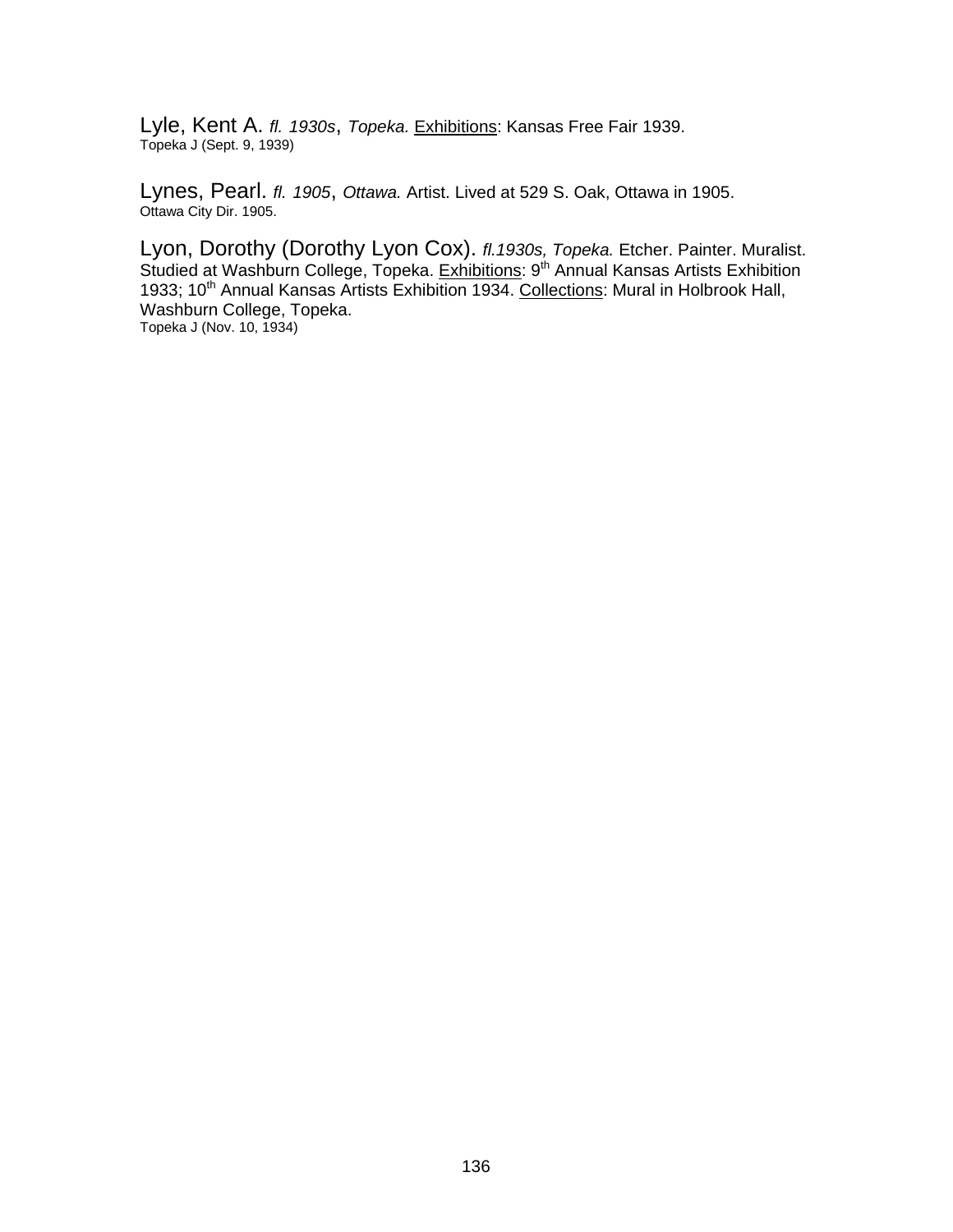M

Maas, George. *b. Kansas City, 1910.* Painter. Designer. Studied at Univ. of Kansas, Lawrence. Was a pupil of Thomas Hart Benton. Lived in Topeka in 1940. Exhibitions: National Art Fair, Wichita Art Museum, 1940; 16<sup>th</sup> Annual Kansas Artists Exhibition 1940. Sain; WWAA 1940-41; Newlin; Wichita Eagle (Nov. 24, 1940)

McAfee, Mrs. Estelle. *fl. Wichita.* Studied at the Minneapolis (MN) Art School and was a pupil of A. Claudia Moore. Sain.

McAlister, Cecil C. *fl. 1920s-30s, Wichita.* Scenic artist. Husband of Maude. He was the director of the Modern Art Studio located at 218 W Second in Wichita n 1923. His address was 525 S Wichita with a residence lived at 1807 S. Main St. in 1927. In 1937, his address was 3558 S. Broadway, Wichita. Wichita City Dir. 1920, 1923, 1927-30, 1937.

McAnany, Regina. *b. New York.* Illustrator. Lived in Wichita. She was an illustrator and poster designer in Hollywood, CA for Fox Films during the 1930s. Sain.

McArthur, Carolyn. *fl.1930s, Newton .* Drawing, spec. still life. Exhibitions: 8th Annual Kansas Artists Exhibition,1932.<br>Topeka J (Oct. 22, 1932)

McArthur, Princie. *fl. 1907, Topeka.* Sculptor. Taught clay modeling in Topeka Manual Training School. Sain; KSHS Library: Clipping Art & Artist v.1 1907-36; Newlin.

McCarty, C. B. *fl. 1890s, Valeda.* Artist. KSG 1894

McClain, Kenneth. *fl. Maryville.* Artist Sain.

McCleary, Dr. A. S. *b. Kansas; d. Excelsior Springs, MO, 1946.* Artist Sain.

McCleary, Dr. Nelson. *b. Medicine Lodge, 1888; d. 1946.* Artist WWAA v.3; Sain.

McClenny, Dorothy. *fl. 1930s, Rosalia.* Artist. Exhibitions: 12<sup>th</sup> Annual Kansas Artist Exhibition 1936. Topeka J (Nov. 7, 1936)

McClintock, Mrs. Garnet B. *fl. 1890s, Topeka.* Embroidery. KSG 1900; Topeka City Dir. 1890-1891.

McCormick, Ollie L. *fl. 1911, Wichita.* Artist. Lived at 411 S. Millwood, Wichita in 1911. Wichita City Dir. 1911.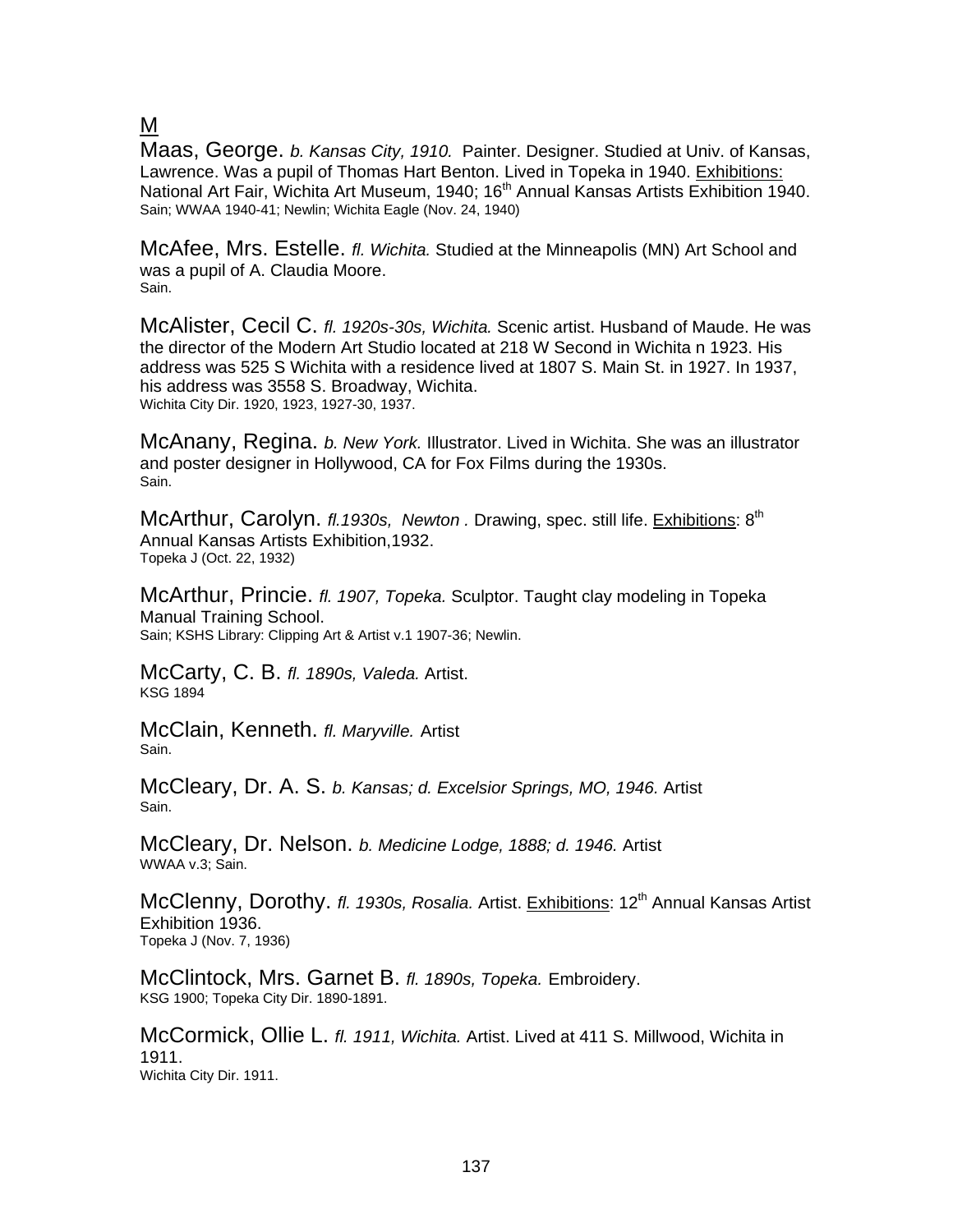McCormick, Mrs. Virginia. *fl. 1930s, Wichita.* Graduate of Univ. of California. Student of Nelbert Chouinard & Hans Hoffman. She was an Art supervisor at North High in 1933. She also taught at the Wichita Art Assoc.. Wichita Eagle (Sept. 25, 1933)

MacCowan, Eugene. *fl. 1930s, Kansas City.* Painter. Worked in Paris in 1924. Topeka Cap (Mar. 4, 1930)

MacCoy, Guy Crittington. *b. Valley Falls, Oct. 7, 1904; d. Los Angeles, CA, Mar. 18, 1981.* Painter. Printmaker. Teacher. Studied at the Kansas City Art Institute from 1924-28, in Colorado Springs, and, after moving to New York, at the Art Students League and at Columbia Univ. Pupil of John Douglas Patrick, William Rosenbauer, Alexander Kostellow, Anthony Angarola. Worked as a supervisor in the Federal Art Project. Moved to Los Angeles in 1947 and cofounded the Western Serigraph Society. Taught at the Otis Art Institute until retirement in 1965. Exhibitions: Kansas City Art Institute, Jan. 1939. Collections: murals at the Brooklyn Museum and the Girls' Industrial School in Brooklyn; Library of Congress; New York Public Library; Metropolitan Museum of Art; Philbrook Museum of Art.

*Reg. KCAI; AskArt*, www.askart.com, accessed Dec. 21, 2005.

McCoy, Orlando J. *fl. 1909-10, Wichita.* Proprietor Wichita Engraving Company. Lived at 121 N. Market, Wichita in 1909-10. Wichita City Dir. 1909-10.

McCracken, Otho. *fl. 1930s, Hutchinson.* Artist. Exhibitions: 12<sup>th</sup> Annual Kansas Artist Exhibition 1936. Topeka J (Nov. 7, 1936)

McCreery, Franc Root (Mrs. Earl A. McCreery) *b. Dodge City, 1888; d. Buffalo, NY, Oct. 31, 1957.* Illustrator. Painter, spec. portraits. Designer. Teacher. Studied at the Students School of Art, Denver, CO, the Art Institute of Chicago, and the Buffalo (NY) School of Fine Arts. Pupil of John H. Vanderpoel, Henry Read, and Louis Wilson. She was a costume designer for Buffalo Players, Inc. She was an instructor at the Buffalo School of Fine Arts and at the Univ. of Buffalo in 1921. She illustrated three children's' books by author Jane Abbott. Member: Buffalo Society of Artists; League of American Penwoman; Guild of Allied Artists. Collections: Buffalo Allied Arts Guild; League of American Penwoman. Collections: Burchfield-Penney Art Center Fielding; AAA 18/20/22/24/26; Collins; Dawdy 2; WWAA 1,6; *AskArt*, www.askart.com, accessed Dec. 21, 2005.

McCullough, Ira. *fl. 1930s-50s, Abilene.* Artist. Studied at Wichita Univ. and Fairmount College 1921-22; Art Institute of Chicago. Member: Wichita Art Guild. Awards: 1<sup>st</sup> prize Kansas State Fair, Hutchinson 1952 Exhibitions: 12<sup>th</sup> Annual Kansas Artist Exhibition 1936. Sain; Wichita Eagle (Sept. 23, 1952)

McDaniel, Leona Haskell. *fl. 1930s, Topeka.* Craftsman. Painter, spec. landscapes. Studied at the Leach School of Art, Manitou, CO; was a pupil of David Overmyer and later Mary Huntoon. She began her career as a decorator of ceramics. Member: Topeka Artists Guild; Prairie Water Color Painters. Exhibitions: 9<sup>th</sup> Annual  $\overline{\text{Kansas}}$  Artist Exhibition 1933; Midwestern Artists Exhibition, 1936; 14<sup>th</sup> Annual Kansas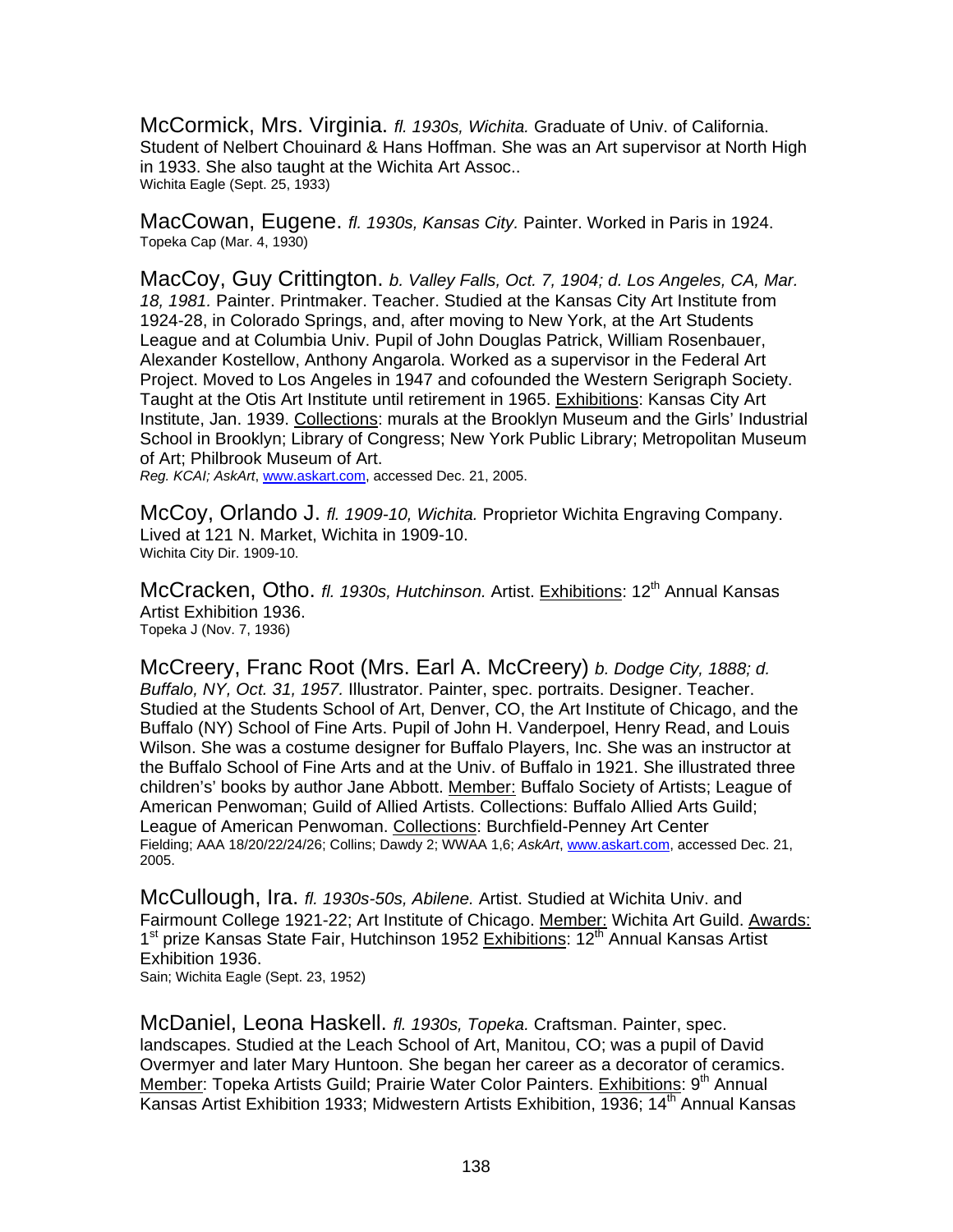Artist Exhibition 1938; 15<sup>th</sup> Annual Kansas Artist Exhibition 1939; National Art Fair, Wichita Art Museum, 1940; Philbrook 1<sup>st</sup> Annual, 1940; 17<sup>th</sup> Annual Kansas Artist Exhibition 1941; Collections: Sandzén Memorial Art Gallery Sain; Newlin: A&C KS; MAE 1936; Philbrook; Beach.

McDonough, Mrs. Annie Marie. *fl. 1912-16, Topeka.* Artist. Lived at 816 Tyler, Topeka, in 1916. Topeka City Dir. 1912 –16.

McFarland, Eugene James. *b. St. Louis, 1908; d. 1955 or 1956?.* Painter, spec murals and frontier life. Teacher. Came to Kansas as a child. Earned a BFA from Univ. of Kansas, Lawrence, a PhD from Ohio State Univ. in 1947, and studied at the Univ. of Southern California. Pupil of Albert Bloch, Raymond Eastwood, and Karl Mattern. His artwork was displayed when the renovated Lawrence Public Library reopened in Nov. 1937. Taught at Phillips Univ. (OK) from 1938-1942, and, from 1942, at Ohio Wesleyan Univ. Illustrated a book of poems, Thistle Down and Prairie Rose by Bess Truitt in 1940. McFarland was head of Wichita Univ.'s art department and director of the Wichita Art Museum, which was then operated under the municipal university's authority. Member: College Art Assoc; Ohio Watercolor Society; Columbus Art League; Oklahoma Art Assoc; Enid Art League. Exhibitions: Kansas City Art League; Denver Art Museum; Oklahoma Artists; Tulsa Five State Exhibition; Butler Art Institute; Ohio Valley Artists; Columbus Art League. Collections: murals at the Oklahoma Historical Building and at Phillips Univ.

Sain; Newlin; A&C KS; Wichita Eagle (Nov.1, 1947); Beach; *AskArt*, www.askart.com, accessed Dec. 21, 2005; Lawrence J-W (Nov. 17, 1937).

McGhee, Mrs. James. *fl. 1908-12, Beloit.* Artist. Her husband James W. was register of deeds. KSG 1908, 1912.

Machamer, Thomas Jefferson. *b. Belleville, July 5, 1900; d. Santa Monica, CA, Aug. 16, 1960.* Cartoonist. Attended the Univ. of Kansas, Lawrence. He began his career at the *Kansas City Star.* Then moved to NY in 1919. The *Chicago Tribune* syndicated his work and he also drew for *Esquire*, *Saturday Evening Post* and *Colliers*. In 1932, he began his famous 'Gags and Gals' page in the *New York Mirror*. In this Sunday feature, which lasted until 1937, he showed the exchanges between attractive young women and unattractive older men, including a caricature of the artist himself. Around 1937, Machamer had also created some gag strips like 'Nifties' and 'Simple Sylvia'. He moved to California around 1940, where he came up with the family strip 'Hollywood Husband'. He also created 'The Baffles' in the *Los Angeles Times*. Machamer continued to work as a magazine cartoonist throughout the 1940s and 1950s. His last comics work was the gag panel 'Today's Laugh', which ran from 1948 to 1960. Machamer was also a writer and actor for films.

Sain; A&C KS; Wichita Beacon (Aug. 17, 1960); *AskArt*, www.askart.com, accessed Dec. 21, 2005.

McIlvain, Duff. *b. Wichita, 1918.* Artist. WWAA v.3, Sain.

Mack, Jean. *b. Kansas.* Sculptor. She was the daughter of Herbert Mack, who was a Topeka auto dealer. Sain; Topeka J (May 2, 1936)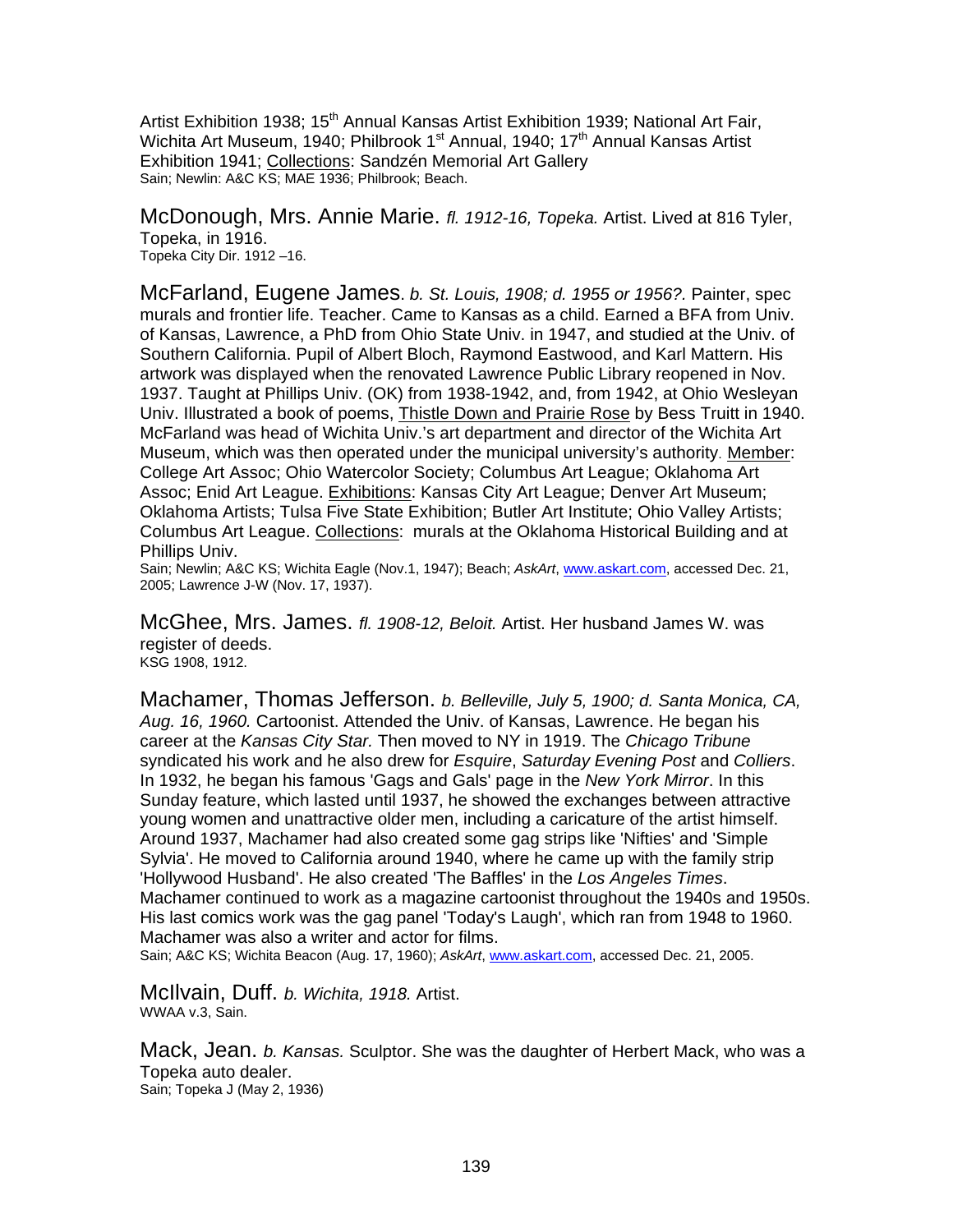MacKenzie, Pearl Bartlelett. *fl.1906, Kansas City.* China painter. Lived in Kansas City at 512 Husted Building in 1906.<br>Kansas City Dir. 1906.

McKenzie, Ranier L. fl. 1910-12, Kansas City. Artist. Lived at 2018 N. 16<sup>th</sup>, Kansas City in 1910 and at 1340 Kimball Ave. in 1912. Kansas City Dir. 1910, 1912

McNeely, Perry. *b. Lebo, Dec. 10, 1886; d. San Bernadino County, CA, 1966.* Painter, spec. landscape. Was a self–taught artist. Educated in St. Louis and founded an advertising agency there while freelancing as an artist. Moved to Los Angeles in 1920 where he became Art Director for Bates, Harrison and Janes Advertising Agency. As one of the organizers for the Academy of Western Painters (1932), he exhibited there and locally. McNeely spent his leisure in the nearby deserts where he derived much of his subject matter. Member: Academy of Western Painters; Los Angeles Artists Assoc. Awards: silver medal, Glendale, 1926; honorary mention, Pacific SW Expo, Long Beach, 1928; honorable mention, LA County Fair, 1929; purchase prize, Clearwater, CA High School, 1937. Collections: Bowers Museum, Santa Ana, CA. Dunbier; Dawdy; WWAA 1; *AskArt*, www.askart.com, accessed Dec. 21, 2005; CalArts, http://www.calart.com/Data/Artists/Perry\_McNeely.asp, accessed July 22, 2006

McNulty, Clara G. *b. Beloit.* Weaver. Studied weaving in Guatemala, Scandinavia. She taught crafts at the National Weaving Conferences and special classes in weaving and lace making at Witte Museum, San Antonio. Lived in Stockton. A&C KS.

McVey, Louanna. *fl. 1910-11, Kansas City.* Artist. Lived at 246 N. Mill, Kansas City, in 1910-11. Kansas City Dir. 1910-11.

Mains, Mrs. Zella Bay. *fl. 1930s, Bucklin.* She was a Kansas artist working in the Federal Art Project. Sain; Topeka J (June 5, 1937)

Mallinez, Jacquelin. *fl. 1930s, Kenneth.* Painter. Kansas City Star (Apr. 13, 1937)

Malm, Alba. See Almquist, Alba Malm

Malm, Gustav Nathaniel. *b. Svarttorp, Sweden, Jan. 20, 1869; d. Lindsborg, 1928.* Painter, spec. Kansas landscape and altar paintings. Illustrator. Writer. Studied in Sweden. Immigrated to the U.S. in 1889 and settled in Lindsborg in 1894 to remain there until his death in 1928. With his brother, formed Malm Bothers, a paint store in Lindsborg that supplied painting, murals, and stencils for new construction from Nebraska to Oklahoma. Developed a distinctive decorative system that was adopted and promoted by the Acme White Lead and Color Works of Detroit, MI. Malm served as chief designer for the company. Author and illustrator of Charli Johnson, Svensk-American (1909) later translated as Charli Johnson, Swedish-American: a Realistic Picture of Everday Life among Swedes in the West in the 1890s (1960?)-- a study of the Swedish emigrant. Also wrote The Treatment of Walls and Ceilings: a Hand Book of Useful Information for Painters and Decorators (1915), Peace and Goodwill: a Christmas Story (1916)*,* and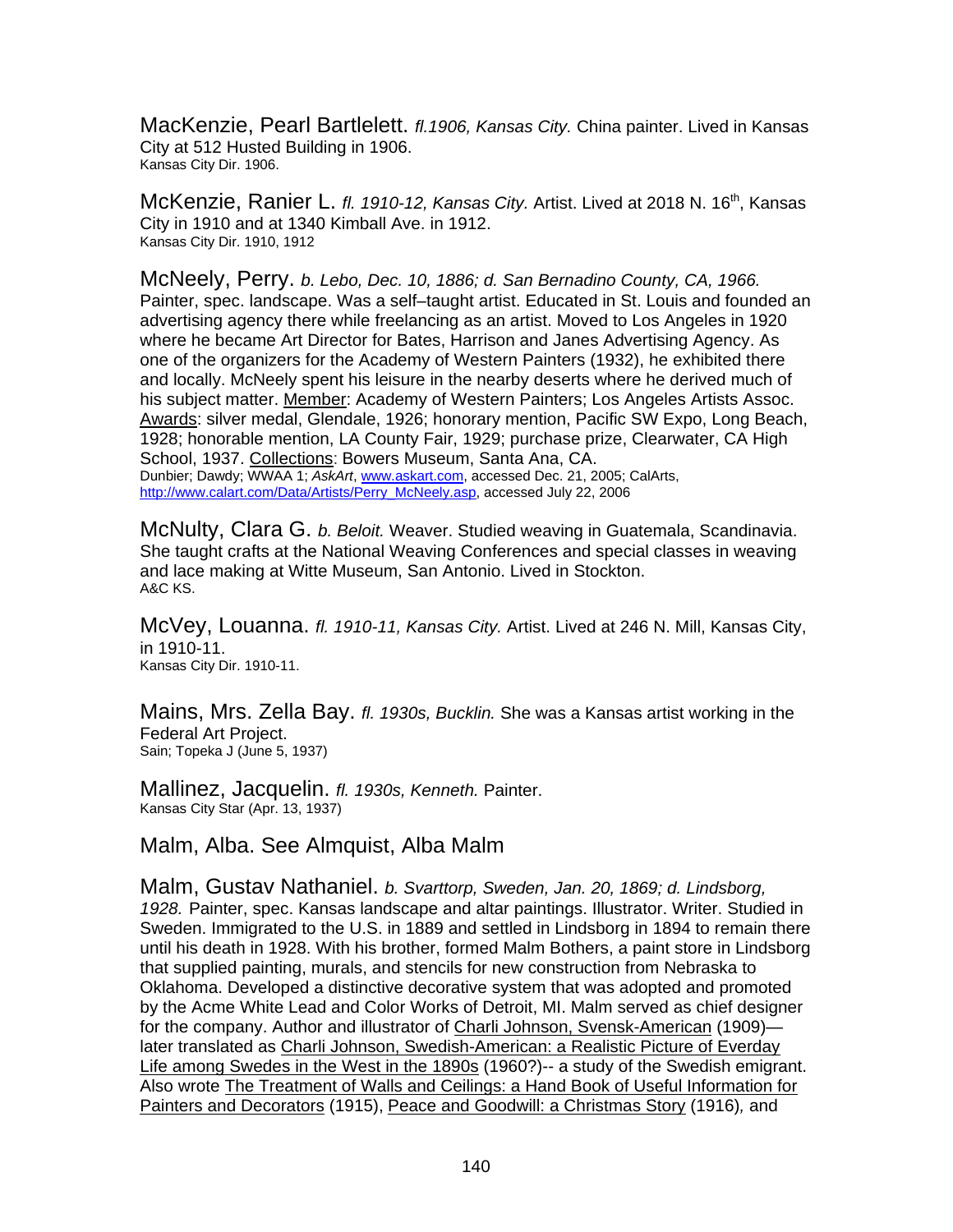Härute;Verklighetsbild ur Svensk-Amerikanarnes Hvardagslif i Fyra Akter (1919) as well as numerous articles and short stories. Member: Smoky Hill Art Club; Salons of America; Society of Independent Artists. Exhibitions: 3<sup>rd</sup> McPherson Exhibition 1913; 5<sup>th</sup> McPherson Exhibition 1915; 6<sup>th</sup> McPherson Exhibition 1916; 1<sup>st</sup> Annual Kansas Artists Exhibition, 1925; 15<sup>th</sup> McPherson Exhibition 1925. Collections: Sandzén Memorial Art **Gallery** 

Reinbach; Sain; Newlin; Fielding, AAA 18/20/24/26; *Haldeman- Julius Quarterly* (Jan. 1927); Lindquist, Emory. G.N. Malm: a Swedish Immigrant's Varied Career (Lindsborg: Smoky Valley Historical Publ., 1989); *AskArt*, www.askart.com, accessed Dec. 21, 2005; Dawdy3.

Malmgrem, Levi. *fl. 1930s, Falun.* Sculptor. **Exhibitions: 39<sup>th</sup> Annual Art Exhibition.** held with the Messiah Festival in Lindsborg, 1937. Kansas City Times (Mar. 17, 1937)

Malone, Thomas E. *fl. 1890s, Kansas City.* Artist. Address in Kansas City in 1898 was at 600 Altman Building. Kansas City Dir. 1898

Maltbie, Phil. Illustrator. Attended Kansas City Art Institute. Norris.

Mannen, Paul William. *b. Topeka, June 22, 1906; Las Cruces, NM, June 1976.* Painter. Teacher. Studied at Univ. of Kansas, Lawrence, and received an MA from Ohio State Univ. in 1939. Lived in Lawrence in 1932-36. His artwork was displayed when the renovated Lawrence Public Library reopened Nov. 1937. He was a professor of Art and head of the Art Department at Oklahoma College for Women, Chickasha, OK, 1945-48; Professor of Art History and head of the Art Department at New Mexico A & M State College in1948. Exhibitions: Midwestern Artists' Exhibition, 1931; Midwestern Artists' Exhibition, 1932; Midwestern Artists' Exhibition, 1933; Midwestern Artists' Exhibition, 1934; Midwestern Artists Exhibition, 1936; Midwestern Artists Exhibition, 1939: 16<sup>th</sup> Annual Kansas Artists Exhibition 1940; Midwestern Artists Exhibition, 1941; Midwestern Artists Exhibition, 1942; Mulvane Museum, 1991. Collections: Murals in the Union Building, Univ. of Kansas, Lawrence; Lawrence Public Library; Spencer Museum of Art. WWAA 2, 3, 4, 6, 7; Sain; Newlin; Wiebe; Lawrence J-W (Nov. 17, 19370; MAE 1931-34, 1936, 1939, 1941- 42; ; www.FamilySearch.org accessed July 17, 2006.

Manrose, David Vernon. *b. circa 1876.* Self-taught. Used third-dimensional painting. Lived in Maryville. Sain.

Mapes, Barton E. *fl. 1880s, Parsons.* Portrait artist. KSG 1888-89.

Marchand, John Norval. *b. Leavenworth, Mar. 9, 1875; d. Westport, CT, 1921.* Illustrator. Painter, spec. western subjects. Sculptor. At age 16, he and his family moved to St, Paul, MN, and he worked for the *Minneapolis Journal.* He studied at Harwood Art School in Albuquerque, NM. At the age of 20, he became a staff artist for the *New York World* while living in New York City, NY. In 1897-99 He and painter Albert Levering studied at Munich Academy. He later returned to New York and worked as a book and magazine illustrator. He made trips west for material and, in 1902, met Charles Russell in Montana. Marchand hosted Russell in New York introducing him to art editors and publishers and sharing his studio. Marchand moved to Westport, CT in 1904. Member: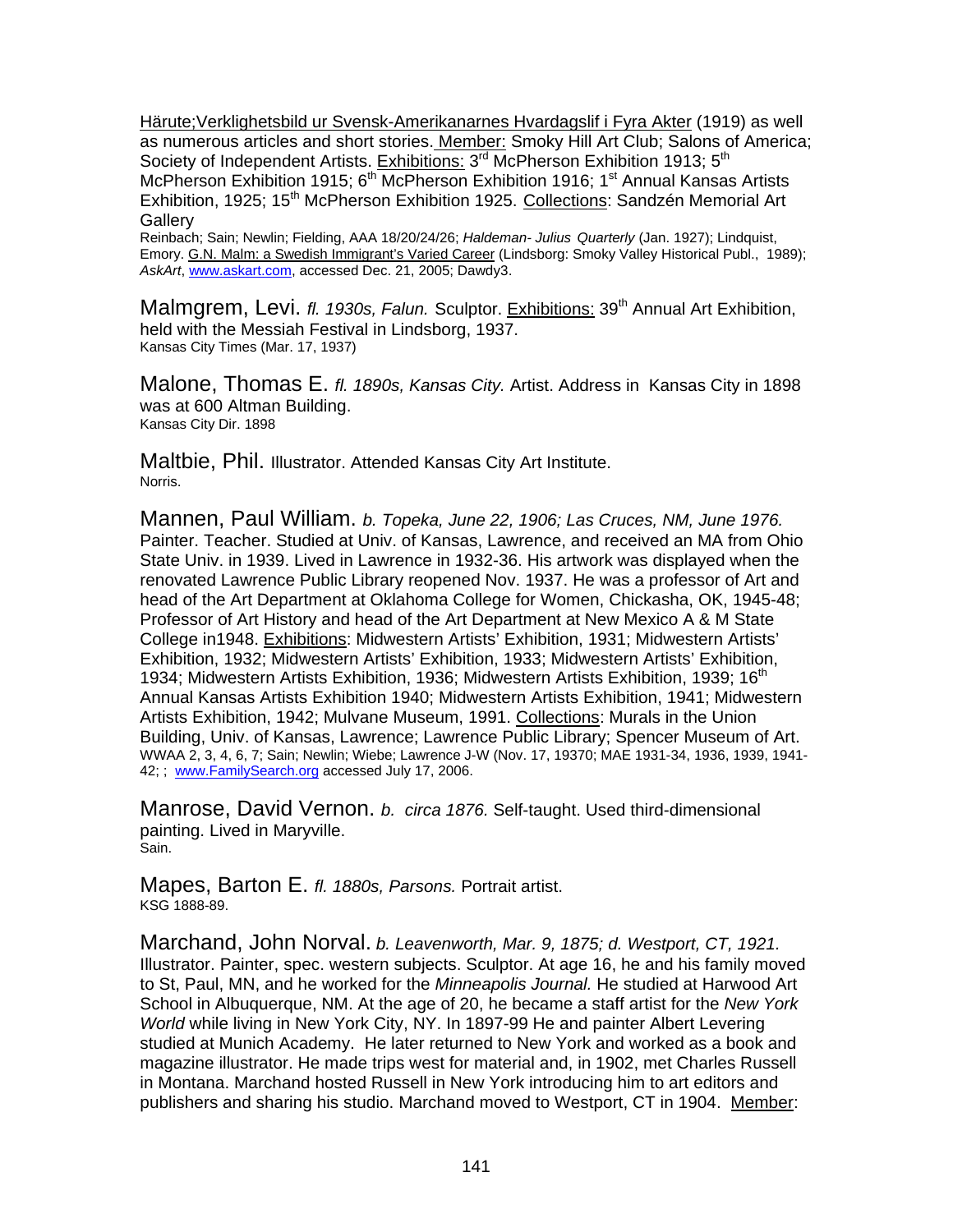Salmagundi Club; Society of Illustrators. Exhibitions: St. Louis Exposition, 1904. Collections: Anschutz Collection; Witte Museum. Dunbier; Dawdy; Samuels; *AskArt*, www.askart.com, accessed Dec. 21, 2005; ; www.FamilySearch.org accessed July 17, 2006.

**Marks, Mrs. Ella.** *fl. 1890s, Odense.* Artist.<br>KSG 1891.

Marm, Wilhelmina. *fl. 1917-19, Lindsborg.* Teacher. Employed as an instructor in art at Bethany College, Lindsborg, 1917-19. 100 Years of Art

Marquis, Dorothea Tomlinson. See Tomlinson, Dorothea.

Marsh, Mary E. *fl. 1912-15, Lindsborg.* Teacher. Studied art at the Univ. of Oklahoma under Samuel Holmberg and at the Cincinnati Art Academy. Earned her painting degree under Birger Sandzén at Bethany College. Employed as an instructor in drawing and painting at Bethany College, Lindsborg, 1912-15. Moved to Montana. Exhibitions: 3<sup>rd</sup> McPherson Exhibition 1913; 5<sup>th</sup> McPherson Exhibition 1915; 6<sup>th</sup> McPherson Exhibition 1916. Collections: Sandzén Memorial Art Gallery 100 Years of Art

Marshall, Charles L. *b. Atchison, Aug. 31, 1905; d. Topeka, Nov. 14, 1992.* Painter, spec. Kansas scenes. Printmaker. Architect. He studied architecture earning a degree at Kansas State Agricultural College, Manhattan in 1927. After working in Washington, D.C., for the War Department, Marshall returned to Kansas and was assistant state architect until being named state architect in 1945, a position he held until 1952. It was during his tenure, that John Steuart Curry was hired to paint the murals in the state capitol. After leaving the post as state architect, Marshall was in private architectural practice in Topeka. Throughout his life, Marshall also painted and sketched avidly. He often depicted Kansas landscapes, documenting many small towns, grain elevators and train stations across the state. He kept sketchbooks of various subjects, including everyday scenes, family life, flowers, and animals. Marshall served as head of the Topeka Art Guild, and president of the Kansas State Federation of Art. Many of his papers are available at the Kansas State Univ. library. Member: Prairie Water Color Painters; Topeka Art Guild; Kansas State Federation of Art. Exhibitions: Prairie Water Color Painters, Derby, England; National Art Fair, Wichita Art Museum, 1940; 14<sup>th</sup> Annual Kansas Artists Exhibition, 1938; 15th Annual Kansas Artists Exhibition, 1939; Kansas Free Fair, 1939; Midwestern Artists Exhibition, 1940; 17<sup>th</sup> Annual Kansas Artists Exhibition, 1941; Midwestern Artists Exhibition, 1942; Award: Kansas Governor's Artist Award, 1983. Collections: Spencer Museum of Art.

Sain; Newlin; A&C KS; WKDC; Wichita Eagle, (Nov. 24, 1940); MAE 1940, 1942; Beach; Markley, Walter M. Builders of Topeka: Who's Who in the Kansas Capital, 1956. Topeka, KS: Capper Printing Company, 1956; North, Cori Sherman. The Daily Seen: Watercolors, Prints and Drawings by Charles L. Marshall (1905-1992). (Manhattan: Beach Museum of Art, 2004), http://www.kstate.edu/bma/exhib/2004/marshall.html, accessed July 23, 2006.

Marshall, Inez. *b. Burr Oak, May 18, 1907; d. Portis, Oct. 1984. S*culptor in limestone. Marshall started carving Kansas limestone in the late 1930s while recuperating from a broken back. She continued carving while working as an auto mechanic, truck driver, and traveling evangelist. Marshall's sculptures include animals,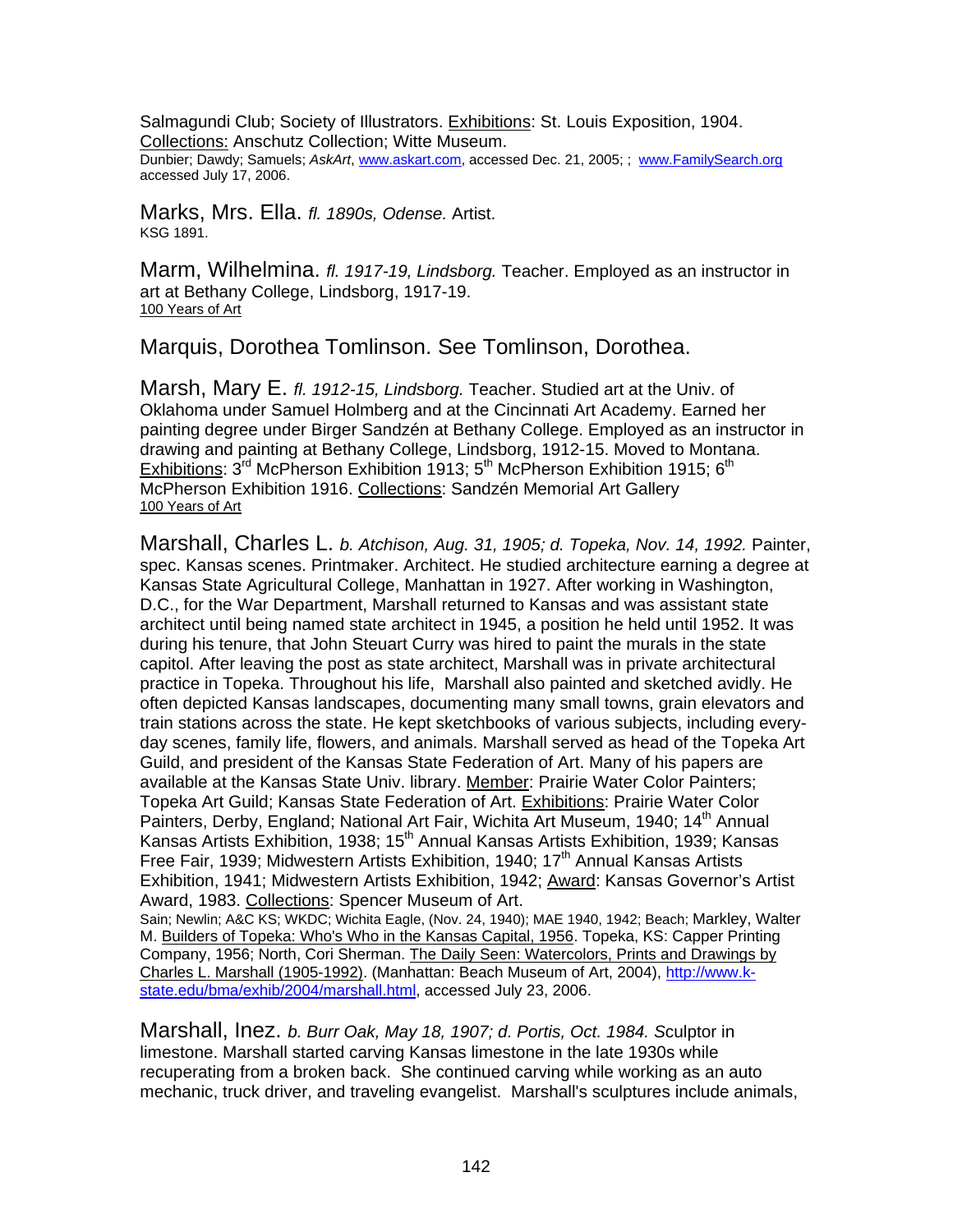politicians, scenes from small town life, a one-fifth size Model T Ford, and the wheel and battery of an uncompleted full-size Harley Davidson motorcycle. For 51 years, this selftaught artist carved and painted native Kansas limestone into one-of-a-kind sculptures. Collections: Grassroots Art Center.<br>GAA, http://home.comcast.net/~ymirymir/index2.htm, accessed Jan. 5, 2006; ; www.FamilySearch.org

accessed July 17, 2006; Autobiography, http://library.pittstate.edu/spcoll/marshall1.html, accessed July 22, 2006.

Martin, Bernard Herman. *b. Hiawatha, June 12, 1912; d. Lake Lotawana, MO, July 7, 1998.* Illustrator. Painter, spec. birds. Was a pupil of Thomas Hart Benton at the Kansas City Art Institute. He illustrated juvenile stories written by his brother. Offset Lithography, Inc judged one of the books he illustrated, Rosy, Nose*,* (1946) one of the outstanding juvenile books of 1946. A resident of Lake Lotawana, MO, he specialized in paintings of meadowlarks, mallards, and other birds. His work appeared in many publications including *The Kansas City Star, Turkey Call*, and *Wildlife Art News*. His paintings raised thousands of dollars for the Missouri Ducks Unlimited chapter. In 1997, a muscle disease forced him to quit painting.

Sain; A&C KS; AskArt, www.askart.com, accessed Dec. 21, 2005; ; www.FamilySearch.org accessed July 17, 2006.

Martin, F. P. *fl. 1880s-90s, Wichita.* Artist. Worked at an art store in Wichita located at 151 N. Main in 1896 and at 114 N. Market in 1889-90. Lived at 1511 N. Lawrence in 1896.

Wichita City Dir. 1889-90, 1896

Martin, George D. *fl. 1890s, Wichita.* Artist. Sold art supplies at an art store in Wichita located at 151 N. Main in 1890. Wichita City Dir. 1890.

Martin, Ina M. *fl. 1905, Chanute.* Artist. Lived at 623 S. Evergreen Ave., Chanute in 1905.

Chanute City Dir. 1905.

Martin, Mrs. Lester. *fl. Lawrence.* Artist. Studied at the Univ. of Kansas, Lawrence. Was a pupil of E. G. Frazier while in Lawrence and of Wayman Adams, while in Elizabethtown, NJ. Newlin.

Martin, Pearl L. *fl. 1906-09, Wichita.* Artist. Lived at 1423 N. Lawrence, Wichita in 1906 and at 1245 N. Lawrence, Wichita in 1908-09. Wichita City Dir. 1906, 1908-09.

Martin, Vera L. *fl. 1930s, Topeka.* Painter, spec. landscapes and portraits. Studied art in Paris, France. Exhibitions: 11<sup>th</sup> Annual Kansas Artists Exhibition 1936; Midwestern Artists Exhibition, 1937. Topeka J ( Jan. 7, 1936); MAE 1937.

Martindale, Mrs. M. H. *fl. 1880s, Topeka.* Artist. Lived and worked in the studio at 715 Harrison St., North Topeka. Topeka City Dir. 1885-86.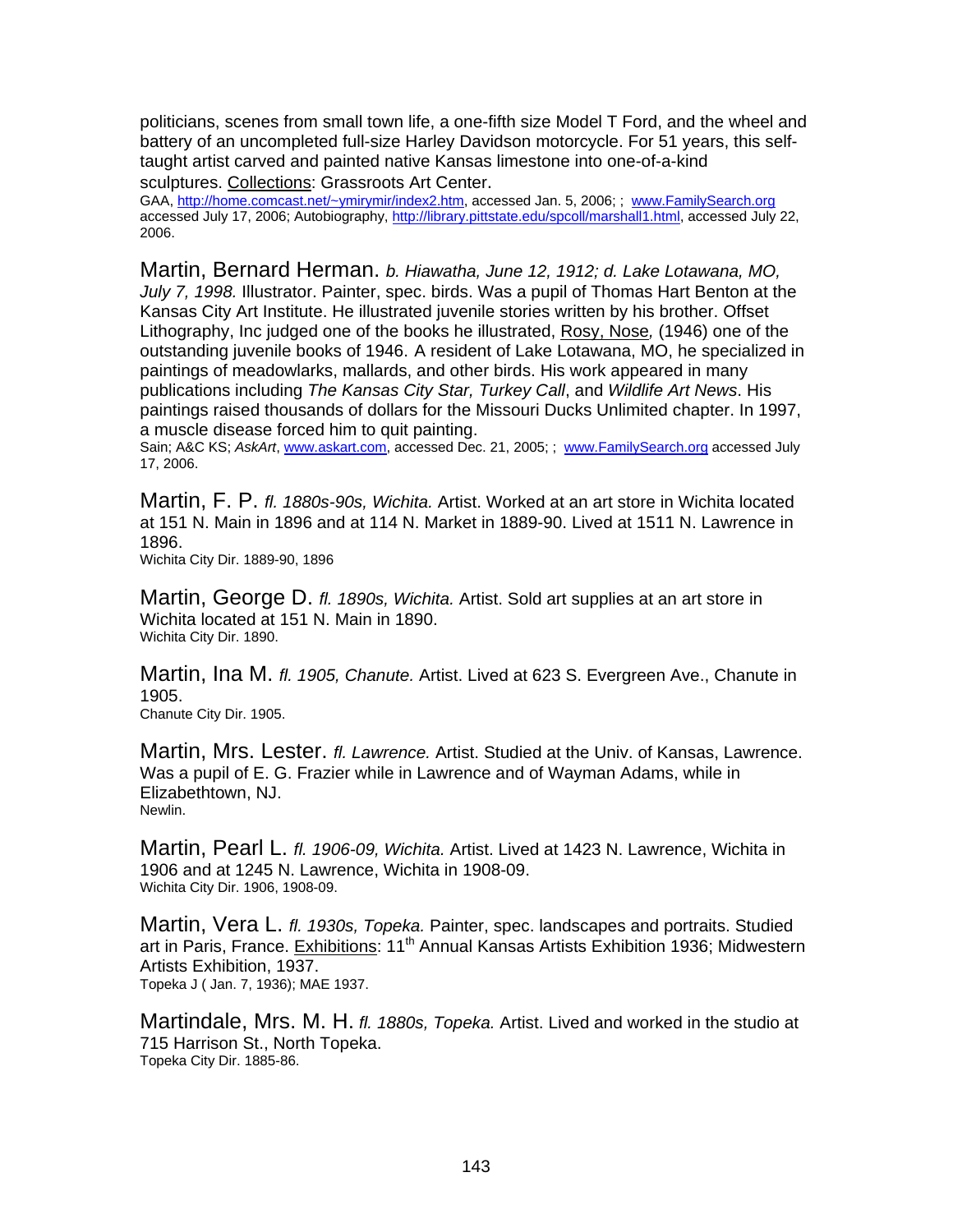Martsolf, Louis G. *b. Missouri.* Painter. Grew up in Wisconsin. Was a graduate of Cornell Univ. in Ithaca, NY. Later taught Culver Military Academy in Indiana. Lived in Manhattan. Member: Prairie Water Color Painters. Exhibitions: Prairie Water Color Painters, Derby, England. Regional Exhibition of Paintings, Manhattan, 1950. Newlin; A&C KS; Sain; Wichita Eagle (Nov. 2, 1947); Beach

## Martyl. See Schweig, Martyl S.

Marvin, Frank Olin. *b. Alfred, NY, May 27,1852; d. Lawrence, Feb. 6, 1915.* Etcher. Painter, spec. topographic scenes. Studied at Allegheny College in Meadville, PA, where he graduated with science honors with a BA in 1871 and an MA in 1874. He came to Lawrence, in 1875 where his father was chancellor of the university. He began as principal of the Lawrence high school in 1876-78; was instructor in mathematics and physics in the Univ. of Kansas from 1879 to 1883 when he became professor of civil engineering. He was appointed dean of the school of engineering when it was organized in 1891 and continued until 1914. His publications consist of papers before scientific societies, and contributions to scientific journals. In 1909 the building then housing the School of Engineering was named in his honor. He owned a notable collection of prints, particularly etchings. Many of his papers are held by the Spencer Research Library at the Univ. of Kansas, Lawrence. Member: Lawrence Art League; Lawrence Sketch Club; American Assoc. of the Advancement of Science, Society of Civil Engineers, and the Kansas Academy of Science. Collections: Spencer Museum of Art. Sain; A&C KS; *AskArt*, www.askart.com, accessed Jan. 5, 2006; ; www.FamilySearch.org accessed July 17, 2006; KU Archives File.

Masseck, Major C. J. *fl. 1920s, Topeka.* Artist. Former adjutant of 353<sup>rd</sup> infantry. Member: Capper Public Staff.<br>Topeka J (April 14, 1921)

Mast, Ann. *fl. 1930s, Topeka.* Painter in oil and watercolor. Lived at 1426 Harrison Street, Topeka in 1932. MAE 1932

Matrot, Simon. *fl. 1890s, Topeka.* Portrait artist. Lived at 312 Kansas Ave, Topeka in 1896. Topeka City Dir. 1896-97.

Mattern, Karl. *b. Durkheim, Germany, Mar. 22, 1892; d. Des Moines, IA, Jan. 18, 1969.* Painter, spec. watercolor. Teacher. He came to the U.S. when he was 13. Moved to Kansas in 1908. Studied at the Art Institute of Chicago and at the Art Students League. Pupil of George Bellows. His career as an artist and teacher began in 1922 when he taught at the Chicago Academy of Fine Arts and at the Denver (CO) Academy from 1923-24. He taught at Univ. of Kansas, Lawrence in the painting department 1926- 48. In 1948, he moved to Des Moines, IA to join the Drake Univ. faculty as Professor of Drawing and Painting. Member: Prairie Water Color Painters. Exhibitions: Midwestern Artists' Exhibition, 1928; 4<sup>th</sup> Annual Kansas Artists Exhibition, 1928; Midwestern Artists' Exhibition, 1929; Midwestern Artists' Exhibition, 1930; Midwestern Artists' Exhibition, 1931; Midwestern Artists' Exhibition, 1932; Midwestern Artists' Exhibition, 1933; Midwestern Artists' Exhibition, 1934; Midwestern Artists' Exhibition, 1935;12th Annual Kansas Artist Exhibition, 1936; Midwestern Artists Exhibition, 1936; Midwestern Artists Exhibition, 1937; 14<sup>th</sup> Annual Kansas Artist Exhibition, 1938; Midwestern Artists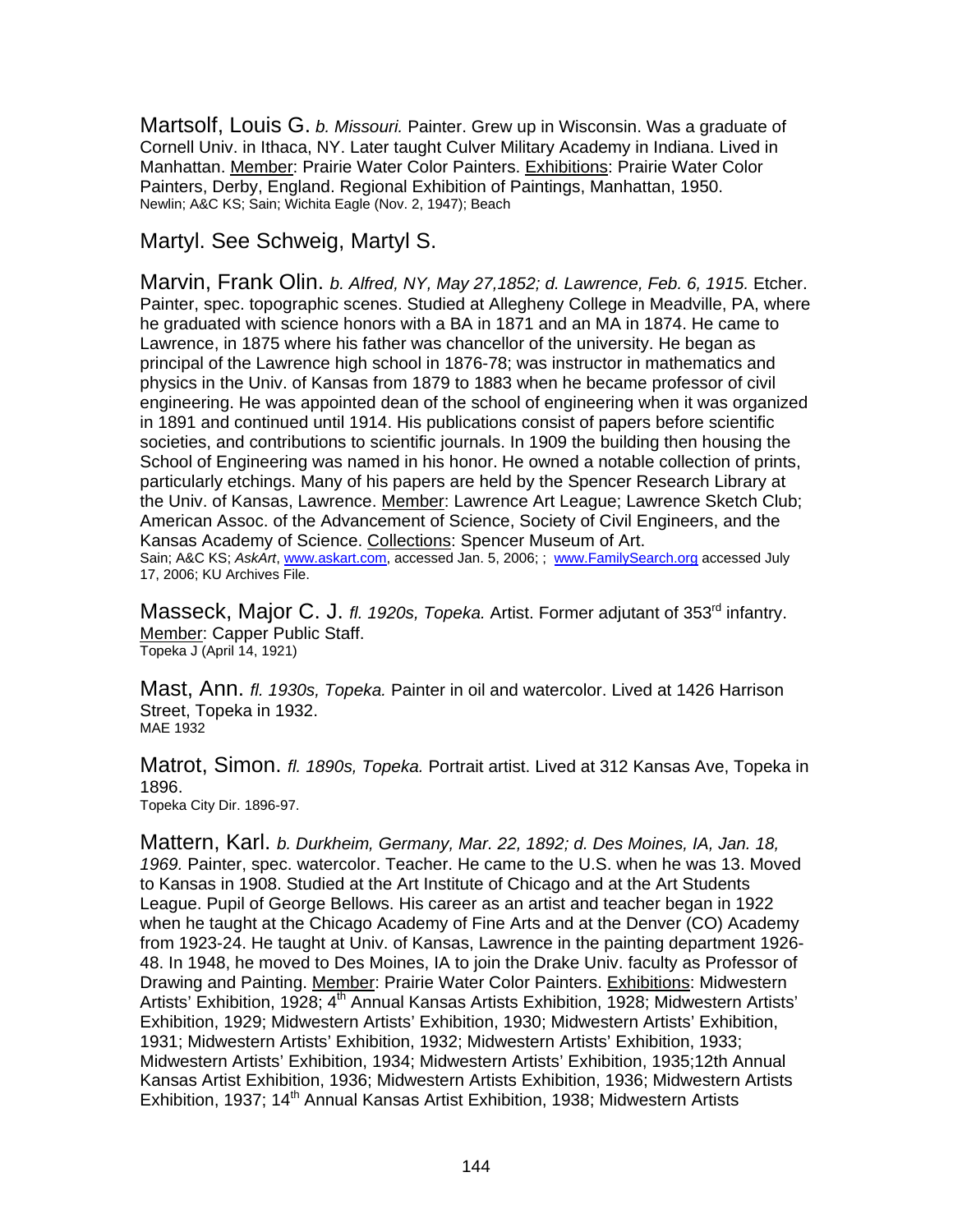Exhibition, 1939; Kansas Free Fair 1939; 16<sup>th</sup> Annual Kansas Artist Exhibition, 1940; Midwestern Artists Exhibition, 1941; Awards: Gold medal, Midwestern Artists Exhibition 1928, 1932, 1934. Collections: Brooklyn Museum; Art Institute of Chicago; Spencer Museum of Art; IBM Collection; Wichita Museum of Art; Wichita Art Assoc.; Nebraska Art Assoc.; Pittsburgh State Univ.; Baker Univ. Sioux City Art Center; Beach Museum; Nelson-Atkins Museum of Art

Karl Mattern 1892-1969: A Memorial Exhibition. (Des Moines Art Center, 1970); Karl Mattern Memorial Exhibition*.* (Ames: Iowa State Univ., 1973); WWAA 1, 2, 3, 4, 6, 7; Sain; A&C KS; Dunbier; Dawdy; NMAA files; MAE 1928-37, 1939, 1941; *AskArt*, www.askart.com, accessed Dec. 21, 2005; Beach

Matthews, Catherine Allen. *fl. 1920s-30s, Topeka.* Painter, spec. portraits, landscapes and marine. Studied art in eastern schools. Exhibitions:  $5<sup>th</sup>$  Annual Kansas Artists Exhibition, 1929; 6<sup>th</sup> Annual Kansas Artists Exhibition, 1930; 7<sup>th</sup> Annual Kansas Artist Exhibition, 1931; 8<sup>th</sup> Annual Kansas Artists Exhibition, 1932; 9<sup>th</sup> Annual Kansas Artists Exhibition, 1933. Topeka J (Nov. 2, 1929).

Matthews, Loretta b. *fl. 1890s, Kansas City.* Artist. Lived at 1902 N. 7<sup>th</sup>, Kansas City in 1894-96. Kansas City Dir. 1894-96.

Matthews, R. C. *fl. 1930s, Topeka.* Artist. Exhibitions: Kansas Free Fair, 1939. Topeka J (Sept. 9, 1939)

Mattox, Charles. *b. Bronson, July 21, 1910; d. Albuquerque, NM, 1995*. Sculptor, spec. kinetic work. Printmaker. Teacher. Attended Bethany College, Lindsborg and studied painting with Birger Sandzén. Studied at the Kansas City Art Institute until 1931. Went to New York and worked on various federal art projects including serving as an assistant to Diego Rivera on the murals at Radio City. In the late 1930s, moved to Hollywood, CA where he built sets and designed animation equipment. After WWII he settled in San Francisco and taught at the California School of Fine Arts (San Francisco Art Institute), the Univ. of California, Berkeley, and the Univ. of New Mexico. His sculpture reflected his interest in geometric shapes and machinery. A pioneer in the development of kinetic sculpture, Mattox also took an early interest in the application of computer graphics to art. He also published articles in various art journals including *Leonardo, Artform, Art News, Art International,* and *Art in America.* Among his publications is, "The Evolution of My Audio-Kinetic Sculptures, " which appeared in *Leonardo* in 1969. Many of his papers are available at the Univ. of New Mexico library. http://www.aaa.si.edu/collections/oralhistories/transcripts/mattox64.htm?CFID=879053&CFTOKEN=905972 22, accessed July 30, 2006; *AskArt*, www.askart.com, accessed July 30, 2006; Charles Mattox. (Albuquerque, Univ. of New Mexico., 1978); Coke, Sterling Van Deren. Charles Mattox: A Partial Examination of his Works. (PhD Dissertation, Univ. of New Mexico, 1968).

May, Beulah. *b. Hiawatha, June 26, 1883; d. Los Angeles, CA, 1959.* Sculptor. Painter. Illustrator. Poet. Teacher. Pupil of Lorado Taft; Ulm, William Merritt Chase, and Charles Gradfly. Studied at the Art Institute of Chicago and the Pennsylvania Academy of Fine Arts. Lived in Santa Ana, CA. in 1917. Author of Buccaneer's Gold (1935) and contributor to several other books of poetry. Member: California Art Club; West Coast Arts Society; Laguna Beach Art Assoc. Collections: Bowers Historical Museum. Collins; WWAA 1, 2, 3, 4; Sain; Fielding; AAA, 14/18/20/22/24/26; *AskArt*, www.askart.com, accessed July 22, 2006; Dawdy3.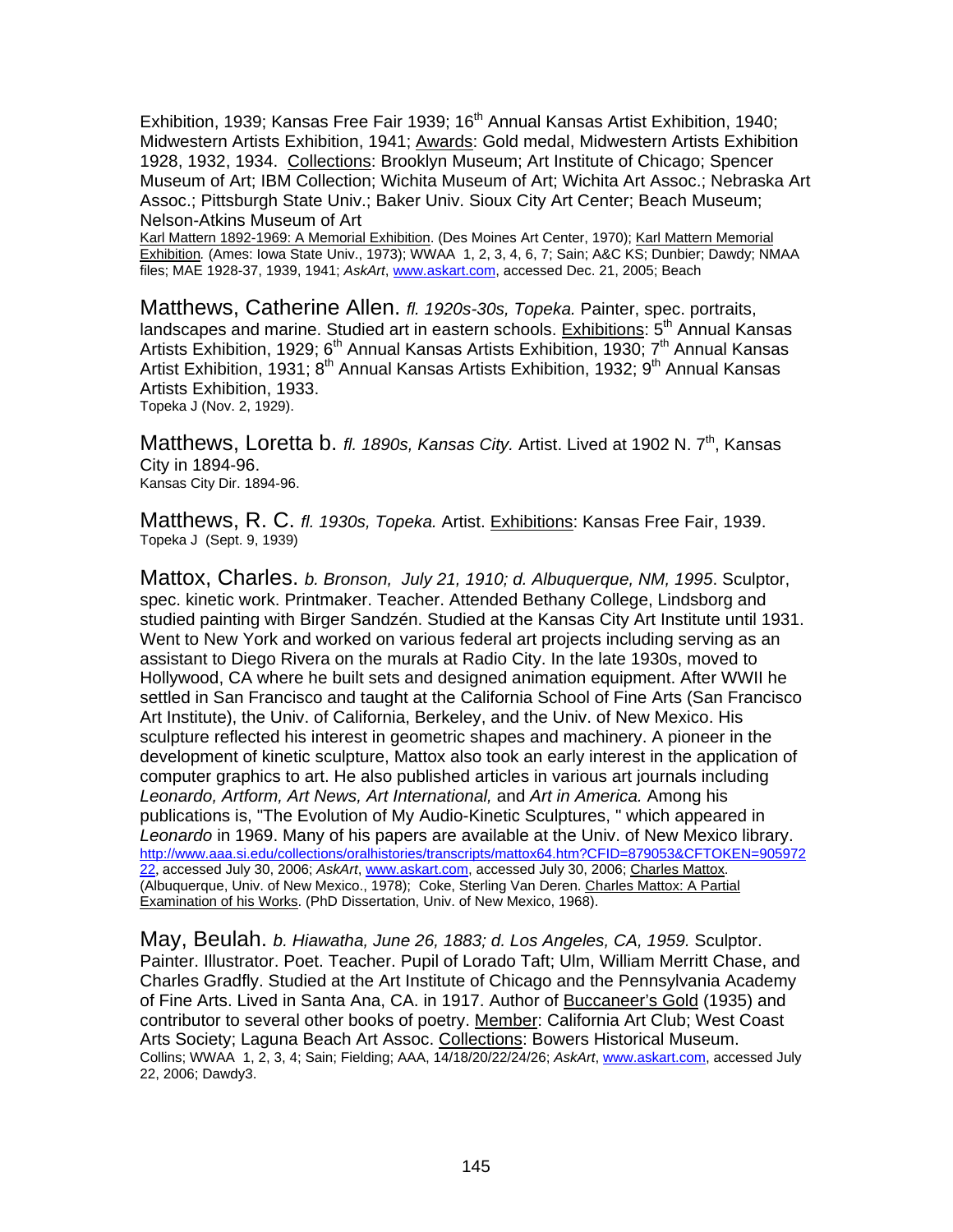Maybury, Robert. *fl. 1930s, Topeka.* Lithographer. Topeka J (April 18, 1936)

Mayerhoefer, Frank S. *fl. 1913, Wichita.* Artist. Lived at 322 S. Main, Wichita in 1913. His wife was Lulu. Wichita City Dir. 1913.

Maynard, Mrs. Frances A. *fl. 1880s, Osawatomie.* Artist.<br>KSG 1886, 1888-89.

Mealy, Frances. *fl. 1930s, Lyons.* Sculptor. Awards: Kansas Free Fair 1938. Sain; Topeka J (Sept. 16, 1938)

Mechau, Frank Albert, Jr. *b. Wakeeney, Jan. 26, 1904; d. Denver, CO, 1946.* Painter. Teacher. Muralist. Western illustrator. He was raised in Glenwood Springs, CO. Studied at the Univ. of Denver from 1922-23, the Denver Art Academy from 1923-24, and the Art Institute of Chicago from 1924-25. He was studying in Europe from 1929-31. While in France he worked as a book illustrator and as a set designer for Ballets Russes. He began his career as a painter in Denver in 1931. In 1933 he taught at the Kirkland School of Art and founded his own art school. He was a painting instructor at Colorado Springs Fine Arts Center in 1937-38 and taught at Columbia Univ. from 1939-43. In 1944, he began work as an artist correspondent for *Life Magazine*. He also illustrated Richard Aldington's The Love of Myrrhine and Konallis (1926). Member: National Academy of Design. Exhibitions: Independants Artists Americains Modernes, Paris, 1931; Midwestern Artists Exhibition, 1936; Denver Art Museum, 1946; Colorado Springs Fine Arts Centre, 1948; Denver Art Museum, 1972; Aspen Center for the Visual Arts, 1981. Awards: Guggenheim Fellowships 1933, 35, 36; Second Prize, Midwestern Artists Exhibition, 1936. Collections: murals in the post offices in Washington, DC, Colorado Springs, CO, and Glenwood Springs, Co plus the Denver Public Library and the Colorado Springs Fine Arts Center; Denver Art Museum; Museum of Modern Art; Anschutz Collection; Detroit Institute of Fine Arts; Spencer Museum of Art; Metropolitan Museum of Art; Pennsylvania Academy of Fine Arts; Kansas City Art Institute; Corcoran Gallery.

WWAA, 1-3; Sain; Newlin; A&C KS; AFB; Samuels; MAE 1936; *AskArt*, www.askart.com, accessed Dec. 21, 2005; Frank Mechau, 1904-1946; A Retrospective Exhibition of Paintings and Drawings. (Fort Worth: Amon Carter Museum of Western Art, 1967); Bach, Cile M. Frank Mechau: Artist of Colorado. (Aspen, CO: Aspen Center for the Visual Arts, 1981)

Meert, Joseph John Paul. *b. Brussels, Belgium, 1905; d. Waterbury, CT, 1990.* Painter, spec. abstract expressionist. Studied at the Kansas City Art Institute in 1927. Friend of Jackson Pollock. Taught at the Kansas City Art Institute from 1935-41. Exhibitions: Midwestern Artists' Exhibition, 1927; Midwestern Artists Exhibition, 1936; 1<sup>st</sup> New York Exhibition 1949. Awards: First Prize, Midwestern Artists Exhibition, 1936. Collections: Butler Institute of American Art; Frederick R. Weisman Art Museum Topeka J, Aug. 1, 1936; NMAA files; MAE 1927; 1936; *AskArt*, www.askart.com, accessed Dec. 21, 2005; Color Rhythm: The Late Watercolors of Joseph Meert. (East Hampton, NY: Pollock-Krasner House and Study Center, 1994).

Merine, John C. *fl. 1880s, Kansas City.* Portrait painter. In 1884-85, he had a studio in the Humboldt Building at the corner of  $6<sup>th</sup>$  and Main St., 4<sup>th</sup> Floor, Kansas City where lessons were given in art. Lived at 507 Rialto Building, Kansas City in 1888-89. KSG, 1884-85, 1888-89.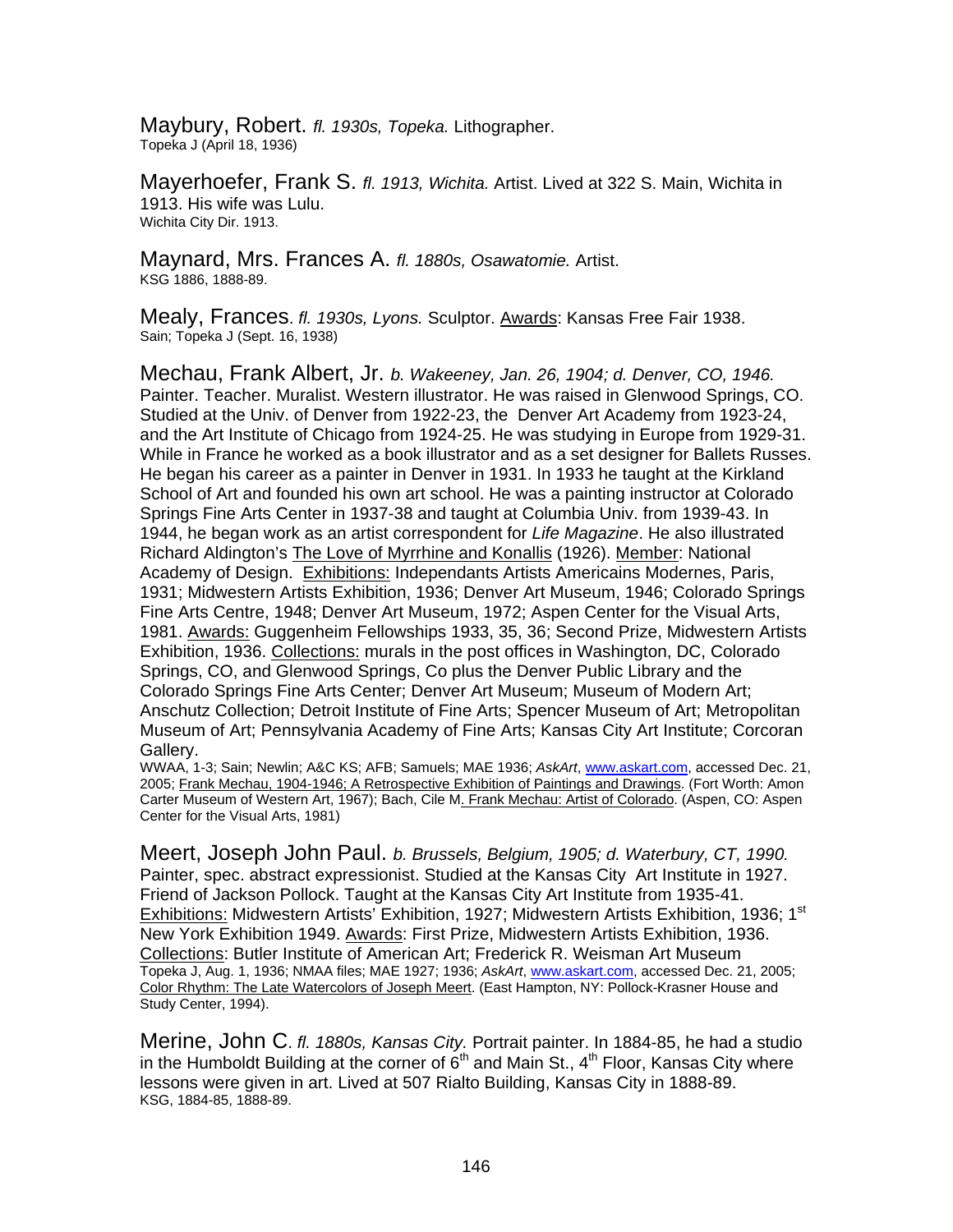Merrels, Mrs. Gray Price Crowley. *b. Topeka, Jan. 20, 1884; d. Connecticut, Nov. 1987.* Miniature painter. She studied at the Art Students League, NY. Was a pupil of Alice Beckington; Laura Coombs Hill and Shirley Turner. Moved to Hartford, CT in 1921. <u>Member:</u> Brooklyn Society of Miniature Painters.<br>WWAA, 1; Collins; AAA, 14/18/20/22/24/26/27; Reinbach; Sain; Newlin; Fielding; ; www.FamilySearch.org

accessed July 17, 2006.

Merrick, William Marshall. *b. Wilbraham, MA, Mar. 1833.* Draughtsman. Illustrator. Painter. Printmaker. Lived in Atchison in 1866 and in Lawrence in 1868. Several of his sketches of Atchison were published in *Harper's Weekly* in 1866. Lived in Chicago in 1902.

Taft; AskArt, www.askart.com, accessed Jan. 19, 2006; ; www.FamilySearch.org accessed July 17, 2006.

Merriett, Alva S. *fl. 1890s, Kansas City.* Artist. Portrait painter. Lived at 543 Sandusky Ave, Kansas City in 1890-1891 and at 715 Lafayette, Kansas City in 1897. Kansas City Dir. 1890-91, 1897.

Merrifield, Rube R. *fl. 1880s, Kansas City.* Crayon artist. Lived at 533 Main, Kansas City.

KSG 1880; AAA, 01.

Merrill, R. S. *fl. 1870s, Leavenworth.* Artist. Lived at 48 Delaware, Leavenworth in 1870-1901 Leavenworth City Dir. 1870-71.

Metcalfe, Augusta Isabella Corson. *b. Vermillion, Nov. 10, 1881; d. Sayre, OK, May 9, 1971.* Painter. Illustrator. Moved to the Oklahoma panhandle in 1886 and then, in 1893, relocated to a homestead inside the newly opened Cheyenne and Arapaho Reservation. A self-taught artist, Metcalfe's work often depicted the farm and ranch scenes of her daily life. She became known as the "Sagebrush Artist" and the "Grandma Moses of the West" exhibiting her work as early as 1911 and winning prizes at state fairs in Oklahoma and Texas. In 1968 she was elected to Oklahoma's Hall of Fame. The Metcalfe Museum in Durham, OK is the repository for the work of this artist. Exhibitions: Solo exhibit Oklahoma Art Center, 1949; Grand Central Galleries, New York City, NY, 1958. Collections: Oklahoma Art Center, Oklahoma City, OK.

Dawdy2; Harrel, Melvin. "My life in Indian Territory Oklahoma: The Story of Augusta Corson Metcalf." *Chronicles of Oklahoma* (Spring 1955); *Oklahoma Today (*Summer 1970); *Life Magazine* (July 17, 1950); AskArt, www.askart.com, accessed Dec. 21, 2005; Kovinick.; Kelley, Suzzanne. Augusta I.C. Metcalfe : "Prairie Painter" of Memory Art. (MA Thesis, Univ. of Central Oklahoma, 2003).

Meyer, Esther. *fl. 1915-17, Wichita.* China painter. Art teacher. Lived at 256 N. Main, Wichita in 1915-17. Wichita City Dir. 1915-17.

Meyer, Grace Manton. *b. Topeka, 1914.* Painter. Studied at Lincoln Academie, RI; School of Fine Arts, Paris; Research School, Italy. She was a pupil of Hugh Breckenridge in Gloucester, MA. Collections: Sarasota Springs Spa; Murals, Robinson Shoe Store, Kansas City. WWAA, 2-3; Sain; Newlin.

Michelson, Mary. *fl. 1930s, Topeka.* Artist. Exhibitions: Kansas Free Fair, 1939.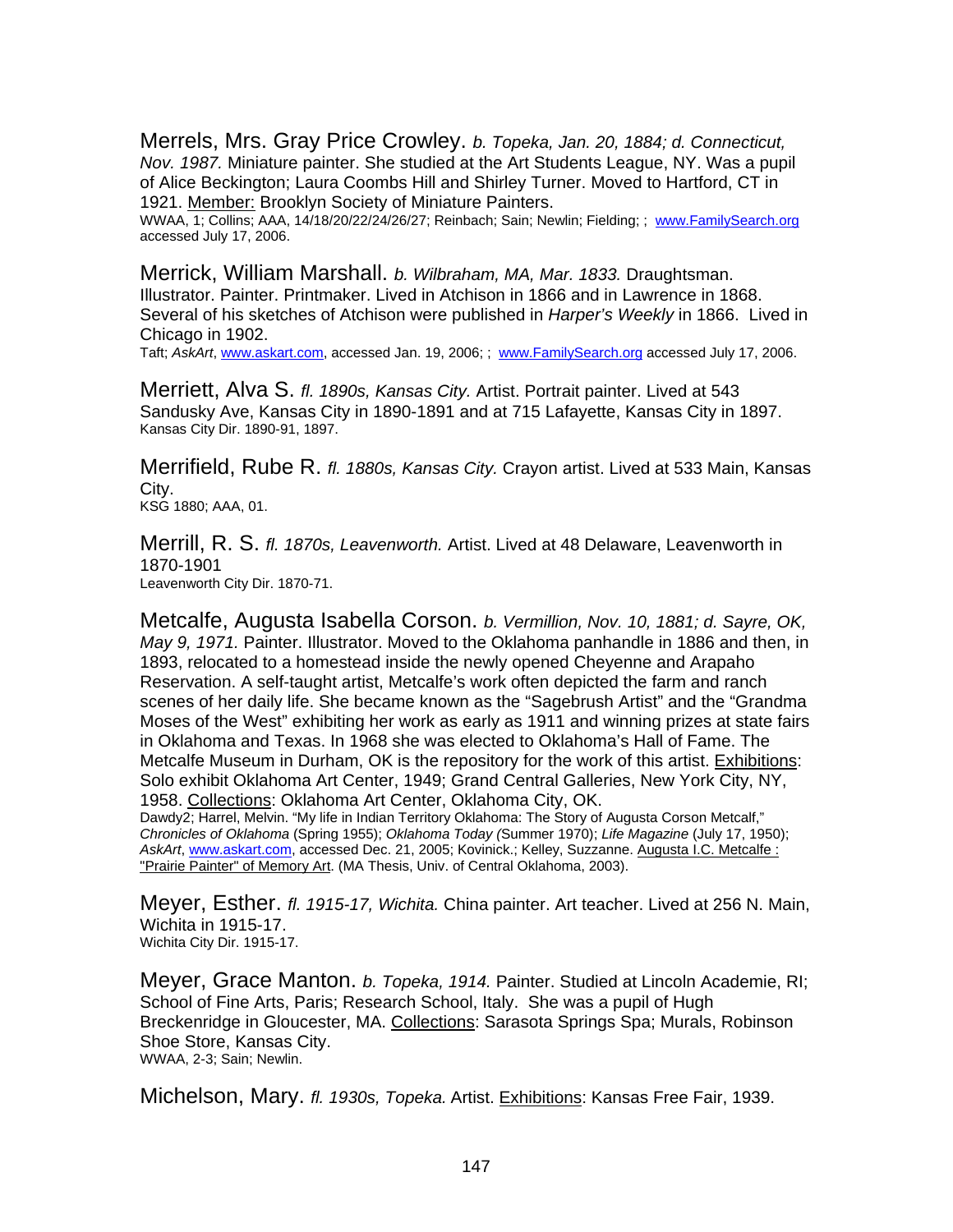Topeka J (Sept. 9, 1939)

Miler, Glenn R. *fl. 1920s, Topeka.* Portrait Painter. Commercial artist. The husband of Edrey. He worked in Topeka at 309 Columbia Building and lived at 1287 Wayne. Attended grade school and high school in Topeka. In 1918, he attended college at the Art Institute of Chicago. Also studied at the Chicago Academy of Fine Arts and the American Academy of Fine Arts. Exhibitions: 3<sup>rd</sup> Annual Ks Artists Exhibition, 1927. Reinbach; Sain; Topeka City Dir., 1927-28.

Millard, Betty. *fl. 1930s, Wichita.* Lithographer. Exhibitions: Midwestern Artists' Exhibition, 1931

*KS Industrialist* (May 4, 1932); MAE 1931.

Miller, Delle. *b. Independence; d. Kansas City, Sept. 17, 1932.* Painter. Craftswoman, spec metalwork in silver. Teacher. Studied at the Kansas City Art Institute; Art Students League, NY. Was a pupil of Hugh H. Breckenridge; Arthur W. Dow. Spent summer of 1921 in Gloucester, MA and summer 1923 in Lawrence. Her artwork was displayed when the renovated Lawrence Public Library opened Nov. 1937. Member: National Assoc. of Women Painters and Sculptors; Kansas City Society of Art; North Shore Art Assn.; Kansas City Arts and Crafts; Western Art Assn. Exhibitions: Annual Exhibition of the Artists of Kansas City and Vicinity, 1920; Annual Exhibition of the Artists of Kansas City and Vicinity, 1921; Midwestern Artists' Exhibition, 1922; Midwestern Artists' Exhibition, 1923; Midwestern Artists' Exhibition, 1925; Midwestern Artists' Exhibition, 1927; Midwestern Artists' Exhibition, 1929. Awards: Purchase prize, Midwestern Artists' Exhibition, 1922; Honorable mention, Midwestern Artists' Exhibition, 1923. Collections: Kansas City Art Institute; Pittsburg State Univ.; Kansas City Public Library; North West State Teachers College.

Reinbach; Sain; Newlin; AAA, 18/20/22/24/26; Dawdy, 2; Annual Exh. KCAI 1920-21; MAE 1922-23, 1925, 1927, 1929; Lawrence J-W (Nov. 17, 1937).

Miller, Evylena Nunn. *b. Mayfield, July 4, 1888; d. Santa Ana, CA, Feb. 25, 1966.* Painter, spec. landscape. Illustrator. Teacher. Moved from Mayfield to Santa Ana, CA in 1903 and earned a BA from Pomona College in 1910. Also studied at the Arts Students League, the Berkshire Summer School of Art, the Univ. of California, and in Japan. Pupil of Hannah Tempest Jenkins, Anna Althea Hills, John F. Carlson, Norwood MacGilvary, and W. A. Griffith. From 1911-1918, she taught art at Claremont High School and Riverside Girls School and at Santa Ana High School. From 1920 to 1922, she taught at a boys school in Japan. She returned to Los Angeles but continued to travel extensively and to with her paint landscapes, coastal views and Native Americans in Arizona, New Mexico, Utah, and Colorado. One of her goals was to paint all of the pueblos of the Southwest, and pursuing that as well as landscape subjects, she forded rivers, went into building ruins, and climbed high elevations. These pursuits led to the completion of 40 canvases of scenes of life in the pueblos of the Navajo, Apache, Taos, Hopi, Jemez, Acoma, Laguna, and Zuni. She also painted in Japan, China, Egypt and the Holy Land and in 1933, her book, Travel Tree, about these journeys was published. In 1956 Miller became the Director of the Bowers Memorial Museum in Santa Ana, CA. Member: Official artist of the Arrow-Bear Park Assn., 1925; California Art Club; Laguna Beach Art Assoc.; Santa Ana Art Guild; West Coast Arts; Women Painters of the West; Foundation of Western Art; Los Angeles Art Assoc.; National Assoc. of Women Painters and Sculptors. Exhibitions: Pasadena Art Institute, 1925, 1928, 1929; Bowers Memorial Museum, 1939. Collections: Mulvane Museum; San Francisco YMCA; Hollywood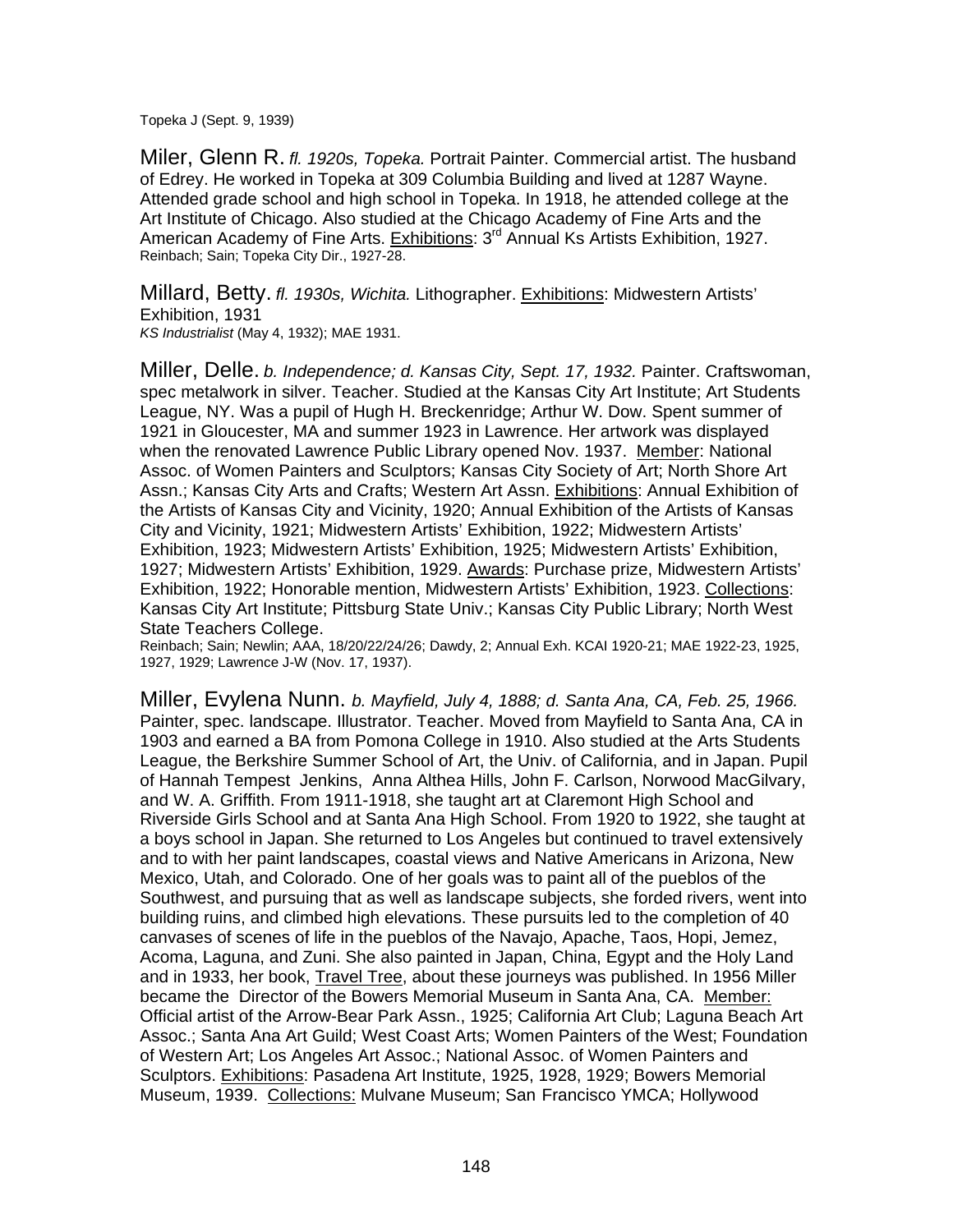Women's Club; Women's Christian College, Tokyo; Smithsonian American Museum of Art; Pomona College; Bowers Memorial Museum.

AAA, 14/18/20/22/24/25; WWAA 1, 2, 3, 4, 6-7; Reinbach; Sain; Newlin; Fielding; Dawdy; Collins; *AskArt*, www.askart.com, accessed Dec. 21, 2005; Kovinick; CalArt, www.calart.com/Data/Artists/Evylena\_Nunn\_Miller.asp accessed July 22, 2006.

Miller, Frank A. *fl. 1909-10, Merrian.* Artist. Studied at the Kansas City Art Institute. Labeled as one of the most versatile artists in the newspaper field. Lived at 10 N.  $7<sup>th</sup>$ . Argentine, in 1909. Lived at 1340 S,  $29<sup>th</sup>$ . Kansas City in 1910. Sain; Kansas City Dir. 1909-10.

Miller, George Van. *b. Kansas City, Apr. 5, 1864.* Painter. Teacher. Was a pupil of the Royal Academy of Fine Arts in Munich under Gysis and Loefftz. Taught at the Kansas City Art Institute beginning in 1892. Lived at 517 Pepper Building, Kansas City in 1900. Awards: Silver medal, Munich Academy. Collections: Kansas City Art Institute; Kansas City Public Library. KSG 1900; AAA, 20/22/24/26; WWAA, 1; Katz.

Miller, Hugo. *fl. 1920s-40s, Topeka.* Painter. Studied at the Art Institute of Chicago. Lived at 1109 W. 13<sup>th</sup>, Topeka in 1929. Exhibitions: 17<sup>th</sup> Annual Ks Artist Exhibition, 1941.

Sain; Topeka City Dir. 1929-30.

Miller, Miss Jessie M. *fl. 1908, El Dorado.* China painter. KSG 1908.

Miller, Mrs. M. M. *b. Boston, MA.* Painter. Spec. landscape, portraits. Studied in Boston; Berlin; Dresden. Painted a portrait of Albert Pike. Lived in Topeka. Sain.

Miller, Margaret Marie. *fl. 1930s-40s, Almena.* Painter, spec. watercolor flower studies. Etcher. Earned a BFA at the Univ. of Colorado. She was pupil of Birger Sandzén; Randell Davey; Ernest Lawson; Boardmen Robinson. Taught at Bethany College, Lindsborg from 1936-37. Member: Prairie Water Color Painters. Exhibitions: Ks Free Fair, 1936; 12<sup>th</sup> Annual Kansas Artist Exhibition, 1936; 17<sup>th</sup> Annual Kansas Artists Exhibition, 1941. Collections: Sandzén Memorial Art Gallery Sain; Newlin; A&C KS; Sandzén files; 100 Years of Art.

Miller, Minnie. *fl. 1890s, Kansas City.* Artist. Lived at 831 S. 5<sup>th</sup>, Kansas City. Lived in Philadelphia, PA in 1923. Kansas City Dir. 1899; AAA, 20/24/26.

Miller, Pearl D. *fl. 1906, El Dorado.* Artist. Owned an art studio at 405 ½ Central Ave, El Dorado in 1906. Lived at 104 Mechanic, El Dorado in 1906. El Dorado City Dir. 1906.

Miller, Ralph. *fl. Wichita.* Artist. Sain.

Millett, G. W. *fl. 1890s, Kansas City.* Artist. Address in Kansas City in 1898 was at 517 Old YMCA Building. Kansas City Dir. 1898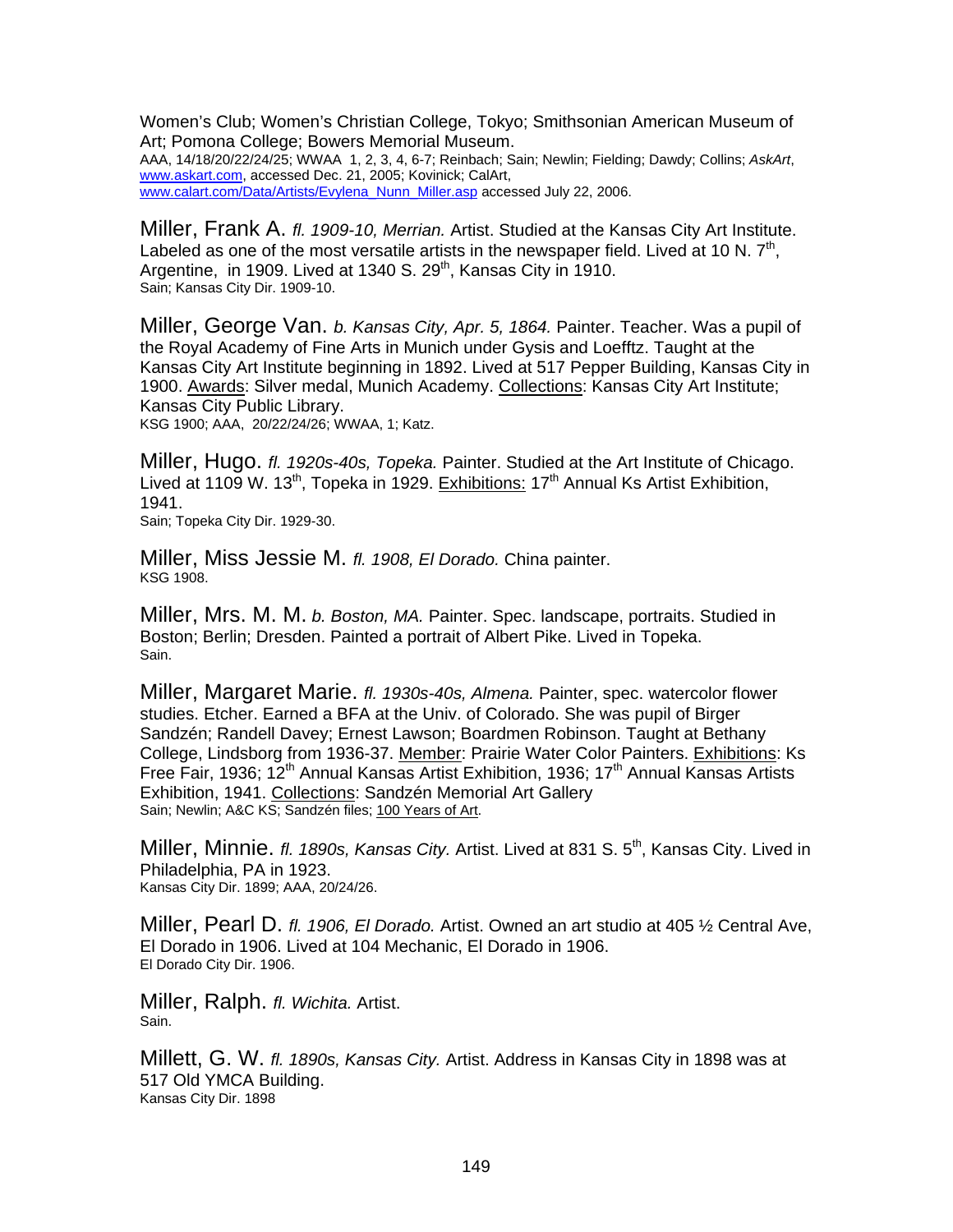Misch, Dale. *b. Kansas.* Woodcarver, spec. western subjects. Sain; A&C KS.

Mitchell, Mrs. Blanche S. *fl. 1900, Kansas City.* Artist. Lived at 500 Pepper Building, Kansas City in 1900. KSG 1900.

Mishler, Ina. *fl. 1930s, Topeka.* Artist. Exhibitions: Kansas Free Fair, 1939. Topeka J (Sept. 9, 1939)

Mishler, M. M. *fl. 1900, Atchison.* Artist. Worked with Interstate Portrait Company at 715 Commercial in 1900. KSG 1900.

Mitchell, Miss Frances. See Warden, Frances Mitchell.

Mitchell, Frank L. *fl. 1880s-90s, Kansas City.* Scenic artist. Lived at 525 Main, Kansas City in 1886 and at 1504 Grand, Kansas City in 1891.<br>KSG 1886, 1891.

Mitchell, Maude J. *fl. 1920s-30s, Wamego.* Painter, spec. Kansas scenery. She studied under W.S. Robinson; John F. Carlson at Woodstock School, NY. Exhibitions:  $3<sup>rd</sup>$  Annual Kansas Artists Exhibition, 1927;  $4<sup>th</sup>$  Annual Kansas Artists Exhibition, 1928; 5<sup>th</sup> Annual Kansas Artists Exhibition, 1929; 6<sup>th</sup> Annual Kansas Artists Exhibition, 1930;  $7<sup>th</sup>$  Annual Kansas Artist Exhibition, 1931;  $9<sup>th</sup>$  Annual Kansas Artist Exhibition, 1933. Collections: State Capital, Topeka.<br>Reinbach; Sain; Newlin.

Moffett, Thomas I. *fl. 1908-09, Lawrence.* Artist. Photographer. Lived at 829 Massachusetts, Lawrence in 1908. Lawrence City Dir. 1908-09

Mohringer, Melvin R. *fl. 1930s, Topeka*. Artist. Exhibitions: Kansas Free Fair, 1939. Topeka J (Sept. 9, 1939)

Monks, Isa. *fl. 1900, Kansas City*. Artist. Lived at 606 Dugaro, Kansas City in 1900. Kansas City Dir. 1900.

Montgomery, Alfred E. A. *b. Lawndale, IL, 1857; d. Los Angeles, CA, Apr. 20, 1922*. Painter, spec. farm scenes. Teacher. He was orphaned in childhood and was bound out to farmers until he was 21. He was the principal in Vermillion before becoming Topeka Public School's first teacher of drawing and lecturer on art during the 1880s– 1890s. He "Introduced art into Kansas Public Schools, established and taught art classes in Topeka Public Schools, 1887." He became a traveling lecturer and was called the "farmer-painter" because of his use of commonplace farm subjects, particularly corn. He painted "Down on the Farm", which was exhibited at the Paris Exposition in 1890. His last 16 years were spent in Los Angeles, CA where he continued to lecture and paint. Exhibitions: Paris Exposition, 1890. Collections: Topeka Public Library; Joslyn Art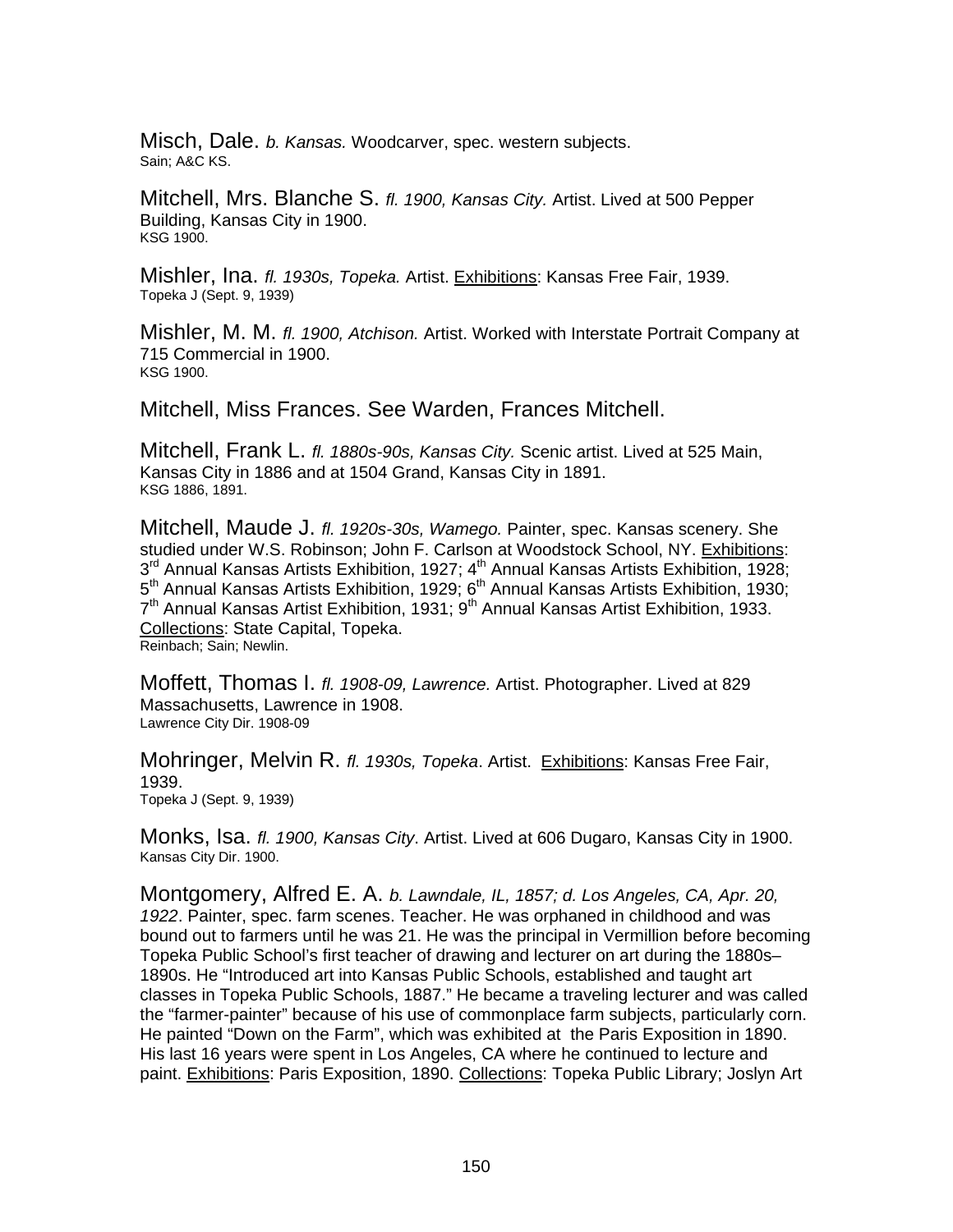Museum; Philbrook Art Center; Springville, UT. Museum of Art; Orange Co. CA. Museum Topeka J (Dec. 30, 1940); Los Angeles Times (Apr. 21, 1922); AAA, 01; Reinbach; Sain; Newlin; FWP; Dawdy, 2; Field.

Monzingo, Martha b. *fl. 1907, Hutchinson.* Painter. Photographer. China decorator. Lived at 414 E. Sherman, Hutchinson in 1906 and at 323 Main, Hutchinson in 1907. Hutchinson City Dir. 1906-07.

Moore, A. Claudia. *fl. 1920s-30s, Wichita.* Artist. From 1922-1925, worked in Wichita at 335 1<sup>st</sup> National Bank and lived at Walnut Grove RFD 1, until 1926. In 1923 she operated the Moore Art Studio. In 1937 worked at the Fine Arts Studio located at 106 W. Douglas, Room 1035 in Wichita. Wichita City Dir. 1922-27, 1930-34, 1937-39.

Moore, E. Bruce. *b. Bern, Aug. 5, 1905; d. Washington, DC, Jan. 25, 1980.* Sculptor, spec. animal studies, monumental and portrait sculpture. Teacher. After attending Bern schools, he studied at the Kansas City Art Institute and later graduated from Pennsylvania Academy of Fine Arts where he was a pupil of Charles Gradfly and Albert Laessle. He won a Cresson Prize of a four-month tour of Europe and studied in Paris with Cecil Howard and Jean Dampt. At the age of 21, he became a member of the Wichita Univ. faculty and was invited to compete for Prix in Rome. He taught in the Art Department at Wichita Univ. in 1928 and at the Wichita Art Assoc. in 1933. Taught at the Rinehart School of Sculpture at the Maryland Institute in Baltimore. In 1950, he settled in Washington, DC and completed a number of commissioned works. He also completed numerous designs for Steuben Glass. Member: Wichita Art Guild; National Academy of Design. Exhibitions: Midwestern Artists' Exhibition, 1928 Awards: George D. Widener gold medal for " Black Panther", Pennsylvania Academy of Fine Arts, 1929; Guggenheim Fellowship, 1929-31; Speyer Memorial Prize, National Academy of Design, 1935. Collections: Wichita Medical Society; Beach Museum; Wichita Art Museum; Whitney Museum of American Art; American Academy, Rome; Wichita Art Assoc.; National Memorial of the Pacific in Honolulu; Smithsonian Air & Space Museum; Grace Cathedral in San Francisco; Sandzén Memorial Art Gallery; Spencer Museum of Art. WWAA 1, 2, 3, 4; Cone; Belden; AAA, 25/27; Reinbach; Sain; Newlin; A&C KS; MAE 1928; Sandzén archives; *AskArt*, www.askart.com, accessed Dec. 21, 2005; Spencer, Howard DaLee. Bruce Moore, a Retrospective. (Wichita: Wichita Art Museum, 1984)

**Moore, Effie.** *fl. 1900, Richfield.* Artist.<br>KSG 1900.

Moore, Howard N. *fl. 1909-10, Topeka.* Portrait artist. He was a partner with Chas. J. Snyder at Moore & Snyder at 722 Kansas in 1909. He also worked at Howard N. Moore & Company in 1910. He lived at 116 W.  $6<sup>th</sup>$ , Topeka in 1910. Topeka City Dir. 1909-10.

Moore, Dr. John T. *fl.1880s-1915, Lawrence.* Painter. His landscape paintings were displayed when the renovated Lawrence Public Library reopened in Nov. 1937. Member: Lawrence Sketch Club. Exhibitions: Annual Exhibition of the Artists of Kansas City and Vicinity, 1915. Collections: Spencer Museum of Art.<br>Lawrence J-W (Nov. 17, 1937; Nov. 18, 1937); Sain; Annual Exh. KCAI 1915.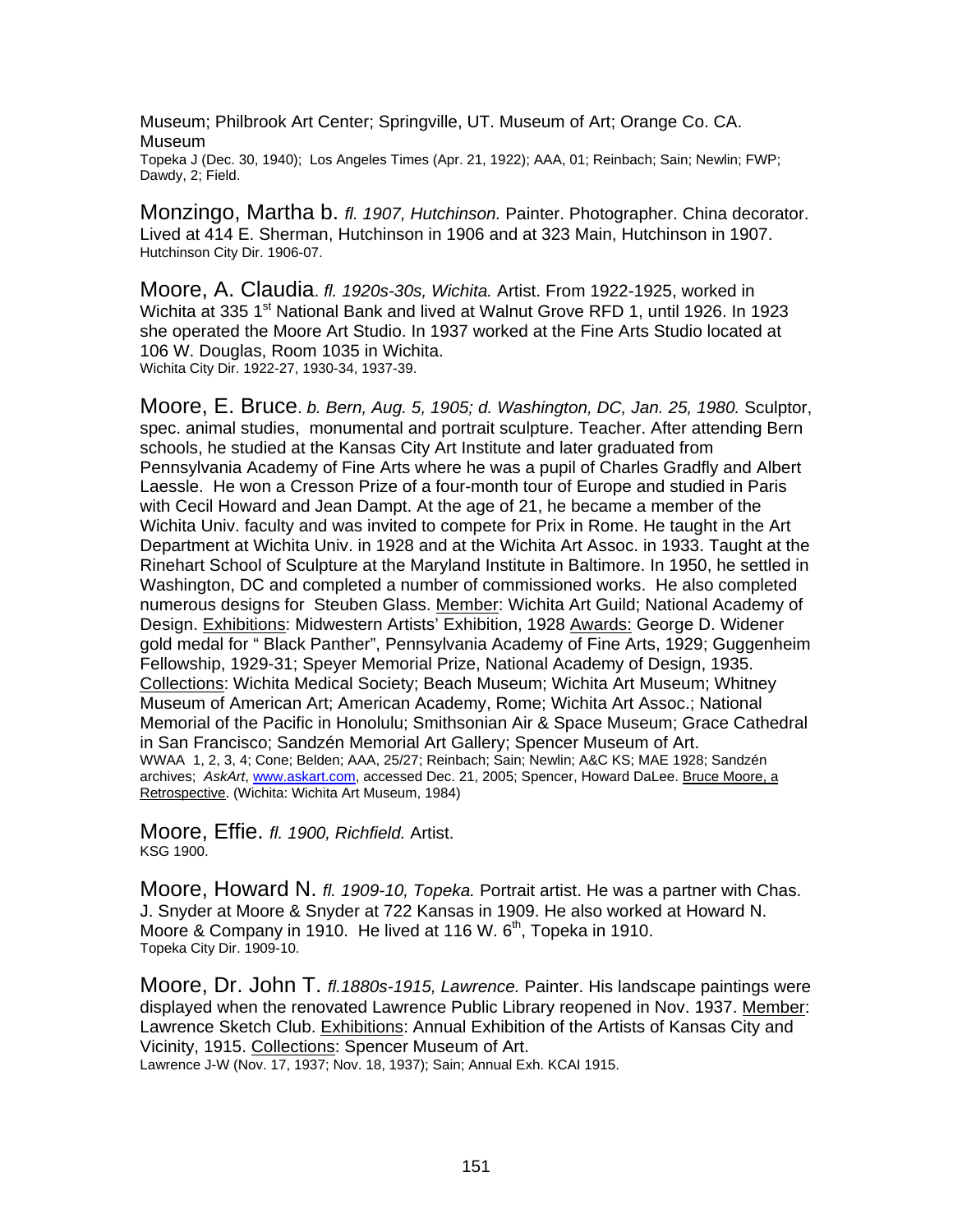Moran, Eva. *fl. 1905-06, Leavenworth.* Artist. Widow of Thomas. She lived at 522 Cheyenne, Leavenworth in 1905-06. Lawrence City Dir. 1905-06.

Morgan, Charles L. *b. Mt. Vernon, IL, Oct. 13, 1890.* Architect. Etcher. Teacher. He studied at the Univ. of Illinois. He spent two years in Spain and France and in England with Frank Brangwyn. He taught architecture at Kansas State College, Manhattan in 1933 and at the Univ. of Kansas, Lawrence in 1942-43. Author of Color Sketches: Spain, France & England (1927)*;* Chalk Talks*;* Sketching for You*;* Imagination, Sixth Sense*;* A Century of Progress in Painting*.* Member*:* Chicago Society of Etchers; American Institute of Architects. Collections: Smithsonian Museum of American Art.. WWAA, 1-3; Sain; Newlin; Dawdy, 2; NMAA files.

Morris, Mrs. Jennie A. *fl. 1880s, Kansas City.* Artist. Lived at 15 Times Building at 9<sup>th</sup> and Main, Kansas City in 1886. KSG 1886.

Morris, Maria. *fl. 1930s, Manhattan.* Draughtsman. Exhibitions: 8th Annual Kansas Artists Exhibition, 1932; 9<sup>th</sup> Annual Kansas Artists Exhibition, 1933. Topeka J (Oct. 22, 1932)

Morrison, George W. *b. Baltimore, MD, 1820; d. Indiana, 1893.* Portrait artist. Lived at 220 N. Main, Wichita in the late 1880s. Collections: Filson Historical Society Wichita City Dir. 1888; KSG 1888-89; *AskArt*, www.askart.com, accessed Dec. 21, 2005

Morrison, Miss Mary J. *fl. 1880s, Kansas City.* Artist. Lived at 1101 Broadway, Kansas City in 1888-89. KSG 1888-89.

Morse, George Fred. *fl. 1906-10, Wichita.* Artist. Worked in Wichita with May E. Morse at Morse Studio on 109 E. 1<sup>st</sup> St. in 1906-10. Wichita City Dir. 1906, 1908-10.

Morris, May E. *fl. 1906-10, Wichita.* Artist. Worked in Wichita with George Fred Morse at Morse Studio on 109 E. 1<sup>st</sup> St. in 1906-10. Wichita City Dir. 1906, 1908-10.

Morton, Charlotte Augusta. *b. Tescott, Nov. 7, 1885; d. Carmel, CA, July 2, 1974.*  Painter, spec. landscapes. Teacher. Graduated from Kansas State College, Manhattan, then studied at the Art Institute of Chicago and in New York City at the Art Students League and Pratt Institute. Moved to California where she taught briefly at San Jose State College before settling on the Monterey Peninsula in 1947. In Carmel, CA she developed a postcard business depicting local scenes, and in her leisure painted watercolors of the local wild flowers. Member: Carmel Art Assoc. Kovinick; *AskArt*, www.askart.com, accessed Jan. 15, 2006; Dawdy3.

Mose, Carl C. *b. Copenhagen, Denmark, 1903; d. New Windsor, MD, 1973.*  Sculptor, spec. portraits. Teacher. Studied with Lorado Taft, Albin Polasek, and Leo Lentelli. Carved stone sculptures, "Land" and "Communication", on either side of the entry to the Salina Post Office in 1940. Taught at Washington Univ., St. Louis. Member: National Sculpture Society; Southern Washington Artists; St. Louis Artist Guild; Two by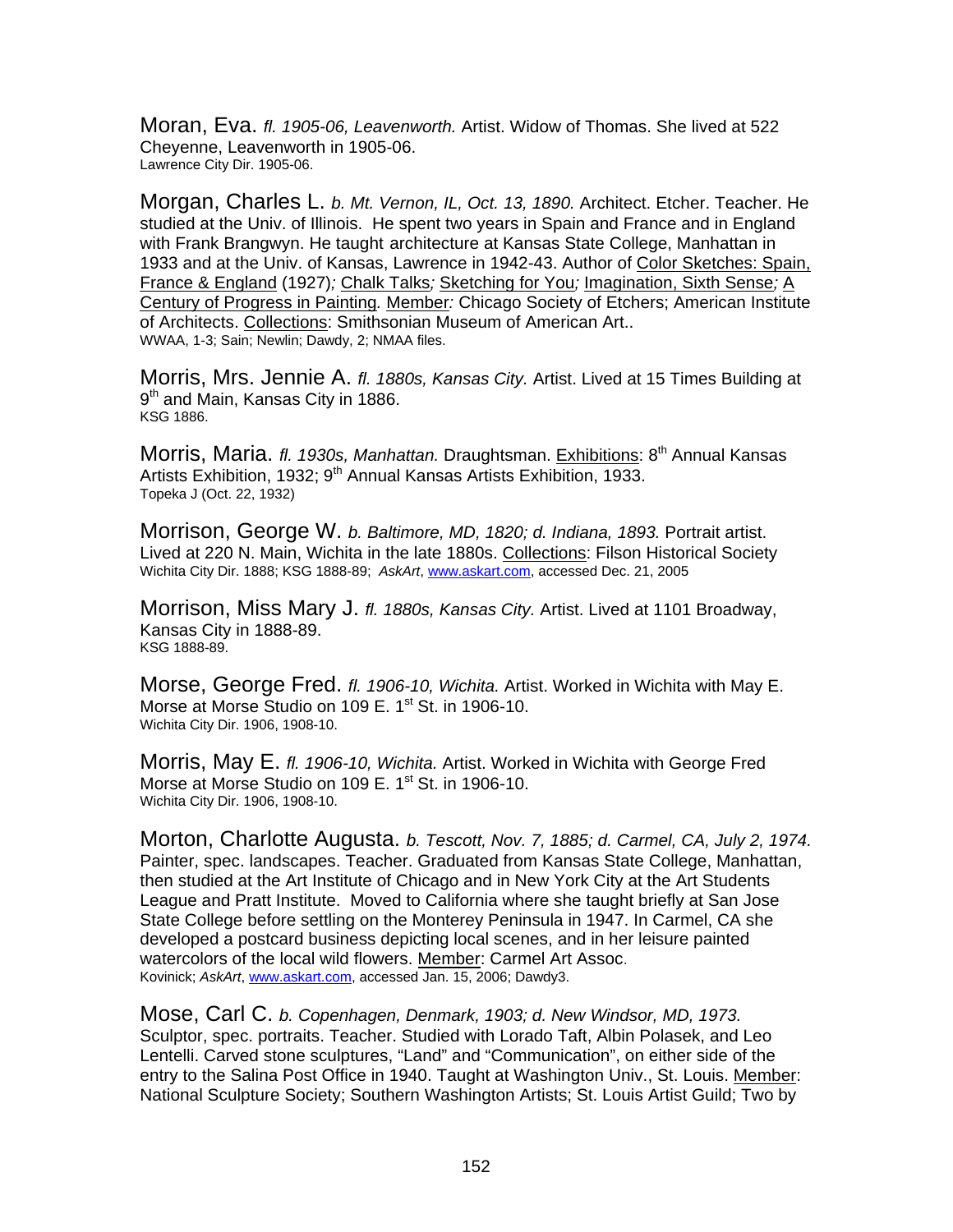Four; Salons of America. Collections: YMCA in Chicago, IL; Carlton College, MN; Croodston, MN; Sandzén Memorial Art Gallery; "Stan Musial" at Busch Stadium, St. Louis; "St. Francis of Assisi" in Forrest Park, St. Louis Bruner; ; *AskArt*, www.askart.com, accessed Dec. 21, 2005

Moser, Frank H. *b. Oketo, May 27, 1886; d. Dobbs Ferry, NY, Oct. 1, 1964.* Painter. Cartoonist. Animator. Illustrator. Teacher. Studied at Cumming School of Art, Des Moines, IA; Art Students League; National Academy of Design. Was a pupil of Albert Reid. An associate of Paul Terry, together they founded TerryToons in 1929 and developed animated features distributed by Fox Pictures. Lived in Hastings on Hudson, NY. Member: American Watercolor Society; Salmagundi Club; Hudson Valley Art Assoc. Sain; A&C KS; WWAA, 6,7; AskArt, www.askart.com, accessed Dec. 21, 2005; Filmography, http://www.imdb.com/name/nm0608487/, accessed July 22, 2006

Moss, George. *fl.1930s, Topeka.* Artist. Exhibitions: Topeka Art Center, Sept. 1939. Topeka J (Sept. 9, 1939)

Moss, Joel C. *b. Murray, KY, June 2, 1912; d. Dec. 16, 1989.* Painter. Studied at Kansas State College, Manhattan, George Peabody College, Univ. of Southern California and at Columbia Univ. Pupil of Glen Lukens, Saul Baizermann and Charles Martin. He was a Professor of Art and head of the Department of Art at Fort Hays Kansas State Teachers College beginning in 1946. Member: Kansas Watercolor Society. Exhibitions: Kansas Painters Exhibition, 1949-53. Awards: Kansas Governor's Artist Award, 1981.

WWAA, 6,7; Beach; ; www.FamilySearch.org accessed July 17, 2006; TPL.

Mossman, Thirza A. *fl. 1930s-40s, Manhattan.* Painter, spec. flower studies, landscapes and portraits. Was trained in Eastern art schools. Also was a teacher at Kansas State College, Manhattan. Exhibitions: 6<sup>th</sup> Annual Kansas Artists Exhibition, 1930; 7<sup>th</sup> Annual Kansas Artist Exhibition, 1931; Midwestern Artists' Exhibition, 1932; Midwestern Artists' Exhibition, 1933; 15<sup>th</sup> Annual Kansas Artist Exhibition, 1939; 17<sup>th</sup> Annual Kansas Artist Exhibition, 1941.

Topeka J (Oct. 18, 1930), (Mar. 10, 1939; MAE 1932, 1933.

Mountain, Grover. *fl. 1930s, Kansas City.* Artist. Worked in the Federal Art Project. Topeka J (June 5, 1937)

Muller, Carl. *b. Marquette, 1895; d. 1978.* Painter. Designer. Studied with Birger Sandzén at Bethany College, Lindsborg. Worked as an interior decorator and contractor in Salina. Sandzén archives

Muntefering, Hermann. *fl. 1880s, Topeka.* Artist. Lived at 282 Harrison, Topeka. Topeka City Dir. 1885-1886, 1887-88.

Murdock, Cecil. *b. McLoud, OK, Oct. 13, 1913; d. McLoud, OK, Dec. 14, 1954*. Painter. Also known as Koketha or Turning Bear or Running Bear. Native American. Member of the Kickapoo Tribe. Attended Friends Univ. in Wichita 1932-33 and Univ. of Wichita. Also studied at Univ. of Oklahoma with Olaf Nordmark. Did WPA mural projects in Lawton, OK and Anadarko, OK. Collections: Gilcrease Institute; Philbrook Art Museum; Univ. of Oklahoma; Museum of Northern Arizona. TCP; Lester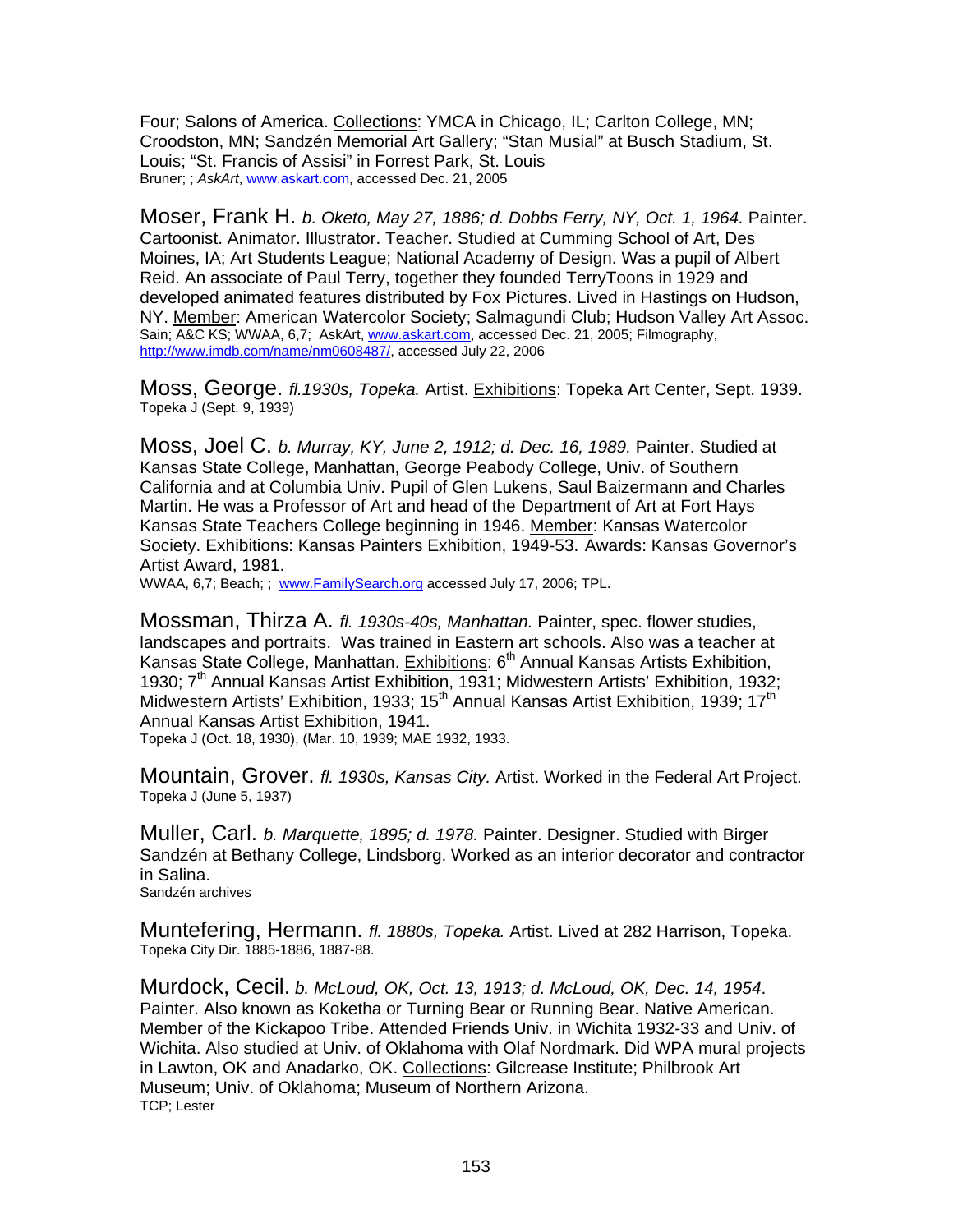Murphy, Myrtle M. *fl. 1916, Topeka.* China painter. Lived at 917 Quincy, Topeka in 1916. Topeka City Dir. 1916.

Murray, Albert Ketcham. *b. Emporia, Dec. 29, 1906; d. Emporia, 1992.* Painter, spec. portraits, combat scenes. Studied at Cornell Univ., graduated from Syracuse Univ. then studied in England and France before spending two years in Mexico with the noted portrait artist Wayman E. Adams. During World War II, he served as a combat artist for the U.S. Navy and remained on active duty to complete a series of portraits of the war leaders. After his military service, Murray painted many distinguished business and political leaders. Collections: Syracuse Univ.; Univ. of Illinois; Princeton Univ.; IBM; National Gallery of Art; Lafayette Univ.; Union Club, NY; Naval Academy; Naval War College; U.S. Military Academy; Coast Guard Headquarters; Marine Commandant's House in Washington; National Portrait Gallery

WWAA, 6,7; Sain; A&C KS; NMAA file; *AskArt* , www.askart.com, accessed Dec. 21, 2005; Cheevers, Jim. Christie's Presents Albert Murray, a Retrospective. (New York: Christie's, 1995).

Murray, Anne. *b. Lawrence.* Artist. Studied at Univ. of Kansas, Lawrence. Lived in New York.

Sain.

Myers, Clinton G*. fl.1916, Ottawa.* Artist. Lived at 714 S. Poplar St., Ottawa in 1916. Ottawa City Dir. 1916.

Myers, Elaine. *fl. 1930s, Lawrence.* Painter. Printmaker, spec. woodcuts. Exhibitions: Midwestern Artists' Exhibition, 1930. MAE 1930

Myers, George R. *fl. 1909, Kansas City.* Artist. Lived at 69 N. Valley, Kansas City in 1909.

Kansas City Dir. 1909.

Myers, George W. *fl. 1930s, Topeka.* Artist. Worked at Myers Rataprint Company located at 723 Morris St., Topeka in 1935. Topeka City Dir. 1935.

Myers, J. R. *fl. 1904, Kidderville.* Artist. KSG 1904.

Myers, Lafayette F. *fl. 1916, Ottawa.* Artist. Lived at 714 S. Poplar, Ottawa in 1916 with his wife Elizabeth. Ottawa City Dir. 1916.

Myers, Lawrence. *fl. 1916, Ottawa.* Artist. Lived at 714 S. Poplar St., Ottawa in 1916. Ottawa City Dir. 1916.

Myers, William A. *fl. 1920s, Hutchinson & Wichita.* Landscape painter. Lived at 21 E. Sherman St., Hutchinson and at Bitting Block, Wichita in 1891. Lived at 412 Wine Building, Wichita in 1926-28 and 408 Winne Building, Wichita in 1929-33.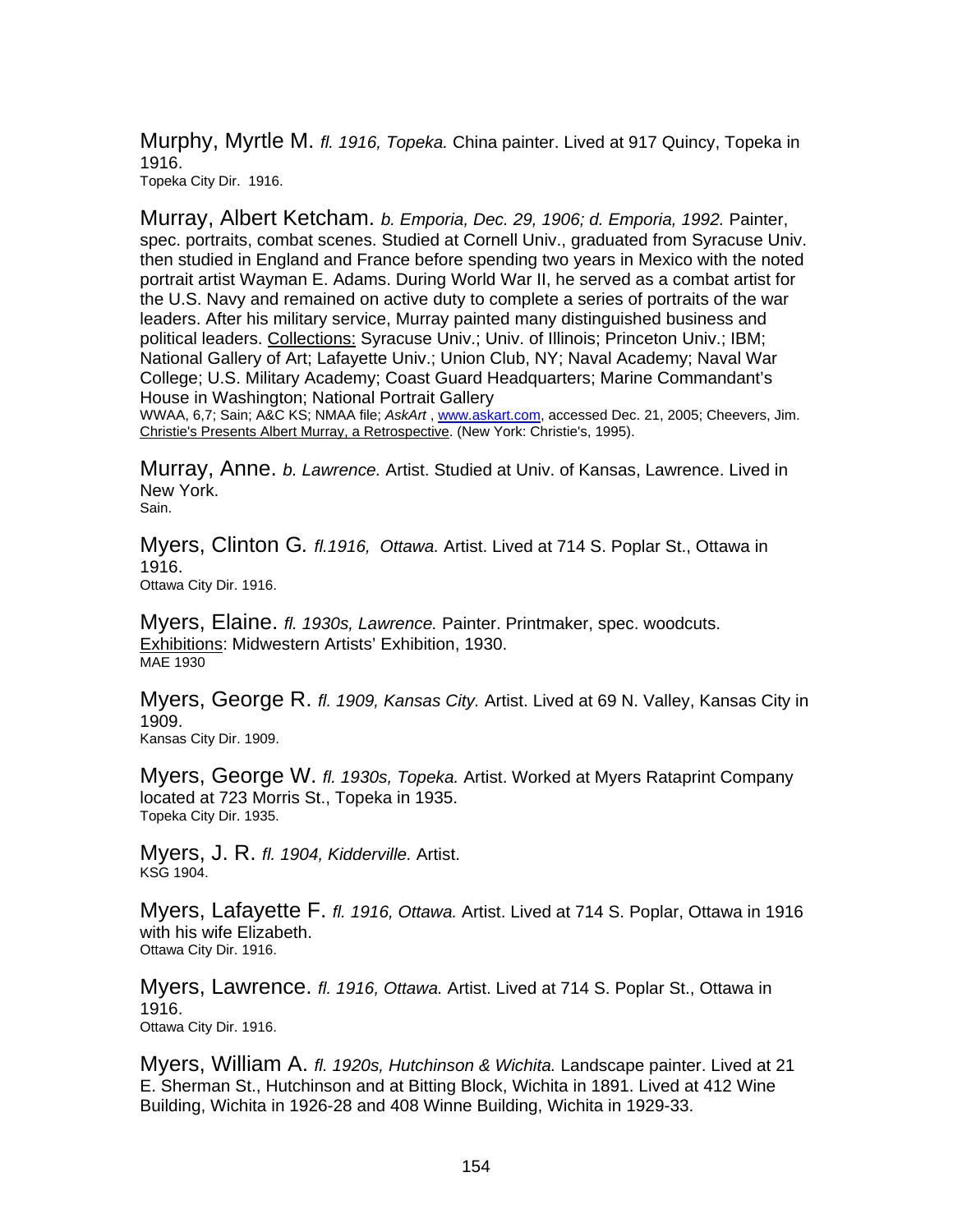KSG 1891; Wichita City Dir. 1926-33.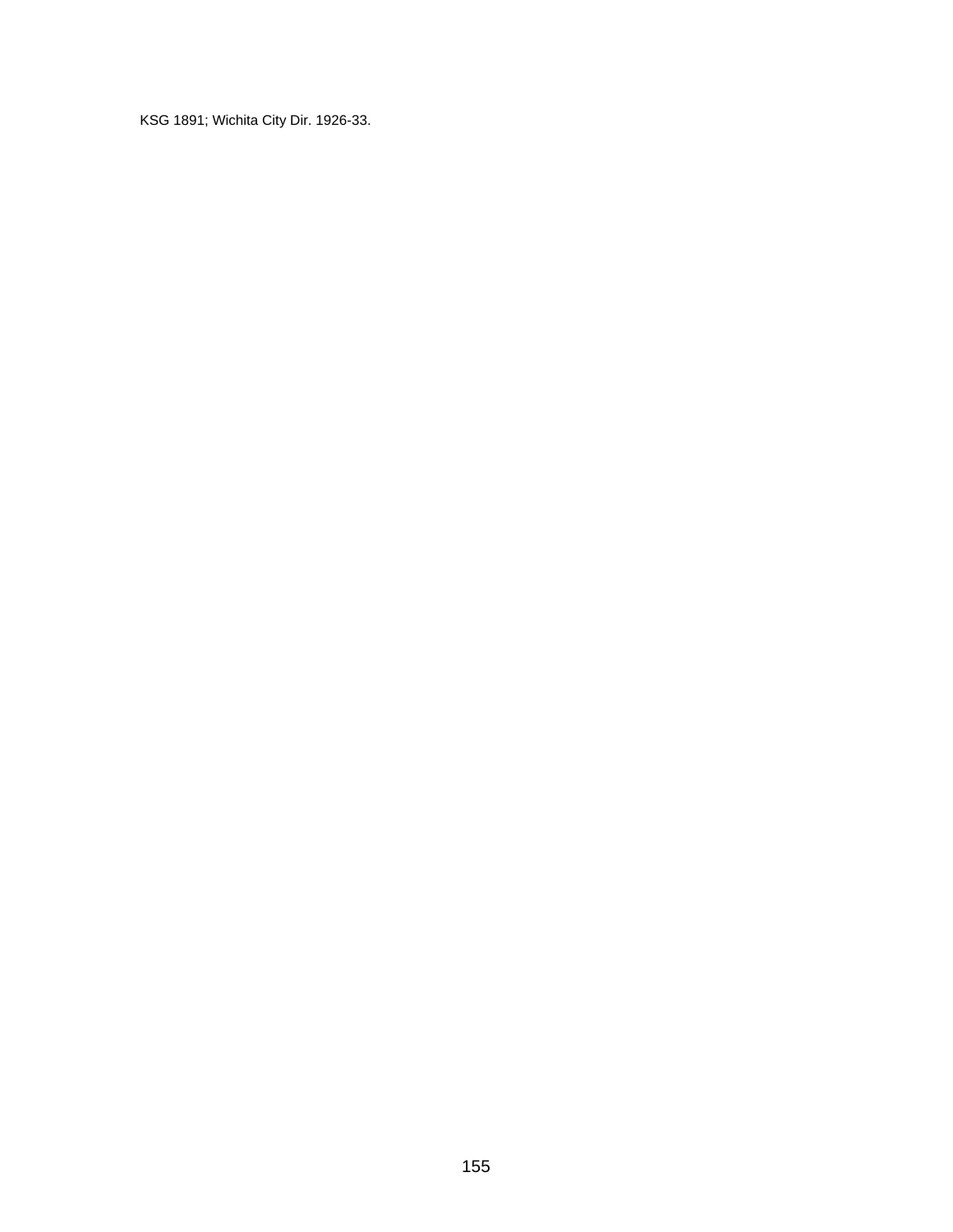## N

NaPier, C. Vartine. *fl. 1900, Kansas City*. Artist. Located in Kansas City at 514 Altman Building in 1900. KSG 1900

Nau, Carl A. (W?). *fl. 1917, Kansas City.* Painter. Rector of St. Paul in Kansas City; lived at the The Rectory in Emporia in 1917. Exhibitions: Corcoran Art Gallery; Art Institute of Chicago Reinbach, Sain, Newlin, AAA14, Dawdy 2

Nellis, Margaret M. (Mrs. Don C. Nellis; Margaret Wakeman). *b. Topeka.* Artist. Printmaker. Illustrator. Studied at the Art Institute of Chicago; the American Art Academy in Chicago; at Washburn College with V. Helen Anderson and with Mary Huntoon. Exhibitions: 7<sup>th</sup> Annual Kansas Artists Exhibition, 1931; 10<sup>th</sup> Annual Kansas Artists Exhibition, 1934; 11<sup>th</sup> Annual Kansas Artists Exhibition, 1936. Collections: Topeka Public Library Sain; TPL; Topeka J (Nov, 10, 1934; Jan. 7, 1936)

Nelson, Earl. *Topeka*. Artist. Sain

Nessly, Mayme E. *fl. 1911-12, Wichita*. Artist. Wichita addresses at 925 West Douglas, bds 204 South Osage, in 1911. Wichita City Dir. 1911, 1912

Newby, Ruby Warren (Mrs. Warren B. Newby) *b. Goff, July 28, 1886; d. 1952.* Painter, spec. landscape. Teacher, Blockprinter. Studied at Southern College in Lakeland, FL. Pupil of Everett Warner, Kathryn Cherry, R.P. Ensign, Ernest Watson, Will Taylor, Gustave Cimiatti, and Merlin Pease. Lived in Orlando, FL. Directed the 261 Art Gallery, located at 261 N. Court, Tucson, AZ. Many of her papers are available at the Arizona Historical Society Library. Member: Orlando Art Assoc.; Southern States Art League; Florida Federation of Art; American Federation of Arts. Exhibitions: Rollins College in Winter Park, FL, 1928; Smith Art Museum, Springfield, MA, 1940. Awards: 1<sup>st</sup> and 2<sup>nd</sup> prize at the South Florida Fair in 1927.

Sain, Topeka Cap 10-27-29, AAA24, WWAA1, Dawdy 2; *AskArt*, www.askart.com, accessed Dec. 21, 2005; Dreier, Katherine Sophie. The Leon Carroll Memorial Exhibition and Flower Paintings by Ruby Warren Newby. (Springfield, MA: George Walter Vincent Smith Art Gallery, 1940.

Newcomb, E. V. *fl. 1880s, Atchison.* Artist. Lived in Atchison at 901 Main in 1893-4. Atchison City Dir. 1883-84

Newhall, Harriot B. *b. Topeka, June 23, 1874; d. Boston, MA, 1940.* Painter, spec. landscapes. Etcher, Teacher. Studied at the Cape Cod (MA) School of Art. Pupil of Frank Benson, Philip Leslie Hale, Denman Ross, Charles Hawthorne, and Charles Woodbury. Traveled extensively in Europe and produced numerous paintings documenting European scenes. Member: Copley Society of Boston. AAA 1915, AAA25, Reinbach, Sain, Fielding, AAA 14/18/20/22; *AskArt*, www.askart.com, accessed Dec. 21, 2005.

Newman, Mrs. Jennie Lee. *fl. Atchison.* Artist. Sain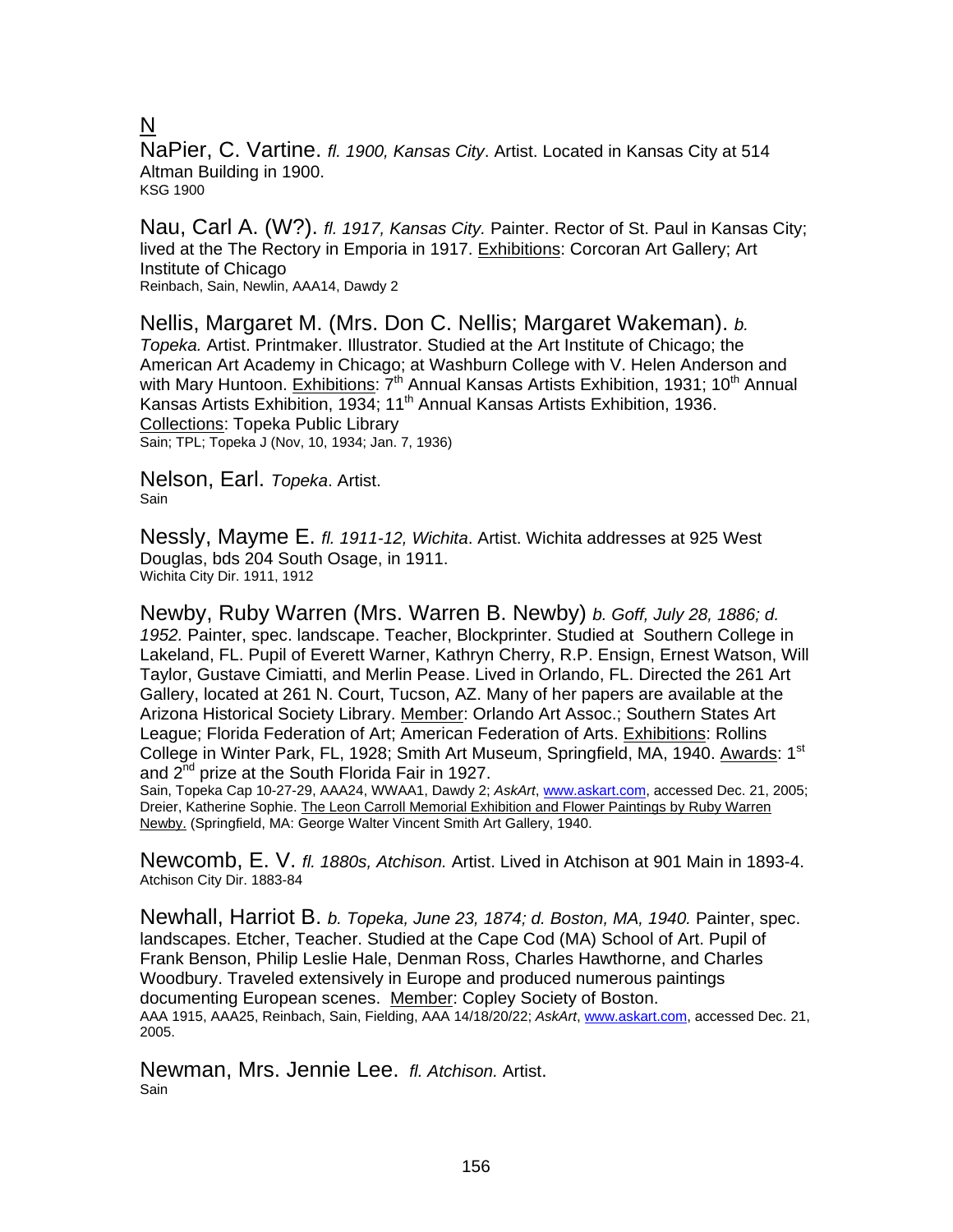Nicholas, James A. *fl. 1890s, Topeka*. Crayon artist. Lived in Topeka at 523 Kansas Avenue in 1896-7. Topeka City Dir. 1896-97

Nichols, Mrs. Clarina I. Howard. *b. West Townsend, VT, Jan. 25, 1810; d. 1885.* Teacher. Newspaper editor. Speaker. Reformist. Early resident of Lawrence known for her 1854 sketch of Lawrence. Moved to Lawrence from Vermont in October 1854 under the auspices of the Emigrant Aid Society. On November 2, 1854, Mrs. Nichols, a woman's rights advocate of some prominence, wrote from Lawrence: "I will not paint you the thatched cottages mingled with white tents and log huts -- for framed houses of the worthy citizens are yet to be built. I will not speak of the house of religious worship, thatched from ridge-pole to base with Prairie grass, nor of the two "stores" where almost everything but ardent spirits is to be had. I might tell you of steam saw and grist mills nearly ready for use, and the large hotel, whose foundations are being laid; of streets staked out; of public squares, college and church grounds. " Collections: Spencer Museum of Art.

*Kansas Historical Quarterly* (Spring 1954, Spring 1973)

Nichols, Dale William. *b. David City, NE, July 13, 1904; d. Sedona, AZ, Oct. 19, 1995.* Illustrator. Blockprinter. Painter, spec. farm life. Designer. Lithographer. Pupil at the Art Institute of Chicago, the Chicago Academy of Fine Art and of Joseph Binder in Vienna. Artist-in-residence at Washburn College, Topeka in 1939. Produced covers for *Life* magazine. Was Carnegie Visiting Professor and artist in residence at the Univ. of Illinois in 1939-40. Author of A Philosophy of Esthetics (1938), Figure Drawing (1957), Mayan Mystery (1976); illustrated Two Years before the Mast (1941) and A World History (1940). Became art editor for the Encyclopedia Britannica in 1943. Member: All-Illinois Society for Fine Art; Society of Typographic Arts. Exhibitions: Metropolitan Museum of Art; Art Institute of Chicago; FirsTier Bank, David City, NB, 1988. Collections: Museum of Nebraska Art; Butler Institute of American Art; Great Plains Art Museum; Nelson-Atkins Museum of Art

Topeka J (Oct. 28, 1939); WWAA 1, 6,7; *AskArt*, www.askart.com, accessed Jan. 5, 2006

Nichols, Peggy (Pegus?) Martin. *b. Atchison, March 22, 1884; d. Los Angeles, California, June 27, 1941.* Painter. Portrait sculptor. Architect. Designer. Pupil of Cecelia Beaux, William Merritt Chase. Member: California Art Club. Dawdy 2, WWAA1, Collins, AAA25, Reinbach, WWAA 1, 2, 3, Sain, Newlin, Fielding, AAA 14/18/20/22

Nickel, Katherine. *fl. 1940s, Buhler.* Artist. Exhibitions: 16<sup>th</sup> Annual Kansas Artists Exhibition, 1940. Topeka J (Feb. 10, 1940)

Nightengale, George, Jr. *fl. 1930s, Emporia.* Artist. Exhibitions: 12<sup>th</sup> Annual Kansas Artists Exhibition, 1936. Topeka J (Jan. 7 1936)

Nixon, Max. *fl. 1930s-40s, Topeka*. Artist. Graduate of the Univ. of Kansas, Lawrence in 1940. Exhibitions: National Art Fair at the Wichita Art Museum, 1940; Topeka Art Center, 1939; 16<sup>th</sup> Annual Kansas Artists Exhibition, 1940. Sain; Wichita Eagle (Nov. 24, 1940); Topeka J (Sept. 9, 1939)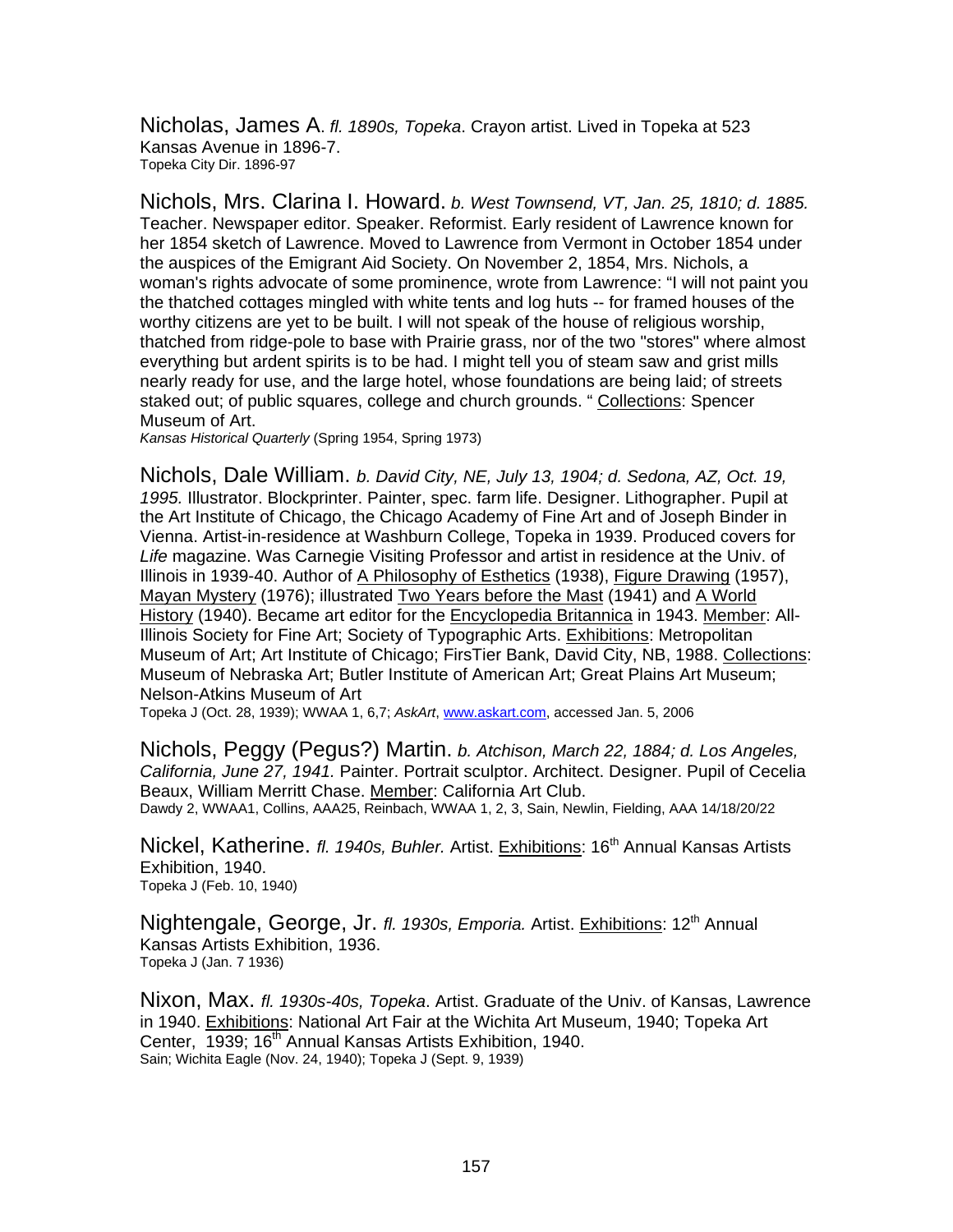Noble, John, Jr. *b. Wichita, March 15, 1874; d. New York, NY, January 6, 1934.*  Painter, spec. landscapes, animals, marine. Illustrator. Cartoonist. Raised on the Osage Reservation in Oklahoma. Studied at the Cincinnati Academy of Fine Arts then traveled the country working as a newspaper cartoonist and painter. In 1902, Noble went to Paris where he studied at the Academié Julian in Paris with Jean Paul Laurens, then in Brussels at the Academie des Beaux Arts. Lived on the coast of Brittany for several years working as a fisherman and painter before moving to London. Returned to the US and settled in Provincetown in 1919 where he led the Provincetown Art Assoc. in the early 1920s. Known as "Wichita Bill" he was recognizable for his five-gallon Stetson hat, rattlesnake tie, and engaging stories of the prairie wilderness. Lived in New York from 1925-33. Irving Stone's 1949 book, The Passionate Journey, was based on John Noble's life. Member: National Academy of Design (Assoc. 1924; Full 1927); American Art Assoc.; Allied Artists of America; Provincetown Art Assoc.; Connecticut Academy of Fine Arts; Salmagundi Club. Exhibitions: Panama Pacific Exhibition, 1915; 1<sup>st</sup> Annual Kansas Artists Exhibition, 1925; 25<sup>th</sup> McPherson Exhibition 1935. Collections: High Museum of Art; Smithsonian Museum of American Art; Brooklyn Museum; Columbus Museum of Art; Phillips Collection; Whitney Museum of American Art; Spencer Museum of Art; Wichita Art Museum.

WW26-27; AAA27; Reinbach; Sain; Newlin; A&C Ks (il); Fielding; Shipp; Julian; Spencer, Howard. The Legendary Wichita Bill: a Retrospective Exhibition of Paintings by John Noble*.* (Wichita: Wichita Art Museum, 1982); AskArt, www.askart.com, accessed Dec. 21, 2005.

Nolan, Leah Williams. *b. Kinsley, Feb. 3, 1901; d. Topeka, Jan. 6, 1982.* Sculptor of figurines. Graduated from Kinsley High School in 1918. Studied with Lazlo Moholy-Nagy in Chicago. Worked in advertising, drafting, photography, oil painting, and sculpture. Contributed cartoons to *Esquire* in the 1930s. Lived in Illinois, California, Connecticut, and New York. Nolan was not only an artist but also an engineer teaching women's courses at the Illinois Institute of Technology during the 1940s, as well as working for the United States Army Air Force during WWII. Many of her papers are available at the Spencer Research Library in Lawrence.

http://ead.diglib.ku.edu/xml/ksrl.kc.nolanleah.html#IDAKHAQ, accessed Aug. 10, 2006.

Nolte, Father Felix. *fl. 1916, Atchison*. Head of the art department at St. Benedicts College in Atchison in 1916. AAA13

Nordfeldt, Bror Julius Olsson. *b. Tulstorp, Sweden, April 13, 1878[1873?]; d. Henderson, Texas, April 21, 1955.* Painter, Etcher, Engraver, Teacher. Family came to U.S.A. in 1891 and settled in Chicago, IL. First job was as a printer's devil with a Swedish-language newspaper in Chicago. Became a student at the Art Institute of Chicago in 1899; became an assistant to Albert Herter of New York, helped him paint a mural for the Paris Exhibition. In 1900, went to France and remained there to study and teach. Attended the Academié Julian in 1900 as a pupil of Jean Paul Laurens, then went to London to study etching and woodblock cutting as a pupil of Frank M. Fletcher, then went to Sweden for a year. Returned to Chicago in 1903 and moved east, then to Europe. After WWI, moved to Santa Fe and remained there until 1940. Taught at the Wichita Art Assoc. in 1933 and spent the winter in Wichita painting Kansas scenes and portraits. Member: Chicago Society of Etchers; California Society of Etchers; Taos Society of Painters; New Mexico Society of Painters; Brooklyn Society of Etchers; Society of Independent Artists; . Exhibitions: Panama Pacific Exhibition, 1915; Kansas City Art Institute Exhibition, 1921 Awards: Silver medal in Milan, Italy in 1906 for a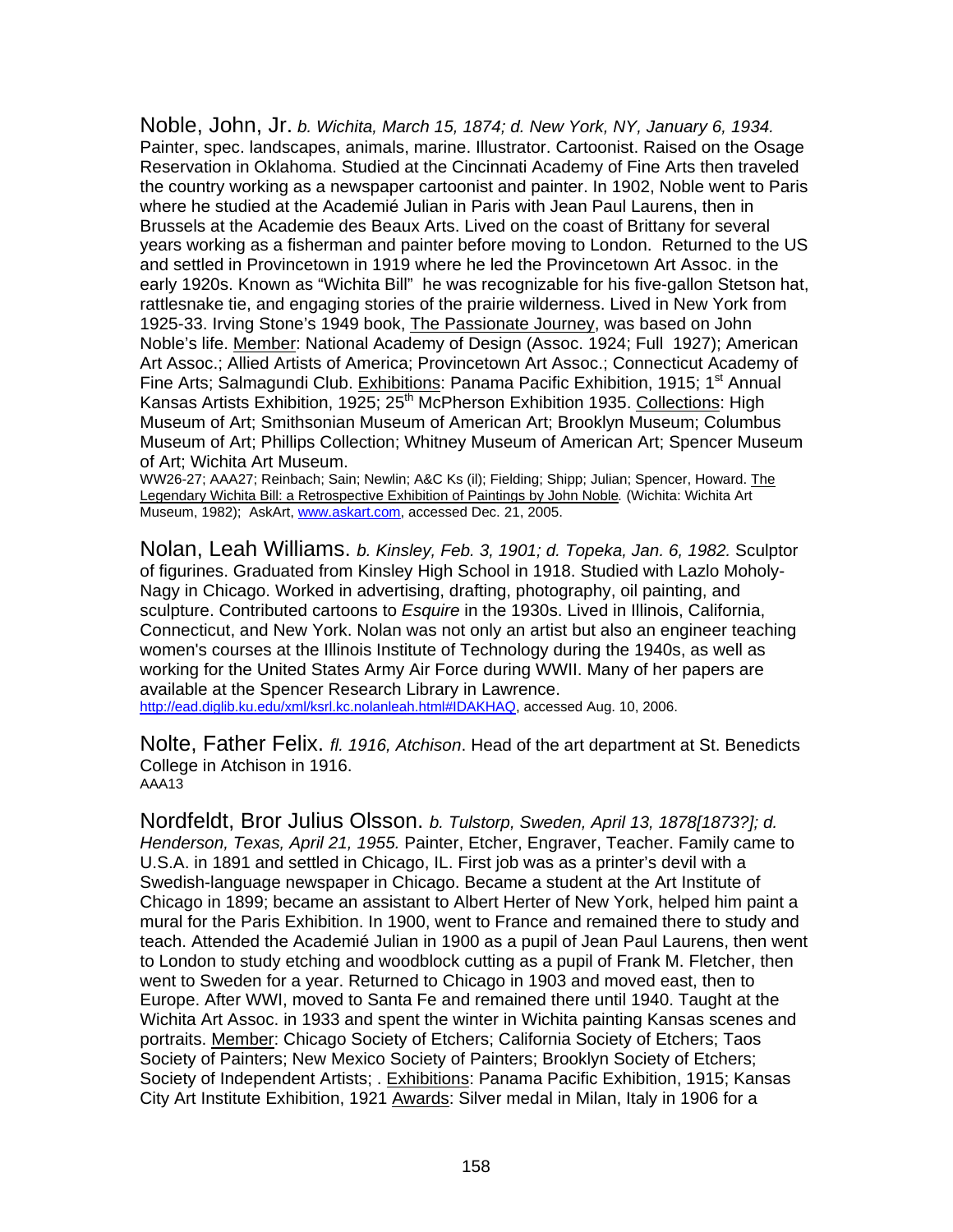woodblock print; silver medal for etching at the Panama-Pacific Exposition in San Francisco in 1915; Logan medal at the Art Institute of Chicago in 1926. Collections: Amon Carter Museum; Delaware Art Museum; Denver Art Museum; Museum of New Mexico; Art Institute of Chicago; New York Public Library; Toledo Art Museum; National Museum of Norway; Detroit Institute of Art; Toronto Art Museum; Sandzén Memorial Art Gallery; Smithsonian American Art Museum; Tucson Museum of Art; Phillips Collection; Spencer Museum of Art.

Wichita Eagle (Jan. 29, 1933); WWAA1; AAA20-22; Museum of New Mexico; Harmsen; Julian; Porter; Coke, Van Deren. **Nordfeldt, the Painter** (Albuquerque: Univ. of New Mexico Press, 1972); **B.J.O. Nordfeldt**, an American Expressionist. (Princeton: Princeton Univ. Press, 1984); The Woodblock Prints of B.J.O. Nordfeldt: a Catalogue Raisonne. (Minneapolis: Univ. Art Museum, 1991); *AskArt*, www.askart.com, accessed Dec. 21, 2005; Dawdy3.

Norman, Mrs. Da Loria. *b. Leavenworth, November 18, 1872; d. 1935.* Painter, spec. murals. Illuminator*.* Born Belle Elkin Mitchell, Norman was a self-taught artist. Lived in England, ca. 1884-1913, and was attracted to the Arts and Crafts Movement, especially to murals and illuminated manuscripts. Following a sensational divorce trial in 1914, in which her counsel was Lloyd-George, she returned to America, and worked on private commissions and exhibitions, chiefly in New York, Old Lyme, CT, and Michigan. Her work includes book illuminations and miniatures executed in watercolor and gold leaf; large murals on both plaster and canvas; landscapes and mystical paintings in oil and watercolor; fine-silk picture embroidery; and illustrations for magazines and books. She also taught art in New York City. Her papers are in the Archives of American Art. Collections: New York Public Library; murals in Scottish Rite Hospital for Crippled Children in Atlanta, GA and the Starr Commonwealth for Boys in Altron, MI; illustration at Christ Church in New Haven, CT; Museum of the City of New York. AAA27, Reinbach, Collins, AAA25, Sain, Newlin, Fielding, AAA14/18/20/22/24; *AskArt*, www.askart.com, accessed Dec. 21, 2005.

Norman, Mrs. Vera Stone. *b. Garden City, 1888.* Illustrator. Studied at the Art Institute of Chicago. Member: Cordon Club. AAA25, Reinbach, Sain, Newlin, AAA22

Norris, Esther Ann. *fl. 1930s, Topeka.* Painter. Exhibitions: Kansas Free Fair Art Exhibition in 1936. Topeka J (Sept. 19, 1936)

Norris, Mrs. S. W. *fl. 1880s, Wichita.* Artist. KSG 1888-89

North, Alice. *fl. 1930s, Wichita.* Portrait Artist. Lived in Wichita on the 9<sup>th</sup> floor of 209 E. William in 1935. Wichita City Dir. 1935

Northam, Carolina A. *b. Leavenworth, November 18, 1872.* Painter. Hotel Saint Hubert, New York in 1917. AAA14

Northrup, Estelle E. *fl. 1913-15, Lawrence.* China decorator. China firing and artists' materials. Lived at in Lawrence at 733 Massachusetts Street in 1915; worked at 701 Massachusetts Street; boards at 927 Ohio in 1913. Lawrence City Dir. 1913-14, 1915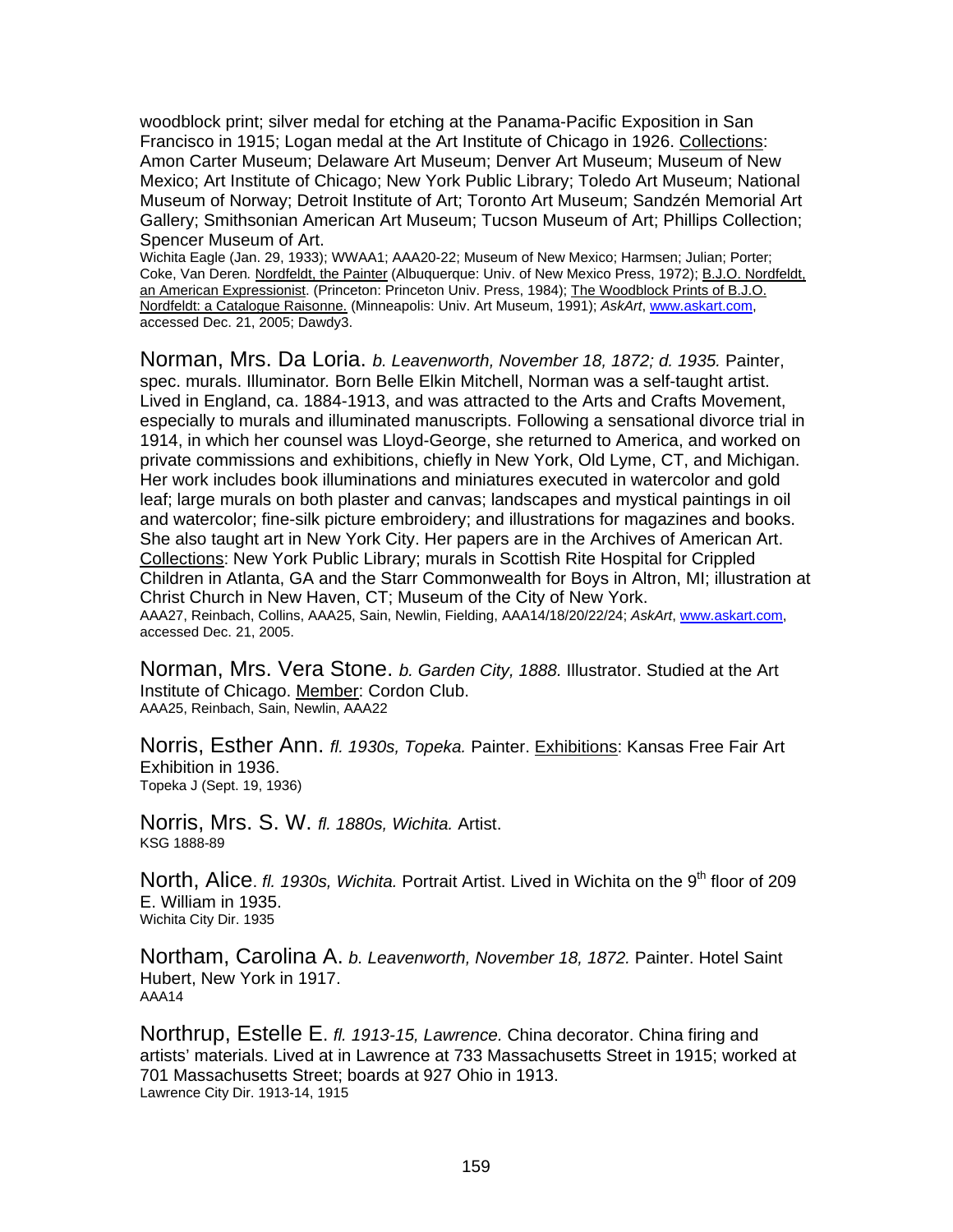Norton, Louise Ruth. *b. Kansas City, June 19, 1888; d. Tucson, AZ, Sept. 5, 1941.*  Painter, spec. flower studies, portraits, still lifes, landscapes. Grew up near Prescott, AZ but attended Central High School in Kansas City and graduated from the Univ. of Missouri, Columbia in 1910. Studied at the Kansas City Art Institute before returning to Tucson. Worked in Washington, DC during World War I and served for several years as an area supervisor of community services during the Depression. Member: Tucson Fine Arts Assoc; Palette and Brush Club.

Kovinick; AskArt, www.askart.com, accessed Jan. 15, 2006.

Noyes, Bernice. *fl. 1930s, Osborne.* Artist. Exhibitions: Kansas Free Fair, 1939. Topeka J (Sept. 9, 1939)

Nudson, Laura M. *fl. 1930s, Topeka.* Artist. Exhibitions: Kansas Free Fair, 1939. Topeka J (Sept. 9, 1939)

Nugent, Thomas P. *fl. 1901, Kansas City.* Artist. Lived in Kansas City at 1315 Osage in 1901. Kansas City Dir. 1901

Nunn, Mrs. Evylena. See Miller, Evylena Nunn.

Nye, Marvin. *fl. 1920s-30s, Topeka.* Artist. Wife's name was Emily, they lived in Topeka at 2100 Massachusetts, and he worked at 824 Kansas. Topeka City Dir. 1929-30

Nye, William. Artist. Advertising artist. Illustrator. Student at the American Art School in New York. Pupil of Robert Brackman, Raphael Soyer, and William Groper. Studied at the Ray Vogue Schools, Chicago, IL. Worked as a commercial artist in Chicago and, for over six years, with the McCormick-Armstrong Company in Wichita. Member: Wichita Artist Guild. Exhibitions: Murals in the Federal Reserve Bank of Chicago and Medical Building in Newton. AAUW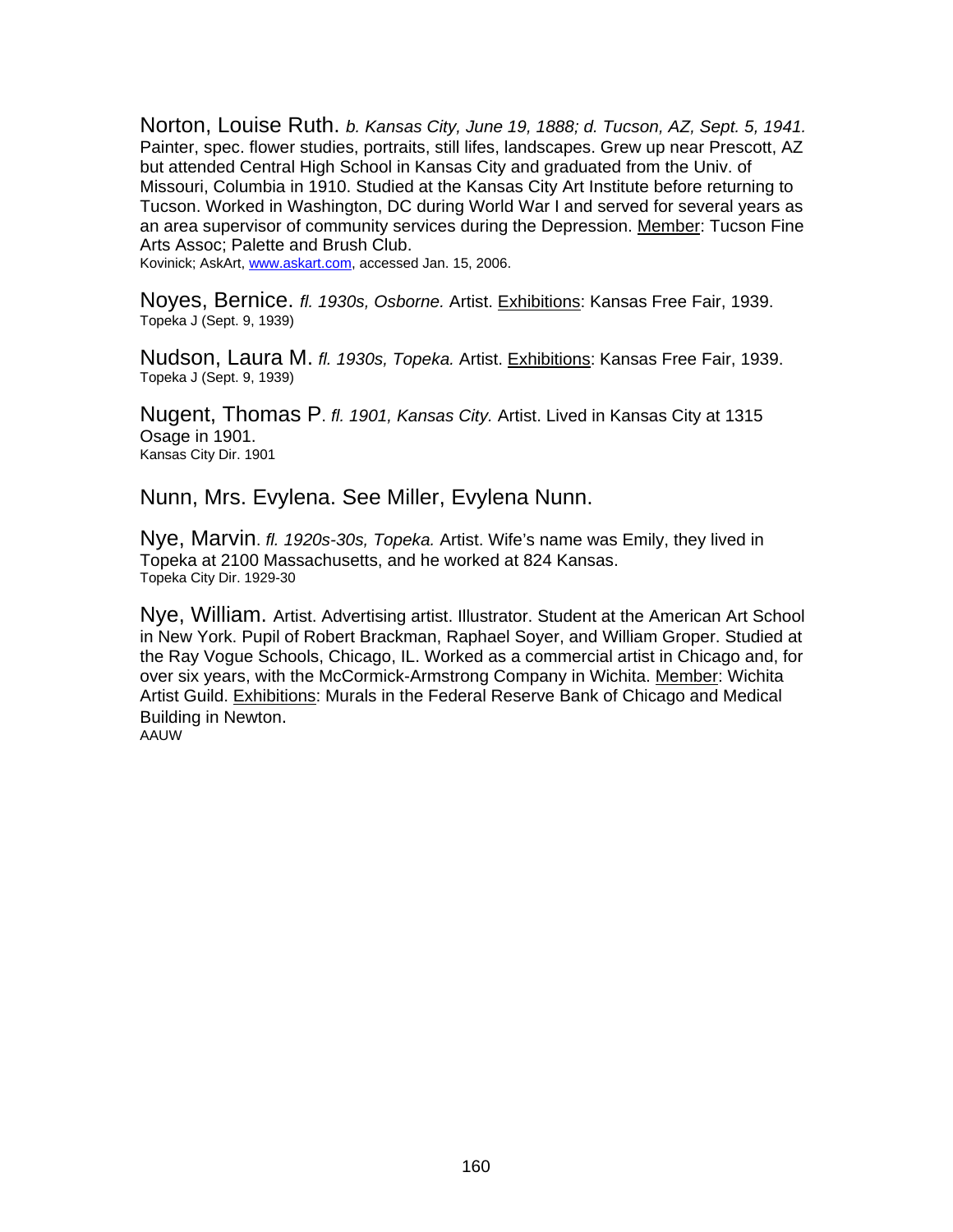O

Odell, Oscar. *b. Frankfort, 1881.* Artist. Self-taught. Sain.

Offen, Kathryn. *fl. 1930s, Topeka.* Artist. Exhibitions: Kansas Free Fair, 1939. Topeka J. (Sept. 9, 1939)

Ohst, August. *b. Ratzeburg, Germany, 1851.* Artist. Received art training in Germany. Came to the U.S. in 1880 and lived in Alma, from 1883. Topeka J. (Oct. 31, 1936)

Oldroyd, Betty. *fl. Arkansas City.* Artist Sain.

O'Leary, Mrs. Christine Marie Hansen. *b. Germany.* Artist. Lived in Garden City*.* Sain.

Oliver, Myron Angelo. *b. Fulton, June 16, 1891; d. Monterey, CA, 1967.* Painter, spec. landscape and street scenes. Craftsman. Family moved from Fulton to Monterey, CA when he was two years old. Oliver's parents owned the local artist supply shop so he was introduced to many influential figures. Prior to his study at Stanford Univ., Oliver had studied with Lester Boronda and William Merritt Chase. Following Stanford, Oliver traveled to New York for study at the Art Students League. Shortly after his return to Monterey, Oliver abandoned oil painting to pursue fine frame and furniture making as well as helping in his family's business. Oliver helped found the Carmel Art Assoc. and served five terms as president of that organization. Member: Art Students League; League of New York Artists; Salmagundi Club; Laguna Beach Art Assoc.; Carmel Art Assoc.

Sain; Fielding; AAA, 18/20/22/24; Dawdy, 2; *AskArt*, www.askart.com, accessed Dec. 22, 2005; William Karges Art, www.kargesfineart.com/myron-oliver-biography.html, accessed July 24, 2006.

Olson, Marjorie. *fl. 1930s, Manhattan.* Watercolor painter. Exhibitions: Kansas Free Fair, 1936; 12<sup>th</sup> Annual Kansas Artists Exhibition, 1936. Topeka J. (Sept. 19, 1936)

O'Mara, Mrs. Thomas W. *fl. 1900, Kansas City.* Art work. Her husband, Thomas W., was a shirt maker. Lived at 8 E.  $11<sup>th</sup>$  St., Kansas City in 1900. KSG 1900.

Opperman, William A. *fl. 1920s, Lawrence.* Painter. Lived at 115 Park Ave., Lawrence in 1927. Lawrence City Dir. 1927-28.

Orr, Marie. *fl. 1920s, Newton.* Was the Secretary-Treasurer of the Kansas State Artists Assoc. in 1926. She was also an art instructor in Newton Schools from 1920. Topeka Cap. (Feb. 6, 1926)

Osgood, Lucy J. *fl. 1890s, Lindsborg.* Painter, spec. figure painting. Teacher. Employed as an instructor in art at Bethany College, Lindsborg from 1890-92. 100 Years of Art*; AskArt*, www.askart.com, accessed Dec. 22, 2005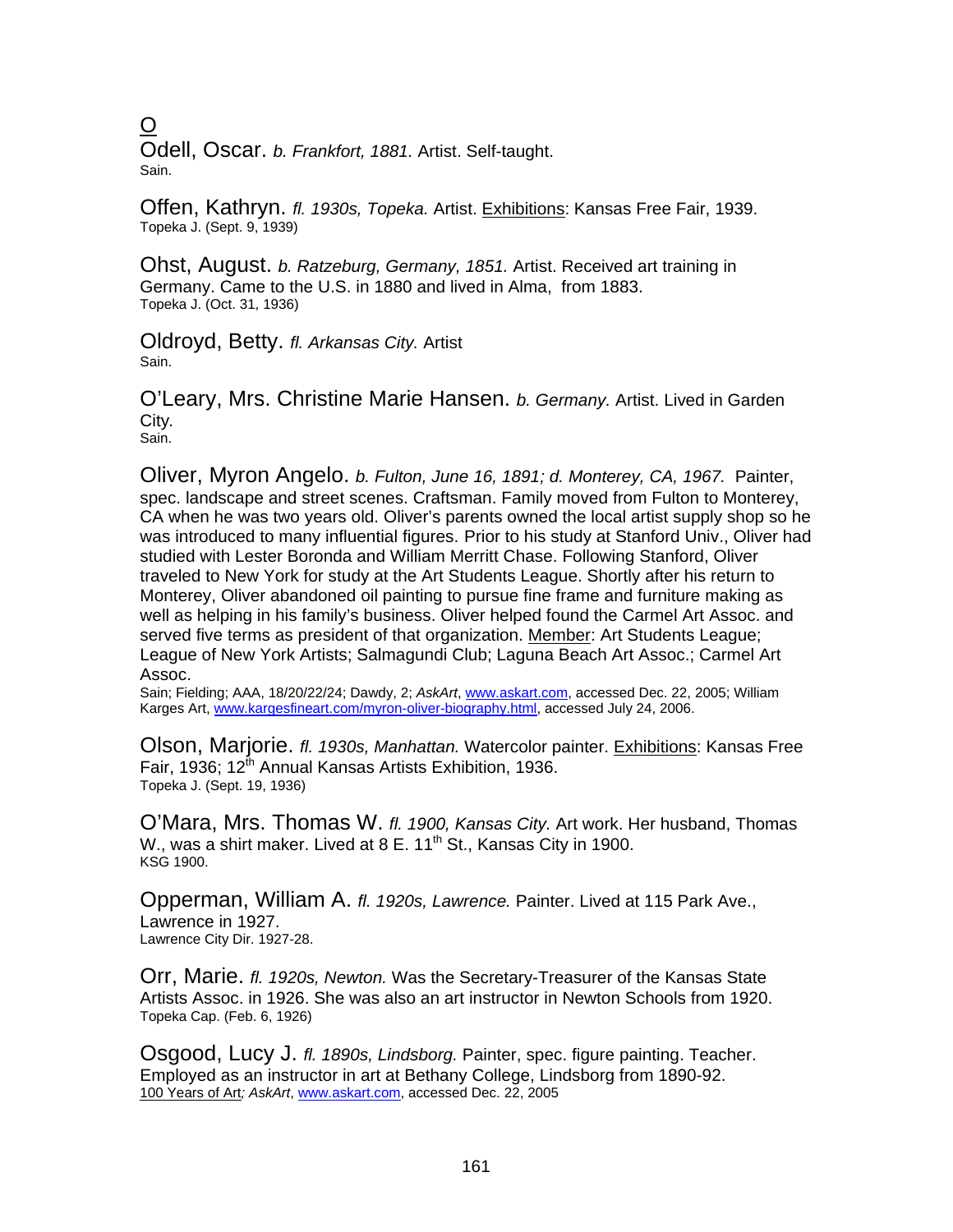Oswald, Mary Alta. *fl. 1930s, Topeka.* Artist. Topeka J. (May 18, 1935)

Otis, Minnie V. *fl. 1865, Topeka.* Artist. Teacher. Taught the first art class offered at Washburn College in 1865. Dawdy3

Ottinger, Ray E., Jr. *fl. 1940s, Lawrence.* Artist. Exhibitions: Missouri Valley Show, Mulvane Museum, 1948. Topeka Cap. (Nov. 10, 1948)

Overend, H. G. *b. Illinois.* Artist. Lived in Wichita*.* Sain.

Overmyer, Bill. *fl. 1930s, Topeka*. Took life-drawing classes at the Topeka Art Center in 1939. Topeka J, 1939.

Overmyer, David Hicks. *b. Topeka, Apr. 5, 1889; d. Topeka, Mar. 1973.* Illustrator. Painter, spec. murals, portraits, and landscapes. Commercial artist. Teacher. Studied at the Reid-Stone Art School, Topeka and at the Chicago Academy of Fine Arts. His work is imaginative and suggestive of Maxfield Parrish. Lived at 301 W.  $13<sup>th</sup>$  St, Topeka and worked at 818 Kansas Ave, Topeka in 1921. Taught at the Topeka School of Art in 1938 and also was a commercial artist focusing on illustrating and designing. Hired in 1945 by Charles L. Marshall, state architect, to paint murals depicting the state's history in the first floor of the capitol's rotunda. Because of the limited funds available, Marshall had to hire Overmyer as an ordinary painter, paying him the same wages as if the walls were to be painted with interior house paint. Exhibitions: Mural, Kansas Free Fair, 1939; 8<sup>th</sup> Annual Kansas Artists Exhibition, 1932; 16<sup>th</sup> Annual Kansas Artists Exhibition, 1940. Collections: Beach; Murals in courthouses of Norton and Bourbon Counties, in the Topeka High School, Pittsburg State Univ. Student Union, Kansas State Univ. Library; Topeka Public Library.

Reinbach; Sain; Newlin; Whittemore; Wiebe; Topeka City Dir., 21; Topeka J, Feb. 10, 1940; ; www.FamilySearch.org accessed July 17, 2006; TCP.

Owen, Mrs. E. Maillard. *fl. 1890s, Kansas City*. Artist. Lived at 818 Grove St., Kansas City in 1891. KSG, 1891.

Owen, Frances. *fl. 1911, Wichita.* Artist. Lived at 1121 Pearce Ave, Wichita in 1911. Wichita City Dir. 1911.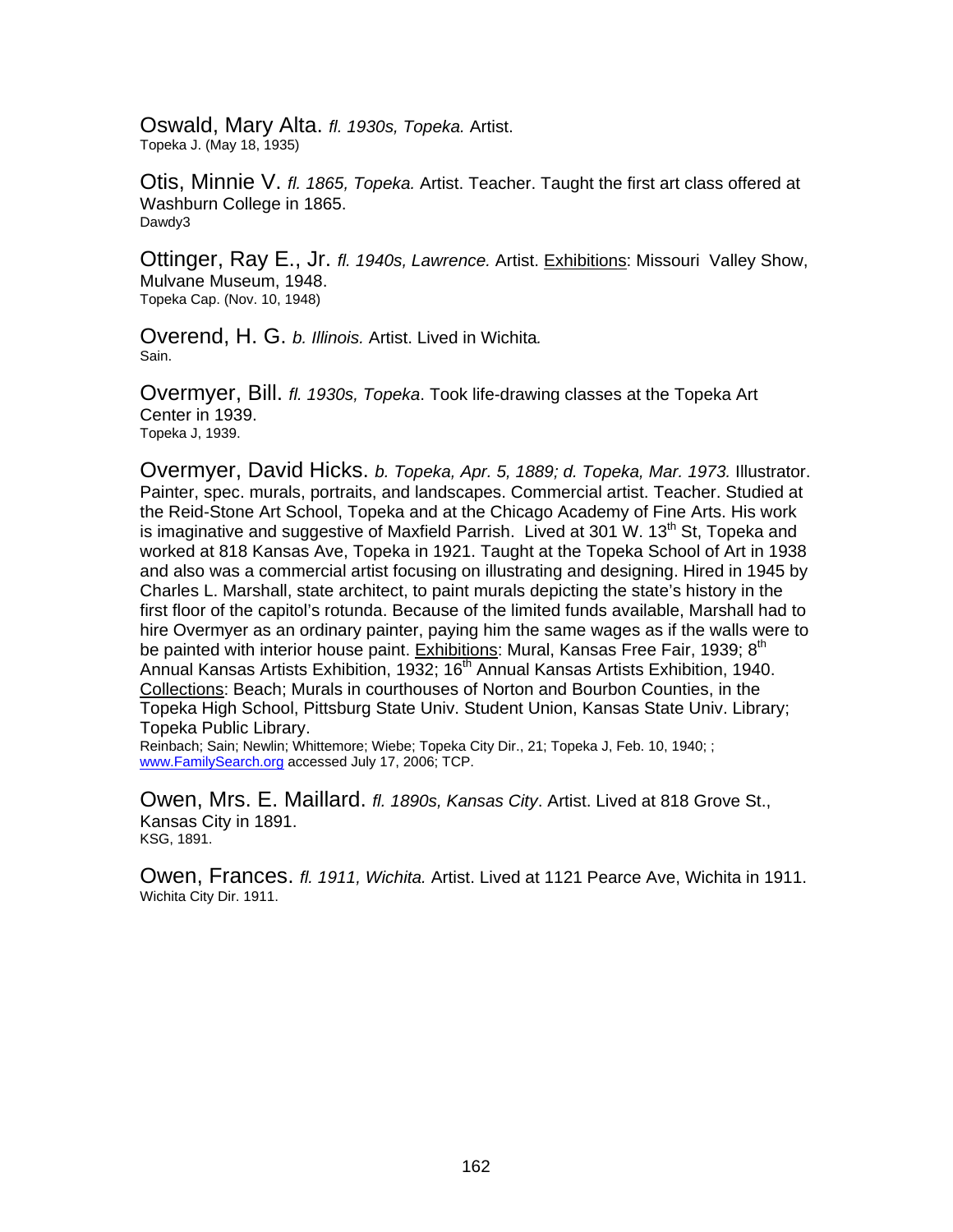P

Page, Sadie A. *fl. 1915, Wichita.* China painter. Lived at 842 N. Hillside Ave., Wichita in 1915. Wichita City Dir. 1915.

Palmer, Phoebe. *fl. 1932, Topeka.* Painter, spec. landscapes. Exhibitions: 8<sup>th</sup> Annual Kansas Artists Exhibition 1932. Topeka J (Oct. 17, 1932)

Palmer, Ward. *fl. 1912, Kansas City.* Artist. Lived at 322 N. 16<sup>th</sup>, Kansas City in 1912. Kansas City Dir. 1912.

Parker, Cora. *fl. 1887-1891, Lawrence.* Instructor in oil painting at the Univ. of Kansas, Lawrence from 1887-1891. KU Archives File

Parker, Lou. *fl. Lawrence.* First art teacher at Univ. of Kansas, Lawrence. Snow.

Parker, William Gordon. *b. Clifton, NJ, 1875.* Illustrator. Studied at the Art Student's League in New York. Lived in Arkansas City in 1905-10. Staff of the *Wichita Eagle*, as an illustrator and writer. Dawdy 2.

Parks, Gordon Roger Alexander Buchanan. *b. Ft. Scott, Nov. 30, 1912; d. New York, NY, Mar. 7, 2006.* Artist. Photographer. Writer. Composer. Film-director. Film producer. Parks became the first African-American photographer to work at magazines like *Life* and *Vogue*, and the first black to work for the Office of War Information and the Farm Security Administration. Parks achieved these milestones in the 1940s. Later, in the 1960s, he helped break racial barriers in Hollywood as the first African-American director for a major studio. He co-produced, directed, wrote the screenplay, and composed the musical score for the film based on his 1963 novel, The Learning Tree. Awards: Julius Rosenwald Fellowship, 1941; Notable Book Award, American Library Assoc. for A Choice of Weapons, 1966; Emmy Award for documentary, Diary of a Harlem Family, 1968; Spingarn Award, 1972; Christopher Award for Flavio, 1978; National Medal of the Arts, 1988; Library of Congress National Film Registry Classics film honor for The Learning Tree, 1989; honorary Doctor of Letters, Univ. of the District of Columbia, 1996; induction into the International Photography Hall of Fame and Museum, 2002; Jackie Robinson Foundation Lifetime Achievement Award, 2002. Collections: Spencer Museum of Art.

KS. Bio. Dict.; Gale Free Resource, http://www.gale.com/free\_resources/bhm/bio/parks\_g.htm, accessed Jan. 4, 2006; ; www.FamilySearch.org accessed July 17, 2006; Brookkman, Philip. Half Past Autumn: A Retrospective. Boston : Little, Brown and Co, 1997).

Parks, James Marshall. *b. 1884; d. 1962.* Painter. Lived in Topeka. Collections: Topeka Public Library TPL

Parrett, M. J. *fl. 1896, Wichita.* Artist. Proprietor of the Art Store, 153 N. Main and lived at 516 N. Emporia, Wichita in 1896.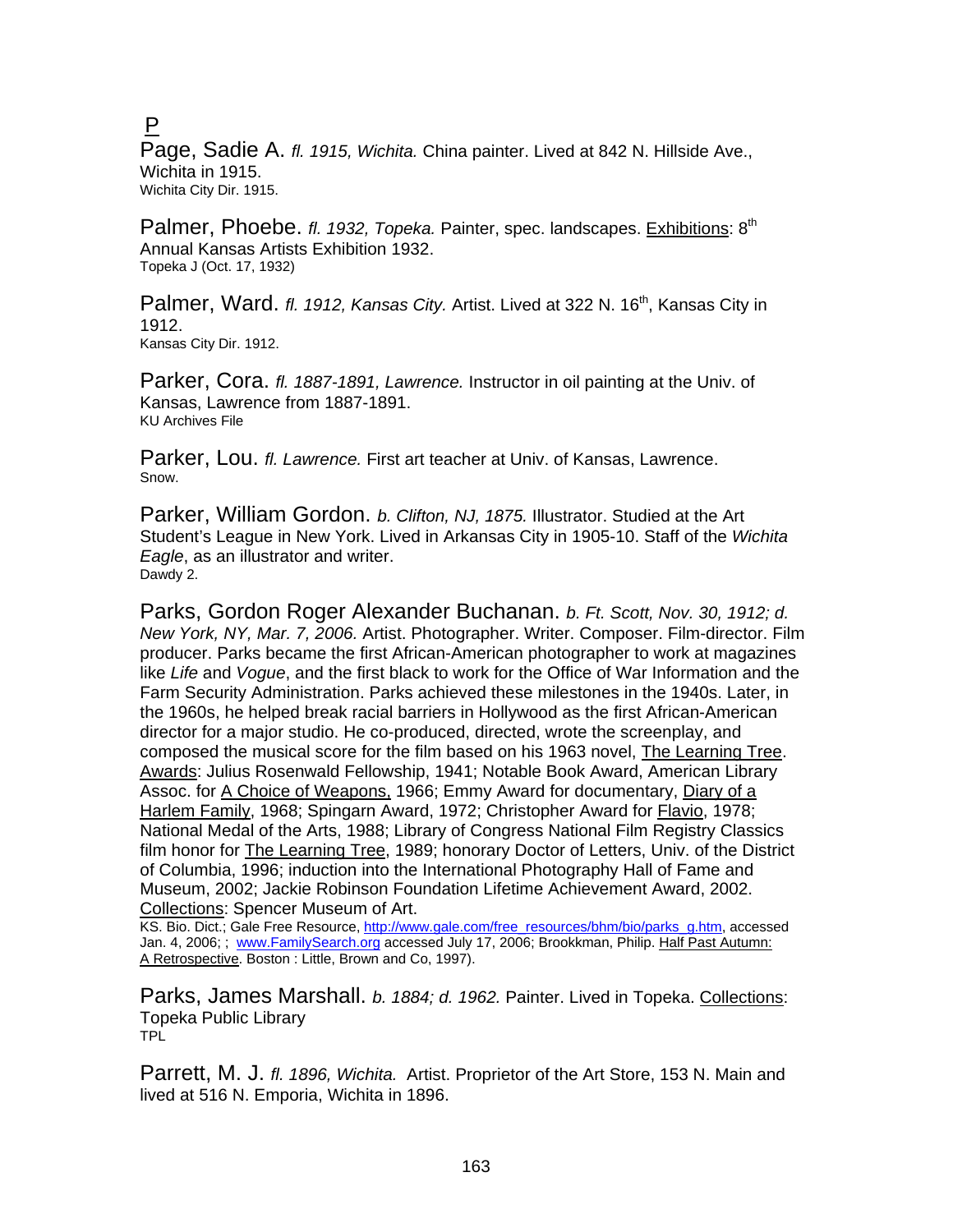Wichita City Dir. 1896.

Parriatt, Foster. *fl. 1937, Lawrence.* Artist. Lawrence Journal World (Dec. 11, 1937)

Parrish, Ray C. *fl. 1916, Ottawa.* Artist. Lived at 727 S. Oak, Ottawa in 1916. Ottawa City Dir. 1916.

Parrott, Effie M. *fl. 1916-22, Wichita.* China artist. Worked in a China Studio at 127 N. Market and lived at building 111 S. Minneapolis Ave. Wichita from 1916-22. Wichita City Dir. 1916-22.

Parsons, Harvey Greely. *b. Topeka, 1879 (?); d. 1934 (?).* Cartoonist. Newspaperman. Step-father of Mary Huntoon. Worked for the *Topeka State Journal* as a police reporter and then as a cartoonist. Sain; Topeka Cap (Apr. 23, 1912)

Parsons, Louise. *fl. Baldwin.* Artist. Teacher. First Art teacher at Baker Univ., Baldwin City. Collections: Spencer Museum of Art. Sain.

Parsons, Mayme Hoyt. See Hoyt, Mrs. Mayme Parsons

Patrick, John Douglas. *b. Hopewell, PA, 1863; d. Kansas City, January, 1937.* Painter, spec. landscapes, portraits, still life. Teacher. Moved with his family from Pennsylvania to a farm near Lenexa in 1878. Attended the St. Louis School of Art for four years then left in 1885 to study at the Academié Julian in Paris. His talent was recognized by the faculty and he had paintings accepted for the Paris Salon, the prestigious annual exhibition, in 1886 and 1887. The following year, he painted his masterpiece, "Brutality", a monumental canvas that graphically depicts a Parisian worker beating his horse. Painted in response to the common Parisian social problem of cruelty to horses, "Brutality" was shown to great acclaim at the Salon of 1888 and established Patrick's career. It now hangs in the Nelson-Atkins Museum of Art in Kansas City. Patrick returned to the U.S. in 1889 and taught for 3 years at the St. Louis School of Art. Moved to Kansas City in 1903 and joined the faculty at the Kansas City Art Institute where he remained the primary painting teacher for 32 years. Was a prominent leader in the Kansas City artistic community in the early part of the  $20<sup>th</sup>$  century. Exhibitions: Paris Salon, 1886, 1887, 1888; Retrospective Exhibition at Kansas City Art Institute, 1936. Awards: Paris Universal Exposition 1899 for "Brutality". Collections: St. Louis Art Museum; Kansas City Art Institute; Johnson County Historical Museum; Nelson-Atkins Museum of Art; more that 200 items listed in the Inventory of American Painters. Newlin; Sain; Snow; FWP; Dawdy 2; Rosedale CD 1906,1908-12, 1916; *Art Digest*, Dec. 15, 1936; Fink; *AskArt*, www.askart.com, accessed Dec. 22, 2005; Scott, Amy Beth. Academic Art and Animal Cruelty: The Legacy of John Douglas Patrick, 1863-1936. (MA Thesis, Univ. of Missouri-Kansas City, 1996).

Pattee, Elmer E. *fl. 1888, Wichita.* Portrait artist. Lived at 151 N. Main, Wichita in 1888-89. KSG 1888-89.

Pattemore, Emma. *fl. 1896, Ft. Scott.* Artist. Lived at 523 S. Margrave, Ft. Scott in 1896-97. Fort Scott City Dir. 1896-97.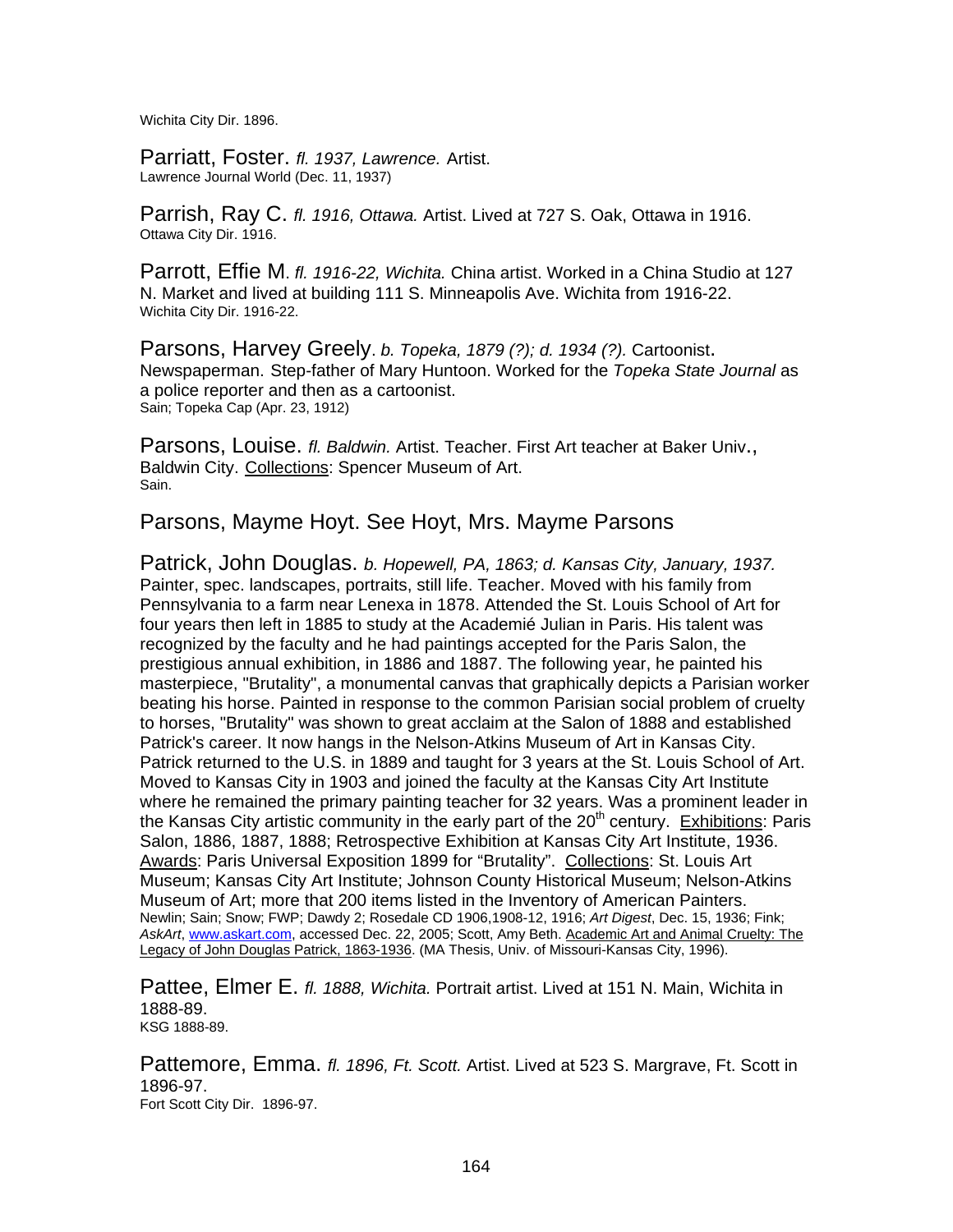Payne, Miss Ann. *fl. 1891, Kansas City.* Artist. Lived at 1214 Main, Kansas City in 1891. KSG 1891.

Payne, Pearl S. *fl. 1917, Hutchinson.* Artist. Lived at 422 Ave. B, Hutchinson in 1917. Hutchinson City Dir. 1917.

Peacock, Nina. *fl. 1880s-90s, Topeka.* Portrait artist. Lived at 517 W. 8<sup>th</sup> Ave., Topeka in 1886-1891. KSG 1888-89; Topeka City Dir. 1896-97.

Peacock, Ella. *fl. 1888, Topeka.* Portrait artist. Lived at 517 E. 8<sup>th</sup>, Topeka in 1888.<br><sub>Topeka</sub> City Dir. 1887-89; KSG 1888-89.

Peak, Verone. *fl. 1920s-30s, Topeka.* Artist. Exhibitions: Midwestern Artists' Exhibition, 1929;10<sup>th</sup> Annual Kansas Artists Exhibition 1934. Topeka J (Nov. 10, 1948); MAE 1929.

Pearson, Nils Anton. *b. Lund, Sweden, May 23,1892; d. Lindsborg, Mar. 1967.* Sculptor, spec. wood & stone. Studied at Technical School in Lund, Sweden. Coming to the U.S. in 1912, he traveled with horse and wagon through seven states, floated down the Mississippi in a houseboat and hiked through Arkansas and Missouri. En route to the San Francisco Exposition, he stopped in Lindsborg, met Birger Sandzén and stayed there to study painting, earning a BFA from Bethany College. Established a studio in Lindsborg and continued to do carvings from whatever wood was available. His subjects were often people he knew or groups of people in familiar settings. Member: Smoky Hill Art Club; Exhibitions: Midwestern Artists' Exhibition, 1924; 15<sup>th</sup> McPherson Exhibition 1925; Midwestern Artists' Exhibition, 1935; Midwestern Artists Exhibition, 1936; Midwestern Artists Exhibition, 1937; Midwestern Artists Exhibition, 1939. Collections: Sandzén Memorial Art Gallery

AAA 18/20/22/25; Dawdy 2; WWAA 1, 2, 3, 4,6-7; Newlin; Sain; Reinbach; A&C KS; AAUW; MAE 1924, 1935-37, 1939; Sandzén archives; ; www.FamilySearch.org accessed July 17, 2006.

Pebbles, Frank M. *b. Weatherfield, NY, Oct. 16, 1839; d. Alameda, CA, Dec. 2, 1928.* Painter, spec portraits. Studied with Theodore Catlin in Monroe, WI, then, following the Civil War, spent a year at the National Academy of Design under Edwin White. Received further training from G.P.A. Healing in Chicago where he became known for his portraits of railroad official and politicians. Moved to San Francisco in 1875, back to Chicago in 1880 and lived at  $9<sup>th</sup>$  & McGee in Kansas City in 1888-89. Returned to Chicago until moving once again to Northern California in 1915. Member: Chicago Society of Artists; Chicago Artists Guild; Chicago Academy of Design; Bohemian Club; Academy of Design. Exhibitions: Mechanics Institute; California State Fair; World's Columbian Expo, 1893; Panama Pacific Exhibition, 1915 Awards: Award Medal, San Francisco 1887. Collections: Chicago Historical Society; Crocker Art Museum; Indiana State Museum

KSG 1888-89; AAA 20/22/24; *AskArt*, www.askart.com, accessed Dec. 22, 2005.

Peck, Arthur E. *fl. 1890s, Topeka.* Portrait & landscape artist. Lived at 617 W. 7<sup>TH</sup>, Topeka in 1890-1891.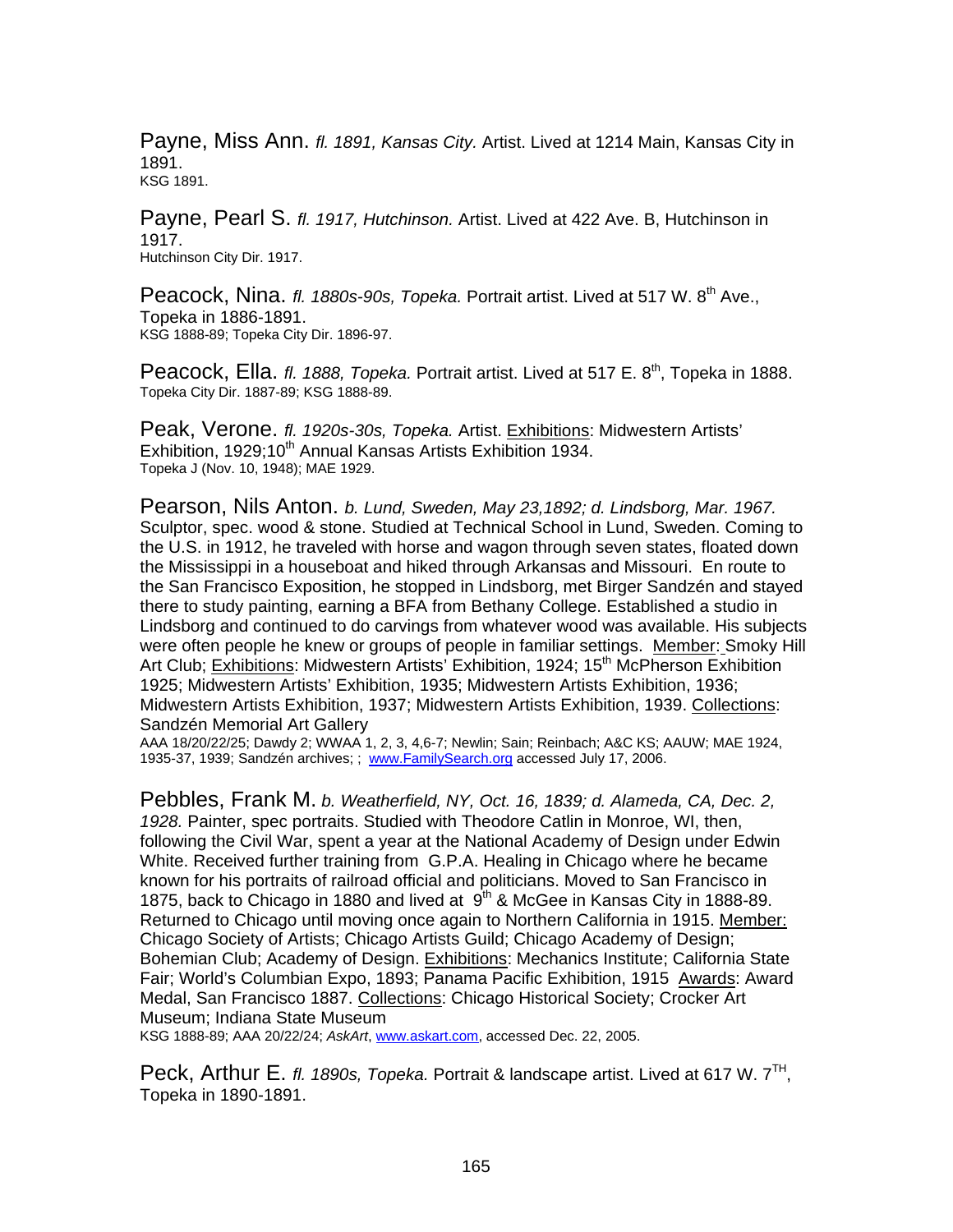KSG 1891; Topeka City Dir. 1890-1891.

Peck, Mrs. M. L. *fl. 1880s, Lawrence.* Artist. Lived in Lawrence at 726 Mississippi in 1888. Lawrence City Dir. 1886, 1888

Peers, Adeline. *b. Topeka, Dec. 10, 1889; d. Topeka, May 1973.* Painter. Received her B.A. at the Univ. of Michigan; studied bacteriology at the Univ. of Chicago and the Univ. of California. She began studying art in 1945 with Alexander Tillotson at Washburn College, Topeka

WKDC; Beach; ; www.FamilySearch.org accessed July 17, 2006.

Peers, Frank Wagner. *b. Topeka, 1891; d. New York City, Apr. 4, 1938.* Painter. Illustrator. Designer. Attended Topeka High School and Washburn College, Topeka. Was a pupil of Mrs. L. D. Whittemore. Went to Boston to study architecture. Was part of Harvard Ambulance Corps in WWI with his sister, Adeline Peers, and was employed in bacteriological work for Near East relief in Turkey. Returned to Boston in 1920 to study art. Produced "On the Bosporus", the cover of *Asia*, Sept. 1924, v.24 # 9. Went to France in 1926, where he studied painting at Fontainebleau, returning later that year to New York City. Exhibitions: Paris Salon 1926. Collections: Decorative panels, Pro-Cathedral, Paris; New York Public Library.

Newlin; WWAA v.2; Sain; Reinbach; Topeka J (Oct. 7, 1938).

Peers, Marion. *b. Topeka, Jan. 11, 1880; Los Angeles, CA, Aug. 11, 1967.* Painter, spec. pastel. Studied at the Art Students League in New York from 1912-18 and at the Chicago Art Institute during the summers 1919-21. Lived at 1603 Western Ave., Topeka in 1910-17. Was head of the Art Department at Topeka High School 1920-23. Instructor of Crafts at Washburn College, Topeka in 1922. Taught at the Univ. of Kansas, Lawrence Design Department from 1924-32 and was in charge Metal and Batik work. Exhibitions: Annual Exhibition of the Artists of Kansas City and Vicinity, 1917; Midwestern Artists' Exhibition, 1922; Midwestern Artists' Exhibition, 1923; 4<sup>th</sup> Annual Kansas Artists Exhibition, 1928; Midwestern Artists' Exhibition, 1928; ;  $5<sup>th</sup>$  Annual Kansas Artists Exhibition 1929; Midwestern Artists' Exhibition, 1930. Collections: Spencer Museum of Art

Dawdy 2; Newlin; AAA 14, 19,20, 23; Sain; Reinbach; Topeka City Dir. 1910;Topeka Cap (Sept. 27, 1920); Annual Exh. KCAI 1917; MAE 1922-23, 1928, 1930; Kovinick.; KU Archives File

Peet, Marguerite "Margot" Munger. *b. Kansas City, June 8, 1903; d. Prairie Village, KS, Apr. 21, 1995.* Painter. After graduating from the Barstow School for girls, she attended a finishing school in New York then returned to Kansas City in 1922 and married Herbert O. Peet in 1924. Studied at Kansas City Art Institute. Pupil of Randal Davey, Ernest Lawson, Thomas Hart Benton. Her aunt was Ruth Harris Bohan and the two would often paint together. Was a generous patron of the arts in Kansas City establishing a scholarship fund at the Kansas City Art Institute and an exhibition fund at the Nelson-Atkins Museum of Art. Member: Chicago No-Jury Society of Artists. Exhibitions: Midwestern Artists' Exhibition, 1927; Midwestern Artists Exhibition, 1936; Midwestern Artists Exhibition, 1937; Midwestern Artists Exhibition, 1942. Newlin; WWAA 2,3,6,7; Sain; AAA 22; MAE 1927, 1936-37, 1942; With Grace and Wit: The Paintings of Margot Peet, 1903-1995 (Shawnee, KS: Johnson County Museum of History, 1999); http://www.jocomuseum.org/Press%20Releases/Margot%20Peet%20press%20release.pdf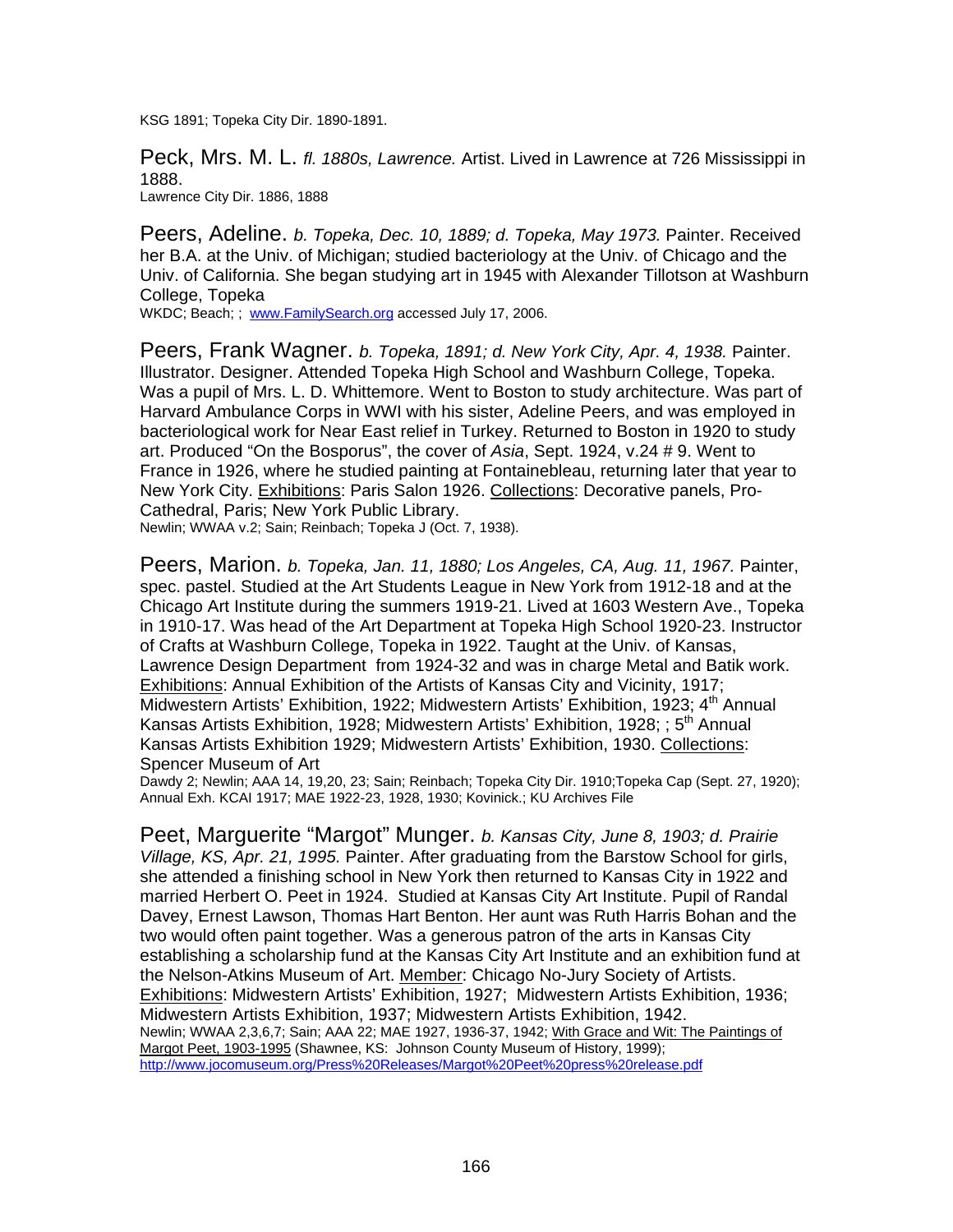Penn, Florence. *fl. 1940s, Coffeyville.* Artist. Exhibitions: 16<sup>th</sup> Annual Kansas Artist Exhibition 1940. Topeka J (Feb. 10, 1940)

Penner, Elise Marie. *b. Halstead.* Artist. Teacher*.* Studied at Bethany College, Lindsborg with Birger Sandzén in 1920-21. Taught art education and fine arts at Bethel College, North Newton in 1921-22. Returned to Halstead to care for her family and graduated from Halstead High School in 1927. Returned to Bethany College and earned a 60 hour degree in art education in 1930. Began teaching art in Medicine Lodge while continuing her college degree and earning a BFA in 1933. She moved to Portland, OR and began teaching at the Girls Polytechnic then returned to Kansas in 1935 as art instructor in the Lindsborg city schools. Earned a masters in education from Colorado State College in Greeley and taught summer art classes at Bethany College from 1947- 50. Collections: Sandzén Memorial Art Gallery Sandzén files

Penny, Addie Underwood (Mrs M. N.). *b. Lawrence, Oct. 29, 1891; Lawrence, Sept. 1985.* Painter, spec. Kansas scenes. Studied at Univ. of Kansas, Lawrence and was a pupil of William Griffith and Maria Benson. Served as the supervisor of drawing in Lawrence schools 1916-17. She also worked for the Art Department at Bellingham, WA and Rantoon, NM. Exhibitions: Kansas Free Fair 1939. Newlin; ; www.FamilySearch.org accessed July 17, 2006.

Penney, J. James. *b. St Joseph, MO, Sept. 6, 1910; d. Clinton, NY, 1982.* Painter. Printmaker. Teacher. Graduated in 1931 from the Univ. of Kansas, Lawrence where he studied with Karl Mattern, Albert Bloch and Raymond Eastwood. Moved to New York where he attended the Art Students League as a pupil of Charles Locke, John Sloan and George Grosz. Worked on numerous mural projects under the Federal Arts Project in the 1930s. Was an instructor at Hunter College, NY in 1941-42 and by the end of World War II, he had become seriously committed to teaching. He taught at Bennington College, VT in 1946-47, at Hamilton College, NY from 1948-55, was an instructor Munson-Williams-Proctor Institute, NY from 1948-55, served as a visiting- artist at Kansas State Univ., Manhattan, in 1955, as Assistant Professor at Vassar College 1955-56 and again at Hamilton College in1956 where he stayed for many years. Exhibitions: Midwestern Artists' Exhibition, 1930; Midwestern Artists' Exhibition, 1931; Midwestern Artists' Exhibition, 1932. Awards: Bronze medal, Midwestern Artists' Exhibition, 1931. Collections: Murals: Flushing High School, Long Island, NY; Springfield Museum of Art; Munson-Williams-Proctor Institute; Univ. of Nebraska; Beach Museum; Nelson-Atkins Museum; Phillips Academy; Wichita Art Museum; Ft. Worth Art Center; Des Moines Art Center; Columbus Museum of Art; Spencer Museum of Art. Newlin; WWAA 3,4,6,7; Sain; MAE 1930-32; *AskArt*, www.askart.com, accessed Dec. 22, 2005; Prior, Harris K. A Retrospective Exhibition of Paintings by James Penney. (Utica, NY: Art Gallery, Munson-Williams-Proctor Institute, 1955).

Perine, Sherman Bodwell. *b. Topeka, Mar. 13, 1880; d. 1923*. Painter. Lived in Topeka.

TPL; www.FamilySearch.org, accessed July 30, 2006

Perkins, Mrs. Katherine W. Lindsey. *b. Topeka, Dec. 21, 1871; d. Topeka, Jan. 29, 1965.* Watercolor painter, spec. landscapes of Kansas and Colorado. China painter. Charcoal drawings. Lived at 1178 Fillmore Ave, Topeka in 1916-25. Her work was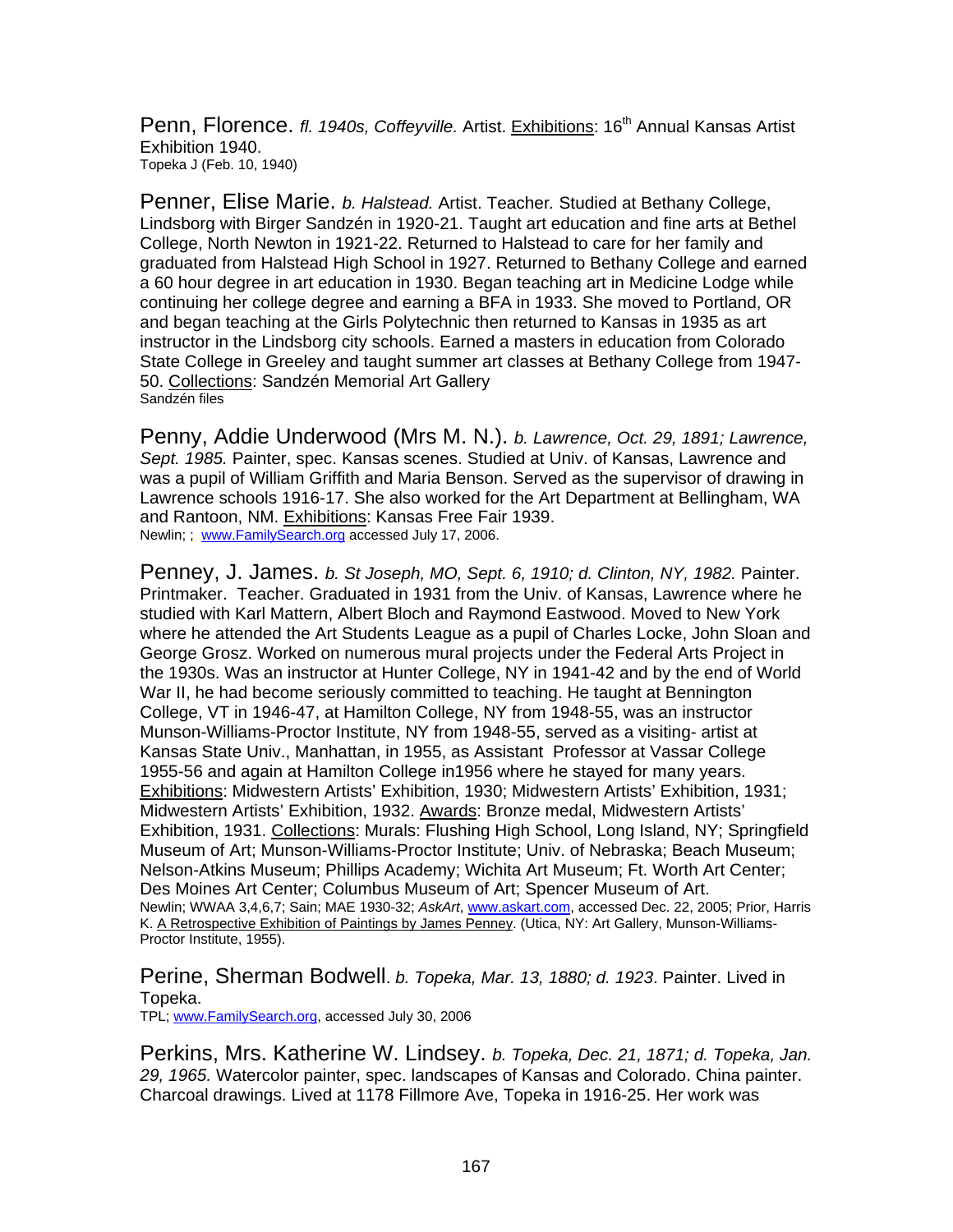shown at the opening of Mulvane Art Museum. Later moved to Tulsa, OK and then back to Topeka. Exhibitions: Annual Exhibition of the Artists of Kansas City and Vicinity, 1917; Midwestern Artists' Exhibition, 1924; 1<sup>st</sup> Annual Kansas Artists Exhibition, 1925; 6<sup>th</sup> Annual Kansas Artists Exhibition 1930.

AAA 14/22/25; Sain; Reinbach; Dawdy 22; Topeka City Dir. 1916,1921; Annual Exh. KCAI 1917; MAE 1924; Kovinick.

Perkins, Margaret L. *fl. 1930s, Lawrence.* Painter. Her artwork was displayed when the renovated Lawrence Public Library reopened in Nov. 1937. Lawrence J-W (Nov. 17, 1937

Perrin, Robert W. *fl. 1880s, Emporia.* Artist. KSG 1882-83.

Perrine, Van Dearing. *b. Garnett, Sept. 10, 1869; d. Stamford, CT, Dec. 10, 1955.* Painter, spec. landscapes. Learned and practiced the trade of plasterer for several years. Moved to New York in the early 1890s to study art at the Cooper Institute and the National Academy of Design. In 1902 he moved to New Jersey where he lived in a series of homes near the Palisades and, based on his various paintings of the region, earned the sobriquet "Thoreau of the Palisades." After 1912, Perrine became increasingly obsessed with color, designing and building "color machines" that projected abstract color patterns on a screen or wall. By the 1930s he was painting in an impressionistic style with a thick impasto. Author of Let the Child Draw (NY: Stokes, 1935.) Member: Founder of the Hudson River Sketch Club; Prometheans; Society of American Painters, Sculptors and Gravers; Society of Independent Artists; League of American Artists; New Society of Artist in NY; National Academy of Design (1931). **Exhibitions: Paris Exposition 1902; Armory Show, 1913. Awards: Silver medal,** Charleston Exposition 1902; Honorable mention, Carnegie Institute 1903; Silver medal, Panama-Pacific Exposition 1915; Altman prize, National Academy of Design, 1930. Collections: Phillips College; Brooklyn Museum; Whitney Museum of American Art; Smithsonian Museum of American Art; High Museum of Art; Yale Univ. Art Gallery; Spencer Museum of Art.

Newlin; AAA 12/14/20/22/24/27; WWAA 1, 2, 3, 4; Sain, Reinbach; Fielding; Schwab; Van Dearing Perrine, 1869-1955: first decade on the Palisades (1902-1912) (NY: Graham Gallery, 1986); Flockhart, Lolita, A Full-Life, the Story of Van Dearing Perrine (Boston: Christopher, 1939); *AskArt*, www.askart.com, accessed Dec. 22, 2005

Perronington & son. *fl. 1886, Bee.* Artist. KSG, 1886.

Perry, E. Helene. *fl. 1920s-30s, Wichita.* Portrait artist. Art teacher. Lived at 807 Woodrow Ave., Wichita in 1926 and at 9<sup>th</sup> Flr. 209 E. William, res. 446 S. Fountain in 1934.

Wichita City Dir. 1926, 1934-38.

Petek, Beverly Jane Fisher "Poko". *b. Osawatomie, Apr. 26, 1924; d. Phoenix, AZ, Mar. 9, 1972.* Painter. Primarily lived in the Osawatomie area while growing up and then worked in Kansas City as a typist in 1944. Settled in Phoenix and became an artist known for her portraits of Native Americans. Her work appeared in *Arizona Highways Magazine* (1972) and on the cover of the *Science Yearbook* (1969) and other art publications. Invited to ceremonial dances, she could not photograph them so she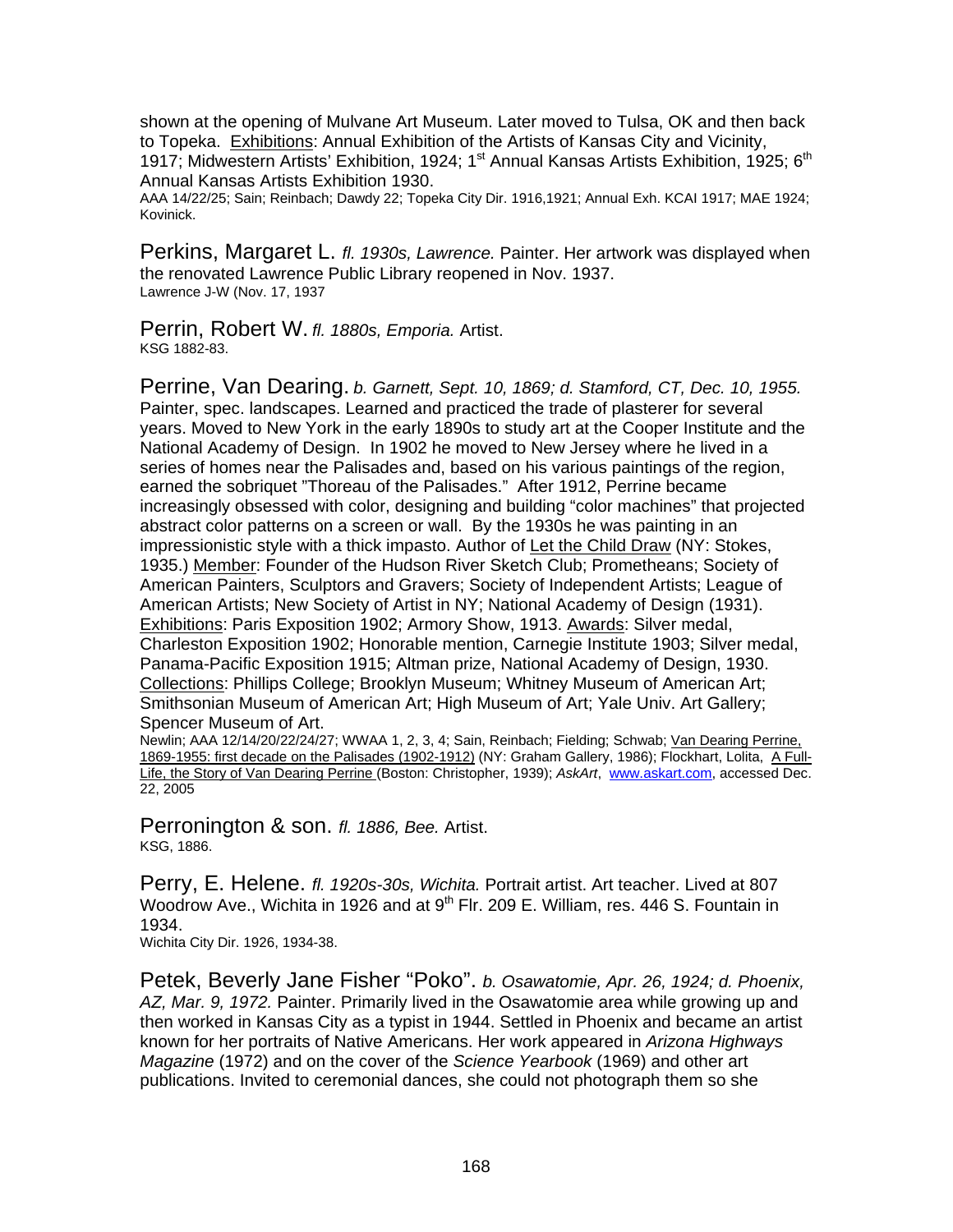sketched the "snake dances" and "rain dances" from memory. Petek traveled to Hopi and Navajo reservations in Arizona and New Mexico. Kovinick; *AskArt*, www.askart.com, accessed Jan. 15, 2006.

Peterson, Axel. *fl. 1900, Topeka.* Photographer. Portrait artist. Worked at Peterson Bros. at 511 Kansas Ave., Topeka in 1900. KSG 1900

Peterson, Carl William. *b. Lindsborg.* Painter, spec. watercolor. Studied at Bethany College, Lindsborg. Taught art in Salina. Collections: Sandzén Memorial Art Gallery Sain; A&C KS.

Peterson, Elfreda Johnson. *b. Manhattan, July 27, 1908; d. Manhattan, Mar. 22, 1998.* Painter, spec. portrait and landscape. Studied at Kansas State College, Manhattan for a year and earned a BFA degree from Univ. of Kansas, Lawrence. Later attended the Art Students League. Member: Prairie Water Color painters. Exhibitions: Regional Exhibition of Paintings, Manhattan, 1950. Sain; A&C KS; NMAA file; Beach; Topeka Cap (Mar.24, 1998)

Peterson, Emil. *fl. 1900, Topeka.* Photographer. Portrait artist. Worked at Peterson Bros. at 511 Kansas Ave in 1900, Topeka. KSG, 1900.

Peterson, Jane (Mrs. M. Bernard Philipp). *b. Elgin, IL, Nov. 28, 1876; d. Leawood, , Aug. 14, 1965.* Painter, spec. still-lifes and beach scenes. In 1865, she moved to New York to study at the Pratt Institute with Arthur Wesley Dow. After graduation, she taught in the Brooklyn Public Schools and studied with Frank Vincent Dumond. She went abroad and studied with Frank Brangwyn in London. Jacques Blanche and Andre L'Hote in Paris, and Joaquin Soralla in Madrid. By 1912, she was teaching watercolor painting at the Art Students League and at the Maryland Institute. She had rich patrons and was considered equal to the best of the male painters of the day. During World War I, Peterson painted war-oriented subjects that benefited Liberty Loans and the American Red Cross efforts. She painted in a brightly hued painterly, Post-Impressionist style during the height of her career, from circa 1910-1925. The artist was well known for her Gloucester harbor scenes, Venetian vignettes, New York subjects, and her exotic Orientalist paintings of North African and Constantinople. Throughout her life, she had over 80 one-woman exhibitions and was recognized as a uniquely talented painter. Member: Circulo Artitico; National Academy of Design; New York Water Color Club; American Water Color Society; National Assoc. of Woman Painters and Sculptures; Society of Women painters; Connecticut American Federation of Artists; Pen and Brush Club; National Art Club; Society of Painter of New York; Washington Watercolor Club; Audubon Artists. Awards: Water Color prize, Girls Art Club; Flagg prize, Connecticut American Federation of Artists, 1917; Honorable mention, Connecticut American Federation of Artists, 1916; Honorable mention, National Assoc. of Woman Painters and Sculptors, 1919. Exhibitions: Art Institute of Chicago, 1910 & 1914. Collections: Art Assoc. Grand Rapid, MI; Girls Art Club, Paris; YMCA, Elgin, IL; Brooklyn Museum; Everson Museum of Art; Wichita Art Museum; Brooklyn Athletic Club; Public Schools, Evanston, IL; Country Club, Torrington, CT; Borse City Art Collection, IA.; High Museum of Art; Pennsylvania Academy of Fine Art; Sheldon Art Gallery and more.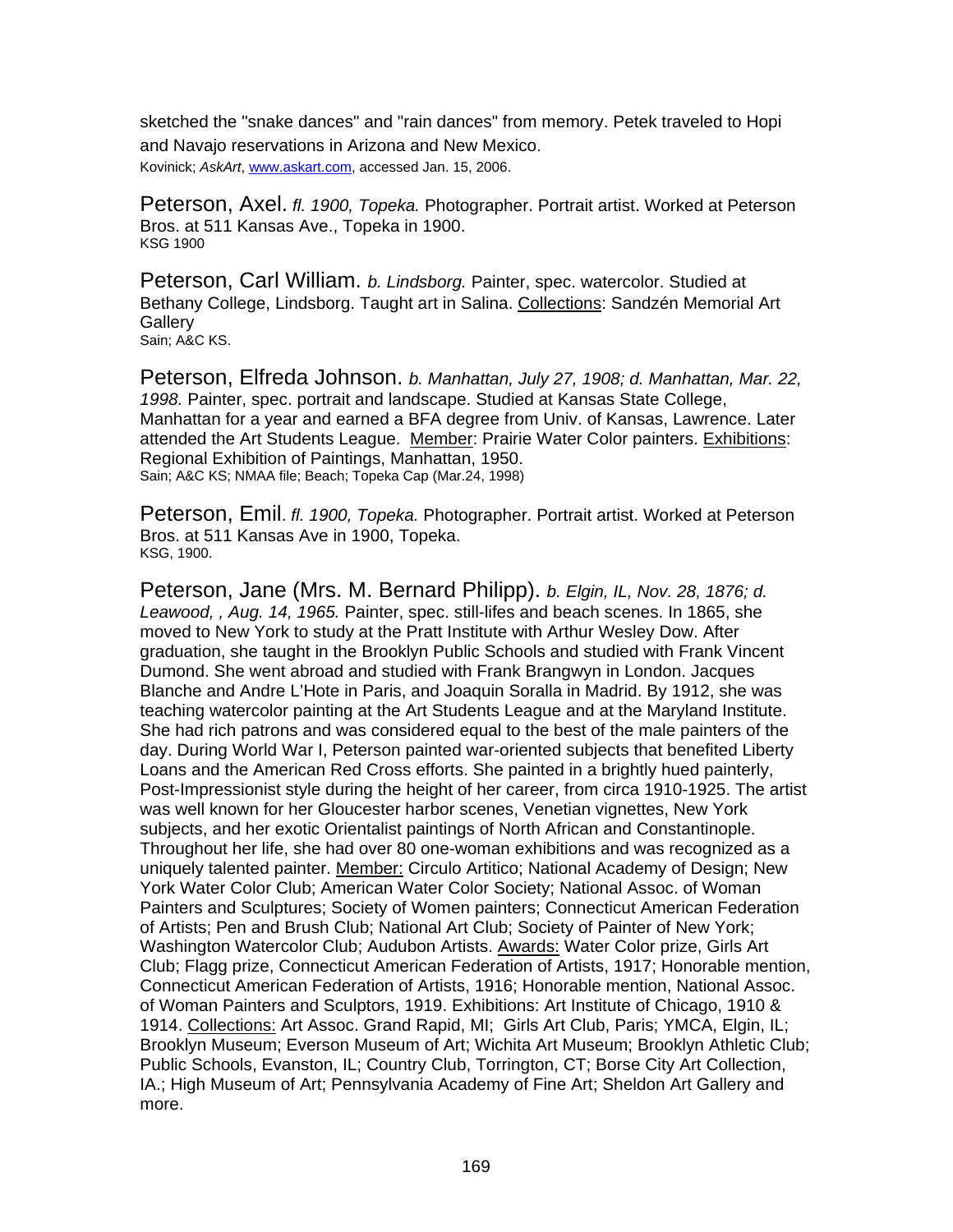Schwab; AAA 12/14/20/22/24; Field; WWAA 1,6,7; Collins; NMAA file; ); *AskArt*, www.askart.com, accessed Dec. 22, 2005; Joseph, J. Jonathan. Jane Peterson, an American Artist. Boston (P.O. Box 1220, Boston 02117) : J.J. Joseph, 1981); Baumgartner, Eric W., Stephanie S. Clement, and Debra G. Wieder. An Itinerant Spirit: The Early Works of Jane Peterson. (New York, NY: Hirschl & Adler Galleries, 1995).

Peterson, Susan (Susan Annette Harnly Peterson-Schwarz). *b. McPherson, July 21, 1925.* Ceramist. Writer. Teacher. Grew up in Grand Island, NB. Studied at the Wichita Art Assoc. Attended Hastings College, NB for 2 years then graduated from Monticello College, IL in 1944. Attended Mills College in Oakland, CA where she studied with William Gaw, Roi Partridge, Claire Falkenstein, and Carlton Ball. Earned an MFA from Alfred Univ., NY in 1950. Her long career includes founding five ceramic departments and curricula: Wichita Art Assoc. School (1947-49); Chouinard Art Institute, Los Angeles (1951-55); Univ. of Southern California, Los Angeles (1955-57); Idyllwild School of Music and the Arts (ISOMATA), CA (1956-86); and Hunter College of the City Univ. of New York (1972-94. On a grant from the United States Congress in 1980 she founded a program of study and equipped the studios for the Joe L. Evins Appalachian Centre for Crafts in Tennessee which currently gives BFA and MS degrees in ceramics and offers many short term and alternative courses. She has maintained her own ceramic studio first in California, then New York and now Arizona. Taught at Hunter College, NY. Author of The Living Tradition of Maria Martinez (Tokyo: Kodansha International, 1977), The Craft and Art of Clay, 4th ed. (Upper Saddle River, N.J. : Prentice-Hall, 2004), Contemporary Ceramics (New York : Watson-Guptill Publications, 2000) and numerous other books on ceramics. Many of her papers are available at the Heard Museum's library in Phoenix, AZ. Member: International Ceramic Academy, Geneva, a fellow of the American Craft Council. Awards: Charles Binn's Award, American Ceramic Society, 1998; The Lifetime Achievement Award from the National Ceramic Education Council of America. Interview for the Archives of American Art,

http://archivesofamericanart.si.edu/collections/oralhistories/transcripts/peters04.htm, accessed July 25, 2006

Petrick, Albert. *fl. 1930s, Topeka.* Exhibitions: Missouri Valley Show, Mulvane Museum, 1948; Kansas Free Fair, 1939. Topeka Cap, (Nov. 10, 1948)

Pettingill, Miss Lizzie. *fl. 1880s, Abilene.* Artist. Boarder at Dr. Garcelon's home on Buckeye between N.  $7<sup>th</sup>$  &  $8<sup>th</sup>$ , Abilene in 1886-87. Dickinson County Dir., 1886-87

Pharo, John "Jack" Leland. *b. Belpre, 1902; d. Manhattan, July 8, 1991.* Ceramist. Lithographer. Painter. Teacher. Pupil of William Dickerson, B.J. O. Nordfeldt, and E. Bruce Moore. While working for the U.S. Post Office, he joined the Wichita Art Assoc. School as a volunteer in the 1930s, became a ceramics instructor in 1947 and head of the ceramics department in 1949, a position he held for 26 years. He dug and processed his own clay in order to have total control over the pottery process. Pharo worked on multiple wheels and fired pieces three or four times. He retired from the Wichita Art Assoc. in 1973. Awards: Medal of Honor, Wichita Art Assoc. Exhibitions: Midwestern Artists Exhibition, 1936; Midwestern Artists Exhibition, 1937; 15<sup>th</sup> Annual Kansas Artists Exhibition, 1939. Collections: Wichita Art Assoc.; Wichita Art Museum; Sandzén Memorial Art Gallery

AAUW; Belden; MAE 1936, 1937; Wichita Eagle (July 11, 1991); Sandzén files; *J. American Art Pottery Assoc*. v.9#2, Mr-Apr. 1994, p.12-15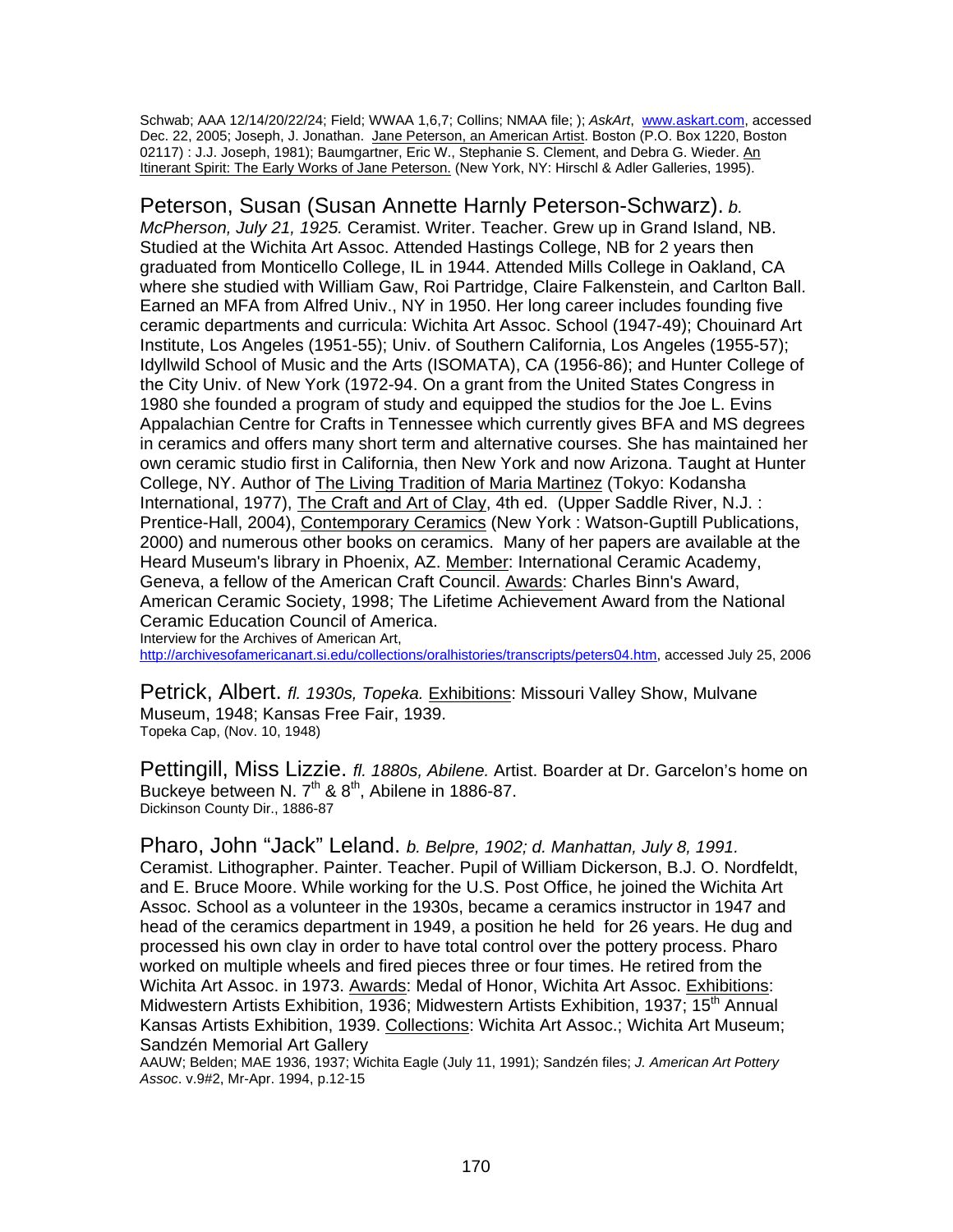Phillips, George W. *fl. 1920s, Hutchinson.* Artist. Lived at 22 3<sup>rd</sup> Ave., Hutchinson. Was married to Mabel. Hutchinson City Dir. 1923.

Pick, Alice Cary. *fl. 1930s, Fort Leavenworth.* Painter. Exhibitions: Midwestern Artists Exhibition, 1937. MAE 1937

Pillsburry, Marcus A. *fl. 1880s, Kansas City.* Artist. Worked in Kansas City with Upton and Pillsburry at 527 Delaware in 1888-89. KSG 1888-89.

Pinnington, Jane. *b. Kansas, 1896.* Artist. She later settled in Santa Fe in 1942. Dawdy 2.

Plaisted, Jessie C. *fl. Topeka.* Artist. Lived at 516 Harrison, Topeka, in 1900. KSG 1900.

Plummer, Norman. *b. Horton, Dec. 17, 1901; Lawrence, Mar. 1981*. Ceramist. Graduate of the Univ. of Kansas, Lawrence in 1925. Worked for the State Geologic Survey at the Univ. of Kansas, Lawrence. From his work as a geologist and chemist, he knew the local clay beds and developed fine glazes especially for them. His pottery was displayed when the renovated Lawrence Public Library reopened Nov. 1937. Newlin; Sain; A&C KS; ; www.FamilySearch.org accessed July 17, 2006; Lawrence J-W (Nov. 17, 1937)

Poor, Henry Varnum*. b. Chapman, Sept. 30, 1887; d. New York, NY, Dec. 8, 1970.* Painter. Ceramist. Lithographer. Illustrator. Muralist. Teacher. After graduating from Stanford Univ., CA in 1910, Poor spent a year in Europe studying at the Slade Art School in London with Walter Sickert, and at the Academié Julian in Paris with John Paul Laurens in 1911. From Paris he moved to Rome and was a resident artist at the American Academy. He returned to California and taught at Stanford from 1911-1914 and at the California School of Fine Arts and the San Francisco Art Assoc. from 1915- 1918. During WWI he served as a camofleur in France and was transferred to the regular war art staff before the armistice was signed. Here he produced watercolors, drawings and lithographs from the war. After the war, he moved to New York. He had a one-man painting exhibition at the Kevorkian Galleries in New York in 1920 but spent most of the 1920s working as a ceramist. In 1929 he spent several months in France and reclaimed his career as a painter. Founder and first president in 1946 of the Skowhegan School of Painting and Sculpture, ME. Guest professor of painting at Columbia Univ., New York from 1952-55. Author and illustrator of the book, An Artist Sees Alaska (NY: Viking, 1945) and A Book of Pottery—from Mud into Immortality (Englewood Cliffs: Prentice Hall, 1958). Member: National Academy of Design (Assoc, 1948); San Francisco Society of Artists; California Art Club; San Francisco Artist Assoc.; Artists Equity Assoc. Exhibitions: 5<sup>th</sup> McPherson Exhibition 1915; 6<sup>th</sup> McPherson Exhibition 1916; Museum of Art at Pennsylvania State Univ., 1983. Awards: Walter Purchase Prize, San Francisco Artist's Assoc. 1918; Harris Silver Medal, Chicago Art Institute 1932; Logan Prize for Landscape 1933; 3<sup>rd</sup> Prize Carnegie International Exhibit, 1933; Corcoran Gallery, 1935 Collections: Whitney Museum; Art Institute of Chicago; Garnett Public Library; San Francisco Museum of Modern Art; Radio City Music Hall; Dallas Museum of Fine Art; Spencer Museum of Art; Worcester Art Museum; Columbus Gallery of Art; Metropolitan Museum of Art; Brooklyn Museum; Los Angeles County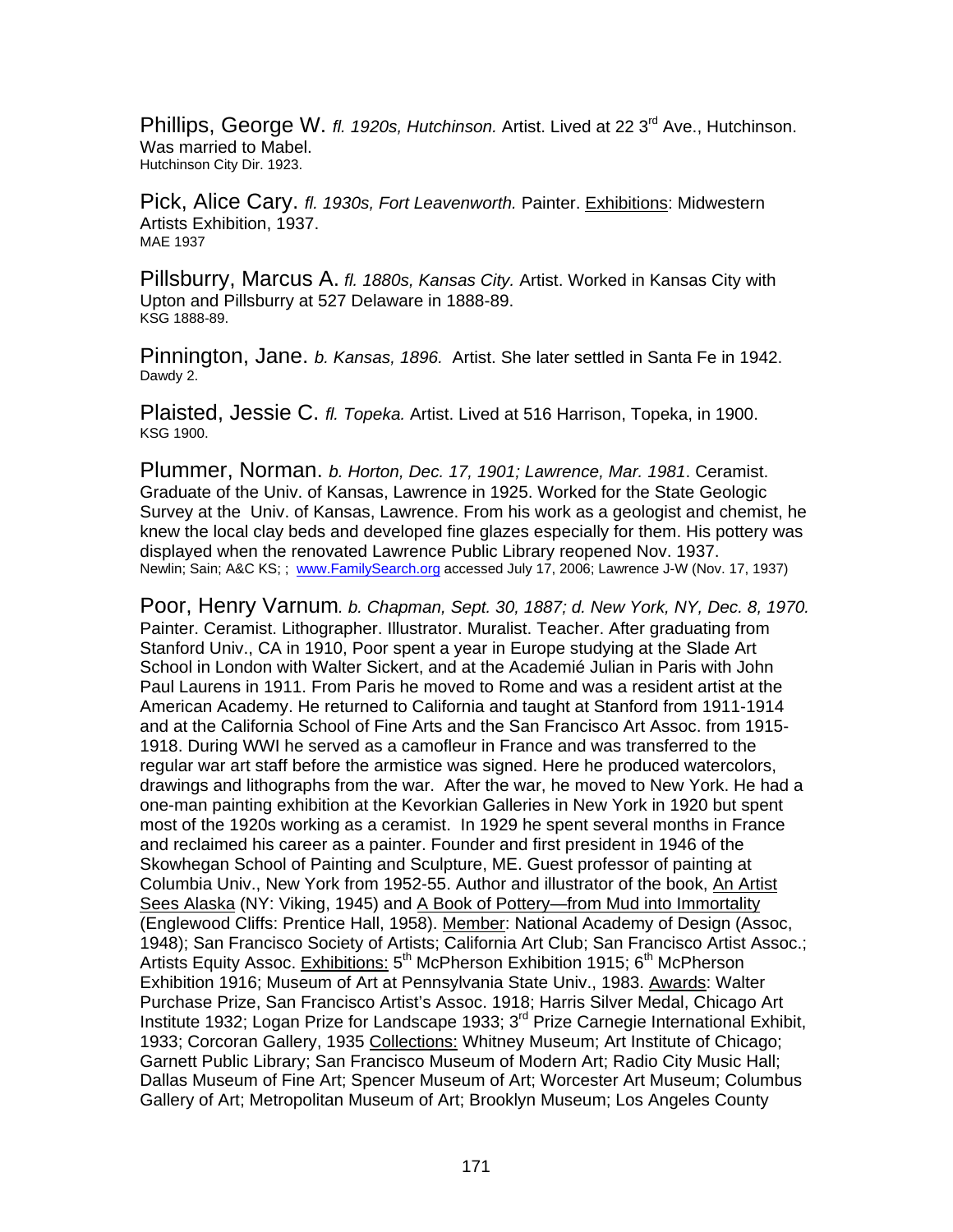Museum; Cleveland Museum of Art; Addison Gallery of American Art; Newark Museum; Philadelphia Museum of Art; Kansas City Art Institute; Sandzén Memorial Art Gallery; Spencer Museum of Art. Wall paintings include: 12 fresco panels, Department of Justice Building, Washington, DC; a mural in Department of the Interior Building, Washington, DC; a large fresco for Pennsylvania State College.

Newlin; Reinbach; AAA 12/18/20/22/24/27; WWAA 1, 2, 3, 4,6,7; Sain; Fielding; A&C KS; Dunbier; Dawdy; AFB; Samuels; KAC; Topeka Cap, Nov.-11, 1925; Julian; Sandzén files; Porter, Richard James. Henry Varnum Poor, 1887-1970: A Biography and Study of his Paintings (PhD. dissertation, Pennsylvania State Univ., 1983); Dickson, Harold E. Henry Varnum Poor, 1887-1970: A Retrospective Exhibition. (Univ. Park, PA: Museum of Art, 1983); *AskArt*, www.askart.com, accessed Dec. 22, 2005

Porter, Frank. *b. 1912*. Sculptor. Student at Kansas City Art Institute. Assisted Merrell Gage in modeling the statue of Lincoln. Sain; Newlin

Pougher, John. Student at Kansas City Art Institute.. Sain

Powell, Laura Haughawout (Mrs. William Powell). *b. Neosho Falls, circa 1868.* d. Los Angeles, CA. Artist. Sain

Prentice, Elizabeth. *b. Lawrence, 1924.* Artist. Graduate of the Univ. of Kansas, Lawrence.

Sain

Prentice, Sydney C. *b. Washington, DC, 1873; d. Sept. 15, 1943.* Illustrator. Moved to Lawrence when he was seven. Graduate of the Univ. of Kansas, Lawrence, in 1896; earned an MA from the Univ. of Kansas in 1906. Outstanding artist of fossil bone. Bulk of his career, 40 years, was spent working for the Carnegie Museum of Natural History, Pittsburgh, PA. At the time of his death, the Carnegie Museum issued this statement in its 1943 annual report: "The demise of Sydney Prentice on September 15 was a severe blow to this institution and a painful loss for his colleagues. He was respected and admired as an untiring worker in his professional field of scientific illustration, especially in the subjects of paleontology and osteology, in which he had gained a reputation unsurpassed by anyone in this country. Sain; Reinbach; Dawdy3

Price, Garrett. *b. Bucyrus, 1896; d. Norwalk, CT, 1979.* Illustrator. Cartoonist. Painter. Began doing cartoons and drawings for the Saratoga, WY *Sun* when he was 15. Attended the Univ. of Wyoming and studied for a year at the Art Institute of Chicago. In 1916 he began working for the Chicago *Tribune* and for the *New Yorker* magazine in 1925. In 1933 he developed the half-page Sunday strip 'White Boy', about the adventures of a young boy who is captured by a tribe of Native Americans, eventually living peacefully with them and learning their ways. About halfway through its run, the strip suddenly switched both its locale and time period to a dude ranch in the 1930s, dropping almost all the characters and situations that had been developed thus far and changing its name to 'Skull Valley'. Illustrated a number of books including Good Morning, Miss Dove (1954), The Finer Things of Life (1951), and Stepsister Sally (1952). Collections: Metropolitan Museum of Art.

Dawdy3; *AskArt*, www.askart.com, accessed Aug. 2, 2006.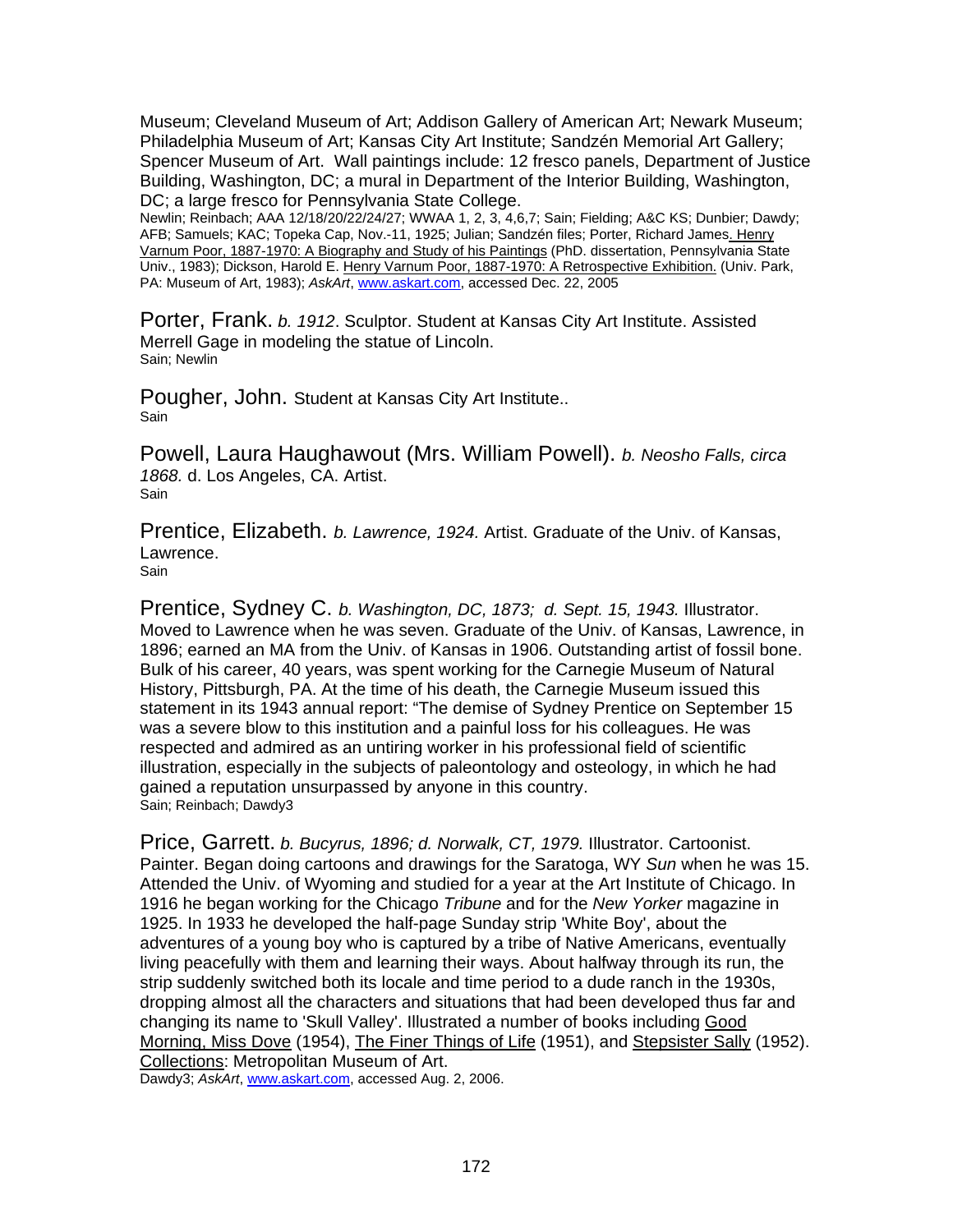Putnam, Dwight. *b. Salina, Apr. 4, 1908.* Craftsman, spec. wood. Graduate of Kansas State College, Manhattan. Studied for a year at the Yale School of Fine Arts. Lived in Salina making carved art and gift wares.<br>A&C KS

Putnam, Elizabeth W. *fl. 1920s, Lawrence. Painter. Exhibitions: Midwestern* Artists' Exhibition, 1924 MAE 1924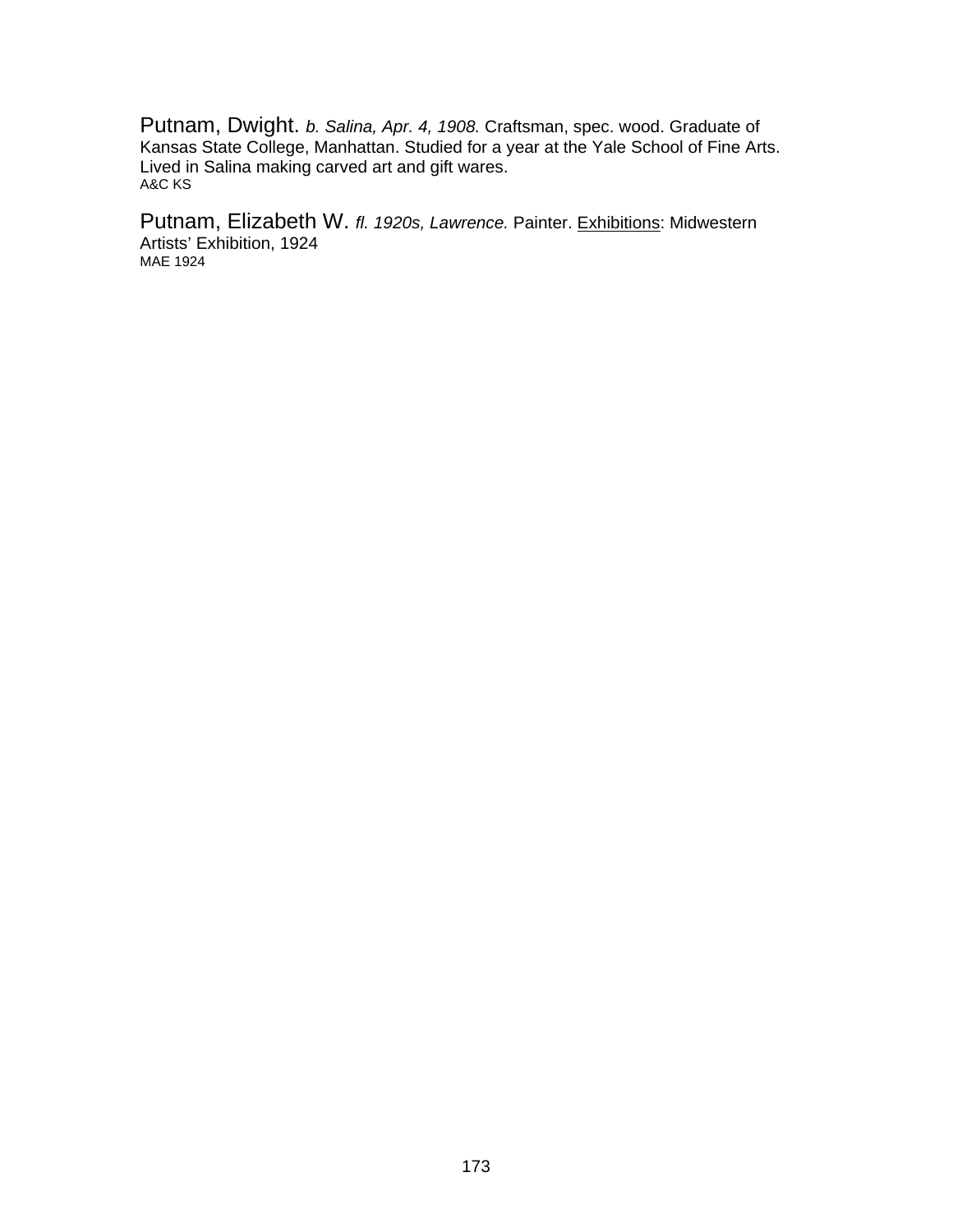## $\overline{\mathsf{Q}}$

Quendow, V.M. *fl. 1930s, Topeka.* Artist. Exhibitions: Kansas Free Fair, 1939. Topeka J (Sept. 9, 1939)

Quimby, Mrs. F. b. *fl. 1890s, White City.* Artist. KSG 1891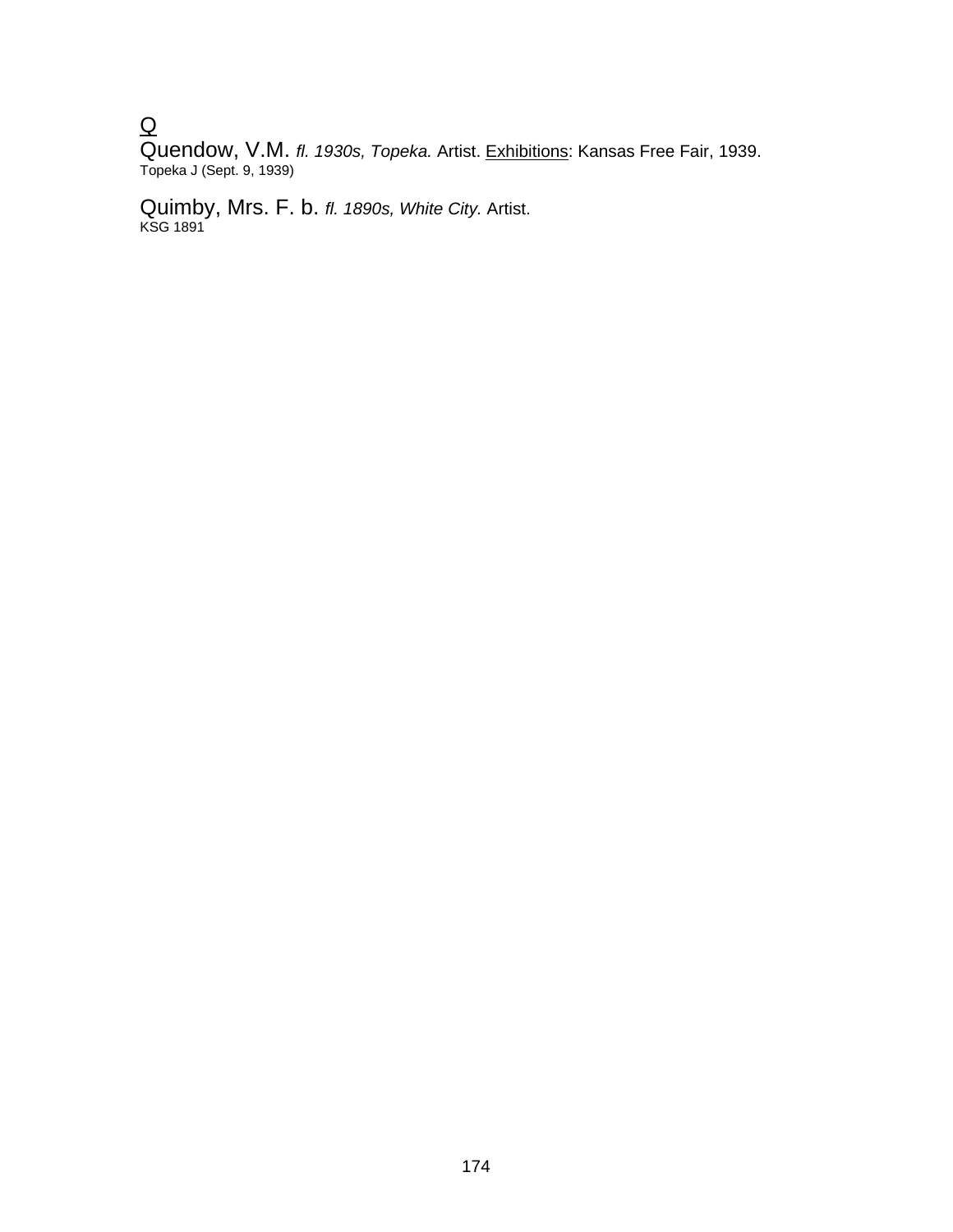## R

Racine, Albert Batiste. *b. Browning, MT, Apr. 19, 1907; d. 1984.* Painter. Woodcarver. Commercial sign painter. Native American of the Blackfeet tribe. Attended Haskell Institute, Lawrence from 1921-22. Graduated from Browning (MT) High School in 1928. Pupil of Winold Reiss, Edward Everett Hale Jr., Adrian Voisin, Carl Hertig Sr., and John L. Clark. Began painting in 1926 but turned to sculpture in 1936. Carved gavels for Presidents John F. Kennedy and Lyndon B. Johnson, Collections: Museum of the Plains Indian. Lester

Radway, J.B. *fl. 1880s, Topeka.* Artist. Lived at the corner of 7<sup>th</sup> & Van Buren in Topeka in 1884-85. KSG 1884-85

Ragan, William O. *fl. 1880s, Kansas City.* Portrait Painter. Lived at 524 Independence Avenue, Kansas City in 1886. KSG 1886

Ragland, Mabel. *fl. 1913, Hutchinson.* China Painter. Worked with Goldie Kendall at Ragland & Kendall located at the Rorabaugh-Wiley Dry Goods Co. in Hutchinson in 1913.

Hutchinson City Dir. 1913

Ragle, Mrs. Esther. *b. Kansas.* Artist. Graduate of the Univ. of Kansas, Lawrence.<br><sub>Sain</sub>

Rahija, Michael N. *fl. 1940s, Kansas City.* Painter. Exhibitions: Midwestern Artists Exhibition, 1941. MAE 1941

Railsback, Beulah S. *fl. 1906-07, Kansas City.* China painter. Lived in Kansas City at 542 Minnesota Avenue in 1906 and at 1833 N. 11<sup>th</sup> in 1907.<br>Kansas City Dir. 1906, 1907

Ramsey, Nellie D. *fl. 1920s, Hutchinson.* Painter. Exhibitions: Midwestern Artists' Exhibition, 1924 MAE 1924

Randall, Mildred Ingram. *b. Hutchinson, 1909; d. Ashland, 1962.* Mural painter. Teacher. Originated and taught art classes in Ashland. Member: Southwest Art Assoc. (charter member); Ashland Art Assoc. Collections: Mural in the Baptist church, Ashland; mural in the Sublette Christian Church, Sublette **WKDC** 

Rayan, William. *fl. 1880s, Atchison.* Artist.<br>KSG 1882-83

Raymer, Lester Winston. *b. Alva, OK, Sept. 24, 1907; d. Lindsborg, June 1, 1991.*  Painter, spec. religious images, circus, roosters. Printmaker. Sculptor. Craftsman. Studied at the Art Institute of Chicago under Boris Aslov and Helen Gardner where he earned a BFA and at the Univ. of New Mexico. Moved to Lindsborg in the 1940s. Taught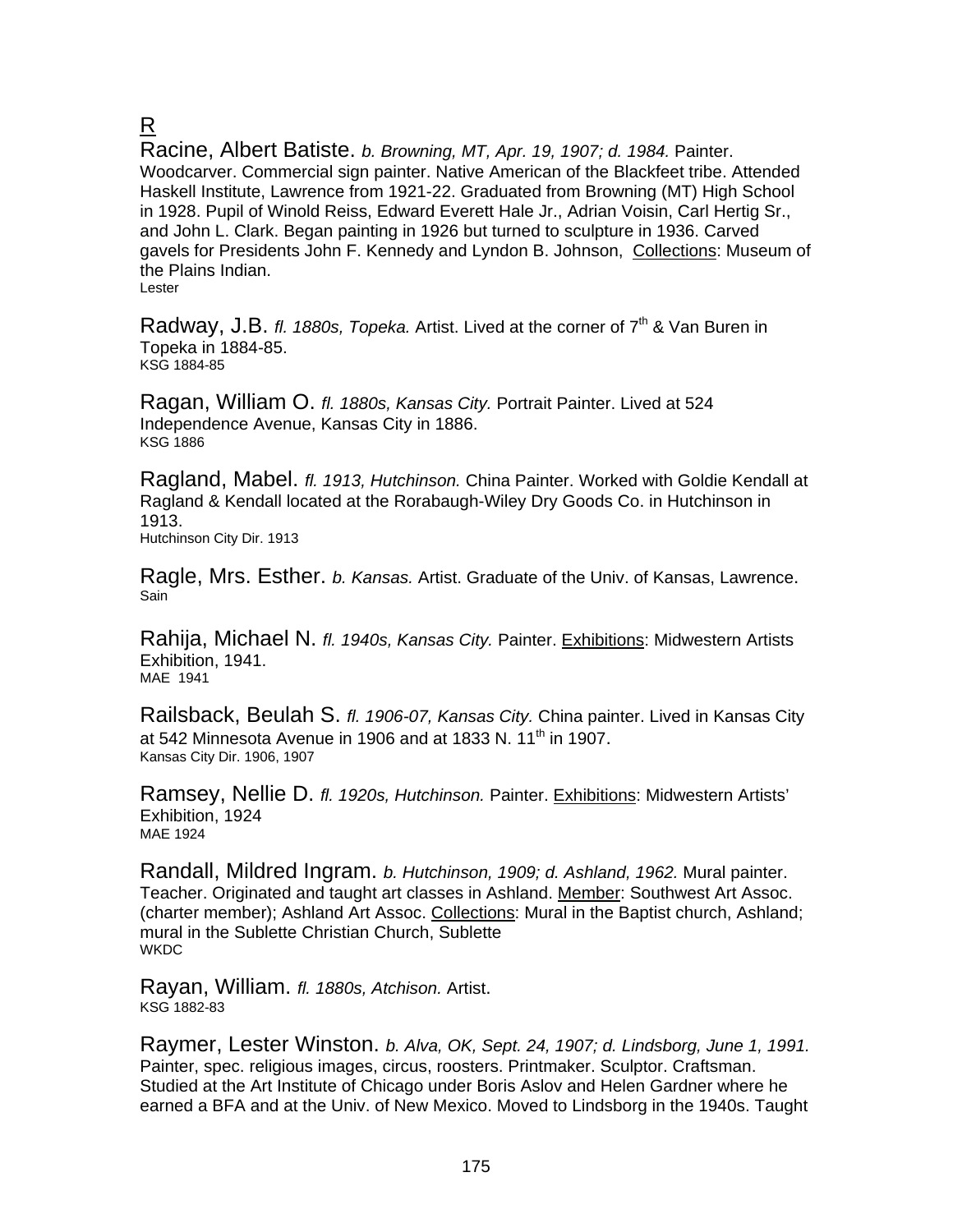at Bethany College, Lindsborg from 1946-47 but primarily devoted his life to working as a studio artist at the Red Barn Studio in Lindsborg. Member: Prairie Water Color Painters. Award: Gold medal, Eighth Annual Oklahoma Artists Exhibition, 1937; Purchase award, First biennial exhibition of regional art, Manhattan, 1950; Kansas Governor's Artist Award, 1984. Exhibitions: Prairie Water Color Painters, Derby, England; Wichita Art Museum; Sandzén Gallery, 2004; Midwest Art Exhibition at the Messiah Festival, 1945-1991; Collections: Sandzén Gallery; Hutchinson Art Center; Beach Museum

AAUW; Beach; Wichita Eagle (June 4, 1991); Sandzén files; Lester Raymer: A Collection of Essays (Lindsborg, KS: Raymer Society, 1998); 100 Years of Art; *AskArt*, www.askart.com, accessed Dec. 23, 2005

Raymer, Ramona. (Mrs. Lester Raymer) *b. Lindsborg, Oct. 17, 1909; d. July 12, 1992.* Painter. Craftsman. Studied at the Art Institute of Chicago and at Bethany College, Lindsborg. Taught at Bethany until her marriage in 1945 then assisted Lester Raymer with producing pottery.

AAUW; *AskArt*, www.askart.com, accessed Dec. 23, 2005; ; www.FamilySearch.org accessed July 17, 2006.

Raymond, Grace Russell. *b. Mount Vernon, OH, May 1, 1876; d. Winfield, Feb. 1967.* Painter. Teacher. Studied at the Art Institute of Chicago, in New York at the School of Applied Design and the Metropolitan Art School, at the Corcoran School of Art in Washington, the Pennsylvania Academy of Fine Arts in Philadelphia, and in Paris during the summers of 1923-25, in Rome during the summers of 1927-33, Belgium, Mexico, and at the Heatherleys School of Fine Art in London. Pupil of Henry Snell, George Elmer Browne, Guy Wiggins, Gertrude Massey and others. Lived in Winfield from 1903-07, in Washington, DC 1913-17, in Winfield from 1921-33 and 1936-67. Instructor in painting, art history, and art appreciation at Southwestern College, Winfield 1930-45. Member: Washington Water Color Club; American Federation of Arts. Exhibitions: Midwestern Artists' Exhibition, 1923. Collections: Winfield High School Art Gallery; Douglass Public Library.

Sain; Newlin; Reinbach; AAA 12, 14, 18, 20, 22, 24, 27; WWAA 1, 2, 3, 4, 6, 7; Dawdy2; Collins; Winfield City Dir. 1903-04; 1906-07; MAE 1923; *AskArt*, www.askart.com, accessed Dec. 23, 2005; ; www.FamilySearch.org accessed July 17, 2006.

Read, Mrs. W. W. *fl. 1890s, Fort Scott.* Artist*.* Lived at corner of 1st & Main, Ft. Scott, 1894. KSG 1894

Reader, Samuel J. *fl. 1850s & 1860s, Topeka.* Painter. Homesteader near north Topeka in 1855. He left a 12-volume diary illustrated with pen & ink drawings, and by oil and watercolors. Reader was a soldier in the Free State Guards. He fought in the Civil War Battle of Hickory Point and at Big Blue with the 2<sup>nd</sup> Regiment of the Kansas Militia. Collections: State Historical Museum, Topeka. FWP; Newlin

Ream, Vinnie. See Hoxie, Vinnie Ream

Reed, Ada Brinkman (Mrs. Bert W. Reed). *b. Larned, Aug. 5, 1877; d. July 31, 1931.* Painter. China Painter. Studied in Europe in 1906-07 and in New York with William Merritt Chase. WKDC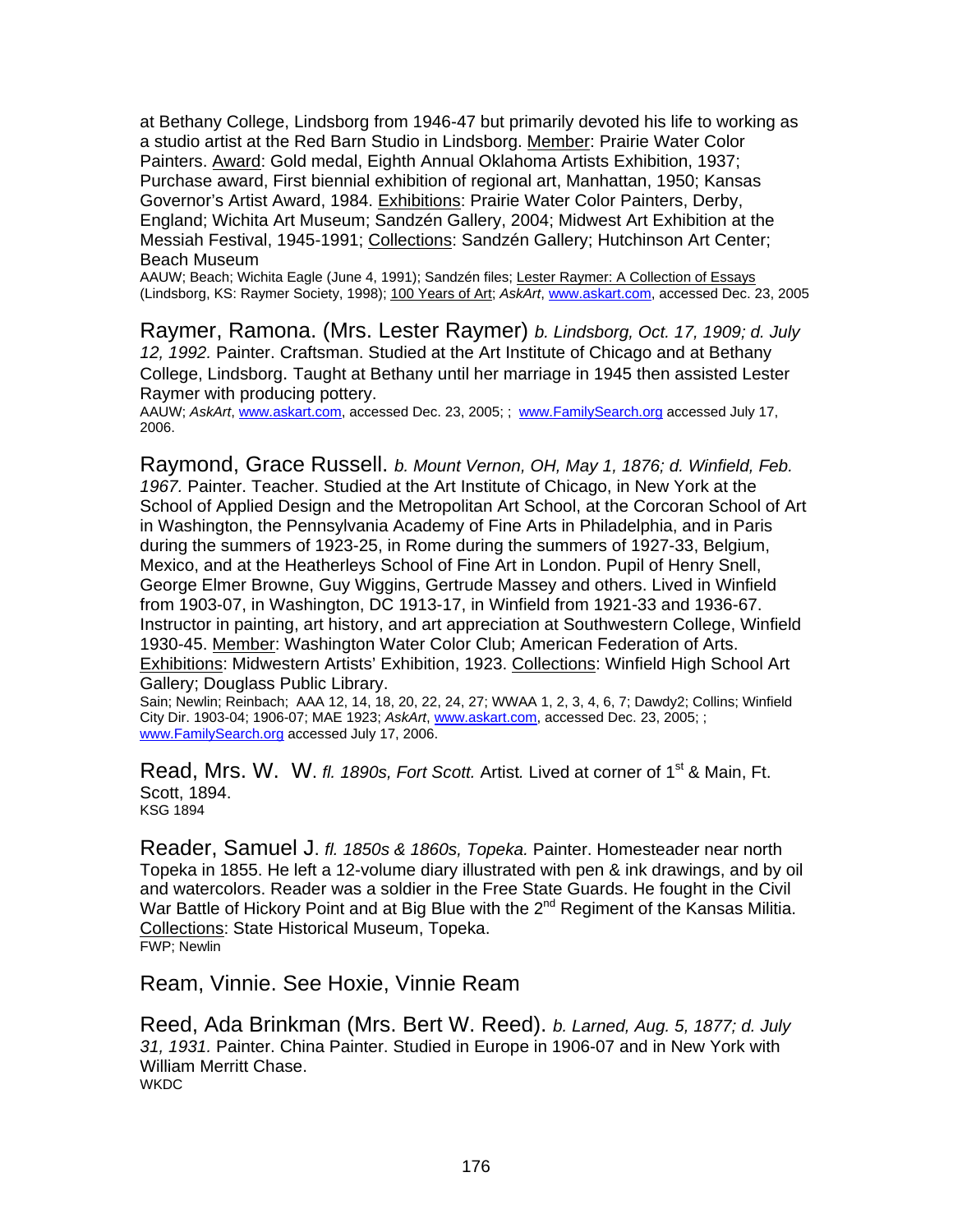Reed, Florence Dille. *fl. 1920s-30s, Wichita.* Watercolor painter. Lived at 1509 Briggs Avenue, Wichita in 1932-37. Member: Prairie Water Color Painters. Exhibitions: Midwestern Artists' Exhibition, 1929; Midwestern Artists' Exhibition, 1932; Midwestern Artists Exhibition, 1937. MAE 1929, 1932, 1937; Sandzén files

Reed, Georgina (Mrs. Nelson Case Reed). *fl. 1900, Oswego and Kansas City.* Portrait painter. Teacher. Lived at 537 New Ridge Building in Kansas City in 1900. Taught at Baker Univ., Baldwin City. Sain; KSG 1900

Reed, Hortense. *b. Oswego, Mar. 29, 1903.* Artist. Designer. Worked in New York. Illustriana Kansas (Hebron, NB, 1933)

Reed, John Brice. *b. Larned, June 9, 1922; d. Chapman, Jan. 19, 1999.* Painter. Earned degrees in Architectural Engineering and in Education from Kansas State College, Manhattan. Worked as an instructor at Chapman High School. Taught extension courses in art for Kansas State. Member: Prairie Art Assoc.<br>AAUW; WKDC; www.FamilySearch.org accessed July 17, 2006.

Reeder, Alonzo F. *fl. 1890s, Solomon City.* Photographer. Artist. 1891 advertisement reads: "Photographer—fine work a specialty. Views of residences, business property & live stock, copying and enlarging done to order. All work guaranteed satisfactory." KSG 1891

Rees, Maggie J. *fl. 1890s, Leavenworth.* Artist. Lived at 768 Olive, Leavenworth, 1891-93. Leavenworth City Dir. 1891-92, 1892-93

Regina, Sister (Mary Hoffman) *b. Axtell, 1903.* Studied at Univ. of Kansas, Lawrence and Kansas City Art Institute. Pupil of Mario Bacchelli. Taught at St. Agnes School in Kansas City. Sain

Reid, Albert Turner. *b. Concordia, Aug. 12, 1873; d. New York, NY, Nov. 26, 1955.*  Painter. Teacher. Cartoonist. Illustrator. Studied at the Univ. of Kansas, Lawrence, the Art Students League, the New York School of Art and was a pupil of L. Carrol Beckwith and Walter Appleton Clark. Worked as an artist on the *Kansas City Star* from 1897-99, the *Chicago Record* in 1899, the *New York Herald* from 1899-1900, the *Judge* in 1900, *McClure's, Saturday Evening Post,* & other magazines from 1901-02. Illustrator of numerous books. Founder & publisher of the *Leavenworth Post* from 1905-23. Publisher for the *Kansas Farmer* from 1908-16. With George Melville Stone, Reid directed the Reid-Stone Art School in Topeka. He also owned the Albert T. Reid cartoon syndicate. He was living in Topeka in 1909 as president of The Reid Co., artists and decorators located at 38 Crawford Building. He lived at 501 Jackson, Topeka in 1912 and 1302 Fillmore Street, Topeka in 1915. Designed and directed the Kansas Semi-centennial held in Topeka in 1911. President of the Kansas commissions to the Panama-Pacific and San Diego Expositions. Painted murals "The Mail Must Go Through" for the Olathe Post Office in 1940, "The Hare and the Tortoise" for the Sabetha Post Office in 1937, and "The Romance of the Mail" for the Sulphur, OK Post Office in 1939. Member: Guild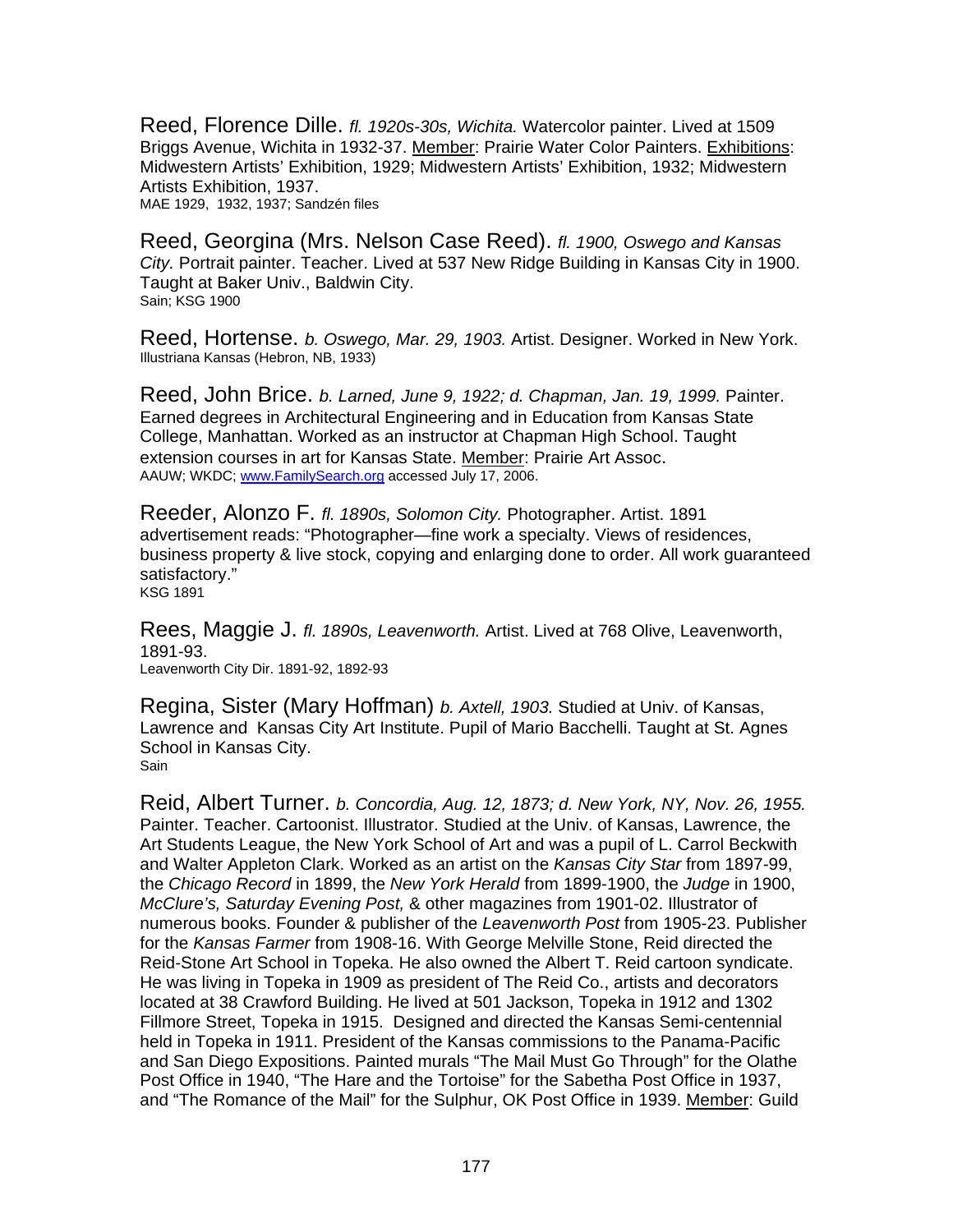of Free Lance Artists; Society of Illustrators; Artists Guild of Authors League of America; Cartoonist Club; Authors', Artists' & Dramatists League; and served as vice president of the American Artists Professional League. Awards: 1<sup>st</sup> prize for mural art, Panama Pacific Exposition, 1915. Collections: Sandzén Memorial Art Gallery; Murals in the Kansas State Capitol & the Kansas House of Representatives; Spencer Research Library; Topeka Public Library

Sain; Newlin; AAA 12, 14, 18, 20, 22, 24, 27; WWAA 1, 2, 3, 4; Reinbach; Fielding; Dunbier; A&C KS; Dawdy; Wiebe; Topeka City Dir. 1909; KSG 1912; *Kansas Magazine* (August 1911); Selection of the Cartoons Drawn by Albert T. Reid upon the Issues of the Day (New York: W.A. Grant, 1919); Bruner; *AskArt*, www.askart.com, accessed Dec. 23, 2005; NY Times (Nov. 28, 1955); ; www.FamilySearch.org accessed July 17, 2006; Illustriana Kansas (Hebron, NB, 1933); TPL.

Reimers, Albert. *fl. 1880s, Kansas City.* Portrait artist. Part of Hollingsworth and Reimers in 1886 whose advertisement reads:" Crayon portraits drawn from pictures of all kinds and finished from life sittings in the finest style of Art. We guarantee satisfaction. Studio 1009 Main Street, Room 24, Kansas City." KSG 1886

Remington, Frederic Sackrider. *b. Canton, NY, Oct. 4, 1861; d. Ridgefield, CT., Dec. 25, 1909.* Painter, spec. western scenes. Illustrator. Sculptor. Etcher. Attended Yale Univ. 1878-79. Visited the Montana Territory in 1881. Arrived in Peabody in March 1883 to become a sheep rancher in Butler County near his Yale classmate Bob Camp. In April 1884 Remington sold his ranch and moved to Kansas City to operate first a hardware store and then a saloon. He moved to New York City in 1885 and, although a frequent traveler through the west, never again resided in the west. He attended the Art Students League and began selling illustrations to *Harpers Weekly* and *Century Magazine* as well illustrating books. One of these books, Ranch Life and the Hunting-Trail (NY: Century, 1888), was written by Theodore Roosevelt. Remington's paintings and sculpture of the old west are among the icons of American art and his career is well documented in numerous books. Member: National Academy of Design (Assoc. 1891); National Institute of Arts & Letters. Awards: Hallarten Prize & the Clark Prize, National Academy of Design, 1888. Collections: Buffalo Bill Historical Center; Amon Carter Museum; Thomas Gilcrease Museum; Joslyn Art Museum; Museum of Nebraska Art; Spencer Museum of Art; St. Louis Art Museum; Anschutz Collection; and many more public collections

Sain; Newlin; Samuels; Dawdy; AAA 01, 03, Reinbach; *Kanhistique* (Apr. 1976); *Kansas History* (Spring 1979); Fielding; Hassrick, Peter H. Frederic Remington: A Catalogue Raisonné of Paintings, Watercolors, and Drawings. 2v. + disc (Cody, WY: Buffalo Bill Historical Center, 1996); Samuels, Peggy. Remington: The Complete Prints. (New York: Crown, 1990); Reed; *AskArt*, www.askart.com, accessed Dec. 23, 2005

Resseger, Mrs. Hugh. *fl. Kansas City.* Painter, spec. animals. Teacher. Studied at the Univ. of Kansas, Lawrence. and with August Dunbar in Omaha. Organized the Kansas Art Guild. Collections: Joslyn Museum.<br>WKDC

Reynolds, F. A. *fl. 1890s, Emporia.* Artist. Lived at 325 Commercial, Emporia in 1891. KSG 1891

Reynolds, Mayme. *fl. 1908-12, Erie.* Artist. Lived at Ann Avenue, Kansas City in 1909.

KSG 1908, 1912; Kansas City Dir. 1909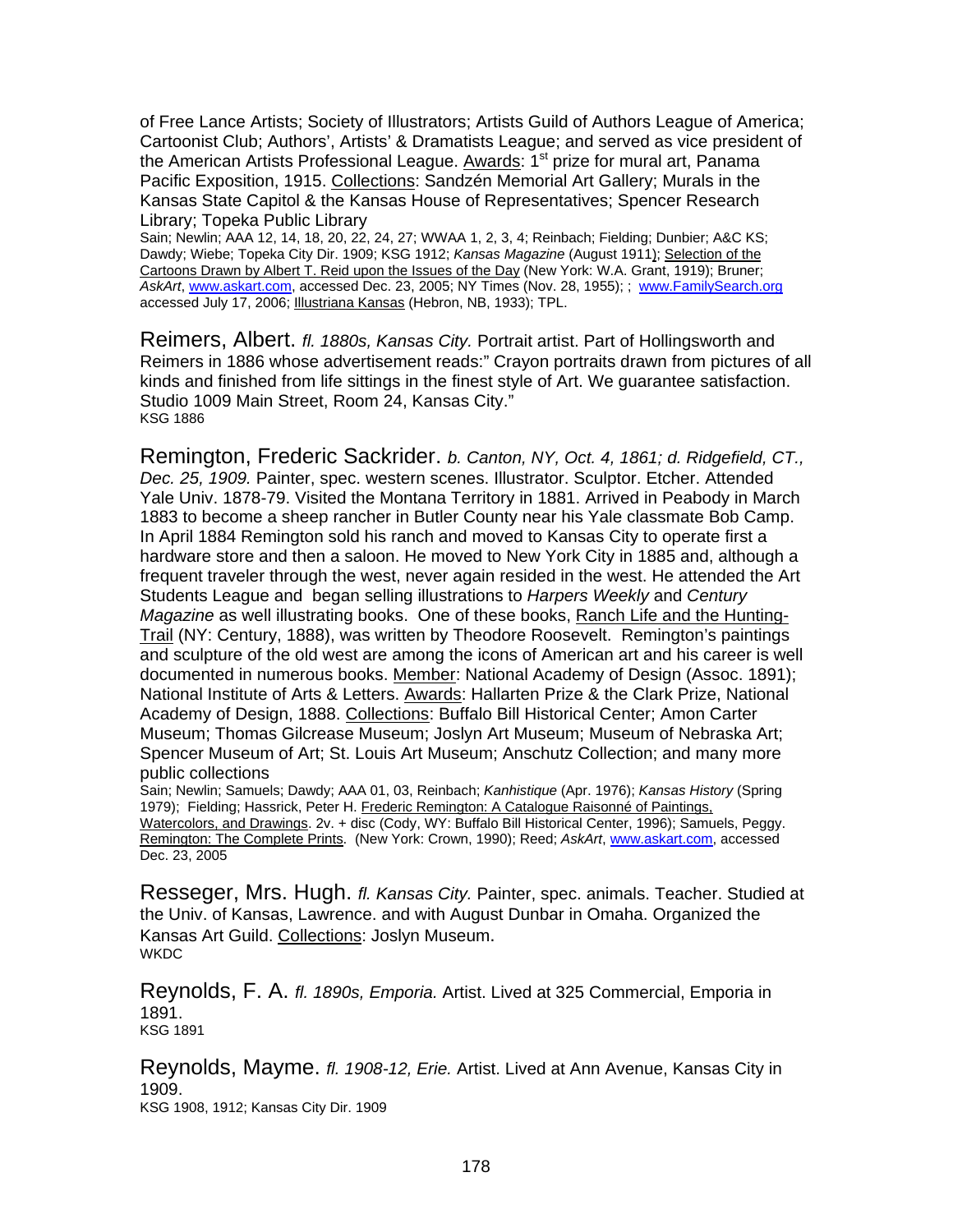Rice, J. E. *fl. 1850s, Lawrence.* Pen & ink drawings. Settled in Lawrence soon after its founding. FWP; Newlin

Rice, Orville. *b. May 21, 1919; d. Topeka, Jan. 1986*. Painter, spec. wildlife and birds. Lived in Topeka. One of the illustrators for the Kansas Breeding Bird Atlas (Lawrence: Univ. Press of Kansas, 2001). The Orville Rice Nature Trail is located in Felker Park in Topeka. Collections: Topeka Public Library. TPL; www.FamilySearch.org, accessed July 30, 2006.

Richardson, Miss Emma. *fl. 1880s, Kansas City.* Portrait painter. Address was Rm 59, Sheidley Building, Kansas City in 1886. KSG 1886

Rider, Daisy P. *fl. 1916, McPherson.* Teacher. Head of the art department at McPherson College in 1916. AAA 13

Riggs, Ruth. *fl. 1920s, Kansas City.* Teacher. Director of art at a senior high in Kansas City in 1926. Topeka Cap (Feb. 6, 1926)

Riley, Kenneth Pauling. *b. Waverly, MO., Sept. 21, 1919.* Painter, spec. realist views of the Old West. Illustrator. Spent his boyhood in Parsons attending the public schools and the Parsons Junior College. Went to Kansas City Art Institute in 1938 to study with Thomas Hart Benton, and to the Art Students League in 1941 to study with Frank DuMond. Riley took evening classes at the Grand Central School with Harvey Dunn. Enlisted in the Coast Guards in 1942 and served as a fighter and as a combat artist recording the Pacific War. His illustrations were published in the *Saturday Evening Post, Readers Digest*, and *Life*. In the late 1960's, after working as an illustrator for many years on the East Coast, he was commissioned by the U.S. Park Service to create several paintings of the Yellowstone and Grand Teton National Parks. During that time, he decided to devote his work solely to western subjects. In 1973, Riley moved to Tucson, AZ. Member: National Academy of Western Art; Cowboy Artists of America; Society of Illustrators; Tucson Seven. Awards: Eiteljorg Museum Award, 1993; Prix de West award at the National Cowboy and Western Heritage Museum, 1995.. Collections: Phoenix Art Museum; West Point Museum; The White House; Custer Museum; Tucson Art Museum; Fred Jones Jr. Museum of Art

Sain; Samuels; WWAA 6, 7; NMAA file; Reed; *AskArt*, www.askart.com, accessed Dec. 23, 2005; McGarry, Susan Hallsten, and Michael Duty. A Poetic Spirit: The Enduring Art of Kenneth Riley. Oklahoma City: National Cowboy & Western Heritage Museum, 2003; McGarry, Susan Hallsten. West of Camelot: The Historical Paintings of Kenneth Riley. Indianapolis, IN: Eiteljorg Museum of American Indian and Western Art, 1993.

Ripley, John. *fl. 1930s, Topeka.* Artist. Exhibitions: Kansas Free Fair, 1939. Topeka J (Sept. 9, 1939)

Ritchie, Edith C. *fl. Wichita.* Artist. **Sain**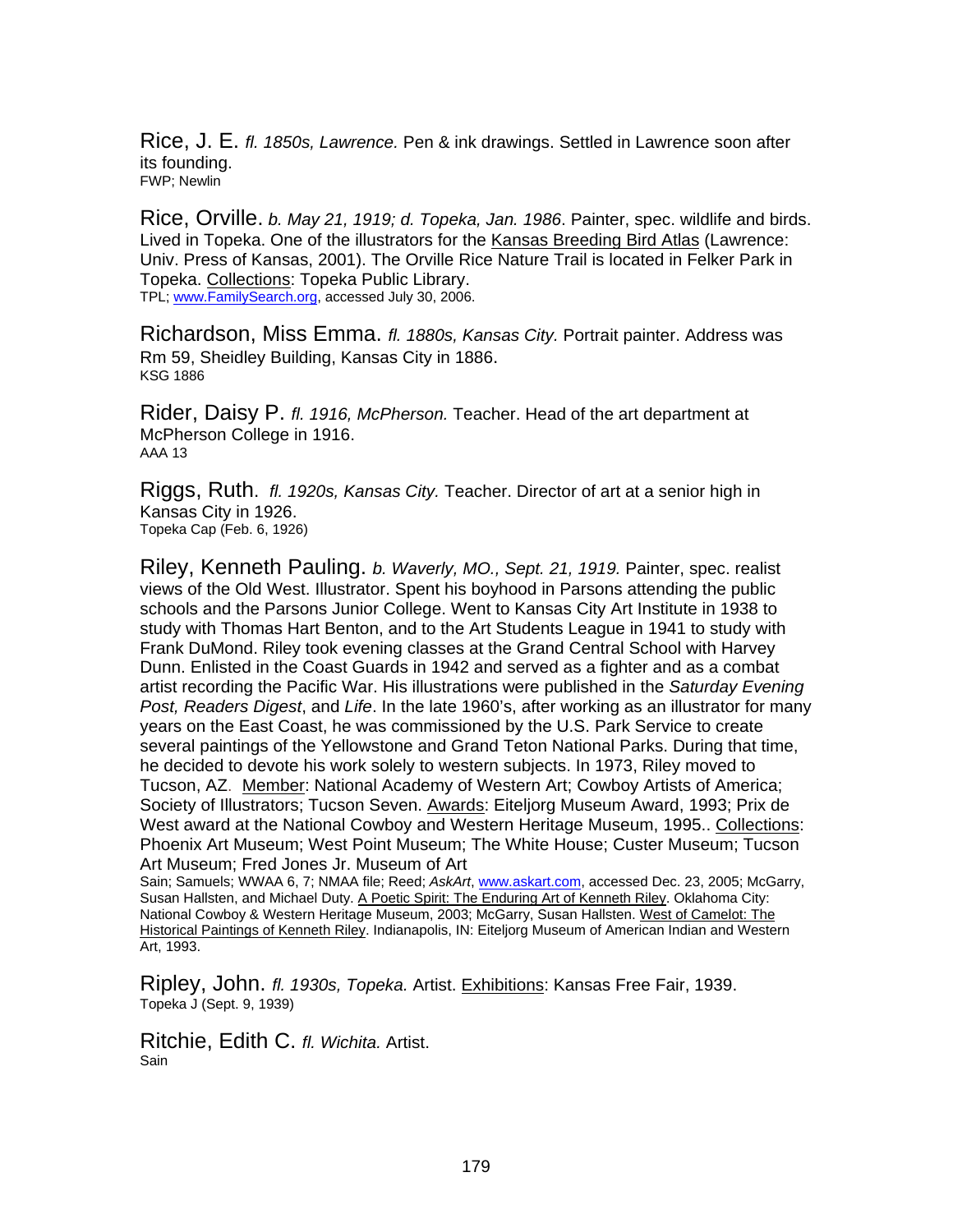Ritchie, Henry L. *fl. 1901-04, Kansas City.* Artist. Lived at 1024 Waverly, Kansas City from 1901-04. Kansas City Dir. 1901, 1904

Ritter, Gordius A. "Chris" *b. Iola, Dec. 9, 1908.* Painter. Teacher. Graduate of the Univ. of Kansas, Lawrence; pupil of Albert Bloch & Karl Mattern; studied at the Art Students League from 1933-36 with Richard Lahey & George Grosz, Columbia Univ., and at the Brooklyn Museum School of Art. Instructor of art at Hunter College from 1939- 41, at Cornell Univ. in 1947, at Ballard School from 1947-53, and at the Midland, TX. Art Center in 1954. Ritter` opened and directed his own gallery, Laurel Gallery on  $57<sup>th</sup>$  in New York from 1946-51. Exhibitions: Midwestern Artists' Exhibition, 1931; Philbrook 1st Annual, 1940; one-man show at Marquis Gallery, New York, and at the American-British Art Center. Collections: Art Institute of Chicago; Museum of Modern Art; New York Public Library; Pennsylvania Academy of Fine Arts; Metropolitan Museum of Art; Brooklyn Museum; Cincinnati Art Museum; San Diego Art Center; Kansas City Art Institute; Corcoran Gallery; Library of Congress.

Sain; Newlin; WWAA 3, 4, 6, 7; A&C KS; Univ. of KS *Graduate Magazine* (Dec. 1939); MAE 1931; Philbrook

Riveron, Enrique. *b. Cienfuegos, Cuba, 1902; d. Melbourne, FL, Apr. 23, 1998.*  Painter. Cartoonist. Pastels. After studying art in Havana, at age 18, he began drawing cartoons and caricatures for major magazines and newspapers there. He helped found a cartoonist group, the "Salon de Humoristas." In 1924, his hometown awarded him a three year fellowship to study art in Europe. While in Paris, he was a member of a loosely organized group of young Latin artists and writers calling themselves the "Grupo de Montparnasse." During his first visit to New York in 1927, he met many artists and writers, including Langston Hughes, John Dos Passos and Fanny Hurst; often joining them to hear jazz at the Savoy and the Cotton Club in Harlem. His sophisticated, stylish cartoons appeared in *The New Yorker* and *Vanity Fair*. Back in Havana, Riveron's cartoons against the dictator Gerardo Machado forced him to leave again for New York and this time he stayed. In 1938, the family moved to Hollywood, CA where he worked for Walt Disney Studios on "Snow White" and penciled Mickey Mouse storyboards but the family again moved back to New York then moved to Wichita in 1944. Occasionally, Riveron did commercial art at Beechcraft and at the *Wichita Beacon* and taught at the Wichita Art Assoc. and at Wichita Univ. His work was primarily abstract and often contained Afro-Cuban themes. He entered regional and national competitions, and won several awards. While exhibiting in Wichita, New York, Cuba and Mexico, he continued to send cartoons to *Cine Mundial* and Cuban magazines until the middle 1950s. In 1960 he opened an art gallery in Miami, dedicated to showing the latest contemporary work. Exhibitions: Midwestern Artists Exhibition, 1942; Awards: Cintas Lifetime Achievement Award, 1988

MAE 1942; Beach; Johnson, John. *Wichita Group*,

http://homepage.mac.com/thorntonstreiff/The\_Wichita\_Group.html#The%20Fantastic%20Fifties:%20Part%2 0I, accessed Jan. 4, 2006; Lee, Patricia Riveron. *Enrique Riveron,* http://homepage.mac.com/thorntonstreiff/Patricia\_Lee\_TGHK.html, accessed Jan. 4, 2006; Trasobares, César. Riverón, 1925-1950:Riverón, 1950-1980. (Miami: Lowe Art Museum, 1980).

Ro, Jo. *fl. 1920s, Olathe.* Watercolor painter. Exhibitions: Midwestern Artists' Exhibition, 1929; Midwestern Artists' Exhibition, 1930. MAE 1929-30

Roadhouse, Patricia. *fl. 1930s, Alton.* Exhibitions: Kansas Free Fair, 1939. Topeka J (Sept. 9, 1939)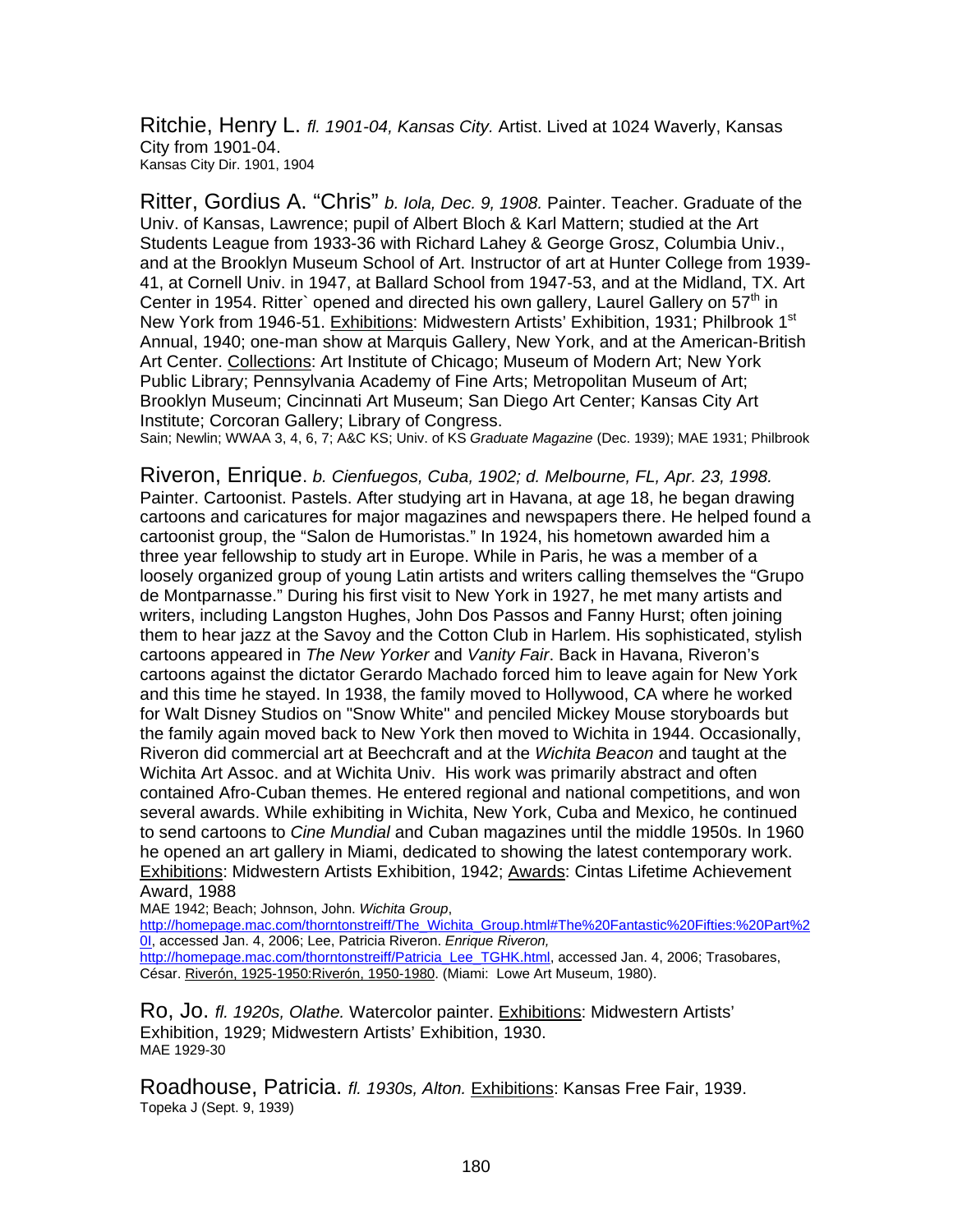Roberts, Albert. *fl. 1880s, Kansas City.* Scenic artist. Worked with Tschudi, Loffing & Roberts at 400 E.  $12<sup>th</sup>$  in Kansas City in 1888-89. KSG 1888-89

Roberts, Georgina Wooten. *b. Auburn, IN, July 6, 1891; d. Rock Hill, SC, July 1976.* Painter. Teacher. Studied at the Art Institute of Chicago, DePauw Univ., and the Church School of Art. Taught art at Pittsburg State Univ. Lived in Hays in 1923. Exhibitions: Midwestern Artists' Exhibition, 1923 Awards: Silver medal for watercolor, Midwestern Artists' Exhibition, 1923. Collections: Sandzén Memorial Art Gallery Sain; Newlin; AAA 20, 22, 25; Reinbach; MAE 1923; ; www.FamilySearch.org accessed July 17, 2006; Dawdy3.

Roberts, Miss L. C. *fl. 1890s, Atchison.* Artist. Lived at 411 Commercial, Atchison in 1891. KSG 1891

Roberts, Mrs. Louie W. *fl. 1905-1919, Lawrence.* Artist. Instructor in china & watercolor painting. Lived at 1146 & 1148 Kentucky, Lawrence from 1905-1919. Lawrence City Dir. 1905, 1907, 1908-09, 1911, 1913-14, 1917, 1919

Robinson, L. D. *fl. 1930s, Topeka.* Mural Painter. Worked as a custodian of the State House, Topeka. Exhibitions: Kansas Free Fair, 1939. Sain; Topeka J (May 8, 1937)

Rockwell, Bertha P. (Mrs. Carlo Gina Venanzi) *b. Junction City, 1874.*  Painter, spec. impressionistic landscapes. Graduate of Wellesley College, MA; studied on Long Island under a Tiffany Foundation Grant and in Spain. Pupil of Birger Sandzén, Eric Pape, and Sorolla y Bastida. Sain; Newlin; AA 03; Reinbach; Dawdy2

Rodocker, David. *fl. 1906-07, Winfield.* Artist. Photographer. Lived at 814 ½ Main, Winfield in 1906-07. Winfield City Dir. 1906-07

Roechske, Alexander. *fl. 1894, Kansas City.* Worked with Smith & Roechske located at 319 E.  $12<sup>th</sup>$ , Kansas City in 1894. KSG 1894

Roenspie, L. *b. Christabol, Panama, 1912.* Painter. At 25, served as a corporal in the Kansas National Guard. Submitted a design for the Ft. Scott Post Office mural. *KS Business* (v.5#1, p.3)

Rogers, Charles B. *b. Great Bend, Jan. 27, 1911; d. Salina, Dec. 10, 1987.* Painter. Etcher. Lithographer. Dry Point. Teacher. Studied at the National Academy of Design, Bethany College where he earned a BFA, the California College of Arts & Crafts where he earned a MFA, and the Jay Connoway School of Art. Painted the mural, "Autumn Colors", in the Council Grove Post Office in 1941. Taught at Bethany College, Lindsborg from 1947-53 and was manager and assistant director of the Huntington Hartford Foundation, Pacific Palisades, CA. from 1954 until he returned to Kansas in 1966. He headed the art program at Kansas Wesleyan Univ. in Salina for a year before settling in Ellsworth. Member: Northwest Print Makers; Prairie Print Makers; Prairie Water Color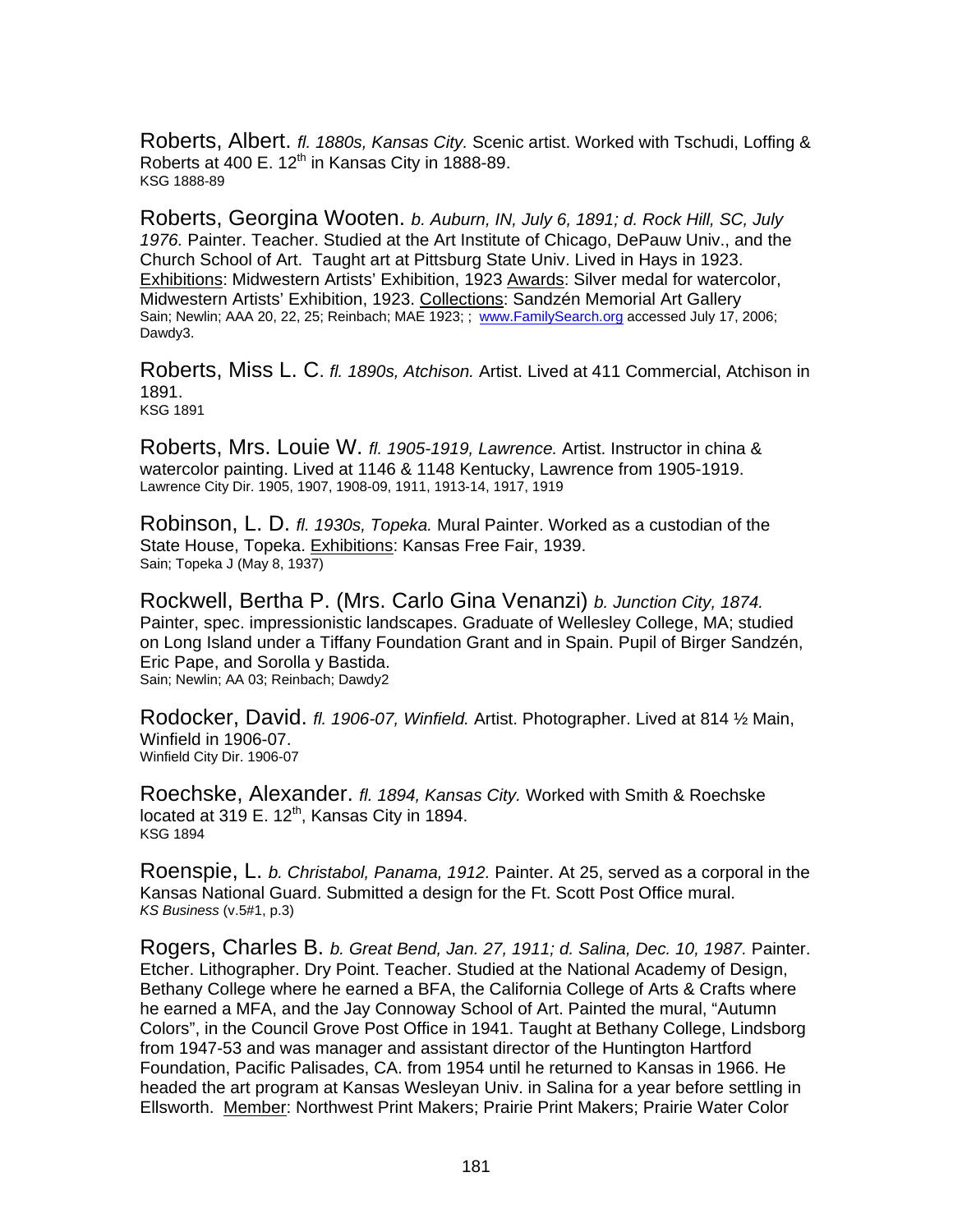Painters; Southern Print Makers; Chicago Society of Etchers; California Society of Print Makers. Exhibitions: Prairie Water Color Painters, Derby, England; Midwestern Artists' Exhibition, 1932; Midwestern Artists' Exhibition, 1933; Midwestern Artists' Exhibition, 1935;15<sup>th</sup> Annual Kansas Artists Exhibition, 1939; Midwestern Artists Exhibition, 1939; Midwestern Artists Exhibition, 1940;  $17<sup>th</sup>$  Annual Kansas Artists Exhibition, 1941; Awards: Tiffany Foundation scholarship; 1<sup>st</sup> award for portrait, Kansas State Fair, 1931-32; Kansas of the Year, 1970; Kansas Governor's Artist Award, 1983. Collections: Kansas Assoc. of Women's Clubs; Spencer Museum of Art; Library of Congress; Metropolitan Museum of Art.; Sandzén Memorial Art Gallery; Butler Institute of American Art; Barton County Community College; Spencer Museum of Art. Sain; Wiebe; Belden; WKDC; WWAA 1, 2, 3, 4, 6, 7; A&C KS; *American Artist* (Sept. 1961); MAE 1932-33, 1935, 1939-40; Beach; Bruner; 100 Years of Art*; AskArt*, www.askart.com, accessed Dec. 23, 2005; Rogers, Charles B. *Images of the American West: Paintings and Haiku. (Millbrae, CA: Celestial Arts, 1975).* 

Rogers, Roy A. *fl. Seneca.* Artist. Sain<sup>1</sup>

Rogers, William Allen. *b. Springfield, OH, 1854; d. Washington, DC, Oct. 20, 1931.*  Cartoonist. Illustrator. Painter. Printmaker. Attended Worcester Polytechnical Institute. He learned to sketch from a railway clerk co-worker, and by age 14 was drawing cartoons for a Dayton newspaper. From 1870 to 1877, he was an engraver and artist in various cities, and then went to work for *Harper's* magazine. Made numerous trips to the west including trips across Kansas. Among his drawings of Kansas is "First Store in Lakin" and he wrote an autobiography, A World Worthwhile (1922). Member: Society of Illustrators.

Taft; *AskArt*, www.askart.com, accessed Jan. 19, 2006.

Rohe, Adam D. *b. Fayette County, IN, July 11, 1844; d. Lawrence, Mar. 24, 1923.*  Painter. Sign painter. Commercial artist. Self-taught artist. Moved to Lawrence in 1872 and worked as a "sign painter and pictorial draftsman." His Lawrence work included interior decorative work on Fraser Hall at the Univ. of Kansas, business signs and window decorations, shaving mugs, and posters. Rohe was the man called upon when a shopkeeper wanted an especially fancy lettering on his place of business. He also painted several theatre curtains that were installed in the region and scenery for many local dramatic productions. Rohe was the artist in charge of the Kansas entry in the World's Industrial and Cotton Centennial Exposition in New Orleans in 1884, and, for several years beginning in 1892, the corn palace in Mitchell, SD. Illustrated John Speer's book, Life of Gen. John H. Lane, the "Liberator of Kansas" (1896). Member: Lawrence Art League; Lawrence Sketch Club

Sain; Lawrence City Dir. 1886, 1888; Peterson, John M. "Forgotten Kansas Artist, Adam Rohe." *Kansas History* (Winter 1994-95), p. 220-235; Lawrence J-W (Mar. 3, 1938)

## Rome, Richardson, "Dick". *b. Minneapolis, MN, Jan. 15, 1902*. Artist.

Blockprinter. Designer. Etcher. Engraver. Lithographer. Traveled extensively in his early youth and received his formal education at Colorado Springs, CO and Berkeley, CA. He decided to become an artist along the way, and, in order to earn his schooling, took on many odd jobs. Rome worked as a caddy so that he might pay for a correspondence course in art. He was a student at the Univ. of Minnesota Art Institute from 1920 to 1925, and was trained under Ella Witter and S. Chatwood Burton. Rome became art director for Fawcett Publications' Minneapolis office in 1929. The Alden Galleries of Kansas City hired him as manager-lecturer later that year. In 1931, Rome and a friend, Dave Stirling, opened a studio in Estes Park, CO, where they proceeded to combine the esthetic and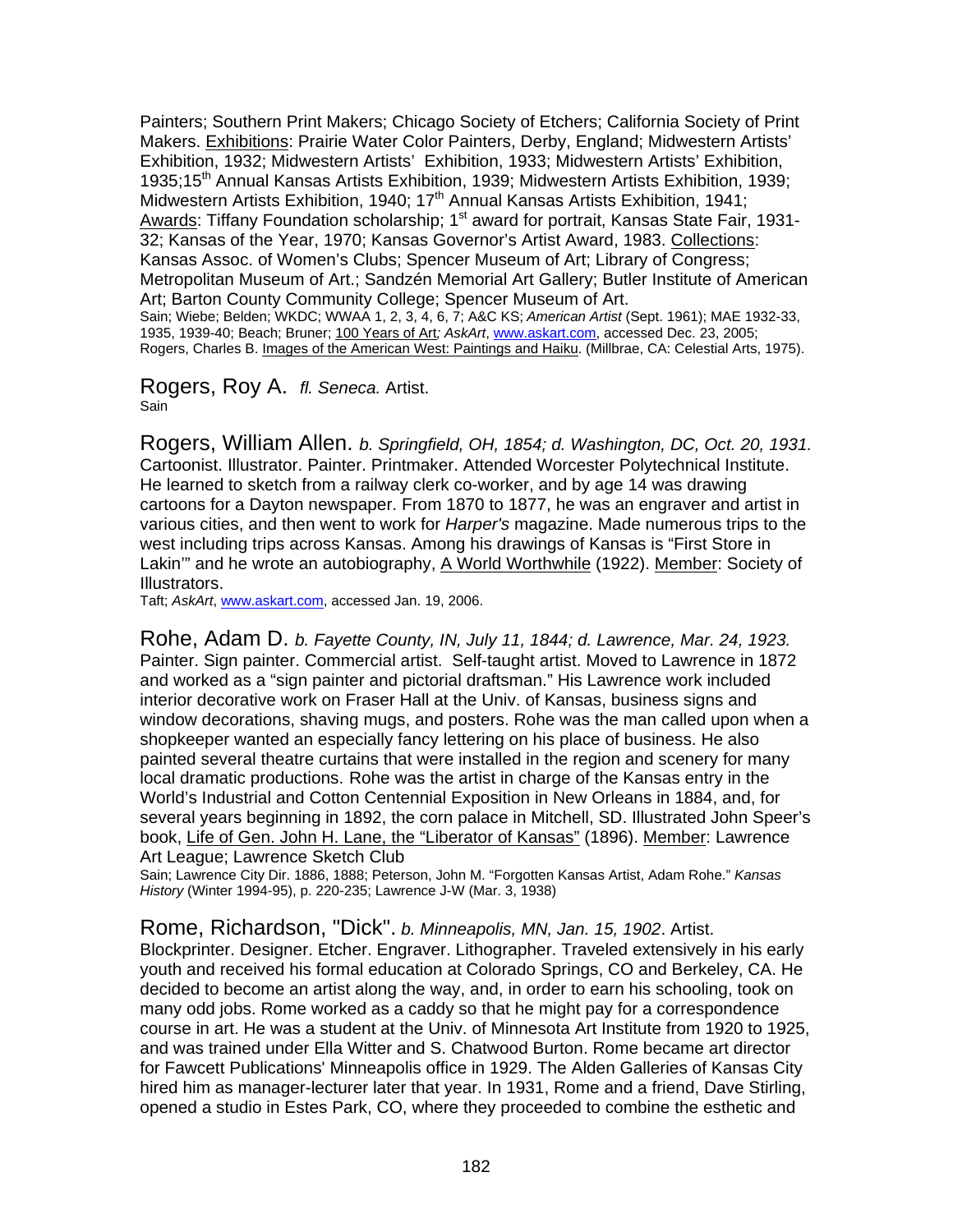the practical to meet the situation. With a small press and a quantity of fine French paper, they started to produce various types of stationery, each bearing the print of an original etching and thus the stationary company, Rome Creations, was created. The subject matter for the pictures came from the surrounding beauty of the mountain country, and the idea caught on immediately with the tourist public. Rome Lived in Estes Park, CO. in 1935 and in Topeka in 1939. He spent most of his artistic life living and working in Colorado depicting the Rocky Mountains landscape. He worked, and painted in Estes Park and Rocky Mountain National Park as well as Boulder, and other locations. Member: Philadelphia Print Club; Kansas City Woodcut Society; Northwest Printmakers; Chicago Galleries Assoc.; American Society of Graphic Arts. Collections: Brooklyn Museum; Metropolitan Museum of Art; Kansas City Art Institute; Nelson-Atkins Museum of Art.

Topeka Cap (Jan. 28, 1939); WWAA 1; AskArt, www.askart.com, accessed Dec. 23, 2005

Rood (or Road), Mrs. S. A. *fl. 1890s, LaCrosse.* Artist. KSG 1891

Rooney, Helen. *b. Haddam, May 21, 1910.* Painter, spec. portraits. Teacher. Graduate of the Univ. of Kansas, Lawrence; studied at Bethany College, Lindsborg. Pupil of Birger Sandzén, Raymond J. Eastwood, Karl Mattern, & Albert Bloch. Lived in Haddam in 1933. Served as supervisor of art for the Longmont, CO. schools in 1935. Member: Kansas Federation of Artists. Exhibitions: 8<sup>th</sup> Annual Kansas Artists Exhibition, 1932;  $9<sup>th</sup>$  Annual Kansas Artists Exhibition, 1933; Midwestern Artists' Exhibition, 1933; 11<sup>th</sup> Annual Kansas Artists Exhibition, 1936. Collections: Kansas State Federation of Women's Clubs Sain; Newlin; WWAA 1, 3; MAE 1933

Root, Edward Ernest. *b. Naperville, IL, Feb. 8, 1866; d. 1960.* Sculptor in concrete. Farmer. Self-taught artist. Farmed south of Lucas until an automobile accident in 1937 forced an early retirement from farming. Over the next twenty years, he energetically occupied himself with the creation of hundreds of concrete shapes embellished with broken glass, stones and metal with which he decorated his whole farmstead. The site where he and his wife lived with their ten children is now under Lake Wilson, but more than a hundred pieces were moved and preserved by members of the Kansas Grassroots Art Assoc. before the lake waters covered the site.

Grassroots Art Center, http://home.comcast.net/~ymirymir/index.htm, accessed Jan. 12, 2005; Brackman, Barbara, and Cathy Dwiggans, eds. Backyard Visionaries: Grassroots Art in the Midwest (Lawrence: Univ. of Kansas Press, 1999)

Root, Ethel M. *fl. 1908, Kansas City.* Artist. Lived at 216 N. 12<sup>th</sup>, Kansas City in 1908. Kansas City Dir. 1908; KSG 1912

Rose, Mrs. Lua G. *fl. 1890s, Valley Falls.* Artist. KSG 1891, 1894

Rosenbauer, William Wallace. *b. Chambersburg, PA, June 12, 1900; d. 1968.* Sculptor. Teacher. Studied at the St. Louis School of Fine Arts and at Washington Univ. in St. Louis. Pupil of Alexander Archipenko. Head of the department of sculpture at the Kansas City Art Institute and director of the institution from 1944-49. Also taught at the Parsons School of Design in New York from 1950-53 and Assistant Director of the Stamford, CT. Museum and Nature Center. Member: Kansas City Society of Artists;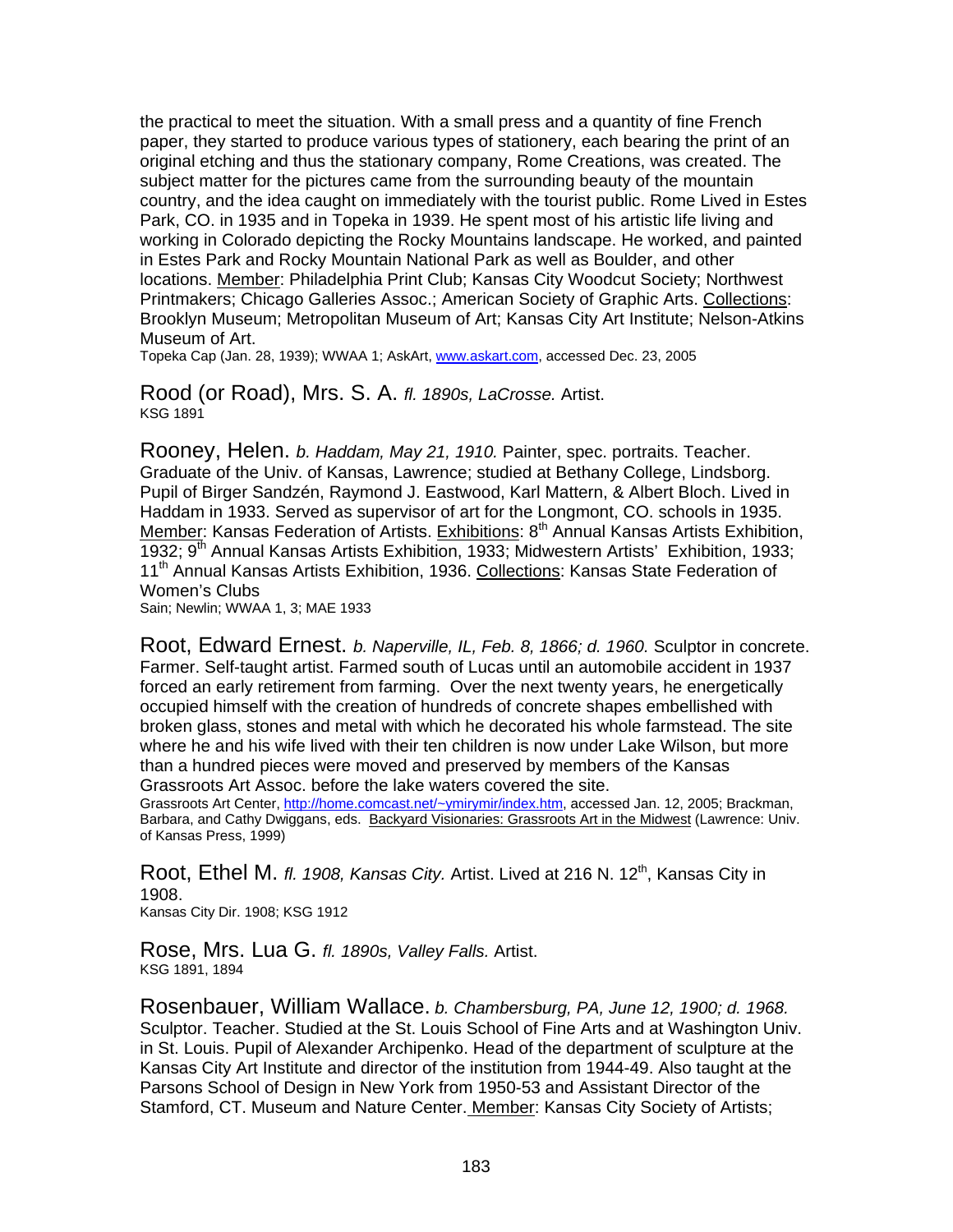Society of Independent Artists. Exhibitions: Midwestern Artists' Exhibition, 1923; Midwestern Artists' Exhibition, 1925; Midwestern Artists Exhibition, 1936; Midwestern Artists Exhibition, 1940; Midwestern Artists Exhibition, 1941. Awards: Merrell Prize of Ceramics, Midwestern Artists' Exhibition, 1923; Silver Medal, Midwestern Artists' Exhibition, 1925 & 1926; Gold medal from Kansas City Art Institute, 1927; 1<sup>st</sup> sculpture award from the Second Missouri Art Exhibit in 1929; 2<sup>nd</sup> prize, Midwestern Artists Exhibition,1935; First prize, Midwestern Artists Exhibition, 1940. Collections: Springfield Art Museum; War memorial in Concordia, KS; churches in Kansas City; Nelson-Atkins Museum of Art

Sain; Newlin' AAA 20, 22, 24; WWAA 6, 7; MAE 1923, 1925, 1936, 1940-41; *AskArt*, www.askart.com, accessed Dec. 23, 2005

Ross, Annie Lee. *b. Pine Bluff, AR, Nov. 9, 1909; d. Los Angeles, CA, June 15, 1978.* Painter. Printmaker. Teacher. Studied in Colorado and graduated from Bethany College, Lindsborg in 1934. Became a public school art supervisor in Concordia while working on her masters' degree which she was awarded from Ohio State Univ. in 1941. Continued studying and teaching in Colorado, Iowa, and New Mexico. Helped with the craft projects at Camp Carson, CO during World War II. Became assistant professor of Art at Bethany College, Lindsborg in 1945 before moving to New York in 1950. From 1951-71 she taught at Longwood College, VA then returned to Colorado upon retirement. Member: Prairie Water Color Painters. Exhibitions: Graphic Arts Annual, Six States Annual, Sandzén Gallery. Collections: Sandzén Memorial Art Gallery Sain; A&C KS; Sandzén files

Ross, Mrs. John P. *fl. 1930s, Lawrence.* Painter. Her artwork was displayed when the renovated Lawrence Public Library reopened in Nov. 1937. Lawrence J-W (Nov. 17, 1937

Rost, Eleanor Odell. *fl. 1930s, Topeka.* Artist. Exhibitions: 11<sup>th</sup> Annual Kansas Artists Exhibition, 1936. Topeka J (Jan. 7, 1936)

Rowan, Herman J. *b. New York, NY, 1923.* Painter. Teacher. Lived in Emporia in the 1940s. Moved to Minneapolis, MN and was a professor of drawing & painting at the Univ. of Minnesota for many years before retiring in 1993. Exhibitions: Missouri Valley Show, Mulvane Museum, 1948. Collections: Frederick R. Weisman Art Museum; Walker Art Gallery

Topeka Cap (Nov. 10, 1948); *AskArt*, www.askart.com, accessed Dec. 23, 2005

Rowe, Miss Hattie A. *fl. 1904-12, LeRoy.* Artist. KSG 1904, 1912

Rowley, Q. Patrick. *b. 1924.* Studied at the Wichita Art Assoc. School of Fine Arts. Member: Prairie Water Color Painters. Exhibitions: Prairie Water Color Painters, Derby, England; Missouri Valley show, Mulvane Museum,1948. Awards: Purchase Prize, First Biennial Exhibition of Regional Art, Manhattan, 1950. Newlin; Topeka Cap (Nov. 10, 1948); Beach

Royal, Dellavan. *fl. 1899, Kansas City.* Artist. Lived in Kansas City at 44 Wyandotte Building, Kansas City. Kansas City Dir. 1899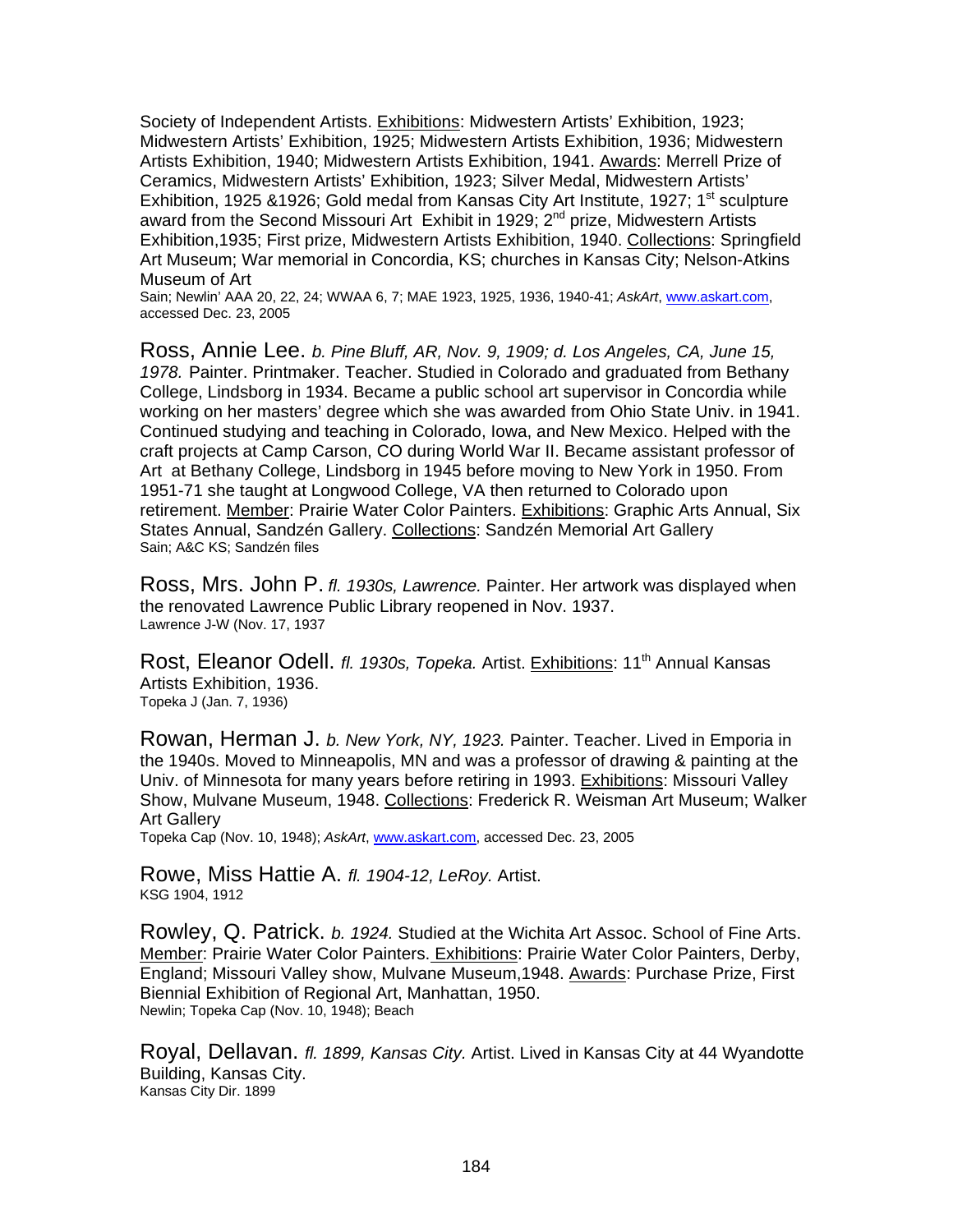Rubottom, Ion. *fl. 1930s, Topeka.* Watercolor painter. Exhibitions: No-jury Amateur show in 1939. Topeka J (May, 29, 1939)

Ruggles, Quartus E. *fl. 1880s-1890s, Salina, Armstrong, Kansas City.* Artist, spec. portraits and landscapes. Lived in Salina in 1880, in Armstrong from 1886-89, and in Kansas City at 5<sup>th</sup> & Minnesota in 1891 and at 40 Bunker Building in 1894. KSG 1880, 1886, 1888-89, 1891, 1894

Rumpf, Dan. *fl. 1930s, Topeka.* Artist. Exhibitions: Kansas Free Fair, 1939. Topeka J (Sept. 9, 1939)

Runbeck, Dolores Gaston. *b. Atchison, 1898; d. 1994.* Painter, spec. floral still lifes, landscapes, religious and symbolic compositions, portraits, and expressionistic abstracts. Studied at Bethany College, Lindsborg with Birger Sandzén and at the Art Institute of Chicago, the Chicago School of Applied Art, the Art Students League and was a pupil of Arthur Guptill, Frederick Taubes, Harry Sternberg, and Frank Reilly. Taught at Bethany College from 1926-1929 then established her studio in Lindsborg. Member: Prairie Water Color Painters; Prairie Print Makers Society; Kansas Federation of Art; Lindsborg Artists' Guild. Exhibitions: Prairie Water Color Painters, Derby, England; Midwestern Artists' Exhibition, 1930; 39<sup>th</sup> Annual Art Exhibition held with the Messiah, Lindsborg, 1937; Midwestern Artists Exhibition, 1939; 15<sup>th</sup> Annual Kansas Artists Exhibition, 1939; Midwestern Artists Exhibition, 1940; 16<sup>th</sup> Annual Kansas Artists Exhibition, 1940; 17<sup>th</sup> Annual Kansas Artists Exhibition, 1941. Collections: Sandzén Memorial Art Gallery

Sain; Newlin; A&C KS; AAUW; MAE 1930, 1939-40; Sandzén files; 100 Years of Art

Runbeck, Lucile Almgren. *b. McPherson.* Painter. Ceramist. Studied at the Univ. of Kansas, Lawrence. Lived in Topeka. Awards: 1<sup>st</sup> prize in Design, College Art Assoc. Sain; A&C KS; AAUW

Rusca, Louis. *fl. 1880s, Kansas City.* Fresco artist. Worked with Jerome Fedeli & Co., located at 1036 Main in Kansas City and in 1886 advertised as" Fresco artists, residences, theatres, churches, offices, banks, banners, restoration of oil paintings. All work done in the most artistic style." KSG 1886

Russ, Mrs. W. W. *fl. 1930s, Lawrence.* Painter. Her artwork was displayed when the renovated Lawrence Public Library reopened Nov. 1937. Lawrence J-W (Nov. 17, 1937)

Russell, Mrs. C. *fl. 1880s, Ottawa.* Artist. Moved to Ottawa from Des Moines, IA. Operated a studio above the Rohrbaugh Building in 1884-95. Boarded at Centennial House in 1884-85 and lived above 342 S. Main, Ottawa in 1887. Ottawa City Dir. 1884-85, 1887

Russell, Mrs. Corinthe C. *fl. 1880s, Kansas City.* Artist. Lived 1006 Main, Kansas City in 1888-89. KSG 1888-89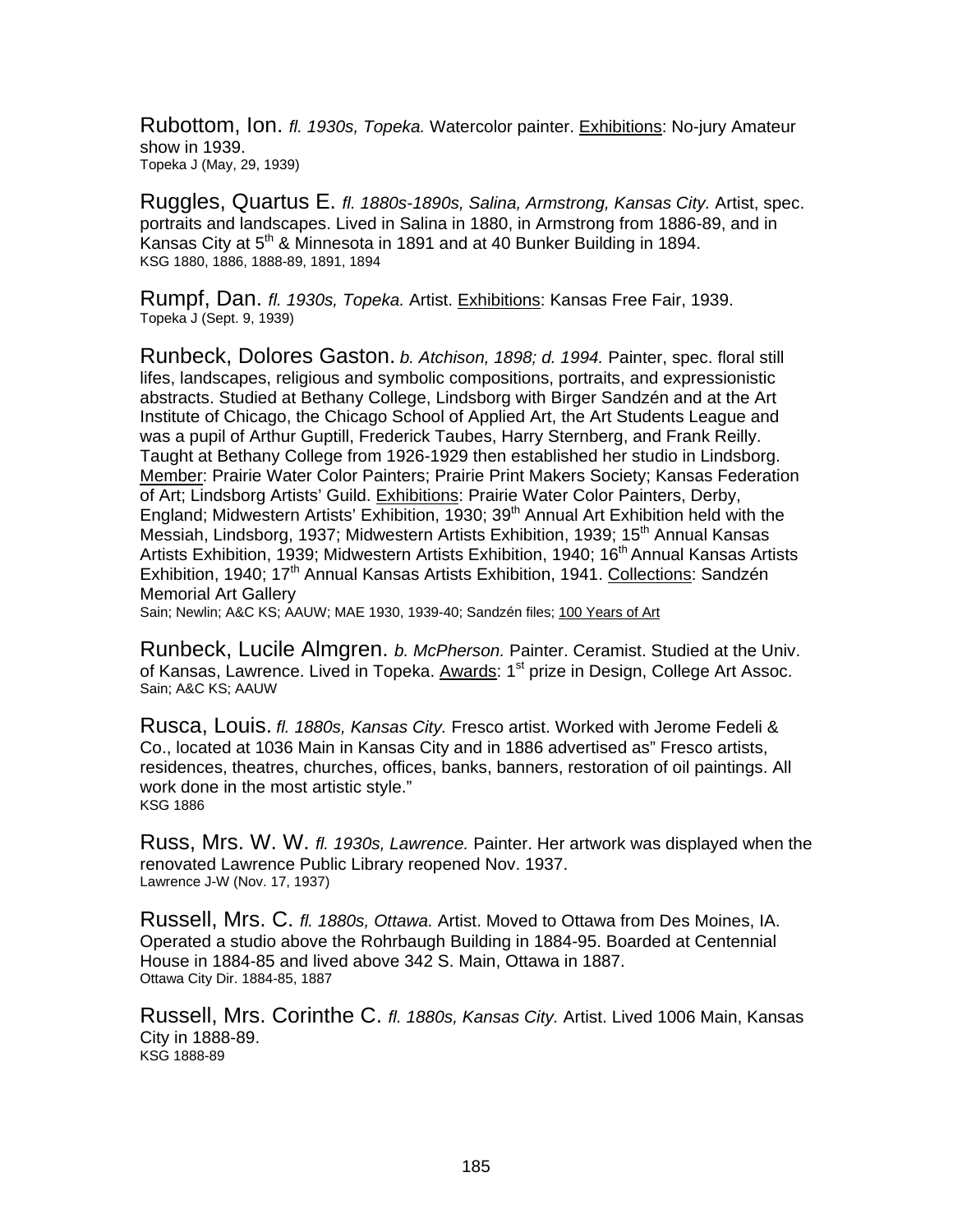Russell, Lou. *fl. 1907-08, Kansas City.* Artist. Art goods. Lived in Kansas City in 907 N. 7<sup>th</sup> in 1907 and at 722 Minnesota Avenue in 1908. Kansas City Dir. 1907, 1908

Russell, Mrs. M. J. *fl. 1890s, Ottawa.* Artist. Lived at Park Place in Ottawa in 1891; lived at 224 (or 324) S. Main in Ottawa in 1895. Worked as an agent with Wanamaker & Brown.

KSG 1891; Ottawa City Dir. 1895

Rutledge, Ann. *b. Kansas, July 26, 1890; d. Long Beach, Feb. 27, 1988.* Artist. Pupil of V. Helen Anderson, George Pearse Ennes, and Charles W. Hawthorne. Lived in Long Beach, CA. in 1940.

Newlin; Dawdy2; ; www.FamilySearch.org accessed July 17, 2006.

Rutledge, Bertha V. *b. Topeka, 1890.* Painter, spec. flowers & landscapes. Exhibitions: 3rd Annual Kansas Artists Exhibition, 1927; 4th Annual Kansas Artists  $\overline{\text{Exhibition}}$ , 1928; 5<sup>th</sup> Annual Kansas Artists Exhibition, 1929; 6<sup>th</sup> Annual Kansas Artists Exhibition, 1930; Midwestern Artists' Exhibition, 1930;  $7<sup>th</sup>$  Annual Kansas Artists Exhibition, 1931;  $8<sup>th</sup>$  Annual Kansas Artists Exhibition, 1932;  $9<sup>th</sup>$  Annual Kansas Artists Exhibition, 1933; Midwestern Artists' Exhibition, 1933; Midwestern Artists Exhibition, 1939.

Sain; Dawdy2; Reinbach; MAE 1930, 1933, 1939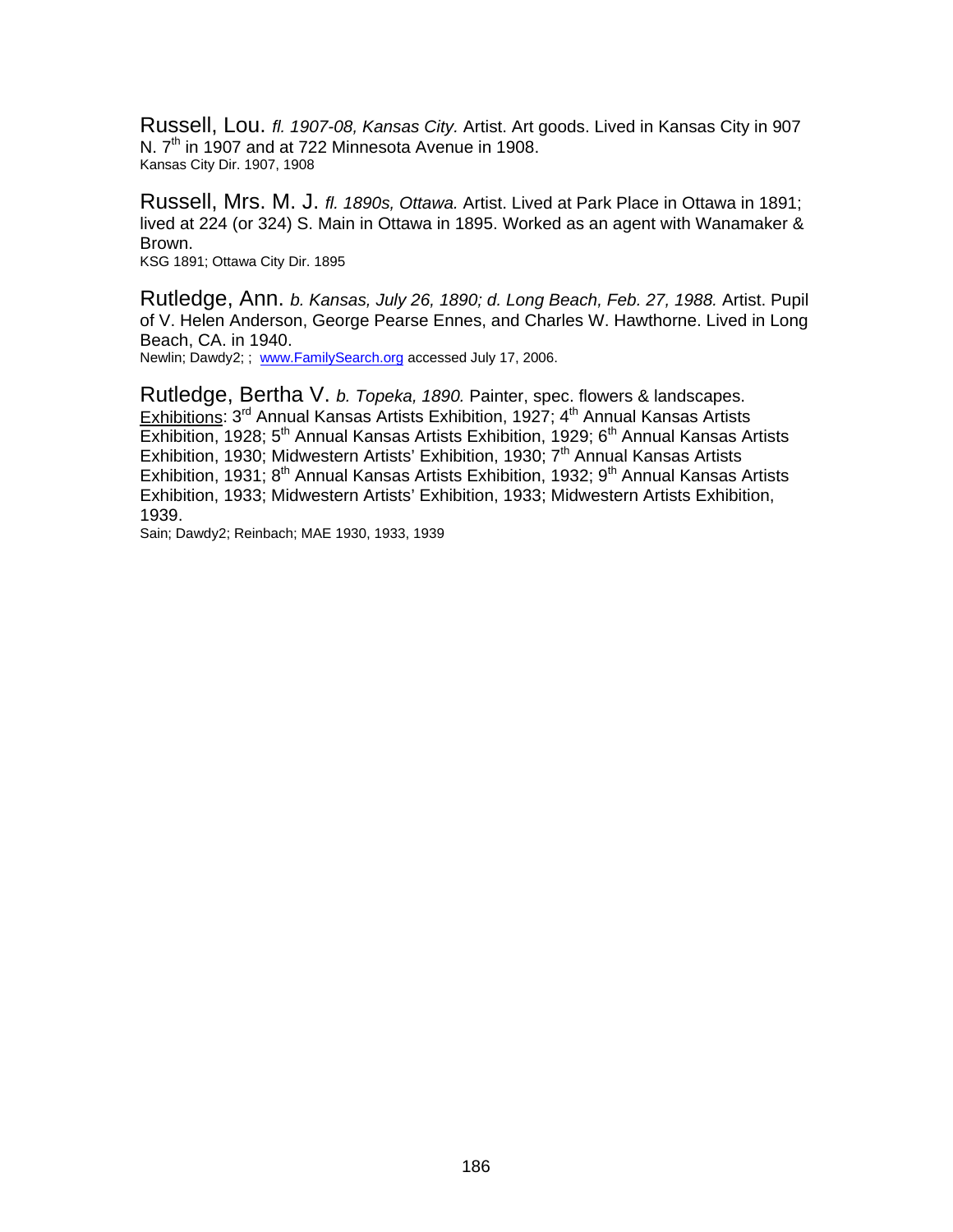## S

Sable, Margaret V. *fl. 1930s-40s, Wichita.* Painter, spec. watercolor landscapes. Artist with Federal Art Project. Exhibitions: 16<sup>th</sup> Annual Kansas Artists Exhibition, 1940. Topeka J 9/10 1938.

Sager, Charles Mills. *fl. 1930s, Wilsey.* Artist. Exhibitions: 9<sup>th</sup> Annual Kansas Artists Exhibition, 1933. Topeka J Nov 11, 1933.

Sala, Miss Laura. *fl. 1880s, Winfield.* Artist. Worked in Winfield at Sala & Eden in 1888-89. KSG 1888-89.

Salter, John R. *b. Cambridge, MA, Apr. 16, 1898; d. Apr. 9, 1978.* Painter. Sculptor. Teacher. Ceramist. Illustrator. Designer. Native American of the Abenaki tribe. Earned his BFA from the Art Institute of Chicago in 1932, an MA from Univ. of Iowa in 1940 and an MFA from Univ. of Iowa in 1954. Lived in Manhattan in the 1940s. Exhibitions:  $16<sup>th</sup>$ Annual Kansas Artists Exhibition, 1940; Univ. of Kansas; Univ. of Northern Arizona; Topeka Art Center; Wichita Art Assoc. Topeka J 2-10, 1940; Lester.

Sanders, Mary Green. *fl. 1920s-30s, Topeka.* Painter, spec. flower studies. Exhibitions: 5<sup>th</sup> Annual Kansas Artists Exhibition, 1929; 6th Annual Kansas Artists Exhibition, 1930; 7th Annual Kansas Artists Exhibition, 1931. Topeka J 11/2, 1929.

Sands, Gertrude Louis. *b. Cawker City,1899.* Artist. Living in Berkeley, CA in 1940.

Dawdy 2.

Sandzén, Margaret Elizabeth. See Greenough, Margaret Sandzén

Sandzén, Sven Birger. *b. Blidsberg, Sweden, Feb. 5, 1871; d. Lindsborg, June 19, 1954.* Painter, spec. landscapes. Etcher. Engraver. Lithographer. Teacher. Attended the College and Academy of Skara as a pupil of Olof Erlandsson. After graduation from Skara College, Sandzén spent a semester at Lund Univ. attending art history lectures and continuing the study of French. Following Lund Univ. he went to the technical high school at Stockholm, where he studied perspective and form drawing. Sandzén joined a group of young artists and they rented a studio at Anders Zorn's suggestion. They received instruction from Anders as well as Richard Bergh, a well-known portrait painter and Per Hasselberg, one of Sweden's best sculptors. Sandzén then went to Paris to study with Aman Jean, where he began to associate with American students in the French studies. On returning home in 1894, a family friend sent Sandzén a booklet about Bethany College, Lindsborg and the town called "Little Sweden." Sandzén moved to Lindsborg in 1894 to teach French, voice, art history, drawing and painting at Bethany College where he remained on the faculty until 1946. He first painted in the Colorado Springs, CO area in 1916 and became a frequent visitor to Santa Fe and Taos, NM beginning in 1918. Sandzén spent the summers of 1923-24 teaching at the Broadmoor Academy in Colorado Springs (presently the Colorado Springs Fine Arts Center). Sandzén also taught at Chappell House (the forerunner to the Denver Art Museum), Utah State Agricultural College, Stephens College, the Univ. of Michigan, and the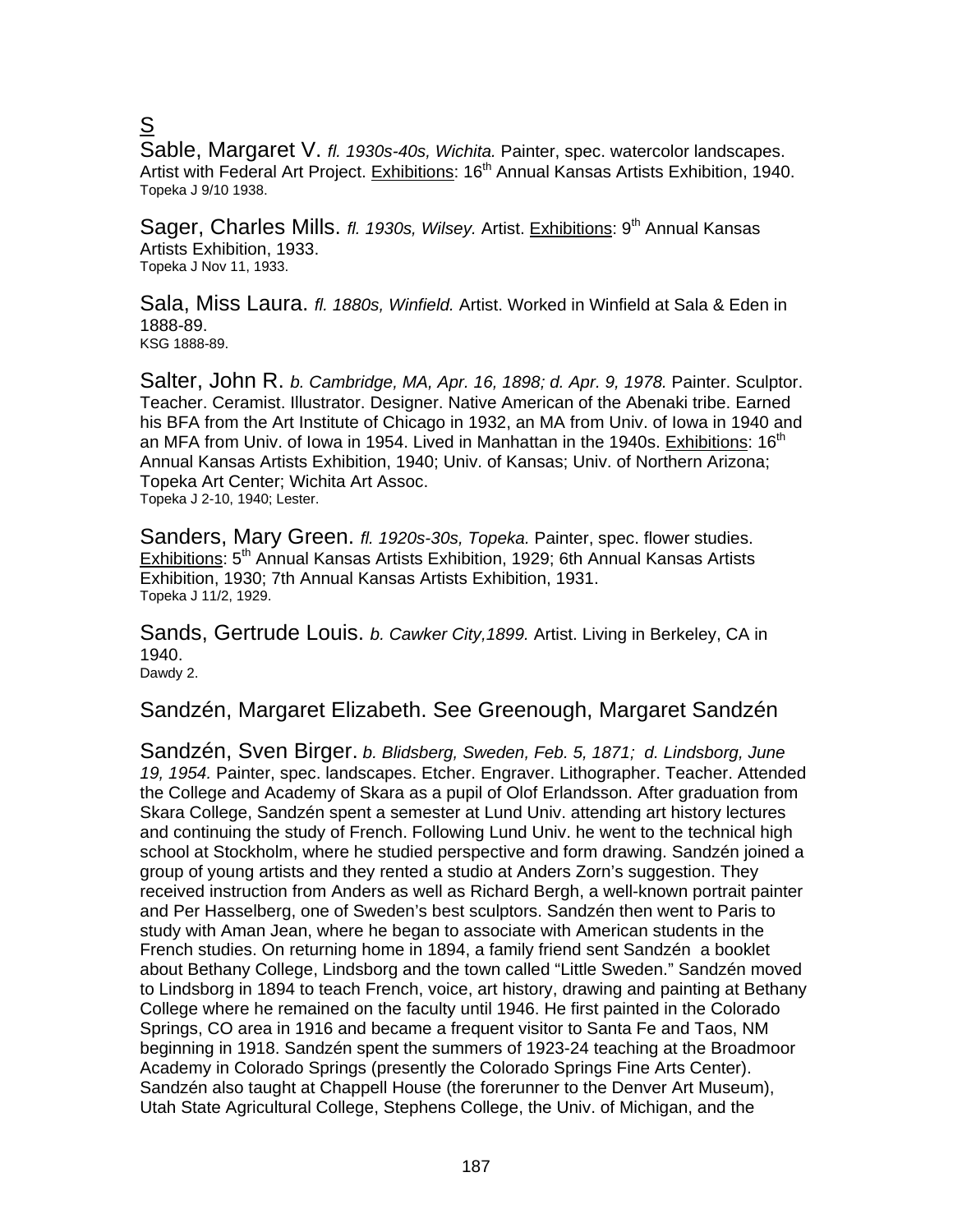Kansas City Art Institute. Sandzén's style of painting is unusual in its thick and heavy application of impasto in bold and bright color combinations, interpreting the landscape of the western United States. He is known for very colorful renderings of mountain lakes with boulders, cypress and aspen trees and moonrises along waterways. Sandzén was an important advocate for art in the region, spending time talking to people about art, organizing exhibitions and establishing art clubs. He donated artwork to the local art club to help raise money for the purchasing of art books for the library, the financing of exhibitions, and the occasional awarding of a scholarship. Painted murals for the Halstead Post Office, "Where Kit Carson Camped", in 1941, for the Lindsborg Post Office, "Smoky River", in 1938, and for the Belleville Post Office, "Kansas Stream", in 1939. Illustrated three books, With Brush and Pencil (1905), In the Mountains*,* (1925), The Smoky Valley*,* (1922). Member: New York Watercolor Club; California Watercolor Society; Philadelphia Watercolor Club; Prairie Print Makers; Prairie Water Color Painters; Chicago Society of Etchers; Smoky Hill Art Club; Assoc. member of the Taos Society of Artists. Exhibitions: 3<sup>rd</sup> McPherson Exhibition 1913; Annual Exhibition of the Artists of Kansas City and Vicinity, 1915;  $5<sup>th</sup>$  McPherson Exhibition 1915;  $6<sup>th</sup>$  McPherson Exhibition 1916; Annual Exhibition of the Artists of Kansas City and Vicinity, 1917; Annual Exhibition of the Artists of Kansas City and Vicinity, 1920; Annual Exhibition of the Artists of Kansas City and Vicinity, 1921; 1922 exhibition with Taos Society of Artists at the Babcock Galleries in New York City; Prairie Water Color Painters, Derby, England; Midwestern Artists' Exhibition, 1922; Midwestern Artists' Exhibition, 1923; Midwestern Artists' Exhibition, 1925; 1<sup>st</sup> Annual Kansas Artists Exhibition, 1925; Midwestern Artists' Exhibition, 1929;  $6<sup>th</sup>$  Annual Kansas Artists Exhibition, 1930; Midwestern Artists' Exhibition, 1930; Midwestern Artists' Exhibition, 1931; Midwestern Artists' Exhibition, 1932; Midwestern Artists' Exhibition, 1933; Midwestern Artists' Exhibition, 1935; 25<sup>th</sup> McPherson Exhibition 1935; Midwestern Artists Exhibition, 1936; Midwestern Artists Exhibition, 1937; Midwestern Artists Exhibition, 1938;15<sup>th</sup> Annual Kansas Artists Exhibition, 1939; Midwestern Artists Exhibition, 1939; Midwestern Artists Exhibition, 1940;16<sup>th</sup> Annual Kansas Artists Exhibition, 1940. Awards: First Moore prize, Artists of Kansas City and Vicinity, 1917; Prize, Annual Exhibition of the Artists of Kansas City and Vicinity, 1920; Nichols Purchase Prize, Midwestern Artists' Exhibition, 1922; Philadelphia Water Color Club Prize, 1922; Honorary doctorates from Midland College of Fremont, NE, by Univ. of Nebraska, and by Kansas State Univ. Knight of the Swedish Order of the North Star, 1940. Collections: Library of Congress; Sandzén Memorial Gallery; Brooklyn Museum of Art; Art Institute of Chicago; National College of Fine Arts; Yale Univ. Art Museum; Luxembourg Museum, Paris; Stockholm & Lund Museums; Nelson-Atkins Museum of Art; British Museum; Bibliotheque Nationale; Los Angeles County Museum of Art; Museum of New Mexico; Wichita Art Museum; Mulvane Art Museum; Kansas State Historical Library; Beach Museum; Museum of Nebraska Art; Spencer Museum of Art, and others

Lindquist, Emory Kempton. Birger Sandzén: An Illustrated Biography*.* (Lawrence Univ. Press of Kansas, c1993); *American Magazine of Art,* (Jan. 1927); *International Studio (* Apr. 1923); *Kansas Teacher (*Nov. 1927); Greenough, Charles P. The Graphic Work of Birger Sandzén*.* (Lindsborg : Bethany College, 1952); Fielding; Newlin; Sain; WW26-27; AAA27; WWAA 1, 2, 3, 4; Reinbach; A &C KS por il.; Dunbier; Dawdy; Wiebe; Samuels; Snow; AAA24/12/18/20/22; KAC; Dawdy 2; Annual Exh. KCAI 1915, 1917, 1920-21; MAE 1922-23, 1925. 1929-33, 1935-40; Beach; Porter; Bruner; 100 Years of Art*; AskArt*, www.askart.com, accessed Dec. 23, 2005

Sargent, Grace Churchill (Mrs. John Sargent). *fl. 1930s-40s, Topeka.*  Painter, spec. flower studies, still life, portraits. Studied at Art Institute of Chicago with John H. Vanderpoel , and French; Attended Oberlin College, OH and Washburn School of Art, Topeka. Lived at 1625 Jewell Avenue, Topeka in 1933. Exhibitions:  $6<sup>th</sup>$  Annual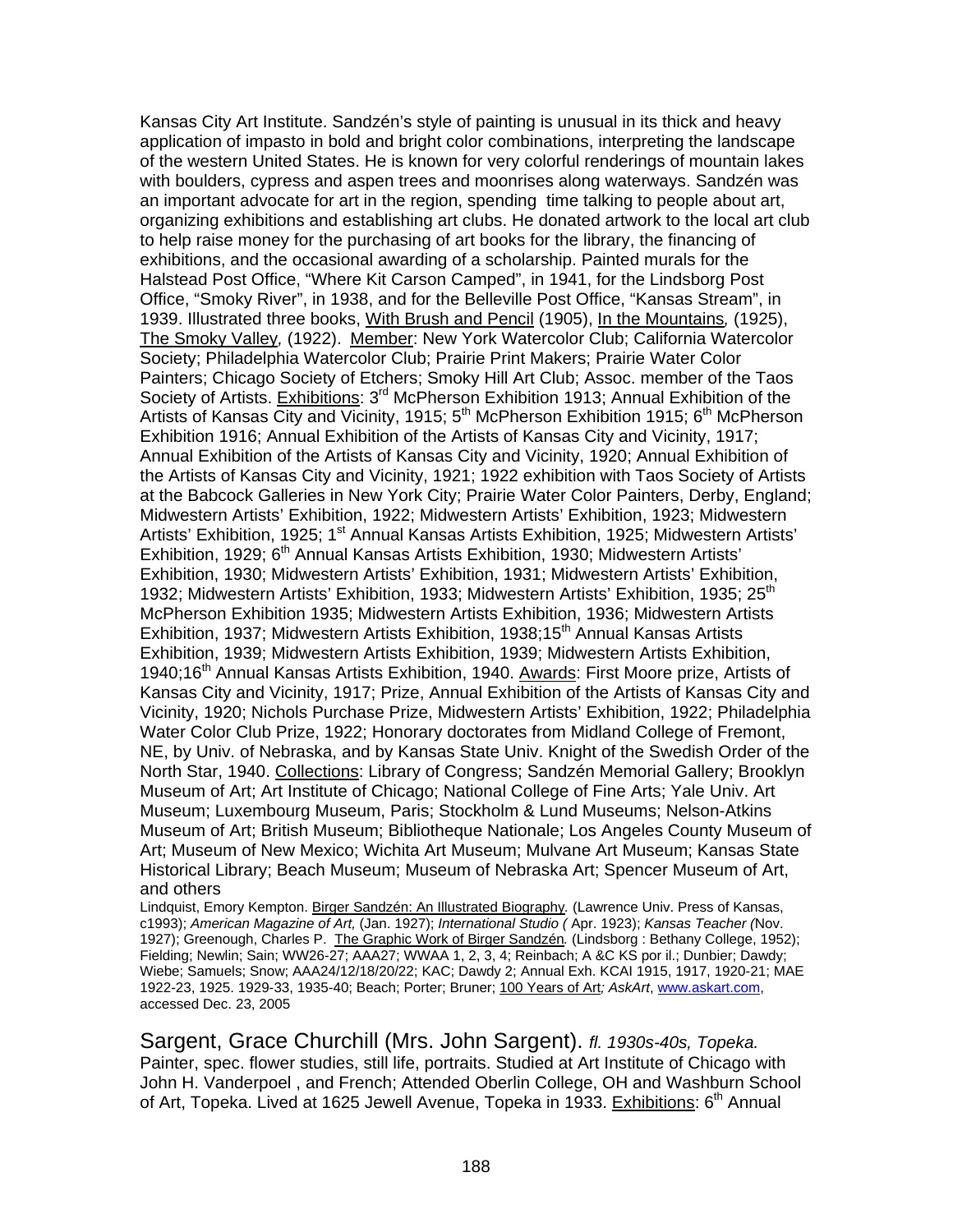Kansas Artists Exhibition, 1930; 7<sup>th</sup> Annual Kansas Artists Exhibition, 1931; 8<sup>th</sup> Annual Kansas Artists Exhibition, 1932;  $9<sup>th</sup>$  Annual Kansas Artists Exhibition, 1933; Midwestern Artists' Exhibition, 1933; 10<sup>th</sup> Annual Kansas Artists Exhibition, 1934; 11<sup>th</sup> Annual Kansas Artists Exhibition, 1936; 14<sup>th</sup> Annual Kansas Artists Exhibition, 1938; 17<sup>th</sup> Annual Kansas Artists Exhibition, 1941. Collections: Topeka Public Library Sain; WKDC; Topeka J Nov. 10 1934; Jan. 7 1936; MAE 1933; TPL.

Sargent, Lloyd L. *b. Lyndon, 1881; d. Dallas, TX, Oct. 28, 1934.* Illustrator. Painter, spec. portrait and landscape. Studied at the Academy of Fine Arts in Chicago. Secretary for The Reid Co., artists and decorators, in 1909. Taught at Reid-Stone School in 1912. Moved to Dallas, TX where he worked for an advertising agency from 1914-1924 and after 1927. In the interim, was director of a Pacific Coast advertising agency in California.

Topeka Cap (Apr. 23 1912); Topeka City Dir. 1909; Dawdy3.

Saxe, N. E. *fl. 1930s, Topeka.* Artist. Exhibitions: Kansas Free Fair, 1939. Topeka J (Sept. 9, 1939).

Say, C. E. *fl. 1919, Junction City.* Farmer. Painter, spec. landscapes, portraits. Topeka Cap. (Jan. 23, 1919).

Schaum, H. L. *fl. 1880s, Lawrence.* Artist. Member: Lawrence Sketch Club

Schell, Mary J. *fl. 1920s, Manhattan.* Artist. Instructor in costume design, Kansas State Univ., 1922. AAA19.

Schermerhorn, Sophia E. *fl. 1880s-1907, Winfield.* Artist. Lived in Winfield at 10 Dauber Block, 1903-04; 12 Century Building, 1906-07. KSG 1888-89; Win CD 1903-04, 06-07.

Schley, Mathilda Georgine*. b. Horicon, WI, May 4, 1884; d. Milwaukee, WI, Mar. 20, 1941.* Artist. Teacher. For a time she worked as a telegraph operator and later, from 1888 to 1891, she was in Kansas, where two of her cousins were living. She found employment there as a drawing teacher and exhibited her art work in shows at Neodesha and Wichita. Returned to Wisconsin and, by 1893, had moved to Watertown and established a dressmaking business with her sister Lydia. The following year they moved their business to Milwaukee where she was studied art with Otto von Ernst, Richard Lorenz, and Alexander Mueller. The known corpus of Mathilde Schley's work includes more than sixty oil paintings plus a few drawings in ink, charcoal, or crayon. Less than forty of the paintings can be presently located, but a number of the others are known from photographs.

Merrill, Peter C. A Cosmopolitan Life in Wisconsin: Mathilde Schley's Hunger for the Beautiful and Useful*,*  http://www.tfaoi.com/aa/3aa/3aa71.htm, accessed Dec. 27, 2005.

Schmidler, Erma. *fl. 1930s, Holton.* Artist. Teacher. Studied at Washburn College, Topeka. Taught at Holton High School. Exhibitions: Mural, "Prelude to Life," Holbrook Hall, Washburn College, Topeka. Topeka J (Dec. 3, 1936)

Schmidt, Winston A. *b. June 24, 1918; d. Hutchison, Sept. 1977.* Architect. Watercolorist. Studied architecture at Kansas State College. Watercolor purchased by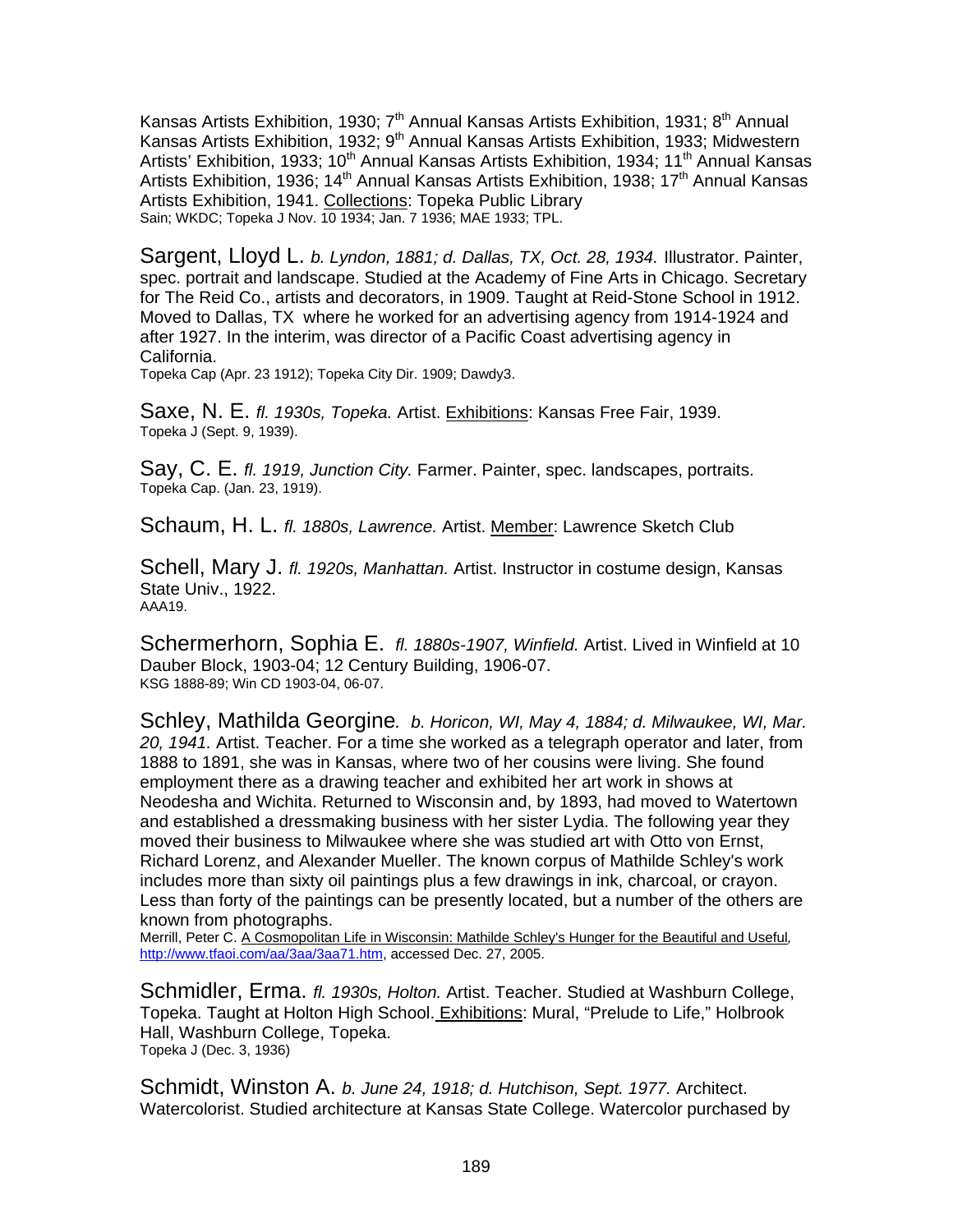Smoky Hill Art Club, 1948. Lived in Lyons. Member: Prairie Water Color Painters. Exhibitions: Prairie Water Color Painters, Derby, England. Collections: Sandzén Memorial Art Gallery

Topeka Cap (Nov. 3, 1948); Beach; ; www.FamilySearch.org accessed July 17, 2006.

Schollenberger, Maude Gowen. fl.1930s-40s, Wichita. Teacher. Designer. Administrator. Director of Wichita Art Assoc., c. 1940 and Director of Wichita Art Museum, 1939. Maude Schollenberger was an interior decorator who had the foresight to develop the Wichita Art Assoc. to support the museum and school with patrons such as Olive Ann Beach [Beach Craft Airplanes], Mrs. Lee Phillips [Phillips Oil] and Mary Koch [Koch Industries]. Schollenberger developed the annual national exhibition, "National Decorative Arts and Ceramic Exhibition." Topeka Cap (Jan. 26, 1940).

Schreiber, Isabel. *b. Atchison, Aug. 17, 1902; d. Atchison, June 1978.* Painter. Teacher. Illustrator. Received BA in 1924 from the Univ. of Kansas, Lawrence. Studied under John R. Frazier; William Hekking; Albert Bloch; Raymond Eastwood. Lived in Atchison, 1934-37. Member: Prairie Water Color Painters. Exhibitions: Prairie Water Color Painters, Derby, England; Midwestern Artists' Exhibition, 1934; Midwestern Artists' Exhibition, 1935;12<sup>th</sup> Annual Kansas Artists Exhibition, 1936; Midwestern Artists Exhibition, 1937; Midwestern Artists Exhibition, 1936; 16<sup>th</sup> Annual Kansas Artists Exhibition, 1940; 17th Annual Kansas Artists Exhibition, 1941. Collections: Spencer Museum of Art;19 murals in Museum of Natural History, Univ. of Kansas, Lawrence; Kansas State decorative panels and landscapes; mural panels illustrating famous children's stories, Atchison Public School.

Newlin; Sain; A&C KS; Wiebe; WKDC; Collins; WWAA 1, 6, 7; MAE 1934-38; ; www.FamilySearch.org accessed July 17, 2006; *AskArt*, www.askart.com, accessed July 25, 2006.

Schrogin, Everett. *fl. Wichita.* Artist. Sain.

Schuler, Mildred. *fl. 1920s, Wichita.* Artist. Lived in Wichita at 215 Bissantz Building, res. 3004 E. 13th, 1927; 116 ½ S. Lawrence Avenue, 1928. Sain; Reinbach; Wichita City Dir. 1927, 1928.

Schweig, Martyl S. (Langsdorf, Susanne Schweig). *b. St. Louis, MO, Mar. 16, 1918.* Painter, spec. landscape. Graduated in 1938 from Washington Univ., St. Louis, MO. Studied at Ste. Genevieve (MO) Summer School of Art from 1934-40. Worked summers at Colorado Springs Fine Arts Center with Arnold Blanch and Boardman Robinson in 1940 and 1941. Lived in Missouri until 1943 and in Illinois, although she traveled widely. From 1945 to 1972, she was art editor of the *Bulletin of the Atomic Scientists*, and from 1965 to 1970, she was an instructor at the Univ. of Chicago. Painted the mural, "Wheat Workers", for the Russell Post Office in 1940. Exhibitions: one-person shows at ACA Galleries, 1942, 1945, 1947; Renaissance Society, 1944; Art Institute of Chicago, 1947, 1976; Brooklyn Museum, 1986. Collections: Butler Institute of American Art; Colorado Springs Fine Arts Center; Fine Arts Museums of San Francisco; St. Louis Art Museum; Whitney Museum of American Art; Colorado Springs Arts Center; Los Angeles County Museum of Art; Ste. Genevieve, MO Post Office; Unitarian Church, Evanston, IL.

Wiebe; KMCS; Bruner; *AskArt*, www.askart.com, accessed Dec. 23, 2005; Kovinick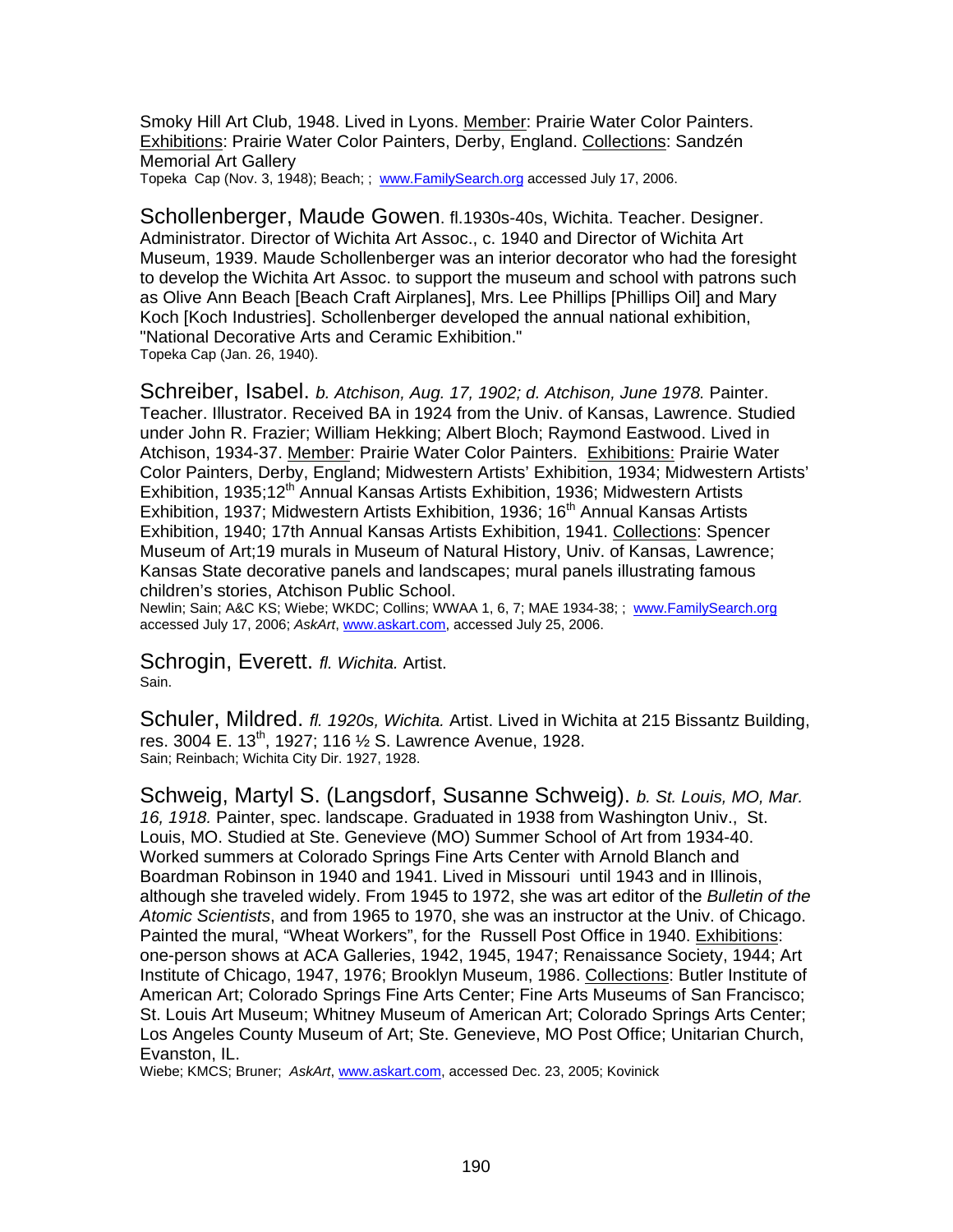Scott, Mrs. A. B. *fl. 1870s, Xenia.* Artist. Husband was a photographer. KSG 1878-79.

Scott, Catherine. *b. Ottawa, Dec. 17, 1900.* Portrait painter. Studied at Art Institute of Chicago. Lived in Ottawa at 744 S. Cedar, 1933-46. Member: Delta Phi Delta. Exhibitions: 5<sup>th</sup> Annual Kansas Artists Exhibition, 1929; Midwestern Artists' Exhibition, 1932; Midwestern Artists' Exhibition, 1933. Newlin; WWAA 1, 2, 3, 4; Sain; Collins; Ottawa City Dir. 41, 46; WWAA 1, 6, 7; MAE 1932, 1933

Scott, Frank. *fl. 1880s, Topeka.* Artist. Lived at 805 Kansas Avenue, Topeka in 1888- 89.

KSG 1888-89.

Scott, Jessie. *b. Portis, 1912.* Painter, spec. western landscape. Watercolorist. Muralist. When she was 6 years old, her family moved to Haxtun, CO. Studied at Univ. of Colorado. Studied at Famous Artists School of Painting after 1953, later studied with William Sanderson at the Univ. of Denver. **Exhibitions: Wyoming State Museum.** Samuels.

Scott, Minnie. *fl. 1930s, Lawrence.* Artist. Lawrence J W (Dec. 11, 1937).

Scrogin, Everett. *fl. 1930s, Wichita.* Commercial artist. Married to Erma G. Addresses in Wichita at 1515 E. Douglas Avenue, res. 3221 E. 1<sup>st</sup>, 1936; 1501 E. Douglas Avenue, 1938-39. Reinbach; Wichita City Dir. 1936, 1938, 1939.

Seabury, Mrs. Roxoli Merriam. *b. Massachusetts, Jan. 6, 1874; d. Laguna Beach, CA, June 14, 1960.* Painter, spec. still life and ocean views. Craftsman. Teacher. Studied at the Boston Museum School of Fine Arts, the Art Institute of Chicago, and the Broadmoor Art Academy. Pupil of D. W. Ross, Robert Reid, and Knirr in Munich. Taught at the Univ. of Kansas, Lawrence and a resident of Colorado Springs before moving to California in 1932. Lived in San Francisco before moving to Laguna Beach. Member: Laguna Beach Art Assoc.. Exhibitions: 1<sup>st</sup> Annual Kansas Artists Exhibition, 1925; 4<sup>th</sup> Annual Kansas Artists Exhibition, 1928; Midwestern Artists' Exhibition, 1929; Midwestern Artists' Exhibition, 1930; Laguna Beach Festival of the Arts, 1939. Newlin; Sain; AAA25; Reinbach; Collins; AAA20/22, MAE 1929-30; *AskArt*, www.askart.com, accessed Dec. 23, 2005; Dawdy3.

Sear, Frank. *fl. 1930s, Topeka.* Printmaker. Exhibitions: Kansas Free Fair Art Exhibition, 1936. Topeka J (Sept. 19, 1936).

Sease, Elmer E. *fl. 1890s, Kansas City.* Artist. Lived in Kansas City at 1946 N. 15<sup>th</sup>, 1898. Kansas City Dir. 1898.

Segaborg, Alga. Portraits of scientists. Wiebe.

Sells, Allan. *fl. 1920s, Topeka.* Artist. Lived in Topeka at 118 W. 6<sup>th</sup>, 1921. Assistant to scenic director of the Chicago Grand Opera Co.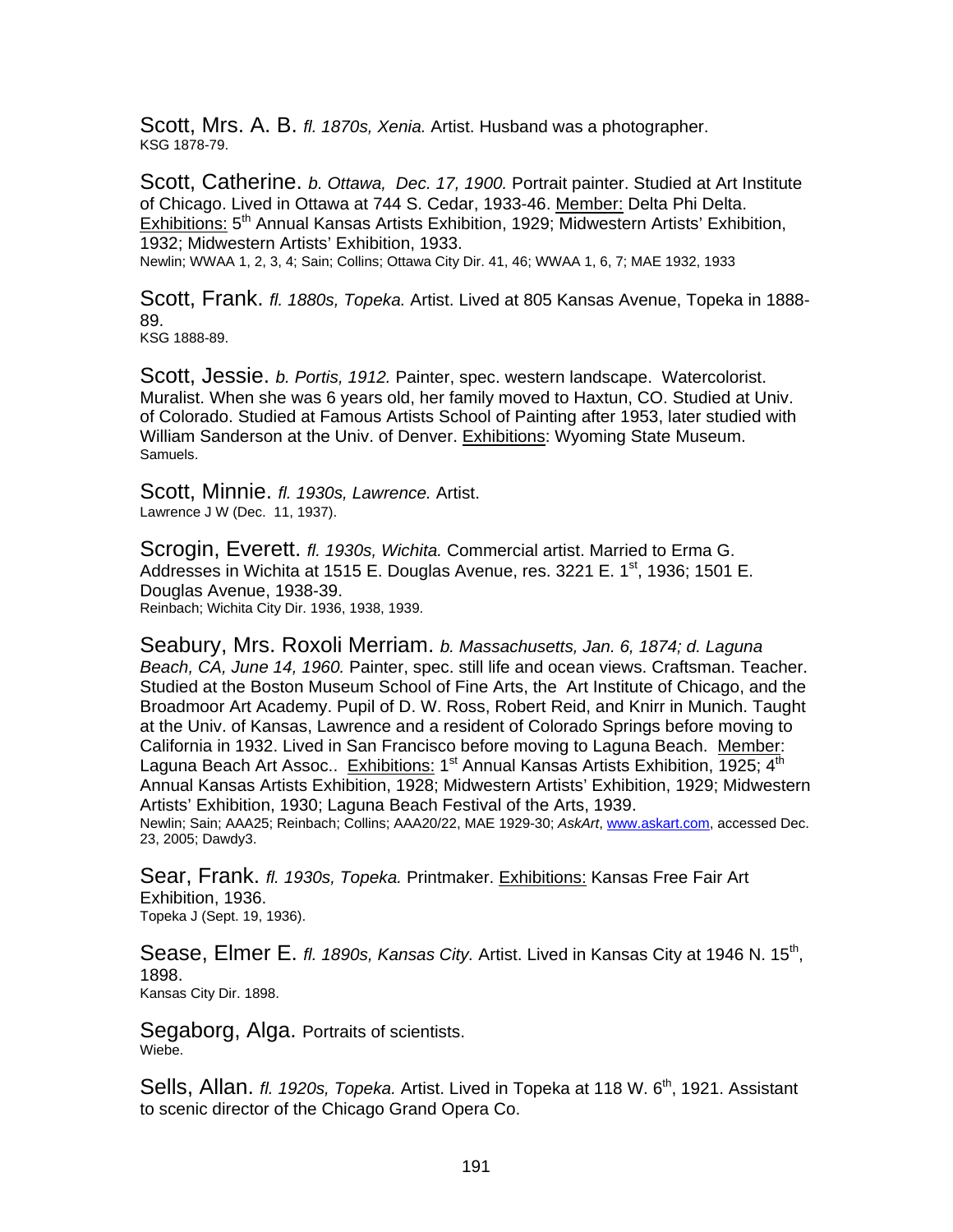Topeka City Dir. 1921; Topeka J (Apr. 14, 1921).

Selonke, Irene Augusta Riese. *b. Chicago, Sept. 4, 1910; d. Kansas City, July 17, 1978.* Painter. Illustrator. Teacher. Lived in Kansas City and Leawood. Painted western scenes, seascapes, and Native Americans. Kovinick; WWAA '76,'80.

Service, Robert Orlan. *fl. 1930s-40s, Topeka.* Painter. Lithographer. Musician. Exhibitions: Kansas Free Fair, 1939; 9<sup>th</sup> Annual Kansas Artists Exhibition, 1933; 10th Annual Kansas Artists Exhibition, 1934; 12th Annual Kansas Artists Exhibition, 1936; Midwestern Artists Exhibition, 1937; 14th Annual Kansas Artists Exhibition, 1938; 17th Annual Kansas Artists Exhibition, 1941. Topeka J (Nov. 10, 1934); MAE 1937.

Severtson, Jessie B. *fl. 1920s, Lindsborg.* Teacher. Employed as an instructor in painting and drawing at Bethany College, Lindsborg, 1920-22. 100 Years of Art

Sewall, G. W. *fl. 1903-04, Kansas City.* Artist. Lived in Kansas City at 755 ½ Minn. Avenue, 1903-04. KSG 1903, 1904.

Sewall, George N. *fl. 1905-07, Kansas City.* Artist. Lived in Kansas City at 2702 N.  $20^{th}$ , 1905-07. Kansas City Dir. 1905, 1906, 1907.

Seward, Coy Avon. *b. Chase County, Mar. 4, 1884; d. Wichita, Feb. 1939.* Painter, spec. landscape. Etcher. Studied at Reid-Stone Art School, Topeka, and at Bethany College, Lindsborg. Pupil of Birger Sandzén, George M. Stone, David L. Stewart and Albert T. Reid. Grew up on a prairie farm between Lyons and Great Bend, attended high school in Great Bend. He entered the lumber business at Ellinwood and spent time drawing and creating advertising for local businesses. He attended the 1904 St. Louis Exposition, and the art he saw there sent him to Topeka where he studied with the aforementioned men. He then moved to Wichita and spent 10 years as a manager of the Cappers Branch Office and worked in his own studio for two years before becoming the Art Director of Western Lithograph Co. from 1923-39. Through Seward and the company for which he worked, cheap prints of famous paintings were placed within the price range of smaller Kansas schools. He also served as art editor for *Kansas Magazine* from 1909-12 and as director and president of Kansas Federation of Art. Author of Metal Plate Lithography for Artists and Draughtsman (1931) and Enjoy Your Museum series. His decorative borders are included in Everett Scrogin's 1928 book, Other Days in Pictures and Verse. Member: Wichita Art Assoc.; Wichita Artists Guild; California Printmakers; Charter Member of the Prairie Print Makers; Kansas State Federation of Art. Exhibitions: Midwestern Artists' Exhibition, 1924; Midwestern Artists' Exhibition, 1925; 1<sup>st</sup> Annual Kansas Artists Exhibition, 1925; Midwestern Artists' Exhibition, 1926; Midwestern Artists' Exhibition, 1927; 17<sup>th</sup> McPherson Exhibition 1927; 4th Annual Kansas Artists Exhibition, 1928; Midwestern Artists' Exhibition, 1928; Midwestern Artists' Exhibition, 1929, 6th Annual Kansas Artists Exhibition, 1930; Midwestern Artists' Exhibition, 1930; 7th Annual Kansas Artists Exhibition, 1931; Midwestern Artists' Exhibition, 1931; 8th Annual Kansas Artists Exhibition, 1932; Midwestern Artists' Exhibition, 1932; Midwestern Artists' Exhibition, 1933, 9th Annual Kansas Artists Exhibition, 1933; Midwestern Artists'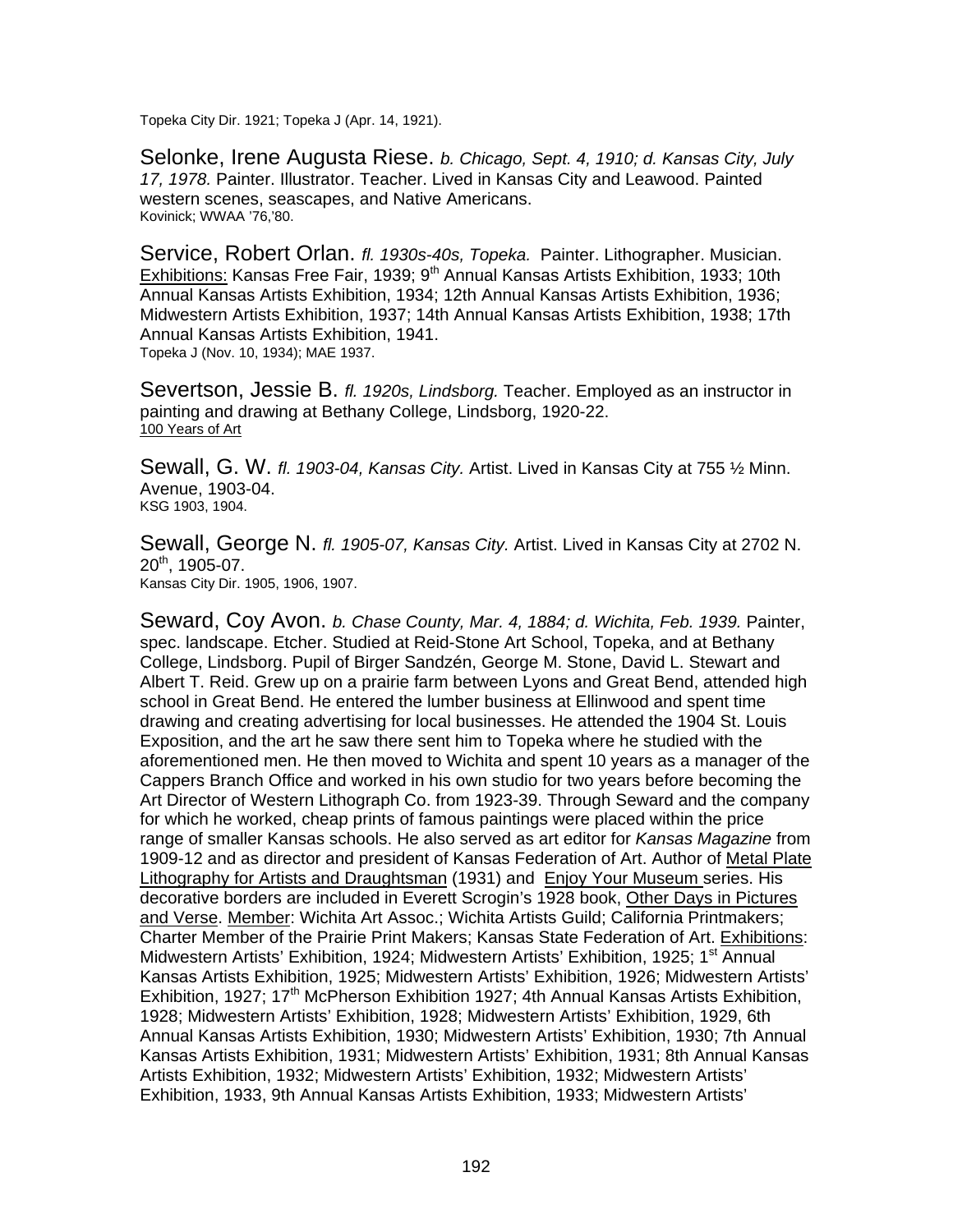Exhibition1934; Midwestern Artists' Exhibition, 1935;12th Annual Kansas Artists Exhibition, 1936; Midwestern Artists Exhibition, 1937; 14th Annual Kansas Artists Exhibition, 1938; Midwestern Artists Exhibition, 1938. Awards: awarded at International Exhibition of Prints, Florence, Italy, 1927; Honorable mention for Lithography, Midwestern Artists' Exhibition, 1924; Gold medal for Lithography, Midwestern Artists' Exhibition, 1928. Collections: Sandzén Memorial Art Gallery; Kansas Masonic Grand Lodge; Sedgwick Co. Historical Society; Los Angeles Museum of Art; Springfield, MA Public Library; Smoky Valley Art Club; Library of Congress; Art Institute of Chicago; Cleveland Museum of Art; Bibliotheque Nationale; Rhode Island School of Design. *The Harp (*May–June 1927)*; Kansas Teacher (*Jan. 1928),*; Print Connoisseur (*Aug. 1925); Newlin; WWAA1- 2; Sain; AAA27; Reinbach; A&C KS il; Dunbier; Cone; Dawdy; Samuels; Snow; KSG 08; Wichita City Dir. 09, 10, 11, 12, 16, 17, 18, 22, 23, 24, 28; AAA22/24; WWAA1; MAE 1924-35, 1937-38; Being a collection of Wood Cuts, Drawings and Paintings of C.A. Seward (Wichita: Capper Engraving Co., 1923); *AskArt*, www.askart.com, accessed Dec. 27, 2005

Seward, Helen. *fl. 1930s, Wichita*. Artist. Daughter of C. A. Seward. *KS Industrialist* (May 14, 1932)

Seward, Isabella. *fl. 1910-11, Kansas City.* Artist. Lived in Kansas City at 1718 Ohio Av., 1910-11. Kansas City Dir. 1910, 1911.

Sexton, Edson. *b. Garden City.* Illustrator. Craftsman. Studied at Kansas City Art Institute. Lived in Denver, CO. Exhibitions: Midwestern Artists' Exhibition, 1922 Norris; MAE 1922

Sexton, J. B. . *fl. 1880s, Abilene.* Artist. Had a photography gallery at the SW corner of Broadway and N. 3<sup>rd</sup> St., Abilene in 1886-87. Boarder at Continental Hotel Dickinson County Dir., 1886-87

Seymour, Mrs. Mae I. *fl. 1907, Topeka*. Artist. Lived in Topeka at 1122 Kansas Av. in 1907.

Topeka City Dir. 1907.

Seymour, Samuel. *b. England, ca. 1775; d. 1823*. Painter, spec. landscape and portraits. Engraver. Drew the first printed sketch made in Kansas, "War Dance in the Interior of a Kanza Lodge," near Manhattan in 1819 and was published in Edwin James's Account of an Expedition from Pittsburgh to the Rocky Mountains, Performed in the Years 1819 and '20...under the Command of Major Stephen H. Long. (Philadelphia, 1823). Seymour's earliest known work appeared in 1796, and apparently from that time on he resided in or near Philadelphia, PA. Not much is known of his work for the next 20 years. He exhibited landscape paintings at various showings sponsored by the Pennsylvania Academy of Arts in Philadelphia, and engraved at least three pictures by William Birch (1801, 1803, 1804). In early 1819, Seymour accompanied the Major Stephen H. Long Expedition as landscape painter. The following year, the exploration went to the Platte River, the Front Wall of the Rockies, and down the Arkansas/Canadian Rivers. During the next two years, Seymour reportedly finished some 60 of the 150 sketches he made while on the exploration trip. Of all this work, however, only 17 of his drawings from the 1819-1820 expedition can be identified today. In 1823, Seymour again accompanied Long on an expedition, this time to the headwaters of the St. Peter's River in Minnesota. Returning from this trek by October 26 of that same year, the artist again provided a number of drawings for the official report of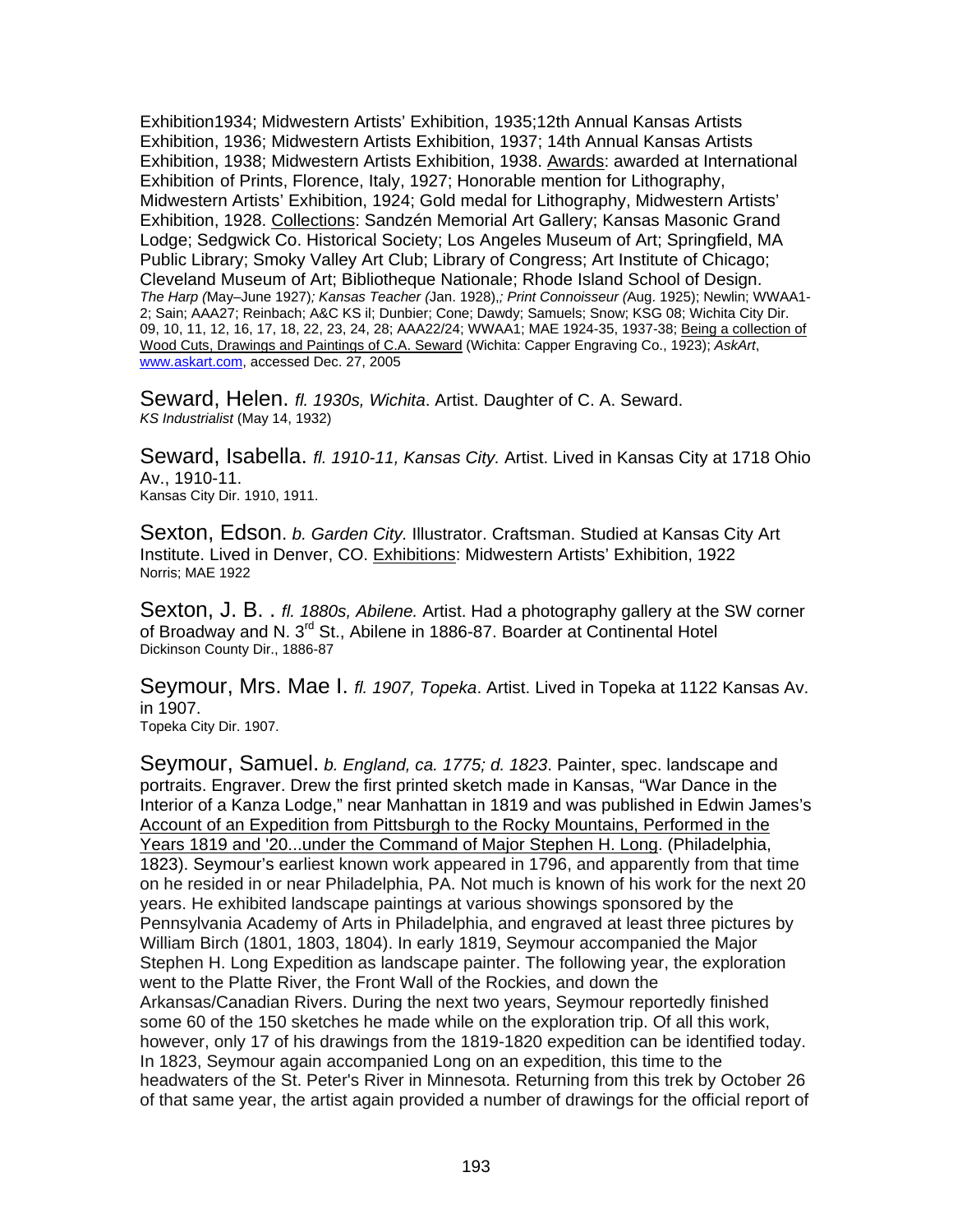the exploration party, presumably finishing these by mid-1824. From this point on, Samuel Seymour disappears from historical sight. Collections: Academy of Natural Sciences; Joslyn Art Museum

Taft; Samuels; Field; Stauffer; *AskArt*, www.askart.com, accessed Dec. 27, 2005; Library of the Academy of Natural Sciences, http://www.acnatsci.org/~spamer/seymour820.xml, accessed Dec. 27, 2005

Shafer, Gus. *b. Barton County, 1907*. Sculptor, western subjects. Lived in Great Bend KMCS.

Shane, Frederick Emanuel. *b. Kansas City, 1906; d. 1992.* Painter, spec. genre scenes and landscapes. Studied at the Kansas City Art Institute with Randall Davey from 1923-24, at the Broadmoor Art Academy (CO) with Davey from 1925-26, and in Spain and France from 1928-29. Taught at the Univ. of Missouri, Columbia from 1932-71. Taught at Emporia State Univ. the summer of 1936. Artist/correspondent for the U.S. Army Medical Corps in 1944. Exhibitions: Associate American Artists, 1943; Missouri State Historical Society, 1982. Collections: mural, "Picnic, Lake of the Ozarks" (1941) in the Eldon, MO Post Office; Nelson-Atkins Museum of Art; St. Louis Art Museum; IBM Corporate Collection; Museum of Art & Archaeology; Amon Carter Museum. *Pikes Peak Vision*; *AskArt*, www.askart.com, accessed Jan. 20, 2006

Shane, Juno B. *fl. 1905-97, Lawrence.* Artist. Photographer. Advertisement reads: "ARTISTIC PHOTOGRAPHY. PROMPT and CAREFUL attention to all orders. Oldest established Studio in Lawrence. Crayon, India Ink, Water Colors, Sepias, Miniatures, Bromides. Copying old pictures a specialty. Holds a Life Scholarship in the original and only exclusive College of Photography in the world. MISS JUNO B. SHANE, Photographer. 615 MASSACHUSETTS STREET. " Lawrence City Dir. 1905; 1907

Shanklin, Margaret Eberhardt (Mrs. Ben Shanklin). *b. Glasco, 1913*. Artist. Graduate of the Univ. of Kansas, Lawrence. Sain.

Sharp, Mrs. Margaret Kuns. *b. Cereo Gardo, IL., 1874*. Artist. Graduate of the Univ. of Kansas, Lawrence.<br>Sain.

Sharp, Pearl B*. fl. 1905, Kansas City*. Artist. Lived in Kansas City at 2111 N. 12th, 1905. Kansas City Dir. 1905.

Shaughnessy, John A. *fl. 1903-04, Kansas City*. Artist. Lived in Kansas City at 16 N. 8th, 1903-04. KSG 1903, 1904.

Shaw, Ruth F. *b. ca. 1927*. Finger painter. Teacher. Taught at the Menninger Foundation in Topeka. Sain.

Shaw, Vinnorma. *fl. 1917, Downs*. Painter. Lived at 4 Bungalo Park, Indianapolis, 1917.<br>Sain; Reinbach; AAA14.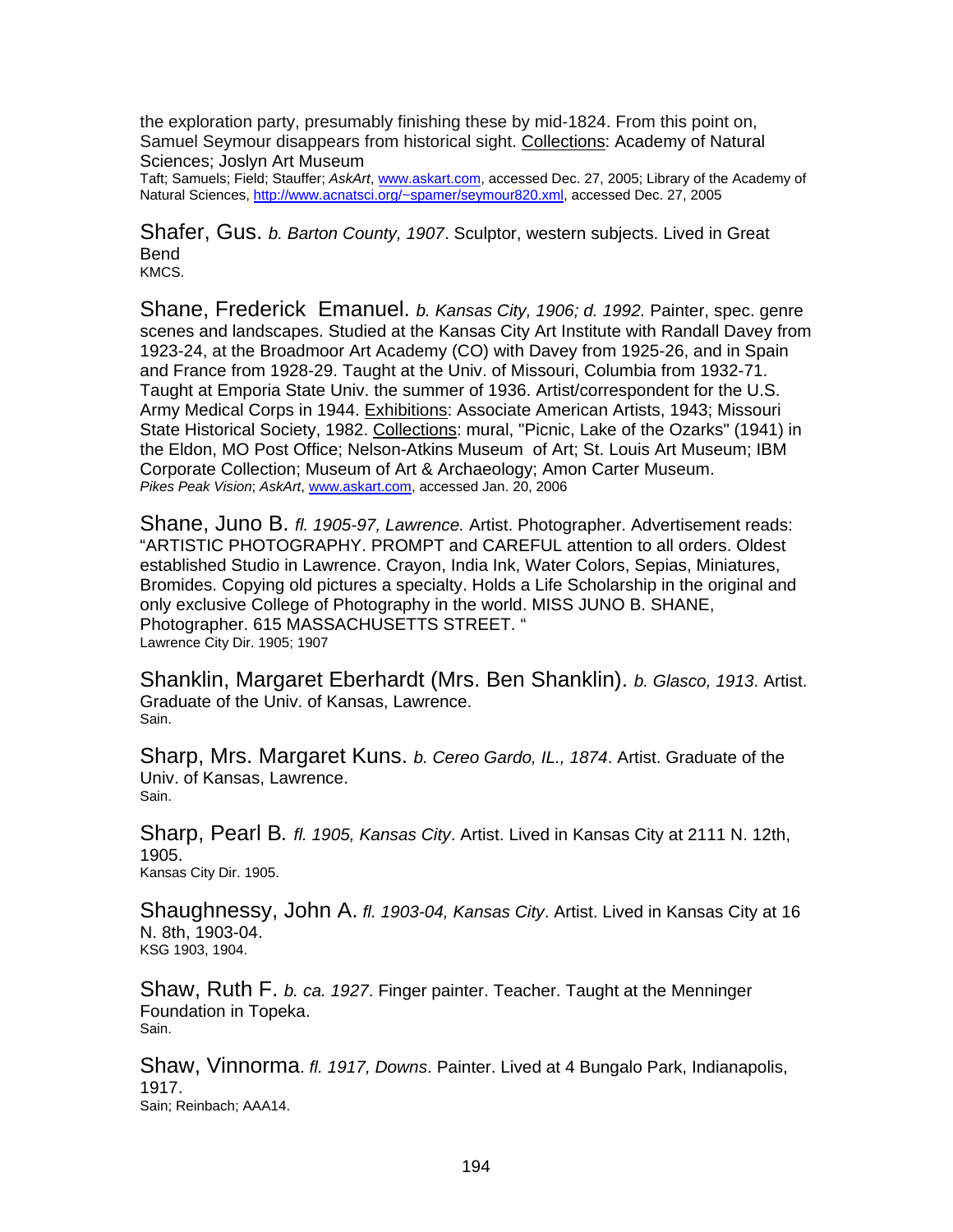Shea, Mrs. Sabina M. *fl. 1900, Kansas City*. Artist. Lived in Kansas City at 706 E. 12th, 1900. KSG 1900.

Sheldon, Miss Alice G. *fl. 1890s, Topeka*. Artist. Lived in Topeka at 36 Crawford Building, 1891; studio at 1209 Throop, 1890-1891. KSG 1891; Topeka City Dir. 1890-1891.

Sheldon, Hazle Hoskins. See Hoskins, Hazle.

Shelley, Earl H. *fl. 1905, Lawrence*. Artist. Photographer. Lived in Lawrence at 538 Indiana; worked at 719 Massachusetts. Awarded gold medal at State Photographers Assoc.. Lawrence City Dir. 1905.

Shepard, Joan Hadley. *fl. 1940s, Lawrence*. Artist. Exhibitions: Missouri Valley Show, Mulvane Museum, 1948. Topeka Cap. (Nov. 10, 1948).

Shepherd, Nellie. *b. Thayer, Apr. 30, 1877; d. Tucson, AZ, July 18, 1920*. Painter, spec. landscapes and portraits. Family participated in the 1889 Oklahoma Land Rush and settled near Oklahoma City. Studied for at the Cincinnati Art Academy from 1900- 02 with Lewis H. Meakin and Caroline Lord then in Paris where she was a pupil of Henri Martin. Returned from Paris in 1910 and became an active portraitist in Oklahoma. Traveled to Arizona where she painted the Pima Indians. Exhibitions: Oklahoma Artists annual, 1917. Awards: Grand Salon award, Paris, 1910. Collections: Oklahoma City Art Museum; Fred Jones Jr. Museum of Art; Santa Fe Railway Collection Dawdy 2 ; *AskArt*, www.askart.com, accessed Dec. 27, 2005; Kovinick

ShipShee, Louis. *b. near Mayetta, Aug. 11, 1896; d. Topeka, June 17, 1975*. Painter, spec. Native American life. Teacher. Self-taught artist. Native American of the Potawatomi tribe. He first attended boarding school at Nadeau near Mayetta. When the school burned, he went to Haskell Institute in Lawrence, but was unhappy and ran away, then sent to Chilocco, OK, Indian School. ShipShee left after his father died and at 15 left home. His first paying job at Brown Palace Hotel, Denver was in the kitchen. From Colorado he drifted to California with a variety of jobs but always painting, drawing and sketching. Served in World War I in Siberia, returned to California and worked as a house painter and interior decorator. Taught art at Haskell, 1932-38. Lived in Topeka, 1950-75, where he established a studio and became a full-time painter and acquired a collection of Native American artifacts. He was buried in ShipShee Cemetery, west of Mayetta.

Topeka Cap. (June, 18, 1975); *Kanhistique (*Dec. 1976); *AskArt*, www.askart.com, accessed Dec. 27, 2005; Lester.

Shirer, Hampton F. *fl. 1930s, Topeka*. Artist. Exhibitions: Kansas Free Fair, 1939. Collections: Spencer Museum of Art. Topeka J (Sept. 9, 1939).

Shirer, Pauline Haynes (Mrs. Hampton F. Shirer, Jr.) *b. Topeka, July 16, 1894; d. Topeka, Sept. 12, 1975*. Painter, spec. landscape. Designer. Decorator.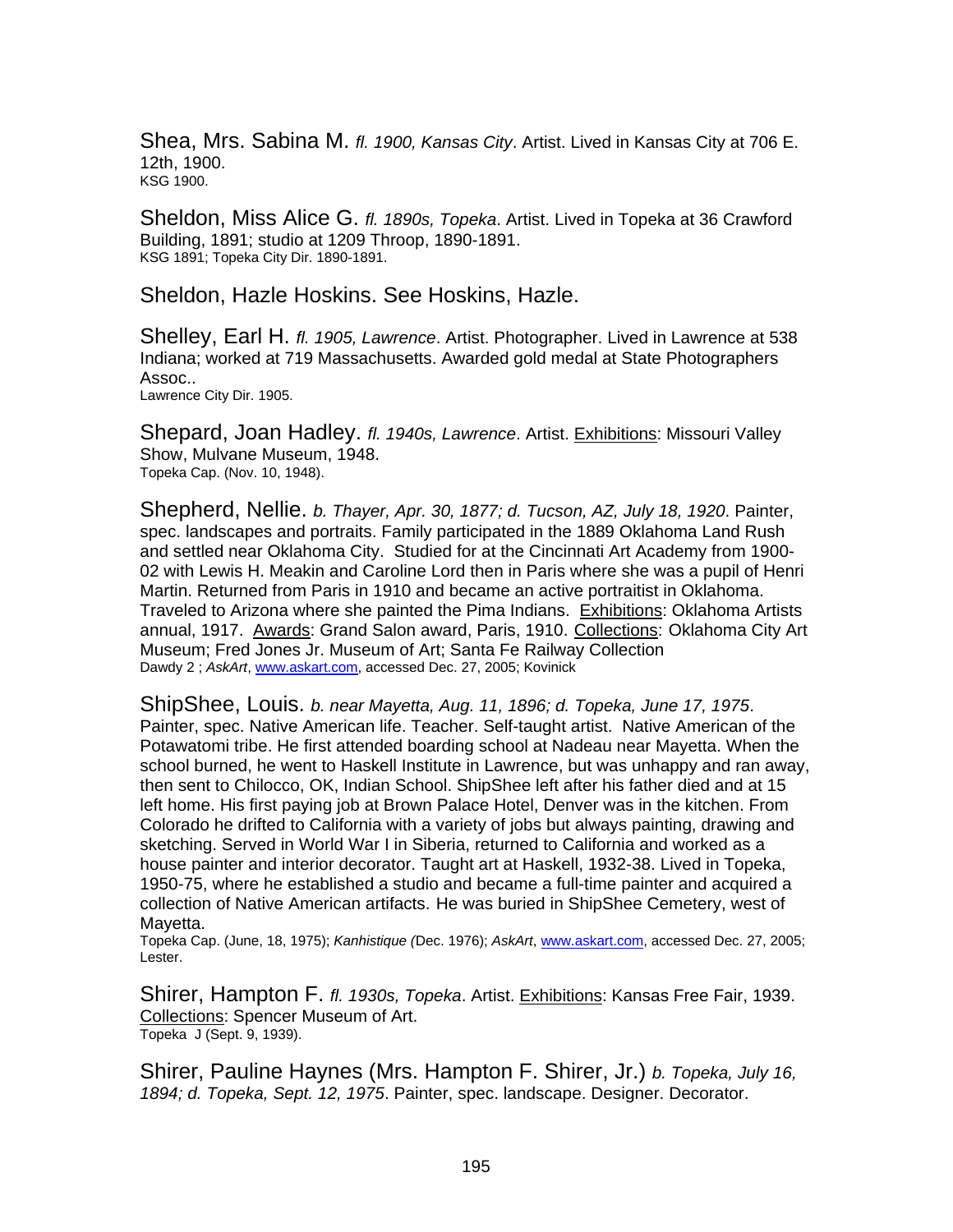Monotypes. Teacher. Studied at New York School of Fine and Applied Arts with Frank Alvah Parson from 1913-14. Returned to Topeka and taught at Washburn College from 1914-15 and summer classes at Kansas State Teachers College in Pittsburg. Returned to New York to teach color and design at the New York School of Fine and Applied Arts from 1915-18. Settled in Wellesley, MA in 1921 raising a family and doing illustrations and book covers for Ginn & Co.. Designed silks for Cheney Bros. Returned to Topeka in 1937. Awards: First prize, Topeka Art Guild, 1943. Exhibitions: 15th Annual Kansas Artists Exhibition, 1939; 16th Annual Kansas Artists Exhibition, 1940; 17th Annual Kansas Artists Exhibition, 1941; 14th Annual Kansas Artists Exhibition, 1938; Kansas Free Fair, 1939; one-woman shows in Vose Galleries, 1931, Topeka Art Guild, 1952; Copley Society Galleries, 1953; Topeka Public Library 1959, 1963, 1971, 1975; Topeka High School, 1960; Univ. of Kansas, 1961; Mulvane Art Museum, 1964; Topeka Civic Center Gallery, 1969, Garnet Public Library, 1970. Collections: Kansas Governor's Executive Mansion: Topeka Public Library. Garnett Public Library. Newlin; Sain; Reinbach; A&C KS; WKDC); AskArt, www.askart.com, accessed Dec. 27, 2005; Kovinick; TCP.

## Shirer, Sarah Elizabeth. *fl. 1930s, Topeka*. Artist. Exhibitions: Kansas Free Fair,

1939. Topeka J (Sept. 9, 1939).

Shockey, Mrs. Howard. *fl. Kinkaid*. Artist. Sain.

Sholl, Elsie E. *fl. 1906, Abilene.* Artist. Lived in Abilene at 306 E. North 6th, 1906.<br>Abilene City Dir. 1906.

Short, Mary H. *fl. 1930s, Topeka*. Clay modeler. Pupil of Lily Yount Dodson; Bernard Frazier. Specializes in formulating glazes. Exhibitions: Kansas Free Fair, 1939.<br>Newlin.

**Short, William M.** *fl. 1884-85, Parsons*. Artist.<br>KSG 1884-85.

Shuler, H. S. *fl. 1920s, Hutchinson*. Painter. Exhibitions: Midwestern Artists' Exhibition, 1922 Topeka Cap. (Feb. 2, 1922); MAE 1922

Shuler, Ivan. *fl. 1913, Wichita*. Student. Artist. Lived at 303 S. Poplar, 1913. Wichita City Dir. 1913.

Silks, Donald Kirk*. b. Kansas City, 1912*. Painter. Teacher. Graduate of the Univ. of Kansas, Lawrence. Lived in Lawrence in 1942. Painted a 1940 mural, "A Kansas Gusher", for the Augusta Post Office. Taught at St. Joseph Junior College, St. Joseph, MO. Exhibitions: Midwestern Artists Exhibition, 1942. Newlin; WWAA v 4; Sain; Wiebe, MAE 1942; Bruner

Silkworth, Mary S. *fl. 1880s, Kansas City*. Artist. Lived in Kansas City in rm. 73, Sheidley Building, Kansas City Dir. 1886;. KSG 1886.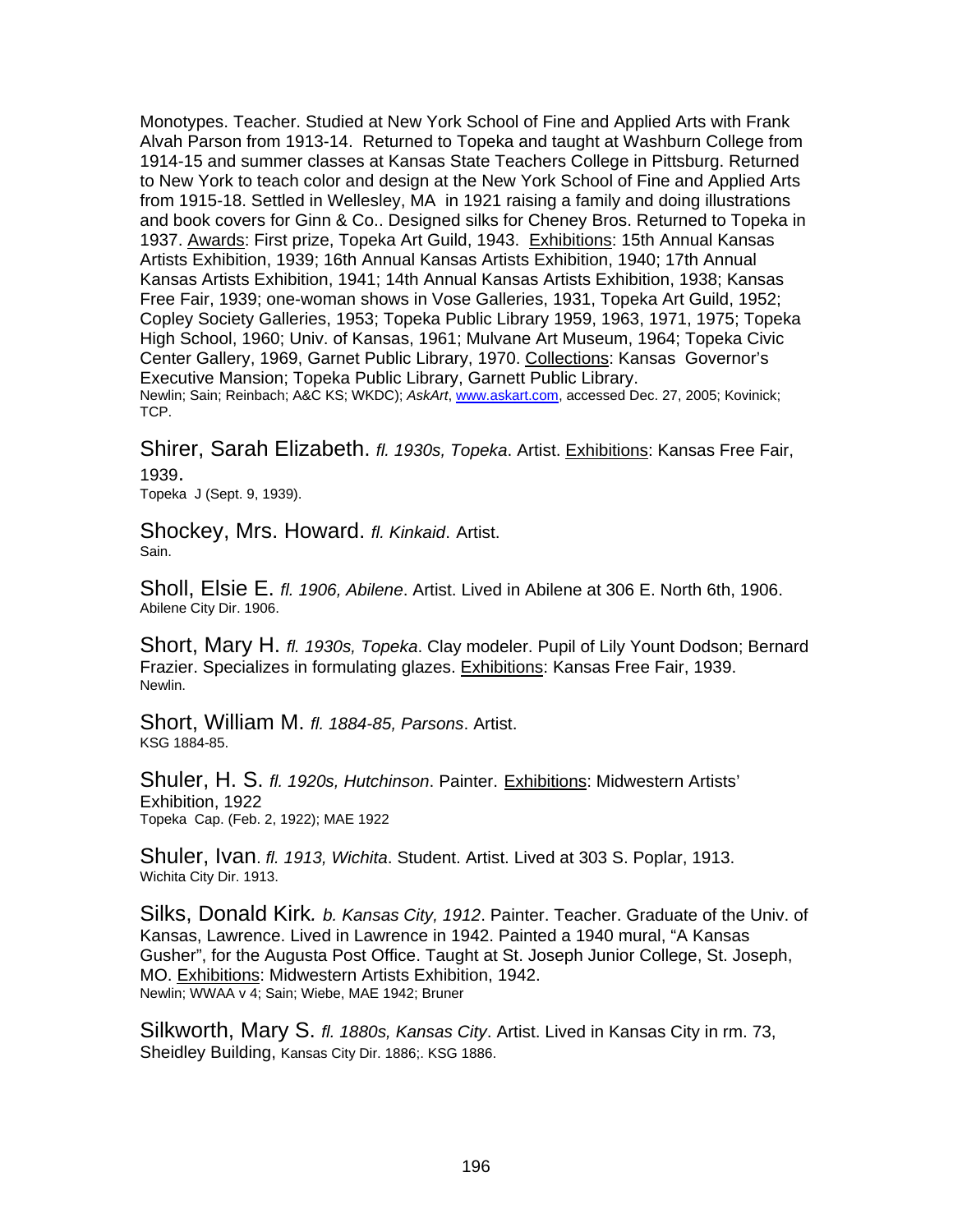Simon, James. *b. Dodge City, 1921.* Sculptor in wood. Studied at the John Herron Art Institute. Lived in Taos, NM in the 1950s & 1960s.<br><sup>Witt</sup>

Simoni, John. *b. Denver, CO, April 12, 1911; d. Estes Park, CO, Sept. 3, 2003.* Painter. Sculptor. Teacher. Studied at Colorado State's College of Education; National Univ. of Mexico; the Kansas City Art Institute with Thomas Hart Benton; Colorado Univ. with Max Beckmann; Ohio State Univ.; Massachusetts Institute of Technology; and in Trentino, Italy. Head of Art Department and Gallery Director at Baker Univ., Baldwin City from 1937-55. Chairman of art and director of Univ. Galleries, Univ. of Wichita, beginning in1957. Art critic for a weekly column in the *Wichita Eagle*. Exhibitions: Colorado Friends of Art Collection; Banks in Wichita and Newton. Sain; WWAA 7; www.FamilySearch.org accessed July 17, 2006.

Simons, W. C. *fl. Lawrence.* Painter*.* Publisher. His painting of a girl and violin was displayed when the renovated Lawrence Public Library reopened in Nov. 1937. Lawrence J-W (Nov. 17, 1937; Nov. 18, 1937)

Simpier, E. *fl. 1880s, Leavenworth*. Painter. Commercial artist who painted houses, signs, screen, fresco. Worked in Leavenworth at N.E. corner of 5th and Choctaw; lived at 324 Spruce, 1888.

Leavenworth City Dir. 1888.

Simpson, Mrs. Etta. *fl. 1880s, Kansas City*. Artist. Lived in Kansas City at 611 E. 8th, 1888-89. KSG 1888-89.

Simpson, Lillian B. *fl. 1920s-40s, Wichita*. Painter, spec. still life. Lived at 3443 Reno Av., Kansas City, MO. Exhibitions: 1<sup>st</sup> Annual Kansas Artists Exhibition, 1925; 2nd Annual Kansas Artists Exhibition, 1926; 5th Annual Kansas Artists Exhibition, 1929; 7th Annual Kansas Artists Exhibition, 1931; 12th Annual Kansas Artists Exhibition, 1936; 16th Annual Kansas Artists Exhibition, 1940; Kansas Free Fair, 1939. Collections: Sandzén Memorial Art Gallery Sain; Reinbach; AAA14.

Simpson, Marian. *b. Kansas City, Jan. 12, 1899; d. 1978.* Mosaic artist. Painter. She worked with Diego Rivera on a few of his murals in California. She designed murals for the San Francisco PWAP and FAP*.* Lived in Berkeley, CA. Worked on the Alameda County Courthouse in Oakland, CA. http://www.wpamurals.com/wpabios.html#S, accessed Aug. 10, 2006.

Simpson, Miss Mary L. *fl. 1890s, Lawrence*. Artist. Studied at Univ. of Kansas. Lived in Lawrence at 1549 Tennessee; 1601 Tenn., 1891. Lawrence City Dir. 1886, 1888; KSG 1891.

Simpson, Dr. O. H. *fl. 1880s, Dodge City*. Sculptor. Dentist. Pioneer dentist, moved to Dodge City from Hannibal, MO in 1885. Because of the high-topped, silk hat he wore, he was called the "Dude Dentist from Missouri" and later "The Cowboy Dentist." He became known far and wide and pioneered in many changes in the dental trade studying the mold of the face and taking pride in making a set of teeth to fit that likeness. The teeth he made were never quite one's own---the patient paid for them but the doctor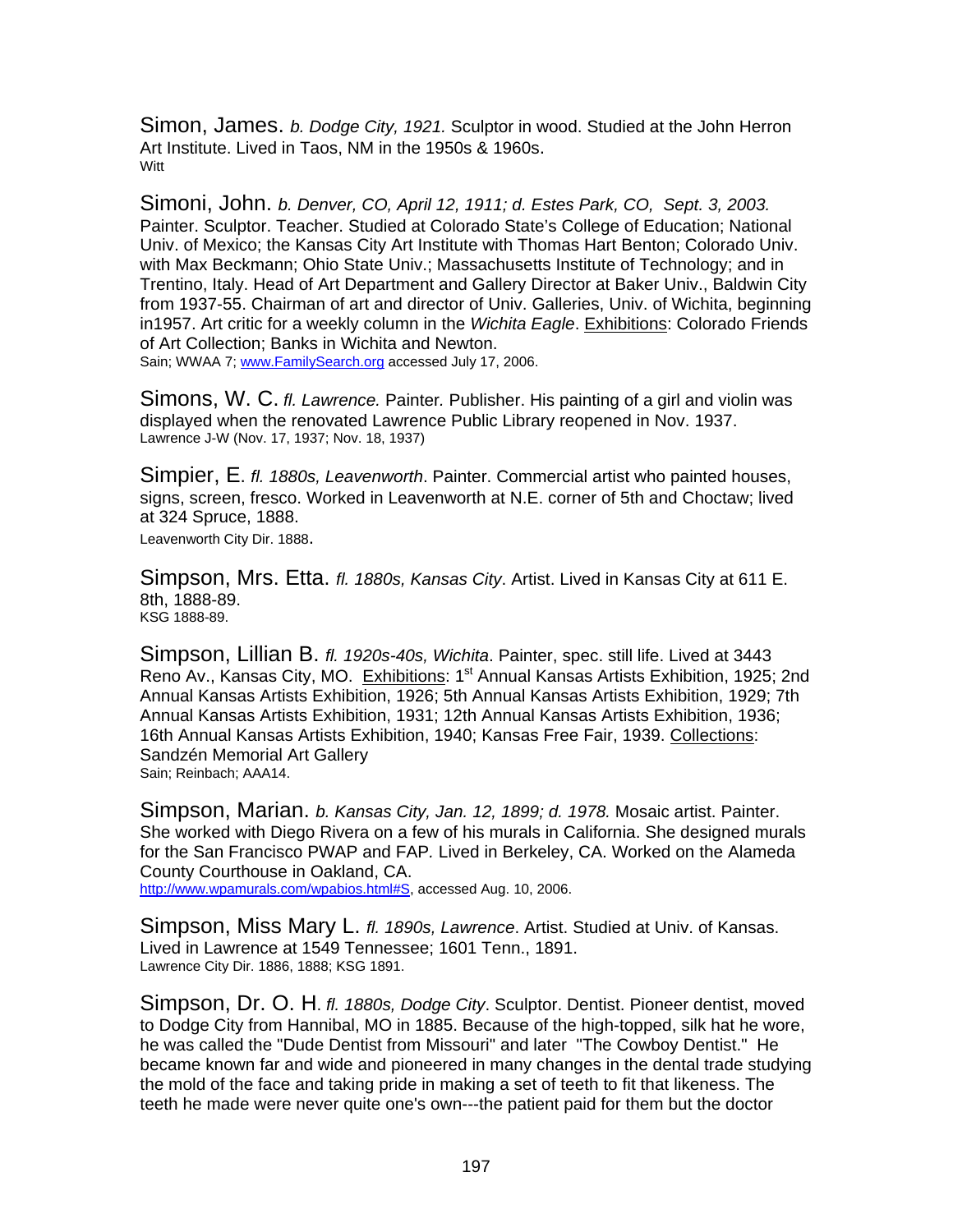owned them and he examined them at will. He became well known for his technique in designing gold dentures and was one of the originators of the inlay. To obtain the gold for their use, he placed twenty dollar gold pieces on the railroad tracks and after the Santa Fe Flyer had passed a long ribbon of 28 gauge gold was ready for his use. He lectured far and wide on improved methods of dentistry and ran a column in a French Dental Journal. He was on the Kansas Board c Dental examiners for years, serving as president of that body for twelve years. In his later years, he modeled and made the Cowboy Statue on Boot Hill, the oxen head, and the grave markers, as well as a bear, a true reproduction of James (Dog) Kelly's pet beat Patsy, which stood in the front yard of the Simpson home, 80 First Avenue, for many years. He made small frogs and large ones, enameled frog green, with glittering red eyes. The latter he called "Mama Frogs" and with a sly wink, always said before he presented them to a friend, "I only give these to the ladies love." He made baby elephants and larger ones, enameled white, and, when presenting these gifts, always said he hoped would not make the owner poor trying to keep up with the owner of a white elephant. Exhibitions: "Policeman Joe (?)" and "Steerheads," Dodge City.

KMCS; Ford County History, http://www.skyways.org/orgs/fordco/rath2/15.html, accessed July 25, 2006; Sain.

Sims, Miss Lue. *fl. 1880s, Kansas City*. Crayon artist. Lived in Kansas City at rm. 73 Shiedley Building, 1886. KSG 1886.

Sisson, Mrs. Orville. *fl. 1930s, Herington*. Painter. Topeka J (May 23, 1931).

Skeen, Grace Louise. *fl. 1930s, Topeka*. Illustrator. Teacher. Graduated from Washburn College, Topeka. Topeka J (May 8, 1937).

Skinner, Loren. *fl. 1930s, Kansas City*. Kansas artist working in Federal Art Project. Topeka J (June 5, 1937).

Skinner, Reed. *fl. 1920s, Wichita*. Artist. Lived in Wichita at 127 ½ N. Market, bds. 136 N. Clifton Av., 1925. Wichita City Dir. 1925.

Sloan, Herbert A. *b. 1888 (?). d. 1940*. Painter. From Peoria, IL. Studied at Univ. of Kansas, Lawrence, 1906-07. Lived in Kansas City. Exhibitions: Portraits of Alf Landon and family. Lawrence JW (Dec. 4, 1940)

Smalley, Carl J. *fl. McPherson*. Art dealer. Owner of Smalley's, a shop that opened in his father's feed store in McPherson and eventually also had a location in Kansas City at 1122 Grand Avenue. Smalley's organized art exhibitions that were circulated throughout the region. It had "a large stock on hand of contemporary American paintings, of several hundred etchings, woodcuts and lithographs, a good general book stock, Rookwood Pottery, Van Briggle Pottery, beautiful things from China, fine stationery, objects of art, greeting cards, favors, and other things of interest." For several years, the store published *Smalley's Art Bulletin*, providing information on exhibitions and stock for sale. Carl Smalley himself was an honorary charter member of the Prairie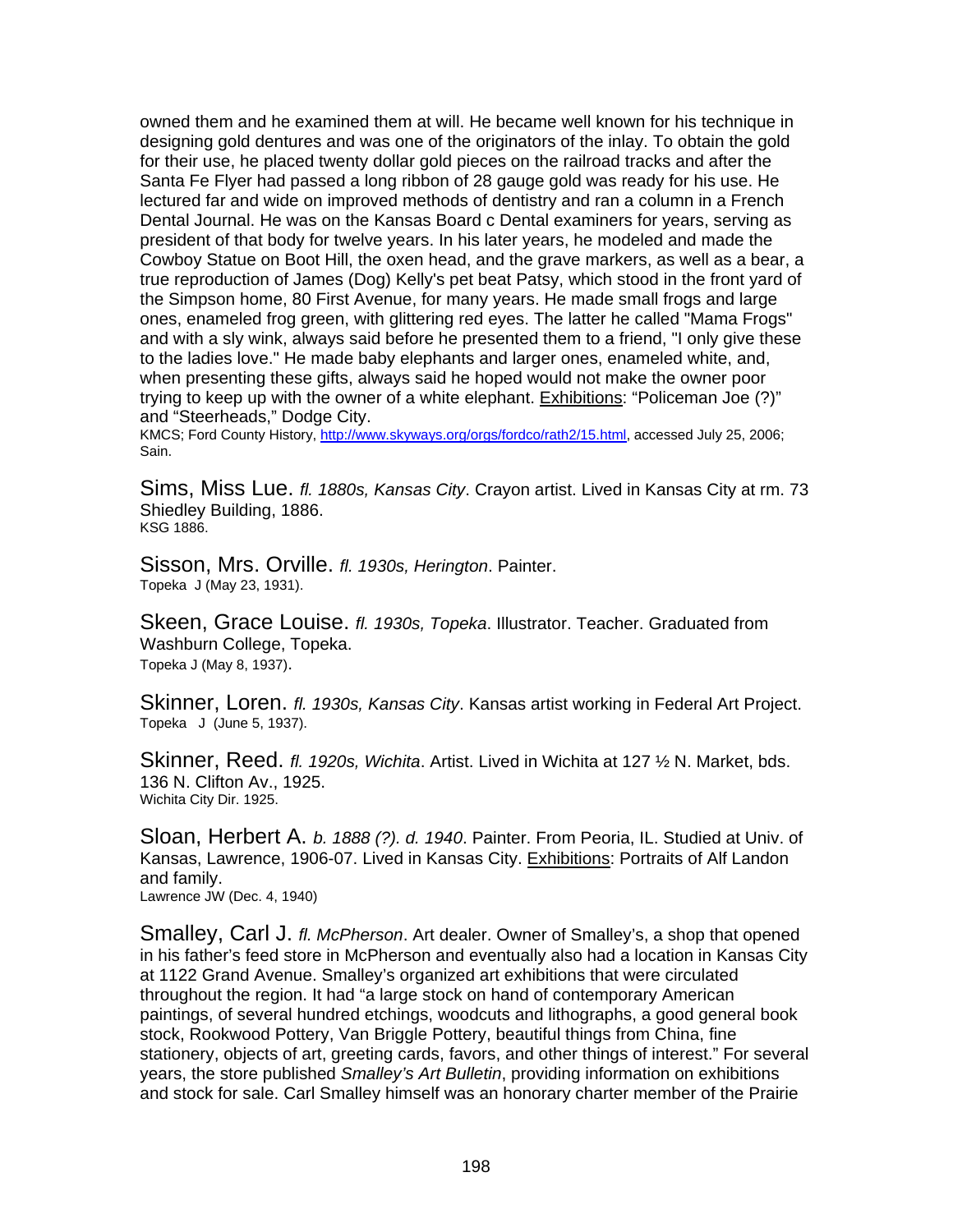Print Makers. He was a close friend of Birger Sandzén's, often visiting Sandzén in Lindsborg on Sundays, bringing with him a portfolio of prints by a staggering list of graphic artists ranging from Dürer and Rembrandt to Meryon and Zorn. In 1916 Smalley introduced Sandzén to the art of lithography and was the publisher of Sandzén's books, The Smoky Valley (1922) and In the Mountains (1925). Smalley also published Sir Charles Holmes (1924), Ambrose McEvoy (1924), Henry Lamb (1924), Draughtsmen: Edna Clarke Hall, Henry Rushbury, Randolph Schwabe, Leon Underwood (1924), Sir Charles Holmes (1924), Charles Shannon (1924), Twenty-seven Drawings by William Blake (1925), Jacob Epstein (1925), Albert Rutherston (1925), and *Stanley Spencer* (1925). Member: Cliff Dwellers' Club; Prairie Print Makers Sandzén, Margaret. "John the Baptist of Art", *Kansas Magazine* (1939); Mines, Cynthia. For the Sake of Art: The Story of an Art Movement in Kansas (1979) /

Smith, B. C. *fl. 1890s, Sedgwick*. Artist. KSG 1891.

Smith, Burr. *fl. 1930s, Lincoln, NE*. Artist. Exhibitions: 11th Annual Kansas Artists Exhibition, 1936. Topeka J (Jan. 7 1936)

Smith, Catherine Cole. *b. Topeka*. Craftsman (chiefly batik). Studied at Rhode Island School of Design and in New York. Exhibitions: 14th Annual Kansas Artists Exhibition, 1938. Collections: mural, "Land of Memory," Manhattan Public Library. Newlin; Sain; Reinbach; Wiebe.

Smith, Miss E. Francis. *fl. 1880s, Topeka*. Artist. Studio in Topeka in the Office Blk., room is the same, 1885. Topeka City Dir. 1885-86.

Smith, Eva Florence. *d. 1943*. Painter. Decorator. Early on her home was in Oskaloosa. Studied at Univ. of Kansas, Lawrence and Cooper Union Art School. Listed as Eva F. Smith, 1007 Carnegie Studios, New York in 1898. Newlin; Sain; Reinbach; AAA01. S

Smith, Frank. *fl. 1890s, Kansas City*. Artist. Lived in Kansas City on Maple north of Chelsea, 1894. Kansas City Dir. 1894.

Smith, George. Artist. Lived in Lake Placid, NY. Exhibitions: 11th Annual Kansas Artists Exhibition, 1936. Topeka J (Jan. 7 1931)

Smith, Gladys Nelson (Mrs. Errett Garrison Smith) *b. near Chelsea, Aug. 15, 1890; d. Kensington, MD, Sept. 15, 1980*. Painter, spec. children. landscapes, portraits. Attended high school in El Dorado. In 1912, enrolled at the Univ. of Kansas, Lawrence under W. A. Griffith. She dropped out of Univ. of Kansas, Lawrence for two years to teach in Jetmore High School, then returned to Univ. of Kansas, Lawrence and graduated in 1918. After graduation she moved to New York where she attended the Art Students League. Lived briefly in Minneapolis, MN and Chicago, IL where she studied at the Art Institute of Chicago. Moved to Washington, DC in 1924 where she studied at Corcoran School of Art with Edmund C. Tarbell, Richard S. Merryman and Burtis Baker.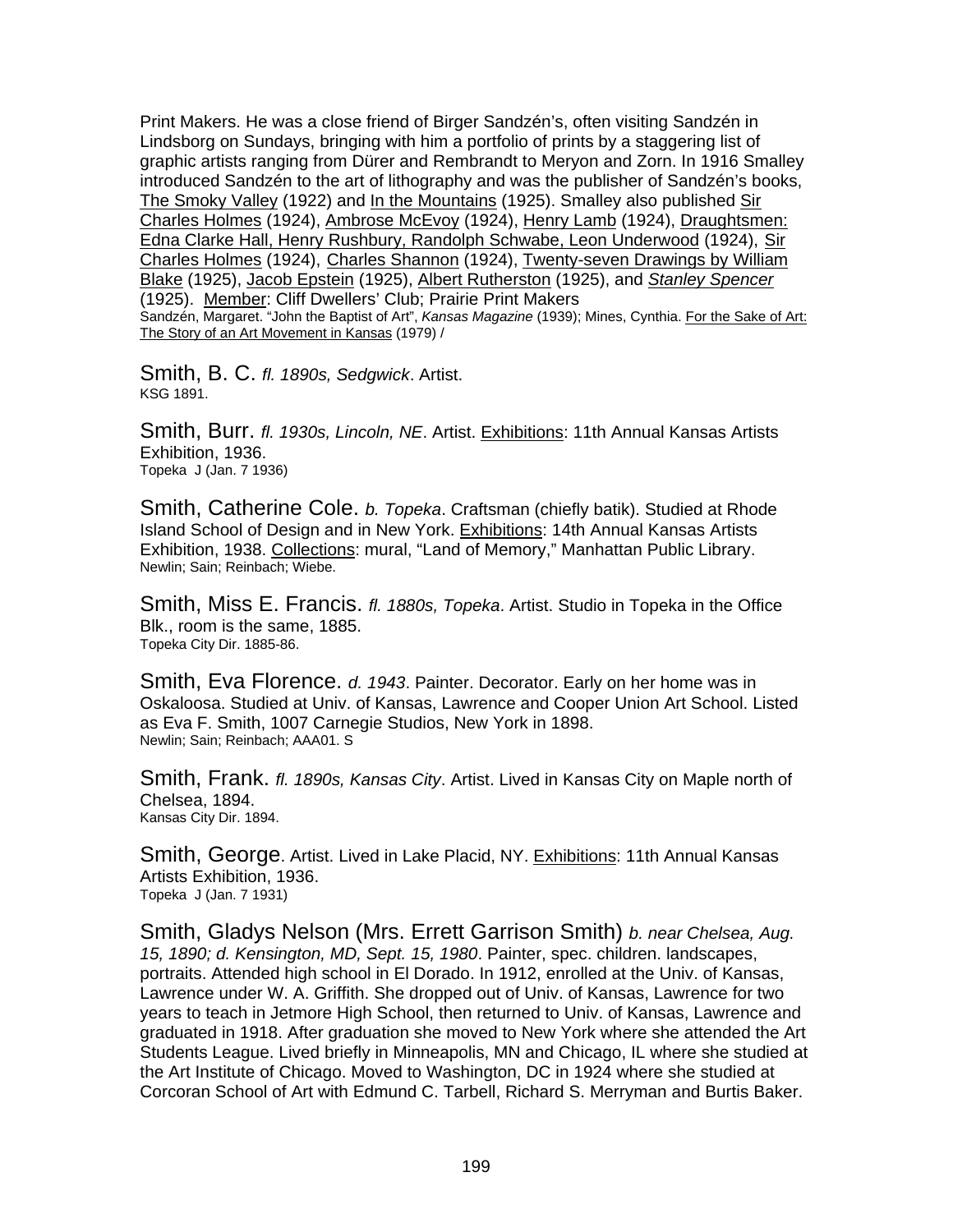She established a studio in Washington with a weekend retreat in Frederick County, MD. Moved to Chevy Chase, MD in 1941. Member: Society of Washington Artists; Art League of Washington. Exhibitions: Kansas Free Fair, 1921; Corcoran Gallery of Art, 1927, 1939; Society of Washington Artists, 1928. Collections: Butler Institute of American Art; Los Angeles County Museum of Art; Spencer Museum of Art. *Kansas Teacher* (May 1928); Newlin; WWAA 1-3; Sain; Reinbach; Whittemore; Snow; *AskArt*, www.askart.com, accessed Dec. 23, 2005; Simmons, Linda Crocker. Gladys Nelson Smith. (Washington, DC: Corcoran Gallery of Art, 1984); Dawdy3.

Smith, Henry O. *fl. 1890s, Kansas City*. Artist. Worked in Kansas City with Smith & Roechske at 319 12th, 1894. KSG 1894.

Smith, Houghton Cranford. *b. Arlington, NJ, Feb. 12, 1887; d. New York, NY, Feb. 1983.* Painter, spec. scenes of Chile, landscapes, coastal views. Teacher. Studied at the Pratt Institute in 1902, the Art Students League in 1908 as a pupil of George Bridgeman and Jean Paul Laurens, and attended the Cape Cod (MA) School of Art studying with Charles W. Hawthorne and E. Ambrose Webster. Spent five years in Chile during World War I. Worked as an instructor of drawing and painting at Univ. of Kansas, Lawrence, in 1921-26 living at 913 W. 6th St., Lawrence, in 1923. Studied at the Academie de Montparnasse in Paris with Andre L'Hote and studied with Amedee Ozenfant in 1930. Returned to New York in 1933 where he lived and had a studio above the New School for Social Research. Member: Provincetown Art Assoc.. Exhibitions: Midwestern Artists' Exhibition, 1922; Midwestern Artists' Exhibition, 1923; Midwestern Artists' Exhibition, 1924. Collections: Butler Institute of American Art; Greenville Museum of Art; Wichita Art Museum.

AAA19/20/22; Topeka Capital (Feb. 2, 1922).; MAE 1922-24; Goering, Adrienne. *Houghton Cranford Smith: the Purist Landscape.* (NY: Richard York Gallery, 2001); *AskArt*, www.askart.com, accessed Dec. 23, 2005; ; www.FamilySearch.org accessed July 17, 2006; KU Archives File; Houghton Cranford Smith: The Purist Landscapes. (New York: Richard York Gallery, 2001); Dawdy3.

Smith, I. Isabel. *fl. 1907-09, Topeka*. Artist. Lived in Topeka at 1505 Western Av. Topeka City Dir. 1907, 1909.

Smith, Irwin Elwood. *b. Parsons, (or Labette City?), Feb. 14, 1893; Florida, d. May 29, 1978*. Painter, spec. watercolor, landscapes and flower studies. Studied at Chicago Academy of Fine Arts and at Washburn College, Topeka. Studied with George Melville Stone, Carl Werntz, Frank R. Southard, and David H. Overmyer. Worked as a clerk in Topeka Post Office, 1925. Member: Topeka Printmakers; Prairie Water Color Painters; Topeka Art Guild. Exhibitions: Prairie Water Color Painters, Derby, England; 1<sup>st</sup> Annual Kansas Artists Exhibition, 1925; Midwestern Artists' Exhibition, 1926; Midwestern Artists' Exhibition, 1927; 4th Annual Kansas Artists Exhibition, 1928; 6th Annual Kansas Artists Exhibition, 1930; Midwestern Artists' Exhibition, 1930; 7th Annual Kansas Artists Exhibition, 1931; Midwestern Artists' Exhibition, 1931; 8th Annual Kansas Artists Exhibition, 1932; 9th Annual Kansas Artists Exhibition, 1933; : Midwestern Artists' Exhibition, 1933;12th Annual Kansas Artists Exhibition, 1936; 14th Annual Kansas Artists Exhibition, 1938;15th Annual Kansas Artists Exhibition, 1939; Midwestern Artists Exhibition, 1939; 17th Annual Kansas Artists Exhibition; 1941; Kansas Free Fair, 1939. Awards: First prize, Topeka Fair, 1934; Sweepstakes prize, 1936, National Art Fair Exhibition, Wichita Art Museum, 1940. Collections: Topeka Public Library; junior high school, Topeka; Stevenson School, Winfield; Kansas Federation of Women's Clubs; National Assoc. of Retired Civil Employees, Wash., D. C.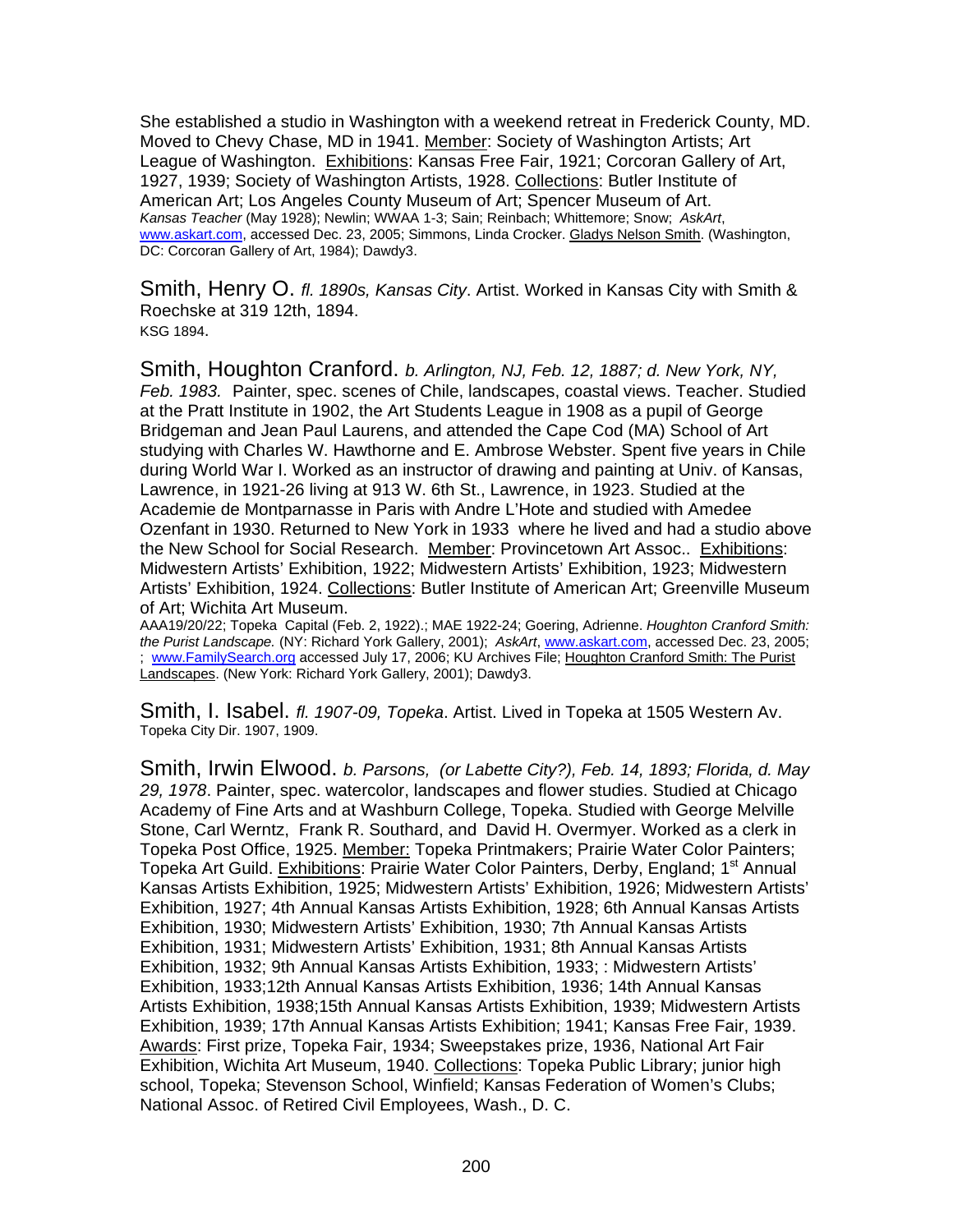Newlin; WWAA 1-4; Sain; Reinbach; A&C KS; WKDC; Dawdy 2; WWAA 1, 6, 7; MAE 1926-27, 1930-31, 1933, 1939; Beach; ; www.FamilySearch.org accessed July 17, 2006; TPL.

Smith, Katharine English. *b. Wichita, Mar. 12, 1899*. Painter, spec. still life. Printmaker. Pupil of Birger Sandzén; Charles Hawthorne; Emma M. Church; George B. Bridgeman; Robert Reid. Member: Wichita Art Assoc.; Smoky Hill Art Club. Exhibitions: Midwestern Artists' Exhibition, 1923; Midwestern Artists' Exhibition, 1924; 1<sup>st</sup> Annual Kansas Artists Exhibition, 1925. Collections: Sandzén Memorial Art Gallery Newlin; AAA 27; Sain; Reinbach; Dawdy 2; WAA 3:5; AAA20/22/24.; MAE 1923-24

Smith, Mrs. L. W. *fl. 1908, Erie*. Artist. KSG1908.

Smith, Linus Burr. b*. Minneapolis, Mar. 8, 1899; d. Lincoln, NB, July 1982*. Painter. Architect. Designer. Teacher. Studied at Kansas State Univ., Manhattan and Howard Univ., DC. Lived in Manhattan in 1933. Was a professor of architecture at Univ. of Nebraska, Lincoln, in 1936-41. Member: American Institute of Architecture; Nebraska Artists Society; Prairie Water Color Painters. Exhibitions: Midwestern Artists' Exhibition, 1930; Midwestern Artists' Exhibition, 1933.

MAE 1930, 1933; Dawdy 2; WWAA 1; Sandzén files; ; www.FamilySearch.org accessed July 17, 2006.

Smith, Miss M. *fl. 1880s, Topeka*. Artist. Studio and res. at 79 Tenth Av., East, Topeka in 1885. Topeka City Dir. 1885-86.

Smith, Mrs. M. E. *fl. 1880s-90s, Kansas City*. Artist. Lived in Kansas City at S. W. corner of 11th and Main, 1888-89 and at 2905 Locust, 1891. KSG 1888-89, 1891.

Smith, Mabel. *fl. 1920s, Wichita*. Worked in Wichita at the Decorative Art Studio, 517 Winnie Building in 1925. The studio offered "complete courses in polychrome, enameling, parchment and glaze shades, batik and basket decoration." Wichita City Dir. 1925.

Smith, Nettie S. *b. Smith Center*. Designer. Later lived in California. Exhibitions: 15th Annual Kansas Artists Exhibition, 1939. Sain; Topeka Cap (Feb. 6, 1926); Topeka J (Mar. 10, 1939)

Smith, Raymond S. *fl. 1930s, Topeka*. Head lithographer for Hall Lithograph Co. of Topeka Topeka J (Jan. 7 1936)

Smith, Suzanne. *fl. 1930s, Topeka*. Artist. Topeka J (May 8, 1937)

Smith, Walter T. *b. near Pawnee Rock, 1907*. Metal sculptor. WKDC.

Smith, Wendell E. *fl. 1920s-30s, Topeka*. Painter. Printmaker. Landscape sketches in watercolor. Teacher. Studied at Univ. of Kansas, Lawrence and Kansas City Art Institute. Art director of Capper's Farmer, 1933. Taught at Univ. of Kansas, Lawrence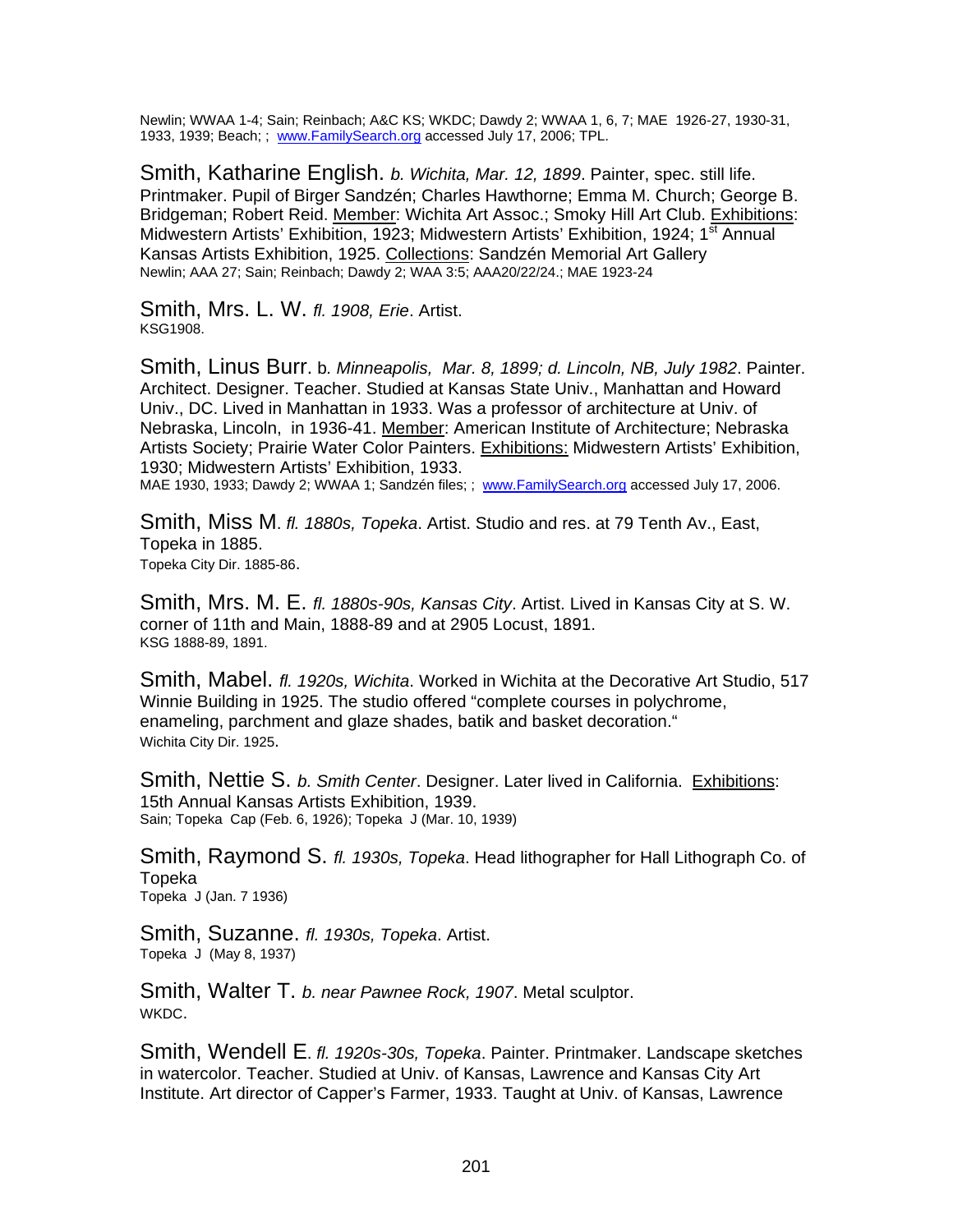and Kansas City Art Institute. Exhibitions: 3rd Annual Kansas Artists Exhibition, 1927; 5th Annual Kansas Artists Exhibition, 1929; 7th Annual Kansas Artists Exhibition, 1931; One-man show, Mulvane Art Museum, Nov. – Dec. 1933; 11th Annual Kansas Artists Exhibition, 1936; Kansas Free Fair, 1939. Sain; Reinbach.

Smith-Mayer, Jane. *fl. 1930s, Salina*. Wood block prints. Exhibitions: 7th Annual Kansas Artists Exhibition, 1931; 9th Annual Kansas Artists Exhibition, 1933. Topeka J (Oct. 17 1931)

Smitherman, Mary. (Mrs. Clyde Smitherman) *fl. 1930s-40s, Topeka*. Sculptor. Exhibitions: Kansas Free Fair, 1939; 17th Annual Kansas Artists Exhibition, 1941. Topeka J (Sept. 9, 1939).

Smithmeyer, Clara. *fl. 1930s,Topeka*. Exhibitions: Kansas Free Fair, 1939. Topeka J (Sept. 9, 1939).

Smithmeyer, Lydia Cooke. (Mrs. Fred P. Smithmeyer) *fl. 1930s, Topeka*. Watercolor painter, spec. flower studies and Kansas landscapes. Graduate of the Univ. of Kansas, Lawrence; pupil of William A. Griffith. Exhibitions: 6th Annual Kansas Artists Exhibition, 1930; 7th Annual Kansas Artists Exhibition, 1931; 8th Annual Kansas Artists Exhibition, 1932; 9th Annual Kansas Artists Exhibition, 1933; 10th Annual Kansas Artists Exhibition, 1934; 14th Annual Kansas Artists Exhibition, 1938; 15th Annual Kansas Artists Exhibition, 1939. Sain; Topeka J (Nov. 10 1934)

Snider, B. Frank. *fl. 1890s, Kansas City*. Painter. Worked with Sparks & Snider in Kansas City at 610 Minn. Av., 1891. Advertisement read: "Sparks & Snider, The Decorators Fresco and Scenic Painters – House Sign and Fancy Painting, Plain and Decorative Paper Hanging, Kalsomining, Graining and Glazing, and Everything Pertaining to the Painting Business." KSG 1891.

Snider, Louise Bohl. *b. Kansas City, 1893; d. 1955?* Artist. Lived in Santa Barbara, CA in 1939. Lived in St. Joseph, MO 1940-41 and in Albany MO 1947-53. Exhibitions: Golden Gate International Exposition, 1939. Collections: Nelson-Atkins Museum of Art; Joslyn Art Museum. Dawdy3.

Snook, Mrs. Allie E. *fl. 1880s, Lawrence*. Painter. Lived in Lawrence at 67 Massachusetts St. KSG 1880.

Snyder, Charles J. *fl. 1909,Topeka*. Portrait artist. Partner with Howard N. Moore of Moore & Snyder, 722 Kansas Av., Topeka in 1909. Topeka City Dir. 1909.

Snyder, Corydon Granger. *b. Atchison. Feb. 24, 1879.* Painter, spec. landscape. League; Society of Independent Artists. Exhibitions: Historical Society, St. Paul, MN. Sculptor. Etcher. Illustrator. Teacher. Studied at Art Institute of Chicago, the Minneapolis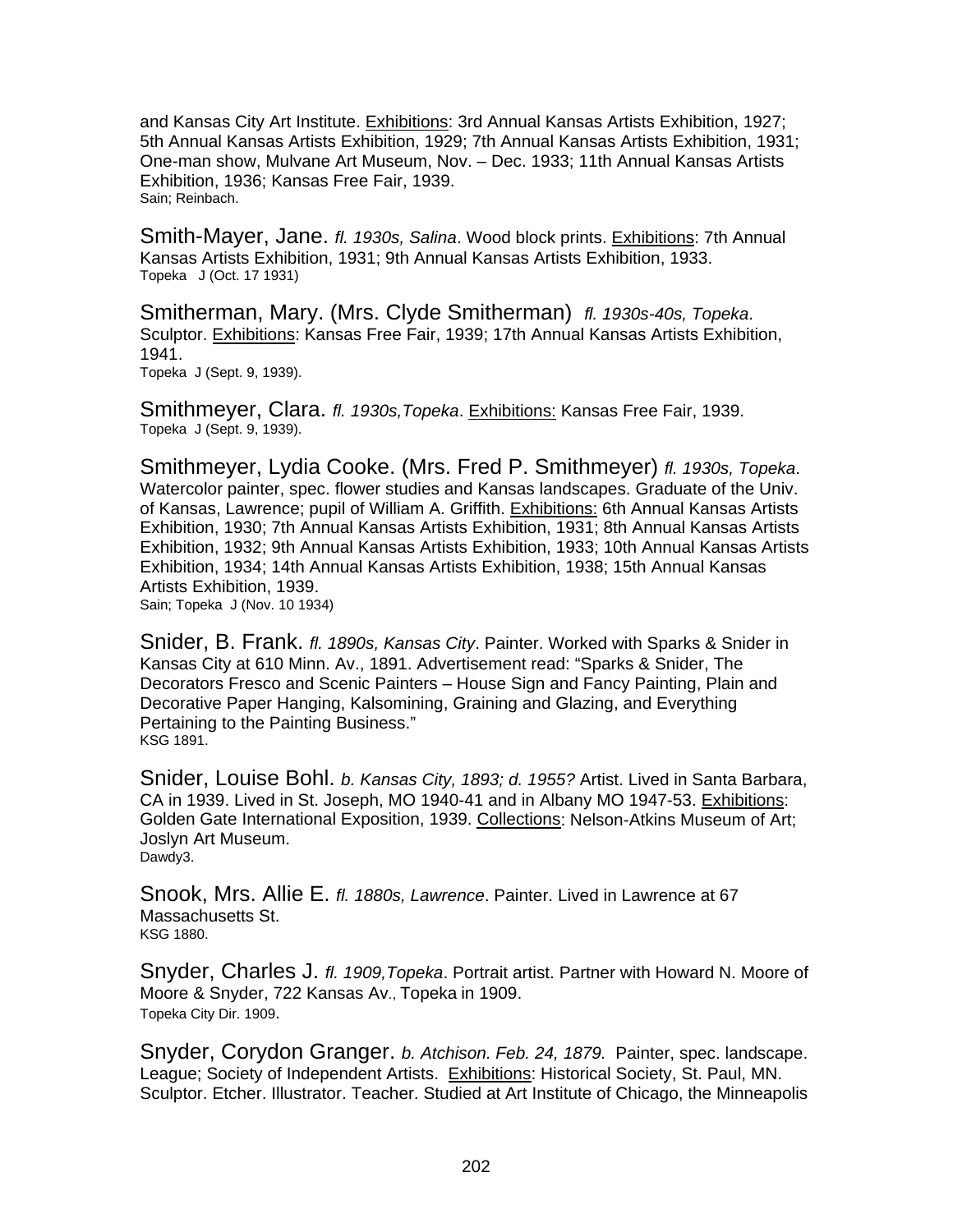(MN) Institute of Art, and the Toronto Art Institute. Worked as Instructor of Federal Schools, Minneapolis in 1916-18, at the Meyer Booth Community Art School in1920-30, at the Krompier School of Design in Chicago in 1940-43, and was advertising Illustrator for Meyer Booth Co., Chicago. Author of several books on commercial art, Modern Advertising Arrangement (Chicago: Meyer Booth College, n.d.), and Retouching Not Difficult: the Book for the Amateur Photographer (Oak Park: 1921). Member: Palette & Chisel Club; Austin, Oak Park and River Forest Art League; Society of Independent Artists. Exhibitions: Historical Society, St. Paul, MN.

Newlin; AAA 27; Sain; Reinbach; Fielding; AAA 14/18/20/22/24; WWAA1, 6, 7; *AskArt*, www.askart.com, accessed Dec. 27, 2005

Snyder, Mrs. J. H. *fl. 1890s, Marion*. Artist. KSG 1891.

Sole, Mrs. Donald. *fl. 1930s, Topeka*. Artist. **Exhibitions: Kansas Free Fair, 1939.** Topeka J (Sept. 9, 1939).

Southern, Miss Ethel. *fl. 1900, Kansas City*. Artist. Watercolor. Lived in Kansas City at 518 Shunkert Building, 1900. KSG 1900.

Spaller, Henry T. *fl. 1880s, Leavenworth*. Lithographic artist. Lived in Leavenworth on S. E. corner of 5th and Ottawa, 1888. Leavenworth City Dir. 1888.

Sparks, Edwin E. *fl. 1890s, Kansas City*. Painter. The Sparks of Sparks & Snider, 610 Minnesota Av., Kansas City. 1891 advertisement reads: "Sparks & Snider, The Decorators Fresco and Scenic Painters – House Sign and Fancy Painting, Plain and Decorative Paper Hanging, Kalsomining, Graining and Glazing, and Everything Pertaining to the Painting Business." KSG 1891.

Sparr, Jessie. *fl. 1910-13, Wichita*. Artist. Lived in Wichita at 426 S. Topeka, 1910. Wichita City Dir. 1910, 1912, 1913.

Speelman, Mrs. M. P. *fl. 1930s, Lawrence*. Artist. Lawrence J W (Dec. 11, 1937)

Speis Bros. *fl. 1880s, Dowell*. Artist. Lived in Dowell, 1886 and in Wellsford, 1888-89. KSG 1886,1888-89.

Spencer, Bertha A. *b. Paxton, IL.* Artist. Craftsman. Lithographer. Teacher. Studied at Kansas State Teacher's College, Columbia Univ., and art schools in Europe. Taught art at Pittsburg State Univ. Sain; WWAA 1,2,3,4; Newlin

Spoffard, Edward W. *fl. Wichita*. Lithographer. Painter. Lived in Wichita. Went to New York in 1921. Member: Salmagundi Club; Artists Guild of Authors League of America. Sain; AAA18/22/24.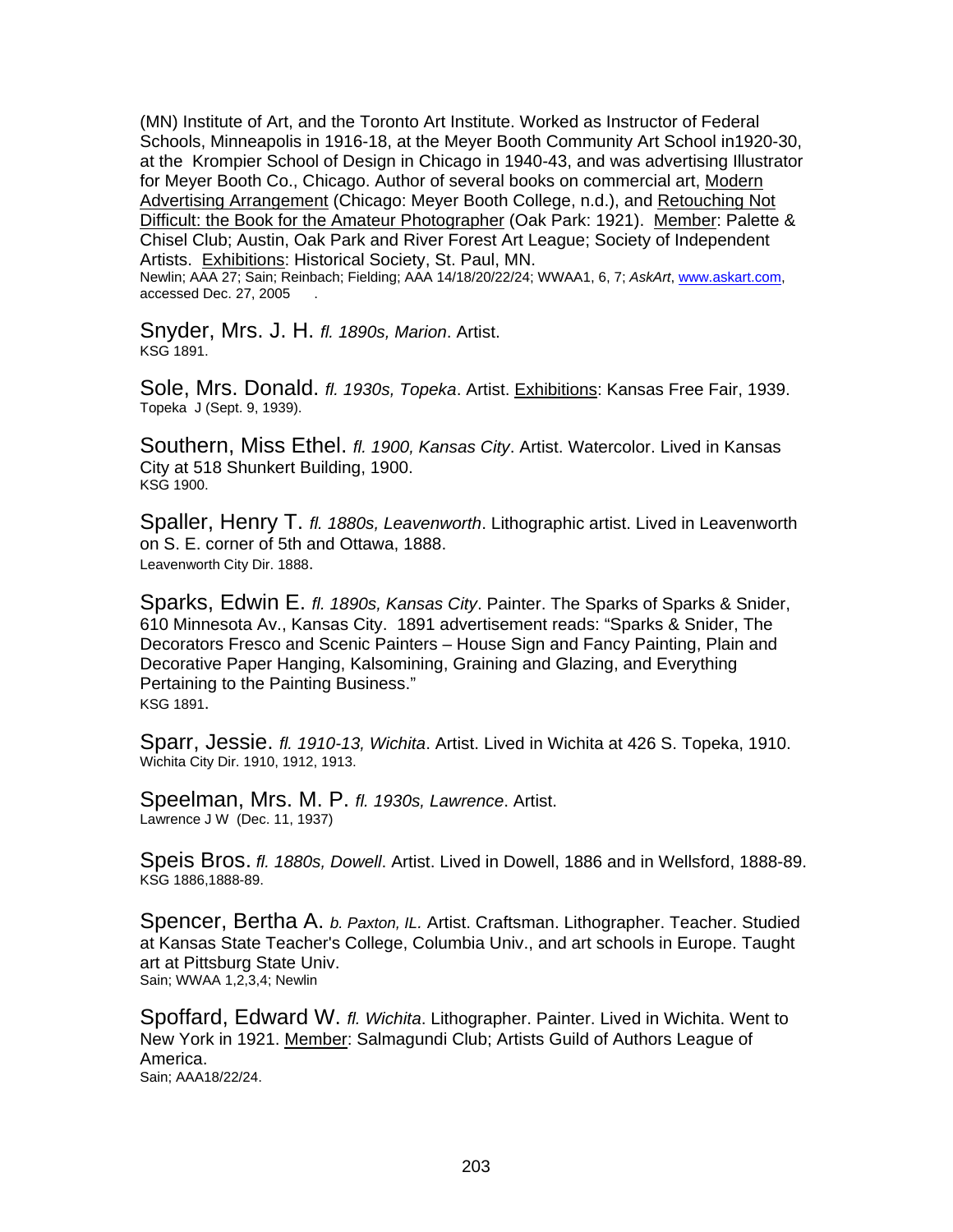Sprague, Amelia B. *fl. 1937, Lawrence*. Painter. Teacher. Decorator of Rookwood Pottery. Lived at 425 Porter Av., Buffalo, NY, 1917-21. Her artwork was displayed when the renovated Lawrence Public Library reopened in Nov. 1937. Lawrence J-W (Nov. 17, 1937); Sain; AAA 14/18.

Sprague, Elizabeth. *d. 1938*. Painter. Head of the Art Department and teacher at Fairmont College, Wichita from1901-33. Made annual pilgrimages to Colorado during the summers. Exhibitions: 4th Annual Kansas Artists Exhibition, 1928. Sain; AAA 12/ 19; Dawdy 2.

Stafford, Mary. (Mrs. John R. Frazier) *b. Chicago, 1895.* Painter, spec. portraits. Studied at the Art Institute of Chicago and at the Academy de la Grand Chaumiere. Pupil of Charles Hawthorne. Lived in Lawrence from 1917-23 while her husband taught at the Univ. of Kansas then moved with him to Providence, RI. *AskArt*, www.askart.com, accessed Dec. 27, 2005

Staley, Eleanor Brown. *b. Wichita, Sept. 27, 1913; d. Wichita, Jan. 12, 1995.*  Artist. Graduated from Wichita Univ. Pupil of Clayton Staples. Member: A founding member of the Kansas Watercolor Society: Artists Guild of Wichita: Wichita Art Assoc.: Kansas Assoc. of Oil Painters.

Wichita Eagle (Jan. 15, 1995); ; www.FamilySearch.org accessed July 17, 2006.

Staley, Elizabeth. *fl. 1916, Wichita*. China artist. Lived in Wichita at 507 Butts Bldg., bds. at 305 E. Pine, 1916. Wichita City Dir. 1916.

Stamper, Miss Eva. *fl. 1880s, Oswego*. Portrait Painter. KSG 1884-85.

Standeford, Narcisse K. *fl.1900, Kansas City*. Artist. Lived in Kansas City at 405 Pepper Building, 1900. KSG 1900.

Stanley, John M. *b. New York, 1814; Detroit, MI, 1872.* Sketch artist. Painter. Moved to Detroit, MI in 1834 and, without any evidence of artistic training, made his living as an itinerant artist. Established a studio in Oklahoma in 1842 and painted the 1843 Indian gathering in Tahlequah, OK. Was in St. Louis in Spring 1846 and joined the Santa Fe-bound wagon train that crossed Kansas where he was known to have painted a portrait of Keokuk, the celebrated chief, as well as others from the Sauk and Fox tribes.

Taft; *Kansas Historical Quarterly* (Feb. 1952)

Stanley, Lee. *b. Topeka*. Cartoonist. Originator of "Old Home Town" in the 1930s. *Not to be confused with Stan Lee, co-creator of Spider Man.*  Sain.

Staples, Clayton Henri. *b. Osceola, WI, Feb. 4, 1892; d. Colorado Springs, CO, 1978.* Painter, spec. seascapes and harbor scenes. Watercolor painter. Teacher. Studied at Art Institute of Chicago, the Univ. of Illinois, and abroad. During World War I, he was an artist in a camouflage division. Hired by Wichita Municipal Univ. (now Wichita State Univ.) in 1930 to develop the art program, Staples remained at Wichita State until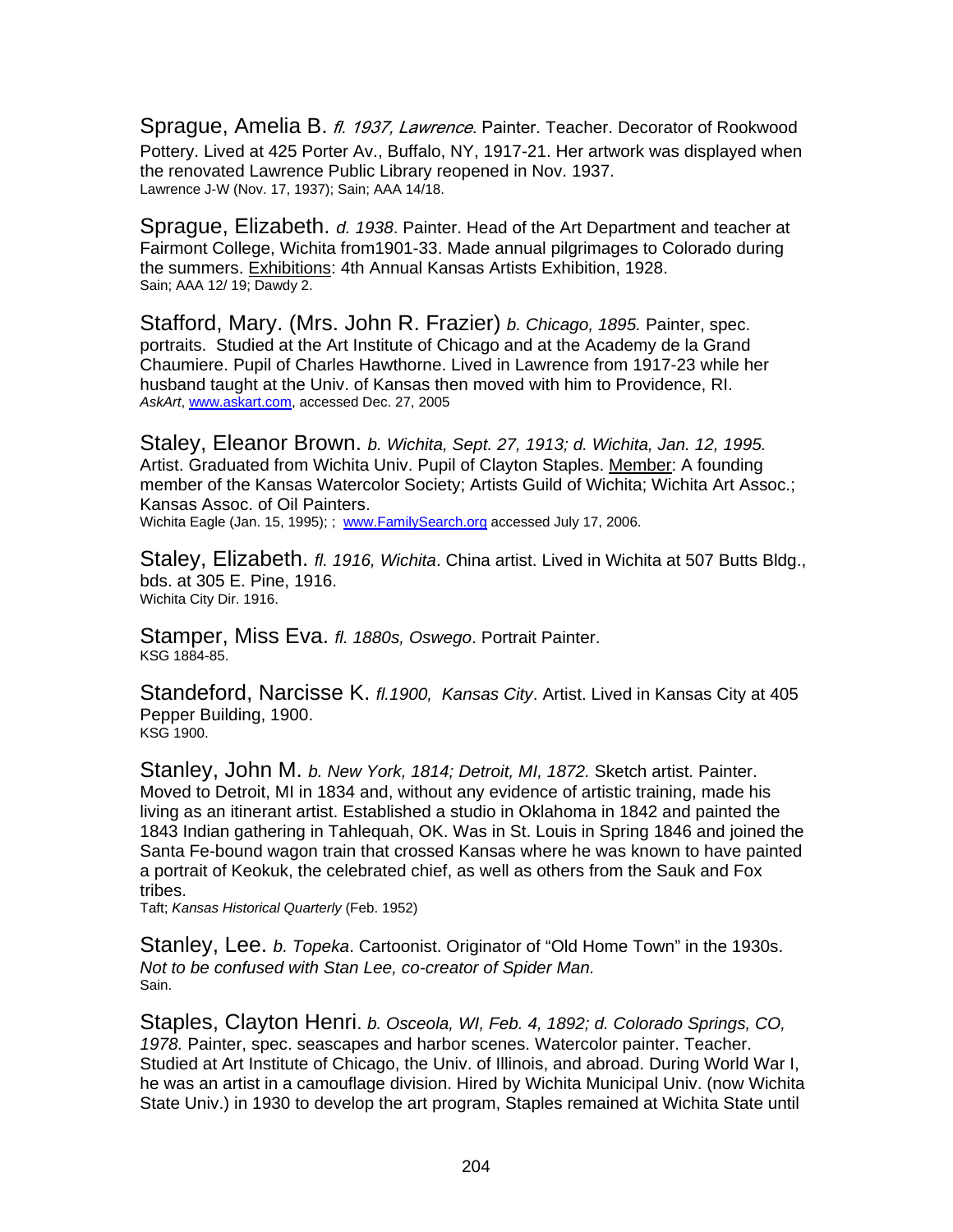1950. He spent his summers painting in Gloucester, MA. Upon retirement, Staples moved to Colorado where he continued to paint and conducted a summer art school. A painting studio, scholarship, and gallery at Wichita State are named for Staples. Many of his papers are available in the Wichita State Univ. Library. Member: American Water Color Society; Salmagundi Club; Prairie Water Color Painters. Exhibitions: Midwestern Artists' Exhibition, 1931; Midwestern Artists' Exhibition, 1932; Midwestern Artists' Exhibition, 1932. Collections: Ulrich Museum of Art

WWAA 1-4; Sain; A&C KS; Dawdy; WWAA 1, 6, 7; MAE 1931-33; *AskArt*, www.askart.com, accessed Dec. 27, 2005

Staples, Virginia. *fl. Topeka*. Illustrator. Newlin.

Stapp, Ray Veryl. *b. Norton, July 10, 1913; d. Denver, CO, June 23, 2000..* Painter, spec. still lifes. Teacher. Printmaker. Earned a BFA at Bethany College, Lindsborg as a student of Birger Sandzén, a MA at Columbia Univ., NY in 1952, and a D.Ed. at Pennsylvania State Univ. in 1963. From 1939-the mid 40s, he taught in Beloit and Muskegon, MI then returned in 1949 to Bethany College as an assistant professor of art. In 1956 he moved to Edinboro State College, PA. After retirement, he moved to Denver, CO.

Sandzén files; AskArt, www.askart.com, accessed Dec. 27, 2005; ; www.FamilySearch.org accessed July 17, 2006.

Stareck, Edgar A. *b. Benton, 1917*. Painter. Studied at Univ. of Kansas, Lawrence; student at the Art Students League, NY in 1948. Did sketching and watercoloring in North Africa and Italy. Exhibitions: Kansas Free Fair, 1939; Midwestern Artists Exhibition, 1940. Sain; A&C KS; MAE 1940

Staufer, R. W. *fl. 1930s, Kansas City.* Kansas artist working in Federal Art Project. Topeka J (June 5, 1937)

Steele, G. A. *fl. 1900, Kansas City*. Artist. In 1900, he was Manager of National Fine Art Co., 638 Nelson Building in Kansas City. Produced portraits in India ink, crayon, sepia, watercolor, pastel and oil. KSG 1900.

Steffen, Bernard Joseph. *b. Neodesha, Nov. 24, 1907; d. Flushing, NY, July 1980.* Painter, spec. rural scenes and landscapes. Printmaker. Studied at the Kansas City Art Institute, the Art Students League, the Los Angeles Art Students League, and the Colorado Springs Fine Arts Center. Lived in Neodesha in 1930 and later in Woodstock, NY. Steffen took a rural sensibility to New York, where he studied under Thomas Hart Benton at the Art Students League. Was a Works Progress Administration muralist from 1934-1941 where he focused on landscape and eschewed the romance and narrative that marked the Regionalists. Steffen painted the mural, "Neodesha First Inhabitants", for the Neodesha Post Office in 1938.Taught at the school of the National Serigraph Society, an organization founded in 1940 to promote screen printing. His style changed in the late 1950s from realistic to abstract. Author of the 1963 book, Silk Screen. Member: American Artists Congress; Woodstock Art Assoc.. Exhibitions: Midwestern Artists' Exhibition, 1930; Midwestern Artists' Exhibition, 1931; Midwestern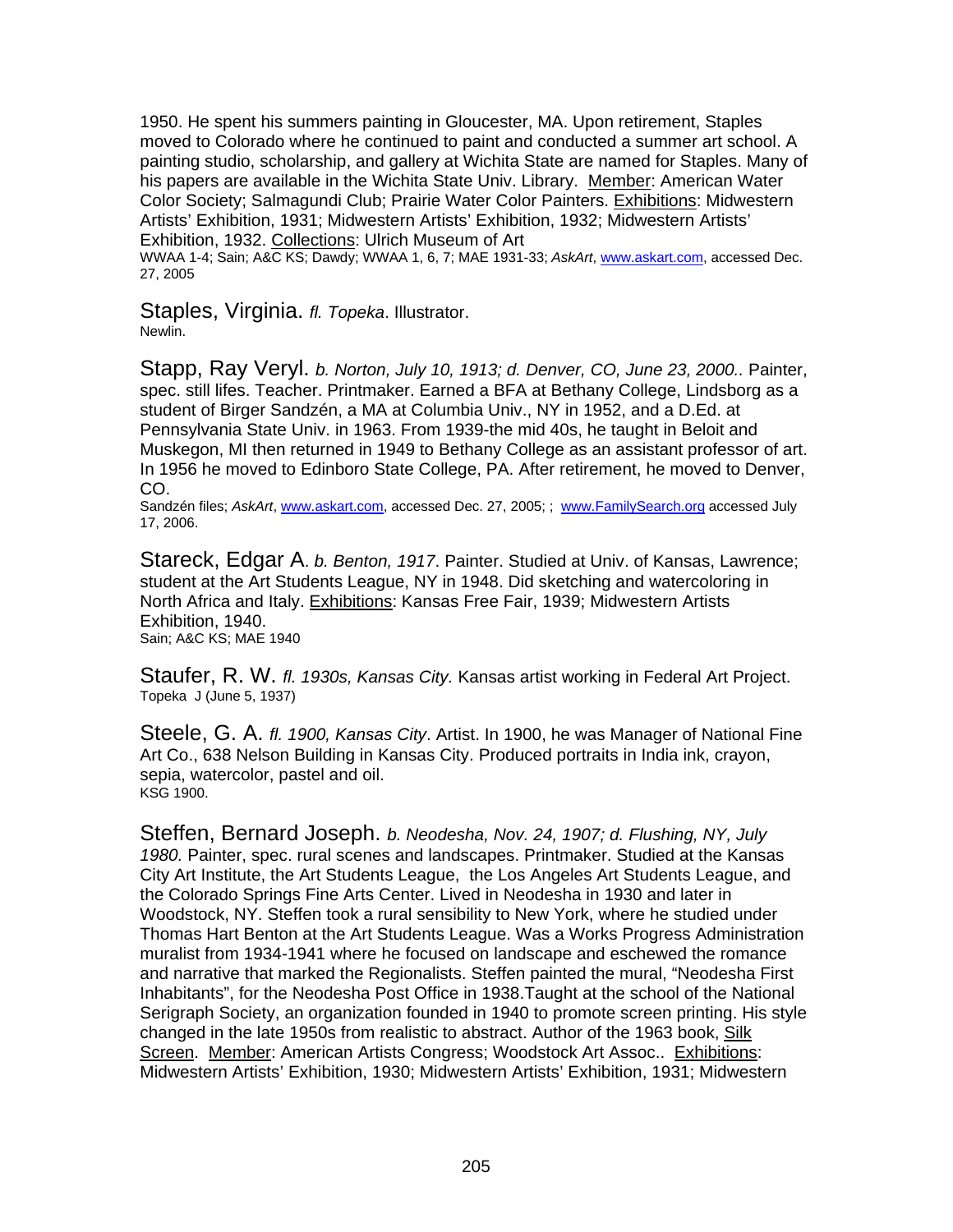Artists Exhibition, 1936; Philbrook 1<sup>st</sup> Annual, 1940. Awards: Gardener purchase prize, Midwestern Artists' Exhibition, 1940. Wiebe; MAE 1930-31, 1936; Bruner; *AskArt*, www.askart.com, accessed Dec. 23 2005; ; www.FamilySearch.org accessed July 17, 2006.

Steinmier, Mrs. Anna. *fl.1911, Wichita*. Artist. Lived in Wichita at 138 N. Main, 1911. Wichita City Dir. 1911.

Sterrett, Virginia. *d. Los Angeles, 1931*. Painter. Illustrator. Pupil of George Stone in Topeka. Illustrator of Nathan Hawthorne's: Tanglewood Tales (Philadelphia: Philadelphia Public Co., 1921) and Sophie Ségur's Old French Fairy Tales (Philadelphia: Philadelphia Public Co., 1920). AAA27; Sain; Reinbach; Newlin

Stetcher, Karl. *b. Oberkirsche, Germany,1832; d. Wichita, 1924*. Portrait painter. Stained glass artist. Craftsman. Studied at Karlsruhe Art School and in France. Came to New York as a youth and spent most of his life in the city. Exhibitions: Figures in stained glass windows, Paris; windows in the Little Church Around the Corner, NY; windows in Trinity Church, NY.

Newlin; AAA 25; Sain; Reinbach; Fielding; *AskArt*, www.askart.com, accessed Dec. 23 2005; Dawdy3.

Stevens, Sadie Fulton. Painter. Wife of John A. Stevens, who built Garden City's Windsor Hotel. Painted an encounter between Stevens and Native Americans for the Finney City Historical Society, 1890. KMCS.

Stevenson, R. L. *fl. 1930s, Topeka*. Exhibitions: Kansas Free Fair, 1939. Topeka J (Sept. 9, 1939).

Stewart, David L. Taught art in Topeka. Snow.

Stewart, Grace Bliss. *b. Atchison, Apr. 18, 1895; d. 1969*. Painter, spec. still life and figure. Writer. Studied at Art Students League, NY and Hawthorne Summer Art School. Pupil of Charles W. Hawthorne, Henry B. Snell, and Francis Luis Mora. Wrote several animal stories, In And Out of The Jungle (1922), Jumping Into The Jungle (1923), In the Jungle with Cheerups and Quixies (1923), and The Good Fairy (1930). Member: National Arts Club, NY; National Assoc. of Women Painters and Sculptors, NY; North Shore Art Assoc.; Pen & Brush Club, NY.

Newlin; AAA 25; WWAA 1-4; Sain; AAA27; Reinbach; AAA22/24; WWAA 6, 7; Field; Collins; *AskArt*, www.askart.com, accessed Dec. 23 2005.

Stewart, Mrs. Julia H. *fl. 1890s, Kansas City*. Artist. Lived in Kansas City at 1309 Lydia, 1894. KSG 1894.

Stieffel, Hermann. *b. Wiesbaden, Germany, 1826; d. Washington, DC, Dec. 14, 1886*. Painter, spec. primitive landscapes and figure. Had been a printer in New York City. Enlisted in the US Army in 1857 and served with Company K of the  $5<sup>th</sup>$  Infantry in Kansas and Montana until May 1882. Exhibitions: Smithsonian Institute; Beinecke Library. Collections: New York Historical Society; Kansas State Historical Society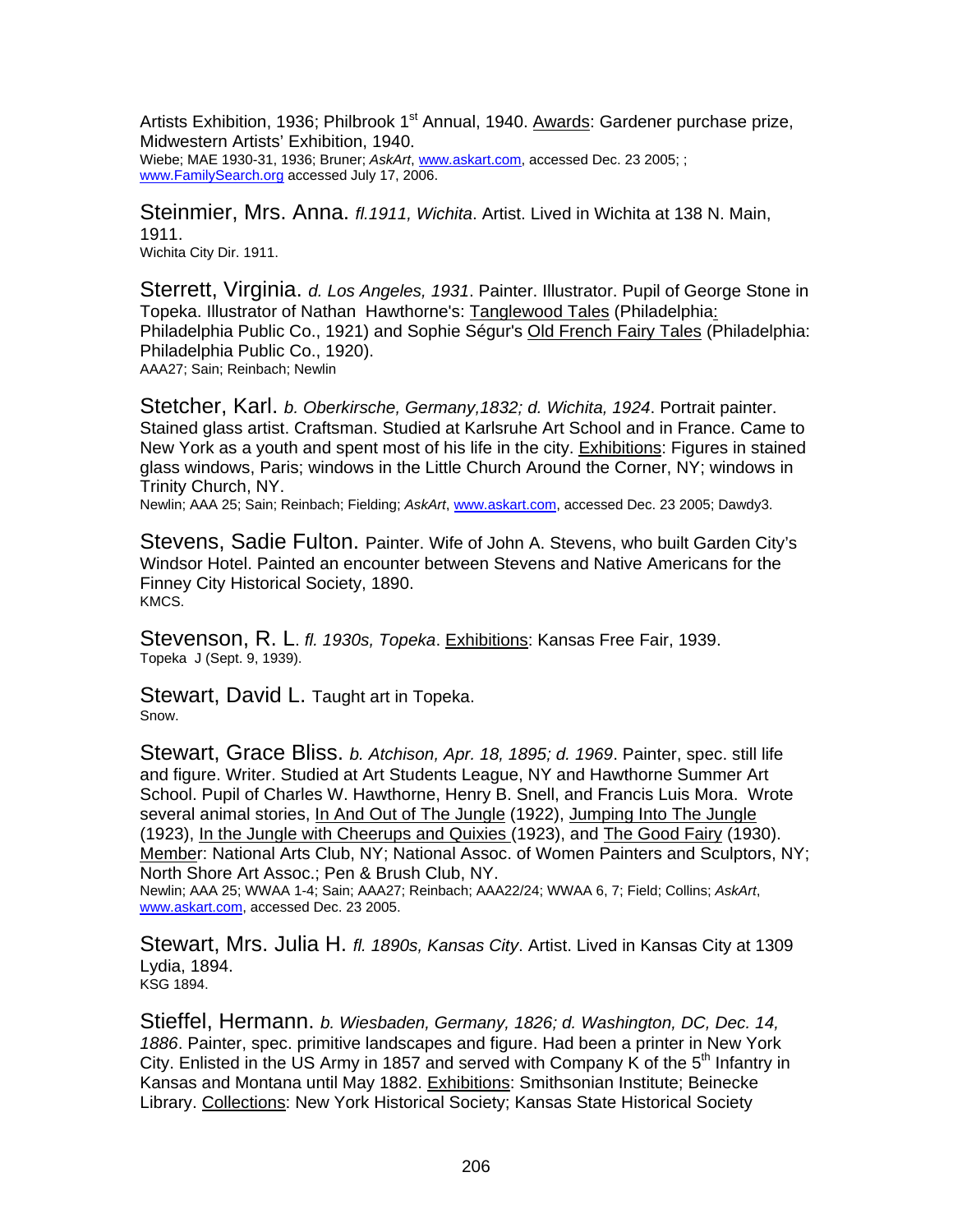Dunbier; Dawdy; Samuels; Howell, Edgar M. Hermann Stieffel, Soldier Artist of the West (Washington,, D.C., 1960); *AskArt*, www.askart.com, accessed Dec. 23 2005.

Still, Henry. *b. London, England ,Oct. 27, 1828; d. Leavenworth, Mar. 30, 1918.*  Artist. Immigrated to Rochester, NY in 1832 and educated in the public schools of Rochester, NY and Cleveland, OH. Studied law and was admitted to practice in the courts of Ohio in 1850. By 1859, Still was living in Leavenworth and practicing law. According to a 1940 account by a grandson, Still, who was then living in Tonganoxie, made the sketches of Quantrill's 1863 raid on Lawrence that were published in *Harper's*. Taft.

Stilwell, Wilbur Moore. *b. Covington, IN, Feb. 2, 1908; d. Vermillion, SD, Mar. 1984*. Painter. Designer. Cartoonist. Writer. Illustrator. Teacher. Studied at Kansas City Art Institute; Kansas State Teachers College; Iowa State Univ. Director and instructor at Emporia School of Art in 1935. For many years worked as registrar at Kansas City Art Institute; in 1939 was working towards an art degree. Head of Art Department, professor of art, Univ. of South Dakota, Vermillion, SD beginning in 1941. Exhibitions: 16th Annual Kansas Artists Exhibition, 1940 Collections: murals at Dyche Museum of Natural History, Univ. of Kansas, Lawrence.

Newlin; WWAA 1-4; Sain; Wiebe; WWAA 6, 7; ; www.FamilySearch.org accessed July 17, 2006.

Stippich, Katherine Miles. *fl. 1930s-40s, Wichita*. Painter, spec. snow scenes. Exhibitions: 15th Annual Kansas Artists Exhibition, 1939; 16th Annual Kansas Artists Exhibition, 1940.

*KS Industrialist* (May 14, 1932)

Stone, George Melville. *b. near Topeka, Dec. 5, 1858; d. Topeka, Nov. 3, 1931.* Painter, spec. portraits, landscapes, genre. Attended school in Topeka then, from 1876- 78, attended the Kansas State Normal School in Emporia. Returned to Topeka in 1878 to work for the Atchison, Topeka and Santa Fe and study at the Topeka Art Institute with George Hopkins. Moved to Paris in 1887 to study art with Henry Mosler and at the Academié Julian with Léon Bonnat, Gustave Boulanger and Jules Lefebvre. Returned from Paris in 1891 bringing a number of landscapes that had been commissioned by Kansas patrons. Stone took charge of George Hopkins' art school in Topeka and taught drawing and painting from 1891-94. Stone visited Mexico to paint landscapes in1894-95 then traveled the country working as a portrait painter. In 1902, Stone founded an art school with the illustrator Albert T. Reid; the school became the Washburn College Art Department in 1903. Stone returned to Europe in 1907 and from 1909-14 he was in California painting pictures of the missions. Topeka remained his home and he frequently taught drawing and painting at Washburn College until his death in 1931. Because of Stone's use of the Kansas landscape, he was called, "the Millet of the prairies." Exhibitions: Paris Salon, 1888; Chicago Annual Exhibition of American Artists, 1906; St. Louis Exposition, 1904; Annual Exhibition of the Artists of Kansas City and Vicinity, 1915; 1st Annual Kansas Artists Exhibition, 1925; 4th Annual Kansas Artists Exhibition, 1928; ;  $5<sup>th</sup>$  Annual Kansas Artists Exhibition 1929;  $6<sup>th</sup>$  Annual Kansas Artists Exhibition, 1930; 7<sup>th</sup> Annual Kansas Artists Exhibition, 1931. Collections: Kansas State Historical Society; Lotus Club, NY; Mulvane Art Museum; murals in Catholic Church, Dodge City; Grace Cathedral, Topeka; Kansas State Capitol; Mission Inn, Riverside, CA; Cathedral of Laramie, Wyoming; Topeka Public Library

*Kansas Magazine*¸ (Aug. 1909); *Kansas Teacher (*Oct. 1927); Kansas City Star (Apr. 21, 1907); Newlin; AAA 25; Reinbach; A&C KS; Wiebe; AAA 12/ 13; KMCS; Dawdy 2; Topeka City Dir, , 1885-6, 1896-7, 1899- 1900, 1907, 1912, 1916, . 1921, 1927-8, 1929-30; KSG 1884-85,1886, 1888-9, 1900, 1904, 1912; KAC;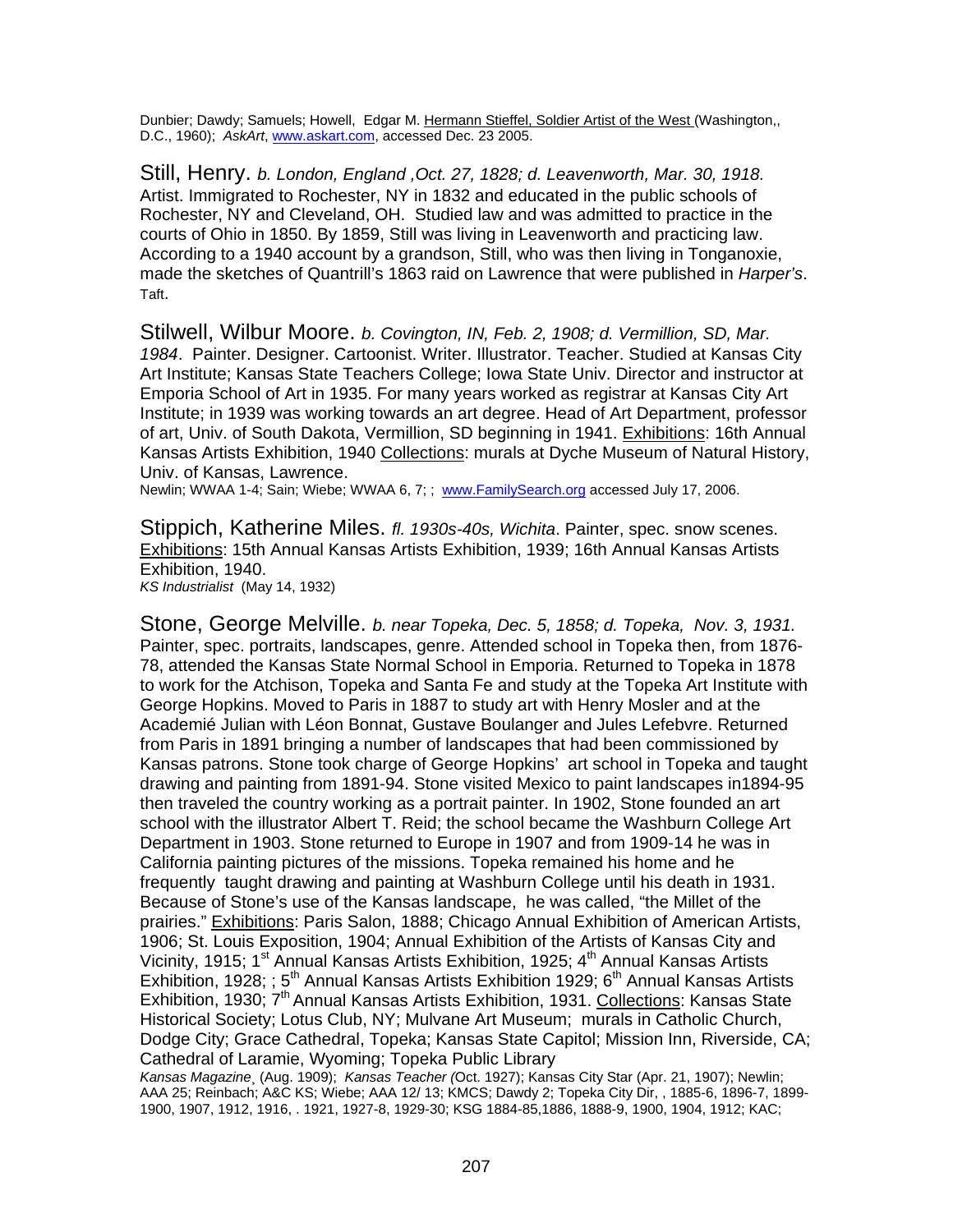AAA22; Fink; Julian; Annual Exh. KCAI 1915; *AskArt*, www.askart.com, accessed Dec. 23 2005; *,*  Continental Kansan: George Stone (1996); TPL

Stone, Vera (Mrs. Vera Stone Norman). *b. Garden City*. Painter. Illustrator. Studied at the Art Institute of Chicago, 1921. Illustrated children's books and magazines. Member: Chicago Water Color Club; Cordon Club. Norris; AAA 12/14/18/20/N 22.

Storer, Lois. *fl. 1930s, Alton.* Artist. Exhibitions: Kansas Free Fair, 1939. Topeka J (Sept. 9, 1939).

Storer, Mary S. *fl. 1930s, Alton*. Artist. Exhibitions: Kansas Free Fair, 1939. Topeka J (Sept. 9, 1939).

Storer, Norma May. *fl. 1930s, Alton*. Artist. Exhibitions: Kansas Free Fair, 1939. Topeka J (Sept. 9, 1939).

Strahan, Orron B**.** *fl. 1910-12, Kansas City*. Artist. Lived in Kansas City at 48 Lombard Av., 1910-12. Kansas City Dir. 1910, 1912.

Strapp, Ray. *fl. 1930s, Norton*. Painter. Exhibitions: Kansas Free Fair, 1936. Topeka J (Sept. 19, 1936)

Stratford, Joseph C. *fl. 1880s, El Dorado*. Crayon artist. KSG 1888-89.

Stratton, Ferole. *fl. Winfield.* Artist. Sain.

Straus, Leonore Thomas. *b. Chicago, IL, 1909; d. Blue Hill, ME, 1988.* Sculptor. Studied at the Art Institute of Chicago but she was largely a self-taught sculptor whose medium of choice was stone. Early in her career she was interested in integrating her sculpture with architecture. Finding no work in Chicago during the Depression, she went to New York and from there to Washington D.C. in 1935. Working for the Resettlement Administration, she made a number of large stone carvings for their newly built communities. Later, she became a W.P.A. artist and carved a 12'x4'x4' limestone figure of a mother and child for the town center in Greenbelt, MD. Created a seven unit terra cotta sculpture, "Delivery of Mail to the Farm, for the Fredonia Post Office in 1939. Author of T*he Tender Stone* (1964) and *Stone Dust; the Autobiography of a Stone Carving* (1969)*,* Straus moved to Blue Hill, ME in 1968, where she continued to carve and to explore pictorial expression in handmade paper. Member: American Artists Congress; Artists Union. Collections: Covington, VA, Post Office. Wiebe; Bruner; Honoring Three Maine Women, http://www.umaine.edu/wic/both/hartman/winners87.html, accessed Dec. 28, 2005

Strickler, Mrs. Jane E. G. *fl. 1910-16, Topeka*. China artist. Worked in Topeka at a China studio at 114 W. 8th, bds. 615 Harrison, 1910-12; at 1512 Harrison, 1916. KSG 1912; Topeka City Dir. 1910, 1912, 1916.

Stringfield, Mamie E. *fl. 1890s, Kansas City*. Artist. Lived in Kansas City at 640 Minnesota Av.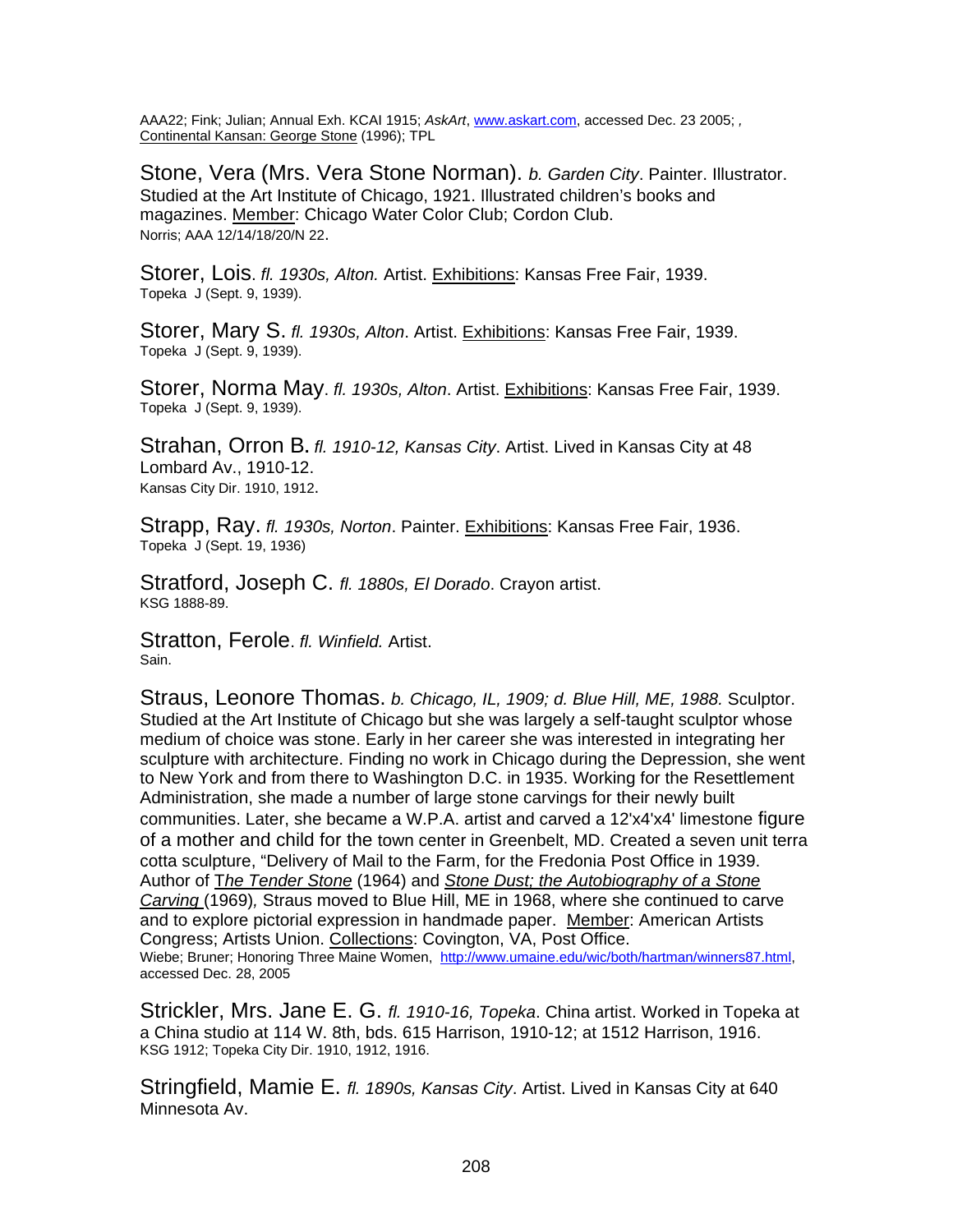Kansas City Dir. 1899.

Stubblefield, Elizabeth. *fl. Wichita*. Artist. Sain.

Sturgeon, Ruth Barnett. *b. Sterling, Oct. 21, 1883*. Painter. Etcher. Craftsman. Teacher. Pupil of Louisa Card Catlin; George Senseney; Harry B. Shell. Art instructor at 509 Schweiter Building, bd. 429 N. Lawrence Av., Wichita; lived in Crookston, MN, 1917; Council Bluffs, IA, 1921; summers in Sterling. Member: Western Art Assoc.. Fielding; AAA 14/ 18/ 20. Wichita City Dir. 1912; Collins; Dawdy3.

Sudlow, Robert Newton. *b. Holton, Feb. 25, 1920*. Painter, spec. Kansas landscapes. Teacher. Earned a BFA from the Univ. of Kansas, Lawrence in 1942 studying with Albert Bloch, Raymond Eastwood, and Karl Mattern. Served as a Navy pilot from 1942-45. Joined the faculty at the Univ. of Kansas, Lawrence in 1946 and began spending his summers in the Santa Cruz Mountains in California. Enrolled in the summer Fine Arts program at the Univ. of California, Berkeley in 1951. Took a sabbatical in 1951-53 to study in France and receive instruction at the Academie de la Grande Chaumiere and the Academie Andre L'Hote in Paris. Earned an MFA in 1956 from the California College of Arts & Crafts studying with Richard Diebenkorn. In 1974 he was named First Kansas Governor's Artist. Retired from the Univ. of Kansas in 1987.Awards: Morton May Prize, 1946; 6 States Water Color Prize, 1947; Purchase prize, 1<sup>st</sup> Biennial Exhibition of Regional Art, Manhattan, 1950; Huntington Hartford Fellowship in 1956 and in 1959; Watkins Faculty Fellowship from the Univ. of Kansas, 1957; Villa Montalvo Fellowship, 1952; Kansas Governor's Artist Award, 1974; Native Sons and Daughters of Kansas's Kansan of the Year,1997. Exhibitions: Solo exhibition at the Spooner-Thayer Museum at the Univ. of Kansas, 1944; Univ. of Kansas Museum of Art, 1952 and 1964; Mulvane Museum of Art, 1953 and 1965; Wichita Art Assoc., 1966; Albrecht Art Museum, 1977; Hutchinson Art Assoc., 1978; Sheldon Memorial Art Gallery, 1980; Wichita Art Museum, 1993; Sandzén Gallery, 1999. Collections: St. Louis Museum; Cleveland Museum of Art; Joslyn Art Museum; Mulvane Art Museum; Albrecht-Kemper Museum; Brooklyn Museum; Nelson-Atkins Museum of Art; Sheldon Memorial Art Gallery; Spencer Museum of Art; and many more

Sain; A&C KS; KAC; WWAA 6, 7*;* Landscapes in Kansas (Lawrence: Univ. of Kansas Press, 1987); Beach; Spiritual Journeys: The Art of Robert Sudlow (Kansas City: Exhibits USA, 2002); Passing Seasons: Paintings by Robert Sudlow (Wichita: Wichita Art Museum, 1994); KU Archives File

Summers, Ivan F. b. Mt. Vernon, IL, 1889; d. New York, 1964. Painter. Teacher. Printmaker. Illustrator. Studied at the St. Louis School of Fine Arts from 1910-14. Began spending summers in Woodstock, NY in 1913 buying property there in 1920. Painted World War I officers' portraits and produced medical journal illustrations. Lived in Moscow, KS in 1922. Taught at the Kansas City Art Institute in 1925, the Charleston, SC, Art School in 1926-27, and became director of the Art Students League summer school in Woodstock, NY in 1930. He worked as a Works Progress Administration artist and spent more time working on the Massachusetts coast with painting trips to Texas, New Mexico, and California. Member: Salmagundi Club; Woodstock Artists Assoc.; Society of American Etchers; Woodstock Colony. Exhibitions: Midwestern Artists' Exhibition, 1922. Collections: San Diego Museum of Art Topeka Cap. (Feb. 2, 1922); MAE 1922; *AskArt*, www.askart.com, accessed Dec. 23 2005.

Sunderland, Jean. *fl. 1940s, Lawrence*. Exhibitions: National Art Fair, Wichita Art Museum, 1940.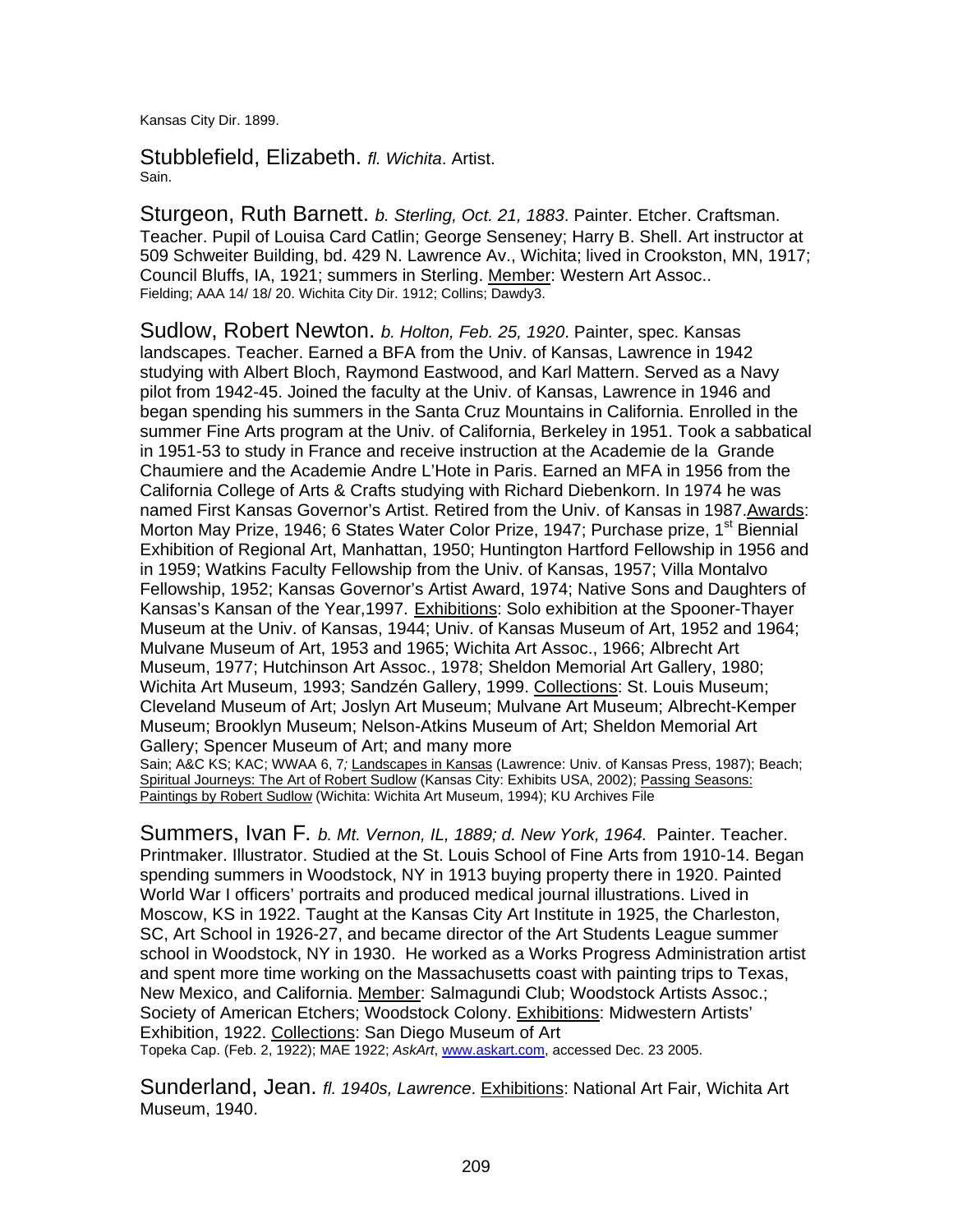Wichita Eagle (Nov. 24, 1940).

Suzen, Joseph. *fl. 1880s, Kansas City*. Fresco artist. Worked in Kansas City with Jerome Fedeli & Co., studio 1036 Main St. Kansas City. 1886 advertisement reads: "Fresco artists. Residences, theatres, churches, offices, banks, banners, restoration of oil paintings, all work done in the most artistic style." KSG 1886.

Swanson, Harvey. *fl. 1880s, Detroit.* Artist. Photographer. KSG 1886.

Sweney, Mrs. Helena M. *fl. 1906, Wichita*. Artist. Worked in Wichita at 7 Werner Building, lived at 1633 Lulu, 1906. Wichita City Dir. 1906.

Swenson, Valerie K. *fl. 1930s, Lawrence.* Watercolor painter. Student at Univ. of Kansas, Lawrence, in 1932. Exhibitions: Midwestern Artists' Exhibition, 1932. MAE 1932

Swensson, Annie Theo. *b. Lindsborg*. Weaver. Studied at Bethany College, Lindsborg; Columbia College, Chicago; Northwestern Univ. Pupil of Amalia Rabenius of Sweden. Became head of Speech and Dramatics Department at Bethany. Sain; A&C KS.

Swensson, Hannah Olson. *b. St. Charles, IL, Mar. 25, 1866; d. McPherson, July 6, 1945.* Painter. Teacher. Printmaker. Attended Bethany College, Lindsborg for three years and married Luther Swensson, brother of the founder of the college. Employed as an instructor in art at Bethany College, Lindsborg, 1891-92. 100 Years of Art*; AskArt*, www.askart.com, accessed Dec. 23 2005.

Swensson, Marie. *fl. 1890s, Lindsborg.* Artist. Teacher. Employed as an instructor in art at Bethany College, Lindsborg, 1891-92. 100 Years of Art*; AskArt*, www.askart.com, accessed Dec. 23 2005.

Swisher, Allan Lee. *b. Gypsum, Oct. 2, 1888; d. July 2, 1960*. Painter, spec. portraits & figures. Pupil of Harry M. Walcott, in New York. Studied at the Academié Julian in Paris in 1913 with Jean Paul Laurens. Taught at Univ. of Kentucky. Lived in Chicago, IL. Member: Chicago Society of Artists; Arts Club of Chicago; Artists' Guild of Chicago; Society of Independent Artists; Whitney Studio Club. Collections: Univ. of Michigan Museum of Art

AAA 12; Newlin; AAA 27; WWAA 1-3; Sain; Reinbach; Fielding; AAA 12/ 14/ 24/ 22/ 20; Julian; *AskArt*, www.askart.com, accessed Dec. 23 2005; ; www.FamilySearch.org accessed July 17, 2006.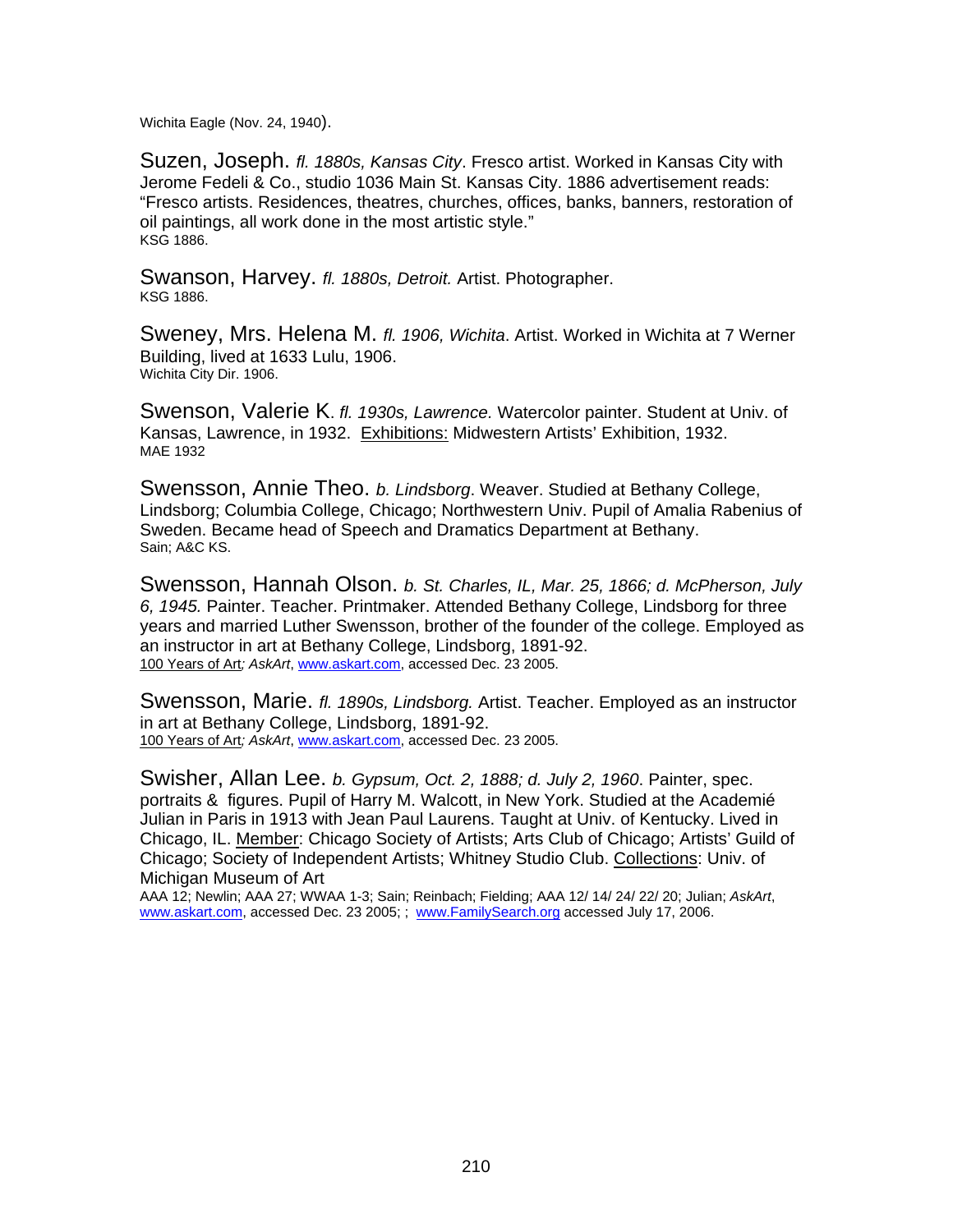## T

Tabor, Frank A. *fl. 1880s, Wichita.* Lived in Wichita above 407 E Douglas in 1889. Wichita City Dir. 1889

Tabor, Robert Byron. *b. Independence, IA, Feb. 12, 1882; d. Oelwein, IA, Apr. 1972.* Muralist, Portrait painter. Lived in Kiowa at some point. Lived in Olathe in 1959. Exhibitions: White House, Murals in hotels in Iowa. Dawdy; WWAA1; ; www.FamilySearch.org accessed July 17, 2006; TPL.

Tager, Alfred. *fl. 1930s, Topeka.* Painter. Topeka J (May 18, 1935)

Talbot, William. *fl. 1940s, Topeka.* Mural Painter. Elevator operator at the statehouse. Topeka J (Jan. 26, 1940)

Talcott, Miss Sarah Whiting. *b. West Hartford, CT, April 21, 1852; d. 1936.*  Portrait artist. Teacher. Pupil of Joseph Robert-Fleury, Jules Lefebvre, Kenyon Cox, Tony Robert-Fleury, William Bouguereau, and William Merritt Chase in New York and at the Academié Julian in Paris. Lived at 612 Commercial in Atchison in 1888-89 where she advertised "Instruction given in drawing, modeling, painting, and woodcarving." Member: Connecticut Assoc. of Fine Arts

AAA12/20/24; WWAA1; Collins; KSG 1888-89; Julian; *AskArt*, www.askart.com, accessed Dec. 27, 2005; www.FamilySearch.org accessed July 17, 2006.

Tamblyn, Frederick W. *fl. 1900, Kansas City.* Artist. Lived in Kansas City at 411 Hall Building in 1900. KSG 1900

Tanner, Henry Ossawa. *b. Pittsburg, PA, June 21, 1859; d. Paris, France, May 25, 1937.* Painter. An important African-American artist who studied with Thomas Eakins from 1880 to 1882 at the Pennsylvania Academy of the Fine Arts in Philadelphia. He then worked in Philadelphia, PA and Atlanta, GA, where he ran a photography studio and taught at Clark College. In 1891 Tanner traveled to Paris, enrolling at the Académie Julian where he received instruction from Benjamin Constant and Jean-Paul Laurens. He first exhibited his figure paintings at the Paris Salon of 1894 and by 1897 received a medal for the *Raising of Lazarus* (1897; ex-Pal. Luxembourg, Paris), which was bought by the French government. Tanner's family was living in Kansas City in 1897 where his father was a Bishop in the A.M.E. church. Tanner visited for several months and painted watercolors of the area. Tanner retained dual allegiance, living in France and exhibiting in America. Exhibitions: Paris Solon, 1894, 1896, 1897. Collections: National Museum of African Art.

Sain; Mosby, Dewey F. Henry Ossawa Tanner. Philadelphia: Philadelphia Museum of Art, 1991.

Tavernier, Jules. *b. Paris, France, 1844; d. Honolulu, HI, 1889.* Painter, spec. landscapes and Native American scenes. Illustrator. Student of Felix Barrias in Paris, France. He served as a soldier and war correspondent-artist during the Franco-Prussian War, and his drawings of a besieged Paris were flown by balloon to London, where they were carried by the newspapers. In 1871, he worked as an illustrator for the *London Graphic*. Immigrated to New York in 1872. Commissioned by *Harpers Weekly* in 1873 to make a series of sketches on an expedition from the Atlantic to the Pacific. Traveled with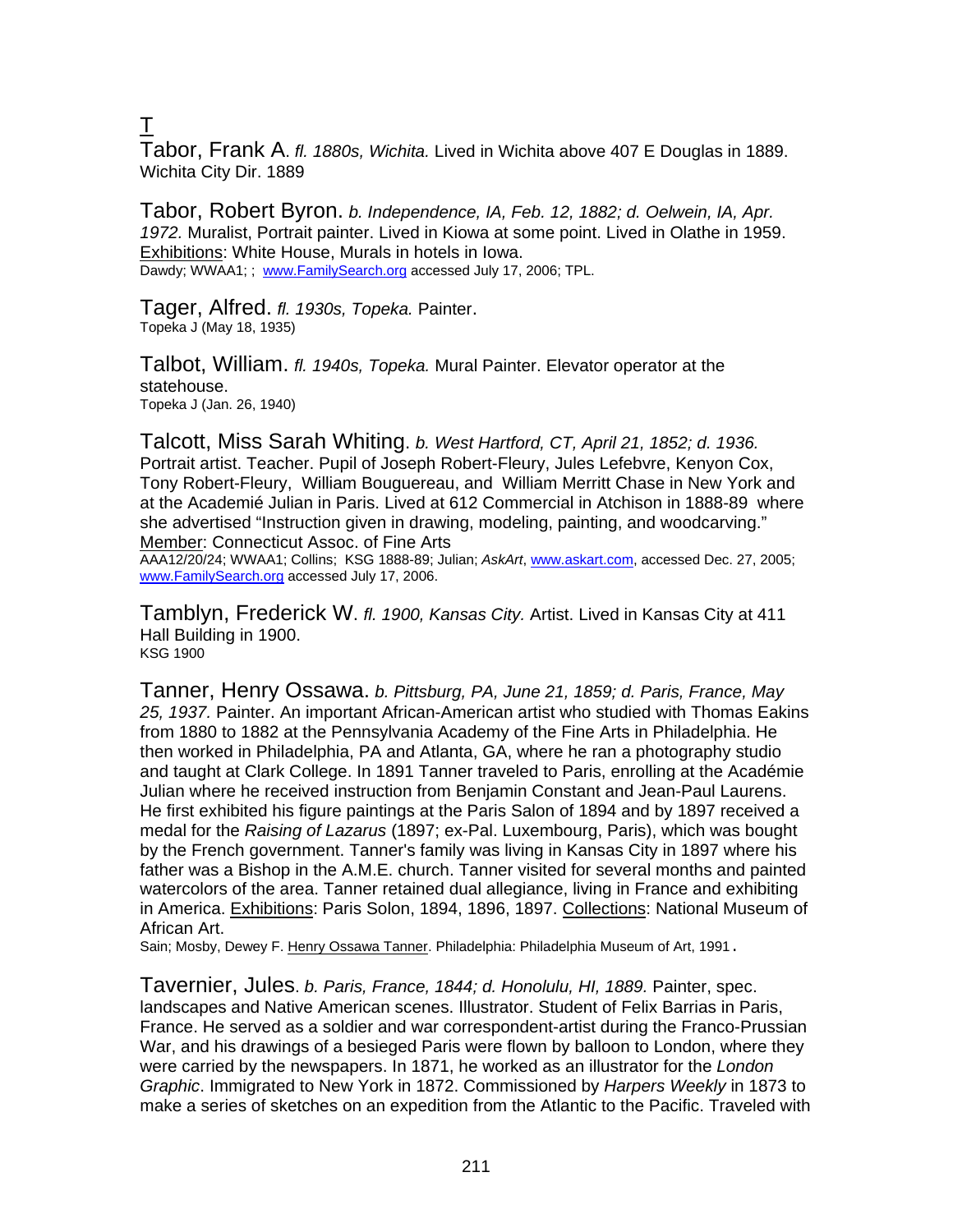Paul Frenzeny from New York to San Francisco, CA. Visited Kansas and nine sketches of Kansas were published during 1874. Traveled to San Francisco, CA in 1875 where he became active in the San Francisco Art Assoc. and the Bohemian Club, a group of poverty stricken, fun loving writers, artists, actors and musicians. Built a studio in Monterey, CA that became a gathering place for artists but returned to San Francisco in 1879. In 1884 Tavenier went to Hawaii to paint the volcanoes and he died there of alcoholism. Member: San Francisco Art Assoc.; Bohemian Club; Society of Illustrators. Exhibitions: Paris Salon 1865-70; World's Industrial and Cotton Centennial Exposition in New Orleans, 1885. Collections: De Young Museum; Volcano National Park' Bancroft Library; Colorado Springs Fine Arts Center; Crocker Art Museum; Gilcrease Museum; Museum of Nebraska Art; Oakland Museum; Anschutz Collection.

PROW; Samuels; Harmsen (illustration of Clearwater, Kansas); Reed; *AskArt*, www.askart.com, accessed Dec. 23, 2005; Taft; Ewing, Robert Nichols. Jules Tavernier (1844-1889): Painter and Illustrator. (PhD Dissertation, Univ. of California, Los Angeles, 1978*); Kansas Historical Quarterly* (Feb. 1946).

Taylor, Emma. *fl. 1890s, Ft. Scott.* Artist. Lived in Ft. Scott in the Moody Blk. in 1896- 7.

Fort Scott City Dir. 1896-97

Taylor, Mrs. Florence. *fl. 1907, Kansas City.* Artist. Address in Kansas City at 511 Husted Building, res. 2022 Central in 1907. Kansas City Dir. 1907

Taylor, Mabel B. *fl. 1907, Kansas City.* Artist. Lived in Kansas City at 14 South Valley in 1907. Kansas City Dir. 1907

Taylor, Thomas L. *fl. 1911-12, Wichita.* Artist. Lived in Wichita at 130 North Emporia in 1911-12. Wichita City Dir. 1911, 1912

Teeter, Paul. *fl. 1920s, Lawrence.* Potter. Teacher. Univ. of Kansas, Lawrence, faculty 1920-3. Collections: Spencer Museum of Art

Tefft, Elden C. *b. Hartford, 1919.* Sculptor. Studied at the Univ. of Kansas, Lawrence and was a pupil of Bernard Frazier. Graduated with a BFA in 1949 and a MFA in 1950. Taught sculpture at the Univ. of Kansas from 1950-90. Author of several books on lost wax sculpture and sculpture casting. Exhibitions: Sculptured murals at Army Post theater in Ft. Denning, Texas. Awards: Kansas Governor's Artist Award, 1997. Collections: Franklin Murphy Sculpture Garden, Los Angeles; Univ. of Kansas; Washburn Univ.; Spencer Museum of Art. Newlin; KU Archives File.

Tenton, J. H. *fl. 1900, Atchison.* Artist. Worked in Atchison with the Interstate Portrait Company, 715 Commercial, in 1900. KSG 1900

Terry, Florence Beach. *b. Hays, June 9, 1880.* Painter. Studied with Robert Henri and William Merritt Chase in New York; with Gertrude Estabrooks in Chicago, IL; at the Kansas City Art Institute; and at the Univ. of Washington. Was head of the art department at Ottawa Univ. Lived in Carmel, CA and San Francisco, CA in the early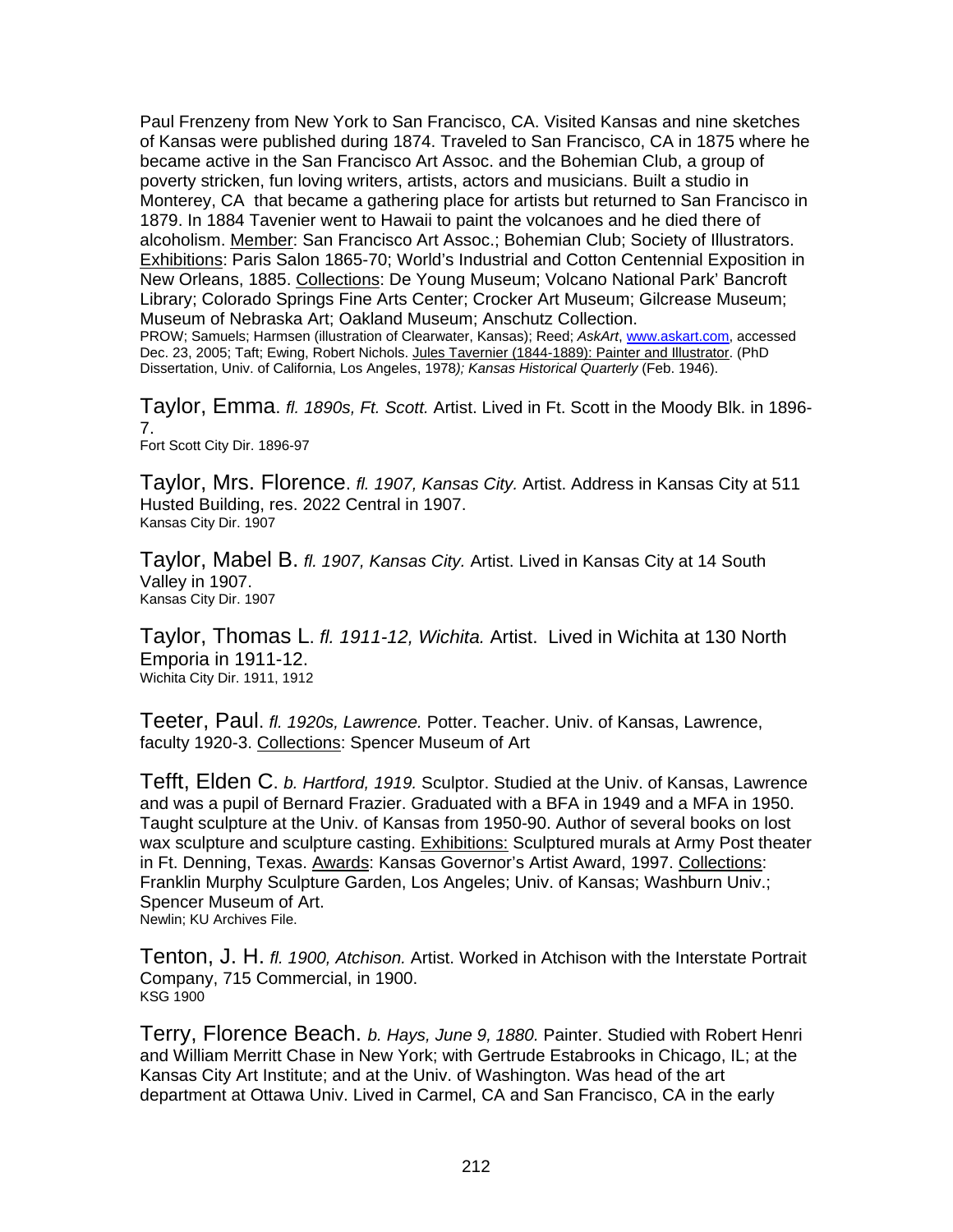1930s. Also lived in Seattle, WA. Member: Kansas City Artists. Exhibitions: Seattle Art Museum, 1937. Dawdy3; *AskArt*, www.askart.com, accessed Aug. 2, 2006.

Tessing, J. Victor. *fl. 1930s, Wichita.* Portrait artist. Lived in Wichita at 227½ S. Market in 1936-39. Wichita City Dir. 1929, 1936

Textor, William J. *fl. 1930s, Leavenworth.* Commercial artist. Lived in Leavenworth at 35 Spruce in 1938. Wife was Lottie M. Leavenworth City Dir. 1936

Thayer, A. Leroy. *fl. 1916, Wichita.* Artist. Lived in Wichita at 325 South Market in 1916. Wichita City Dir. 1916.

Thayter, Leoti H. *fl. 1890s, Kansas City.* Artist. Lived in Kansas City at 608 Ridge Building in 1894. KSG 1894

Theobald, Miss Eleanor. *fl. 1890s, Paola.* Artist. KSG 1891

Thistler, Ella. *fl. 1900, Rhinehart.* Artist. KSG 1900

Thomas, Lenore. See Straus, Lenore Thomas.

Thomas, Richard S. *b. Philadelphia, PA, September 4, 1872.* Sculptor. Pupil of August Zeller, Charles Gradfly, and Edward Maene. Senior Partner at Thomas & Bowler Memorial Granite Works, Bordentown, NJ. Lived in Topeka in 1941. Exhibitions: 17<sup>th</sup> Annual Kansas Artists Exhibition in 1941. Topeka J (Mar. 8, 1941); WWAA1

Thompson, Charles R. *fl. 1880s, Topeka.* Artist. Lived in Topeka at 291 Quincy in 1884-5.<br>KSG 1884-85

Thompson, Herbert. *fl. 1908-09, Lawrence.* Artist, Photographer. Lived in Lawrence at 615 Massachusetts Street in 1908. Lawrence City Dir. 1908-09

Thompson, J. Bradbury. *b. Topeka, 1911; d. Riverside, CT, Nov. 2, 1995.*  Designer. Commercial artist. Teacher. Graduate of Washburn College, Topeka in 1934. Taught at the Topeka School of Art in 1938. While working on the art staff at Capper Engraving Company in Topeka, Thompson designed the 1938 rendition of "Mr. Ichabod" for Washburn that is still used today. From 1938-1962, Thompson designed *Westvaco Inspirations for Printers*, the arts innovative journal of the West Virginia Pulp and Paper Company. There he developed his unique style of design which included the experimental use of color, typography and photo reproduction. After World War II, he was a freelance designer in New York where he art directed *Mademoiselle* from 1945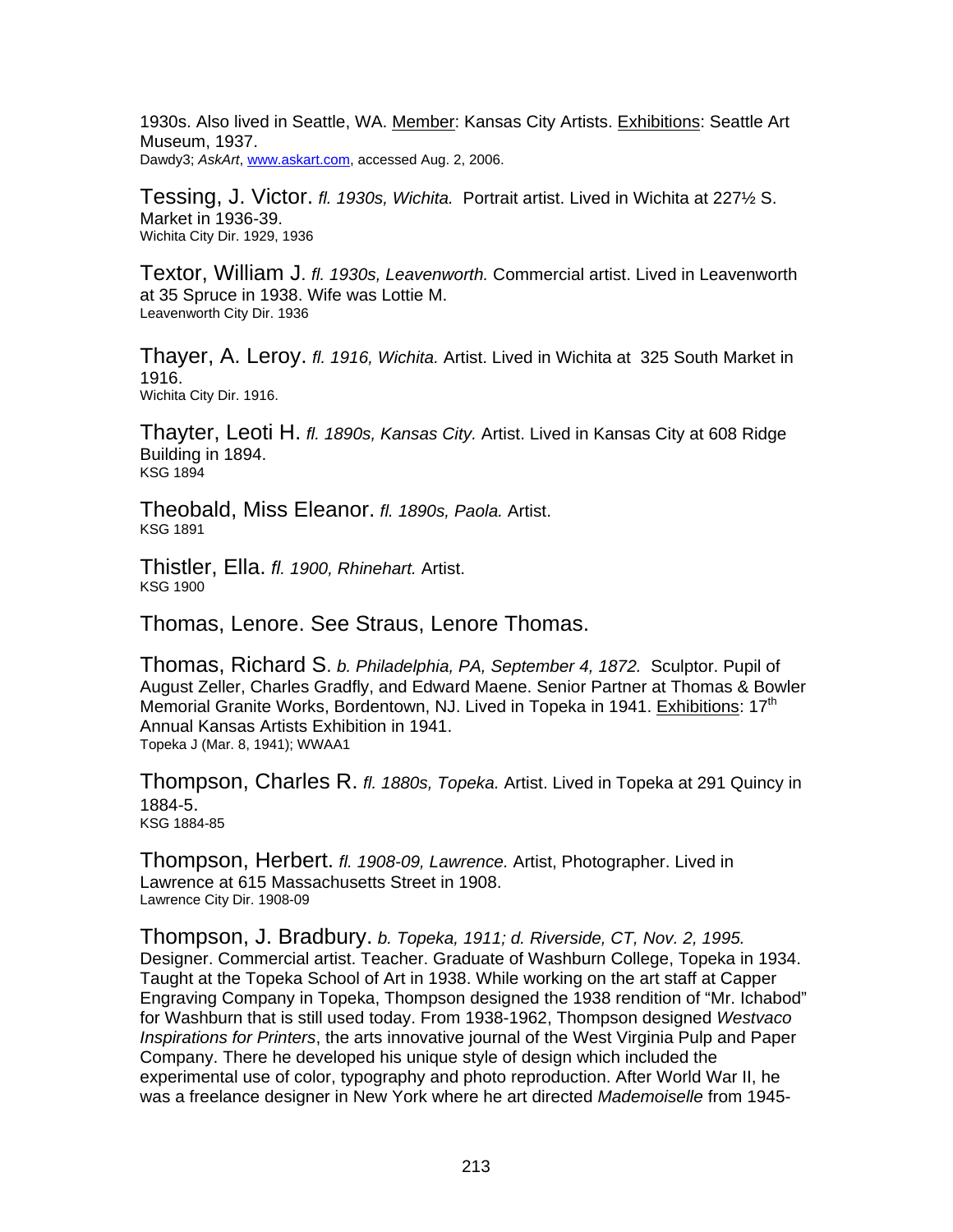1972. Thompson also was design director of *Art News* from 1945-1972 and designed the format for some three dozen other magazines, including the *Smithsonian magazine*. He also designed a number of U.S. postage stamps and served for more than thirty years on the faculty of the Yale School of Art. He was the graphic designer and typographer for the Washburn College Bible (1979) and author of Inspirations for Graphic Design (1988). The Bradbury Thompson Center at Washburn, opened in April 1996, houses the operations of the Washburn Alumni Assoc. and the Washburn Endowment Assoc.. Many of his papers are available at the California Institute of Arts in Valencia. Awards: Art Directors Club of America Award, 1947; Gold T-Square Award from the National Society of Art Directors, 1950; Type Directors Club Medal, 1989; Gold Medal for Lifetime Achievement from the American Institute of Graphic Arts. Exhibitions: Kansas Free Fair in 1939.

Newlin; Topeka J (June 11, 1938); Obituary, New York Times (Nov. 4, 1995)

Thompson, Orval. *fl. 1930s, Topeka.* Artist. Exhibitions: Kansas Free Fair in 1939. Topeka J (Sept. 9, 1939)

Thomson, Ruth. *fl. 1920s, Topeka.* Artist. Instructor. Taught design and decoration at Washburn College, Topeka in 1922. AAA19

Thorpe, Rev. Clarence. *fl. Wichita.* Artist. **Sain** 

Thul, Kath. *fl. 1930s, Hutchinson.* Scenic Artist. Lived in Hutchinson at 28 17<sup>th</sup> Avenue East in 1935. Hutchinson City Dir. 1935

Tice, Arthur L. *fl. 1900-1940s, Atchison & Topeka.* Artist. Wife was Jennie. Teacher at Midland College, Atchison in 1903. Addresses in Atchison include. res. at 1516 South  $7<sup>th</sup>$  in 1899-1900; 514 Commercial in 1900; 409 Commercial, res. 9<sup>th</sup> and Green rear in 1906-1910. Lived at 121 Holman in Topeka in 1937-42. KSG 1900, Atchison City Dir.1899-00, 1903, 1906, 1910; Topeka City Dir. 1937, 1938, 1940, 1942

Tice, L. C. *Topeka*. Artist. **Sain** 

Tiderman, B. C. *fl. 1890s, Leavenworth.* Artist. Lived in Leavenworth at 427 Delaware in 1894-95. Leavenworth City Dir. 1894-95

Tidrow, Mrs. Lillian M. *fl. 1911, Lawrence.* Teacher of china painting and watercolors. Worked in Lawrence at Room 8 Berry Building, 1101 Massachusetts Street. Residence 936 New Hampshire. Husband was Francis M., a barber. Lawrence City Dir. 1911

Tilford, Kean. *fl. 1940s, Wichita.* Exhibitions: 16th Annual Kansas Artists Exhibition in 1940. Topeka J (Feb. 10, 1940)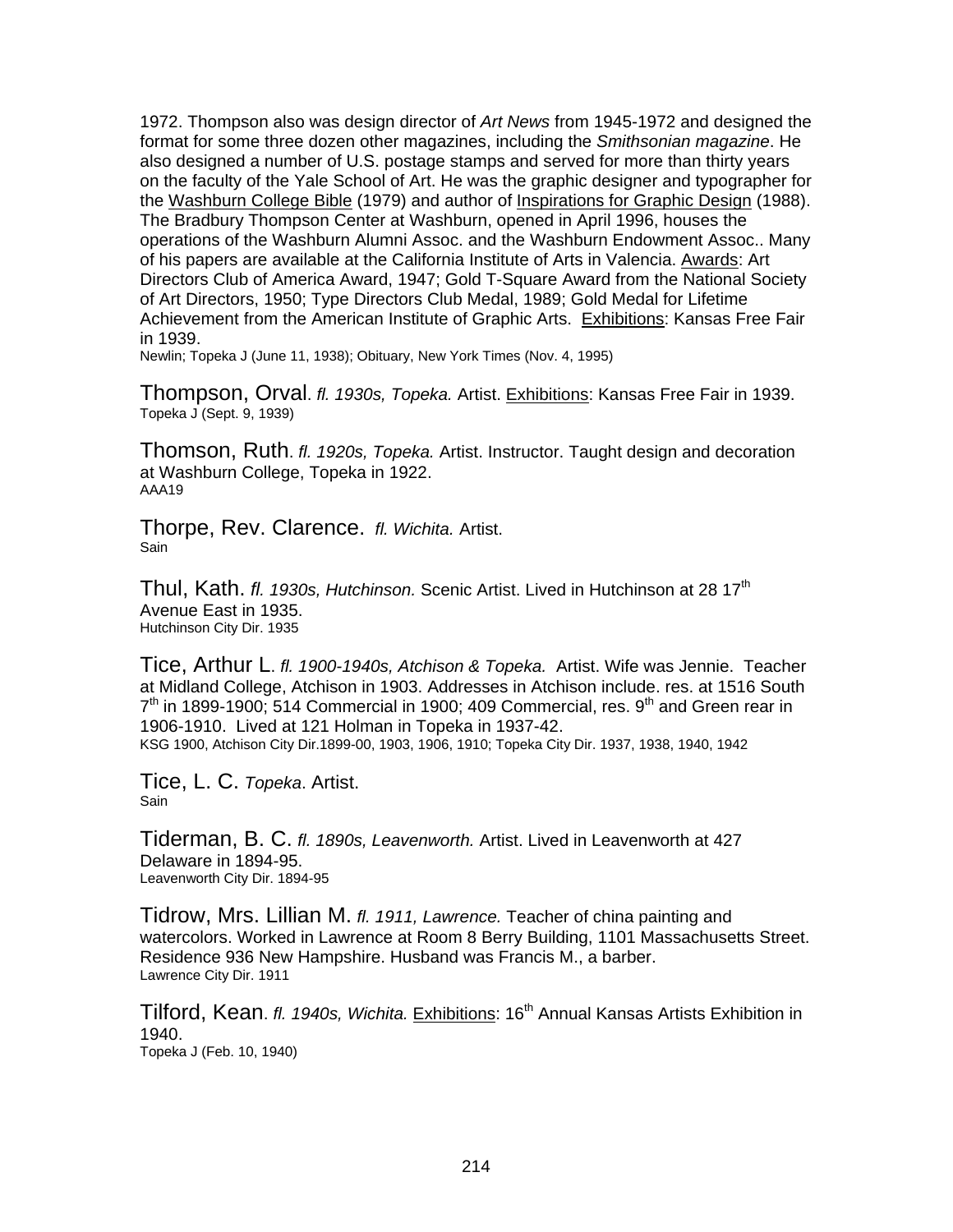Tillotson, Alexander H. *b. Waupun, WI, July 9, 1897; d. 1966.* Painter, Printmaker. Student in Minnesota, MN. Director of the Mulvane Art Museum and Head of the Art Dept. at Washburn College in Topeka. Beach; Sain

Tillotson, Stephen A. *fl. 1940s, Topeka.* Son of Alexander Tillotson. Exhibitions: Missouri Valley Show, Mulvane Museum in 1948. Topeka Cap (Nov. 10, 1948)

Timmerman, Walter. *fl. 1920s, Kansas City.* Painter. Ceramics, spec. decorative pottery & tiles. Lived in Kansas City at 2119 North 5<sup>th</sup> Street in 1917. Worked for Western Terra Cotta Co., Kansas City. Exhibitions: Midwestern Artists' Exhibition, 1922. Awards: Bronze medal for ceramics, Midwestern Artists' Exhibition, 1922. AAA 14, Topeka Cap. (Feb. 22, 1922), Dawdy 2; MAE 1922

Tindall, N. *b. England.* Illustrator. Visited the West in 1874 (Utah, Kansas, etc…). An article, "An Artist in the Far West," appeared in *Graphic* in five installments in 1874. Dawdy, Samuels; *AskArt*, www.askart.com, accessed Dec. 28, 2005

Todd, Gertrude T. *fl. 1904-07, Kansas City.* Artist. 507 Husted Building res. 1960 North  $5^{th}$  in 1904-5, 1907. Kansas City Dir. 1904, 1905, 1907

Toland, L. N. *fl. Wichita.* Artist. Sain

Tolle, Frank H. *d. Higginsville, MO., 1846*. Artist. Lived in Clay Center. Sain

Tomasch, Elmer J. *b. Cleveland, OH, Nov. 16, 1914; d. Manhattan, May 1977.*  Painter. Graduate of the Cleveland School of Art and Western Reserve Univ. Taught at Cleveland Public School; Lake Placid; and Kansas State Univ., Manhattan. Worked in commercial illustration. Author of ABCs of Anatomy. Member: Prairie Water Color Painters. Exhibitions: Prairie Water Color Painters, Derby, England. Sain; A&C KS; WKDC; Beach; www.FamilySearch.org accessed July 17, 2006.

Tomei, Lucille. *fl. 1930s, Leavenworth.* Attended St. Mary's College in Leavenworth. Exhibitions: 15<sup>th</sup> Annual Kansas Artists Exhibition in 1939. Topeka J (Mar. 10, 1939)

Tomlinson, Dorothea (Dorothea Tomlinson Marquis). *b. Fairfield, IA, June 16, 1898; d. 1985.* Painter. Illustrator. Lithographer. Attended the Cummings School of Art in Des Moines, IA studying with Charles Cumming. Attended the 1932 Stone City Art Colony school. Worked for the Works Progress Administration producing three small murals for the Mount Pleasant, IA Post Office and painting the mural "Wheat Center" in the Hoisington Post Office in 1938. Member: Iowa Artists Club; American Artists' Professional League.

Wiebe; Topeka J (May 16, 1938); WWAA1; Bruner; *AskArt*, www.askart.com, accessed Dec. 28, 2005; Ness, Zenobia, and Luise Orwig. lowa Artists of the First Hundred Years. (Des Moines: Wallace-Homestead, 1939)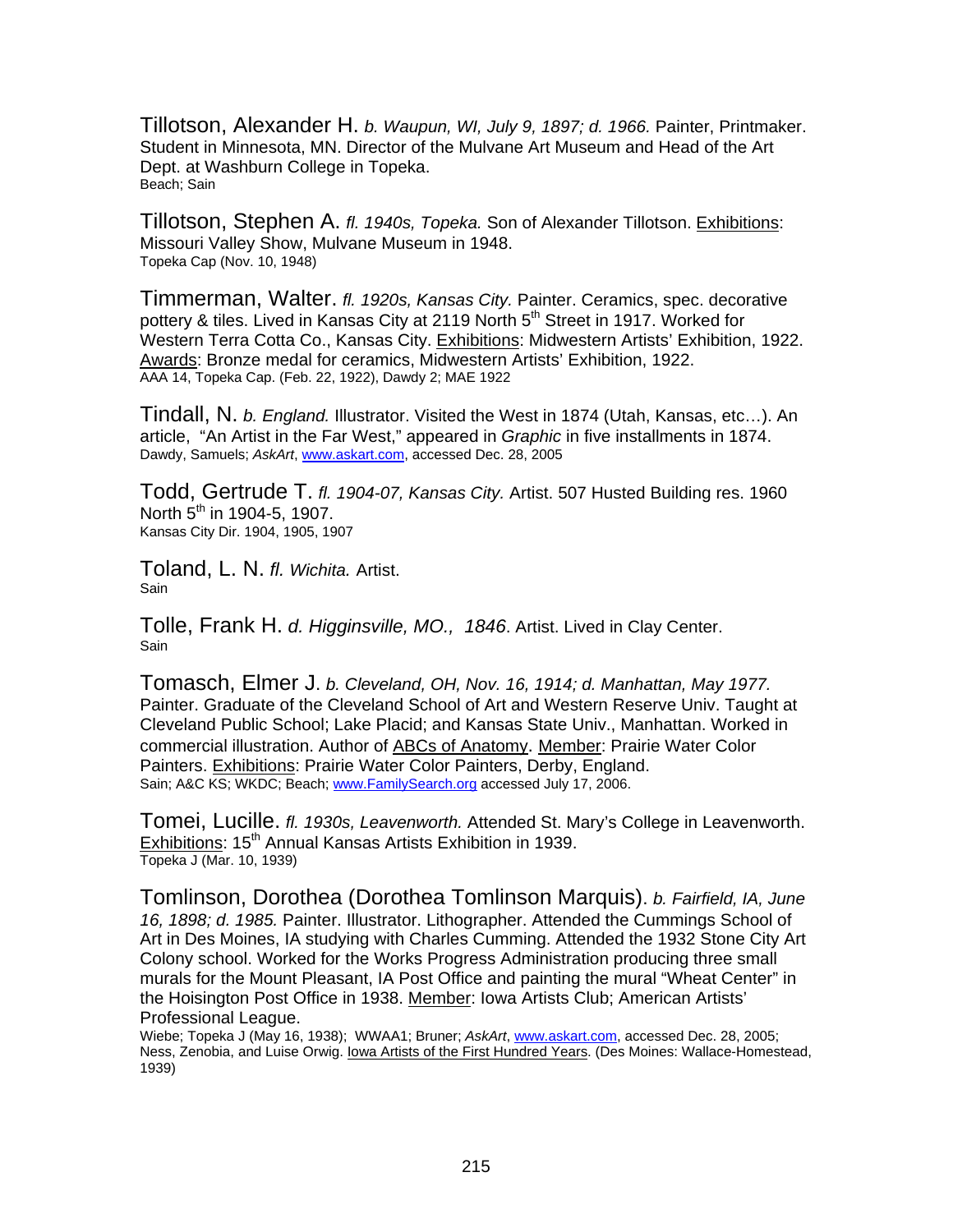Tousey, Thomas Sanford. *b. Clay Center.* Illustrator, art educator for publishers. Lived in New York 1924-48 Sain; Samuels

Townsley, Channel Pickering. *b. Sedalia, MO, Jan. 20, 1867; d. London, England, Dec. 21, 1921.* Painter, spec. florals, landscape, coastal scenes. Moved with his family to Great Bend area in 1875 where he grew up and attended Washburn College, Topeka. He then went to Paris where he studied at the Academies Delecluse and Julian. Returning to the U.S., he became associated with William M. Chase in New York; he managed the Chase Shinnecock School on Long Island and organized the Chase art classes in Europe. In 1905 Townsley went to England and founded the London School of Art, serving as director and instructor along with Frank Brangwyn and other well-known English artists. In 1910 he returned to America to concentrate on painting. Arriving in Pasadena, CA in 1914, he was director of both the Stickney Memorial School and Otis Art Institute. During the summers of 1914 and 1915 he held art classes on the Monterey Peninsula. Townsley died on Dec. 2, 1921 in London, England while planning a sketching trip with Frank Brangwyn. Member: Salmagundi Club; California Art Club. Exhibitions: Throop Inst. (Pasadena), 1914; San Francisco Art Assoc., 1916; Exposition Park (Los Angeles), 1916; Friday Morning Club (Los Angeles), 1917; National Academy of Design; Los Angeles County Museum of Art, 1918; Museum of New Mexico, 1919; International Exhibition, Carnegie Inst. (Pittsburgh); Art Institute of Chicago; Stendahl Gallery (Los Angeles), 1923. Collections: *AskArt*, www.askart.com, accessed Dec. 23, 2005; Reinbach

Tracy, Mabel K. *fl. 1912, Wichita.* Artist. Lived in Wichita at 1129 South Main in 1912. Wichita City Dir. 1912.

Trease, Sherman. *b. Galena, Mar. 22, 1889; d. San Diego, CA, 1941.* Painter, spec. landscapes. Illustrator. Printmaker. Writer. Photographer. Studied at the School of Applied art in Battlecreek, MI and was a pupil of A.H. Knatt. Living in Joplin, MO in the early 1920s; moved to California in 1924 where he was an active part of the art community and wrote an art column for the *San Diego Union*. Member: Joplin Art Guild; San Diego Art Guild; Spanish Village Art Center. Exhibitions: Midwestern Artists' Exhibition, 1923; Joplin Art League; Society of Fine Artists in San Diego, CA; 1935 California-Pacific International Expo in San Diego. Awards: 1<sup>st</sup> landscape prize at Joplin Spring Exhibition in 1922; grand prize at Joplin fall Exhibition in 1922. Collections: San Diego Museum of Art

Newlin; AAA27; Sain; Reinbach; Dawdy 2; AAA20/22/24; MAE 1923; *AskArt*, www.askart.com, accessed Dec. 23, 2005

Tresize, Eldred. *b. Hutchinson, 1894?* Painter. 21-year-old janitor and fireman at YMCA building in Hutchinson; painted in the engine room. No art training. Sold 75 paintings. Topeka Cap (Feb. 17, 1915)

Troupe, Lucile. *fl. 1916, Topeka.* China painter. Artist. African American. Lived in Topeka at 428 Lincoln in 1916. Topeka City Dir. 1916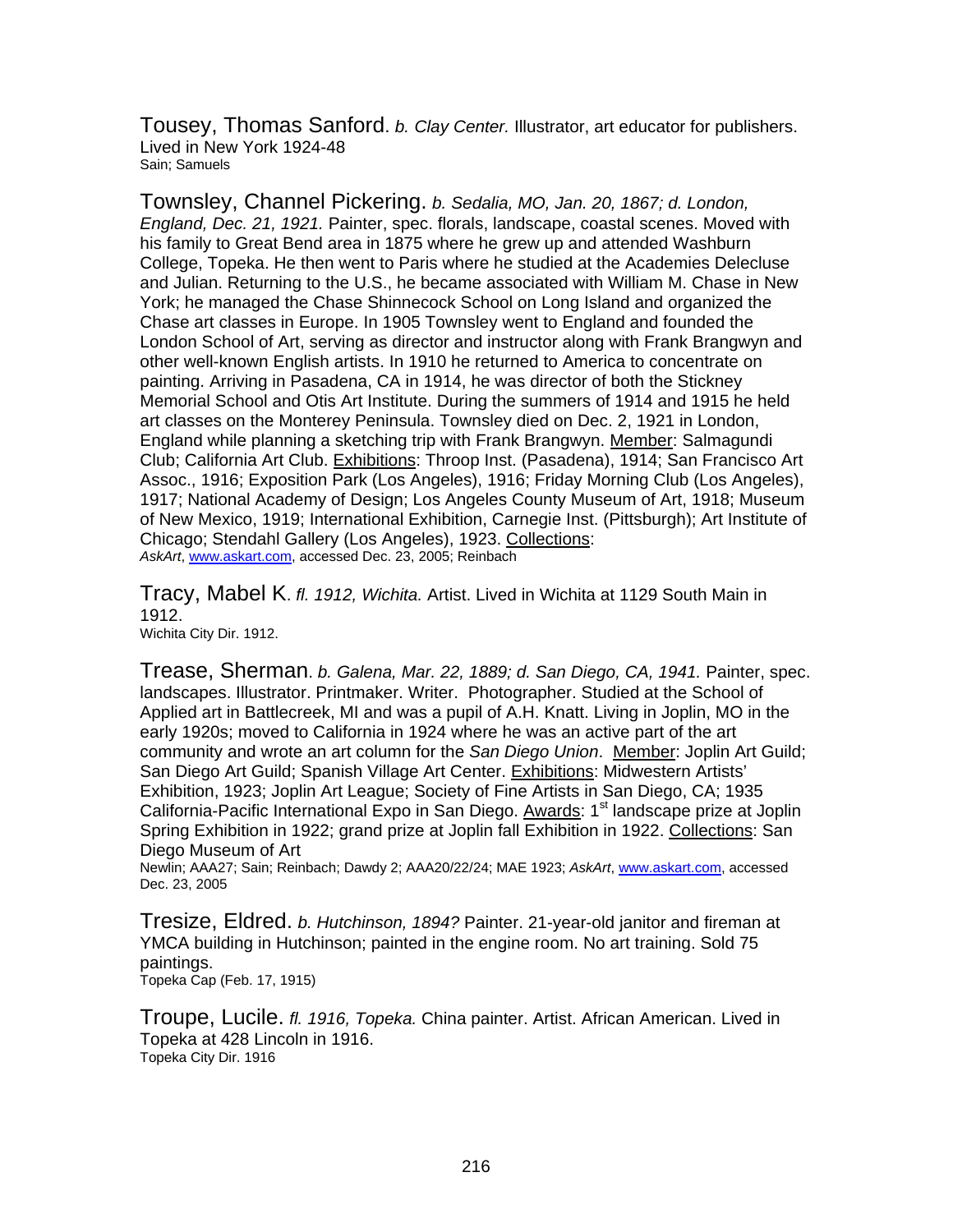True, Clark. *b. near Wichita, June 18, 1885; d. Haysville, June 1967.* Painter, spec. western scenes. Studied at the Art Institute of Chicago before World War I and, many years later, with James Swinnerton in California. Spent 6 years painting in New Mexico before settling in Colorado Springs, CO where he painted portraits and murals. Dawdy3; www.FamilySearch.org, accessed Aug. 2, 2006.

Truesdell, Gaylord Sangston. *b. Waukegan, IL, June 10, 1850; d. New York, NY, June 13, 1899.* Painter, spec. landscapes, rural, animals. Pupil at the Pennsylvania Academy of Fine Arts and of A. Morat & Cormon in Paris at the Academie des Beaux-Arts. Lived in Atchison at some point. Exhibitions: Columbian Exposition (Chicago), 1893; one man exhibition at the Corcoran Art Gallery, May 1901; one man exhibition at the Pennsylvania Academy of Fine Arts, Mar. 1902. Awards: bronze medal at Paris Exposition in 1889; medal ( $2^{nd}$  class) Salon de Champs Elysee, Paris 1892 – Hors Concours. Collections: Univ. of Shawnee, OK; Washington County Museum of Fine Arts, MD

Sain; AAA01; Field; *AskArt*, www.askart.com, accessed Dec. 23, 2005

Truitt, William H. *b. Ft. Scott.* Painter, spec. coastal scenes. Lived in Hull's Cove, ME. Sain; *AskArt*, www.askart.com, accessed Dec. 23, 2005

Tschudi, John U. *fl. 1880s, Kansas City.* Scenic Artist. With Tschudi, Loffing, & Roberts in Kansas City at 400 East  $12<sup>th</sup>$  in 1888-89. KSG 1888-89.

Tucker, Jane. *fl. 1930s, Lawrence.* Painter, spec. watercolors. Exhibitions*:*  Midwestern Artists' Exhibition, 1930. MAE 1930

Tuttle, Edna. *fl. 1930s, Topeka.* Artist. Exhibitions: 9th Annual Kansas Artists Exhibition in 1933. Topeka J (Nov. 11, 1933)

Twiss, Elizabeth Longstreet "Lizzie". *b. Iola, July 21, 1865; d. Waitsburg, WA, Aug. 10, 1906.* Painter. Graphic artist. Teacher. Lived in Washington painting landscapes and other scenes of the state. Kovinick..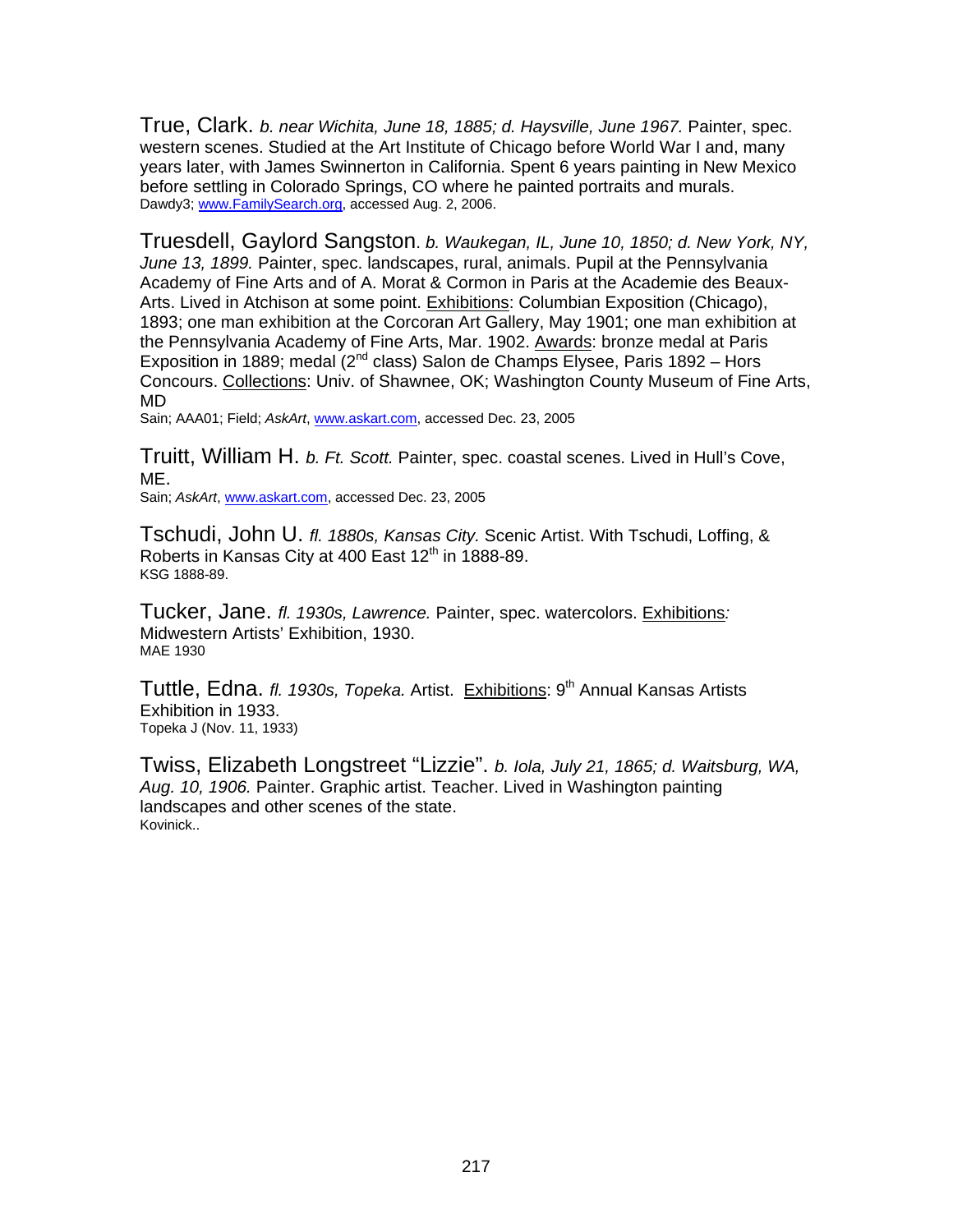U

Underwood, Addie. *fl. 1917, Lawrence.* Painter. Lived in Lawrence at 534 Louisiana Street in 1917. Exhibitions: Annual Exhibition of the Artists of Kansas City and Vicinity, 1915; Annual Exhibition of the Artists of Kansas City and Vicinity, 1917 AAA14; Dawdy 2; Annual Exh. KCAI 1915, 1917

Underwood, Fred G. *fl. 1880s, Kansas City.* Portrait painter. With F.G. Underwood & Company, portrait artists, corner of 12<sup>th</sup> and McGee in Kansas City in 1886. KSG 1886

Upton, Charles G. *fl. 1880s-1904, Kansas City.* Artist. Worked in Kansas City with Upton & Pillsbury at 527 Delaware in 1888-89; American Artists Assoc. at 603 Delaware in1894; and American Artists Assoc. at 725 Main in 1904. KSG 1888-89, 1894, 1904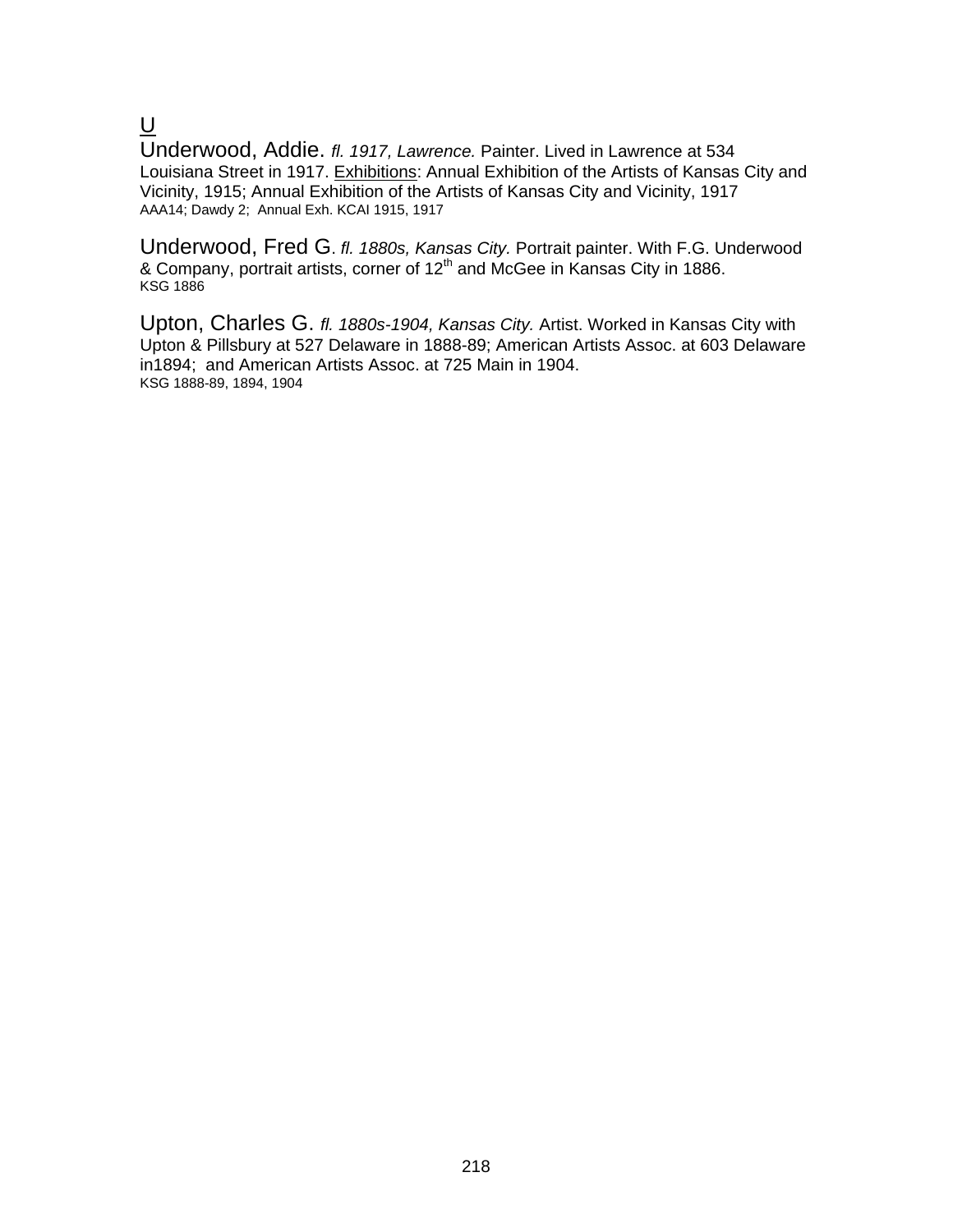# V Vail, Miss Mary. *fl. 1880s-90s, Detroit*. Artist. KSG 1886, 1888-89, 1891

Van Benthuysen, Will. *b. Leavenworth, 1883; d. New York, NY, Mar. 8, 1929*. Artist. Employed by the *New York World* from 1903-29, first as a reporter and then as an artist. Particularly known for his pictures of wild animals. Sain; NY Times (Mar. 9, 1929).

Van Brunt, John. *fl. 1880s, Kansas City*. Crayon artist. Lived in Kansas City at 620 Main in 1880.<br>KSG 1880

Van Cleve, Grace. *fl. 1920s-30s, Wichita*. Artist. Art instructor. Addresses in Wichita at 138 North Market, res. at 1805½ East Douglas, Apartment 1 in 1929. Wichita City Dir. 1929, 1930

Vanderveer, Miss M. H. *b. Amsterdam, NY*. Illustrator. Pupil at the National Academy of Design; Philadelphia Art School; William Merritt Chase Summer Art School; Shinnecock; and of Rhoda Holmes Nichols. Illustrated A House "Twelve by Fourteen" showing a land claim in 1858 in Kansas. No indication that Miss Vanderveer was in Kansas for her drawing, probably made in New York City about 1865. **Samuels** 

Vandiver, Mabel. *b. June 11, 1886; d. Oklahoma City, OK, Dec. 17,1991*. Painter. Photographer. Lived Norman, OK in 1923 and later in Hays. Member: Oklahoma Art Assoc.. Exhibitions: National Art Fair; Wichita Art Museum in 1940. Collections: Sandzén Memorial Art Gallery

Wichita Eagle (Nov. 24, 1940); AAA20/22/24; Beach; www.FamilySearch.org accessed July 17, 2006.

Van Horn, R. O. *fl. 1920s, Fort Leavenworth.* Wood carver. Colonel in the U.S. Army. Exhibitions: Midwestern Artists' Exhibition, 1922. Awards: Honorable Mention, Midwestern Artists' Exhibition, 1922. MAE 1922

Van Meter, Emma. *b. California*. Painter. Studied at a junior college in Ventura, CA; with private teachers in Hollywood, CA; with James Cooper Wright in Pasadena, CA. Taught in Larned, . WKDC

Vann, Bertha M. *fl. 1916-30s, Wichita*. China artist. Widow of Leo P. Addresses in Wichita at 1702 E. Douglas Avenue, res. at 136 Pennsylvania Avenue in 1916-18; 125½ North Market, res. 119 North Madison Avenue in 1929; 127½ North Market, home at 335 New York Avenue.

Wichita City Dir. 1916, 1917, 1918, 1919, 1929, 1931, 1932, 1933, 1935, 1936, 1937, 1938, 1939

Van Slyck, W. N. *fl. 1930s, Topeka*. Artist. Exhibitions: Kansas Free Fair in 1939. Topeka J (Sept. 9, 1939)

Vaughn, C. M. *fl. 1880s, Kansas City*. Artist. Lived in Kansas City at the corner of 9th and Main in 1882.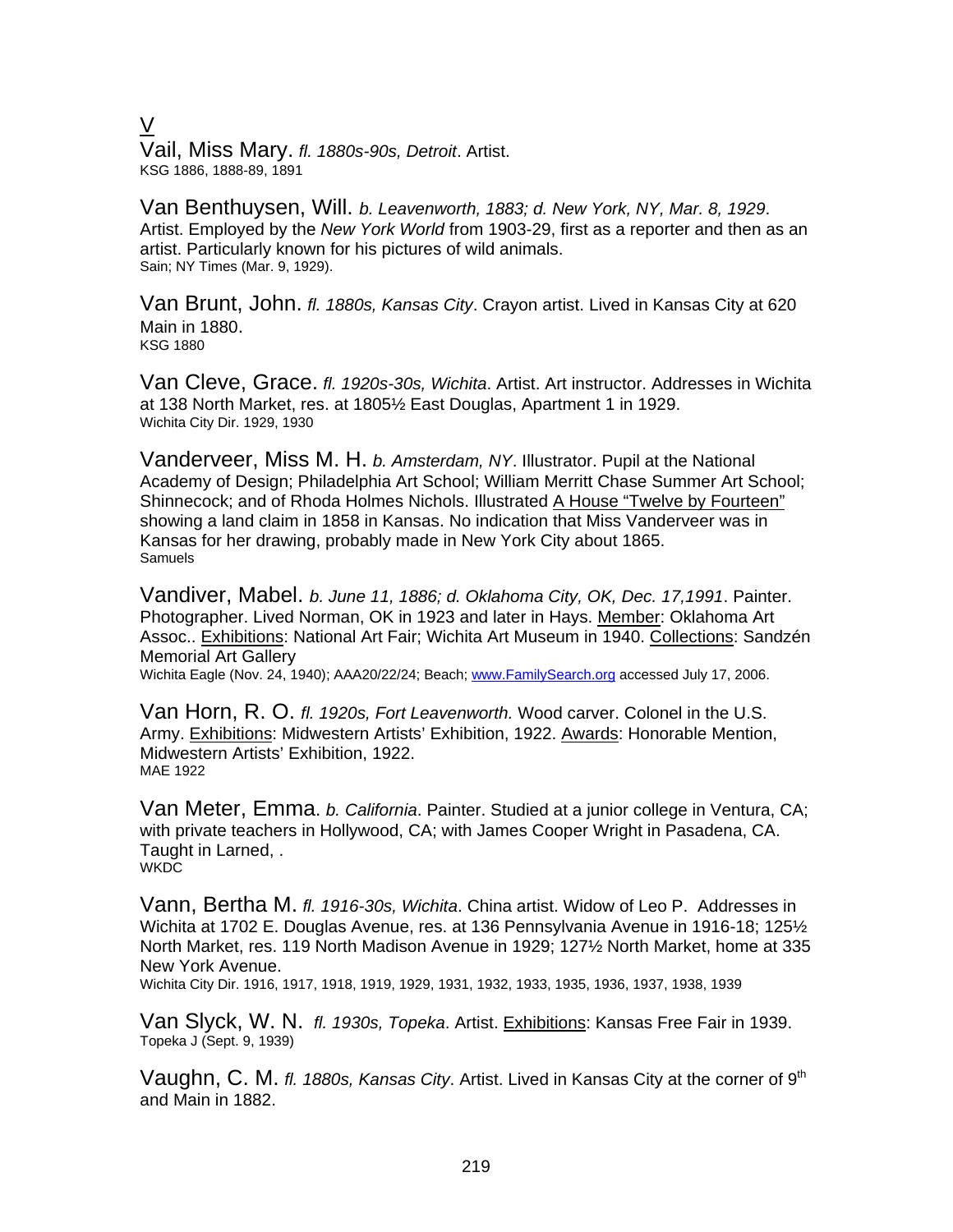KSG 1882-83

Vawter, Parke. *fl. 1930s, Topeka*. Painter, spec. landscapes. Addresses in Topeka at 712 Jackson, res. 222 West 8<sup>th</sup> in Topeka in 1931. Also lived in California. Sain; Topeka City Dir. 1931; *AskArt*, www.askart.com, accessed Dec. 28, 2005

Verkeyen, Father Boniface. *fl. 1916, Atchison*. Art instructor. Instructor of archaeology at St. Benedict's College. AAA13

Villepigue, Mrs. M. E. *fl. 1930s, Chanute*. Artist. Exhibitions: Midwestern Artists' Exhibition, 1930;  $7<sup>th</sup>$  Annual Kansas Artists in 1931; 10<sup>th</sup> Annual Kansas Artists in 1934. Sain; Topeka J (Nov. 10, 1934); MAE 1930

Vincent, Andrew McDuffie. *b. Hutchinson, May 14, 1898; d. Brookings, OR, Oct. 31, 1993*. Painter, spec. landscapes and marine. Vincent and his family moved to Oregon in 1910 where he graduated from high school in Salem. From 1923 to 1928, Vincent studied at the Art Institute of Chicago. Taught in the Department of Art at the Univ. of Oregon, Eugene from 1929-68. Member: American Artists Professional League. Collections: Seattle Art Museum; Portland Art Museum; murals in U.S. Post Offices in Toppenish, WA, and Salem, OR; mural in Eugene, OR City Hall. Dawdy 2; WWAA 6,7; *Art Digest.* April 15, 1934; *AskArt*, www.askart.com, accessed Dec. 28, 2005

Von der Heiden, C. R. *fl. 1880s, Newton*. Portrait Artist. Lived in Newton at 400 East Main in 1888-89. KSG 1888-89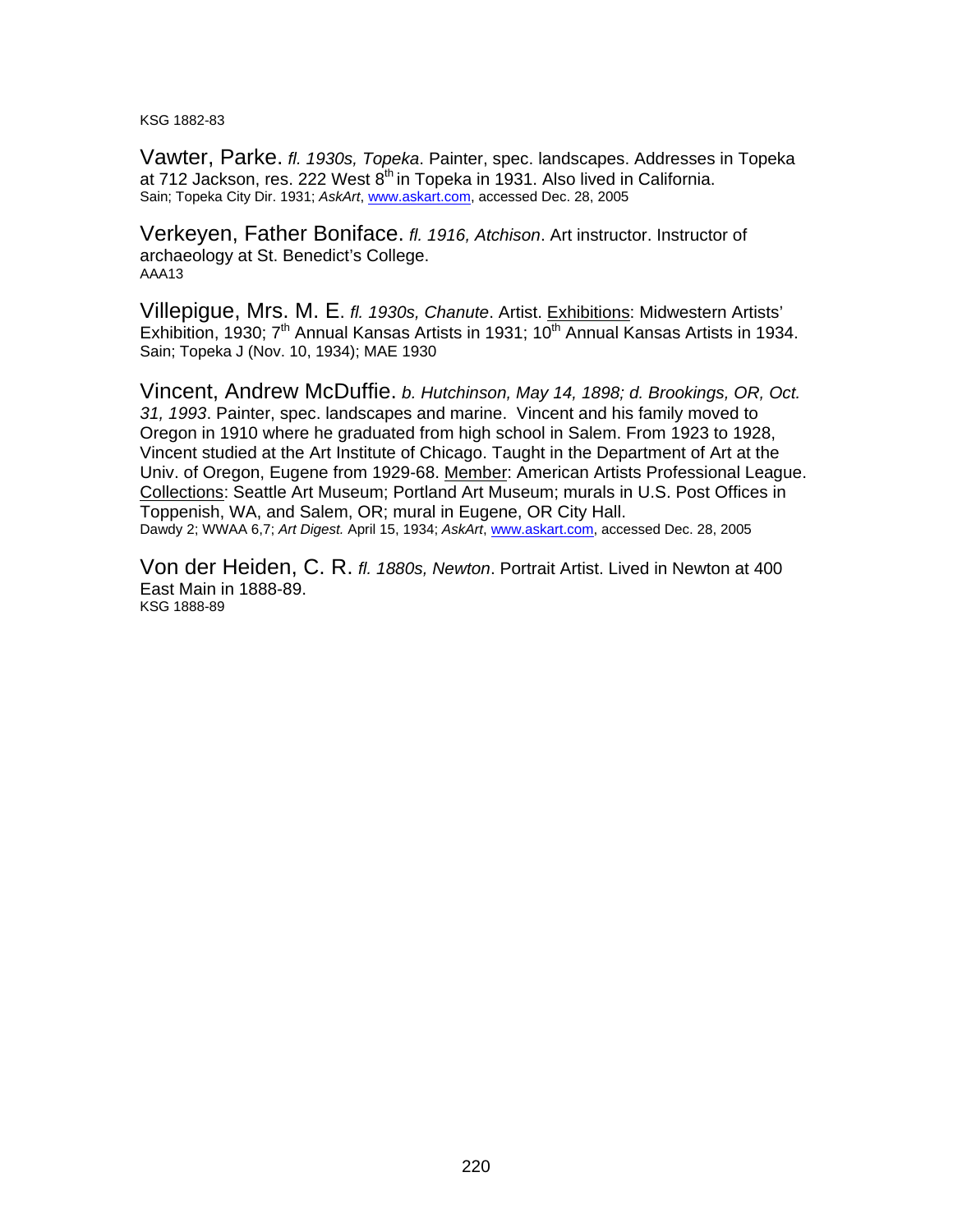# W

Wade, Alberta. *fl.1940s, Lawrence*. Artist. Exhibitions: National Art Fair, Wichita Art Museum, 1940. Wichita Eagle (Nov. 24, 1940)

Wadsworth, A. E. *fl. 1940s, Wichita.* Artist. Exhibitions: MO Valley Show, Mulvane Museum, 1948. Topeka Cap. (Nov. 10, 1948)

Wagner, Mrs. Kenneth. *fl. 1930s, Topeka.* Artist.<br><sub>Topeka</sub> Cap. (Jan. 28, 1939)

Wagstaff, Dorothy. See Arens, Dorothy Wagstaff.

Wales, George Canning. *b. Boston, MA, Dec. 23, 1868; d. Boston, MA, Mar. 22, 1940.* Illustrator. Painter, spec. marine and landscapes. Printmaker. Studied naval architecture at the Massachusetts Institute of Technology from 1885 to 1888. His first job was with the firm Peabody and Stearns in Boston from 1888-91 and was a resident of Wichita in 1892 with a position with Wichita & Western. He founded his own architectural firm in Boston in 1893. Wales studied etching in 1917 with William M. Paxton, produced his first etchings that same year, and had his first exhibition in 1921. He studied and mastered lithography in 1923. He published Etchings and Lithographs of American Ships (1927) and also produced vessel drawings used as illustrations in various publications by Howard I. Chapelle. Member: Guild of Boston Artists; Society of American Etchers. Exhibition: Goodspeed's Book Shop, 1921. Collections: Library of Congress; New York Public Library; Peabody-Essex Museum; British Museum; Victoria and Albert Museum; Butler Institute of American Art.

Wichita Eagle (Mar. 28, 1940); WWAA, 1; Field; Holman, Louis. George C. Wales: Etcher of the Sea (1922); *AskArt*, www.askart.com, accessed Dec. 28, 2005.

Wales, Max. *fl. 1930s, Topeka.* Commercial artist. Worked with Wales Advertising Agency. Taught at Topeka School of Art in 1938. Topeka J (June, 11, 1938)

Walker, John A. *fl. 1880s, Kansas City.* Artist. Lived at 1106 Main, Kansas City in 1884-85. KSG, 1884-85.

Walker, Lottie. *fl. 1930s, Salina*. Artist working in Federal Art Project. Topeka J (June 5, 1937)

Walker, Maynard. *b. Garnett, Jan. 7, 1896; d. Hawley, PA, Aug. 1985*. Painter, spec. landscapes of Colorado. Art Dealer. Attended high school in Topeka. He was employed by Capper Publications in 1921. He worked for Feragil Galleries in New York but in 1935 he opened his own gallery, the Maynard Walker Gallery, in New York. A gallery branch opened in Hollywood, California, 1938. Walker was a primary promoter of the Regionalists during the 1930's and 1940's. In memory of his mother, Walker donated a collection of paintings, sculptures, prints and drawings, including works by John Steuart Curry, Edouard Manet and Jean Baptiste Corot, to the Garnett Public Library. Member: Charter member Topeka Art Guild. Exhibitions: Midwestern Artists' Exhibition, 1922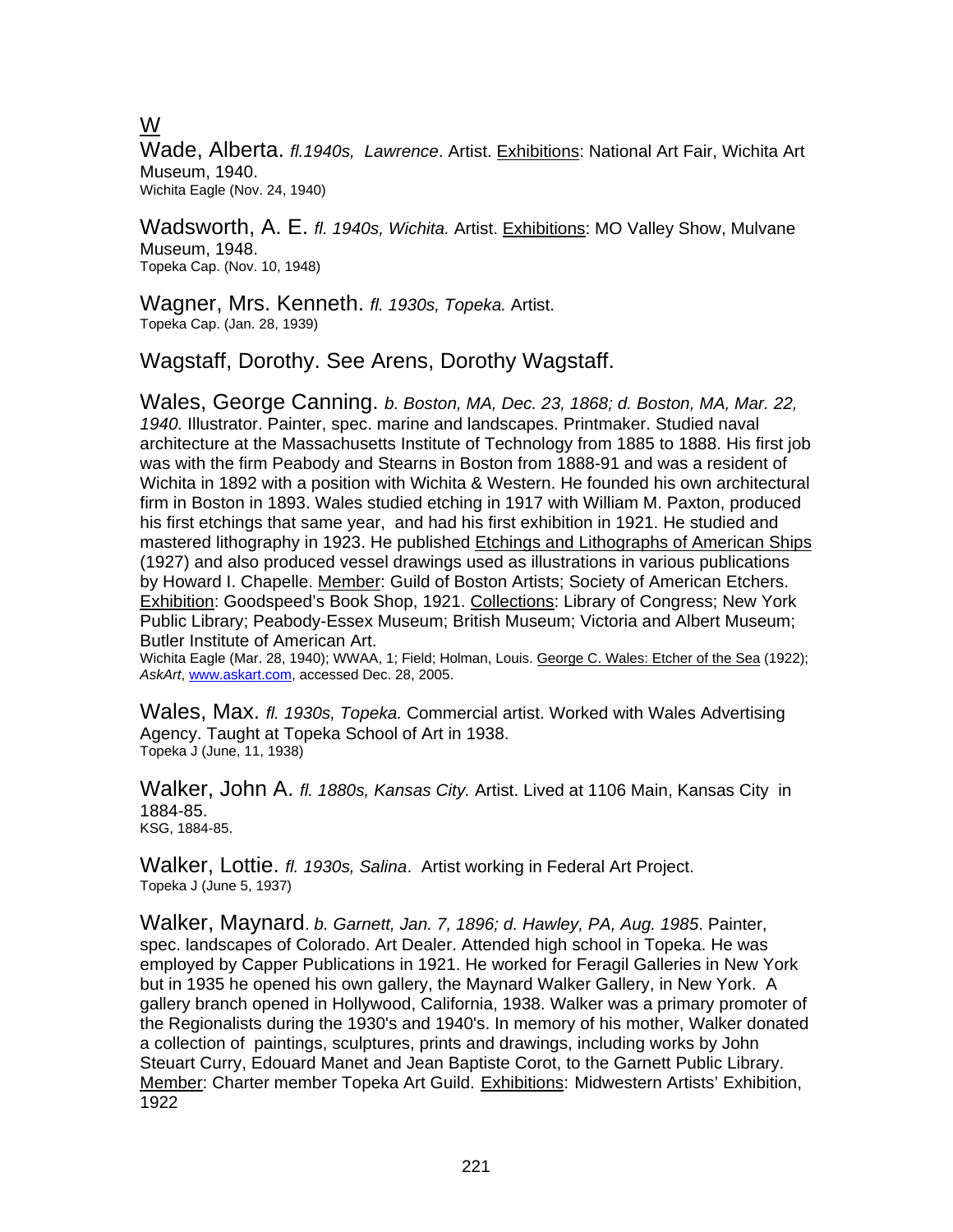Reinbach; Sain; Greene; Topeka J (Apr. 14, 1921, July 30, 1938); MAE 1922; Archives of American Art; NY Times (Aug. 23, 1985) www.FamilySearch.org accessed July 17, 2006.

Walker, Stella b. *b. Grenola, , Mar.11, 1881. d. Oct. 19, 1962*. Painter. She graduated from Cedar Vale High School in 1896. She attended the Univ. of Kansas, Lawrence Pharmacy School in 1898. WKCD.

Walkowitz, Abraham. *b. Tuiemen, Siberia, 1878; d. Brooklyn, NY, 1965*. Painter. Emigrated to New York at the age of eleven. He studied at the Artists Institute and, in 1898, at the National Academy of Design. In 1906, Walkowitz traveled to Paris, attended the Academié Julian, and joined the avant garde circle of Picasso, Rodin and Isadore Duncan. He was included in the Armory Show of 1913 and, as a member of Alfred Steiglitz' inner circle, was a regular exhibitor at the renowned 291 Gallery until it closed in 1917. After the First World War the artist continued to work prolifically. In 1945, Walkowitz traveled to Girard to visit an old friend and stay through the summer painting landscapes made up largely of strip mines and barns. This was to be his last venture in active painting for, by 1946, the glaucoma which was to lead to his eventual blindness began to impair his vision and limit his ability to work. The Girard publisher Haldeman-Julius did several books on Walkowitz's art including, Isadora Duncan in her Dances (1945), A Demonstration of Objective, Abstract, and Non-objective Art (1945), Barns and Coal Mines around Girard, Kansas (1947), and Art from Life to Life (1951). Member: Salons of America; Society of Independent Artists. Exhibitions: Armory Show (New York). 1913; one man exhibition at the Utah Museum of Fine Arts, 1975. Awards: American Academy of Arts, 1963. Collections: Albright-Knox Art Gallery; Butler Institute of American Art; Colorado Springs Fine Arts Center; Delaware Art Museum; Los Angeles County Museum of Art; Sheldone Art Gallery; Spencer Museum of Art; Brooklyn Museum of Art; Metropolitan Museum of Art; Library of Congress; Museum of Modern Art; and many more.

*AskArt*, www.askart.com, accessed Dec. 23, 2005; Smith Kent. Abraham Walkowitz, Figuration 1895-1945. (Long Beach, CA: Long Beach Museum of Art, 1982); Sawin, Marcia. Abraham Walkowitz, 1878-1965. (Salt Lake City: Utah Museum of Fine Arts, 1975); Dawdy3.

Wallace, Evlyn. *fl. 1930s, Topeka*. Artist. Exhibitions: Kansas Free Fair, 1939. Topeka J (Sept. 9, 1939)

Waller, Richard. *fl. Chanute*. Artist. Sain.

Waltner, Lena. *fl. Newton*. Artist. AAUW.

Ward, George. *fl. 1890s, Topeka.* Stone carver. Helped carve heads and coiled dragons on Shawnee County Courthouse in Topeka with John Deliew in 1896. FWP.

Ward, Helen. *fl. 1890s,Kansas City*. Artist. Lived at 1220 Pennsylvania, Kansas City in 1894. Kansas City Dir., 1894.

Ward, Miss Lucy. *fl. 1890s, Vassar*. Painter.<br>KSG, 1891.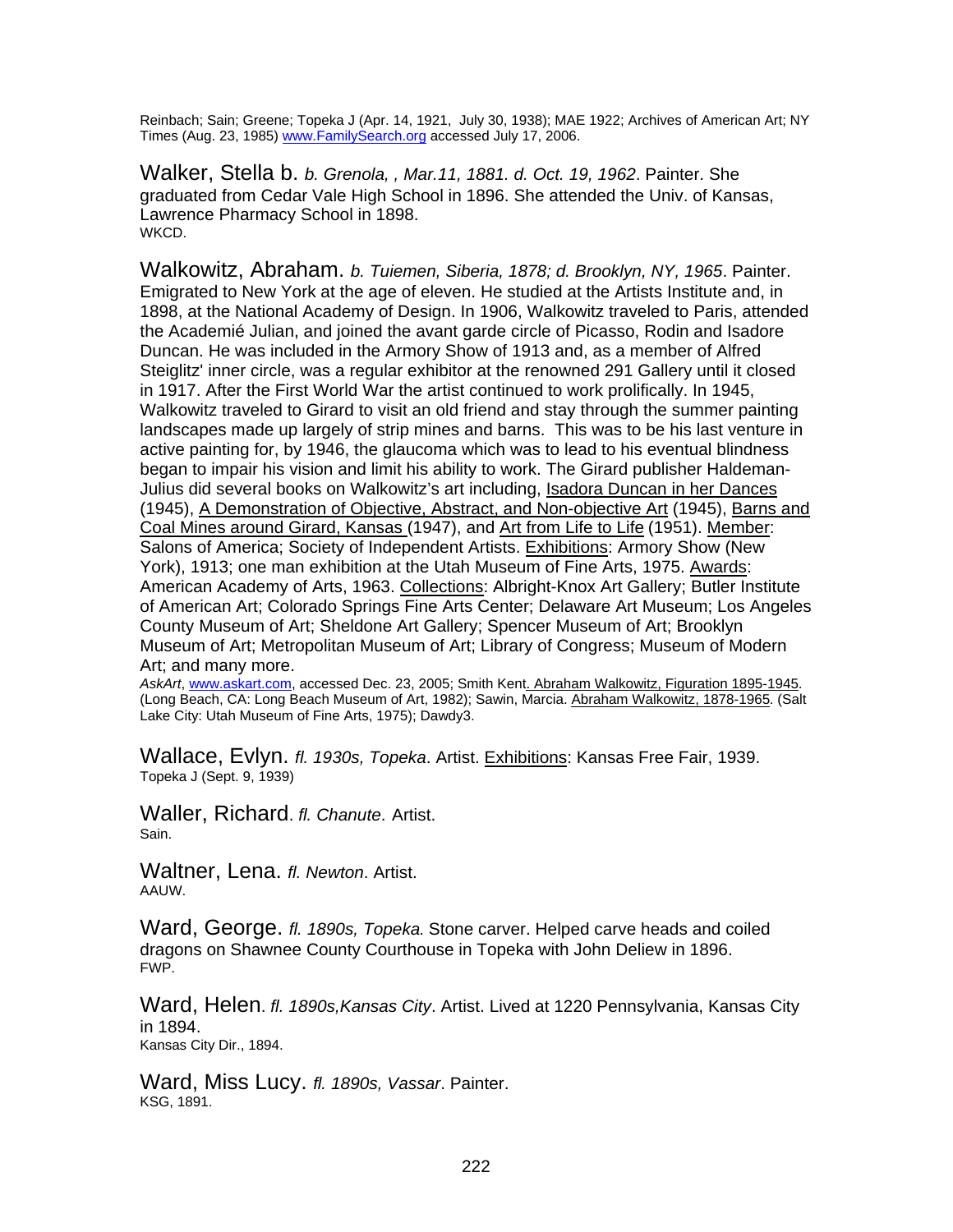Wardin, Mrs. Frances Mitchell. *b. Topeka, Jan. 19, 1888; d. Topeka, Jan. 1983*. Painter, spec. landscapes, portraits. Studied at New York Art School and was a pupil of Robert Henri. In 1930, she owned a jewelry store in Topeka and lived at 1131 Western. She was a Kansas artist in the Federal Art Project, 1939. Lived at 617 W. 143 St., NY and at 923 W. 16<sup>th</sup> St., Topeka. Exhibitions: 7<sup>th</sup> Annual Kansas Artist Exhibition, 1931; 8<sup>th</sup> Annual Kansas Artists Exhibition, 1932; 9<sup>th</sup> Annual Kansas Artists Exhibition; 14<sup>th</sup> Annual Kansas Artists Exhibition; Kansas Free Fair, 1939.

AAA, 12; Reinbach; Sain; Newlin; Dawdy, 2; www.FamilySearch.org accessed July 17, 2006.

Warner, Mary Margaret Parry (Mrs. Malcolm D. Warner) *b. St Joseph, MO, 1906*. Artist. Studied at Newark Museum and Univ. of Kansas, Lawrence. Taught at Univ. of Kansas, Lawrence from 1928-35 and was a curator at the Univ. of Kansas Museum. Sain; KU Archives File.

Warren, Joseph. *fl. 1870s-80s, Topeka & Leavenworth*. Portrait painter. Lived in Leavenworth in 1873; at 189 Kansas Ave. in Topeka in 1874-5; and at 273 Kansas Ave., Topeka in 1882.

Leavenworth City Dir., 1873; Topeka City Dir., 1874-75, 1882; KSG, 1882-83

Warren, Dorothea. *fl. 1900, Kansas City*. Artist. Addresses at 611 Altman Building in 1898 and at 314 Pepper Building, Kansas City in 1900. Kansas City Dir. 1898; KSG 1900.

Warren, Ethel. *fl. 1920s-30s, Topeka*. Artist, spec. china painting. Lived at 1272 Buchanan, Topeka. Topeka City Dir. 1927-28, 1929-30.

Warren, Lavina. *fl. 1909, Wichita*. Artist. Lived with Lena M. Griffith at 408 Barnes Building, Wichita in 1909. Wichita City Dir. 1909.

Warrington, W. J. *fl. 1890s, Kansas City*. Artist. Teacher. Lived at 1209 Grand, Kansas City in 1891. KSG 1891.

Washburn, Mrs. C. A. *fl. 1940s, Ottawa*. Painter, spec. flower studies. Her husband was a prominent architect. Topeka J (Mar. 23, 1940)

Wassall, Fred. *fl. 1930s, Wichita*. Commercial Artist. Lived at 215 N. Market, Room 409, Wichita in 1930. Wichita City Dir. 1930-31.

Wasson, R. M. *fl. 1890s. Topeka.* Artist. Owned an art studio at 832 N. Kansas Ave., Topeka and lived at 834 Kansas Ave., Topeka in 1896-97. Topeka City Dir. 1896-97.

Waterman, Myron A. *b. Westville , NY, Oct. 28, 1855; d. Kansas City, 1937*. Cartoonist. Illustrator. Once lived in Ft. Scott. Illustrated Rhymes by Two Friends by W.A. White and Albert B. Paine and a 1912 book of caricatures A Wolf in Sheep's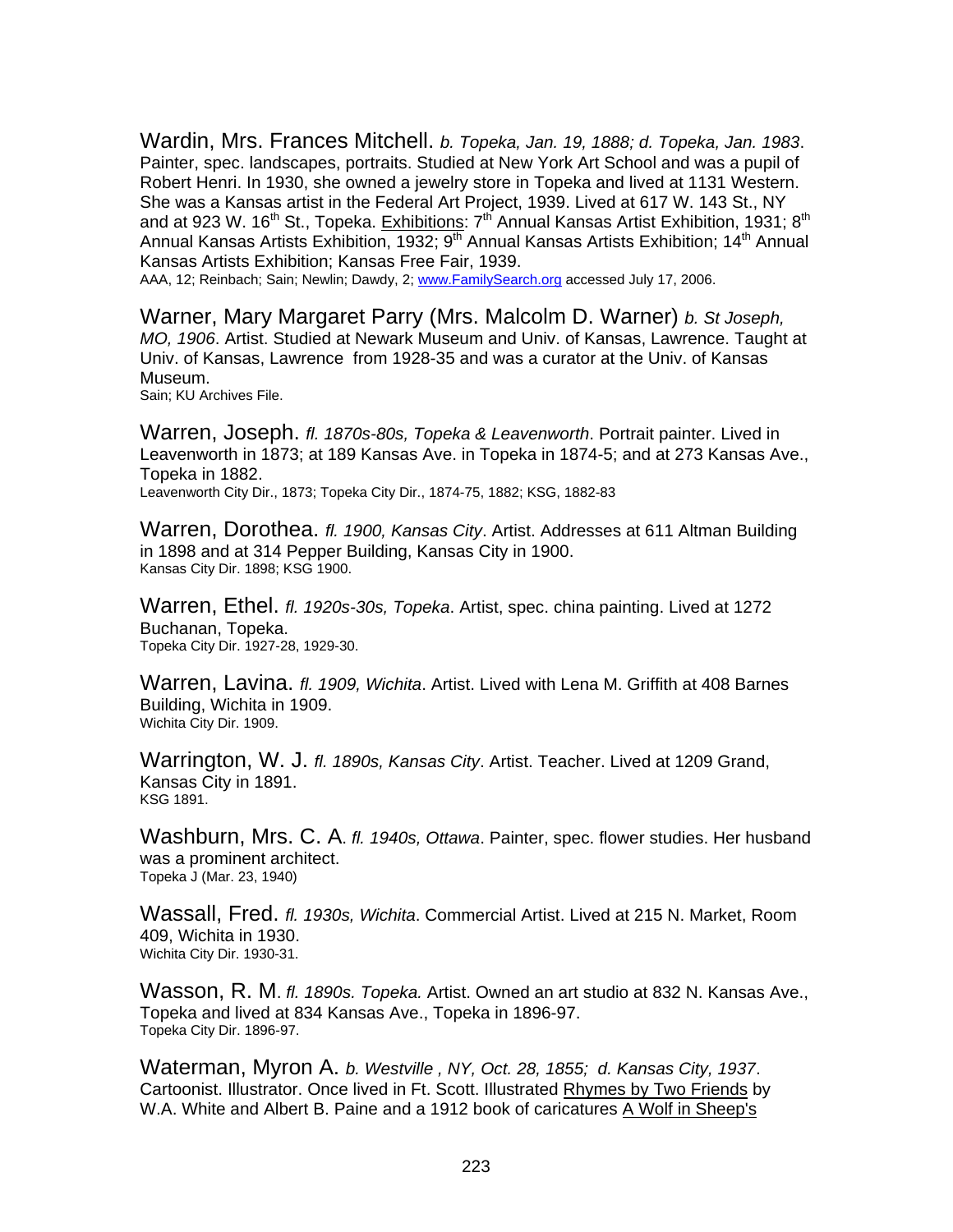Clothing. Worked for the Saving's Bank of Kansas City and provided advice to Cary Nation. Along with J.F. Jarrell, issued the quarterly paper, *Topeka Knocker*, in 1899 which Waterman characterized as "the journal for cranks." Many of Waterman's papers are available in the Spencer Research Library at the Univ. of Kansas, Lawrence. Exhibitions: Midwestern Artists' Exhibition, 1935 Reinbach; Sain; WWAA 1, 2, 3; Newlin; Dawdy, 2; MAE 1935

Watrous, James Scales. *b. Winfield, Aug. 3, 1908*. Painter. Etcher. Studied at the Univ. of Wisconsin. Sain: WWAA 3, 4

Watson, Wiley W*. fl. 1930s, Topeka*. Painter. Topeka J (Aug. 1, 1936)

Watterson, Ruth. *fl. 1940s, Topeka*. Artist. Exhibitions: Missouri Valley Show, Mulvane Museum, 1948. Topeka Cap. (Nov. 10, 1948)

Watts, Katherine Louise. See Johnson, Katherine Louise.

Waugh, Frank A. b. Decatur, IL. Artist. Lived in Topeka. Collections: Sandzén Memorial Art Gallery **Sain** 

Weber, William. *fl. 1890s, Kansas City.* Artist. Teacher. Taught at the Kansas City Art Institute beginning in 1892. Kansas City address in 1898 was at 413 Old YMCA Building. Kansas City Dir. 1898; Katz

Weddie, Ed. *fl. Lindsborg.* Artist. **Sain** 

Weiers, Fred H. *fl. 1905, Cherryvale.* Artist. Lived at 218 E. 6<sup>th</sup>, Cherryvale in 1905. Cherryvale City Dir. 1905

Weinberg, Louis. *b. Troy, 1919.* Sculptor. Ceramist. Studied at Univ. of Kansas, Lawrence. Taught at Tulsa (OK) Univ. Sain; A&C KS

Welch, Mary. *fl. 1920s-30s, Hutchinson.* Pastels. Woodcut print. **Exhibitions:** Midwestern Artists' Exhibition, 1928; Midwestern Artists' Exhibition, 1929; Midwestern Artists' Exhibition, 1930; Midwestern Artists' Exhibition, 1931. Collections: Sandzén Memorial Art Gallery MAE 1928-31

Wellman, Frederick Creighton. *fl. Rosedale.* Artist. Sain

Wells, William L. *fl. Atchison.* Illustrator. Cartoonist. Head of Art Dept. at the *Chicago Tribune*, 1897-1915. Illustrator for E.W. Howe's book, The Story of a Country Town, (Atchison: Howe & Co., 1883) and Emerson Hough's The Story of the Cowboy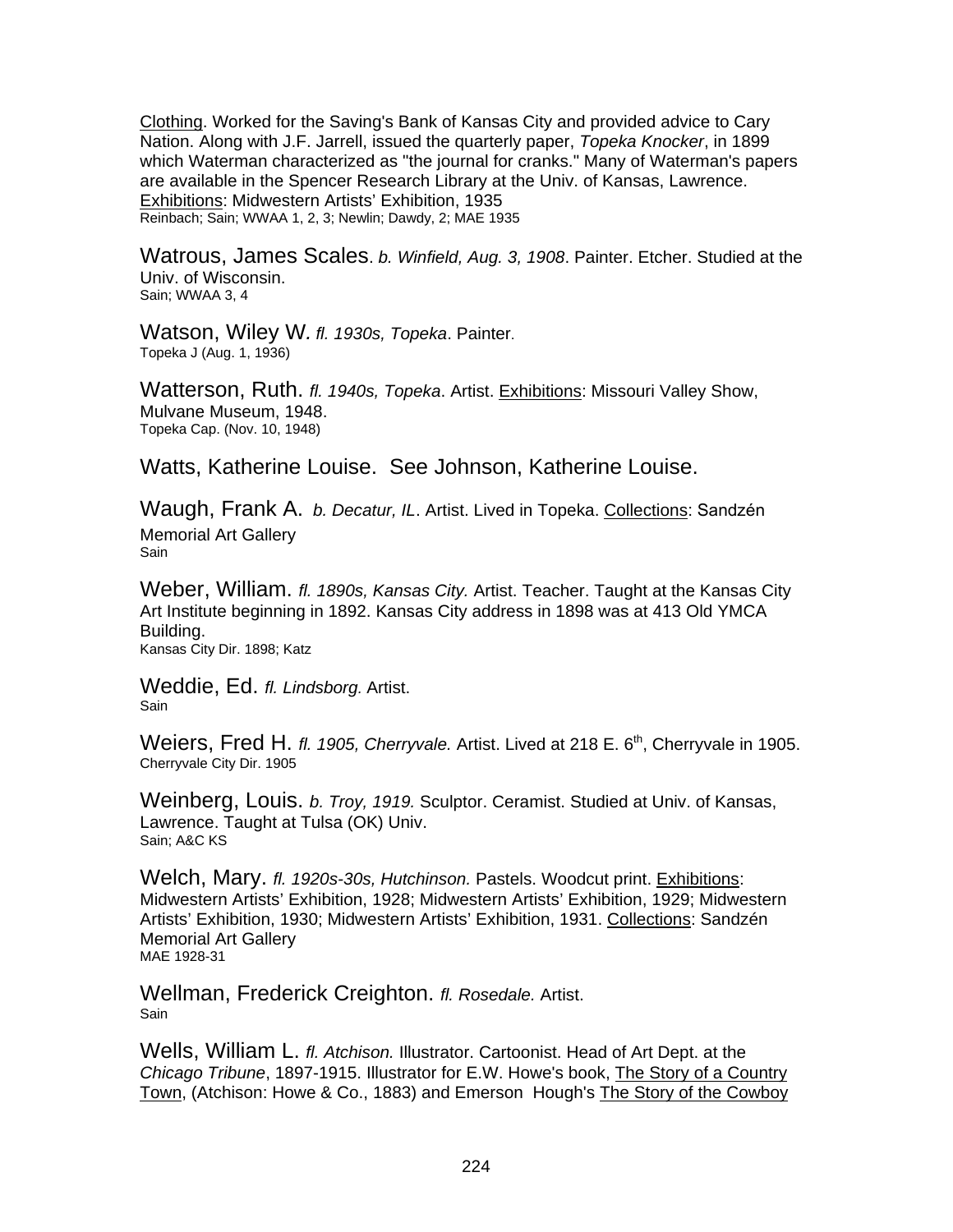(New York: Appleton, 1897). W.L. Wells made the newspaper strip 'Old Opie Dilldock's Stories' in the *Chicago Tribune* between 1908 and 1914. In 1915, he created 'Old Nicodemus Nimble'. Sain; Newlin; Reinbach

West, Walter Richard "Dick". *b. Darlington, OK, Sept. 8, 1912; d. 1996.* Painter. Sculptor. Printmaker. Teacher. Also known as Wah-Pah-Nah-Yah or Lightfoot Runner. Native American of the Cheyenne tribe. Attended Haskell Institute, Lawrence in 1935; earned an AA degree from Bacone College in 1938; earned a BFA in 1941 and a MFA in 1950 from Univ. of Oklahoma. Pupil of Olaf Nordmark. Taught at Bacone College and at Haskell. His son, also named W. Richard West, is director of the National Museum of the American Indian in Washington. DC. Award: Philbrook Art Center, 1955. Collections: Denver Art Museum; Gilcrease Museum; Joslyn Art Museum; Museum of the American Indian; Museum of Northern Arizona; National Gallery of Art; Philbrook Art Museum *AskArt*, www.askart.com, accessed July 30, 2006; Lester.

Weston, Mary Bartlett Pillsbury. *b. Hebron, NE, Jan. 5, 1817; d. Lawrence, Apr. 25, 1895.* Painter, spec. portraits, religions scenes, landscapes. Miniature painter. Lived in New York. Lived in Lawrence. Painted "The Spirit of Kansas" depicting a young woman riding a white horse and holding a bird of peace that was exhibited in the Kansas pavilion at the Chicago World's Fair of 1893.

*AskArt*, www.askart.com. accessed Jan. 11, 2006; Kovinick

Wendelin, Rudolph Andreas Michael. *b. Herndon, Feb. 27, 1910; d. Virginia, Aug. 31, 2000.* Illustrator. Painter, spec. landscapes. Sculptor. Grew up in Ludell graduating from Herndon Rural High School in 1928. Studied architecture at the Univ. of Kansas, Lawrence and attended art schools in Milwaukee, WI and Washington, DC . In 1933, he began his career as an illustrator with the U.S. Forest Service in Milwaukee then transferred to Washington where he worked on exhibits and illustrations. After military service during World War II, he rejoined the U.S. Forest Service and helped launch the Smokey Bear project. He is credited with giving Smokey his friendliness and popularity. In 1984, he designed a postage stamp with a bear cub clinging to a burnt tree. Collections: mural in the Rawlins County Historical Museum, Atwood Wichita Eagle (Oct. 7, 2000); *AskArt*, www.askart.com, accessed Dec. 28, 2005; http://www.sierraclub.org/john\_muir\_exhibit/frameindex.html?http://www.sierraclub.org/john\_muir\_exhibit/sta mps/rudolph\_wendelin.html, accessed July 26, 2006.

Wheaton, Lola A. *fl. 1920s, Lindsborg.* Teacher. Employed as an instructor in art at Bethany College, Lindsborg, 1924-25. Exhibitions: 1<sup>st</sup> Annual Kansas Artists Exhibition, 1925. Collections: Sandzén Memorial Art Gallery 100 Years of Art

Wheeler, Mrs. Charles. *fl. 1890s, McPherson.* Artist. KSG 1891

Wheeler, Zona Lorraine. *b. Bridgeport, Feb. 15, 1913; d. Wichita, Nov. 17, 1998*. Commercial Artist. Painter. Etcher. Engraver. Lithographer. Studied at Bethany College, Lindsborg, the American Academy of Art in Chicago, the Wichita Art Assoc. School. Pupil of Birger Sandzén. She moved to Wichita in 1934 and worked for C.A. Seward at Western Lithography Company then moved to Grit Printing where she started the art department for the firm. In 1943, she moved to McCormich Armstrong Co. of Wichita where she designed advertisements and illustrations. She retired as head of the art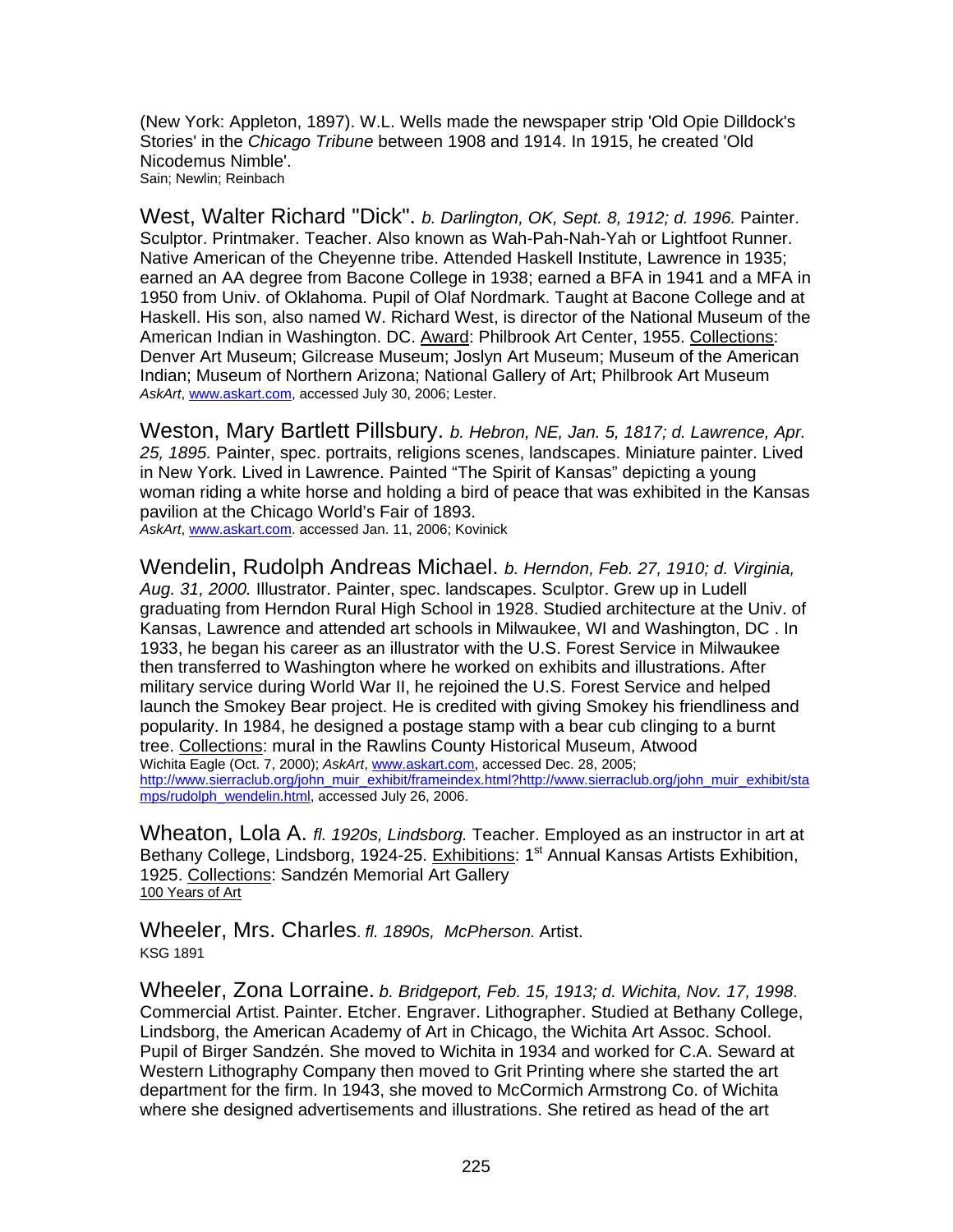department at McCormick Armstrong in 1978. She then began 3-D Studio, specializing in three-dimensional art and logos. Member: Wichita Art Guild; National Society of Mural Painters; Prairie Water Color Painters. Exhibitions: Prairie Water Color Painters, Derby, England; Midwestern Artists' Exhibition, 1932; Midwestern Artists' Exhibition, 1933; Midwestern Artists' Exhibition, 1935; 12th Annual Kansas Artists Exhibition, 1936; Midwestern Artists Exhibition, 1936; 15th Annual Kansas Artists Exhibition, 1939; Kansas Free Fair, 1939; Midwestern Artists Exhibition, 1939; 17th Annual Kansas Artists Exhibition, 1941; Bethany College. Awards: Distinguished Alumni Award of Merit from Bethany College, 1972. Collections: Woodcut Society, Kansas City; Wichita Art Assoc., Sandzén Memorial Art Gallery; Brach Museum; mural, Hotel Lassen, Wichita. Sain; Newlin; A&C KS; WWAA 1, 6, 7; Collins; MAE 1932-33, 1935-36, 1939; Wichita Eagle (Nov. 24, 1998); Sandzén files; *AskArt*, www.askart.com, accessed Dec. 28, 2005; Beach .

Whetsel, Mrs. Gertrude P. *b. McCune, Sept. 21, 1886; d. Orange County, CA, 1952*. Painter, spec. marine and landscape. Pupil of Clyde Leon Keller. Moved to Portland, 1923-31 and to Los Angeles in 1933. Member: Portland Art Assoc. Awards: First prize for marine, second prize for landscape, Oregon State Fair, 1922. Dawdy 2; Collins; AAA 27; Reinbach; Sain; Newlin; Fielding; AAA20/ 22/ 24; *AskArt*, www.askart.com, accessed Dec. 28, 2005.

White, Edna. *b. Wakefield, 1897.* Artist. Nurse. Lived in Santa Fe, NM. **Sain** 

White, Mrs. Louis Wooley. *fl. 1930s, Topeka*. Artist. Lived in Topeka at 1833 Hope Av., 1938; 1530 Tyler, 1937. Topeka City Dir. 1937, 1938.

Whitehill, Charlotte Jane. *b. 1866; d. 1964.* Quilter. Lived in Emporia in the 1930s. Began to make quilts at the age of sixty-three as an evening diversion from her day job as a district manager for an insurance company. She preserved many 19th-century appliqué patterns by copying family heirloom quilts as well as museum examples. Whitehill moved to Denver around 1940 and continued to make quilts for about another five years. In 1955 she gave the Denver Art Museum twenty-eight of her quilts. Exhibitions: "Preserving Patterns: The Quilts of Charlotte Jane Whitehill" Denver Art Museum, 2001. KS Quilts

Whitmer, Lugrace. *fl. 1930s, Topeka*. Painter. Studied at the Art Institute of Chicago, at Chicago Univ., at the Univ. of Kansas, Lawrence, and at Washburn College, Topeka. Worked as Topeka public school art supervisor. Exhibitions: 7th Annual Kansas Artists Exhibition, 1931; 11th Annual Kansas Artists Exhibition, 1936;14th Annual Kansas Artists Exhibition, 1938. Topeka J (Jan. 7 1936)

Whitney, Marjorie Faye. *b. Salina, Sept. 23, 1903; d. Tucson, AZ, Mar. 1, 1998*. Painter. Muralist. Craftsman. Silversmith. Designer. Teacher. Studied weaving in Säterglatem, Sweden; Kansas Wesleyan in Salina; Univ. of Kansas, Lawrence; California College of Arts & Crafts. Earned a B. Design from the Univ. of Kansas in 1927. Pupil of Rosemary Ketcham; Glen Luken; Harry Dixon; Frank Gardener Hale, in Boston, MA and California; August Swinburn, in Stockholm; Burnstien in Stockholm for jewelry and metalwork. Taught at Univ. of Kansas, Lawrence in the Dept. of Design beginning in 1927 and became Director of the Department in 1940. She developed both the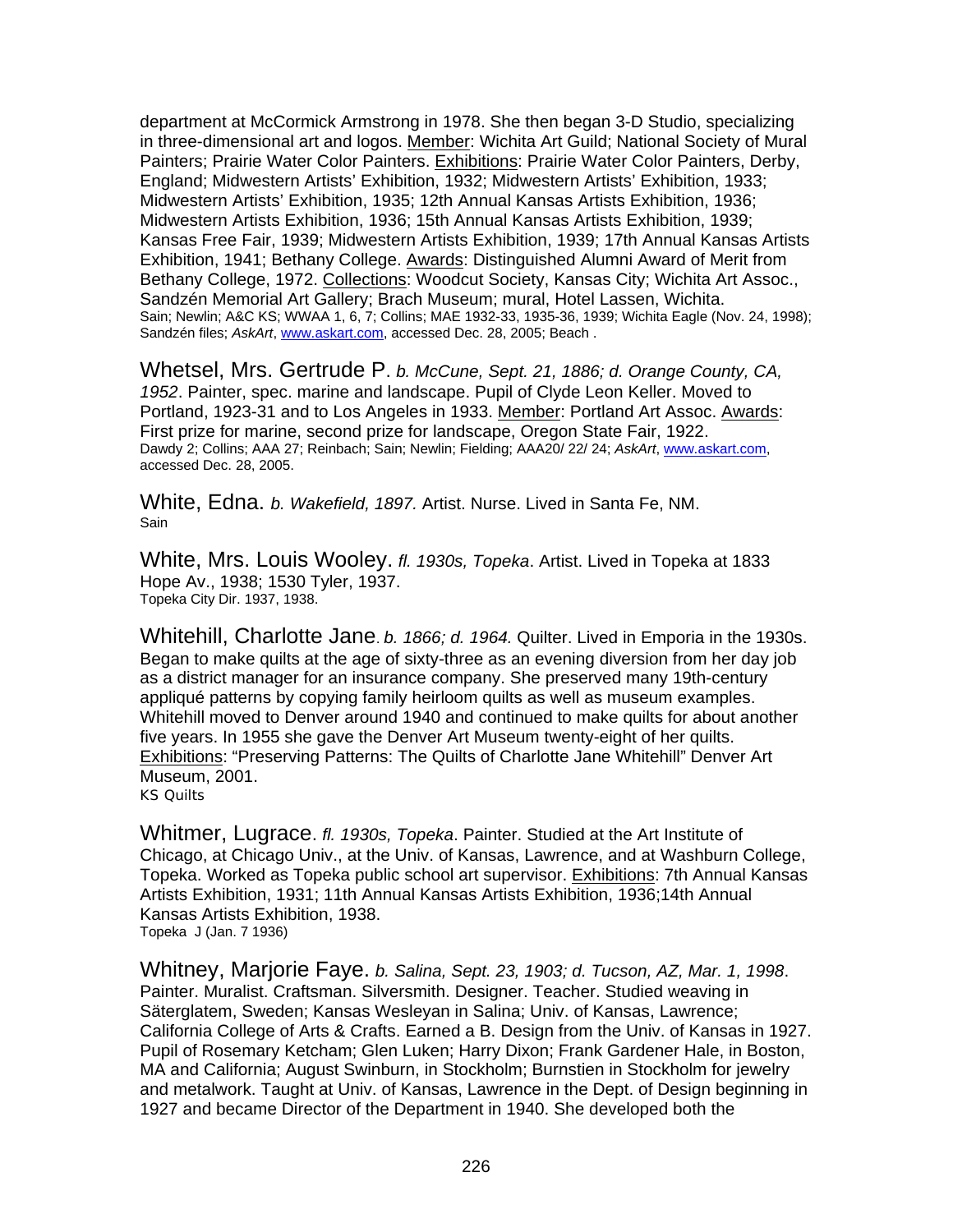bachelor's and master's in fine arts degree programs in jewelry and silversmithing. Retired in 1974. Exhibitions: Midwestern Artists' Exhibition, 1933. Collections: Murals for children's ward of Bell Memorial Hospital in Rosedale; children's ward, Univ. of Kansas, Lawrence Med Center; mural with sunflowers and jayhawks in the Watkins Hospital, Univ. of Kansas, Lawrence; Gage Park School, Topeka; Spencer Museum of Art. Reinbach; Newlin; A &C KS; WWAA1, 6, 7; MAE 1933; Beach; www.FamilySearch.org accessed July 17, 2006; KU Archives File.

Whittaker, Alice Twitchell. *fl. 1930s, Wichita*. Painter. Teacher. Graduate of Univ. of Chicago. Art Instructor at Friends Univ., Wichita and, from 1932-33, at Bethany College, Lindsborg. Married Charles La Rue Smith of Pasadena, CA in 1934. Member: Prairie Water Color Painters.<br>Kansas City Times (Dec. 12, 1934); Sandzén files; 100 Years of Art

Whittemore, Frances Dean Davis (Mrs. Luther Denny Whittemore). *b. Decatur, IL, 1857; d. Topeka, Dec. 22, 1951.* Painter. Writer. Teacher. Studied at Art Students League of NY, at the Art Institute of Chicago, and in Washington. Pupil of J. Alden Weir, Kenyon Cox, Walter Shirlaw, Frederick W. Freer. She was a supervisor of public school drawing in Evanston, IL when she fell in love with Luther Denny Whittemore, a young Latin professor from Washburn College, Topeka. After marriage, they moved to Topeka in 1893. There was virtually no art instruction at Washburn College so she gave instruction in drawing and painting. In 1901, the courses in drawing and painting were listed separately in the college catalog for the first time. Before World War I, she spent two summers in Europe. Became director of the art department at Washburn College in 1913 and retired in1929. Credited with organizing the Topeka Art Guild and the establishment of the Mulvane Art Museum where she served as director. Author of George Washington in Sculpture (1933). Member: California Art Assoc.; Washington Art Club; Topeka Art Guild. Exhibitions: Topeka Public Library. AAA27; Reinbach; Newlin; A &C KS; Fielding; AAA19/ 20/ 22/ 24; Kansas City J 3/14 1927; Dawdy 2; WWAA 1; Collins; *AskArt*, www.askart.com, accessed Dec. 28, 2005..

Whittemore, Margaret Evelyn. *b. Topeka, Sept. 7, 1897; d. Sarasota, FL, Nov. 24, 1983.* Writer. Painter, spec. Kansas scenes and birds. Wood block printer. Lithographer. Daughter of Frances Whittemore. Graduated from Washburn College, Topeka in 1919. Studied at the Art Institute of Chicago from 1920-23, and in the art colony at Taos, NM. Taught art at Bethany College, Lindsborg in 1927. From 1928-35, Whittemore was the editor of *The Palette,* the national publication of the honorary art fraternity Delta Phi Delta. Whittemore moved from Topeka to Kissimmee, FL, in 1952, spending a number of years in both Short Hills, NJ, and Sarasota, FL, before choosing Sarasota as her home. She illustrated books by other writers, while also writing and illustrating her own. Sketchbook of Kansas Landmarks (1936), her first book, featured drawings and descriptions of historically significant landmarks like the capitol, missions, old trails, homes, bridges and trees. During the 1940s, she illustrated Birds of Kansas and Bird Notes by Harry Rhodes and during the 1950s she wrote and illustrated One-Way Ticket to Kansas and Historic Kansas: A Centenary Sketchbook*.* Member: Topeka Print Makers; National League of American Pen Women. Exhibitions: Midwestern Artists' Exhibition, 1923; Midwestern Artists' Exhibition, 1924; Midwestern Artists' Exhibition, 1925; Midwestern Artists' Exhibition, 1933; Kansas Free Fair, 1939; 6<sup>th</sup> Annual Kansas Artists Exhibition, 1930; 7<sup>th</sup> Annual Kansas Artists Exhibition, 1931; 8<sup>th</sup> Annual Kansas Artists Exhibition, 1932; 9<sup>th</sup> Annual Kansas Artists Exhibition, 1933; 14<sup>th</sup> Annual Kansas Artists Exhibition, 1938; 15<sup>th</sup> Annual Kansas Artists Exhibition, 1939; Awards: First prize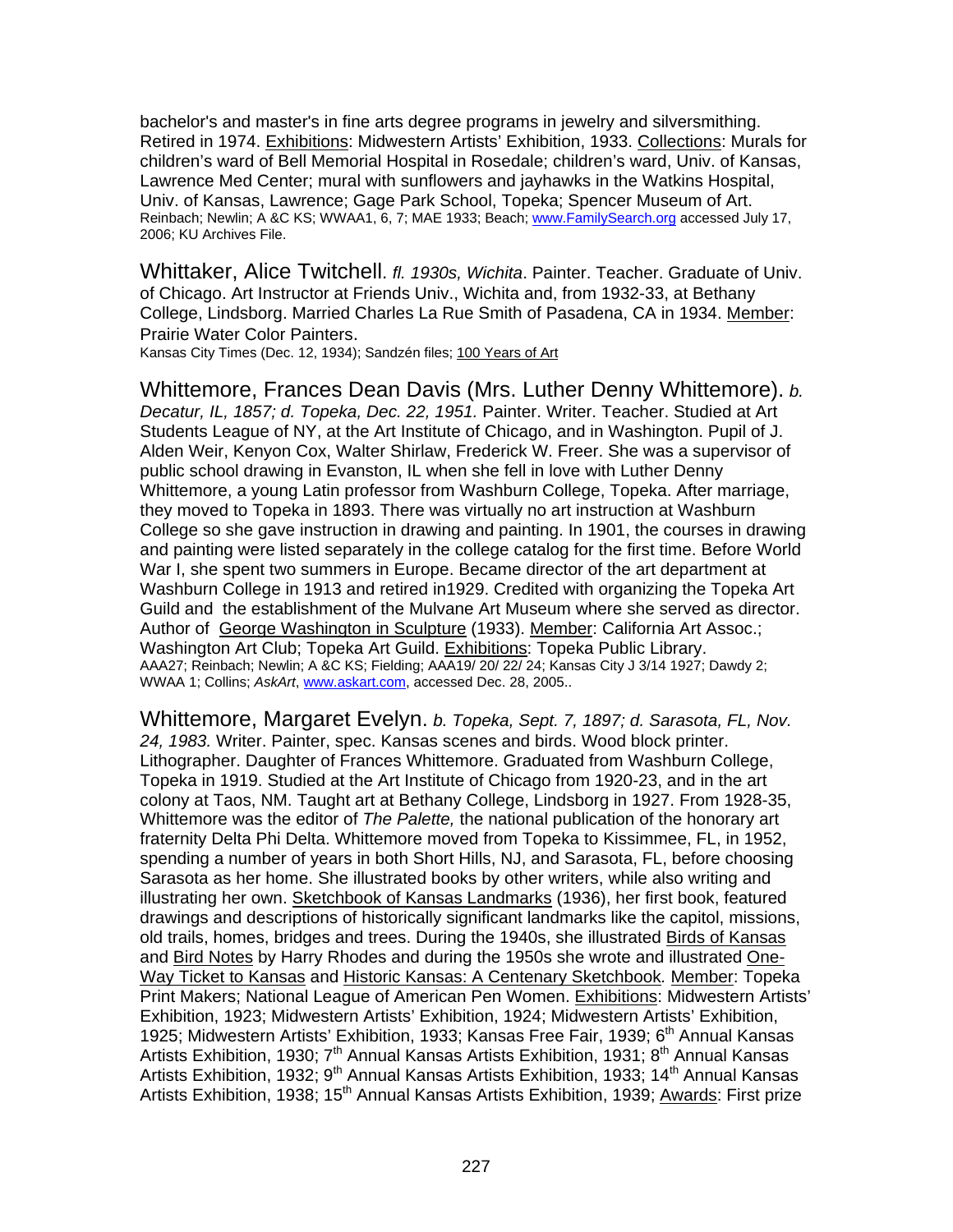in  $9<sup>th</sup>$  Annual Exhibition of American Block Prints, Jan. 1936 for best print by a Kansan. Collections: Spencer Museum of Art Topeka Public Library; Reinbach; Beach Museum; Wichita Public Library; Emporia Library

"Notes on Some Kansas Artists," in *Kansas Magazine,* 1935; Dawdy 2; WWAA 1, 6, 7; AAA25; Reinbach; Newlin; A&C KS; WKDC; AAA 20/ 22; MAE 1923-25, 1933; *AskArt*, www.askart.com, accessed Dec. 23, 2005; Kovinick.

Wilber, Jessie Spaulding. *b. Whitewater, WI, Nov. 10, 1912; d. Bozeman, MT, Oct. 2, 1989.* Painter. Printmaker. Attended Port Huron Junior College, Michigan, in 1930-1932. Her art education began in earnest in 1933, when she studied with modernist Estelle Stinchfield, as a junior, at Colorado State Teachers College (now Univ. of Northern Colorado), Greeley, graduating in 1935 with a fine arts degree. In 1938, she received her Master of Arts degree. She also studied in Des Moines, IA in 1938-1940, while teaching there, as well as elsewhere with Otis Dozier. Though the majority of her art reflected her lifelong love of nature and natural things, plants, landscapes, animals and people, a major activity in her art career was the recording and preservation of pictographs and murals painted by the Blackfoot Indians on the exteriors of their lodges and tipis. This latter interest would result from a 1940 summer visit to Montana that led to a position in the art department of Montana State College (later Univ.), where she would remain for over thirty years, from 1941-1972. Painted the mural, "In the Days of the Cattlemen's Picnic", for the Kingman Post Office in 1942. Member: Montana Institute of the Arts. Exhibitions: one-person shows at the Univ. of Montana, Missoula, 1965; Ketterer Gallery, Bozeman, 1972; and Montana State Univ., 1983. Awards: Artist of the Year, Montana Institute of the Arts, 1973; Governor's Award for Distinguished Achievement in the Arts in 1988 from the Montana Arts Council. Collections: Montana Historical Society; Montana State Univ.; Montana Institute of the Arts Foundation. Wiebe; Bruner; *AskArt*, www.askart.com, accessed Dec. 23, 2005; Kovinick

Wilcox, Mrs. E. B. *fl. 1880s, Hutchinson.* Art studio. Had office in Hutchinson over People's Savings Bank and lived at 134 N. W. corner of Sherman and Poplar, 1888. Hutchinson City Dir. 1888.

Wilcox, Hiram P. *fl. 1890s, Topeka.* Portrait artist. Lived in Topeka at 314 W. Third, 1896-97. Topeka City Dir. 1896-7.

Wilcox, J. B.. *fl. 1930s, Topeka.* Artist. Exhibitions: Kansas Free Fair, 1939 Topeka J (Sept. 9,1939)

Wilder, Mrs. M. A. *fl. 1890s, Topeka.* Artist. Lived in Topeka at 37 Crawford Building, 1891. KSG 1891.

Wiles, Elmer R. *fl. 1912, Topeka.* Artist, spec. portraiture. Lived at 629 Kansas Ave. in Topeka in 1912. KSG 12; Topeka City Dir. 1912.

Wiles, Mrs. M. C. *fl. 1890s, Halstead.* Artist. Husband worked as an agent for Wells Fargo Express.<br>KSG 1891.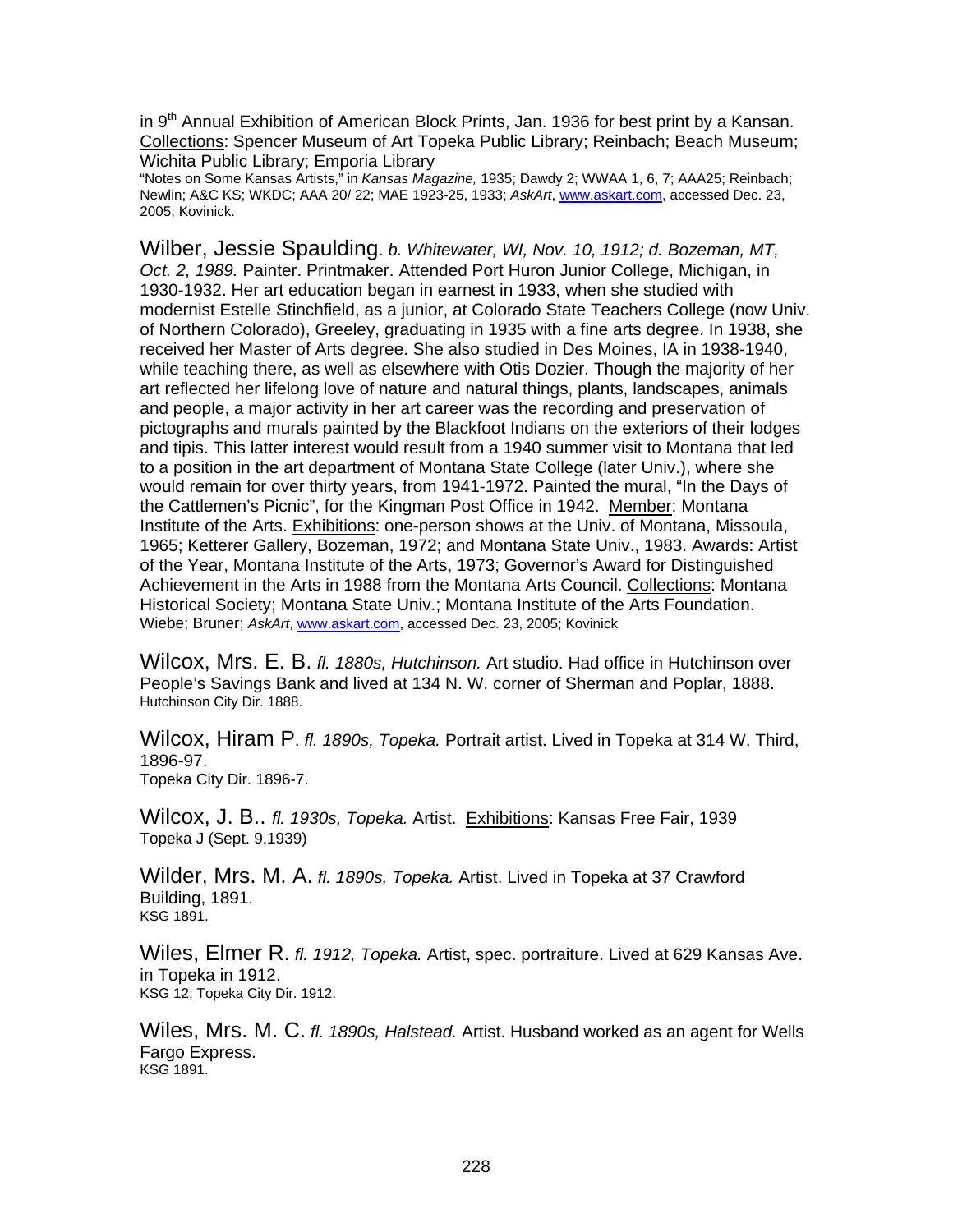Wilford, Loran Frederick. *b. Wamego, Sept. 13, 1892; d. Stamford, CT., Dec. 5, 1972.* Painter. Illustrator. Teacher. Studied at Kansas City Art Institute and with Charles Wilimovsky and George Pearse Ennis. Began with artwork in the art department of the *Kansas City Star* in 1917 living in Kansas City from 1917-23. Moved east to Stamford, CT and lived in Connecticut until 1953 working for publications such as *Cosmopolitan, Everybody's, McCall's*, and *Hearst's International*. Illustrated several children's books written by Mabel Harmer in the 1950s. Taught at the Ringling School of Art in Sarasota, FL from 1936-43 and 1948-69. Member: Society of Independent Artists; Audubon Artists; Artists Guild of Authors League of America; Society of Illustrators; Salons of America; New York Water Color Society; American Water Color Society; Salmagundi Club. Exhibitions: Annual Exhibition of the Artists of Kansas City and Vicinity, 1915; Annual Exhibition of the Artists of Kansas City and Vicinity, 1920; Annual Exhibition of the Artists of Kansas City and Vicinity, 1921; Midwestern Artists' Exhibition, 1922. Awards: Honorable mention, California Print Maker, 1922; Silver medal for Graphic Arts, Midwestern Artists' Exhibition, 1922; Gallatin Prize, NY Water Color Club, 1929; Zebruskie Prize, American Water Color Society, 1929; McGowan Prize, 1930; Osborne Prize, 1933; Isidor Prize, Salmagundi Club, 1930; Shaw Prize, 1931; Philadelphia Water Color Prize, 1931. Collections: New York Public Library; Toledo Museum of Art; High Museum of Art; Holmes Public School, Darien, CT.; Sandzén Memorial Art Gallery *Art Digest (* Apr. 15, 1931); *Ladies Home Journal (* Mar. 1927); AAA25; Reinbach; WWAA 1-4; Sain; Newlin; AAA 12/ 24/ 18/ 20/ 22; Dawdy 2; WWAA 6, 7; Annual Exh. KCAI 1915, 1920-21; MAE 1922; Reed; *AskArt*, www.askart.com, accessed Dec. 28, 2005.

Wilhelm, Bruns. *fl. 1908, Wichita.* Artist. Lived in Wichita at 122 S. Market in 1908. Wichita City Dir. 1908.

Wilkerson, Don. *fl. 1930s, Topeka.* Painter. Businessman. Printmaker, spec. landscapes. Traffic supervisor of Southwestern Bell Telephone Co. Exhibitions: 6<sup>th</sup> Annual Kansas Artists Exhibition, 1930; 10th Annual Kansas Artists Exhibition; 1934; 12th Annual Kansas Artists Exhibition, 1936; 14th Annual Kansas Artists Exhibition, 1938.

Topeka J (Nov.10, 1934)

Wilkin, Mildred Pierce. *b. Kansas, Nov. 23, 1896; d. California, Apr. 6, 1990.* Lived in Chino, CA in 1931-41 and Corona, CA in 1947-53. Dawdy 2; www.FamilySearch.org accessed July 17, 2006.

Willard, Frank G. *fl. 1909-10, Topeka.* Artist. Worked in Topeka at 41 Crawford Building and lived on Woodlawn Av., 1909; 41-43 Crawford Bldg., lived at 1014 Topeka Av., 1910. Topeka City Dir. 1909-10.

Williams, Frances Royster (Mrs. Winthrop Williams). *b. Topeka.* Artist. Lived in Kansas City. Sain

Williams, Louise Houston. *b. Garnett, Apr. 9, 1883.* Painter. Lithographer. Block printer. Drawing. Teacher. Studied at Kansas City Art Institute; Univ. of Kansas, Lawrence. Pupil of Randall Davey. Taught in Anacortes, WA, 1931-41. Member: Boston Art Club; Pacific Coast Artists; Women Artists of Washington; Northwest Print Makers. Dawdy 2; WWAA 1.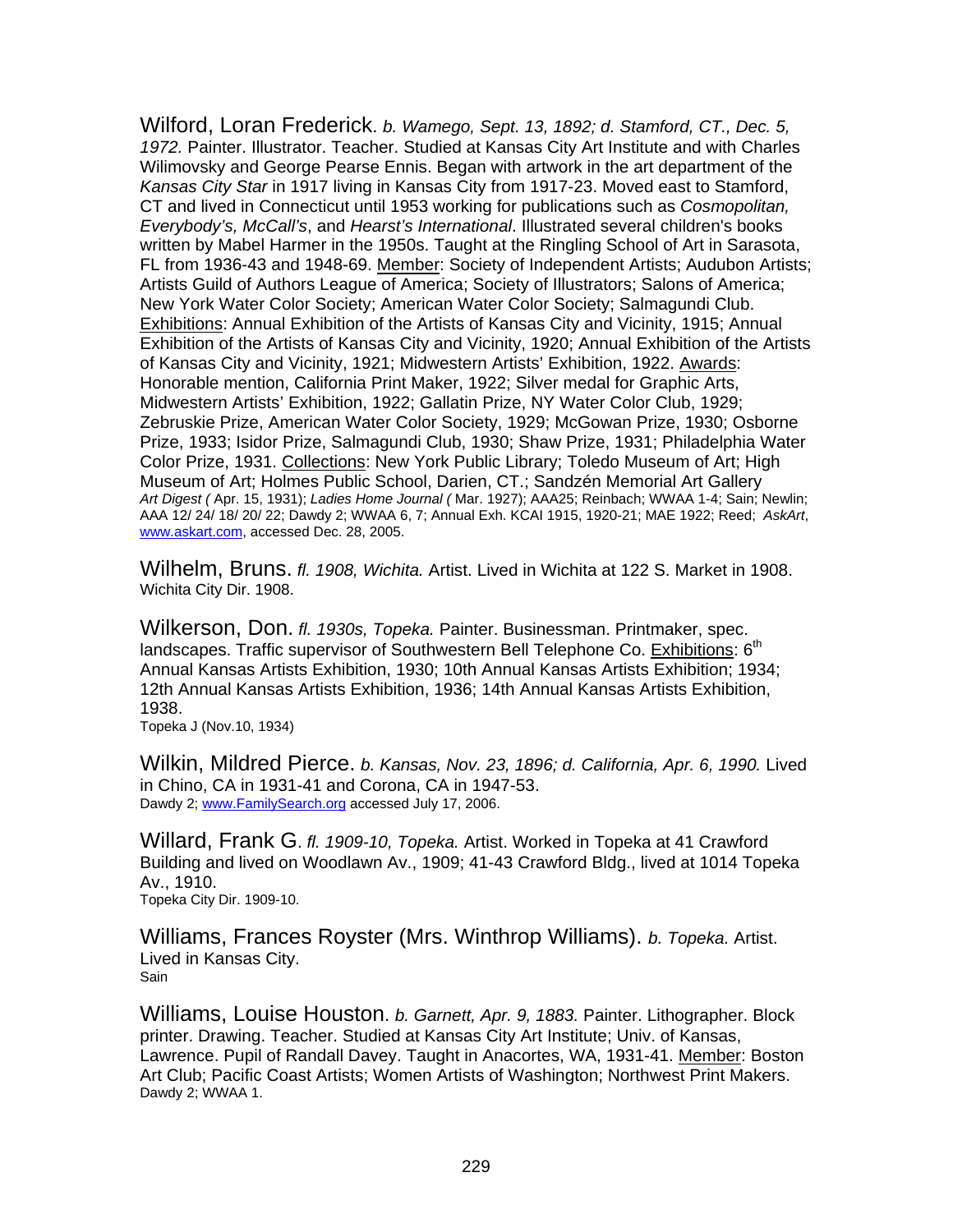Williams, Mina. *fl. Clay Center*. Artist, spec. wood carving. Sain; A&C KS

Willis, Mrs. Myrtle. *fl. 1911-13, Wichita.* Artist. Wife of George. Lived in Wichita at 1120 S. Lawrence, 1911-13. Wichita City Dir. 1911-13.

Wilson, Clara. *fl. 1930s, Topeka.* Art instructor at Crane Junior High, 1935. Exhibitions: 11<sup>th</sup> Annual Kansas Artists Exhibition, 1936. Topeka J (Nov. 30, 1935; Jan. 7 1936)

Wilson, Miss Mary M. *fl. 1906-08, Winfield.* Artist. Art teacher. Cover designer. Lived in Winfield at 1204 E.  $5<sup>th</sup>$ , 1906-07; Fuller Blk., E. 9<sup>th</sup> Av., 1908. KSG 1908; Winfield City Dir. 1906-07.

Wilson, William H. *fl. 1899-1900, Topeka, .* Artist. Worked in Topeka at 10 Keith Blk., lived at 816 Kansas Av., 1900. KSG 1900; Topeka City Dir. 1899-1900.

Winchester, Miss Harriet A. *fl. 1890s, Leavenworth.* Artist. Art and fancy goods. Lived in Leavenworth at 106 S.  $4<sup>th</sup>$ , 1889-1891. KSG 1891; Leavenworth City Dir. 1889, 1890.

Wing, Leota Anna McNemar. *b. Wilmington, OH, Sept. 16, 1882.* Artist. Studied at the Univ. of Kansas, Lawrence; Univ. of Nebraska; Bethany College, Lindsborg; and the California State Normal College in San Diego, CA. Lived in Cedar Falls, IA. Dawdy3; www.FamilySearch.org, accessed Aug. 2, 2006.

Winget, Vera. *fl. 1918, Jennings, .* Painter. Graduated from Baker Univ., Baldwin City in 1918. Exhibitions: in Beloit, 1918. Topeka Cap. (Dec. 15, 1918)

Winslow, Belle. *fl. 1890s, Kansas City, .* Artist. Lived in Kansas City at 1934 Walnut, 1895. Kansas City Dir. 1895.

Winslow, Miss Essa. *fl. 1880s, Hutchinson.* Artist. Lived in Hutchinson at 319 3d Av. E., 1888. Hutchinson City Dir. 1888.

Winter, Casper C. *fl. 1930s, Topeka.* Exhibitions: Kansas Free Fair, 1939.<br><sub>Topeka J (Sept. 9, 1939).</sub>

Winter, Lumen Martin. *b. Ellery, IL., Dec. 12, 1908; d. New Rochelle, NY, 1982.* Painter. Designer. Illustrator. Sculptor. Studied at Grand Rapids Junior College (MI), the Cleveland School of Art, the National Academy of Design, the Grand Central School of Art, and the Beaux-Art Institute of Design, NY. Painted the mural, "Threshing in Kansas," for the Hutchinson Post Office in 1942. Member: Society of Illustrators; National Society of Mural Painters; Architectural League of NY; American Water Color Society; New Rochelle Art Assoc.; Salmagundi Club. Collections: many murals and mosaics including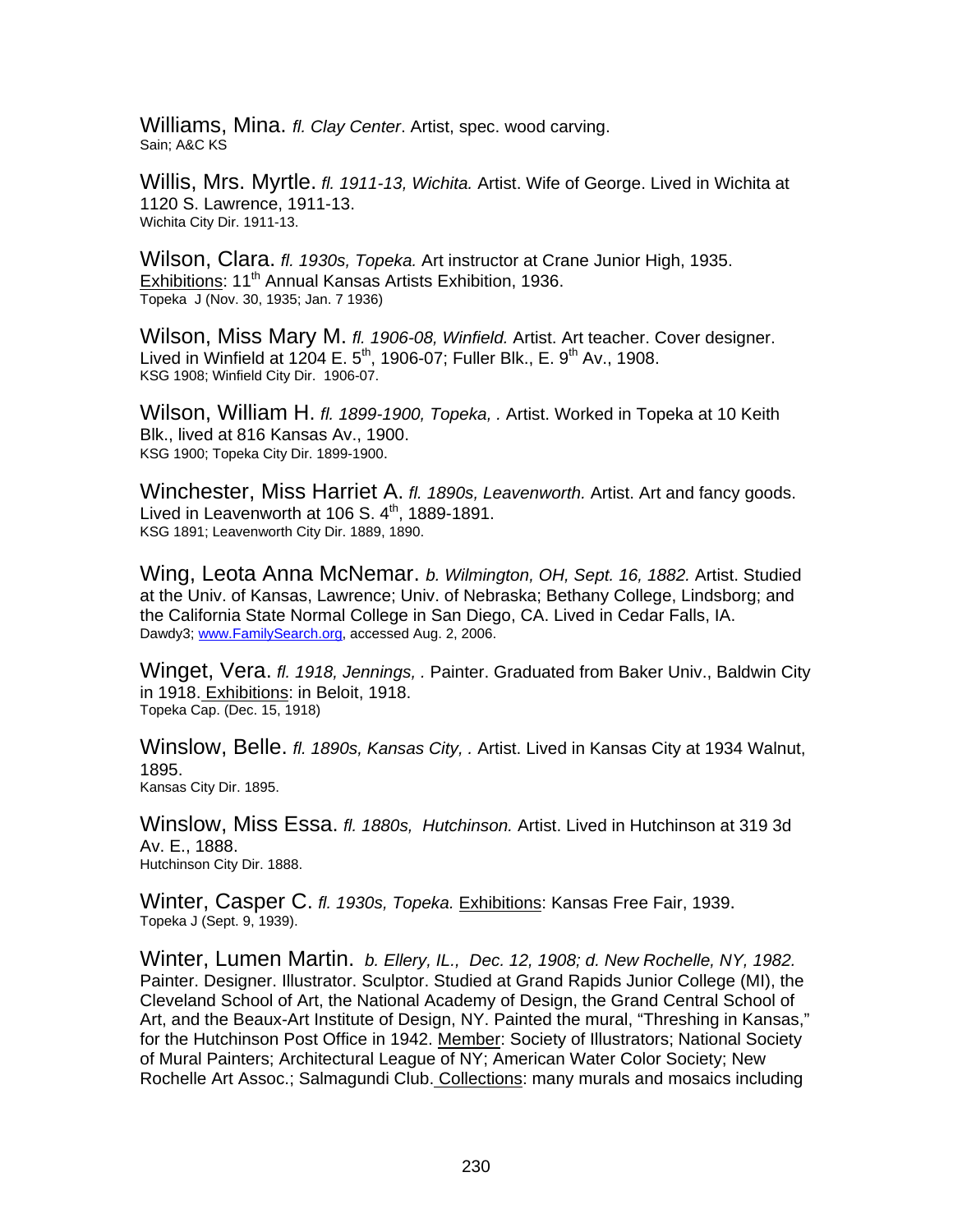St. Louis's Wellston Post Office, Bank of Manhattan, Univ. of Notre Dame, Sheraton Park Hotel in Washington DC.

Sain; Wiebe; Topeka J (Apr. 22, 1939); WWAA 6, 7; Bruner; *AskArt*, www.askart.com, accessed Dec. 23, 2005.

Wise, Vera. *b. Iola, July 26, 1892; d. Stockton, CA, June 6, 1978.* Painter. Teacher. Family moved to Washington where she graduated from high school, Wise attended Willamette Univ. (OR) from 1916-20. Taught at high schools in Washington and Montana before studying at the Chicago Academy of Fine Arts from 1924-25 and working as a commercial artist and designer for Marshall Fields and Company, Chicago. Moved in 1929 to Kansas City to work for the Robert Keith Company and take classes at the Kansas City Art Institute under Thomas Hart Benton. Joined the art faculty of the Texas School of Mines in El Paso (later Univ. of Texas at El Paso) in 1939 retiring in 1962. Moved to California after retiring. Exhibitions: Solo shows at the Museum of New Mexico, 1944, 1945, 1948; Palace of the Legion of Honor, 1945; Morton Galleries, 1946. Kovinick; *AskArt*, www.askart.com, accessed Jan. 15, 2006

Wisley (or Wiseley?), John. *fl. 1930s, Coffeyville & Tonganoxie.* Sculptor. Exhibitions: Kansas Free Fair, 1936.<br>Topeka J (Sept. 19, 1936; Sept. 9, 1939)

Withers, Margaret Craver. See Craver, Margaret.

Witwer, Marie. *fl. 1907-42, Topeka*. Artist. Teacher. Pupil of Marshall Fry of New York, Aulich, and Bischof. Partner with Katharine Lindsey in Witwer & Lindsey in 1907 in Topeka. Operated the What-Not-Shop in Topeka in Topeka and sold, among other things, paintings by Gladys Nelson Smith for over 20 years. **Sain** 

W**olcott, Mrs. M. S.** *fl. 1880s, Wyandotte*. Artist.<br><sup>KSG 1886.</sup>

Wolfe, Byron B. *b. Parsons, Apr. 4, 1904; d. Monument, CO, May 1973.* Painter, spec. cowboys. Illustrator. Worked on a cattle ranch before studying art at Univ. of Kansas, Lawrence. Was associate with J. W. Fazel of Capper Engraving Co., Topeka, 1929. First studio in Kansas City as a commercial artist, specializing in western illustrations for beer ads and newspaper reproductions. Became art director for local ad agency. By 1962 was painting full-time. Living in Leawood when he supplied the watercolor for the cover of the Summer 1969 *Kansas Historical Quarterly*. Member: Cowboy Artists of America. Collections: Wyoming State Gallery; Buffalo Bill Museum; Eisenhower Library; Montana Historical Society; Nelson-Atkins Museum of Art. Belden; Samuels; Topeka Cap (Oct. 27, 1929); *AskArt*, www.askart.com, accessed Dec. 28, 2005; www.FamilySearch.org accessed July 17, 2006; The Sketchbook of Byron B. Wolfe. (Kansas City, MO: Lowell Press, 1972).

Wolfe, Fayeben Williams. *fl. 1930s, Topeka .* Artist. Taught art appreciation at Topeka High School; curator for high school art galleries; secretary for the Topeka Art Guild.

Topeka J (June 11, 1938)

Wolfe, John C. *b. Cincinnati .* Painter, spec. portraits and panoramas. Came to Topeka to visit his son-in-law, Chris Bernhard, and do some work. Painted portraits of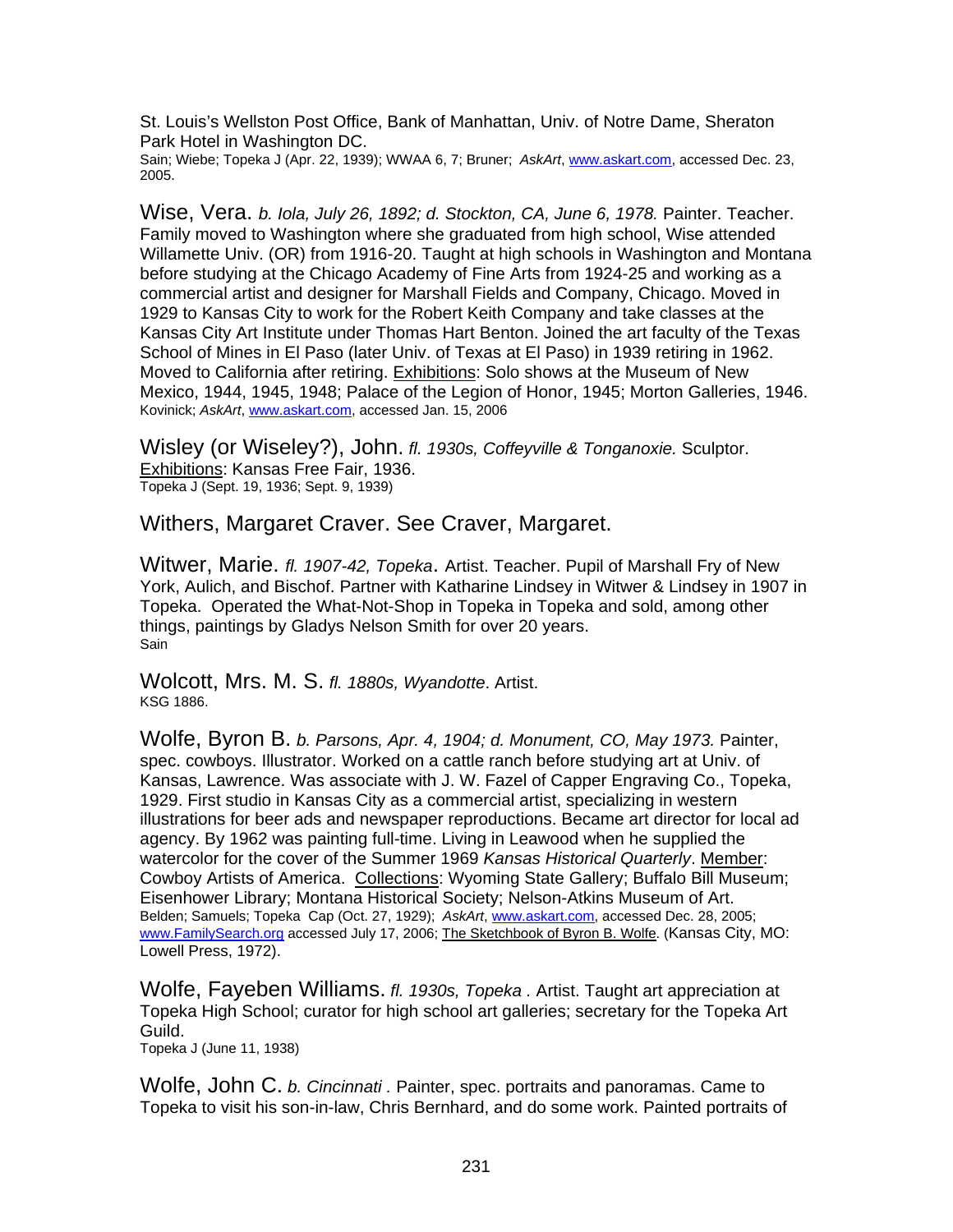Lincoln, Harriet Beacher Stowe, Bishop McIlvane, John Brown, Governor A. H. Reeder and others. His portraits of John Brown and Governor A. H. Reeder were purchased by the House and Senate. At one point he was collecting material for a historical picture of early Kansas. He also collaborated with William Louis Sonntag on a large panorama of Milton's <u>Paradise Lost</u> and <u>Paradise Regained</u>.<br>Wyandotte Gazette (Feb. 4,1881); Topeka Cap. (Feb. 2,1881); *AskArt*, www.askart.com, accessed Dec. 23,

2005.

Wood, Stanley Huber. *b. Bordentown, NJ, Sept. 12, 1894; d. Los Angeles, CA, July 28, 1949..* Painter. Lithographer. Educated at the Drexel Institute in Philadelphia, PA where he studied engineering and architecture. After moving to California in 1920, he lived in Carmel and San Francisco. Lived in Lawrence and in Cleveland, 1927. His illustrations often were in *Fortune* magazine. Exhibitions: California State Fair, 1920 (1st prize); San Francisco Art Assoc., 1921-31 (prizes); Carmel Art Assoc., 1920s; Berkeley League of Fine Arts, 1924; Santa Cruz Art League, 1928 (1st prize); De Young Museum, 1932, 1935; California Palace of the Legion of Honor, 1942; California Water Color Society, 1945. Awards: Gold medal, 1924 and Bremer Prize, 1930, San Francisco Art Assoc. Collections: Brooklyn Museum; Mills College Art Gallery; San Diego Museum of Art; Smithsonian American Art Museum.

Sain; Dawdy; WWAA 1; AAA24; *AskArt*, www.askart.com, accessed Dec. 23, 2005.

Woodall, Adrian R. *b. Christian County, MO, Nov. 21, 1888; d. Silver Springs, FL, Oct. 7, 1969.* Sculptor in wood. Raised on farms in Missouri and Oklahoma with a strong interest in but no training in drawing or carving. He became an optometrist who carved soap heads to display spectacles in his office window. In 1927, inspired by Axel Petersen and G.N. Malm, he began carving in wood. He carved figures and animals and exhibited widely through the midwest while living in Clay Center in 1929-33 and in Hutchinson in 1935. In 1936 he moved to Florida where his hobby became his livelihood and he taught a class in carving and wood sculpture at Florida Southern College in Lakeland, FL. Exhibitions: Midwestern Artists' Exhibition, 1929; 19<sup>th</sup> McPherson Exhibition 1929; Midwestern Artists' Exhibition, 1930; Midwestern Artists' Exhibition, 1932; Midwestern Artists' Exhibition, 1933; Midwestern Artists' Exhibition, 1935. MAE 1929-30, 1932-33, 1935; Sandzén files; www.FamilySearch.org accessed July 17, 2006.

Woodbury, Arleen. *fl. Newton.* Pupil of Birger Sandzén at Stephens College, Columbia, MO. Sain

Woodbury, Edith K. *fl. 1930s, Newton.* Painter, spec. landscape, flower study. Member: Prairie Water Color Painters Exhibitions: 6<sup>th</sup> Annual Kansas Artists Exhibition, 1930; 7th Annual Kansas Artists Exhibition, 1931; 8th Annual Kansas Artists Exhibition, 1932; 10th Annual Kansas Artists Exhibition, 1934; 12th Annual Kansas Artists Exhibition, 1936..Collections: Sandzén Memorial Art Gallery Topeka J (Nov. 10, 1934); Sandzén files.

Woodman, Selden J. *b. Maine, 1834; d. Topeka, 1923.* Painter, spec. portraits. Admitted to the bar as an attorney in New York then, in 1863 after practicing law for 2 years, Woodman studied at the Art Institute of Chicago and twice went to Europe for further study. Pupil of Thomas Couture. Moved to Topeka in 1871 where he became a portrait painter and among his most important works was a portrait of "John Brown."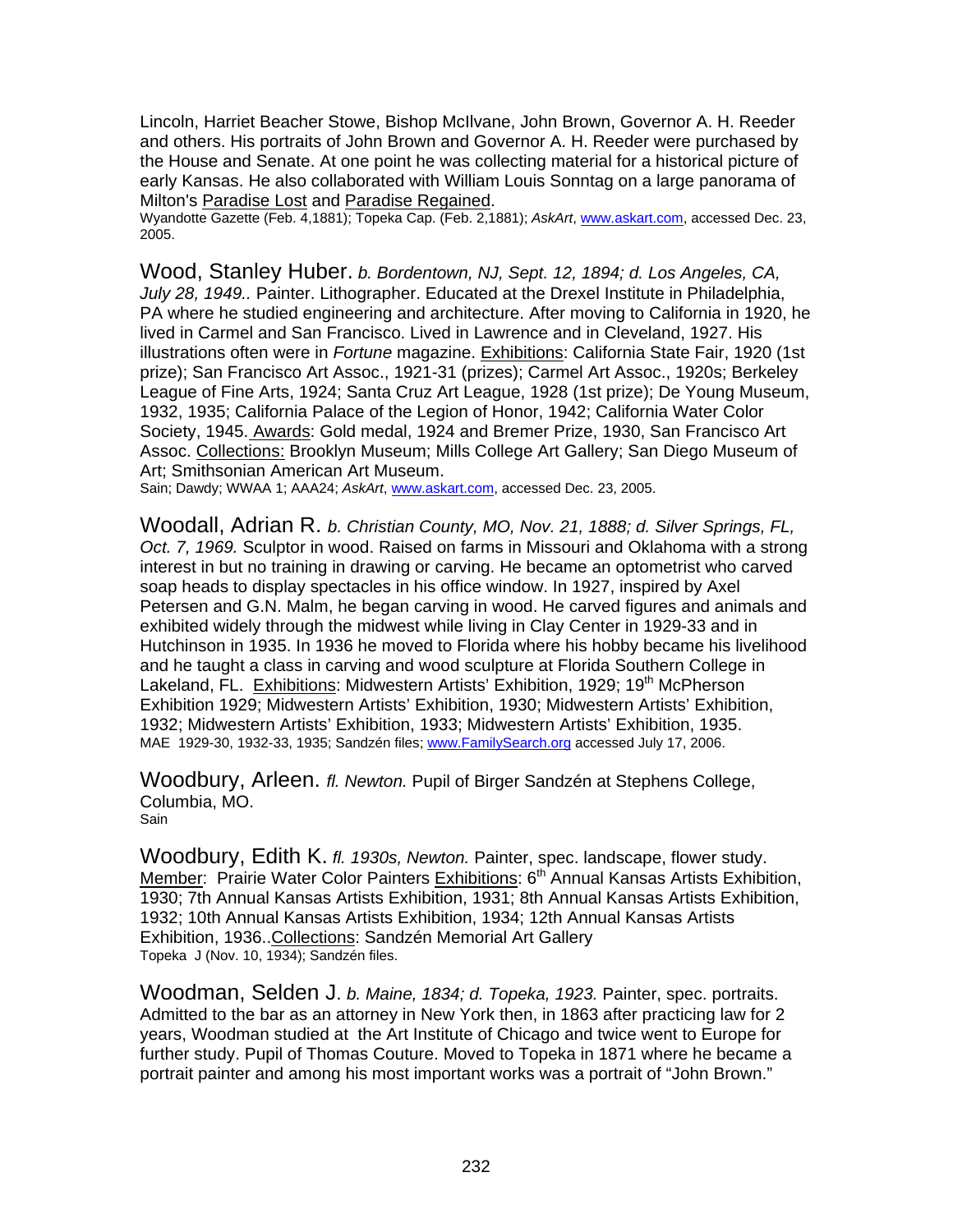Lived in Topeka at 422 F. St. West in 1885-1886 and at 422 W. Park Ave. in 1890-1891. Collections: Kansas State Historical Society.

*Century*, (July 1883); Reinbach; Newlin; Topeka City Dir. 1885-86, 1890-91; *AskArt*, www.askart.com, accessed Dec. 28, 2005; http://abolitionist-john-brown.blogspot.com/2005/12/john-brown-portrait-by-seldenwoodman.html, accessed July 26, 2006; Sain; Dawdy3.

Woodman, William S. *fl. 1880s, Wichita.* Landscape painter.<br>KSG 1884-5.

Woodry, Miss Abbie. *fl. 1890s, Solomon City.* Artist. KSG 1891.

Woodry, Miss Stella. *fl.1890s, Solomon City.* Artist. Music teacher. KSG 1891.

Woods, Athena R. fl. 1880s, Osage Mission. Artist.<br>KSG 1888-9.

Woods, James David "Dave". *b. near Humboldt, Oct. 11, 1885; d. Humboldt, 1975.* Artist. Self-taught. Worked at a local brick factory from 1910-45. Created colorful outdoor environments with found objects.

Brackman, Barbara, and Cathy Dwiggans, eds. Backyard Visionaries: Grassroots Art in the Midwest (Lawrence: Univ. of Kansas Press, 1999)

Worley, Mignon Logan (Mrs. Gilbert Worley). *b. Topeka.* Artist. Self-taught. Lived in Kansas City. **Sain** 

Worrall, Henry D. *b. Liverpool, England, Apr. 14, 1825; d. Topeka, June 20, 1902.* Painter, spec. genre, landscape, portrait. Decorator. Illustrator. Caricature. Came to the U. S. in 1835, when he was 10 and lived in Buffalo, NY with his family. As a young man he moved to Cincinnati, OH and worked as a glasscutter. He played, taught and wrote music for the guitar. He moved to Topeka in 1868 on the advice of his doctor. He settled and opened a music studio and began teaching and regularly presenting concerts. His early hobby of art developed and he began painting landscapes and portraits. In 1869 he did a sketch, "Droughty Kansas," for some visiting friends from Cincinnati. This work was widely reproduced and influenced many easterners to move to Kansas, launching a career which overshadowed his music. He became prominent as an artist in the 1870's throughout Kansas and Missouri. In 1876 he helped plan a Kansas Exhibit at Philadelphia Centennial Exhibition and constructed a liberty bell using Kansas Agricultural products for the exhibit. Contributed to *Harper's Weekly*, to *Frank Leslie's Illustrated Newspaper*; illustrated Joseph G. McCoy's 1874 book Historic Sketches of The Cattle Trade and W. E. Webb's Buffalo Land (1872)*.* Worked for the Atchison, Topeka and Santa Fe railroad illustrating their magazine*, Rocky Mountain Tourist*. He traveled extensively in Kansas, New Mexico Territory and Colorado. Exhibitions: Centennial Expo in Philadelphia, 1876. Collections: Reinbach, Topeka; Mulvane Art Center.

Taft; *Kansas Historical Quarterly (*Aug. 1946); Reinbach; Sain; Newlin; Dunbier; Dawdy; PROW; Samuels; Topeka City Dir. 1870, 1873, 1874, 1875, 1876, 1878, 1879, 1880, 1881, 1882, 1883-84, 1885-86, 1887-88, 1888-89, 1890-91, 1896-97; KSG 1884-85, 1888-89, 1894; KAC; *Kanhistique (*July 1976); *AskArt*, www.askart.com, accessed Dec. 28, 2005.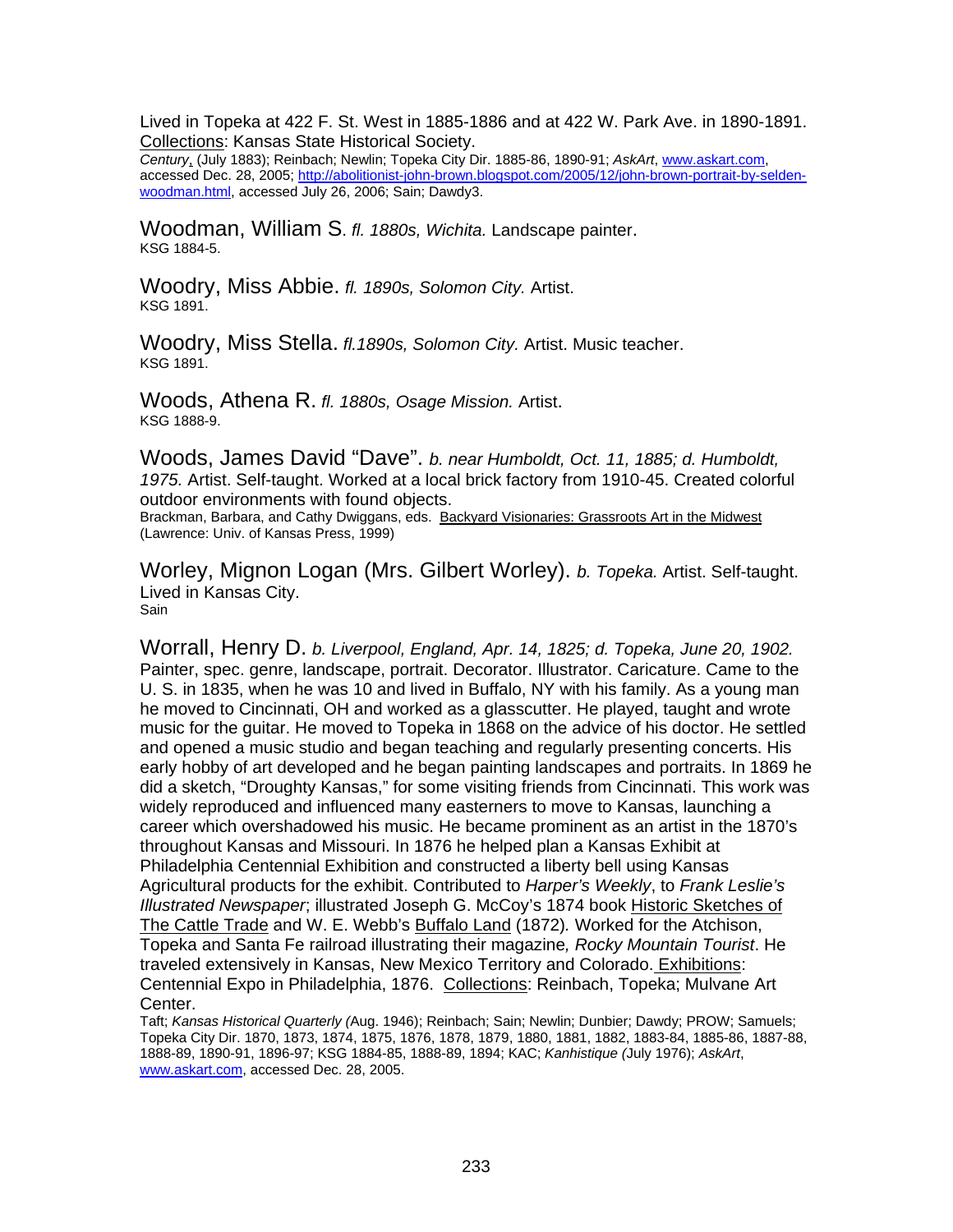Worrall, Mamie. *fl.1880s-1907 Topeka, .* Artist. Pianist. Lived at 715 Polk in Topeka. Topeka City Dir., 1887-1888, 1907.

W**orswick, Mrs. W. O.** *fl. 1904-12, Oskaloosa.* Artist. Husband was a lawyer. <br><sup>KSG 1904, 1912.</sup>

Wright, Fredda Burwell (Mrs. William Wright) *b. Nebraska, 1904?.* Sculptor. Painter. Lived in Topeka and was a pupil of Mary Huntoon and Lester T. Hull. She was a Kansas artist with the Federal Art Project in 1939. Exhibitions: Topeka Artists, 1936; 14<sup>th</sup> Annual Kansas Artists Exhibition, 1938; 15<sup>th</sup> Annual KS Artists Exhibition, 1939; Kansas Free Fair, 1939; Four Mural panel Lincoln School, Independence, KS, 1939; 16th Annual Kansas Artists Exhibition, 1940. WWAA, 3; Sain.

Wright, Harold Bell. *fl. Pittsburg, .* Painter. Author. He was an author and a minister. He painted a mural of the River Jordan for the First Christian Church in Pittsburg. The building was razed in 1916. Reinbach; Sain; Newlin.

W**right, John H**. *fl. 1880s, Ottawa*. Artist. Photographer.<br>ĸsG, 1888-89.

Wright, Margaret. *fl. 1930s, Kansas City.* She was artist working in the Federal Art Project. Topeka J (June 5, 1937)

Wrightsman, Daisia. *fl.1920s, Kansas City.* Artist. She lived at 1129 Virginia Ave, Kansas City. Her husband was Jim J. Wrightsman, the foreman of Griffin Wheel Company. Kansas City Dir. 1920.

Wyckoff, Joseph. *b. Ottawa, July 9, 1882.* Painter. Studied at the Art Institute of Chicago; Pennsylvania Academy of Fine Arts. He was a pupil of Walter M. Clute while in Chicago, and also Jay Hambridge and Howard Giles. Lived at 152 N.  $20<sup>th</sup>$  St., Chicago. Member: League of American Artists.<br>AAA, 12/14/20/22/24/27; Reinbach; Sain; Newlin.

Wyman, Fred. *fl. 1930s, Topeka*. Artist. Exhibitions: Kansas Free Fair, 1939.<br><sub>Topeka J (Sept. 9, 1939)</sub>

Wyre, Mrs. Sarah E. *fl. 1911-14, Wichita*. Artist*.* Her husband, George T. Wyre, was a cement block manufacturer. She lived at 1704 Jackson, Wichita in 1911-14. Wichita City Dir. 1911-14.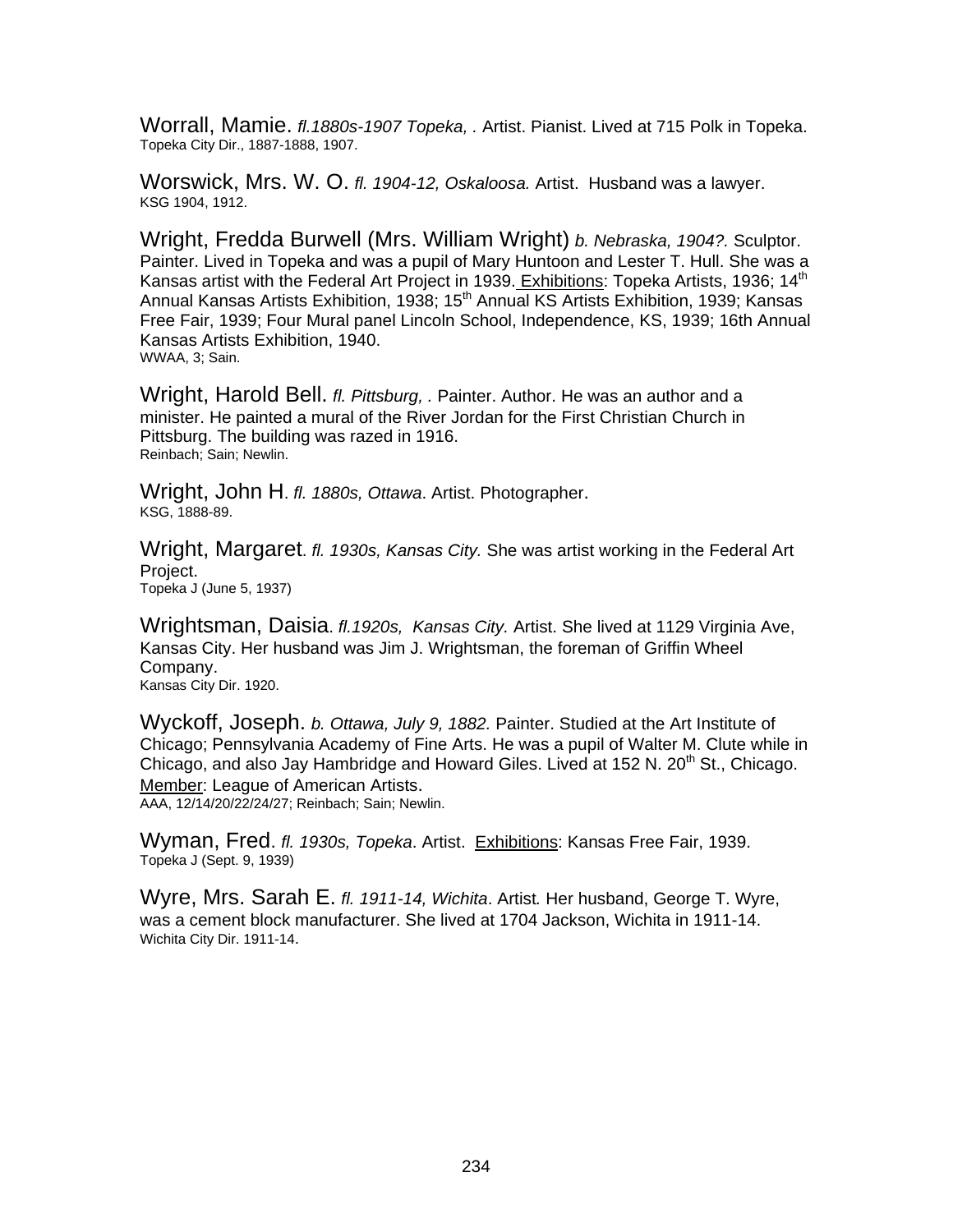Y Yaladee, G. B. *fl. 1880s, Wichita.* Artist. Lived in Wichita on Avenue "F" on Motor in 1888. Wichita City Dir., 1888.

Yost, Philipp R. *b. Auburn, NB, 1914.* Painter. Designer. Teacher. Student at the Univ. of Kansas, Lawrence; Cleveland School of Art; Art Institute of Chicago. Lived at 2135 New Hampshire, Lawrence in 1934-35. Exhibitions: Midwestern Artists' Exhibition, 1934; Midwestern Artists' Exhibition, 1935. Awards: Purchase Prize, Art Society, Buffalo, NY

MAE 1934, 1935; Newlin

Yost, Walter J. *b. Cummings, Feb. 26, 1911; d. Cummings, May 26, 1995.* Printmaker. Illustrator. Studied at Univ. of Kansas, Lawrence. He painted murals on the lower level of Dyche Hall, while a Univ. of Kansas, Lawrence graduate student. Taught at Atchison High School and also at Highland Community College. Illustrated Rufi, the life story of a squirrel, written by A. B. Leonard of the biology department at the Univ. of Kansas. Awards: Kansas Governor's Artist Award, 1976. Sain; A&C KS; Lawrence Journal World (May 1982) interview with J. Branson.

Young, Mary E. *b. Kentucky, 1868; d. Wichita, 1941.* Artist. **Sain** 

Younkin, Mrs. Alice. *fl. Wichita.* Painter. Teacher. Had a studio at 356 St. Francis Ave, Wichita in 1908-09. Wichita City Dir. 1908-09.

Z

Zimmerman, Vic. *b. Kansas.* Cartoonist. Lived in Lindsborg, Topeka and New York. Studied at the Chicago Academy of Fine Arts. Reinbach; Sain; Newlin; Topeka J (Dec. 2, 1938)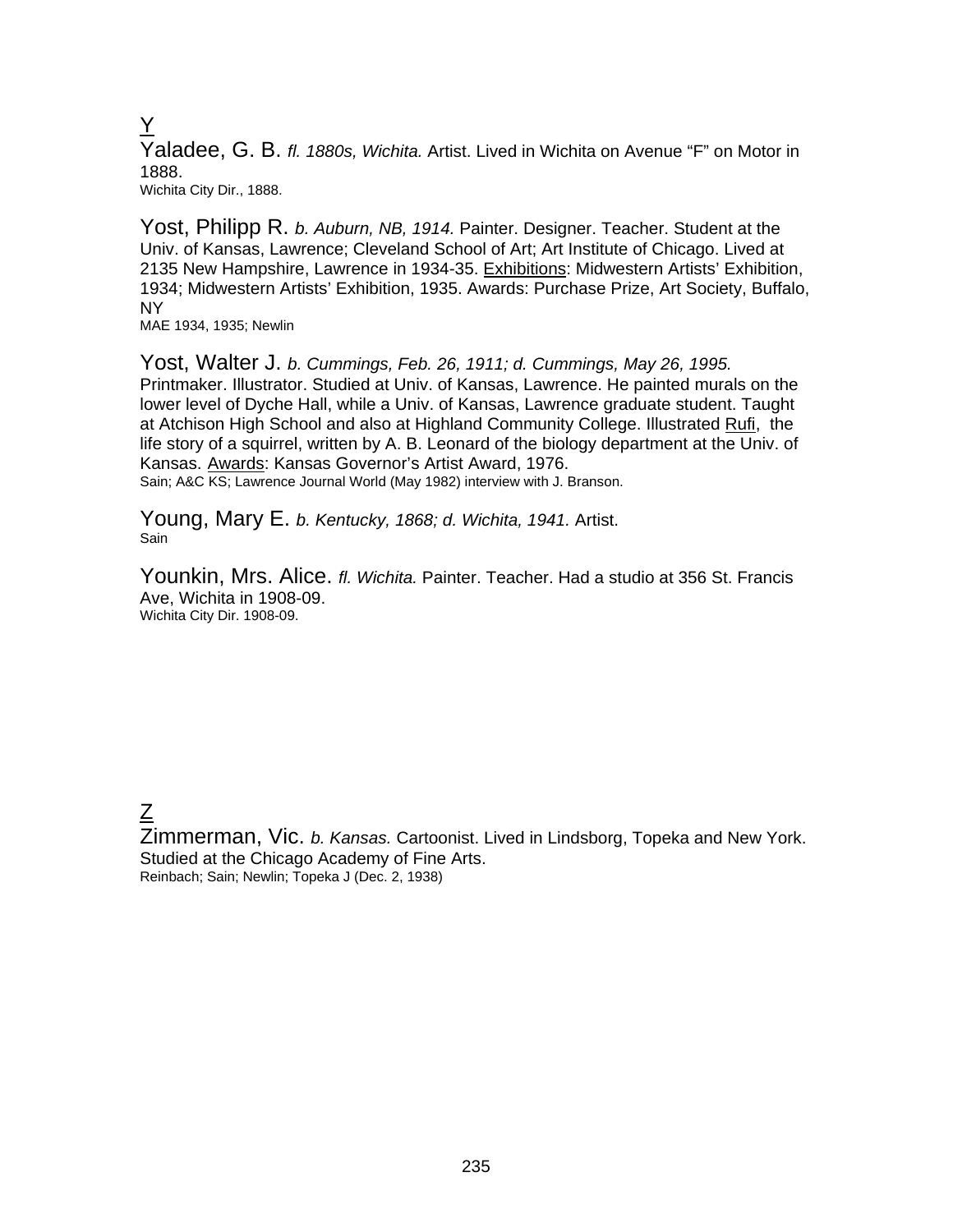# **Sources:**

- A&C KS: Festival of Kansas Arts and Crafts. Catalog: Arts and Crafts of Kansas: an Exhibition held in Lawrence, Feb. 18-22, 1948 in the Community Building. Lawrence: World Co., 1948.
- Abilene City Directory: 1904-05; 1906; 1910-11; 1912-13; 1914-15; 1918-21; 1923; 1926-28
- Allen County Directory: 1901-02
- AAA= American Art Annual. New York: American Federation of Arts, 1898-1947
- AAUW= Arts in Kansas N.P.: American Assoc. of Univ. Women. Kansas Division. 1958 Annual Exh. KCAI= Annual Exhibition of the Artists of Kansas City and Vicinity, Kansas City Art Institute, 1915-21

Annual Kansas Artists Exhibition. Topeka: Mulvane Art Museum, 1925-1941 Arkansas City Directory: 1898; 1906-07; 1925; 1930; 1932; 1936; 1938

- AFB= Art in Federal Buildings: an illustrated record of the Treasury Department's New Program in Painting and Sculpture. Volume 1: Mural Design, 1934-36. Washington, DC: Art in Federal Buildings Inc., 1936
- Atchison City Directory: 1859-60; 1860-61; 1865; 1870; 1872-73; 1876; 1878-79; 1880; 1882-83; 1884; 1885; 1887; 1888; 1891; 1893-94; 1896; 1899-1900; 1903; 1906; 1910; 1913; 1917; 1924; 1926; 1928; 1934; 1936
- Beatty, Brett. "Regional Art from Kansas Public Schools," American Art Review, v.14#2, April 2002. p. 94-101
- Belden, Dorothy. "Kansas Artists Known in World", in Wichita Eagle Beacon, Jan. 29, 1978. p. 12K

Bell, Jonathan Wesley, Ed. The Kansas Art Reader. Lawrence: Univ. of Kansas, 1976. Bird, Roy. Washburn; Through the Years. Topeka: Washburn Univ., 1997.

- Brackman, Barbara, and Cathy Dwiggans, Eds. Backyard Visionaries: Grassroots Art in the Midwest Lawrence: Univ. Press of Kansas, 1999.
- Bright, John D. ed. Kansas: The First Century. New York: Lewis Historical Pub., 1956. 4v.
- Bruner, Ronald Irwin. New Deal Art Workers in Colorado, Kansas and Nebraska. Thesis. Univ. of Denver, 1979.

Bulletin of the Kansas City Art Institute. v.1#1, Jan. 1932-1942.

Butler County Directory: 1920

Cederholm, Theresa Dickason. Afro-American Artists; A Bio-Bibliographical Directory. [Boston] Trustees of the Boston Public Library, 1973.

- Caldwell City Directory: 1941
- McPherson Exhibition= Catalogue of the Annual Art Exhibit. McPherson: McPherson High School Press, 1911-35

Chanute City Directory: 1905

Cheney City Directory: 1930

- Cherryvale Directory: 1905
- Clark, Eliot. History of the National Academy of Design, 1825-1953. New York: Columbia Univ. Press, 1954.
- Clay Center City Directory: 1906
- Clement, Clara Erskine. Artists of the Nineteenth Century and their Works: A Handbook. 4<sup>th</sup> edition. Boston: Ticknor & Co, [1884].

Coffeyville City Directory: 1925

Collins, Jim, and Glenn b. Opitz, eds. Women Artists in America: 18th Century to the Present (1790-1980). Rev. and enl. ed. Poughkeepsie, N.Y.: Apollo, 1980.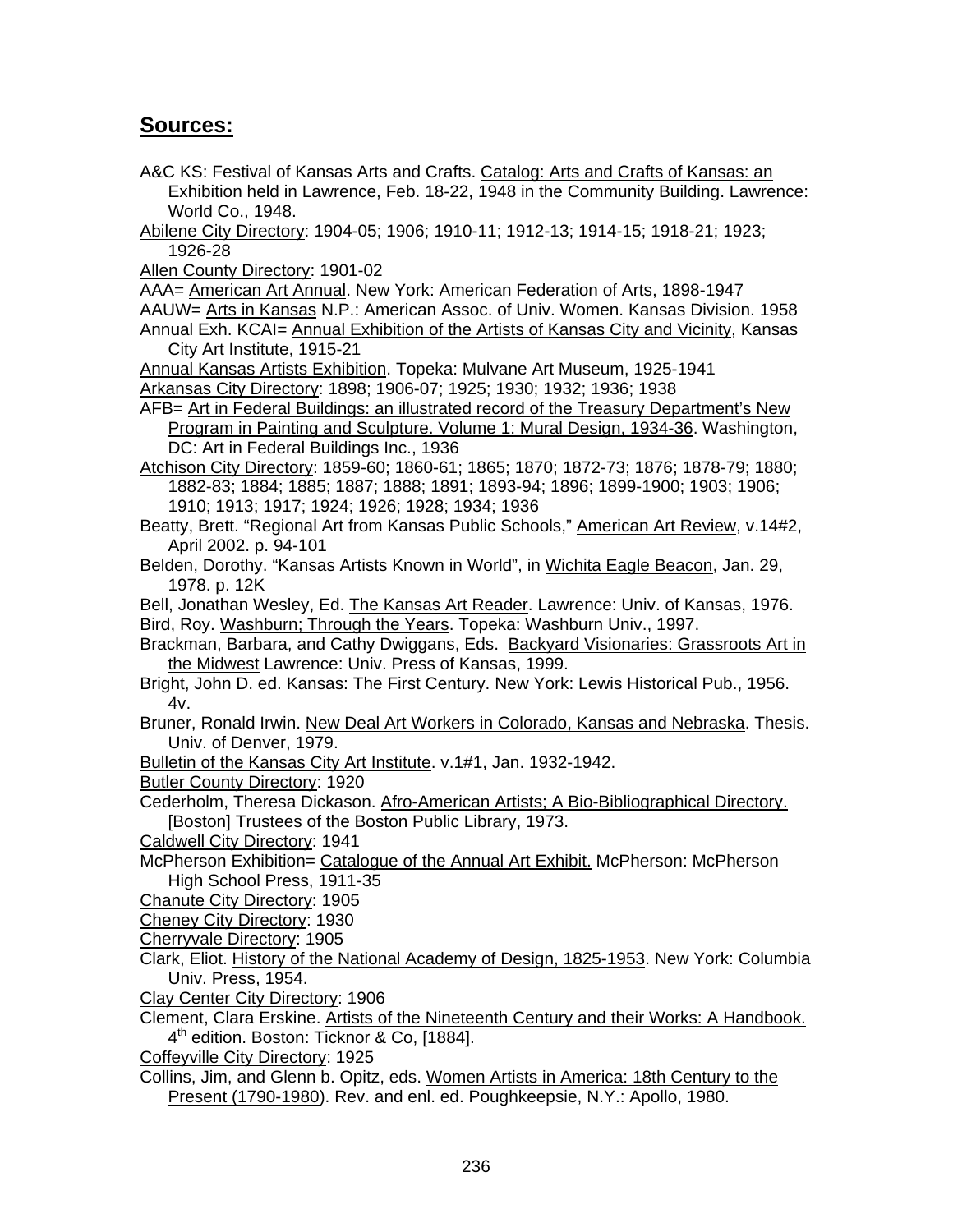Concordia City Directory: 1906

Cone, Mary Ellen. The Status of Kansas Literature and Art. Typed manuscript, 1939. Davis County Directory: 1883-84

Davison, Faye. "What I know about Kansas artists", in Kansas Magazine, 1933. p. 43- 48.

Dawdy, Doris Ostrander. Artists of the American West: A Biographical Dictionary. Chicago: Swallow Press, 1974.

Dawdy 2: Dawdy, Doris Ostrander. Artists of the American West: A Biographical Dictionary. Volume 2. Chicago: Swallow Press, 1981.

- Dawdy 3: Dawdy, Doris Ostrander. Artists of the American West: A Biographical Dictionary. Volume 3. Chicago: Swallow Press, 1985.
- Dickinson County Directory: 1886-87
- Doniphan County Directory: 1868-69
- Dunbier, Paul. The Dunbier Value Guide; Over 1200 Painters in the Western U.S. Before 1920. Scottsdale: Altamira Press, 1981.
- Dunlap, William. A History of the Rise and Progress of the Arts of Design in the United States. New edition with additions by Frank W. Bayley & Charles E. Goodspeed. 3v. Boston: C.E. Goodspeed & Co., 1918.

El Dorado City Directory: 1885; 1906; 1929

Eldredge, Charles C. "Abroad in Topeka: Art and Artists in the Heartland, 1900-1950," Symposium Paper from *Remapping the New: Modernism in the Midwest, 1893-1945*, organized by the Terra Museum of American Art and the Union League Club of Chicago, September 18, 2004, accessed at

www.terramuseum.org/scholarship/eldredge.shtml, Dec. 27, 2005

Elwood Directory: 1860-61

- Emporia City Directory: 1870; 1880; 1883; 1885-1886; 1890-1891; 1896; 1900-01; 1902- 03; 1908; 1916; 1926; 1930
- Exhibition of Works by the Prairie Water Colour Painters. Derby, England, n.d.
- Family Search. Version 2.5.0. Salt Lake City: Church of Jesus Christ of Latter Day Saints, 2002. www.FamilySearch.org
- FWP=Federal Writers' Project of the Work Projects Administration for the State of Kansas. Kansas: a Guide to the Sunflower State. (American Guide Series) New York: Viking Press, 1939.
- Fielding, Mantle. Mantle Fielding's Dictionary of American Painters, Sculptors and Engravers, with an Addendum containing Corrections and Additional Material on the Original Entries. Compiled by James F. Carr. New York: James F. Carr Publ., 1965.
- Fink, Lois Marie. American Art at the Nineteenth-Century Paris Salons. Washington: Smithsonian Museum of American Art, Smithsonian Institution, 1990.

Finney County Directory: 1886

Ford County Directory: 1922; 1928

- Ft. Scott City Directory: 1865-66; 1869-70; 1872; 1875; 1879; 1891-92; 1893; 1896-97; 1903-03; 1905; 1906; 1925
- Gilbert, Gregory, David C. Henry, and Elizabeth Broun. Kansas Printmakers: Catalogue. Lawrence: Helen Foresman Spencer Museum of Art, Univ. of Kansas, Lawrence, c1981.

Greene, Peggy. History of Art in Topeka. Typed Manuscript, 1965.

- Groce, George C., and David H. Wallace. New York Historical Society's Dictionary of Artists in America 1564-1860. New Haven: Yale Univ. Press, 1957.
- Harmsen, Dorothy. American Western Art; a Collection of One Hundred Twenty-Five Western Paintings and Sculpture with Biographies of the Artists. [Denver}: Harmsen Publishing Co., 1977.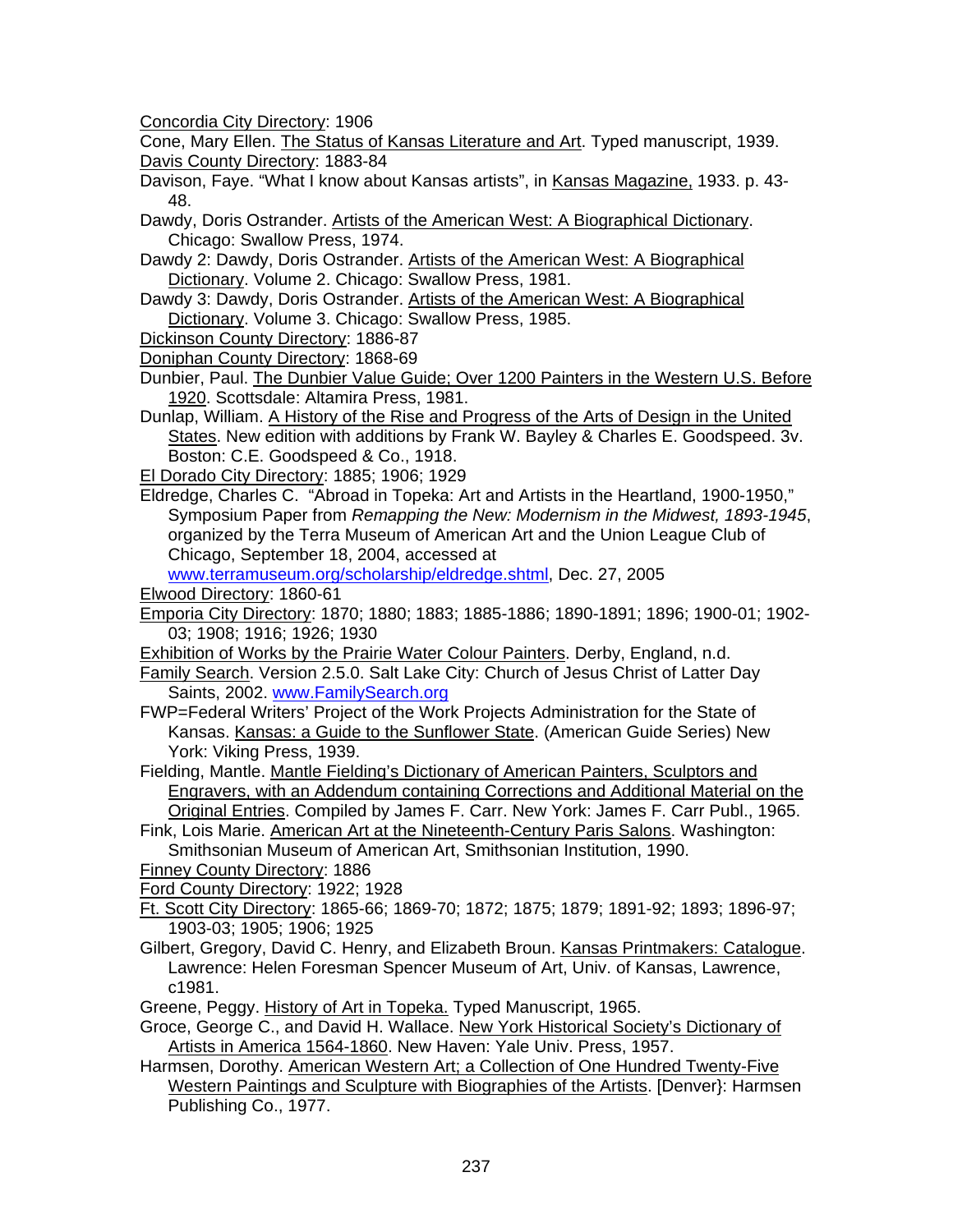|                                                                                                                                                              |              | Heller, Jules, and Nancy Heller. North American Women Artists of the Twentieth      |  |
|--------------------------------------------------------------------------------------------------------------------------------------------------------------|--------------|-------------------------------------------------------------------------------------|--|
| Century: A Biographical Dictionary. New York: Garland, 1995.                                                                                                 |              |                                                                                     |  |
| Helm, John F., Jr. "An Appraisal of some Mid-western Painters" in Kansas Magazine,<br>1936. p. 1888-89                                                       |              |                                                                                     |  |
| Hiawatha City Directory: 1915                                                                                                                                |              |                                                                                     |  |
| Howard Directory: 1898                                                                                                                                       |              |                                                                                     |  |
| Hutchinson City Dir./Hutchinson City Directory: 1888; 1893; 1897; 1899-1900; 1904;<br>1906; 1907; 1909; 1910; 1912; 1913; 1915; 1917; 1919; 1923; 1924; 1935 |              |                                                                                     |  |
| Independence City & Montgomery County Directory: 1907-08                                                                                                     |              |                                                                                     |  |
| International Business Machines Corp. Contemporary Art in the United States, Collection                                                                      |              |                                                                                     |  |
| of the International Business Machines Corporation. Exhibitions in its Gallery of                                                                            |              |                                                                                     |  |
| Science and Art, IBM Corp. Building, World's Fair of 1940 in New York.                                                                                       |              |                                                                                     |  |
| Johnson County Bicentennial Committee. Johnson County, Kansas: Its History in                                                                                |              |                                                                                     |  |
| Paintings and Prose. [s.l.]: the Committee, [1976].                                                                                                          |              |                                                                                     |  |
| The Julian Academy, Paris, 1868-1939. New York: Shepard Gallery, 1989.                                                                                       |              |                                                                                     |  |
| Junction City Directory: 1905                                                                                                                                |              |                                                                                     |  |
|                                                                                                                                                              |              | Kansas Arts Commission Advisory Council. Kansas Artists-Kansas Scenes, [exhibition] |  |
| at Cedar Crest, Governor's Residence, Nov. 1981-April 1982.                                                                                                  |              |                                                                                     |  |
| Kansas City Directory: 1886-87; 1887-1888; 1890-1891; 1892; 1893; 1894; 1895; 1896;                                                                          |              |                                                                                     |  |
| 1897; 1898; 1899; 1900; 1901; 1902; 1903; 1904; 1905; 1906; 1907; 1908; 1909;                                                                                |              |                                                                                     |  |
| 1910; 1911; 1912; 1916; 1920; 1922; 1924; 1925; 1927; 1929; 1930; 1932; 1934;                                                                                |              |                                                                                     |  |
| 1936; 1938; 1940; 1942                                                                                                                                       |              |                                                                                     |  |
|                                                                                                                                                              |              | KMCS= Kansas Murals and Commemorative Sculpture, compiled by the Woman's            |  |
| Kansas Day Club. 1974. Typed Manuscript                                                                                                                      |              |                                                                                     |  |
| KS. Bio. Dict.= Kansas Biographical Dictionary. New York: Somerset Publ., 1993.                                                                              |              |                                                                                     |  |
|                                                                                                                                                              |              | KSG= Kansas State Gazetteer and Business Directory. Detroit: R.L. Polk & Co.        |  |
| $v.1 = 1878 - 9$                                                                                                                                             | $v.5 = 1886$ | $v.9 = 1900$                                                                        |  |
| $v.2 = 1880$                                                                                                                                                 | v.6= 1888-89 | $v.10 = 1904$                                                                       |  |
| $v = 1882 - 83$                                                                                                                                              | $v.7 = 1891$ | $v.11 = 1908$                                                                       |  |
| $v.4 = 1884 - 85$                                                                                                                                            | $v.8 = 1894$ | $v.12 = 1912$                                                                       |  |
| Kanhistique. Ellsworth, KS, v.1#1 May 1975-. 1975-1982 examined                                                                                              |              |                                                                                     |  |
| Kansas History, a Journal of the Central Plains. Topeka: Kansas State Historical                                                                             |              |                                                                                     |  |
| Society. V.1 #1, Spring 1978-. Examined 1978-81                                                                                                              |              |                                                                                     |  |
| Kansas Quilts and Quilters. Lawrence: Univ. Press of Kansas, 1993.                                                                                           |              |                                                                                     |  |
| Katz, Milton S. A Century of Excellence and Beyond: The History of the Kansas City Art                                                                       |              |                                                                                     |  |
| Institute. Kansas City: Kansas City Art Institute, 2005.                                                                                                     |              |                                                                                     |  |
| KU Archives File=Faculty & staff at the Univ. of Kansas, card catalog file located in the                                                                    |              |                                                                                     |  |
| Spencer Research Library                                                                                                                                     |              |                                                                                     |  |
| Kovinick, Phil and Marian Yoshiki-Kovinick. An Encyclopedia of Women Artists of the                                                                          |              |                                                                                     |  |
| American West. Austin: Univ. of Texas Press, 1998.                                                                                                           |              |                                                                                     |  |
| Lawrence City Dir./Lawrence City Directory: 1860-61; 1866; 1868; 1871; 1872; 1873-74;                                                                        |              |                                                                                     |  |
| 1875-76; 1879; 1883; 1886; 1888; 1890-1891; 1893-94; 1896; 1898; 1900-01; 1902-                                                                              |              |                                                                                     |  |
| 03; 1905; 1907; 1908-09; 1911; 1913-14; 1915; 1917; 1919; 1923; 1925-26; 1927-                                                                               |              |                                                                                     |  |
| 28; 1929-30; 1932                                                                                                                                            |              |                                                                                     |  |
| Leavenworth City Dir./Leavenworth City Directory: 1859-60; 1860-61; 1862-63; 1865-66;                                                                        |              |                                                                                     |  |
| 1866-67; 1868-69; 1870-71; 1872; 1873; 1874; 1875; 1876; 1877; 1878-79; 1880-81;                                                                             |              |                                                                                     |  |
| 1882; 1883; 1884; 1885; 1886; 1887; 1888; 1889; 1890; 1891-92; 1892-93; 1893-94;                                                                             |              |                                                                                     |  |
| 1894-95; 1895-96; 1896-97; 1897-98; 1898-99; 1900-01; 1902-03; 1903-04; 1905-                                                                                |              |                                                                                     |  |
| 06; 1907-08; 1909; 1911-12; 1915-16; 1917-18; 1919-20; 1922-23; 1925; 1928;                                                                                  |              |                                                                                     |  |
| 1930; 1934; 1936; 1938; 1940                                                                                                                                 |              |                                                                                     |  |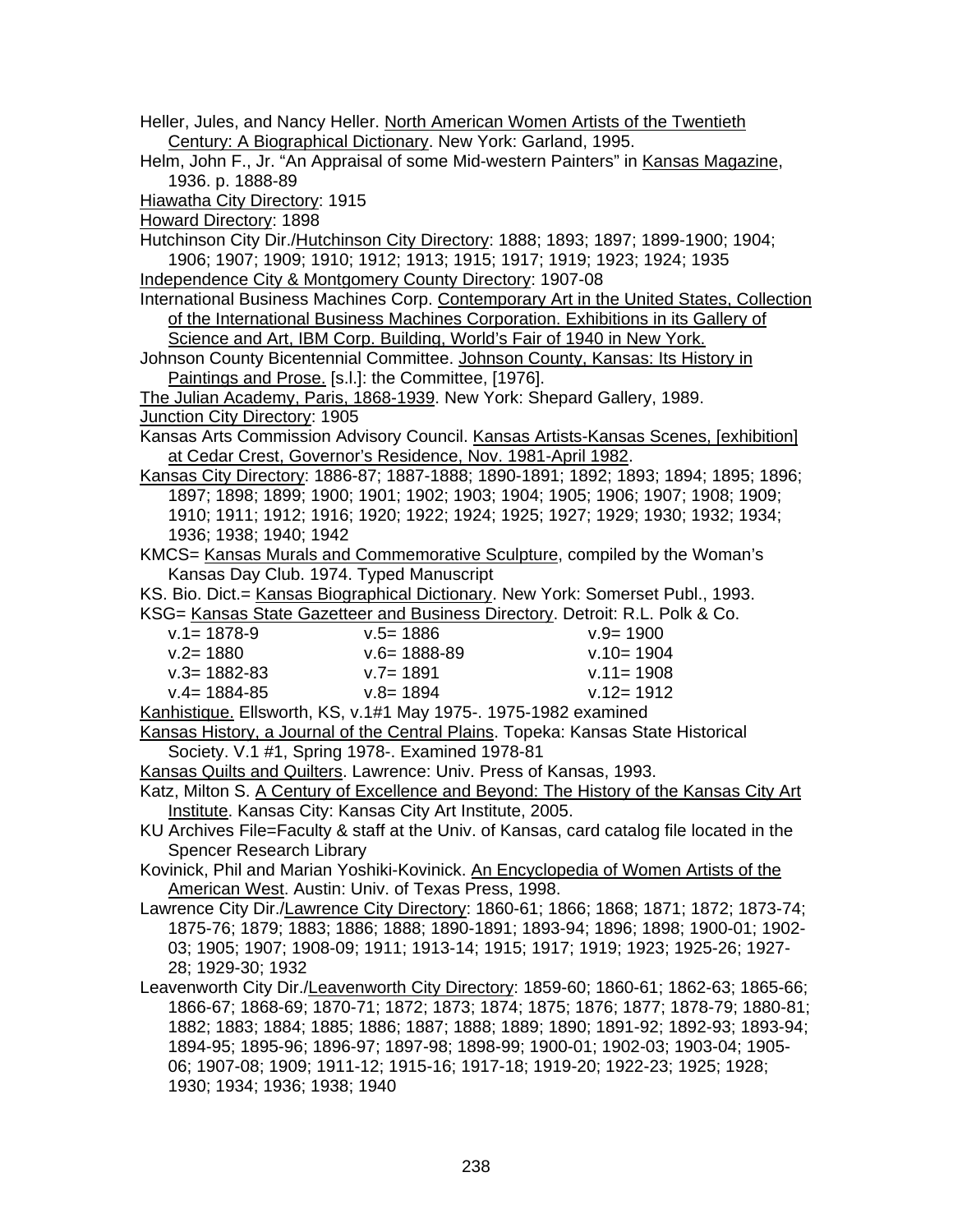Lester, Patrick D. The Biographical Directory of Native American Painters. Tulsa: Sir Publications, 1995.

McPherson County Directory: 1905-06; 1911

Mallett, Daniel. Index of artists, international-biographical; including painters, sculptors, illustrators, engravers and etchers of the past and the present. New York: R.R. Bowker Co., 1935.

Mallett 2: Supplement to Mallett's Index of artists, international-biographical; including painters, sculptors, illustrators, engravers and etchers of the past and the present not in the 1935 edition. New York: R.R. Bowker Co., 1940.

Manhattan City Directory: 1886

MAE= Midwestern Artists' Exhibition. Kansas City: Kansas City Art Institute, 1920-1942

Mines, Cynthia. For the Sake of Art: The Story of an Art Movement in Kansas. s.l. Mines, 1979.

NMAA file= pamphlet file at the Smithsonian Museum of American Art, Washington, DC NSS=National Sculpture Society. Contemporary American Sculpture. San Francisco:

California Palace of the Legion of Honor, 1929.

Neodesha City Directory: 1909

Newlin, Gertrude Dix. Development of Art in Kansas. Typed Manuscript, 1951.

Norris, Homer. "Story of Half a Century", in Garden City News, Nov. 4, 1937.

North, Bill, and Stephen H. Goddard. Rural America: Prints from the Collection of Steven Schmidt. Lawrence: Spencer Museum of Art, 1993.

Olathe Directory: 1903

One Hundred Years of Art at Bethany College. Lindsborg: Bethany College, [1990]

O'Neill, Barbara Thompson, George C. Foreman and Howard W. The Prairie Print Makers. Topeka: Kansas Arts Commission, c1981. 2<sup>nd</sup> Printing. Wichita: Gallery Ellington, 1984.

Osage City Directory: 1887

Oswego City Directory: 1870

Ottawa City Directory: 1873; 1884-85; 1887; 1895; 1898; 1900-01; 1903-04; 1905; 1907; 1910; 1913; 1916; 1921; 1924; 1926; 1928; 1930; 1933; 1936; 1938; 1941; 1946

Owens, Mazee Bush, and Frances Bush. History of Community Achievement 1885- 1964: Kansas City Art Institute and School of Design. [Kansas City: 1965]

Parsons City Directory: 1878; 1880; 1882; 1912

Philbrook Art Museum. First Annual Exhibition Selected from the Work of Artists from Oklahoma, Arkansas, Missouri, Kansas, Texas. Tulsa: Philbrook Art Museum, 1940.

Pikes Peak Vision: The Broadmoor Art Academy, 1919-1945. Colorado Springs:

Colorado Springs Fine Arts Center, 1989.

Pittsburg City Directory: 1926-27; 1933

Porter, Dean A, Teresa Hayes Ebie, Suzan Campbell. Taos Artists and Their Patrons, 1898-1950. South Bend, IN: Snite Museum of Art, 1999.

Reed, Walt. The Illustrator in America, 1860-2000. New York: Society of Illustrators, 2001.

Reinbach, Edna, comp. "Kansas Art and Artists", in Collections of the Kansas State Historical Society. v. 17, 1928. p. 571-585

Reno County Directory: 1887-88.

Ross, Novelene, and David Cateforis. Toward an American Identity: Selections from the Wichita Art Museum Collection of American Art. Wichita: Wichita Art Museum, 1997.

Sain, Lydia. Kansas Artists, compiled by Lydia Sain from 1932 to 1948. Typed Manuscript, 1948.

Salina City Directory: 1891-92; 1898; 1904-05; 1915; 1925; 1927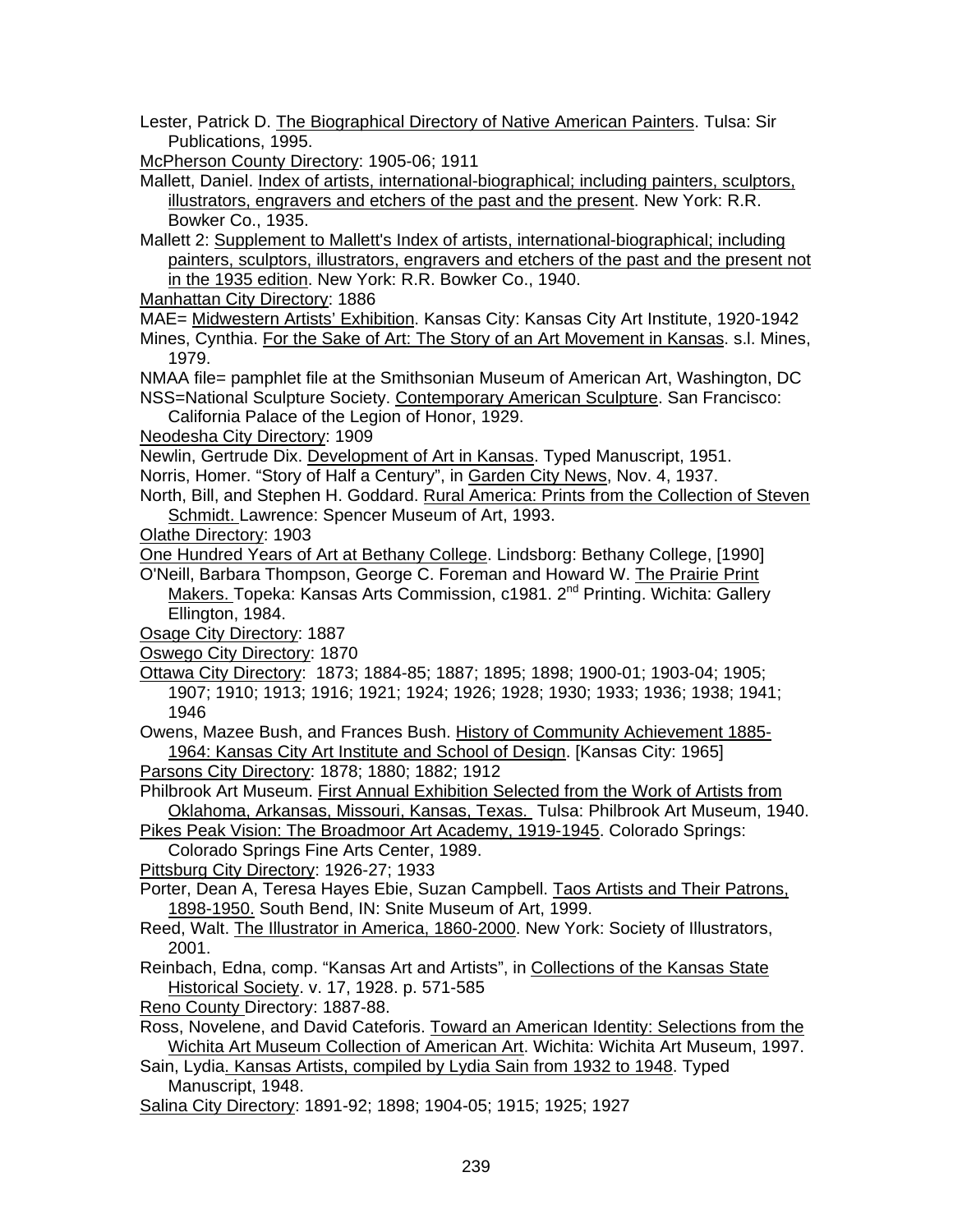Samuels, Peggy. Illustrated Biographical Encyclopedia of Artists of the American West. Garden City, NY: Doubleday & Co., 1976. Schwab, Arnold T. A Matter of Life and Death: Vital Biographical Facts about Selected American Artists. New York: Garland Pub., 1977. Shawnee County Directory: 1887 Shipp, Steve. American Art Colonies, 1850-1930: a Historical Guide to America's Original Art Colonies and Their Artists. Westport, CT: Greenwood Press, 1996. Smalley's Art Bulletin. (McPherson: Smalley's, 1922- Snow, Florence. "Kansas Art and Artists", in Kansas Teacher Aug-Sept. 1927, p.18-19; Oct. 1927, p.10, 12; Nov. 1927, p.11-12; Dec. 1927, p.7-8; Jan. 1928, p. 14-15; Feb. 1928, p.20-21; Mar. 1928, p.10-12; Apr. 1928, p. 16-17; May 1928, p.14, 16; June-July 1928, p.13-14 Stauffer, David McNeely. American Engravers upon Copper and Steel. New York: Burt Franklin, 1964. 3v. Taft, Lorado. History of American Sculpture. New edition with supplemental chapter by Adeline Adams. New York: Macmillan Co, 1930. PROW= Taft, Robert. "Pictorial Record of the Old West", in Kansas Historical Quarterly, 1946. p. 1-35; 145-165; 241-264; 361-390. Topeka City Directory: 1868-69; 1870; 1871; 1872; 1873; 1874; 1875; 1876-77; 1878-79; 1880-81; 1882; 1883-84; 1885-1886; 1887-1888; 1888-89; 1890-1891; 1893-94; 1896-97; 1899-1900; 1900-01; 1902; 1905; 1907; 1909; 1910; 1912; 1916; 1921; 1924; 1926; 1927-28; 1929-30; 1931; 1933; 1935; 1937; 1938; 1940; 1942 Topeka Cap & Topeka J= Topeka Capital, Topeka J (aka Topeka J) newspapers usually reports of the *Kansas Artists Exhibition*  $1<sup>st</sup>$  Topeka Cap Nov. 11, 1925  $9<sup>th</sup>$  Topeka J Nov. 11, 1933  $2^{nd}$  Topeka Cap Nov. 10, 1926  $10^{th}$  Topeka J Nov. 10, 1934  $3^{rd}$  Topeka J Nov. 19, 1927 11<sup>th</sup> Topeka J Jan. 7, 1936  $4<sup>th</sup>$  Topeka J Nov. 3, 1928 12<sup>th</sup> = Topeka J Nov. 11 & 14, 1936  $5<sup>th</sup>$  Topeka J Nov. 2, 1929  $14<sup>th</sup>$  Topeka J Jan. 22, 1938  $6^{th}$  Topeka J Oct. 18 & Nov. 1, 1930 15<sup>th</sup> = Topeka J Mar. 10, 1939  $7<sup>th</sup>$  Topeka J Oct. 24, 1931 16<sup>th</sup> = Topeka J Feb. 2 & 10, 1940  $8<sup>th</sup>$  Topeka J Oct. 22, 1932 17<sup>th</sup> = Topeka J Mar. 8 & 17, 1941 Tsutsui, William M. and Marjorie Swann. "Kansans and the Visual Arts," Kansas History, 25 (Winter 2002), p. 272-95. Available at http://www.Reinbach.org/publicat/history/2002winter\_tsutsui.pdf, accessed Jan. 9, 2005. Tsutsui, William M. and Marjorie Swann. ""Light the Beauty around You": The Art Collection of the Kansas Federation of Women's Clubs", Kansas History, 26 (Winter 2003-04), p. 252-63. Wash= Baldinger, Wallace S. comp. Catalogue of the Permanent Collection of Paintings, Prints, Drawings and Sculptures and The Free Public Library Loan Collection of Casts in Mulvane Art Museum and other Buildings, Washburn College Wellington City Directory: 1886; 1900-01; 1907-08; 1929 Whittemore; Whittemore, Margaret. "Notes on Some Kansas Artists", in Kansas Magazine, 1935. p.41-45 WWAA=Who's Who in American Art. New York: American Federation of Arts, 1936 v.1=1936-37 v.3= 1941-42 v.2=1938-39 v.4=1940-47 WAA=Wichita Art Assoc.. Museum News. Wichita: The Assoc., v.1, 1921 v.1:1 Nov. 1921-v.1:5 Mar. 1922 v.4:1 Oct. 1924 v.2:1 Sept. 1922-v.2:6 Apr. 1923 v.5:1 Jan. 1927-v.5:2 Apr. 1927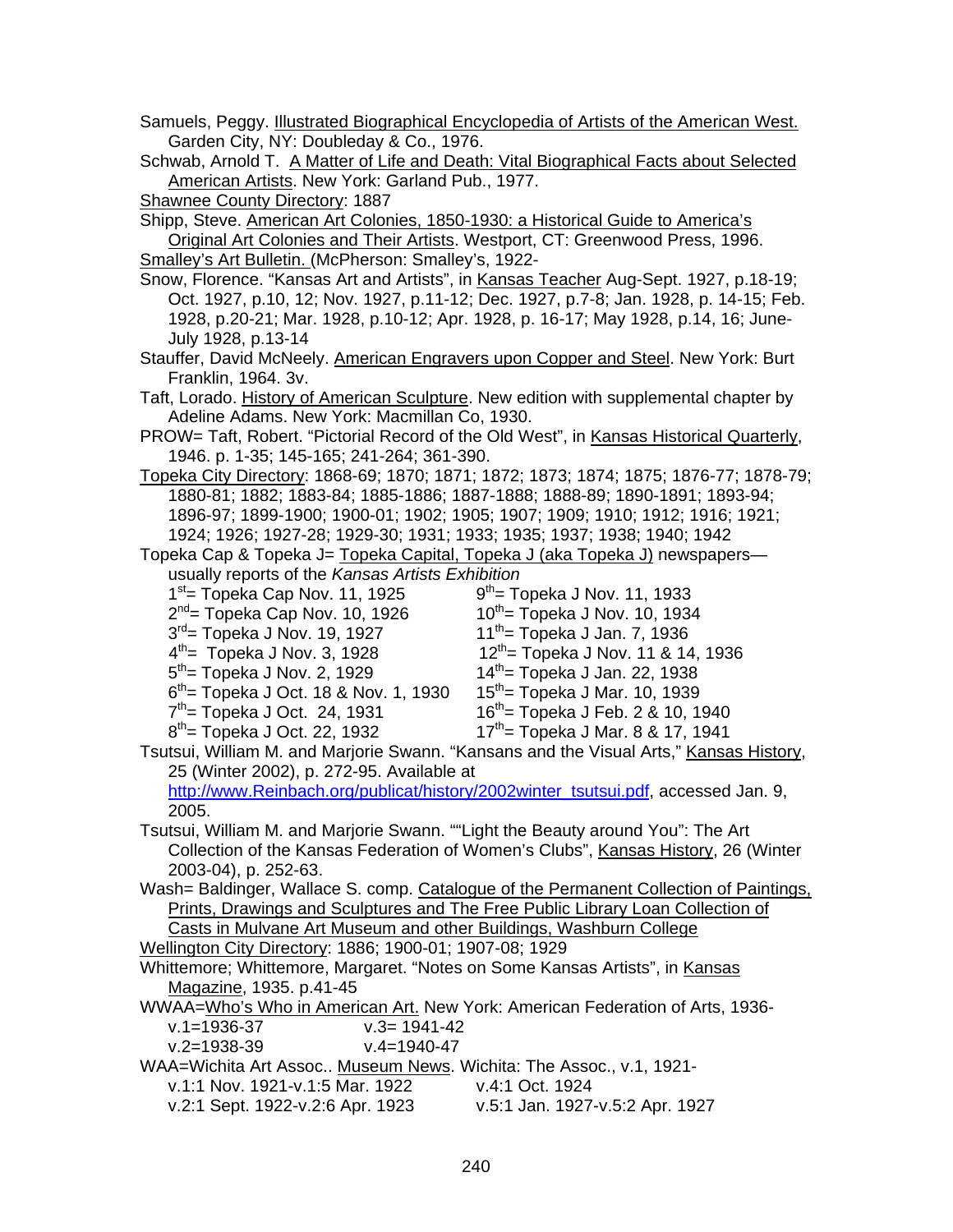v.3:1 Oct. 1923-v.3:6-7 Apr.-May 1924

Wichita City Directory: 1877; 1878; 1881; 1883; 1885; 1886; 1887; 1888; 1889; 1890; 1891; 1892; 1894; 1896; 1898-99; 1900; 1902; 1903-04; 1904-05; 1906; 1907; 1908; 1909; 1910; 1911; 1912; 1913; 1914; 1915; 1916; 1917; 1918; 1919; 1920; 1922; 1923; 1924; 1925; 1926; 1927; 1928; 1929; 1930; 1931; 1932; 1933; 1934

- Wiebe, Joanna K. "Kansans Cared About their New Deal Art", in Wichita Eagle Beacon, May 21, 1972. p.1E & 7E
- -----. "Local Legends Live in Art", in Wichita Eagle Beacon, May 22, 1972. p.1A & 3A
- -----. "Age Enhances Fort Scott Mural", in Wichita Eagle Beacon, May 23, 1972. p.1A & 8A
- -----. "Halstead Legend Perpetuated", in Wichita Eagle Beacon, May 24, 1972. p.1A & 16A

-----. "Scenics, Murals and Lithographs Included in Kansas New Deal Art", in Wichita Eagle Beacon, May 25, 1972. p.15A

Winfield City Directory: 1885; 1887; 1903-04; 1906-07; 1910-11

- Witt, David L. The Taos Artists: A Historical Narrative and Biographical Dictionary. Colorado Springs, Ewell Fine Art Publications, [1984]
- WKDC=Kansas Artists, compiled by Woman's Kansas Day Club. January 29, 1964. Typed Manuscript.
- Workers Chronicle. Classified Business and Professional Directory of Pittsburg, Arcadia… Pittsburg, KS: Workers Chronicle, [1924]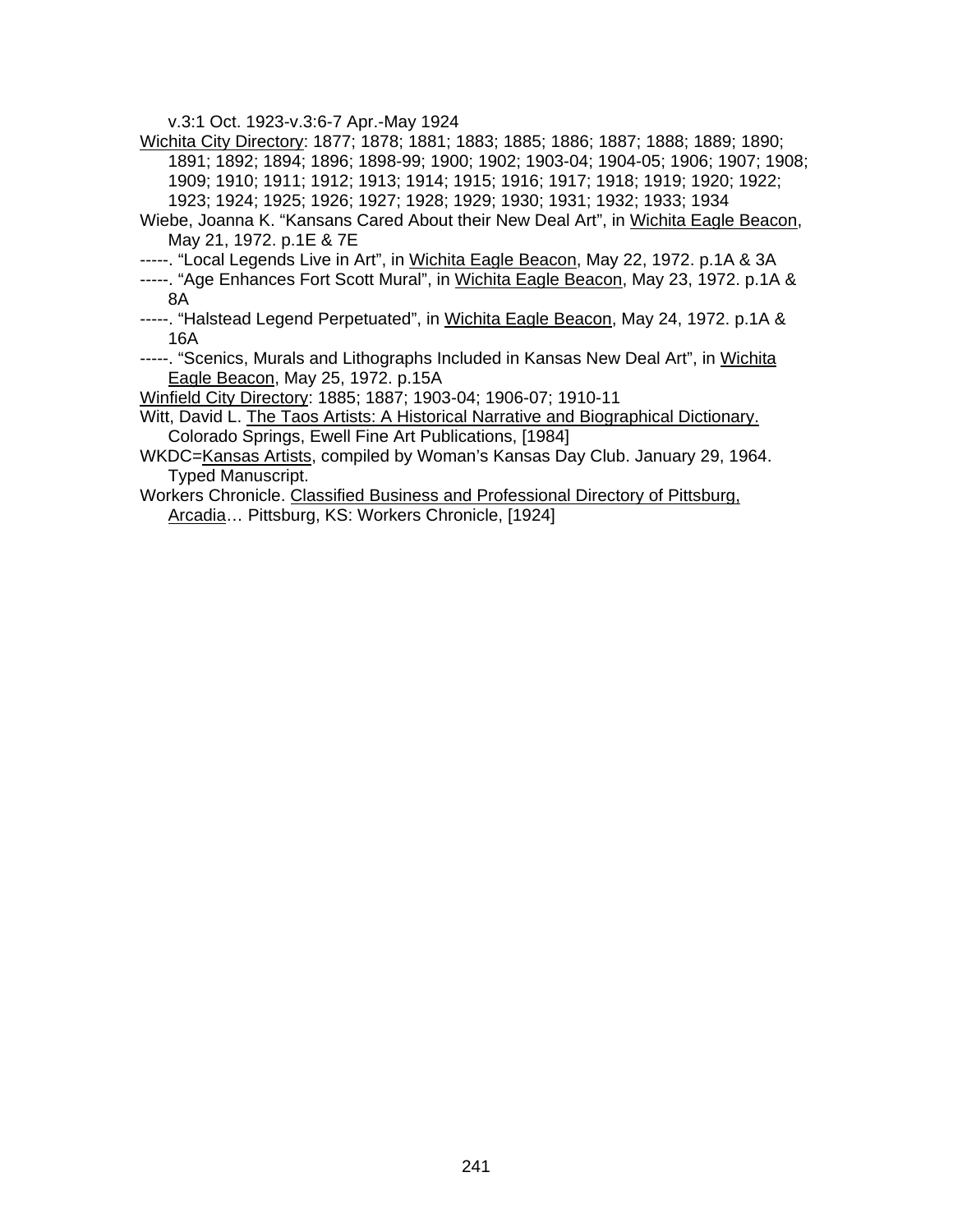# Kansas Art Associations

**Artists Guild of Wichita**. Founded in 1924 with its first exhibition in Library Hall on Dec. 5, 1925. Offered lectures & exhibitions. "The objective of this organization shall be to afford the opportunity to its members for mutual fellowship and for the cultivation of their practical knowledge in the visual arts, and to promote the general welfare of the visual arts in the community." With the completion of the Wichita Art Museum, the Guild was invited to be the first to exhibit its opening ceremonies on September 23, 1935. Officers: 1925: Robert T. Aitchison, Pres; Herbert J. Demmin, Vice-Pres; Leo Courtney, Sec-Treas

AAA 22, 23; Barton County Community College, http://www.barton.cc.ks.us/gallery/1999-2000 Exhibits/8-99artistsguild.html, accessed Dec. 27, 2005

#### **Atchison Art Assoc.**

Reinbach

**College Art Club, Pittsburg**. Founded in 1921; holds an annual meeting in May. Officers: 1922: Edith Buchanan, Pres.; Mildred Congdon, Vice-Pres.; Vetra Flargiss, Treas.; Helen Waskey, Secr. 1923: Ophelia Shuk, Pres.; Janice Morrison, Vice-Pres.; Vetra Hargis, Treas.; Helen Waskey, Secr. AAA 19, 20, 21

**Hutchinson Art Assoc.** Sponsors art exhibits at the public library; meets twice a month AAUW

**Kansas Art Assoc., Lawrence**. Founded in 1907 (or 1908); holds an annual meeting in November; sponsors exhibits in the university's Art Gallery which forms part of the new wing of the Univ.; sends exhibits to Kansas towns. In 1918 "a new wing is being added to the Univ. which will house the Thayer Memorial Art Collection, a part of which was on exhibition during 1917-18." Officers: 1915-17: A. Henley, Pres.; John T. Moore, Treas.; W.A. Griffith, Secr. ;1925: F.M. Benedict, Pres.; John T. Moore, Vice-Pres.; L.N. Flint, Secr.

AAA 12, 13, 14, 15, 19, 22

#### **Kansas Artist-Craftsmen Assoc.**

**Kansas City Art Assoc.**. Officers: 1891: E.H. Allen, Pres.; C.C. Ripley, Secr. KSG 1891

**Kansas Federation of Arts, (Topeka)** Founded in 1916 (or 1915) to promote exhibitions and lectures on the fine arts throughout the state. Officers: 1916-17: W.A. Griffith, Pres.; J.E. Jenkins, Vice-Pres.; Scott Hopkins, Treas.; George M. Stone, Secr. AAA 13, 14, 15; Topeka J April 19, 1916; Topeka Cap May 7, 1916

**Kansas Federation of Women's Club. Committee on Art.** The Federation was founded in 1895 to "bring together women's clubs of the state for mutual helpfulness, for social union, and for united action on measures conducive to public welfare." The art committee was also formed in 1895 and by 1903 was resolved to create a traveling art gallery of photographic reproductions of European paintings to be circulated to local clubs for viewing by members, school groups, and the public. Beginning in 1924, a collection of original prints and watercolors made by Kansas artists was purchased and again made available for exhibitions.

AAA 14; Tsutsui, William M. and Marjorie Swann. ""Light the Beauty around You": The Art Collection of the Kansas Federation of Women's Clubs", Kansas History, 26 (Winter 2003-04), p. 252-63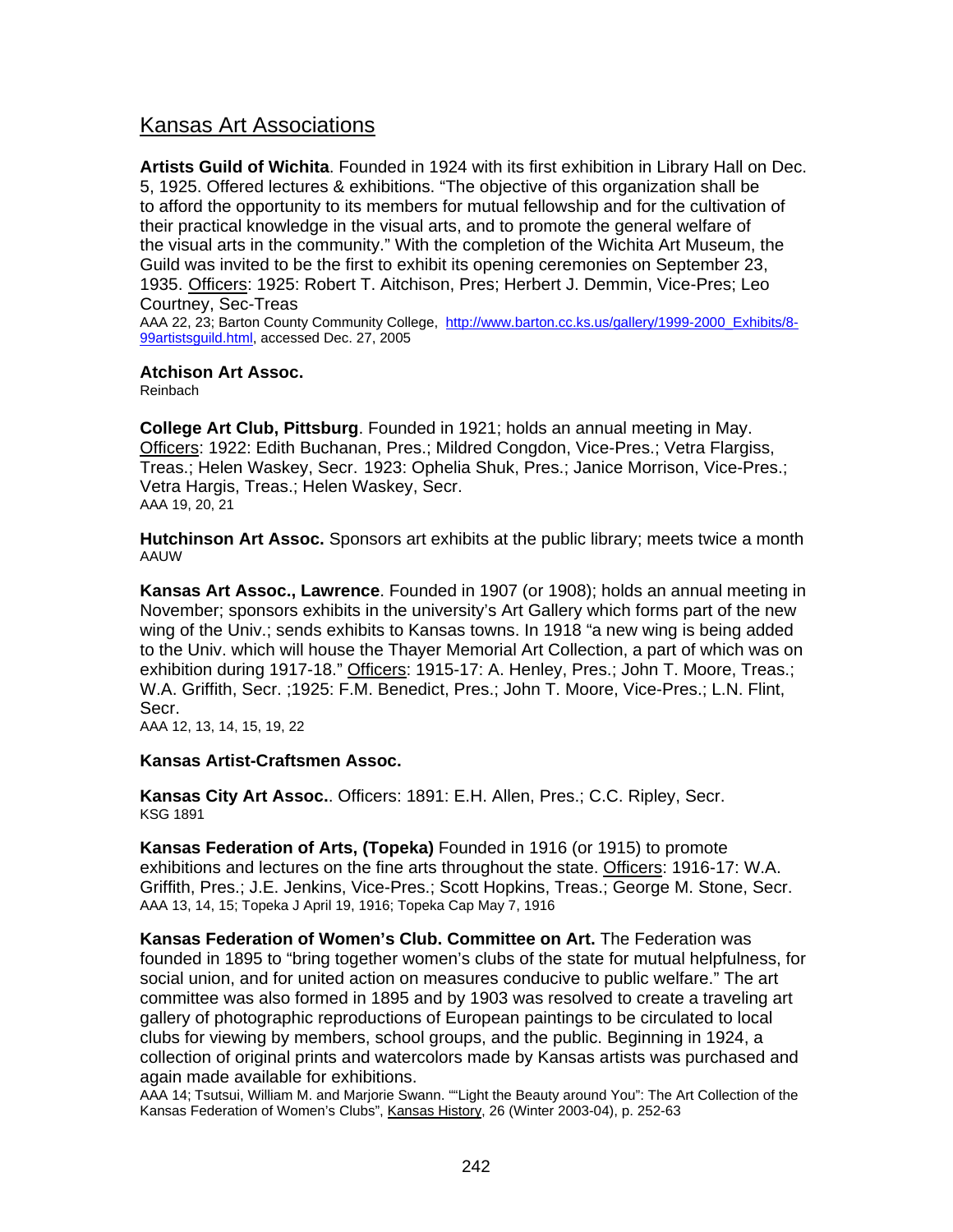**Kansas Grassroots Art Assoc.** Founded in August 1973 in Lawrence and incorporated in 1974 to document and preserve grassroots art, defined as environments constructed by untrained artists. Although initially focused on art in Kansas, the group grew to concentrate on sites in Kansas, Nebraska, Iowa, Missouri, and Oklahoma. Brackman, Barbara, and Cathy Dwiggans, Eds. Backyard Visionaries: Grassroots Art in the Midwest (Lawrence: Univ. of Kansas Press, 1999)

# **Kansas Pastel Society**

### **Kansas Sculptors Assoc.**

**Kansas State Art Assoc., Topeka**. Incorporated in Nov. 8, 1883 in Topeka with a charter membership of 73. Ed Wilder, treasurer of the Santa Fe railroad and president of the Assoc., had a collection of reproductions of famous sculptures brought to Topeka and an art museum was founded in the building which was the Old Public Library on the State House Grounds. An art school was started in 1886 by the Assoc. and teaching was done by George Hopkins until 1891 when George M. Stone returned from France and began teaching. KMCS; Newlin

**Kansas State Artists' Assoc., Topeka.** Membership of supervisors and art teachers from all over Kansas who met for an annual conference and worked to have a state director of art appointed. First president was William Anderson of Wichita. Nov. 28, 1925 newspaper article

**The Kansas State Federation of Art**. Founded in 1932 and staffed primarily with Kansas State Univ. faculty. According to a flyer of the organization, its purpose was: "...a cooperative organization of clubs, art associations and libraries, as well as the art departments of schools and colleges. The Federation makes exhibitions, lectures, and other services available to its members at a minimum of cost. Its purpose is to stimulate and promote ever greater interest in art, and in the work of this region." After being inactive for a number of years, members of the organization met in 1993 and agreed to finalize operations. The organization's funds were placed in the Kansas State Univ. Endowment to establish a scholarship for a KSU art student. Records of the KSFA were donated to the Univ. Archives of Kansas State Univ. in the early 1970s. Library Archives, Kansas State Univ., http://www.lib.ksu.edu/depts/spec/findaids/ua1984-46.html, accessed Dec. 27, 2005

**Kansas Watercolor Society.** Founded in 1970 for the purpose of encouraging the advancement, appreciation, and creation of watercolor painting through exhibitions, juried competitions, painting workshops, scholarships and memorials. http://www.kansaswatercolor.com/, accessed July 29, 2006

**Ladies Library and Art Assoc., Independence**. Founded in 1882. AAA 23

**Lawrence Art League.** Formed Sept. 8, 1884 to "cultivate taste and talent for art." Officers: 1884: B.W. Woodward, Pres.; Mrs. James Canfield, vice-pres.; Frank O. Marvin, Treas.

Peterson, John M. "Forgotten Kansas Artist, Adam Rohe." *Kansas History* (Winter 1994-95), p. 220-235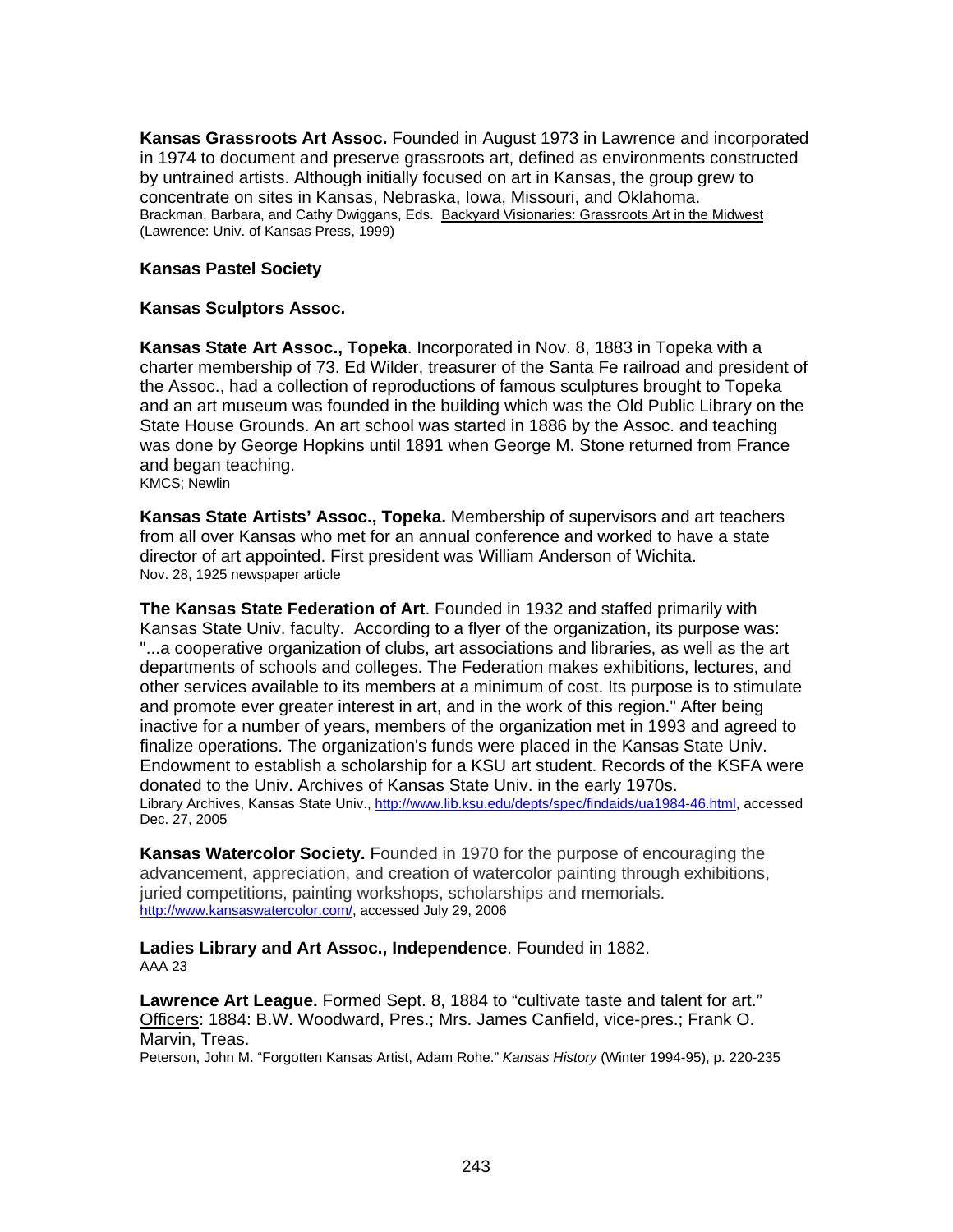**Lawrence Sketch Club.** Formed Jan. 7, 1884 to "assist members in improving their works in oil, watercolor, and etching." Charter members included: Frank O. Marvin, Adam Rohe, John T. Moore, H.L. Schaum, F.M. Benedict, and George E. Little. Peterson, John M. "Forgotten Kansas Artist, Adam Rohe." *Kansas History* (Winter 1994-95), p. 220-235; **Newlin** 

**Leavenworth Art League**, a women's club that sponsored an art academy in the 1890s.

**Newton Art League.** Officers: 1891: Mrs. J.G. Morse, Pres.: Mrs. H.M. Logee, Secr. KSG 1891

**Prairie Print Makers**. Formerly initiated on January 28, 1930 when, at the invitation of C.A. Seward, artists traveled to the Lindsborg studio of Birger Sandzén. Intended to further the interest of both artist and layman in print making and collections, the society offered three membership classes: active; associate; honorary. Ten active printmakers formed the charter group: Arthur Hall, Edmund Kopietz, Charles M. Capps, C.A. Hotvedt, C.A. Seward, Norma Bassett Hall, Birger Sandzén, Lloyd C. Foltz, Leo Courtney, Hershell C. Logan, and Carl J. Smalley was designated an honorary charter member. The organization annually commissioned a "gift print" to be created by an artist member in a limited edition of 200 to be distributed to the associate members. Each year the society also sponsored traveling sales exhibitions of new works by the active members. These exhibitions provided wide exposure and a sales outlet for members. It also offered organizations access to inexpensive exhibitions of high quality. By 1935 the organization was well established with membership eventually reaching 100 artists from throughout the United States and Canada. The society began to decline in the 1960s as several charter members died or were no longer active printmakers. In 1965 the last sales exhibitions were circulated and the decision was made to disband the organization. Cone; Sandzén archives; O'Neill, Barbara Thompson, and George C. Foreman. The Prairie Print Makers. (Topeka: The Kansas Arts Commission, 1981); Goddard, Stephen. *The Prairie Print Makers,*  http://www.ku.edu/~sma/ppm/ppmintro.htm, accessed Dec. 13, 2005; The Prairie Print Makers. (Kansas City; Exhibits USA, 2001).

**Prairie Water Color Painters, Lindsborg.** Founded in 1933 by Birger Sandzén with members from Kansas, Colorado, Oklahoma, and Nebraska. The first exhibition was held at Kansas State College, Manhattan with 50 works from 42 members. In the 1940s there were two sections of traveling exhibitions which were seen in the museums and galleries of ten states. In 1948 painting by members were exhibited in Derby, England. Bright; Sandzén files

**Salina Art Guild.** Founded August 1929 with a membership of 100.

**Smoky Hill Art Club, Lindsborg.** Founded in 1913; the purpose was to collect funds for the yearly purchase of prints and paintings for a permanent collection, for the purchase of art books which the library could not afford to buy, for a yearly scholarship, and the promotion of exhibitions. The works purchased by the club are donated to the permanent collection of Bethany College, Lindsborg. 60 members in 1915. Officers: 1915: Birger Sandzén, Pres.; George Ryden, Vice-Pres.; George Eberhardt, Treas.; G.N. Malm, Secr.; 1916-18: Birger Sandzén, Pres.; G.A. Peterson, Vice-Pres.; George Eberhardt, Treas.; G.N. Malm, Secr. ;1921: Birger Sandzén, Pres.; G.A. Peterson,, Vice-Pres.; Jessie B. Severtson, Treas.; Amanda Maznuson, Secr. ;1923: Birger Sandzén, Pres.; Mrs. Lydia E. Deere, Vice-Pres.; Lola Wheaton, Treas.; Amanda Magnuson, Secr. AAA 12, 13, 20, 19/21; Sandzén files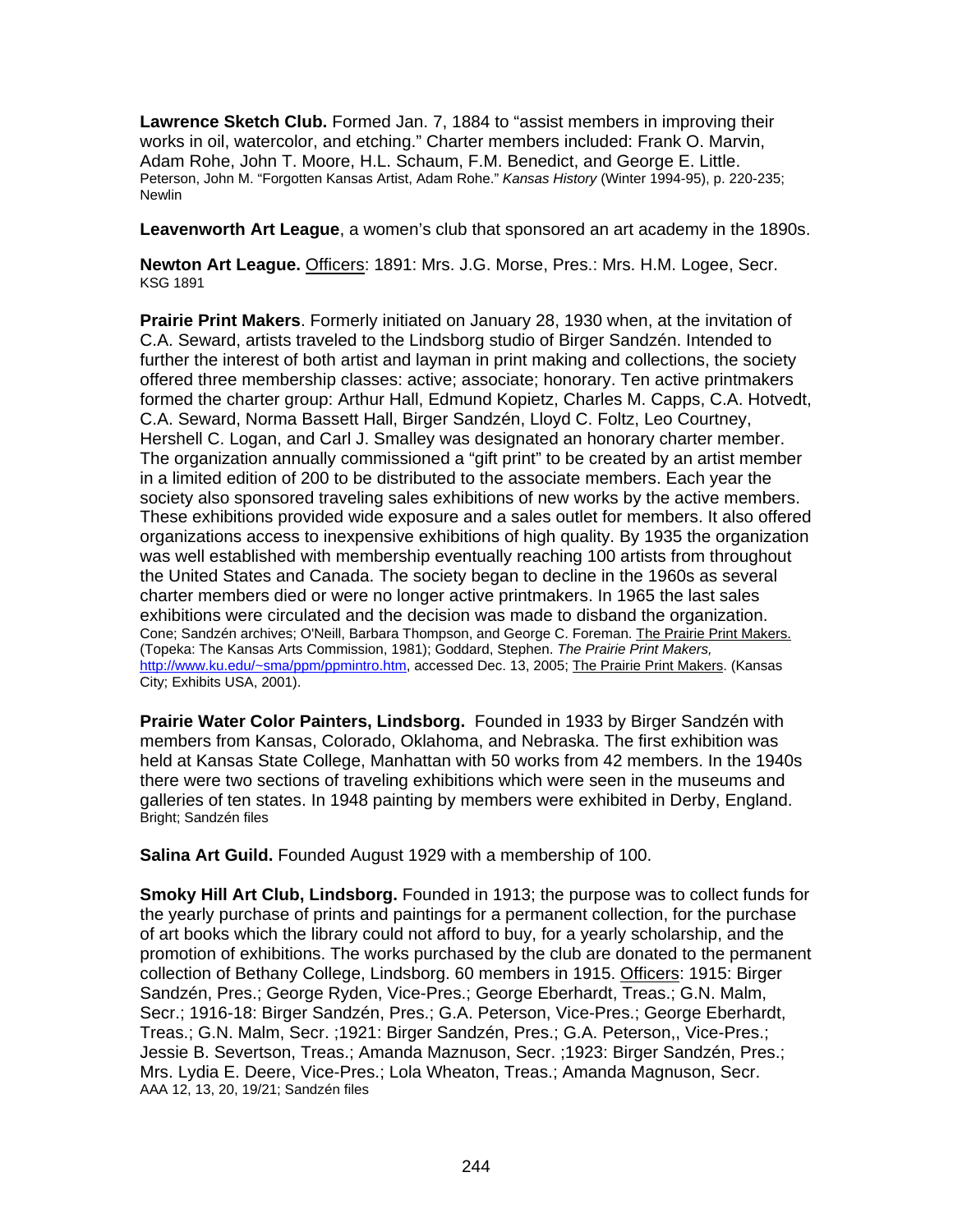**Topeka Art Guild.** Founded in 1916. Located at 114 W. 8<sup>th</sup> Street, Topeka. Lectures given; sponsors exhibits at Topeka High School; works with the Kansas Federation of Art and sponsors competitions among Kansas artists. By 1927, the organization had 300 members. Officers: 1917: Mars. Frances D. Whittemore, Pres.; Mrs. Belle A. Spencer, Vice-Pres.; James D. Sullivan, Treas.; Marie Witiver, Secr. 1918: Carl P. Bolmar, Pres.; L.C. Hodge, Vice-Pres.; Frances Lindsey, Secr.-Treas. 1921: Mrs. Frank D. Merriam, Pres.; David Obermyer, Vice-Pres.; L. Cady Hodge, Treas.; Marie Witmer Secr. AAA 14, 15, 19, 21; Topeka J Oct. 17, 1916

**Topeka Ceramic Club**. In 1928 article cited this group as "one of Topeka's oldest art associations." Officer: Marie Witwer Topeka J Nov. 22, 1928

**Twentieth Century Club of Wichita. Art Department.** Founded in 1900 (or 1899) for the study of the history of art. Officers: 1889: Mrs. Louise Caldwell Murdock, Pres.; 1915: Mrs. O.A. Keach; Elizabeth Sprague; 1916: Elizabeth Sprague, Director; Mrs. C.C. Whittacker, Chairman; 1917: Mrs. B.E. Rowlee, Pres. 1918: Mrs. Charles A. Fees, Pres.; Mrs. Austin McCowan, Vice-Pres.; Mrs. Harry Brasted, Treas.; Mrs. Richard Bird, Secr.; Mrs. A.F. Styles, Chairman Art Committee; 1921: Mrs. Charles Higginson, Pres.; Mrs. Cooper King, Vice-Pres.; Mrs. Harry Brasted, Treas. Ella Lahey, Secr.; Mrs. A.F. Styles, Chairman Art Committee AAA 12, 13, 14, 15

**Wichita Art Assoc..** Founded in January 1921; annual meeting in May. Educational work through exhibitions and lectures. Lectures, study courses, programs, demonstrations, and gallery talks for children were established in 1923 with classes held in the Murdock Museum. In 1934, the Art Assoc. moved into its own building. Officers: 1922: W.A. Vincent, Pres.; Mrs. Richard M. Gray, Vice-Pres.; C.A. Seward, Secr.-Treas. 1923: Charles A. Englehart, Vice-Pres.; Walter b. Crandall, Secr.- Treas. AAA 19, 20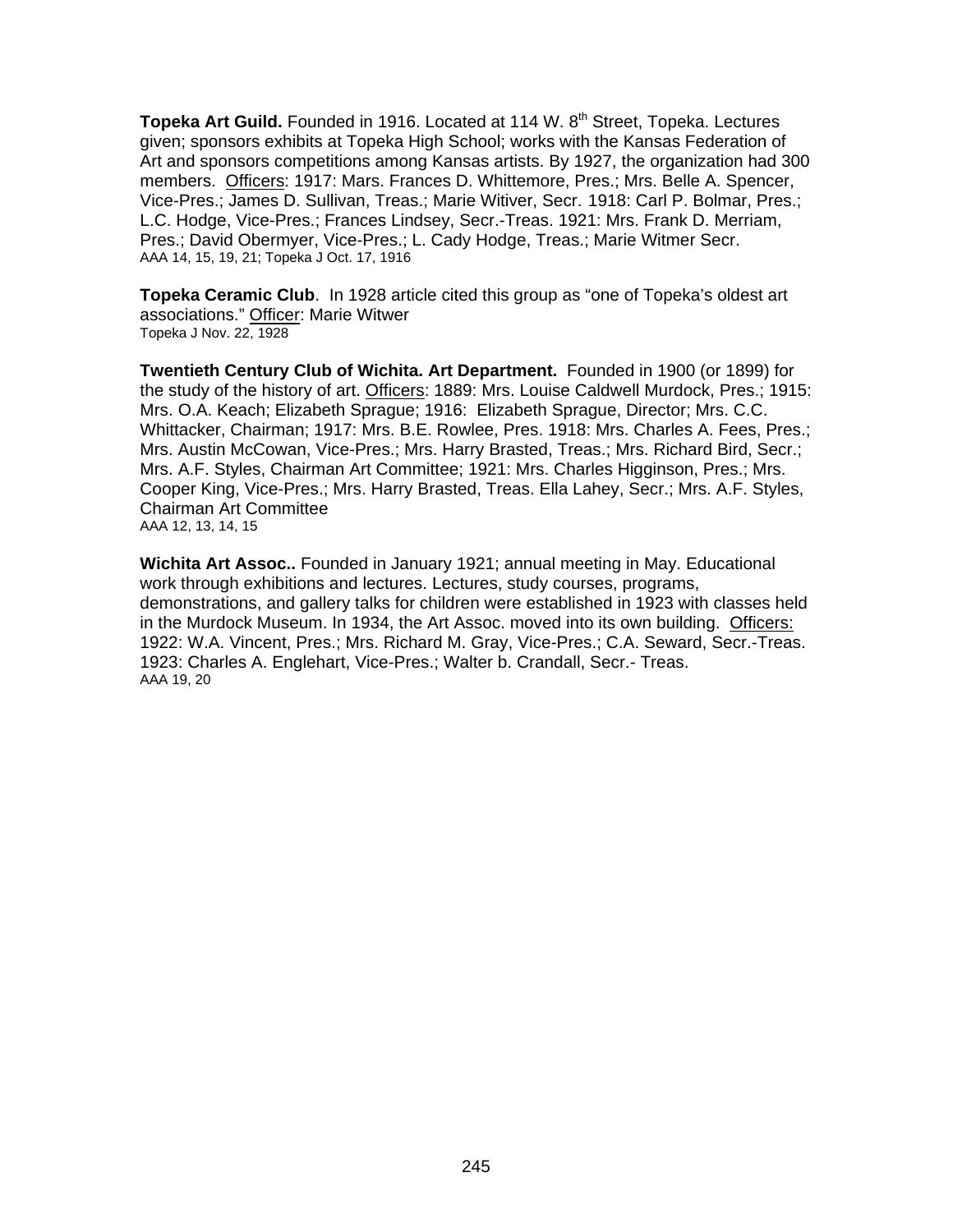# **Kansas Art Museums & Public Art Collections**

**Beach Museum of Art, Manhattan,** https://www.ksu.edu/bma/. October 13, 1996 marked the opening of the Marianna Kistler Beach Museum of Art. The museum offers a rich diversity of exhibitions and educational programs and continues to collect art that is reflective of the region.

**Birger Sandzén Memorial Gallery, Lindsborg,** http://www.sandzen.org/. Displays work of well known artist in the United States as well as works by local artists and often has a traveling art show

# **Dane G. Hansen Memorial Museum and Plaza, Logan**,

http://www.hansenmuseum.org/. Owns a small permanent collection and hosts an active schedule of traveling shows including many from the Smithsonian Institution.

**Baker Univ., Baldwin City.** The Elsie Allen Art Collection is displayed in campus offices. The collection, given to the school in 1942, consists primarily of works by Kansas artists or depicting Kansas scenes. Conversation with Prof. Walt Bailey, Dec. 2005; Newlin

# **Eppink Art Gallery, Kansas State Univ., Emporia.**

**Grassroots Art Center, Lucas**. http://home.comcast.net/~ymirymir/index.htm, The center's purpose is to preserve and display various grassroots art as part of the cultural history of the Midwest. The Grassroots Art Center has been open since 1995 and occupies three turn-of-the century native limestone buildings on the Main Street of Lucas. The Kansas Grassroots Art Assoc. (KGAA) was organized more than thirty years ago to document and to preserve grassroots art sites as well as to encourage appreciation of such work. This organization served as a mentor to the Grassroots Art Center in developing its mission, facilities and exhibits. In 1999 KGAA was awarded the Governor's Arts Advocate Award in recognition of its long-time role in preserving and promoting an appreciation of the work of self-taught artists.

# **McPherson High School, McPherson,**

http://www.mcpherson.com/418/art\_collection/art\_history.html. Established in 1910 by George Pinney, the superintendent of the McPherson schools with the assistance of Carl Smalley and Birger Sandzén. Twenty eight annual art exhibitions were held in the McPherson High School and the small profit made from the exhibit was used to purchase art for the school. The permanent painting collection includes works by Birger Sandzén, Henry Varnum Poor, Albert Bloch, A. Byron Olson, Albert Krehbiel, Edmond Kopietz, John F. Helm, Jr., Oscar Jacobson, William Dickerson and others. The print collection is also extensive. A 1927 article in The Kansas Teacher says, "the McPherson High School has the largest collection of original paintings of any high school in the whole country."

#### **Martin and Osa Johnson Safari Museum, Chanute**, http://www.safarimuseum.com/

Formed in 1961 to preserve the Johnsons' achievements and to encourage further research into their fields of study, the museum started with a core collection of the Johnsons' films, photographs, manuscripts, articles, books, and personal belongings donated by Osa's mother. In 1981, the Selsor Art Gallery was added which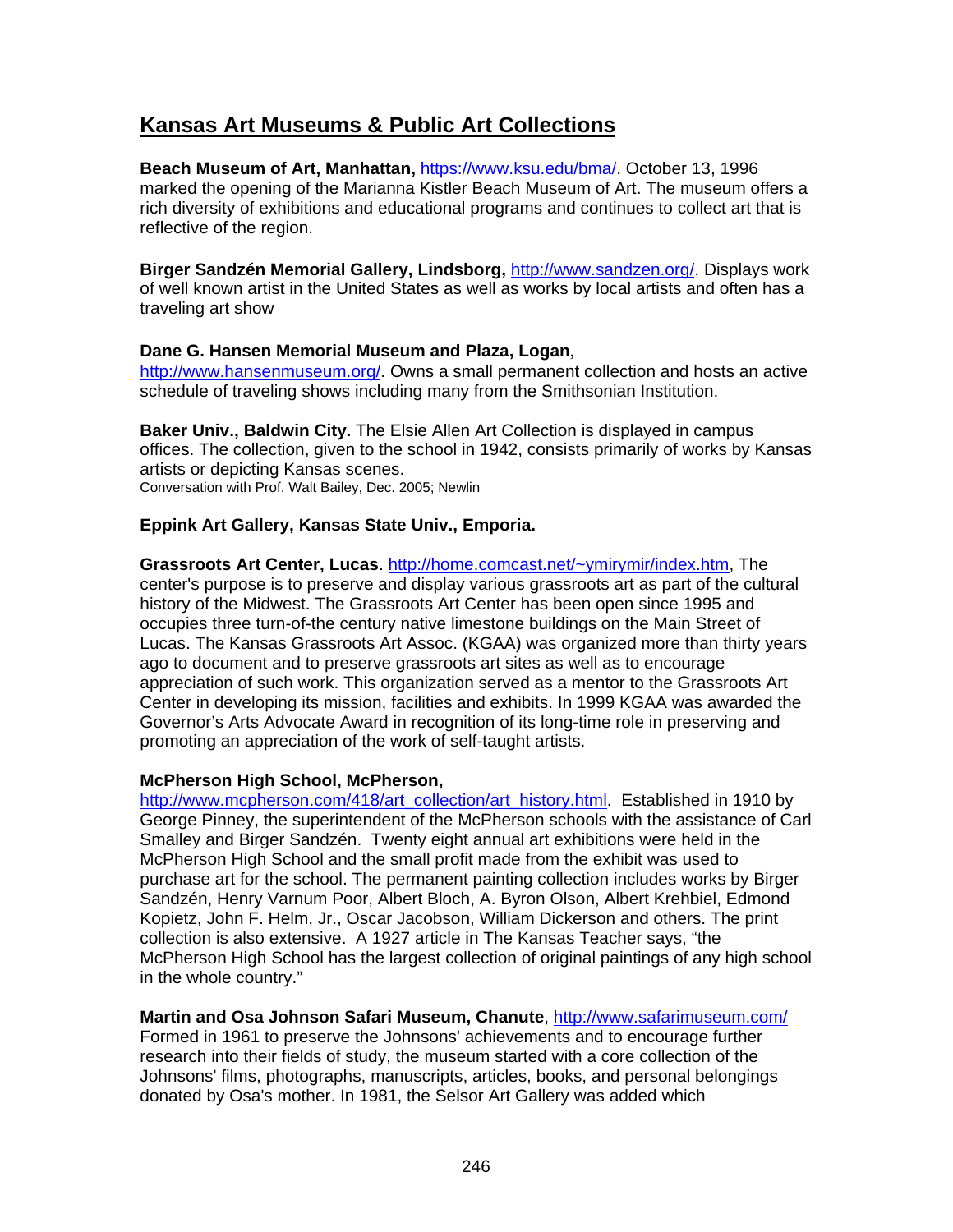encompasses a wide range of artistic forms featuring natural subjects

**Mulvane Art Museum, Topeka,** http://www.washburn.edu/reference/mulvane/. Opened January 13, 1924, the building was designed by Ted Greist and built of Indiana limestone and named for Joab Mulvane, a Topeka banker, who gave \$50,000 for an art building in spring 1922. The book Washburn Through the Years by Roy Bird (Topeka: Washburn Univ., 1997) notes: "*At the time, it was the only art museum in Kansas "specially designed for the proper showing of paintings." The first exhibit included part of the permanent college collection of paintings and sculpture and an exhibit of artwork by Topekans including George I. Stone, son of art school founder George M. Stone, Washburn alum Margaret Whittemore, daughter of Professor Whittemore, and V. Helen*  Anderson, instructor of painting at the college." Staff: 1924: Mrs. L. D. Whittemore, Director; 1925: P.P. Womer, Pres.; Mrs. L.D. Whittemore, Director; Mrs. F.W. Wolfe, **Curator** 

AAA 21; KMCS

**Spencer Museum of Art, Lawrence,** http://www.ku.edu/~sma/. Formerly the Thayer-Spooner Museum and originally the Univ. of Kansas Museum of Art. The museum received its earliest collections in 1900. In 1917 Sallie Casey Thayer, a Kansas City art collector, offered her collection of nearly 7,500 art objects to the Univ. of Kansas, Lawrence to form a museum "to encourage the study of fine arts in the Middle West." Her eclectic collection included paintings, sculpture, prints, drawings, furniture, rugs, textiles, metalwork, ceramics, glass, and other examples of decorative arts, primarily from Europe and Asia. The transfer of the collection was completed in 1925 and the museum opened in Spooner Hall to the public in 1927 with the William Bridges Thayer Memorial Collection as it nucleus. By the late 1960s the Museum had outgrown its quarters. Mrs. Helen Foresman Spencer, another Kansas City collector and patron of the arts, made a gift of \$4.6 million to fund construction of a new museum. The building housing the Helen Foresman Spencer Museum of Art, the Kress Foundation Department of Art History, and the Murphy Library of Art and Architecture opened in 1978. Seven galleries display selections from the permanent collection of more than 25,000 works of art while special exhibitions drawn from the collection or touring from other museums are displayed in four additional galleries.

Newlin; Shankel, Carol. Sallie Casey Thayer and Her Collection. (Lawrence: Univ. of Kansas Museum of Art, 1976).

#### **Stauth Memorial Museum, Montezuma,** http://www.stauthmemorialmuseum.org/

The museum features the travel adventures of Claude and Donald Stauth, long-time residents of Southwest Kansas. The collection includes colorful displays of handicrafts and arts from every corner of the earth as well as Frederic Remington bronzes.

#### **Ulrich Museum of Art, Wichita**, http://webs.wichita.edu/?u=ulrich&p=collection

Established in 1974 to enhance and support the Wichita State Univ.'s educational and service mission. A schedule of exhibitions is complemented by an important collection of 20th-century painting, sculpture, and works on paper as well as a collection of more contemporary, 21st-century artists. The museum is also well known for the Martin H. Bush Outdoor Sculpture Collection, a group of more than 70 monumental works installed across WSU's 330-acre campus. An online sculpture tour can be found at www.wichita.edu/sculpture.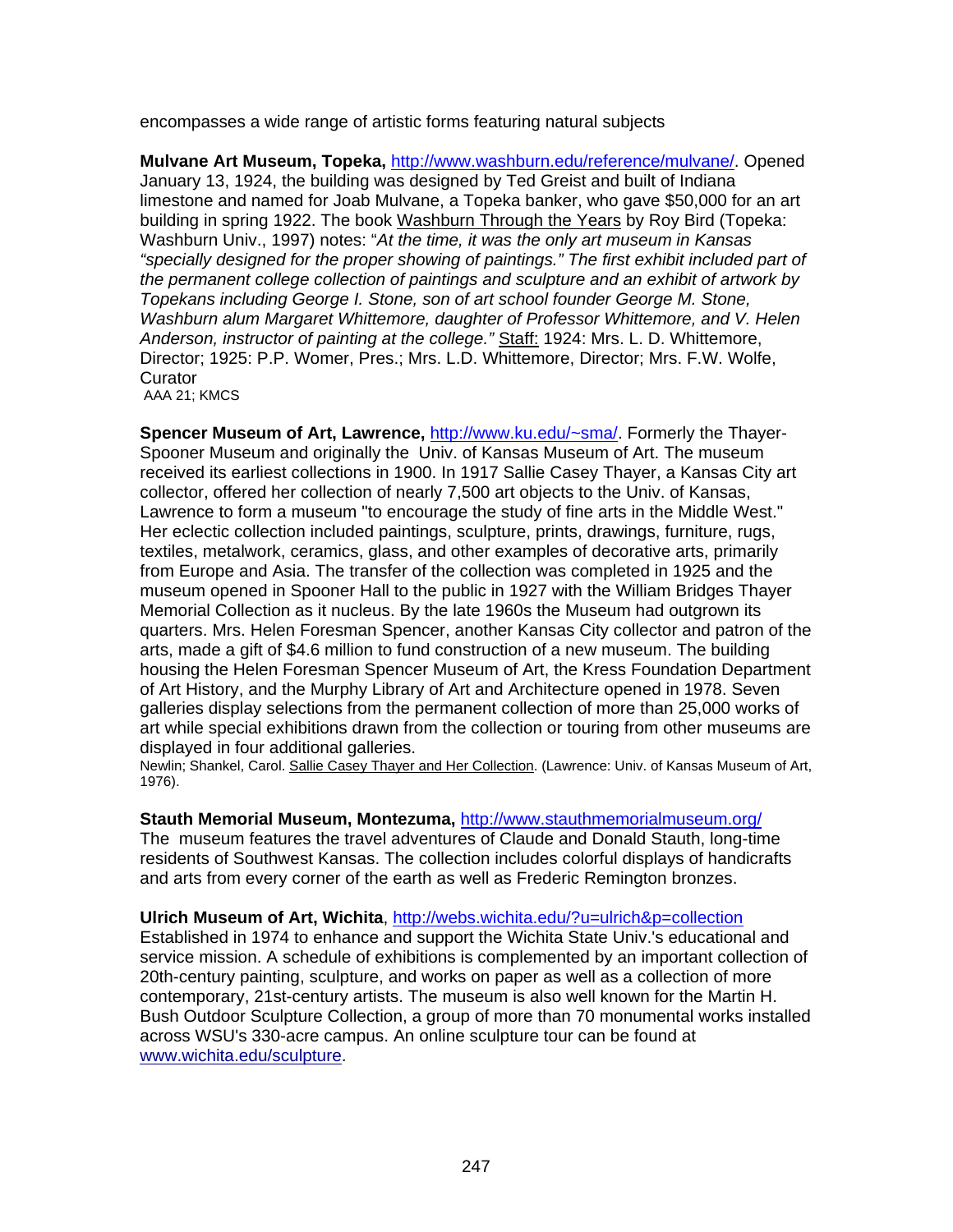**Wichita Art Museum,** http://www.wichitaartmuseum.org/. The Wichita Art Museum was established in 1915 when Louise Murdock's Will created a trust for the acquisition of works by "American painters, potters, sculptors, and textile weavers." Her foresight made the Wichita Art Museum one of the earliest in the country to concentrate on the art of America. Now the largest art museum in Kansas, the Wichita Art Museum is a major cultural center serving the state's largest city, the surrounding rural region and the Great Plains. Its mission is to collect, preserve and exhibit American art, and educate the public about America's artistic heritage and evolving cultural identity. The Murdock Will charged Elizabeth Stubblefield Navas, Mrs. Murdock's friend and former assistant, with the task of assembling an American art collection for the people of Wichita. In 1955 the city hired the first professional director and appointed a governing board of citizens. Ross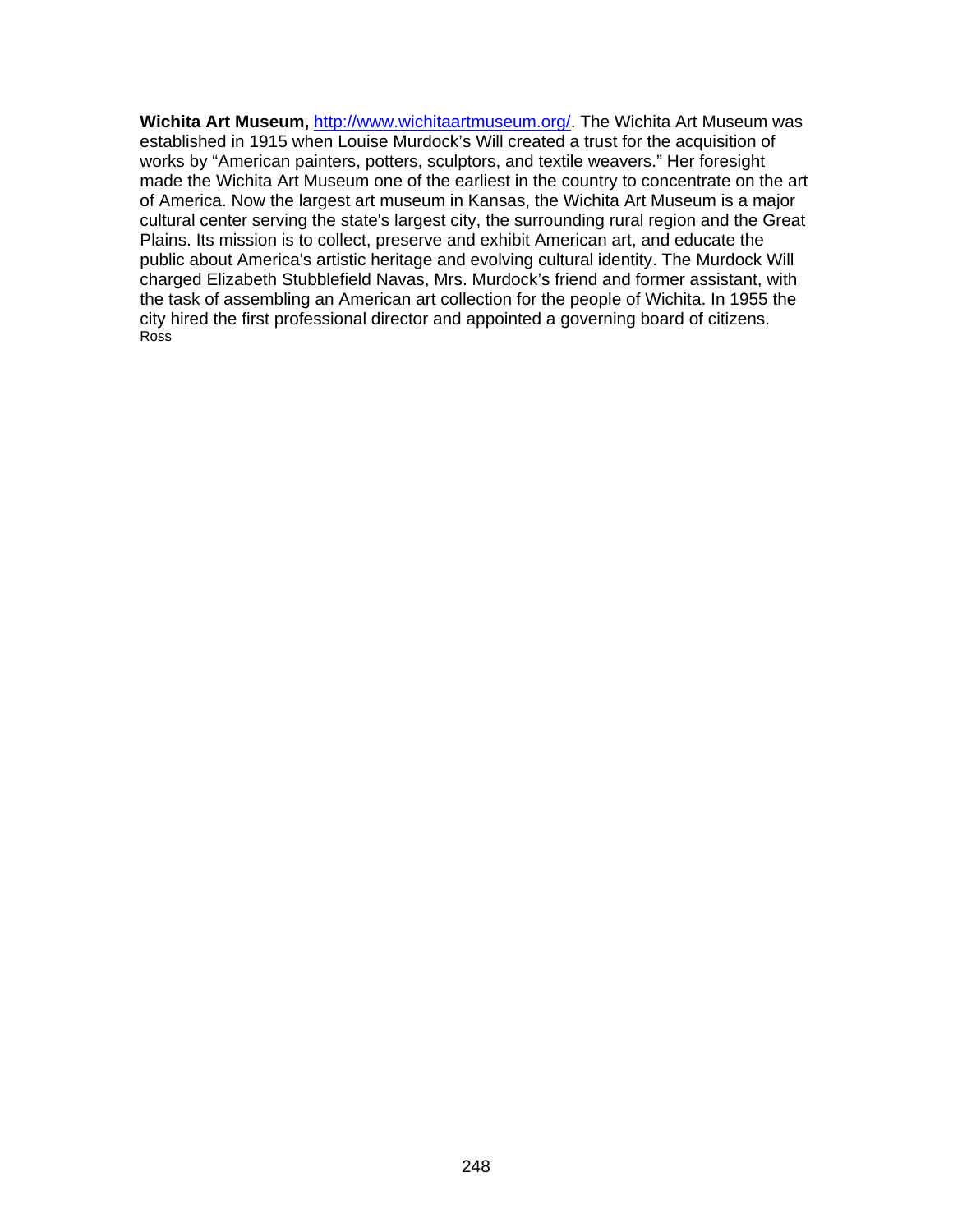# Kansas Art Schools

**Baker Univ., Baldwin City. Art Department.** First Kansas school to offer instruction in art beginning in 1858. Classes in mechanical drawing, applied design, illustration, design, applied arts. In 1865, the school hired Miss Martha Baldwin as an art teacher who "breathed the breath of life into the nascent venture." *Kansas Teacher* (Aug. 1927); Newlin

**Bethany College, Lindsborg. Art Department.** Department was founded in 1890. The intent of this new program was "in this department the scholars may obtain instruction in drawing, crayon work, oil and watercolor painting. The latest methods will be followed. It will be the aim of the teacher to give critical knowledge of the principles of light and shade, accuracy in outline and the use of colors. A class in sketching can be organized if any demand is made for it. Also composition from original subjects for advanced pupils." In 1894 Birger Sandzén joined the faculty and continued teaching until 1946. Under his leadership, Bethany became a mecca for art studies within the state.

**Newlin** 

- **Emporia State Univ., Emporia**. Founded in 1863 as Kansas State Normal School and by 1889 the enrollment of 908 students exceeded both Univ. of Kansas and Kansas State Univ. The school's name changed in 1923 to Kansas State Teachers College, in 1974 to Emporia Kansas State College, and in 1977 to Emporia State Univ..
- **Fort Hays State Univ., Hays**. Founded in 1902 with 34 students, 2 faculty members, and 19 courses as the Western branch of the Kansas Normal School of Emporia. In 1914, the Hays Normal was made independent of the Emporia Normal School and its name became Fort Hays Kansas State Normal School. In 1923, the name of the university was changed to Kansas State Teachers College of Hays. The right to confer liberal arts degrees was approved by the Board of Regents early in 1931 and the legislature authorized the change to the name of Fort Hays Kansas State College in the same year. In 1977, the name of the university was changed to Fort Hays State Univ..
- **Friends Univ., Wichita**. Friends Univ. officially opened its doors in September 1898. The enrollment for the first fall was 53 students; it would grow to 102 students during the first year. Friends Univ. continued operating as a Quaker institution until the 1930s when governance of the school was vested in an independent Board of Trustees. John Jenkins and Alice Whittaker are among the early art instructors at Friends.
- **Garfield Univ., Wichita.** Named in memory of President Garfield, W. B. Hendryx, a personal friend of President Garfield, came to Kansas and affiliated with the Christian church to establish a university in Wichita. Classes began fall 1887 with Dr. Harvey W. Everset as chancellor and a faculty of 12 in the following departments: preparatory, normal college of letters and science, college of music, college of Biblical theology, and school of art. The law school was opened in Sept. 1888, and the college of medicine the following December. Miss Emily Jekyll was the Director of the Art Department at Garfield Univ. from1888-89. Some 500 students were enrolled at the school in 1889 and the faculty was increased to 40 members. In 1890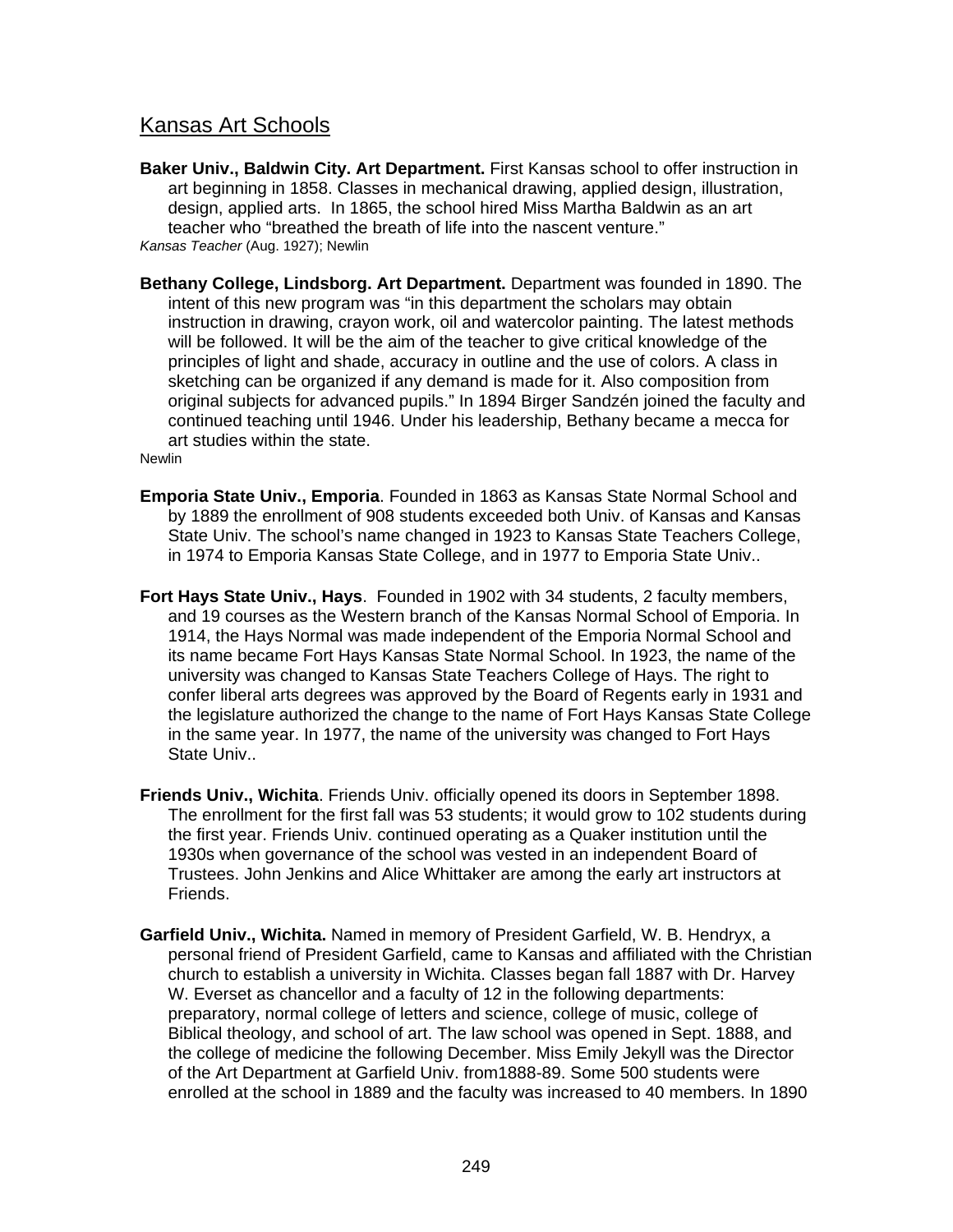a business college of Wichita was affiliated with the university, which swelled the enrollment to over 1,000 but, at the close of 1890, the university had no funds to continue its work. The university closed its doors after 3 years. The school was reorganized and opened again in March 1892 as Garfield Central Memorial Univ.. It closed for good Nov. 18, 1893. Subsequently the property of the institution passed into the possession of James M. and Anna Davis, who donated it to the "College Assoc. of Friends."

http://skyways.lib.ks.us/genweb/archives/1912/g/garfield\_university.html, accessed Aug. 5, 2006

**Kansas State Univ., Manhattan.** Founded February 16, 1863, as a land-grant institution under the Morrill Act. It was initially located on the grounds of the old Bluemont Central College, which was chartered in 1858. The university moved to its present site in 1875. Originally, this institution was named Kansas State Agricultural College, but was changed to Kansas State College in 1927. In 1955, after years of student and faculty pleas, the name was changed to Kansas State Univ., to reflect its growing number of graduate programs.

## **Leavenworth Art School**.

**Ottawa Univ.**. In 1860, members of the Baptist Church joined with Ottawa Indians in establishing a school on their reservation in Franklin county. The Indians had land that might be given as endowment and the Baptists had money and teachers. The Indians agreed to give 20,000 acres of their land to endow the school, and the trustees promised to board, clothe and educate all the children of the nation between the ages of 4 and 14 years. Officially established as Roger Williams Univ., the name was changed in 1865 and Ottawa Univ. began its work in Sept. 1869. In 1873, all but 640 acres of land was returned to the Indians who withdrew from the arrangement and the school started again.

http://skyways.lib.ks.us/genweb/archives/1912/o/ottawa\_university.html, accessed Aug. 5, 2006

**Univ. of Kansas, Lawrence. Art Department**. The fifth annual catalog of the university for 1870-71 announced art instruction under E.P. Leonard. The Department of Art was established in 1885 and merged with the Department of Music to form the School of Music and Fine Arts in 1891. Courses in drawing, painting, piano, violin, voice and other fine arts had been offered from KU's earliest years, but none of the various disciplines had a permanent home. For several decades the music teachers were paid only, or mostly, by individual student fees, and the visual arts were taught as second or third subjects by faculty hired for other courses. Alfred Houghton Clark taught art at KU from 1893-1900 and William Alexander Griffith was appointed as head of the art department in 1899 and continued until 1920. Between 1893 and 1917 the school was housed in the increasingly decrepit North College, the university's first building, until that was declared unfit for occupation. Rooms in the basement and first floor of the new Administration Building (later Strong Hall) were used by music; visual arts had studios and classrooms on the top floor. Albert Bloch joined the faculty in 1923 bringing his training as a German expressionist painter, Robert Eastwood, Karl Mattern, Rosemary Ketcham, and Marjorie Whitney were other notable early instructors. By the early 1970s space in about a dozen campus buildings was being used, including Bailey Annex, Memorial Stadium, Flint Hall, Chamney House and Barn, the Wesley Building and a duplex on 14th Street. Construction on the hilltop south of Marvin Hall began in 1977 for the Art & Design Building. Dedicated on April 9, 1978, the building houses design, painting,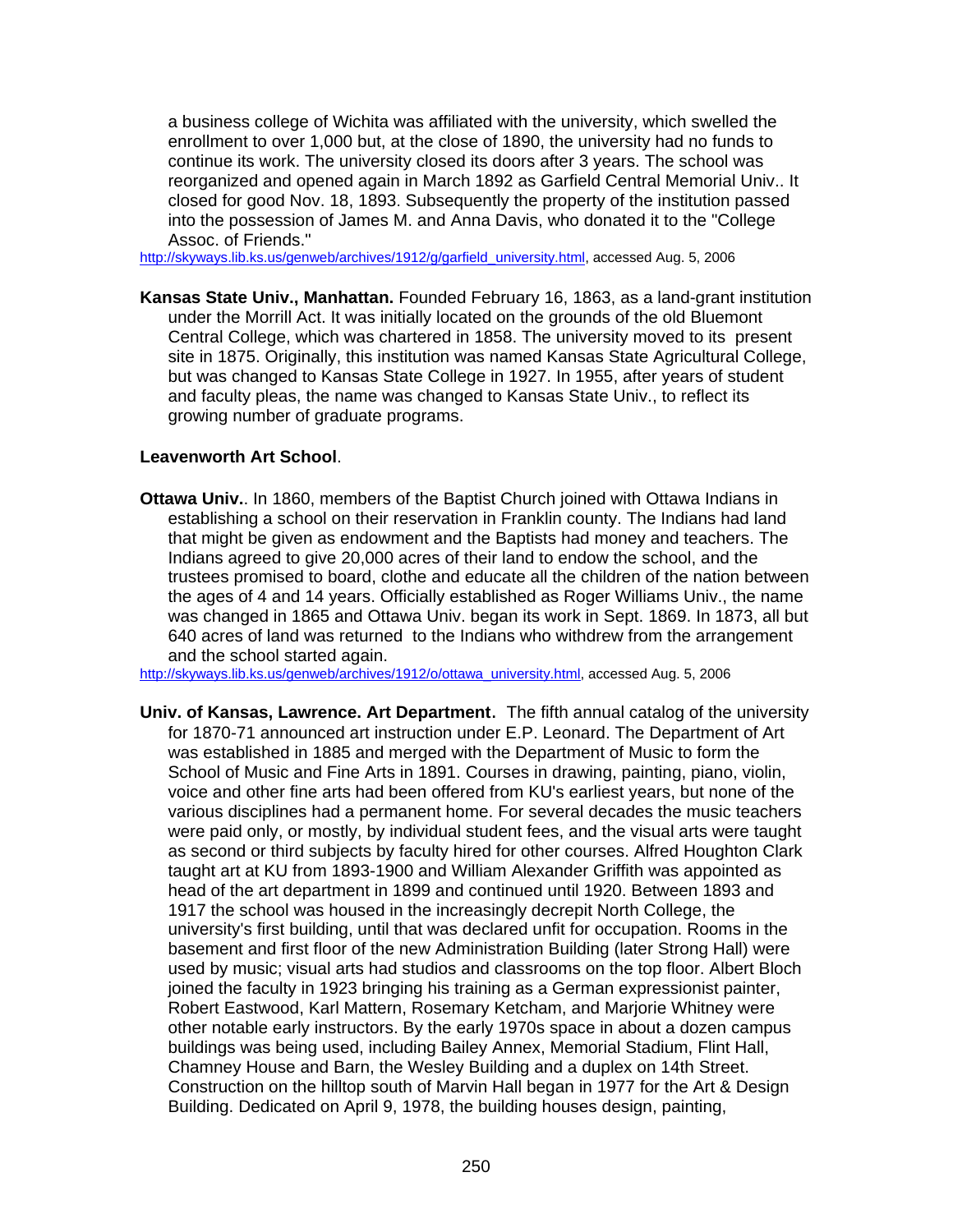printmaking, sculpture, ceramics, industrial and interior design, weaving, metalsmithing/jewelry and printing studios and labs; faculty and staff offices in art and design; and a faculty/student exhibition gallery. Newlin

**Washburn Univ., Topeka.** Founded by the Congregational church in 1865 as Lincoln College. To honor a large cash donation by Ichabod Washburn of Worcester, MA, the school changed its name in 1868 to Washburn College. Art instruction began in 1865 with Minnie V. Otis as instructor. Frances Whittemore arrived in Topeka in 1893 with her husband and found there was virtually no art instruction at Washburn College so she provided lessons in drawing and painting to Washburn students. In 1901, the courses in drawing and painting were listed separately in the college catalog for the first time. The School of Fine Arts was created in 1903 when the departments of music and art were combined and Prof. George B. Penney was appointed Dean. In 1906, George M. Stone & Albert T. Reid, noted Topeka artists, suggested a school of art at Washburn College. Mrs. Whittemore was head of the art department from 1912-1930 teaching classes in art history and art appreciation and influential in the establishment of the Mulvane Art Museum. Washburn College became Washburn Municipal Univ. in 1941 when the Topeka citizens voted in favor of municipalization.

**Newlin** 

- **Wichita State Univ.**. Founded by the Congregational church in 1895 as Fairmont College. Converted to a municipal university, Wichita Univ., in 1926. The Fine Arts School celebrated the  $50<sup>th</sup>$  anniversary of the MFA degree for art and design in 2005. White, Connie Kachel, "Art Moves" in *Shocker Magazine, October 26, 2005,*  http://www.theshockermagazine.com/index.php?option=com\_content&task=view&id=12&Itemid=31, accessed July 18, 2006.
- *Although located in Kansas City, MO, KCAI has been a vital part of the Kansas art scene. Many Kansas artists attended KCAI classes or taught at the institute.*
- **Kansas City Art Institute, Kansas City.** One of the forerunners of KCAI was the "Sketch Club", formed in 1885 to "talk over art matters in general and to judge pictures." The first club exhibition was held Spring 1887 with a show of sketches from 12 members. On July 18, 1887 the Kansas City Art Assoc. and School of Design was incorporated in order to conduct a school of instruction in drawing, painting, modeling, and designing and the construction of buildings suitable for such purposes. The school opened January 2, 1888 with three faculty and a director but a fire on Jan. 12, 1893 destroyed the building and equipment followed by 14 years of limited operation. In Feb, 1907, the Fine Arts Institute of Kansas City as a successor to the previous association was chartered and that charter was amended in 1920 changing the name to the Kansas City Art Institute and School. In 1922 the school offered classes in design, illustration, interior decoration, costume design, fashion, wood carving, drawing, lettering, commercial art, sculpture, industrial art, and special classes in jewelry, batik, gesso, lamp shades, ceramics, weaving, and basketry. In 1947, KCAI was chartered from the state of Missouri to award the BFA and MFA degrees.

Katz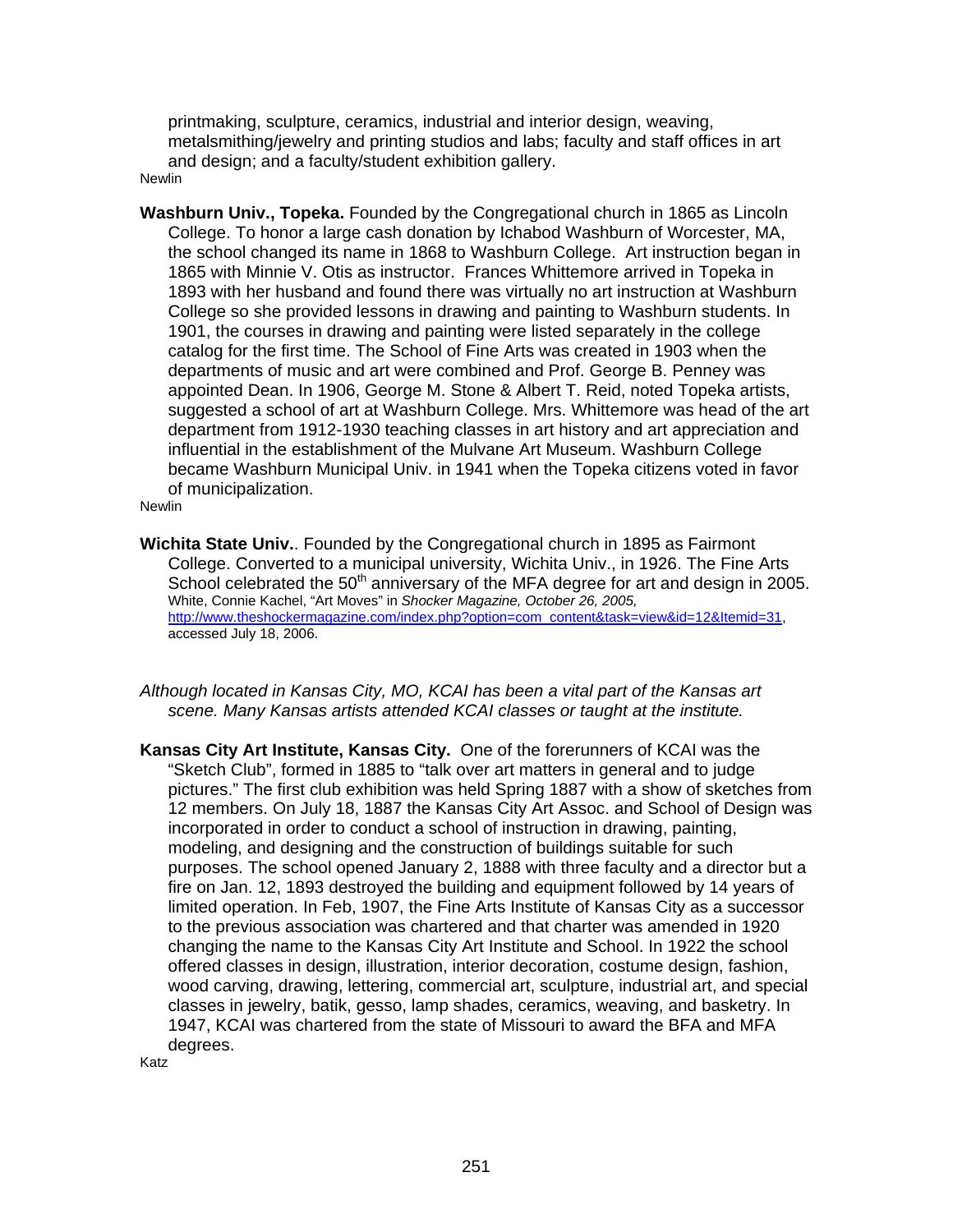# **Serial Exhibitions in the Region**

**Annual Art Exhibit, McPherson High School, McPherson.** Begun in 1911 by Prof. George G. Pinney "to develop an appreciation of good art by bringing to McPherson the work of the great artists of America and filling the school with good pictures." (from the 1915 Catalogue of the exhibit)

| ro ro odidiogue or the exhibit, |                  |
|---------------------------------|------------------|
| $3^{rd}$ =1913                  | $14^{th} = 1924$ |
| $4^{th}$ =1914                  | $15^{th}$ =1925  |
| $5^{th} = 1915$                 |                  |
| $6^{th} = 1916$                 | $17^{th} = 1927$ |
| $7^{th}$ =1917                  | $18^{th} = 1928$ |
| $8^{th}$ = 1918                 | $19^{th}$ =1929  |
| $9^{th}$ =1919                  | $20^{th}$ =1930  |
| $10^{th}$ =1920                 |                  |
| $11^{th}$ =1921                 |                  |
| $12^{th}$ =1922                 | $25^{th} = 1935$ |
|                                 |                  |

**Annual Exhibition of the Artists of Kansas City and Vicinity, Kansas City Art Institute** 

1917

1920

1921

**Annual Kansas Artists Exhibition, Mulvane Art Museum, Topeka, 1925-1941. Title varies, Exhibition of Paintings and Prints by Kansas Artists, Annual Exhibition by Kansas Artists** 

 $1<sup>st</sup>$  Topeka Cap Nov. 11, 1925  $9<sup>th</sup>$  Topeka J Nov. 11, 1933  $2^{nd}$  Topeka Cap Nov. 10, 1926  $10^{th}$  Topeka J Nov. 10, 1934  $3^{rd}$  Topeka J Nov. 19, 1927  $11^{th}$  Topeka J Jan. 7, 1936  $4^{th}$  Topeka J Nov. 3, 1928 12<sup>th</sup> = Topeka J Nov. 11 & 14, 1936  $5<sup>th</sup>$  Topeka J Nov. 2, 1929  $14<sup>th</sup>$  Topeka J Jan. 22, 1938  $6^{th}$  Topeka J Oct. 18 & Nov. 1, 1930 15<sup>th</sup> = Topeka J Mar. 10, 1939  $7<sup>th</sup>$  Topeka J Oct. 24, 1931 16<sup>th</sup> = Topeka J Feb. 2 & 10, 1940  $8<sup>th</sup>$  Topeka J Oct. 22, 1932 17<sup>th</sup> Topeka J Mar. 8 & 17, 1941

# **Annual Six States Exhibition, Joslyn Art Museum, Omaha**

Holdings: JAML no. 10, 14, 16-17; 1941, 1945, 1947, 1949 SLAM no. 16; 1947

**Kansas Free Fair**, Topeka

**Kansas State Fair**, Hutchinson

#### **Midwestern Artists' Exhibition, Kansas City Art Institute, 1922-1942**

 1922: January 12-February 12, 1922 (The 1922 Exhibition of Work by the Artists, Sculptors, Designers, Musicians, and Writers of Missouri and Kansas)

 1923: January (The 1923 The 1922 Exhibition of Work by Creative Artists of the States of Missouri, Kansas and Oklahoma and Work by Prominent American Illustrators)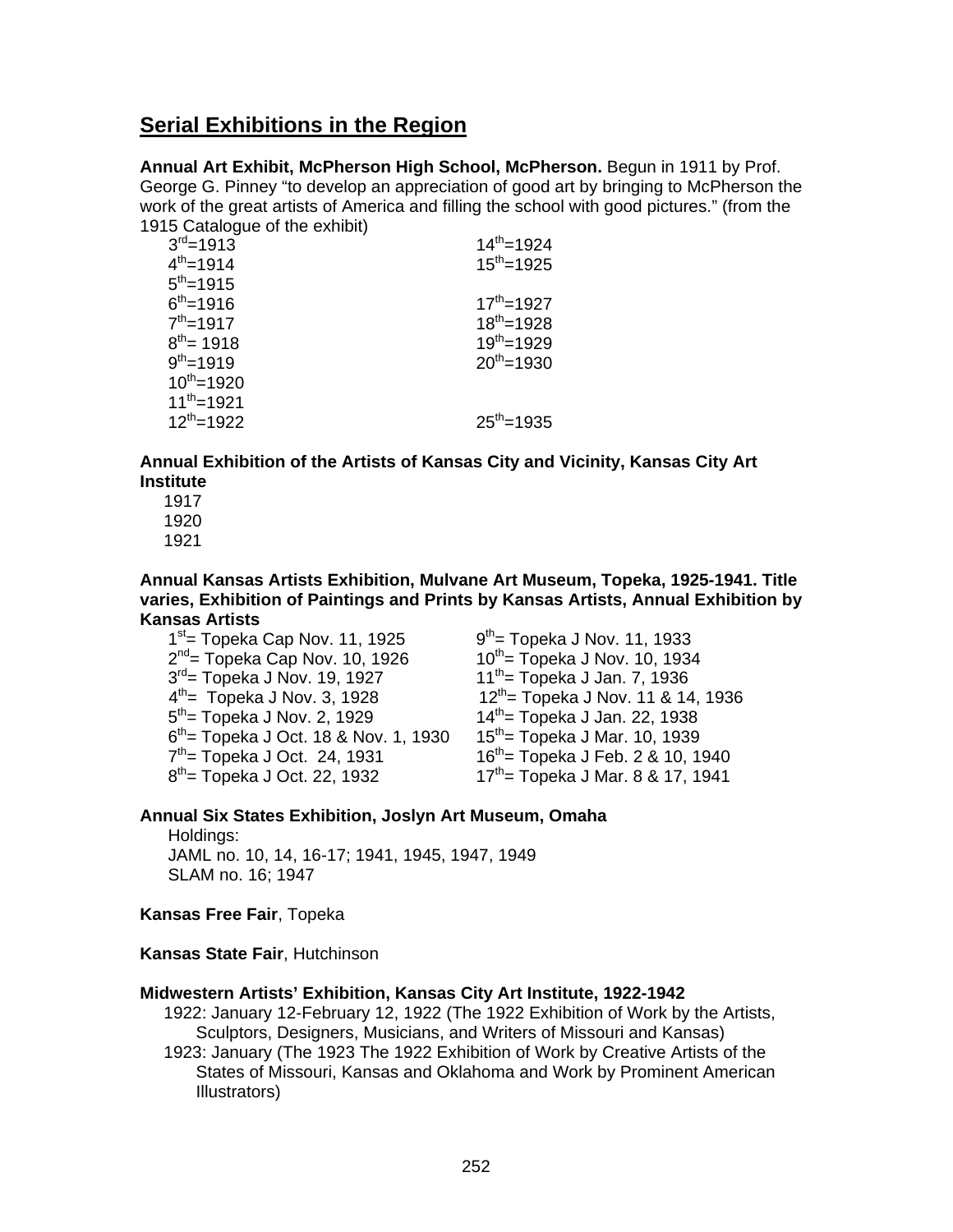- 1924: February (The Midwestern Artists' Exhibition Consisting of Representative Work from Missouri, Kansas, Oklahoma, Nebraska and Colorado)
- 1925: February 2-March 1 (Midwestern Artists' Exhibition: Representative Work from Missouri, Kansas, Oklahoma, Nebraska and Colorado)
- 1926: February 2-March 1 (Midwestern Artists' Exhibition: Representative Work from Missouri, Kansas, Oklahoma, Nebraska and Colorado)
- 1927: February 1-March 1 (Midwestern Artists' Exhibition: Representative Work from Missouri, Kansas, Oklahoma, Nebraska and Colorado)
- 1928: February 1-March 1 (Midwestern Artists' Exhibition: Representative Work from Missouri, Kansas, Oklahoma, Nebraska and Colorado)
- 1929: February 1-March 1 (Midwestern Artists' Exhibition: Representative Work from Missouri, Kansas, Oklahoma, Nebraska and Colorado)
- 1930: February 2-March 2 (Midwestern Artists' Exhibition: Representative Work from Missouri, Kansas, Oklahoma, Nebraska and Colorado)
- 1931: February 1-March 2 (Midwestern Artists' Exhibition: Representative Work from Missouri, Kansas, Oklahoma, Nebraska and Colorado)
- 1932: January 31-February 28 (Midwestern Artists' Exhibition: Representative Work from Missouri, Kansas, Oklahoma, Nebraska & Colorado)
- 1933: February 5-February 28 (Midwestern Artists' Exhibition: Representative Work from Missouri, Kansas, Oklahoma, Nebraska & Colorado)
- 1934: February 4-26 (Midwestern Artists' Exhibition)
- 1935: February 3-28 (Midwestern Artists Exhibition)
- 1936: February 2-March 2 (Midwestern Artists' Exhibition)
- 1937: February 7-March 1 (Midwestern Artists' Exhibition)
- 1938: February 6-27 (Midwestern Artists' Exhibition)
- 1939: February 5-26 (Midwestern Artists' Exhibition Including Thirty-Four Works Selected for the Exhibition of Contemporary American Art at the New York World's Fair)
- 1940: February 4-25 (Midwestern Artists' Exhibition)
- 1941: February 2-23 (Midwestern Artists' Exhibition)
- 1942: March 1-29 (Midwestern Artists' Exhibition, Sponsored by the Kansas City Art Institute, on View in the William Rockhill Nelson Gallery and Atkins Museum)

#### **Annual Mid-West Art Exhibition held with the Messiah, Bethany College,**

**Lindsborg. "**The oldest exhibition of it's kind in the Mid-West… The exhibition is divided into three divisions: professional painting, graphic arts, and crafts; Bethany Art School student exhibition; and the high school competitive exhibition." (from the catalog for the 1941 exhibition)

17th, April 5-12, 1914  $39^{\sf th}$ , 1937 44th, 1941

### **Annual Missouri Valley Exhibition of Oil Painting; Mulvane Art Center, Washburn College, Topeka Univ., Topeka, Kansas**

## **Prairie Print Maker's Exhibit, Tulsa**

Organization(s): Alpha Rho Tau, Beta Chapter; Univ. of Tulsa Notes: Alpha Rho Tau, an art fraternity for students at the Univ. of Tulsa, was founded in 1930. Holdings: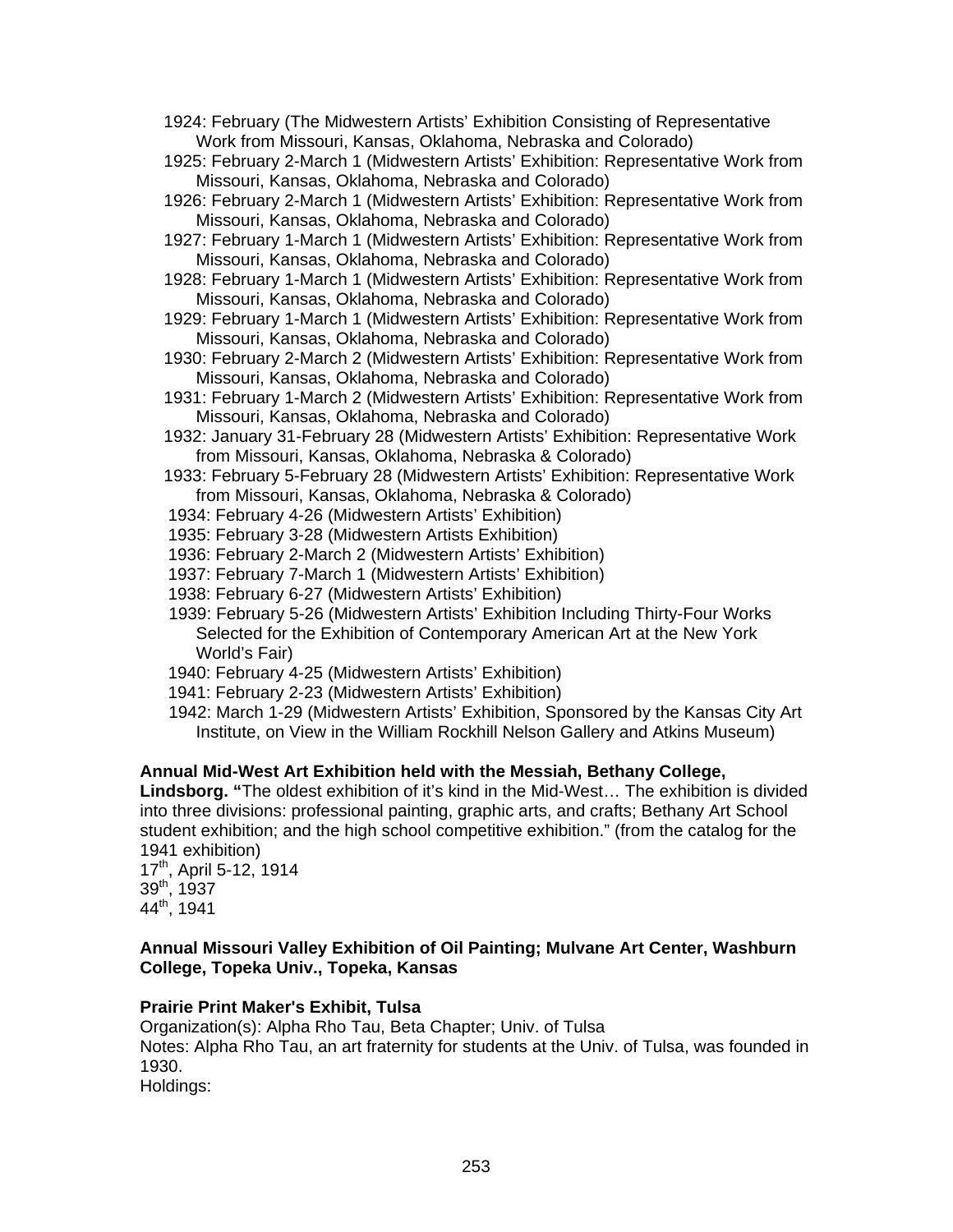PMA [no. 8]; 1939 WAM [no. 8]; 1939

## **Selected Work by Western Painters Annual Traveling Exhibition, Kansas City Art Institute**

Organization(s): Kansas City Art Institute; Western Assoc. of Art Museum Directors Notes: Includes works by artists from Denver, San Diego, Kansas City, Los Angeles, Oakland, Portland, San Francisco, Santa Fe, and Seattle. Holdings: Kansas CityAI no. 1; 1922-23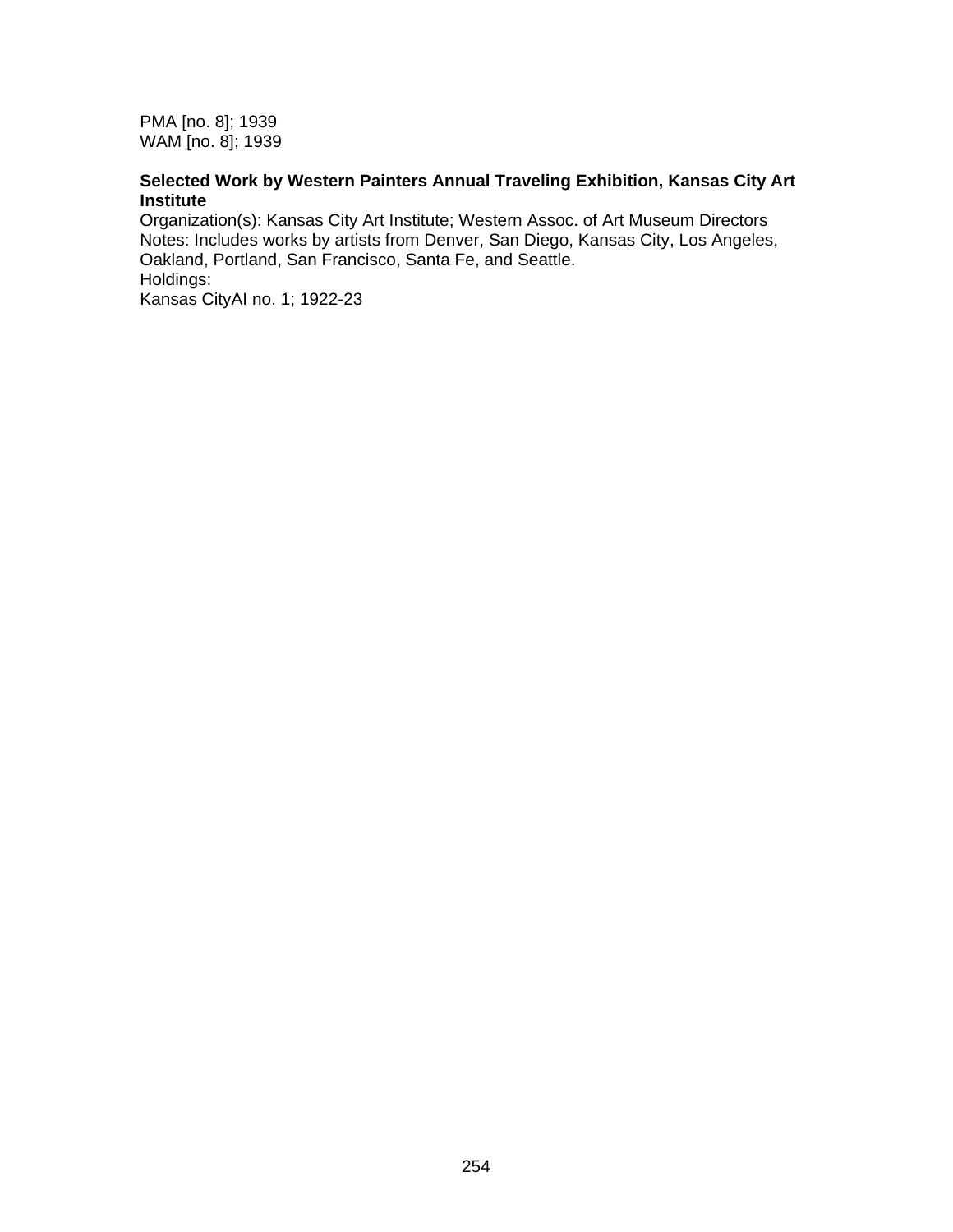# **State and City Biographical Dictionaries of Artists: An Incomplete List**  Alaska

Alaska Artists: Biographical Information Available at the Anchorage Museum of History and Art. Anchorage, AK: Anchorage Museum of History and Art: Anchorage Municipal Libraries, 1995. Alabama Ingham, Vicki L. Art of the New South: Women Artists of Birmingham, 1890-1950.

- Birmingham, AL: Birmingham Historical Society, 2004.
- Nall. Alabama Art. Montgomery, AL: Black Belt Press, 2000.

# **California**

- Harbick, Lee, et al. Art & Artists of the Monterey Peninsula. 3<sup>rd</sup> rev. ed. Monterey, CA: Art & Artists, 1978.
- Hughes, Edan Milton. Artists in California, 1886-1940. San Francisco, CA: Hughes Pub. Co., c1989.
- Moure, Nancy Dustin Wall. Dictionary of Art and Artists in Southern California before 1930. Glendale, CA: Dustin Publications, 1975.
- Obten, Vanessa. Guide to Artists in Southern California. Santa Monica, CA: ART Resource Publications, 1994.

# Colorado

- Espinoza, Ray D. Colorful Colorado Artists: The State's Art History. [Colorado]: Espinoza, 1978.
- Marturano, Mary Lou. Artists and Art Organizations in Colorado. Thesis (M.A.), Univ. of Denver, 1962.

# **Connecticut**

- French, Harry W. Art and Artists in Connecticut. New York: Kennedy Graphics, 1970. Reprint of the 1879 ed.
- Little, Nina. Little Known Connecticut Artists, 1790-1810. Hartford: Connecticut Historical Society, 1957.
- Sherman, Frederic. Early Connecticut Artists and Craftsmen. New York: sn, 1925. Delaware

# Artists in Wilmington, 1890-1940. Wilmington: Delaware Art Museum, 1980. District of Columbia

McMahan, Virgil E. The Artists of Washington, D.C., 1796-1996. Washington, DC: Artists of Washington, 1995.

# Hawaii

Artists of Hawaii. Honolulu: State Foundation on Culture & the Arts, 1974. 2v. Illinois

Sparks, Esther. A Biographical Dictionary of Painters and Sculptors in Illinois, 1808- 1945*.* Evanston, IL: Northwestern Univ.,1972. 2 v.

# Indiana

Burnet, Mary Q. Art and Artists of Indiana. New York: Century, 1921.

# Iowa

Ness, Zenobia B. and Louise Orwig. Iowa artists of the first hundred years. [Des Moines, IA.]: Wallace-Homestead Company [1939].

# Kentucky

 Henry, Bettie M., and Bess A. Ray. Biographical Extracts Relating to Prominent Artists of Louisville and Kentucky. Louisville: Louisville Free Public Library, 1939.

Kentucky Women Artists: 1850 to 2000. Owensboro: Western Kentucky Univ., 2001. Louisiana

Encyclopaedia of New Orleans artists, 1718-1918. New Orleans, LA: Historic New Orleans Collection, 1987.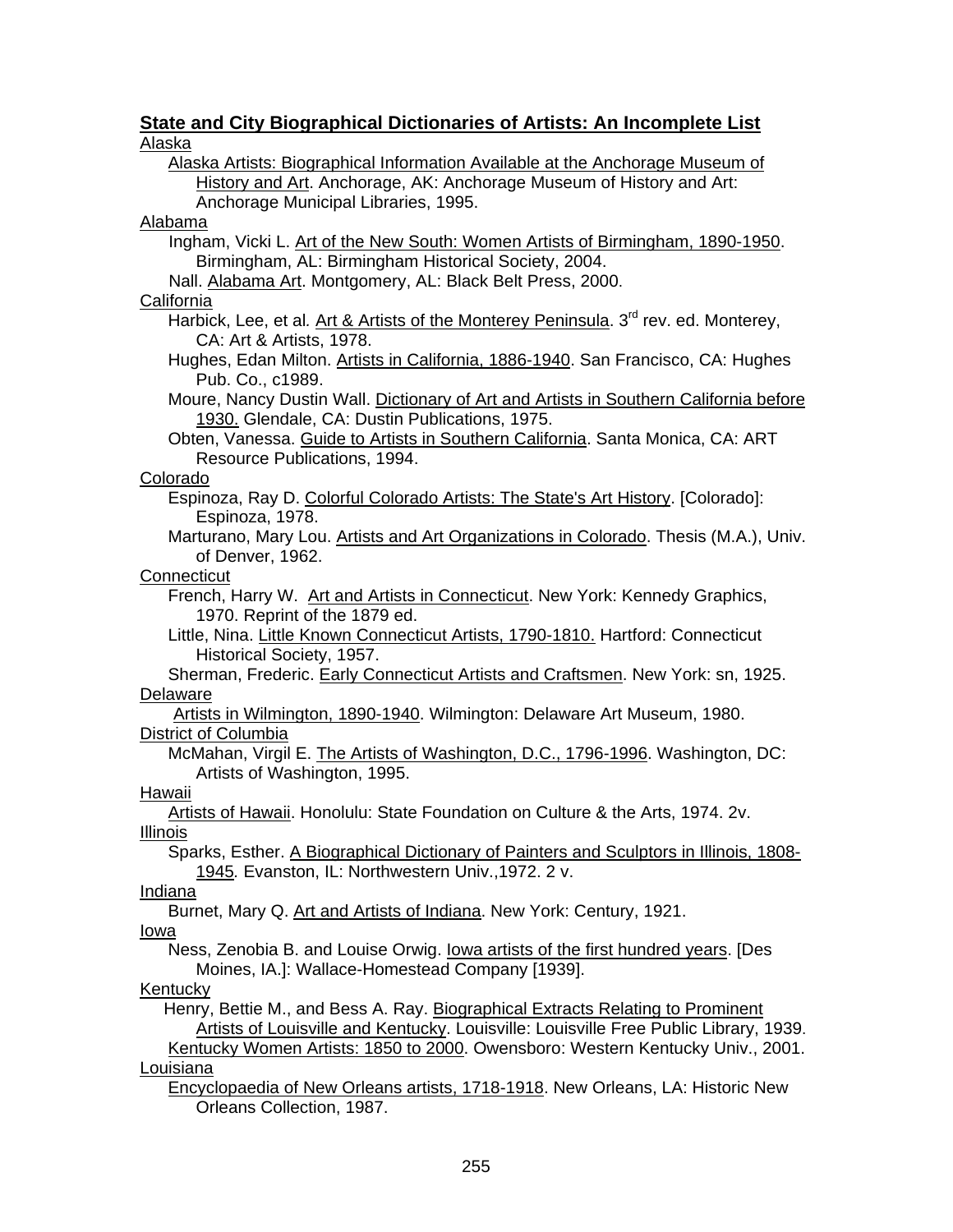Maine

Maine Artists, 1850-1899. Augusta: Maine State Museum, 1976.

 Miller, William B. Maine and its Artists, 1710-1963. Waterville, ME: Colby College Art Museum, 1963.

#### **Massachusetts**

 Boston Painters, 1720-1940. Boston: Boston Univ. School of Fine and Applied Arts, 1963.

Gammell, R. H. Ives, and Elizabeth Ives Hunter. The Boston Painters, 1900-1930. Orleans, MA: Parnassus Imprints, 1986.

#### **Michigan**

Artists in Michigan, 1900-1976: A Biographical Dictionary. Detroit: Wayne State Univ. Press, 1989.

Gibson, Arthur Hopkin. Artists of Early Michigan: A Biographical Dictionary of Artists Native to or Active in Michigan, 1701-1900. Detroit: Wayne State Univ. Press, 1975.

#### Minnesota

Coen, Rena Neumann. Painting and Sculpture in Minnesota, 1820-1914*.*  Minneapolis: Published by the Univ. of Minnesota Press for the Univ. Gallery of the Univ. of Minnesota, 1976.

#### Montana

Montana Artists. Helena: State Library, 1956.

#### Nebraska

Bucklin, Clarissa, ed. Nebraska Art and Artists*.* Lincoln: The School of Fine Arts, The Univ. of Nebraska [1932]

#### New Jersey

 Gerdts, William. H., Jr. Painting and Sculpture in New Jersey. Princeton: Van Nostrand, 1964.

## New Mexico

Fisher, Reginald G., ed. An Art Directory of New Mexico. [Santa Fe]: Museum of New Mexico, 1947.

Witt, David L. The Taos Artists: A Historical Narrative and Biographical Dictionary. Colorado Springs, CO: Ewell Fine Art Publications, 1984.

#### New York

 McKay, George I. A Register of Artists, Engravers, Booksellers, Bookbinders, Printers and Publishers in New York City, 1633-1820. New York: New York Public Library, 1942.

 Rediscovered Painters of Upstate New York, 1700-1875. Utica: Munson-Williams-Proctor Institute, 1958.

#### North Carolina

Fourshee, Ola Maie. Art in North Carolina: Episodes and Developments, 1585-1970. Chapel Hill: Heritage Printers, 1972.

#### North Dakota

Barr, Paul Everett. North Dakota Artists. [Grand Forks, ND]: The Library, 1954. Ohio

Clark, Edna Maria. Ohio Art and Artists. Richmond: Garrett and Massie, [c1932] Haverstock, Mary Sayre. Artists in Ohio, 1787-1900: A Biographical Dictionary. Kent, OH: Kent State Univ. Press, 2000.

#### Oklahoma

England, Bess. Artists in Oklahoma: A Handbook. Thesis (M.A.), Univ. of Oklahoma.1964.